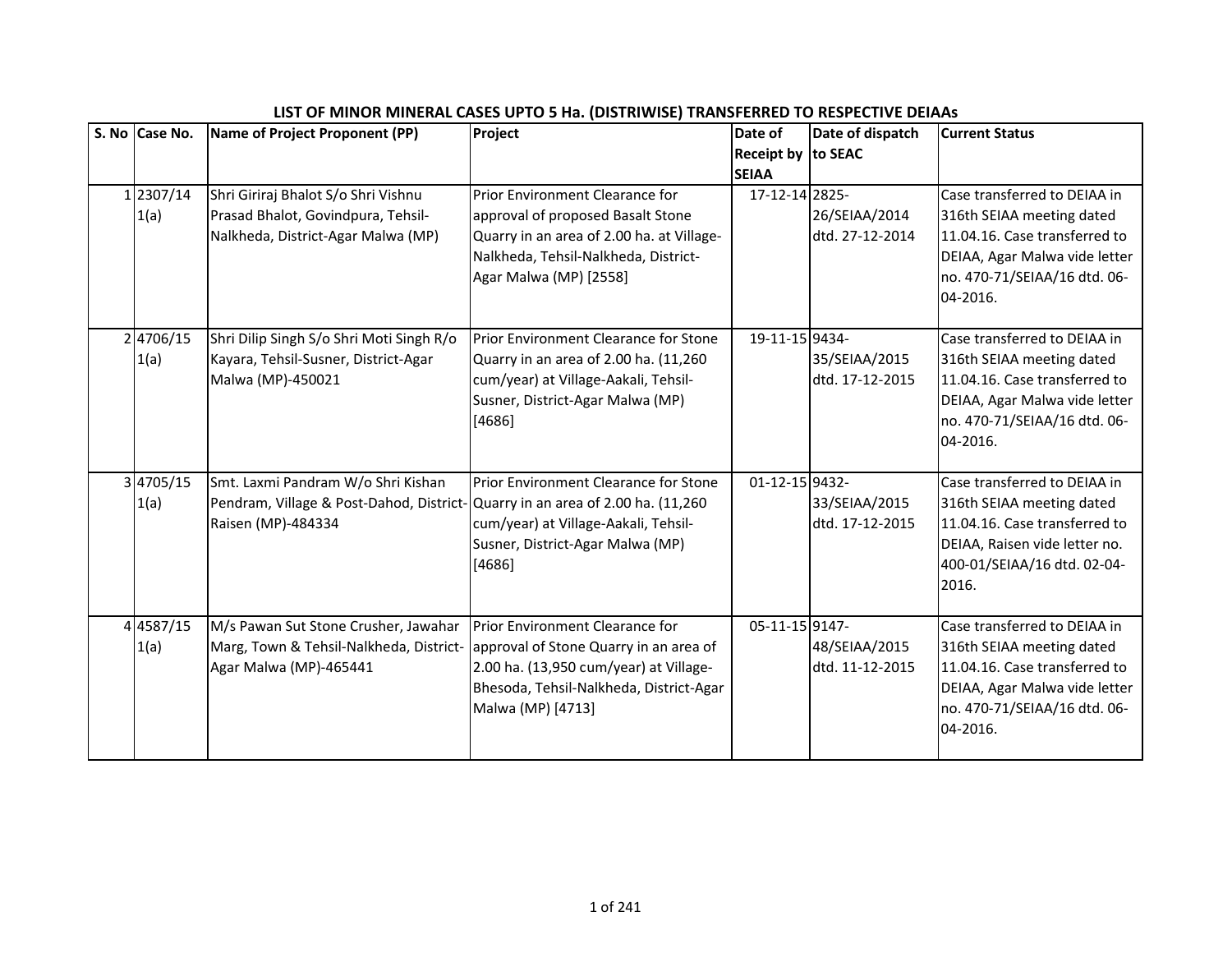| 54165/15<br>1(a)  | Shri Sanjay Kumar Jain S/o Shri Hasti<br>Mal Jain, Village-Makod, Tehsil-Tarana,<br>District-Ujjain (MP)-465441        | Prior Environment Clearance for<br>approval of Stone Quarry in an area of<br>2.00 ha. (16,640 cum/year) at Village-<br>Fatehpur Mendki, Tehsil-Agar, District-<br>Agar Malwa (MP) [4715] | 05-10-15 8159- | 60/SEIAA/2015<br>dtd. 26-11-2015          | Case transferred to DEIAA in<br>316th SEIAA meeting dated<br>11.04.16. Case transferred to<br>DEIAA, Agar Malwa vide letter<br>no. 470-71/SEIAA/16 dtd. 06-<br>04-2016. |
|-------------------|------------------------------------------------------------------------------------------------------------------------|------------------------------------------------------------------------------------------------------------------------------------------------------------------------------------------|----------------|-------------------------------------------|-------------------------------------------------------------------------------------------------------------------------------------------------------------------------|
| 64122/15<br>1(a)  | Shri Vishnu Prasad S/o Shri<br>Radhakrishan Mittal, Jawahar Marg,<br>Tehsil-Nalkeda, District-Agar (MP)                | Prior Environment Clearance for<br>Crusher Stone Quarry in an area of 2.00<br>ha. (3,990 cum/year) at Village-Fanti,<br>Tehsil-Nalkeda, District-Agar (MP)<br>[3869]                     |                | 8032-<br>33/SEIAA/2015<br>dtd. 24-11-2015 | Case transferred to DEIAA in<br>316th SEIAA meeting dated<br>11.04.16. Case transferred to<br>DEIAA, Agar Malwa vide letter<br>no. 470-71/SEIAA/16 dtd. 06-<br>04-2016. |
| 73352/15<br>1(a)  | Shri Gopal Parmer S/o Shri Nana Lal Ji<br>Parmer, Ujjain-Kota Road, Near New<br>Jain Mandir, Agar-Malwa (MP)-465441    | Prior Environment Clearance for<br>approval of Stone (Gitty) Quarry in an<br>area of 2.00 ha. (15,000 cum/year) at<br>Village-Tanodia, Tehsil-Agar, District-<br>Agar Malwa (MP) [3859]  | 27-06-15 3615- | 16/SEIAA/2015<br>dtd. 16-07-2015          | Case transferred to DEIAA in<br>316th SEIAA meeting dated<br>11.04.16. Case transferred to<br>DEIAA, Agar Malwa vide letter<br>no. 470-71/SEIAA/16 dtd. 06-<br>04-2016. |
| 8 3357/15<br>1(a) | Shri Rajesh Arora S/o Shri Krishan<br>Chandra Arora, Chhawani, Tehsil-Agar,<br>District-Agar (MP)-465001               | Prior Environment Clearance for<br>approval of Stone Quarry in an area of<br>2.00 ha. (14,250 cum/year) at Village-<br>Kasba Agar, Tehsil-Agar, District-Agar<br>(MP) [3890]             | 27-06-15 3625- | 26/SEIAA/2015<br>dtd. 16-07-2015          | Case transferred to DEIAA in<br>316th SEIAA meeting dated<br>11.04.16. Case transferred to<br>DEIAA, Agar Malwa vide letter<br>no. 470-71/SEIAA/16 dtd. 06-<br>04-2016. |
| 93379/15<br>1(a)  | Shri Arvind Sharma S/o Shri Ram<br>Narayan Sharma, Village-Dongargaon,<br>Tehsil-Susner, District-Agar (MP)-<br>465445 | Prior Environment Clearance for<br>approval of Stone (Gitty) Quarry in an<br>area of 1.00 ha. (10,000 cum/year) at<br>Village-Dongargaon, Tehsil-Susner,<br>District-Agar (MP) [3873]    | 02-07-15 3923- | 24/SEIAA/2015<br>dtd. 22-07-2015          | Case transferred to DEIAA in<br>316th SEIAA meeting dated<br>11.04.16. Case transferred to<br>DEIAA, Agar Malwa vide letter<br>no. 470-71/SEIAA/16 dtd. 06-<br>04-2016. |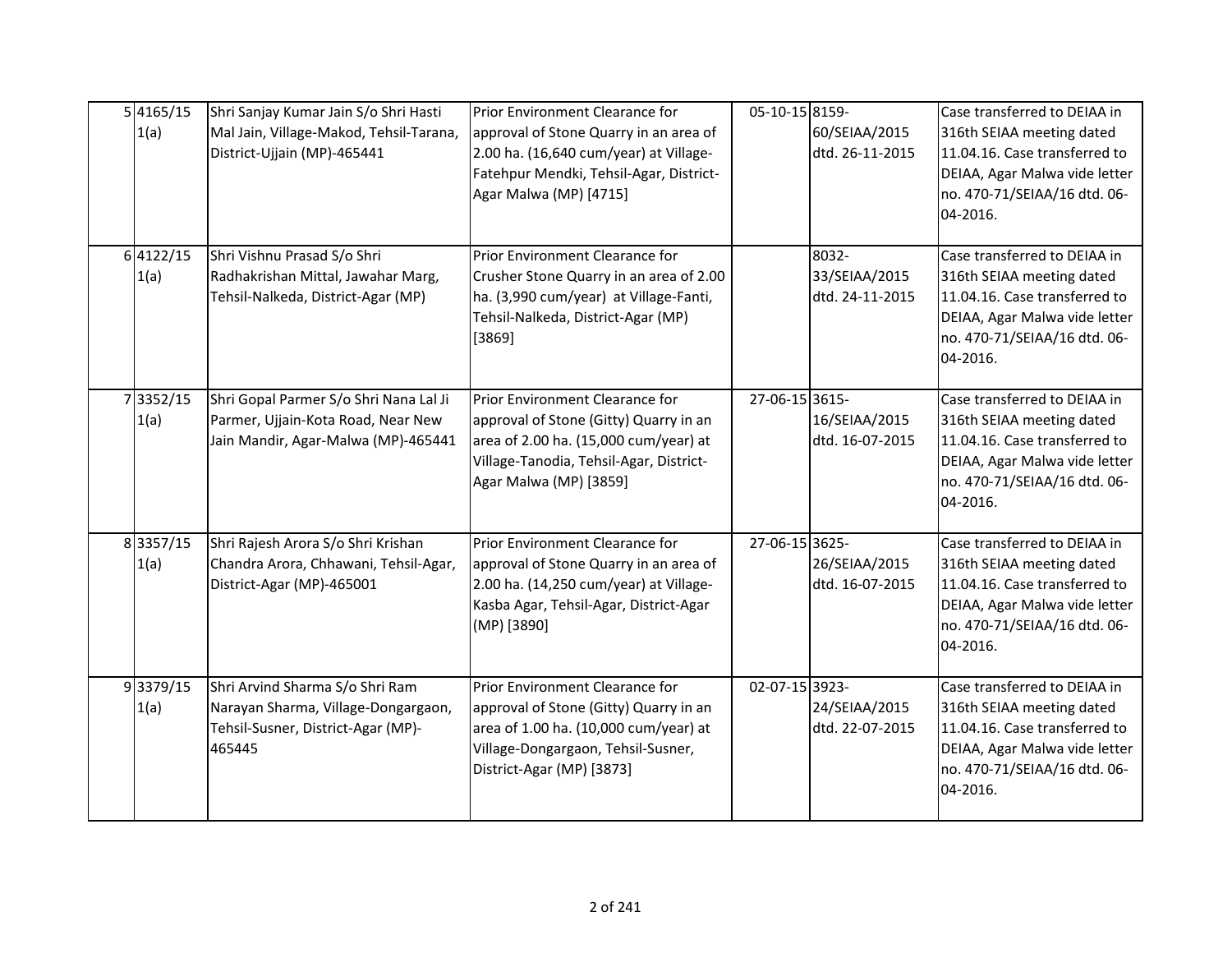| 10 3436/15<br>1(a) | Shri Modsingh Sondhia S/o Shri Abhay<br>Singh Sondia, Kishankot, Tehsil-Badoud,<br>District-Agar (MP)-465550               | Prior Environment Clearance for<br>approval of Stone (Gitti) Quarry in an<br>area of 2.00 ha. (20,000 cum/year) at<br>Village-Khadwas, Tehsil-Badoud, District-<br>Agar (MP) [3915]       | 14-07-15 4189- | 90/SEIAA/2015<br>dtd. 29-07-2015          | Case transferred to DEIAA in<br>316th SEIAA meeting dated<br>11.04.16. Case transferred to<br>DEIAA, Agar Malwa vide letter<br>no. 470-71/SEIAA/16 dtd. 06-<br>04-2016. |
|--------------------|----------------------------------------------------------------------------------------------------------------------------|-------------------------------------------------------------------------------------------------------------------------------------------------------------------------------------------|----------------|-------------------------------------------|-------------------------------------------------------------------------------------------------------------------------------------------------------------------------|
| 11 3473/15<br>1(a) | Shri Mahendra Singh S/o Shri Mangilal Ji<br>Parmar, Res-Agar, Tehsil-Agar, District-<br>Agar (Shajapur)-465445             | Prior Environment Clearance for<br>approval of Stone Quarry in an area of<br>1.00 ha. (2,784 cum/year) at Village-<br>Aawar, Tehsil-Agar, District-Agar<br>(Shajapur) (MP) [3872]         | 04-07-15 4358- | 59/SEIAA/2015<br>dtd. 04-08-2015          | Case transferred to DEIAA in<br>316th SEIAA meeting dated<br>11.04.16. Case transferred to<br>DEIAA, Shajapur vide letter no.<br>468-69/SEIAA/16 dtd. 06-04-<br>2016.   |
| 12 3477/15<br>1(a) | Smt. Arti Patidar D/o Shri Bansilal<br>Patidar, Village-Modi, Tehsil-Susner,<br>District-Agar Malwa (MP)-465441            | Prior Environment Clearance for<br>approval of Stone (Gitty) Quarry in an<br>area of 1.00 ha. (10,000 cum/year) at<br>Village-Aamla, Tehsil-Susner, District-<br>Agar Malwa (MP) [3866]   | 04-07-15 4366- | 67/SEIAA/2015<br>dtd. 04-08-2015          | Case transferred to DEIAA in<br>316th SEIAA meeting dated<br>11.04.16. Case transferred to<br>DEIAA, Agar Malwa vide letter<br>no. 470-71/SEIAA/16 dtd. 06-<br>04-2016. |
| 13 5053/16<br>1(a) | Shri Mahendra Pratap Singh S/o Shri<br>Jagdish Singh Chandrawat, Owner,<br>Chhawani, District-Agar Malwa (MP)-<br>465441   | Prior Environment Clearance for<br>Crusher Stone Quarry in an area of 2.00<br>ha. (17,400 cum/year) at Village-<br>Lasudaliya Kelwa, Tehsil-Nalkheda,<br>District-Agar Malwa (MP) [40195] |                | 05-03-16 /SEIAA/2016 dtd.<br>$-03 - 2016$ | Case transferred to DEIAA in<br>307th SEIAA meeting dated<br>22.03.16. Case transferred to<br>DEIAA, Agar Malwa vide letter<br>no. 470-71/SEIAA/16 dtd. 06-<br>04-2016. |
| 14 5051/16<br>1(a) | Shri Rakesh Sharma S/o Shri<br>Ramnarayan Sharma, Owner,<br>Dongargaon, Tehsil-Susner, District-<br>Agar Malwa (MP)-472220 | Prior Environment Clearance for<br>Crusher Stone Quarry in an area of 3.00<br>ha. (23,200 cum/year) at Village-Pipliya<br>Nankar, Tehsil-Susner, District-Agar<br>Malwa (MP) [38993]      |                | 05-03-16 /SEIAA/2016 dtd.<br>$-03 - 2016$ | Case transferred to DEIAA in<br>307th SEIAA meeting dated<br>22.03.16. Case transferred to<br>DEIAA, Agar Malwa vide letter<br>no. 470-71/SEIAA/16 dtd. 06-<br>04-2016. |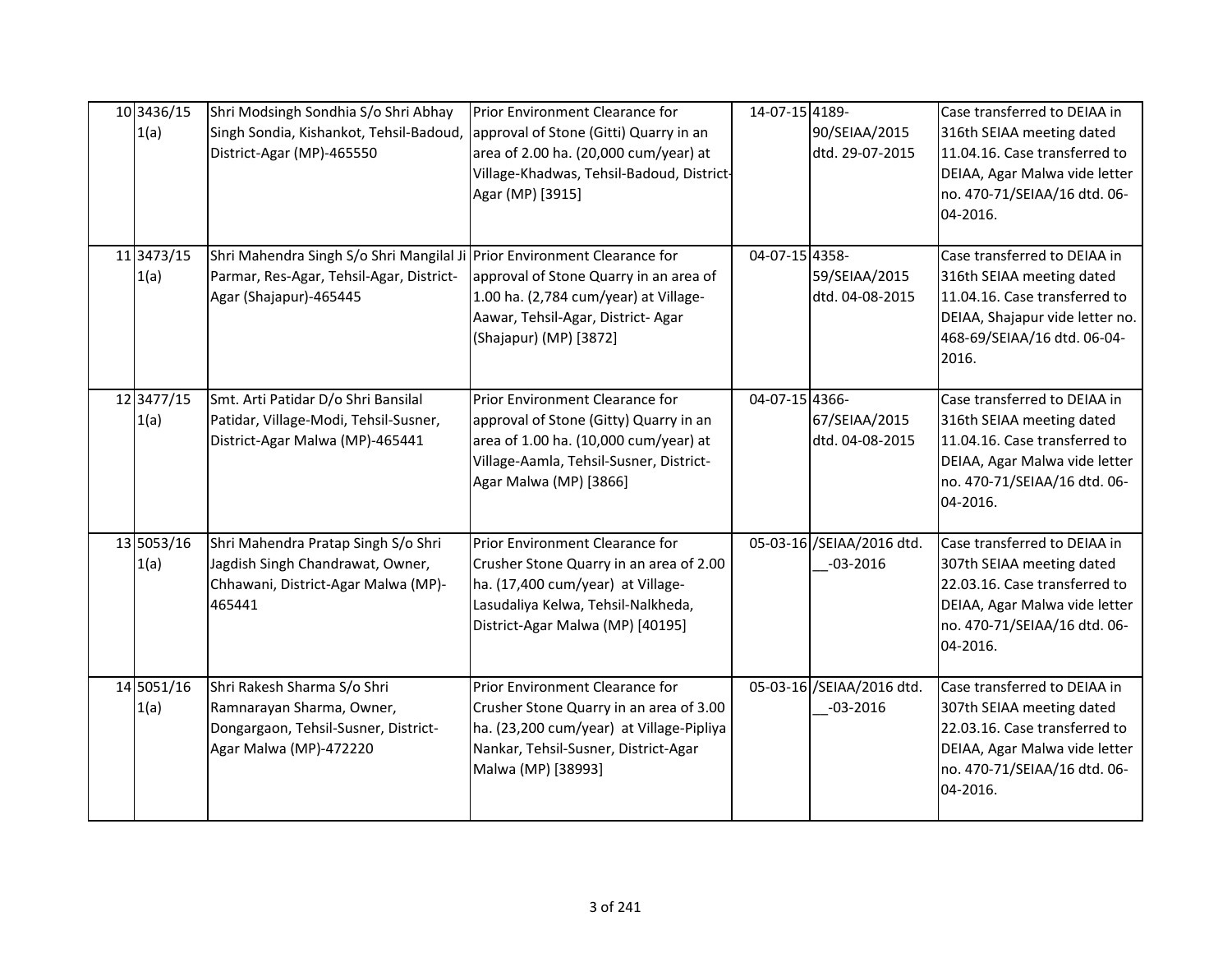| 15 5050/16<br>1(a) | Shri Rupesh Jangid, Partner, M/s Shri<br>Krishna Construction Company,<br>Vishwakarma Automobiles, Bagar Road,   ha. (40,000 cum/year) at Village-<br>Jhunjhunu (RJ)-333001   | Prior Environment Clearance for<br>Crusher Stone Quarry in an area of 2.00<br>Pipalya Hamir, Tehsil-Barod, District-<br>Agar Malwa (MP) [40605]                  | 05-03-16 /SEIAA/2016 dtd.<br>$-03 - 2016$  | Case transferred to DEIAA in<br>307th SEIAA meeting dated<br>22.03.16. Case transferred to<br>DEIAA, Agar Malwa vide letter<br>no. 470-71/SEIAA/16 dtd. 06-<br>04-2016.  |
|--------------------|-------------------------------------------------------------------------------------------------------------------------------------------------------------------------------|------------------------------------------------------------------------------------------------------------------------------------------------------------------|--------------------------------------------|--------------------------------------------------------------------------------------------------------------------------------------------------------------------------|
| 16 5041/16<br>1(a) | Shri Rupesh Jangid, Partner, M/s Shri<br>Krishna Construction Company,<br>Vishwakarma Automobiles, Bagar Road, cum/year) at Village-Malwasa, Tehsil-<br>Jhunjhunu (RJ)-333001 | Prior Environment Clearance for Stone<br>Quarry in an area of 2.00 ha. (40,000<br>Agar, District-Agar Malwa (MP) [40280]                                         | 03-03-16 /SEIAA/2016 dtd.<br>$-03 - 2016$  | Case transferred to DEIAA in<br>307th SEIAA meeting dated<br>22.03.16. Case transferred to<br>DEIAA, Agar Malwa vide letter<br>no. 470-71/SEIAA/16 dtd. 06-<br>04-2016.  |
| 17 5036/16<br>1(a) | Shri Rupesh Jangid, Partner, M/s Shri<br>Krishna Construction Company,<br>Vishwakarma Automobiles, Bagar Road,<br>Jhunjhunu (RJ)-333001                                       | Prior Environment Clearance for Soil<br>Quarry in an area of 2.00 ha. (60,000<br>cum/year) at Village-Malwasa, Tehsil-<br>Agar, District-Agar Malwa (MP) [40596] | 01-03-16 /SEIAA/2016 dtd.<br>$-03 - 2016$  | Case transferred to DEIAA in<br>307th SEIAA meeting dated<br>22.03.16. Case transferred to<br>DEIAA, Agar Malwa vide letter<br>no. 470-71/SEIAA/16 dtd. 06-<br>04-2016.  |
| 18 4924/16<br>1(a) | Shri Bhupendra Parihar S/o Shri Kailash<br>Parihar, Ward No. 10, Nagar Panchayat,<br>Kannad, District-Agar Malwa (MP)                                                         | Prior Environment Clearance for Stone<br>Quarry in an area of 2.00 ha. (8,820<br>cum/year) at Village-Aranya, Tehsil-<br>Agar, District-Agar Malwa (MP) [35391]  | 13-01-16 / SEIAA/2016 dtd.<br>$-01 - 2016$ | Case transferred to DEIAA in<br>316th SEIAA meeting dated<br>11.04.16. Case transferred to<br>DEIAA, Agar Malwa vide letter<br>no. 470-71/SEIAA/16 dtd. 06-<br>04-2016.  |
| 19 4974/16<br>1(a) | Smt. Pramila Gandhi, Lessee, Tehsil-<br>Bori, Tehsil-Jobat, District-Alirajpur (MP)-Stone Quarry in an area of 0.940 ha.<br>486661                                            | Prior Environment Clearance for Basalt<br>(5,700 cum/year) at Village-Kolyabaida,<br>Tehsil-Jobat, District-Alirajpur (MP)<br>[36330]                            | 42706 /SEIAA/2016 dtd.<br>$-02 - 2016$     | Case transferred to DEIAA in<br>305th SEIAA meeting dated<br>17.03.16. Case transferred to<br>DEIAA, Alirajpur vide letter no.<br>12026-27/SEIAA/16 dtd. 18-03-<br>2016. |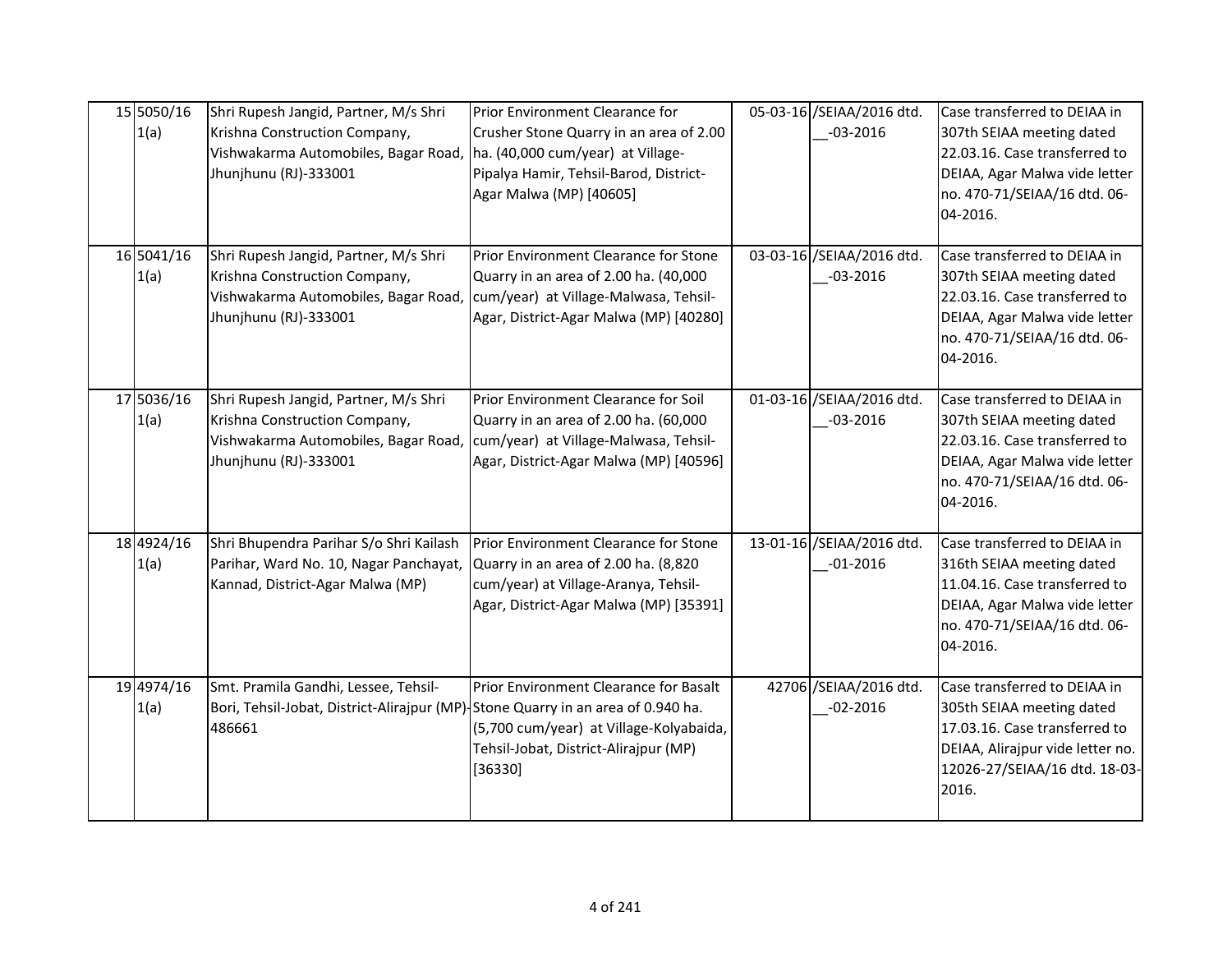| 20 4450/15<br>1(a) | Shri Dhena Nayak S/o Shri Khema Nayak Prior Environment Clearance for<br>R/o Village-Sarai, Post-Khamrod, Tehsil-<br>Pushprajgarh, District-Anuppur (MP)-<br>486076 | approval of Stone Quarry in an area of<br>3.710 ha. (19,830 cum/year) at Village-<br>Tarang, Tehsil-Pushprajgarh, District-<br>Anuppur (MP) [4634]                                            | 19-11-15 8786- | 87/SEIAA/2015<br>dtd. 05-12-2015   | Case transferred to DEIAA in<br>305th SEIAA meeting dated<br>17.03.16. Case transferred to<br>DEIAA, Anuppur vide letter no.<br>13045-46/SEIAA/16 dtd. 31-03-<br>2016. |
|--------------------|---------------------------------------------------------------------------------------------------------------------------------------------------------------------|-----------------------------------------------------------------------------------------------------------------------------------------------------------------------------------------------|----------------|------------------------------------|------------------------------------------------------------------------------------------------------------------------------------------------------------------------|
| 21 4424/15<br>1(a) | Shri Avinash Saluja, M/s Jai Balaji<br>Mining & Minerals R/o Main Road,<br>Tehsil-Sohagpur, District-Shahdol (MP)-<br>484334                                        | Prior Environment Clearance for<br>approval of Stone Boulder Quarry in an<br>area of 0.837 ha. (13,894 cum/year) at<br>Village-Sonyamar, Tehsil-Pushprajgarh,<br>District-Anuppur (MP) [4105] | 21-10-15 8746- | 47/SEIAA/2015<br>dtd. 05-12-2015   | Case transferred to DEIAA in<br>305th SEIAA meeting dated<br>17.03.16. Case transferred to<br>DEIAA, Anuppur vide letter no.<br>351-52/SEIAA/16 dtd. 02-04-<br>2016.   |
| 22 4405/15<br>1(a) | Shri Jay Prakash Shivdasani, M/s<br>Saraswati Mining & Crushing, Tehsil-<br>Pushprajgarh, District-Anuppur (MP)-<br>484886                                          | Prior Environment Clearance for<br>approval of Stone Quarry in an area of<br>2.213 ha. (19,830 cum/year) at Village-<br>Parsel Kalan, Tehsil-Pushprajgarh,<br>District-Anuppur (MP) [5555]    | 16-11-15 8699- | 8700/SEIAA/2015<br>dtd. 05-12-2015 | Case transferred to DEIAA in<br>305th SEIAA meeting dated<br>17.03.16. Case transferred to<br>DEIAA, Anuppur vide letter no.<br>13039-40/SEIAA/16 dtd. 31-03-<br>2016. |
| 23 4333/15<br>1(a) | Smt. Rameshwari Jaiswal W/o Shri<br>Santosh Kumar Jaiswal R/o Village-<br>Ghotai Khurd, Tehsil-Pushprajgarh,<br>District-Anuppur (MP)-484334                        | Prior Environment Clearance for<br>approval of Stone Quarry in an area of<br>3.237 ha. (22,770 cum/year) at Village-<br>Medakhar, Tehsil-Pushprajgarh, District-<br>Anuppur (MP) [4579]       | 26-10-15 8575- | 76/SEIAA/2015<br>dtd. 02-12-2015   | Case transferred to DEIAA in<br>305th SEIAA meeting dated<br>17.03.16. Case transferred to<br>DEIAA, Anuppur vide letter no.<br>13037-38/SEIAA/16 dtd. 31-03-<br>2016. |
| 24 4330/15<br>1(a) | Smt. Kiran Rai R/o Ward No. 9, Tehsil &<br>District-Anuppur (MP)-484334                                                                                             | Prior Environment Clearance for<br>approval of Stone Quarry in an area of<br>1.011 ha. (14,891 cum/year) at Village-<br>Bhamraha, Tehsil-Pushprajgarh, District-<br>Anuppur (MP) [5655]       | 14-10-15 8445- | 46/SEIAA/2015<br>dtd. 30-11-2015   | Case transferred to DEIAA in<br>305th SEIAA meeting dated<br>17.03.16. Case transferred to<br>DEIAA, Anuppur vide letter no.<br>13041-42/SEIAA/16 dtd. 31-03-<br>2016. |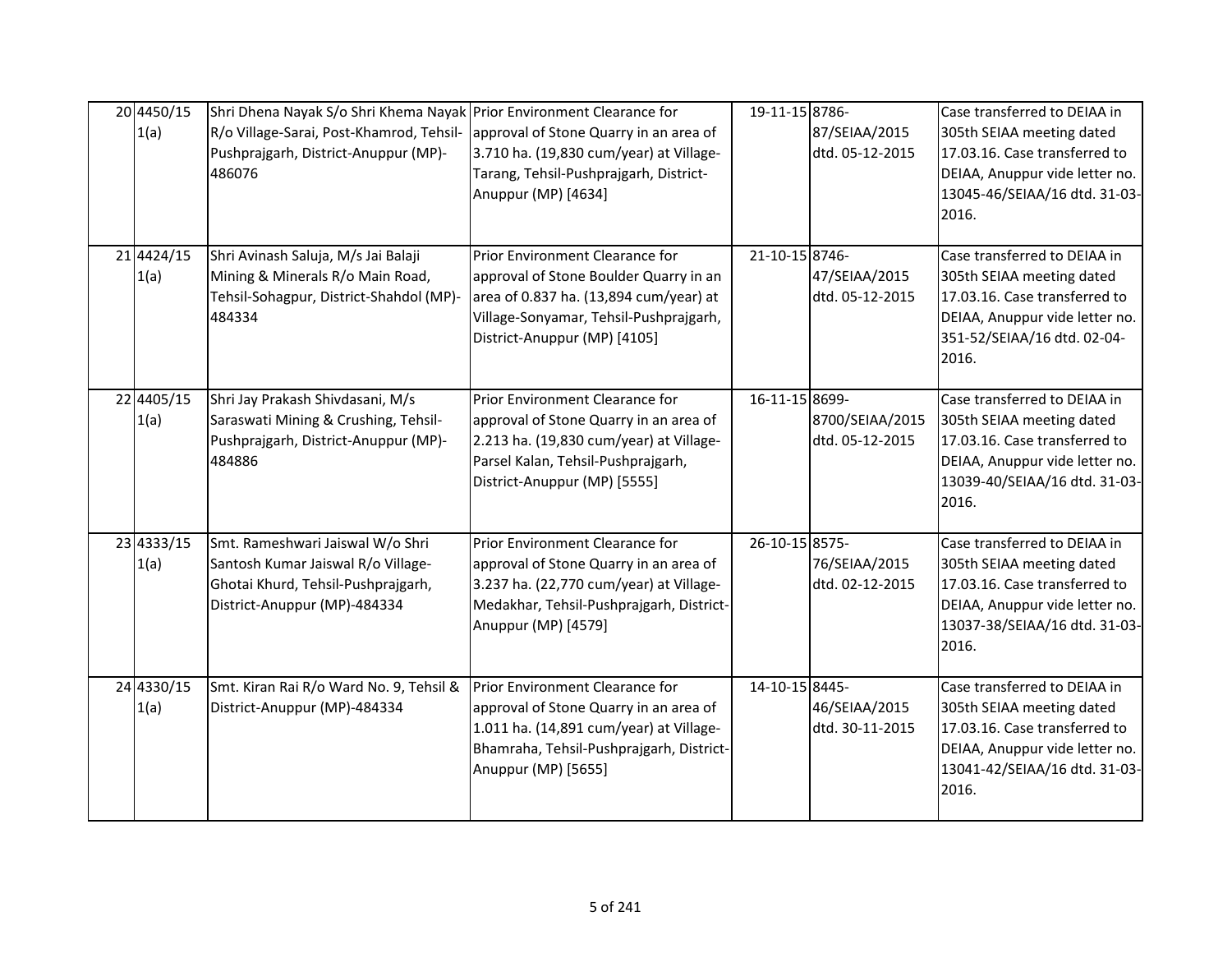| 25 3048/15<br>1(a) | Shri Atul Gondal, Manager, M/s S.R.<br>Traders, Rudra Enclave, Front of<br>Banglow, Malakhedi Road,<br>Hoshangabad (MP)-461001 | Prior Environment Clearance for<br>approval of Sand Quarry in an area of<br>5.165 ha. (18,000 cum/year) at Village-<br>Badara, Tehsil-Anuppur, District-<br>Anuppur (MP) [3417]        | 18-05-15 1497- | 98/SEIAA/2015<br>dtd. 29-05-2015 | Letter no. 1497-<br>98/SEIAA/2015 dtd. 29-05-<br>2015 issued by SEIAA to PP for<br>submission of information<br>regarding DFO letter for the<br>distance of National<br>Park/Sanctuary/Forest<br>Boundary/Information reg.<br>interstate boundary/Appendix-<br>1 by Tehsildar/RO & Mining<br>Officer letter for details of<br>other mines within 1000m<br>periphery and other<br>information at SEAC. Case<br>transferred to DEIAA in 305th<br>SEIAA meeting dated 17.03.16. |
|--------------------|--------------------------------------------------------------------------------------------------------------------------------|----------------------------------------------------------------------------------------------------------------------------------------------------------------------------------------|----------------|----------------------------------|------------------------------------------------------------------------------------------------------------------------------------------------------------------------------------------------------------------------------------------------------------------------------------------------------------------------------------------------------------------------------------------------------------------------------------------------------------------------------|
| 26 3264/15<br>1(a) | Shri Jogendra Singh, Rawal Market,<br>Opm Amlai, Town-Amlai, Anuppur (MP)- approval of Sand Quarry in an area of<br>484330     | Prior Environment Clearance for<br>5.00 ha. (50,000 cum/year) at Village-<br>Balbehra, Tehsil-Jaithari, District-<br>Anuppur (MP) [3737]                                               | 09-06-15 2608- | 09/SEIAA/2015<br>dtd. 27-06-2015 | Case transferred to DEIAA in<br>313th SEIAA meeting dated<br>04.04.16. Case transferred to<br>DEIAA, Anuppur vide letter no.<br>480-81/SEIAA/16 dtd. 06-04-<br>2016.                                                                                                                                                                                                                                                                                                         |
| 27 3265/15<br>1(a) | Shri Amit Shukla, Lamatola, Tehsil-<br>Kotma, District-Anuppur (MP)-484334                                                     | Prior Environment Clearance for<br>approval of Stone Boulder Quarry in an<br>area of 1.010 ha. (5,880 cum/year) at<br>Village-Lamatola, Tehsil-Kotma, District-<br>Anuppur (MP) [3731] | 09-06-15 2610- | 11/SEIAA/2015<br>dtd. 27-06-2015 | Case transferred to DEIAA in<br>305th SEIAA meeting dated<br>17.03.16. Case transferred to<br>DEIAA, Anuppur vide letter no.<br>13027-28/SEIAA/16 dtd. 31-03-<br>2016.                                                                                                                                                                                                                                                                                                       |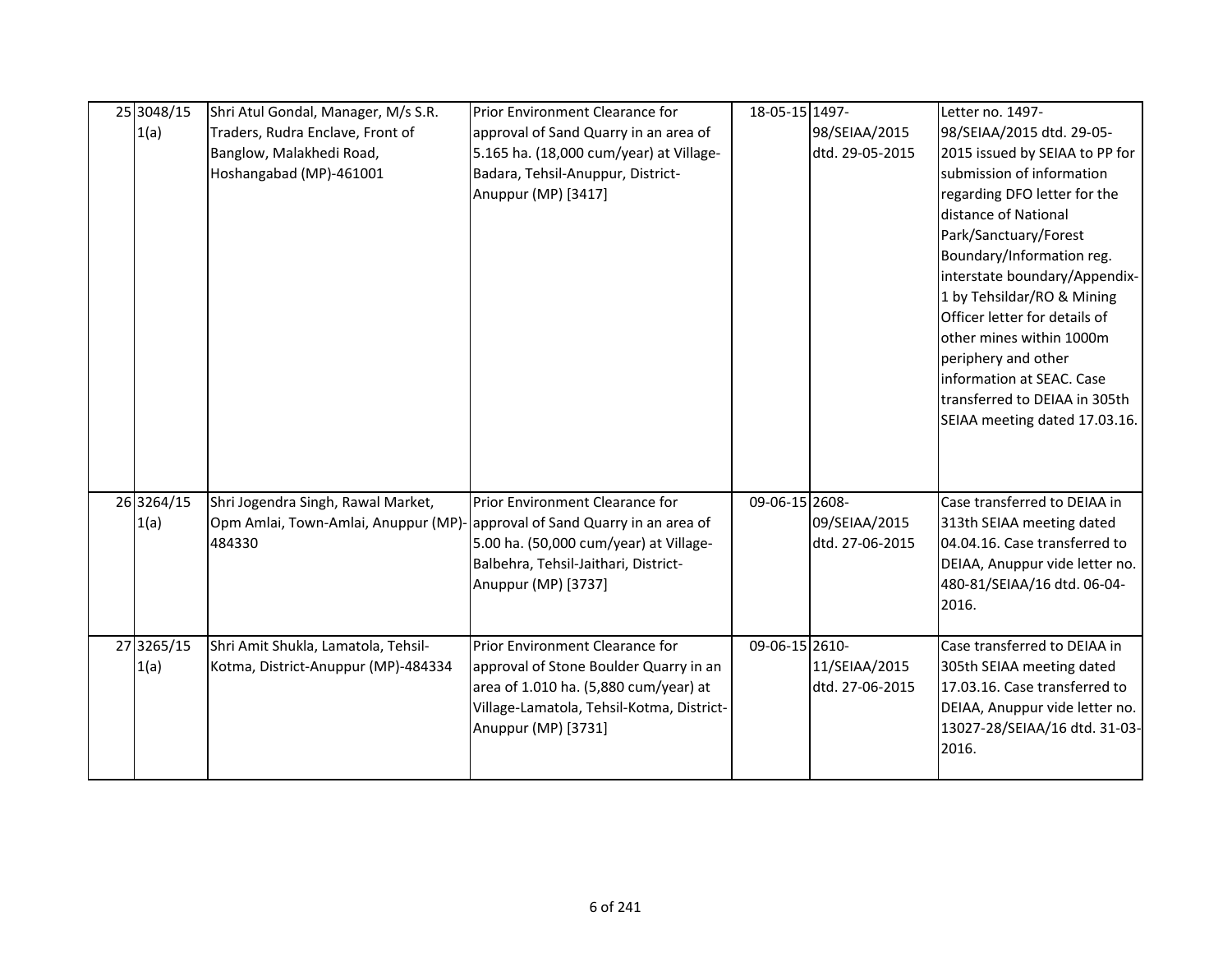| 28 3321/15<br>1(a) | Shri Ghanshyam Singh R/o Rignod,<br>Tehsil-Pushprajgarh, District-Anuppur<br>(MP)-484224                                                          | Prior Environment Clearance for<br>approval of Stone Quarry in an area of<br>1.619 ha. (5,880 cum/year) at Village-<br>Pouni, Tehsil-Pushprajgarh, District-<br>Anuppur (MP) [3700]    | 15-06-15 3431- | 32/SEIAA/2015<br>dtd. 10-07-2015 | Case transferred to DEIAA in<br>305th SEIAA meeting dated<br>17.03.16. Case transferred to<br>DEIAA, Anuppur vide letter no.<br>13043-44/SEIAA/16 dtd. 31-03-<br>2016. |
|--------------------|---------------------------------------------------------------------------------------------------------------------------------------------------|----------------------------------------------------------------------------------------------------------------------------------------------------------------------------------------|----------------|----------------------------------|------------------------------------------------------------------------------------------------------------------------------------------------------------------------|
| 29 3597/15<br>1(a) | Smt. Archna Pandey W/o Shri<br>Vikramditya, M/s Vindhya Minerals, R/o approval of Stone Quarry in an area of<br>SBI Road, Anuppur (MP)-484334     | Prior Environment Clearance for<br>3.230 ha. (69,041 cum/year) at Village-<br>Patna, Tehsil-Pushprajgarh, District-<br>Anuppur (MP) [4246]                                             | 04-08-15 5051- | 52/SEIAA/2015<br>dtd. 20-08-2015 | Case transferred to DEIAA in<br>305th SEIAA meeting dated<br>17.03.16. Case transferred to<br>DEIAA, Anuppur vide letter no.<br>13029-30/SEIAA/16 dtd. 31-03-<br>2016. |
| 30 3691/15<br>1(a) | Shri Muzaffar Ali R/o Village & Post-<br>Cholana, Tehsil-Jaitahari, District-<br>Anuppur (MP)-484440                                              | Prior Environment Clearance for<br>approval of Stone Quarry in an area of<br>1.942 ha. (14,820 cum/year) at Village-<br>Cholana, Tehsil-Jaitahari, District-<br>Anuppur (MP) [4588]    | 24-08-15 5355- | 56/SEIAA/2015<br>dtd. 02-09-2015 | Case transferred to DEIAA in<br>313th SEIAA meeting dated<br>04.04.16. Case transferred to<br>DEIAA, Anuppur vide letter no.<br>480-81/SEIAA/16 dtd. 06-04-<br>2016.   |
| 31 3739/15<br>1(a) | Shri Sanjay Kumar Mishra R/o Village-<br>Sinduri Bharri, Tehsil-Sohagpur, District- approval of Stone Quarry in an area of<br>Shahdol (MP)-484001 | Prior Environment Clearance for<br>1.619 ha. (11,400 cum/year) at Village-<br>Ahirgawa, Tehsil-Pushprajgarh, District-<br>Anuppur (MP) [4430]                                          | 26-08-15 5653- | 54/SEIAA/2015<br>dtd. 16-09-2015 | Case transferred to DEIAA in<br>305th SEIAA meeting dated<br>17.03.16. Case transferred to<br>DEIAA, Anuppur vide letter no.<br>13035-36/SEIAA/16 dtd. 31-03-<br>2016. |
| 32 3764/15<br>1(a) | Shri Manish Goyanka, M/s City<br>Enterprises, R/o Duplex No. 145,<br>Sheetal Mega City, Mandideep, District-<br>Raisen (MP)-462046                | Prior Environment Clearance for<br>approval of Metal Stone Quarry in an<br>area of 1.210 ha. (16,080 cum/year) at<br>Village-Patharodi, Tehsil-Kotma, District-<br>Anuppur (MP) [4148] | 01-09-15 5830- | 31/SEIAA/2015<br>dtd. 28-09-2015 | Case transferred to DEIAA in<br>305th SEIAA meeting dated<br>17.03.16. Case transferred to<br>DEIAA, Anuppur vide letter no.<br>13033-34/SEIAA/16 dtd. 31-03-<br>2016. |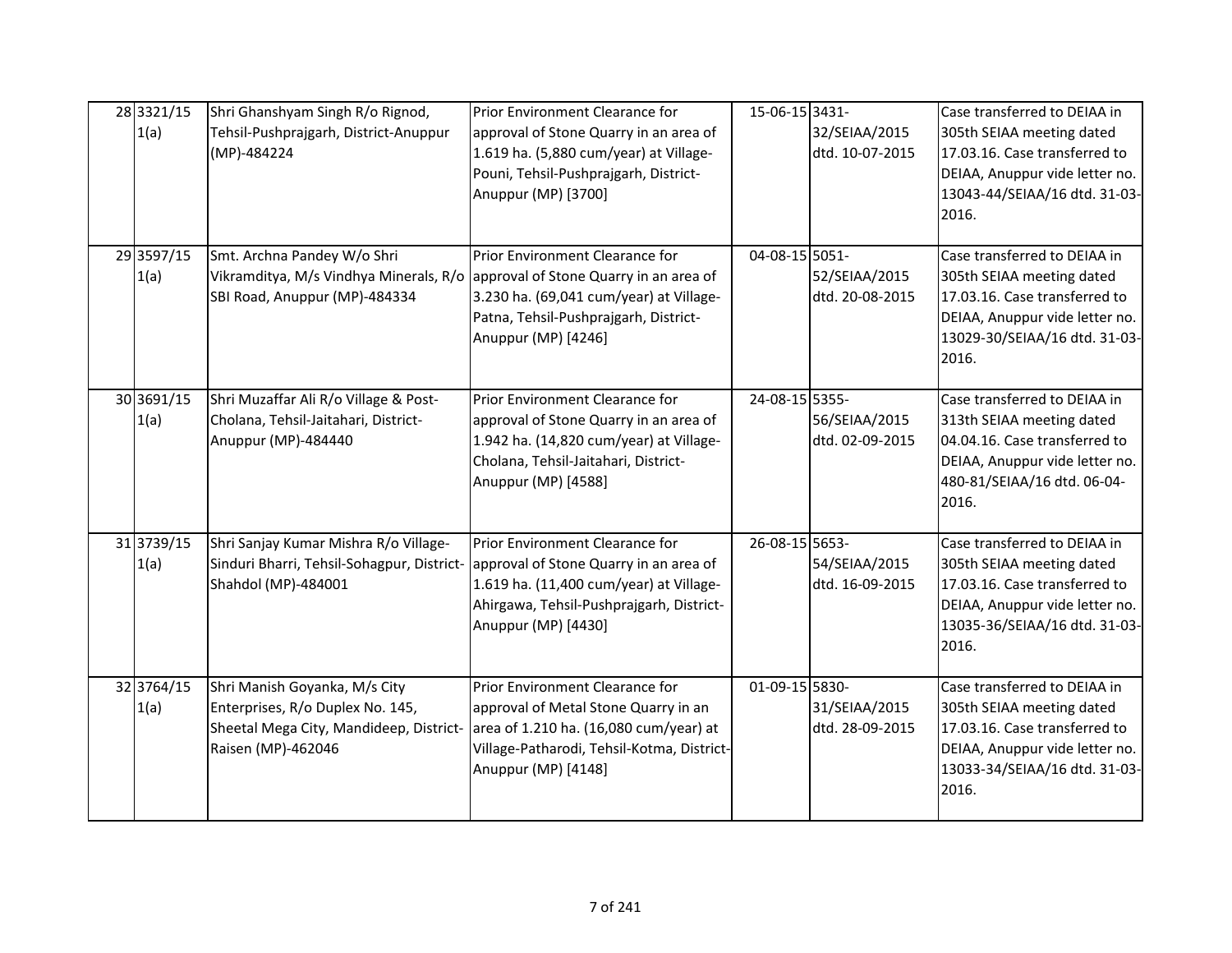| 33 3765/15<br>1(a) | Shri Surendra Singh R/o Duplex No. 145, Prior Environment Clearance for<br>Sheetal Mega City, Mandideep, District-<br>Raisen (MP)-462046                                                | approval of Metal Stone Quarry in an<br>area of 1.210 ha. (14,801 cum/year) at<br>Village-Patharodi, Tehsil-Kotma, District-<br>Anuppur (MP) [4157]                                   | 01-09-15 5832-<br>33/SEIAA/2015<br>dtd. 28-09-2015 | Case transferred to DEIAA in<br>305th SEIAA meeting dated<br>17.03.16. Case transferred to<br>DEIAA, Anuppur vide letter no.<br>13031-32/SEIAA/16 dtd. 31-03-<br>2016. |
|--------------------|-----------------------------------------------------------------------------------------------------------------------------------------------------------------------------------------|---------------------------------------------------------------------------------------------------------------------------------------------------------------------------------------|----------------------------------------------------|------------------------------------------------------------------------------------------------------------------------------------------------------------------------|
| 34 5086/16<br>1(a) | Smt. Madhu Agrawal, Owner, M/s<br>Agrawal Stone Mines, Bijuri, Post-Bijuri,<br>Tehsil-Kotma, District-Anuppur (MP)-<br>484440                                                           | Prior Environment Clearance for Metal<br>Stone Quarry in an area of 2.124 ha.<br>(15,390 cum/year) at Village-Dogariya<br>Khurd, Tehsil-Kotma, District-Anuppur<br>(MP) [35355]       | 14-03-16 /SEIAA/2016 dtd.<br>$-03 - 2016$          | Case transferred to DEIAA in<br>307th SEIAA meeting dated<br>22.03.16. Case transferred to<br>DEIAA, Anuppur vide letter no.<br>12584-85/SEIAA/16 dtd. 26-03-<br>2016. |
| 35 5017/16<br>1(a) | Shri Padam Kumar Singhania, Owner,<br>M/s Tirupati Build Con Pvt. Ltd., R/o<br>Opposite Railway Station, Tehsil-Burhar, (Stone-1,00,000 & Murram-14,035<br>District-Shahdol (MP)-484110 | Prior Environment Clearance for Stone<br>& Murram Mine in an area of 3.642 ha.<br>cum/year) at Village-Cholna, Tehsil-<br>Jaithari, District-Anuppur (MP) [41941]                     | 25-02-16 /SEIAA/2016 dtd.<br>$-02 - 2016$          | Case transferred to DEIAA in<br>305th SEIAA meeting dated<br>17.03.16. Case transferred to<br>DEIAA, Anuppur vide letter no.<br>13013-14/SEIAA/16 dtd. 31-03-<br>2016. |
| 36 5004/16<br>1(a) | Shri Anana Khediya, Lessee, M/s Anand   Prior Environment Clearance for Basalt<br>Minerals, Village-Bijuri, District-Anuppur<br>(MP)-451113                                             | Stone Quarry in an area of 2.023 ha.<br>(33,780 cum/year) at Village-Cholna,<br>Tehsil-Jaithari, District-Anuppur (MP)<br>[40791]                                                     | 19-02-16 /SEIAA/2016 dtd.<br>$-02 - 2016$          | Case transferred to DEIAA in<br>305th SEIAA meeting dated<br>17.03.16. Case transferred to<br>DEIAA, Anuppur vide letter no.<br>13025-26/SEIAA/16 dtd. 31-03-<br>2016. |
| 37 5003/16<br>1(a) | Smt. Kanchan Agriya W/o Shri Punit<br>Agriya, Village & Post-Anuppur, Tehsil-<br>Anuppur, District-Anuppur (MP)-484224                                                                  | Prior Environment Clearance for<br>Stone/Boulder Mining Quarry in an area<br>of 3.00 ha. (7,695 cum/year) at Village-<br>Majhagava, Tehsil-Anuppur, District-<br>Anuppur (MP) [34107] | 19-02-16 / SEIAA/2016 dtd.<br>$-02 - 2016$         | Case transferred to DEIAA in<br>305th SEIAA meeting dated<br>17.03.16. Case transferred to<br>DEIAA, Anuppur vide letter no.<br>13017-18/SEIAA/16 dtd. 31-03-<br>2016. |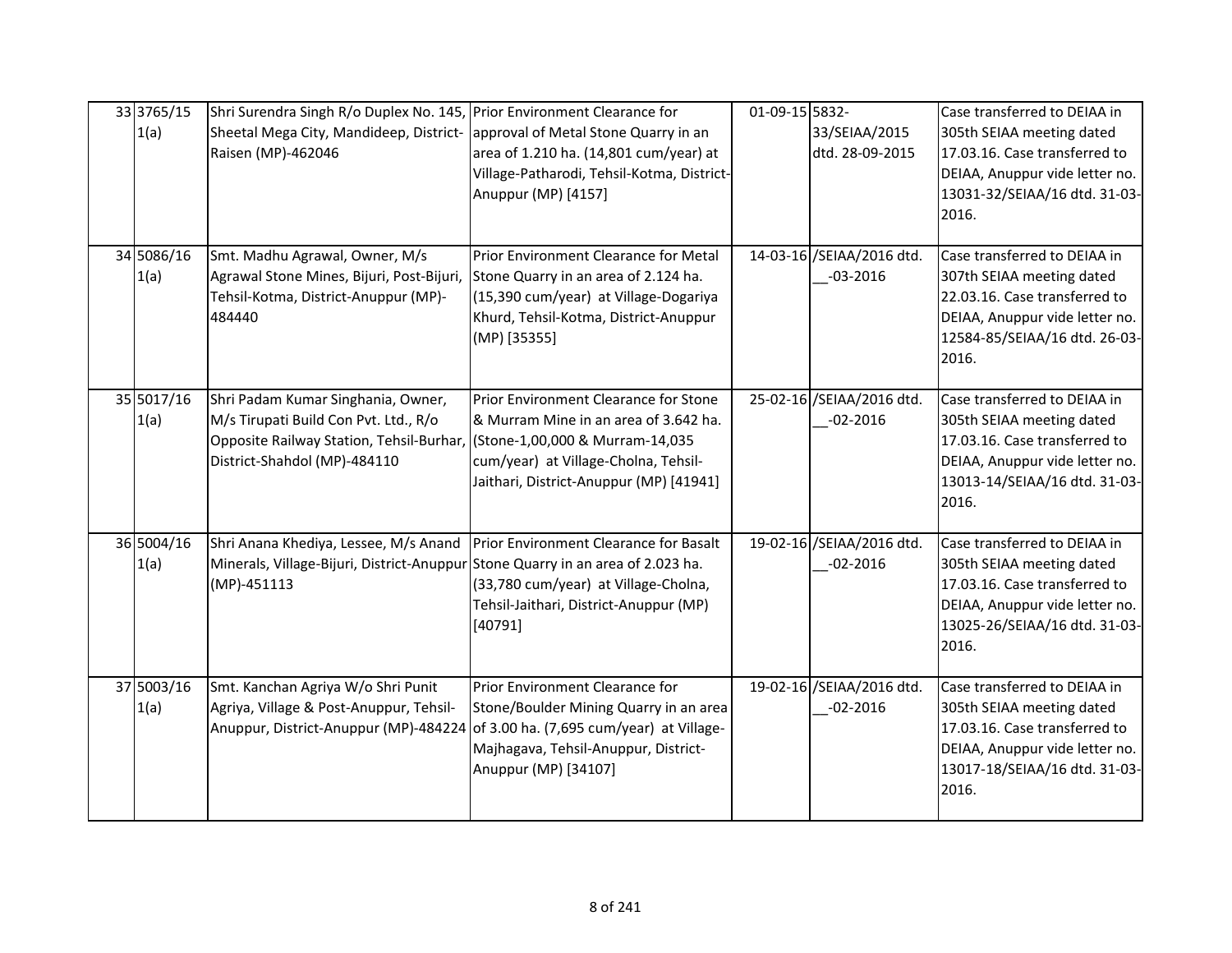| 38 4908/16<br>1(a) | Shri Pushpendra Singh, Proprietor, M/s<br>Taj Stone Crusher, Resi.-Muddhowa,<br>Tehsil-Anuppur, District-Anuppur (MP)-<br>484224 | Prior Environment Clearance for Basalt<br>Stone Quarry in an area of 2.00 ha.<br>(8,820 cum/year) at Village-Mohri Badi,<br>Tehsil-Anuppur, District-Anuppur (MP)<br>[33386]             |                | 02-01-16 /SEIAA/2016 dtd.<br>$-01 - 2016$ | Case transferred to DEIAA in<br>305th SEIAA meeting dated<br>17.03.16. Case transferred to<br>DEIAA, Anuppur vide letter no.<br>13023-24/SEIAA/16 dtd. 31-03-<br>2016.  |
|--------------------|----------------------------------------------------------------------------------------------------------------------------------|------------------------------------------------------------------------------------------------------------------------------------------------------------------------------------------|----------------|-------------------------------------------|-------------------------------------------------------------------------------------------------------------------------------------------------------------------------|
| 39 4903/16<br>1(a) | Shri Raghuwansh Chouksey, Owner,<br>Gram-Lilakheda, Tehsil-Pushprajgarh,<br>District-Anuppur (MP)-484334                         | Prior Environment Clearance for Basalt<br>Stone Quarry in an area of 1.618 ha.<br>(10,290 cum/year) at Village-Adwar,<br>Tehsil-Pushprajgarh, District-Anuppur<br>(MP) [34501]           |                | 07-01-16 /SEIAA/2016 dtd.<br>$-01 - 2016$ | Case transferred to DEIAA in<br>305th SEIAA meeting dated<br>17.03.16. Case transferred to<br>DEIAA, Anuppur vide letter no.<br>13015-16/SEIAA/16 dtd. 31-03-<br>2016.  |
| 40 4647/15<br>1(a) | Shri Rajesh Singh Bundela S/o Shri<br>Jandel Singh Bundela R/o Ramnagar<br>Road, Chanderi, District-Ashoknagar<br>(MP)-473335    | Prior Environment Clearance for<br>approval of Sandstone Quarry in an<br>area of 0.970 ha. (8,400 cum/year) at<br>Village-Vikrampur, Tehsil-Chanderi,<br>District-Ashoknagar (MP) [5949] | 26-11-15 9334- | 35/SEIAA/2015<br>dtd. 15-12-2015          | Case transferred to DEIAA in<br>305th SEIAA meeting dated<br>17.03.16. Case transferred to<br>DEIAA, Ashok Nagar vide letter<br>no. 23-24/SEIAA/16 dtd. 01-04-<br>2016. |
| 41 4644/15<br>1(a) | Shri Rajesh Singh Bundela S/o Shri<br>Jandel Singh Bundela R/o Chanderi,<br>District-Ashoknagar (MP)-473335                      | Prior Environment Clearance for<br>approval of Sandstone Quarry in an<br>area of 3.00 ha. (24,000 cum/year) at<br>Village-Katakhera, Tehsil-Chanderi,<br>District-Ashoknagar (MP) [5647] | 28-11-15 9328- | 29/SEIAA/2015<br>dtd. 15-12-2015          | Case transferred to DEIAA in<br>305th SEIAA meeting dated<br>17.03.16. Case transferred to<br>DEIAA, Ashok Nagar vide letter<br>no. 21-22/SEIAA/16 dtd. 01-04-<br>2016. |
| 42 4642/15<br>1(a) | Smt. Sandhya Singh W/o Shri Surendra<br>Singh Bundela R/o Chanderi, District-<br>Ashoknagar (MP)-473335                          | Prior Environment Clearance for<br>approval of Sandstone Quarry in an<br>area of 2.00 ha. (7,200 cum/year) at<br>Village-Khangal, Tehsil-Chanderi,<br>District-Ashoknagar (MP) [4524]    | 28-11-15 9324- | 25/SEIAA/2015<br>dtd. 15-12-2015          | Case transferred to DEIAA in<br>305th SEIAA meeting dated<br>17.03.16. Case transferred to<br>DEIAA, Ashok Nagar vide letter<br>no. 45-46/SEIAA/16 dtd. 01-04-<br>2016. |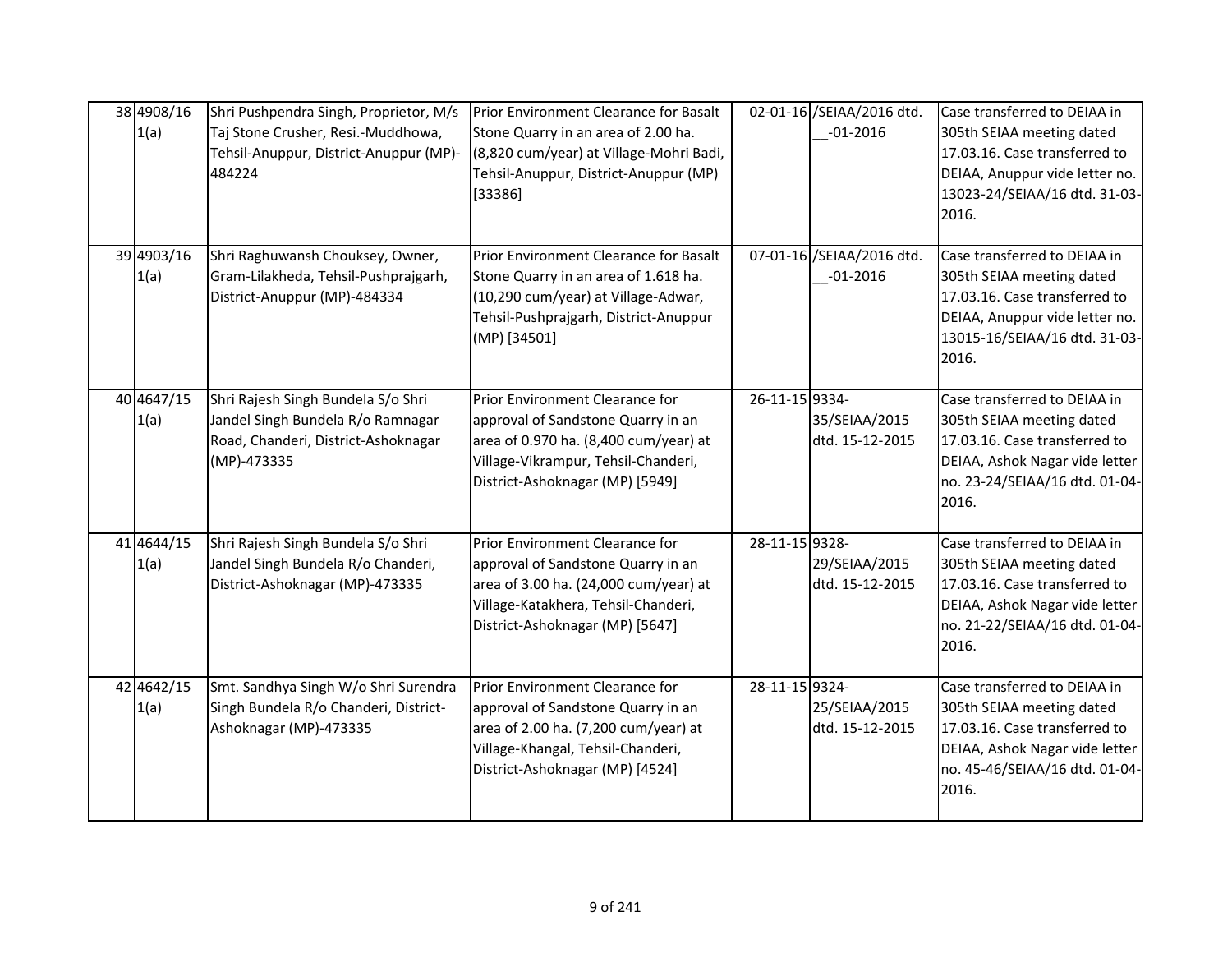| 43 4641/15<br>1(a) | Shri Kallu Ravat S/o Shri Chandna<br>Adiwasi R/o Ludhaya, Tehsil-Chanderi,<br>District-Ashoknagar (MP)-473335                                                                          | Prior Environment Clearance for<br>approval of Sandstone Quarry in an<br>area of 2.00 ha. (12,000 cum/year) at<br>Village-Katarkhera, Tehsil-Chanderi,<br>District-Ashoknagar (MP) [4517]  | 28-11-15 9322- | 23/SEIAA/2015<br>dtd. 15-12-2015 | Case transferred to DEIAA in<br>305th SEIAA meeting dated<br>17.03.16. Case transferred to<br>DEIAA, Ashok Nagar vide letter<br>no. 29-30/SEIAA/16 dtd. 01-04-<br>2016. |
|--------------------|----------------------------------------------------------------------------------------------------------------------------------------------------------------------------------------|--------------------------------------------------------------------------------------------------------------------------------------------------------------------------------------------|----------------|----------------------------------|-------------------------------------------------------------------------------------------------------------------------------------------------------------------------|
| 44 4557/15<br>1(a) | Shri Suryasuman Singh Raghuvanshi S/o<br>Shri Bhagiram Raghuvanshi R/o Village-<br>Gundar, Tehsil-Shadhora, District-Ashok 2.00 ha. (16,000 cum/year) at Village-<br>Nagar (MP)-473331 | Prior Environment Clearance for<br>approval of Stone Quarry in an area of<br>Raje Bamora, Tehsil-Shadhora, District-<br>Ashok Nagar (MP) [5384]                                            | 19-11-15 9121- | 22/SEIAA/2015<br>dtd. 11-12-2015 | Case transferred to DEIAA in<br>305th SEIAA meeting dated<br>17.03.16. Case transferred to<br>DEIAA, Ashok Nagar vide letter<br>no. 33-34/SEIAA/16 dtd. 01-04-<br>2016. |
| 45 4447/15<br>1(a) | Shri Amit Raghuvanshi S/o Shri Ashok<br>Raghuvanshi R/o Ward No. 8, Ganesh<br>Colony, District-Ashok Nagar (MP)-<br>473331                                                             | Prior Environment Clearance for<br>approval of Stone Quarry in an area of<br>2.00 ha. (7,000 cum/year) at Village-<br>Akhai Tappa, Tehsil-Ashok Nagar,<br>District-Ashok Nagar (MP) [5379] | 19-11-15 8780- | 81/SEIAA/2015<br>dtd. 05-12-2015 | Case transferred to DEIAA in<br>305th SEIAA meeting dated<br>17.03.16. Case transferred to<br>DEIAA, Ashok Nagar vide letter<br>no. 37-38/SEIAA/16 dtd. 01-04-<br>2016. |
| 46 4430/15<br>1(a) | Shri Nitin Singh Raghuvanshi S/o Shri<br>Rajkumar Singh Raghuvanshi R/o Heera<br>Bagh Colony, Kent, Tehsil & District-<br>Guna (MP)-473331                                             | Prior Environment Clearance for<br>approval of Stone Quarry in an area of<br>3.00 ha. (8,000 cum/year) at Village-<br>Raje Bamora, Tehsil-Ashoknagar,<br>District-Ashoknagar (MP) [5382]   | 06-11-15 8750- | 51/SEIAA/2015<br>dtd. 05-12-2015 | Case transferred to DEIAA in<br>305th SEIAA meeting dated<br>17.03.16. Case transferred to<br>DEIAA, Ashok Nagar vide letter<br>no. 27-28/SEIAA/16 dtd. 01-04-<br>2016. |
| 47 4423/15<br>1(a) | Shri Nihal Singh Raghuvanshi S/o Shri<br>Dilip Singh Raghuvanshi R/o Village-<br>Pagara, Tehsil & District-Guna (MP)-<br>473331                                                        | Prior Environment Clearance for<br>approval of Stone Quarry in an area of<br>2.00 ha. (7,000 cum/year) at Village-<br>Raje Bamora, Tehsil-Ashoknagar,<br>District-Ashoknagar (MP) [5380]   | 10-11-15 8744- | 45/SEIAA/2015<br>dtd. 05-12-2015 | Case transferred to DEIAA in<br>305th SEIAA meeting dated<br>17.03.16. Case transferred to<br>DEIAA, Ashok Nagar vide letter<br>no. 31-32/SEIAA/16 dtd. 01-04-<br>2016. |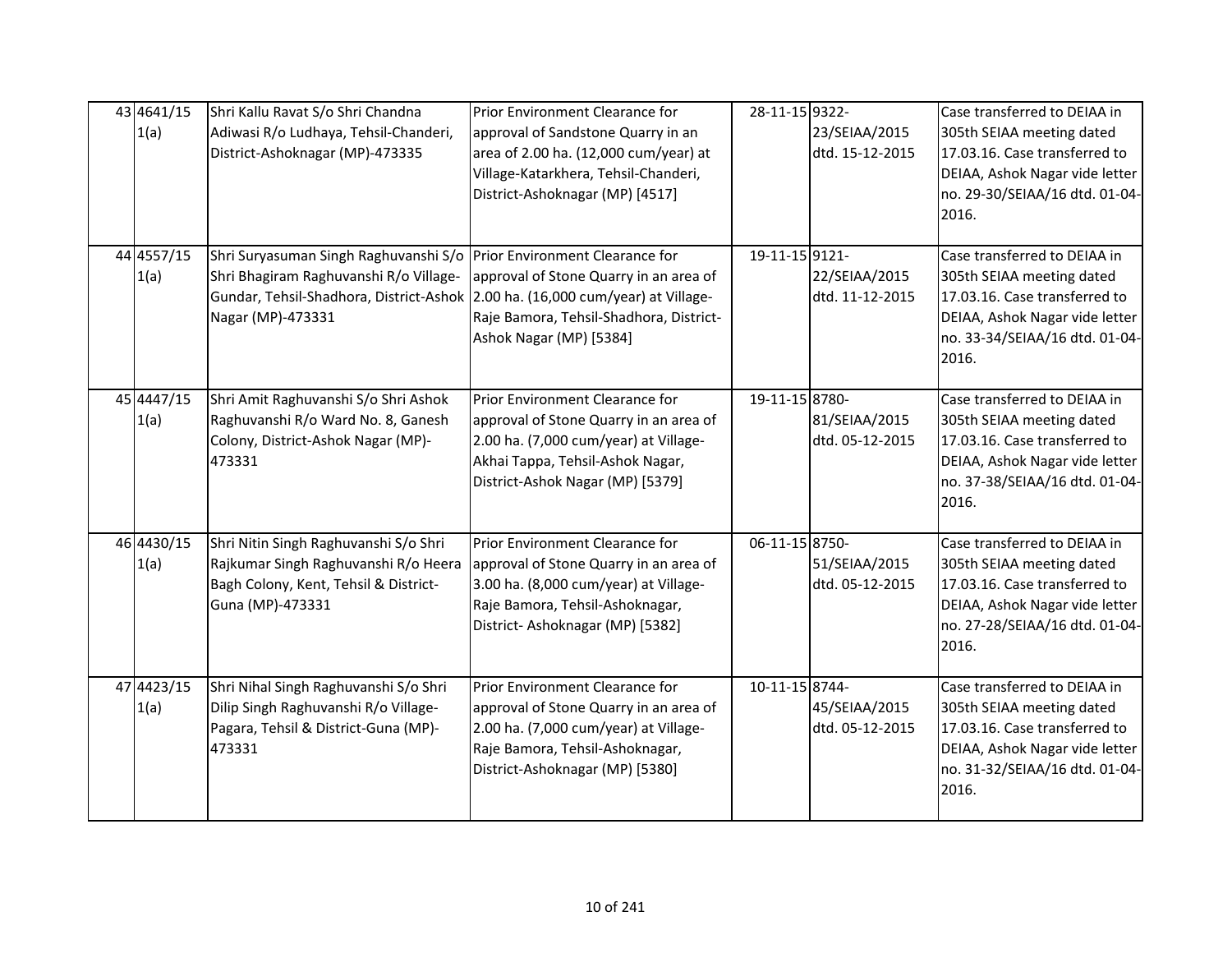| 48 4404/15<br>1(a) | Shri Naresh Singh Raghuvanshi S/o Shri<br>Mohan Singh Raghuvanshi R/o Ishagarh<br>Road, Infront of FCI Godown, District-<br>Ashok Nagar (MP)-473331  | Prior Environment Clearance for<br>approval of Stone Quarry in an area of<br>2.00 ha. (7,000 cum/year) at Village-<br>Raje Bamora, Tehsil-Ashok Nagar,<br>District-Ashok Nagar (MP) [5383]           | 10-11-15 8697-       | 98/SEIAA/2015<br>dtd. 05-12-2015 | Case transferred to DEIAA in<br>305th SEIAA meeting dated<br>17.03.16. Case transferred to<br>DEIAA, Ashok Nagar vide letter<br>no. 25-26/SEIAA/16 dtd. 01-04-<br>2016. |
|--------------------|------------------------------------------------------------------------------------------------------------------------------------------------------|------------------------------------------------------------------------------------------------------------------------------------------------------------------------------------------------------|----------------------|----------------------------------|-------------------------------------------------------------------------------------------------------------------------------------------------------------------------|
| 49 4359/15<br>1(a) | Shri Ramvir Singh Raghuvanshi S/o Shri<br>Shivram Singh Raghuvanshi R/o Village-<br>Gundar, Tehsil & District-Ashok Nagar<br>(MP)-473331             | Prior Environment Clearance for<br>approval of Stone Quarry in an area of<br>1.00 ha. (8,000 cum/year) at Village-<br>Muhaldhaihar Shadhora, Tehsil-Ashok<br>Nagar, District-Ashok Nagar (MP) [5381] | 10-11-15 8595-       | 96/SEIAA/2015<br>dtd. 02-12-2015 | Case transferred to DEIAA in<br>305th SEIAA meeting dated<br>17.03.16. Case transferred to<br>DEIAA, Ashok Nagar vide letter<br>no. 43-44/SEIAA/16 dtd. 01-04-<br>2016. |
| 50 4358/15<br>1(a) | Shri Devendra Singh Raghuvanshi S/o<br>Shri Balveer Singh Raghuvanshi R/o<br>Heera Bag Colony, District-Guna (MP)-<br>473331                         | Prior Environment Clearance for<br>approval of Stone Quarry in an area of<br>2.00 ha. (7,000 cum/year) at Village-<br>Raje Bamora, Tehsil-Ashok Nagar,<br>District-Ashok Nagar (MP) [5378]           | 10-11-15 8593-       | 94/SEIAA/2015<br>dtd. 02-12-2015 | Case transferred to DEIAA in<br>305th SEIAA meeting dated<br>17.03.16. Case transferred to<br>DEIAA, Ashok Nagar vide letter<br>no. 41-42/SEIAA/16 dtd. 01-04-<br>2016. |
| 51 2200/14<br>1(a) | Shri Shivendra Singh Yadav S/o Shri Lalli Prior Environment Clearance for<br>Ram Yadav, Village-Budhiya, Tehsil-<br>Ishagarh, Ashoknagar (MP)-473335 | approval of proposed Stone Quarry in<br>an area of 1.00 ha. at Village-Budhiya,<br>Tehsil-Ishagarh, Ashoknagar (MP)<br>[2118]                                                                        | $01 - 12 - 14$ 2547- | 48/SEIAA/2014<br>dtd. 05-12-2014 | Case transferred to DEIAA in<br>305th SEIAA meeting dated<br>17.03.16. Case transferred to<br>DEIAA, Ashok Nagar vide letter<br>no. 36-37/SEIAA/16 dtd. 01-04-<br>2016. |
| 52 2234/14<br>1(a) | Shri Pramendra Singh Raghuwanshi,<br>Raghuwanshi Gali, Tehsil & District-<br>Ashoknagar (MP)                                                         | Prior Environment Clearance for<br>approval of proposed Basalt Stone<br>Quarry in an area of 2.00 ha. at Village-<br>Muhaldehar, Tehsil-Shadora, District-<br>Ashoknagar (MP) [2527]                 | 08-12-14 2624-       | 25/SEIAA/2014<br>dtd. 11-12-2014 | Case transferred to DEIAA in<br>305th SEIAA meeting dated<br>17.03.16. Case transferred to<br>DEIAA, Ashok Nagar vide letter<br>no. 39-40/SEIAA/16 dtd. 01-04-<br>2016. |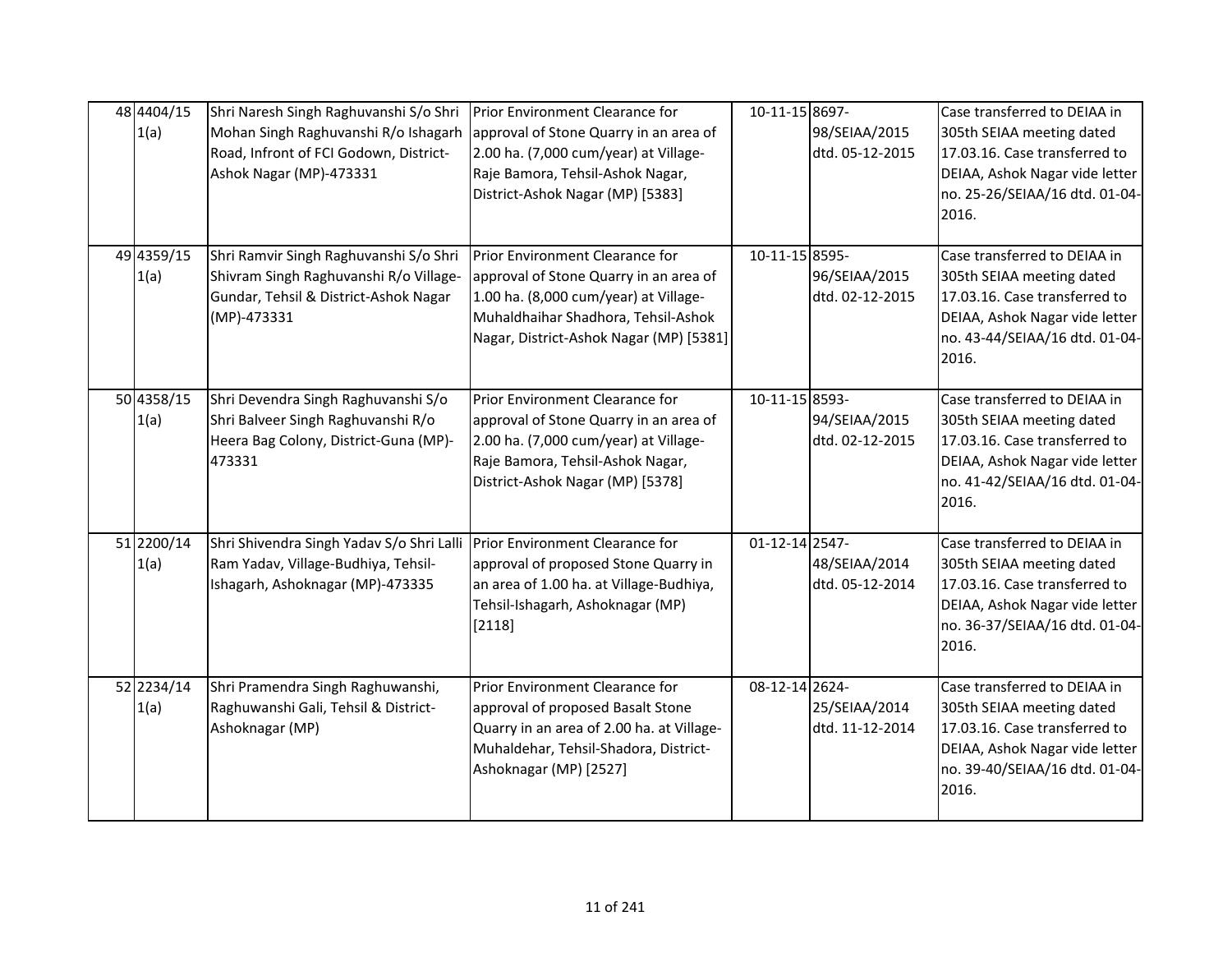| 53 4594/15<br>1(a) | Shri Tomesh Damahe, Ward No. 4,<br>Waraseoni, District-Balaghat (MP)-<br>481331                                           | Prior Environment Clearance for<br>approval of Stone Quarry in an area of<br>1.00 ha. (13,068 cum/year) at Village-<br>Jhadgaon, Tehsil-Waraseoni, District-<br>Balaghat (MP) [5599]        | 18-11-15 9107- | 08/SEIAA/2015<br>dtd. 11-12-2015 | Case transferred to DEIAA in<br>316th SEIAA meeting dated<br>11.04.16. Case transferred to<br>DEIAA, Balaghat vide letter no.<br>13183-84/SEIAA/16 dtd. 31-03-<br>2016. |
|--------------------|---------------------------------------------------------------------------------------------------------------------------|---------------------------------------------------------------------------------------------------------------------------------------------------------------------------------------------|----------------|----------------------------------|-------------------------------------------------------------------------------------------------------------------------------------------------------------------------|
| 54 2358/15<br>1(a) | Shri Shevendra Singh Parihar, SBI<br>Colony, Balaghat (MP)                                                                | Prior Environment Clearance for<br>approval of Sand Mine in an area of<br>0.810 ha. (18,000 cum/year) at Village-<br>Seoni Nagar Palika, Tehsil-Waraseoni,<br>District-Balaghat (MP) [2533] | 01-01-15 3043- | 44/SEIAA/2015<br>dtd. 09-01-2015 | Case transferred to DEIAA in<br>316th SEIAA meeting dated<br>11.04.16. Case transferred to<br>DEIAA, Balaghat vide letter no.<br>345-46/SEIAA/16 dtd. 02-04-<br>2016.   |
| 55 2650/15<br>1(a) | Shri Shaikh Ahaphaj, Ward No. 12, Bhilai Prior Environment Clearance for<br>Road, Lanji, Balaghat (MP)-481222             | approval of Metal Stone Quarry in an<br>area of 1.00 ha. (8,000 cum/year) at<br>Village-Purwatola, Tehsil-Lanji, District-<br>Balaghat (MP) [2668]                                          | 19-03-15 3481- | 82/SEIAA/2015<br>dtd. 30-03-2015 | Case transferred to DEIAA in<br>316th SEIAA meeting dated<br>11.04.16. Case transferred to<br>DEIAA, Balaghat vide letter no.<br>341-42/SEIAA/16 dtd. 02-04-<br>2016.   |
| 56 3109/15<br>1(a) | Shri R.P. Sharma, Manager<br>Coordination, M/s M.B.L. Infra Ltd.,<br>Camp Labada, Tehsil-Lalbura, Balaghat<br>(MP)-481441 | Prior Environment Clearance for Sand<br>Quarry in an area of 4.820 ha. (20,000<br>cum/year) at Village-Rampayli, Tehsil-<br>Waraseoni, Dist-Balaghat (MP) [3556]                            | 21-05-15 1862- | 63/SEIAA/2015<br>dtd. 10-06-2015 | Case transferred to DEIAA,<br>Balaghat vide letter no. 765-<br>66/SEIAA/16 dtd. 18-04-2016.                                                                             |
| 57 1966/14<br>1(a) | Shri Hitesh Kanoongo, 23, Ram Bazar,<br>Sendhwa, District-Barwani (MP)-451666 approval of proposed Stone Quarry in        | Prior Environment Clearance for<br>an area of 1.00 ha. at Village-Bakhtaria,<br>Tehsil-Sendhwa, District-Barwani (MP)<br>[1690]                                                             | 28-10-14 1823- | 24/SEIAA/2014<br>dtd. 10-11-2014 | Case transferred to DEIAA in<br>315th SEIAA meeting dated<br>07.04.16. Case transferred to<br>DEIAA, Barwani vide letter no.<br>643-44/SEIAA/16 dtd. 13-04-<br>2016.    |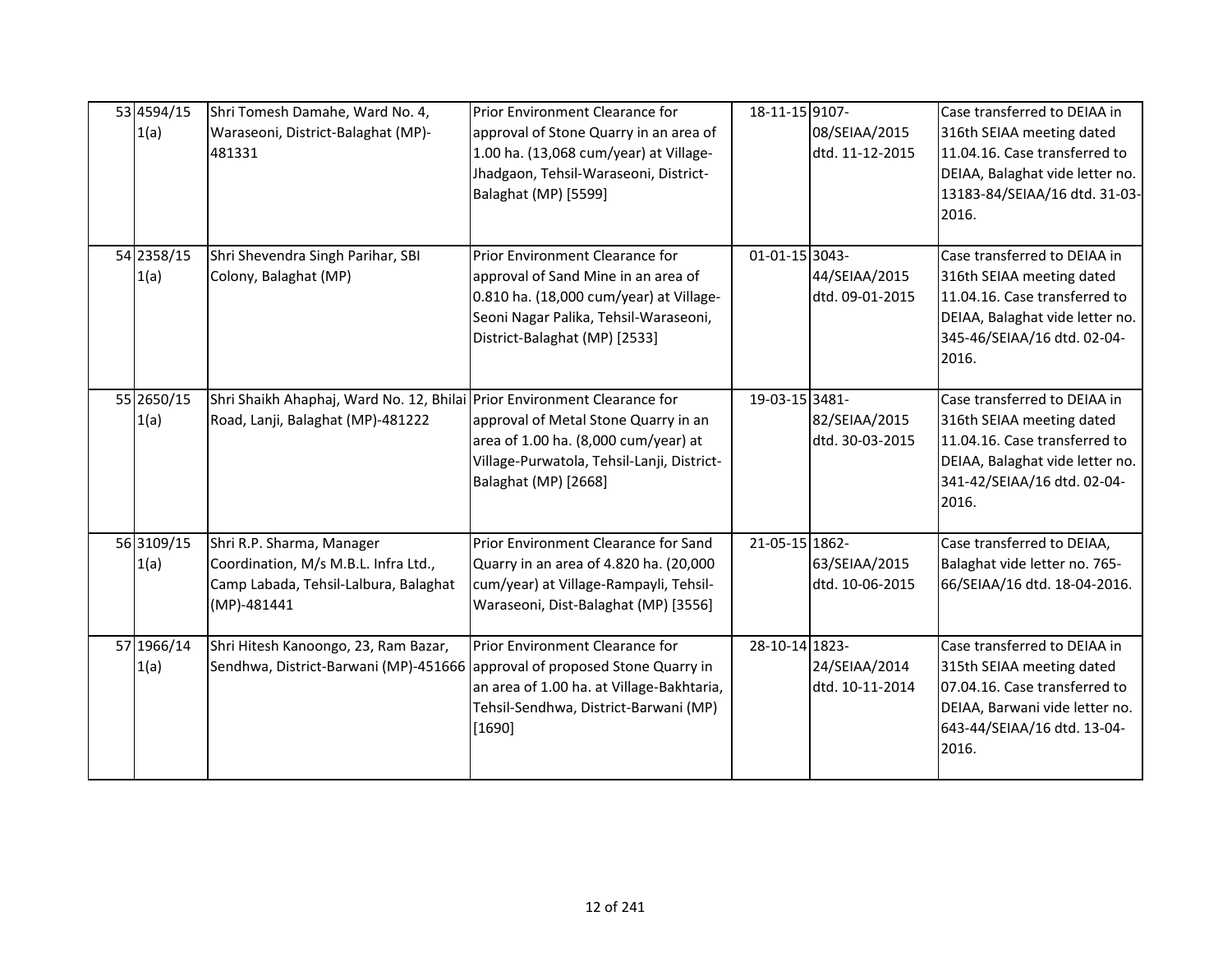| 58 2103/14<br>1(a) | Shri Kiran Kumar, Senior Manager, M/s<br>IVRCL Ltd., M-22/3 R.T. Vijaynagar<br>Colony, Hyderabad (AP)-451660                        | Prior Environment Clearance for<br>approval of proposed Basalt Stone<br>Quarry in an area of 2.282 ha. at Village-<br>Gholanya, Tehsil-Tikri, District-Barwani<br>(MP) [2052] | 12-11-14 2170- | 71/SEIAA/2014<br>dtd. 21-11-2014 | Case transferred to DEIAA in<br>305th SEIAA meeting dated<br>17.03.16. Case transferred to<br>DEIAA, Barwani vide letter no.<br>13069-70/SEIAA/16 dtd. 31-03-<br>2016. |
|--------------------|-------------------------------------------------------------------------------------------------------------------------------------|-------------------------------------------------------------------------------------------------------------------------------------------------------------------------------|----------------|----------------------------------|------------------------------------------------------------------------------------------------------------------------------------------------------------------------|
| 59 4682/15<br>1(a) | Shri Moinuddin Sheikh S/o Shri<br>Fakhruddin Sheikh R/o Village-Palsud,<br>Tehsil-Rajpur, District-Barwani (MP)                     | Prior Environment Clearance for Stone<br>Quarry in an area of 1.00 ha. (15,000<br>cum/year) at Village-Palsud, Tehsil-<br>Rajpur, District-Barwani (MP) [5065]<br>(No CD)     | 28-11-15 9385- | 86/SEIAA/2015<br>dtd. 17-12-2015 | Case transferred to DEIAA in<br>305th SEIAA meeting dated<br>17.03.16. Case transferred to<br>DEIAA, Barwani vide letter no.<br>13073-74/SEIAA/16 dtd. 31-03-<br>2016. |
| 60 4675/15<br>1(a) | Shri Arvind Shukla R/o Village-Pansemal, Prior Environment Clearance for Metal<br>Tehsil-Pansemal, District-Barwani (MP)-<br>451771 | Stone Quarry in an area of 0.933 ha.<br>(3,880 cum/year) at Village-Balijhiri,<br>Tehsil-Pansemal, District-Barwani (MP)<br>[5962]                                            | 24-11-15 9348- | 49/SEIAA/2015<br>dtd. 15-12-2015 | Case transferred to DEIAA in<br>305th SEIAA meeting dated<br>17.03.16.                                                                                                 |
| 61 4674/15<br>1(a) | Shri Subodh Sharma R/o Village-<br>Barwani, Tehsil & District-Barwani (MP)- Stone Quarry in an area of 3.999 ha.<br>451551          | Prior Environment Clearance for Metal<br>(33,950 cum/year) at Village-Palsud,<br>Tehsil-Rajpur, District-Barwani (MP)<br>[6171] (Bad CD)                                      | 24-11-15 9346- | 47/SEIAA/2015<br>dtd. 15-12-2015 | Case transferred to DEIAA in<br>305th SEIAA meeting dated<br>17.03.16.                                                                                                 |
| 62 4671/15<br>1(a) | Smt. Priyanka Sharma W/o Shri Ashish<br>Sharma R/o Barwani, District-Barwani<br>(MP)                                                | Prior Environment Clearance for Stone<br>Quarry in an area of 2.00 ha. (5,400<br>cum/year) at Village-Lonesara, Tehsil-<br>Barwani, District-Barwani (MP) [4946]              | 26-11-15 9340- | 41/SEIAA/2015<br>dtd. 15-12-2015 | Case transferred to DEIAA in<br>305th SEIAA meeting dated<br>17.03.16. Case transferred to<br>DEIAA, Barwani vide letter no.<br>13081-82/SEIAA/16 dtd. 31-03-<br>2016. |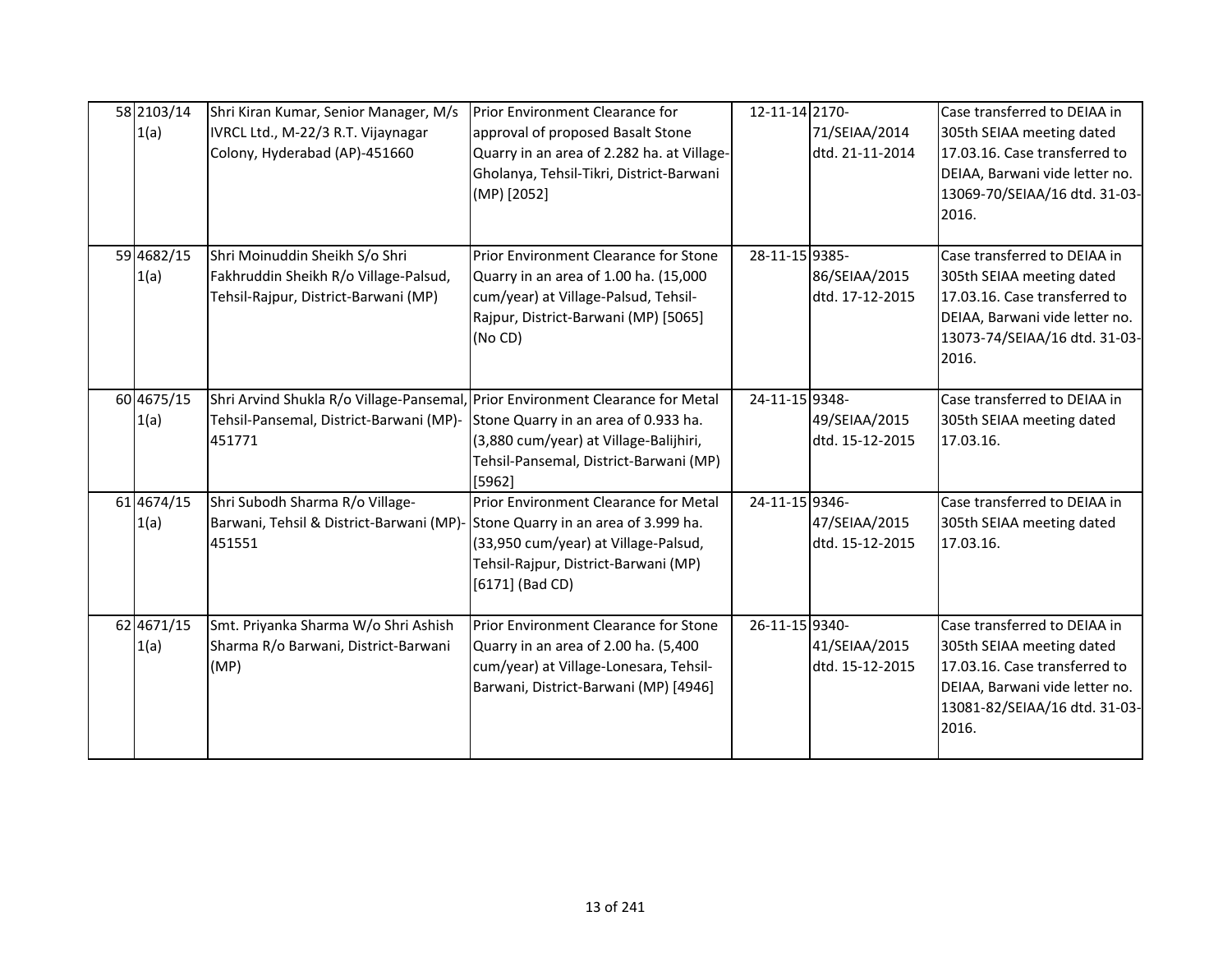| 63 4297/15<br>1(a) | Shri Rajesh Patidar R/o Hanuma<br>Muhalla, Anjad, Tehsil-Anjad, District-<br>Barwani (MP)-451556                                 | Prior Environment Clearance for<br>approval of Stone Quarry in an area of<br>1.00 ha. (8,730 cum/year) at Village-<br>Palasya, Tehsil-Anjad, District-Barwani<br>(MP) [5613] | 06-11-15 8524-<br>25/SEIAA/2015<br>dtd. 01-12-2015 | Case transferred to DEIAA in<br>305th SEIAA meeting dated<br>17.03.16. Case transferred to<br>DEIAA, Barwani vide letter no.<br>13067-68/SEIAA/16 dtd. 31-03-<br>2016. |
|--------------------|----------------------------------------------------------------------------------------------------------------------------------|------------------------------------------------------------------------------------------------------------------------------------------------------------------------------|----------------------------------------------------|------------------------------------------------------------------------------------------------------------------------------------------------------------------------|
| 64 2538/15<br>1(a) | Smt. Manju Sharma W/o Shri Rajendra<br>Sharma, 16, Radha Krishna Colony,<br>Barwani (MP)                                         | Prior Environment Clearance for Stone<br>Quarry in an area of 2.00 ha. (20,000<br>cum/year) at Village-Borlay, Tehsil-<br>Barwani, Dist-Barwani (MP) [2778]                  | 18-02-15 2922-<br>23/SEIAA/2015<br>dtd. 07-03-2015 | Case transferred to DEIAA in<br>305th SEIAA meeting dated<br>17.03.16. Case transferred to<br>DEIAA, Barwani vide letter no.<br>13077-78/SEIAA/16 dtd. 31-03-<br>2016. |
| 65 4950/16<br>1(a) | Smt. Priyanka Sharma W/o Shri Ashish<br>Sharma, Owner, Resi.-Sainath Colony,<br>District-Barwani (MP)-                           | Prior Environment Clearance for Stone<br>Deposit Quarry in an area of 3.90 ha.<br>(25,026 cum/year) at Village-Borlaye,<br>Tehsil-Barwani, District-Barwani (MP)<br>[35314]  | 23-01-16 /SEIAA/2016 dtd.<br>$-01 - 2016$          | Case transferred to DEIAA in<br>305th SEIAA meeting dated<br>17.03.16. Case transferred to<br>DEIAA, Barwani vide letter no.<br>13075-76/SEIAA/16 dtd. 31-03-<br>2016. |
| 66 4943/16<br>1(a) | Shri Ajay Thakkar S/o Shri Rajnath<br>Thakkar R/o Ginning Colony, Rajpur,<br>Tehsil-Rajpur, District-Barwani (MP)-<br>451447     | Prior Environment Clearance for Stone<br>Deposit in an area of 2.00 ha. (5,820<br>cum/year) at Village-Singun, Tehsil-<br>Rajpur, District-Barwani (MP) [34938]              | 15-01-16 /SEIAA/2016 dtd.<br>$-01 - 2016$          | Case transferred to DEIAA in<br>305th SEIAA meeting dated<br>17.03.16. Case transferred to<br>DEIAA, Barwani vide letter no.<br>13079-80/SEIAA/16 dtd. 31-03-<br>2016. |
| 67 4942/16<br>1(a) | Shri Govind Gupta S/o Shri Ganesh<br>Gupta R/o Near Shani Mandir,<br>Pansemal, Tehsil-Pansemal, District-<br>Barwani (MP)-451770 | Prior Environment Clearance for Stone<br>Deposit in an area of 1.00 ha. (8,550<br>cum/year) at Village-Dondwada, Tehsil-<br>Pansemal, District-Barwani (MP)<br>[34512]       | 15-01-16 / SEIAA/2016 dtd.<br>$-01 - 2016$         | Case transferred to DEIAA in<br>305th SEIAA meeting dated<br>17.03.16. Case transferred to<br>DEIAA, Barwani vide letter no.<br>13065-66/SEIAA/16 dtd. 31-03-<br>2016. |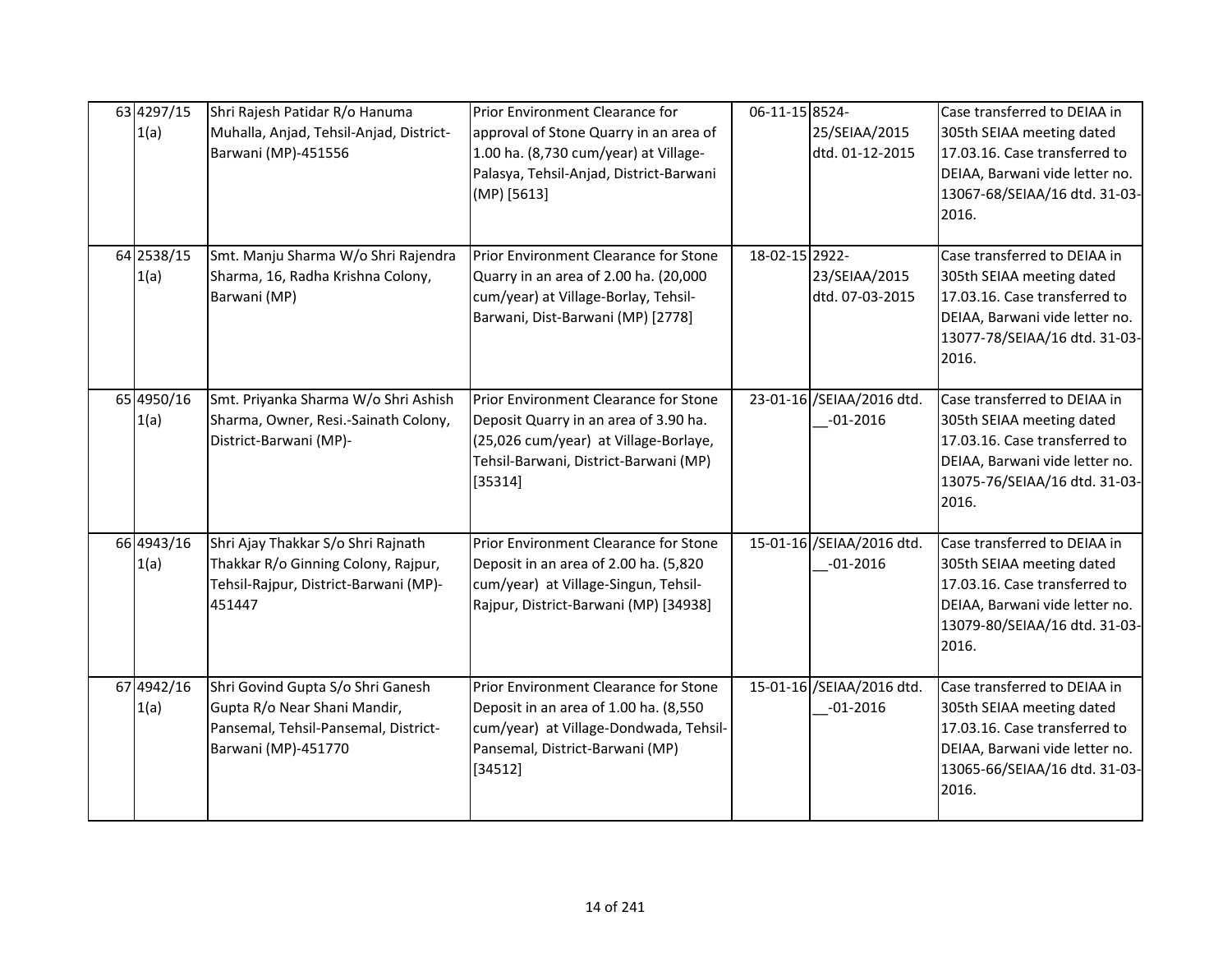| 68 4941/16<br>1(a) | Shri Ankit Kumar Goyal S/o Shri<br>Rajendra Kumar Goyal R/o Khetiya<br>Road, Niwali, Tehsil-Niwali, District-<br>Barwani (MP)-451770                                    | Prior Environment Clearance for Stone<br>Deposit in an area of 1.517 ha. (16,005<br>cum/year) at Village-Mansur, Tehsil-<br>Niwali, District-Barwani (MP) [34520]               | 15-01-16 /SEIAA/2016 dtd.<br>$-01 - 2016$          | Case transferred to DEIAA in<br>316th SEIAA meeting dated<br>11.04.16. Case transferred to<br>DEIAA in 305th SEIAA meeting<br>dated 17.03.16. Case<br>transferred to DEIAA, Barwani<br>vide letter no. 480-<br>81/SEIAA/16 dtd. 06-04-2016. |
|--------------------|-------------------------------------------------------------------------------------------------------------------------------------------------------------------------|---------------------------------------------------------------------------------------------------------------------------------------------------------------------------------|----------------------------------------------------|---------------------------------------------------------------------------------------------------------------------------------------------------------------------------------------------------------------------------------------------|
| 69 2156/14<br>1(a) | Shri Jai Singh Parte, Owner, Khomai,<br>Bhesdehi, Betul (MP)                                                                                                            | Prior Environment Clearance for<br>approval of proposed Basalt Stone<br>Quarry in an area of 1.00 ha. at Village-<br>Nimbhoura, Tehsil-Bhesdehi, District-<br>Betul (MP) [2000] | 24-11-14 2418-<br>19/SEIAA/2014<br>dtd. 01-12-2014 | Case transferred to DEIAA in<br>316th SEIAA meeting dated<br>11.04.16. Case transferred to<br>DEIAA, Betul vide letter no.<br>480-81/SEIAA/16 dtd. 06-04-<br>2016.                                                                          |
| 70 4818/15<br>1(a) | Ku. Bharti Parsaiya D/o Shri Bhagat<br>Singh Parsaiya R/o Dwarka Nagar,<br>Badora, Tehsil-Betul, District-Betul (MP)- cum/year) at Village-Maharpani, Tehsil-<br>460001 | Prior Environment Clearance for Stone<br>Quarry in an area of 0.750 ha. (8,550<br>Bhesdehi, District-Betul (MP) [6118]                                                          | 28-11-15 9780-<br>81/SEIAA/2015<br>dtd. 23-12-2015 | Case transferred to DEIAA in<br>316th SEIAA meeting dated<br>11.04.16. Case transferred to<br>DEIAA, Betul vide letter no.<br>13161-62/SEIAA/16 dtd. 31-03-<br>2016.                                                                        |
| 71 4811/15<br>1(a) | Smt. Poornima Magarkar W/o Shri Anil<br>Magarkar, Ranipur Road, Godhana,<br>Tehsil-Betul, District-Betul (MP)-460004                                                    | Prior Environment Clearance for Stone<br>Quarry in an area of 1.00 ha. (5,700<br>cum/year) at Village-Mandwa, Tehsil-<br>Betul, District-Betul (MP) [5894]                      | 05-12-15 9766-<br>67/SEIAA/2015<br>dtd. 23-12-2015 | Case transferred to DEIAA in<br>316th SEIAA meeting dated<br>11.04.16. Case transferred to<br>DEIAA, Betul vide letter no.<br>13159-60/SEIAA/16 dtd. 31-03-<br>2016.                                                                        |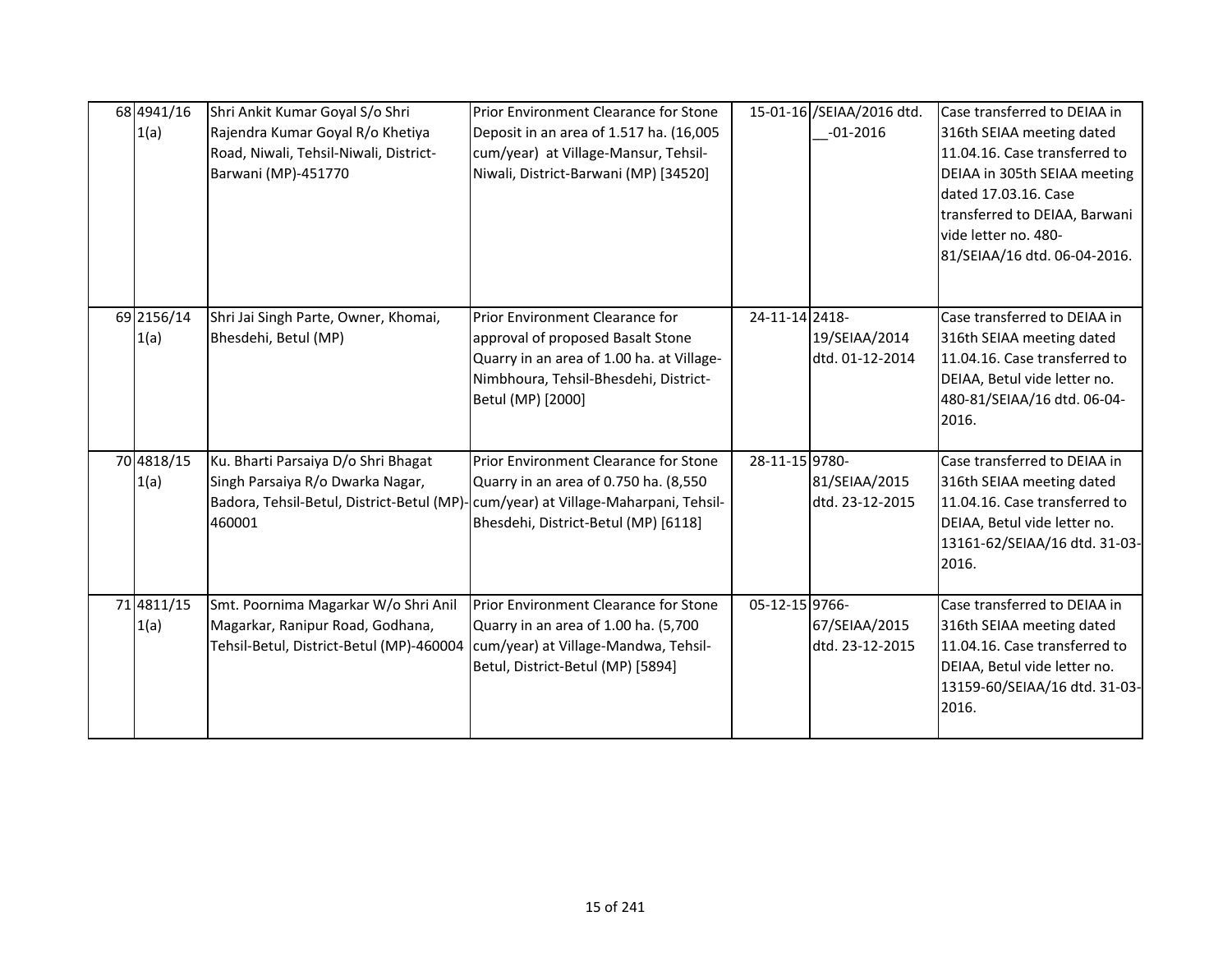| 72 4806/15<br>1(a) | Smt. Manju Devi Agarwal, Owner, M/s<br>Balaji Enterprises R/o Tapti Ward, Tehsil-Quarry in an area of 1.700 ha. (10,290<br>Multai, District-Betul (MP)-460001 | Prior Environment Clearance for Stone<br>cum/year) at Village-Mehatpur, Tehsil-<br>Multai, District-Betul (MP) [5829]                                                             | 26-10-15 9756- | 57/SEIAA/2015<br>dtd. 23-12-2015 | Case transferred to DEIAA in<br>316th SEIAA meeting dated<br>11.04.16. Case transferred to<br>DEIAA, Betul vide letter no.<br>13157-58/SEIAA/16 dtd. 31-03-<br>2016. |
|--------------------|---------------------------------------------------------------------------------------------------------------------------------------------------------------|-----------------------------------------------------------------------------------------------------------------------------------------------------------------------------------|----------------|----------------------------------|----------------------------------------------------------------------------------------------------------------------------------------------------------------------|
| 73 4804/15<br>1(a) | Shri Rishiraj Singh Parihar S/o Shri<br>Yuvraj Singh Parihar R/o Gandhi Nagar,<br>Betulganj, District-Betul (MP)-460001                                       | Prior Environment Clearance for Metal<br>Stone Quarry in an area of 2.00 ha.<br>(8,550 cum/year) at Village-Kanara,<br>Tehsil-Betul, District-Betul (MP) [4798]                   | 26-10-15 9752- | 53/SEIAA/2015<br>dtd. 23-12-2015 | Case transferred to DEIAA in<br>316th SEIAA meeting dated<br>11.04.16. Case transferred to<br>DEIAA, Betul vide letter no.<br>13155-56/SEIAA/16 dtd. 31-03-<br>2016. |
| 74 4757/15<br>1(a) | Shri Kailash Chandra Agarwal S/o Shri<br>Tulsi Ram Agarwal R/o Village-<br>Ghodadongri, Tehsil-Ghodadongri,<br>District-Betul (MP)-460001                     | Prior Environment Clearance for Stone<br>Quarry in an area of 1.00 ha. (7,350<br>cum/year) at Village-Sadakwada, Tehsil-<br>Ghodadongri, District-Betul (MP) [4615]               | 02-12-15 9609- | 10/SEIAA/2015<br>dtd. 21-12-2015 | Case transferred to DEIAA in<br>316th SEIAA meeting dated<br>11.04.16. Case transferred to<br>DEIAA, Betul vide letter no.<br>13153-54/SEIAA/16 dtd. 31-03-<br>2016. |
| 75 4751/15<br>1(a) | Shri Jungal Kishore Agarwal S/o Shri<br>Chironjilal Agarwal R/o Gurudware Ke<br>Peeche, Ghodadongri, Tehsil-Betul,<br>District-Betul (MP)-460001              | Prior Environment Clearance for<br>approval of Stone Boulder Quarry in an<br>area of 0.280 ha. (2,850 cum/year) at<br>Village-Sillot, Tehsil-Betul, District-Betul<br>(MP) [5863] | 05-12-15 9558- | 59/SEIAA/2015<br>dtd. 18-12-2015 | Case transferred to DEIAA,<br>Betul vide letter no. 13150-<br>51/SEIAA/16 dtd. 31-03-2016.                                                                           |
| 76 4745/15<br>1(a) | Shri Devendra Panse S/o Shri Devrav<br>Panse, Panse Medical, Thana Road,<br>Kothi Bazar, Betul (MP)-460551                                                    | Prior Environment Clearance for<br>approval of Stone Quarry in an area of<br>1.00 ha. (4,500 cum/year) at Village-<br>Nayak Charsi, Tehsil-Betul, District-Betul<br>(MP) [4126]   | 01-12-15 9548- | 49/SEIAA/2015<br>dtd. 18-12-2015 | Case transferred to DEIAA in<br>316th SEIAA meeting dated<br>11.04.16. Case transferred to<br>DEIAA, Betul vide letter no.<br>13149-50/SEIAA/16 dtd. 31-03-<br>2016. |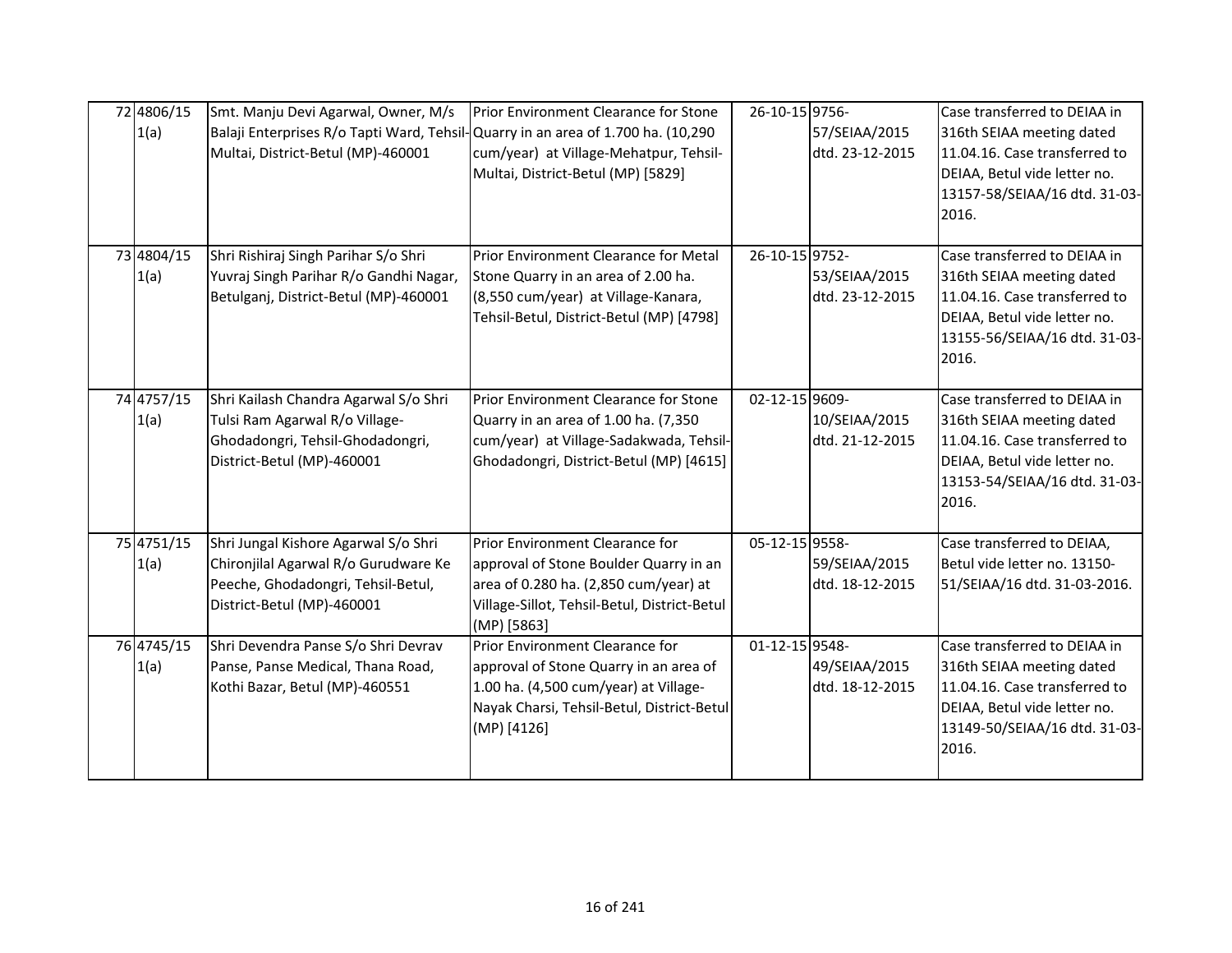| 77 4719/15<br>1(a) | Shri Udai Ram Singh Rathore S/o Shri<br>Gopal Singh Rathore R/o Link Road,<br>Sadar, District-Betul (MP)-460553                                     | Prior Environment Clearance for<br>Flagstone Quarry in an area of 0.665 ha.<br>(1,425 cum/year) at Village-Ambada,<br>Tehsil-Amal, District-Betul (MP) [5629]                  | 26-11-15 9470- | 71/SEIAA/2015<br>dtd. 18-12-2015 | Case transferred to DEIAA in<br>316th SEIAA meeting dated<br>11.04.16. Case transferred to<br>DEIAA, Betul vide letter no.<br>13147-48/SEIAA/16 dtd. 31-03-<br>2016. |
|--------------------|-----------------------------------------------------------------------------------------------------------------------------------------------------|--------------------------------------------------------------------------------------------------------------------------------------------------------------------------------|----------------|----------------------------------|----------------------------------------------------------------------------------------------------------------------------------------------------------------------|
| 78 4665/15<br>1(a) | Shri Dilip Arya S/o Shri Ramdin Arya,<br>Hidli Bhimpur, Tehsil-Bhainsdehi,<br>District-Betul (MP)-460220                                            | Prior Environment Clearance for Stone<br>Quarry in an area of 1.00 ha. (5,700<br>cum/year) at Village-Pipariya, Tehsil-<br>Bhainsdehi, District-Betul (MP) [6047]              | 01-12-15 9288- | 89/SEIAA/2015<br>dtd. 15-12-2015 | Case transferred to DEIAA in<br>316th SEIAA meeting dated<br>11.04.16. Case transferred to<br>DEIAA, Betul vide letter no.<br>13145-46/SEIAA/16 dtd. 31-03-<br>2016. |
| 79 4596/15<br>1(a) | Shri Nilesh Shivhare S/o Shri Vitthalrav<br>Shivhare R/o Gothi Colony, Kothi Bazar,<br>Moti Ward, District-Betul (MP)-460001                        | Prior Environment Clearance for<br>approval of Stone Quarry in an area of<br>0.405 ha. (2,000 cum/year) at Village-<br>Belmandi, Tehsil-Amla, District-Betul<br>(MP) [5307]    | 19-11-15 9111- | 12/SEIAA/2015<br>dtd. 11-12-2015 | Case transferred to DEIAA in<br>316th SEIAA meeting dated<br>11.04.16. Case transferred to<br>DEIAA, Betul vide letter no.<br>13143-44/SEIAA/16 dtd. 31-03-<br>2016. |
| 80 4591/15<br>1(a) | Shri Rajendra Deshmukh S/o Shri Maruti Prior Environment Clearance for<br>Rao Deshmukh, Sarrafa Market, Tehsil-<br>Amla, District-Betul (MP)-460551 | approval of Stone & Murram Quarry in<br>an area of 0.809 ha. (Stone-4,750 &<br>Murrum-475 cum/year) at Village-<br>Sasabad, Tehsil-Amla, District-Betul<br>(MP) [4127]         | 19-11-15 9103- | 04/SEIAA/2015<br>dtd. 11-12-2015 | Case transferred to DEIAA in<br>316th SEIAA meeting dated<br>11.04.16. Case transferred to<br>DEIAA, Betul vide letter no.<br>13142-43/SEIAA/16 dtd. 26-03-<br>2016. |
| 81 4583/15<br>1(a) | Shri Manish Kumar Tanwar S/o Shri<br>Santosh Kumar Tanwar R/o<br>Ghodadungri, District-Betul (MP)-<br>460001                                        | Prior Environment Clearance for<br>approval of Stone Quarry in an area of<br>0.725 ha. (8,400 cum/year) at Village-<br>Chorpadhra, Tehsil-Betul, District-Betul<br>(MP) [4249] | 16-11-15 9141- | 42/SEIAA/2015<br>dtd. 11-12-2015 | Case transferred to DEIAA in<br>316th SEIAA meeting dated<br>11.04.16. Case transferred to<br>DEIAA, Betul vide letter no.<br>13139-40/SEIAA/16 dtd. 31-03-<br>2016. |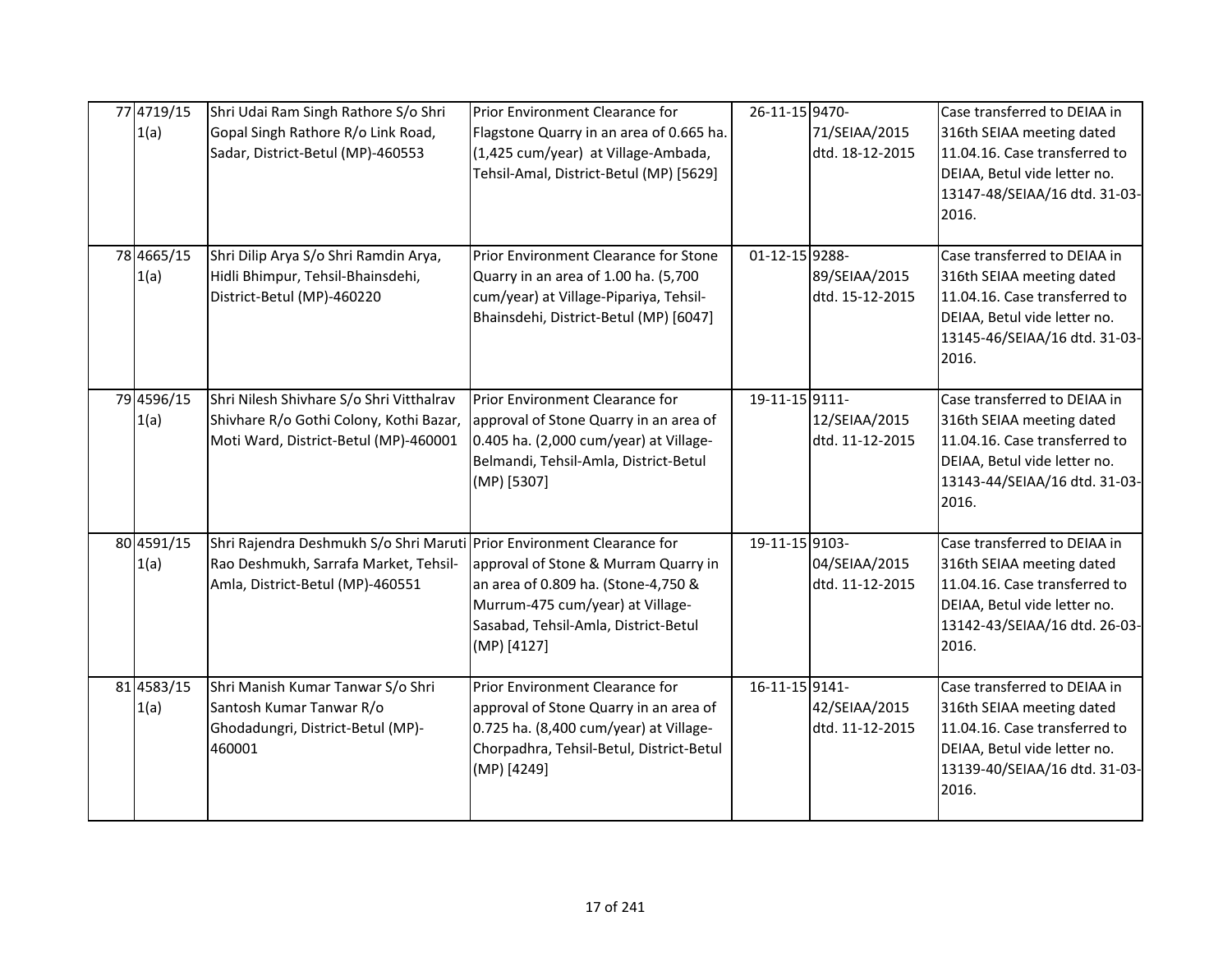| 82 4556/15<br>1(a) | Shri Sanjay Bhawasar S/o Shri Premlal<br>Bhawasar, Owner, R/o Malviya Nagar,<br>Khajanpur, District-Betul (MP)-460001                                                                | Prior Environment Clearance for<br>approval of Stone Quarry in an area of<br>1.00 ha. (4,987 cum/year) at Village-<br>Kolgaon, Tehsil-Betul, District-Betul<br>(MP) [5152]             | 18-11-15 9079- | 80/SEIAA/2015<br>dtd. 11-12-2015 | Case transferred to DEIAA in<br>316th SEIAA meeting dated<br>11.04.16. Case transferred to<br>DEIAA, Betul vide letter no.<br>13138-39/SEIAA/16 dtd. 31-03-<br>2016. |
|--------------------|--------------------------------------------------------------------------------------------------------------------------------------------------------------------------------------|----------------------------------------------------------------------------------------------------------------------------------------------------------------------------------------|----------------|----------------------------------|----------------------------------------------------------------------------------------------------------------------------------------------------------------------|
| 83 4548/15<br>1(a) | Shri Anand Rao Sarode S/o Shri Buddhu<br>Ji Sarode, Resi-Kamath, Tehsil-Multai,<br>District-Betul (MP)-460661                                                                        | Prior Environment Clearance for<br>approval of Stone Quarry in an area of<br>1.00 ha. (5,130 cum/year) at Village-<br>Devri, Tehsil-Multai, District-Betul (MP)<br>[5535]              | 26-11-15 9050- | 51/SEIAA/2015<br>dtd. 11-12-2015 | Case transferred to DEIAA in<br>316th SEIAA meeting dated<br>11.04.16. Case transferred to<br>DEIAA, Betul vide letter no.<br>13135-36/SEIAA/16 dtd. 31-03-<br>2016. |
| 84 4519/15<br>1(a) | Shri Rahul Patel S/o Shri Shanti Bhai<br>Patel, Satya Narayan, Saw Mills,<br>Betulganj, District-Betul (MP)-460001                                                                   | Prior Environment Clearance for<br>approval of Stone Quarry in an area of<br>0.800 ha. (3,500 cum/year) at Village-<br>Bothiya Bramhanwada, Tehsil-Amla,<br>District-Betul (MP) [4878] | 18-11-15 8966- | 67/SEIAA/2015<br>dtd. 11-12-2015 | Case transferred to DEIAA in<br>316th SEIAA meeting dated<br>11.04.16. Case transferred to<br>DEIAA, Betul vide letter no.<br>13134-35/SEIAA/16 dtd. 31-03-<br>2016. |
| 85 4515/15<br>1(a) | Shri Rakesh Kumar Trivedi S/o Shri Kanti Prior Environment Clearance for<br>Kumar Trivedi, Resi-Jawahar Ward,<br>Infront of Krishna Mandir, Betulganj,<br>District-Betul (MP)-460001 | approval of Stone Quarry in an area of<br>0.660 ha. (3,000 cum/year) at Village-<br>Junawani, Tehsil-Betul, District-Betul<br>(MP) [4895]                                              | 18-11-15 8959- | 60/SEIAA/2015<br>dtd. 09-12-2015 | Case transferred to DEIAA in<br>316th SEIAA meeting dated<br>11.04.16. Case transferred to<br>DEIAA, Betul vide letter no.<br>13131-32/SEIAA/16 dtd. 31-03-<br>2016. |
| 86 4487/15<br>1(a) | Shri Raj Singh Parihar S/o Shri Yuvraj<br>Singh Parihar, Indra Ward, Gandhi<br>Nagar Colony, Tehsil & District-Betul<br>(MP)-460225                                                  | Prior Environment Clearance for<br>approval of Stone Quarry in an area of<br>1.50 ha. (11,400 cum/year) at Village-<br>Sarad, Tehsil-Betul, District-Betul (MP)<br>[4800]              | 03-10-15 8885- | 86/SEIAA/2015<br>dtd. 08-12-2015 | Case transferred to DEIAA in<br>316th SEIAA meeting dated<br>11.04.16. Case transferred to<br>DEIAA, Betul vide letter no.<br>13139-40/SEIAA/16 dtd. 31-03-<br>2016. |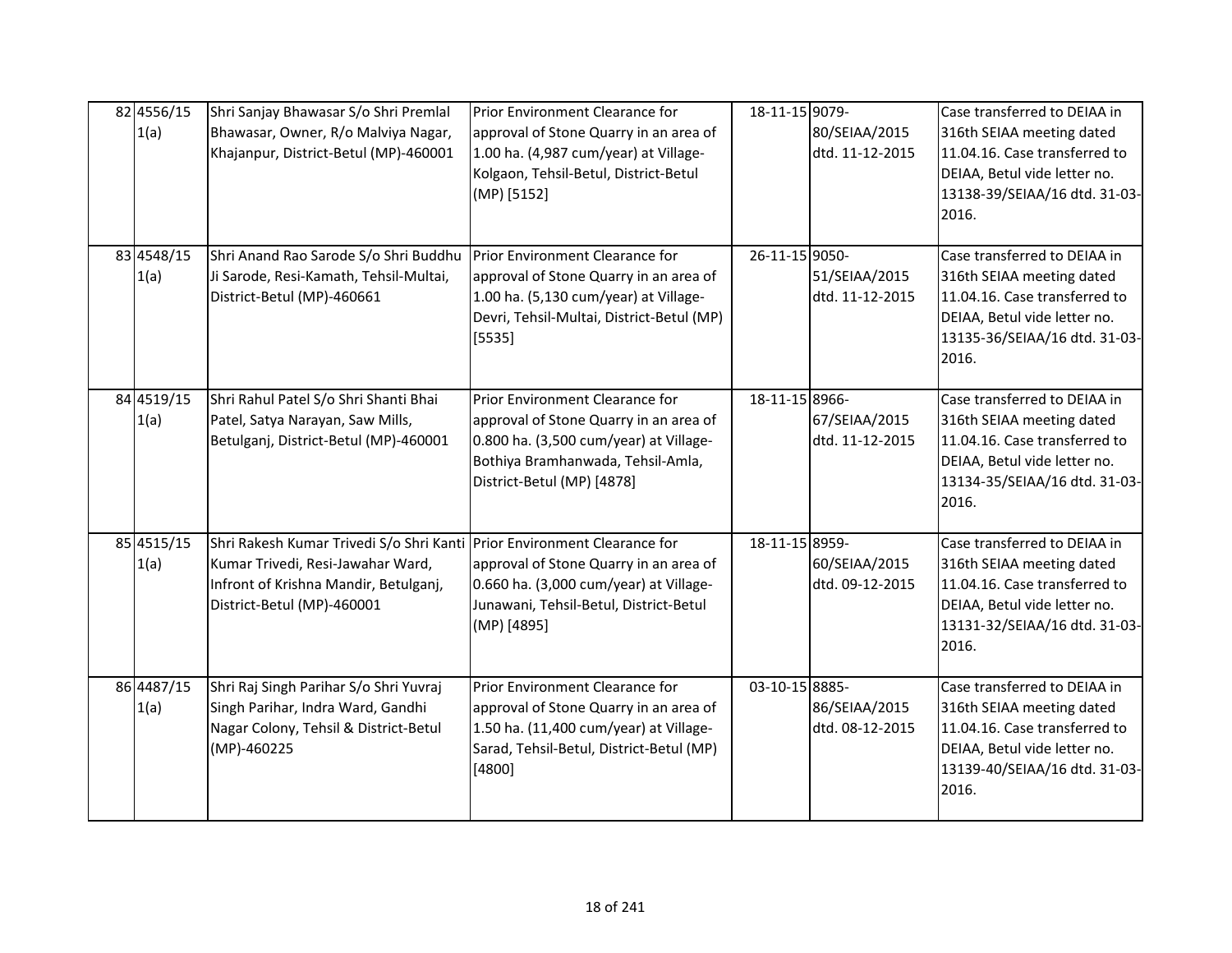| 87 4465/15<br>1(a) | Shri Vikas Batra S/o Shri Ramesh Batra,<br>Resi-Ghodadongri, District-Betul (MP)-<br>460443                                                     | Prior Environment Clearance for<br>approval of Stone Quarry in an area of<br>0.586 ha. (4,560 cum/year) at Village-<br>Dhadgawan, Tehsil-Ghodadongri,<br>District-Betul (MP) [5335]  | 26-10-15 8851- | 52/SEIAA/2015<br>dtd. 07-12-2015 | Case transferred to DEIAA in<br>316th SEIAA meeting dated<br>11.04.16. Case transferred to<br>DEIAA, Betul vide letter no.<br>13127-28/SEIAA/16 dtd. 31-03-<br>2016. |
|--------------------|-------------------------------------------------------------------------------------------------------------------------------------------------|--------------------------------------------------------------------------------------------------------------------------------------------------------------------------------------|----------------|----------------------------------|----------------------------------------------------------------------------------------------------------------------------------------------------------------------|
| 88 4460/15<br>1(a) | Shri Deepak Senani S/o Shri Gopal Das<br>Senani, M/s Dayaram Changemal,<br>Jawahar Ward, Betulganj, Tehsil-Betul,<br>District-Betul (MP)-460225 | Prior Environment Clearance for<br>approval of Stone Quarry in an area of<br>1.00 ha. (5,880 cum/year) at Village-<br>Jhitapati, Tehsil-Aamla, District-Betul<br>(MP) [4622]         | 21-10-15 8526- | 27/SEIAA/2015<br>dtd. 02-12-2015 | Case transferred to DEIAA in<br>316th SEIAA meeting dated<br>11.04.16. Case transferred to<br>DEIAA, Betul vide letter no.<br>13125-26/SEIAA/16 dtd. 31-03-<br>2016. |
| 89 4381/15<br>1(a) | Smt. Supriya Agrawal W/o Shri Ashish<br>Agrawal, Town-Sarni, District-Betul (MP) approval of Stone Quarry in an area of<br>460443               | Prior Environment Clearance for<br>1.00 ha. (8,320 cum/year) at Village-<br>Pipari, Tehsil-Ghodadungari, District-<br>Betul (MP) [3844]                                              | 14-07-15 8648- | 49/SEIAA/2015<br>dtd. 04-12-2015 | Case transferred to DEIAA in<br>316th SEIAA meeting dated<br>11.04.16. Case transferred to<br>DEIAA, Betul vide letter no.<br>13123-24/SEIAA/16 dtd. 31-03-<br>2016. |
| 90 4252/15<br>1(a) | Shri Syed Taqiul Hasan Rizvi S/o Shri<br>Syed Ibne Hasan Rizvi, Ubhariya, Post-<br>Semjhira, Tehsil-Multai, District-Betul<br>(MP)-460661       | Prior Environment Clearance for<br>approval of Stone Quarry in an area of<br>0.90 ha. (4,500 cum/year) at Village-<br>Somlapur, Tehsil-Multai, District-Betul<br>(MP) [4828]         | 05-10-15 8423- | 24/SEIAA/2015<br>dtd. 30-11-2015 | Case transferred to DEIAA in<br>316th SEIAA meeting dated<br>11.04.16. Case transferred to<br>DEIAA, Betul vide letter no.<br>13117-18/SEIAA/16 dtd. 31-03-<br>2016. |
| 91 4209/15<br>1(a) | Smt. Madhu Panse W/o Shri Sukhdev<br>Panse, Mukam Post-Mangona Kalan,<br>Tehsil-Multai, District-Betul (MP)-<br>460001                          | Prior Environment Clearance for<br>approval of Stone Quarry in an area of<br>0.50 ha. (3,420 cum/year) at Village-<br>Borgaon/Shegarh, Tehsil-Multai, District-<br>Betul (MP) [5907] | 06-11-15 8193- | 94/SEIAA/2015<br>dtd. 26-11-2015 | Case transferred to DEIAA in<br>316th SEIAA meeting dated<br>11.04.16. Case transferred to<br>DEIAA, Betul vide letter no.<br>13175-76/SEIAA/16 dtd. 31-03-<br>2016. |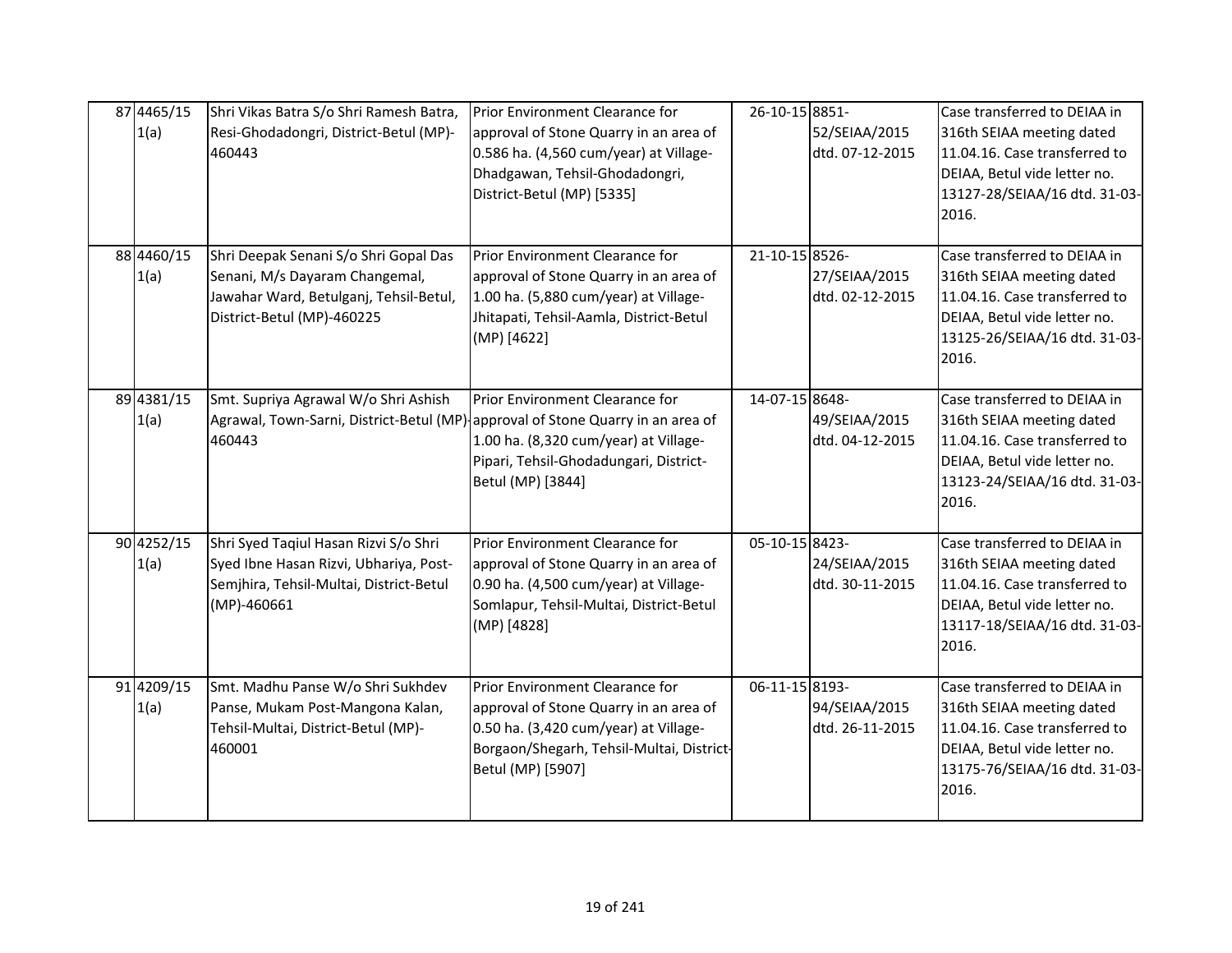| 92 2499/15<br>1(a) | Shri Ramesh Azad S/o Shri Nattuji Azad,<br>Azad Ward, Athner, Betul (MP)                                                                                             | Prior Environment Clearance for Suki<br>Rayiyat Stone Deposit Quarry in an area<br>of 2.00 ha. (8,550 cum/year) at Village-<br>Suki Rayiyat, Tehsil-Athner, Dist-Betul<br>(MP) [2723] | 04-02-15 2711- | 12/SEIAA/2015<br>dtd. 28-02-2015          | Case transferred to DEIAA in<br>316th SEIAA meeting dated<br>11.04.16. Case transferred to<br>DEIAA, Betul vide letter no.<br>13167-68/SEIAA/16 dtd. 31-03-<br>2016. |
|--------------------|----------------------------------------------------------------------------------------------------------------------------------------------------------------------|---------------------------------------------------------------------------------------------------------------------------------------------------------------------------------------|----------------|-------------------------------------------|----------------------------------------------------------------------------------------------------------------------------------------------------------------------|
| 93 2882/15<br>1(a) | Smt. Sarika Bhawsar W/o Shri Umesh<br>Bhawsar, Durga Ward, Kothi Bajar, Betul approval of Gorakhar Stone Quarry in<br>(MP)                                           | Prior Environment Clearance for<br>an area of 1.965 ha. (19,950 cum/year)<br>at Village-Gorakhar, Tehsil-Betul,<br>District-Betul (MP) [2998] [Bad CD]                                | 13-04-15 933-  | 34/SEIAA/2015<br>dtd. 12-05-2015          | Case transferred to DEIAA in<br>316th SEIAA meeting dated<br>11.04.16. Case transferred to<br>DEIAA, Betul vide letter no.<br>13169-70/SEIAA/16 dtd. 31-03-<br>2016. |
| 94 3160/15<br>1(a) | Shri Parminder Singh Chaddha S/o Shri<br>Manmohan Singh Chadda, Bodkhi<br>Chowk, Tehsil-Amla, Betul (MP)                                                             | Prior Environment Clearance for<br>approval of Stone Quarry in an area of<br>0.80 ha. (11,400 cum/year) at Village-<br>Malkota, Tehsil-Aamla, Dist-Betul (MP)<br>[3000]               | 11-05-15 2079- | 80/SEIAA/2015<br>dtd. 16-06-2015          | Case transferred to DEIAA in<br>316th SEIAA meeting dated<br>11.04.16. Case transferred to<br>DEIAA, Betul vide letter no.<br>13171-72/SEIAA/16 dtd. 31-03-<br>2016. |
| 95 3882/15<br>1(a) | Shri Upendra Suryawanshi S/o Shri N.P.<br>Suryawanshi, Chandrashekhar Ward,<br>Tikri Link Road, Sadar, District-Betul<br>$(MP) - 460001$                             | Prior Environment Clearance for<br>approval of Stone Quarry in an area of<br>0.450 ha. (3,000 cum/year) at Village-<br>Ambada, Tehsil-Amla, District-Betul<br>(MP) [4885]             | 26-09-15 6701- | 02/SEIAA/2015<br>dtd. 23-10-2015          | Case transferred to DEIAA in<br>316th SEIAA meeting dated<br>11.04.16. Case transferred to<br>DEIAA, Betul vide letter no.<br>13173-74/SEIAA/16 dtd. 31-03-<br>2016. |
| 96 5085/16<br>1(a) | Shri Praveen Barai S/o Shri Mahadev Urf Prior Environment Clearance for Stone<br>Upasrav, Owner, Indra Gandhi Ward,<br>Tehsil-Multai, District-Betul (MP)-<br>460001 | Quarry Deposit in an area of 1.00 ha.<br>(4,500 cum/year) at Village-Ashta,<br>Tehsil-Multai, District-Betul (MP)<br>[34010]                                                          |                | 11-03-16 /SEIAA/2016 dtd.<br>$-03 - 2016$ | Case transferred to DEIAA in<br>307th SEIAA meeting dated<br>22.03.16. Case transferred to<br>DEIAA, Betul vide letter no.<br>13120-21/SEIAA/16 dtd. 31-03-<br>2016. |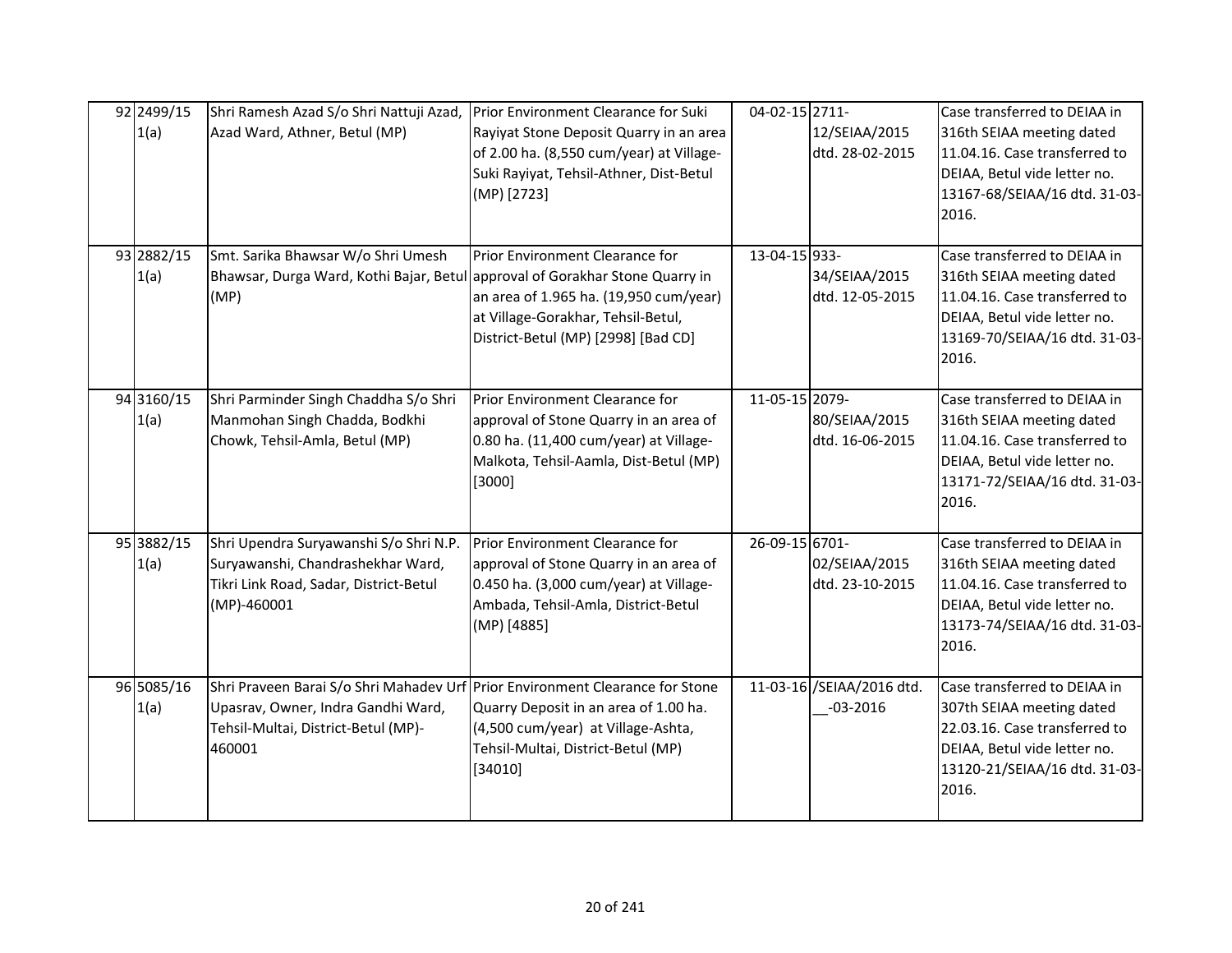| 97 5021/16<br>1(a)      | Shri Santosh Kumar Dongardiye, Owner, Prior Environment Clearance for Stone<br>Resi.-Kamath, Tehsil-Multai, District-<br>Betul (MP)-460661                                | Quarry in an area of 1.00 ha. (5,000<br>cum/year) at Village-Chouthiya, Tehsil-<br>Multai, District-Betul (MP) [33121]                                                    |                 | 25-02-16 /SEIAA/2016 dtd.<br>$-02 - 2016$ | Case transferred to DEIAA in<br>307th SEIAA meeting dated<br>22.03.16. Case transferred to<br>DEIAA, Betul vide letter no.<br>13126-27/SEIAA/16 dtd. 31-03-<br>2016. |
|-------------------------|---------------------------------------------------------------------------------------------------------------------------------------------------------------------------|---------------------------------------------------------------------------------------------------------------------------------------------------------------------------|-----------------|-------------------------------------------|----------------------------------------------------------------------------------------------------------------------------------------------------------------------|
| 98 4959/16<br>1(a)      | Shri Hemant Wagdre, Owner, Thana<br>Road, Kothi Bazar, District-Betul (MP)-<br>462001                                                                                     | Prior Environment Clearance for<br>Crusher Stone Quarry in an area of<br>0.800 ha. (5,643 cum/year) at Village-<br>Mandwa, Tehsil-Betul, District-Betul<br>(MP) [33755]   | 28-01-16        | /SEIAA/2016 dtd.<br>$-01 - 2016$          | Case transferred to DEIAA in<br>316th SEIAA meeting dated<br>11.04.16. Case transferred to<br>DEIAA, Betul vide letter no.<br>13165-66/SEIAA/16 dtd. 31-03-<br>2016. |
| 99 4900/16<br>1(a)      | Smt. Meera Bai Bodkhe W/o Shri P.R.<br>Bodkhe, Resi.-Tapti Nagar, Multai, Tehsil-Crusher Stone Quarry in an area of 1.00<br>Multai, Post & District-Betul (MP)-<br>460661 | Prior Environment Clearance for<br>ha. (5,000 cum/year) at Village-Hardoli,<br>Tehsil-Multai, District-Betul (MP)<br>[33753]                                              | 07-01-16 10580- | 81/SEIAA/2016<br>dtd. 15-01-2016          | Case transferred to DEIAA in<br>316th SEIAA meeting dated<br>11.04.16. Case transferred to<br>DEIAA, Betul vide letter no.<br>13163-64/SEIAA/16 dtd. 31-03-<br>2016. |
| 100 4855/15<br>1(a)     | Shri Koshalendra Singh Bhadoriya S/o<br>Shri Shishupal Singh Bhadoriya R/o<br>Mahaveer Ganj, Near Masjid, Tehsil-<br>Bhind, District-Bhind (MP)-477001                    | Prior Environment Clearance for<br>approval of Soil Quarry in an area of<br>2.560 ha. (1,802 cum/year) at Village-<br>Jawasa, Tehsil-Bhind, District-Bhind<br>(MP) [4066] | 18-08-15 10469- | 70/SEIAA/2015<br>dtd. 13-01-2016          | Case transferred to DEIAA in<br>305th SEIAA meeting dated<br>17.03.16. Case transferred to<br>DEIAA, Bhind vide letter no.<br>12204-05/SEIAA/16 dtd. 18-03-<br>2016. |
| 101 4466/15<br>$1(a)^*$ | Shri Kailash Chandra Gupta, M/s Esteem Prior Environment Clearance for<br>Infrabuild Pvt. Ltd., P-4, Lal Bahadur<br>Nagar, Durgapura, Jaipur (Raj.)                       | approval of Sand Quarry in an area of<br>5.00 ha. (50,000 cum/year) at Village-<br>Sadha, Tehsil-Mehgaon, District-Bhind<br>(MP) [5064]                                   | 05-11-15 8853-  | 54/SEIAA/2015<br>dtd. 07-12-2015          | Case transferred to DEIAA,<br>Bhind vide letter no. 765-<br>66/SEIAA/16 dtd. 18-04-2016.                                                                             |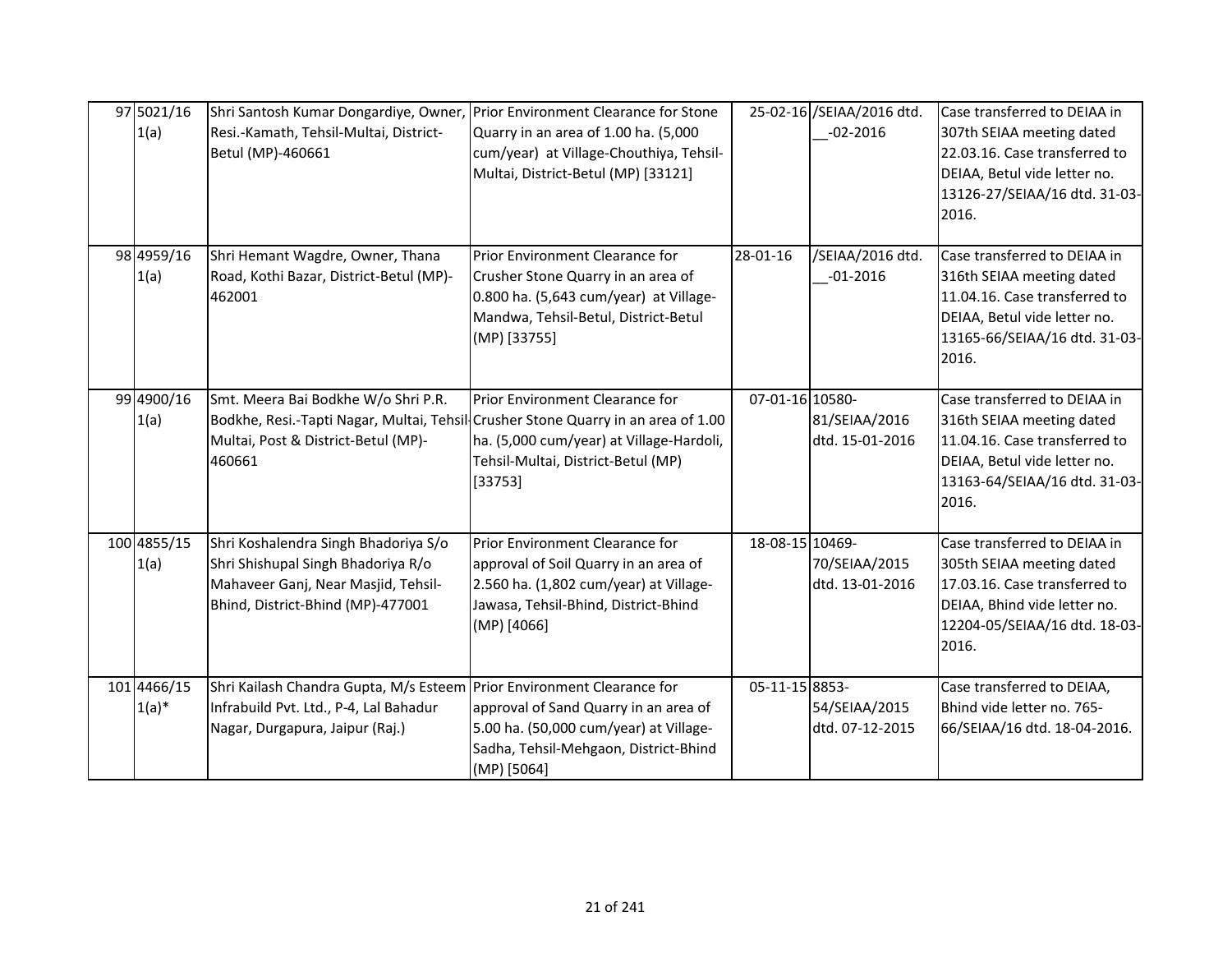| 102 4388/15<br>1(a)     | Shri Omkar Singh Yadav R/o Village-<br>Gehvad, Post-Umari, Tehsil-Bhind,<br>District-Bhind (MP)-477001              | Prior Environment Clearance for<br>approval of Soil Quarry in an area of<br>1.250 ha. (1,200 cum/year) at Village-<br>Kharika, Tehsil-Bhind, District-Bhind<br>(MP) [5678]   | 31-10-15 8679- | 80/SEIAA/2015<br>dtd. 05-12-2015 | Case transferred to DEIAA in<br>305th SEIAA meeting dated<br>17.03.16. Case transferred to<br>DEIAA, Bhind vide letter no.<br>12214-15/SEIAA/16 dtd. 18-03-<br>2016. |
|-------------------------|---------------------------------------------------------------------------------------------------------------------|------------------------------------------------------------------------------------------------------------------------------------------------------------------------------|----------------|----------------------------------|----------------------------------------------------------------------------------------------------------------------------------------------------------------------|
| 103 4261/15<br>$1(a)^*$ | Shri Sunil Singh, 141, Gram-Guda,<br>District-Gwalior (MP)-474003                                                   | Prior Environment Clearance for<br>approval of Sand Quarry in an area of<br>4.00 ha. (40,000 cum/year) at Village-<br>Ojhaghat, Tehsil-Bhind, District-Bhind<br>(MP) [5772]  | 09-11-15 7853- | 54/SEIAA/2015<br>dtd. 19-11-2015 | Case transferred to DEIAA in<br>305th SEIAA meeting dated<br>17.03.16. Case transferred to<br>DEIAA, Bhind vide letter no.<br>12208-09/SEIAA/16 dtd. 18-03-<br>2016. |
| 104 4260/15<br>$1(a)^*$ | Shri Sunil Singh, 141, Gram Guda,<br>District-Gwalior (MP)-474003                                                   | Prior Environment Clearance for<br>approval of Sand Quarry in an area of<br>4.150 ha. (62,250 cum/year) at Village-<br>Jakhmoli, Tehsil-Bhind, District-Bhind<br>(MP) [5719] | 07-11-15 8349- | 50/SEIAA/2015<br>dtd. 28-11-2015 | Case transferred to DEIAA in<br>305th SEIAA meeting dated<br>17.03.16. Case transferred to<br>DEIAA, Bhind vide letter no.<br>12206-07/SEIAA/16 dtd. 18-03-<br>2016. |
| 105 4023/15<br>1(a)     | Shri Sanjay Devpuriya S/o Shri Kailash<br>Narayan R/o R-10, Ater Road, Tehsil-<br>Bhind, District-Bhind (MP)-477001 | Prior Environment Clearance for<br>approval of Soil Quarry in an area of<br>0.900 ha. (1,764 cum/year) at Village-<br>Ranipura, Tehsil-Bhind, District-Bhind<br>(MP) [5269]  | 09-10-15 7323- | 24/SEIAA/2015<br>dtd. 06-11-2015 | Case transferred to DEIAA in<br>305th SEIAA meeting dated<br>17.03.16. Case transferred to<br>DEIAA, Bhind vide letter no.<br>12220-21/SEIAA/16 dtd. 18-03-<br>2016. |
| 106 4022/15<br>1(a)     | Shri Raj Kumar Shivhare R/o R-10,<br>Housing Colony, Tehsil-Bhind, District-<br>Bhind (MP)-477001                   | Prior Environment Clearance for<br>approval of Soil Quarry in an area of<br>0.980 ha. (1,200 cum/year) at Village-<br>Ranipura, Tehsil-Bhind, District-Bhind<br>(MP) [5280]  | 09-10-15 7321- | 22/SEIAA/2015<br>dtd. 06-11-2015 | Case transferred to DEIAA in<br>305th SEIAA meeting dated<br>17.03.16. Case transferred to<br>DEIAA, Bhind vide letter no.<br>12210-11/SEIAA/16 dtd. 18-03-<br>2016. |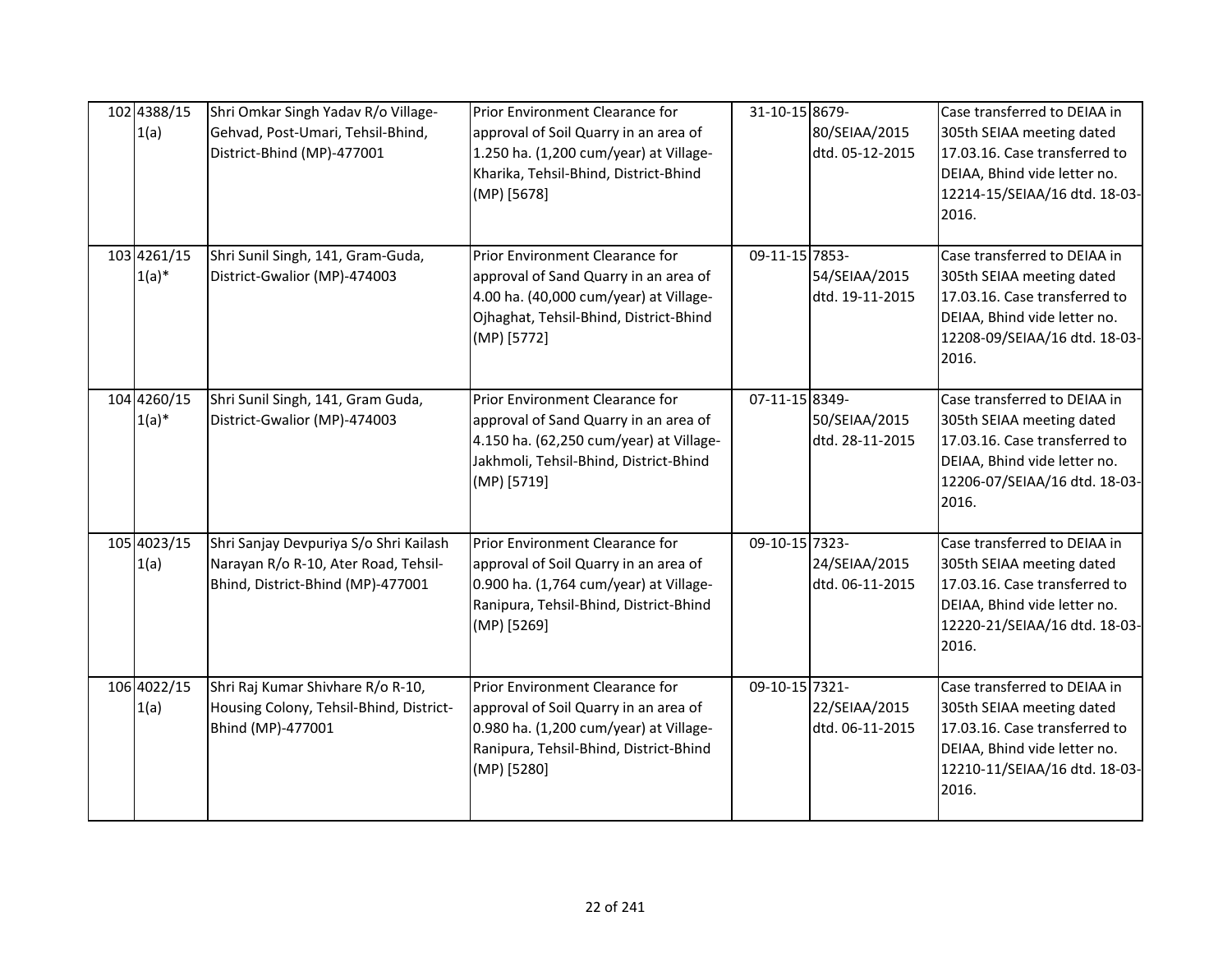| 107 2719/15<br>1(a) | Shri Raghuraj Singh S/o Shri Parmal<br>Singh, Village-Dang Sarkar, Tehsil-<br>Gahod, District-Bhind (MP)                                     | Prior Environment Clearance for<br>approval of Dang Sarkar Stone Quarry in<br>an area of 1.35 ha. (18,000 cum/year)<br>at Village-Dang Sarkar, Tehsil-Gahod,<br>District-Bhind (MP) [2003] | 18-03-15 247-  | 248/SEIAA/2015<br>dtd. 15-04-2015 | Case transferred to DEIAA in<br>305th SEIAA meeting dated<br>17.03.16. Case transferred to<br>DEIAA, Bhind vide letter no.<br>12212-13/SEIAA/16 dtd. 18-03-<br>2016.                                                                                    |
|---------------------|----------------------------------------------------------------------------------------------------------------------------------------------|--------------------------------------------------------------------------------------------------------------------------------------------------------------------------------------------|----------------|-----------------------------------|---------------------------------------------------------------------------------------------------------------------------------------------------------------------------------------------------------------------------------------------------------|
| 108 4020/15<br>1(a) | Shri Anand Kumar Shivhare R/o No. 1,<br>Dev Nagar Colony, Tehsil-Bhind, District- approval of Soil Quarry in an area of<br>Bhind (MP)-477001 | Prior Environment Clearance for<br>0.870 ha. (1,260 cum/year) at Village-<br>Mudiya Kheda, Tehsil-Bhind, District-<br>Bhind (MP) [5283]                                                    | 09-10-15 7317- | 18/SEIAA/2015<br>dtd. 06-11-2015  | Case transferred to DEIAA in<br>305th SEIAA meeting dated<br>17.03.16. Case transferred to<br>DEIAA, Bhind vide letter no.<br>12218-19/SEIAA/16 dtd. 18-03-<br>2016.                                                                                    |
| 109 3871/15<br>1(a) | Shri Ajay Dixit, M/s PNC Company, PNC<br>Housing, Kamla Nagar, District-Agra<br>(UP)-282001                                                  | Prior Environment Clearance for<br>approval of Stone Quarry in an area of<br>4.00 ha. (27,500 cum/year) at Village-<br>Dang Pahar, Tehsil-Gohad, District-<br>Bhind (MP) [4161]            | 21-09-15 6348- | 49/SEIAA/2015<br>dtd. 15-10-2015  | Case transferred to DEIAA in<br>305th SEIAA meeting dated<br>17.03.16. Case transferred to<br>DEIAA, Bhind vide letter no.<br>12216-17/SEIAA/16 dtd. 18-03-<br>2016.                                                                                    |
| 110 2048/14<br>1(a) | Smt. Ketki Sood W/o Shri Kunal Sood, E- Prior Environment Clearance for<br>2/42, Arera Colony, Bhopal (MP)                                   | approval of proposed Stone Quarry in<br>an area of 2.620 ha. at Village-Neelbad,<br>Tehsil-Hujur, District-Bhopal (MP)<br>[1901]                                                           | 03-11-14 2041- | 42/SEIAA/2014<br>dtd. 17-11-2014  | The case shall be returned to<br>SEIAA for delisting in 185th<br>SEAC meeting. Case<br>transferred to DEIAA in 305th<br>SEIAA meeting dated<br>17.03.16. Case transferred to<br>DEIAA, Bhopal vide letter no.<br>12802-03/SEIAA/16 dtd. 29-03-<br>2016. |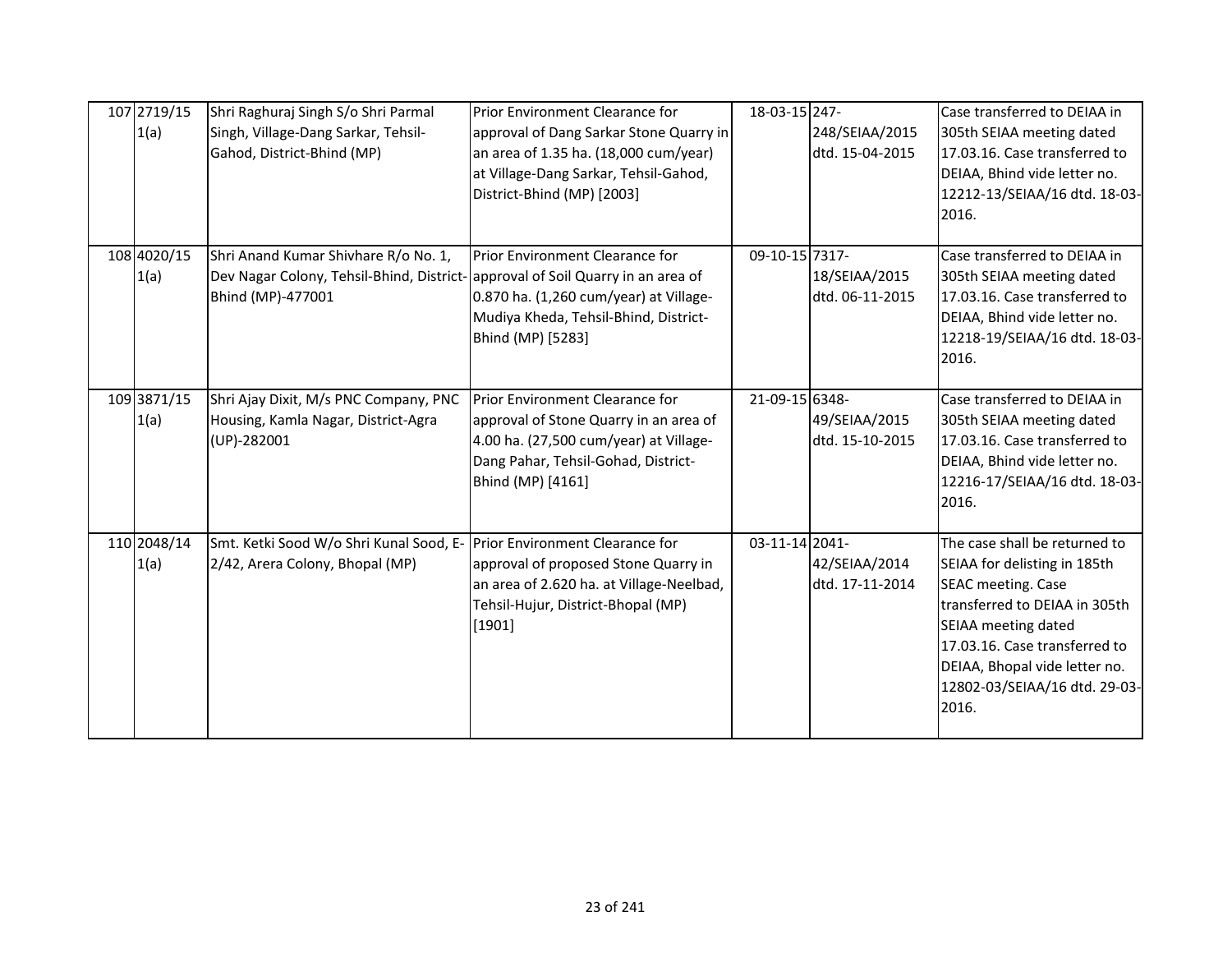| 111 4849/15<br>1(a) | Shri Ramchandra Premchandani S/o<br>Late Shri J. Premchandani, 70, Front of<br>Lavkush Apartment, Idgah Hills, Bhopal<br>(MP)-462030 | Prior Environment Clearance for<br>approval of Stone Quarry in an area of<br>2.023 ha. (18,000 cum/year) at Village-<br>Parwaliya Sadak, Tehsil-Huzur, District-<br>Bhopal (MP) [4902]     | 24-09-15 10223- | 24/SEIAA/2015<br>dtd. 04-01-2016 | Case transferred to DEIAA in<br>305th SEIAA meeting dated<br>17.03.16. Case transferred to<br>DEIAA, Bhopal vide letter no.<br>12768-69/SEIAA/16 dtd. 29-03-<br>2016. |
|---------------------|--------------------------------------------------------------------------------------------------------------------------------------|--------------------------------------------------------------------------------------------------------------------------------------------------------------------------------------------|-----------------|----------------------------------|-----------------------------------------------------------------------------------------------------------------------------------------------------------------------|
| 112 4845/15<br>1(a) | Shri Satendra Singh S/o Shri Bhagwan<br>Singh, Mangal Garh, Tehsil-Berasia,<br>District-Bhopal (MP)-462001                           | Prior Environment Clearance for<br>approval of Stone Quarry in an area of<br>2.00 ha. (2,000 cum/year) at Village-<br>Runaha, Tehsil-Berasia, District-Bhopal<br>(MP) [3034]               | 30-09-15 10215- | 16/SEIAA/2015<br>dtd. 04-01-2016 | Case transferred to DEIAA in<br>305th SEIAA meeting dated<br>17.03.16. Case transferred to<br>DEIAA, Bhopal vide letter no.<br>12762-63/SEIAA/16 dtd. 29-03-<br>2016. |
| 113 4822/15<br>1(a) | Smt. Rekha Kukreja W/o Shri Ramesh<br>Kukreja R/o B-4, Hill Krist, Green<br>Avenue, Chuna Bhatti, District-Bhopal<br>(MP)-462120     | Prior Environment Clearance for Stone<br>Quarry in an area of 2.023 ha. (22,500<br>cum/year) at Village-Chhapri, Tehsil-<br>Huzur, District-Bhopal (MP) [5918]                             | 05-12-15 9788-  | 89/SEIAA/2015<br>dtd. 23-12-2015 | Case transferred to DEIAA in<br>305th SEIAA meeting dated<br>17.03.16. Case transferred to<br>DEIAA, Bhopal vide letter no.<br>12796-97/SEIAA/16 dtd. 29-03-<br>2016. |
| 114 4752/15<br>1(a) | Shri Pankaj Singh, MD, M/s Singh<br>Business Centre Ltd., R/o C-820,<br>Sangam Bihar, New Delhi                                      | Prior Environment Clearance for<br>approval of Metal Stone Quarry in an<br>area of 3.00 ha. (22,500 cum/year) at<br>Village-Chandbad Kadim, Tehsil-Berasia,<br>District-Bhopal (MP) [6290] | 07-12-15 9560-  | 61/SEIAA/2015<br>dtd. 18-12-2015 | Case transferred to DEIAA in<br>305th SEIAA meeting dated<br>17.03.16. Case transferred to<br>DEIAA, Bhopal vide letter no.<br>12790-91/SEIAA/16 dtd. 29-03-<br>2016. |
| 115 4748/15<br>1(a) | M/s Donypolo Udhyog Limited R/o<br>Tehsil-Shayamgarh, District-Mandsaur<br>(MP)-458883                                               | Prior Environment Clearance for Stone<br>Quarry in an area of 2.600 ha. (9,500<br>cum/year) at Village-Makdawan, Tehsil-<br>Berasia, District-Bhopal (MP) [5637]                           | 01-12-15 9554-  | 55/SEIAA/2015<br>dtd. 18-12-2015 | Case transferred to DEIAA in<br>316th SEIAA meeting dated<br>11.04.16. Case transferred to<br>DEIAA, Mandsaur vide letter<br>no. 89-90/SEIAA/16 dtd. 01-04-<br>2016.  |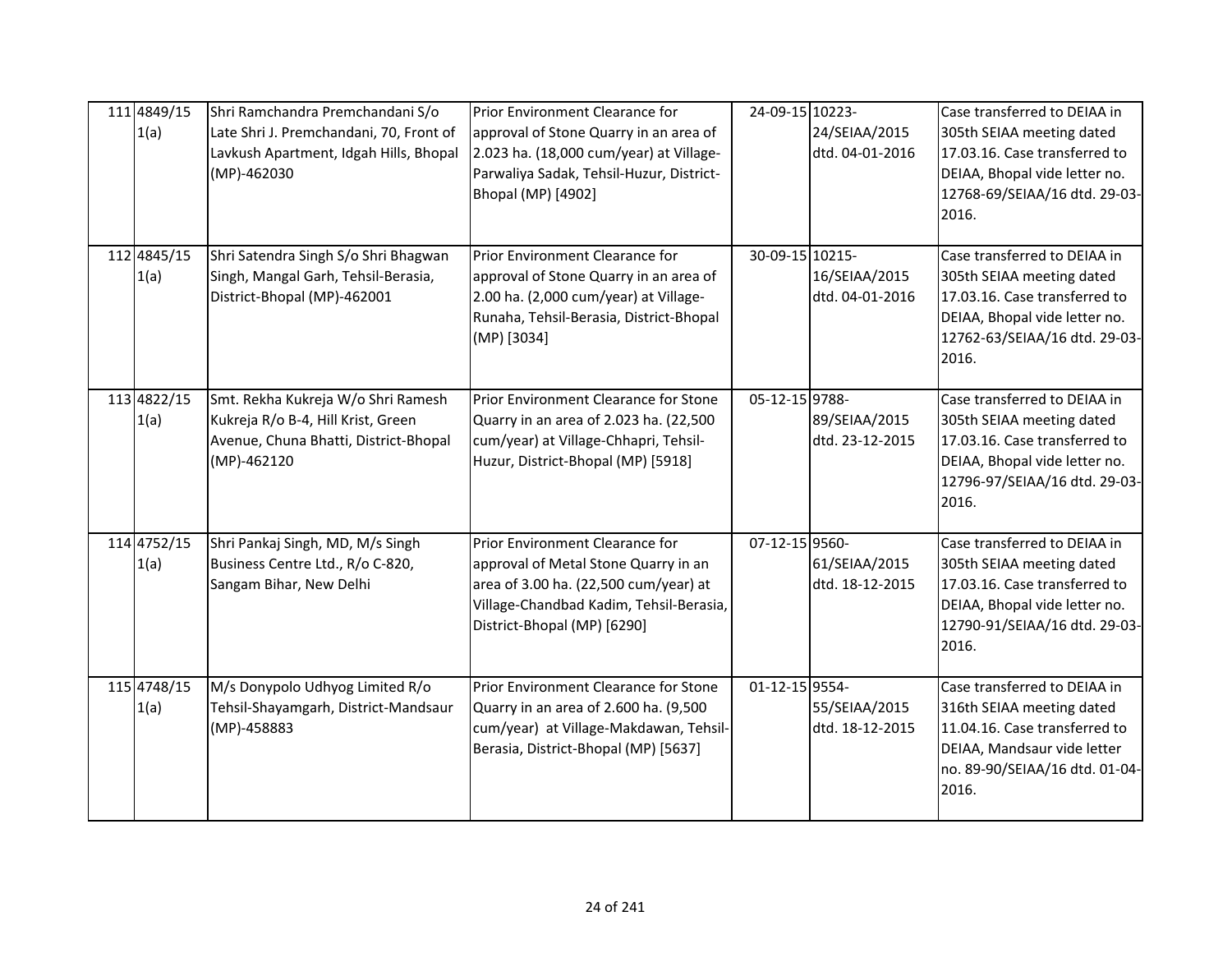| 116 4747/15<br>1(a) | Smt. Saroj Gupta W/o Late Shri Mahesh<br>Gupta R/o House No. 2, Gali No. 3,<br>Chandbad, Bhopal (MP)-462010                                                                              | Prior Environment Clearance for<br>approval of Stone Quarry in an area of<br>4.00 ha. (3,000 cum/year) at Village-<br>Sukhi Sevaniyan, Tehsil-Huzur, District-<br>Bhopal (MP) [5238] | 02-12-15 9552- | 53/SEIAA/2015<br>dtd. 18-12-2015 | Case transferred to DEIAA in<br>305th SEIAA meeting dated<br>17.03.16. Case transferred to<br>DEIAA, Bhopal vide letter no.<br>12764-65/SEIAA/16 dtd. 29-03-<br>2016. |
|---------------------|------------------------------------------------------------------------------------------------------------------------------------------------------------------------------------------|--------------------------------------------------------------------------------------------------------------------------------------------------------------------------------------|----------------|----------------------------------|-----------------------------------------------------------------------------------------------------------------------------------------------------------------------|
| 117 4736/15<br>1(a) | Smt. Ingita Bindal W/o Shri Manish<br>Bindal R/o 93-94, Indus Empire,<br>Bawadiya Kalan, Near Shahpura Thana,<br>Bhopal (MP)-462023                                                      | Prior Environment Clearance for Stone<br>Quarry in an area of 1.740 ha. (7,000<br>cum/year) at Village-Ratatal, Tehsil-<br>Huzur, District-Bhopal (MP) [5625]                        | 26-11-15 9502- | 03/SEIAA/2015<br>dtd. 18-12-2015 | Case transferred to DEIAA in<br>305th SEIAA meeting dated<br>17.03.16. Case transferred to<br>DEIAA, Bhopal vide letter no.<br>12774-75/SEIAA/16 dtd. 29-03-<br>2016. |
| 118 4734/15<br>1(a) | Shri Jhanak Singh S/o Shri Parwat Singh,<br>H.No. 126, Kalpana Nagar, Bhopal (MP)-<br>462030                                                                                             | Prior Environment Clearance for<br>approval of Metal Stone Quarry in an<br>area of 3.036 ha. (5,500 cum/year) at<br>Village-Rojibeg, Tehsil-Huzur, District-<br>Bhopal (MP) [4110]   | 28-09-15 9498- | 99/SEIAA/2015<br>dtd. 18-12-2015 | Case transferred to DEIAA in<br>305th SEIAA meeting dated<br>17.03.16. Case transferred to<br>DEIAA, Bhopal vide letter no.<br>12832-33/SEIAA/16 dtd. 29-03-<br>2016. |
| 119 4729/15<br>1(a) | Shri Prakash Madhwani, Proprieter, M/s Prior Environment Clearance for<br>Anand Stone Crusher R/o A-59, Prabhu<br>Nagar, Devibai Dharamshala Ke Pass,<br>Idgah Hills, Bhopal (MP)-462001 | approval of Basalt Stone Quarry in an<br>area of 3.065 ha. (35,280 cum/year) at<br>Village-Chandbad Kadeem, Tehsil-<br>Bairasiya, District-Bhopal (MP) [5108]                        | 01-12-15 9488- | 89/SEIAA/2015<br>dtd. 18-12-2015 | Case transferred to DEIAA in<br>305th SEIAA meeting dated<br>17.03.16. Case transferred to<br>DEIAA, Bhopal vide letter no.<br>12806-07/SEIAA/16 dtd. 29-03-<br>2016. |
| 120 4720/15<br>1(a) | Shri Hemant Khawse, Director, M/s JMK Prior Environment Clearance for Stone<br>Infrastructure Pvt. Ltd., R/o F-5, Tilak<br>Nagar, Bawadiya Kalan, District-Bhopal<br>(MP)-462044         | Quarry in an area of 4.00 ha. (14,200<br>cum/year) at Village-Malikhedi, Tehsil-<br>Huzur, District-Bhopal (MP) [4658]                                                               | 02-12-15 9472- | 73/SEIAA/2015<br>dtd. 18-12-2015 | Case transferred to DEIAA in<br>305th SEIAA meeting dated<br>17.03.16. Case transferred to<br>DEIAA, Bhopal vide letter no.<br>12808-09/SEIAA/16 dtd. 29-03-<br>2016. |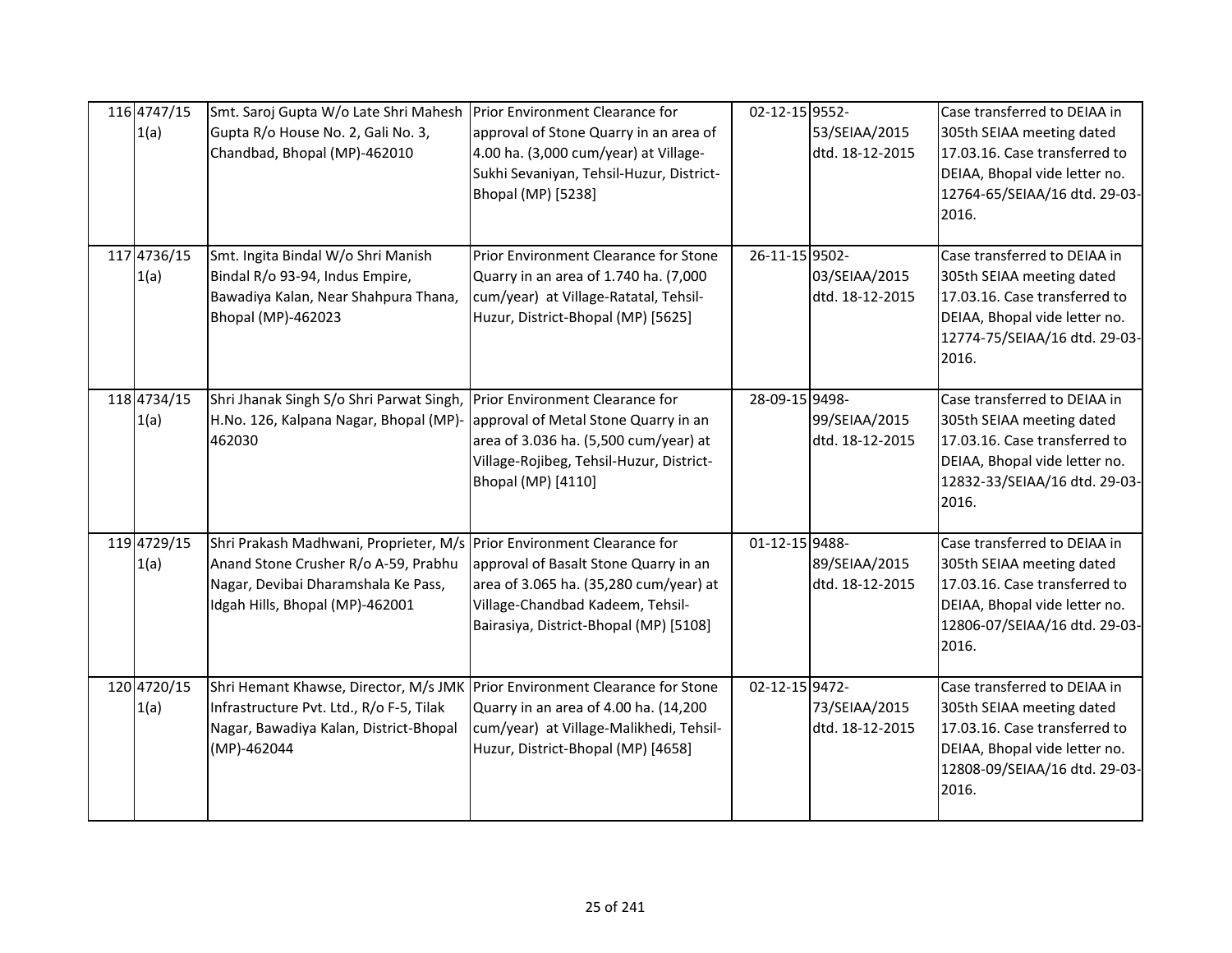| 121 4709/15<br>1(a) | Shri Aslam Saleem Khan S/o Shri Saleem Prior Environment Clearance for Stone<br>Uddin Khan, H.No. 3, Near Fiza Hospital, Quarry in an area of 1.921 ha. (67,500<br>Kamla Park, District-Bhopal (MP)-<br>462101 | cum/year) at Village-Ratua Ratanpur,<br>Tehsil-Berasia, District-Bhopal (MP)<br>[5193]                                                                                                        | 07-12-15 9450- | 51/SEIAA/2015<br>dtd. 18-12-2015 | Case transferred to DEIAA in<br>305th SEIAA meeting dated<br>17.03.16. Case transferred to<br>DEIAA, Bhopal vide letter no.<br>12733-34/SEIAA/16 dtd. 29-03-<br>2016. |
|---------------------|----------------------------------------------------------------------------------------------------------------------------------------------------------------------------------------------------------------|-----------------------------------------------------------------------------------------------------------------------------------------------------------------------------------------------|----------------|----------------------------------|-----------------------------------------------------------------------------------------------------------------------------------------------------------------------|
| 122 4698/15<br>1(a) | Smt. Rashmi Bhargav W/o Shri Avnish<br>Bhargav, LIG-53, Near Shopping Centre,<br>Teela Jamalpura, Bhopal (MP)-462001                                                                                           | Prior Environment Clearance for Stone<br>Quarry in an area of 3.900 ha. (30,115<br>cum/year) at Village-Dillod, Tehsil-<br>Berasia, District-Bhopal (MP) [4843]                               | 19-11-15 9414- | 15/SEIAA/2015<br>dtd. 17-12-2015 | Case transferred to DEIAA in<br>305th SEIAA meeting dated<br>17.03.16. Case transferred to<br>DEIAA, Bhopal vide letter no.<br>12742-43/SEIAA/16 dtd. 29-03-<br>2016. |
| 123 4668/15<br>1(a) | Smt. Tulsi Ahuja W/o Shri Rajkumar<br>Ahuja, H.No. 44, Dwarikapuri, Kotra<br>Road, District-Bhopal (MP)-462003                                                                                                 | Prior Environment Clearance for Metal<br>Stone Quarry in an area of 2.00 ha.<br>(25,000 cum/year) at Village-Neelbad,<br>Tehsil-Huzur, District-Bhopal (MP)<br>[4898]                         | 18-11-15 9294- | 95/SEIAA/2015<br>dtd. 15-12-2015 | Case transferred to DEIAA in<br>305th SEIAA meeting dated<br>17.03.16. Case transferred to<br>DEIAA, Bhopal vide letter no.<br>12830-31/SEIAA/16 dtd. 29-03-<br>2016. |
| 124 4666/15<br>1(a) | Shri Ram Prasad Thakur S/o Shri Parwat Prior Environment Clearance for Metal<br>Singh Thakur, Resi.-Kolua Khurd, District-Stone Quarry in an area of 2.50 ha.<br>Bhopal (MP)-462030                            | (3,600 cum/year) at Village-Rojibeg,<br>Tehsil-Huzur, District-Bhopal (MP)<br>[4111]                                                                                                          | 26-10-15 9290- | 91/SEIAA/2015<br>dtd. 15-12-2015 | Case transferred to DEIAA in<br>305th SEIAA meeting dated<br>17.03.16. Case transferred to<br>DEIAA, Bhopal vide letter no.<br>12816-17/SEIAA/16 dtd. 29-03-<br>2016. |
| 125 4604/15<br>1(a) | Shri Mohammad Shahid S/o Shri Nizam<br>Mohammed, Resi.-H. No. 8, Kamla Park,<br>Near Post Office, District-Bhopal (MP)-<br>462001                                                                              | <b>Prior Environment Clearance for</b><br>approval of Stone Quarry in an area of<br>1.619 ha. (12,000 cum/year) at Village-<br>Chandbad Kadim, Tehsil-Berasia,<br>District-Bhopal (MP) [6014] | 20-11-15 9194- | 95/SEIAA/2015<br>dtd. 14-12-2015 | Case transferred to DEIAA in<br>305th SEIAA meeting dated<br>17.03.16. Case transferred to<br>DEIAA, Bhopal vide letter no.<br>12822-23/SEIAA/16 dtd. 29-03-<br>2016. |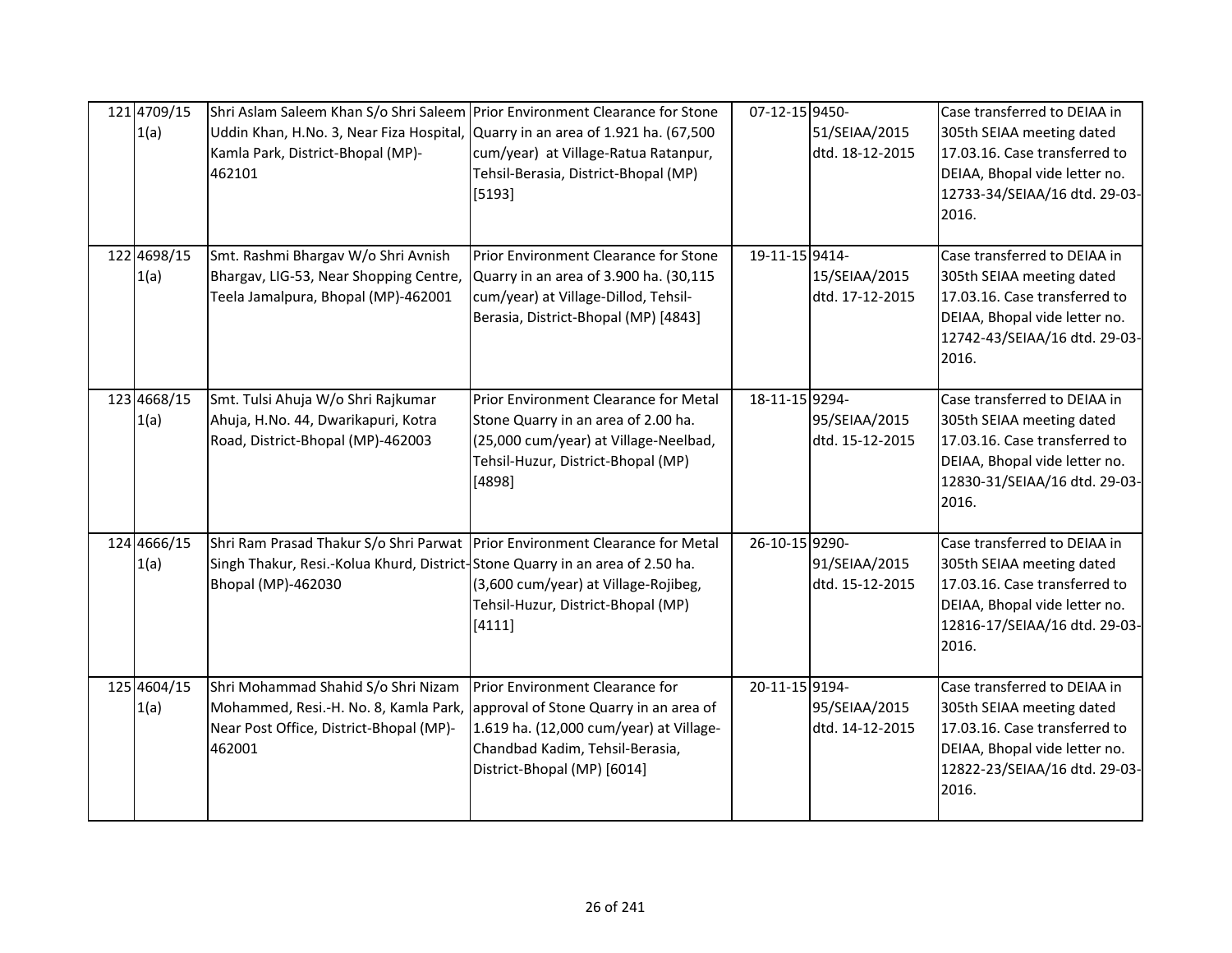| 126 4586/15<br>1(a) | Shri Yavar Mohammed Khan S/o Shri<br>Anwar Mohammed Khan, HC-49, NRI<br>Colony, Koh-e-fiza, District-Bhopal (MP)- 4.00 ha. (27,075 cum/year) at Village-<br>462001 | Prior Environment Clearance for<br>approval of Stone Quarry in an area of<br>Hinoti Sadak, Tehsil-Berasia, District-<br>Bhopal (MP) [4807]                                              | 19-11-15 9145-<br>46/SEIAA/2015<br>dtd. 11-12-2015 | Case transferred to DEIAA in<br>305th SEIAA meeting dated<br>17.03.16. Case transferred to<br>DEIAA, Bhopal vide letter no.<br>12750-51/SEIAA/16 dtd. 29-03-<br>2016. |
|---------------------|--------------------------------------------------------------------------------------------------------------------------------------------------------------------|-----------------------------------------------------------------------------------------------------------------------------------------------------------------------------------------|----------------------------------------------------|-----------------------------------------------------------------------------------------------------------------------------------------------------------------------|
| 127 4582/15<br>1(a) | Shri Vishal Shivhare S/o Shri Ashok<br>Shivhare R/o LIG-53, Near Shopping<br>Centre, Teela Jamalpura, Bhopal (MP)-<br>462001                                       | Prior Environment Clearance for<br>approval of Stone Quarry in an area of<br>3.900 ha. (30,875 cum/year) at Village-<br>Dillod, Tehsil-Berasia, District-Bhopal<br>(MP) [4873]          | 18-11-15 9139-<br>40/SEIAA/2015<br>dtd. 11-12-2015 | Case transferred to DEIAA in<br>305th SEIAA meeting dated<br>17.03.16. Case transferred to<br>DEIAA, Bhopal vide letter no.<br>12820-21/SEIAA/16 dtd. 29-03-<br>2016. |
| 128 4549/15<br>1(a) | Shri Mohammed Shoaib S/o Shri Nizam<br>Mohammed, B-3/52, Malviya Nagar,<br><b>Bhopal (MP)-462001</b>                                                               | Prior Environment Clearance for<br>approval of Stone Quarry in an area of<br>1.619 ha. (12,000 cum/year) at Village-<br>Chandbad Kadim, Tehsil-Berasia,<br>District-Berasia (MP) [6128] | 20-11-15 9052-<br>53/SEIAA/2015<br>dtd. 11-12-2015 | Case transferred to DEIAA in<br>305th SEIAA meeting dated<br>17.03.16. Case transferred to<br>DEIAA, Bhopal vide letter no.<br>12748-49/SEIAA/16 dtd. 29-03-<br>2016. |
| 129 4546/15<br>1(a) | Shri Sushi Sudele S/o Shri Mahesh<br>Sudele, H. No. 48, Gali No. 1, Coach<br>Factory Road, Dwarka Nagar, District-<br>Bhopal (MP)-462010                           | Prior Environment Clearance for<br>approval of Stone Quarry in an area of<br>0.688 ha. (4,275 cum/year) at Village-<br>Chandbad Kadim, Tehsil-Berasia,<br>District-Bhopal (MP) [5293]   | 20-11-15 9046-<br>47/SEIAA/2015<br>dtd. 11-12-2015 | Case transferred to DEIAA in<br>305th SEIAA meeting dated<br>17.03.16. Case transferred to<br>DEIAA, Bhopal vide letter no.<br>12752-53/SEIAA/16 dtd. 29-03-<br>2016. |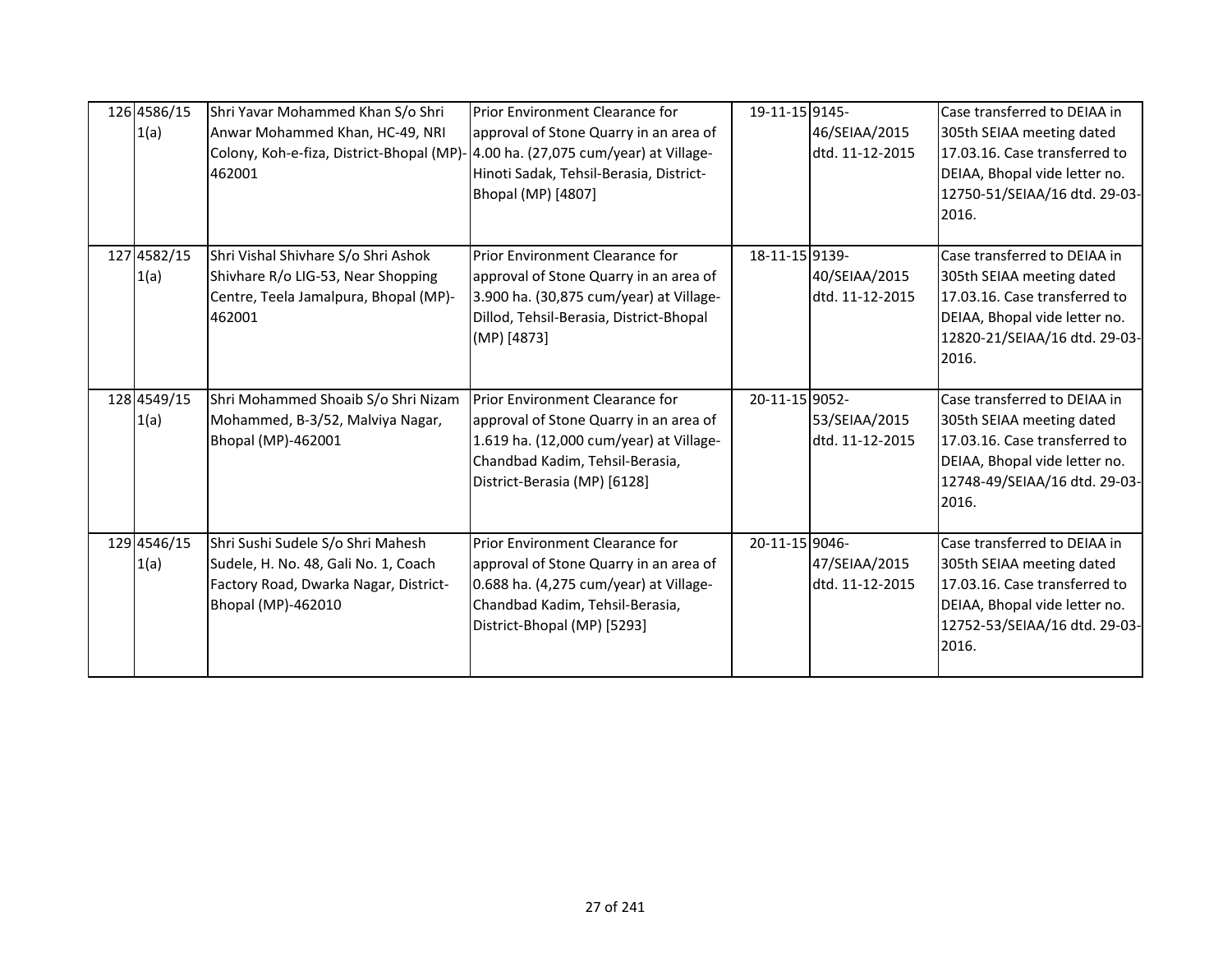| 130 4513/15<br>1(a) | Shri Shailesh Shrivastav S/o Late Shri<br>Vishnu Narayan Shrivastav, B-196,<br>Shakti Niwas, Green Park Colony, Tehsil<br>& District-Bhopal (MP)-463106                                                                            | Prior Environment Clearance for<br>approval of Stone Quarry in an area of<br>2.50 ha. (9,000 cum/year) at Village-<br>Rasooliya Pathar, Tehsil-Huzur, District-<br>Bhopal (MP) [5604] | 19-11-15 8956- | 57/SEIAA/2015<br>dtd. 09-12-2015 | Case transferred to DEIAA in<br>305th SEIAA meeting dated<br>17.03.16. Case transferred to<br>DEIAA, Bhopal vide letter no.<br>12766-67/SEIAA/16 dtd. 29-03-<br>2016. Case transferred to<br>DEIAA, Bhopal vide letter no.<br>12766-67/SEIAA/16 dtd. 29-03-<br>2016. |
|---------------------|------------------------------------------------------------------------------------------------------------------------------------------------------------------------------------------------------------------------------------|---------------------------------------------------------------------------------------------------------------------------------------------------------------------------------------|----------------|----------------------------------|----------------------------------------------------------------------------------------------------------------------------------------------------------------------------------------------------------------------------------------------------------------------|
| 131 4508/15<br>1(a) | Smt. Radhika Sharma W/o Shri Rajesh<br>Sharma, B-11, Kasturba Nagar, Bhopal<br>(MP)-462044                                                                                                                                         | Prior Environment Clearance for<br>approval of Stone Quarry in an area of<br>1.779 ha. (8,550 cum/year) at Village-<br>Sarver, Tehsil-Huzur, District-Bhopal<br>(MP) [4375]           | 30-09-15 8950- | 51/SEIAA/2015<br>dtd. 09-12-2015 | Case transferred to DEIAA in<br>305th SEIAA meeting dated<br>17.03.16. Case transferred to<br>DEIAA, Bhopal vide letter no.<br>12784-85/SEIAA/16 dtd. 29-03-<br>2016.                                                                                                |
| 132 4507/15<br>1(a) | Smt. Sneha Sood, M/s Sood Stone<br>Crusher, E-2/231, Arera Colony, Bhopal<br>(MP)-453111                                                                                                                                           | Prior Environment Clearance for<br>approval of Stone Quarry in an area of<br>1.00 ha. (11,000 cum/year) at Village-<br>Sarver, Tehsil-Huzur, District-Bhopal<br>(MP) [5411]           | 03-11-15 8948- | 49/SEIAA/2015<br>dtd. 09-12-2015 | Case transferred to DEIAA in<br>305th SEIAA meeting dated<br>17.03.16. Case transferred to<br>DEIAA, Bhopal vide letter no.<br>12770-71/SEIAA/16 dtd. 29-03-<br>2016.                                                                                                |
| 133 4495/15<br>1(a) | Shri Sanjay Sharma & Others, Partner,<br>M/s Maa Narmada Metals R/o Shop No. approval of Stone Quarry in an area of<br>94, Sector-1, Shakti Nagar, Shopping<br>Complex, Habibganj, Tehsil & District-<br><b>Bhopal (MP)-462024</b> | Prior Environment Clearance for<br>4.00 ha. (20,900 cum/year) at Village-<br>Chandbad Kadim, Tehsil-Berasia,<br>District-Bhopal (MP) [5149]                                           | 31-10-15 8902- | 03/SEIAA/2015<br>dtd. 08-12-2015 | Case transferred to DEIAA in<br>305th SEIAA meeting dated<br>17.03.16. Case transferred to<br>DEIAA, Bhopal vide letter no.<br>12754-55/SEIAA/16 dtd. 29-03-<br>2016.                                                                                                |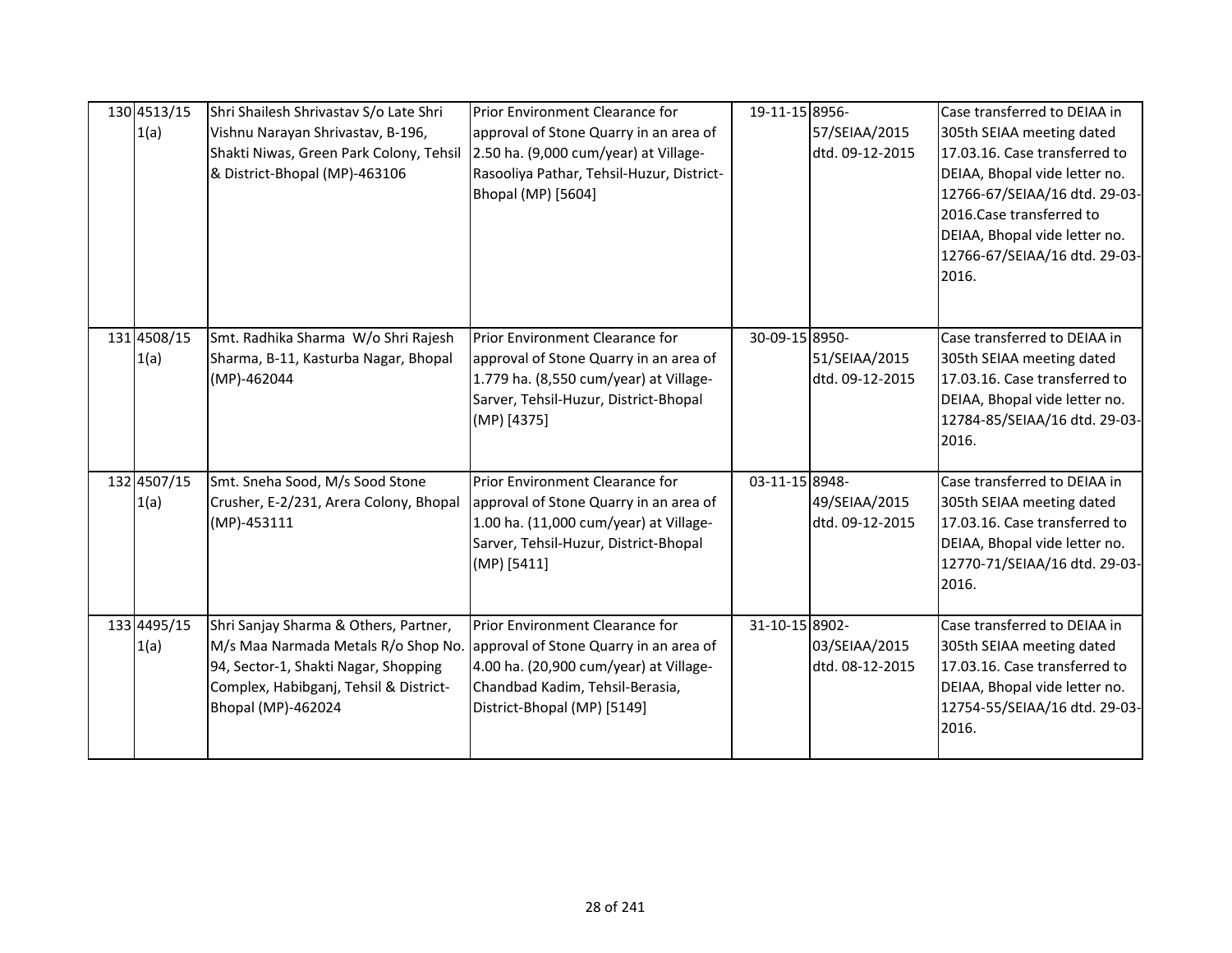| 134 4491/15<br>1(a) | Shri Manu Dixit S/o Dr. Pradeep Dixit,<br>Resi-29, Shubhalay, E-8, Trilanga,<br><b>Bhopal (MP)-462044</b>                                   | Prior Environment Clearance for<br>approval of Stone Quarry in an area of<br>4.00 ha. (29,600 cum/year) at Village-<br>Malikhedi, Tehsil-Huzur, District-Bhopal<br>(MP) [4374]          | 09-10-15 8893- | 94/SEIAA/2015<br>dtd. 08-12-2015 | Case transferred to DEIAA in<br>305th SEIAA meeting dated<br>17.03.16. Case transferred to<br>DEIAA, Bhopal vide letter no.<br>12783-84/SEIAA/16 dtd. 29-03-<br>2016. |
|---------------------|---------------------------------------------------------------------------------------------------------------------------------------------|-----------------------------------------------------------------------------------------------------------------------------------------------------------------------------------------|----------------|----------------------------------|-----------------------------------------------------------------------------------------------------------------------------------------------------------------------|
| 135 4480/15<br>1(a) | Shri Sanjeet Sarkar S/o Shri S.K. Sarkar<br>R/o H-27, Aastha Parisar, Near Kanchan<br>Nagar, Barkheda, BHEL, District-Bhopal<br>(MP)-462022 | Prior Environment Clearance for<br>approval of Stone Quarry in an area of<br>0.688 ha. (5,131 cum/year) at Village-<br>Chandbad Kadim, Tehsil-Berasia,<br>District-Bhopal (MP) [5291]   | 19-11-15 8870- | 71/SEIAA/2015<br>dtd. 08-12-2015 | Case transferred to DEIAA in<br>305th SEIAA meeting dated<br>17.03.16. Case transferred to<br>DEIAA, Bhopal vide letter no.<br>12756-57/SEIAA/16 dtd. 29-03-<br>2016. |
| 136 4475/15<br>1(a) | Smt. Sonia Sood W/o Shri Ish Kumar<br>Sood, Owner, R/o E-2/42, Arera Colony,<br><b>Bhopal (MP)-462016</b>                                   | Prior Environment Clearance for<br>approval of Stone Quarry in an area of<br>2.00 ha. (18,000 cum/year) at Village-<br>Barkheda, Tehsil-Huzur, District-Bhopal<br>(MP) [5412]           | 26-10-15 8868- | 69/SEIAA/2015<br>dtd. 08-12-2015 | Case transferred to DEIAA in<br>305th SEIAA meeting dated<br>17.03.16. Case transferred to<br>DEIAA, Bhopal vide letter no.<br>12838-39/SEIAA/16 dtd. 29-03-<br>2016. |
| 137 4472/15<br>1(a) | Smt. Indrani Sahu W/o Shri Trilokchand<br>Sahu R/o Near Ram Mandir, Anand<br>Nagar, Raisen Road, District-Bhopal<br>(MP)-462001             | Prior Environment Clearance for<br>approval of Stone Quarry in an area of<br>1.960 ha. (9,000 cum/year) at Village-<br>Khadampur, Tehsil-Berasia, District-<br>Bhopal (MP) [5146]       | 26-10-15 8862- | 63/SEIAA/2015<br>dtd. 08-12-2015 | Case transferred to DEIAA in<br>305th SEIAA meeting dated<br>17.03.16. Case transferred to<br>DEIAA, Bhopal vide letter no.<br>12746-47/SEIAA/16 dtd. 29-03-<br>2016. |
| 138 4469/15<br>1(a) | Smt. Lata Sabnani W/o Shri Bhagwan<br>Das Sabnani, Partner, R/o 124,<br>Panchvati Colony, District-Bhopal (MP)-<br>462001                   | Prior Environment Clearance for<br>approval of Stone Quarry in an area of<br>3.870 ha. (7,125 cum/year) at Village-<br>Chandbadh Kadeem, Tehsil-Berasia,<br>District-Bhopal (MP) [5122] | 26-10-15 8857- | 58/SEIAA/2015<br>dtd. 07-12-2015 | Case transferred to DEIAA in<br>305th SEIAA meeting dated<br>17.03.16. Case transferred to<br>DEIAA, Bhopal vide letter no.<br>12776-77/SEIAA/16 dtd. 29-03-<br>2016. |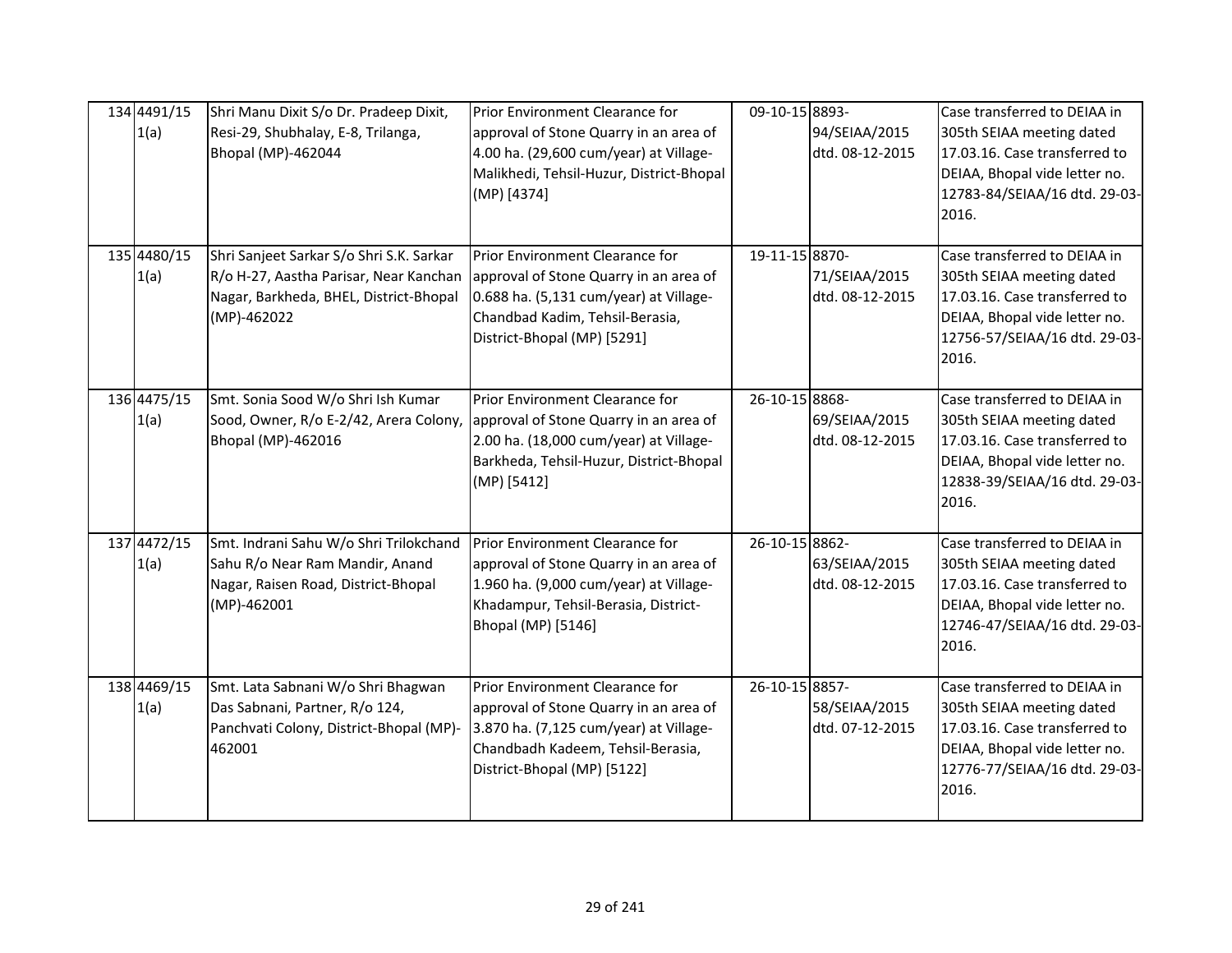| 139 4462/15<br>1(a) | Shri Kunal Sood S/o Shri R.P. Sood,<br>Partner, M/s Sahyog Metals R/o E-2/42,<br>Arera Colony, Bhopal (MP)-462044                                          | Prior Environment Clearance for<br>approval of Stone Quarry in an area of<br>4.00 ha. (37,044 cum/year) at Village-<br>Barkheda Nathu, Tehsil-Huzur, District-<br>Bhopal (MP) [5413]   | 26-10-15 8847- | 48/SEIAA/2015<br>dtd. 07-12-2015 | Case transferred to DEIAA in<br>305th SEIAA meeting dated<br>17.03.16. Case transferred to<br>DEIAA, Bhopal vide letter no.<br>12804-05/SEIAA/16 dtd. 29-03-<br>2016. |
|---------------------|------------------------------------------------------------------------------------------------------------------------------------------------------------|----------------------------------------------------------------------------------------------------------------------------------------------------------------------------------------|----------------|----------------------------------|-----------------------------------------------------------------------------------------------------------------------------------------------------------------------|
| 140 4431/15<br>1(a) | Smt. Rekha Rai W/o Shri Rakesh Rai, 24,<br>Global Green, Lalghati, District-Bhopal<br>(MP)-485331                                                          | Prior Environment Clearance for<br>approval of Stone Quarry in an area of<br>3.50 ha. (5,500 cum/year) at Village-<br>Rasuliya Pathar, Tehsil-Huzur, District-<br>Bhopal (MP) [4891]   | 22-09-15 8752- | 53/SEIAA/2015<br>dtd. 05-12-2015 | Case transferred to DEIAA in<br>305th SEIAA meeting dated<br>17.03.16. Case transferred to<br>DEIAA, Bhopal vide letter no.<br>12744-45/SEIAA/16 dtd. 29-03-<br>2016. |
| 141 4418/15<br>1(a) | Shri Kamaldev Kaplis, Partner, M/s G.K.<br>Metals R/o D-22, Arcade Palace, Bhopal<br>(MP)-462002                                                           | Prior Environment Clearance for<br>approval of Basalt Stone Quarry in an<br>area of 4.00 ha. (47,040 cum/year) at<br>Village-Malikhedi, Tehsil-Huzur, District-<br>Bhopal (MP) [5113]  | 31-10-15 8726- | 27/SEIAA/2015<br>dtd. 05-12-2015 | Case transferred to DEIAA in<br>305th SEIAA meeting dated<br>17.03.16. Case transferred to<br>DEIAA, Bhopal vide letter no.<br>12792-93/SEIAA/16 dtd. 29-03-<br>2016. |
| 142 4398/15<br>1(a) | Shri Shankar Lal Panjwani, Partner, M/s<br>Ram Crashing Stone, 30, Chetak<br>Complex, Zone-2, M.P. Nagar, Bhopal<br>(MP)-462011                            | <b>Prior Environment Clearance for</b><br>approval of Stone Quarry in an area of<br>3.450 ha. (22,500 cum/year) at Village-<br>Parvaliya, Tehsil-Huzur, District-Bhopal<br>(MP) [4985] | 14-10-15 4398- | 99/SEIAA/2015<br>dtd. 05-12-2015 | Case transferred to DEIAA in<br>305th SEIAA meeting dated<br>17.03.16. Case transferred to<br>DEIAA, Bhopal vide letter no.<br>12880-81/SEIAA/16 dtd. 29-03-<br>2016. |
| 143 4396/15<br>1(a) | Shri Bharat Singh S/o Shri S.R. Singh, E-<br>7/100, Meghna, Phase-1, Flat No. G-1,<br>Lala Lajpatrai Society, Arera Colony,<br>District-Bhopal (MP)-462044 | Prior Environment Clearance for<br>approval of Stone Quarry in an area of<br>4.00 ha. (35,280 cum/year) at Village-<br>Malikhedi, Tehsil-Huzur, District-Bhopal<br>(MP) [4886]         | 12-10-15 8669- | 70/SEIAA/2015<br>dtd. 05-12-2015 | Case transferred to DEIAA in<br>305th SEIAA meeting dated<br>17.03.16. Case transferred to<br>DEIAA, Bhopal vide letter no.<br>12836-37/SEIAA/16 dtd. 29-03-<br>2016. |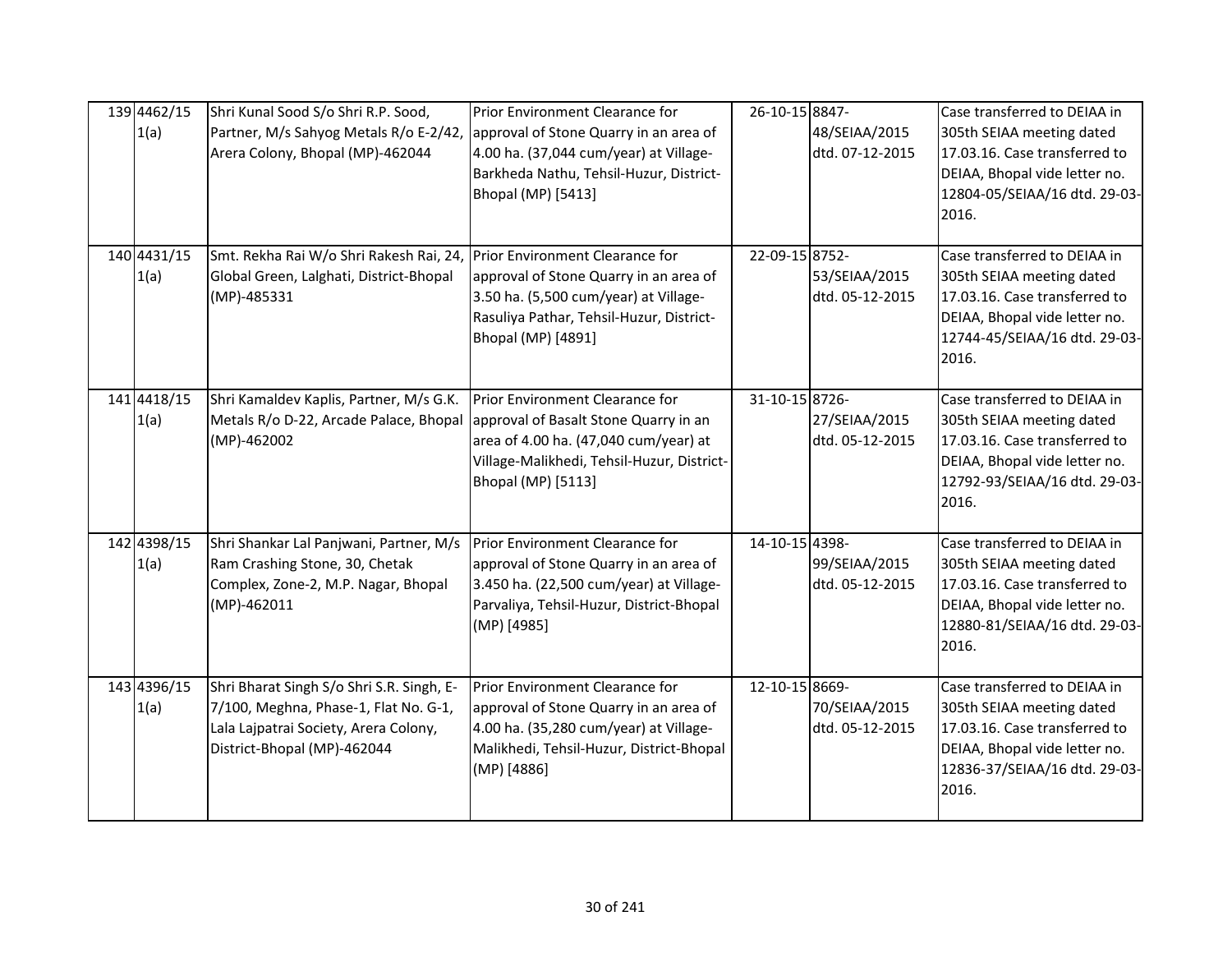| 144 4384/15<br>1(a) | Shri Komal Singh S/o Shri Bheem Singh,<br>445-D, Kamla Nagar, Raisen Road,<br>Bhopal (MP)-462001                                    | Prior Environment Clearance for<br>approval of Stone Quarry in an area of<br>2.018 ha. (18,000 cum/year) at Village-<br>Jhirniya, Tehsil-Huzur, District-Bhopal<br>(MP) [5325]        | 03-10-15 8654- | 55/SEIAA/2015<br>dtd. 04-12-2015 | Case transferred to DEIAA in<br>305th SEIAA meeting dated<br>17.03.16. Case transferred to<br>DEIAA, Bhopal vide letter no.<br>12683-84/SEIAA/16 dtd. 29-03-<br>2016. |
|---------------------|-------------------------------------------------------------------------------------------------------------------------------------|---------------------------------------------------------------------------------------------------------------------------------------------------------------------------------------|----------------|----------------------------------|-----------------------------------------------------------------------------------------------------------------------------------------------------------------------|
| 145 4315/15<br>1(a) | Smt. Sadhna Malviya W/o Shri Harish<br>Malviya, E-7/92, Ganga Apartment, Lala<br>Lajpatrai Society, District-Bhopal (MP)-<br>462016 | Prior Environment Clearance for<br>approval of Stone Quarry in an area of<br>1.870 ha. (11,628 cum/year) at Village-<br>Hinoti Sadak, Tehsil-Berasia, District-<br>Bhopal (MP) [4849] | 30-10-15 8563- | 64/SEIAA/2015<br>dtd. 02-12-2015 | Case transferred to DEIAA in<br>305th SEIAA meeting dated<br>17.03.16. Case transferred to<br>DEIAA, Bhopal vide letter no.<br>12812-13/SEIAA/16 dtd. 29-03-<br>2016. |
| 146 4282/15<br>1(a) | Smt. Bayodevi Girdhar W/o Shri Babu<br>Rao Girdhar R/o C-84, Sonagiri, BHEL,<br>District-Bhopal (MP)-462001                         | Prior Environment Clearance for<br>approval of Basalt Stone Quarry in an<br>area of 2.639 ha. (2,500 cum/year) at<br>Village-Shahpur, Tehsil-Huzur, District-<br>Bhopal (MP) [3033]   | 26-10-15 8419- | 20/SEIAA/2015<br>dtd. 30-11-2015 | Case transferred to DEIAA in<br>305th SEIAA meeting dated<br>17.03.16. Case transferred to<br>DEIAA, Bhopal vide letter no.<br>12824-25/SEIAA/16 dtd. 29-03-<br>2016. |
| 147 4281/15<br>1(a) | Shri Rakesh Sharma S/o Shri P.N.<br>Sharma R/o B-11, Kasturba Nagar,<br>Bhopal (MP)-462001                                          | Prior Environment Clearance for<br>approval of Metal Stone Quarry in an<br>area of 3.50 ha. (27,930 cum/year) at<br>Village-Malikhedi, Tehsil-Huzur, District-<br>Bhopal (MP) [5591]  | 26-10-15 8417- | 18/SEIAA/2015<br>dtd. 30-11-2015 | Case transferred to DEIAA in<br>305th SEIAA meeting dated<br>17.03.16. Case transferred to<br>DEIAA, Bhopal vide letter no.<br>12683-84/SEIAA/16 dtd. 29-03-<br>2016. |
| 148 4280/15<br>1(a) | Shri Rajiv Shukla S/o Shri B.L. Shukla, A-<br>107, Punjabi Bagh, Govindpura, Bhopal<br>(MP)-462021                                  | Prior Environment Clearance for<br>approval of Stone Quarry in an area of<br>3.00 ha. (18,000 cum/year) at Village-<br>Shahpur, Tehsil-Huzur, District-Bhopal<br>(MP) [5498]          | 29-10-15 8415- | 16/SEIAA/2015<br>dtd. 30-11-2015 | Case transferred to DEIAA in<br>305th SEIAA meeting dated<br>17.03.16. Case transferred to<br>DEIAA, Bhopal vide letter no.<br>12679-80/SEIAA/16 dtd. 29-03-<br>2016. |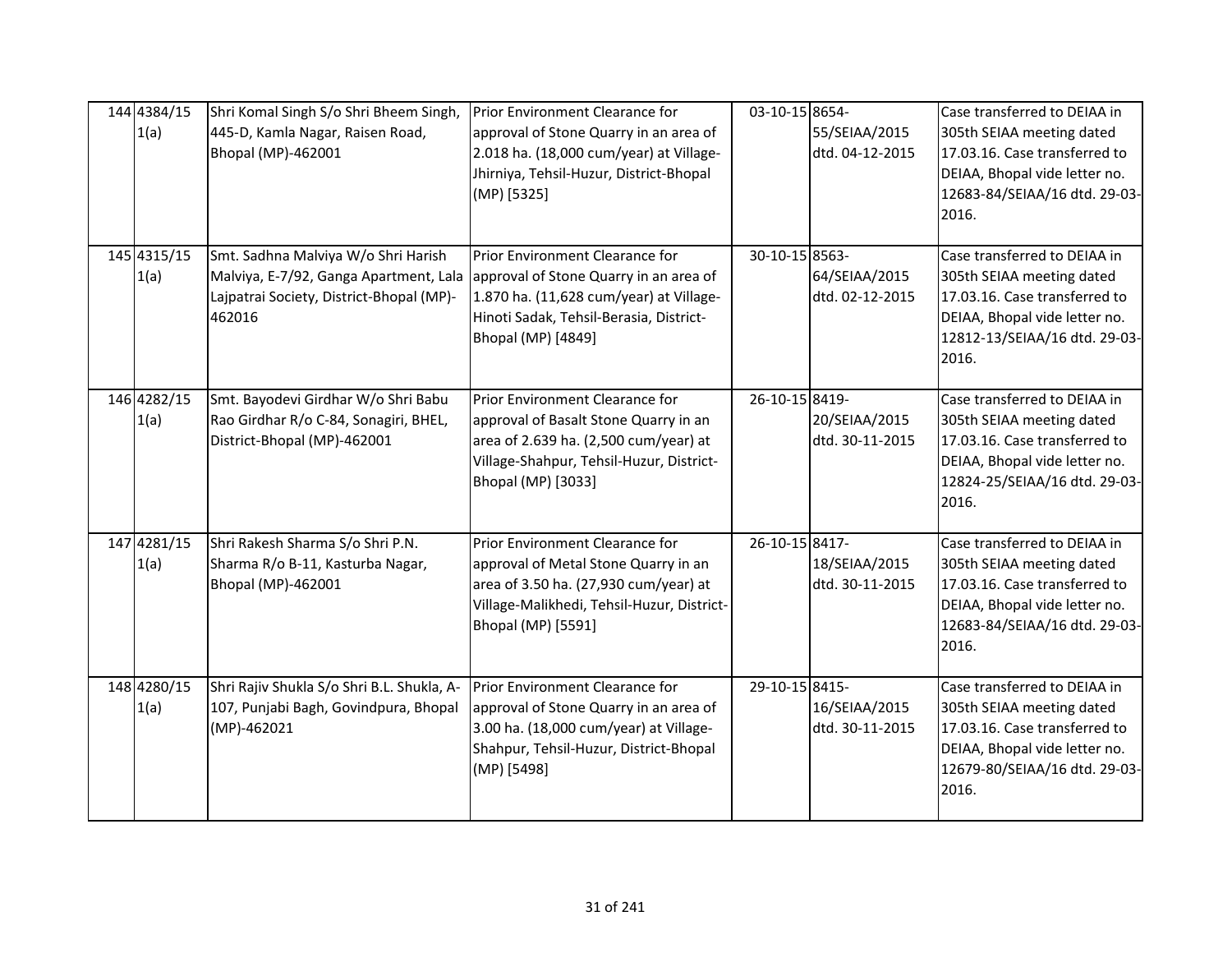| 149 4279/15<br>1(a) | Shri Bharat Shukla S/o Shri B.L. Shukla, A Prior Environment Clearance for<br>107, Punjabi Bagh, Govindpura, Bhopal<br>(MP)-462021                                                                                           | approval of Stone Quarry in an area of<br>3.00 ha. (18,000 cum/year) at Village-<br>Shahpur, Tehsil-Huzur, District-Bhopal<br>(MP) [5501]                                             | 29-10-15 8413- | 14/SEIAA/2015<br>dtd. 30-11-2015  | Case transferred to DEIAA in<br>305th SEIAA meeting dated<br>17.03.16. Case transferred to<br>DEIAA, Bhopal vide letter no.<br>12758-59/SEIAA/16 dtd. 29-03-          |
|---------------------|------------------------------------------------------------------------------------------------------------------------------------------------------------------------------------------------------------------------------|---------------------------------------------------------------------------------------------------------------------------------------------------------------------------------------|----------------|-----------------------------------|-----------------------------------------------------------------------------------------------------------------------------------------------------------------------|
|                     |                                                                                                                                                                                                                              |                                                                                                                                                                                       |                |                                   | 2016.                                                                                                                                                                 |
| 150 4278/15<br>1(a) | Shri K.P. Shrivastava S/o Shri N.P.<br>Shrivastava, H-379, Gautam Nagar,<br>Govindpura, Bhopal (MP)-462003                                                                                                                   | Prior Environment Clearance for<br>approval of Stone Quarry in an area of<br>1.820 ha. (901 cum/year) at Village-<br>Sarvar, Tehsil-Huzur, District-Bhopal<br>(MP) [2565]             | 06-11-15 8381- | 82/SEIAA/2015<br>dtd. 28-11-2015  | Case transferred to DEIAA in<br>305th SEIAA meeting dated<br>17.03.16. Case transferred to<br>DEIAA, Bhopal vide letter no.<br>12689-90/SEIAA/16 dtd. 29-03-<br>2016. |
| 151 4256/15<br>1(a) | Shri Rajesh Sharma S/o Shri P.N. Sharma Prior Environment Clearance for<br>R/o B-11, Kasturba Nagar, Bhopal (MP)-<br>462044                                                                                                  | approval of Metal Stone Quarry in an<br>area of 2.753 ha. (27,930 cum/year) at<br>Village-Sarvar, Tehsil-Huzur, District-<br><b>Bhopal (MP)</b> [5593]                                | 26-10-15 8345- | 46/SEIAA/2015<br>dtd. 28-11-2015  | Case transferred to DEIAA in<br>305th SEIAA meeting dated<br>17.03.16. Case transferred to<br>DEIAA, Bhopal vide letter no.<br>12691-92/SEIAA/16 dtd. 29-03-<br>2016. |
| 152 4249/15<br>1(a) | Shri Paramjeet Singh Kalra S/o Shri<br>Amarjeet R/o 106, Shenshah Garden,<br>Punjabi Bagh, District-Bhopal (MP)-<br>462010                                                                                                   | Prior Environment Clearance for<br>approval of Metal Quarry in an area of<br>4.00 ha. (22,500 cum/year) at Village-<br>Chandbad Kadim, Tehsil-Berasia,<br>District-Bhopal (MP) [3613] | 26-10-15 8351- | 52/SEIAA/2015<br>dtd. 28-11-2015  | Case transferred to DEIAA in<br>305th SEIAA meeting dated<br>17.03.16. Case transferred to<br>DEIAA, Bhopal vide letter no.<br>12677-78/SEIAA/16 dtd. 29-03-<br>2016. |
| 153 4211/15<br>1(a) | Shri Sailendra Premchandani S/o Shri<br>S.K. Premchandani, 9, Laxmi Compound, approval of Stone Quarry in an area of<br>Front of Luvkush Apartment, Idgah Hills, 1.50 ha. (3,000 cum/year) at Village-<br>Bhopal (MP)-462030 | Prior Environment Clearance for<br>Parwaliya Sadak, Tehsil-Huzur, District-<br>Bhopal (MP) [4893]                                                                                     | 26-10-15 8299- | 300/SEIAA/2015<br>dtd. 28-11-2015 | Case transferred to DEIAA in<br>316th SEIAA meeting dated<br>11.04.16. Case transferred to<br>DEIAA, Bhopal vide letter no.<br>480-81/SEIAA/16 dtd. 06-04-<br>2016.   |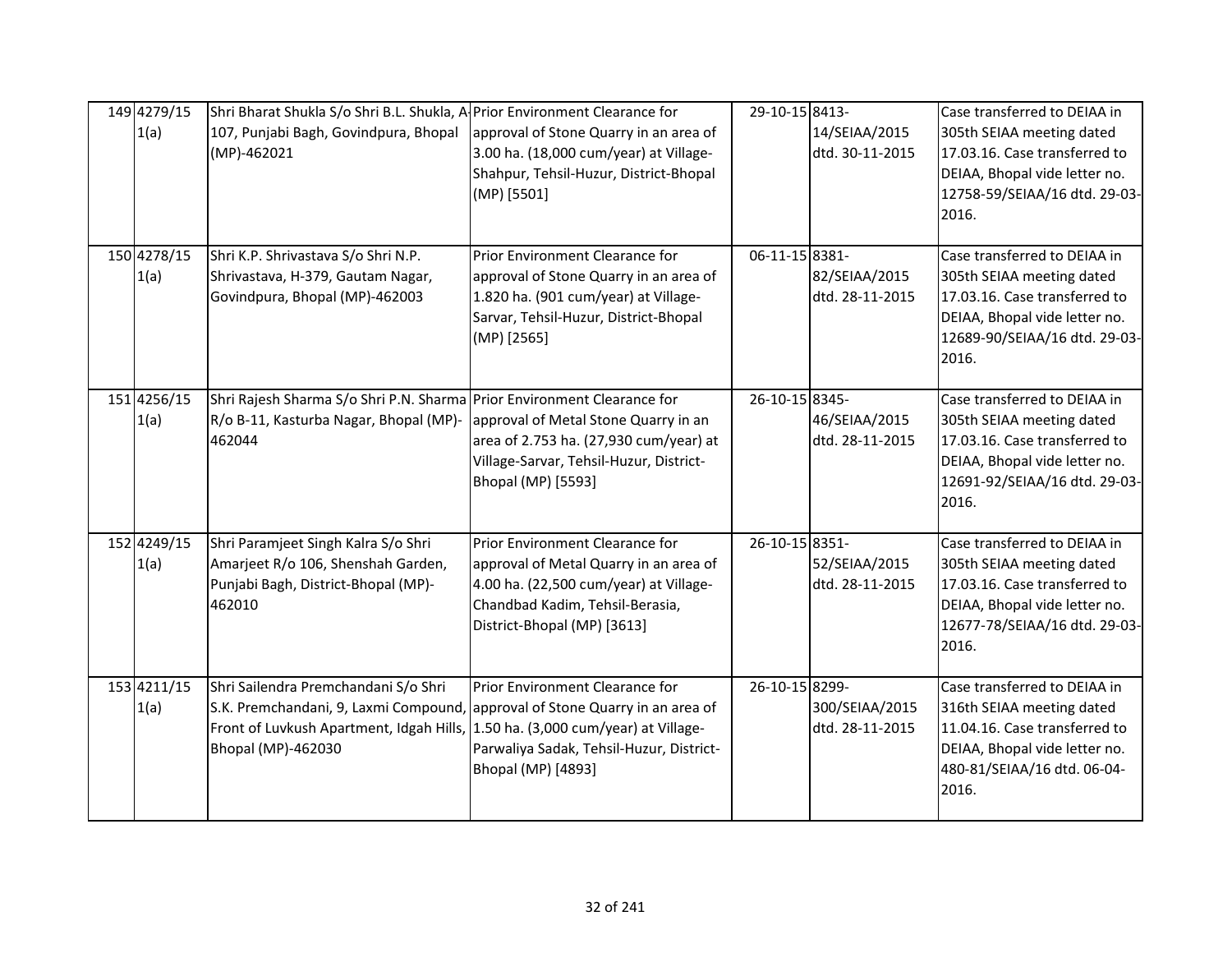| 154 4164/15<br>1(a) | Shri Rahul Preetnani S/o Dilip Preetnani, Prior Environment Clearance for<br>B-94, Vijay Nagar, Lalghati, Bhopal (MP)- approval of Stone Quarry in an area of<br>462030 | 4.00 ha. (15,000 cum/year) at Village-<br>Pervaliya, Tehsil-Huzur, District-Bhopal<br>(MP) [5606]                                                                                                 | 12-10-15 8157- | 58/SEIAA/2015<br>dtd. 26-11-2015 | Case transferred to DEIAA in<br>305th SEIAA meeting dated<br>17.03.16. Case transferred to<br>DEIAA, Bhopal vide letter no.<br>12798-99/SEIAA/16 dtd. 29-03-<br>2016. |
|---------------------|-------------------------------------------------------------------------------------------------------------------------------------------------------------------------|---------------------------------------------------------------------------------------------------------------------------------------------------------------------------------------------------|----------------|----------------------------------|-----------------------------------------------------------------------------------------------------------------------------------------------------------------------|
| 155 4145/15<br>1(a) | Shri Parmanand Patidar S/o Shri Kailash<br>Narayan Patidar, F-121, Akriti Eco City,<br>Bawadia Kalan, Bhopal (MP)-462026                                                | Prior Environment Clearance for<br>approval of Stone Boulder Quarry in an<br>area of 4.00 ha. (30,000 cum/year) at<br>Village-Barkheda Nathu, Tehsil-Huzur,<br>District-Bhopal (MP) [5677]        | 14-10-15 8038- | 39/SEIAA/2015<br>dtd. 24-11-2015 | Case transferred to DEIAA in<br>305th SEIAA meeting dated<br>17.03.16. Case transferred to<br>DEIAA, Bhopal vide letter no.<br>12794-95/SEIAA/16 dtd. 29-03-<br>2016. |
| 156 4123/15<br>1(a) | Shri Suresh Lahoti S/o Shri Natthmal<br>Lahoti, Resi-E-7/116, Lala Lajpat Rai<br>Society, Arera Colony, Tehsil-Huzur,<br>District-Bhopal (MP)-462016                    | Prior Environment Clearance for<br>approval of Stone Quarry in an area of<br>1.320 ha. (Stone-9,025 & Murram-1,900<br>cum/year) at Village-Chhapri, Tehsil-<br>Huzur, District-Bhopal (MP) [4703] | 21-10-15 8034- | 35/SEIAA/2015<br>dtd. 24-11-2015 | Case transferred to DEIAA in<br>305th SEIAA meeting dated<br>17.03.16. Case transferred to<br>DEIAA, Bhopal vide letter no.<br>12788-89/SEIAA/16 dtd. 29-03-<br>2016. |
| 157 4086/15<br>1(a) | Smt. Ritu Awasthi W/o Shri Tarun<br>Awasthi, B-3/52, Malviya Nagar, Bhopal<br>(MP)-462003                                                                               | Prior Environment Clearance for<br>approval of Stone Quarry in an area of<br>3.750 ha. (28,000 cum/year) at Village-<br>Chandbad Kadim, Tehsil-Berasia,<br>District-Bhopal (MP) [5508]            | 05-10-15 7839- | 40/SEIAA/2015<br>dtd. 19-11-2015 | Case transferred to DEIAA in<br>316th SEIAA meeting dated<br>11.04.16. Case transferred to<br>DEIAA, Bhopal vide letter no.<br>480-81/SEIAA/16 dtd. 06-04-<br>2016.   |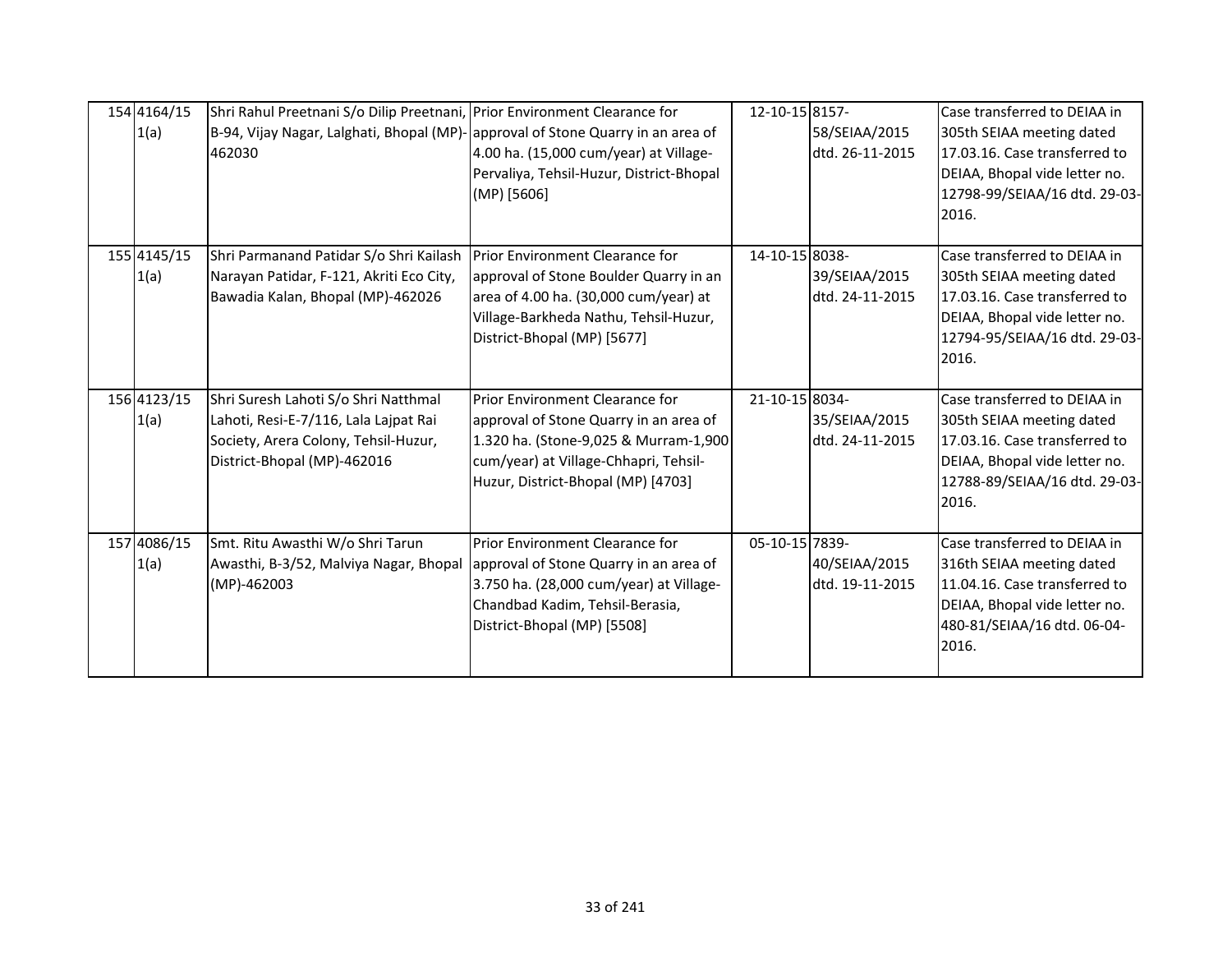| 158 2645/15 | Shri Niresh Jain S/o Shri C.M. Jain,    | Prior Environment Clearance for            | 09-03-15 3454- |                 | PP has submitted approved         |
|-------------|-----------------------------------------|--------------------------------------------|----------------|-----------------|-----------------------------------|
| 1(a)        | House No. E-3/217, Arera Colony,        | approval of Basalt Stone Quarry in an      |                | 55/SEIAA/2015   | Mine Plan & Khasra                |
|             | <b>Bhopal (MP)-462016</b>               | area of 8.00 ha. (62,400 cum/year) at      |                | dtd. 30-03-2015 | Panchshala on 20.04.15 & sent     |
|             |                                         | Village-Maholi, Tehsil-Bairsiya, District- |                |                 | to SEAC on 27.04.15. Copy to      |
|             |                                         | Bhopal (MP) [2960]                         |                |                 | PP. Letter no. 3454-              |
|             |                                         |                                            |                |                 | 55/SEIAA/2015 dtd. 30-03-         |
|             |                                         |                                            |                |                 | 2015 issued by SEIAA to PP for    |
|             |                                         |                                            |                |                 | submission of information         |
|             |                                         |                                            |                |                 | regarding DFO letter for the      |
|             |                                         |                                            |                |                 | distance of National              |
|             |                                         |                                            |                |                 | Park/Sanctuary/Forest             |
|             |                                         |                                            |                |                 | Boundary, Mining Officer          |
|             |                                         |                                            |                |                 | letter for details of other       |
|             |                                         |                                            |                |                 | mines within 1000m periphery      |
|             |                                         |                                            |                |                 | and other information at SEAC.    |
|             |                                         |                                            |                |                 | Thereafter, the SEAC issued       |
|             |                                         |                                            |                |                 | letter no.215 dtd. 18-05-15 to    |
|             |                                         |                                            |                |                 | PP for submission of desired      |
|             |                                         |                                            |                |                 | information. Information is still |
|             |                                         |                                            |                |                 | awaited. Case transferred to      |
|             |                                         |                                            |                |                 | DEIAA in 305th SEIAA meeting      |
|             |                                         |                                            |                |                 | dated 17.03.16.                   |
|             |                                         |                                            |                |                 |                                   |
|             |                                         |                                            |                |                 |                                   |
|             |                                         |                                            |                |                 |                                   |
|             |                                         |                                            |                |                 |                                   |
| 159 3984/15 | Smt. Meena Mishra W/o Shri Arun         | Prior Environment Clearance for            | 24-09-15 7132- |                 | Case transferred to DEIAA in      |
| 1(a)        | Mishra, H.No. 60, Patrakar Colony, Link | approval of Stone Quarry in an area of     |                | 33/SEIAA/2015   | 305th SEIAA meeting dated         |
|             | Road No. 3, Bhopal (MP)-462030          | 2.00 ha. (18,000 cum/year) at Village-     |                | dtd. 03-11-2015 | 17.03.16. Case transferred to     |
|             |                                         | Toomda, Tehsil-Huzur, District-Bhopal      |                |                 | DEIAA, Bhopal vide letter no.     |
|             |                                         | (MP) [4000]                                |                |                 | 12800-01/SEIAA/16 dtd. 29-03-     |
|             |                                         |                                            |                |                 | 2016.                             |
|             |                                         |                                            |                |                 |                                   |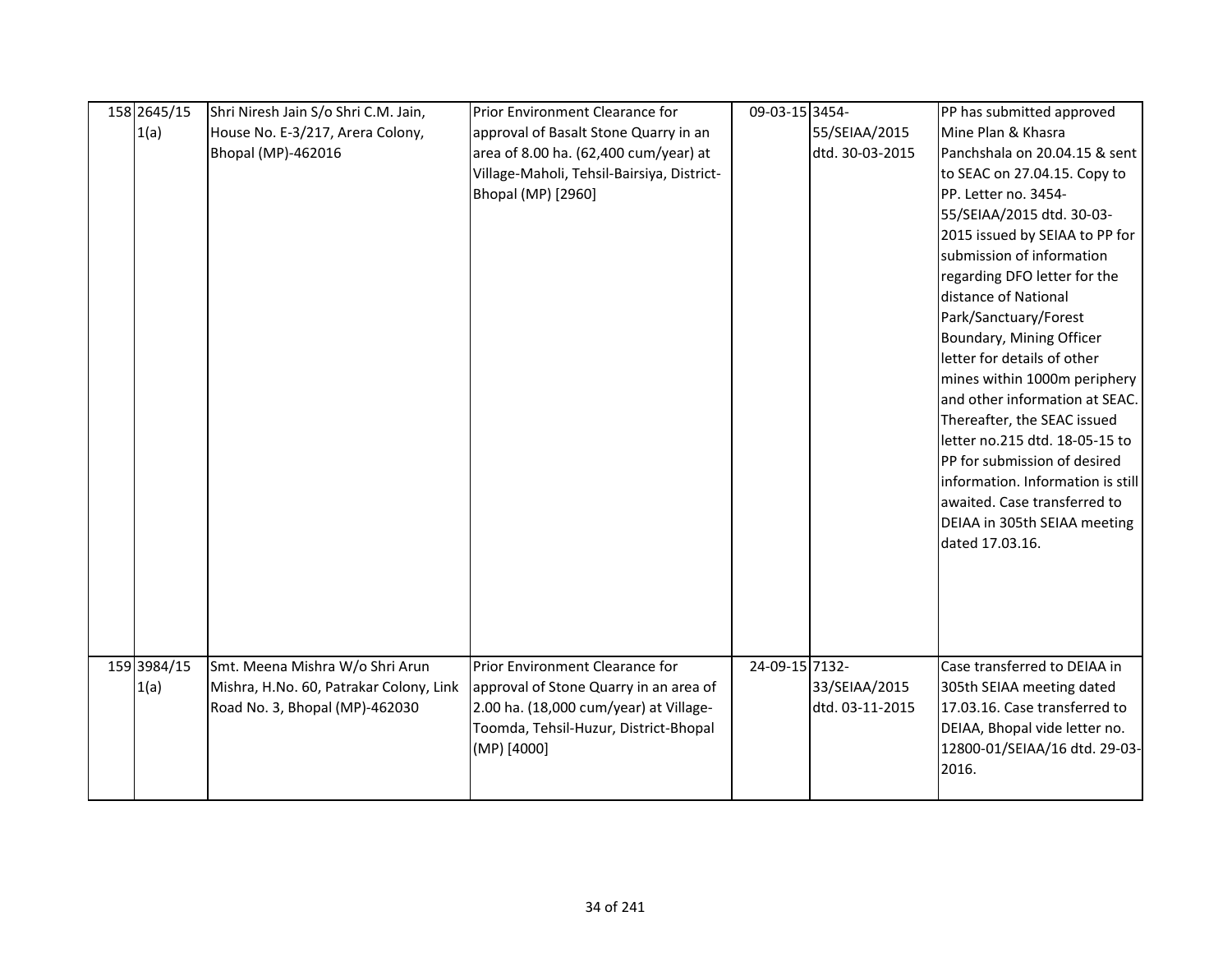| 160 3356/15<br>1(a) | Smt. Sangeeta Saraf W/o Shri Manoj<br>Saraf, E-2/161, Arera Colony, District-<br>Bhopal (MP)-462044                    | Prior Environment Clearance for<br>approval of Basalt Stone Quarry in an<br>area of 2.40 ha. (24,000 cum/year) at<br>Village-Chapri, Tehsil-Huzur, District-<br>Bhopal (MP) [3510] | 11-05-15 3623-<br>24/SEIAA/2015 | Case transferred to DEIAA in<br>316th SEIAA meeting dated<br>dtd. 16-07-2015<br>11.04.16. Case transferred to<br>DEIAA, Bhopal vide letter no.<br>480-81/SEIAA/16 dtd. 06-04-<br>2016.                    |
|---------------------|------------------------------------------------------------------------------------------------------------------------|------------------------------------------------------------------------------------------------------------------------------------------------------------------------------------|---------------------------------|-----------------------------------------------------------------------------------------------------------------------------------------------------------------------------------------------------------|
| 161 3472/15<br>1(a) | Smt. Laxmi Sharma W/o Shri Subhasha<br>Sharma, Village & Post-Ratibad, Tehsil-<br>Huzur, District-Bhopal (MP)-462044   | Prior Environment Clearance for<br>approval of Stone Quarry in an area of<br>1.750 ha. (3,200 cum/year) at Village-<br>Sikendrabad, Tehsil-Huzur, District-<br>Bhopal (MP) [3954]  | 17-07-15 4356-                  | Case transferred to DEIAA in<br>57/SEIAA/2015<br>305th SEIAA meeting dated<br>dtd. 04-08-2015<br>17.03.16. Case transferred to<br>DEIAA, Bhopal vide letter no.<br>12786-87/SEIAA/16 dtd. 29-03-<br>2016. |
| 162 3534/15<br>1(a) | Shri Pramod Kaplish, Proprietor, M/s<br>Krishana Stone Metal, E-1/63, Arera<br>Colony, Bhopal (MP)-462016              | Prior Environment Clearance for<br>approval of Stone Quarry in an area of<br>3.689 ha. (28,400 cum/year) at Village-<br>Chapri, Tehsil-Huzur, District- Bhopal<br>(MP) [3965]      | 30-07-15 4785-<br>86/SEIAA/2015 | Case transferred to DEIAA in<br>305th SEIAA meeting dated<br>dtd. 13-08-2015<br>17.03.16. Case transferred to<br>DEIAA, Bhopal vide letter no.<br>12699-700/SEIAA/16 dtd. 29-<br>03-2016.                 |
| 163 3571/15<br>1(a) | Smt. Sunita Raghuwanshi W/o Shri Atar<br>Singh Raghuwanshi, E-3/24, Arera<br>Colony, Bhopal (MP)-463106                | Prior Environment Clearance for<br>approval of Stone Quarry in an area of<br>3.00 ha. (25,000 cum/year) at Village-<br>Untkheda, Tehsil-Berasia, District-<br>Bhopal (MP) [4269]   | 28-07-15 4997-                  | Case transferred to DEIAA in<br>98/SEIAA/2015<br>305th SEIAA meeting dated<br>dtd. 20-08-2015<br>17.03.16. Case transferred to<br>DEIAA, Bhopal vide letter no.<br>12760-61/SEIAA/16 dtd. 29-03-<br>2016. |
| 164 3634/15<br>1(a) | Shri Shubhash Sharma S/o Shri Hariram<br>Sharma, Village & Post-Ratibad, Tehsil-<br>Huzur, District-Bhopal (MP)-462044 | Prior Environment Clearance for<br>approval of Stone Quarry in an area of<br>2.180 ha. (13,000 cum/year) at Village-<br>Sikendrabad, Tehsil-Huzur, District-<br>Bhopal (MP) [3963] | 14-08-15 5128-<br>29/SEIAA/2015 | Case transferred to DEIAA in<br>305th SEIAA meeting dated<br>17.03.16. Case transferred to<br>dtd. 22-08-2015<br>DEIAA, Bhopal vide letter no.<br>12681-82/SEIAA/16 dtd. 29-03-<br>2016.                  |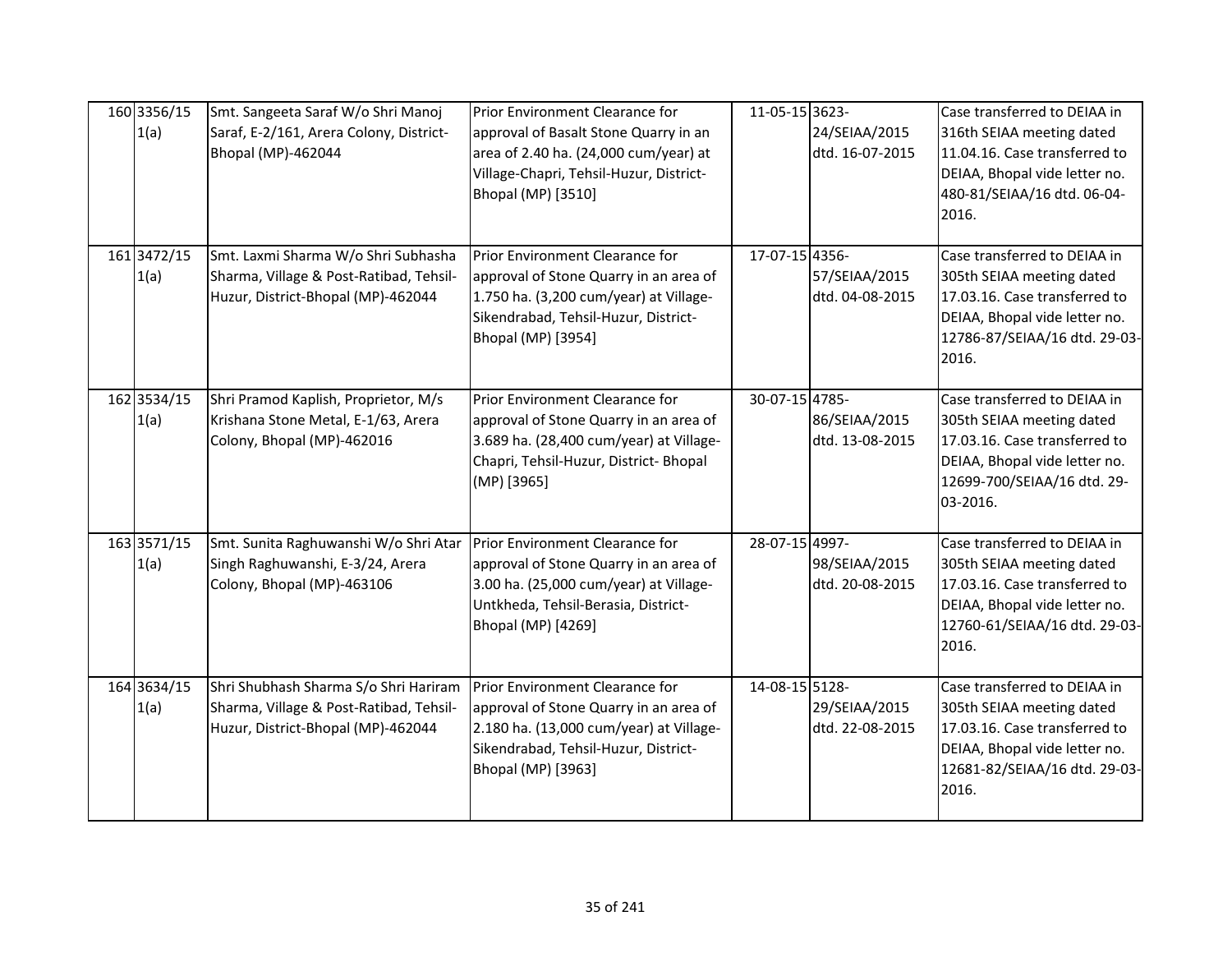| 165 3677/15<br>1(a) | Shri Suresh Lahoti S/o Shri Natthmal<br>Lahoti R/o E-7/116, Lala Lajpat Rai<br>Society, Arera Colony, Tehsil-Huzur,<br>District-Bhopal (MP)-462016 | Prior Environment Clearance for<br>approval of Stone Quarry in an area of<br>1.890 ha. (9,408 cum/year) at Village-<br>Chhapri, Tehsil-Huzur, District-Bhopal<br>(MP) [4330] (Bad CD)   | 14-08-15 5322- | 23/SEIAA/2015<br>dtd. 31-08-2015 | Case transferred to DEIAA in<br>305th SEIAA meeting dated<br>17.03.16. Case transferred to<br>DEIAA, Bhopal vide letter no.<br>12675-76/SEIAA/16 dtd. 29-03-<br>2016. |
|---------------------|----------------------------------------------------------------------------------------------------------------------------------------------------|-----------------------------------------------------------------------------------------------------------------------------------------------------------------------------------------|----------------|----------------------------------|-----------------------------------------------------------------------------------------------------------------------------------------------------------------------|
| 166 3705/15<br>1(a) | Shri Govind Singh Yadav S/o Shri Sohan<br>Singh Yadav, Resi-C-55, Padamnabh<br>Nagar, Raisen Road, Bhopal, District-<br>Bhopal (MP)-466001         | Prior Environment Clearance for<br>approval of Stone Quarry in an area of<br>2.00 ha. (15,000 cum/year) at Village-<br>Chhapri, Tehsil-Huzur, District-Bhopal<br>(MP) [4603]            | 28-08-15 5489- | 90/SEIAA/2015<br>dtd. 09-09-2015 | Case transferred to DEIAA in<br>305th SEIAA meeting dated<br>17.03.16. Case transferred to<br>DEIAA, Bhopal vide letter no.<br>12814-15/SEIAA/16 dtd. 29-03-<br>2016. |
| 167 3707/15<br>1(a) | Shri Sandeep Sood, Partner, M/s Friends Prior Environment Clearance for<br>Associates, Junior MIG, E-3/18, Arera<br>Colony, Bhopal (MP)            | approval of Stone Quarry in an area of<br>4.00 ha. (18,000 cum/year) at Village-<br>Malikhedi, Tehsil-Huzur, District-Bhopal<br>(MP) [4369] (Bad CD)                                    | 31-08-15 5493- | 94/SEIAA/2015<br>dtd. 09-09-2015 | Case transferred to DEIAA in<br>305th SEIAA meeting dated<br>17.03.16. Case transferred to<br>DEIAA, Bhopal vide letter no.<br>12687-88/SEIAA/16 dtd. 29-03-<br>2016. |
| 168 3785/15<br>1(a) | Shri Govind Singh Yadav S/o Shri Sohan<br>Singh Yadav, Resi-C-55, Padamnabh<br>Nagar, Raisen Road, Bhopal (MP)-<br>466001                          | Prior Environment Clearance for<br>approval of Stone Quarry in an area of<br>1.03 ha. (8,000 cum/year) at Village-<br>Chhapri, Tehsil-Huzur, District-Bhopal<br>(MP) [4589]             | 28-08-15 5878- | 79/SEIAA/2015<br>dtd. 29-09-2015 | Case transferred to DEIAA in<br>305th SEIAA meeting dated<br>17.03.16. Case transferred to<br>DEIAA, Bhopal vide letter no.<br>12826-27/SEIAA/16 dtd. 29-03-<br>2016. |
| 169 3808/15<br>1(a) | Smt. Radha Patil W/o Sunil Patil, Plot<br>No. 67, Gomti Colony, Nehru Nagar,<br>Bhopal (MP)-462001                                                 | Prior Environment Clearance for<br>approval of Stone Quarry in an area of<br>2.30 ha. (30,000 cum/year) at Village-<br>Malikhedi, Tehsil-Hujur, District-Bhopal<br>(MP) [5191] (Bad CD) | 14-09-15 5948- | 49/SEIAA/2015<br>dtd. 30-09-2015 | Case transferred to DEIAA in<br>305th SEIAA meeting dated<br>17.03.16. Case transferred to<br>DEIAA, Bhopal vide letter no.<br>12810-11/SEIAA/16 dtd. 29-03-<br>2016. |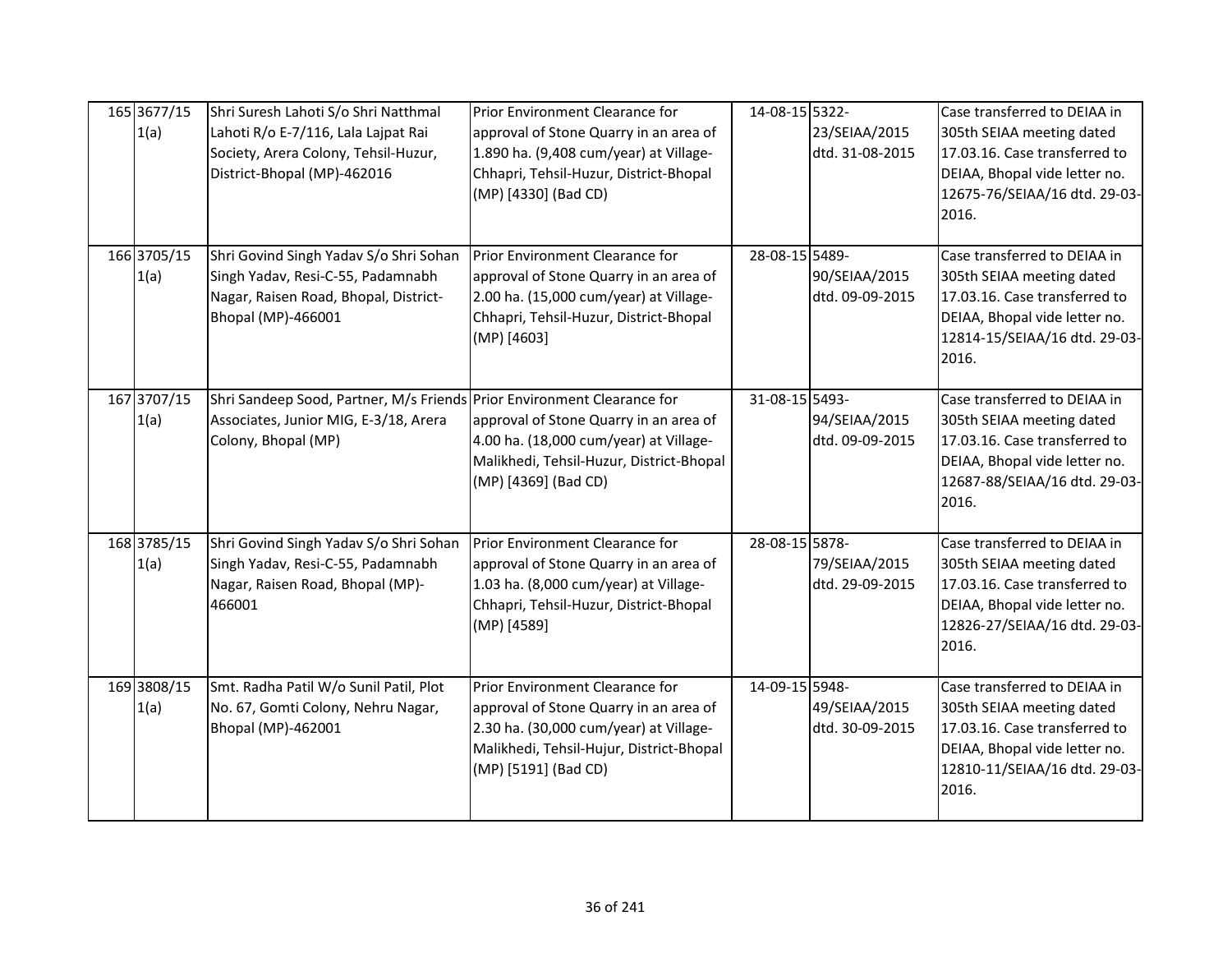| 170 3870/15<br>1(a) | Smt. Preeti Agarwal W/o Shri Anil<br>Kumar Agarwal R/o 130, Vaishali Nagar,<br>Kotra Sultanabad, Bhopal (MP)-462040                                                         | Prior Environment Clearance for<br>approval of Stone Quarry in an area of<br>1.930 ha. (23,000 cum/year) at Village-<br>Secundrabad, Tehsil-Huzur, District-<br>Bhopal (MP) [4708]      | 16-09-15 6346-<br>47/SEIAA/2015<br>dtd. 15-10-2015 | Case transferred to DEIAA in<br>305th SEIAA meeting dated<br>17.03.16. Case transferred to<br>DEIAA, Bhopal vide letter no.<br>12693-94/SEIAA/16 dtd. 29-03-<br>2016. |
|---------------------|-----------------------------------------------------------------------------------------------------------------------------------------------------------------------------|-----------------------------------------------------------------------------------------------------------------------------------------------------------------------------------------|----------------------------------------------------|-----------------------------------------------------------------------------------------------------------------------------------------------------------------------|
| 171 3877/15<br>1(a) | Smt. Rajdulari Parashar W/o Shri Sanjay<br>Parashar, Village-Kalkheda, Tehsil-<br>Ratibad, District-Bhopal (MP)-462044                                                      | Prior Environment Clearance for<br>approval of Stone Quarry in an area of<br>1.210 ha. (12,500 cum/year) at Village-<br>Chhapri, Tehsil-Huzur, District-Bhopal<br>(MP) [4969]           | 30-09-15 6691-<br>92/SEIAA/2015<br>dtd. 23-10-2015 | Case transferred to DEIAA in<br>305th SEIAA meeting dated<br>17.03.16. Case transferred to<br>DEIAA, Bhopal vide letter no.<br>12697-98/SEIAA/16 dtd. 29-03-<br>2016. |
| 172 3919/15<br>1(a) | Smt. Rachna Chouksey W/o Shri<br>Gayaprasad Chouksey, 181, Chouksey<br>Nagar, Huzur Road, Tehsil-Huzur,<br>District-Bhopal (MP)-462044                                      | Prior Environment Clearance for<br>approval of Stone Boulder Quarry in an<br>area of 4.00 ha. (24,949 cum/year) at<br>Village-Neelbad, Tehsil-Huzur, District-<br>Bhopal (MP) [5435]    | 26-09-15 6775-<br>76/SEIAA/2015<br>dtd. 23-10-2015 | Case transferred to DEIAA in<br>305th SEIAA meeting dated<br>17.03.16. Case transferred to<br>DEIAA, Bhopal vide letter no.<br>12695-96/SEIAA/16 dtd. 29-03-<br>2016. |
| 173 3921/15<br>1(a) | Shri Ram Bhai Mehar S/o Shri Bhawar<br>Lal Mehar, M/s Param Stone Crusher, G- approval of Stone Quarry in an area of<br>161, Bawadiya Kalan, District-Bhopal<br>(MP)-462001 | Prior Environment Clearance for<br>4.00 ha. (27,000 cum/year) at Village-<br>Khadampur, Tehsil-Berasia, District-<br>Bhopal (MP) [4989]                                                 | 09-10-15 6861-<br>62/SEIAA/2015<br>dtd. 28-10-2015 | Case transferred to DEIAA in<br>305th SEIAA meeting dated<br>17.03.16. Case transferred to<br>DEIAA, Bhopal vide letter no.<br>12673-74/SEIAA/16 dtd. 29-03-<br>2016. |
| 174 3928/15<br>1(a) | Shri Sandeep Sood, Partner, M/s Stag<br>Infrastructure Pvt. Ltd., Junior MIG D-<br>3/18, Arera Colony, Bhopal (MP)-<br>462001                                               | Prior Environment Clearance for<br>approval of Stone Quarry in an area of<br>2.023 ha. (30,000 cum/year) at Village-<br>Ratua Ratanpur, Tehsil-Berasia, District-<br>Bhopal (MP) [5093] | 01-10-15 6875-<br>76/SEIAA/2015<br>dtd. 28-10-2015 | Case transferred to DEIAA in<br>305th SEIAA meeting dated<br>17.03.16. Case transferred to<br>DEIAA, Bhopal vide letter no.<br>12671-72/SEIAA/16 dtd. 29-03-<br>2016. |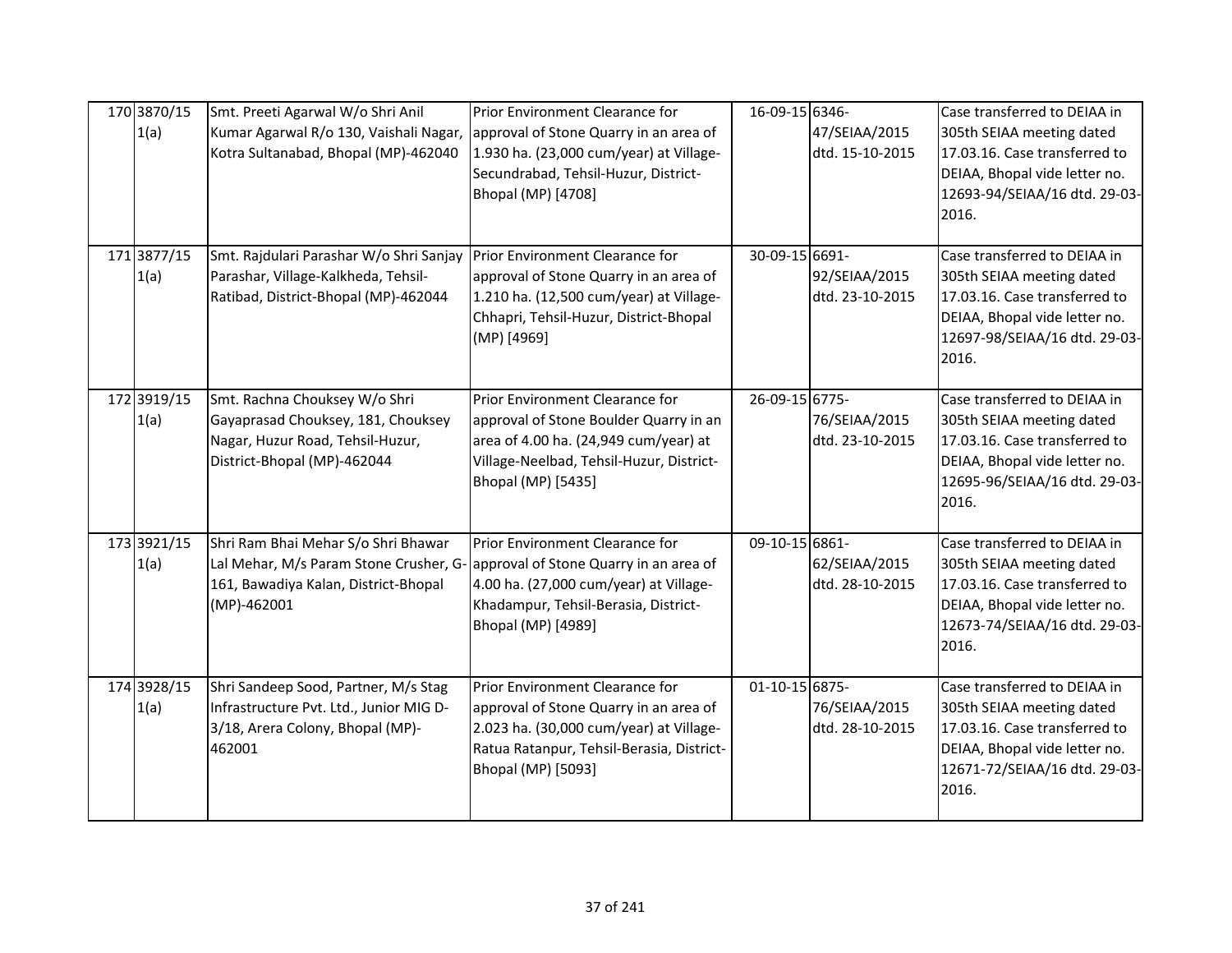| 175 3930/15<br>1(a) | Smt. Rajdulari Parashar W/o Shri Sanjay<br>Parashar, Village-Kalkheda, Tehsil-<br>Ratibad, District-Bhopal (MP)-462044                                                 | Prior Environment Clearance for<br>approval of Stone Quarry in an area of<br>4.00 ha. (22,500 cum/year) at Village-<br>Malikhedi, Tehsil-Huzur, District-Bhopal<br>(MP) [4979]                             | 01-10-15 6879- | 80/SEIAA/2015<br>dtd. 28-10-2015          | Case transferred to DEIAA in<br>305th SEIAA meeting dated<br>17.03.16. Case transferred to<br>DEIAA, Bhopal vide letter no.<br>12828-29/SEIAA/16 dtd. 29-03-<br>2016.                                                                      |
|---------------------|------------------------------------------------------------------------------------------------------------------------------------------------------------------------|------------------------------------------------------------------------------------------------------------------------------------------------------------------------------------------------------------|----------------|-------------------------------------------|--------------------------------------------------------------------------------------------------------------------------------------------------------------------------------------------------------------------------------------------|
| 176 3933/15<br>1(a) | Shri Sanjay Parashar S/o Shri Rajnarayan Prior Environment Clearance for<br>Parashar, Village-Kalkheda, Post-<br>Ratibad, Tehsil-Huzur, District-Bhopal<br>(MP)-462044 | approval of Stone Quarry in an area of<br>1.170 ha. (12,000 cum/year) at Village-<br>Chhapri, Tehsil-Huzur, District-Bhopal<br>(MP) [5015]                                                                 | 01-10-15 6885- | 86/SEIAA/2015<br>dtd. 28-10-2015          | Case transferred to DEIAA in<br>305th SEIAA meeting dated<br>17.03.16. Case transferred to<br>DEIAA, Bhopal vide letter no.<br>12834-35/SEIAA/16 dtd. 29-03-<br>2016.                                                                      |
| 177 3939/15<br>1(a) | Shri Anup Kaushik S/o Shri Vishnu<br>Kaushik, F-120/23, Shivaji Nagar, Bhopal approval of Stone Quarry in an area of<br>(MP)-462001                                    | Prior Environment Clearance for<br>3.00 ha. (18,000 cum/year) at Village-<br>Shahpur, Tehsil-Huzur, District-Bhopal<br>$(MP)$ [4004]                                                                       | 24-09-15 6991- | 92/SEIAA/2015<br>dtd. 30-10-2015          | Case transferred to DEIAA in<br>305th SEIAA meeting dated<br>17.03.16. Case transferred to<br>DEIAA, Bhopal vide letter no.<br>12772-73/SEIAA/16 dtd. 29-03-<br>2016.                                                                      |
| 178 5063/16<br>1(a) | Shri Govind Singh Yadav S/o Shri S.S.<br>Yadav, Owner, C-55, Padmanabha<br>Nagar, Raisen Road, Bhopal (MP)-<br>462023                                                  | Prior Environment Clearance for Stone<br>& Murram Quarry in an area of 2.00 ha.<br>(Stone-15,057 & Murram-1,472<br>cum/year) at Village-Chandbad Kadim,<br>Tehsil-Berasia, District-Bhopal (MP)<br>[39148] |                | 09-03-16 /SEIAA/2016 dtd.<br>$-03 - 2016$ | Case transferred to DEIAA in<br>316th SEIAA meeting dated<br>11.04.16. Case transferred to<br>DEIAA in 305th SEIAA meeting<br>dated 17.03.16. Case<br>transferred to DEIAA, Bhopal<br>vide letter no. 480-<br>81/SEIAA/16 dtd. 06-04-2016. |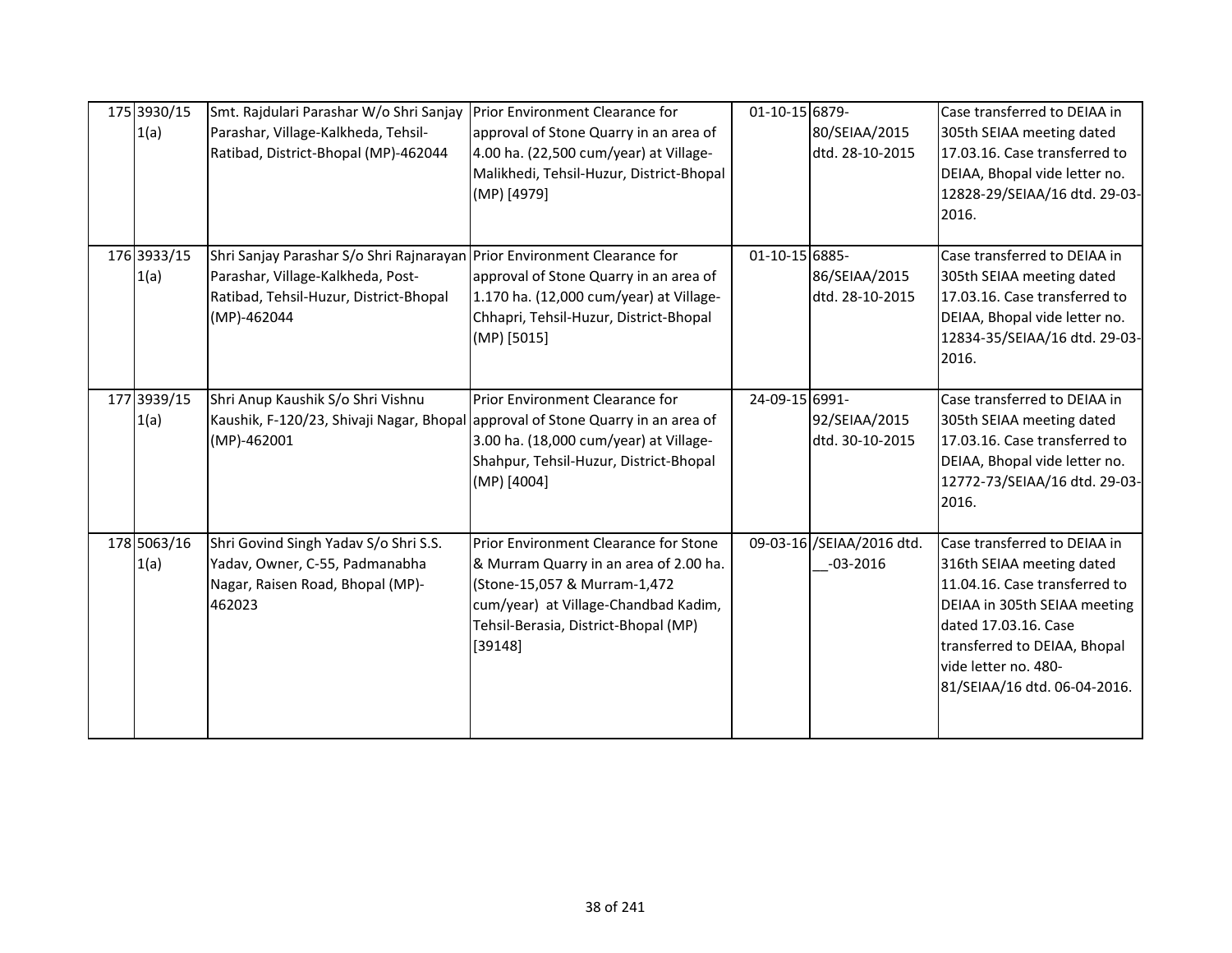| 179 5062/16<br>1(a) | Shri Govind Singh Yadav S/o Shri S.S.<br>Yadav, Owner, C-55, Padmanabha<br>Nagar, Raisen Road, District-Bhopal<br>(MP)-462023                          | Prior Environment Clearance for<br>Crusher Stone Quarry in an area of<br>1.920 ha. (10,830 cum/year) at Village-<br>Chandbad Kadim, Tehsil-Berasia,<br>District-Bhopal (MP) [39208] |                | 09-03-16 /SEIAA/2016 dtd.<br>$-03 - 2016$  | Case transferred to DEIAA in<br>305th SEIAA meeting dated<br>17.03.16.                                                                                                   |
|---------------------|--------------------------------------------------------------------------------------------------------------------------------------------------------|-------------------------------------------------------------------------------------------------------------------------------------------------------------------------------------|----------------|--------------------------------------------|--------------------------------------------------------------------------------------------------------------------------------------------------------------------------|
| 180 5055/16<br>1(a) | Smt. Shahbano W/o Shri Raees Ahmed<br>Siddiqui, Owner, H.No. 10, Machhli<br>Market, Budhwara, Bhopal (MP)-<br>462001                                   | <b>Prior Environment Clearance for Stone</b><br>Quarry in an area of 4.00 ha. (5,130<br>cum/year) at Village-Shahpur, Tehsil-<br>Huzur, District-Bhopal (MP) [35680]                |                | 05-03-16 /SEIAA/2016 dtd.<br>$-03 - 2016$  | Case transferred to DEIAA in<br>305th SEIAA meeting dated<br>17.03.16.                                                                                                   |
| 181 4960/16<br>1(a) | Shri Nitin Maheshwari S/o Shri R.C.<br>Maheshwari, 48, Shahenshah Garden,<br>Punjabi Bagh, Post & District-Bhopal<br>(MP)-462003                       | Prior Environment Clearance for Stone<br>Quarry in an area of 3.00 ha. (25,000<br>cum/year) at Village-Oontkheda, Tehsil-<br>Berasia, District-Bhopal (MP) [33654]                  | 28-01-16       | /SEIAA/2016 dtd.<br>$-01 - 2016$           | Case transferred to DEIAA in<br>305th SEIAA meeting dated<br>17.03.16. Case transferred to<br>DEIAA, Bhopal vide letter no.<br>12778-79/SEIAA/16 dtd. 29-03-<br>2016.    |
| 182 4927/16<br>1(a) | Shri M.K. Mittal S/o Shri B.D. Mittal,<br>Owner, C-8, BDA Colony, 6 No. Stop,<br>District-Bhopal (MP)-462011                                           | Prior Environment Clearance for Basalt<br>Stone Quarry in an area of 2.429 ha.<br>(11,260 cum/year) at Village-Shahpur,<br>Tehsil-Huzur, District-Bhopal (MP)<br>[35411]            |                | 13-01-16 / SEIAA/2016 dtd.<br>$-01 - 2016$ | Case transferred to DEIAA in<br>305th SEIAA meeting dated<br>17.03.16. Case transferred to<br>DEIAA, Bhopal vide letter no.<br>12818-19/SEIAA/16 dtd. 29-03-<br>2016.    |
| 183 4669/15<br>1(a) | Shri Praveen Sahane S/o Shri Vijay<br>Sahane R/o Village-Bahadarpur, Tehsil & approval of Stone Quarry in an area of<br>District-Burhanpur (MP)-450331 | Prior Environment Clearance for<br>1.00 ha. (20,000 cum/year) at Village-<br>Bhadurpur, Tehsil-Burhanpur, District-<br>Burhanpur (MP) [5534]                                        | 24-11-15 9336- | 37/SEIAA/2015<br>dtd. 15-12-2015           | Case transferred to DEIAA in<br>305th SEIAA meeting dated<br>17.03.16. Case transferred to<br>DEIAA, Burhanpur vide letter<br>no. 12496-97/SEIAA/16 dtd. 21-<br>03-2016. |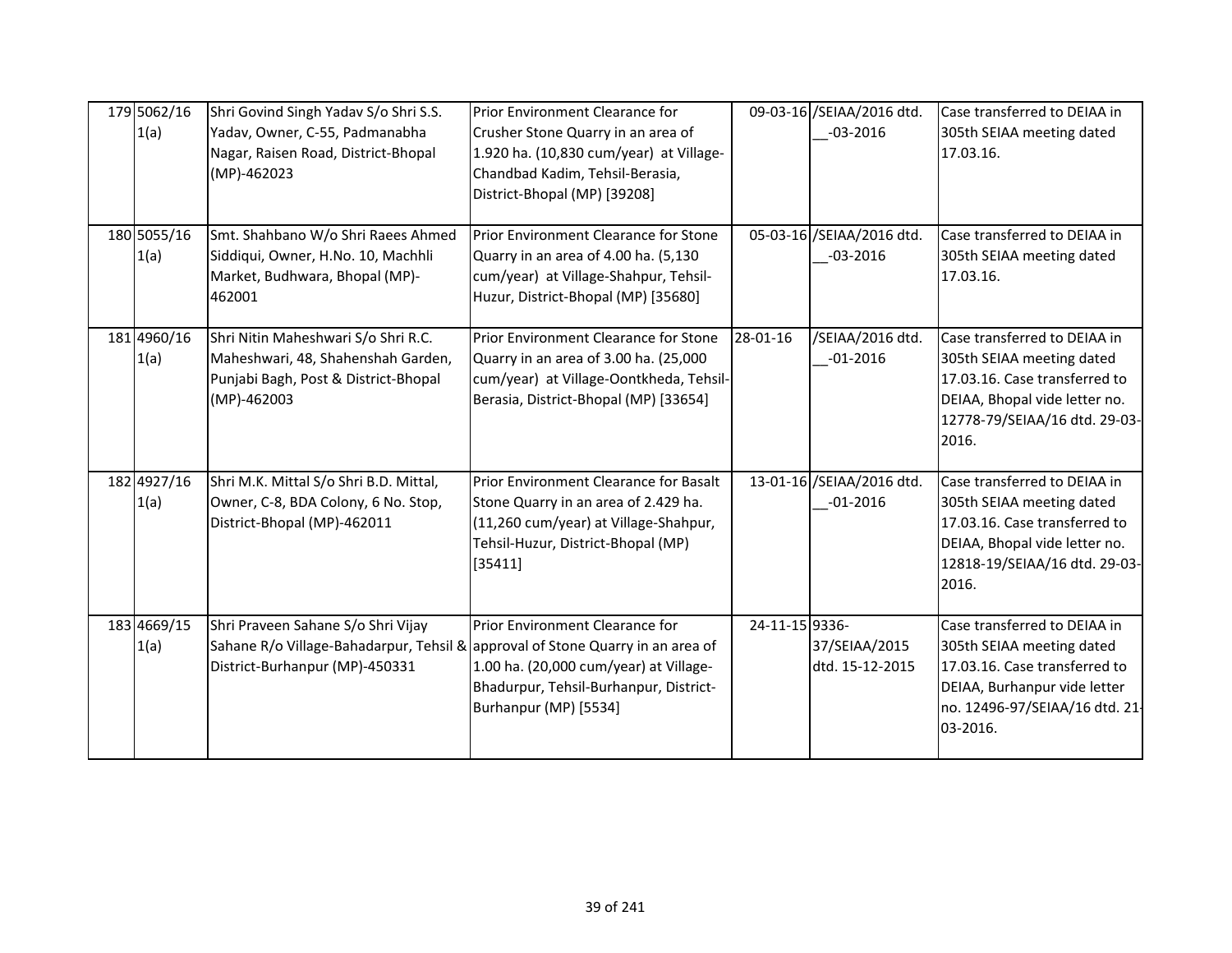| 184 4667/15<br>1(a) | Shri Anil Rathore, Partner, M/s Rajneel<br>Construction R/o Village-Jainabad,<br>Tehsil & District-Burhanpur (MP)-<br>450331                                                                                                                                                  | Prior Environment Clearance for Stone<br>Quarry in an area of 2.00 ha. (37,500<br>cum/year) at Village-Hasinabad, Tehsil-<br>Khaknar, District-Burhanpur (MP)<br>[5533]               | 24-11-15 9292- | 93/SEIAA/2015<br>dtd. 15-12-2015 | Case transferred to DEIAA in<br>305th SEIAA meeting dated<br>17.03.16. Case transferred to<br>DEIAA, Burhanpur vide letter<br>no. 12510-11/SEIAA/16 dtd. 21-<br>03-2016. |
|---------------------|-------------------------------------------------------------------------------------------------------------------------------------------------------------------------------------------------------------------------------------------------------------------------------|---------------------------------------------------------------------------------------------------------------------------------------------------------------------------------------|----------------|----------------------------------|--------------------------------------------------------------------------------------------------------------------------------------------------------------------------|
| 185 4619/15<br>1(a) | Shri Narendra Mahajan S/o Shri Prakash Prior Environment Clearance for<br>Mahajan R/o L.B. 71, New Indira Nagar,<br>Burhanpur, Tehsil & District-Burhanpur<br>(MP)-450331                                                                                                     | approval of Stone Quarry in an area of<br>2.00 ha. (15,000 cum/year) at Village-<br>Khadkod, Tehsil-Burhanpur, District-<br>Burhanpur (MP) [6198]                                     | 19-11-15 9228- | 29/SEIAA/2015<br>dtd. 15-12-2015 | Case transferred to DEIAA in<br>305th SEIAA meeting dated<br>17.03.16. Case transferred to<br>DEIAA, Burhanpur vide letter<br>no. 12504-05/SEIAA/16 dtd. 21-<br>03-2016. |
| 186 4608/15<br>1(a) | Shri Nitesh Chowksey S/o Shri<br>Uttamchand Chowksey R/o Lalbagh,<br>Tehsil-Burhanpur, District-Burhanpur<br>(MP)-450331                                                                                                                                                      | Prior Environment Clearance for<br>approval of Stone Quarry in an area of<br>2.00 ha. (3,000 cum/year) at Village-<br>Khadkod, Tehsil-Burhanpur, District-<br>Burhanpur (MP) [4219]   | 19-11-15 9202- | 03/SEIAA/2015<br>dtd. 14-12-2015 | Case transferred to DEIAA in<br>305th SEIAA meeting dated<br>17.03.16. Case transferred to<br>DEIAA, Burhanpur vide letter<br>no. 12508-09/SEIAA/16 dtd. 21-<br>03-2016. |
| 187 4304/15<br>1(a) | Shri Surinder Singh Keer S/o Shri Arjun<br>Singh Keer R/o Lalbagh Road, Tehsil-<br>Burhanpur, District-Burhanpur (MP)-<br>450331                                                                                                                                              | Prior Environment Clearance for<br>approval of Stone Quarry in an area of<br>1.320 ha. (14,250 cum/year) at Village-<br>Khadkod, Tehsil-Burhanpur, District-<br>Burhanpur (MP) [3999] | 04-11-15 8662- | 63/SEIAA/2015<br>dtd. 04-12-2015 | Case transferred to DEIAA in<br>305th SEIAA meeting dated<br>17.03.16. Case transferred to<br>DEIAA, Burhanpur vide letter<br>no. 12494-95/SEIAA/16 dtd. 21-<br>03-2016. |
| 188 4226/15<br>1(a) | Shri Yusuf Baksh S/o Shri Mohammad<br>Baksh, President, M/s Aadarsh Kaamgar approval of Stone Quarry in an area of<br>Kaarigar Audyogik Sahkari Samiti C/o<br>Shri Yusuf Baksh Nagzhiri, Nagzhiri Ghat Dongargaon, Tehsil-Burhanpur, District-<br>Road, Burhanpur (MP)-450445 | Prior Environment Clearance for<br>2.00 ha. (6,526 cum/year) at Village-<br>Burhanpur (MP) [4561]                                                                                     | 28-10-15 8267- | 68/SEIAA/2015<br>dtd. 27-11-2015 | Case transferred to DEIAA in<br>305th SEIAA meeting dated<br>17.03.16. Case transferred to<br>DEIAA, Burhanpur vide letter<br>no. 12506-07/SEIAA/16 dtd. 21-<br>03-2016. |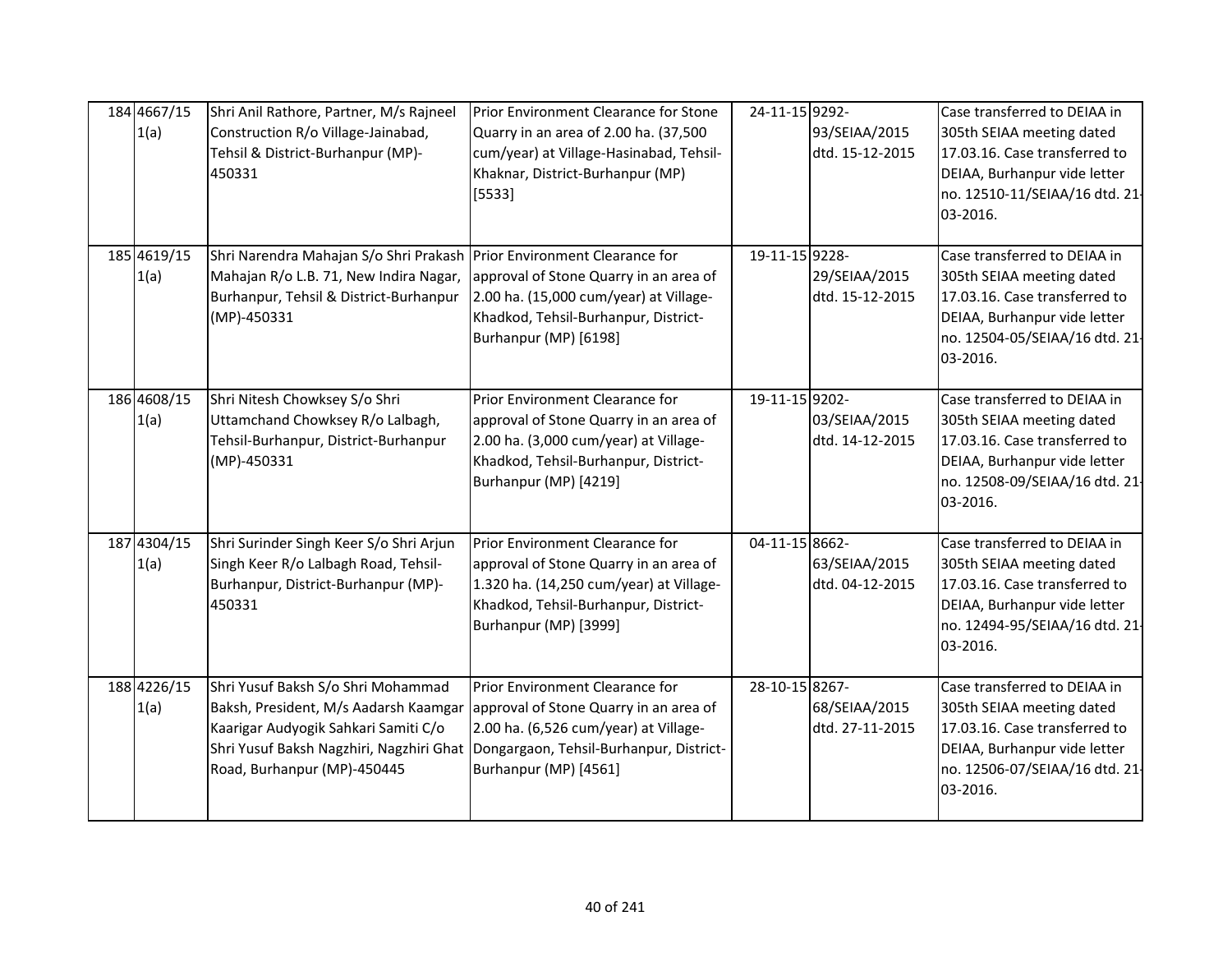| 189 4225/15<br>1(a)    | Shri Ejaz Baksh S/o Shri Irshad Baksh,<br>Partner, M/s 52 Stone Crushing<br>Industries C/o Shri Yusuf Baksh Nagzhiri, 2.00 ha. (7,125 cum/year) at Village-                                                   | Prior Environment Clearance for<br>approval of Stone Quarry in an area of                                                                                                           | 28-10-15 8365- | 66/SEIAA/2015<br>dtd. 27-11-2015 | Case transferred to DEIAA in<br>305th SEIAA meeting dated<br>17.03.16. Case transferred to                                                                               |
|------------------------|---------------------------------------------------------------------------------------------------------------------------------------------------------------------------------------------------------------|-------------------------------------------------------------------------------------------------------------------------------------------------------------------------------------|----------------|----------------------------------|--------------------------------------------------------------------------------------------------------------------------------------------------------------------------|
|                        | Nagzhiri Ghat Road, Burhanpur (MP)-<br>450445                                                                                                                                                                 | Dongargaon, Tehsil-Burhanpur, District-<br>Burhanpur (MP) [4552]                                                                                                                    |                |                                  | DEIAA, Burhanpur vide letter<br>no. 12500-01/SEIAA/16 dtd. 21-<br>03-2016.                                                                                               |
| 190 4223/15<br>1(a)    | Shri Irfan Baksh S/o Shri Irshad Baksh<br>R/o C/o Shri Yusuf Baksh Nagzhiri,<br>Nagzhiri Ghat Road, Burhanpur (MP)-<br>450445                                                                                 | Prior Environment Clearance for<br>approval of Stone Quarry in an area of<br>2.00 ha. (6,127 cum/year) at Village-<br>Boharda, Tehsil-Burhanpur, District-<br>Burhanpur (MP) [4550] | 28-10-15 8205- | 06/SEIAA/2015<br>dtd. 26-11-2015 | Case transferred to DEIAA in<br>305th SEIAA meeting dated<br>17.03.16. Case transferred to<br>DEIAA, Burhanpur vide letter<br>no. 12502-03/SEIAA/16 dtd. 21-<br>03-2016. |
| 191 4093/15<br>1(a)    | Shri Ram Singh S/o Shri Tej Singh Thakur Prior Environment Clearance for<br>R/o R-8, Nikhil Kunj Sundar Nagar, Tehsil approval of Stone Quarry in an area of<br>Burhanpur, District-Burhanpur (MP)-<br>450331 | 2.00 ha. (expansion in production<br>capacity from 2,000 to 11,520<br>cum/year) at Village-Bahadarpur, Tehsil-<br>Burhanpur, District-Burhanpur (MP)<br>[4486]                      | 09-10-15 7825- | 26/SEIAA/2015<br>dtd. 19-11-2015 | Case transferred to DEIAA in<br>305th SEIAA meeting dated<br>17.03.16. Case transferred to<br>DEIAA, Burhanpur vide letter<br>no. 12492-93/SEIAA/16 dtd. 21-<br>03-2016. |
| 192 3609/15<br>1(a)    | Smt. Ratna Bai Patil W/o Shri Arun Patil<br>R/o Village-Loni, Tehsil-Burhanpur,<br>District-Burhanpur (MP)-450331                                                                                             | Prior Environment Clearance for<br>approval of Stone Quarry in an area of<br>1.00 ha. (1,000 cum/year) at Village-<br>Hasinabad, Tehsil-Khaknar, District-<br>Burhanpur (MP) [4255] | 10-08-15 5078- | 79/SEIAA/2015<br>dtd. 21-08-2015 | Case transferred to DEIAA in<br>305th SEIAA meeting dated<br>17.03.16. Case transferred to<br>DEIAA, Burhanpur vide letter<br>no. 12498-99/SEIAA/16 dtd. 21-<br>03-2016. |
| 193 1462/201<br>3 1(a) | Smt. Taruna Chauhan, W/o Jitendra<br>Singh Chauhan, Add. Ishnagar<br>Chauraha, Near Union Bank, Nowgaon,<br>Chhatarpur (M.P.)                                                                                 | <b>Environmental Clearance for our Mining</b><br>of Stone Boulder. Lease area 2.0 ha. in<br>village Mudwara, Tehsil Nowgaon, Dist.<br>Chhatarpur (M. P.)                            | 15-12-12 3302- | 03/SEIAA/2013<br>dtd. 28-03-2013 | Case transferred to DEIAA in<br>316th SEIAA meeting dated<br>11.04.16. Case transferred to<br>DEIAA, Chhatarpur vide letter<br>no. 155-156/SEIAA/16 dtd. 01-<br>04-2016. |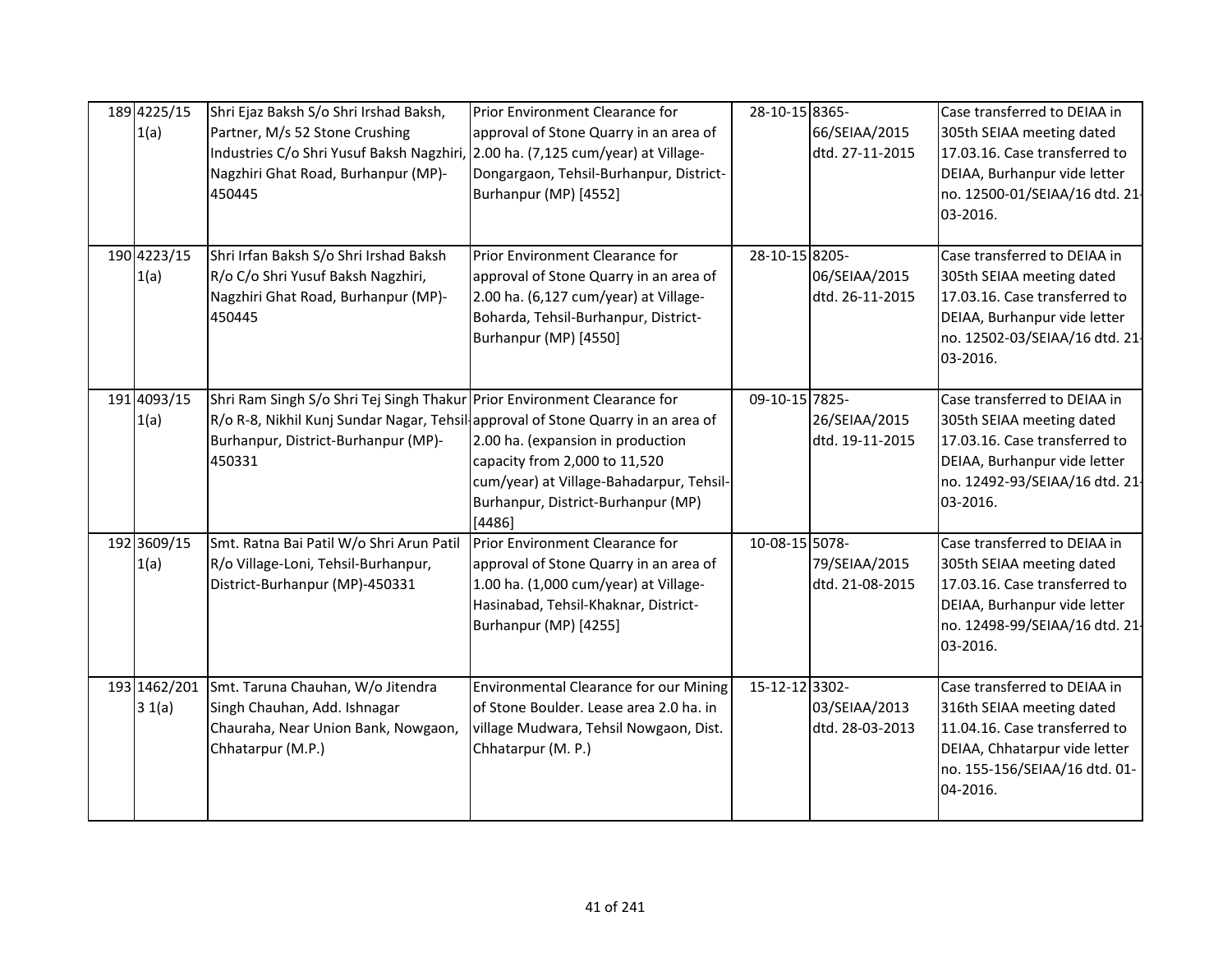| 194 2122/14<br>1(a) | Shri Shailendra Singh S/o Shri Shivkumar Prior Environment Clearance for<br>Singh, Village-Pachwara, Tehsil-<br>Gourihar, District-Chhatarpur (MP)-<br>471525 | approval of proposed Metal Stone<br>Quarry in an area of 1.00 ha. at Village-<br>Mahoikala, Tehsil-Gourihar, District-<br>Chhatarpur (MP) [2061]                                                                                            | 14-11-14 2208- | 09/SEIAA/2014<br>dtd. 22-11-2014 | Case transferred to DEIAA in<br>316th SEIAA meeting dated<br>11.04.16. Case transferred to<br>DEIAA, Chhatarpur vide letter<br>no. 480-81/SEIAA/16 dtd. 06-<br>04-2016.  |
|---------------------|---------------------------------------------------------------------------------------------------------------------------------------------------------------|---------------------------------------------------------------------------------------------------------------------------------------------------------------------------------------------------------------------------------------------|----------------|----------------------------------|--------------------------------------------------------------------------------------------------------------------------------------------------------------------------|
| 195 2232/14<br>1(a) | Shri Hari Om Singh S/o Shri Govind<br>Singh, Hamirpur (UP)-210301                                                                                             | Prior Environment Clearance for<br>approval of proposed Sand Mine in an<br>area of 3.237 ha. at Village-Khapatya,<br>Tehsil-Lavkushnagar, District-<br>Chhatarpur (MP) [2195]                                                               | 08-12-14 2620- | 21/SEIAA/2014<br>dtd. 11-12-2014 | Case transferred to DEIAA,<br>Chhatarpur vide letter no. 765-<br>66/SEIAA/16 dtd. 18-04-2016.                                                                            |
| 196 4802/15<br>1(a) | Shri Deepak Dubey, M/s Maa Sharda<br>Stone Crusher R/o Maharaja College Ke<br>Samne, Near Avani Bai College, District-<br>Chhatarpur (MP)-471405              | Prior Environment Clearance for Stone<br>Quarry in an area of 4.00 ha. (25,262<br>cum/year) at Village-Bedri, Tehsil-<br>Rajnagar, District-Chhatarpur (MP)<br>[5803]                                                                       | 28-11-15 9751- | 52/SEIAA/2015<br>dtd. 23-12-2015 | Case transferred to DEIAA in<br>316th SEIAA meeting dated<br>11.04.16. Case transferred to<br>DEIAA, Chhatarpur vide letter<br>no. 165-166/SEIAA/16 dtd. 01-<br>04-2016. |
| 197 4660/15<br>1(a) | Shri Nirmal Kumar Jain S/o Shri Komal<br>Chandra Jain R/o Ghuwara, Tehsil-<br>Ghuwara, District-Chhatarpur (MP)-<br>471515                                    | Prior Environment Clearance for<br>approval of Stone Quarry in an area of<br>2.00 ha. (12,540 cum/year) at Village-<br>Madhikhera, Tehsil-Ghuwara, District-<br>Chhatarpur (MP) [4408]                                                      | 07-12-15 9278- | 79/SEIAA/2015<br>dtd. 15-12-2015 | Case transferred to DEIAA in<br>316th SEIAA meeting dated<br>11.04.16. Case transferred to<br>DEIAA, Chhatarpur vide letter<br>no. 425-426/SEIAA/16 dtd. 04-<br>04-2016. |
| 198 4653/15<br>1(a) | Shri Ramswroop Yadav, M/s Jai Bajrang<br>Stone Crusher R/o Didwara, Tehsil-<br>471405                                                                         | Prior Environment Clearance for<br>approval of Stone Quarry in an area of<br>Lavkush Nagar, District-Chhatarpur (MP)-2.023 & 0.4903 ha. (1,16,052 cum/year)<br>at Village-Didwara, Tehsil-Lavkush<br>Nagar, District-Chhatarpur (MP) [4793] | 02-12-15 9262- | 63/SEIAA/2015<br>dtd. 15-12-2015 | Case transferred to DEIAA in<br>316th SEIAA meeting dated<br>11.04.16. Case transferred to<br>DEIAA, Chhatarpur vide letter<br>no. 123-124/SEIAA/16 dtd. 01-<br>04-2016. |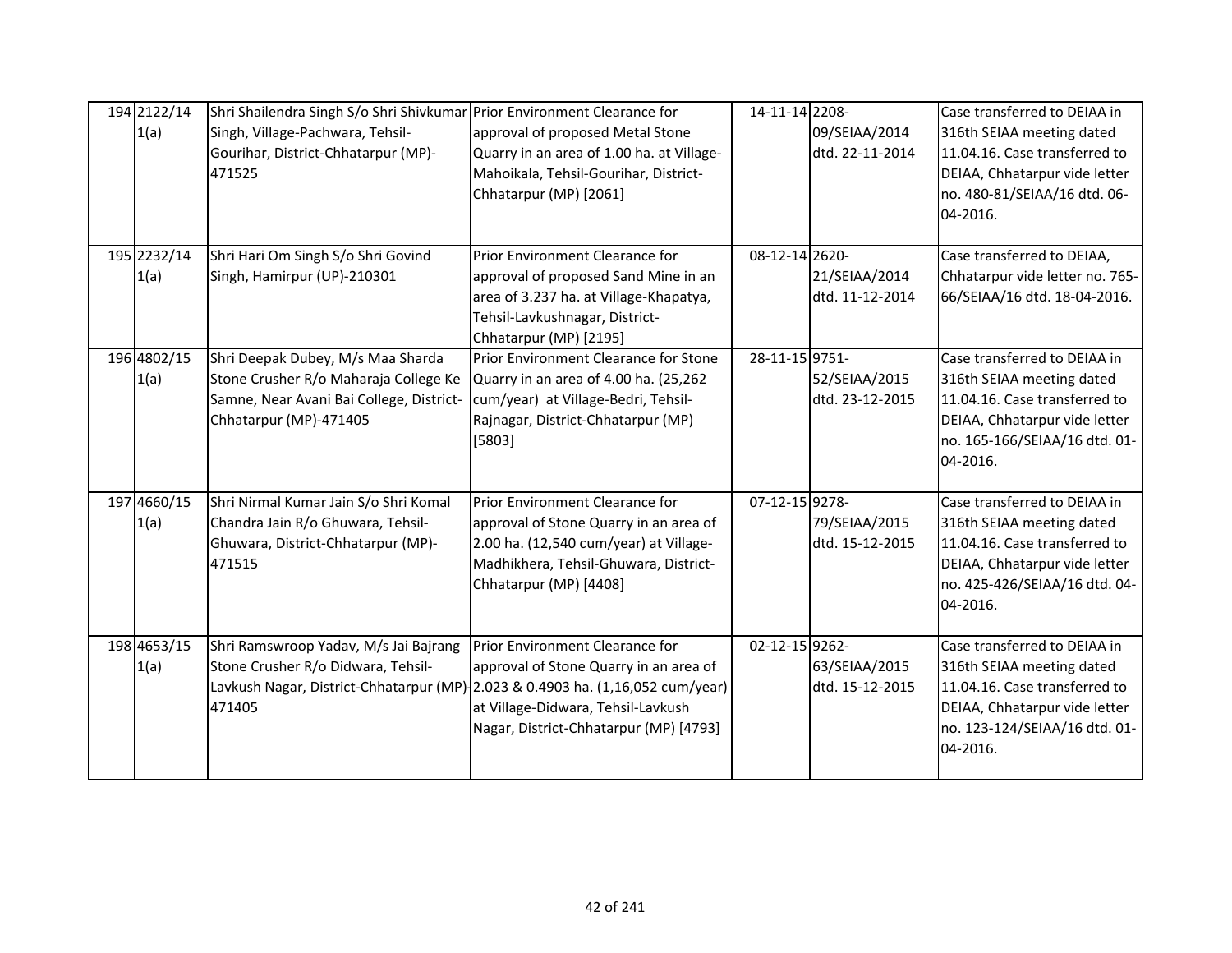| 199 4633/15<br>1(a) | Shri Prateek Singh R/o 46, Meera<br>Enclave, Meerut, District-Meerut (UP)-<br>471405                                                                  | Prior Environment Clearance for<br>approval of Stone Quarry in an area of<br>2.00 ha. (58,530 cum/year) at Village-<br>Didwara, Tehsil-Lavkush Nagar, District-<br>Chhatarpur (MP) [4737]      | 26-11-15 9246- | 47/SEIAA/2015<br>dtd. 15-12-2015 | Case transferred to DEIAA in<br>316th SEIAA meeting dated<br>11.04.16. Case transferred to<br>DEIAA, Chhatarpur vide letter<br>no. 153-154/SEIAA/16 dtd. 01-<br>04-2016. |
|---------------------|-------------------------------------------------------------------------------------------------------------------------------------------------------|------------------------------------------------------------------------------------------------------------------------------------------------------------------------------------------------|----------------|----------------------------------|--------------------------------------------------------------------------------------------------------------------------------------------------------------------------|
| 200 4630/15<br>1(a) | Shri Samriddh Agrawal, Partner, M/s<br>Trinity Infrastructures R/o E-13, Garden<br>Villa, Kachnar City, Vijaynagar, District-<br>Jabalpur (MP)-482002 | Prior Environment Clearance for Metal<br>Stone Quarry in an area of 2.550 ha.<br>(1,00,999 cum/year) at Village-<br>Ghathari, Tehsil-Gourihas, District-<br>Chhatarpur (MP) [5950]             | 30-10-15 9250- | 51/SEIAA/2015<br>dtd. 15-12-2015 | Case transferred to DEIAA in<br>316th SEIAA meeting dated<br>11.04.16. Case transferred to<br>DEIAA, Chhatarpur vide letter<br>no. 127-128/SEIAA/16 dtd. 01-<br>04-2016. |
| 201 4565/15<br>1(a) | Shri Rajendra Kumar Sahu, Ward No. 7,<br>Naugaon, District-Chhatarpur (MP)-<br>471001                                                                 | Prior Environment Clearance for<br>approval of Stone Deposit in an area of<br>0.880 ha. (11,000 cum/year) at Village-<br>Mudwara, Tehsil-Naugaon, District-<br>Chhatarpur (MP) [4880] (Bad CD) | 24-11-15 9125- | 26/SEIAA/2015<br>dtd. 11-12-2015 | Case transferred to DEIAA in<br>316th SEIAA meeting dated<br>11.04.16. Case transferred to<br>DEIAA, Chhatarpur vide letter<br>no. 131-132/SEIAA/16 dtd. 01-<br>04-2016. |
| 202 4564/15<br>1(a) | Shri Rajendra Kumar Sahu, Ward No.07, Prior Environment Clearance for<br>Naugaon, District-Chhatarpur (MP)-<br>471001                                 | approval of Stone Deposit in an area of<br>2.120 ha. (36,000 cum/year) at Village-<br>Mudwara, Tehsil-Naugaon, District-<br>Chhatarpur (MP) [4883] (Bad CD)                                    | 24-11-15 9073- | 74/SEIAA/2015<br>dtd. 11-12-2015 | Case transferred to DEIAA in<br>316th SEIAA meeting dated<br>11.04.16. Case transferred to<br>DEIAA, Chhatarpur vide letter<br>no. 129-130/SEIAA/16 dtd. 01-<br>04-2016. |
| 203 4403/15<br>1(a) | Mr. Rupesh Sinha, HPA, M/s Sushila<br>Mining Pvt. Ltd. MIG-34, Near Decent<br>School, Behind Circuit House, Pathapur<br>Road, Chhatarpur (MP)-471001  | Prior Environment Clearance for<br>approval of Granite Quarry in an area of<br>4.998 ha. (2,667 cum/year) at Village-<br>Silpatpura, Tehsil-Lovekush Nagar,<br>District-Chhatarpur (MP) [5787] |                |                                  | Case transferred to DEIAA in<br>316th SEIAA meeting dated<br>11.04.16. Case transferred to<br>DEIAA, Chhatarpur vide letter<br>no. 145-146/SEIAA/16 dtd. 01-<br>04-2016. |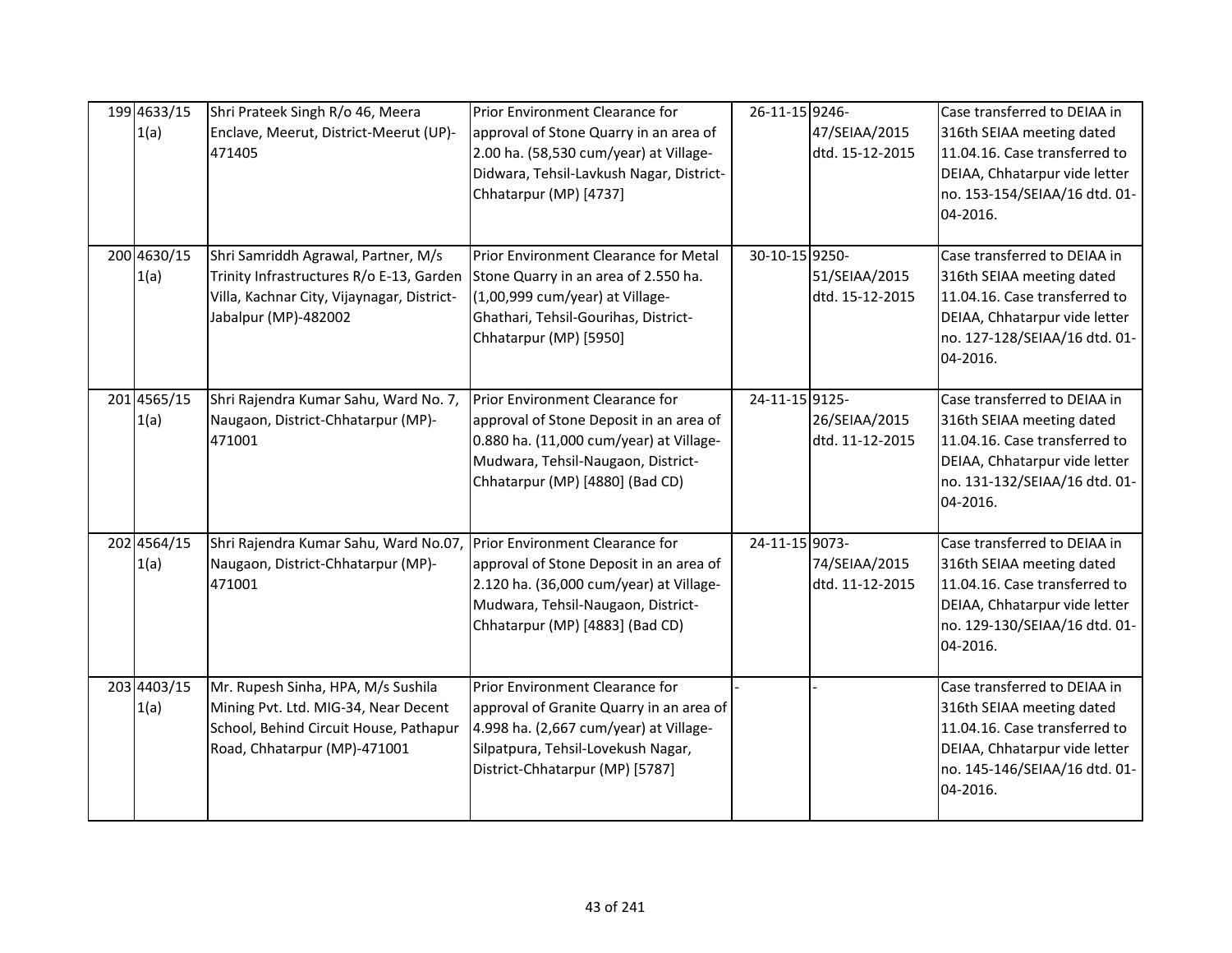| 204 4378/15<br>1(a) | Smt. Vijay Singh W/o Shri Sanjay Singh<br>R/o Pagara, Tehsil-Bijawar, District-<br>Satna (MP)-471001                                                                    | Prior Environment Clearance for<br>approval of Stone Quarry in an area of<br>2.00 ha. (20,520 cum/year) at Village-<br>Pagara, Tehsil-Bijawar, District-<br>Chhatarpur (MP) [4209]          | 17-08-15 8624- | 25/SEIAA/2015<br>dtd. 04-12-2015 | Case transferred to DEIAA in<br>316th SEIAA meeting dated<br>11.04.16. Case transferred to<br>DEIAA, Chhatarpur vide letter<br>no. 167-168/SEIAA/16 dtd. 01-<br>04-2016. |
|---------------------|-------------------------------------------------------------------------------------------------------------------------------------------------------------------------|---------------------------------------------------------------------------------------------------------------------------------------------------------------------------------------------|----------------|----------------------------------|--------------------------------------------------------------------------------------------------------------------------------------------------------------------------|
| 205 4364/15<br>1(a) | Smt. Seema Tripathi W/o Shri Vinod<br>Kumar Tripathi R/o Kavrai, Tehsil-<br>Mahoba, District-Mahoba (UP)-210427                                                         | Prior Environment Clearance for<br>approval of Stone Quarry in an area of<br>2.00 ha. (10,000 cum/year) at Village-<br>Ghatahari, Tehsil-Gourihar, District-<br>Chhatarpur (MP) [4965]      | 06-11-15 8614- | 15/SEIAA/2015<br>dtd. 02-12-2015 | Case transferred to DEIAA in<br>316th SEIAA meeting dated<br>11.04.16. Case transferred to<br>DEIAA, Chhatarpur vide letter<br>no. 141-142/SEIAA/16 dtd. 01-<br>04-2016. |
| 206 4321/15<br>1(a) | Shri Awadhesh Pratap Singh S/o Shri<br>Uttam Singh R/o Village-Thakurra, Tehsil approval of Stone Quarry in an area of<br>Gaurihar, District-Chhatarpur (MP)-<br>471405 | Prior Environment Clearance for<br>2.00 ha. (16,000 cum/year) at Village-<br>Pahra, Tehsil-Gourihar, District-<br>Chhatarpur (MP) [5228]                                                    | 12-10-15 8437- | 38/SEIAA/2015<br>dtd. 30-11-2015 | Case transferred to DEIAA in<br>316th SEIAA meeting dated<br>11.04.16. Case transferred to<br>DEIAA, Chhatarpur vide letter<br>no. 149-150/SEIAA/16 dtd. 01-<br>04-2016. |
| 207 4129/15<br>1(a) | Smt. Kaushalya Choubey W/o Shri<br>Brajesh Choubey R/o Mohalla<br>Toriyapura, Ward 08, Kulpahad, District- 2.00 ha. (27,645 cum/year) at Village-<br>Mahoba (UP)-210426 | Prior Environment Clearance for<br>approval of Stone Quarry in an area of<br>Mudahara, Tehsil-Gaurihar, District-<br>Chhatarpur (MP) [4513]                                                 | 15-10-15 8319- | 20/SEIAA/2015<br>dtd. 28-11-2015 | Case transferred to DEIAA in<br>316th SEIAA meeting dated<br>11.04.16. Case transferred to<br>DEIAA, Chhatarpur vide letter<br>no. 157-158/SEIAA/16 dtd. 01-<br>04-2016. |
| 208 2331/15<br>1(a) | Shri Awadhesh Pratap Singh, Sichai<br>Colony, Tehsil & Dist-Chhatarpur (MP)-<br>471001                                                                                  | Prior Environment Clearance for<br>approval of proposed Jhinnan Granite<br>Stone Quarry in an area of 2.00 ha. at<br>Village-Jhinnan, Tehsil-Chhatarpur,<br>District-Chhatarpur (MP) [2325] | 26-12-14 2883- | 84/SEIAA/2015<br>dtd. 01-01-2015 | Case transferred to DEIAA in<br>316th SEIAA meeting dated<br>11.04.16. Case transferred to<br>DEIAA, Chhatarpur vide letter<br>no. 480-81/SEIAA/16 dtd. 06-<br>04-2016.  |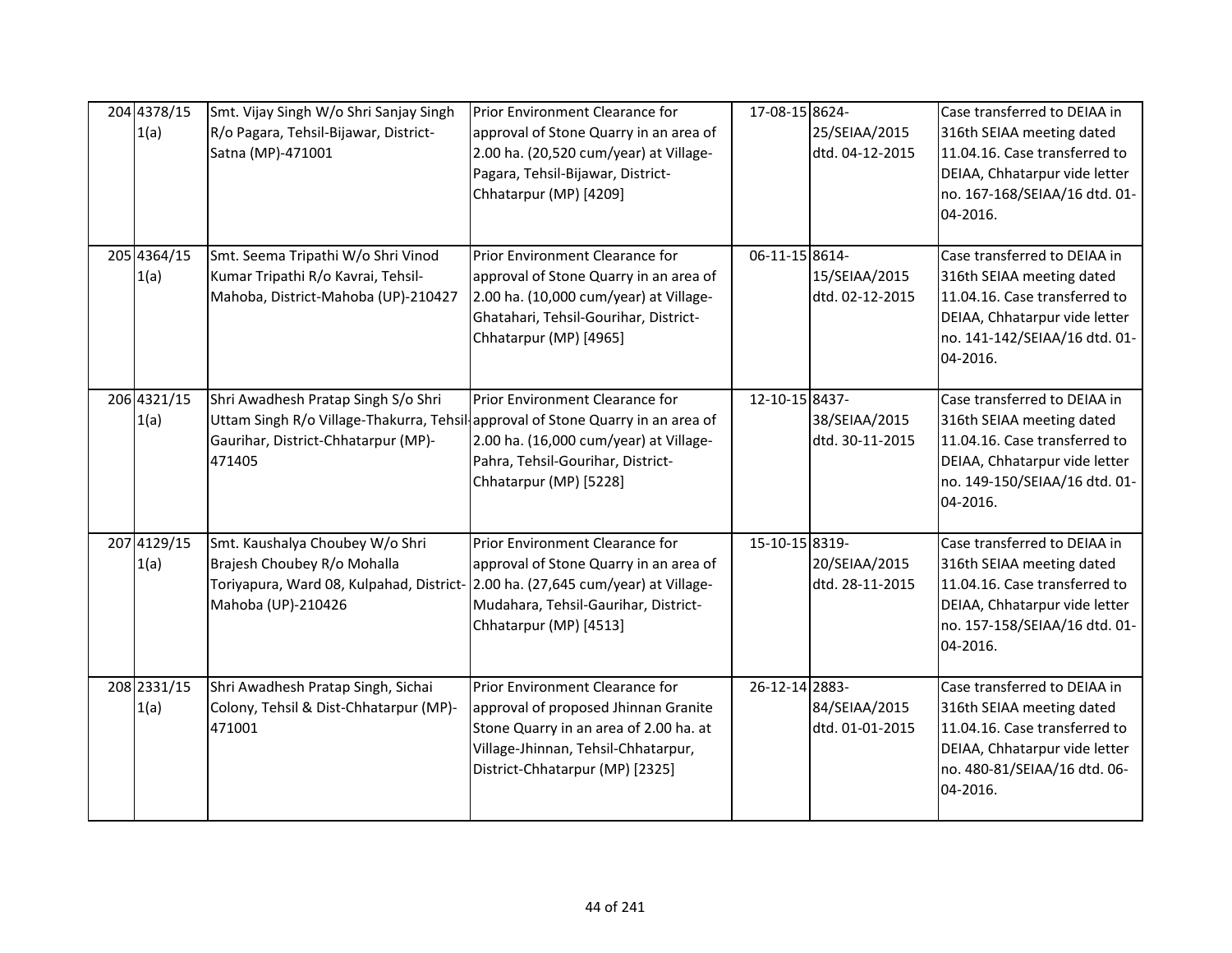| 209 2363/15<br>1(a) | Shri Subodh Pateriya S/o Shri Narbada<br>Pateriya, Pateriya Marg, Maharajpur,<br>Chhatarpur (MP)-471501                                                                        | Prior Environment Clearance for<br>approval of Peera Crusher Stone<br>Deposit in an area of 4.00 ha. (41,160<br>cum/year) at Village-Peera, Tehsil-<br>Rajnagar, District-Chhatarpur (MP)<br>$[2639]$ | 30-12-14 3103- | 04/SEIAA/2015<br>dtd. 16-01-2015  | Case transferred to DEIAA in<br>316th SEIAA meeting dated<br>11.04.16. Case transferred to<br>DEIAA, Chhatarpur vide letter<br>no. 171-172/SEIAA/16 dtd. 01-<br>04-2016. |
|---------------------|--------------------------------------------------------------------------------------------------------------------------------------------------------------------------------|-------------------------------------------------------------------------------------------------------------------------------------------------------------------------------------------------------|----------------|-----------------------------------|--------------------------------------------------------------------------------------------------------------------------------------------------------------------------|
| 210 4051/15<br>1(a) | Shri Atul Sharma R/o Laxmi Nivas, Civil<br>Line, Tehsil-Chhatarpur, District-<br>Chhatarpur (MP)-471405                                                                        | Prior Environment Clearance for<br>approval of Stone Quarry in an area of<br>3.650 ha. (7,000 cum/year) at Village-<br>Bakayan, Tehsil-Chhatarpur, District-<br>Chhatarpur (MP) [5431]                | 01-10-15 7500- | 01/SEIAA/2015<br>dtd. 09-11-2015  | Case transferred to DEIAA in<br>316th SEIAA meeting dated<br>11.04.16. Case transferred to<br>DEIAA, Chhatarpur vide letter<br>no. 143-144/SEIAA/16 dtd. 01-<br>04-2016. |
| 211 2732/15<br>1(a) | Shri Alok Chaturvedi (Partner/Attorney), Prior Environment Clearance for<br>M/s Bundelkhand Granite, 6th km Sagar<br>Road, Dhadari, P.O. & District-<br>Chhatarpur (MP)-471001 | approval of Stone Quarry in an area of<br>4.00 ha. (50,000 cum/year) at Village-<br>Pira, Tehsil-Rajnagar, District-<br>Chhatarpur (MP) [3096]                                                        | 01-04-15 277-  | 278/SEIAA/2015<br>dtd. 16-04-2015 | Case transferred to DEIAA in<br>316th SEIAA meeting dated<br>11.04.16. Case transferred to<br>DEIAA, Chhatarpur vide letter<br>no. 480-81/SEIAA/16 dtd. 06-<br>04-2016.  |
| 212 4018/15<br>1(a) | Shri Amar Singh S/o Shri Hakim Singh<br>R/o Village-Prakash Bamhouri, Tehsil-<br>Gourihar, District-Chhatarpur (MP)-<br>452987                                                 | Prior Environment Clearance for<br>approval of Stone Quarry in an area of<br>3.00 ha. (90,000 cum/year) at Village-<br>Prakash Bamhouri, Tehsil-Gourihar,<br>District-Chhatarpur (MP) [4611]          | 26-09-15 7230- | 31/SEIAA/2015<br>dtd. 04-11-2015  | Case transferred to DEIAA in<br>316th SEIAA meeting dated<br>11.04.16. Case transferred to<br>DEIAA, Chhatarpur vide letter<br>no. 133-134/SEIAA/16 dtd. 01-<br>04-2016. |
| 213 3829/15<br>1(a) | Smt. Pushpadevi Agrawal W/o Shri<br>Jaynarayan Agrawal R/o Gallamandi,<br>District-Chhatarpur (MP)                                                                             | Prior Environment Clearance for<br>approval of Stone Quarry in an area of<br>4.00 ha. (75,470 cum/year) at Village-<br>Morva, Tehsil-Chhatarpur, District-<br>Chhatarpur (MP) [4739]                  | 07-09-15 6224- | 25/SEIAA/2015<br>dtd. 13-10-2015  | Case transferred to DEIAA in<br>316th SEIAA meeting dated<br>11.04.16. Case transferred to<br>DEIAA, Chhatarpur vide letter<br>no. 139-140/SEIAA/16 dtd. 01-<br>04-2016. |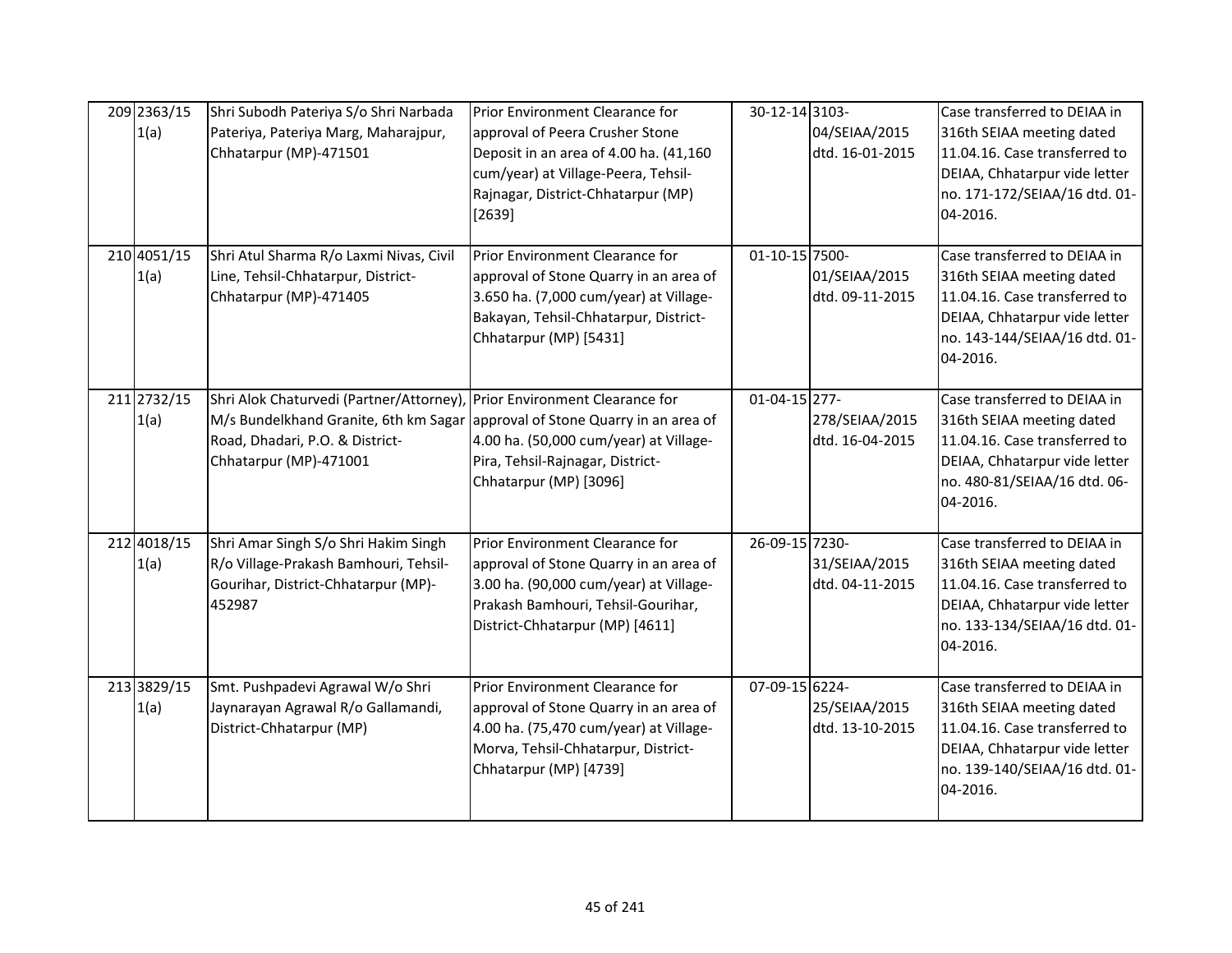| 214 3898/15<br>1(a) | Shri Sharmendra Singh Tomar R/o C-99,<br>Govindpuri, Thatipur, District-Gwalior<br>(MP)-471405                           | <b>Prior Environment Clearance for</b><br>approval of Stone Quarry in an area of<br>2.971 ha. (41,613 cum/year) at Village-<br>Badorakalan, Tehsil-Gourihar, District-<br>Chhatarpur (MP) [4723]                                                                                        | 23-09-15 6733- | 34/SEIAA/2015<br>dtd. 23-10-2015             | Case transferred to DEIAA in<br>316th SEIAA meeting dated<br>11.04.16. Case transferred to<br>DEIAA, Chhatarpur vide letter<br>no. 137-138/SEIAA/16 dtd. 01-<br>04-2016. |
|---------------------|--------------------------------------------------------------------------------------------------------------------------|-----------------------------------------------------------------------------------------------------------------------------------------------------------------------------------------------------------------------------------------------------------------------------------------|----------------|----------------------------------------------|--------------------------------------------------------------------------------------------------------------------------------------------------------------------------|
| 215 3909/15<br>1(a) | Shri Giriraj Singh S/o Shri Munna Singh<br>Parmar R/o Panchvati Colony, A.B.<br>Road, District-Gwalior (MP)-475002       | Prior Environment Clearance for<br>approval of Stone Quarry in an area of<br>4.00 ha. (95,557 cum/year) at Village-<br>Prakash Bamhauri, Tehsil-Gaurihar,<br>District-Chhatarpur (MP) [4448]                                                                                            | 22-09-15 6751- | 52/SEIAA/2015<br>dtd. 23-10-2015             | Case transferred to DEIAA in<br>316th SEIAA meeting dated<br>11.04.16. Case transferred to<br>DEIAA, Chhatarpur vide letter<br>no. 147-148/SEIAA/16 dtd. 01-<br>04-2016. |
| 216 3913/15<br>1(a) | Shri Shivkumar Singh S/o Shri Ratnesh<br>Kumar, R/o Buildser Hills, C-3/22, City<br>Center, District-Gwalior (MP)-475001 | Prior Environment Clearance for<br>approval of Stone Quarry in an area of<br>3.650 ha. (1,02,988 cum/year) at Village-<br>Prakash Bamhauri, Tehsil-Gaurihar,<br>District-Chhatarpur (MP) [4445]                                                                                         | 22-09-15 6763- | 64/SEIAA/2015<br>dtd. 23-10-2015             | Case transferred to DEIAA in<br>316th SEIAA meeting dated<br>11.04.16. Case transferred to<br>DEIAA, Chhatarpur vide letter<br>no. 151-152/SEIAA/16 dtd. 01-<br>04-2016. |
| 217 3266/15<br>1(a) | Shri Pushpendra Singh, M/s Natural Prior<br>(MP)-471001                                                                  | Environment<br>Clearance<br>for<br>Resources, Banglow No. 2, Laonath approval of Patharya Granite Mine in an<br>Puram, Sagar Road, District-Chhatarpur area of 3.223 ha. (10,000 cum/year) at<br>Village-Patharya,<br>Tehsil-Rajnagar,<br>District-Chhatarpur (MP) [2872]               | 10-06-15       | $2612 -$<br>13/SEIAA/2015<br>dtd. 27-06-2015 | Case transferred to DEIAA in<br>316th SEIAA meeting dated<br>11.04.16. Case transferred to<br>DEIAA, Chhatarpur vide letter<br>no. 159-160/SEIAA/16 dtd. 01-<br>04-2016. |
| 218 3758/15<br>1(a) | Shri Ajay Pal Singh, M/s Khajuraho Prior<br>Dhadari, P.O. &<br>(MP)-471001                                               | Environment<br>Clearance<br>for<br>Minerals R/o 6th Km Sagar Road, approval of Khera Majora Pyrophyllite<br>District-Chhatarpur Mine in an area of 4.65 ha. (production<br>capacity 1,04,325 TPA) at Village-Khera<br>Tehsil-Bijawar,<br>District-<br>Majora,<br>Chhatarpur (MP) [4573] | 03-09-15       | 5698-<br>99/SEIAA/2015<br>dtd. 21-09-2015    | Case transferred to DEIAA in<br>316th SEIAA meeting dated<br>11.04.16. Case transferred to<br>DEIAA, Chhatarpur vide letter<br>no. 135-136/SEIAA/16 dtd. 01-<br>04-2016. |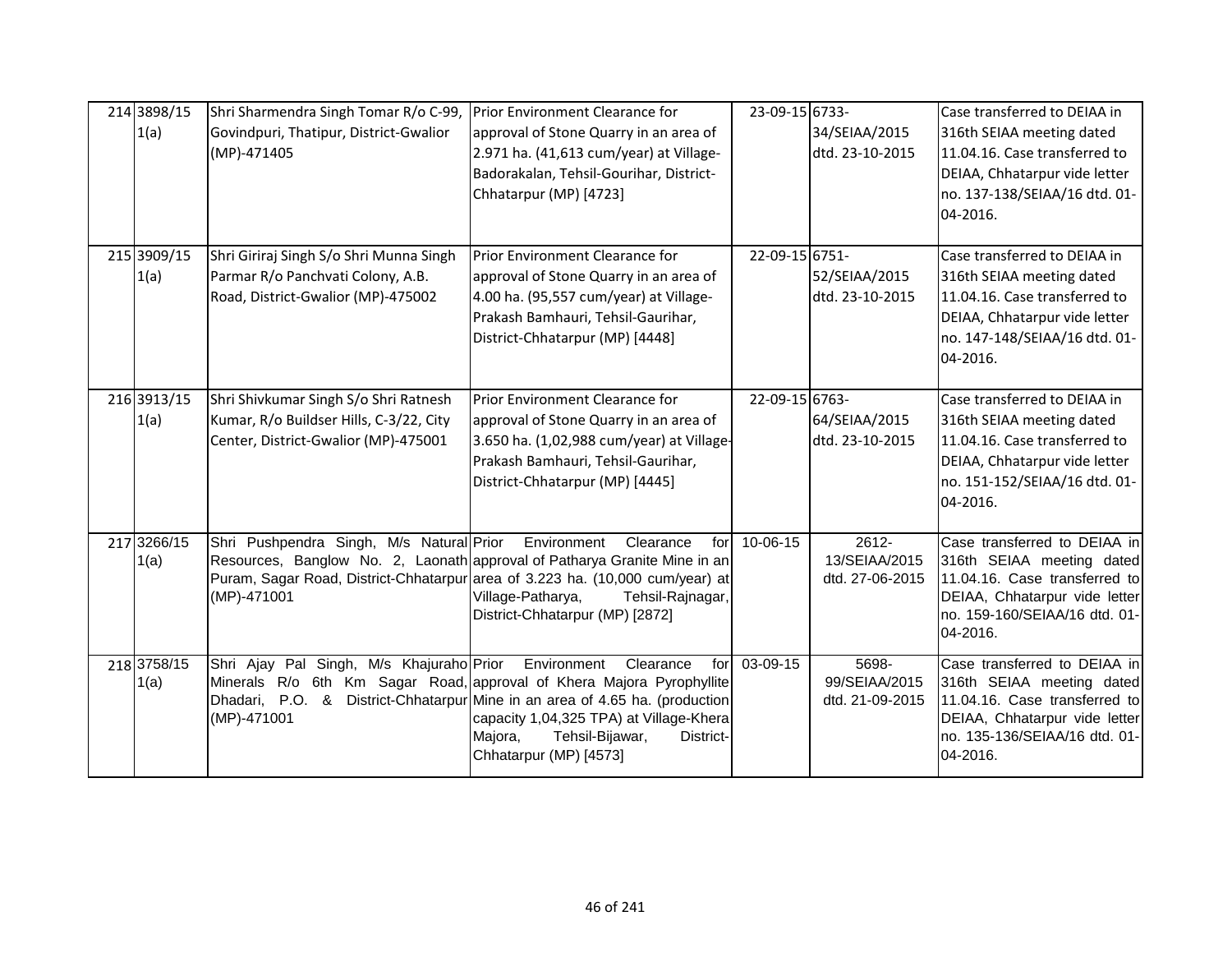| 219 4329/15<br>1(a) | Shri Ajay Singh, M/s Jatashankar Prior Environment Clearance<br>Marble Pvt. Ltd., R/o Ganesh Villa, 153, approval of Granite Quarry in an area of | forl<br>Sector-46, Faridabad (Haryana)-121003 4.529 ha. (24,000 cum/year) at Village-<br>Kesripura,<br>Tehsil-Lavkush<br>Nagar,<br>District-Chhatarpur (MP) [5564]                                                                                                               | 20-10-15       | 8443-<br>44/SEIAA/2015<br>dtd. 30-11-2015 | Case transferred to DEIAA in<br>316th SEIAA meeting dated<br>11.04.16. Case transferred to<br>DEIAA, Chhatarpur vide letter<br>no. 163-164/SEIAA/16 dtd. 01-<br>04-2016. |
|---------------------|---------------------------------------------------------------------------------------------------------------------------------------------------|----------------------------------------------------------------------------------------------------------------------------------------------------------------------------------------------------------------------------------------------------------------------------------|----------------|-------------------------------------------|--------------------------------------------------------------------------------------------------------------------------------------------------------------------------|
| 220 4365/15<br>1(a) | Shri Rupesh Sinha, M/s Sushila Mining Prior<br>District-Chhatarpur (MP)-471001                                                                    | Environment<br>Clearance<br>forl<br>Pvt. Ltd., MIG-34, Near Decent School, approval of Granite Quarry in an area of<br>Behind Circuit House, Pathapur Road, 4.999 ha. (2,667 cum/year) at Village-<br>Tehsil-Lavkush<br>Silpatpura,<br>Nagar,<br>District-Chhatarpur (MP) [4964] | 06-11-15       | 8615-<br>16/SEIAA/2015<br>dtd. 02-12-2015 | Case transferred to DEIAA in<br>316th SEIAA meeting dated<br>11.04.16. Case transferred to<br>DEIAA, Chhatarpur vide letter<br>no. 119-120/SEIAA/16 dtd. 01-<br>04-2016. |
| 221 4385/15<br>1(a) | Shri Vinod Khedi, M/s Kisan Mineral Pvt. Prior<br>District-Chhatarpur (MP)-471001                                                                 | Environment<br>Clearance<br>for<br>Ltd., MIG-34, Near Desent School, approval of Granite Quarry in an area of<br>Behind Circuit House, Pathapur Road, 0.943 ha. (24,000 cum/year) at Village-<br>Madwa, Tehsil-Lavkush Nagar, District-<br>Chhatarpur (MP) [4919]                | $03 - 11 - 15$ | 8656-<br>57/SEIAA/2015<br>dtd. 04-12-2015 | Case transferred to DEIAA in<br>316th SEIAA meeting dated<br>11.04.16. Case transferred to<br>DEIAA, Chhatarpur vide letter<br>no. 169-170/SEIAA/16 dtd. 01-<br>04-2016. |
| 222 4392/15<br>1(a) | Shri Vinod Khedi, M/s Kisan Mineral Pvt. Prior<br>District-Chhatarpur (MP)-471001                                                                 | Environment<br>Clearance<br>for<br>Ltd., MIG-34, Near Desent School, approval of Granite Quarry in an area of<br>Behind Circuit House, Pathapur Road, 5.00 ha. (24,000 cum/year) at Village-<br>Madwa, Tehsil-Lavkush Nagar, District-<br>Chhatarpur (MP) [4927]                 | $03 - 11 - 15$ | 8661-<br>62/SEIAA/2015<br>dtd. 05-12-2015 | Case transferred to DEIAA in<br>316th SEIAA meeting dated<br>11.04.16. Case transferred to<br>DEIAA, Chhatarpur vide letter<br>no. 125-126/SEIAA/16 dtd. 01-<br>04-2016. |
| 223 4400/15<br>1(a) | Shri Vinod Khedi, M/s Kisan Mineral Pvt. Prior Environment Clearance<br>District-Chhatarpur (MP)-471001                                           | for<br>Ltd., MIG-34, Near Desent School, approval of Granite Quarry in an area of<br>Behind Circuit House, Pathapur Road, 2.320 ha. (24,000 cum/year) at Village-<br>Madwa, Tehsil-Lavkush Nagar, District-<br>Chhatarpur (MP) [4930]                                            | $03 - 11 - 15$ | 8689-<br>90/SEIAA/2015<br>dtd. 05-12-2015 | Case transferred to DEIAA in<br>316th SEIAA meeting dated<br>11.04.16. Case transferred to<br>DEIAA, Chhatarpur vide letter<br>no. 121-122/SEIAA/16 dtd. 01-<br>04-2016. |
| 224 4408/15<br>1(a) | Shri Vinod Khedi R/o MIG-34, Near Prior<br>Pathapur<br>Road,<br>(MP)-471001                                                                       | Environment Clearance<br>for<br>Desent School, Behind Circuit House, approval of Granite Quarry in an area of<br>District-Chhatarpur 0.943 ha. (24,000 cum/year) at Village-<br>Madwa, Tehsil-Lavkush Nagar, District-<br>Chhatarpur (MP) [4936]                                 | $03 - 11 - 15$ | 8708-<br>09/SEIAA/2015<br>dtd. 05-12-2015 | Case transferred to DEIAA in<br>316th SEIAA meeting dated<br>11.04.16. Case transferred to<br>DEIAA, Chhatarpur vide letter<br>no. 161-162/SEIAA/16 dtd. 01-<br>04-2016. |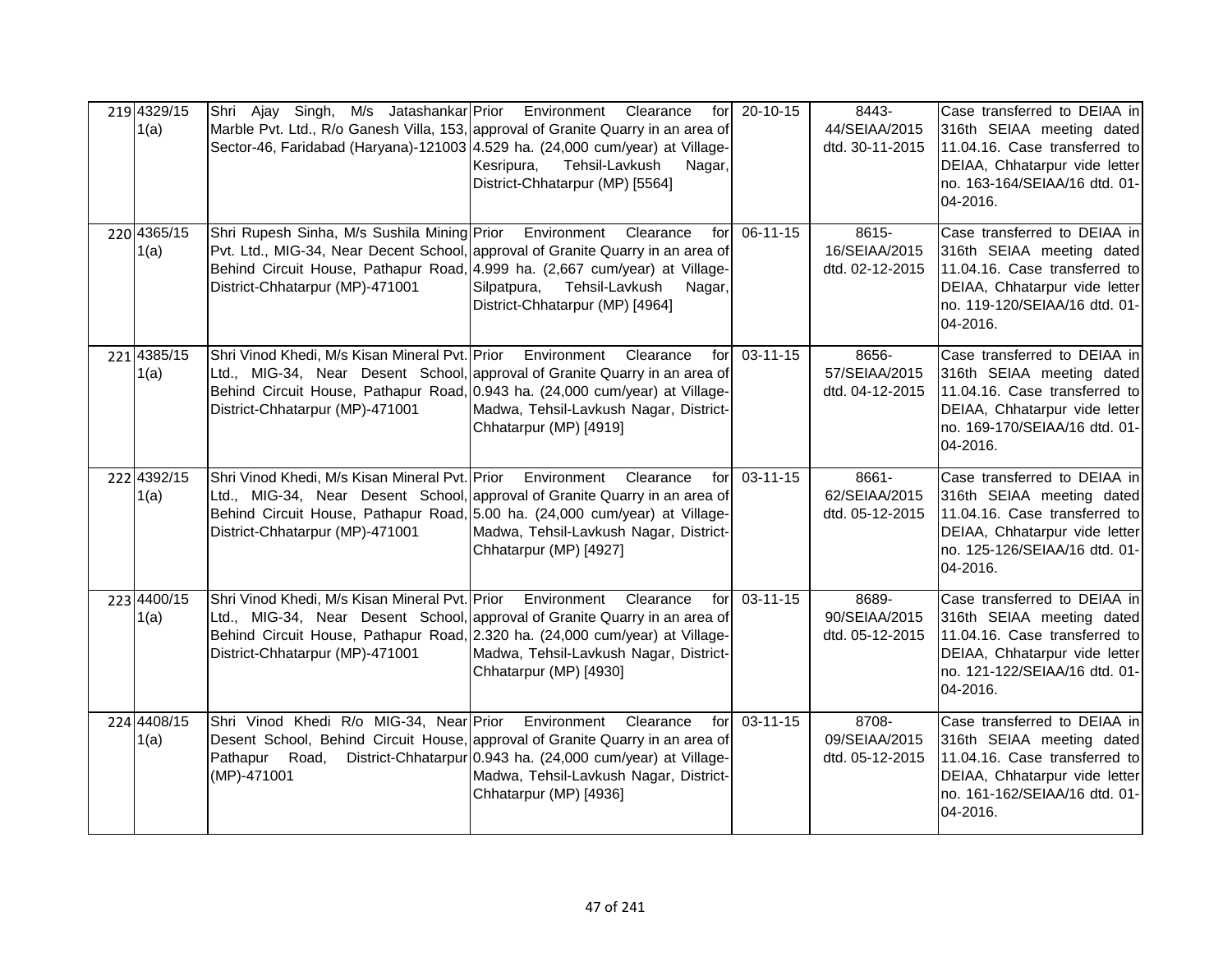| 225 5072/16<br>1(a) | M/s Granite India, Bus Stand, P.O. & Prior<br>District-Chhatarpur (MP)-471001                                              | Environment Clearance<br>Granite Deposit Mine in an area of 4.10<br>ha. (3,000 cum/year)<br>at Village-<br>Malahara, Tehsil-Nowgaon,<br>District-<br>Chhatarpur (MP) [34239]                                                             | for 10-03-16   | /SEIAA/2016 dtd.<br>$-03 - 2016$ | Case transferred to DEIAA in<br>307th SEIAA meeting dated<br>22.03.16. Case transferred to<br>DEIAA, Chhatarpur vide letter<br>no. 423-424/SEIAA/16 dtd. 04-<br>04-2016.  |
|---------------------|----------------------------------------------------------------------------------------------------------------------------|------------------------------------------------------------------------------------------------------------------------------------------------------------------------------------------------------------------------------------------|----------------|----------------------------------|---------------------------------------------------------------------------------------------------------------------------------------------------------------------------|
| 226 5076/16<br>1(a) | M/s Granite India, Gupta Complex, Bus Prior<br>471001                                                                      | Environment<br>Clearance<br>for<br>Stand, P.O. & District-Chhatarpur (MP)- Granite Mine Block-B in an area of 4.10<br>ha. $(3,200 \text{ cum/year})$<br>at Village-<br>Malehara, Tehsil-Nowgaon,<br>District-<br>Chhatarpur (MP) [34240] | 14-03-16       | /SEIAA/2016 dtd.<br>$-03 - 2016$ | Case transferred to DEIAA in<br>307th SEIAA meeting dated<br>22.03.16. Case transferred to<br>DEIAA, Chhatarpur vide letter<br>no. 421-422/SEIAA/16 dtd. 04-<br>04-2016.  |
| 227 5087/16<br>1(a) | Shri Arun Gupta, Sunil Kumar, Mukesh Prior<br>Bus Stand, P.O. & District-Chhatarpur ha. (1,012 cum/year)<br>(MP)-471001    | Environment<br>Clearance<br>for<br>Kumar Jain, Partners, M/s Granite India, Granite Deposit Mine in an area of 1.40<br>at Village-<br>Malahara, Tehsil-Nowgaon,<br>District-<br>Chhatarpur (MP) [34238]                                  | 14-03-16       | /SEIAA/2016 dtd.<br>$-03 - 2016$ | Case transferred to DEIAA in<br>307th SEIAA meeting dated<br>22.03.16. Case transferred to<br>DEIAA, Chhatarpur vide letter<br>no. 427-428/SEIAA/16 dtd. 04-<br>04-2016.  |
| 228 4791/15<br>1(a) | Shri Kiran Tekade S/o Shri Bheem Rao<br>Tekade R/o Ravidas Ward, Tehsil-<br>Pandhurna, District-Chhindwara (MP)-<br>480334 | Prior Environment Clearance for Stone<br>Quarry in an area of 1.505 ha. (11,400<br>cum/year) at Village-Lavhana, Tehsil-<br>Pandhurna, District-Chhindwara (MP)<br>[5983]                                                                | 05-12-15 9909- | 10/SEIAA/2015<br>dtd. 26-12-2015 | Case transferred to DEIAA in<br>305th SEIAA meeting dated<br>17.03.16. Case transferred to<br>DEIAA, Chhindwara vide letter<br>no. 12006-07/SEIAA/16 dtd. 18-<br>03-2016. |
| 229 4789/15<br>1(a) | Shri Ramniwas Kushwah R/o Panchelly<br>School Ke Pass, Parasiya, District-<br>Chhindwara (MP)-480041                       | Prior Environment Clearance for Stone<br>Quarry in an area of 2.00 ha. (11,970<br>cum/year) at Village-Sajkuhi, Tehsil-<br>Tamiya, District-Chhindwara (MP)<br>[5764]                                                                    | 11-12-15 9692- | 93/SEIAA/2015<br>dtd. 21-12-2015 | Case transferred to DEIAA in<br>305th SEIAA meeting dated<br>17.03.16. Case transferred to<br>DEIAA, Chhindwara vide letter<br>no. 11990-91/SEIAA/16 dtd. 18-<br>03-2016. |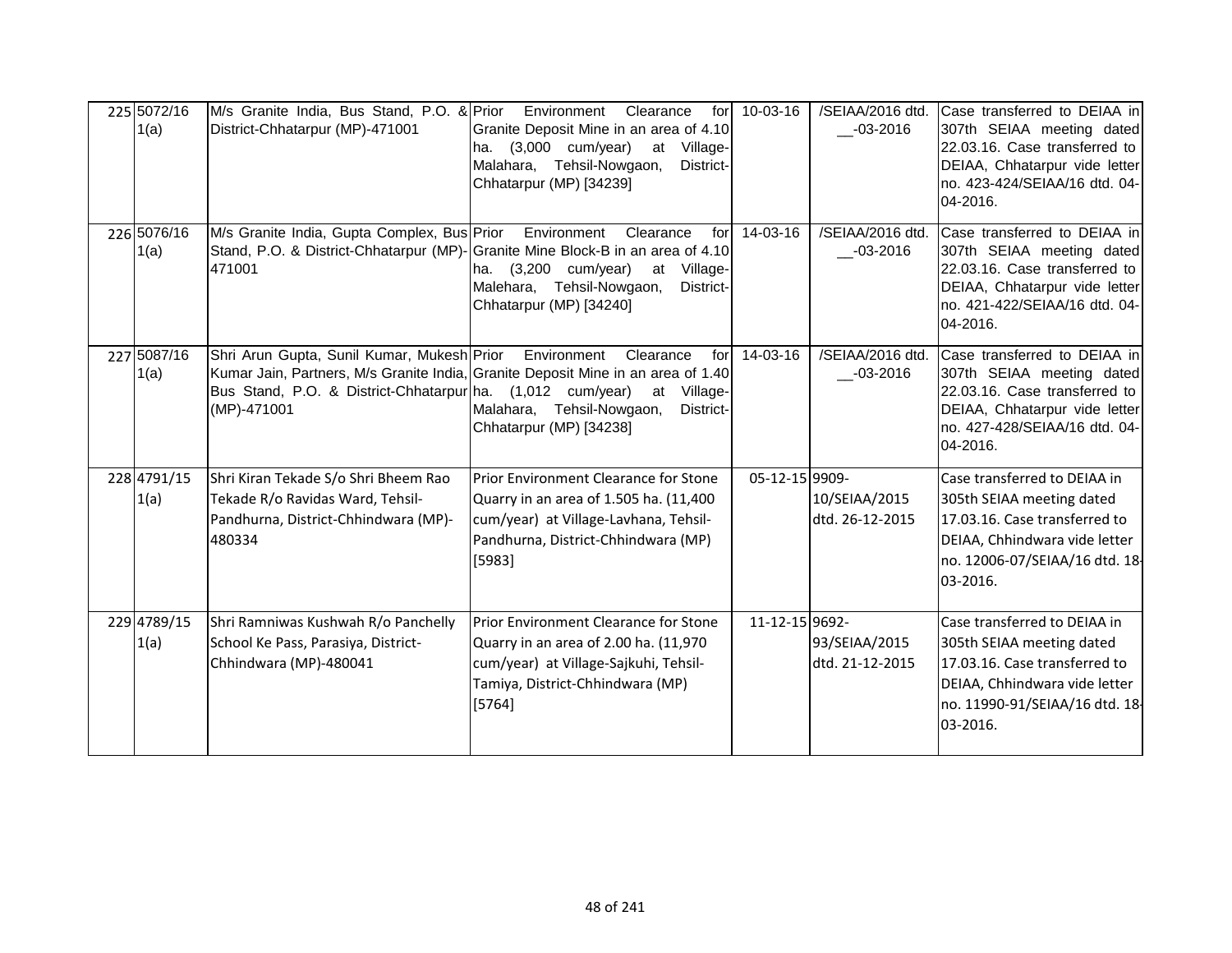| 230 4777/15<br>1(a) | Smt. Reeta Uike W/o Shri Sunil Uike,<br>Village-Tamia, Tehsil-Tamia,<br>Chhindwara (MP)-480559                                       | Prior Environment Clearance for Stone<br>Quarry in an area of 1.00 ha. (5,400<br>cum/year) at Village-Bans Dongri,<br>Tehsil-Tamia, District-Chhindwara (MP)<br>[5288]               | 10-12-15 9668- | 69/SEIAA/2015<br>dtd. 21-12-2015 | Case transferred to DEIAA in<br>305th SEIAA meeting dated<br>17.03.16. Case transferred to<br>DEIAA, Chhindwara vide letter<br>no. 11992-93/SEIAA/16 dtd. 18-<br>03-2016. |
|---------------------|--------------------------------------------------------------------------------------------------------------------------------------|--------------------------------------------------------------------------------------------------------------------------------------------------------------------------------------|----------------|----------------------------------|---------------------------------------------------------------------------------------------------------------------------------------------------------------------------|
| 231 4776/15<br>1(a) | Shri Mo. Shoaib Hamid S/o Shri Mo.<br>Sheikh Hamid, R/o Ward No. 2,<br>Amarwara, District-Chhindwara (MP)-<br>480223                 | Prior Environment Clearance for Metal<br>Stone Quarry in an area of 0.809 ha.<br>(5,044 cum/year) at Village-Khara-<br>Chourai, Tehsil-Amarwara, District-<br>Chhindwara (MP) [5648] | 10-12-15 9627- | 28/SEIAA/2015<br>dtd. 21-12-2015 | Case transferred to DEIAA in<br>305th SEIAA meeting dated<br>17.03.16. Case transferred to<br>DEIAA, Chhindwara vide letter<br>no. 12022-23/SEIAA/16 dtd. 18-<br>03-2016. |
| 232 4775/15<br>1(a) | Shri Khushnayan Suryawanshi S/o Shri<br>Ishwar Prasad Suryawanshi R/o Ghogri,<br>Tehsil-Amarwara, District-Chhindwara<br>(MP)-480115 | Prior Environment Clearance for Metal<br>Stone Quarry in an area of 1.00 ha.<br>(3,420 cum/year) at Village-Badela,<br>Tehsil-Amarwara, District-Chhindwara<br>(MP) [6163]           | 10-12-15 9623- | 24/SEIAA/2015<br>dtd. 21-12-2015 | Case transferred to DEIAA in<br>305th SEIAA meeting dated<br>17.03.16. Case transferred to<br>DEIAA, Chhindwara vide letter<br>no. 11994-95/SEIAA/16 dtd. 18-<br>03-2016. |
| 233 4774/15<br>1(a) | Shri Harikishan Sahu S/o Shri Mathura<br>Prasad Sahu, Village-Bijori, Tehsil-<br>Tamiya, District-Chhindwara (MP)-<br>480559         | Prior Environment Clearance for Metal<br>Stone Quarry in an area of 1.00 ha.<br>(9,081 cum/year) at Village-<br>Pandupipariya, Tehsil-Tamiya, District-<br>Chhindwara (MP) [5226]    | 10-12-15 9621- | 22/SEIAA/2015<br>dtd. 21-12-2015 | Case transferred to DEIAA in<br>305th SEIAA meeting dated<br>17.03.16. Case transferred to<br>DEIAA, Chhindwara vide letter<br>no. 11984-85/SEIAA/16 dtd. 18-<br>03-2016. |
| 234 4773/15<br>1(a) | Shri Amit Dwivedi S/o Niranjan Prasad<br>Dwivedi R/o Lalbag, District-Chhindwara Stone Quarry in an area of 1.00 ha.<br>(MP)-480223  | Prior Environment Clearance for Metal<br>(3,000 cum/year) at Village-Khakra<br>Chouri, Tehsil-Amarwara, District-<br>Chhindwara (MP) [5734]                                          | 10-12-15 9619- | 20/SEIAA/2015<br>dtd. 21-12-2015 | Case transferred to DEIAA in<br>305th SEIAA meeting dated<br>17.03.16. Case transferred to<br>DEIAA, Chhindwara vide letter<br>no. 11960-61/SEIAA/16 dtd. 18-<br>03-2016. |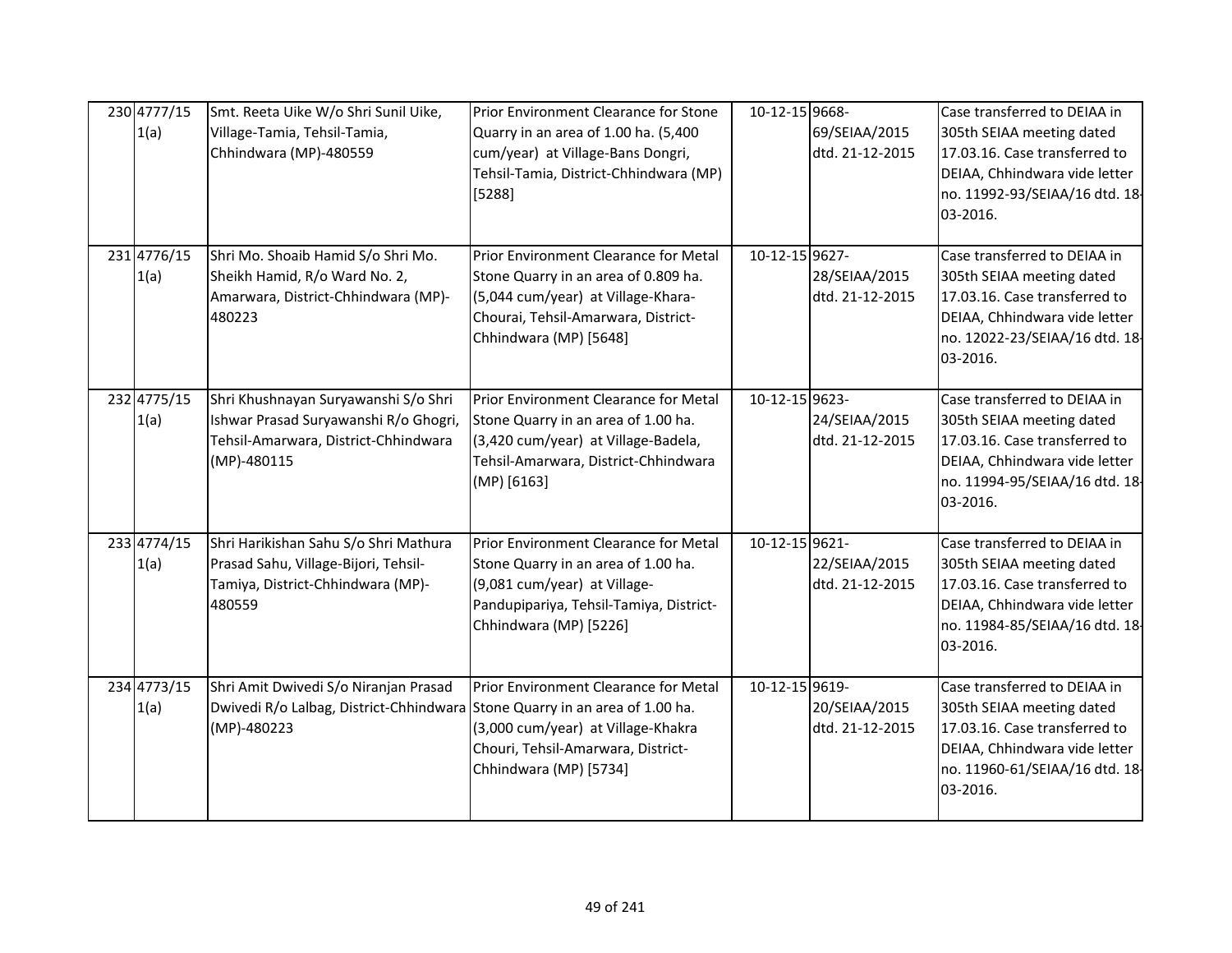| 235 4770/15<br>1(a) | Shri Nitin Yadav, Director, M/s Ascon<br>Infratech Pvt. Ltd. R/o Near Police<br>Station, Parasiya, Tehsil-Parasiya,<br>District-Chhindwara (MP)-480559 | Prior Environment Clearance for Metal<br>Stone Quarry in an area of 2.00 ha.<br>(17,550 cum/year) at Village-Junapani,<br>Tehsil-Tamiya, District-Chhindwara (MP)<br>[5890]        | 08-12-15 9664- | 65/SEIAA/2015<br>dtd. 21-12-2015 | Case transferred to DEIAA in<br>305th SEIAA meeting dated<br>17.03.16. Case transferred to<br>DEIAA, Chhindwara vide letter<br>no. 11985-86/SEIAA/16 dtd. 18-<br>03-2016. |
|---------------------|--------------------------------------------------------------------------------------------------------------------------------------------------------|------------------------------------------------------------------------------------------------------------------------------------------------------------------------------------|----------------|----------------------------------|---------------------------------------------------------------------------------------------------------------------------------------------------------------------------|
| 236 4766/15<br>1(a) | Shri Ganesh Kolhe S/o Shri Babu Rao<br>Kolhe, R/o Tarbazar, Maheshwari<br>Complex, Tehsil-Pandhurna, District-<br>Chhindwara (MP)-480334               | Prior Environment Clearance for Metal<br>Stone Quarry in an area of 2.00 ha.<br>(11,400 cum/year) at Village-lavhana,<br>Tehsil-Pandhurna, District-Chhindwara<br>(MP) [5852]      | 08-12-15 9656- | 57/SEIAA/2015<br>dtd. 21-12-2015 | Case transferred to DEIAA in<br>305th SEIAA meeting dated<br>17.03.16. Case transferred to<br>DEIAA, Chhindwara vide letter<br>no. 12010-11/SEIAA/16 dtd. 18-<br>03-2016. |
| 237 4765/15<br>1(a) | Shri Prabhu Shelke S/o Shri Girdhar Rao<br>Shelke R/o Pandhurna, Tehsil-<br>Pandhurna, District-Chhindwara (MP)-<br>480334                             | Prior Environment Clearance for Metal<br>Stone Quarry in an area of 2.00 ha.<br>(10,260 cum/year) at Village-lavhana,<br>Tehsil-Pandhurna, District-Chhindwara<br>(MP) [6022]      | 08-12-15 9652- | 53/SEIAA/2015<br>dtd. 21-12-2015 | Case transferred to DEIAA in<br>305th SEIAA meeting dated<br>17.03.16. Case transferred to<br>DEIAA, Chhindwara vide letter<br>no. 11962-63/SEIAA/16 dtd. 18-<br>03-2016. |
| 238 4764/15<br>1(a) | Shri Bhagwat Prasad S/o Shri Jagan<br>Prasad, Itawa, Tehsil-Tamiya, District-<br>Chhindwara (MP)-480559                                                | Prior Environment Clearance for Metal<br>Stone Quarry in an area of 1.00 ha.<br>(6,696 cum/year) at Village-Itawa,<br>Tehsil-Tamiya, District-Chhindwara (MP)<br>[5476]            | 08-12-15 9907- | 08/SEIAA/2015<br>dtd. 26-12-2015 | Case transferred to DEIAA in<br>305th SEIAA meeting dated<br>17.03.16. Case transferred to<br>DEIAA, Chhindwara vide letter<br>no. 12058-59/SEIAA/16 dtd. 18-<br>03-2016. |
| 239 4763/15<br>1(a) | Shri Vinod Kumar Sahu S/o Shri<br>Kalicharan Sahu R/o Mine Road, Ward<br>No. 1, Amarwara, District-Chhindwara<br>(MP)-480221                           | Prior Environment Clearance for Metal<br>Stone Quarry in an area of 0.809 ha.<br>(3,268 cum/year) at Village-Mohli<br>Bharat, Tehsil-Amarwara, District-<br>Chhindwara (MP) [5642] | 08-12-15 9650- | 51/SEIAA/2015<br>dtd. 21-12-2015 | Case transferred to DEIAA in<br>305th SEIAA meeting dated<br>17.03.16. Case transferred to<br>DEIAA, Chhindwara vide letter<br>no. 11988-89/SEIAA/16 dtd. 18-<br>03-2016. |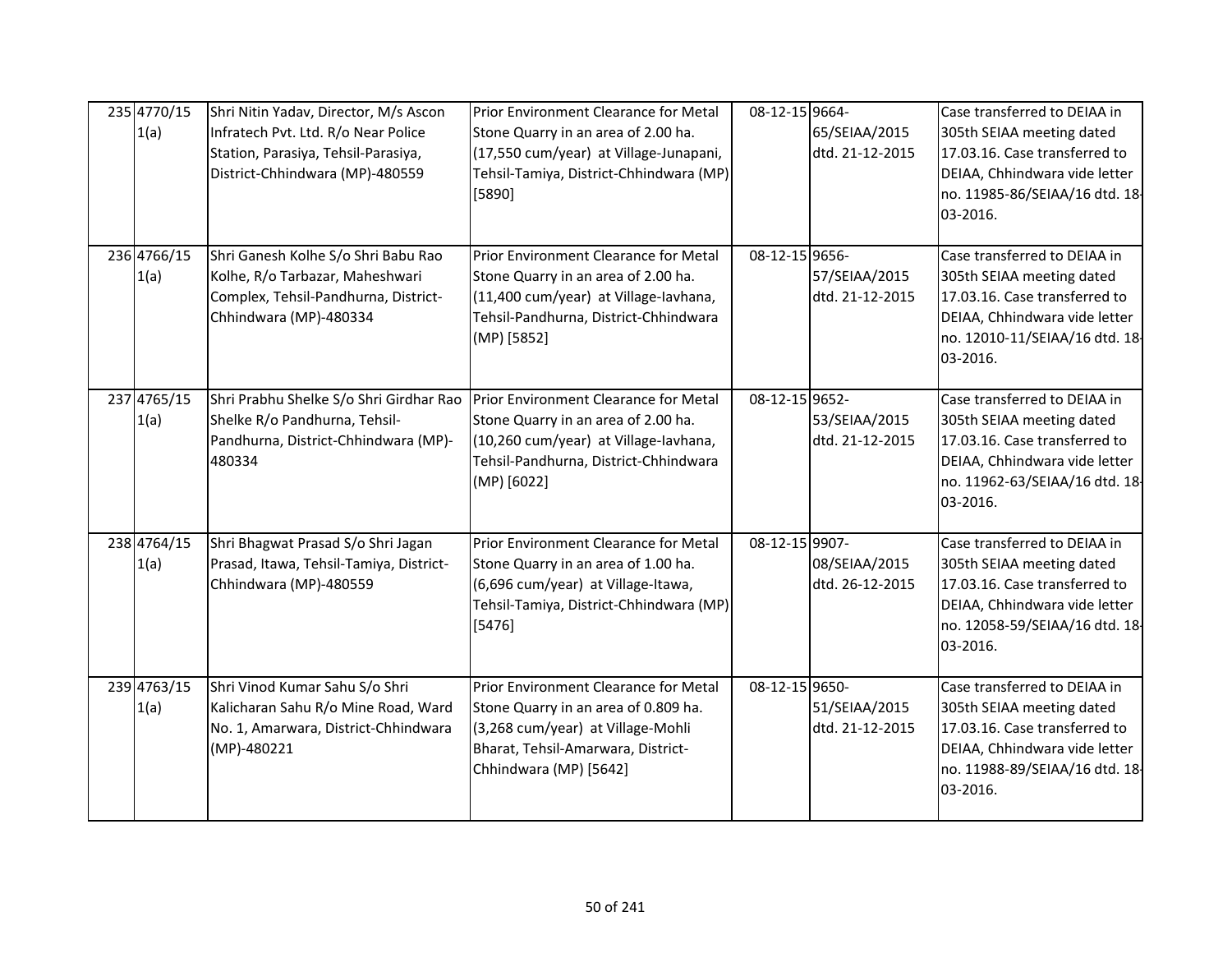| 240 4762/15<br>1(a) | Shri Ganesh Kolhe S/o Shri Babu Rao<br>Kolhe, R/o Tarbazar, Maheshwari<br>Complex, Tehsil-Pandhurna, District-<br>Chhindwara (MP)-480334                                     | Prior Environment Clearance for Metal<br>Stone Quarry in an area of 1.40 ha.<br>(5,700 cum/year) at Village-lavhana,<br>Tehsil-Pandhurna, District-Chhindwara<br>(MP) [5857] | 08-12-15 9648- | 49/SEIAA/2015<br>dtd. 21-12-2015 | Case transferred to DEIAA in<br>305th SEIAA meeting dated<br>17.03.16. Case transferred to<br>DEIAA, Chhindwara vide letter<br>no. 11957-58/SEIAA/16 dtd. 18-<br>03-2016. |
|---------------------|------------------------------------------------------------------------------------------------------------------------------------------------------------------------------|------------------------------------------------------------------------------------------------------------------------------------------------------------------------------|----------------|----------------------------------|---------------------------------------------------------------------------------------------------------------------------------------------------------------------------|
| 241 4697/15<br>1(a) | Shri Sanjay Kumar Indhante R/o<br>Devardha, District-Chhindwara (MP)-<br>480107                                                                                              | Prior Environment Clearance for Stone<br>Quarry in an area of 1.00 ha. (3,020<br>cum/year) at Village-Devardha, Tehsil-<br>Chhindwara, District-Chhindwara (MP)<br>[5565]    | 05-12-15 9412- | 13/SEIAA/2015<br>dtd. 17-12-2015 | Case transferred to DEIAA in<br>305th SEIAA meeting dated<br>17.03.16. Case transferred to<br>DEIAA, Chhindwara vide letter<br>no. 12060-61/SEIAA/16 dtd. 18-<br>03-2016. |
| 242 4694/15<br>1(a) | Shri Chain Singh Verma S/o Shri Bisru<br>Verma R/o H. No. 80 Banan, 160 A<br>Pahanan 23, Palatwara, District-<br>Chhindwara (MP)-480115                                      | Prior Environment Clearance for Stone<br>Quarry in an area of 2.00 ha. (18,000<br>cum/year) at Village-Palatwara, Tehsil-<br>Chaurai, District-Chhindwara (MP)<br>[5306]     | 05-12-15 9406- | 07/SEIAA/2015<br>dtd. 17-12-2015 | Case transferred to DEIAA in<br>305th SEIAA meeting dated<br>17.03.16. Case transferred to<br>DEIAA, Chhindwara vide letter<br>no. 11972-73/SEIAA/16 dtd. 18-<br>03-2016. |
| 243 4693/15<br>1(a) | Smt. Meena Chadda W/o Shri Kuldeep<br>Chadda R/o Lalbag Road, District-<br>Chhindwara (MP)-480001                                                                            | Prior Environment Clearance for Stone<br>Quarry in an area of 0.647 ha. (3,000<br>cum/year) at Village-Bhanadai, Tehsil-<br>Chhindwara, District- Chhindwara (MP)<br>[5616]  | 05-12-15 9404- | 05/SEIAA/2015<br>dtd. 17-12-2015 | Case transferred to DEIAA in<br>305th SEIAA meeting dated<br>17.03.16. Case transferred to<br>DEIAA, Chhindwara vide letter<br>no. 12004-05/SEIAA/16 dtd. 18-<br>03-2016. |
| 244 4690/15<br>1(a) | Shri Nitin Yadav S/o Shri Raghunandan<br>Yadav R/o Near Police Station Parasia,<br>Tehsil-Parasia, District-Chhindwara (MP)-cum/year) at Village-Junapani, Tehsil-<br>480559 | Prior Environment Clearance for Stone<br>Quarry in an area of 2.00 ha. (13,072<br>Tamia, District-Chhindwara (MP) [5886]                                                     | 05-12-15 9400- | 01/SEIAA/2015<br>dtd. 17-12-2015 | Case transferred to DEIAA in<br>305th SEIAA meeting dated<br>17.03.16. Case transferred to<br>DEIAA, Chhindwara vide letter<br>no. /SEIAA/16 dtd. 18-03-<br>2016.         |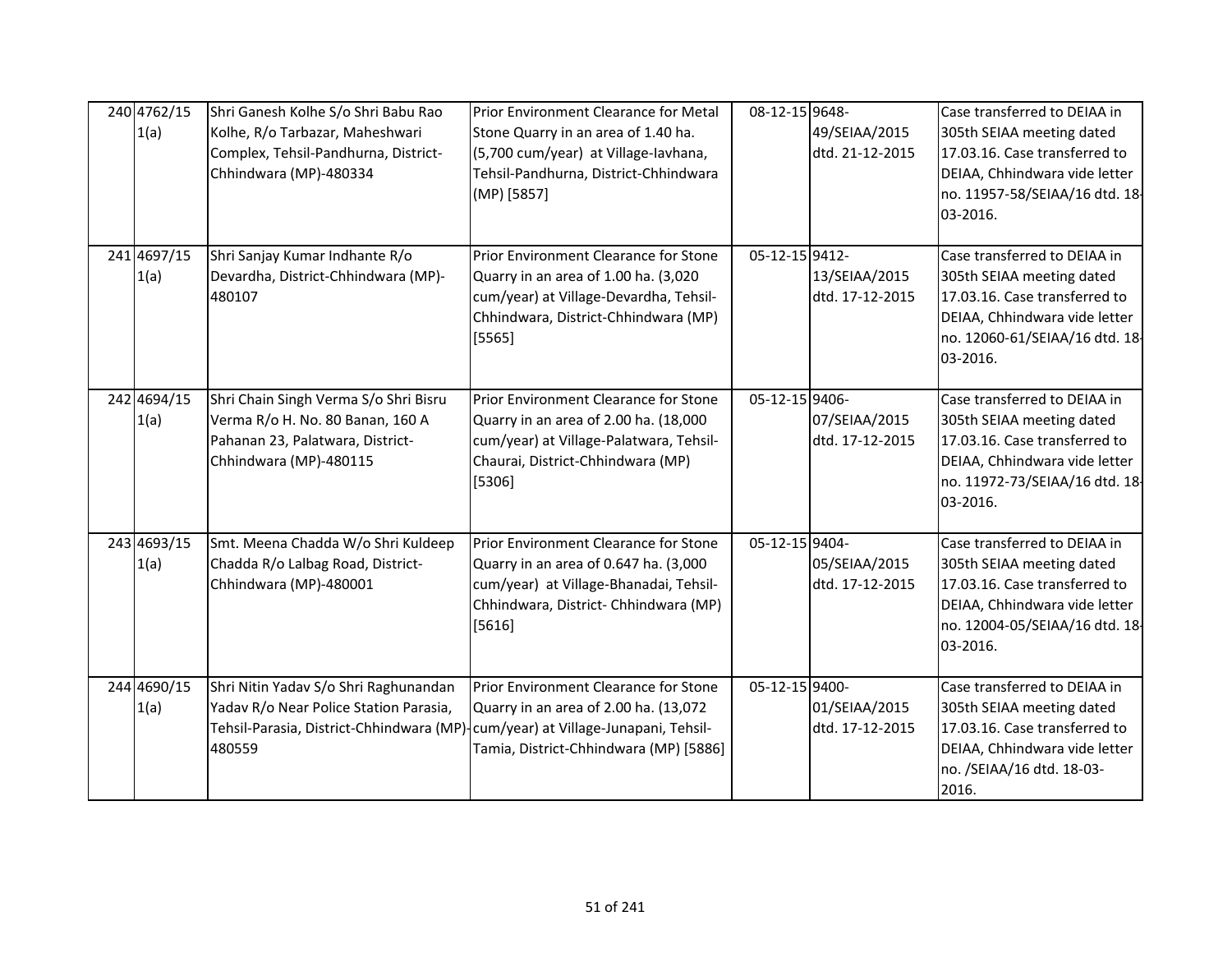| 245 4677/15<br>1(a) | Shri Anand Sahu S/o Shri Daduram Sahu<br>R/o Amarwara, Tehsil-Amarwara,<br>District-Chhindwara (MP)-480001                    | Prior Environment Clearance for Metal<br>Stone Quarry in an area of 1.00 ha.<br>(8,550 cum/year) at Village-Jamuniya<br>Bhura, Tehsil-Amarwara, District-<br>Chhindwara (MP) [5610]       | 26-11-15 9352- | 53/SEIAA/2015<br>dtd. 15-12-2015 | Case transferred to DEIAA in<br>305th SEIAA meeting dated<br>17.03.16. Case transferred to<br>DEIAA, Chhindwara vide letter<br>no. 12056-57/SEIAA/16 dtd. 18-<br>03-2016. |
|---------------------|-------------------------------------------------------------------------------------------------------------------------------|-------------------------------------------------------------------------------------------------------------------------------------------------------------------------------------------|----------------|----------------------------------|---------------------------------------------------------------------------------------------------------------------------------------------------------------------------|
| 246 4623/15<br>1(a) | Shri Kavi Singh Choudhary S/o Shri<br>Shivcharan Singh Choudhary R/o Chand<br>Road, Chhindwara (MP)-480002                    | Prior Environment Clearance for Metal<br>Stone Quarry in an area of 2.00 ha.<br>(6,250 cum/year) at Village-Sahjpuri,<br>Tehsil-Chhindwara, District-Chhindwara<br>(MP) [5468]            | 20-11-15 9236- | 37/SEIAA/2015<br>dtd. 15-12-2015 | Case transferred to DEIAA in<br>305th SEIAA meeting dated<br>17.03.16. Case transferred to<br>DEIAA, Chhindwara vide letter<br>no. 11968-69/SEIAA/16 dtd. 18-<br>03-2016. |
| 247 4610/15<br>1(a) | Shri Satish Pathak R/o Sawari Bazar,<br>Tehsil-Mohked, District-Chhindwara<br>$(MP) - 480001$                                 | Prior Environment Clearance for<br>approval of Stone Quarry in an area of<br>0.809 ha. (5,472 cum/year) at Village-<br>Salaiya Khurd, Tehsil-Mohkhed, District-<br>Chhindwara (MP) [5450] | 19-11-15 9206- | 07/SEIAA/2015<br>dtd. 14-12-2015 | Case transferred to DEIAA in<br>305th SEIAA meeting dated<br>17.03.16. Case transferred to<br>DEIAA, Chhindwara vide letter<br>no. 11974-75/SEIAA/16 dtd. 18-<br>03-2016. |
| 248 4301/15<br>1(a) | Shri Anil Kumar Bindra S/o Shri Jagdish<br>Lal Bindra R/o Near Punjab Bhawan,<br>Narsinghpur Road, Chhindwara (MP)-<br>480001 | Prior Environment Clearance for<br>approval of Stone Quarry in an area of<br>1.00 ha. (3,500 cum/year) at Village-<br>Boriya, Tehsil-Chhindwara, District-<br>Chhindwara (MP) [5619]      | 04-11-15 8658- | 59/SEIAA/2015<br>dtd. 04-12-2015 | Case transferred to DEIAA in<br>305th SEIAA meeting dated<br>17.03.16. Case transferred to<br>DEIAA, Chhindwara vide letter<br>no. 11976-77/SEIAA/16 dtd. 18-<br>03-2016. |
| 249 4277/15<br>1(a) | Smt. Hina Mansoori W/o Shri Nadim<br>Mansoori R/o Village-Marai, District-<br>Chhindwara (MP)-480001                          | Prior Environment Clearance for<br>approval of Stone Quarry in an area of<br>1.00 ha. (3,420 cum/year) at Village-<br>Marai, Tehsil-Chhindwara, District-<br>Chhindwara (MP) [5641]       | 05-11-15 8379- | 80/SEIAA/2015<br>dtd. 28-11-2015 | Case transferred to DEIAA in<br>305th SEIAA meeting dated<br>17.03.16. Case transferred to<br>DEIAA, Chhindwara vide letter<br>no. 11978-79/SEIAA/16 dtd. 18-<br>03-2016. |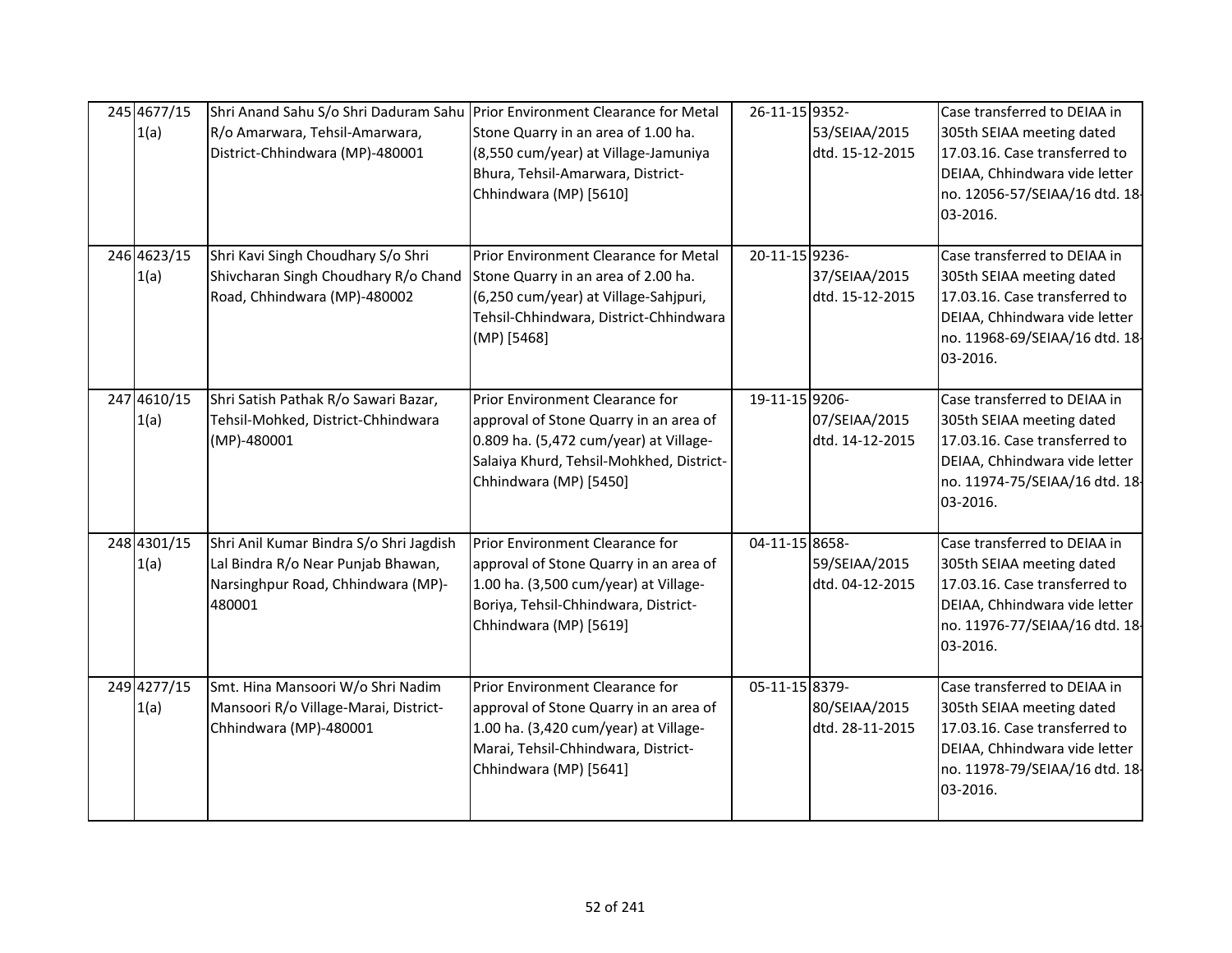| 250 4275/15<br>1(a) | Shri Vijay Juneja S/o Shri Ram Sarandas<br>June R/o Village-Padhurna, Tehsil-<br>Pandhurna, Chhindwara (MP)-480334                                                                                               | Prior Environment Clearance for<br>approval of Stone Quarry in an area of<br>2.00 ha. (2,600 cum/year) at Village-<br>Lavhana, Tehsil-Pandhurna, District-<br>Chhindwara (MP) [5851]        | 05-11-15 8375- | 76/SEIAA/2015<br>dtd. 28-11-2015 | Case transferred to DEIAA in<br>305th SEIAA meeting dated<br>17.03.16. Case transferred to<br>DEIAA, Chhindwara vide letter<br>no. 11980-81/SEIAA/16 dtd. 18-<br>03-2016. |
|---------------------|------------------------------------------------------------------------------------------------------------------------------------------------------------------------------------------------------------------|---------------------------------------------------------------------------------------------------------------------------------------------------------------------------------------------|----------------|----------------------------------|---------------------------------------------------------------------------------------------------------------------------------------------------------------------------|
| 251 4274/15<br>1(a) | Shri Sumit Ranjan Singh Sengar S/o Shri<br>Yogendra Singh Sengar R/o Imlikheda,<br>Tehsil & District-Chhindwara (MP)-<br>480107                                                                                  | Prior Environment Clearance for<br>approval of Stone Quarry in an area of<br>0.903 ha. (4,000 cum/year) at Village-<br>Devaradha, Tehsil-Chhindwara, District-<br>Chhindwara (MP) [5549]    | 05-11-15 8373- | 74/SEIAA/2015<br>dtd. 28-11-2015 | Case transferred to DEIAA in<br>305th SEIAA meeting dated<br>17.03.16. Case transferred to<br>DEIAA, Chhindwara vide letter<br>no. 11982-83/SEIAA/16 dtd. 18-<br>03-2016. |
| 252 4163/15<br>1(a) | Shri Sunil Junankar R/o Pandhurna,<br>Tehsil-Pandhurna, District-Chhindwara<br>(MP)-480334                                                                                                                       | Prior Environment Clearance for<br>approval of Stone Quarry Deposit in an<br>area of 1.00 ha. (2,850 cum/year) at<br>Village-Wadegaon, Tehsil-Pandhurna,<br>District-Chhindwara (MP) [5776] | 21-10-15 8155- | 56/SEIAA/2015<br>dtd. 26-11-2015 | Case transferred to DEIAA in<br>316th SEIAA meeting dated<br>11.04.16. Case transferred to<br>DEIAA, Chhindwara vide letter<br>no. 327-28/SEIAA/16 dtd. 02-<br>04-2016.   |
| 253 4113/15<br>1(a) | Shri Manmindra Singh R/o Punjabi<br>Mohalla, Tehsil-Parasiya, District-<br>Chhindwara (MP)-480001                                                                                                                | Prior Environment Clearance for<br>approval of Stone Quarry in an area of<br>1.00 ha. (5,700 cum/year) at Village-<br>Thawari Damodar, Tehsil-Parasiya,<br>District-Chhindwara (MP) [5444]  | 26-10-15 7897- | 98/SEIAA/2015<br>dtd. 19-11-2015 | Case transferred to DEIAA in<br>316th SEIAA meeting dated<br>11.04.16. Case transferred to<br>DEIAA, Chhindwara vide letter<br>no. 323-24/SEIAA/16 dtd. 02-<br>04-2016.   |
| 254 4109/15<br>1(a) | Shri Prem Kumar Padole, Owner, M/s D. Prior Environment Clearance for<br>Thakkar Construction Pvt. Ltd., 1105,<br>Universal Majestic, Behind R.B.K.<br>School, Lokhande Marg, Chembur (W),<br>Mumbai (MH)-400043 | approval of Stone Quarry in an area of<br>4.00 ha. (28,144 cum/year) at Village-<br>Hiwarasenadwar, Tehsil-Pandhurna,<br>District-Chhindwara (MP) [5486]                                    | 26-10-15 7889- | 90/SEIAA/2015<br>dtd. 19-11-2015 | Case transferred to DEIAA in<br>305th SEIAA meeting dated<br>17.03.16. Case transferred to<br>DEIAA, Chhindwara vide letter<br>no. 11970-71/SEIAA/16 dtd. 18-<br>03-2016. |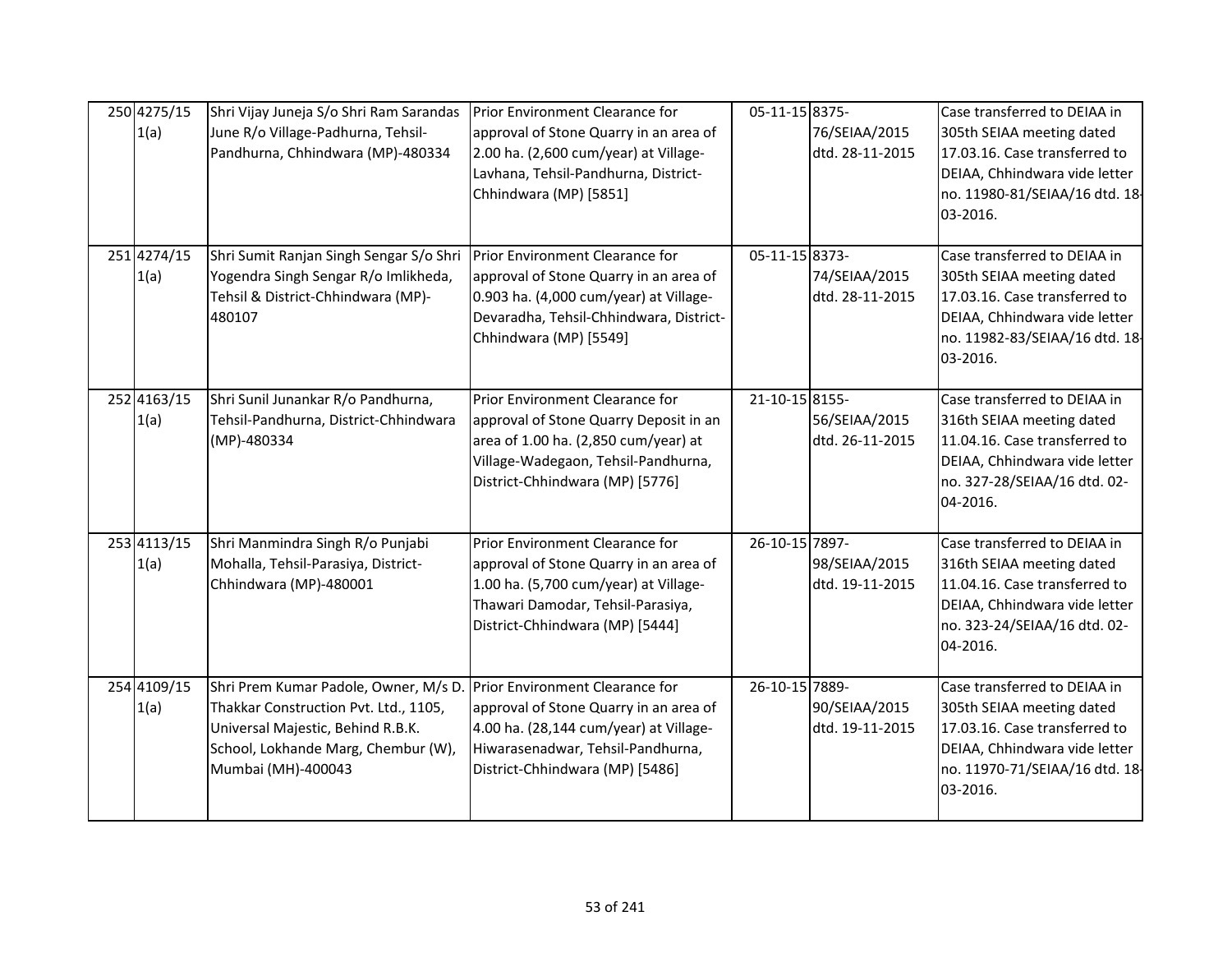| 255 4108/15<br>1(a) | Shri Rajendra Brehune, Village-<br>Hiwarasenadwar, Tehsil-Pandhurna,<br>District-Chhindwara (MP)-480041                                                                                | Prior Environment Clearance for<br>approval of Stone Quarry in an area of<br>4.00 ha. (28,144 cum/year) at<br>Hiwarasenadwar, Tehsil-Pandhurna,<br>District-Chhindwara (MP) [5495]              | 26-10-15 7887- | 88/SEIAA/2015<br>dtd. 19-11-2015             | Case transferred to DEIAA in<br>305th SEIAA meeting dated<br>17.03.16. Case transferred to<br>DEIAA, Chhindwara vide letter<br>no. 11964-65/SEIAA/16 dtd. 18-<br>03-2016. |
|---------------------|----------------------------------------------------------------------------------------------------------------------------------------------------------------------------------------|-------------------------------------------------------------------------------------------------------------------------------------------------------------------------------------------------|----------------|----------------------------------------------|---------------------------------------------------------------------------------------------------------------------------------------------------------------------------|
| 256 4029/15<br>1(a) | Shri Udaygiri Goswami S/o Shri<br>Bherugiri Goswami R/o Chourai, Tehsil-<br>Chourai, Chhindwara (MP)-480115                                                                            | Prior Environment Clearance for<br>approval of Metal Stone Quarry in an<br>area of 1.00 ha. (5,700 cum/year) at<br>Village-Chandanwada, Tehsil-Chourai,<br>District-Chhindwara (MP) [4483]      | 09-10-15 7335- | 36/SEIAA/2015<br>dtd. 06-11-2015             | Case transferred to DEIAA in<br>305th SEIAA meeting dated<br>17.03.16. Case transferred to<br>DEIAA, Chhindwara vide letter<br>no. 11996-97/SEIAA/16 dtd. 18-<br>03-2016. |
| 257 2673/15<br>1(a) | Shri Prabhat Kumar Pathak, Sr.<br>Bhatti, Kolar Road, Bhopal (MP)-462016 area of 0.645 ha. (34,200 cum/year) at                                                                        | Prior Environment Clearance for<br>Manager, M/s Dilip Buildcon Ltd., Chuna approval of Ghutti Boulder Quarry in an<br>Village-Ghutti, Tehsil-Junnardev, District-<br>Chhindwara (MP) [2845]     |                | 26-02-15 11-12/SEIAA/2015<br>dtd. 01-04-2015 | Case transferred to DEIAA in<br>316th SEIAA meeting dated<br>11.04.16. Case transferred to<br>DEIAA, Chhindwara vide letter<br>no. 325-26/SEIAA/16 dtd. 02-<br>04-2016.   |
| 258 2700/15<br>1(a) | Shri Sarang Jaiswal, Sai Builders Colony,<br>Motinagar, Balaghat (MP)-481001                                                                                                           | Prior Environment Clearance for<br>approval of Kayadi Crusher Metal Stone<br>in an area of 1.00 ha. (5,700 cum/year)<br>at Village-Kayadi, Tehsil-Waraseoni,<br>District-Chhindwara (MP) [2824] | 11-03-15 153-  | 54/SEIAA/2015<br>dtd. 10-04-2015             | Case transferred to DEIAA in<br>305th SEIAA meeting dated<br>17.03.16. Case transferred to<br>DEIAA, Chhindwara vide letter<br>no. 12002-03/SEIAA/16 dtd. 18-<br>03-2016. |
| 259 3371/15<br>1(a) | Shri Kuldeep Singh S/o Shri Komal Singh, Prior Environment Clearance for<br>Village-Pipariya Beersa, Tehsil & District- approval of Metal Stone Quarry in an<br>Chhindwara (MP)-480223 | area of 2.00 ha. (5,000 cum/year) at<br>Village-Pipariya Beersa, Tehsil-<br>Chhindwara, District-Chhindwara (MP)<br>[3864]                                                                      | 02-07-15 3809- | 10/SEIAA/2015<br>dtd. 16-07-2015             | Case transferred to DEIAA in<br>305th SEIAA meeting dated<br>17.03.16. Case transferred to<br>DEIAA, Chhindwara vide letter<br>no. 12000-01/SEIAA/16 dtd. 18-<br>03-2016. |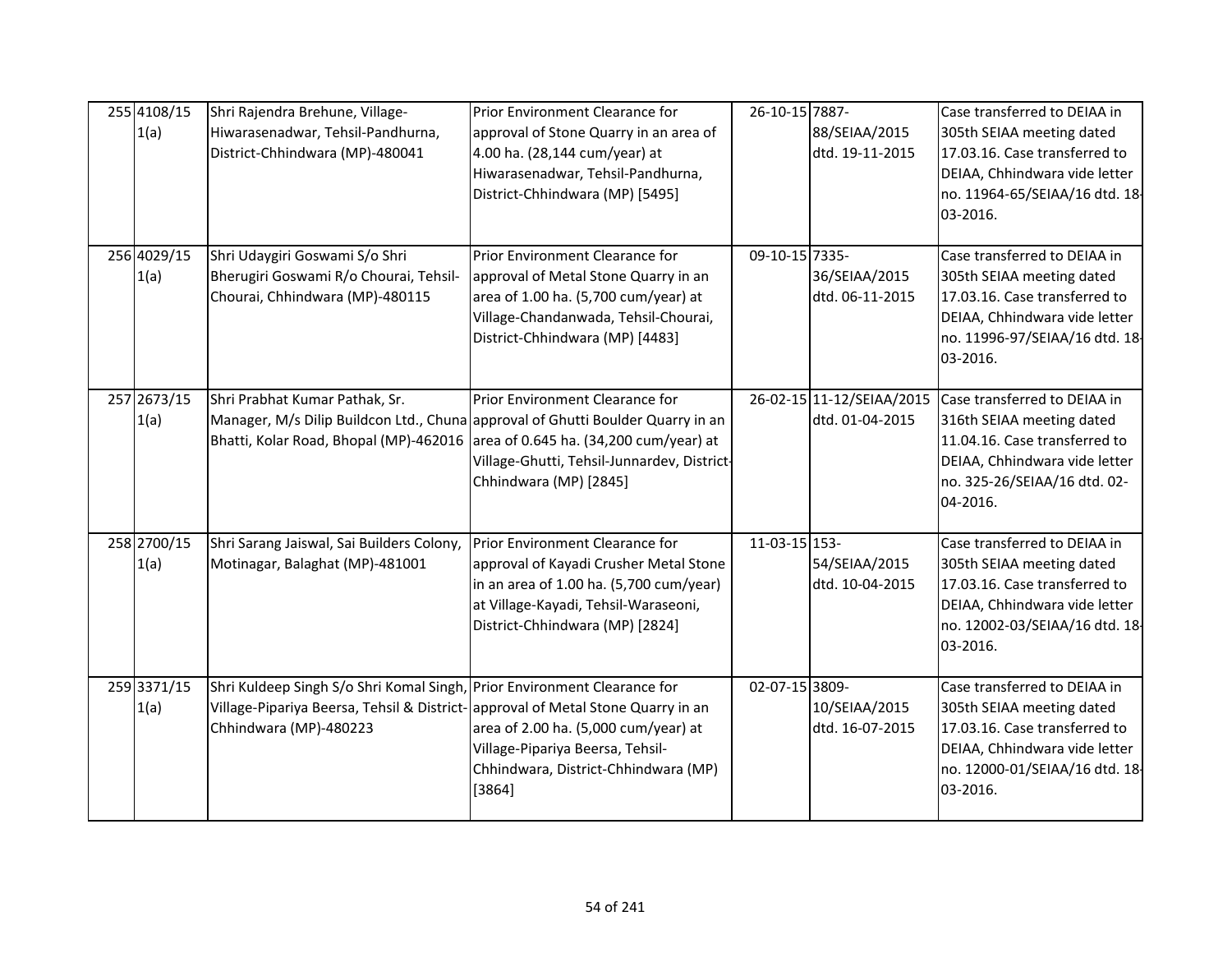| 260 3975/15<br>1(a) | Shri Vishal Kaliya S/o Shri Om Prakash<br>Kaliya, Village-Narangi, Tehsil-<br>Chhindwara, District-Chhindwara (MP)-<br>480001            | Prior Environment Clearance for<br>approval of Crusher Stone Quarry in an<br>area of 1.00 ha. (6,650 cum/year) at<br>Village-Narangi, Tehsil-Chhindwara,<br>District-Chhindwara (MP) [5399] | 30-09-15 7109- | 10/SEIAA/2015<br>dtd. 31-10-2015 | Case transferred to DEIAA in<br>305th SEIAA meeting dated<br>17.03.16. Case transferred to<br>DEIAA, Chhindwara vide letter<br>no. 12016-17/SEIAA/16 dtd. 18-<br>03-2016. |
|---------------------|------------------------------------------------------------------------------------------------------------------------------------------|---------------------------------------------------------------------------------------------------------------------------------------------------------------------------------------------|----------------|----------------------------------|---------------------------------------------------------------------------------------------------------------------------------------------------------------------------|
| 261 3722/15<br>1(a) | Shri Damodar Chourasiya, Village-<br>Khamra, Tehsil-Bichua, District-<br>Chhatarpur (MP)                                                 | Prior Environment Clearance for<br>approval of Stone Quarry in an area of<br>1.00 ha. (7,056 cum/year) at Village-<br>Dongargan, Tehsil-Bichua, District-<br>Chhindwara (MP) [4499]         | 24-08-15 5583- | 84/SEIAA/2015<br>dtd. 15-09-2015 | Case transferred to DEIAA in<br>305th SEIAA meeting dated<br>17.03.16. Case transferred to<br>DEIAA, Chhindwara vide letter<br>no. 12008-09/SEIAA/16 dtd. 18-<br>03-2016. |
| 262 3961/15<br>1(a) | Shri Shesh Rao Digarse S/o Shri<br>Pandurang Digarse, MU, Post-Langh,<br>Tehsil-Pandhurna, Chhindwara (MP)-<br>480337                    | Prior Environment Clearance for<br>approval of Stone Quarry in an area of<br>2.00 ha. (2,850 cum/year) at Village-<br>Seoni, Tehsil-Pandhurna, District-<br>Chhindwara (MP) [5305]          | 03-10-15 7079- | 80/SEIAA/2015<br>dtd. 31-10-2015 | Case transferred to DEIAA in<br>305th SEIAA meeting dated<br>17.03.16. Case transferred to<br>DEIAA, Chhindwara vide letter<br>no. 12012-13/SEIAA/16 dtd. 18-<br>03-2016. |
| 263 3960/15<br>1(a) | Smt. Aparna Mishra W/o Shri Rajkumar<br>Mishra, Bararipura, Chhindwara (MP)-<br>480001                                                   | Prior Environment Clearance for<br>approval of Stone Quarry in an area of<br>2.00 ha. (9,899 cum/year) at Village-<br>Arjunwadi, Tehsil-Mohkhed, District-<br>Chhindwara (MP) [5286]        | 03-10-15 7077- | 78/SEIAA/2015<br>dtd. 31-10-2015 | Case transferred to DEIAA in<br>305th SEIAA meeting dated<br>17.03.16. Case transferred to<br>DEIAA, Chhindwara vide letter<br>no. 12018-19/SEIAA/16 dtd. 18-<br>03-2016. |
| 264 3959/15<br>1(a) | Shri Ashwin Agrawal S/o Late Shri<br>Chimanlalji Agrawal, Narsinghpur Road,<br>Tehsil-Chhindwara, District-Chhindwara<br>$(MP) - 480001$ | Prior Environment Clearance for<br>approval of Stone Quarry in an area of<br>1.00 ha. (3,420 cum/year) at Village-<br>Sahajpuri, Tehsil-Chhindwara, District-<br>Chhindwara (MP) [4539]     | 01-10-15 7075- | 76/SEIAA/2015<br>dtd. 31-10-2015 | Case transferred to DEIAA in<br>305th SEIAA meeting dated<br>17.03.16. Case transferred to<br>DEIAA, Chhindwara vide letter<br>no. 12020-21/SEIAA/16 dtd. 18-<br>03-2016. |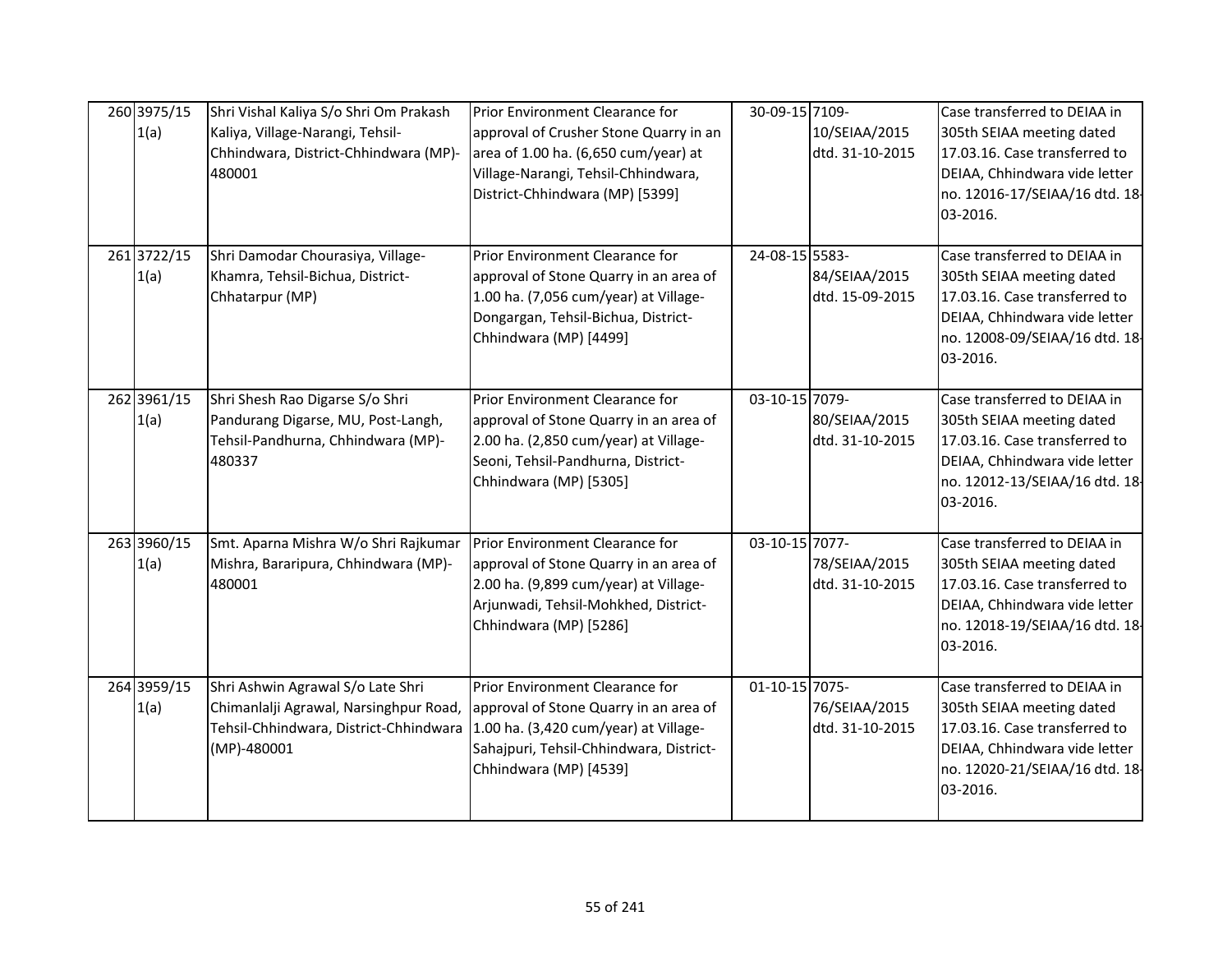| 265 3953/15<br>1(a) | Shri Amit Rajput S/o Late Shri Jagdish<br>Rajput, Shanichara Bazar, Chhindwara<br>$(MP) - 480001$  | Prior Environment Clearance for<br>approval of Stone Quarry in an area of<br>0.809 ha. (5,700 cum/year) at Village-<br>Sahajpuri, Tehsil-Chhindwara, District-<br>Chhindwara (MP) [5194]         | 28-09-15 7063-  | 64/SEIAA/2015<br>dtd. 31-10-2015          | Case transferred to DEIAA in<br>305th SEIAA meeting dated<br>17.03.16. Case transferred to<br>DEIAA, Chhindwara vide letter<br>no. 12024-25/SEIAA/16 dtd. 18-<br>03-2016. |
|---------------------|----------------------------------------------------------------------------------------------------|--------------------------------------------------------------------------------------------------------------------------------------------------------------------------------------------------|-----------------|-------------------------------------------|---------------------------------------------------------------------------------------------------------------------------------------------------------------------------|
| 266 5113/16<br>1(a) | Shri Mukesh Sharma, Owner, 226, AC<br>Sector, Indrapuri, Bhopal (MP)-462016                        | Prior Environment Clearance for Sand<br>Auction Quarry in an area of 5.00 ha.<br>(80,360 cum/year) at Village-<br>Imalikheda, Tehsil-Chhindwara, District-<br>Chhindwara (MP) [35096]            |                 | 24-03-16 /SEIAA/2016 dtd.<br>$-04 - 2016$ | Case transferred to DEIAA in<br>316th SEIAA meeting dated<br>11.04.16. Case transferred to<br>DEIAA, Chhindwara vide letter<br>no. 12908-09/SEIAA/16 dtd. 30-<br>03-2016. |
| 267 5065/16<br>1(a) | Shri Sunil Bobde S/o Shri Shankar Rao<br>Bobde, Sausar, Tehsil-Sausar,<br>Chhindwara (MP)-441101   | Prior Environment Clearance for Sand<br>Auction Quarry in an area of 5.00 ha.<br>$(1,10,000 \text{ cum/year})$ at Village-Khapa<br>Padriwar, Tehsil-Sausar, District-<br>Chhindwara (MP) [33878] |                 | 10-03-16 /SEIAA/2016 dtd.<br>$-03 - 2016$ | Case transferred to DEIAA in<br>305th SEIAA meeting dated<br>17.03.16. Case transferred to<br>DEIAA, Chhindwara vide letter<br>no. 11998-99/SEIAA/16 dtd. 18-<br>03-2016. |
| 268 4910/16<br>1(a) | Smt. Kriti Thakur W/o Shri Jitendra<br>Thakur R/o Amaboh, Tehsil-Churai,<br>Chhindwara (MP)-480115 | Prior Environment Clearance for Metal<br>Stone Quarry in an area of 2.00 ha.<br>(11,400 cum/year) at Village-Amaboh,<br>Tehsil-Chaurai, District-Chhindwara<br>(MP) [35078]                      | 11-01-16 10584- | 85/SEIAA/2016<br>dtd. 15-01-2016          | Case transferred to DEIAA in<br>305th SEIAA meeting dated<br>17.03.16. Case transferred to<br>DEIAA, Chhindwara vide letter<br>no. 12006-07/SEIAA/16 dtd. 18-<br>03-2016. |
| 269 4639/15<br>1(a) | Shri Dilmeet Singh S/o Shri Trilok Singh<br>Khanduja R/o Damoh, District-Damoh<br>(MP)-470881      | Prior Environment Clearance for Metal<br>Stone Quarry in an area of 1.00 ha.<br>(8,550 cum/year) at Village-Jamuniya,<br>Tehsil-Damoh, District-Damoh (MP)<br>[5871]                             | 24-11-15 9318-  | 19/SEIAA/2015<br>dtd. 15-12-2015          | Case transferred to DEIAA in<br>305th SEIAA meeting dated<br>17.03.16. Case transferred to<br>DEIAA, Damoh vide letter no.<br>12406-07/SEIAA/16 dtd. 21-03-<br>2016.      |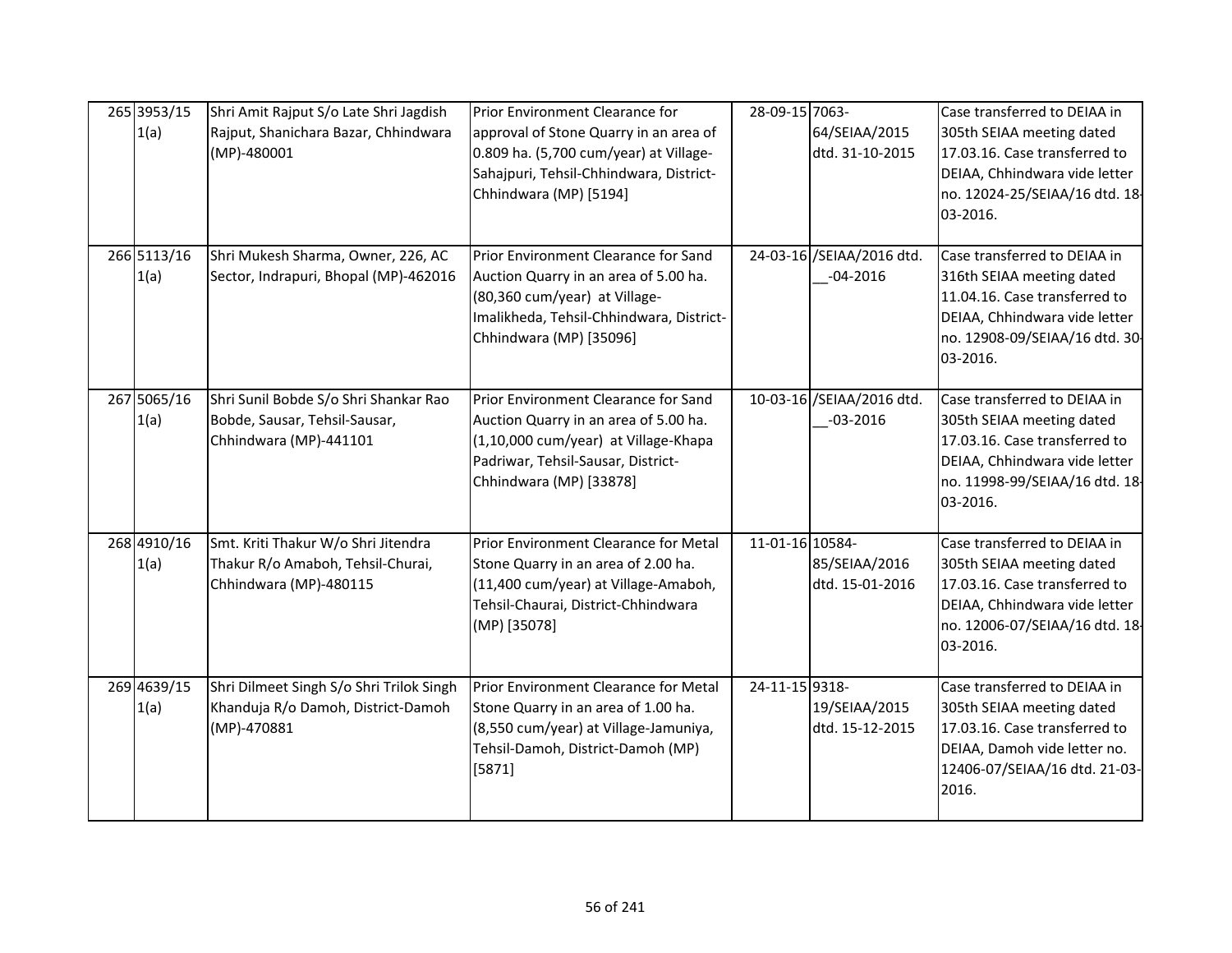| 270 4634/15<br>1(a)     | Shri Dilip Rai S/o Late Shri Shankar Lal<br>Rai R/o Jabalpur Naka, Tehsil & District-<br>Damoh (MP)-470661                                      | Prior Environment Clearance for<br>approval of Flagstone Quarry in an area<br>of 1.00 ha. (2,730 cum/year) at Village-<br>Lakhni, Tehsil-Jabera, District-Damoh<br>(MP) [5870]           | 24-11-15 9308- | 09/SEIAA/2015<br>dtd. 15-12-2015 | Case transferred to DEIAA in<br>305th SEIAA meeting dated<br>17.03.16. Case transferred to<br>DEIAA, Damoh vide letter no.<br>12410-11/SEIAA/16 dtd. 21-03-<br>2016. |
|-------------------------|-------------------------------------------------------------------------------------------------------------------------------------------------|------------------------------------------------------------------------------------------------------------------------------------------------------------------------------------------|----------------|----------------------------------|----------------------------------------------------------------------------------------------------------------------------------------------------------------------|
| 271 4628/15<br>1(a)     | Shri Varun Parasrasrampuriya, M/s<br>Arjun Nirman Company, R/o Vaishali<br>Nagar, District-Damoh (MP)-470661                                    | Prior Environment Clearance for<br>approval of Murrum Quarry in an area<br>of 1.00 ha. (1,424 cum/year) at Village-<br>Kuluwa (Marutaal), Tehsil-Damoh,<br>District-Damoh (MP) [5693]    | 19-11-15 9246- | 47/SEIAA/2015<br>dtd. 15-12-2015 | Case transferred to DEIAA in<br>305th SEIAA meeting dated<br>17.03.16. Case transferred to<br>DEIAA, Damoh vide letter no.<br>12398-99/SEIAA/16 dtd. 21-03-<br>2016. |
| 272 4570/15<br>1(a)     | Smt. Kuldeep Kour Bagga W/o Shri<br>Rajendra Singh Bagga R/o Tandone<br>Baghicha, District-Damoh (MP)-470666                                    | Prior Environment Clearance for<br>approval of Sandstone Quarry in an<br>area of 1.00 ha. (4,200 cum/year) at<br>Village-Patharia, Tehsil-Damoh, District-<br>Damoh (MP) [5785] (Bad CD) | 24-11-15 9083- | 84/SEIAA/2015<br>dtd. 11-12-2015 | Case transferred to DEIAA in<br>305th SEIAA meeting dated<br>17.03.16. Case transferred to<br>DEIAA, Damoh vide letter no.<br>12400-01/SEIAA/16 dtd. 21-03-<br>2016. |
| 273 4335/15<br>$1(a)^*$ | Shri Ramakant Rai S/o Late Shri Ramdas   Prior Environment Clearance for<br>Rai R/o Village-Mahua Kheda, Tehsil &<br>District-Damoh (MP)-470661 | approval of Sand Quarry in an area of<br>5.00 ha. (2,210 cum/year) at Village-<br>Payra Pura, Tehsil-Damoh, District-<br>Damoh (MP) [5523]                                               | 15-10-15 8327- | 28/SEIAA/2015<br>dtd. 28-11-2015 | Case transferred to DEIAA,<br>Damoh vide letter no. 765-<br>66/SEIAA/16 dtd. 18-04-2016.                                                                             |
| 274 4323/15<br>1(a)     | Shri Pappu Nayak R/o Shivaji School,<br>Tehsil & District-Damoh (MP)-470772                                                                     | Prior Environment Clearance for<br>approval of Sandstone Quarry in an<br>area of 1.00 ha. (1,600 cum/year) at<br>Village-Panda, Tehsil-Damoh, District-<br>Damoh (MP) [5520]             | 15-10-15 8571- | 72/SEIAA/2015<br>dtd. 02-12-2015 | Case transferred to DEIAA in<br>305th SEIAA meeting dated<br>17.03.16. Case transferred to<br>DEIAA, Damoh vide letter no.<br>12396-97/SEIAA/16 dtd. 21-03-<br>2016. |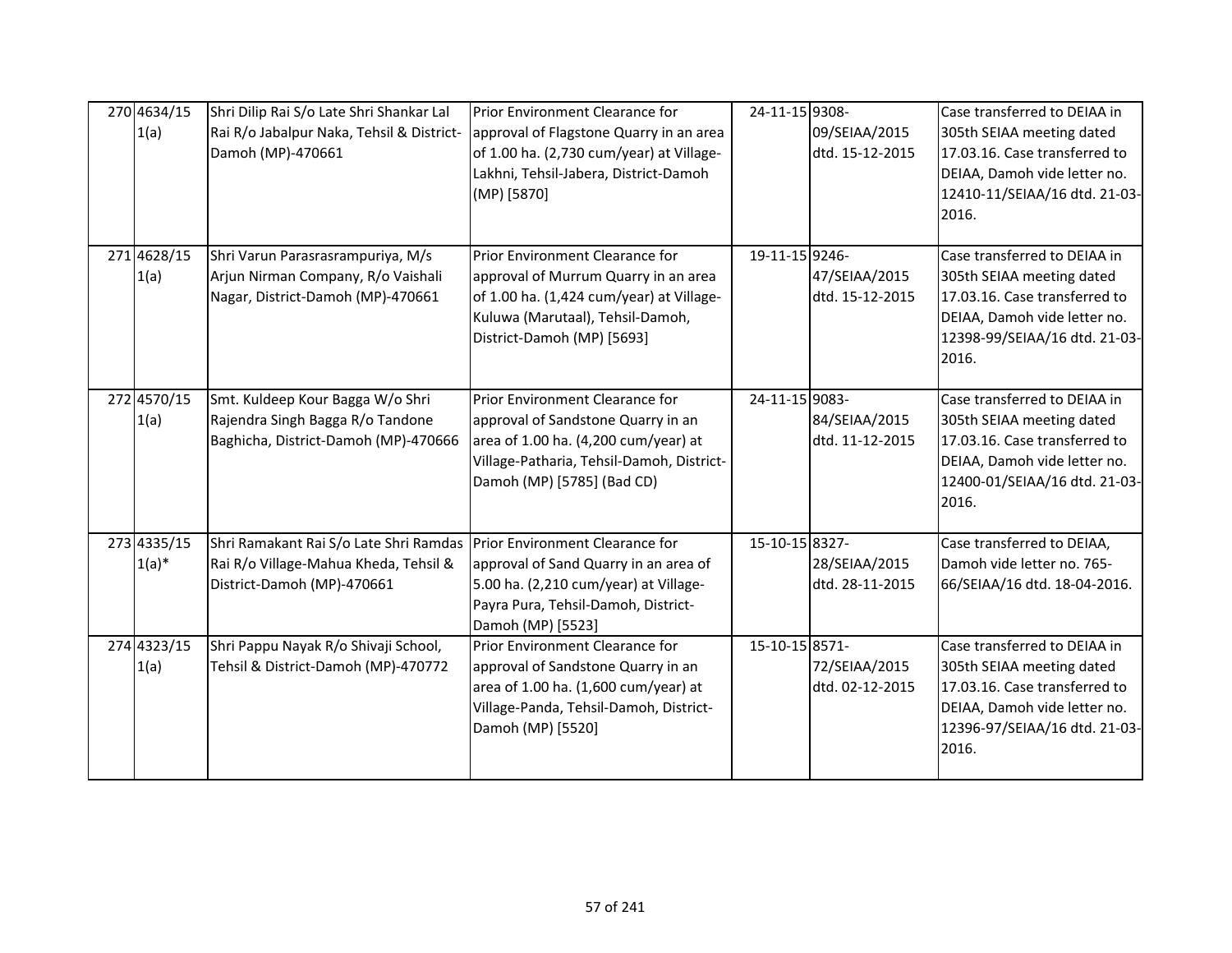| 275 4319/15<br>1(a) | Shri Ashok Chourasiya S/o Shri Narmada Prior Environment Clearance for<br>Prasad Chourasiya R/o Azad Ward No.<br>12, Tehsil-Hata, District-Damoh (MP)-<br>470775 | approval of Stone Quarry in an area of<br>2.00 ha. (3,001 cum/year) at Village-<br>Pipariya Ghanshyam Plot No. 1, Tehsil-<br>Batiyagarh, District-Damoh (MP) [5385]                  | 15-10-15 8433- | 34/SEIAA/2015<br>dtd. 30-11-2015 | Case transferred to DEIAA in<br>305th SEIAA meeting dated<br>17.03.16. Case transferred to<br>DEIAA, Damoh vide letter no.<br>12394-96/SEIAA/16 dtd. 21-03-<br>2016.  |
|---------------------|------------------------------------------------------------------------------------------------------------------------------------------------------------------|--------------------------------------------------------------------------------------------------------------------------------------------------------------------------------------|----------------|----------------------------------|-----------------------------------------------------------------------------------------------------------------------------------------------------------------------|
| 276 4073/15<br>1(a) | Shri Sanjay Chourasiya S/o Shri<br>Narmada Prasad Chourasiya R/o Azad<br>Ward, Tehsil-Hatta, District-Damoh<br>(MP)-470775                                       | Prior Environment Clearance for<br>approval of Sandstone Quarry in an<br>area of 4.00 ha. (18,000 cum/year) at<br>Village-Deodara, Tehsil-Batiyagarh,<br>District-Damoh (MP) [5376]  | 03-10-15 7863- | 64/SEIAA/2015<br>dtd. 19-11-2015 | Case transferred to DEIAA in<br>305th SEIAA meeting dated<br>17.03.16. Case transferred to<br>DEIAA, Damoh vide letter no.<br>12404-05/SEIAA/16 dtd. 21-03-<br>2016.  |
| 277 4068/15<br>1(a) | Shri Vikram Choudhary S/o Shri Mahesh Prior Environment Clearance for<br>Prasad Choudhary R/o MIG-1, New<br>Colony, District-Sagar (MP)-470002                   | approval of Sandstone Quarry in an<br>area of 1.00 ha. (4,800 cum/year) at<br>Village-Doli, Tehsil-Hata, District-Damoh<br>(MP) [4618]                                               | 03-10-15 8064- | 65/SEIAA/2015<br>dtd. 24-11-2015 | Case transferred to DEIAA in<br>305th SEIAA meeting dated<br>17.03.16. Case transferred to<br>DEIAA, Damoh vide letter no.<br>12402-03/SEIAA/16 dtd. 21-03-<br>2016.  |
| 278 3336/15<br>1(a) | Shri Bhagirath Arya, Peter Bangla,<br>District-Damoh (MP)-470775                                                                                                 | Prior Environment Clearance for<br>approval of Stone Quarry in an area of<br>1.00 ha. (1,260 cum/year) at Village-<br>Aamghat, Tehsil-Jabera, District-Damoh<br>(MP) [3639]          | 22-06-15 3510- | 11/SEIAA/2015<br>dtd. 14-07-2015 | Case transferred to DEIAA in<br>305th SEIAA meeting dated<br>17.03.16. Case transferred to<br>DEIAA, Damoh vide letter no.<br>12399-400/SEIAA/16 dtd. 21-<br>03-2016. |
| 279 3461/15<br>1(a) | Shri Rameshwar Dubey S/o Shri<br>Manohar Dubey R/o Village-Sakha,<br>Tehsil-Jabera, District-Damoh (MP)-<br>470881                                               | Prior Environment Clearance for<br>approval of Sand Quarry in an area of<br>5.00 ha. (1,550 cum/year) at Village-<br>Hinoti Thengapati, Tehsil-Jabera,<br>District-Damoh (MP) [3762] | 20-07-15 4334- | 35/SEIAA/2015<br>dtd. 03-08-2015 | Case transferred to DEIAA,<br>Damoh vide letter no. 765-<br>66/SEIAA/16 dtd. 18-04-2016.                                                                              |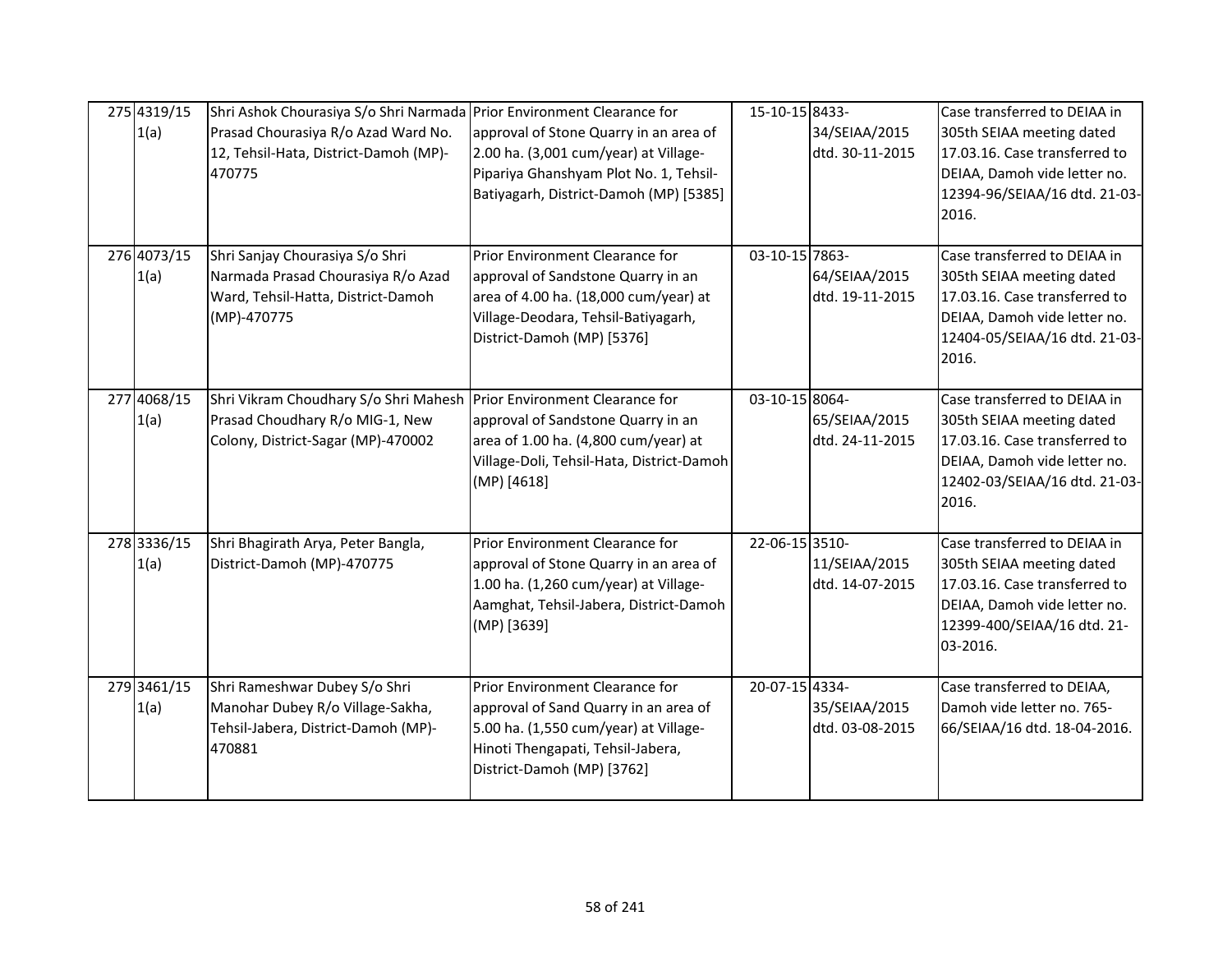| 280 3588/15<br>1(a)<br>281 5109/16<br>1(a) | Shri Raj Mohan Singh, Shriram<br>Construction, Village-Khari, Tehsil-<br>Patan, District-Jabalpur (MP)-483113<br>Shri Amit Khare, Manager, M/s Bansal<br>Construction Co., Bansal Construction<br>Co., District-Bhopal (MP)-471001 | Prior Environment Clearance for<br>approval of Sand Quarry in an area of<br>5.00 ha. (4,910 cum/year) at Village-<br>Barakhar, Tehsil-Jabera, District-Damoh<br>(MP) [3766]<br>Prior Environment Clearance for<br>Crusher Stone Quarry in an area of 1.00<br>ha. (46,200 cum/year) at Village-<br>Jamuniya, Tehsil-Damoh, District-<br>Damoh (MP) [42959] | 05-08-15 5031- | 32/SEIAA/2015<br>dtd. 20-08-2015<br>22-03-16 /SEIAA/2016 dtd.<br>$-04 - 2016$ | Case transferred to DEIAA,<br>Damoh vide letter no. 765-<br>66/SEIAA/16 dtd. 18-04-2016.<br>Case transferred to DEIAA,<br>Damoh vide letter no. 480-<br>81/SEIAA/16 dtd. 06-04-2016. |
|--------------------------------------------|------------------------------------------------------------------------------------------------------------------------------------------------------------------------------------------------------------------------------------|-----------------------------------------------------------------------------------------------------------------------------------------------------------------------------------------------------------------------------------------------------------------------------------------------------------------------------------------------------------|----------------|-------------------------------------------------------------------------------|--------------------------------------------------------------------------------------------------------------------------------------------------------------------------------------|
| 282 2308/14<br>1(a)                        | Shri Ashok Kumar Rajpoot, Prop., M/s<br>Siddh Stone Crusher, Village-<br>Nayakheda, Tehsil-Datiya, District-<br>Datiya (MP)-475661                                                                                                 | Prior Environment Clearance for<br>approval of proposed Basalt Stone<br>Quarry in an area of 2.00 ha. at Village-<br>Nayakheda, Tehsil-Datiya, District-<br>Datiya (MP) [2581]                                                                                                                                                                            | 17-12-14 2827- | 28/SEIAA/2014<br>dtd. 27-12-2014                                              | Case transferred to DEIAA in<br>305th SEIAA meeting dated<br>17.03.16. Case transferred to<br>DEIAA, Datia vide letter no.<br>12654-55/SEIAA/16 dtd. 29-03-<br>2016.                 |
| 283 4427/15<br>1(a)                        | Shri Padam Bhargav S/o Shri Baalkrishna Prior Environment Clearance for<br>Bhargav, M/s Gaurabh Industries R/o<br>Ghas Mandi, District-Gwalior (MP)-<br>474003                                                                     | approval of Stone Quarry in an area of<br>2.00 ha. (15,000 cum/year) at Village-<br>Tatarpur, Tehsil-Bhander, District-Datia<br>(MP) [5039]                                                                                                                                                                                                               | 06-11-15 8736- | 37/SEIAA/2015<br>dtd. 05-12-2015                                              | Case transferred to DEIAA in<br>305th SEIAA meeting dated<br>17.03.16. Case transferred to<br>DEIAA, Datia vide letter no.<br>12664-65/SEIAA/16 dtd. 29-03-<br>2016.                 |
| 284 2400/15<br>1(a)                        | Shri Udayveer Singh Jatav S/o Shri<br>Ramsiya Jatav, Kamad Road, Indaragarh, approval of Stone Quarry in an area of<br>Datia (MP)-474006                                                                                           | Prior Environment Clearance for<br>1.40 ha. (10,000 cum/year) at Village-<br>Paharirawat, Tehsil-Indaragarh, District-<br>Datia (MP) [2572]                                                                                                                                                                                                               | 08-01-15 3177- | 78/SEIAA/2015<br>dtd. 19-01-2015                                              | Case transferred to DEIAA in<br>305th SEIAA meeting dated<br>17.03.16. Case transferred to<br>DEIAA, Datia vide letter no.<br>12646-47/SEIAA/16 dtd. 29-03-<br>2016.                 |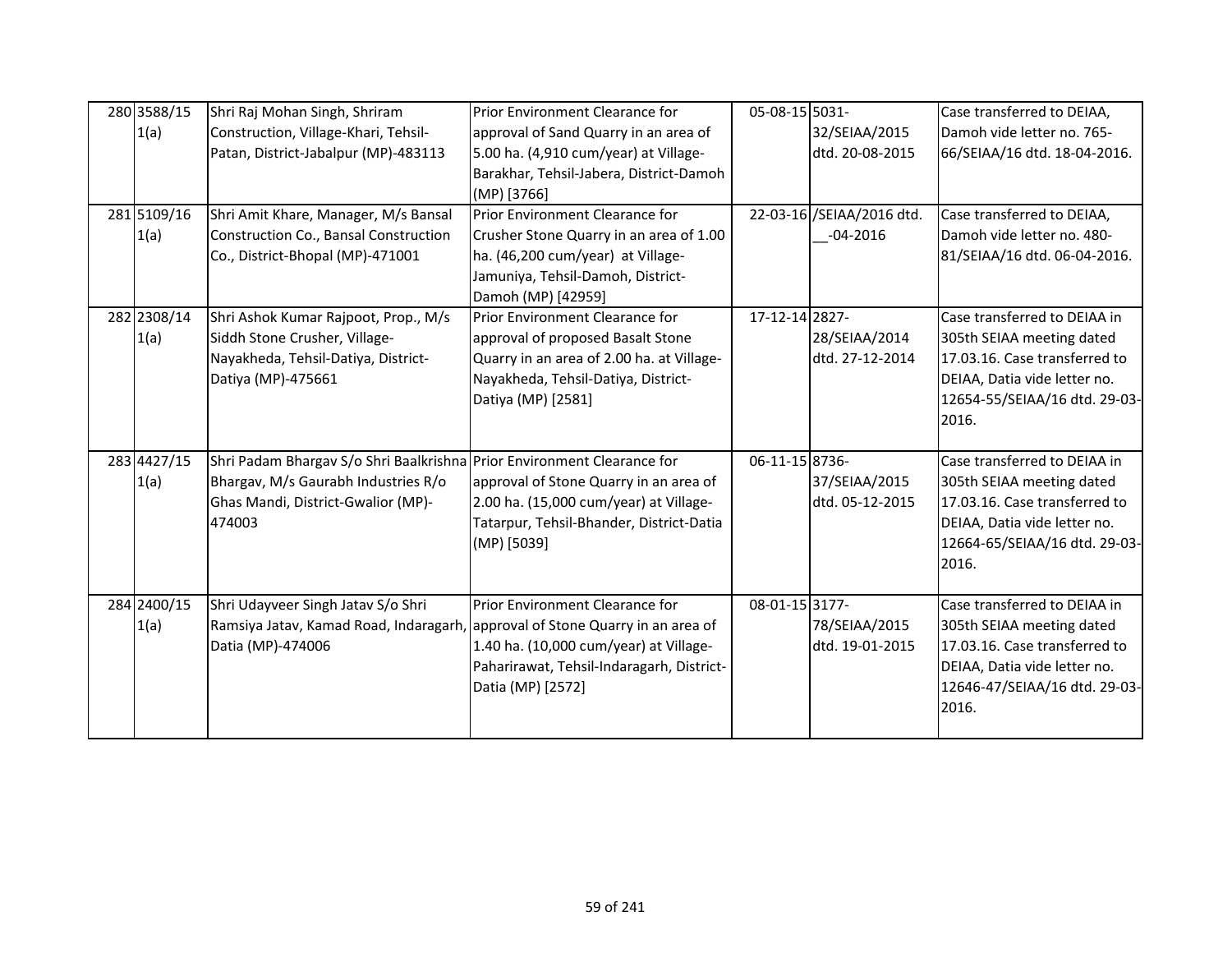| 285 2435/15<br>1(a) | Smt. Mahadevi Yadav W/o Shri Atwal<br>Singh Yadav, Village-Laxmanpura, Datia<br>(MP)-475661                                   | Prior Environment Clearance for<br>approval of proposed Stone Quarry in<br>an area of 4.00 ha. (45,000 cum/year)<br>at Village-Tatarpur, Tehsil-Bhander, Dist-<br>Datia (MP) [2694] | 23-01-15 3505- | 06/SEIAA/2015<br>dtd. 06-02-2015 | Case transferred to DEIAA in<br>305th SEIAA meeting dated<br>17.03.16. Case transferred to<br>DEIAA, Datia vide letter no.<br>12650-51/SEIAA/16 dtd. 29-03-<br>2016. |
|---------------------|-------------------------------------------------------------------------------------------------------------------------------|-------------------------------------------------------------------------------------------------------------------------------------------------------------------------------------|----------------|----------------------------------|----------------------------------------------------------------------------------------------------------------------------------------------------------------------|
| 286 3261/15<br>1(a) | Shri Kayam Singh Chouhan S/o Shri<br>Raghuraj Singh Chouhan, Near Bus<br>Stand, Sendha, District-Datia (MP)                   | Prior Environment Clearance for<br>approval of Stone Quarry in an area of<br>1.00 ha. (8,000 cum/year) at Village-<br>Jaswant Nagar, Tehsil-Sendha, District-<br>Datia (MP) [2955]  | 31-03-15 2602- | 03/SEIAA/2015<br>dtd. 27-06-2015 | Case transferred to DEIAA in<br>305th SEIAA meeting dated<br>17.03.16. Case transferred to<br>DEIAA, Datia vide letter no.<br>12652-53/SEIAA/16 dtd. 29-03-<br>2016. |
| 287 3585/15<br>1(a) | Shri Jasant Singh R/o Ater Road, District- Prior Environment Clearance for<br>Bhind (MP)                                      | approval of Stone Quarry in an area of<br>1.340 ha. (25,000 cum/year) at Village-<br>Bikar, Tehsil-Datia, District- Datia (MP)<br>[3856]                                            | 04-08-15 5025- | 26/SEIAA/2015<br>dtd. 20-08-2015 | Case transferred to DEIAA in<br>305th SEIAA meeting dated<br>17.03.16. Case transferred to<br>DEIAA, Datia vide letter no.<br>12656-57/SEIAA/16 dtd. 29-03-<br>2016. |
| 288 3816/15<br>1(a) | Shri Sameer Singh R/o Govind Niwas<br>Palace, Tehsil-Data, District-Datia (MP)-<br>475335                                     | Prior Environment Clearance for<br>approval of Stone Quarry in an area of<br>2.290 ha. (30,000 cum/year) at Village-<br>Ghutari, Tehsil-Datia, District-Datia (MP)<br>[3719]        | 03-09-15 5974- | 75/SEIAA/2015<br>dtd. 03-10-2015 | Case transferred to DEIAA in<br>305th SEIAA meeting dated<br>17.03.16. Case transferred to<br>DEIAA, Datia vide letter no.<br>12660-61/SEIAA/16 dtd. 29-03-<br>2016. |
| 289 3830/15<br>1(a) | Shri Padam Bhargav S/o Shri Balkrishan<br>Bhargav R/o Nomhila Ghasmandeel,<br>Koteswar Road, District-Gwalior (MP)-<br>472337 | Prior Environment Clearance for<br>approval of Stone Quarry in an area of<br>3.00 ha. (55,320 cum/year) at Village-<br>Kharag, Tehsil-Datia, District-Datia (MP)<br>[4874]          | 07-09-15 6226- | 27/SEIAA/2015<br>dtd. 13-10-2015 | Case transferred to DEIAA in<br>305th SEIAA meeting dated<br>17.03.16. Case transferred to<br>DEIAA, Datia vide letter no.<br>12648-49/SEIAA/16 dtd. 29-03-<br>2016. |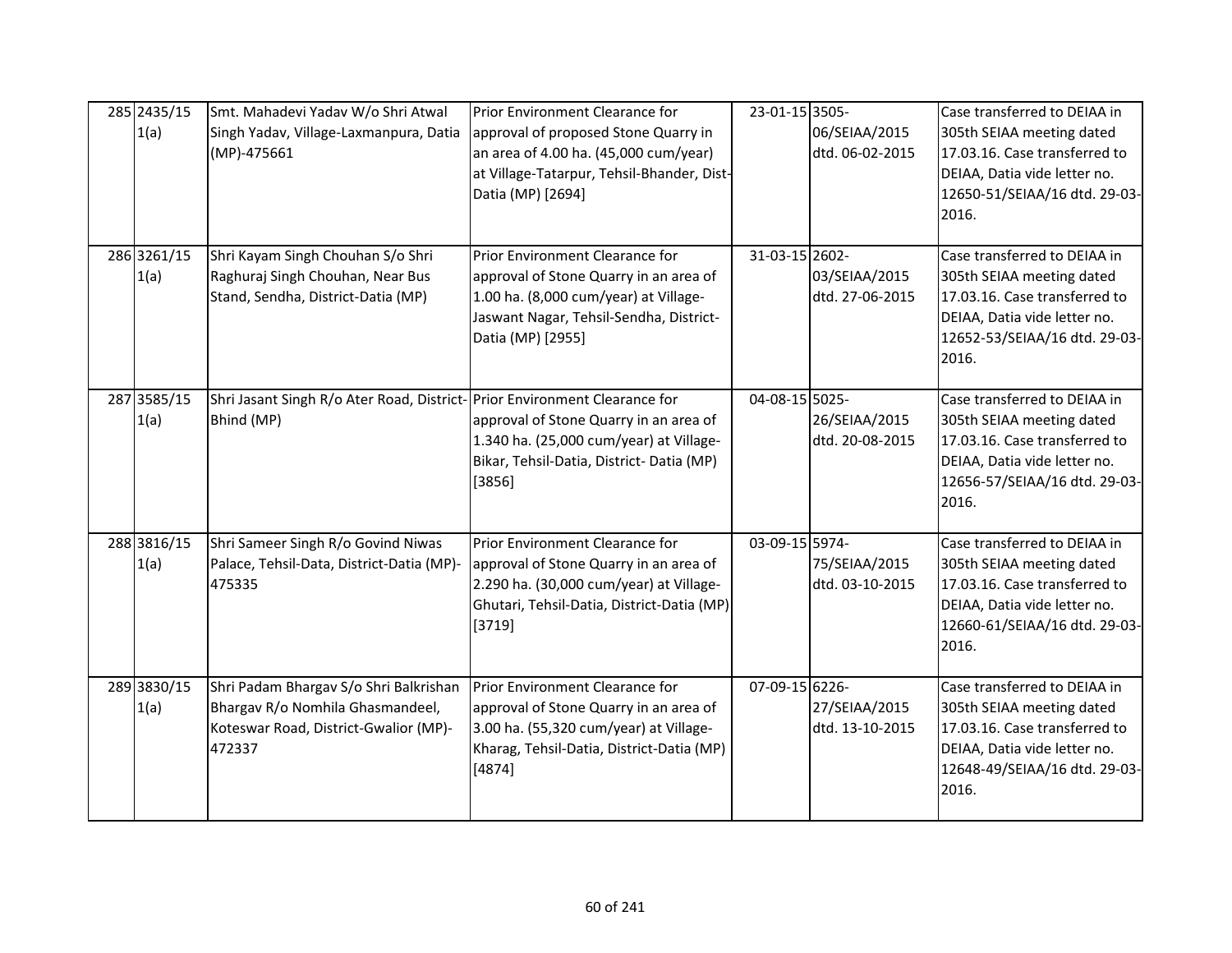| 290 3897/15<br>1(a) | Shri Ashok Kumar Rajput S/o Shri Suraj<br>Singh R/o Village-Nayakheda, Post-<br>Basai, District-Datia (MP)-475661                                                              | Prior Environment Clearance for<br>approval of Stone Quarry in an area of<br>2.00 ha. (29,950 cum/year) at Village-<br>Himmatpur, Tehsil-Datia, District-Datia<br>(MP) [4700] | 24-09-15 6731-<br>32/SEIAA/2015<br>dtd. 23-10-2015  | Case transferred to DEIAA in<br>305th SEIAA meeting dated<br>17.03.16. Case transferred to<br>DEIAA, Datia vide letter no.<br>12662-63/SEIAA/16 dtd. 29-03-<br>2016.                                                                      |
|---------------------|--------------------------------------------------------------------------------------------------------------------------------------------------------------------------------|-------------------------------------------------------------------------------------------------------------------------------------------------------------------------------|-----------------------------------------------------|-------------------------------------------------------------------------------------------------------------------------------------------------------------------------------------------------------------------------------------------|
| 291 5100/16<br>1(a) | Shri Dharamveer Singh Sarawat S/o Shri Prior Environment Clearance for Stone<br>Tape Singh, Owner, R/o 182/2,<br>Allahabad Bank Chauraha, Civil Lines,<br>District-Jhansi (UP) | Quarry in an area of 2.20 ha. (15,000<br>cum/year) at Village-Salon A, Tehsil-<br>Bhander, District-Datia (MP) [35681]                                                        | 17-03-16 /SEIAA/2016 dtd.<br>$-03 - 2016$           | Case transferred to DEIAA in<br>316th SEIAA meeting dated<br>11.04.16. Case transferred to<br>DEIAA in 307th SEIAA meeting<br>dated 22.03.16. Case<br>transferred to DEIAA, Datia<br>vide letter no. 480-<br>81/SEIAA/16 dtd. 06-04-2016. |
| 292 5035/16<br>1(a) | Shri Pushpendra Singh Sengar, R/o<br>Thakural Mohalla, Bhander, Datia (MP)                                                                                                     | Prior Environment Clearance for Stone<br>(Gitty) Quarry in an area of 4.00 ha.<br>(70,000 cum/year) at Village-Chakantu,<br>Tehsil-Bhander, District-Datia (MP)<br>[37272]    | 29-02-16 /SEIAA/2016 dtd.<br>$-03 - 2016$           | Case transferred to DEIAA in<br>316th SEIAA meeting dated<br>11.04.16. Case transferred to<br>DEIAA in 305th SEIAA meeting<br>dated 17.03.16. Case<br>transferred to DEIAA, Datia<br>vide letter no. 480-<br>81/SEIAA/16 dtd. 06-04-2016. |
| 293 4979/16<br>1(a) | Shri Sudhir Hariyal S/o Shri P.R. Hariyal,<br>215, Panchsheel Park, New Delhi-<br>475335                                                                                       | Prior Environment Clearance for Metal<br>Stone Quarry in an area of 1.20 ha.<br>(8,820 cum/year) at Village-Salon-A,<br>Tehsil-Bhander, District-Datia (MP)<br>[34812]        | 16-02-16 11457-<br>58/SEIAA/2016<br>dtd. 24-02-2016 | Case transferred to DEIAA in<br>305th SEIAA meeting dated<br>17.03.16. Case transferred to<br>DEIAA, Datia vide letter no.<br>12644-45/SEIAA/16 dtd. 29-03-<br>2016.                                                                      |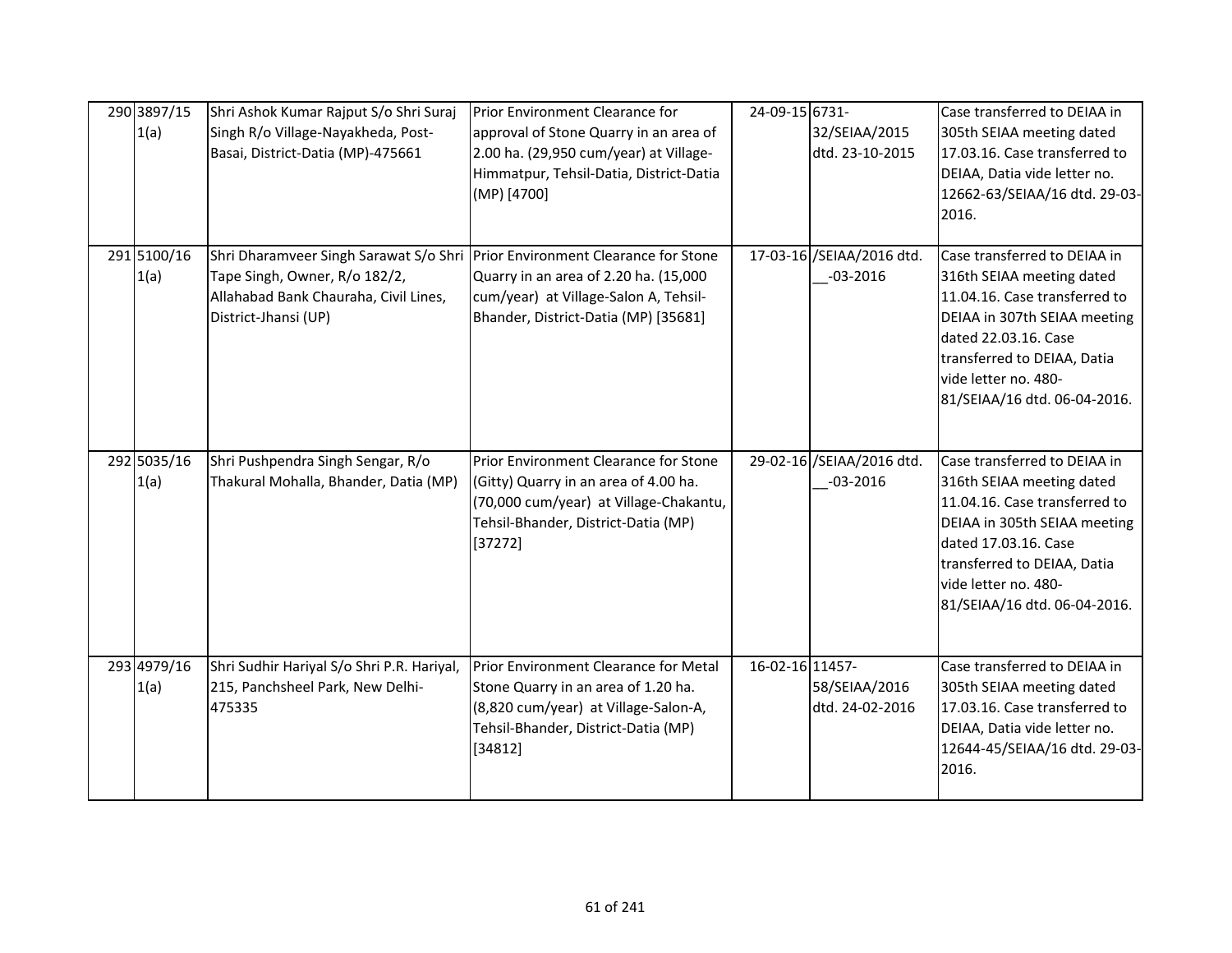| 294 1186/201 | Shri Manish Yadav, 62, LIG, Vijay                                              | Environmental Clearance for approval    | 01-09-12 2412-  |                 | The case was disucssed in                     |
|--------------|--------------------------------------------------------------------------------|-----------------------------------------|-----------------|-----------------|-----------------------------------------------|
| 31(a)        | Nagar, Dewas (M.P.)                                                            | of 4.00 ha, Stone crushing (Gitty) at   |                 |                 | 13/SEIAA/2012 dtd 225th SEIAA meeting. Letter |
|              |                                                                                | village Rajoda, Tehsil-Dewas, Distt-    |                 | 8-02-2013       | sent to SEAC on 27.08.15 to re-               |
|              |                                                                                | Dewas (M.P)                             |                 |                 | appraise the case in                          |
|              |                                                                                |                                         |                 |                 | consultation with MPPPCB in                   |
|              |                                                                                |                                         |                 |                 | the light of interim orders                   |
|              |                                                                                |                                         |                 |                 | issued by Hon'ble NGT, Central                |
|              |                                                                                |                                         |                 |                 | Zone Bench, Bhopal. Copy to                   |
|              |                                                                                |                                         |                 |                 | PP. Case send to respective                   |
|              |                                                                                |                                         |                 |                 | DEIAA with the instructions                   |
|              |                                                                                |                                         |                 |                 | that they follow the final                    |
|              |                                                                                |                                         |                 |                 | verdict of the Hon'ble NGT and                |
|              |                                                                                |                                         |                 |                 | other courts in 301st SEIAA                   |
|              |                                                                                |                                         |                 |                 | meeting dated 05.03.16.                       |
|              |                                                                                |                                         |                 |                 |                                               |
|              |                                                                                |                                         |                 |                 |                                               |
| 295 4864/15  | Shri Gopal Krishan Agarwal R/o Village-                                        | Prior Environment Clearance for         | 11-12-15 10407- |                 | Case transferred to DEIAA in                  |
| 1(a)         | Panigaon, Tehsil-Kannod, District-Dewas approval of Stone Quarry in an area of |                                         |                 | 08/SEIAA/2015   | 305th SEIAA meeting dated                     |
|              | (MP)-455440                                                                    | 1.00 ha. (3,960 cum/year) at Village-   |                 | dtd. 11-01-2016 | 17.03.16. Case transferred to                 |
|              |                                                                                | Panigaon, Tehsil-Kannod, District-      |                 |                 | DEIAA, Dewas vide letter no.                  |
|              |                                                                                | Dewas (MP) [6255]                       |                 |                 | 12426-27/SEIAA/16 dtd. 21-03-                 |
|              |                                                                                |                                         |                 |                 | 2016.                                         |
|              |                                                                                |                                         |                 |                 |                                               |
| 296 4828/15  | Smt. Bhagwanti Rajput W/o Shri Vikram Prior Environment Clearance for Stone    |                                         | 14-12-15 9800-  |                 | Case transferred to DEIAA in                  |
| 1(a)         | Singh Rajput R/o Village-Tonk Kala,                                            | Quarry in an area of 4.00 ha. (20,000   |                 | 01/SEIAA/2015   | 305th SEIAA meeting dated                     |
|              | Tehsil-Tonk Kala, District-Dewas (MP)-                                         | cum/year) at Village-Tonk Kala, Tehsil- |                 | dtd. 23-12-2015 | 17.03.16. Case transferred to                 |
|              | 455001                                                                         | Tonk Khurd, District-Dewas (MP) [3530]  |                 |                 | DEIAA, Dewas vide letter no.                  |
|              |                                                                                |                                         |                 |                 | 12488-89/SEIAA/16 dtd. 21-03-                 |
|              |                                                                                |                                         |                 |                 | 2016.                                         |
|              |                                                                                |                                         |                 |                 |                                               |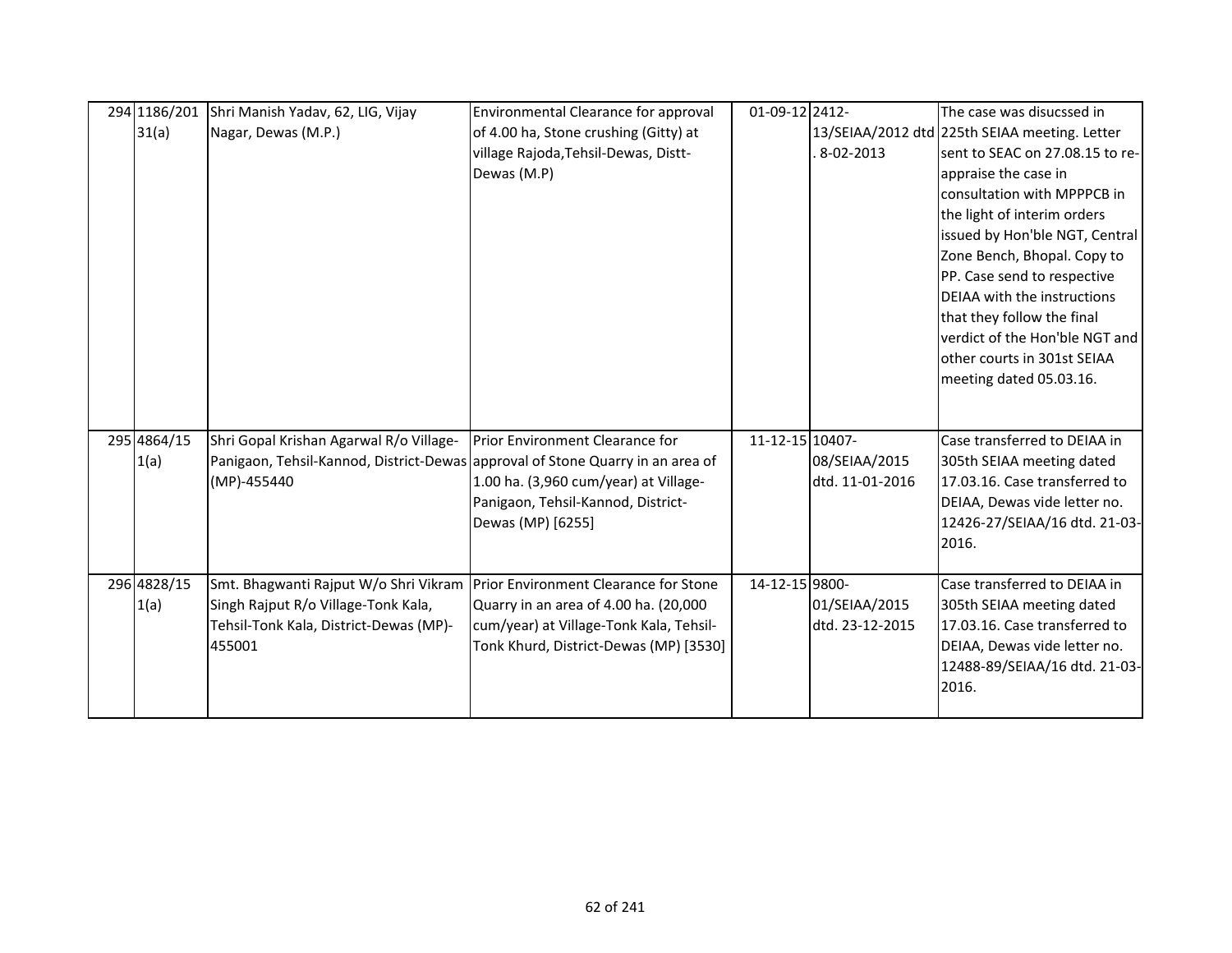| 297 4816/15<br>1(a) | Shri Babulal Patel S/o Shri Kriparam<br>Patel, Village-Navada, Tehsil-Tonk<br>Khurd, District-Dewas (MP)-455001                   | Prior Environment Clearance for Stone<br>Quarry in an area of 1.00 ha. (10,000<br>cum/year) at Village-Navada, Tehsil-<br>Tonk Khurd, District-Dewas (MP) [4181]                     | 12-10-15 9776- | 77/SEIAA/2015<br>dtd. 23-12-2015 | Case transferred to DEIAA in<br>305th SEIAA meeting dated<br>17.03.16. Case transferred to<br>DEIAA, Dewas vide letter no.<br>12450-51/SEIAA/16 dtd. 21-03-<br>2016. |
|---------------------|-----------------------------------------------------------------------------------------------------------------------------------|--------------------------------------------------------------------------------------------------------------------------------------------------------------------------------------|----------------|----------------------------------|----------------------------------------------------------------------------------------------------------------------------------------------------------------------|
| 298 4741/15<br>1(a) | Shri Chirag Goyal S/o Shri Prakash<br>Chand Goyal R/o Shri Ram Mandir<br>Marg, Khategaon, Tehsil & District-<br>Dewas (MP)-455336 | Prior Environment Clearance for Stone<br>Quarry in an area of 0.40 ha. (6,000<br>cum/year) at Village-Nanasa, Tehsil-<br>Kannod, District-Dewas (MP) [6220]                          | 20-11-15 9540- | 41/SEIAA/2015<br>dtd. 18-12-2015 | Case transferred to DEIAA in<br>305th SEIAA meeting dated<br>17.03.16. Case transferred to<br>DEIAA, Dewas vide letter no.<br>12446-47/SEIAA/16 dtd. 21-03-<br>2016. |
| 299 4730/15<br>1(a) | Shri Khurshid Alam S/o Shri Abdul<br>Rasheed Alam, Tilaknagar, District-<br>Dewas (MP)-455001                                     | Prior Environment Clearance for<br>approval of Stone Quarry in an area of<br>2.00 ha. (19,200 cum/year) at Village-<br>Kanheria, Tehsil-Tonk Khurd, District-<br>Dewas (MP) [4200]   | 01-12-15 9490- | 91/SEIAA/2015<br>dtd. 18-12-2015 | Case transferred to DEIAA in<br>305th SEIAA meeting dated<br>17.03.16. Case transferred to<br>DEIAA, Dewas vide letter no.<br>12444-45/SEIAA/16 dtd. 21-03-<br>2016. |
| 300 4728/15<br>1(a) | Shri Nikhil Kumar Jain S/o Shri Ajit<br>Kumar Jain R/o Village-Sia, Tehsil-<br>Dewas, District-Dewas (MP)-455001                  | Prior Environment Clearance for<br>approval of Stone Quarry in an area of<br>2.690 ha. (19,400 cum/year) at Village-<br>Tonk Kala, Tehsil-Tonk Khurd, District-<br>Dewas (MP) [6177] | 20-11-15 9486- | 87/SEIAA/2015<br>dtd. 18-12-2015 | Case transferred to DEIAA in<br>305th SEIAA meeting dated<br>17.03.16. Case transferred to<br>DEIAA, Dewas vide letter no.<br>12454-55/SEIAA/16 dtd. 21-03-<br>2016. |
| 301 4711/15<br>1(a) | Shri Mohanlal Prajapati S/o Shri Munna<br>Lal Prajapati, Nevari, Tehsil-<br>Haatpipaliya, District-Dewas (MP)-<br>455221          | Prior Environment Clearance for Stone<br>Quarry in an area of 1.00 ha. (5,000<br>cum/year) at Village-Nevari, Tehsil-<br>Haatpipaliya, District-Dewas (MP)<br>[4853]                 | 01-12-15 9354- | 55/SEIAA/2015<br>dtd. 18-12-2015 | Case transferred to DEIAA in<br>305th SEIAA meeting dated<br>17.03.16. Case transferred to<br>DEIAA, Dewas vide letter no.<br>12452-53/SEIAA/16 dtd. 21-03-<br>2016. |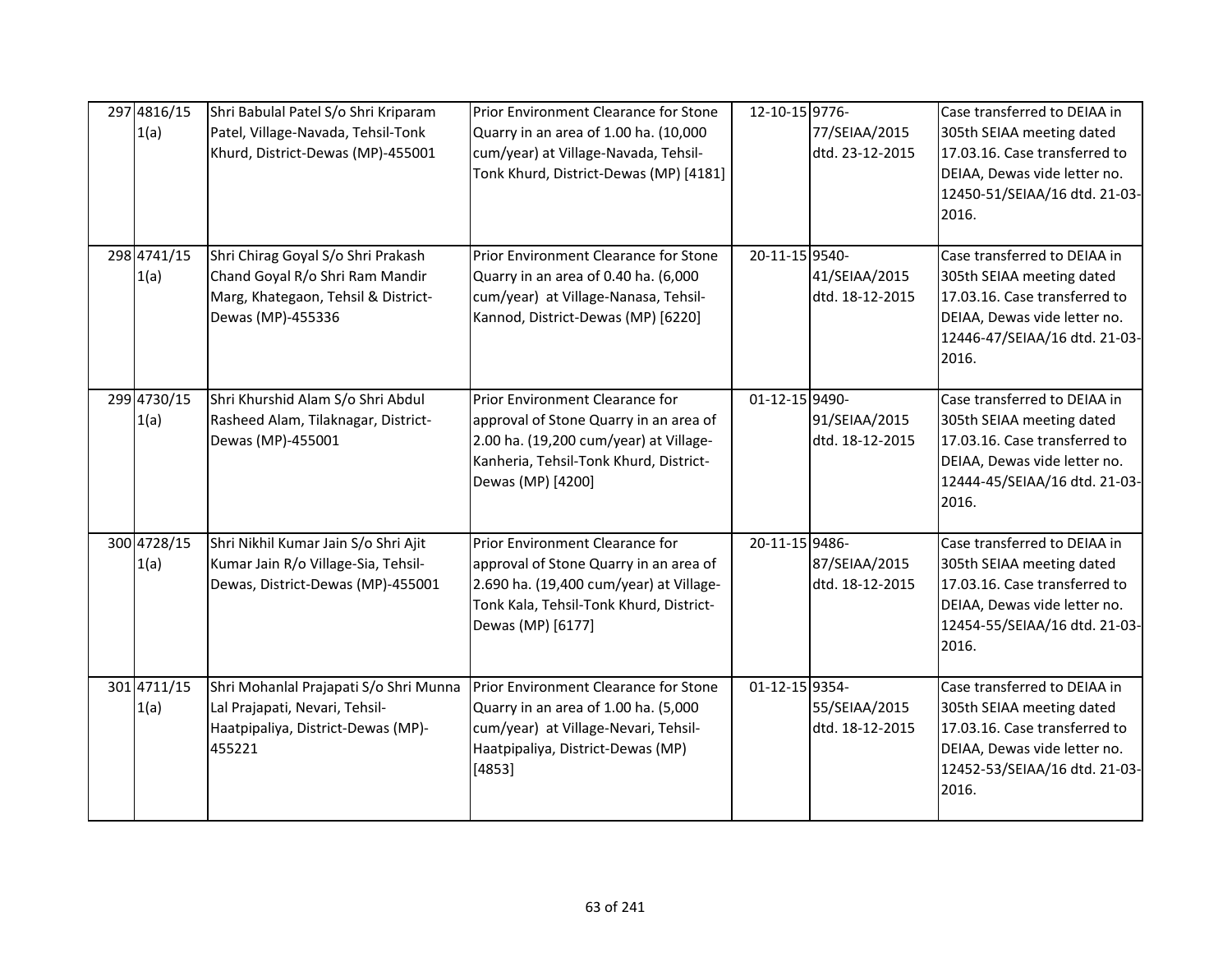| 302 4710/15<br>1(a) | Shri Anokhilal Patidar S/o Shri Ambaram Prior Environment Clearance for Stone<br>Patidar, Nevari, Tehsil-Haatpipaliya,<br>District-Dewas (MP)-455221 | Quarry in an area of 1.00 ha. (10,000<br>cum/year) at Village-Nevari, Tehsil-<br>Haatpipaliya, District-Dewas (MP)<br>[4857]                                                          | 01-12-15 9352- | 53/SEIAA/2015<br>dtd. 18-12-2015 | Case transferred to DEIAA in<br>305th SEIAA meeting dated<br>17.03.16. Case transferred to<br>DEIAA, Dewas vide letter no.<br>12438-39/SEIAA/16 dtd. 21-03-<br>2016. |
|---------------------|------------------------------------------------------------------------------------------------------------------------------------------------------|---------------------------------------------------------------------------------------------------------------------------------------------------------------------------------------|----------------|----------------------------------|----------------------------------------------------------------------------------------------------------------------------------------------------------------------|
| 303 4595/15<br>1(a) | Shri Arun Patil S/o Shri Charandas Patil,<br>Owner, 287, Lig Vikas Nagar, Tehsil-<br>Dewas, District-Dewas (MP)                                      | Prior Environment Clearance for<br>approval of Stone Quarry in an area of<br>2.00 ha. (11,520 cum/year) at Village-<br>Pipalrawan, Tehsil-Sonkachh, District-<br>Dewas (MP) [5801]    | 18-11-15 9109- | 10/SEIAA/2015<br>dtd. 11-12-2015 | Case transferred to DEIAA in<br>305th SEIAA meeting dated<br>17.03.16. Case transferred to<br>DEIAA, Dewas vide letter no.<br>12456-57/SEIAA/16 dtd. 21-03-<br>2016. |
| 304 4534/15<br>1(a) | Shri Arjun Singh Rajput S/o Shri Prem<br>Singh Rajput, Owner, R/o M.G. Road,<br>Tehsil-Sonkachh, District-Dewas (MP)-<br>455118                      | Prior Environment Clearance for<br>approval of Stone Quarry in an area of<br>2.88 ha. (6,000 cum/year) at Village-<br>Phawda, Tehsil-Sonkachh, District-<br>Dewas (MP) [4617] (No CD) | 28-11-15 9024- | 25/SEIAA/2015<br>dtd. 11-12-2015 | Case transferred to DEIAA in<br>305th SEIAA meeting dated<br>17.03.16. Case transferred to<br>DEIAA, Dewas vide letter no.<br>/SEIAA/16 dtd. 21-03-2016.             |
| 305 4528/15<br>1(a) | Mr. Mahesh Jat S/o Shri Atma Ram Jat<br>R/o Nevari, Tehsil-Hatpiplya, District-<br>Dewas (MP)-455223                                                 | Prior Environment Clearance for<br>approval of Stone Quarry in an area of<br>1.00 ha. (6,876 cum/year) at Village-<br>Shivpur Mundla, Tehsil-Hatpiplya,<br>District-Dewas (MP) [4863] | 18-11-15 9020- | 21/SEIAA/2015<br>dtd. 11-12-2015 | Case transferred to DEIAA in<br>305th SEIAA meeting dated<br>17.03.16. Case transferred to<br>DEIAA, Dewas vide letter no.<br>12464-65/SEIAA/16 dtd. 21-03-<br>2016. |
| 306 4506/15<br>1(a) | Shri Ram Singh S/o Shri Mode Singh R/o<br>Village-Kawdi, Tehsil & District-Dewas<br>$(MP) - 455001$                                                  | Prior Environment Clearance for<br>approval of Stone Quarry in an area of<br>4.00 ha. (32,010 cum/year) at Village-<br>Tonk Kala, Tehsil-Tonk Khurd, District-<br>Dewas (MP) [5612]   | 29-10-15 8946- | 47/SEIAA/2015<br>dtd. 09-12-2015 | Case transferred to DEIAA in<br>305th SEIAA meeting dated<br>17.03.16. Case transferred to<br>DEIAA, Dewas vide letter no.<br>12468-69/SEIAA/16 dtd. 21-03-<br>2016. |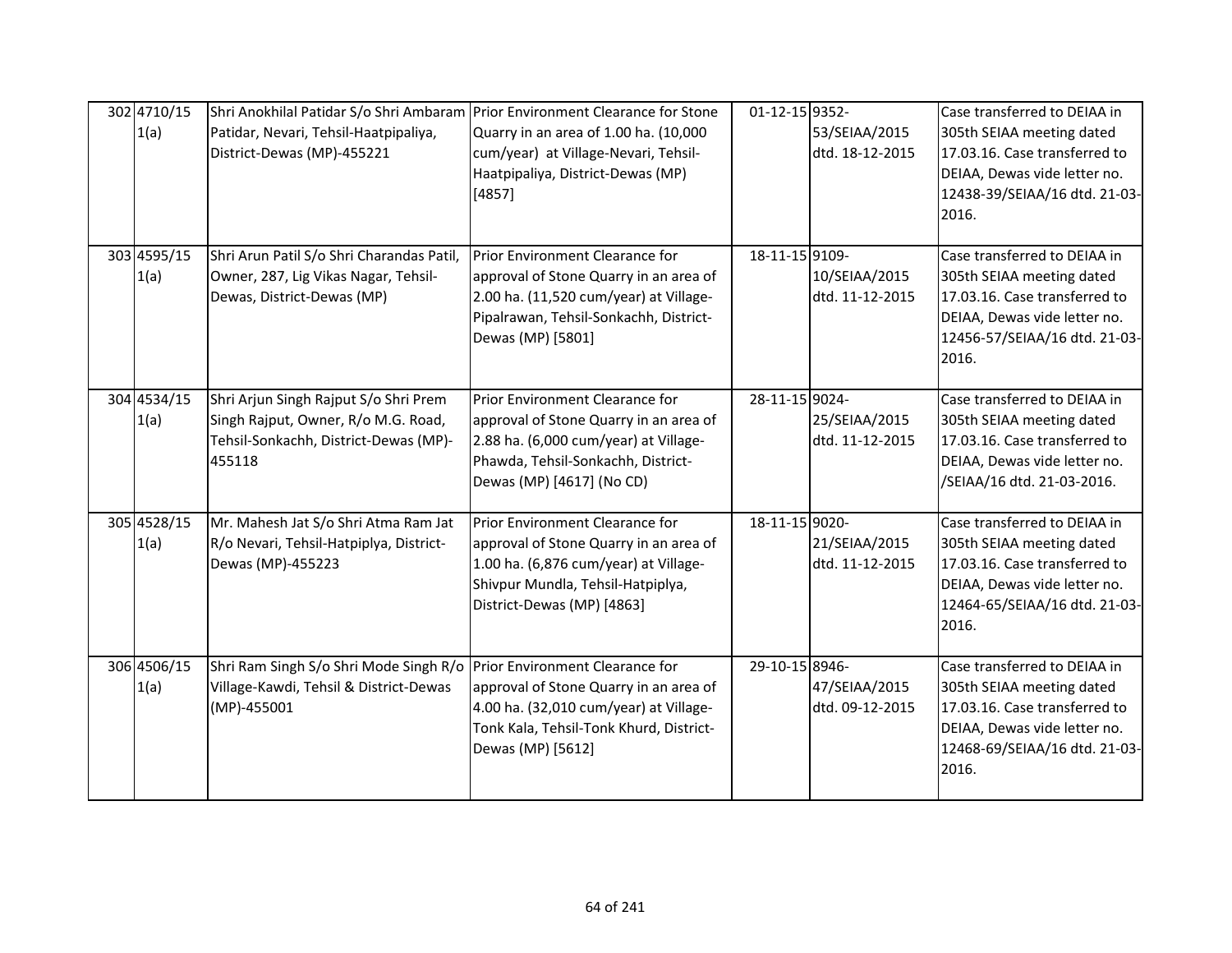| 307 4505/15<br>1(a) | Shri Vasant Patel S/o Shri Narayan Bhai<br>Patel R/o 81, Samartpuri, Balgarh,<br>District-Dewas (MP)-455332    | Prior Environment Clearance for<br>approval of Stone Quarry in an area of<br>1.00 ha. (9,000 cum/year) at Village-<br>Nanasa, Tehsil-Kannod, District-Dewas<br>(MP) [3382]         | 28-09-15 8944-<br>45/SEIAA/2015<br>dtd. 09-12-2015 | Case transferred to DEIAA in<br>305th SEIAA meeting dated<br>17.03.16. Case transferred to<br>DEIAA, Dewas vide letter no.<br>12436-37/SEIAA/16 dtd. 21-03-<br>2016. |
|---------------------|----------------------------------------------------------------------------------------------------------------|------------------------------------------------------------------------------------------------------------------------------------------------------------------------------------|----------------------------------------------------|----------------------------------------------------------------------------------------------------------------------------------------------------------------------|
| 308 4497/15<br>1(a) | Shri Bhagirath Nath S/o Shri Bapulal<br>Nath, Village-Newari, Tehsil-Sonkatch,<br>District-Dewas (MP)-455118   | Prior Environment Clearance for<br>approval of Stone Quarry in an area of<br>1.00 ha. (4,000 cum/year) at Village-<br>Pipalrawan, Tehsil-Sonkachh, District-<br>Dewas (MP) [5266]  | 28-10-15 8906-<br>07/SEIAA/2015<br>dtd. 08-12-2015 | Case transferred to DEIAA in<br>305th SEIAA meeting dated<br>17.03.16. Case transferred to<br>DEIAA, Dewas vide letter no.<br>12448-49/SEIAA/16 dtd. 21-03-<br>2016. |
| 309 4494/15<br>1(a) | Shri Jitendra Singh Parihar R/o Village-<br>Kawadi, Tehsil & District-Dewas (MP)                               | Prior Environment Clearance for<br>approval of Stone Quarry in an area of<br>1.00 ha. (9,894 cum/year) at Village-<br>Bijepur, Tehsil-Dewas, District-Dewas<br>(MP) [5777]         | 10-11-15 8900-<br>01/SEIAA/2015<br>dtd. 08-12-2015 | Case transferred to DEIAA in<br>305th SEIAA meeting dated<br>17.03.16. Case transferred to<br>DEIAA, Dewas vide letter no.<br>12430-31/SEIAA/16 dtd. 21-03-<br>2016. |
| 310 4483/15<br>1(a) | Shri Manish Thakur, M/s Laxmi Stone<br>Crusher R/o Village-Panda, Tehsil-<br>Mhow, District-Indore (MP)-453441 | Prior Environment Clearance for<br>approval of Stone Quarry in an area of<br>2.770 ha. (32,010 cum/year) at Village-<br>Jamod, Tehsil-Dewas, District-Dewas<br>(MP) [5921]         | 10-11-15 8877-<br>78/SEIAA/2015<br>dtd. 08-12-2015 | Case transferred to DEIAA in<br>305th SEIAA meeting dated<br>17.03.16. Case transferred to<br>DEIAA, Dewas vide letter no.<br>12434-35/SEIAA/16 dtd. 21-03-<br>2016. |
| 311 4395/15<br>1(a) | Shri Narayan Singh S/o Shri<br>Poonamchand, Vikas Nagar, District-<br>Dewas (MP)-455001                        | Prior Environment Clearance for<br>approval of Stone Quarry in an area of<br>4.00 ha. (12,000 cum/year) at Village-<br>Kanheria, Tehsil-Tonk Khurd, District-<br>Dewas (MP) [4222] | 14-10-15 8667-<br>68/SEIAA/2015<br>dtd. 05-12-2015 | Case transferred to DEIAA in<br>305th SEIAA meeting dated<br>17.03.16. Case transferred to<br>DEIAA, Dewas vide letter no.<br>12474-75/SEIAA/16 dtd. 21-03-<br>2016. |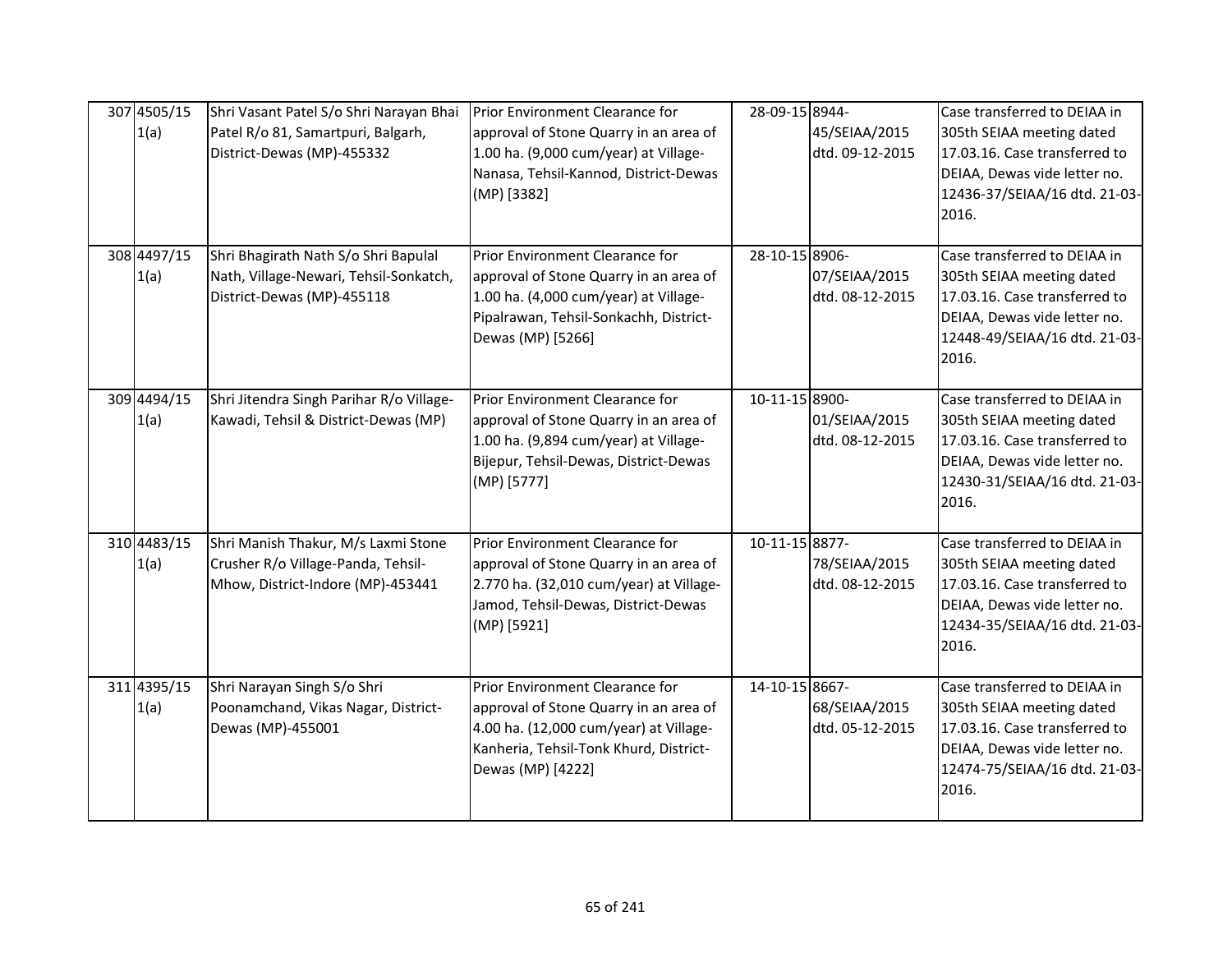| 312 4391/15<br>1(a) | Mrs. Nirmala Pawar W/o Shri Aniruddh<br>Singh, Mhowkheda, Tehsil-Hatpiplya,<br>District-Dewas (MP)-455001                                                    | Prior Environment Clearance for<br>approval of Stone Quarry in an area of<br>1.00 ha. (6,876 cum/year) at Village-<br>Nevari, Tehsil-Hatpiplya, District-Dewas<br>(MP) [5806]                                                     | 03-11-15 8685- | 86/SEIAA/2015<br>dtd. 05-12-2015 | Case transferred to DEIAA in<br>305th SEIAA meeting dated<br>17.03.16. Case transferred to<br>DEIAA, Dewas vide letter no.<br>12428-29/SEIAA/16 dtd. 21-03-<br>2016. |
|---------------------|--------------------------------------------------------------------------------------------------------------------------------------------------------------|-----------------------------------------------------------------------------------------------------------------------------------------------------------------------------------------------------------------------------------|----------------|----------------------------------|----------------------------------------------------------------------------------------------------------------------------------------------------------------------|
| 313 4386/15<br>1(a) | Shri T. Eswara Rao, Manager, M/s<br>Gayatri Projects Ltd., Near Acropolis<br>College, Village-Lasudia Parmar, Tehsil-<br>Sanwer, District-Indore (MP)-453771 | Prior Environment Clearance for<br>approval of Stone & Murram Quarry in<br>an area of 4.00 ha. (Stone-2,21,160 &<br>Murram-95,000 cum/year) at Village-<br>Kelod, Tehsil-Dewas, District-Dewas<br>(MP) [5136]                     | 09-10-15 8687- | 88/SEIAA/2015<br>dtd. 05-12-2015 | Case transferred to DEIAA in<br>305th SEIAA meeting dated<br>17.03.16. Case transferred to<br>DEIAA, Dewas vide letter no.<br>12442-43/SEIAA/16 dtd. 21-03-<br>2016. |
| 314 4324/15<br>1(a) | Shri Sahid Noor, Village-Chaubara<br>Jangir, Tehsil-Sonkacch, District-Dewas<br>(MP)                                                                         | Prior Environment Clearance for<br>approval of Stone Quarry in an area of<br>0.970 ha. (5,000 cum/year) at Village-<br>Ralayti, Tehsil-Sonkacch, District-Dewas<br>(MP) [4323]                                                    | 17-08-15 8573- | 74/SEIAA/2015<br>dtd. 02-12-2015 | Case transferred to DEIAA in<br>305th SEIAA meeting dated<br>17.03.16. Case transferred to<br>DEIAA, Dewas vide letter no.<br>12432-33/SEIAA/16 dtd. 21-03-<br>2016. |
| 315 4097/15<br>1(a) | Shri Nirmal Kumar Naredi S/o Shri<br>Ramesh Naredi, 1, Ashta Road, Tehsil-<br>Kannod, District-Dewas (MP)                                                    | Prior Environment Clearance for<br>approval of Stone Quarry in an area of<br>1.00 ha. (1,000 cum/year) at Village-<br>Nanasa, Tehsil-Kannod, District-Dewas<br>(MP) [4973]                                                        | 05-10-15 8046- | 47/SEIAA/2015<br>dtd. 24-11-2015 | Case transferred to DEIAA in<br>305th SEIAA meeting dated<br>17.03.16. Case transferred to<br>DEIAA, Dewas vide letter no.<br>12484-85/SEIAA/16 dtd. 21-03-<br>2016. |
| 316 4027/15<br>1(a) | Shri Shailendra Singh Nahar S/o Shri<br>Vishwambhar Singh Nahar, Village-<br>Pipalrawan, Tehsil-Sonkachh, District-<br>Dewas (MP)-455118                     | Prior Environment Clearance for<br>approval of Stone Quarry in an area of<br>1.00 ha. (expansion in production<br>capacity from 1,500 to 4,000 cum/year)<br>at Village-Pipalrawan, Tehsil-Sonkachh,<br>District-Dewas (MP) [4156] | 28-09-15 7331- | 32/SEIAA/2015<br>dtd. 06-11-2015 | Case transferred to DEIAA in<br>305th SEIAA meeting dated<br>17.03.16. Case transferred to<br>DEIAA, Dewas vide letter no.<br>12482-83/SEIAA/16 dtd. 21-03-<br>2016. |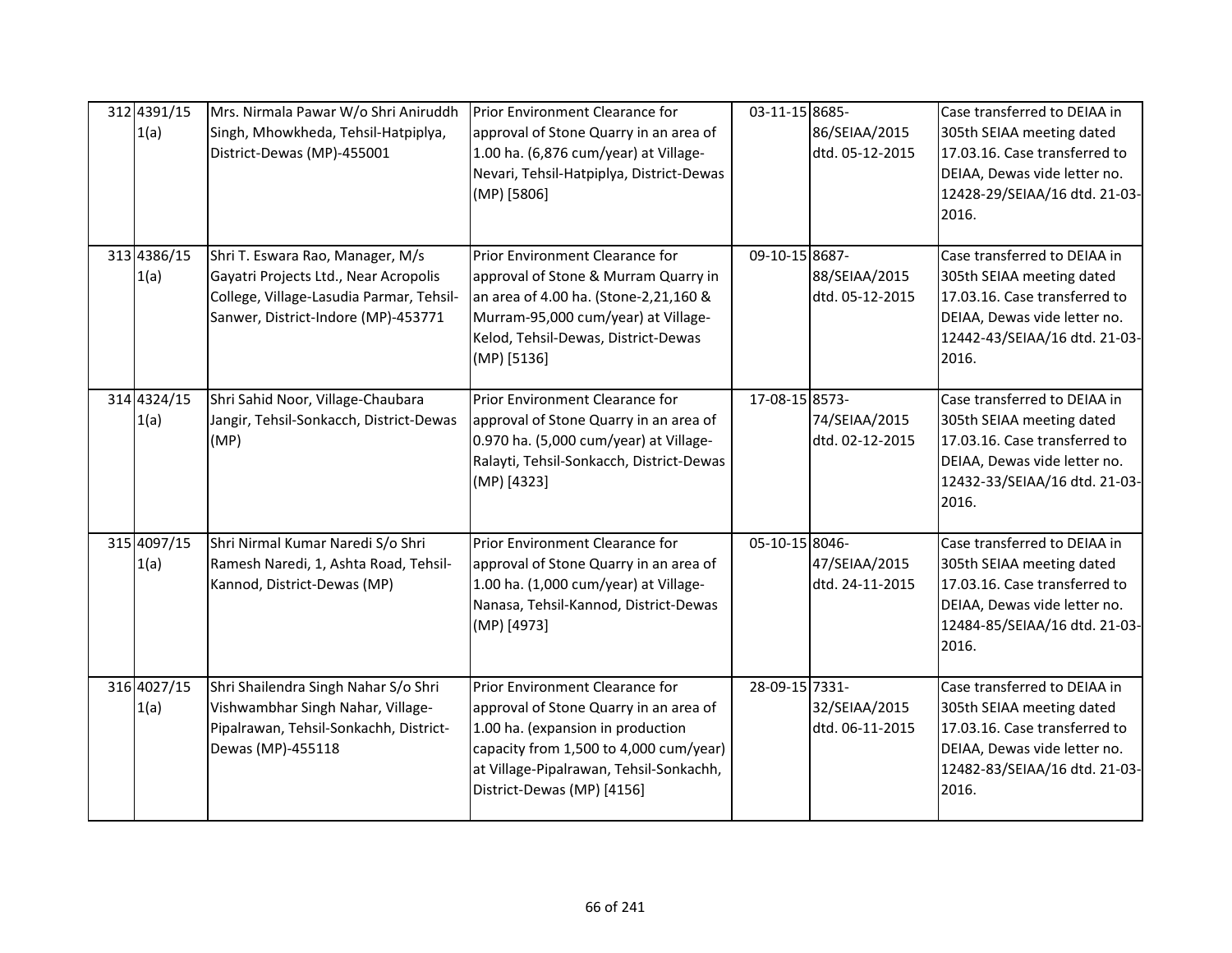| 317 3013/15<br>1(a) | Shri Raj Kumar Nema, OIC, Sub Off.,<br>M.P. State Mining Corporation Ltd.,<br>H.No. 12, Ward No. 17, Sainath Colony,<br>Meenakshi, Hoshangabad (MP)-461001                                          | Prior Environment Clearance for<br>approval of Nemawr (III) Sand Mine in<br>an area of 3.784 ha. (1,00,000<br>cum/year) at Village-Nemawr (III),<br>Tehsil-Khategaon, District-Dewas (MP)<br>[3229] | 25-04-15 1331- | 32/SEIAA/2015<br>dtd. 25-05-2015 | Case transferred to DEIAA in<br>313th SEIAA meeting dated<br>04.04.16. Case transferred to<br>DEIAA, Dewas vide letter no.<br>480-81/SEIAA/16 dtd. 06-04-<br>2016.   |
|---------------------|-----------------------------------------------------------------------------------------------------------------------------------------------------------------------------------------------------|-----------------------------------------------------------------------------------------------------------------------------------------------------------------------------------------------------|----------------|----------------------------------|----------------------------------------------------------------------------------------------------------------------------------------------------------------------|
| 318 3021/15<br>1(a) | Shri Raj Kumar Nema, OIC, Sub Off.,<br>M.P. State Mining Corporation Ltd.,<br>H.No. 12, Ward No. 17, Sainath Colony,<br>Meenakshi, Hoshangabad (MP)-461001                                          | Prior Environment Clearance for<br>approval of Nemawr (I) Sand Mine in an<br>area of 4.50 ha. (1,00,000 cum/year) at<br>Village-Nemawr (I), Tehsil-Khategaon,<br>District-Dewas (MP) [3207]         | 25-04-15 1347- | 48/SEIAA/2015<br>dtd. 26-05-2015 | Case transferred to DEIAA in<br>313th SEIAA meeting dated<br>04.04.16. Case transferred to<br>DEIAA, Dewas vide letter no.<br>480-81/SEIAA/16 dtd. 06-04-<br>2016.   |
| 319 3171/15<br>1(a) | Shri Raj Kumar Nema, OIC, Sub Off.,<br>M.P. State Mining Corporation Ltd.,<br>H.No. 12, Ward No. 17, Sainath Colony,<br>Meenakshi, Hoshangabad (MP)-461001 Gajanpur-IV, Tehsil-Khategaon, District- | Prior Environment Clearance for<br>approval of Sand Quarry in an area of<br>2.00 ha. (60,000 cum/year) at Village-<br>Dewas (MP) [3193]                                                             | 21-05-15 2105- | 06/SEIAA/2015<br>dtd. 22-06-2015 | Case transferred to DEIAA in<br>321st SEIAA meeting dated<br>22.04.15. Case transferred to<br>DEIAA, vide letter no. 763-<br>64/SEIAA/16 dtd. 18-04-2016.            |
| 320 3500/15<br>1(a) | Shri Rajendra Singh, Bhagwati Market,<br>Shop No. 2, Bhopal Chouraha, Tehsil &<br>District-Dewas (MP)                                                                                               | Prior Environment Clearance for<br>approval of Stone Gitti Quarry in an<br>area of 4.00 ha. (10,000 cum/year) at<br>Village-Tonkkala, Tehsil-Tonk Khurd,<br>District-Dewas (MP) [3942]              | 21-07-15 4491- | 92/SEIAA/2015<br>dtd. 07-08-2015 | Case transferred to DEIAA in<br>305th SEIAA meeting dated<br>17.03.16. Case transferred to<br>DEIAA, Dewas vide letter no.<br>12458-59/SEIAA/16 dtd. 21-03-<br>2016. |
| 321 3501/15<br>1(a) | Shri Rajendra Singh, Bhagwati Market,<br>Shop No. 2, Bhopal Chouraha, Tehsil &<br>District-Dewas (MP)                                                                                               | Prior Environment Clearance for<br>approval of Stone Gitti Quarry in an<br>area of 2.00 ha. (10,000 cum/year) at<br>Village-Rabadiya, Tehsil-Tonk Khurd,<br>District-Dewas (MP) [3943]              | 21-07-15 4493- | 94/SEIAA/2015<br>dtd. 07-08-2015 | Case transferred to DEIAA in<br>305th SEIAA meeting dated<br>17.03.16. Case transferred to<br>DEIAA, Dewas vide letter no.<br>12460-61/SEIAA/16 dtd. 21-03-<br>2016. |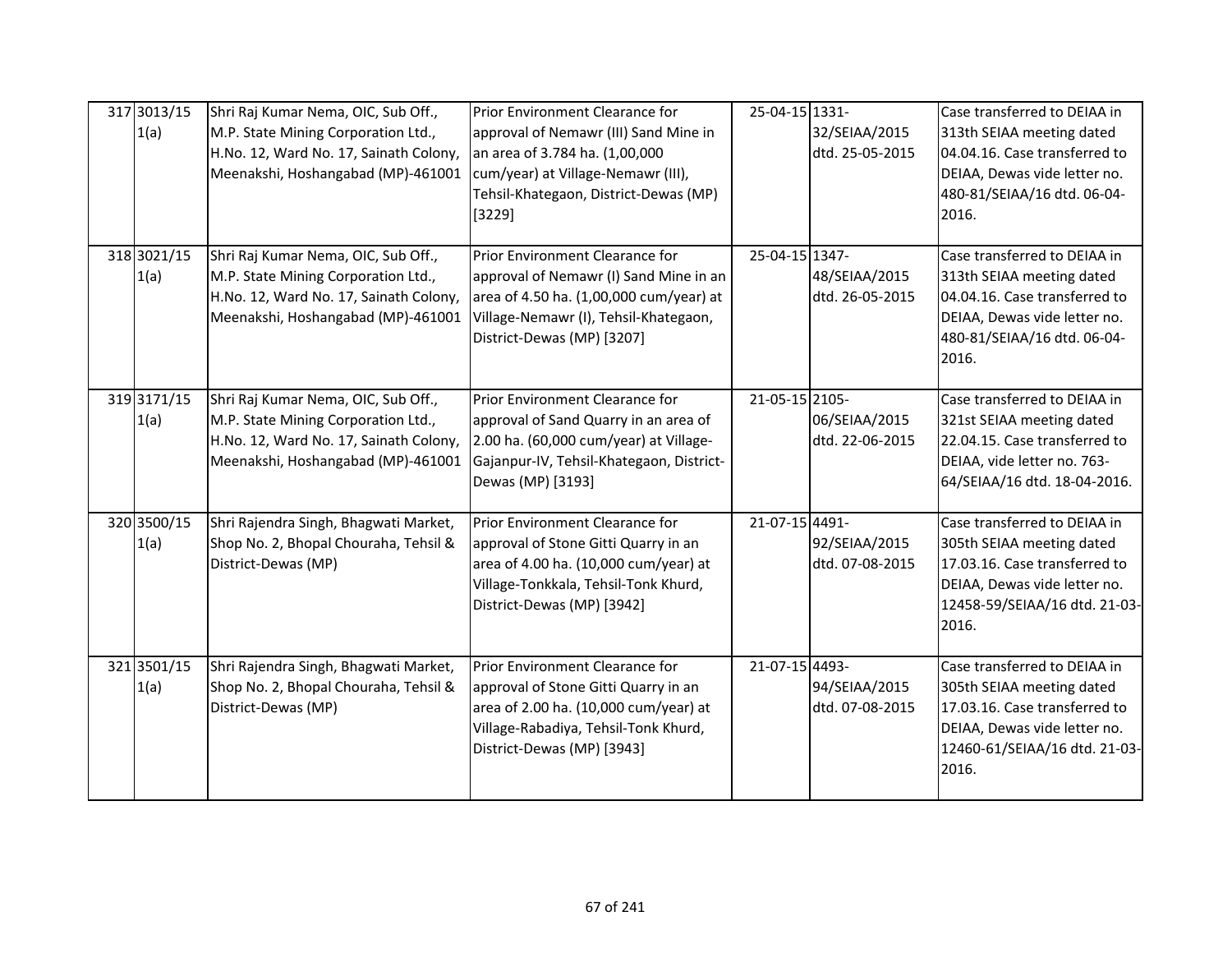| 322 3517/15<br>1(a) | Shri Amandeep Singh, 169, Moti Bangla, Prior Environment Clearance for<br>District-Dewas (MP)                                                                            | approval of Stone Deposit Gitty Quarry<br>in an area of 0.7470 ha. (10,000<br>cum/year) at Village-Naveri, Tehsil-<br>Hatpipaliya, District-Dewas (MP) [4171]                       | 28-07-15 4525- | 26/SEIAA/2015<br>dtd. 07-08-2015 | Case transferred to DEIAA in<br>305th SEIAA meeting dated<br>17.03.16. Case transferred to<br>DEIAA, Dewas vide letter no.<br>12462-63/SEIAA/16 dtd. 21-03-<br>2016. |
|---------------------|--------------------------------------------------------------------------------------------------------------------------------------------------------------------------|-------------------------------------------------------------------------------------------------------------------------------------------------------------------------------------|----------------|----------------------------------|----------------------------------------------------------------------------------------------------------------------------------------------------------------------|
| 323 3608/15<br>1(a) | Smt. Kalabai W/o Shri Pratap Singh,<br>Anandpur Dongriya, Tehsil & District-<br>Dewas (MP)                                                                               | Prior Environment Clearance for<br>approval of Stone Quarry in an area of<br>4.00 ha. (20,000 cum/year) at Village-<br>Tonkkala, Tehsil-Tonk Khurd, District-<br>Dewas (MP) [3941]  | 21-07-15 5076- | 77/SEIAA/2015<br>dtd. 21-08-2015 | Case transferred to DEIAA in<br>305th SEIAA meeting dated<br>17.03.16. Case transferred to<br>DEIAA, Dewas vide letter no.<br>12466-67/SEIAA/16 dtd. 21-03-<br>2016. |
| 324 3611/15<br>1(a) | Smt. Sangeeta Panwar W/o Shri Jitendra Prior Environment Clearance for<br>Singh Panwar, Bhagwati Market, Shop<br>No. 2, Bhopal Chouraha, Tehsil &<br>District-Dewas (MP) | approval of Stone Quarry in an area of<br>4.00 ha. (20,000 cum/year) at Village-<br>Tonkkala, Tehsil-Tonk Khurd, District-<br>Dewas (MP) [3938]                                     | 21-07-15 5082- | 83/SEIAA/2015<br>dtd. 21-08-2015 | Case transferred to DEIAA in<br>305th SEIAA meeting dated<br>17.03.16. Case transferred to<br>DEIAA, Dewas vide letter no.<br>12476-77/SEIAA/16 dtd. 21-03-<br>2016. |
| 325 3624/15<br>1(a) | Shri Sadik Shaikh S/o Shri Ismile Shaikh<br>R/o 18 B, Panchsheel Nagar, Dewas,<br>Tehsil & District-Dewas (MP)                                                           | Prior Environment Clearance for<br>approval of Stone Quarry in an area of<br>3.00 ha. (26,190 cum/year) at Village-<br>Kanheriya, Tehsil-Tonk Khurd, District-<br>Dewas (MP) [4087] | 10-08-15 5108- | 09/SEIAA/2015<br>dtd. 22-08-2015 | Case transferred to DEIAA in<br>305th SEIAA meeting dated<br>17.03.16. Case transferred to<br>DEIAA, Dewas vide letter no.<br>12472-73/SEIAA/16 dtd. 21-03-<br>2016. |
| 326 3626/15<br>1(a) | Shri Javed Patel S/o Shri Akbar Patel, 13, Prior Environment Clearance for<br>Dewas Road, Tonk Khurd, District-<br>Dewas (MP)-455001                                     | approval of Stone Quarry in an area of<br>4.00 ha. (50,000 cum/year) at Village-<br>Kanheriya, Tehsil-Tonk Khurd, District-<br>Dewas (MP) [3394]                                    | 10-08-15 5112- | 13/SEIAA/2015<br>dtd. 22-08-2015 | Case transferred to DEIAA in<br>305th SEIAA meeting dated<br>17.03.16. Case transferred to<br>DEIAA, Dewas vide letter no.<br>12440-41/SEIAA/16 dtd. 21-03-<br>2016. |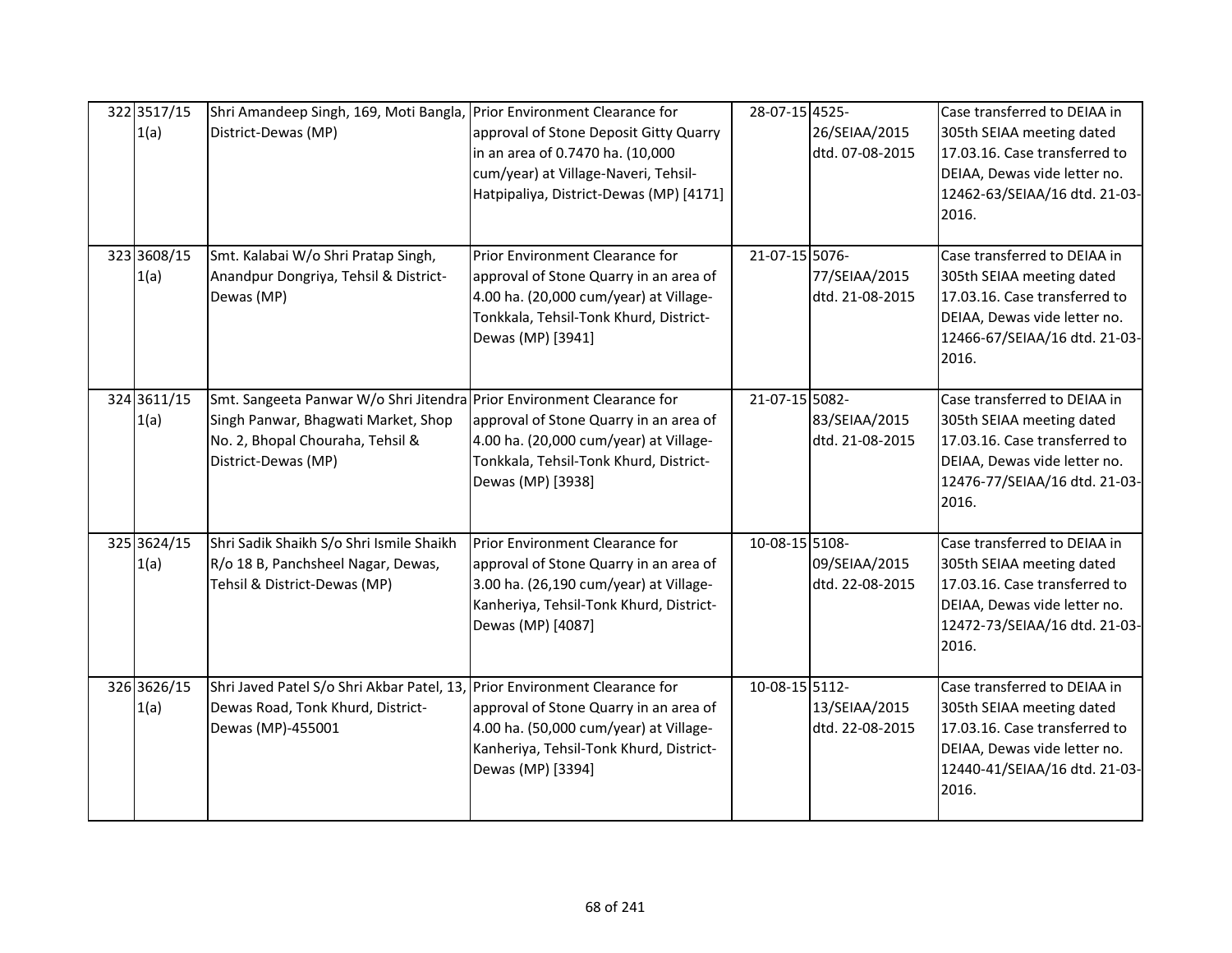| 327 3628/15<br>1(a) | Shri Shailendra Singh Gaur S/o Shri Suraj Prior Environment Clearance for<br>Singh Gaur, 1/3, Radhaganj, Tehsil &<br>District-Dewas (MP)-455001 | approval of Stone Quarry in an area of<br>2.00 ha. (15,000 cum/year) at Village-<br>Rabadiya, Tehsil-Tonkkhurd, District-<br>Dewas (MP) [4150] (No CD)                             | 10-08-15 5116- | 17/SEIAA/2015<br>dtd. 22-08-2015   | Case transferred to DEIAA in<br>305th SEIAA meeting dated<br>17.03.16. Case transferred to<br>DEIAA, Dewas vide letter no.<br>12422-23/SEIAA/16 dtd. 21-03-<br>2016. |
|---------------------|-------------------------------------------------------------------------------------------------------------------------------------------------|------------------------------------------------------------------------------------------------------------------------------------------------------------------------------------|----------------|------------------------------------|----------------------------------------------------------------------------------------------------------------------------------------------------------------------|
| 328 3881/15<br>1(a) | Shri Narsingh Bindal, 151, M.G. Road,<br>Kannod, District-Dewas (MP)-455332                                                                     | <b>Prior Environment Clearance for</b><br>approval of Stone Quarry in an area of<br>2.00 ha. (12,000 cum/year) at Village-<br>Nanasa, Tehsil-Kannod, District-Dewas<br>(MP) [3387] | 22-09-15 6699- | 6700/SEIAA/2015<br>dtd. 23-10-2015 | Case transferred to DEIAA in<br>305th SEIAA meeting dated<br>17.03.16. Case transferred to<br>DEIAA, Dewas vide letter no.<br>12478-79/SEIAA/16 dtd. 21-03-<br>2016. |
| 329 3922/15<br>1(a) | Smt. Jamna Bai Bindal W/o Shri Jagdish<br>Bindal R/o 151, MG Road, Kannod,<br>District-Dewas (MP)-455332                                        | Prior Environment Clearance for<br>approval of Stone Quarry in an area of<br>1.20 ha. (9,000 cum/year) at Village-<br>Nanasa, Tehsil-Kannod, District-Dewas<br>(MP) [3391]         | 26-09-15 6863- | 64/SEIAA/2015<br>dtd. 28-10-2015   | Case transferred to DEIAA in<br>305th SEIAA meeting dated<br>17.03.16. Case transferred to<br>DEIAA, Dewas vide letter no.<br>12486-87/SEIAA/16 dtd. 21-03-<br>2016. |
| 330 3937/15<br>1(a) | Smt. Nandani Bindal W/o Shri Narsingh<br>Bindal, 151, MG Road, Kannod, District-<br>Dewas (MP)-455332                                           | Prior Environment Clearance for<br>approval of Stone Quarry in an area of<br>1.00 ha. (9,000 cum/year) at Village-<br>Buruthkheda, Tehsil-Kannod, District-<br>Dewas (MP) [3389]   | 24-09-15 6987- | 88/SEIAA/2015<br>dtd. 30-10-2015   | Case transferred to DEIAA in<br>305th SEIAA meeting dated<br>17.03.16. Case transferred to<br>DEIAA, Dewas vide letter no.<br>12480-81/SEIAA/16 dtd. 21-03-<br>2016. |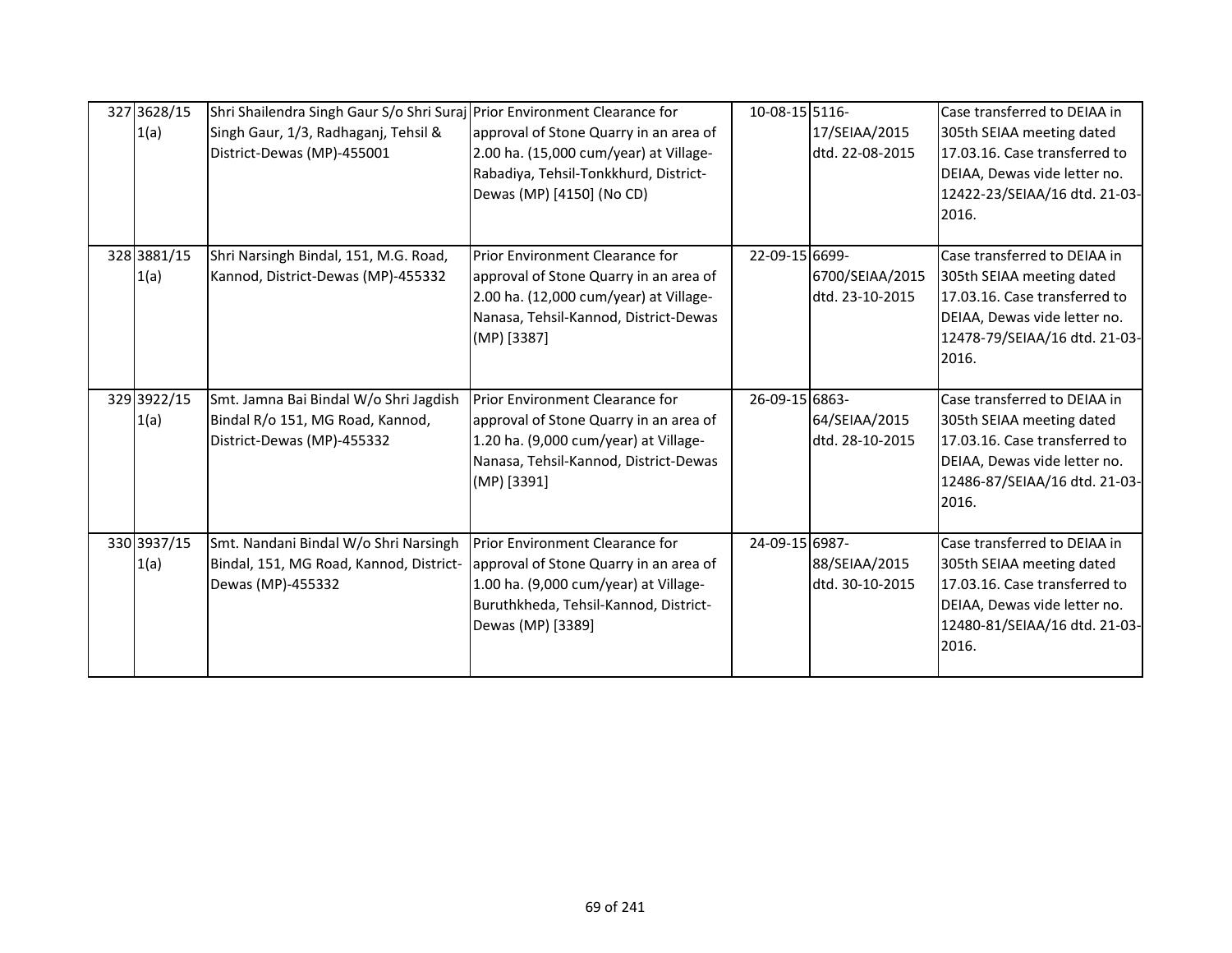| 331 5037/16<br>1(a) | Smt. Vasudha Jat W/o Shri Hemraj Jat,<br>Owner, 666-A, Tulsi Nagar, Near<br>Bombay Hospital, District-Indore (MP)-<br>452010       | Prior Environment Clearance for Stone<br>Quarry in an area of 1.50 ha. (5,000<br>cum/year) at Village-Kankariya, Tehsil-<br>Khategaon, District-Dewas (MP) [34273]                              | 01-03-16 /SEIAA/2016 dtd.<br>$-03 - 2016$           | Case transferred to DEIAA in<br>316th SEIAA meeting dated<br>11.04.16. Case transferred to<br>DEIAA in 305th SEIAA meeting<br>dated 17.03.16. Case<br>transferred to DEIAA, Dewas<br>vide letter no. 480-<br>81/SEIAA/16 dtd. 06-04-2016. |
|---------------------|------------------------------------------------------------------------------------------------------------------------------------|-------------------------------------------------------------------------------------------------------------------------------------------------------------------------------------------------|-----------------------------------------------------|-------------------------------------------------------------------------------------------------------------------------------------------------------------------------------------------------------------------------------------------|
| 332 4930/16<br>1(a) | Shri Kamalpreet Singh S/o Shri<br>Devendra Singh R/o A 2-505, Shehnai<br>Residency, A.B. Road, Indore, Tehsil &<br>District-Indore | Prior Environment Clearance for Stone<br>& Murram Quarry in an area of 4.00 ha.<br>(Stone-83,566 & Murram-5,969<br>cum/year) at Village-Merkhedi, Tehsil-<br>Dewas, District-Dewas (MP) [33698] | 14-01-16 10598-<br>99/SEIAA/2016<br>dtd. 15-01-2016 | Case transferred to DEIAA in<br>305th SEIAA meeting dated<br>17.03.16. Case transferred to<br>DEIAA, Dewas vide letter no.<br>12470-71/SEIAA/16 dtd. 21-03-<br>2016.                                                                      |
| 333 2285/14<br>1(a) | Shri Rakesh Agrawal, GI-1, Scheme No.<br>94, Piplyahana Chouraha, Indore (MP)                                                      | Prior Environment Clearance for<br>approval of proposed Basalt Stone<br>Quarry in an area of 4.00 ha. at Village-<br>Khandwa, Tehsil-Dhar, District-Dhar<br>(MP) [2512]                         | 12-12-14 2775-<br>76/SEIAA/2014<br>dtd. 24-12-2014  | Case transferred to DEIAA in<br>305th SEIAA meeting dated<br>17.03.16. Case transferred to<br>DEIAA, Dhar vide letter no.<br>13092-93/SEIAA/16 dtd. 31-03-<br>2016.                                                                       |
| 334 2309/14<br>1(a) | Shri Prakash Patidar S/o Narayan<br>Patidar, Village-Beedwal, Tehsil-<br>Badnawar, District-Dhar (MP)-454660                       | Prior Environment Clearance for<br>approval of proposed Basalt Stone<br>Quarry in an area of 2.00 ha. at Village-<br>Khutapala, Tehsil-Sardarpur, District-<br>Dhar (MP) [2563]                 | 17-12-14 2821-<br>22/SEIAA/2014<br>dtd. 27-12-2014  | Case transferred to DEIAA in<br>305th SEIAA meeting dated<br>17.03.16. Case transferred to<br>DEIAA, Dhar vide letter no.<br>13085-86/SEIAA/16 dtd. 31-03-<br>2016.                                                                       |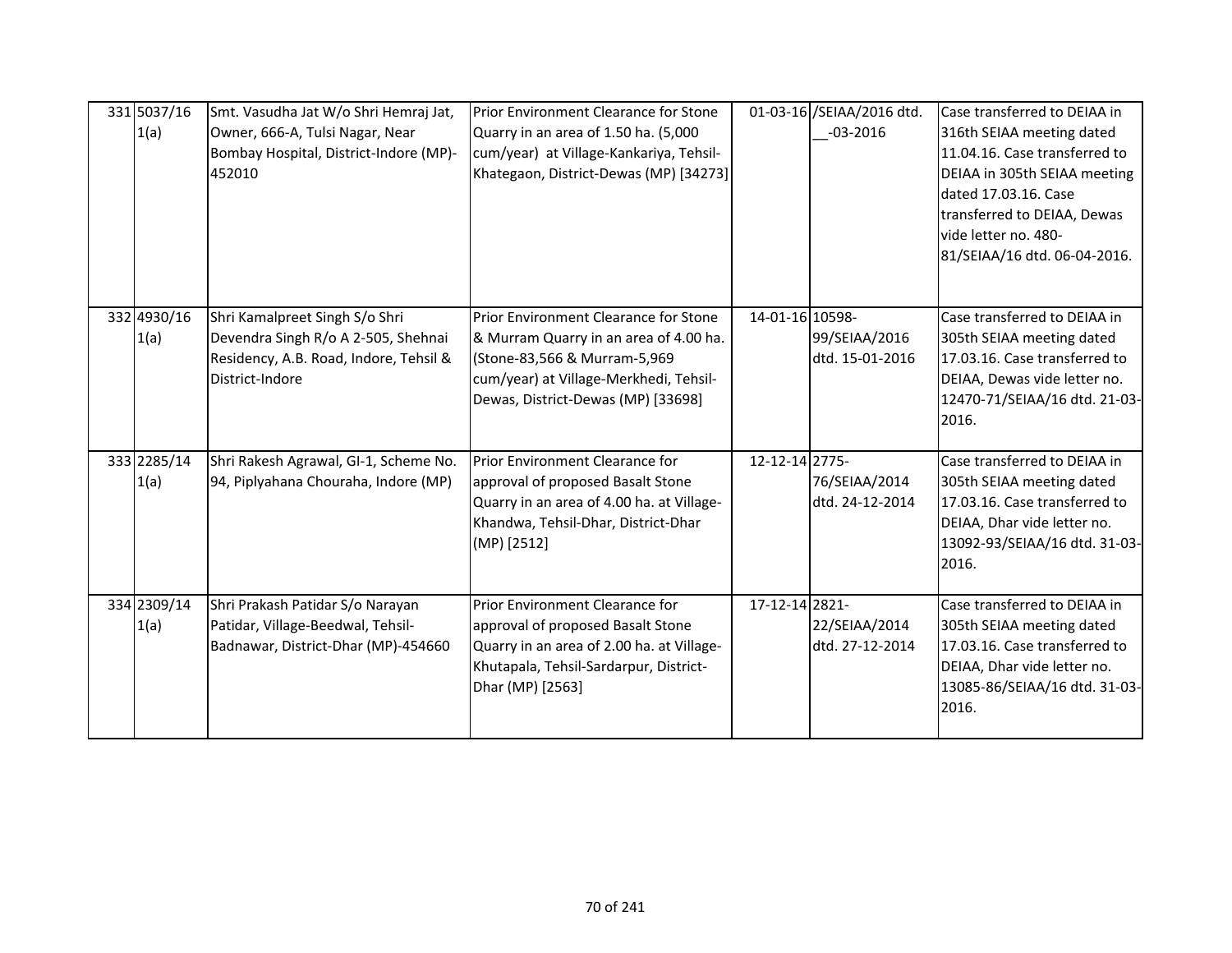| 335 4691/15<br>1(a) | Shri Prakash Patidar S/o Shri Narayan<br>Patidar R/o Village-Beedwal, Tehsil-<br>Badnawar, District-Dhar (MP)-452009 | Prior Environment Clearance for Stone<br>Quarry in an area of 2.00 ha. (14,250<br>cum/year) at Village-Khutpala, Tehsil-<br>Sardarpur, District-Dhar (MP) [6308]                                 | 05-12-15 9418- | 19/SEIAA/2015<br>dtd. 17-12-2015 | Case transferred to DEIAA in<br>305th SEIAA meeting dated<br>17.03.16. Case transferred to<br>DEIAA, Dhar vide letter no.<br>13113-14/SEIAA/16 dtd. 31-03-<br>2016.  |
|---------------------|----------------------------------------------------------------------------------------------------------------------|--------------------------------------------------------------------------------------------------------------------------------------------------------------------------------------------------|----------------|----------------------------------|----------------------------------------------------------------------------------------------------------------------------------------------------------------------|
| 336 4689/15<br>1(a) | Shri Ashok S/o Shri Ram Ratan Patidar<br>R/o Village-Badi Chopati, Tehsil-<br>Badnawar, District-Dhar (MP)-454001    | Prior Environment Clearance for Stone<br>Quarry in an area of 2.00 ha. (25,582<br>cum/year) at Village-Multhan, Tehsil-<br>Badnawar, District-Dhar (MP) [5858]                                   | 05-12-15 9398- | 99/SEIAA/2015<br>dtd. 17-12-2015 | Case transferred to DEIAA in<br>305th SEIAA meeting dated<br>17.03.16. Case transferred to<br>DEIAA, Dhar vide letter no.<br>13099-100/SEIAA/16 dtd. 31-<br>03-2016. |
| 337 2662/15<br>1(a) | Shri Sarfuddin S/o Shri Badruddin, Tehsil-Prior Environment Clearance for<br>Manawar, District-Dhar (MP)-454446      | approval of Basalt Stone Mine in an<br>area of 2.00 ha. (17,640 cum/year) at<br>Village-Badgaon, Tehsil-Manawar,<br>District-Dhar (MP) [2953]                                                    | 09-03-15 3514- | 15/SEIAA/2015<br>dtd. 31-03-2015 | Case transferred to DEIAA in<br>305th SEIAA meeting dated<br>17.03.16. Case transferred to<br>DEIAA, Dhar vide letter no.<br>13101-02/SEIAA/16 dtd. 31-03-<br>2016.  |
| 338 4012/15<br>1(a) | Shri Ajay Mod S/o Shri Surendra Ji Mod<br>R/o Village-Bramhakundi, Tehsil-Dhar,<br>District-Dhar (MP)-454001         | Prior Environment Clearance for<br>approval of Murram Quarry in an area<br>of 2.00 ha. (15,868 cum/year) at Village-<br>Jetpura, Tehsil-Dhar, District-Dhar (MP)<br>[4355]                       | 16-09-15 7218- | 19/SEIAA/2015<br>dtd. 04-11-2015 | Case transferred to DEIAA in<br>305th SEIAA meeting dated<br>17.03.16. Case transferred to<br>DEIAA, Dhar vide letter no.<br>13105-06/SEIAA/16 dtd. 31-03-<br>2016.  |
| 339 2911/15<br>1(a) | Shri Krishan Patidar S/o Shri Shankarlal<br>Patidar, Village-Koud, Tehsil-Badnawar,<br>District-Dhar (MP)-454660     | Prior Environment Clearance for<br>approval of Naagjhiri Basalt Stone<br>Quarry in an area of 2.00 ha. (16,632<br>cum/year) at Village-Naagjhiri, Tehsil-<br>Badnawar, District-Dhar (MP) [3420] | 25-04-15 1062- | 63/SEIAA/2015<br>dtd. 20-05-2015 | Case transferred to DEIAA in<br>305th SEIAA meeting dated<br>17.03.16. Case transferred to<br>DEIAA, Dhar vide letter no.<br>13093-94/SEIAA/16 dtd. 31-03-<br>2016.  |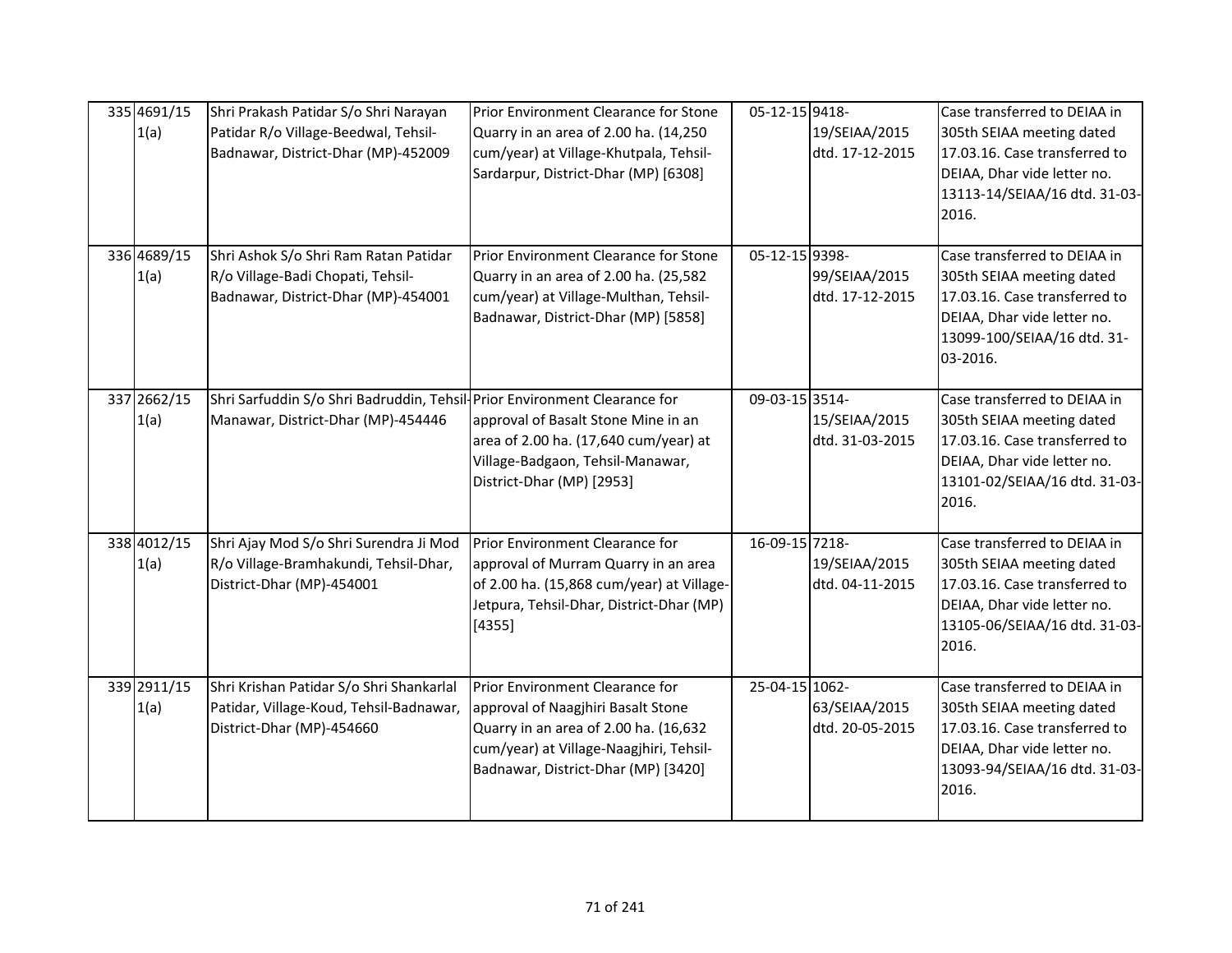| 340 2912/15<br>1(a) | Shri Krishan Patidar S/o Shri Shankarlal<br>Patidar, Village-Koud, Tehsil-Badnawar,<br>District-Dhar (MP)-454660       | Prior Environment Clearance for<br>approval of Naagjhiri Basalt Stone<br>Quarry in an area of 2.00 ha. (23,520<br>cum/year) at Village-Naagjhiri, Tehsil-<br>Badnawar, District-Dhar (MP) [3421]                      | 25-04-15 1064- | 65/SEIAA/2015<br>dtd. 20-05-2015 | Case transferred to DEIAA in<br>305th SEIAA meeting dated<br>17.03.16. Case transferred to<br>DEIAA, Dhar vide letter no.<br>13097-98/SEIAA/16 dtd. 31-03-<br>2016. |
|---------------------|------------------------------------------------------------------------------------------------------------------------|-----------------------------------------------------------------------------------------------------------------------------------------------------------------------------------------------------------------------|----------------|----------------------------------|---------------------------------------------------------------------------------------------------------------------------------------------------------------------|
| 341 3113/15<br>1(a) | Shri Mahesh Hirodkar, 10, Bhagat Singh<br>Marg, Tehsil-Manawar, Dhar (MP)-<br>454446                                   | Prior Environment Clearance for<br>approval of Stone Quarry in an area of<br>2.00 ha. (8,550 cum/year) at Village-<br>Balipur, Tehsil-Manawar, District-Dhar<br>(MP) [3634]                                           | 01-06-15 1870- | 71/SEIAA/2015<br>dtd. 10-06-2015 | Case transferred to DEIAA in<br>305th SEIAA meeting dated<br>17.03.16. Case transferred to<br>DEIAA, Dhar vide letter no.<br>13095-96/SEIAA/16 dtd. 31-03-<br>2016. |
| 342 3233/15<br>1(a) | Shri Vikram Singh S/o Shri Aunkar Singh<br>Alawa, Village-Kali Kiray, Tehsil-<br>Dharampuri, District-Dhar (MP)-454449 | Prior Environment Clearance for<br>approval of Crusher Stone Quarry in an<br>area of 4.00 ha. (41,147 cum/year) at<br>Village-Dhol, Tehsil-Dharampuri, District-<br>Dhar (MP) [3572]                                  | 29-05-15 2546- | 47/SEIAA/2015<br>dtd. 27-06-2015 | Case transferred to DEIAA in<br>305th SEIAA meeting dated<br>17.03.16. Case transferred to<br>DEIAA, Dhar vide letter no.<br>13089-90/SEIAA/16 dtd. 31-03-<br>2016. |
| 343 3774/15<br>1(a) | Shri Prakash Singh S/o Shri Buddha<br>Singh Nayak R/o 33, Brahmakundi,<br>Dhar, District-Dhar (MP)-454001              | Prior Environment Clearance for<br>approval of Stone Quarry in an area of<br>0.300 ha. (Expansion in production<br>capacity to 8,075 cum/year) at Village-<br>Khadankhurd, Tehsil-Dhar, District-Dhar<br>(MP) [4354]  | 01-09-15 5852- | 53/SEIAA/2015<br>dtd. 29-09-2015 | Case transferred to DEIAA in<br>305th SEIAA meeting dated<br>17.03.16. Case transferred to<br>DEIAA, Dhar vide letter no.<br>13103-04/SEIAA/16 dtd. 31-03-<br>2016. |
| 344 3957/15<br>1(a) | Shri Trilok Chandra Jaiswal, Village-<br>Pannwa, Tehsil-Gandhwani, District-<br>Dhar (MP)-454446                       | Prior Environment Clearance for<br>approval of Stone Quarry in an area of<br>3.00 ha. (30,267 cum/year Stone-<br>22,700 & Murrum-7,567 cum/year) at<br>Village-Pannwa, Tehsil-Gandhwani,<br>District-Dhar (MP) [5459] | 01-10-15 7071- | 72/SEIAA/2015<br>dtd. 31-10-2015 | Case transferred to DEIAA in<br>305th SEIAA meeting dated<br>17.03.16.                                                                                              |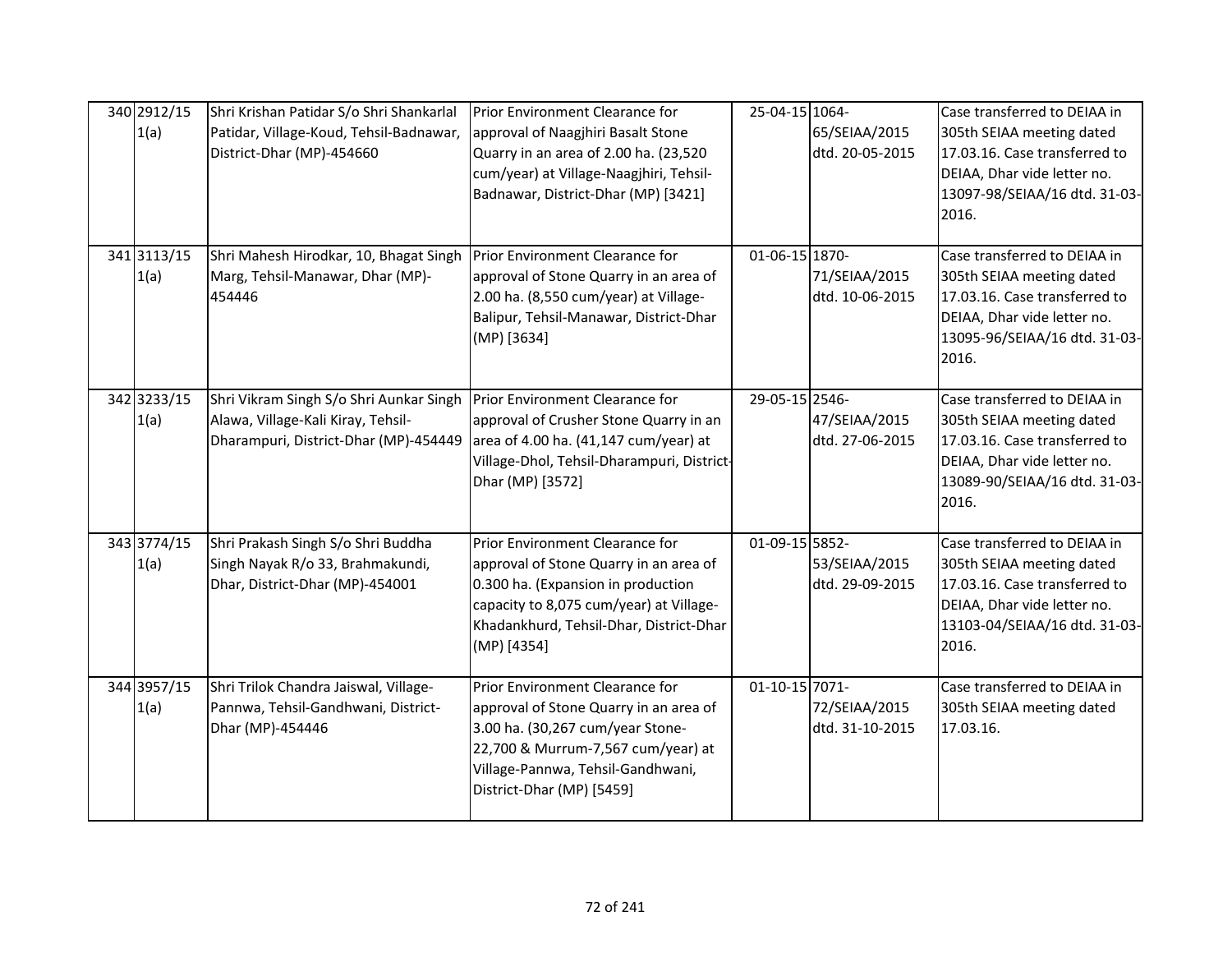| 345 3946/15<br>1(a) | Smt. Tina Jain R/o Village-Manawar,<br>Post & District-Dhar (MP)-454446                                                                            | Prior Environment Clearance for<br>approval of Stone Quarry in an area of<br>4.00 ha. (10,213 cum/year) at Village-<br>Balipur, Tehsil-Manawar, District-Dhar<br>(MP) [4428] | 16-09-15 7049-<br>50/SEIAA/2015<br>dtd. 31-10-2015 | Case transferred to DEIAA in<br>305th SEIAA meeting dated<br>17.03.16.                                                                                              |
|---------------------|----------------------------------------------------------------------------------------------------------------------------------------------------|------------------------------------------------------------------------------------------------------------------------------------------------------------------------------|----------------------------------------------------|---------------------------------------------------------------------------------------------------------------------------------------------------------------------|
| 346 5116/16<br>1(a) | Shri Vipul Gangwal S/o Shri Vipin<br>Gangwal, Owner, Village-Manawar,<br>Tehsil-Manawar, District-Dhar (MP)-<br>454446                             | Prior Environment Clearance for Stone<br>Deposit in an area of 2.00 ha. (8,184<br>cum/year) at Village-Manawar, Tehsil-<br>Manawar, District-Dhar (MP) [36145]               | 24-03-16 / SEIAA/2016 dtd.<br>$-04 - 2016$         | Case transferred to DEIAA,<br>Dhar vide letter no. 13229-<br>30/SEIAA/16 dtd. 31-03-2016.                                                                           |
| 347 5092/16<br>1(a) | Shri Narendra Singh Mandloi, Owner,<br>Village-Bidpur (Kayasthali), Tehsil-<br>Manawar, District-Dhar (MP)-454446                                  | Prior Environment Clearance for Stone<br>Deposit in an area of 3.00 ha. (14,767<br>cum/year) at Village-Kayasthali, Tehsil-<br>Manawar, District-Dhar (MP) [36258]           | 15-03-16 / SEIAA/2016 dtd.<br>$-03 - 2016$         | Case transferred to DEIAA in<br>307th SEIAA meeting dated<br>22.03.16. Case transferred to<br>DEIAA, Dhar vide letter no.<br>12580-81/SEIAA/16 dtd. 26-03-<br>2016. |
| 348 5073/16<br>1(a) | Shri Mohammad Haaris S/o Shri<br>Sarfuddin, Owner, Village-Gopalpura,<br>Tehsil-Mhow, Indore (MP)-453441                                           | Prior Environment Clearance for Stone<br>Quarry in an area of 4.00 ha. (26,100<br>cum/year) at Village-Khandwa, Tehsil-<br>Dhar, District-Dhar (MP) [36075]                  | 11-03-16 / SEIAA/2016 dtd.<br>$-03 - 2016$         | Case transferred to DEIAA in<br>307th SEIAA meeting dated<br>22.03.16. Case transferred to<br>DEIAA, Dhar vide letter no.<br>12582-83/SEIAA/16 dtd. 26-03-<br>2016. |
| 349 5071/16<br>1(a) | Shri Kuldeep Choudhary S/o Shri<br>Ramchandra Choudhary, Owner, 106,<br>Bandi Chhod Marg, Naugaon, Dhar (MP)-(Stone-4,543 & Murram-4,543<br>454001 | Prior Environment Clearance for Stone<br>& Murram Quarry in an area of 3.00 ha.<br>cum/year) at Village-Golpura, Tehsil-<br>Gandhwani, District-Dhar (MP) [35856]            | 10-03-16 /SEIAA/2016 dtd.<br>$-03 - 2016$          | Case transferred to DEIAA in<br>305th SEIAA meeting dated<br>17.03.16.                                                                                              |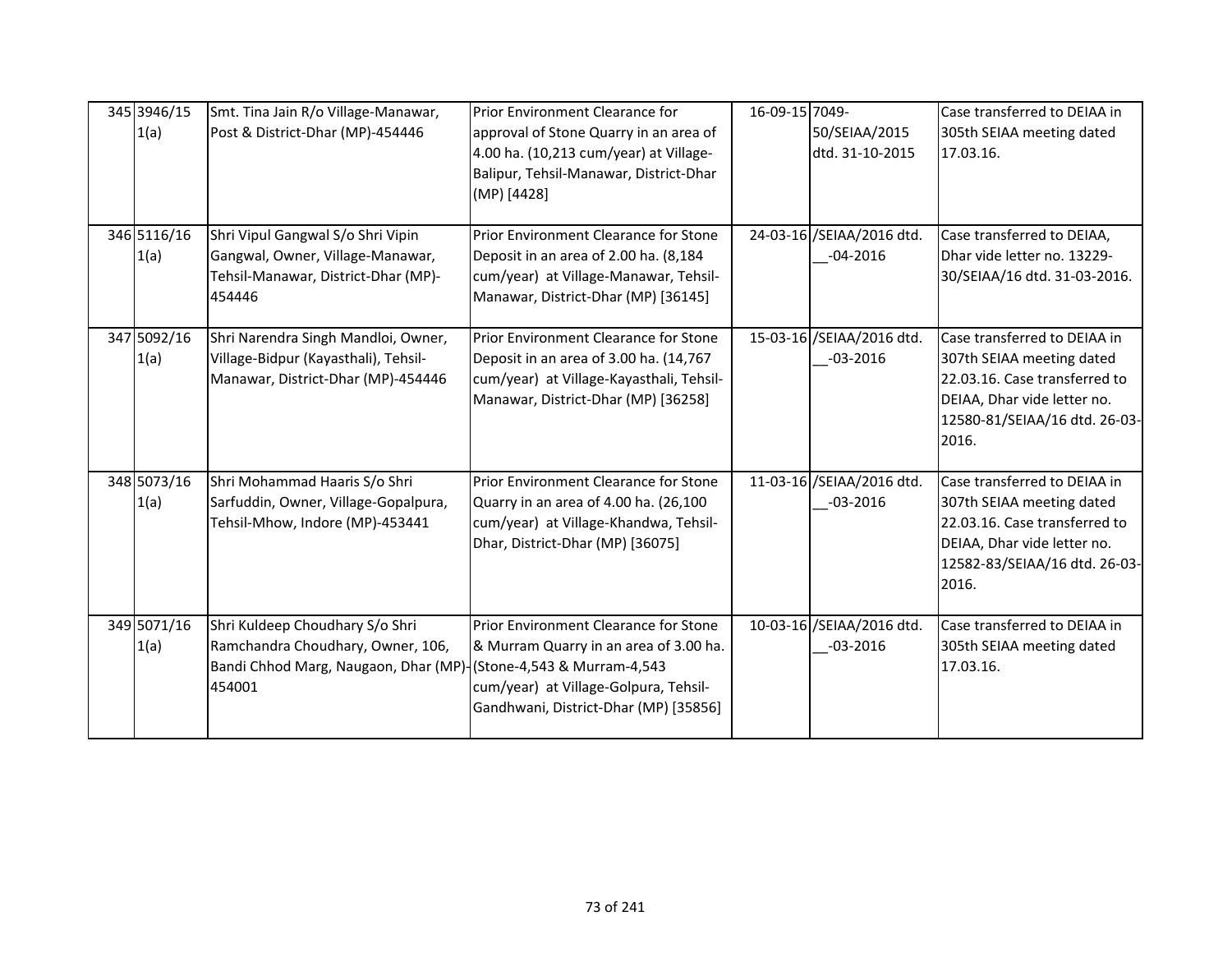| 350 4993/16<br>1(a)    | Shri Kuldeep Choudhary S/o Shri<br>Ramchandra Choudhary, 116, Bandi<br>Chhod Marg, Naugaon, District-Dhar<br>$(MP) - 454001$      | Prior Environment Clearance for Stone<br>& Murram Quarry in an area of 1.00 ha.<br>(Stone-6,289 & Murram-1,258<br>cum/year) at Village-Golpura, Tehsil-<br>Gandhwani, District-Dhar (MP) [35802] | 17-02-16 /SEIAA/2016 dtd.<br>$-02 - 2016$           | Case transferred to DEIAA in<br>305th SEIAA meeting dated<br>17.03.16. Case transferred to<br>DEIAA, Dhar vide letter no.<br>13087-88/SEIAA/16 dtd. 31-03-<br>2016.                                                                                                                                             |
|------------------------|-----------------------------------------------------------------------------------------------------------------------------------|--------------------------------------------------------------------------------------------------------------------------------------------------------------------------------------------------|-----------------------------------------------------|-----------------------------------------------------------------------------------------------------------------------------------------------------------------------------------------------------------------------------------------------------------------------------------------------------------------|
| 351 4914/16<br>1(a)    | Shri Smeet S/o Shri Rajesh Lunawat,<br>Lessee, R/o Ringnod, Tehsil-Sardarpur,<br>District-Dhar (MP)-454111                        | Prior Environment Clearance for<br>Murram Quarry in an area of 1.50 ha.<br>(5,643 cum/year) at Village-Sardarpur,<br>Tehsil-Sardarpur, District-Dhar (MP)<br>[35504]                             | 11-01-16 10592-<br>93/SEIAA/2016<br>dtd. 15-01-2016 | Case transferred to DEIAA in<br>305th SEIAA meeting dated<br>17.03.16. Case transferred to<br>DEIAA, Dhar vide letter no.<br>13111-12/SEIAA/16 dtd. 31-03-<br>2016.                                                                                                                                             |
| 352 1481/201<br>3 1(a) | Bhuvan Singh Stone Boulder (Gitty)<br>Mines with Crusher, Old Dindori, Tehsil<br>& District Dindori (M.P.) 481880                 | <b>Environmental Clearance for Stone</b><br>Boulder (Gitty) quarry (0.60 ha.) Vill.<br>Jamunia Mall, Teh. & Distt Dindori<br>(M.P.)                                                              | 07-03-13 3463-<br>64/SEIAA/2013<br>dtd. 30-03-2013  | Case delisted vide letter no.<br>2391-92/SEIAA/15 date 23-06-<br>15 Case transferred to DEIAA<br>in 316th SEIAA meeting dated<br>11.04.16. Case transferred to<br>DEIAA in 315th SEIAA meeting<br>dated 07.04.16. Case<br>transferred to DEIAA, Dindori<br>vide letter no. 623-<br>24/SEIAA/16 dtd. 13-04-2016. |
| 353 4685/15<br>1(a)    | Shri Bharat Singh R/o Dadvidyapur, Post-Prior Environment Clearance for Stone<br>Mudki, Tehsil & District-Dindori (MP)-<br>481880 | Quarry in an area of 0.910 ha. (4,000<br>cum/year) at Village-Dadvidyapur,<br>Tehsil-Dindori, District-Dindori (MP)<br>[4815] (Incomplete CD)                                                    | 26-11-15 9389-<br>90/SEIAA/2015<br>dtd. 17-12-2015  | Case transferred to DEIAA in<br>316th SEIAA meeting dated<br>11.04.16. Case transferred to<br>DEIAA, Dindori vide letter no.<br>13047-48/SEIAA/16 dtd. 31-03-<br>2016.                                                                                                                                          |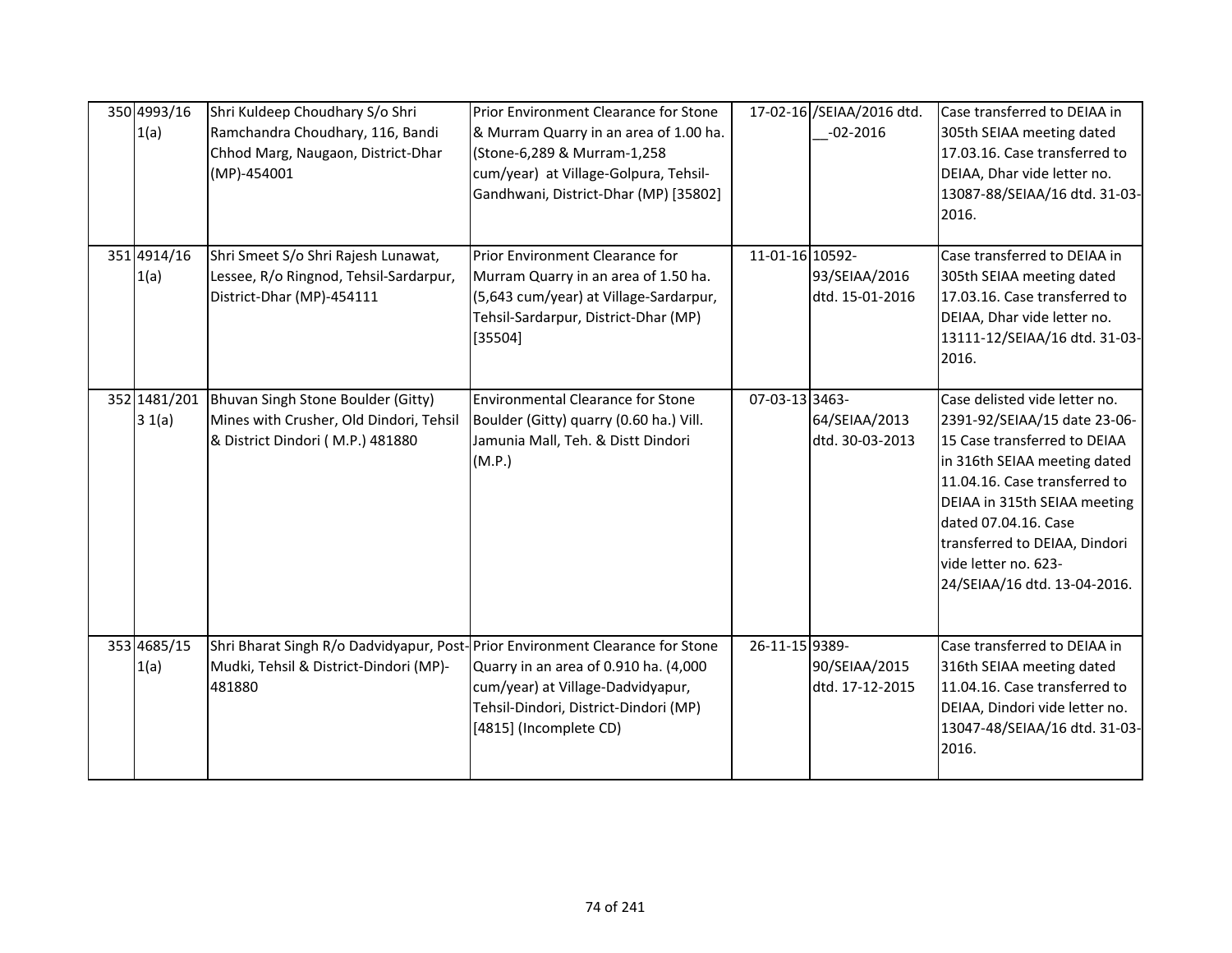| 354 4617/15<br>1(a)     | Shri Manoj Kumar Barman R/o Village-<br>Sundarpur, Post-Samnapur, Tehsil &<br>District-Dindori (MP)-481880    | Prior Environment Clearance for Stone<br>Quarry in an area of 1.00 ha. (5,000<br>cum/year) at Village-Sundarpur, Tehsil-<br>Dindori, District-Dindori (MP) [5966]                                    | 19-11-15 9224- | 25/SEIAA/2015<br>dtd. 15-12-2015 | Case transferred to DEIAA in<br>316th SEIAA meeting dated<br>11.04.16. Case transferred to<br>DEIAA, Dindori vide letter no.<br>13055-56/SEIAA/16 dtd. 31-03-<br>2016. |
|-------------------------|---------------------------------------------------------------------------------------------------------------|------------------------------------------------------------------------------------------------------------------------------------------------------------------------------------------------------|----------------|----------------------------------|------------------------------------------------------------------------------------------------------------------------------------------------------------------------|
| 355 4531/15<br>$1(a)^*$ | Shri Vijay Jaswani, Shubham Palace,<br>Near Sindhi Dharamshala, District-<br>Shahdol (MP)-484001              | Prior Environment Clearance for<br>approval of Sand Quarry in an area of<br>5.00 ha. (55,000 cum/year) at Village-<br>Diwari, Tehsil-Dindori, District-Dindori<br>(MP) [5762]                        | 28-11-15 8841- | 42/SEIAA/2015<br>dtd. 07-12-2015 | Case transferred to DEIAA in<br>316th SEIAA meeting dated<br>11.04.16. Case transferred to<br>DEIAA, Dindori vide letter no.<br>13063-64/SEIAA/16 dtd. 31-03-<br>2016. |
| 356 2985/15<br>1(a)     | Shri Pramod Sonpali, Village-Samnapur,<br>Tehsil & District-Dindori (MP)-481778                               | Prior Environment Clearance for<br>approval of Jhanki Metal Stone Quarry<br>in an area of 1.00 ha. $(2,000 \text{ cum/year})$<br>at Village-Jhanki, Tehsil-Dindori, District-<br>Dindori (MP) [3381] | 27-04-15 1257- | 58/SEIAA/2015<br>dtd. 25-05-2015 | Case transferred to DEIAA in<br>316th SEIAA meeting dated<br>11.04.16. Case transferred to<br>DEIAA, Dindori vide letter no.<br>13053-54/SEIAA/16 dtd. 31-03-<br>2016. |
| 357 3440/15<br>1(a)     | Shri Prabhat Agarwal S/o Late Shri<br>Ramsumrin Agarwal R/o Dindori, Tehsil<br>& District-Dindori (MP)-481880 | Prior Environment Clearance for Stone<br>Quarry in an area of 1.00 ha. (4,288<br>cum/year) at Village-Dhorai, Tehsil-<br>Dindori, Dist-Dindori (MP) [4236]                                           | 25-07-15 4197- | 98/SEIAA/2015<br>dtd. 30-07-2015 | Case transferred to DEIAA in<br>316th SEIAA meeting dated<br>11.04.16. Case transferred to<br>DEIAA, Dindori vide letter no.<br>13051-52/SEIAA/16 dtd. 31-03-<br>2016. |
| 358 3772/15<br>1(a)     | Shri Prakash Kumar Rai R/o Village-<br>Samnapur, Tehsil & District-Dindori<br>(MP)-481778                     | Prior Environment Clearance for<br>approval of Stone Quarry in an area of<br>1.00 ha. (5,820 cum/year) at Village-<br>Andai, Tehsil-Dindori, District-Dindori<br>(MP) [4718]                         | 26-08-15 5848- | 49/SEIAA/2015<br>dtd. 29-09-2015 | Case transferred to DEIAA in<br>316th SEIAA meeting dated<br>11.04.16. Case transferred to<br>DEIAA, Dindori vide letter no.<br>13062-63/SEIAA/16 dtd. 31-03-<br>2016. |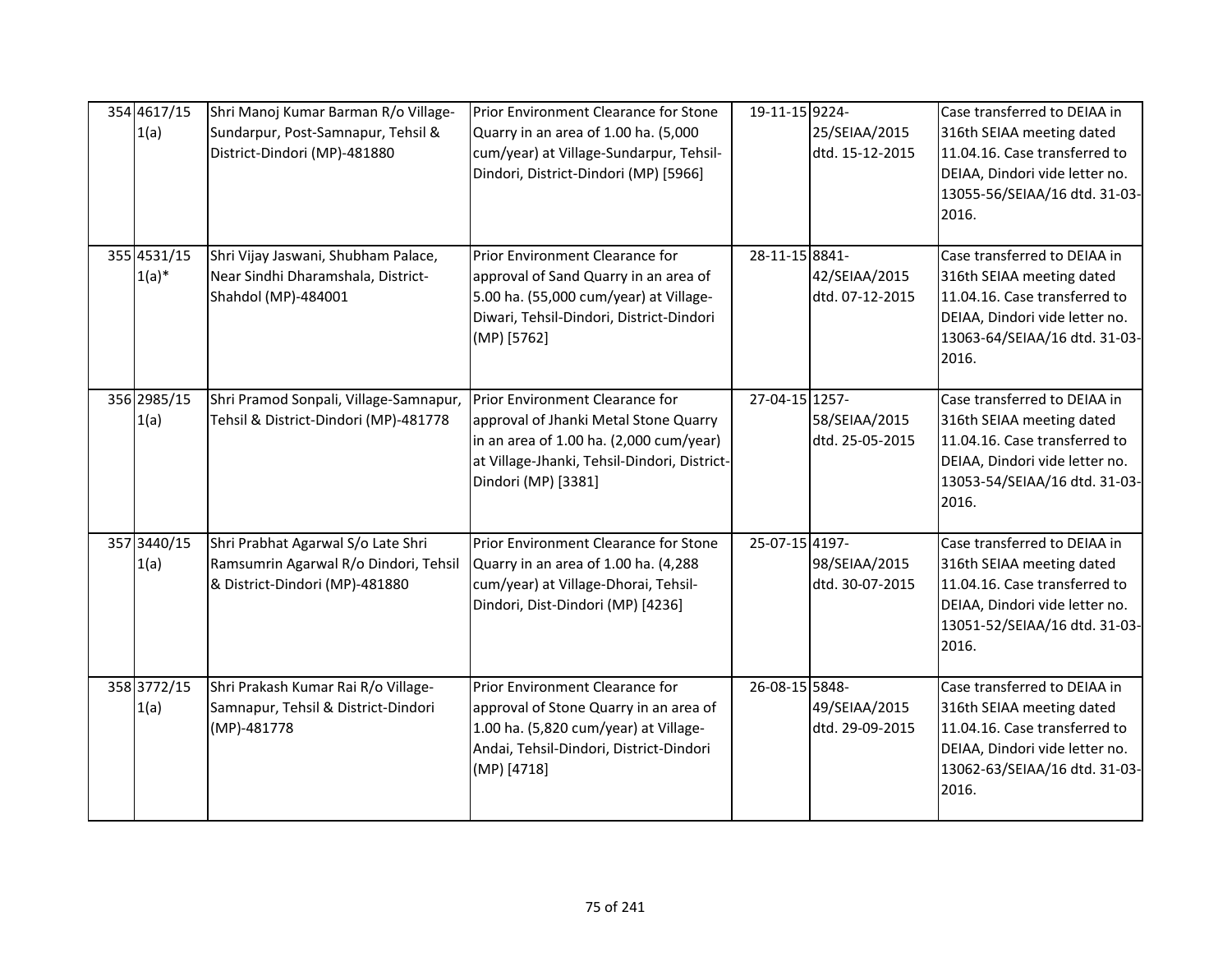| 359 3784/15<br>1(a)    | Shri Arpit Nayak R/o Ward No. 4,<br>Dindori, District-Dindori (MP)-481880                                   | Prior Environment Clearance for<br>approval of Stone Quarry in an area of<br>1.00 ha. (36,273 cum/year) at Village-<br>Rahangi, Tehsil-Dindori, District-Dindori<br>(MP) [4728] | 04-09-15 5872-  | 79/SEIAA/2015<br>dtd. 29-09-2015 | Case transferred to DEIAA in<br>316th SEIAA meeting dated<br>11.04.16. Case transferred to<br>DEIAA, Dindori vide letter no.<br>13059-60/SEIAA/16 dtd. 31-03-<br>2016.                                                                |
|------------------------|-------------------------------------------------------------------------------------------------------------|---------------------------------------------------------------------------------------------------------------------------------------------------------------------------------|-----------------|----------------------------------|---------------------------------------------------------------------------------------------------------------------------------------------------------------------------------------------------------------------------------------|
| 360 3950/15<br>1(a)    | Shri Krishna Kumar Thakur R/o Village-<br>Khirsari, Post-Chhanta, Tehsil & District-<br>Dindori (MP)-481880 | Prior Environment Clearance for<br>approval of Stone Quarry in an area of<br>1.00 ha. (5,000 cum/year) at Village-<br>Khirsari, Tehsil-Dindori, District-Dindori<br>(MP) [2777] | 16-09-15 7057-  | 58/SEIAA/2015<br>dtd. 31-10-2015 | Case transferred to DEIAA in<br>316th SEIAA meeting dated<br>11.04.16. Case transferred to<br>DEIAA, Dindori vide letter no.<br>13049-50/SEIAA/16 dtd. 31-03-<br>2016.                                                                |
| 361 4913/16<br>1(a)    | Shri Akash Chhavda R/o Main Road,<br>Dindori, Tehsil-Dindori, District-Dindori<br>(MP)-482001               | Prior Environment Clearance for<br>Crusher Stone Quarry in an area of 1.30<br>ha. (11,260 cum/year) at Village-<br>Ghanaghat, Tehsil-Dindori, District-<br>Dindori (MP) [34459] | 11-01-16 10590- | 91/SEIAA/2016<br>dtd. 15-01-2016 | Case transferred to DEIAA in<br>316th SEIAA meeting dated<br>11.04.16. Case transferred to<br>DEIAA, Dindori vide letter no.<br>13057-58/SEIAA/16 dtd. 31-03-<br>2016.                                                                |
| 362 1394/201<br>3 1(a) | Shri Nishank Garg, Sadar Bazar, Guna<br>(M.P.)                                                              | Environment Clearance for approval of<br>04.00 Hectare B.T. Metal Stone Quarry<br>at Vill.- Mohanpur Kalan, Teh.- Guna,<br>Dist.- Guna (M.P.)                                   | 30-10-12 3161-  | 62/SEIAA/2013<br>dtd. 25-03-2013 | Case delisted vide letter no.<br>4691-92/SEIAA/15 date 12-08-<br>15 Case transferred to DEIAA<br>in 316th SEIAA meeting dated<br>11.04.16. Case transferred to<br>DEIAA, Guna vide letter no.<br>404-05/SEIAA/16 dtd. 02-04-<br>2016. |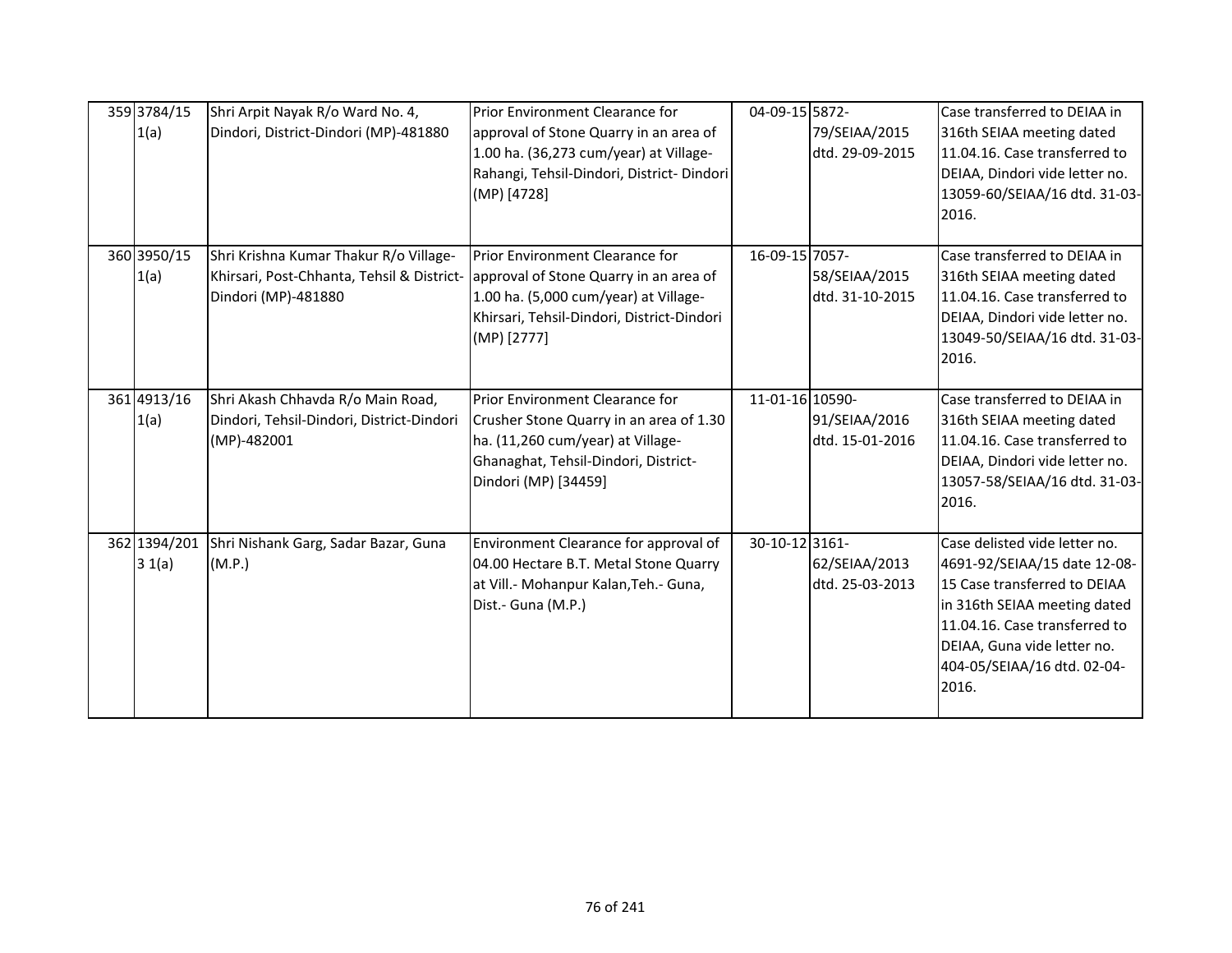| 363 4659/15<br>1(a) | Shri Rishi Agrawal R/o Sada Bazar, Tehsil-Prior Environment Clearance for<br>Guna, District-Guna (MP)-473001        | approval of Stone Quarry in an area of<br>4.00 ha. (15,000 cum/year) at Village-<br>Piproda Khurd, Tehsil-Guna, District-<br>Guna (MP) [5967]                                          | 05-12-15 9276- | 77/SEIAA/2015<br>dtd. 15-12-2015 | Case transferred to DEIAA in<br>316th SEIAA meeting dated<br>11.04.16. Case transferred to<br>DEIAA, Guna vide letter no.<br>404-05/SEIAA/16 dtd. 02-04-<br>2016. |
|---------------------|---------------------------------------------------------------------------------------------------------------------|----------------------------------------------------------------------------------------------------------------------------------------------------------------------------------------|----------------|----------------------------------|-------------------------------------------------------------------------------------------------------------------------------------------------------------------|
| 364 4442/15<br>1(a) | Shri Ramvilas Maithil R/o Village-<br>Ukawad, Tehsil-Maksudangarh, District-<br>Guna (MP)-473113                    | Prior Environment Clearance for<br>approval of Stone Boulder Quarry in an<br>area of 1.00 ha. (5,282 cum/year) at<br>Village-Khejda, Tehsil-Maksudangarh,<br>District-Guna (MP) [6127] | 18-11-15 8771- | 72/SEIAA/2015<br>dtd. 05-12-2015 | Case transferred to DEIAA in<br>316th SEIAA meeting dated<br>11.04.16. Case transferred to<br>DEIAA, Guna vide letter no.<br>404-05/SEIAA/16 dtd. 02-04-<br>2016. |
| 365 4441/15<br>1(a) | Shri Vijendra Singh Raghuwanshi R/o<br>Duplex 145, Sheetal Mega City,<br>Mandideep, District-Raisen (MP)-<br>473001 | Prior Environment Clearance for<br>approval of Metal Stone Quarry in an<br>area of 2.00 ha. (10,000 cum/year) at<br>Village-Piprouda Khurd, Tehsil-Guna,<br>District-Guna (MP) [3557]  | 18-11-15 8816- | 17/SEIAA/2015<br>dtd. 05-12-2015 | Case transferred to DEIAA in<br>316th SEIAA meeting dated<br>11.04.16. Case transferred to<br>DEIAA, Guna vide letter no.<br>404-05/SEIAA/16 dtd. 02-04-<br>2016. |
| 366 4416/15<br>1(a) | Shri Puneet Agrawal R/o Galla Mandi,<br>Tehsil-Guna, District-Guna (MP)-473001                                      | Prior Environment Clearance for<br>approval of Stone Quarry in an area of<br>4.00 ha. (40,000 cum/year) at Village-<br>Piproda, Tehsil-Guna, District-Guna<br>(MP) [5942]              | 10-11-15 8722- | 23/SEIAA/2015<br>dtd. 05-12-2015 | Case transferred to DEIAA in<br>316th SEIAA meeting dated<br>11.04.16. Case transferred to<br>DEIAA, Guna vide letter no.<br>404-05/SEIAA/16 dtd. 02-04-<br>2016. |
| 367 4366/15<br>1(a) | Shri Ramjilal Dhakad R/o Soni Colony,<br>Tehsil-Guna, District-Guna (MP)-473001                                     | Prior Environment Clearance for<br>approval of Stone Quarry in an area of<br>4.00 ha. (25,000 cum/year) at Village-<br>Raniganj, Tehsil-Guna, District-Guna<br>(MP) [5952]             | 10-11-15 8617- | 18/SEIAA/2015<br>dtd. 02-12-2015 | Case transferred to DEIAA in<br>316th SEIAA meeting dated<br>11.04.16. Case transferred to<br>DEIAA, Guna vide letter no.<br>404-05/SEIAA/16 dtd. 02-04-<br>2016. |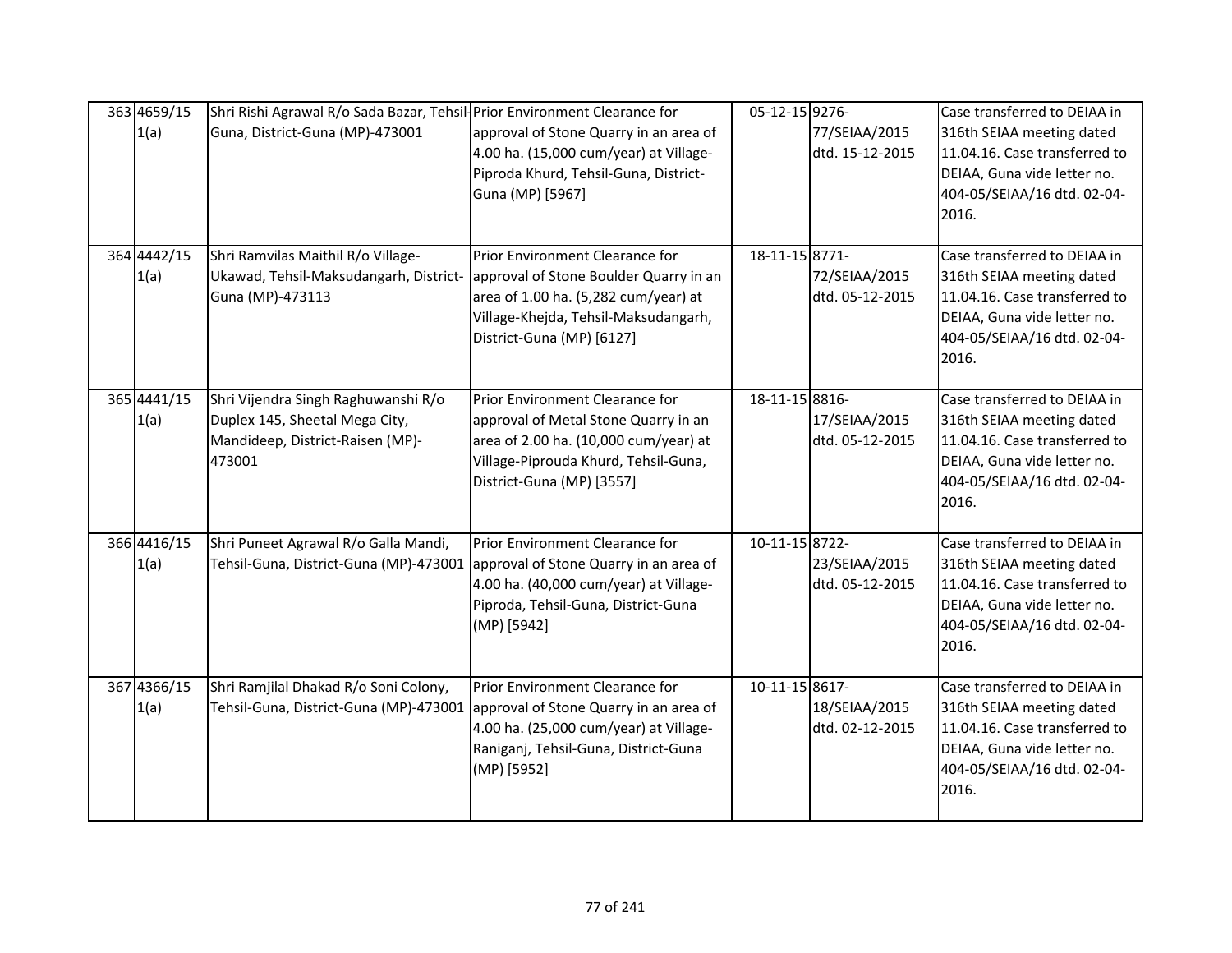| 368 3752/15<br>1(a)  | Shri Anil Nayak R/o Sada Colony,<br>Radhougarh, Tehsil-Radhougarh, District approval of Stone Quarry in an area of<br>Guna (MP)-473001 | Prior Environment Clearance for<br>3.00 ha. (10,000 cum/year) at Village-<br>Chainpura, Tehsil-Radhougarh, District-<br>Guna (MP) [3988]                                           | 03-09-15 5686-  | 87/SEIAA/2015<br>dtd. 21-09-2015          | Case transferred to DEIAA in<br>316th SEIAA meeting dated<br>11.04.16. Case transferred to<br>DEIAA, Guna vide letter no.<br>404-05/SEIAA/16 dtd. 02-04-<br>2016.                                                                                                                                                                           |
|----------------------|----------------------------------------------------------------------------------------------------------------------------------------|------------------------------------------------------------------------------------------------------------------------------------------------------------------------------------|-----------------|-------------------------------------------|---------------------------------------------------------------------------------------------------------------------------------------------------------------------------------------------------------------------------------------------------------------------------------------------------------------------------------------------|
| 369 4885/16<br>1(a)  | Shri Vijay Kumar Kabra R/o Village-<br>Kumbhraj, Tehsil-Kumbhraj, District-<br>Guna (MP)-473222                                        | Prior Environment Clearance for<br>Crusher Stone Boulder Quarry in an<br>area of 2.00 ha. (10,000 cum/year) at<br>Village-Kumbhraj, Tehsil-Kumbhraj,<br>District-Guna (MP) [33794] | 22-12-15 10519- | 20/SEIAA/2016<br>dtd. 14-01-2016          | Case transferred to DEIAA in<br>316th SEIAA meeting dated<br>11.04.16. Case transferred to<br>DEIAA, Guna vide letter no.<br>404-05/SEIAA/16 dtd. 02-04-<br>2016.                                                                                                                                                                           |
| 370 776/2012<br>1(a) | M/s Shri Bansheewale Stone Crusher<br>Firm Partner Shri Rakesh Singh                                                                   | M/s Shri Bansheewale Stone Crusher<br>Shri Rakesh Singh Durgapuri, Gadaipura,<br>Gwalior Distt. Gwalior (M.P.) Pin -<br>474001                                                     |                 | 28-07-12 795-96/SEIAA/12<br>dt. 13-8-2012 | Case delisted vide letter no.<br>4080-81/SEIAA/15 date 27-07-<br>15 Case relisted & sent to<br>SEAC for appraisal decided in<br>243th SEIAA meeting dated<br>28.09.15. Case transferred to<br>DEIAA in 316th SEIAA meeting<br>dated 11.04.16. Case<br>transferred to DEIAA, Gwalior<br>vide letter no. 476-<br>77/SEIAA/16 dtd. 06-04-2016. |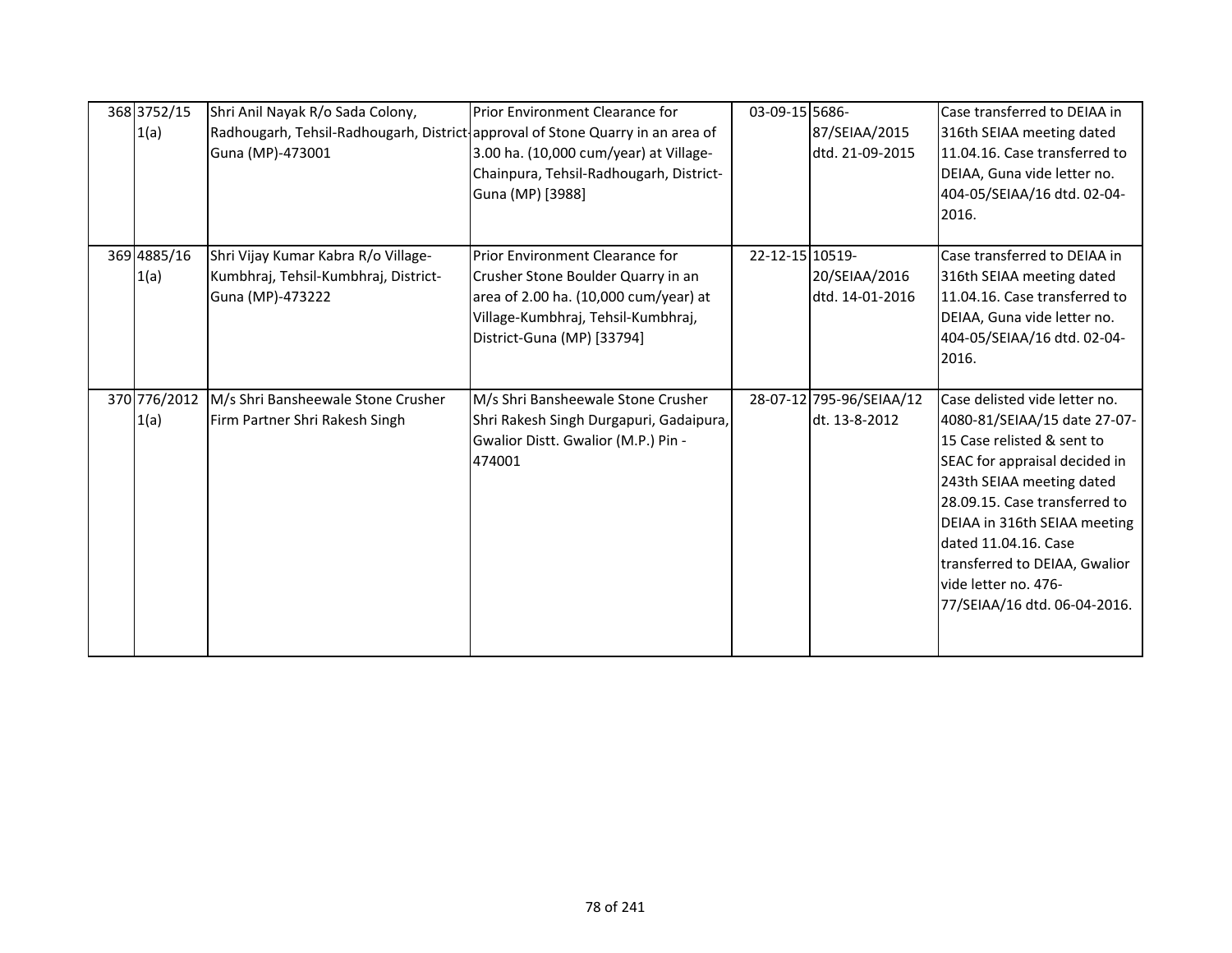| 371 1557/201<br>3 1(a) | Shri Rajendra Kumar Khateek, Village-<br>Pchore, Tehsil-Dabra, District-Gwalior<br>(M.P.)                           | Environment Clearance for approval of<br>01.00 Hectare Metal stone quarry at<br>Vill.- Pichore, Tehsil-Dabra, Distt.-<br>Gwalior (M.P.)                                                  |                | 29-11-12 80-81/SEIAA/2013<br>dtd. 02-04-2013 | Case delisted vide letter no.<br>2927-28/SEIAA/15 date 03-07-<br>15 Case transferred to DEIAA<br>in 316th SEIAA meeting dated<br>11.04.16. Case transferred to<br>DEIAA, Gwalior vide letter no.<br>476-77/SEIAA/16 dtd. 06-04-<br>2016. |
|------------------------|---------------------------------------------------------------------------------------------------------------------|------------------------------------------------------------------------------------------------------------------------------------------------------------------------------------------|----------------|----------------------------------------------|------------------------------------------------------------------------------------------------------------------------------------------------------------------------------------------------------------------------------------------|
| 372 1626/201<br>3 1(a) | M/s Shri Suneel Agarwal, Add.:<br>Kamathipura, Madhoganj, Laskar,<br>Gwalior, Distt. Gwalior (M.P.) Pin -<br>474001 | Environmental Clearance for mining of<br>0.732 ha. Black Stone for crusher at<br>Village Berja, Tehsil Gwalior Dist<br>Gwalior (M. P                                                     | 28-07-12 123-  | 24/SEIAA/2013<br>dtd. 03-04-2013             | Case delisted vide letter no.<br>4881-82/SEIAA/15 date 17-08-<br>15 Case transferred to DEIAA<br>in 316th SEIAA meeting dated<br>11.04.16. Case transferred to<br>DEIAA, Gwalior vide letter no.<br>476-77/SEIAA/16 dtd. 06-04-<br>2016. |
| 373 4658/15<br>1(a)    | Shri Janki Prasad Adiwasi R/o Village-<br>Gattara, Tehsil-Prithvipur, District-<br>Tikamgarh (MP)-474001            | Prior Environment Clearance for<br>approval of Stone Quarry in an area of<br>2.00 ha. (15,000 cum/year) at Village-<br>Rajiyawar, Tehsil-Dabra, District-<br><b>Gwalior (MP)</b> [6044]  | 05-12-15 9272- | 73/SEIAA/2015<br>dtd. 15-12-2015             | Case transferred to DEIAA in<br>316th SEIAA meeting dated<br>11.04.16. Case transferred to<br>DEIAA, Gwalior vide letter no.<br>476-77/SEIAA/16 dtd. 06-04-<br>2016.                                                                     |
| 374 4566/15<br>1(a)    | Shri Rajesh Sharma R/o Jiwani Nagar,<br>Thatipur, Tehsil-Murar, District-Gwalior<br>(MP)-474001                     | Prior Environment Clearance for<br>approval of Stone Quarry in an area of<br>1.045 ha. (12,000 cum/year) at Village-<br>Bhattpura Brahman, Tehsil-Murar,<br>District-Gwalior (MP) [6041] | 20-11-15 9127- | 28/SEIAA/2015<br>dtd. 11-12-2015             | Case transferred to DEIAA in<br>316th SEIAA meeting dated<br>11.04.16. Case transferred to<br>DEIAA, Gwalior vide letter no.<br>476-77/SEIAA/16 dtd. 06-04-<br>2016.                                                                     |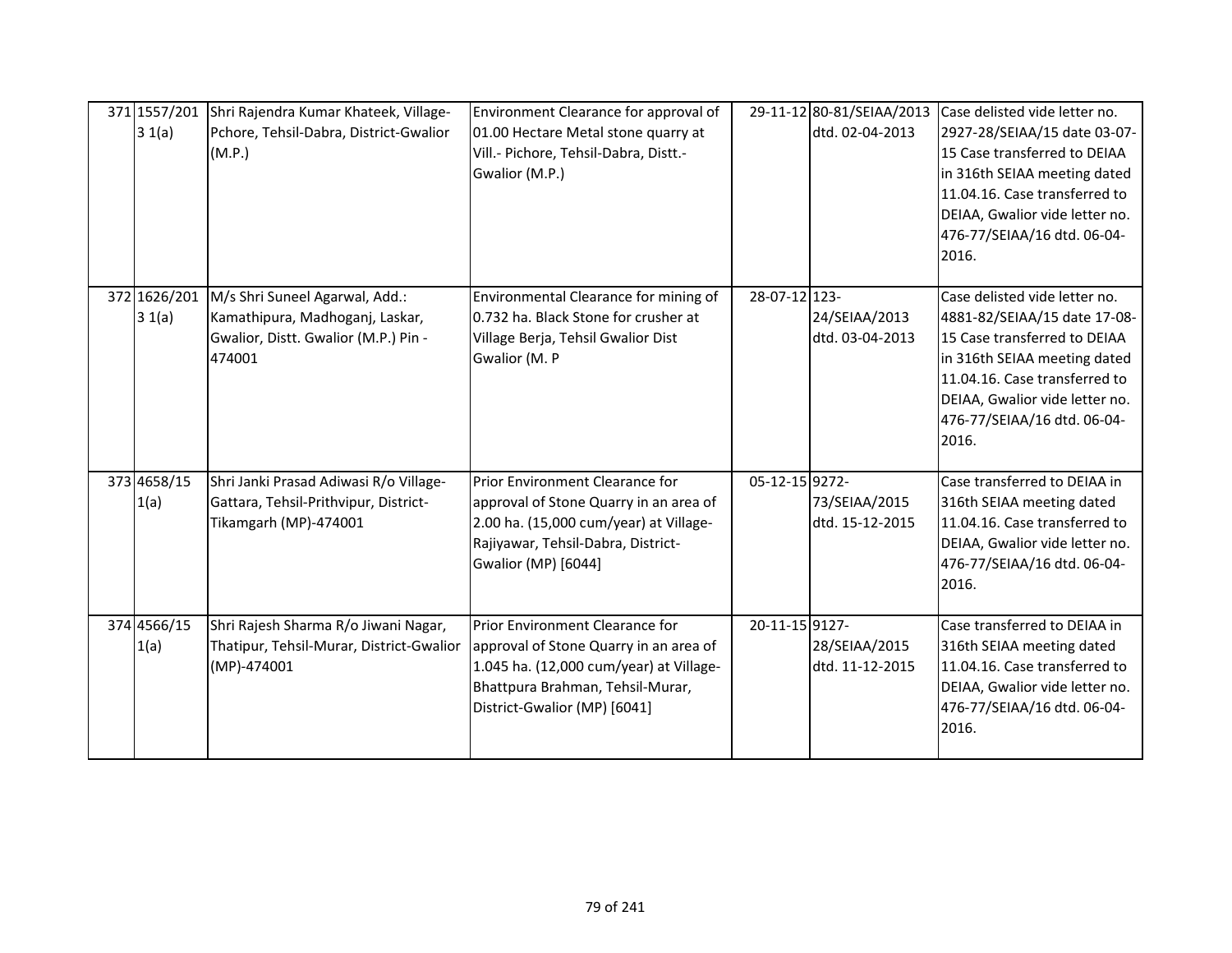| 375 4562/15<br>1(a) | Shri Mahesh Singh Rawat R/o Village-<br>Banhari, Tehsil-Ghatigaon, District-<br><b>Gwalior (MP)-474001</b>                              | Prior Environment Clearance for<br>approval of Stone Quarry in an area of<br>1.411 ha. (4,000 cum/year) at Village-<br>Banhari, Tehsil-Ghatigaon, District-<br><b>Gwalior (MP) [5980]</b>    | 19-11-15 9069- | 70/SEIAA/2015<br>dtd. 11-12-2015 | Case transferred to DEIAA in<br>316th SEIAA meeting dated<br>11.04.16. Case transferred to<br>DEIAA, Gwalior vide letter no.<br>476-77/SEIAA/16 dtd. 06-04-<br>2016. |
|---------------------|-----------------------------------------------------------------------------------------------------------------------------------------|----------------------------------------------------------------------------------------------------------------------------------------------------------------------------------------------|----------------|----------------------------------|----------------------------------------------------------------------------------------------------------------------------------------------------------------------|
| 376 4458/15<br>1(a) | Shri Bhure Singh Yadav S/o Shri Sahab<br>Singh Yadav R/o Water Works Road,<br>Opp. Power House, Tehsil & District-<br>Bhind (MP)-477001 | Prior Environment Clearance for<br>approval of Stone Quarry in an area of<br>2.00 ha. (48,450 cum/year) at Village-<br>Jiganiya, Tehsil-Tappa Morar, District-<br><b>Gwalior (MP) [5653]</b> | 18-11-15 8802- | 03/SEIAA/2015<br>dtd. 05-12-2015 | Case transferred to DEIAA in<br>316th SEIAA meeting dated<br>11.04.16. Case transferred to<br>DEIAA, Gwalior vide letter no.<br>476-77/SEIAA/16 dtd. 06-04-<br>2016. |
| 377 4350/15<br>1(a) | Shri Shyam Sharma, M/s Aman Stone<br>Crusher R/o Gangamai Santar, Murar,<br>District-Gwalior (MP)-474001                                | Prior Environment Clearance for<br>approval of Stone Quarry in an area of<br>4.00 ha. (75,000 cum/year) at Village-<br>Mau, Tehsil-Gwalior, District-Gwalior<br>(MP) [6006]                  | 05-11-15 8585- | 86/SEIAA/2015<br>dtd. 02-12-2015 | Case transferred to DEIAA in<br>316th SEIAA meeting dated<br>11.04.16. Case transferred to<br>DEIAA, Gwalior vide letter no.<br>476-77/SEIAA/16 dtd. 06-04-<br>2016. |
| 378 4343/15<br>1(a) | Shri Sunil Kumar Dubey R/o Village-<br>Gulhai, Tehsil-Dabra, District-Gwalior<br>(MP)-475110                                            | Prior Environment Clearance for<br>approval of Sandstone Quarry in an<br>area of 1.050 ha. (1,000 cum/year) at<br>Village-Rajiyawar, Tehsil-Dabra, District-<br>Gwalior (MP) [5558] (No CD)  | 19-10-15 8457- | 58/SEIAA/2015<br>dtd. 30-11-2015 | Case transferred to DEIAA in<br>316th SEIAA meeting dated<br>11.04.16. Case transferred to<br>DEIAA, Gwalior vide letter no.<br>476-77/SEIAA/16 dtd. 06-04-<br>2016. |
| 379 4138/15<br>1(a) | Shri Dharmendra Singh Tomar, M/s<br>B.S.T. Stones, R/o C-99, Govindpuri,<br>District-Gwalior (MP)-474001                                | Prior Environment Clearance for<br>approval of Stone Quarry in an area of<br>1.00 ha. (25,000 cum/year) at Village-<br>Sukhapatha, Tehsil-Dabra, District-<br><b>Gwalior (MP)</b> [4544]     | 03-09-15 8020- | 21/SEIAA/2015<br>dtd. 24-11-2015 | Case transferred to DEIAA in<br>316th SEIAA meeting dated<br>11.04.16. Case transferred to<br>DEIAA, Gwalior vide letter no.<br>476-77/SEIAA/16 dtd. 06-04-<br>2016. |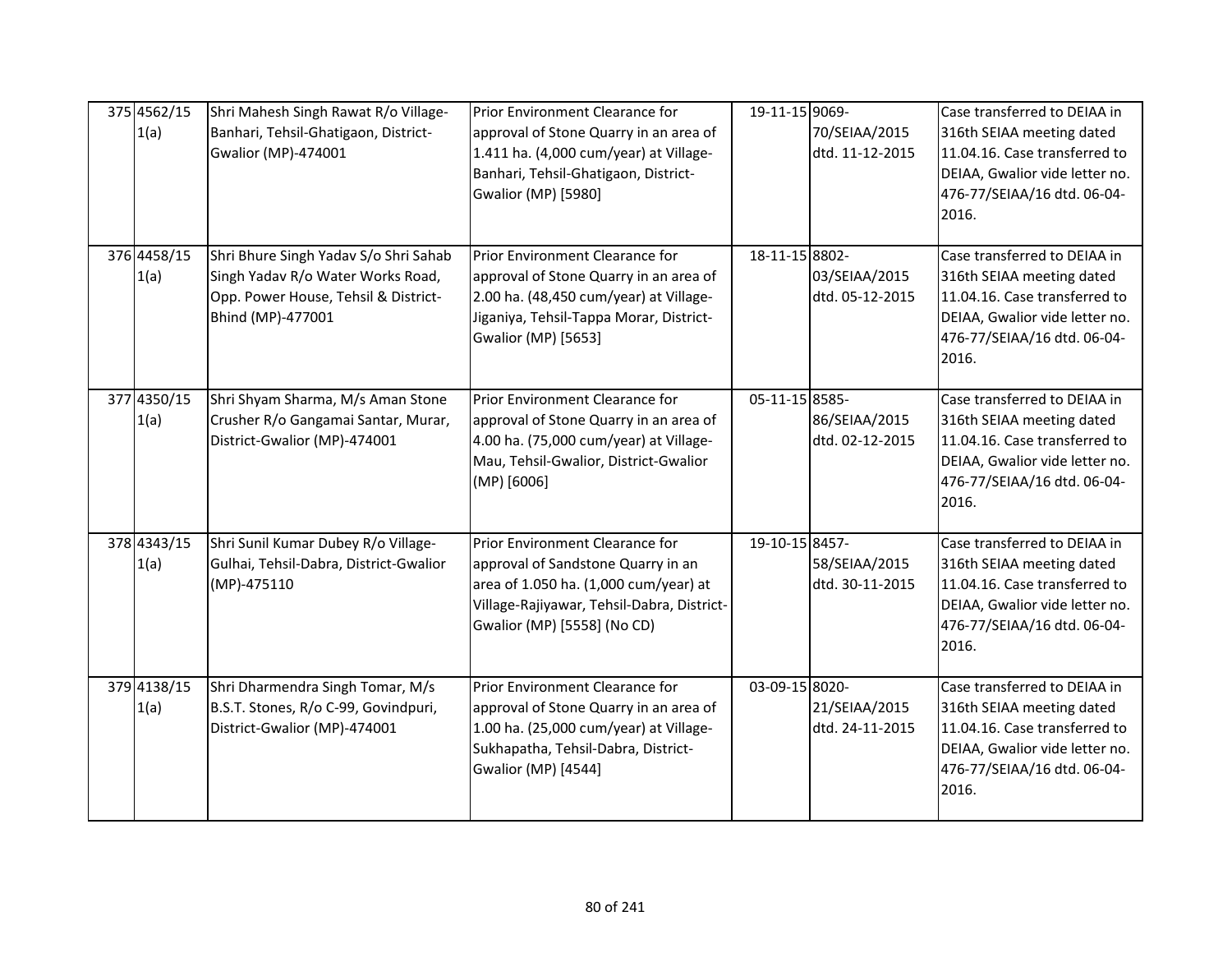| 380 2438/15<br>1(a) | Shri Vinod Yadav, Neem Dauda House,<br>Kampu, Gwalior (MP)=474003                                                                              | Prior Environment Clearance for<br>approval of proposed Flag Stone Quarry<br>in an area of 4.983 ha. (9,000<br>cum/year) at Village-Jakhauda, Tehsil-<br>Chatigaon, Dist-Gwalior (MP) [2701]       | 23-01-15 3511- | 12/SEIAA/2015<br>dtd. 06-02-2015 | Case transferred to DEIAA in<br>316th SEIAA meeting dated<br>11.04.16. Case transferred to<br>DEIAA, Gwalior vide letter no.<br>476-77/SEIAA/16 dtd. 06-04-<br>2016. |
|---------------------|------------------------------------------------------------------------------------------------------------------------------------------------|----------------------------------------------------------------------------------------------------------------------------------------------------------------------------------------------------|----------------|----------------------------------|----------------------------------------------------------------------------------------------------------------------------------------------------------------------|
| 381 4046/15<br>1(a) | Smt. Mahadevi Shivhare R/o Sharma<br>Farm Road, Shivaji Colony, Char Sahar<br>ka Naka, Tehsil-Dabra, District-Gwalior<br>$(MP) - 474001$       | Prior Environment Clearance for<br>approval of Stone Quarry in an area of<br>1.563 ha. (30,000 cum/year) at Village-<br>Gangapur, Tehsil-Dabra, District-<br>Gwalior (MP) [4685]                   | 23-09-15 7490- | 91/SEIAA/2015<br>dtd. 09-11-2015 | Case transferred to DEIAA in<br>316th SEIAA meeting dated<br>11.04.16. Case transferred to<br>DEIAA, Gwalior vide letter no.<br>476-77/SEIAA/16 dtd. 06-04-<br>2016. |
| 382 3995/15<br>1(a) | Shri Amarnath Sharma S/o Shri<br>Chhotelal Sharma R/o E-25, New<br>Vivekanand Colony, Balvant Nagar,<br>Thatipur, District-Gwalior (MP)-475001 | Prior Environment Clearance for<br>approval of Stone Quarry in an area of<br>2.320 ha. (50,000 cum/year) at Village-<br>Lakhanpura, Tehsil-Dabra, District-<br><b>Gwalior (MP) [5422]</b>          | 03-10-15 7154- | 55/SEIAA/2015<br>dtd. 03-11-2015 | Case transferred to DEIAA in<br>316th SEIAA meeting dated<br>11.04.16. Case transferred to<br>DEIAA, Gwalior vide letter no.<br>476-77/SEIAA/16 dtd. 06-04-<br>2016. |
| 383 3560/15<br>1(a) | Shri Bhushan Suri, M/s B.S. Granite, M-<br>17, Gandhi Nagar, District-Gwalior (MP)                                                             | Prior Environment Clearance for<br>approval of Granite (Road Metal)<br>Quarry in an area of 3.800 ha. (1,25,000<br>cum/year) at Village-Sukhapatha, Tehsil-<br>Dabra, District-Gwalior (MP) [3573] | 10-08-15 4837- | 38/SEIAA/2015<br>dtd. 14-08-2015 | Case transferred to DEIAA in<br>316th SEIAA meeting dated<br>11.04.16. Case transferred to<br>DEIAA, Gwalior vide letter no.<br>476-77/SEIAA/16 dtd. 06-04-<br>2016. |
| 384 3697/15<br>1(a) | Shri Phool Singh Yadav R/o Nirawali,<br>District-Gwalior (MP)-474010                                                                           | Prior Environment Clearance for<br>approval of Stone Quarry in an area of<br>4.948 ha. (40,000 cum/year) at Village-<br>Tehlri, Tehsil-Gwalior, District-Gwalior<br>(MP) [4478]                    | 24-08-15 5373- | 74/SEIAA/2015<br>dtd. 03-09-2015 | Case transferred to DEIAA in<br>316th SEIAA meeting dated<br>11.04.16. Case transferred to<br>DEIAA, Gwalior vide letter no.<br>476-77/SEIAA/16 dtd. 06-04-<br>2016. |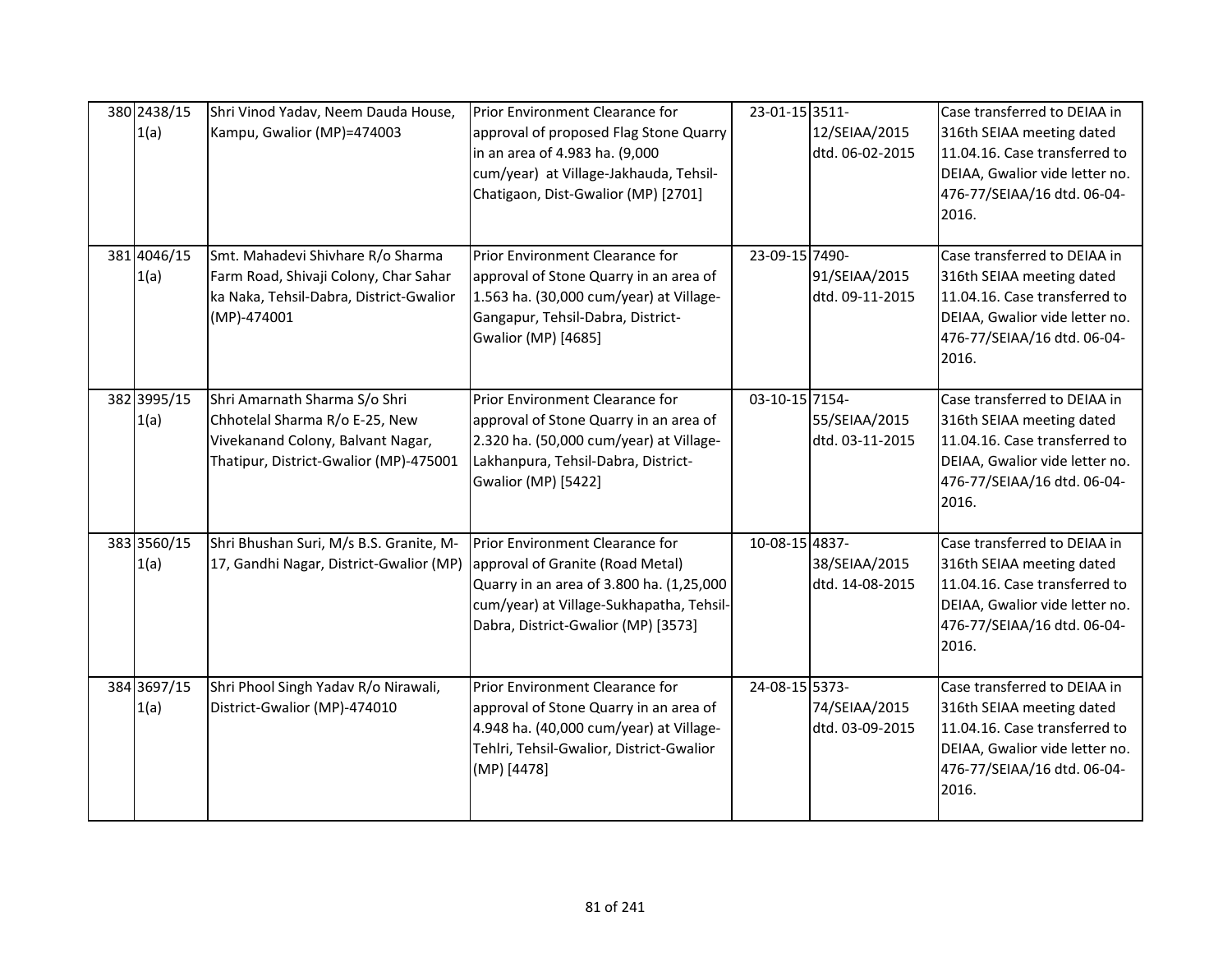| 385 3827/15<br>1(a) | Shri Shiv Singh Yadav R/o Lanka Pahad<br>Khanij Kaamgar Sehkari Samiti, Nirawali, approval of Metal Stone Quarry in an<br>District-Gwalior (MP)-474005                 | Prior Environment Clearance for<br>area of 3.165 ha. (20,000 cum/year) at<br>Village-Akbarpur, Tehsil-Gwalior,<br>District-Gwalior (MP) [4477]                                             | 08-09-15 6206- | 07/SEIAA/2015<br>dtd. 12-10-2015           | Case transferred to DEIAA in<br>316th SEIAA meeting dated<br>11.04.16. Case transferred to<br>DEIAA, Gwalior vide letter no.<br>476-77/SEIAA/16 dtd. 06-04-<br>2016. |
|---------------------|------------------------------------------------------------------------------------------------------------------------------------------------------------------------|--------------------------------------------------------------------------------------------------------------------------------------------------------------------------------------------|----------------|--------------------------------------------|----------------------------------------------------------------------------------------------------------------------------------------------------------------------|
| 386 5081/16<br>1(a) | Smt. Krishna Yadav W/o Shri Ashok<br>Singh Yadav, Owner, 108, Bankers<br>Colony, Thatipur, Gwalior (MP)-475005                                                         | Prior Environment Clearance for Metal<br>Stone Quarry in an area of 0.500 ha.<br>(3,500 cum/year) at Village-Bilaua,<br>Tehsil-Dabra, District-Gwalior (MP)<br>[34357]                     |                | 11-03-16 / SEIAA/2016 dtd.<br>$-03 - 2016$ | Case transferred to DEIAA in<br>307th SEIAA meeting dated<br>22.03.16. Case transferred to<br>DEIAA, Gwalior vide letter no.<br>476-77/SEIAA/16 dtd. 06-04-<br>2016. |
| 387 5014/16<br>1(a) | Shri Brajesh Sharma, Partner, M/s Maa<br>Tripura Minerals, 3, New Govindpuri,<br><b>Gwalior (MP)-474011</b>                                                            | Prior Environment Clearance for<br>Sandstone (Gitti) Deposit Quarry in an<br>area of 4.164 ha. (1,00,000 cum/year)<br>at Village-Baretha, Tehsil-Gwalior,<br>District-Gwalior (MP) [35297] |                | 24-02-16 /SEIAA/2016 dtd.<br>$-02 - 2016$  | Case transferred to DEIAA in<br>316th SEIAA meeting dated<br>11.04.16. Case transferred to<br>DEIAA, Gwalior vide letter no.<br>476-77/SEIAA/16 dtd. 06-04-<br>2016. |
| 388 4962/16<br>1(a) | Shri Kaptan Singh S/o Shri Babu Singh,<br>Village-Sahsari, District-Gwalior (MP)-<br>475110                                                                            | Prior Environment Clearance for<br>Crusher Stone Quarry in an area of 2.00<br>ha. (35,000 cum/year) at Village-<br>Lakhanpura, Tehsil-Dabra, District-<br>Gwalior (MP) [36079]             | 30-01-16       | /SEIAA/2016 dtd.<br>$-01 - 2016$           | Case transferred to DEIAA in<br>316th SEIAA meeting dated<br>11.04.16. Case transferred to<br>DEIAA, Gwalior vide letter no.<br>476-77/SEIAA/16 dtd. 06-04-<br>2016. |
| 389 4918/16<br>1(a) | Shri Rajendra Singh Dhanuk, Prop., M/s<br>Lakheshwari Crusher Stone C/o<br>Bhagwati Prasad Sharma ka Makan,<br>Shikshak Colony, Dabra, District-Gwalior<br>(MP)-475110 | Prior Environment Clearance for Metal<br>Stone Quarry in an area of 4.00 ha.<br>(50,000 cum/year) at Village-Rajiyar,<br>Tehsil-Dabra, District-Gwalior (MP)<br>[33568]                    |                | 12-01-16 / SEIAA/2016 dtd.<br>$-01 - 2016$ | Case transferred to DEIAA in<br>316th SEIAA meeting dated<br>11.04.16. Case transferred to<br>DEIAA, Gwalior vide letter no.<br>476-77/SEIAA/16 dtd. 06-04-<br>2016. |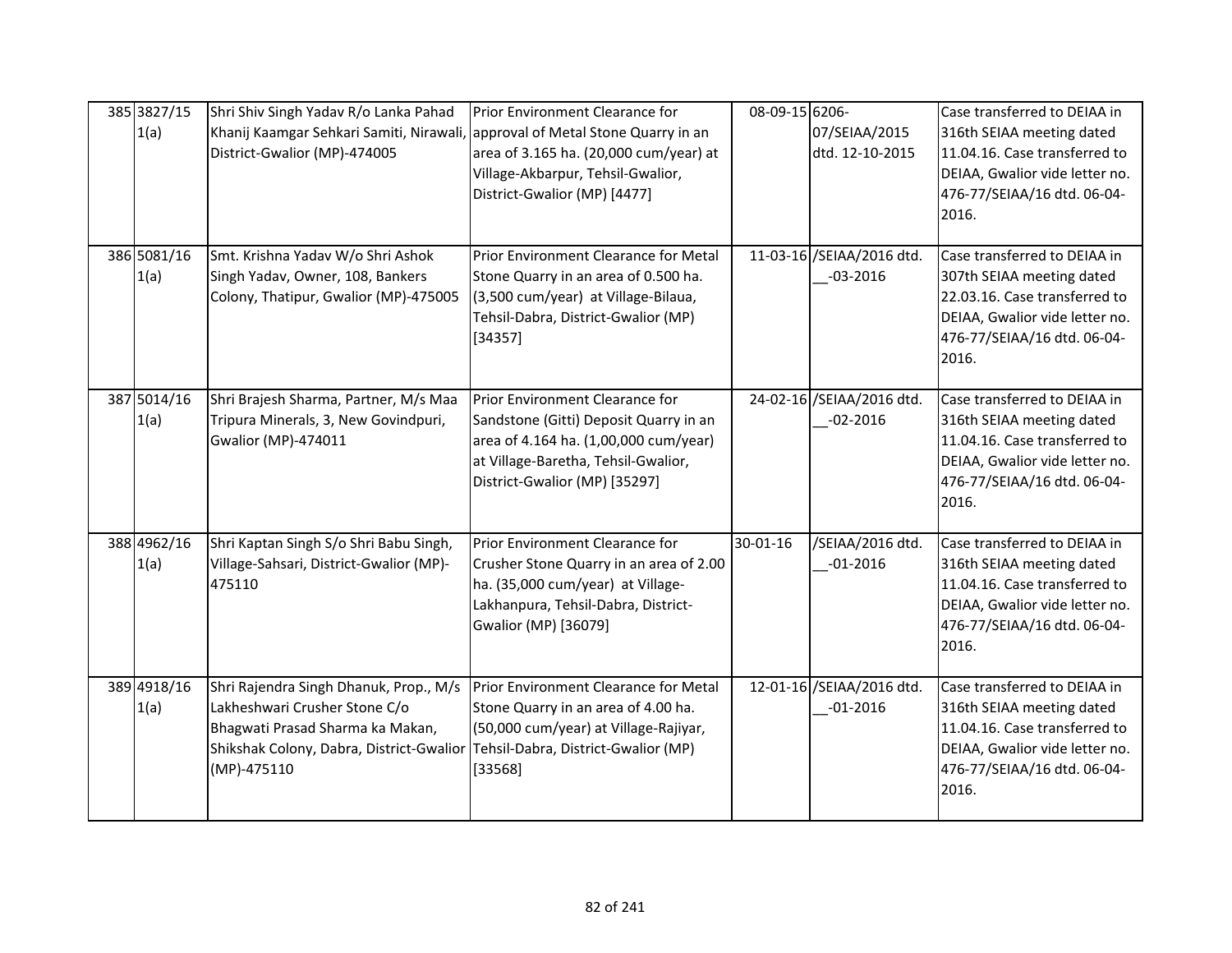| 390 4899/16<br>1(a) | Shri Ramniwas Sharma S/o Shri Sriram<br>Sharma, Resi.-E-25, New Vivekanand<br>Colony, Thathipur, Murar, Gwalior (MP)-<br>475001                                                               | Prior Environment Clearance for Stone<br>Quarry in an area of 4.00 ha. (50,000<br>cum/year) at Village-Mau, Tehsil-<br>Gwalior, District-Gwalior (MP) [33182]                       |                 | 06-01-16 / SEIAA/2016 dtd.<br>$-01 - 2016$ | Case transferred to DEIAA in<br>316th SEIAA meeting dated<br>11.04.16. Case transferred to<br>DEIAA, Gwalior vide letter no.<br>476-77/SEIAA/16 dtd. 06-04-<br>2016. |
|---------------------|-----------------------------------------------------------------------------------------------------------------------------------------------------------------------------------------------|-------------------------------------------------------------------------------------------------------------------------------------------------------------------------------------|-----------------|--------------------------------------------|----------------------------------------------------------------------------------------------------------------------------------------------------------------------|
| 391 4891/16<br>1(a) | Shri Nand Kishore Soni, Lease Owner,<br>R/o Gudagudi Naka, Lashkar, Gwalior<br>(MP)-474001                                                                                                    | Prior Environment Clearance for<br>Flagstone Quarry (Existing) in an area of<br>1.20 ha. (5,950 cum/year) at Village-<br>Sekra, Tehsil-Ghatigaon, District-<br>Gwalior (MP) [33816] | 30-12-15 10533- | 34/SEIAA/2016<br>dtd. 14-01-2016           | Case transferred to DEIAA in<br>316th SEIAA meeting dated<br>11.04.16. Case transferred to<br>DEIAA, Gwalior vide letter no.<br>476-77/SEIAA/16 dtd. 06-04-<br>2016. |
| 392 4755/15<br>1(a) | Shri Vijay Yadav S/o Shri Mangilal Yadav, Prior Environment Clearance for Stone<br>Owner R/o Main Road, Tehsil-Khirkhiya, Quarry in an area of 4.00 ha. (25,080<br>District-Harda (MP)-461111 | cum/year) at Village-Choukdi, Tehsil-<br>Khirkiya, District-Harda (MP) [5216]                                                                                                       | 20-11-15 9605-  | 06/SEIAA/2015<br>dtd. 21-12-2015           | Case transferred to DEIAA in<br>316th SEIAA meeting dated<br>11.04.16. Case transferred to<br>DEIAA, Harda vide letter no.<br>311-12/SEIAA/16 dtd. 02-04-<br>2016.   |
| 393 4485/15<br>1(a) | Shri Rajeev Jain S/o Shri Amrit Lal Jain,<br>Properitor, M/s Sargam Construction<br>R/o Khandwa Road, District-Harda (MP)-<br>461228                                                          | Prior Environment Clearance for<br>approval of Stone Quarry in an area of<br>2.731 ha. (11,400 cum/year) at Village-<br>Choukdi, Tehsil-Khirkiya, District-Harda<br>(MP) [6009]     | 04-11-15 8881-  | 82/SEIAA/2015<br>dtd. 08-12-2015           | Case transferred to DEIAA in<br>316th SEIAA meeting dated<br>11.04.16. Case transferred to<br>DEIAA, Harda vide letter no.<br>309-10/SEIAA/16 dtd. 02-04-<br>2016.   |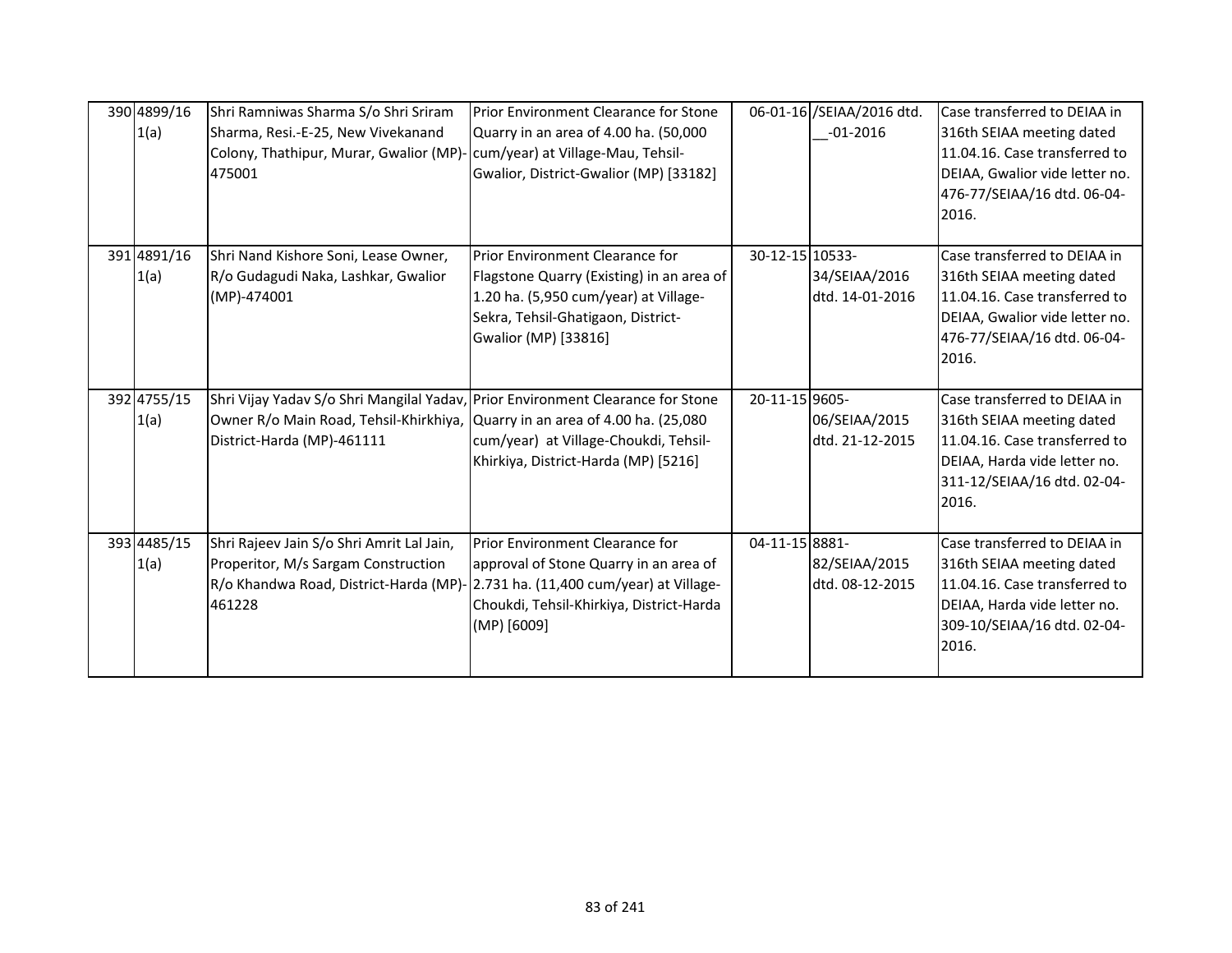| 394 1206/201<br>3 1(a)  | Shri Ramesh Gound, Vill-Singhpur Post-<br>Managaon, Babai, Hoshangabad                                                                                                                                                 | Environmental Clearance proposed<br>Muram mine in an area of 0.809 Ha. at<br>village Managaon, Tehsil- Babai, District-<br>Hoshangabad, Madhya Pradesh                                        | 25-10-12 2328- | 29/SEIAA/2013<br>dtd. 18-02-2013  | Case delisted vide letter no.<br>4291-92/SEIAA/15 date 03-08-<br>15 Case transferred to DEIAA<br>in 316th SEIAA meeting dated<br>11.04.16. Case transferred to<br>DEIAA, Hoshangabad vide<br>letter no. 409-10/SEIAA/16<br>dtd. 02-04-2016. |
|-------------------------|------------------------------------------------------------------------------------------------------------------------------------------------------------------------------------------------------------------------|-----------------------------------------------------------------------------------------------------------------------------------------------------------------------------------------------|----------------|-----------------------------------|---------------------------------------------------------------------------------------------------------------------------------------------------------------------------------------------------------------------------------------------|
| 395 4749/15<br>$1(a)^*$ | Shri Tejendra Singh, M/s Digiana<br>Industries Pvt. Ltd., Sub Lessee of M.P.<br>State Mining Corporation Limited, G-1,<br>M-3, Sapna Chambers, 12/1, South<br>Tukoganj, Hotel Shrimaya ke Piche,<br>Indore (MP)-452001 | Prior Environment Clearance for<br>approval of Sand Mine in an area of<br>15.00 ha. (1,50,000 cum/year) at Village-<br>Pawarkheda, Tehsil-Babai, District-<br>Hoshangabad (MP) [5272]         | 02-12-15 9296- | 97/SEIAA/2015<br>dtd. 15-12-2015  | Case transferred to DEIAA in<br>316th SEIAA meeting dated<br>11.04.16.                                                                                                                                                                      |
| 396 4731/15<br>1(a)     | Shri Mahesh S/o Shri Dhondu, Village-<br>Najarpur, Tehsil-Itarsi, District-<br>Hoshangabad (MP)-461111                                                                                                                 | Prior Environment Clearance for<br>approval of Murrum/Stone Quarry in an<br>area of 1.00 ha. (5,000 cum/year) at<br>Village-Najarpur, Tehsil-Itarsi, District-<br>Hoshangabad (MP) [6045]     | 09-11-15 9492- | 93/SEIAA/2015<br>dtd. 18-12-2015  | Case transferred to DEIAA in<br>316th SEIAA meeting dated<br>11.04.16. Case transferred to<br>DEIAA, Hoshangabad vide<br>letter no. 409-10/SEIAA/16<br>dtd. 02-04-2016.                                                                     |
| 397 2723/15<br>1(a)     | Shri Raj Kumar Nema, OIC, Sub Off.,<br>M.P. State Mining Corporation Ltd.,<br>H.No. 12, Ward No. 17, Sainath Colony,<br>Meenakshi, Hoshangabad (MP)-461001                                                             | Prior Environment Clearance for<br>approval of Kesla River Sand Quarry in<br>an area of 4.00 ha. (1,18,800 cum/year)<br>at Village-Kesla, Tehsil-Itarsi, District-<br>Hoshangabad (MP) [3032] | 26-03-15 257-  | 258/SEIAA/2015<br>dtd. 15-04-2015 | Case delisted in 269th SEIAA<br>meeting dated 06-12-15. Case<br>transferred to DEIAA,<br>Hoshangabad vide letter no.<br>765-66/SEIAA/16 dtd. 18-04-<br>2016.                                                                                |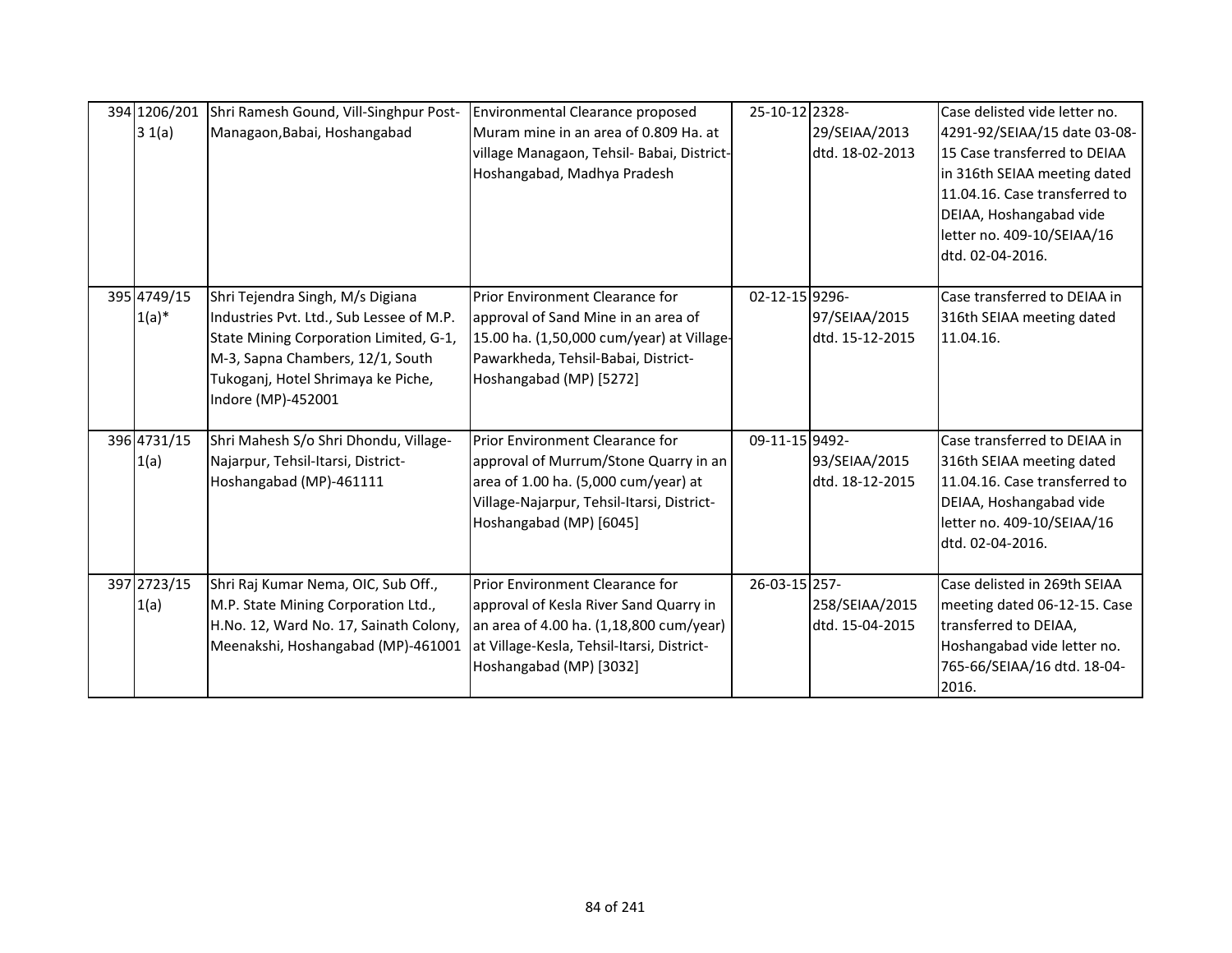| 398 2729/15<br>1(a) | Shri Raj Kumar Nema, OIC, Sub Off.,<br>M.P. State Mining Corporation Ltd.,<br>H.No. 12, Ward No. 17, Sainath Colony,<br>Meenakshi, Hoshangabad (MP)-461001                                       | Prior Environment Clearance for<br>approval of Nawalgaon River Sand<br>Quarry in an area of 0.708 ha. (19,000<br>cum/year) at Village- Nawalgaon, Tehsil-<br>Seoni Malwa, District-Hoshangabad<br>(MP) [3022]  | 26-03-15 269- | 270/SEIAA/2015<br>dtd. 15-04-2015 | Case transferred to DEIAA in<br>313th SEIAA meeting dated<br>04.04.16. Case transferred to<br>DEIAA, Hoshangabad vide<br>letter no. 480-81/SEIAA/16<br>dtd. 06-04-2016.                                                                            |
|---------------------|--------------------------------------------------------------------------------------------------------------------------------------------------------------------------------------------------|----------------------------------------------------------------------------------------------------------------------------------------------------------------------------------------------------------------|---------------|-----------------------------------|----------------------------------------------------------------------------------------------------------------------------------------------------------------------------------------------------------------------------------------------------|
| 399 2730/15<br>1(a) | Shri Raj Kumar Nema, OIC, Sub Off.,<br>M.P. State Mining Corporation Ltd.,<br>H.No. 12, Ward No. 17, Sainath Colony,<br>Meenakshi, Hoshangabad (MP)-461001                                       | Prior Environment Clearance for<br>approval of Sahpur River Sand Quarry in<br>an area of 1.315 ha. (35,000 cum/year)<br>at Village-Sahpur, Tehsil-Seoni Malwa,<br>District-Hoshangabad (MP) [3021]             | 26-03-15 271- | 272/SEIAA/2015<br>dtd. 15-04-2015 | Case transferred to DEIAA in<br>313th SEIAA meeting dated<br>04.04.16. Case transferred to<br>DEIAA, Hoshangabad vide<br>letter no. 480-81/SEIAA/16<br>dtd. 06-04-2016.                                                                            |
| 400 2731/15<br>1(a) | Shri Raj Kumar Nema, OIC, Sub Off.,<br>M.P. State Mining Corporation Ltd.,<br>H.No. 12, Ward No. 17, Sainath Colony,<br>Meenakshi, Hoshangabad (MP)-461001                                       | Prior Environment Clearance for<br>approval of Dolriya River Sand Quarry in<br>an area of 2.50 ha. (75,000 cum/year)<br>at Village-Dolriya, Tehsil- Dolriya,<br>District-Hoshangabad (MP) [3045]<br>[Priority] | 26-03-15 273- | 274/SEIAA/2015<br>dtd. 15-04-2015 | Case transferred to DEIAA in<br>313th SEIAA meeting dated<br>04.04.16. Case transferred to<br>DEIAA in 316th SEIAA meeting<br>dated 11.04.16. Case<br>transferred to DEIAA,<br>Hoshangabad vide letter no.<br>480-81/SEIAA/16 dtd. 06-04-<br>2016. |
| 401 2761/15<br>1(a) | Shri Raj Kumar Nema, OIC, Sub Off.,<br>M.P. State Mining Corporation Ltd.,<br>H.No. 12, Ward No. 17, Sainath Colony,<br>Meenakshi, Hoshangabad (MP)-461001 (1,18,800 cum/year) at Village- Kasda | Prior Environment Clearance for<br>approval of Kasda Rajyatwadi River<br>Sand Quarry in an area of 4.00 ha.<br>Rajyatwadi, Tehsil-Itarsi, District-<br>Hoshangabad (MP) [3011]                                 | 26-03-15 367- | 68/SEIAA/2015<br>dtd. 20-04-2015  | Case transferred to DEIAA in<br>313th SEIAA meeting dated<br>04.04.16. Case transferred to<br>DEIAA, Hoshangabad vide<br>letter no. 480-81/SEIAA/16<br>dtd. 06-04-2016.                                                                            |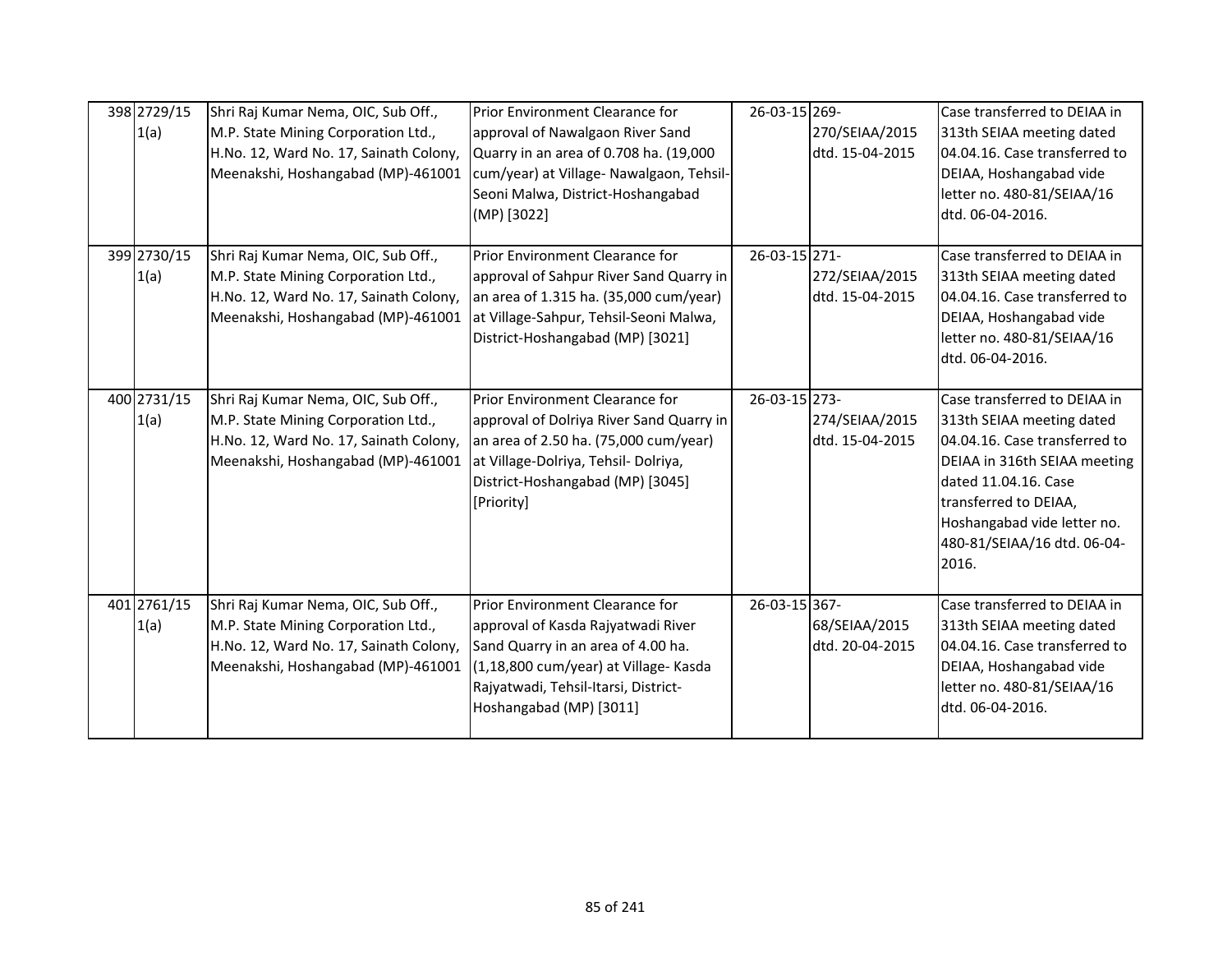| 402 2762/15<br>1(a) | Shri Raj Kumar Nema, OIC, Sub Off.,<br>M.P. State Mining Corporation Ltd.,<br>H.No. 12, Ward No. 17, Sainath Colony,<br>Meenakshi, Hoshangabad (MP)-461001 | Prior Environment Clearance for<br>approval of River Sand Quarry in an<br>area of 2.820 ha. (83,750 cum/year) at<br>Village-Chokipura, Tehsil-Itarsi, District-<br>Hoshangabad (MP) [3008]                                | 26-03-15 369-<br>70/SEIAA/2015<br>dtd. 20-04-2015   | Case transferred to DEIAA in<br>321st SEIAA meeting dated<br>22.04.15. Case transferred to<br>DEIAA, vide letter no. 763-<br>64/SEIAA/16 dtd. 18-04-2016.               |
|---------------------|------------------------------------------------------------------------------------------------------------------------------------------------------------|---------------------------------------------------------------------------------------------------------------------------------------------------------------------------------------------------------------------------|-----------------------------------------------------|-------------------------------------------------------------------------------------------------------------------------------------------------------------------------|
| 403 5040/16<br>1(a) | Shri S.C. Goyal, Project Manager, M/s<br>Sorthiya Velji Ratna & Company, Hall<br>Mukam-Hoshangabad, District-<br>Hoshangabad (MP)-461001                   | Prior Environment Clearance for Stone<br>Crusher & Murram Quarry in an area of<br>5.00 ha. (Stone-60,000 & Murram-<br>40,000 cum/year) at Village-Gondi<br>Kharar, Tehsil-Dolariya, District-<br>Hoshangabad (MP) [34744] | 03-03-16 /SEIAA/2016 dtd.<br>$-03 - 2016$           | Case transferred to DEIAA,<br>Hoshangabad vide letter no.<br>409-10/SEIAA/16 dtd. 02-04-<br>2016.                                                                       |
| 404 5033/16<br>1(a) | Shri S.C. Goyal, Project Manager, M/s<br>Sorthiya Velji Ratna & Company, Hall<br>Mukam-Hoshangabad, District-<br>Hoshangabad (MP)-461001                   | Prior Environment Clearance for Stone<br>Crusher & Murram Quarry in an area of<br>5.00 ha. (Stone-75,000 & Murram-<br>50,000 cum/year) at Village-Temlakala,<br>Tehsil-Dolariya, District-Hoshangabad<br>(MP) [34672]     | 27-02-16 /SEIAA/2016 dtd.<br>$-03 - 2016$           | Case transferred to DEIAA in<br>307th SEIAA meeting dated<br>22.03.16. Case transferred to<br>DEIAA, Hoshangabad vide<br>letter no. 409-10/SEIAA/16<br>dtd. 02-04-2016. |
| 405 2179/14<br>1(a) | Shri Firoj Khan S/o Shri Abdul Khan,<br>59/2, Juna Risala, Indore (MP)-454446                                                                              | Prior Environment Clearance for<br>approval of proposed Basalt Stone &<br>Murum Quarry in an area of 1.133 ha.<br>at Village-Pipalkhunt, Tehsil-Mhow,<br>District-Indore (MP) [2193]                                      | 28-11-14 2482-<br>83/SEIAA/2014<br>dtd. 02-12-2014  | Case transferred to DEIAA in<br>305th SEIAA meeting dated<br>17.03.16. Case transferred to<br>DEIAA, Indore vide letter no.<br>12869-70/SEIAA/16 dtd. 29-03-<br>2016.   |
| 406 4772/15<br>1(a) | Shri Pradeep Sharma, Chairman, M/s<br>Engineer Welfare Co-operative Society<br>R/o District-Indore (MP)                                                    | Prior Environment Clearance for<br>approval of Stone Quarry in an area of<br>3.00 ha. (4,275 cum/year) at Village-<br>Sindoda, Tehsil-Indore, District-Indore<br>(MP) [6307]                                              | 09-12-15 10453-<br>54/SEIAA/2015<br>dtd. 13-01-2016 | Case transferred to DEIAA in<br>305th SEIAA meeting dated<br>17.03.16. Case transferred to<br>DEIAA, Indore vide letter no.<br>12874-75/SEIAA/16 dtd. 29-03-<br>2016.   |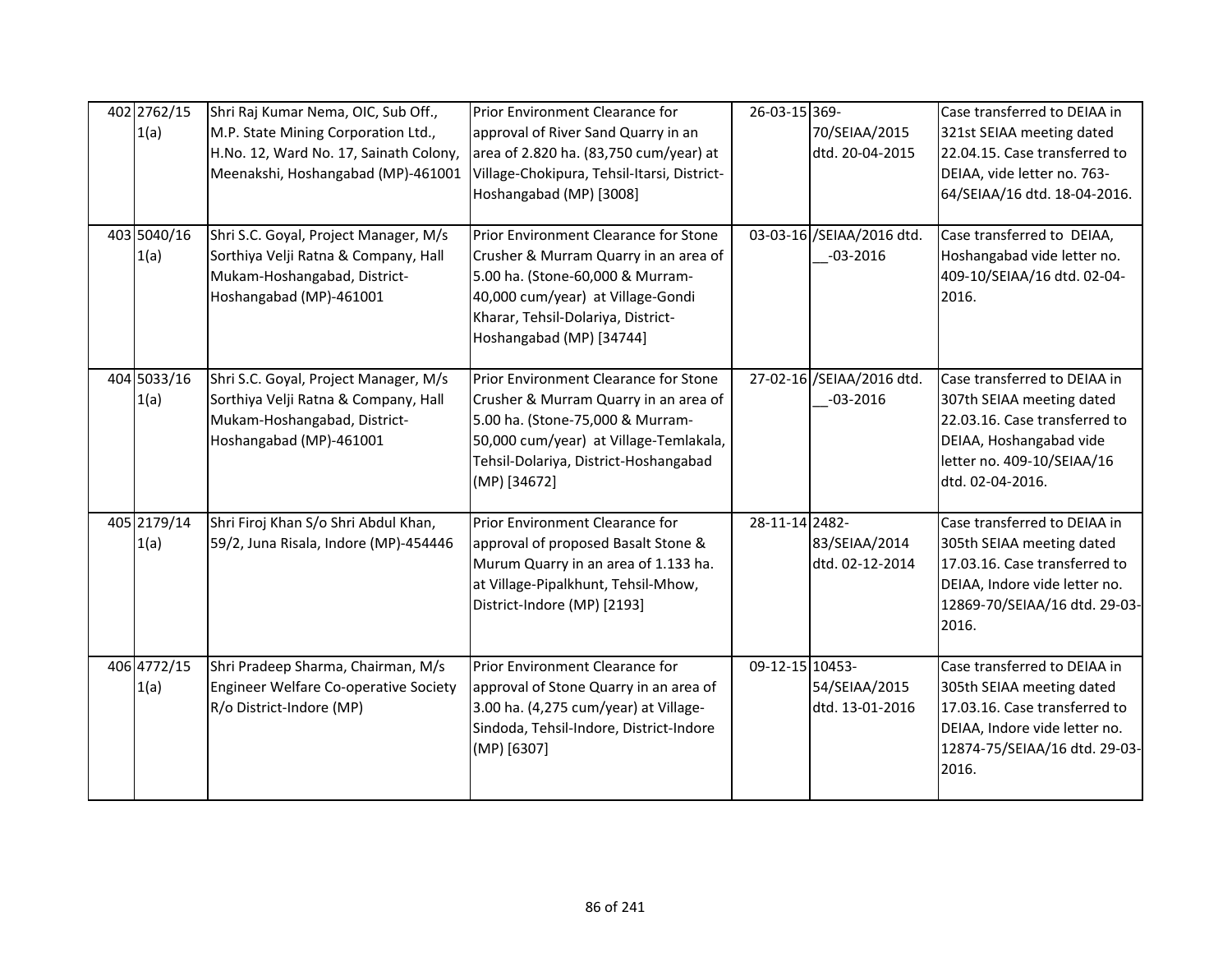| 407 4687/15<br>1(a) | Shri Guru Prasad Gupta S/o Shri<br>Hukumchand Gupta R/o 2286,<br>Luniapura, Mhow, District-Indore (MP)-<br>453441      | Prior Environment Clearance for Stone<br>Quarry in an area of 3.02 ha. (90,000<br>cum/year) at Village-Kavasvamhow,<br>Tehsil-Mhow, District-Indore (MP)<br>[3620]                                              | 05-12-15 9394- | 95/SEIAA/2015<br>dtd. 17-12-2015 | Case transferred to DEIAA in<br>305th SEIAA meeting dated<br>17.03.16. Case transferred to<br>DEIAA, Indore vide letter no.<br>12873-74/SEIAA/16 dtd. 29-03-<br>2016. |
|---------------------|------------------------------------------------------------------------------------------------------------------------|-----------------------------------------------------------------------------------------------------------------------------------------------------------------------------------------------------------------|----------------|----------------------------------|-----------------------------------------------------------------------------------------------------------------------------------------------------------------------|
| 408 4680/15<br>1(a) | Shri Kedar Singh S/o Shri Rameshwar<br>Choudhary R/o Village-Sindora, Tehsil-<br>Indore, District-Indore (MP)-453331   | Prior Environment Clearance for<br>approval of Stone Quarry in an area of<br>2.024 ha. (3,688 cum/year) at Village-<br>Rangwasa, Tehsil-Indore, District-Indore<br>(MP) [5396]                                  | 28-11-15 9358- | 59/SEIAA/2016<br>dtd. 16-12-2015 | Case transferred to DEIAA in<br>305th SEIAA meeting dated<br>17.03.16. Case transferred to<br>DEIAA, Indore vide letter no.<br>12882-83/SEIAA/16 dtd. 29-03-<br>2016. |
| 409 4678/15<br>1(a) | Shri Vishnu Prasad Shukla S/o Shri<br>Durga Prasad Shukla R/o 93, Banganga<br>Main Road, District-Indore (MP)-452007   | Prior Environment Clearance for<br>approval of Stone & Murrum Quarry in<br>an area of 1.437 ha. (Stone-11,993 &<br>Murrum-17,989 cum/year) at Village-<br>Baroli, Tehsil-Sanwer, District-Indore<br>(MP) [4155] | 28-11-15 9354- | 55/SEIAA/2015<br>dtd. 15-12-2015 | Case transferred to DEIAA in<br>305th SEIAA meeting dated<br>17.03.16. Case transferred to<br>DEIAA, Indore vide letter no.<br>12880-81/SEIAA/16 dtd. 29-03-<br>2016. |
| 410 4607/15<br>1(a) | Mr. Azaz Mohammed S/o Mr. Nawab<br>Khan C/o Diamond Transport, Thana<br>Road, Sagor, District-Dhar (MP)-454774         | Prior Environment Clearance for<br>approval of Stone & Murrum Quarry in<br>an area of 1.200 ha. (Stone-6,897 &<br>Murrum-2,587 cum/year) at Village-<br>Kamadpur, Tehsil-Mhow, District-Indore<br>(MP) [6124]   | 19-11-15 9200- | 01/SEIAA/2015<br>dtd. 14-12-2015 | Case transferred to DEIAA in<br>305th SEIAA meeting dated<br>17.03.16. Case transferred to<br>DEIAA, Indore vide letter no.<br>12884-85/SEIAA/16 dtd. 29-03-<br>2016. |
| 411 4306/15<br>1(a) | Shri Vipin Nagar S/o Shri Suresh Singh<br>Nagar R/o Village-Sanawadiya, Tehsil-<br>Indore, District-Indore (MP)-450331 | Prior Environment Clearance for<br>approval of Stone Quarry in an area of<br>2.00 ha. (9,790 cum/year) at Village-<br>Badodiya Ama, Tehsil-Sanwer, District-<br>Indore (MP) [4640]                              | 16-11-15 8646- | 47/SEIAA/2015<br>dtd. 04-12-2015 | Case transferred to DEIAA in<br>305th SEIAA meeting dated<br>17.03.16. Case transferred to<br>DEIAA, Indore vide letter no.<br>12892-93/SEIAA/16 dtd. 29-03-<br>2016. |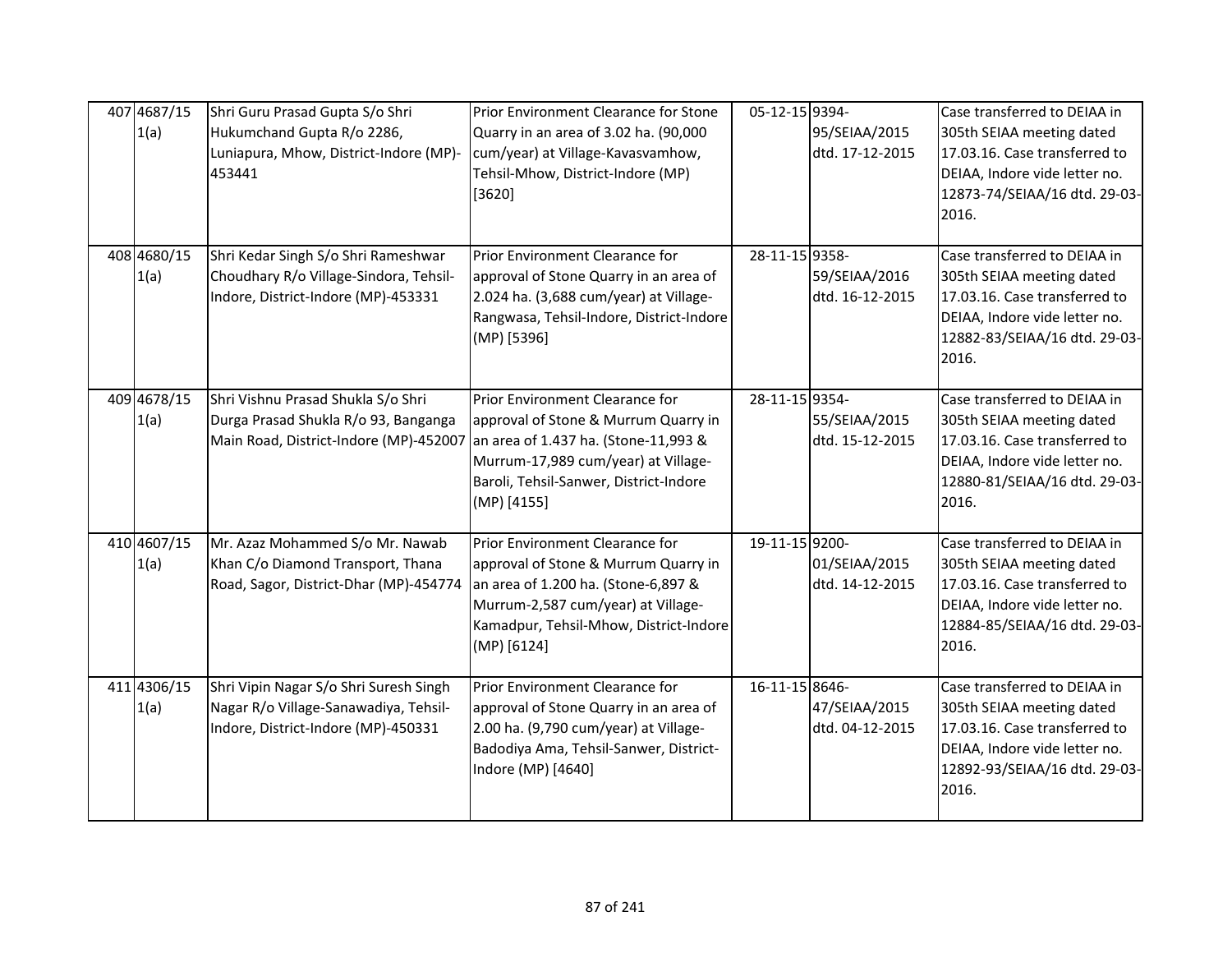| 412 4290/15<br>1(a) | Shri Dayashankar Gupta S/o Shri Hukum Prior Environment Clearance for<br>Chand Gupta R/o 2286, Luniapura,<br>Mhow, District-Indore (MP)-452001 | approval of Stone Quarry in an area of<br>2.024 ha. (27,000 cum/year) at Village-<br>Bhatkhedi, Tehsil-Mhow, District-Indore<br>(MP) [5799]                                            | 10-11-15 8632- | 33/SEIAA/2015<br>dtd. 04-12-2015 | Case transferred to DEIAA in<br>305th SEIAA meeting dated<br>17.03.16. Case transferred to<br>DEIAA, Indore vide letter no.<br>12894-95/SEIAA/16 dtd. 29-03-<br>2016. |
|---------------------|------------------------------------------------------------------------------------------------------------------------------------------------|----------------------------------------------------------------------------------------------------------------------------------------------------------------------------------------|----------------|----------------------------------|-----------------------------------------------------------------------------------------------------------------------------------------------------------------------|
| 413 4243/15<br>1(a) | Shri Pankaj Khurana R/o House No. 8,<br>Chothmal Colony, Tehsil & District-<br>Indore (MP)-452001                                              | Prior Environment Clearance for<br>approval of Stone Quarry in an area of<br>1.460 ha. (20,000 cum/year) at Village-<br>Machal, Tehsil-Depalpur, District-Indore<br>(MP) [5859]        | 03-11-15 8307- | 08/SEIAA/2015<br>dtd. 28-11-2015 | Case transferred to DEIAA in<br>305th SEIAA meeting dated<br>17.03.16. Case transferred to<br>DEIAA, Indore vide letter no.<br>12869-70/SEIAA/16 dtd. 29-03-<br>2016. |
| 414 4185/15<br>1(a) | Shri Jivan Singh S/o Shri Rameshwar<br>Singh R/o Village-Sindora, Tehsil-Indore,<br>District-Indore (MP)-452002                                | Prior Environment Clearance for<br>approval of Stone Quarry in an area of<br>0.809 ha. (3,939 cum/year) at Village-<br>Sindora, Tehsil-Indore, District-Indore<br>(MP) [5872]          | 26-10-15 8086- | 87/SEIAA/2015<br>dtd. 24-11-2015 | Case transferred to DEIAA in<br>305th SEIAA meeting dated<br>17.03.16. Case transferred to<br>DEIAA, Indore vide letter no.<br>12886-87/SEIAA/16 dtd. 29-03-<br>2016. |
| 415 2502/15<br>1(a) | Shri Suresh Kumar Bhatia, 1, Navlakha,<br>Indore (MP)-452001                                                                                   | Prior Environment Clearance for<br>Jamnyakhurd Stone Quarry in an area of<br>1.90 ha. (15,379 cum/year) at Village-<br>Jamnyakhurd, Tehsil-Indore, Dist-Indore<br>(MP) [2785]          | 04-02-15 2733- | 34/SEIAA/2015<br>dtd. 02-03-2015 | Case transferred to DEIAA in<br>305th SEIAA meeting dated<br>17.03.16. Case transferred to<br>DEIAA, Indore vide letter no.<br>12866-68/SEIAA/16 dtd. 29-03-<br>2016. |
| 416 2666/15<br>1(a) | Shri Puneet Agarwal, Director, M/s<br>Prakash Asphalting & Tolls Highway (I)<br>Ltd., 76, Mall Road, Town-Mahu, Indore<br>(MP)-453001          | Prior Environment Clearance for<br>approval of Basalt Stone Quarry in an<br>area of 2.262 ha. (11,400 cum/year) at<br>Village-Dhannad, Tehsil-Depalpur,<br>District-Indore (MP) [2958] | 20-03-15 3522- | 23/SEIAA/2015<br>dtd. 31-03-2015 | Case transferred to DEIAA in<br>305th SEIAA meeting dated<br>17.03.16. Case transferred to<br>DEIAA, Indore vide letter no.<br>12840-41/SEIAA/16 dtd. 29-03-<br>2016. |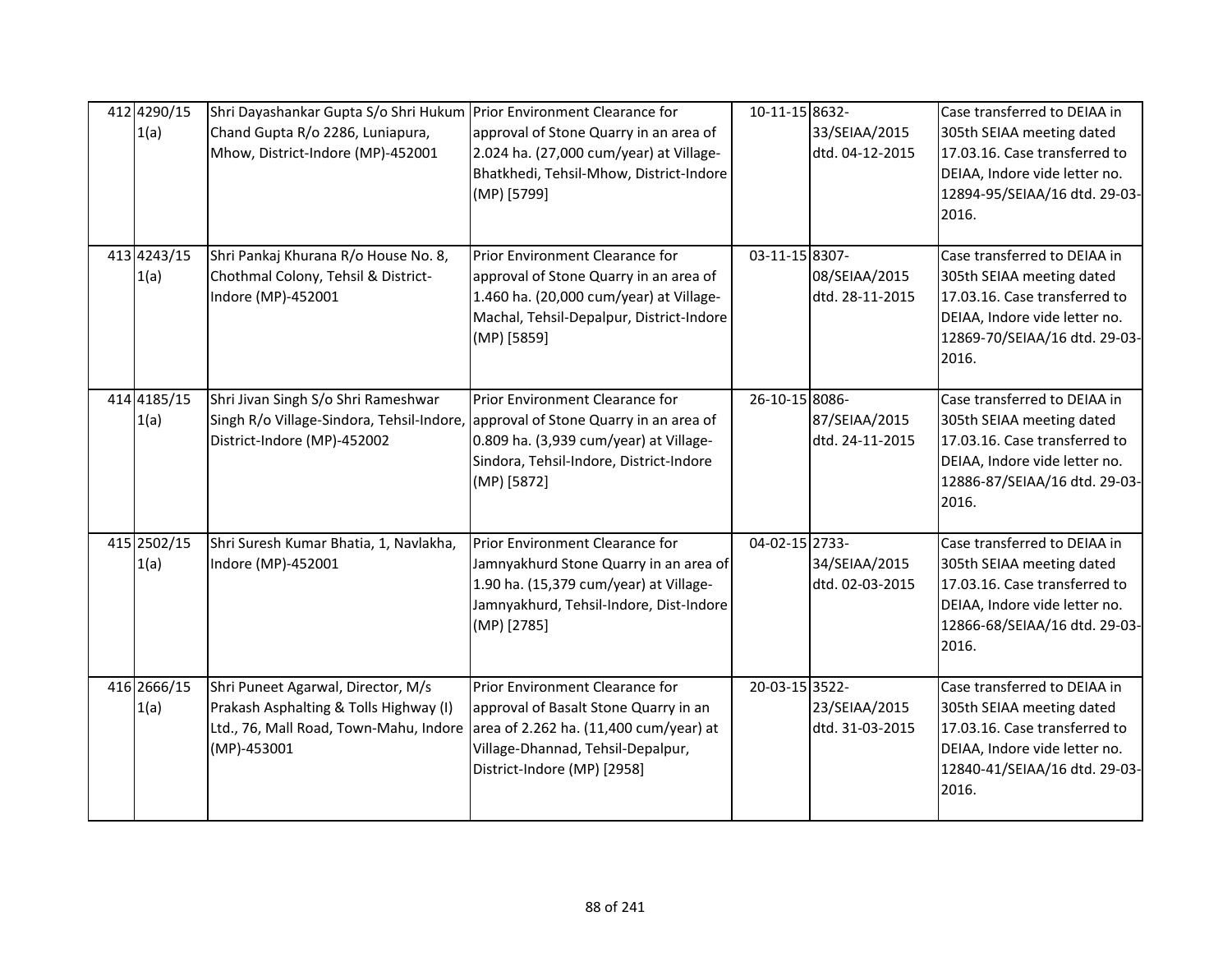| 417 3141/15<br>1(a) | Shri Rajkumar Paatwala S/o Shri Satya<br>Narayan Paatwala, Director, M/s<br>Paatwala Minerals and Mines Pvt. Ltd.,<br>72, Sukh Niwas, Ketraat Rau Rangwasa<br>Indore (MP)-453441 | Prior Environment Clearance for<br>approval of Basalt Stone Quarry in an<br>area of 3.577 ha. (90,000 cum/year) at<br>Village-Ambachandan, Tehsil-Mhow,<br>District-Indore (MP) [3330] | 01-05-15 2022- | 23/SEIAA/2015<br>dtd. 12-06-2015          | Case transferred to DEIAA in<br>305th SEIAA meeting dated<br>17.03.16. Case transferred to<br>DEIAA, Indore vide letter no.<br>12870-71/SEIAA/16 dtd. 29-03-<br>2016. |
|---------------------|----------------------------------------------------------------------------------------------------------------------------------------------------------------------------------|----------------------------------------------------------------------------------------------------------------------------------------------------------------------------------------|----------------|-------------------------------------------|-----------------------------------------------------------------------------------------------------------------------------------------------------------------------|
| 418 3215/15<br>1(a) | Shri Devendra Verma S/o Shri Mahesh<br>Chand Verma, Malwa Vanaspati,<br>Bhageerath Pura, Tehsil & District-<br>Indore (MP)-452001                                                | Prior Environment Clearance for<br>approval of Basalt Stone Quarry in an<br>area of 2.00 ha. (5,880 cum/year) at<br>Village-Rangwasa, Tehsil-Depalpur,<br>District-Indore (MP) [3453]  | 19-05-15 2322- | 23/SEIAA/2015<br>dtd. 23-06-2015          | Case transferred to DEIAA in<br>305th SEIAA meeting dated<br>17.03.16. Case transferred to<br>DEIAA, Indore vide letter no.<br>12852-53/SEIAA/16 dtd. 29-03-<br>2016. |
| 419 3325/15<br>1(a) | Shri Amit Mittal S/o Shri Sushil Kumar<br>Mittal, 41, B.G. Vihar Colony, Chittwat<br>Road, Tehsil & District-Indore (MP)-<br>452001                                              | Prior Environment Clearance for<br>approval of Stone Quarry in an area of<br>1.800 ha. (60,000 cum/year) at Village-<br>Kevadia, Tehsil-Indore, District-Indore<br>(MP) [3582]         | 29-06-15 3480- | 81/SEIAA/2015<br>dtd. 13-07-2015          | Case transferred to DEIAA in<br>316th SEIAA meeting dated<br>11.04.16. Case transferred to<br>DEIAA, Indore vide letter no.<br>480-81/SEIAA/16 dtd. 06-04-<br>2016.   |
| 420 3505/15<br>1(a) | Shri Narendra Kataria S/o Shri<br>Dwarikalal Kataria R/o 20-A, Scheme<br>No. 74, Planet Plaza, 505, District-Indore area of 2.00 ha. (7,028 cum/year) at<br>(MP)-456443          | Prior Environment Clearance for<br>approval of Stone/Murrum Quarry in an<br>Village-Kamadpur, Tehsil-Mahu, District-<br>Indore (MP) [4048]                                             | 30-07-15 4501- | 02/SEIAA/2015<br>dtd. 07-08-2015          | Case transferred to DEIAA in<br>316th SEIAA meeting dated<br>11.04.16. Case transferred to<br>DEIAA, Indore vide letter no.<br>480-81/SEIAA/16 dtd. 06-04-<br>2016.   |
| 421 5117/16<br>1(a) | Shri Chandrasekhar Patidar S/o Shri<br>Shivprasad Patidar, Village-Tillor Khurd,<br>Tehsil-Indore, District-Indore (MP)-<br>452020                                               | Prior Environment Clearance for<br>Crusher Stone Quarry in an area of 1.00<br>ha. (7,980 cum/year) at Village-<br>Kevadia, Tehsil-Indore, District-Indore<br>(MP) [35911]              |                | 24-03-16 /SEIAA/2016 dtd.<br>$-04 - 2016$ | Case transferred to DEIAA in<br>316th SEIAA meeting dated<br>11.04.16. Case transferred to<br>DEIAA, Indore vide letter no.<br>480-81/SEIAA/16 dtd. 06-04-<br>2016.   |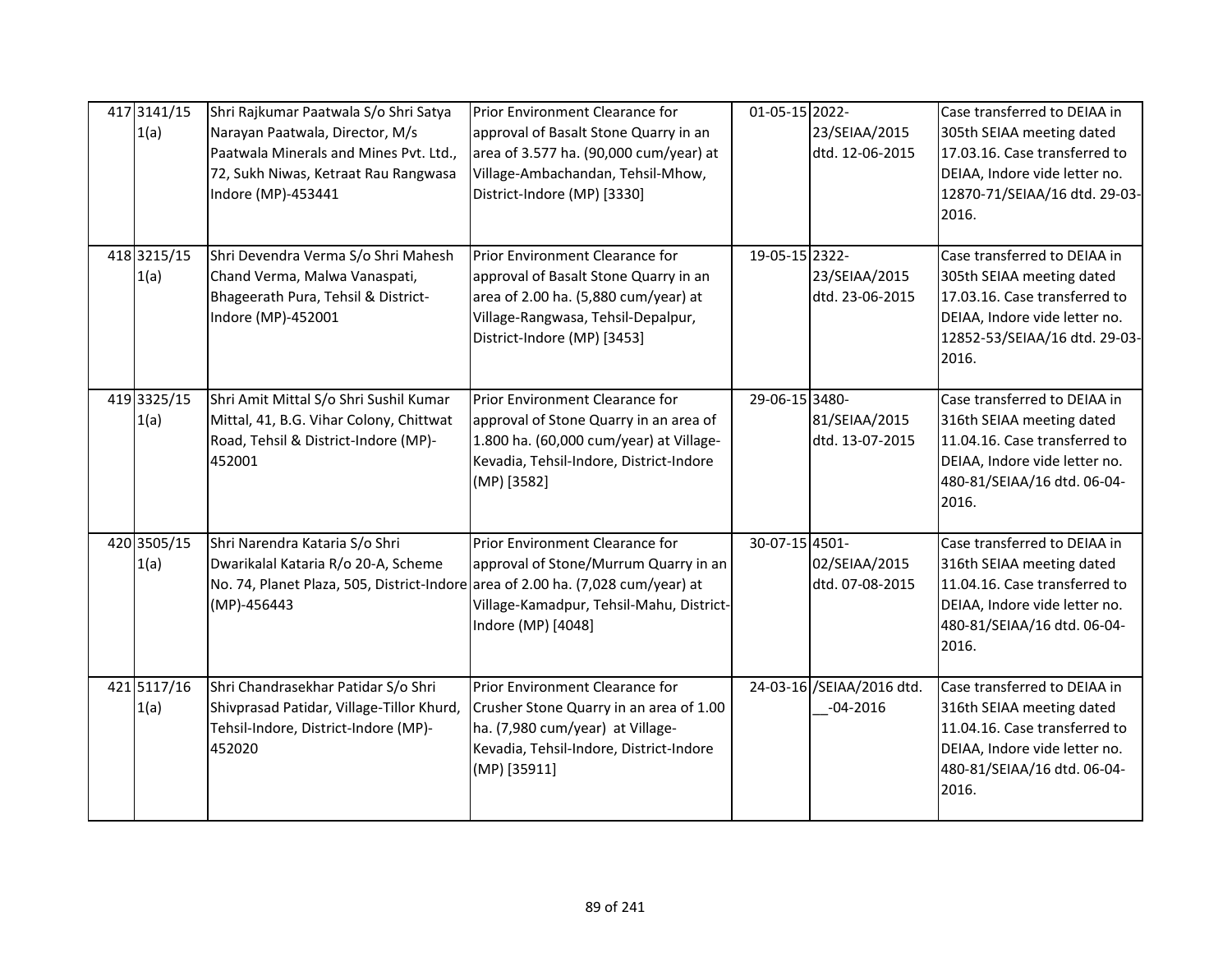| 422 5115/16<br>1(a) | Smt. Shagunbai W/o Late Shri<br>Rameshchandra, Village-Sanawadia,<br>Tehsil-Indore, District-Indore (MP)-<br>452001                                                                           | Prior Environment Clearance for Stone<br>Quarry in an area of 1.60 ha. (10,000<br>cum/year) at Village-Sanawadia, Tehsil-<br>Indore, District-Indore (MP) [37165]       | 24-03-16 /SEIAA/2016 dtd.<br>$-04 - 2016$  | Case transferred to DEIAA in<br>316th SEIAA meeting dated<br>11.04.16. Case transferred to<br>DEIAA, Indore vide letter no.<br>480-81/SEIAA/16 dtd. 06-04-<br>2016.   |
|---------------------|-----------------------------------------------------------------------------------------------------------------------------------------------------------------------------------------------|-------------------------------------------------------------------------------------------------------------------------------------------------------------------------|--------------------------------------------|-----------------------------------------------------------------------------------------------------------------------------------------------------------------------|
| 423 5098/16<br>1(a) | Shri Rajesh Tiwari S/o Shri Mahesh<br>Tiwari, Owner, Village-Sanawadia, Tehsil-Quarry in an area of 1.30 ha. (20,000<br>Indore, District-Indore (MP)-452016                                   | Prior Environment Clearance for Stone<br>cum/year) at Village-Sanawadia, Tehsil-<br>Indore, District-Indore (MP) [36197]                                                | 16-03-16 / SEIAA/2016 dtd.<br>$-03 - 2016$ | Case transferred to DEIAA in<br>307th SEIAA meeting dated<br>22.03.16. Case transferred to<br>DEIAA, Indore vide letter no.<br>12846-47/SEIAA/16 dtd. 29-03-<br>2016. |
| 424 5094/16<br>1(a) | Shri Rajkumar Jat S/o Shri Hiralal Jat,<br>Owner, Village-Dudhiya, Tehsil-Indore,<br>District-Indore (MP)-452016                                                                              | Prior Environment Clearance for Stone<br>Quarry in an area of 2.00 ha. (24,000<br>cum/year) at Village-Umariya Khurd,<br>Tehsil-Indore, District-Indore (MP)<br>[36211] | 16-03-16 / SEIAA/2016 dtd.<br>$-03 - 2016$ | Case transferred to DEIAA in<br>307th SEIAA meeting dated<br>22.03.16. Case transferred to<br>DEIAA, Indore vide letter no.<br>12844-45/SEIAA/16 dtd. 29-03-<br>2016. |
| 425 5088/16<br>1(a) | Shri Bramhaswaroop Agrawal S/o Shri<br>Suresh Chandra Agrawal, Owner, 101-D, Stone Quarry in an area of 2.00 ha.<br>Nilgiri Apartment, Kalindi Midtown<br>Bypass, District-Indore (MP)-452007 | Prior Environment Clearance for Basalt<br>(18,988 cum/year) at Village-Sejwani,<br>Tehsil-Depalpur, District-Indore (MP)<br>[36569]                                     | 15-03-16 /SEIAA/2016 dtd.<br>$-03 - 2016$  | Case transferred to DEIAA in<br>307th SEIAA meeting dated<br>22.03.16. Case transferred to<br>DEIAA, Indore vide letter no.<br>12842-43/SEIAA/16 dtd. 29-03-<br>2016. |
| 426 5075/16<br>1(a) | Shri Dharmendra Chouhan, Owner, 134, Prior Environment Clearance for Stone<br>Balda Colony, Indore (MP)-452001                                                                                | & Murram Quarry in an area of 1.900<br>ha. (Stone-25,108 & Murram-2,643<br>cum/year) at Village-Rawad, Tehsil-<br>Depalpur, District-Indore (MP) [36021]                | 11-03-16 / SEIAA/2016 dtd.<br>$-03 - 2016$ | Case transferred to DEIAA in<br>307th SEIAA meeting dated<br>22.03.16. Case transferred to<br>DEIAA, Indore vide letter no.<br>12850-51/SEIAA/16 dtd. 29-03-<br>2016. |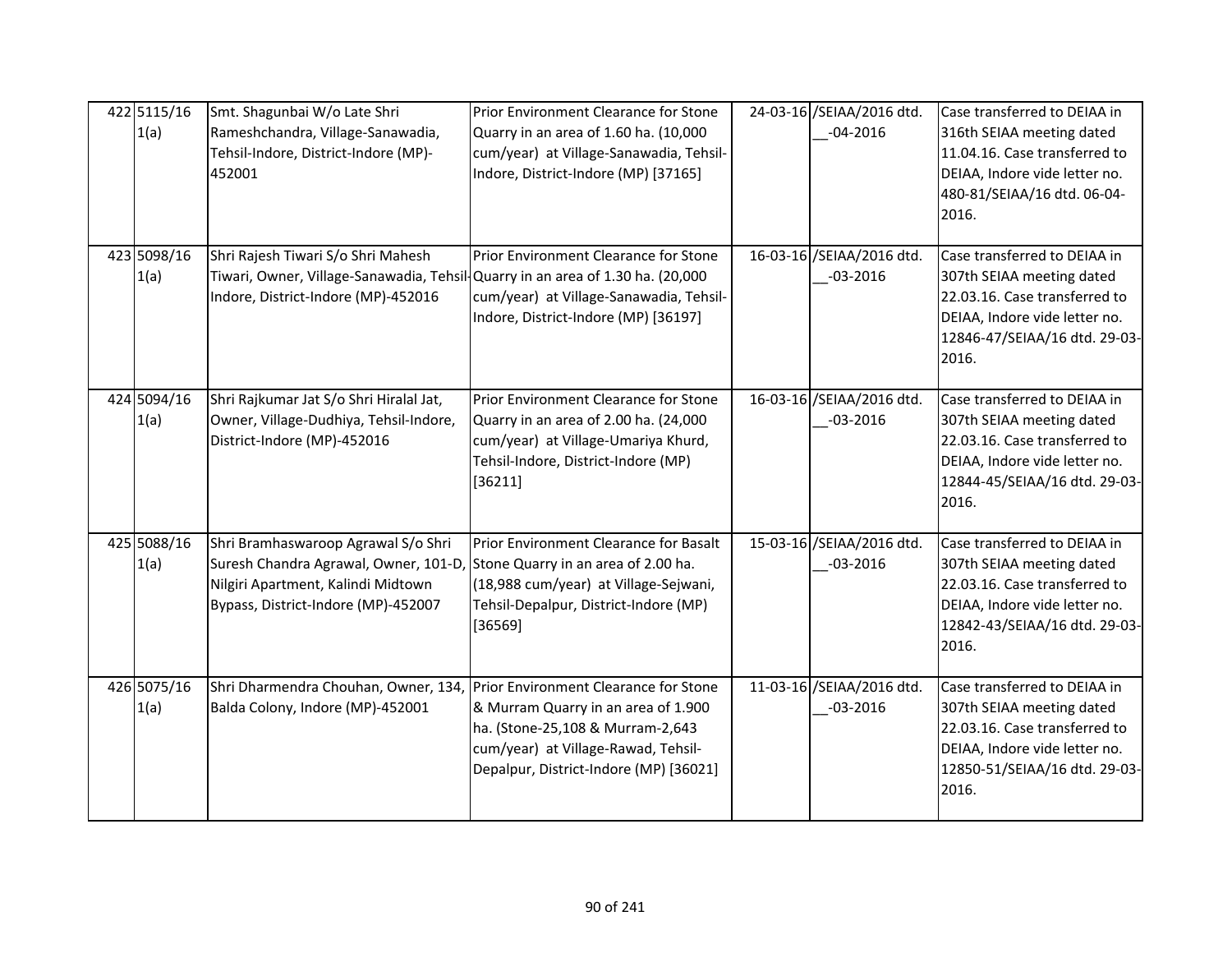| 427 5074/16<br>1(a) | Shri Rajendra & Ravi Bargal, Partner,<br>M/s Sai Ram Stone Crusher, 111-C,<br>Sangam Nagar, Indore (MP)-452006       | Prior Environment Clearance for Stone<br>& Murram Quarry in an area of 2.00 ha.<br>(Stone-14,240 & Murram-2,848<br>cum/year) at Village-Sejwani, Tehsil-<br>Depalpur, District-Indore (MP) [35957]   | 11-03-16 /SEIAA/2016 dtd.<br>$-03 - 2016$ | Case transferred to DEIAA in<br>307th SEIAA meeting dated<br>22.03.16. Case transferred to<br>DEIAA, Indore vide letter no.<br>12848-49/SEIAA/16 dtd. 29-03-<br>2016. |
|---------------------|----------------------------------------------------------------------------------------------------------------------|------------------------------------------------------------------------------------------------------------------------------------------------------------------------------------------------------|-------------------------------------------|-----------------------------------------------------------------------------------------------------------------------------------------------------------------------|
| 428 5070/16<br>1(a) | Shri Dinesh Patidar S/o Shri Ramgopal<br>Patidar, Owner, Village-Jamli, Tehsil-<br>Mhow, District-Indore (MP)-453441 | Prior Environment Clearance for Stone<br>& Murram Quarry in an area of 0.900<br>ha. (Stone-8,188 & Murram-2,893<br>cum/year) at Village-Matlabpura, Tehsil-<br>Mhow, District-Indore (MP) [36050]    | 10-03-16 /SEIAA/2016 dtd.<br>$-03 - 2016$ | Case transferred to DEIAA in<br>305th SEIAA meeting dated<br>17.03.16. Case transferred to<br>DEIAA, Indore vide letter no.<br>12858-59/SEIAA/16 dtd. 29-03-<br>2016. |
| 429 5069/16<br>1(a) | Shri Abdul Raish S/o Shri Abdul Karim<br>Pathan, Owner, Baank, Dhar Road,<br>Indore (MP)-452001                      | Prior Environment Clearance for Stone<br>& Murram Quarry in an area of 1.00 ha.<br>(Stone-2,082 & Murram-1,041<br>cum/year) at Village-Dhureri, Tehsil-<br>Depalpur, District-Indore (MP) [36084]    | 10-03-16 /SEIAA/2016 dtd.<br>$-03 - 2016$ | Case transferred to DEIAA in<br>305th SEIAA meeting dated<br>17.03.16. Case transferred to<br>DEIAA, Indore vide letter no.<br>12862-63/SEIAA/16 dtd. 29-03-<br>2016. |
| 430 5068/16<br>1(a) | Shri Raju Chouhan S/o Shri Mohanlal<br>Chouhan, Owner, 134, Balda Colony,<br>Indore (MP)-452001                      | Prior Environment Clearance for Stone<br>& Murram Quarry in an area of 2.00 ha.<br>(Stone-24,898 & Murram-2,766<br>cum/year) at Village-Rayatpura, Tehsil-<br>Depalpur, District-Indore (MP) [36118] | 10-03-16 /SEIAA/2016 dtd.<br>$-03 - 2016$ | Case transferred to DEIAA in<br>305th SEIAA meeting dated<br>17.03.16. Case transferred to<br>DEIAA, Indore vide letter no.<br>12864-65/SEIAA/16 dtd. 29-03-<br>2016. |
| 431 5059/16<br>1(a) | Shri Lakhanlal S/o Shri Badrilal, Owner,<br>Village-Sanawadia, Tehsil-Indore,<br>District-Indore (MP)-452001         | Prior Environment Clearance for Stone<br>(Gitti) Quarry in an area of 2.60 ha.<br>(15,000 cum/year) at Village-<br>Sanawadia, Tehsil-Indore, District-<br>Indore (MP) [37168]                        | 09-03-16 /SEIAA/2016 dtd.<br>$-03 - 2016$ | Case transferred to DEIAA in<br>305th SEIAA meeting dated<br>17.03.16.                                                                                                |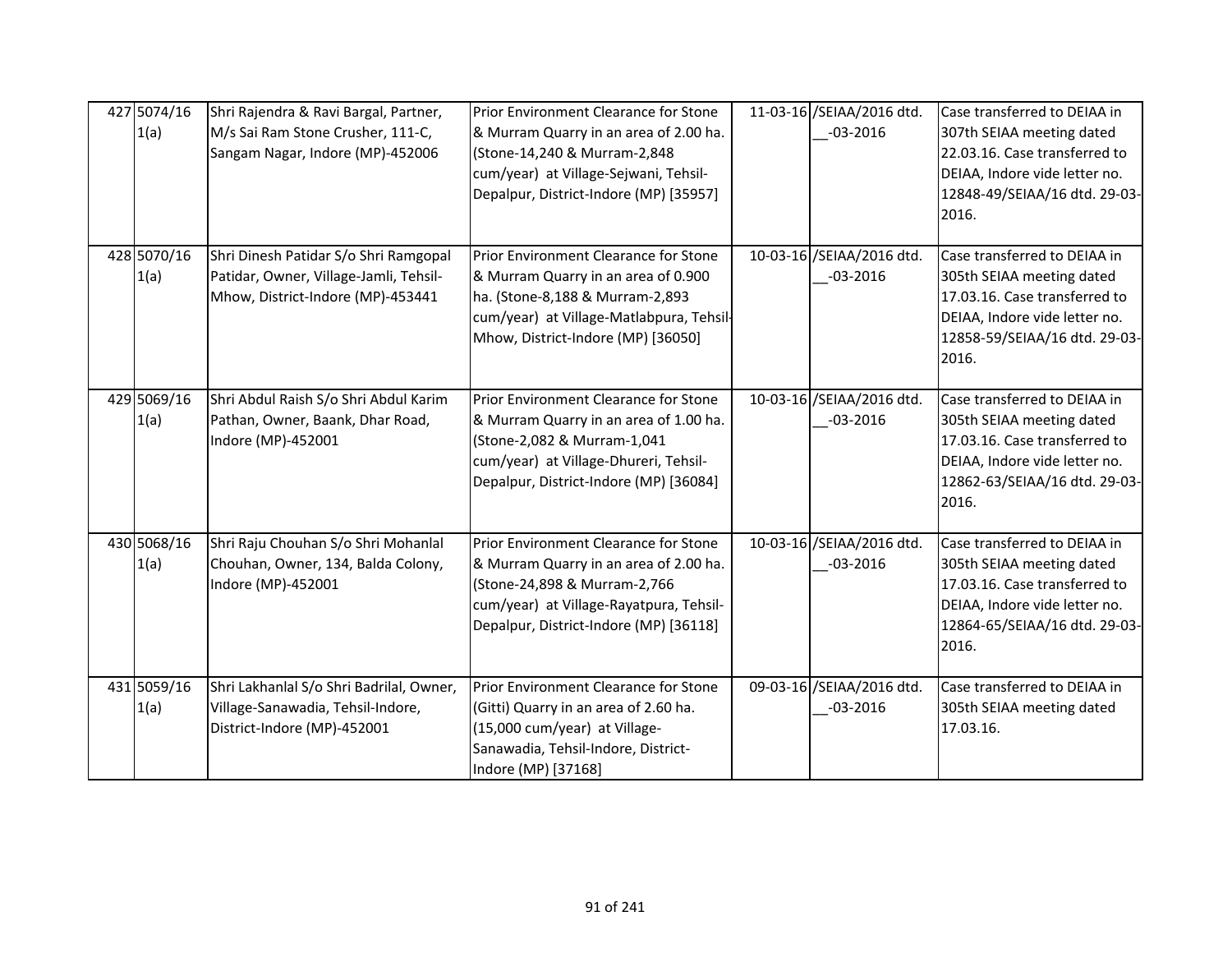| 432 5054/16<br>1(a) | Shri Hem Agrawal S/o Shri K. R. Agrawal, Prior Environment Clearance for Stone<br>Proprietor, M/s Eagle Construction, 536, (Gitti) Quarry in an area of 2.00 ha.<br>B Goyal Rigency, Goyal Nagar, District-<br>Indore (MP)-452001 | (10,000 cum/year) at Village-<br>Umariyakhurd, Tehsil-Indore, District-<br>Indore (MP) [37169]                                                                                                      | 05-03-16 /SEIAA/2016 dtd.<br>$-03 - 2016$ | Case transferred to DEIAA in<br>305th SEIAA meeting dated<br>17.03.16. Case transferred to<br>DEIAA, Indore vide letter no.<br>12860-61/SEIAA/16 dtd. 29-03-<br>2016. |
|---------------------|-----------------------------------------------------------------------------------------------------------------------------------------------------------------------------------------------------------------------------------|-----------------------------------------------------------------------------------------------------------------------------------------------------------------------------------------------------|-------------------------------------------|-----------------------------------------------------------------------------------------------------------------------------------------------------------------------|
| 433 5030/16<br>1(a) | Shri Rajendra & Ravi Bargal, Partner,<br>M/s Sai Ram Stone Crusher, 111-C,<br>Sangam Nagar, Indore (MP)-452006                                                                                                                    | Prior Environment Clearance for Stone<br>& Murram Quarry in an area of 2.00 ha.<br>(Stone-14,140 & Murram-2,828<br>cum/year) at Village-Sejwani, Tehsil-<br>Depalpur, District-Indore (MP) [35958]  | 27-02-16 /SEIAA/2016 dtd.<br>$-03 - 2016$ | Case transferred to DEIAA in<br>305th SEIAA meeting dated<br>17.03.16. Case transferred to<br>DEIAA, Indore vide letter no.<br>12856-57/SEIAA/16 dtd. 29-03-<br>2016. |
| 434 5027/16<br>1(a) | Shri Rupesh Patel S/o Shri Harinarayan<br>Patel, Owner, R/o Village-Sanawadia,<br>Tehsil-Indore, District-Indore (MP)-<br>452001                                                                                                  | Prior Environment Clearance for Stone<br>(Gitty) Quarry in an area of 2.00 ha.<br>(6,300 cum/year) at Village-Sanawadia,<br>Tehsil-Indore, District-Indore (MP)<br>[37161]                          | 25-02-16 /SEIAA/2016 dtd.<br>$-03 - 2016$ | Case transferred to DEIAA in<br>305th SEIAA meeting dated<br>17.03.16. Case transferred to<br>DEIAA, Indore vide letter no.<br>12854-55/SEIAA/16 dtd. 29-03-<br>2016. |
| 435 4989/16<br>1(a) | Shri Shyam Dubey, Owner, A-28,<br>Sukhaliya, District-Indore (MP)-452006                                                                                                                                                          | Prior Environment Clearance for Stone<br>& Murram Quarry in an area of 2.50 ha.<br>(Stone-15,561 & Murram-5,586<br>cum/year) at Village-Rangwasa, Tehsil-<br>Depalpur, District-Indore (MP) [38252] | 17-02-16 /SEIAA/2016 dtd.<br>$-02 - 2016$ | Case transferred to DEIAA in<br>305th SEIAA meeting dated<br>17.03.16. Case transferred to<br>DEIAA, Indore vide letter no.<br>12876-77/SEIAA/16 dtd. 29-03-<br>2016. |
| 436 4982/16<br>1(a) | Shri Vijay Kumar Jaiswal S/o Shri Kishore Prior Environment Clearance for Stone<br>Kumar Jaiswal, Owner, R/o 3, Bhoi<br>Mohalla, Indore (MP)-452007                                                                               | Quarry in an area of 3.00 ha. (26,100<br>cum/year) at Village-Kevadia, Tehsil-<br>Indore, District-Indore (MP) [35996]                                                                              | 16-02-16 /SEIAA/2016 dtd.<br>$-02 - 2016$ | Case transferred to DEIAA in<br>305th SEIAA meeting dated<br>17.03.16. Case transferred to<br>DEIAA, Indore vide letter no.<br>12890-91/SEIAA/16 dtd. 29-03-<br>2016. |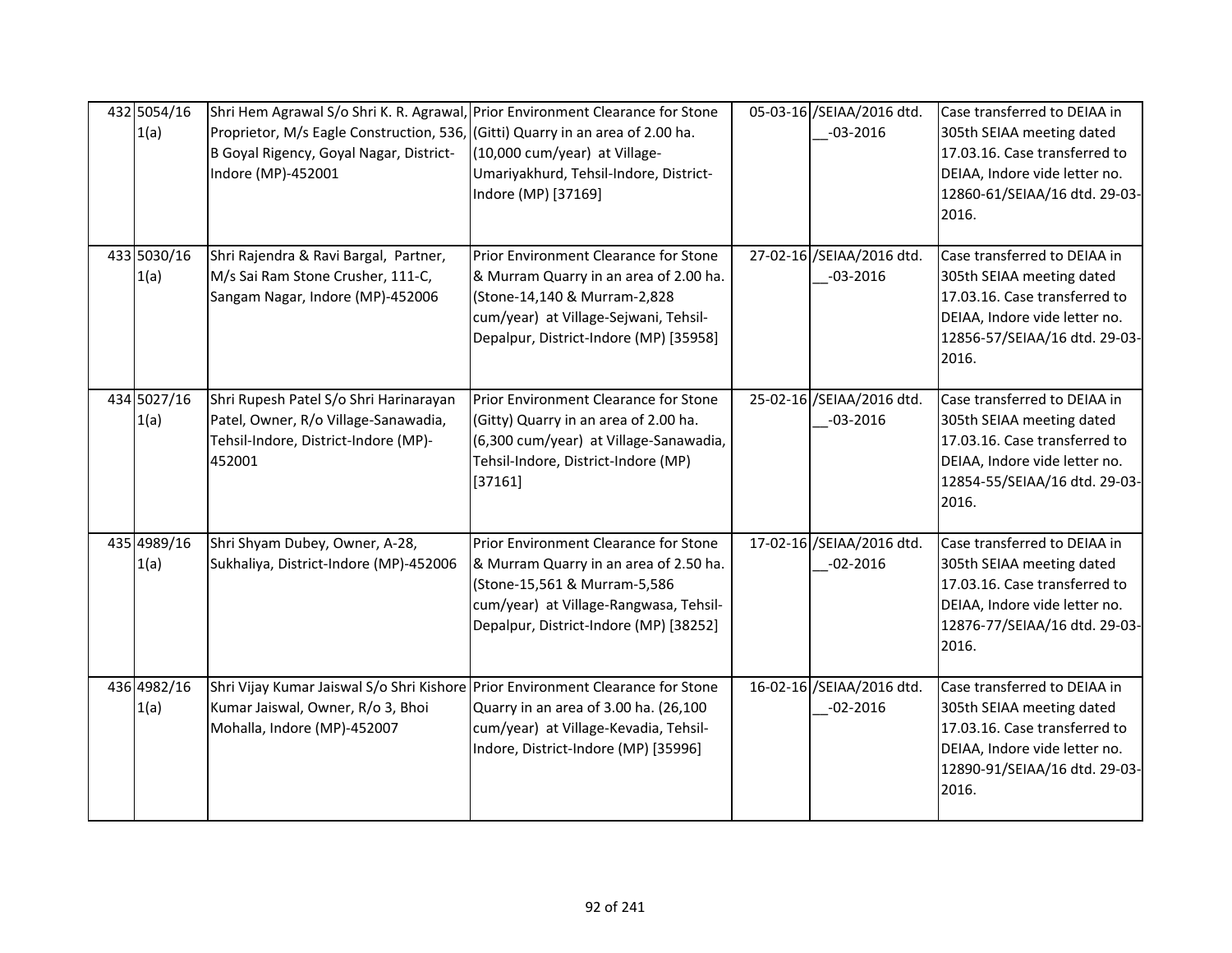| 437 4981/16<br>1(a)    | Shri Vijay Kumar Jaiswal S/o Shri Kishore Prior Environment Clearance for Stone<br>Kumar Jaiswal, Owner, R/o 26, Bhoi<br>Mohalla, Near Tilak Path Chouraha,<br>Mata Ji Ka Mandir, Indore (MP)-452007 | Quarry in an area of 1.237 ha. (25,000<br>cum/year) at Village-Kevadia, Tehsil-<br>Indore, District-Indore (MP) [36005]                     |                | 16-02-16 /SEIAA/2016 dtd.<br>$-02 - 2016$ | Case transferred to DEIAA in<br>305th SEIAA meeting dated<br>17.03.16. Case transferred to<br>DEIAA, Indore vide letter no.<br>12888-89/SEIAA/16 dtd. 29-03-<br>2016.                                                                                                                                                                                                                                                                                                                                                                                                                                                                                                                                                                                                                                                                  |
|------------------------|------------------------------------------------------------------------------------------------------------------------------------------------------------------------------------------------------|---------------------------------------------------------------------------------------------------------------------------------------------|----------------|-------------------------------------------|----------------------------------------------------------------------------------------------------------------------------------------------------------------------------------------------------------------------------------------------------------------------------------------------------------------------------------------------------------------------------------------------------------------------------------------------------------------------------------------------------------------------------------------------------------------------------------------------------------------------------------------------------------------------------------------------------------------------------------------------------------------------------------------------------------------------------------------|
| 438 1210/201<br>3 1(a) | Shri Hukam Singh Gujele, 62-LIG, Vijay<br>Nagar, Dewas (MP)-455001                                                                                                                                   | Environmental Clearance proposed<br>stone quarry with crusher (4.0 Ha.) at<br>village-Temar, Tehsil- Jabalpur, District-<br>Jabalpur (M.P.) | 06-09-12 2338- | 39/SEIAA/2013<br>dtd. 19-02-2013          | The case was discussed in<br>179th SEIAA meeting. Letter<br>sent to The Commissioner, T &<br>CP, Bhopal on 24-03-15 to<br>provide the information<br>whether proposed mining site<br>is coming under Dewas<br>planning area or not, if yes,<br>then please inform the land<br>use of that area and comment<br>on whether mining activity<br>may be allowed in that area or<br>not. Letter sent to MS, SEAC<br>on 24-03-15 for conducting a<br>site visit to assess the<br>cumulative impact of the<br>existing & proposed mining<br>projects of nearby Human<br>Settlement, Water body,<br>State/National Highway and<br>Forest area. Copy to PP. The<br>case was disucssed in 225th<br>SEIAA meeting. Letter sent to<br>SEAC on 27.08.15 to re-<br>appraise the case in<br>consultation with MPPPCB in<br>the light of interim orders |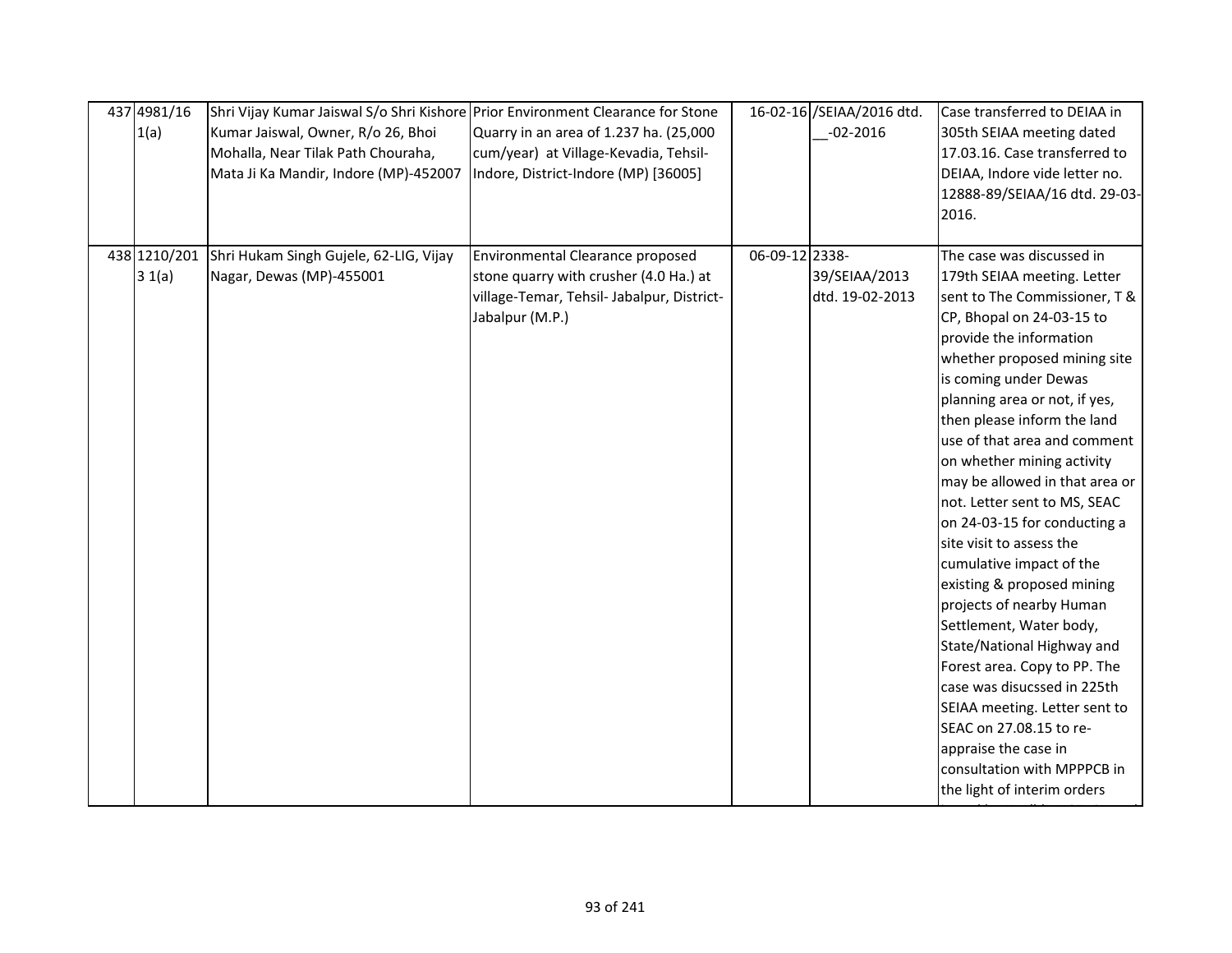| 439 4759/15<br>1(a) | Shri Udaybhan Singh, Sub Lessee, M/s<br>M.P. State Mining Corporation Ltd.,<br>Village-Kakrehta, Tehsil-Patan, District-<br>Jabalpur (MP)-482001                            | Prior Environment Clearance for Sand<br>Quarry in an area of 2.00 ha. (30,000<br>cum/year) at Village-Kakrehta, Tehsil-<br>Patan, District-Jabalpur (MP) [6286]                                                       | 08-12-15 9613- | 14/SEIAA/2015<br>dtd. 21-12-2015 | Case transferred to DEIAA in<br>321st SEIAA meeting dated<br>22.04.15. Case transferred to<br>DEIAA, vide letter no. 763-<br>64/SEIAA/16 dtd. 18-04-2016.               |
|---------------------|-----------------------------------------------------------------------------------------------------------------------------------------------------------------------------|-----------------------------------------------------------------------------------------------------------------------------------------------------------------------------------------------------------------------|----------------|----------------------------------|-------------------------------------------------------------------------------------------------------------------------------------------------------------------------|
| 440 4692/15<br>1(a) | Shri Satyendra Singh, OIC, M.P. State<br>Mining Corporation Ltd., 1222/2, Napier Quarry in an area of 5.00 ha. (75,000<br>Town, Near Fourth Bridge, Jabalpur<br>(MP)-483119 | Prior Environment Clearance for Sand<br>cum/year) at Village-Singaldeep, Tehsil-<br>Panagar, District-Jabalpur (MP) [6209]                                                                                            | 05-12-15 9402- | 03/SEIAA/2015<br>dtd. 17-12-2015 | Case transferred to DEIAA in<br>321st SEIAA meeting dated<br>22.04.15. Case transferred to<br>DEIAA, vide letter no. 763-<br>64/SEIAA/16 dtd. 18-04-2016.               |
| 441 4618/15<br>1(a) | Shri Indrajeet Singh S/o Shri Krishan<br>Prasad Singh R/o 201/East M, Type<br>Milan Mandir, West Land, Khamariya,<br>District-Jabalpur (MP)-482001                          | Prior Environment Clearance for Stone<br>Quarry in an area of 4.00 ha. (8,265<br>cum/year) at Village-Mangeli, Tehsil-<br>Jabalpur, District-Jabalpur (MP) [5262]                                                     | 19-11-15 9226- | 27/SEIAA/2015<br>dtd. 15-12-2015 | Case transferred to DEIAA in<br>305th SEIAA meeting dated<br>17.03.16. Case transferred to<br>DEIAA, Jabalpur vide letter no.<br>11936-37/SEIAA/16 dtd. 18-03-<br>2016. |
| 442 4616/15<br>1(a) | Shri Mukesh Kumar Jain S/o Shri Suresh<br>Kumar Jain R/o Kundam, District-<br>Jabalpur (MP)-483110                                                                          | Prior Environment Clearance for Stone<br>Quarry in an area of 3.53 ha. (30,000<br>cum/year) at Village-Sadaphal, Tehsil-<br>Kundam, District-Jabalpur (MP) [5789]                                                     | 19-11-15 9222- | 23/SEIAA/2015<br>dtd. 15-12-2015 | Case transferred to DEIAA in<br>305th SEIAA meeting dated<br>17.03.16. Case transferred to<br>DEIAA, Jabalpur vide letter no.<br>11952-53/SEIAA/16 dtd. 18-03-<br>2016. |
| 443 4614/15<br>1(a) | Smt. Manjula Chandel, M/s Maa Rewa<br>Infrastructure R/o Vikash Nagar, Tehsil<br>& District-Jabalpur (MP)-482001                                                            | Prior Environment Clearance for<br>approval of Stone & Murrum Quarry in<br>an area of 2.230 ha. (Stone-10,016 &<br>Murrum-2,182 cum/year) at Village-<br>Jamuniya, Tehsil-Jabalpur, District-<br>Jabalpur (MP) [6183] | 19-11-15 9218- | 19/SEIAA/2015<br>dtd. 15-12-2015 | Case transferred to DEIAA in<br>305th SEIAA meeting dated<br>17.03.16. Case transferred to<br>DEIAA, Jabalpur vide letter no.<br>11938-39/SEIAA/16 dtd. 18-03-<br>2016. |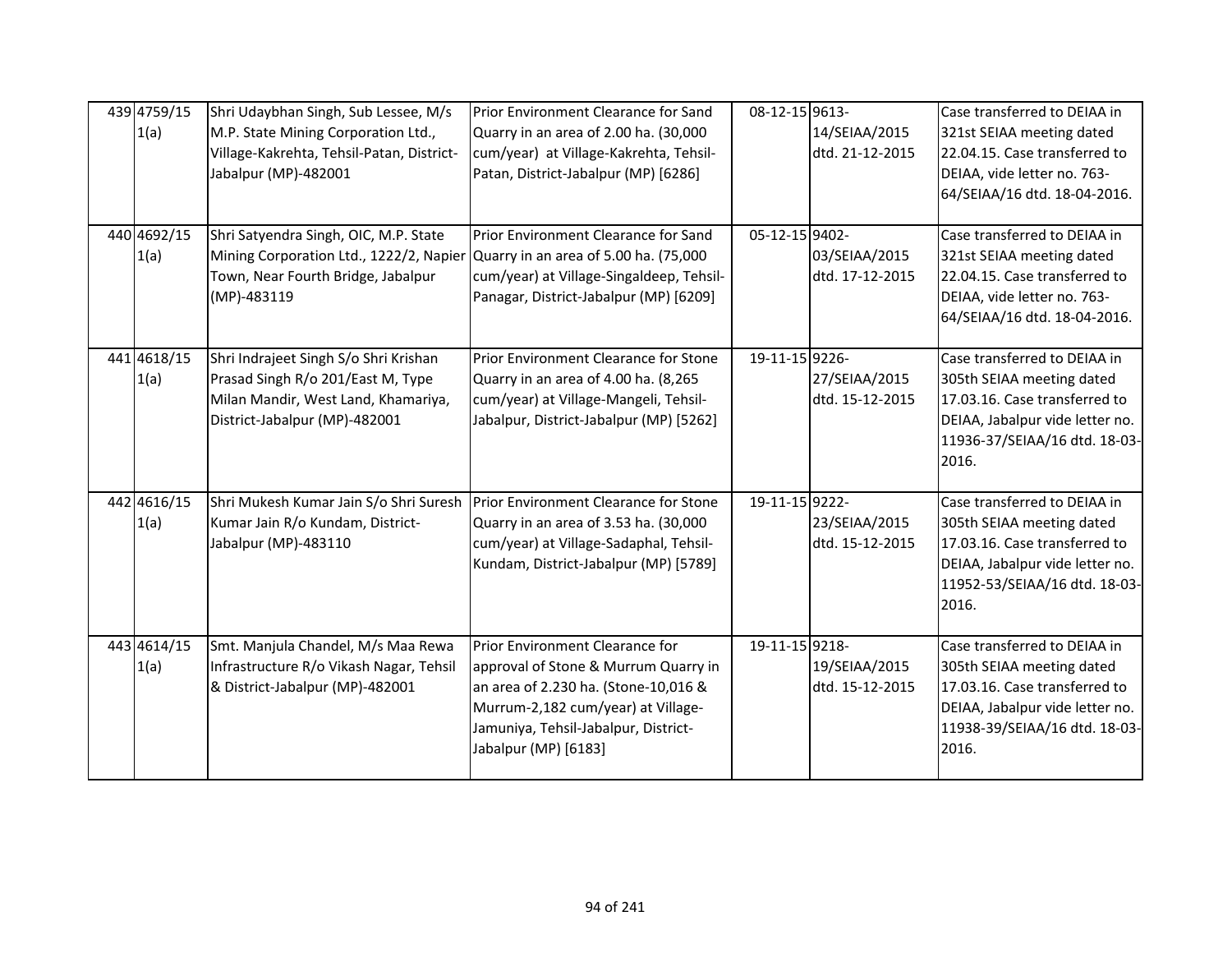| 444 4613/15<br>1(a) | Shri Sushant Gupta, Partner, M/s Maa<br>Narmada Mineral R/o Maharshi Arvind<br>Ward, District-Jabalpur (MP)-482001                                                          | Prior Environment Clearance for<br>Murrum Quarry in an area of 3.43 ha.<br>(6,050 cum/year) at Village-Sunwani,<br>Tehsil-Majhauli, District-Jabalpur (MP)<br>[5511]                         | 19-11-15 9216- | 17/SEIAA/2015<br>dtd. 15-12-2015 | Case transferred to DEIAA in<br>305th SEIAA meeting dated<br>17.03.16. Case transferred to<br>DEIAA, Jabalpur vide letter no.<br>11942-43/SEIAA/16 dtd. 18-03-<br>2016. |
|---------------------|-----------------------------------------------------------------------------------------------------------------------------------------------------------------------------|----------------------------------------------------------------------------------------------------------------------------------------------------------------------------------------------|----------------|----------------------------------|-------------------------------------------------------------------------------------------------------------------------------------------------------------------------|
| 445 4266/15<br>1(a) | Shri Prabhat Kumar Pathak C/o Dilip<br>Buildcon Ltd., Chuna Bhatti, Kolar Road, approval of Stone Quarry in an area of<br>Bhopal, District-Bhopal (MP)-462016               | Prior Environment Clearance for<br>2.00 ha. (90,000 cum/year) at Village-<br>Hinotiya, Tehsil-Jabalpur, District-<br>Jabalpur (MP) [5926]                                                    | 28-10-15 8365- | 66/SEIAA/2015<br>dtd. 28-11-2015 | Case transferred to DEIAA in<br>305th SEIAA meeting dated<br>17.03.16. Case transferred to<br>DEIAA, Jabalpur vide letter no.<br>11940-41/SEIAA/16 dtd. 18-03-<br>2016. |
| 446 2878/15<br>1(a) | Shri Satyendra Singh, OIC, M.P. State<br>Mining Corporation Ltd., 1222/2, Napier<br>Town, Near Fourth Bridge, Jabalpur<br>(MP)-482001                                       | Prior Environment Clearance for<br>approval of Imaliya River Sand Mining in<br>an area of 4.00 ha. (70,000 cum/year)<br>at Village-Imaliya, Tehsil-Panagar,<br>District-Jabalpur (MP) [3277] | 17-04-15 910-  | 11/SEIAA/2015<br>dtd. 05-05-2015 | Case transferred to DEIAA in<br>321st SEIAA meeting dated<br>22.04.15. Case transferred to<br>DEIAA, vide letter no. 763-<br>64/SEIAA/16 dtd. 18-04-2016.               |
| 447 2900/15<br>1(a) | Shri Pawan Jaiswal, M/s Narmada<br>Minerals, Bangla No.-6, South Civil Line,<br>Jabalpur (MP)-482001                                                                        | Prior Environment Clearance for<br>approval of Mangeli Stone Quarry in an<br>area of 1.10 ha. (8,550 cum/year) at<br>Village-Mangeli, Tehsil-Jabalpur, District-<br>Jabalpur (MP) [3138]     | 20-04-15 1032- | 33/SEIAA/2015<br>dtd. 19-05-2015 | Case transferred to DEIAA in<br>305th SEIAA meeting dated<br>17.03.16. Case transferred to<br>DEIAA, Jabalpur vide letter no.<br>11948-49/SEIAA/16 dtd. 18-03-<br>2016. |
| 448 3127/15<br>1(a) | Shri Satyendra Singh, OIC, M.P. State<br>Mining Corporation Ltd., 1222/2, Napier approval of Sand Mining in an area of<br>Town, Near Fourth Bridge, Jabalpur<br>(MP)-482001 | Prior Environment Clearance for<br>1.00 ha. (27,600 cum/year) at Village-<br>Sakra, Tehsil-Patan, District-Jabalpur<br>(MP) [3415]                                                           | 21-05-15 1910- | 11/SEIAA/2015<br>dtd. 11-06-2015 | Case transferred to DEIAA in<br>313th SEIAA meeting dated<br>04.04.16. Case transferred to<br>DEIAA, Jabalpur vide letter no.<br>480-81/SEIAA/16 dtd. 06-04-<br>2016.   |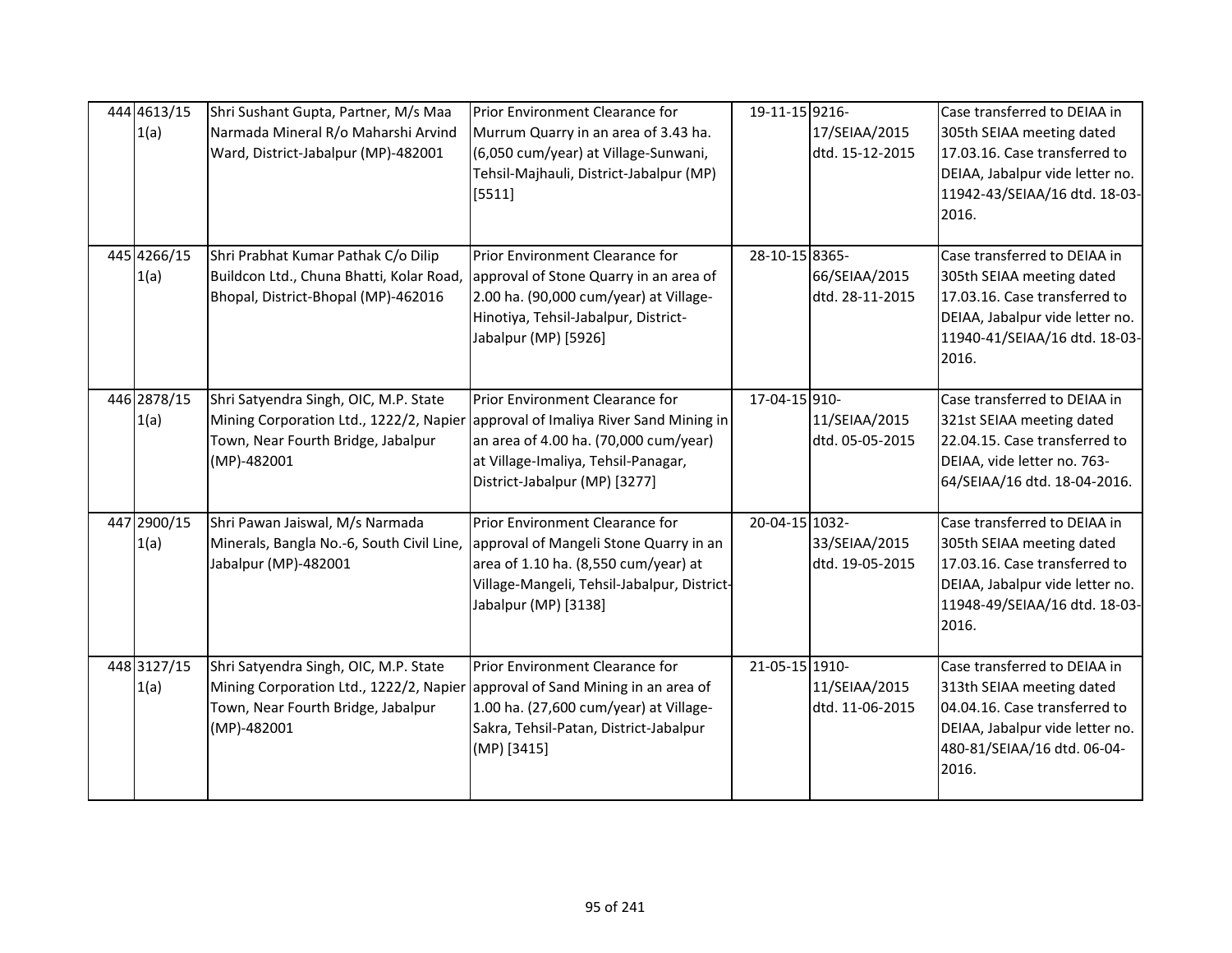| 449 3526/15<br>1(a) | Shri Shanbhu Nath, Director, M/s Dada<br>Thanthanpal Stone Crusher Unit -<br>Trymph Devcon & Trading Pvt. Ltd.,<br>1119, Village-Tilhari, Post-Bilhari Than -<br>Kent, District-Jabalpur (MP)-482001 | Prior Environment Clearance for<br>approval of Basalt Stone Quarry in an<br>area of 1.710 ha. (40,160 cum/year) at<br>Village-Khamhariya, Tehsil-Jabalpur,<br>District-Jabalpur (MP) [4195] | 04-08-15 4767- | 68/SEIAA/2015<br>dtd. 13-08-2015          | Case transferred to DEIAA in<br>316th SEIAA meeting dated<br>11.04.16. Case transferred to<br>DEIAA, Jabalpur vide letter no.<br>344-45/SEIAA/16 dtd. 02-04-<br>2016.   |
|---------------------|------------------------------------------------------------------------------------------------------------------------------------------------------------------------------------------------------|---------------------------------------------------------------------------------------------------------------------------------------------------------------------------------------------|----------------|-------------------------------------------|-------------------------------------------------------------------------------------------------------------------------------------------------------------------------|
| 450 3720/15<br>1(a) | Shri Ganesh Yadav S/o Shri Acchelal<br>Yadav R/o Pipariya, Post-Khamariya,<br>District-Jabalpur (MP)                                                                                                 | Prior Environment Clearance for<br>approval of Metal Stone Quarry in an<br>area of 1.190 ha. (10,774 cum/year) at<br>Village-Amjhar, Tehsil-Kundam, District-<br>Jabalpur (MP) [4729]       | 26-08-15 5556- | 57/SEIAA/2015<br>dtd. 11-09-2015          | Case transferred to DEIAA in<br>305th SEIAA meeting dated<br>17.03.16. Case transferred to<br>DEIAA, Jabalpur vide letter no.<br>11956-57/SEIAA/16 dtd. 18-03-<br>2016. |
| 451 3721/15<br>1(a) | Shri Nitin Barsaiya R/o 2283, Madan<br>Mahal, District-Jabalpur (MP)                                                                                                                                 | Prior Environment Clearance for<br>approval of Metal Stone Quarry in an<br>area of 1.72 ha. (33,630 cum/year) at<br>Village-Dhadhra, Tehsil-Jabalpur,<br>District-Jabalpur (MP) [4491]      | 26-08-15 5581- | 82/SEIAA/2015<br>dtd. 15-09-2015          | Case transferred to DEIAA in<br>305th SEIAA meeting dated<br>17.03.16. Case transferred to<br>DEIAA, Jabalpur vide letter no.<br>11944-45/SEIAA/16 dtd. 18-03-<br>2016. |
| 452 3798/15<br>1(a) | Shri Brajesh Kumar Vishwkarma S/o Shri Prior Environment Clearance for<br>J.I. Vishwakarma R/o Bagraji, Tehsil-<br>Kundam, District-Jabalpur (MP)                                                    | approval of Stone Quarry in an area of<br>3.540 ha. (16,530 cum/year) at Village-<br>Mahgawan, Tehsil-Kundam, District-<br>Jabalpur (MP) [5035]                                             | 11-09-15 5928- | 29/SEIAA/2015<br>dtd. 30-09-2015          | Case transferred to DEIAA in<br>305th SEIAA meeting dated<br>17.03.16. Case transferred to<br>DEIAA, Jabalpur vide letter no.<br>11954-55/SEIAA/16 dtd. 18-03-<br>2016. |
| 453 5048/16<br>1(a) | Shri Anil Sharma S/o Shri Chaman Lal<br>Sharma, Owner, Ranjhi Near Ravan<br>Park, District-Jabalpur (MP)-482001                                                                                      | Prior Environment Clearance for<br>Crusher Stone Quarry in an area of<br>1.230 ha. (8,436 cum/year) at Village-<br>Padariya, Tehsil-Kundam, District-<br>Jabalpur (MP) [34502]              |                | 05-03-16 /SEIAA/2016 dtd.<br>$-03 - 2016$ | Case transferred to DEIAA in<br>307th SEIAA meeting dated<br>22.03.16. Case transferred to<br>DEIAA, Jabalpur vide letter no.<br>12588-89/SEIAA/16 dtd. 26-03-<br>2016. |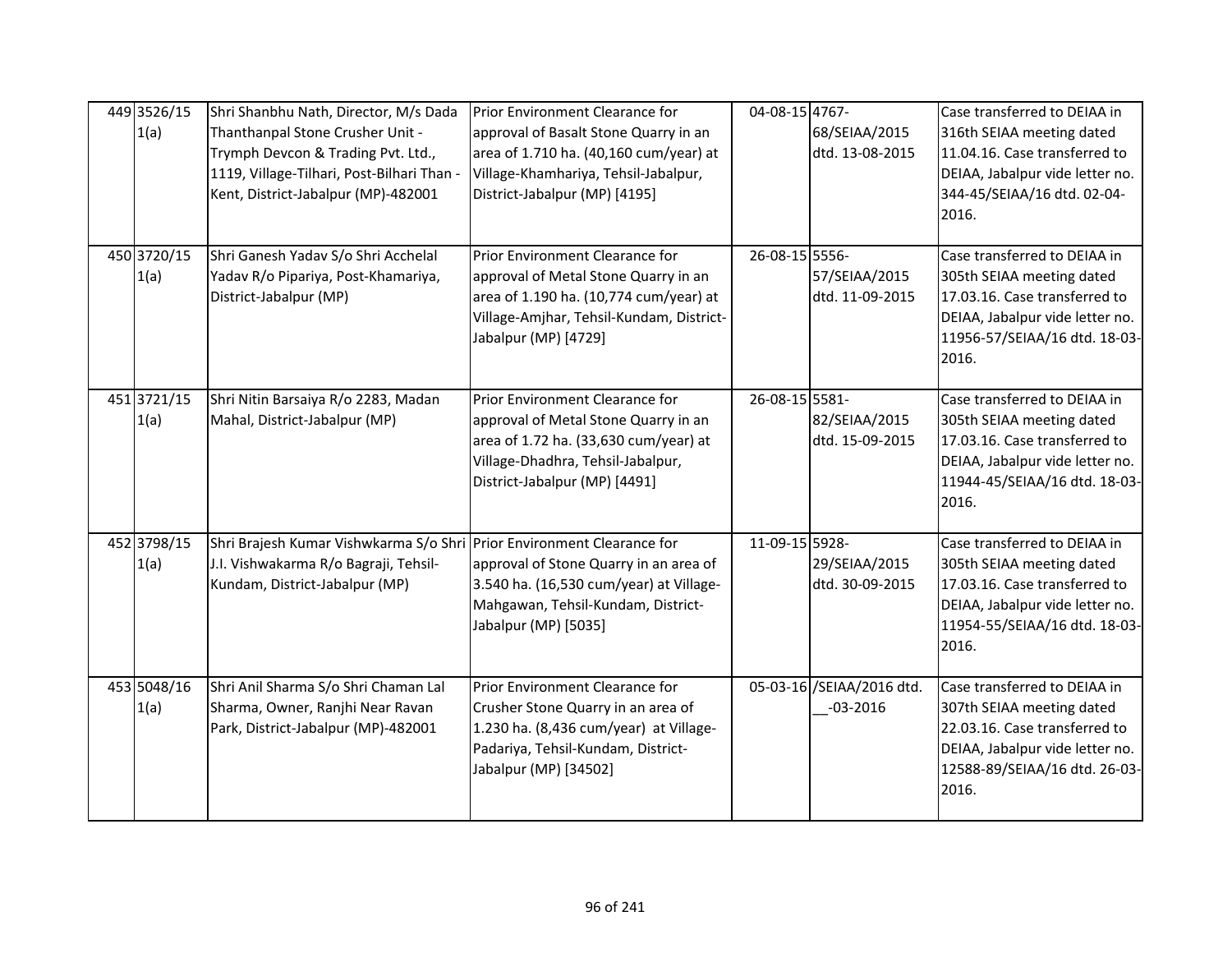| 454 5005/16<br>1(a) | Shri Prabhat Kumar Pathak, Sr.<br>Manager, M/s Dilip Buildcon Limited,<br>Inside Govind Narayan Singh Gate,<br>Chuna Bhatti, Kolar Road, Bhopal (MP)-<br>462016 | Prior Environment Clearance for Stone<br>Boulder Quarry in an area of 1.90 ha.<br>(50,000 cum/year) at Village-Mangeli,<br>Tehsil-Jabalpur, District-Jabalpur (MP)<br>[42532]                                                                                 |                | 19-02-16 /SEIAA/2016 dtd.<br>$-01 - 2016$  | Case transferred to DEIAA in<br>305th SEIAA meeting dated<br>17.03.16. Case transferred to<br>DEIAA, Jabalpur vide letter no.<br>11934-35/SEIAA/16 dtd. 18-03-<br>2016. |
|---------------------|-----------------------------------------------------------------------------------------------------------------------------------------------------------------|---------------------------------------------------------------------------------------------------------------------------------------------------------------------------------------------------------------------------------------------------------------|----------------|--------------------------------------------|-------------------------------------------------------------------------------------------------------------------------------------------------------------------------|
| 455 4951/16<br>1(a) | Shri Sorabh Gupta S/o Shri Gopal Gupta   Prior Environment Clearance for<br>Resi.-324, Shankar Sahna Nagar,<br>Rampur, District-Jabalpur (MP)-483110            | Crusher Stone (Basalt) Quarry in an area<br>of 1.80 ha. (10,499 cum/year) at Village-<br>Jamuniya, Tehsil-Jabalpur, District-<br>Jabalpur (MP) [34997]                                                                                                        |                | 23-01-16 /SEIAA/2016 dtd.<br>$-01 - 2016$  | Case transferred to DEIAA in<br>305th SEIAA meeting dated<br>17.03.16. Case transferred to<br>DEIAA, Jabalpur vide letter no.<br>11950-51/SEIAA/16 dtd. 18-03-<br>2016. |
| 456 4934/16<br>1(a) | Shri Jitendra Singh S/o Shri Prabhu Nath<br>Singh, Village-Ninor, Tehsil-Pachore,<br>District-Rajgarh (MP)-465661                                               | <b>Prior Environment Clearance for River</b><br>Sand Quarry in an area of 2.00 ha.<br>(30,000 cum/year) at Village-<br>Mahukheda, Tehsil-Patan, District-<br>Jabalpur (MP) [33258]                                                                            |                | 15-01-16 /SEIAA/2016 dtd.<br>$-01 - 2016$  | Case transferred to DEIAA in<br>316th SEIAA meeting dated<br>11.04.16. Case transferred to<br>DEIAA, Rajgarh vide letter no.<br>451-52/SEIAA/16 dtd. 05-04-<br>2016.    |
| 457 4917/16<br>1(a) | Marble<br>Industries,<br>Bagicha,<br>483330                                                                                                                     | Shri Alok Gupta, Partner, M/s Rajas Prior Environment Clearance for Marble 12-01-16<br>1024, Bai Ka Mine Quarry in an area of 4.80 ha.<br>Ghamapur, Jabalpur (MP)-(3,858 cum/year) at Village-Ghutehi,<br>Tehsil-Sihora,<br>District-Jabalpur (MP)<br>[35052] |                | 10596-<br>97/SEIAA/2016<br>dtd. 15-01-2016 | Case transferred to DEIAA in<br>305th SEIAA meeting dated<br>17.03.16. Case transferred to<br>DEIAA, Jabalpur vide letter no.<br>11946-47/SEIAA/16 dtd. 18-03-<br>2016. |
| 458 4778/15<br>1(a) | Shri Nilesh Katara S/o Shro Kanti Lal<br>Katara, Village-Para, Tehsil-Jhabua,<br>District-Jhabua (MP)-457661                                                    | Prior Environment Clearance for Stone<br>Quarry in an area of 1.010 ha. (5,700<br>cum/year) at Village-Para, Tehsil-<br>Jhabua, District-Jhabua (MP) [5728]                                                                                                   | 10-12-15 9670- | 71/SEIAA/2015<br>dtd. 21-12-2015           | Case transferred to DEIAA in<br>305th SEIAA meeting dated<br>17.03.16. Case transferred to<br>DEIAA, Jhabua vide letter no.<br>12294-95/SEIAA/16 dtd. 21-03-<br>2016.   |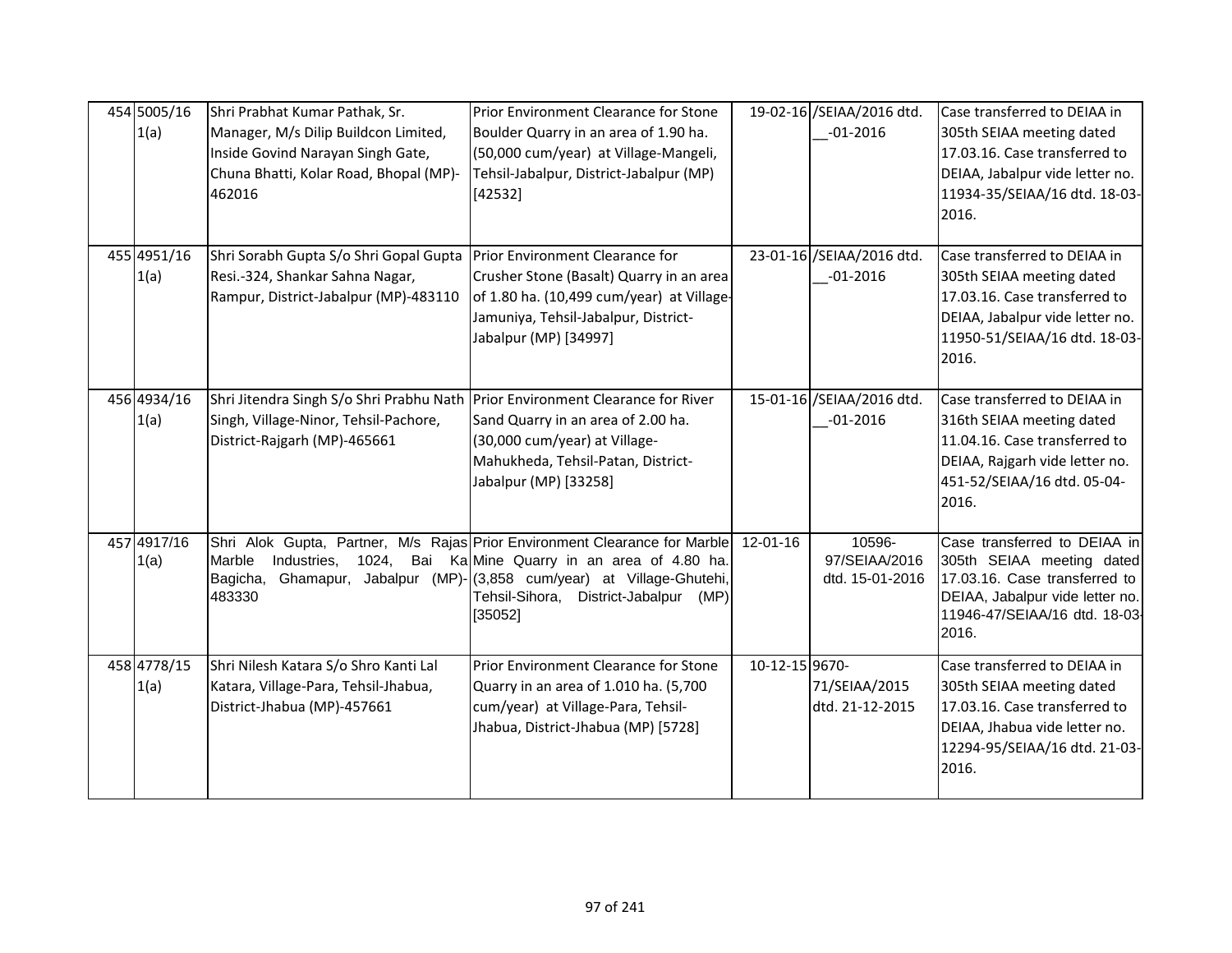| 459 4683/15<br>1(a) | Shri Rajendra Kumar Rathore S/o Shri<br>Babulal Rathore R/o Petlawad, District-<br>Ratlam (MP)-457779                                                 | Prior Environment Clearance for Stone<br>Quarry in an area of 1.00 ha. (5,820<br>cum/year) at Village-Khoriya, Tehsil-<br>Petlawad, District-Jhabua (MP) [4925]                   | 28-11-15 9644- | 45/SEIAA/2015<br>dtd. 21-12-2015 | Case transferred to DEIAA in<br>305th SEIAA meeting dated<br>17.03.16. Case transferred to<br>DEIAA, Jhabua vide letter no.<br>12292-93/SEIAA/16 dtd. 21-03-<br>2016. |
|---------------------|-------------------------------------------------------------------------------------------------------------------------------------------------------|-----------------------------------------------------------------------------------------------------------------------------------------------------------------------------------|----------------|----------------------------------|-----------------------------------------------------------------------------------------------------------------------------------------------------------------------|
| 460 4673/15<br>1(a) | Smt. Rekha Merawat R/o Village-<br>Khacchortodi, Tehsil-Meghnagar,<br>District-Jhabua (MP)-457993                                                     | Prior Environment Clearance for Stone<br>Quarry in an area of 1.400 ha. (2,280<br>cum/year) at Village-Nawapada, Tehsil-<br>Meghnagar, District-Jhabua (MP) [5598]                | 24-11-15 9344- | 45/SEIAA/2015<br>dtd. 15-12-2015 | Case transferred to DEIAA in<br>305th SEIAA meeting dated<br>17.03.16. Case transferred to<br>DEIAA, Jhabua vide letter no.<br>12288-89/SEIAA/16 dtd. 21-03-<br>2016. |
| 461 4625/15<br>1(a) | Shri Manohar Lal Bhandari R/o Village-<br>Pipaldehla, Tehsil-Jhabua, District-<br>Jhabua (MP)-457661                                                  | Prior Environment Clearance for Stone<br>Quarry in an area of 0.600 ha. (8,550<br>cum/year) at Village-Pipaldehla, Tehsil-<br>Jhabua, District-Jhabua (MP) [5792]                 | 20-11-15 9240- | 41/SEIAA/2015<br>dtd. 15-12-2015 | Case transferred to DEIAA in<br>305th SEIAA meeting dated<br>17.03.16. Case transferred to<br>DEIAA, Jhabua vide letter no.<br>12290-91/SEIAA/16 dtd. 21-03-<br>2016. |
| 462 4624/15<br>1(a) | Shri Hemendra Patel, Prop., M/s Krishna Prior Environment Clearance for Metal<br>Stone Crusher, Tehsil - Jhabua District<br>Jhabua (M.P.) Pin- 457661 | Stone Quarry in an area of 0.950 ha.<br>(12,004 cum/year) at Village-Devjhiri<br>Panda, Tehsil-Jhabua, District-Jhabua<br>(MP) [6186]                                             |                |                                  | Case transferred to DEIAA,<br>Jhabua vide letter no. 12276-<br>77/SEIAA/16 dtd. 21-03-2016.                                                                           |
| 463 4621/15<br>1(a) | Shri Rajkumar Jain R/o Village-Jhabua,<br>Tehsil-Jhabua, District-Jhabua (MP)-<br>457661                                                              | Prior Environment Clearance for<br>approval of Stone Quarry in an area of<br>0.900 ha. (5,820 cum/year) at Village-<br>Pipaldehla, Tehsil-Jhabua, District-<br>Jhabua (MP) [5914] | 20-11-15 9132- | 33/SEIAA/2015<br>dtd. 15-12-2015 | Case transferred to DEIAA in<br>305th SEIAA meeting dated<br>17.03.16. Case transferred to<br>DEIAA, Jhabua vide letter no.<br>12277-78/SEIAA/16 dtd. 21-03-<br>2016. |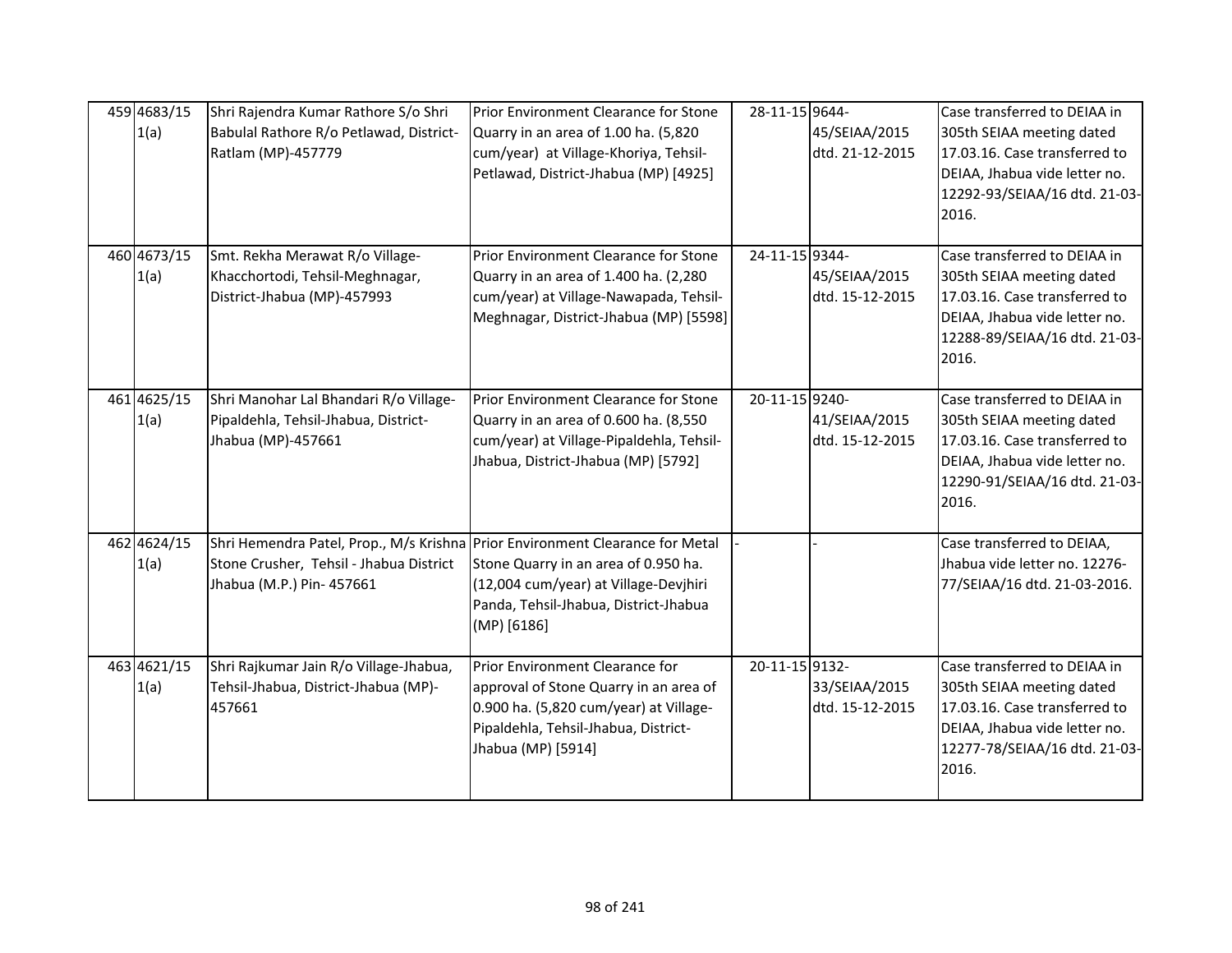| 464 4296/15<br>1(a) | Shri Ravi Mistr R/o Village-Jhabua,<br>Tehsil-Jhabua, District-Jhabua (MP)-<br>457661                                     | Prior Environment Clearance for<br>approval of Stone Quarry in an area of<br>2.300 ha. (14,250 cum/year) at Village-<br>Pipaldehla, Tehsil-Jhabua, District-<br>Jhabua (MP) [5956]      | 06-11-15 8522- | 23/SEIAA/2015<br>dtd. 01-12-2015 | Case transferred to DEIAA in<br>305th SEIAA meeting dated<br>17.03.16. Case transferred to<br>DEIAA, Jhabua vide letter no.<br>12300-01/SEIAA/16 dtd. 21-03-<br>2016. |
|---------------------|---------------------------------------------------------------------------------------------------------------------------|-----------------------------------------------------------------------------------------------------------------------------------------------------------------------------------------|----------------|----------------------------------|-----------------------------------------------------------------------------------------------------------------------------------------------------------------------|
| 465 4294/15<br>1(a) | Shri Manohar Lal Bhandari R/o Village-<br>Pipaldehla, Tehsil-Jhabua, District-<br>Jhabua (MP)-457661                      | Prior Environment Clearance for<br>approval of Stone Quarry in an area of<br>1.20 ha. (8,550 cum/year) at Village-<br>Pipaldehla, Tehsil-Jhabua, District-<br>Jhabua (MP) [5940]        | 06-11-15 8641- | 42/SEIAA/2015<br>dtd. 04-12-2015 | Case transferred to DEIAA in<br>305th SEIAA meeting dated<br>17.03.16. Case transferred to<br>DEIAA, Jhabua vide letter no.<br>12284-85/SEIAA/16 dtd. 21-03-<br>2016. |
| 466 4276/15<br>1(a) | Shri Rajesh Patidar S/o Shri Purshottam<br>Patidar R/o Village-Bavdi, Tehsil-<br>Petlawad, District-Jhabua (MP)           | Prior Environment Clearance for<br>approval of Stone Quarry in an area of<br>2.00 ha. (1,995 cum/year) at Village-<br>Manasya, Tehsil-Petlawad, District-<br>Jhabua (MP) [4365]         | 30-10-15 8377- | 78/SEIAA/2015<br>dtd. 28-11-2015 | Case transferred to DEIAA in<br>305th SEIAA meeting dated<br>17.03.16. Case transferred to<br>DEIAA, Jhabua vide letter no.<br>12282-83/SEIAA/16 dtd. 21-03-<br>2016. |
| 467 3386/15<br>1(a) | Shri Ashok Jaiswal, Avnigram Colony,<br>Khargone (MP)                                                                     | Prior Environment Clearance for<br>approval of Stone Deposit in an area of<br>3.950 ha. (31,350 cum/year) at Village-<br>Dev Jhiripanda, Tehsil-Jhabua, District-<br>Jhabua (MP) [4065] | 09-07-15 3937- | 38/SEIAA/2015<br>dtd. 22-07-2015 | Case transferred to DEIAA in<br>316th SEIAA meeting dated<br>11.04.16. Case transferred to<br>DEIAA, Jhabua vide letter no.<br>480-81/SEIAA/16 dtd. 06-04-<br>2016.   |
| 468 3949/15<br>1(a) | Shri Manoj Panwar R/o Village-Ranapur, Prior Environment Clearance for<br>Tehsil-Ranapur, District-Jhabua (MP)-<br>457993 | approval of Crusher Stone Quarry in an<br>area of 2.00 ha. (6,984 cum/year) at<br>Village-Ranapur, Tehsil-Ranapur,<br>District-Jhabua (MP) [5192]                                       | 16-09-15 7055- | 56/SEIAA/2015<br>dtd. 31-10-2015 | Case transferred to DEIAA in<br>305th SEIAA meeting dated<br>17.03.16. Case transferred to<br>DEIAA, Jhabua vide letter no.<br>12296-97/SEIAA/16 dtd. 21-03-<br>2016. |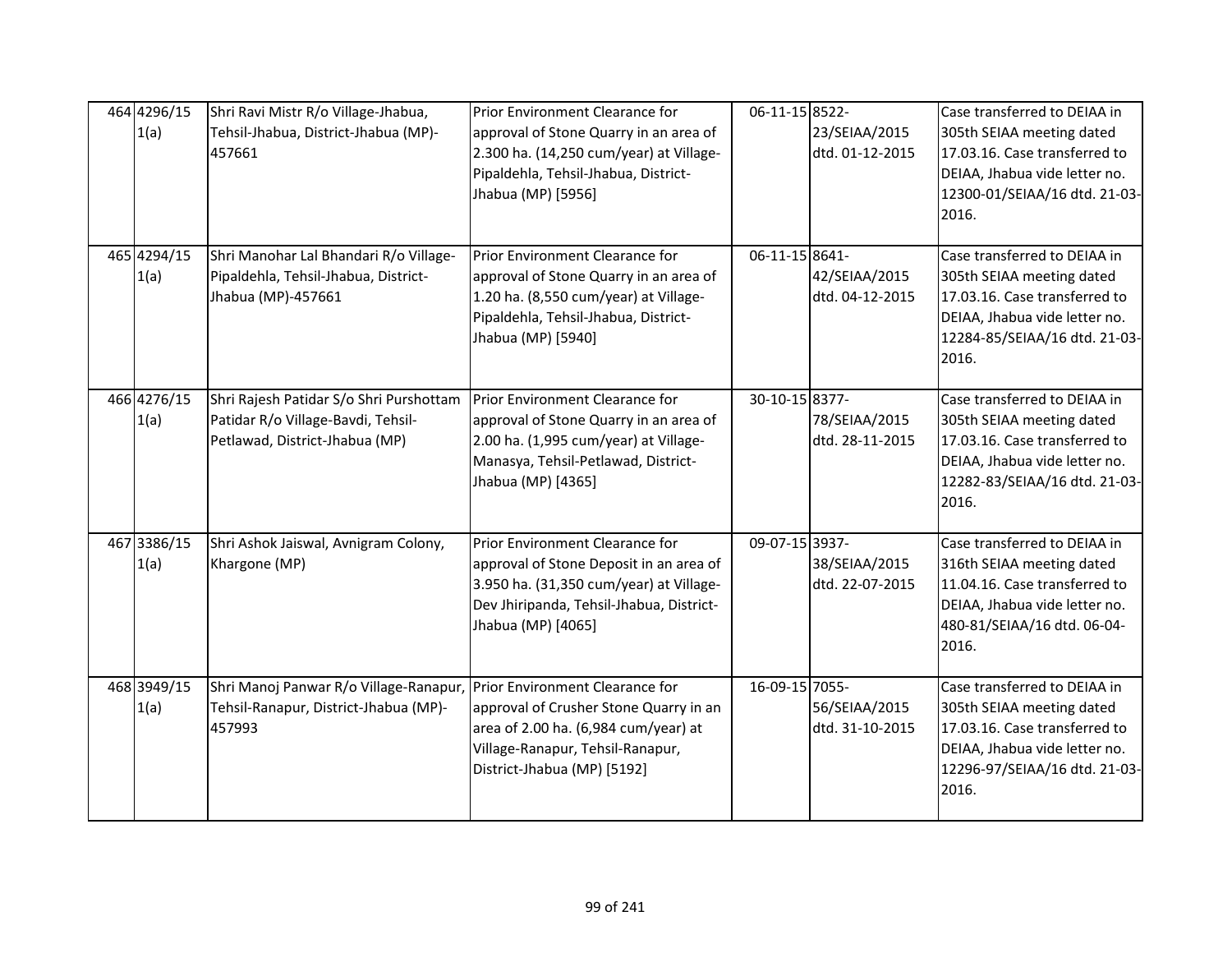| 469 5089/16<br>1(a) | Shri Alkesh Bakliya S/o Shri Chhatar<br>Singh Bakliya, Ramkrishna Nagar,<br>District-Jhabua (MP)-467661                  | Prior Environment Clearance for Stone<br>Deposit Quarry in an area of 1.250 ha.<br>(25,650 cum/year) at Village-<br>Nawapada, Tehsil-Meghnagar, District-<br>Jhabua (MP) [36253]     | 15-03-16 /SEIAA/2016 dtd.<br>$-03 - 2016$  | Case transferred to DEIAA in<br>316th SEIAA meeting dated<br>11.04.16. Case transferred to<br>DEIAA in 307th SEIAA meeting<br>dated 22.03.16. Case<br>transferred to DEIAA, Jhabua<br>vide letter no. 480-<br>81/SEIAA/16 dtd. 06-04-2016. |
|---------------------|--------------------------------------------------------------------------------------------------------------------------|--------------------------------------------------------------------------------------------------------------------------------------------------------------------------------------|--------------------------------------------|--------------------------------------------------------------------------------------------------------------------------------------------------------------------------------------------------------------------------------------------|
| 470 5024/16<br>1(a) | Shri Sushil Sharma S/o Shri Vidhyaram<br>Ji, Owner, R/o Village-Jhabua, Tehsil-<br>Jhabua, District-Jhabua (MP)-457779   | Prior Environment Clearance for Stone<br>Mine Quarry in an area of 1.80 ha.<br>(12,125 cum/year) at Village-Devjhiri<br>Panda, Tehsil-Jhabua, District-Jhabua<br>(MP) [34074]        | 25-02-16 /SEIAA/2016 dtd.<br>$-03 - 2016$  | Case transferred to DEIAA in<br>305th SEIAA meeting dated<br>17.03.16. Case transferred to<br>DEIAA, Jhabua vide letter no.<br>12298-99/SEIAA/16 dtd. 21-03-<br>2016.                                                                      |
| 471 4996/16<br>1(a) | Shri Laxmi Narayan, Owner, M/s<br>Sardarpur, District-Jhabua (MP)-457661 ha. (7,000 cum/year) at Village-                | Prior Environment Clearance for<br>Charbhuja Crusher Stone, Labriya, Tehsil-Crusher Stone Quarry in an area of 2.00<br>Kachrotiya, Tehsil-Petlawad, District-<br>Jhabua (MP) [42339] | 18-02-16 / SEIAA/2016 dtd.<br>$-02 - 2016$ | Case transferred to DEIAA in<br>305th SEIAA meeting dated<br>17.03.16. Case transferred to<br>DEIAA, Jhabua vide letter no.<br>12280-81/SEIAA/16 dtd. 21-03-<br>2016.                                                                      |
| 472 4944/16<br>1(a) | Shri Sranik Kothari S/o Shri Jaskaran<br>Kothari R/o Village-Jhaknawda, Tehsil-<br>Petlawad, District-Jhabua (MP)-457773 | Prior Environment Clearance for<br>Boulder (Gitti) Mine in an area of 2.00<br>ha. (9,344 cum/year) at Village-<br>Anantkhedi, Tehsil-Petlawad, District-<br>Jhabua (MP) [34961]      | 15-01-16 / SEIAA/2016 dtd.<br>$-01 - 2016$ | Case transferred to DEIAA in<br>305th SEIAA meeting dated<br>17.03.16. Case transferred to<br>DEIAA, Jhabua vide letter no.<br>12286-87/SEIAA/16 dtd. 21-03-<br>2016.                                                                      |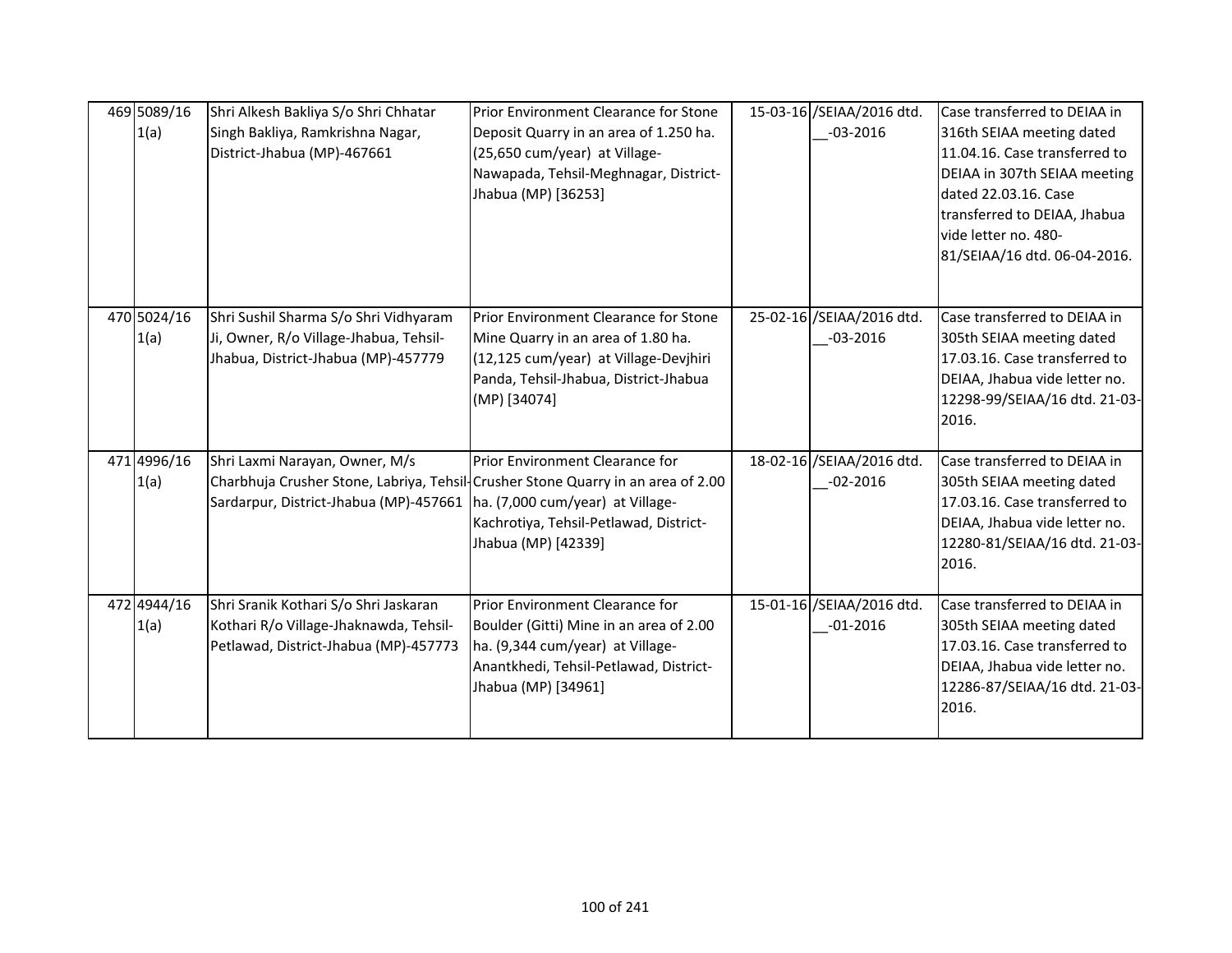| 473 2278/14<br>1(a)<br>474 4686/15<br>1(a) | Shri Nosad Ahmed, M/s VIL Ltd., B-5/21, Prior Environment Clearance for<br>Vishal Khand-5, Gomati Nagar, Lucknow approval of proposed Amgawan Stone<br>(UP)-226010<br>Shri Namit Grover, Director, M/s AMA<br>Infrastructure Pvt. Ltd. R/o Khalwar<br>Bazar, Kymore, Tehsil-Raghogarh, | Deposit in an area of 1.54 ha. at Village-<br>Amgawan, Tehsil-Rithi, District-Katni<br>(MP) [2522]<br>Prior Environment Clearance for Stone<br>Quarry in an area of 2.82 ha. (28,500<br>cum/year) at Village-Kannore, Tehsil- | 15-12-14 2751-<br>01-12-15 9392- | 52/SEIAA/2014<br>dtd. 19-12-2014<br>93/SEIAA/2015<br>dtd. 17-12-2015 | Case transferred to DEIAA,<br>Katni vide letter no. 347-<br>48/SEIAA/16 dtd. 02-04-2016.<br>Case transferred to DEIAA in<br>305th SEIAA meeting dated<br>17.03.16. Case transferred to |
|--------------------------------------------|----------------------------------------------------------------------------------------------------------------------------------------------------------------------------------------------------------------------------------------------------------------------------------------|-------------------------------------------------------------------------------------------------------------------------------------------------------------------------------------------------------------------------------|----------------------------------|----------------------------------------------------------------------|----------------------------------------------------------------------------------------------------------------------------------------------------------------------------------------|
|                                            | District-Katni (MP)-483880                                                                                                                                                                                                                                                             | Barhi, District-Katni (MP) [5865]<br>(Incomplete CD)                                                                                                                                                                          |                                  |                                                                      | DEIAA, Katni vide letter no.<br>12536-37/SEIAA/16 dtd. 21-03-<br>2016.                                                                                                                 |
| 475 4684/15<br>1(a)                        | Shri Umesh Prasad Rai R/o Village-<br>Patoha, Tehsil-Rithi, District-Katni (MP)- Sandstone Quarry in an area of 1.00 ha.<br>483501                                                                                                                                                     | Prior Environment Clearance for<br>(9,00 cum/year) at Village-Daang, Tehsil-<br>Rithi, District-Katni (MP) [5779]                                                                                                             | 28-11-15 9385-                   | 86/SEIAA/2015<br>dtd. 17-12-2015                                     | Case transferred to DEIAA in<br>305th SEIAA meeting dated<br>17.03.16. Case transferred to<br>DEIAA, Katni vide letter no.<br>12524-25/SEIAA/16 dtd. 21-03-<br>2016.                   |
| 476 4620/15<br>1(a)                        | Shri Nawab Mohammed R/o New Bus<br>Stand, Kymore, District-Katni (MP)-<br>483501                                                                                                                                                                                                       | Prior Environment Clearance for<br>approval of Stone Quarry in an area of<br>1.930 ha. (33,477 cum/year) at Village-<br>Paraswara, Tehsil-Vijayraghaogarh,<br>District-Katni (MP) [6149]                                      | 20-11-15 9231-                   | 32/SEIAA/2015<br>dtd. 15-12-2015                                     | Case transferred to DEIAA in<br>305th SEIAA meeting dated<br>17.03.16. Case transferred to<br>DEIAA, Katni vide letter no.<br>12532-33/SEIAA/16 dtd. 21-03-<br>2016.                   |
| 477 4303/15<br>1(a)                        | Smt. Pushpa Soni W/o Shri Rajendra<br>Soni R/o Ward No. 2, Tehsil-<br>Vijayraghavgarh, District-Katni (MP)-<br>483501                                                                                                                                                                  | Prior Environment Clearance for<br>approval of Stone Quarry in an area of<br>2.050 ha. (17,100 cum/year) at Village-<br>Parswara, Tehsil-Vijayraghavgarh,<br>District- Katni (MP) [6095]                                      | 10-11-15 8660-                   | 61/SEIAA/2015<br>dtd. 04-12-2015                                     | Case transferred to DEIAA in<br>305th SEIAA meeting dated<br>17.03.16. Case transferred to<br>DEIAA, Katni vide letter no.<br>12540-41/SEIAA/16 dtd. 21-03-<br>2016.                   |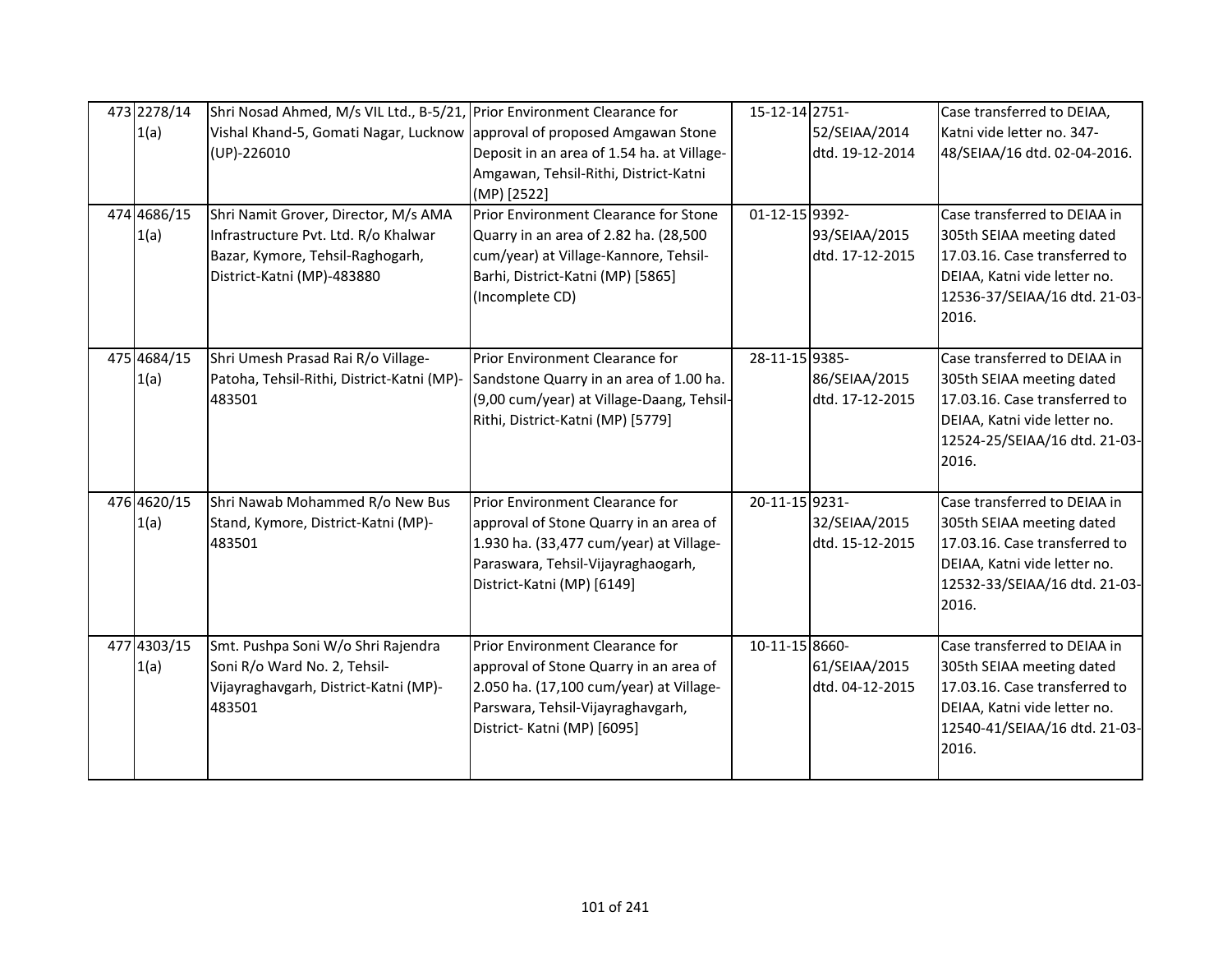| 478 4244/15<br>1(a) | Smt. Meera Malhotra W/o Shri Krishna<br>Malhotra, Village & Post-Barhi, District-<br>Katni (MP)-483770                                   | Prior Environment Clearance for<br>approval of Stone Quarry in an area of<br>2.00 ha. (19,950 cum/year) at Village-<br>Bichpura, Tehsil-Barhi, District-Katni<br>(MP) [3707]                           | 03-11-15 8309-<br>10/SEIAA/2015<br>dtd. 28-11-2015 | Case transferred to DEIAA in<br>305th SEIAA meeting dated<br>17.03.16. Case transferred to<br>DEIAA, Katni vide letter no.<br>12538-39/SEIAA/16 dtd. 21-03-<br>2016. |
|---------------------|------------------------------------------------------------------------------------------------------------------------------------------|--------------------------------------------------------------------------------------------------------------------------------------------------------------------------------------------------------|----------------------------------------------------|----------------------------------------------------------------------------------------------------------------------------------------------------------------------|
| 479 4241/15<br>1(a) | Shri P.K. Pandey S/o Shri B.N. Pandey<br>R/o B.D. Agarwal Ward, District-Katni<br>(MP)-483501                                            | Prior Environment Clearance for<br>approval of Stone Quarry in an area of<br>4.00 ha. (11,700 cum/year) at Village-<br>Jharkheda, Tehsil-Rithi, District-Katni<br>(MP) [5784]                          | 31-10-15 8297-<br>98/SEIAA/2015<br>dtd. 28-11-2015 | Case transferred to DEIAA in<br>305th SEIAA meeting dated<br>17.03.16. Case transferred to<br>DEIAA, Katni vide letter no.<br>12544-45/SEIAA/16 dtd. 21-03-<br>2016. |
| 480 4229/15<br>1(a) | Shri Pankaj Sharma R/o Morya Bhawan,<br>Pandwar Road, Salimnabad, District-<br>Katni (MP)-483990                                         | Prior Environment Clearance for<br>approval of Sand Stone Quarry in an<br>area of 4.00 ha. (6,300 cum/year) at<br>Village-Rithi, Tehsil-Rithi, District-Katni<br>(MP) [4765]                           | 29-10-15 8293-<br>94/SEIAA/2015<br>dtd. 28-11-2015 | Case transferred to DEIAA in<br>305th SEIAA meeting dated<br>17.03.16. Case transferred to<br>DEIAA, Katni vide letter no.<br>12542-43/SEIAA/16 dtd. 21-03-<br>2016. |
| 481 2775/15<br>1(a) | Shri Suresh Kumar Dubey, DGM<br>(Geology), M.P. State Mining<br>Corporation Ltd., Vanshroop Ward,<br>Bhatatha Mohalla, Katni (MP)-483501 | Prior Environment Clearance for<br>approval of Banjari River Sand Mining in<br>an area of 4.00 ha. (1,00,000 cum/year)<br>at Village-Banjari, Tehsil-<br>Vijayradhogarh, District-Katni (MP)<br>[3246] | 13-04-15 410-<br>11/SEIAA/2015<br>dtd. 23-04-2015  | Case transferred to DEIAA in<br>321st SEIAA meeting dated<br>22.04.15. Case transferred to<br>DEIAA, vide letter no. 763-<br>64/SEIAA/16 dtd. 18-04-2016.            |
| 482 2787/15<br>1(a) | Shri Suresh Kumar Dubey, DGM<br>(Geology), M.P. State Mining<br>Corporation Ltd., Vanshroop Ward,<br>Bhatatha Mohalla, Katni (MP)-483501 | Prior Environment Clearance for<br>approval of Patna River Sand Mining in<br>an area of 1.20 ha. (25,000 cum/year)<br>at Village-Patna, Tehsil-Dheemarkheda,<br>District-Katni (MP) [3232]             | 13-04-15 452-<br>50/SEIAA/2015<br>dtd. 23-04-2015  | Case transferred to DEIAA in<br>321st SEIAA meeting dated<br>22.04.15. Case transferred to<br>DEIAA, vide letter no. 763-<br>64/SEIAA/16 dtd. 18-04-2016.            |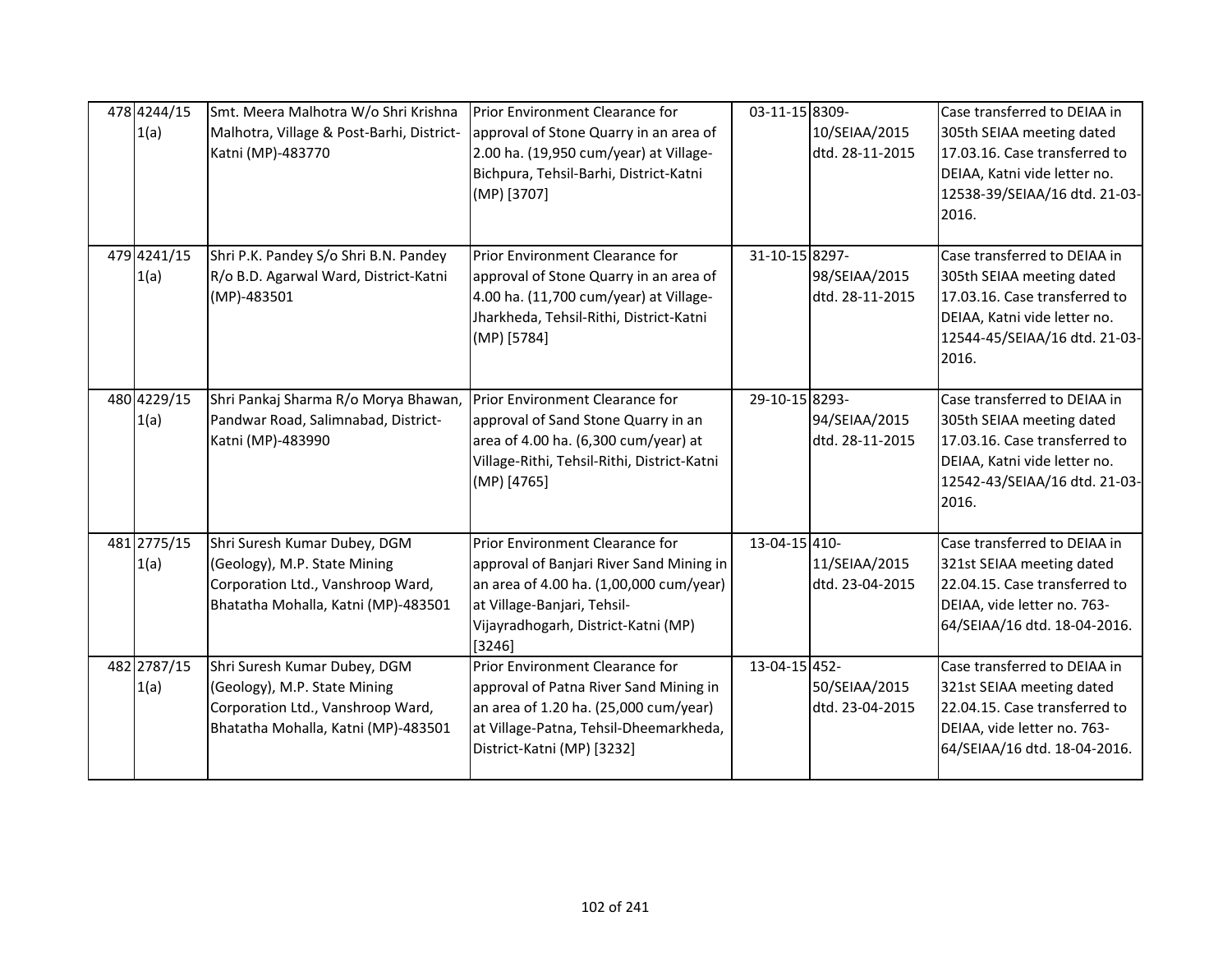| 483 3395/15<br>1(a) | Smt. Sangeeta Grover W/o Ranjan<br>Grover R/o Civil Line, Near Rest House<br>No. 01, P.O. Katni (MP)-483501                                                     | Prior Environment Clearance for<br>approval of Stone Quarry in an area of<br>3.540 ha. (expansion in Production<br>Capacity from 21,000 to 75,000<br>cum/year) at Village-Badagaon, Tehsil-<br>Barhi, District-Katni (MP) [4008] | 13-07-15 3980- | 81/SEIAA/2015<br>dtd. 24-07-2015          | Case transferred to DEIAA,<br>Katni vide letter no. 349-<br>50/SEIAA/16 dtd. 02-04-2016.                                                                             |
|---------------------|-----------------------------------------------------------------------------------------------------------------------------------------------------------------|----------------------------------------------------------------------------------------------------------------------------------------------------------------------------------------------------------------------------------|----------------|-------------------------------------------|----------------------------------------------------------------------------------------------------------------------------------------------------------------------|
| 484 3396/15<br>1(a) | Shri Ranjan Grover R/o Civil Line, Near<br>Rest House No. 1, P.O. Katni (MP)-<br>483501                                                                         | Prior Environment Clearance for<br>approval of Stone Quarry in an area of<br>2.590 ha. (16,000 cum/year) at Village-<br>Badagaon, Tehsil-Barhi, District-Katni<br>(MP) [4007]                                                    | 13-07-15 3982- | 83/SEIAA/2015<br>dtd. 24-07-2015          | Case transferred to DEIAA in<br>316th SEIAA meeting dated<br>11.04.16. Case transferred to<br>DEIAA, Katni vide letter no.<br>339-40/SEIAA/16 dtd. 02-04-<br>2016.   |
| 485 3954/15<br>1(a) | Mr. Manoj Kumar Pandey S/o Shri<br>Manik Chand Pandey R/o Dubey Colony,<br>Tehsil-Katni, District-Katni (MP)-483501                                             | Prior Environment Clearance for<br>approval of Crusher Stone Quarry in an<br>area of 1.240 ha. (8,000 cum/year) at<br>Village-Dadarsihudi, Tehsil-<br>Dheemarkhera, District-Katni (MP)<br>[4149]                                | 01-10-15 7065- | 66/SEIAA/2015<br>dtd. 31-10-2015          | Case transferred to DEIAA in<br>305th SEIAA meeting dated<br>17.03.16. Case transferred to<br>DEIAA, Katni vide letter no.<br>12528-29/SEIAA/16 dtd. 21-03-<br>2016. |
| 486 5118/16<br>1(a) | Shri Prabhat Kumar Pathak, Sr.<br>Manager, M/s Dilip Buildcon Limited,<br>Inside Govind Narayan Singh Gate,<br>Chuna Bhatti, Kolar Road, Bhopal (MP)-<br>462016 | Prior Environment Clearance for Stone<br>Boulder Quarry in an area of 1.800 ha.<br>(85,000 cum/year) at Village-<br>Khirwapodi, Tehsil-Dhemarkheda,<br>District-Katni (MP) [48153]                                               |                | 24-03-16 /SEIAA/2016 dtd.<br>$-04 - 2016$ | Case transferred to DEIAA in<br>316th SEIAA meeting dated<br>11.04.16. Case transferred to<br>DEIAA, Katni vide letter no.<br>13181-82/SEIAA/16 dtd. 31-03-<br>2016. |
| 487 5013/16<br>1(a) | Shri Santosh Kumar Dahayat, Proprietor, Prior Environment Clearance for Stone<br>Paraswara, Post-Karitali, Katni (MP)                                           | Quarry in an area of 2.00 ha. (20,345<br>cum/year) at Village-Paraswara, Tehsil-<br>Vijayraghavgarh, District-Katni (MP)<br>[48139]                                                                                              |                | 24-02-16 /SEIAA/2016 dtd.<br>$-02 - 2016$ | Case transferred to DEIAA in<br>305th SEIAA meeting dated<br>17.03.16. Case transferred to<br>DEIAA, Katni vide letter no.<br>12514-15/SEIAA/16 dtd. 21-03-<br>2016. |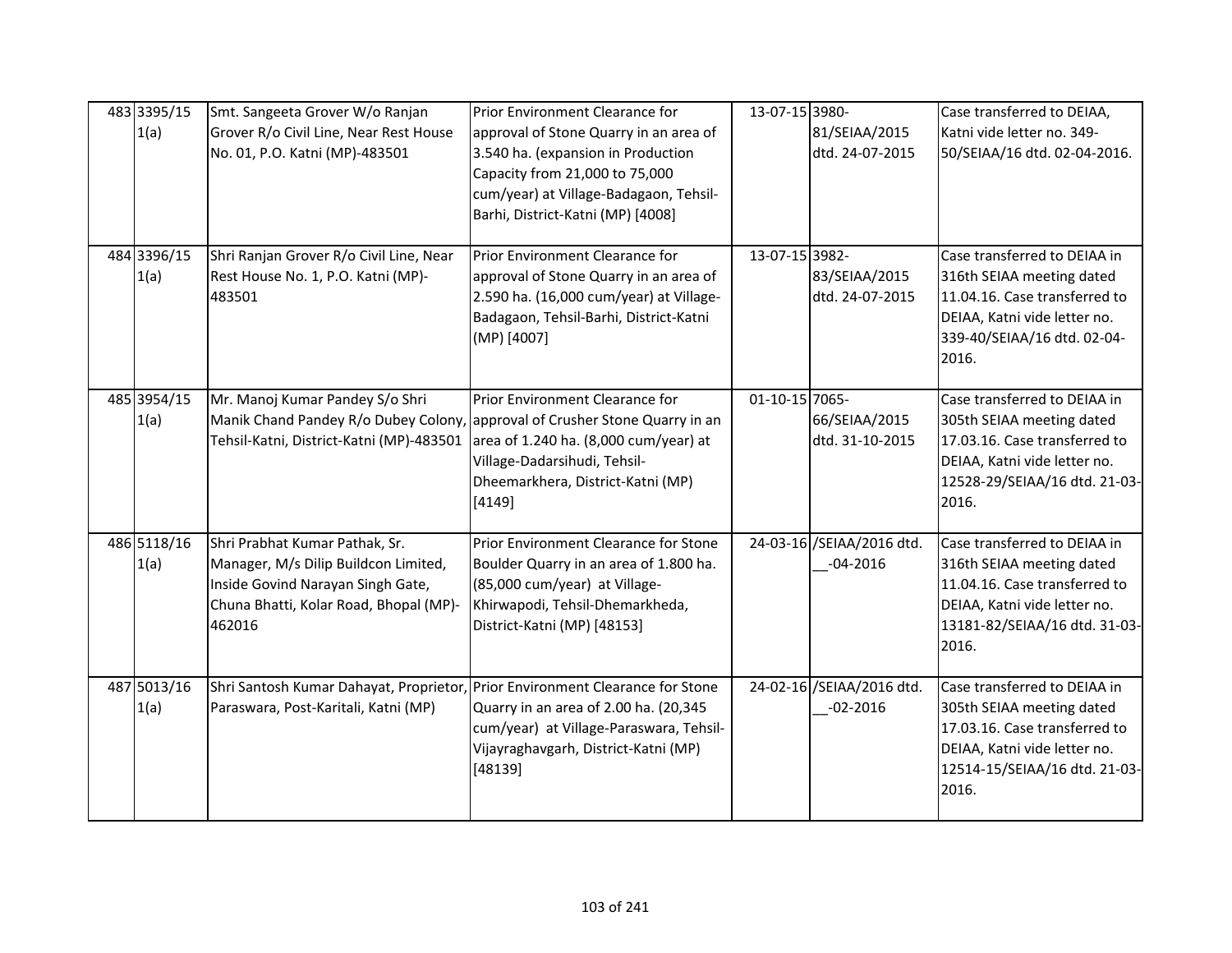| 488 5012/16<br>1(a) | Shri Sharad Kumar Dubey, Village/Post-<br>Nivar (Pahadi), Tehsil-Dheemarkheda,<br>District-Katni (MP)-483442                      | Prior Environment Clearance for Stone<br>Mine in an area of 1.60 ha. (1,500<br>cum/year) at Village-Khemhariya,<br>Tehsil-Dheemarkheda, District-Katni<br>(MP) [36288]                                        |                 | 24-02-16 /SEIAA/2016 dtd.<br>$-02 - 2016$   | Case transferred to DEIAA in<br>305th SEIAA meeting dated<br>17.03.16. Case transferred to<br>DEIAA, Katni vide letter no.<br>12518-19/SEIAA/16 dtd. 21-03-<br>2016. |
|---------------------|-----------------------------------------------------------------------------------------------------------------------------------|---------------------------------------------------------------------------------------------------------------------------------------------------------------------------------------------------------------|-----------------|---------------------------------------------|----------------------------------------------------------------------------------------------------------------------------------------------------------------------|
| 489 4992/16<br>1(a) | Shri Rahul Gupta, Director, M/s Saroj<br>Minerals & Stone Crushing Pvt. Ltd.,<br>New Bus Stand, District-Katni (MP)-<br>458990    | Prior Environment Clearance for Stone<br>Quarry in an area of 2.00 ha. (49,400<br>cum/year) at Village-Bichpura, Tehsil-<br>Barhi, District-Katni (MP) [34634]                                                |                 | 17-02-16 /SEIAA/2016 dtd.<br>$-02 - 2016$   | Case transferred to DEIAA in<br>305th SEIAA meeting dated<br>17.03.16. Case transferred to<br>DEIAA, Katni vide letter no.<br>12520-21/SEIAA/16 dtd. 21-03-<br>2016. |
| 490 4978/16<br>1(a) | Shri Sudama Prasad Garg S/o Shri Jugal<br>Kishore Garg, Owner, Kalhara, Tehsil-<br>Vijayraghogarh, District-Katni (MP)-<br>485301 | Prior Environment Clearance for<br>Crusher Stone Deposit in an area of<br>3.520 ha. (57,000 cum/year) at Village-<br>Pahadi, Tehsil-Mudwara, District-Katni<br>(MP) [34999]                                   | 15-02-16 11459- | 60/SEIAA/2016<br>dtd. 24-02-2016            | Case transferred to DEIAA in<br>305th SEIAA meeting dated<br>17.03.16. Case transferred to<br>DEIAA, Katni vide letter no.<br>12516-17/SEIAA/16 dtd. 21-03-<br>2016. |
| 491 4955/16<br>1(a) | Smt. Snehlata Jain W/o Shri Sudhir<br>Kumar Jain, Owner, Resi.-Badagaon,<br>Tehsil-Rithi, District-Katni (MP)-483501              | Prior Environment Clearance for<br>Flagstone Quarry in an area of 1.00 ha.<br>(7,00 cum/year) at Village-Nayakheda,<br>Tehsil-Rithi, District-Katni (MP) [35172]                                              | 27-01-16        | /SEIAA/2016 dtd.<br>$-01 - 2016$            | Case transferred to DEIAA in<br>305th SEIAA meeting dated<br>17.03.16. Case transferred to<br>DEIAA, Katni vide letter no.<br>12512-13/SEIAA/16 dtd. 21-03-<br>2016. |
| 492 4584/15<br>1(a) | Shri Anil Paliwal, Partner, M/s Hina Prior<br>Kamla Park, Bhopal (MP)-462001                                                      | Environment<br>Clearance<br>for<br>Marble R/o, 54, Ginnori Road, Near approval of Marble Mine in an area of<br>1.00 ha. (927 cum/year) at Village-<br>Nimas, Tehsil-Bahoriband, District-Katni<br>(MP) [5397] | $18 - 11 - 15$  | 9099-<br>9100/SEIAA/2015<br>dtd. 11-12-2015 | Case transferred to DEIAA in<br>315th SEIAA meeting dated<br>07.04.16. Case transferred to<br>DEIAA, Katni vide letter no.<br>627-28/SEIAA/16 dtd. 13-04-<br>2016.   |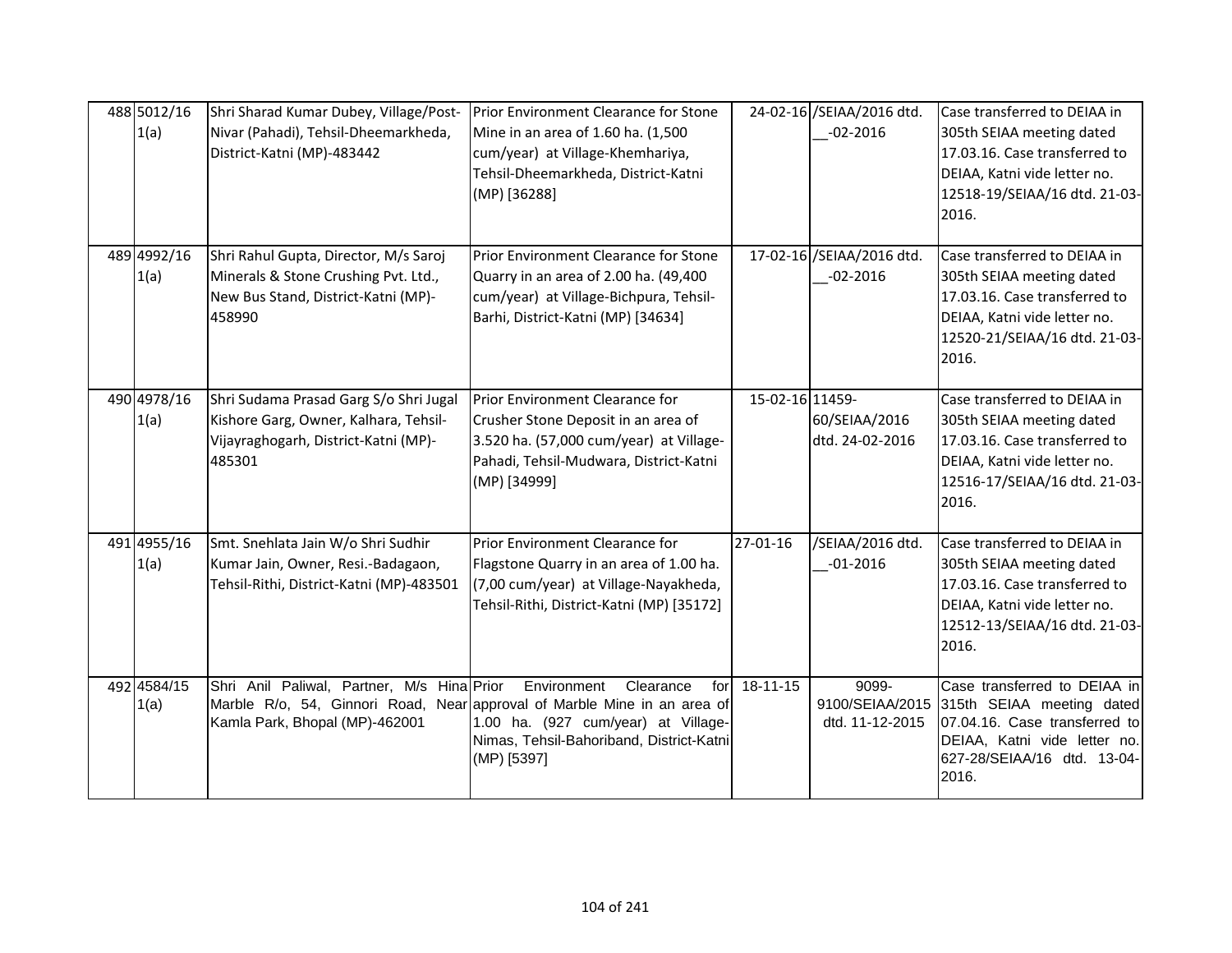| 493 4597/15<br>1(a) | 483440                    | Shri Ramavatar Paroha R/o Vinobha Prior Environment Clearance for 18-11-15<br>Bhave Ward, Village & Post-Khirahni, approval of Fireclay Mine in an area of<br>Tehsil-Murwara, District-Katni (MP)- 3.37 ha. (9,261 TPA) at Village-<br>Tehsil-Bahoriband,<br>Bhagwanwara,<br>District-Katni (MP) [5640]      | 9113-<br>14/SEIAA/2015<br>dtd. 11-12-2015  | Case transferred to DEIAA in<br>305th SEIAA meeting dated<br>17.03.16. Case transferred to<br>DEIAA, Katni vide letter no.<br>12530-31/SEIAA/16 dtd. 21-03-<br>2016. |
|---------------------|---------------------------|--------------------------------------------------------------------------------------------------------------------------------------------------------------------------------------------------------------------------------------------------------------------------------------------------------------|--------------------------------------------|----------------------------------------------------------------------------------------------------------------------------------------------------------------------|
| 494 4679/15<br>1(a) | 483501                    | Shri Aditya Shukla S/o Shri Mohan Prior Environment Clearance for 27-11-15<br>Shukla R/o H.I.G. D-1, Housing Board approval of Dolomite Mine in an area of<br>Colony, P.O. & District-Katni (MP)-33.42 ha. (51,503 TPA) at Village-<br>Malhan, Tehsil-Badwara, District-Katni<br>(MP) [6150]                 | 9356-<br>57/SEIAA/2015<br>dtd. 16-12-2015  | Case transferred to DEIAA in<br>305th SEIAA meeting dated<br>17.03.16. Case transferred to<br>DEIAA, Katni vide letter no.<br>12525-26/SEIAA/16 dtd. 21-03<br>2016.  |
| 495 4832/15<br>1(a) | Colony, Katni (MP)-483501 | Shri Gautam Mehta, M/s Indra Marble Prior Environment Clearance for Marble 10-12-15<br>R/o HPA, HIG-7, Housing Board Mine in an area of 3.50 ha. (5,660<br>cum/year) at Village-Nimas, Tehsil-<br>Bahoriband, District-Katni (MP) [5417]                                                                     | 9808-<br>09/SEIAA/2015<br>dtd. 23-12-2015  | Case transferred to DEIAA in<br>305th SEIAA meeting dated<br>17.03.16.                                                                                               |
| 496 4916/16<br>1(a) | 483330                    | Shri Alok Gupta, Partner, M/s Rajas Prior Environment Clearance for Marble 12-01-16<br>Marble Industries, 1024, Bai Ka Mine Quarry in an area of 4.930 ha.<br>Bagicha, Ghamapur, Jabalpur (MP)-(1,890 cum/year) at Village-Bhera,<br>Tehsil-Bahoriband, District-Katni (MP)<br>[35053]                       | 10594-<br>95/SEIAA/2016<br>dtd. 15-01-2016 | Case transferred to DEIAA in<br>305th SEIAA meeting dated<br>17.03.16. Case transferred to<br>DEIAA, Katni vide letter no.<br>12533-34/SEIAA/16 dtd. 21-03-<br>2016. |
| 497 5104/16<br>1(a) | Road, Katni (MP)          | Shri Kishore Kumar Bagariad, M/s Prior Environment Clearance for Lime 18-03-16<br>Shree Kamal Lime Industries, Station Stone & Dolomite mine in an area of<br>3.73 ha. (16,947 TPA) at Village-<br>Rajarwara,<br>Tehsil-Vijayraghogarh,<br>District-Katni (MP) [10305]                                       | /SEIAA/2016 dtd.<br>$-03 - 2016$           | Case transferred to DEIAA in<br>316th SEIAA meeting dated<br>11.04.16. Case transferred to<br>DEIAA, Katni vide letter no.<br>13181-82/SEIAA/16 dtd. 31-03<br>2016.  |
| 498 5105/16<br>1(a) |                           | Shri Naushad Bhagwagar, Partner, M/s Prior Environment Clearance for Lime 18-03-16<br>The Central India Mining, R/o Gulab Rai Stone & Dolomite mine in an area of<br>Building, Opp. Nagar Nigam, Katni (MP) 2.33 ha. (58,851 TPA) at Village-<br>Mohaniya, Tehsil-Murwara,<br>District-<br>Katni (MP) [5443] | /SEIAA/2016 dtd.<br>$-03 - 2016$           | Case transferred to DEIAA in<br>316th SEIAA meeting dated<br>11.04.16. Case transferred to<br>DEIAA, Katni vide letter no.<br>13181-82/SEIAA/16 dtd. 31-03-<br>2016. |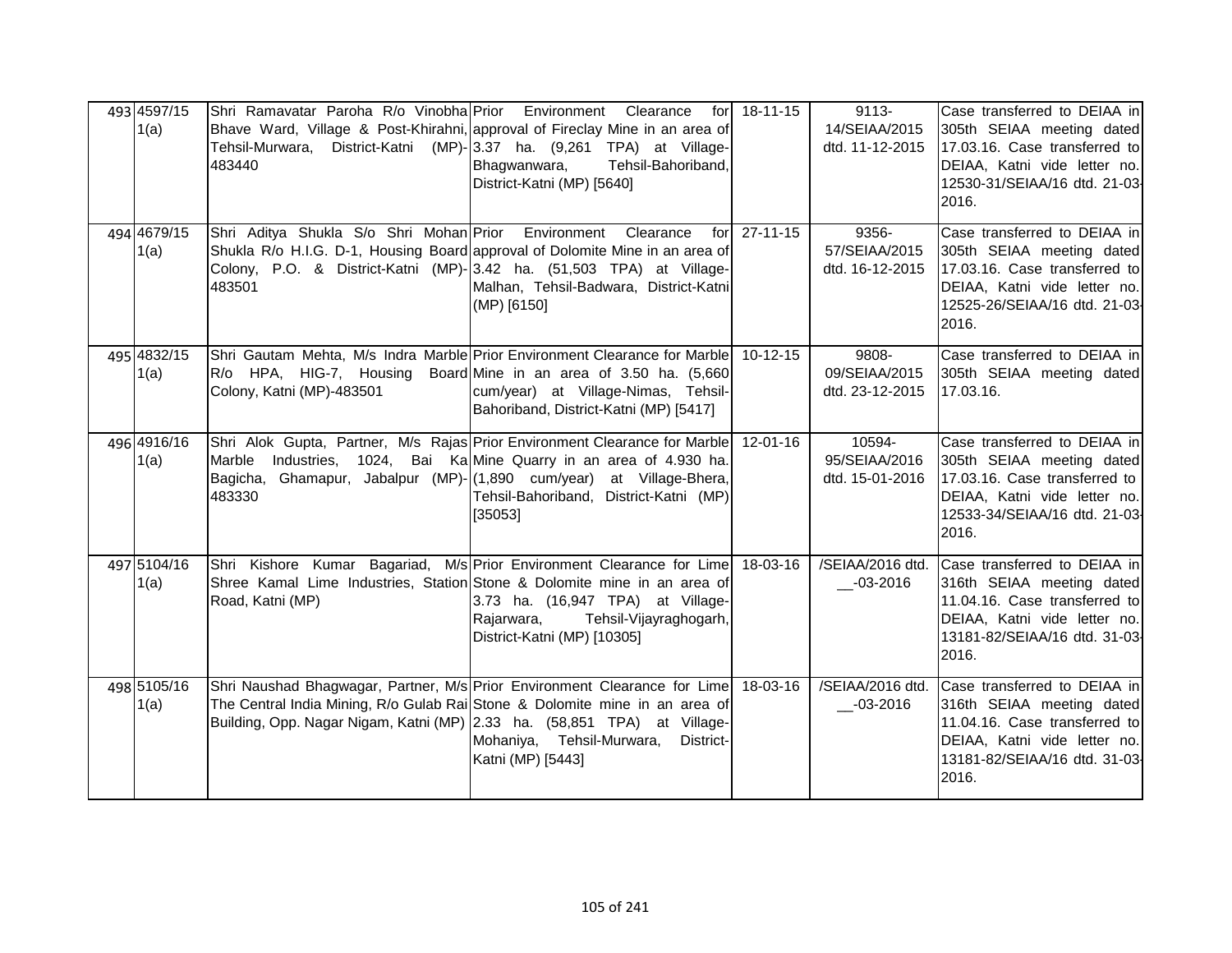| 499 4605/15<br>1(a) | Shri Rakesh Bansal S/o Shri Kachrumal<br>Bansal, Ramkrishna Ganj, Opposite of<br>Krishi Mandi, District-Khandwa (MP)-<br>450001    | Prior Environment Clearance for<br>approval of Stone Quarry in an area of<br>2.105 ha. (11,400 cum/year) at Village-<br>Dotkheda, Tehsil-Harsud, District-<br>Khandwa (MP) [5078]      | 18-11-15 9196- | 97/SEIAA/2015<br>dtd. 14-12-2015 | Case transferred to DEIAA in<br>305th SEIAA meeting dated<br>17.03.16. Case transferred to<br>DEIAA, Khandwa vide letter no.<br>12128-29/SEIAA/16 dtd. 18-03-<br>2016. |
|---------------------|------------------------------------------------------------------------------------------------------------------------------------|----------------------------------------------------------------------------------------------------------------------------------------------------------------------------------------|----------------|----------------------------------|------------------------------------------------------------------------------------------------------------------------------------------------------------------------|
| 500 4577/15<br>1(a) | Shri Rakesh Bansal S/o Shri Kachrumal<br>Bansal R/o Ramkrishna Ganj, Opposite<br>of Krishi Mandi, District-Khandwa (MP)-<br>450001 | Prior Environment Clearance for<br>approval of Stone Quarry in an area of<br>2.500 ha. (28,500 cum/year) at Village-<br>Bhawsinghpur, Tehsil-Khandwa, District-<br>Khandwa (MP) [5082] | 18-11-15 9135- | 36/SEIAA/2015<br>dtd. 11-12-2015 | Case transferred to DEIAA in<br>305th SEIAA meeting dated<br>17.03.16. Case transferred to<br>DEIAA, Khandwa vide letter no.<br>12134-35/SEIAA/16 dtd. 18-03-<br>2016. |
| 501 4576/15<br>1(a) | Shri Dilip Kag S/o Shri Manohar Singh<br>Kag, Village-Sirlay, Tehsil-Badwah,<br>District-Khargone (MP)-450001                      | Prior Environment Clearance for<br>approval of Stone Quarry in an area of<br>1.72 ha. (25,000 cum/year) at Village-<br>Harwanshpura, Tehsil-Punasa, District-<br>Khandwa (MP) [5875]   | 10-11-15 9133- | 34/SEIAA/2015<br>dtd. 11-12-2015 | Case transferred to DEIAA in<br>305th SEIAA meeting dated<br>17.03.16. Case transferred to<br>DEIAA, Khandwa vide letter no.<br>12152-53/SEIAA/16 dtd. 18-03-<br>2016. |
| 502 4300/15<br>1(a) | Shri Kailash Rathore S/o Shri Anokhilal<br>Rathore R/o 56, Kunvi Mohalla, District-<br>Khandwa (MP)-450001                         | Prior Environment Clearance for<br>approval of Stone Quarry in an area of<br>1.720 ha. (11,400 cum/year) at Village-<br>Khidgawan, Tehsil-Khandwa, District-<br>Khandwa (MP) [5229]    | 06-11-15 8656- | 57/SEIAA/2015<br>dtd. 04-12-2015 | Case transferred to DEIAA in<br>305th SEIAA meeting dated<br>17.03.16. Case transferred to<br>DEIAA, Khandwa vide letter no.<br>12130-31/SEIAA/16 dtd. 18-03-<br>2016. |
| 503 4299/15<br>1(a) | Shri Anurag Bansal S/o Shri Kachrumal<br>Bansal, Ramkrishna Ganj, Opposite of<br>Krishna Mandi, District-Khandwa (MP)-<br>450001   | Prior Environment Clearance for<br>approval of Stone Quarry in an area of<br>0.800 ha. (11,400 cum/year) at Village-<br>Seldamal, Tehsil-Harsud, District-<br>Khandwa (MP) [5234]      | 06-11-15 8549- | 50/SEIAA/2015<br>dtd. 02-12-2015 | Case transferred to DEIAA in<br>305th SEIAA meeting dated<br>17.03.16. Case transferred to<br>DEIAA, Khandwa vide letter no.<br>12140-41/SEIAA/16 dtd. 18-03-<br>2016. |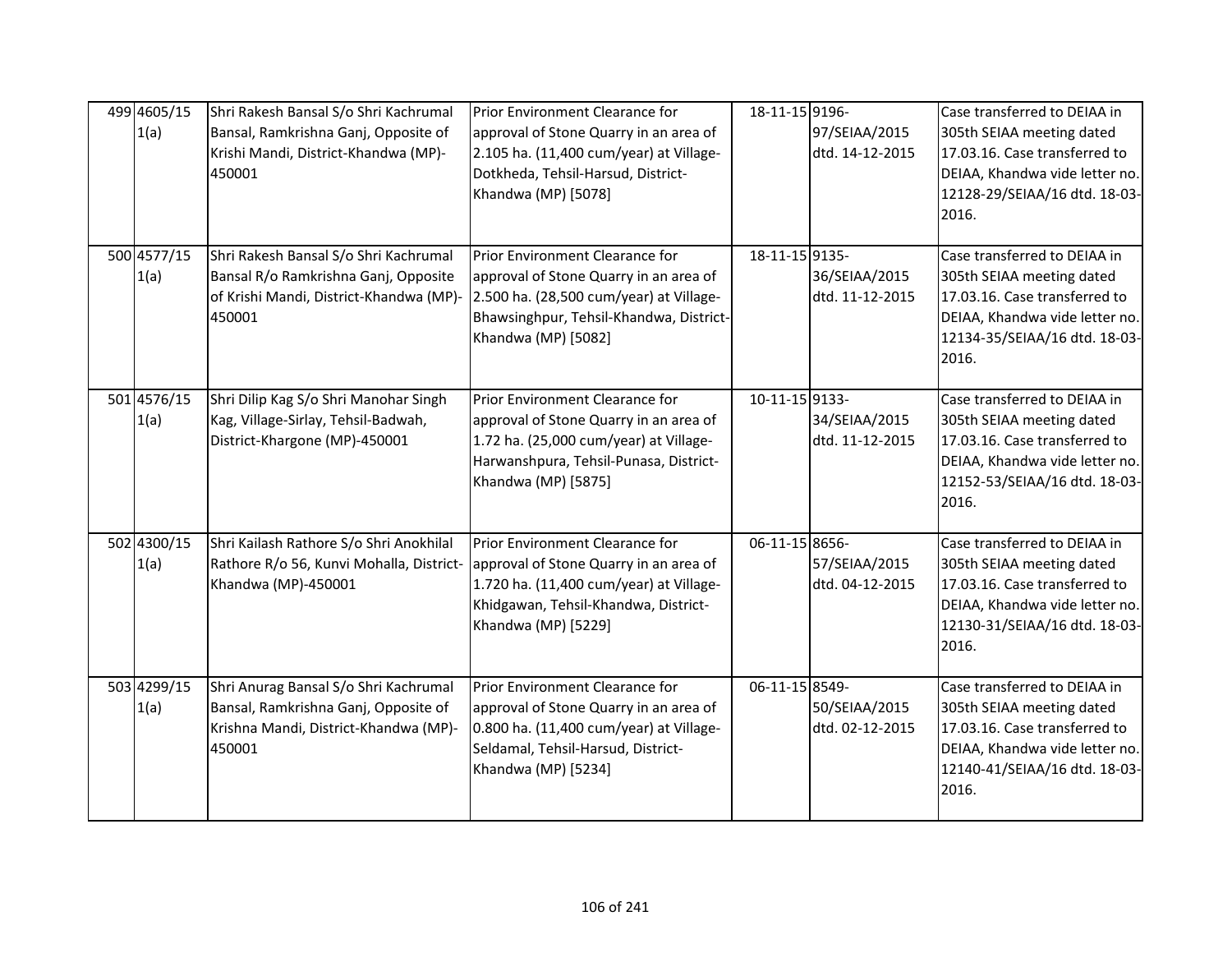| 504 4293/15<br>1(a) | Shri Kailash Rathore S/o Shri Anokhilal<br>Rathore R/o 56, Kunvi Mohalla, District-<br>Khandwa (MP)-450001                             | Prior Environment Clearance for<br>approval of Stone Quarry in an area of<br>4.00 ha. (28,500 cum/year) at Village-<br>Khidgawan, Tehsil-Khandwa, District-<br>Khandwa (MP) [5231]             | 06-11-15 8639-  | 40/SEIAA/2015<br>dtd. 04-12-2015 | Case transferred to DEIAA in<br>305th SEIAA meeting dated<br>17.03.16. Case transferred to<br>DEIAA, Khandwa vide letter no.<br>12120-21/SEIAA/16 dtd. 18-03-<br>2016. |
|---------------------|----------------------------------------------------------------------------------------------------------------------------------------|------------------------------------------------------------------------------------------------------------------------------------------------------------------------------------------------|-----------------|----------------------------------|------------------------------------------------------------------------------------------------------------------------------------------------------------------------|
| 505 4292/15<br>1(a) | Shri Rakesh Bansal S/o Shri Kachrumal<br>Bansal R/o Ramkrishnaganj, Opp. of<br>Krishi Mandi, District-Khandwa (MP)-<br>450001          | Prior Environment Clearance for<br>approval of Stone Quarry in an area of<br>4.00 ha. (45,600 cum/year) at Village-<br>Roshani, Tehsil-Harsud, District-<br>Khandwa (MP) [5043]                | 06-11-15 8637-  | 38/SEIAA/2015<br>dtd. 04-12-2015 | Case transferred to DEIAA in<br>305th SEIAA meeting dated<br>17.03.16. Case transferred to<br>DEIAA, Khandwa vide letter no.<br>12122-23/SEIAA/16 dtd. 18-03-<br>2016. |
| 506 4285/15<br>1(a) | Smt. Sandhya Bansal W/o Shri Naveen<br>Chand Bansal R/o Ramkrishna Ganj,<br>Opposite of Krishi Mandi, District-<br>Khandwa (MP)-450001 | Prior Environment Clearance for<br>approval of Stone Quarry in an area of<br>2.00 ha. (11,400 cum/year) at Village-<br>Dinkarpura, Tehsil-Harsud (New<br>Punasa), District-Khandwa (MP) [5250] | $07-11-158516-$ | 17/SEIAA/2015<br>dtd. 01-12-2015 | Case transferred to DEIAA in<br>305th SEIAA meeting dated<br>17.03.16. Case transferred to<br>DEIAA, Khandwa vide letter no.<br>12136-37/SEIAA/16 dtd. 18-03-<br>2016. |
| 507 2699/15<br>1(a) | Shri Jitendra Vasande S/o Shri Kailash<br>Chandra Vasande, Village-Ghosli, Tehsil-<br>Punasa, District-Khandwa (MP)-450001             | Prior Environment Clearance for<br>approval of Ghosli Metal Stone Gitti in<br>an area of 0.73 ha. (10,000 cum/year)<br>at Village-Ghosli, Tehsil-Punasa, District-<br>Khandwa (MP) [2928]      | 11-03-15 151-   | 52/SEIAA/2015<br>dtd. 10-04-2015 | Case transferred to DEIAA in<br>305th SEIAA meeting dated<br>17.03.16. Case transferred to<br>DEIAA, Khandwa vide letter no.<br>12144-45/SEIAA/16 dtd. 18-03-<br>2016. |
| 508 3206/15<br>1(a) | Shri MD Kashim S/o Shri MD Azim,<br>Owner, Ganesh Talai, Khandwa (MP)-<br>450001                                                       | Prior Environment Clearance for<br>approval of Stone Quarry in an area of<br>1.00 ha. (5,000 cum/year) at Village-<br>Rudhy, Tehsil-Khandwa, District-<br>Khandwa (MP) [3293]                  | 11-05-15 2175-  | 76/SEIAA/2015<br>dtd. 23-06-2015 | Case transferred to DEIAA in<br>305th SEIAA meeting dated<br>17.03.16. Case transferred to<br>DEIAA, Khandwa vide letter no.<br>12146-47/SEIAA/16 dtd. 18-03-<br>2016. |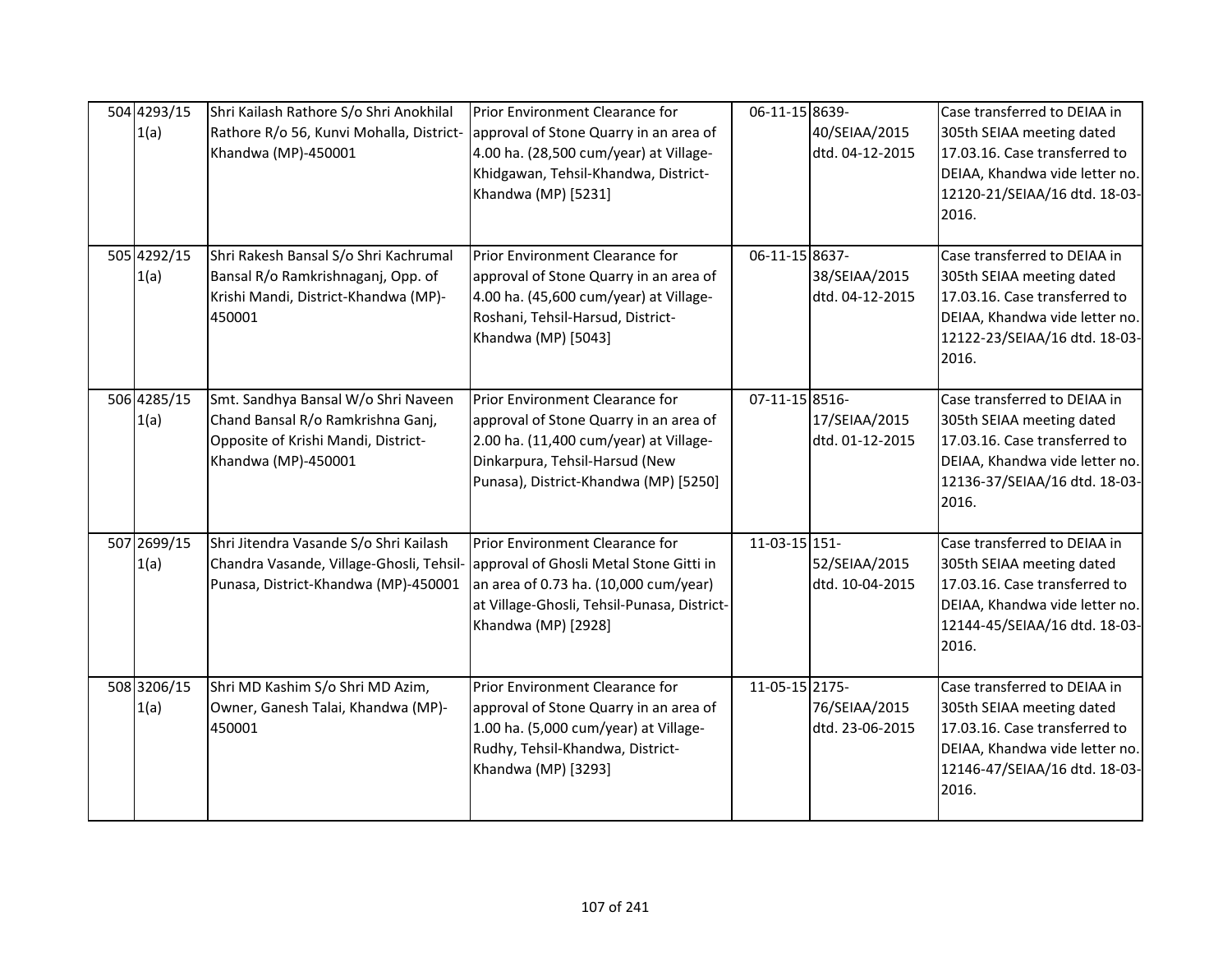| 509 3444/15<br>1(a) | Shri Mohammed Aslam Qureshi R/o<br>Bada Aawar, Sant Haridas Ward, Opp. 2<br>450001                           | Prior Environment Clearance for Stone<br>Quarry in an area of 0.88 ha. (8,000<br>Nos. Jin, Tehsil & District-Khandwa (MP)-cum/year) at Village-Bavadia Kazi, Tehsil-<br>Khandwa, Dist-Khandwa (MP) [3679] | 27-07-15 4205- | 06/SEIAA/2015<br>dtd. 30-07-2015          | Case transferred to DEIAA in<br>305th SEIAA meeting dated<br>17.03.16. Case transferred to<br>DEIAA, Khandwa vide letter no.                                           |
|---------------------|--------------------------------------------------------------------------------------------------------------|-----------------------------------------------------------------------------------------------------------------------------------------------------------------------------------------------------------|----------------|-------------------------------------------|------------------------------------------------------------------------------------------------------------------------------------------------------------------------|
|                     |                                                                                                              |                                                                                                                                                                                                           |                |                                           | 12138-39/SEIAA/16 dtd. 18-03-<br>2016.                                                                                                                                 |
| 510 3952/15<br>1(a) | Shri Yashwant Yadav R/o Village-<br>Patajan, Tehsil-Khalwa, District-<br>Khandwa (MP)-450001                 | Prior Environment Clearance for<br>approval of Stone Quarry in an area of<br>2.00 ha. (40,000 cum/year) at Village-<br>Patajan, Tehsil-Khalwa, District-<br>Khandwa (MP) [4994]                           | 26-09-15 7061- | 62/SEIAA/2015<br>dtd. 31-10-2015          | Case transferred to DEIAA in<br>305th SEIAA meeting dated<br>17.03.16. Case transferred to<br>DEIAA, Khandwa vide letter no.<br>12142-43/SEIAA/16 dtd. 18-03-<br>2016. |
| 511 5046/16<br>1(a) | Shri Nilesh Kumar Patel, Lease Owner,<br>R/o Near Narmada Hospital, Sanawad,<br>District-Khandwa (MP)-450554 | Prior Environment Clearance for Stone<br>Quarry in an area of 3.00 ha. (34,000<br>cum/year) at Village-Morgadhi, Tehsil-<br>Khandwa, District-Khandwa (MP)<br>[35148]                                     |                | 05-03-16 /SEIAA/2016 dtd.<br>$-03 - 2016$ | Case transferred to DEIAA in<br>305th SEIAA meeting dated<br>17.03.16. Case transferred to<br>DEIAA, Khandwa vide letter no.<br>12150-51/SEIAA/16 dtd. 18-03-<br>2016. |
| 512 5001/16<br>1(a) | Shri Vivek Kothari S/o Shri Subhash<br>Kothari, Owner, 5, Shastri Nagar,<br>District-Khandwa (MP)-450001     | Prior Environment Clearance for Stone<br>(Gitti) Quarry in an area of 1.10 ha.<br>(10,000 cum/year) at Village-Sihada,<br>Tehsil-Khandwa, District-Khandwa (MP)<br>[33151]                                |                | 19-02-16 /SEIAA/2016 dtd.<br>$-02 - 2016$ | Case transferred to DEIAA in<br>305th SEIAA meeting dated<br>17.03.16. Case transferred to<br>DEIAA, Khandwa vide letter no.<br>12149-50/SEIAA/16 dtd. 18-03-<br>2016. |
| 513 4953/16<br>1(a) | Shri Rakesh Saini, Owner, Vidhya Nagar<br>Colony, Near Anand Nagar, District-<br>Khandwa (MP)-450001         | Prior Environment Clearance for Stone<br>Deposit in an area of 2.350 ha. (5,000<br>cum/year) at Village-Ambabat, Tehsil-<br>Khandwa, District-Khandwa (MP)<br>[34978]                                     | 25-01-16       | /SEIAA/2016 dtd.<br>$-01 - 2016$          | Case transferred to DEIAA in<br>305th SEIAA meeting dated<br>17.03.16. Case transferred to<br>DEIAA, Khandwa vide letter no.<br>12132-33/SEIAA/16 dtd. 18-03-<br>2016. |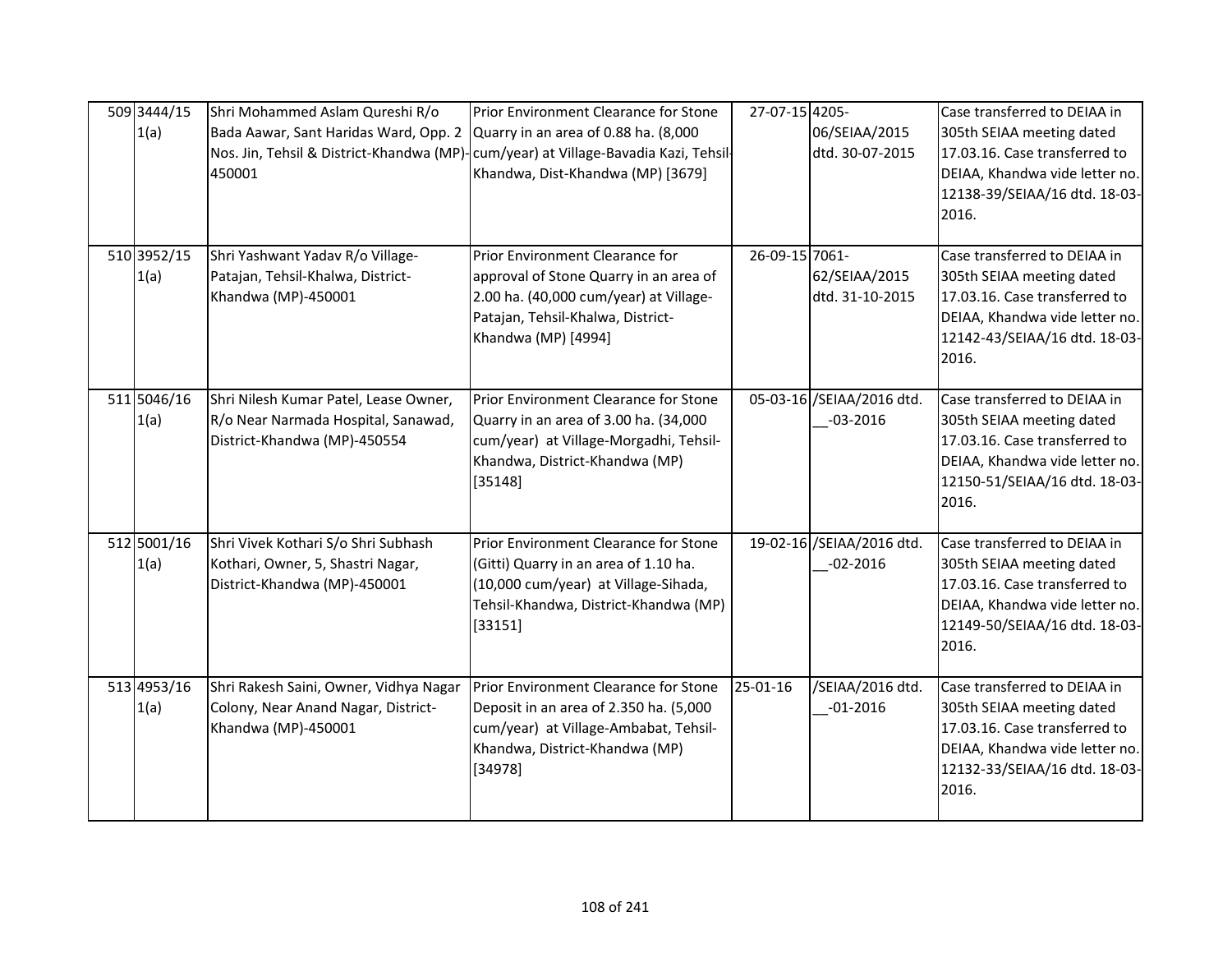| 514 4928/16<br>1(a)  | Shri Hukum Chand Yadav R/o Lakkad<br>Bazar, Khandwa, District-Khandwa (MP)-Murrum Quarry in an area of 2.45 ha.<br>450001 | Prior Environment Clearance for<br>(10,000 cum/year) at Village-Nahalda,<br>Tehsil-Khandwa, District-Khandwa (MP)<br>[35060]                                                 | 13-01-16 10639- | 40/SEIAA/2016<br>dtd. 20-01-2016 | Case transferred to DEIAA in<br>305th SEIAA meeting dated<br>17.03.16. Case transferred to<br>DEIAA, Khandwa vide letter no.<br>12124-25/SEIAA/16 dtd. 18-03-<br>2016.                                                                                                |
|----------------------|---------------------------------------------------------------------------------------------------------------------------|------------------------------------------------------------------------------------------------------------------------------------------------------------------------------|-----------------|----------------------------------|-----------------------------------------------------------------------------------------------------------------------------------------------------------------------------------------------------------------------------------------------------------------------|
| 515 4902/16<br>1(a)  | Shri Prakash Chandra Rathi R/o 10, Hari Prior Environment Clearance for Stone<br>Ganj, District-Khandwa (MP)-450001       | Quarry in an area of 1.00 ha. (3,000<br>cum/year) at Village-Sihada, Tehsil-<br>Khandwa, District-Khandwa (MP)<br>[33955]                                                    | 07-01-16 10537- | 38/SEIAA/2016<br>dtd. 14-01-2016 | Case transferred to DEIAA in<br>305th SEIAA meeting dated<br>17.03.16. Case transferred to<br>DEIAA, Khandwa vide letter no.<br>12126-27/SEIAA/16 dtd. 18-03-<br>2016.                                                                                                |
| 516 4894/16<br>1(a)  | Smt. Praveen Bee R/o Behind Collector,<br>Bungalow, District-Khandwa (MP)-<br>450001                                      | Prior Environment Clearance for<br>Murram Quarry in an area of 0.809 ha.<br>(19,999 cum/year) at Village-Pipalya<br>Tahar, Tehsil-Khandwa, District-<br>Khandwa (MP) [35094] | 30-12-15 10525- | 26/SEIAA/2016<br>dtd. 14-01-2016 | Case transferred to DEIAA in<br>305th SEIAA meeting dated<br>17.03.16. Case transferred to<br>DEIAA, Khandwa vide letter no.<br>12118-19/SEIAA/16 dtd. 18-03-<br>2016.                                                                                                |
| 517 857-2012<br>1(a) | Vaibhav Kumar Arya 221, Arya Market<br>Bus Stand, Khargone (M.P) Pin. Code.<br>451001                                     | Environment Clearance for approval of<br>02.00 Hectares Stone/Boulder Quarry at<br>Vill. Devalgaon, Teh.- Gogawan, Dist.-<br>Khargone (M.P.)                                 |                 | 26-09-2012                       | 26-09-12 1119-20/SEIAA/ dt. Case delisted vide letter no.<br>1953-54/SEIAA/15 date 11-06-<br>15 Case transferred to DEIAA<br>in 315th SEIAA meeting dated<br>07.04.16. Case transferred to<br>DEIAA, Khargone vide letter<br>no. 642-41/SEIAA/16 dtd. 13-<br>04-2016. |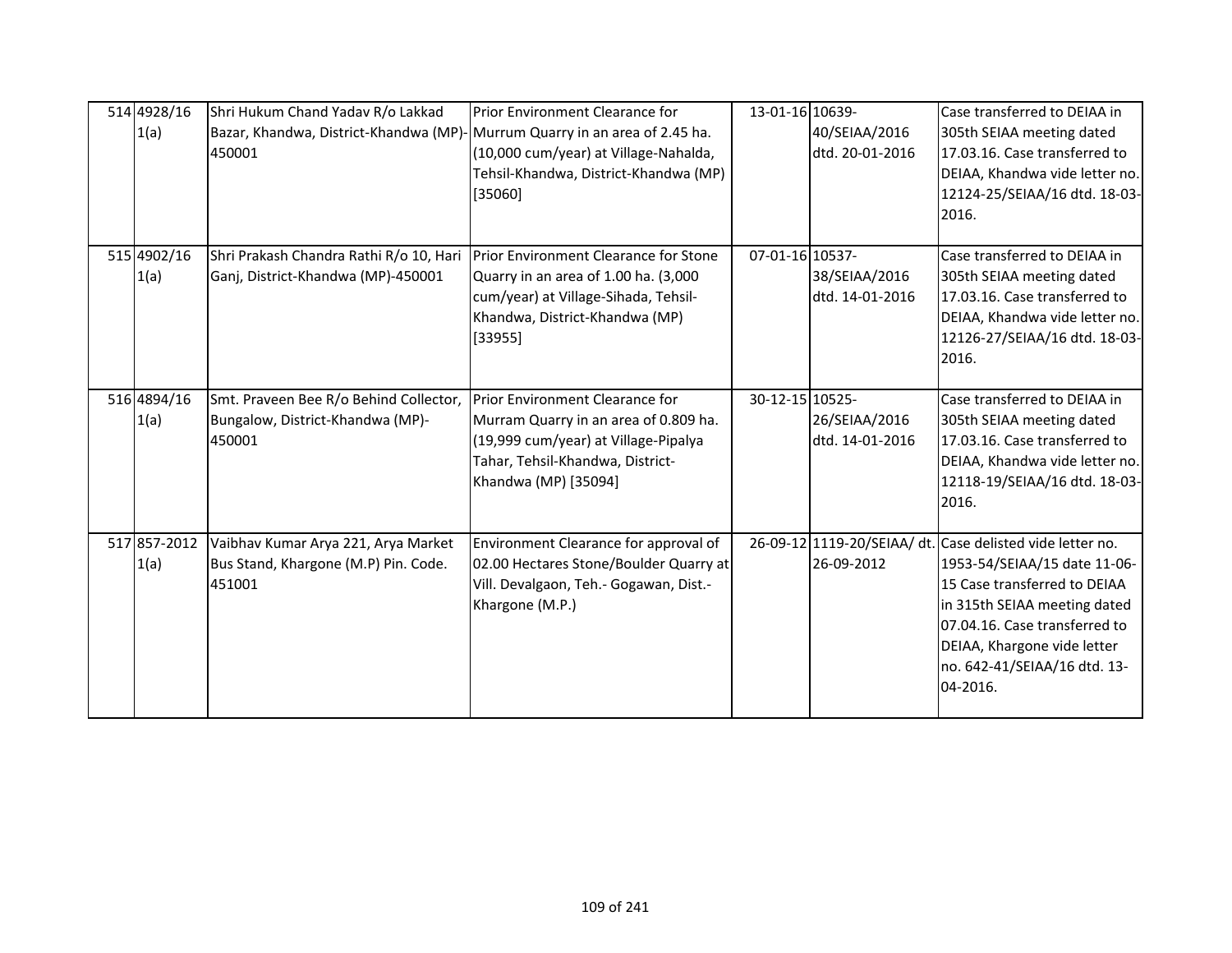| 518 4760/15<br>1(a) | Shri Deepak Jaiswal R/o Avnigram<br>Colony, District-Khargone (MP)-480997                                                   | Prior Environment Clearance for Metal<br>Stone Mine in an area of 3.00 ha. (5,000<br>cum/year) at Village-Biroti, Tehsil-<br>Khargone, District-Khargone (MP)<br>[5587]                | 08-12-15 9617- | 18/SEIAA/2015<br>dtd. 21-12-2015 | Case transferred to DEIAA in<br>305th SEIAA meeting dated<br>17.03.16. Case transferred to<br>DEIAA, Khargone vide letter<br>no. 12052-53/SEIAA/16 dtd. 18-<br>03-2016. |
|---------------------|-----------------------------------------------------------------------------------------------------------------------------|----------------------------------------------------------------------------------------------------------------------------------------------------------------------------------------|----------------|----------------------------------|-------------------------------------------------------------------------------------------------------------------------------------------------------------------------|
| 519 4676/15<br>1(a) | Shri Aashiq Khan R/o Village-<br>Khadakwani, Tehsil-Kasrawad, District-<br>Khargone (MP)-451660                             | Prior Environment Clearance for<br>approval of Stone Quarry in an area of<br>1.20 ha. (4,186 cum/year) at Village-<br>Pipaljhopa, Tehsil-Kasrawad, District-<br>Khargone (MP) [6302]   | 26-11-15 9350- | 51/SEIAA/2015<br>dtd. 15-12-2015 | Case transferred to DEIAA in<br>305th SEIAA meeting dated<br>17.03.16. Case transferred to<br>DEIAA, Khargone vide letter<br>no. 12054-55/SEIAA/16 dtd. 18-<br>03-2016. |
| 520 4626/15<br>1(a) | Shri Deepak Kumar Sharma S/o Shri<br>Shyam Sunder Sharma R/o Rajendra<br>Marg, Bhikangaon, District-Khargone<br>(MP)-451113 | Prior Environment Clearance for Stone<br>Quarry in an area of 1.00 ha. (10,000<br>cum/year) at Village-Amankheri, Tehsil-<br>Bhikagaon, District-Khargone (MP)<br>[5778]               | 20-11-15 9242- | 43/SEIAA/2015<br>dtd. 15-12-2015 | Case transferred to DEIAA in<br>305th SEIAA meeting dated<br>17.03.16. Case transferred to<br>DEIAA, Khargone vide letter<br>no. 12034-35/SEIAA/16 dtd. 18-<br>03-2016. |
| 521 4612/15<br>1(a) | Shri Rajesh Raghuwanshi S/o Shri<br>Chhotu Singh Raghuwanshi R/o<br>Pahadsingh Pura, District-Khargone<br>(MP)              | Prior Environment Clearance for<br>approval of Stone Quarry in an area of<br>1.052 ha. (2,850 cum/year) at Village-<br>Mominpura, Tehsil-Khargone, District-<br>Khargone (MP) [5448]   | 19-11-15 9214- | 15/SEIAA/2015<br>dtd. 15-12-2015 | Case transferred to DEIAA in<br>305th SEIAA meeting dated<br>17.03.16. Case transferred to<br>DEIAA, Khargone vide letter<br>no. 12032-33/SEIAA/16 dtd. 18-<br>03-2016. |
| 522 4302/15<br>1(a) | Shri Sanjay Raghuwanshi S/o Shri Devi<br>Singh Raghuwanshi R/o Motipura,<br>District-Khargone (MP)-451001                   | Prior Environment Clearance for<br>approval of Stone Quarry in an area of<br>2.00 ha. (5,700 cum/year) at Village-<br>Khedi Khanpura, Tehsil-Gogawa, District-<br>Khargone (MP) [5939] | 10-11-15 8553- | 54/SEIAA/2015<br>dtd. 02-12-2015 | Case transferred to DEIAA in<br>305th SEIAA meeting dated<br>17.03.16. Case transferred to<br>DEIAA, Khargone vide letter<br>no. 12036-37/SEIAA/16 dtd. 18-<br>03-2016. |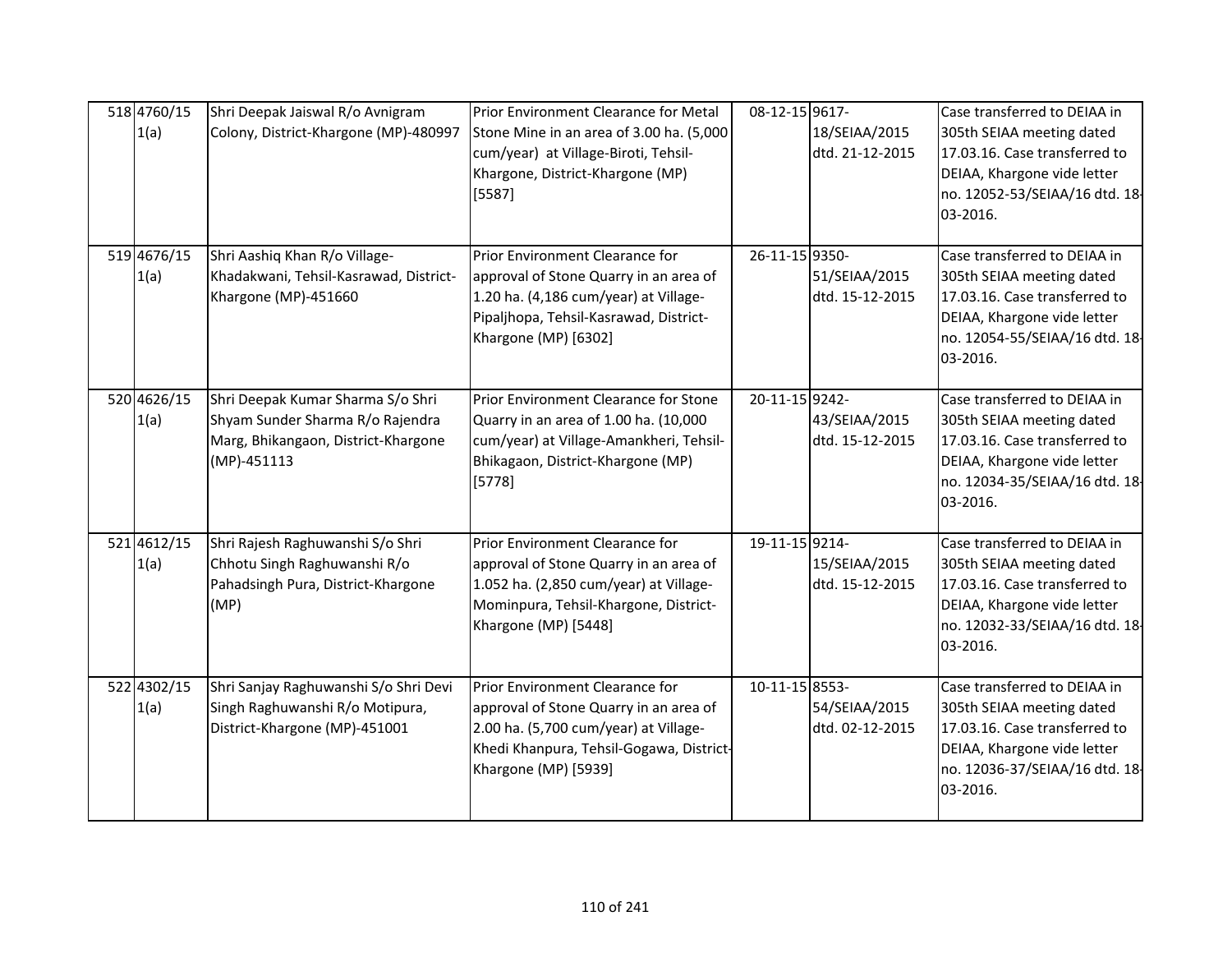| 523 4295/15<br>1(a) | Smt. Deepika Raghuwanshi R/o<br>Dewakgaon, Tehsil-Khargone, District-<br>Khargone (MP)-451001                                | Prior Environment Clearance for<br>approval of Stone Quarry in an area of<br>1.376 ha. (4,500 cum/year) at Village-<br>Jolwania, Tehsil-Gongawa, District-<br>Khargone (MP) [4543]          | 06-11-15 8643-<br>44/SEIAA/2015<br>dtd. 04-12-2015 | Case transferred to DEIAA in<br>305th SEIAA meeting dated<br>17.03.16.                                                                                                  |
|---------------------|------------------------------------------------------------------------------------------------------------------------------|---------------------------------------------------------------------------------------------------------------------------------------------------------------------------------------------|----------------------------------------------------|-------------------------------------------------------------------------------------------------------------------------------------------------------------------------|
| 524 4291/15<br>1(a) | Shri Satish Jaiswal R/o 136, Tilakpath,<br>District-Khargone (MP)-450001                                                     | <b>Prior Environment Clearance for</b><br>approval of Stone Quarry in an area of<br>2.00 ha. (11,400 cum/year) at Village-<br>Mominpura, Tehsil-Khargone, District-<br>Khargone (MP) [4608] | 06-11-15 8634-<br>35/SEIAA/2015<br>dtd. 04-12-2015 | Case transferred to DEIAA in<br>305th SEIAA meeting dated<br>17.03.16. Case transferred to<br>DEIAA, Khargone vide letter<br>no. 12038-39/SEIAA/16 dtd. 18-<br>03-2016. |
| 525 4246/15<br>1(a) | Shri Babu Khan S/o Shri Gafur Khan R/o<br>Village-Umardad, Tehsil-Bhikangaon,<br>District-Khargone (MP)-451113               | Prior Environment Clearance for<br>approval of Stone Quarry in an area of<br>1.00 ha. (5,820 cum/year) at Village-<br>Umardad, Tehsil-Bhikangaon, District-<br>Khargone (MP) [5340]         | 31-10-15 8313-<br>14/SEIAA/2015<br>dtd. 28-11-2015 | Case transferred to DEIAA in<br>305th SEIAA meeting dated<br>17.03.16. Case transferred to<br>DEIAA, Khargone vide letter<br>no. 12040-41/SEIAA/16 dtd. 18-<br>03-2016. |
| 526 4233/15<br>1(a) | Shri Chandrashekhar Maina R/o Village-<br>Khargone, Tehsil-Khargone, District-<br>Khargone (MP)-451001                       | Prior Environment Clearance for<br>approval of Stone Quarry in an area of<br>2.00 ha. (7,566 cum/year) at Village-<br>Adampura, Tehsil-Khargone, District-<br>Khargone (MP) [4540]          | 30-10-15 8303-<br>04/SEIAA/2015<br>dtd. 28-11-2015 | Case transferred to DEIAA in<br>305th SEIAA meeting dated<br>17.03.16. Case transferred to<br>DEIAA, Khargone vide letter<br>no. 12042-43/SEIAA/16 dtd. 18-<br>03-2016. |
| 527 4228/15<br>1(a) | Smt. Sadhana Raghuwanshi W/o Shri<br>Ashok Mahesh Raghuwanshi R/o<br>Motipura, Pashupatinath Mandir,<br>Khargone (MP)-451001 | Prior Environment Clearance for<br>approval of Stone Quarry in an area of<br>3.00 ha. (17,250 cum/year) at Village-<br>Aadampura, Tehsil-Khargone, District-<br>Khargone (MP) [5497]        | 29-10-15 8271-<br>72/SEIAA/2015<br>dtd. 27-11-2015 | Case transferred to DEIAA in<br>305th SEIAA meeting dated<br>17.03.16. Case transferred to<br>DEIAA, Khargone vide letter<br>no. 12028-29/SEIAA/16 dtd. 18-<br>03-2016. |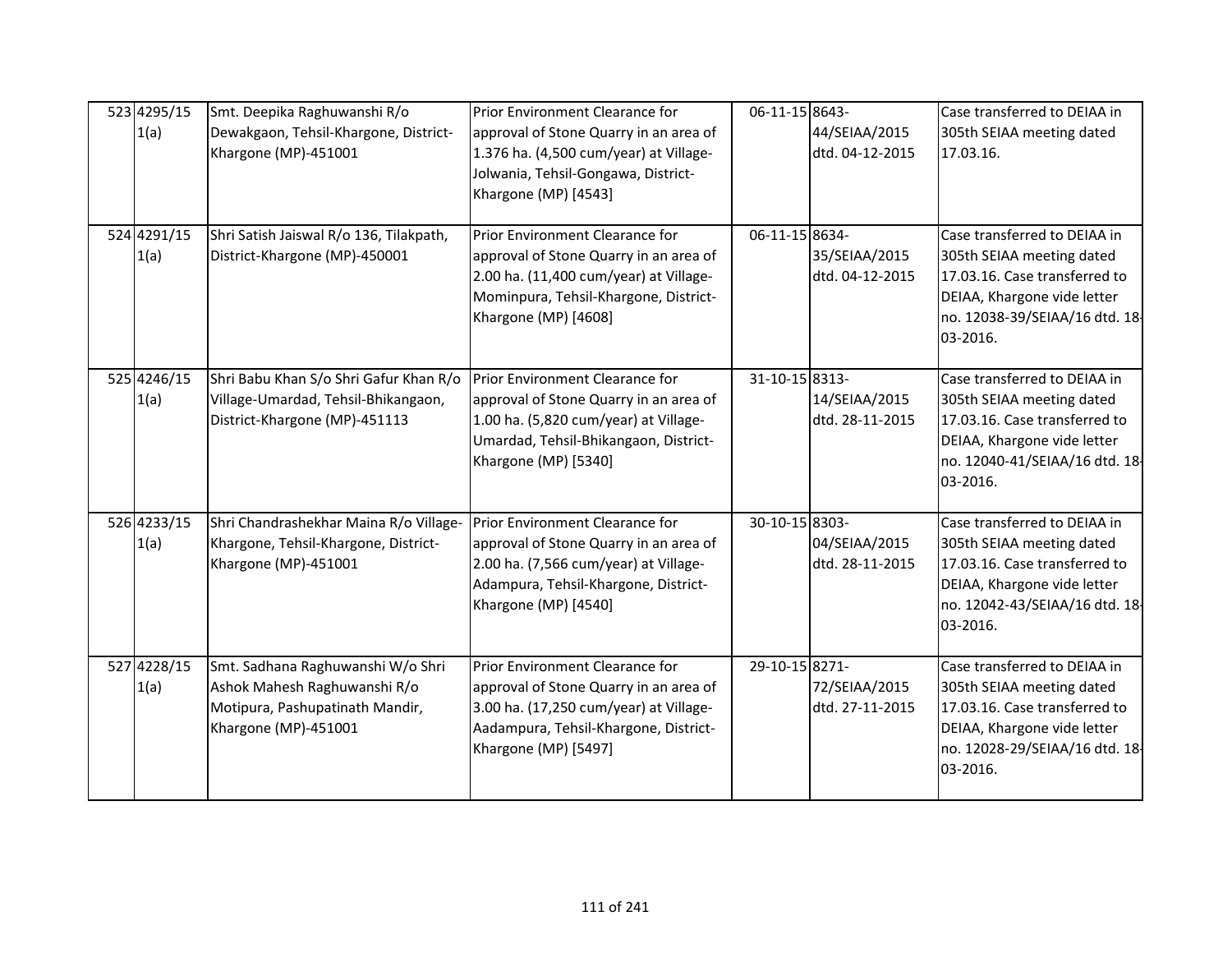| 528 4092/15<br>$1(a)^*$ | Shri Rajeev Saxena, OIC, M.P. State<br>Mining Corporation Limited, Sub-Office-<br>Dhamnod, Tehsil-Dharampuri, District-<br>Dhar (MP)-454552 | Prior Environment Clearance for<br>approval of Sand Quarry in an area of<br>5.00 ha. (35,640 cum/year) at Village-<br>Chirakhan, Tehsil-Maheshwar, District-<br>Khargone (MP) [3610]                         | 15-10-15 7847- | 48/SEIAA/2015<br>dtd. 19-11-2015 | Case transferred to DEIAA in<br>315th SEIAA meeting dated<br>07.04.16. Case transferred to<br>DEIAA, Khargone vide letter<br>no. 642-41/SEIAA/16 dtd. 13-<br>04-2016.   |
|-------------------------|---------------------------------------------------------------------------------------------------------------------------------------------|--------------------------------------------------------------------------------------------------------------------------------------------------------------------------------------------------------------|----------------|----------------------------------|-------------------------------------------------------------------------------------------------------------------------------------------------------------------------|
| 529 2434/15<br>1(a)     | Shri Ramlal Bhuria, Village-Nimrani,<br>Tehsil-Kasrawad, Khargone (MP)-<br>451659                                                           | Prior Environment Clearance for<br>approval of proposed Stone Quarry in<br>an area of 1.00 ha. (5,388 cum/year) at<br>Nimrani, Tehsil-Kasrawad, Dist-<br>Khargone (MP) [2730]                                | 23-01-15 3503- | 04/SEIAA/2015<br>dtd. 06-02-2015 | Case transferred to DEIAA in<br>305th SEIAA meeting dated<br>17.03.16. Case transferred to<br>DEIAA, Khargone vide letter<br>no. 12044-45/SEIAA/16 dtd. 18-<br>03-2016. |
| 530 2978/15<br>1(a)     | Shri Ganpat Patel S/o Shri Daulat Patel,<br>Salimpura, Tehsil-Kasrawad, Khargone<br>(MP)-451228                                             | Prior Environment Clearance for<br>approval of Rupkheda Basalt Stone<br>Quarry in an area of 1.00 ha. (5,700<br>cum/year) at Village-Rupkheda, Tehsil-<br>Kasrawad, District-Khargone (MP)<br>[3425] [No CD] | 25-04-15 1224- | 25/SEIAA/2015<br>dtd. 23-05-2015 | Case transferred to DEIAA in<br>305th SEIAA meeting dated<br>17.03.16. Case transferred to<br>DEIAA, Khargone vide letter<br>no. 12338-39/SEIAA/16 dtd. 18-<br>03-2016. |
| 531 3246/15<br>1(a)     | M/s M S Stone Crusher & Suppliers,<br>Diversion Road, Near Aarti Agencies,<br>Khargone (MP)-451001                                          | Prior Environment Clearance for<br>approval of Crusher Stone Quarry in an<br>area of 1.011 ha. (4,000 cum/year) at<br>Village-Manawar, Tehsil-Khargone,<br>District-Khargone (MP) [3657]                     | 05-06-15 2572- | 73/SEIAA/2015<br>dtd. 27-06-2015 | Case transferred to DEIAA in<br>305th SEIAA meeting dated<br>17.03.16. Case transferred to<br>DEIAA, Khargone vide letter<br>no. 12048-49/SEIAA/16 dtd. 18-<br>03-2016. |
| 532 3977/15<br>1(a)     | Shri Samraddh Muchal S/o Shri Gisilal<br>Muchal, Tehsil & District-Khargone (MP) approval of Crusher Stone Quarry in an                     | Prior Environment Clearance for<br>area of 1.68 ha. (5,700 cum/year) at<br>Village-Aadampura, Tehsil-Khargone,<br>District-Khargone (MP) [5309]                                                              | 30-09-15 7115- | 16/SEIAA/2015<br>dtd. 02-11-2015 | Case transferred to DEIAA in<br>305th SEIAA meeting dated<br>17.03.16. Case transferred to<br>DEIAA, Khargone vide letter<br>no. 12046-47/SEIAA/16 dtd. 18-<br>03-2016. |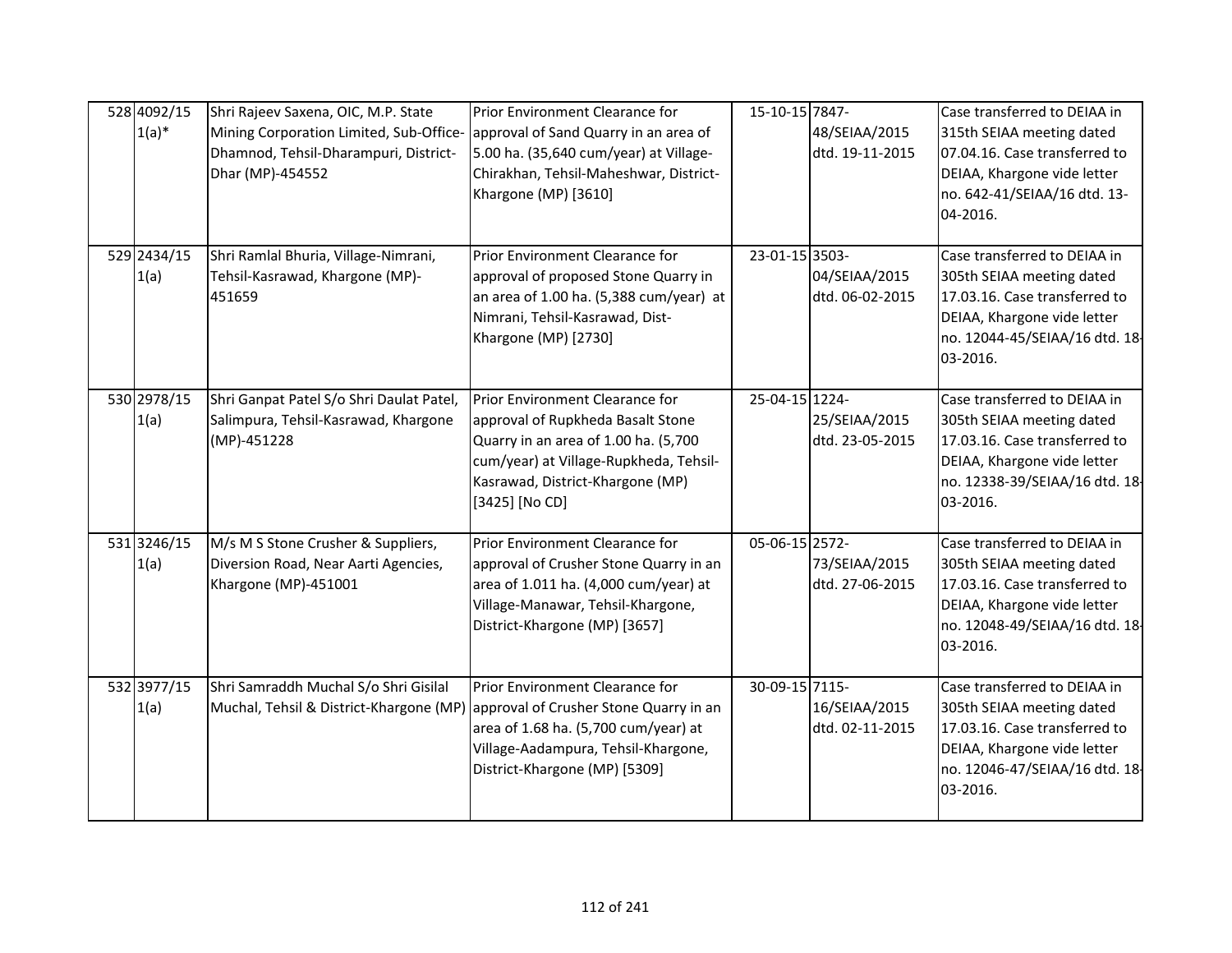| 533 4961/16<br>1(a) | Shri Tejendra Singh, M/s Digiana<br>Industries Pvt. Ltd., Sub Lessee of M.P.<br>State Mining Corporation Limited, G-1,<br>M-3, Sapna Chambers, 12/1, South<br>Tukoganj, Indore (MP)-452001 | Prior Environment Clearance for River<br>Sand Quarry in an area of 2.024 ha.<br>(34,500 cum/year) at Village-Jalanpur,<br>Tehsil-Kasrawad, District-Khargone<br>(MP) [33532]                                                                                           | 28-01-16       | /SEIAA/2016 dtd.<br>$-01 - 2016$          | Case transferred to DEIAA in<br>305th SEIAA meeting dated<br>17.03.16. Case transferred to<br>DEIAA, Khargone vide letter<br>no. 12338-39/SEIAA/16 dtd. 18-<br>03-2016. |
|---------------------|--------------------------------------------------------------------------------------------------------------------------------------------------------------------------------------------|------------------------------------------------------------------------------------------------------------------------------------------------------------------------------------------------------------------------------------------------------------------------|----------------|-------------------------------------------|-------------------------------------------------------------------------------------------------------------------------------------------------------------------------|
| 534 4609/15<br>1(a) | Suresh<br>Choudhary S/o<br>Shri<br>Udyog,<br>District-Khargone<br>Barwaha,<br>451115                                                                                                       | Shri Prior<br>Environment<br>Clearance<br>for<br>Raghunath Choudhary C/o M/s Gayatri approval of Dolomite Mine in an area of<br>Indore Road, At & Post- 4.047 ha. (19,900 cum/year) at Village-<br>(MP)-Karyamal, Tehsil-Barwaha,<br>District-<br>Khargone (MP) [5575] | 19-11-15       | 9204-<br>05/SEIAA/2015<br>dtd. 14-12-2015 | Case transferred to DEIAA in<br>305th SEIAA meeting dated<br>17.03.16. Case transferred to<br>DEIAA, Khargone vide letter<br>no. 12050-51/SEIAA/16 dtd. 18-<br>03-2016. |
| 535 2175/14<br>1(a) | Shri Aviral Raghuwanshi, Project<br>Manager, M/s Rajlaxmi Construction,<br>New City Colony, A.B. Road, Guna (MP)-<br>473001                                                                | Prior Environment Clearance for<br>approval of proposed Basalt Stone &<br>Murrum Quarry in an area of 1.80 ha. at<br>Village-Khamariya Dugaria, Tehsil-<br>Narayanganj, District-Mandla (MP)<br>[2176]                                                                 | 29-11-14 2474- | 75/SEIAA/2014<br>dtd. 02-12-2014          | Case transferred to DEIAA in<br>305th SEIAA meeting dated<br>17.03.16. Case transferred to<br>DEIAA, Mandla vide letter no.<br>12306-07/SEIAA/16 dtd. 21-03-<br>2016.   |
| 536 4790/15<br>1(a) | Smt. Jubeen Malik W/o Shri Abdul<br>Banjar, Tehsil & District-Mandla (MP)-<br>481771                                                                                                       | Prior Environment Clearance for Stone<br>Samad Malik R/o Station Road, Bamhani Quarry in an area of 1.50 ha. (expansion<br>in production capacity from 7,500 to<br>8,550 cum/year) at Village-Kajarwada,<br>Tehsil-Nainpur, District-Mandla (MP)<br>[5049]             | 11-12-15 9694- | 95/SEIAA/2015<br>dtd. 21-12-2015          | Case transferred to DEIAA in<br>305th SEIAA meeting dated<br>17.03.16. Case transferred to<br>DEIAA, Mandla vide letter no.<br>12310-11/SEIAA/16 dtd. 21-03-<br>2016.   |
| 537 4672/15<br>1(a) | Shri Prakash Chand Jain R/o Sanjay<br>Nagar, Binjhiya, District-Mandla (MP)-<br>481661                                                                                                     | Prior Environment Clearance for Stone<br>Quarry in an area of 0.55 ha. (4,600<br>cum/year) at Village-Sagar, Tehsil-<br>Mandla, District-Mandla (MP) [5083]                                                                                                            | 24-11-15 9342- | 43/SEIAA/2015<br>dtd. 15-12-2015          | Case transferred to DEIAA in<br>305th SEIAA meeting dated<br>17.03.16. Case transferred to<br>DEIAA, Mandla vide letter no.<br>12316-17/SEIAA/16 dtd. 21-03-<br>2016.   |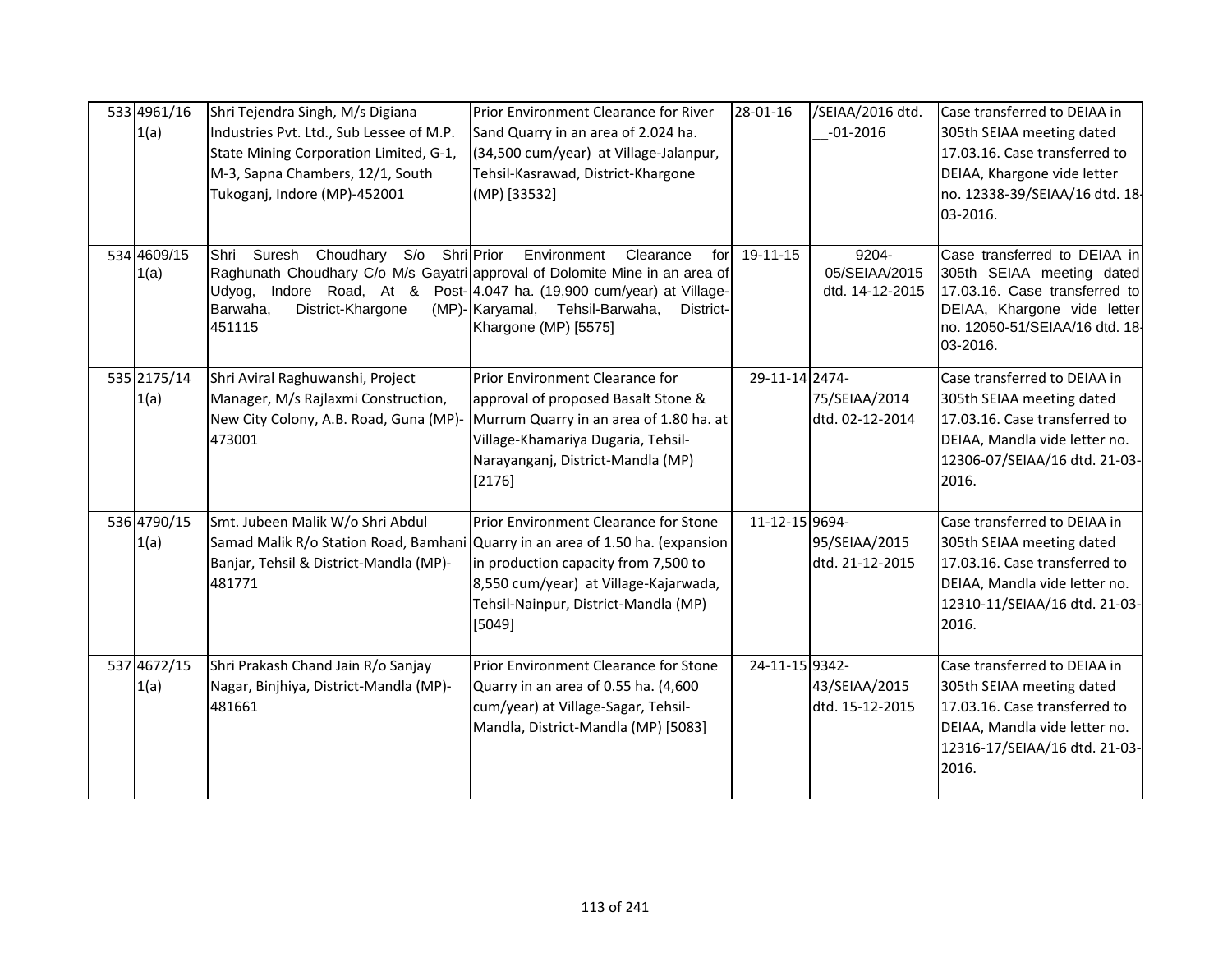| 538 4615/15<br>1(a) | Shri Santosh Kumar Khandelwal S/o Late Prior Environment Clearance for<br>Shri Narayandas Khandelwal R/o Civil<br>Line, Bamhani Banjar, Tehsil & District-<br>Mandla (MP)-481771 | approval of Stone Quarry in an area of<br>0.940 ha. (expansion in production<br>capacity from 5,000 MT/Year to 5,700<br>cum/year) at Village-Kajarwada, Tehsil-<br>Nainpur, District-Mandla (MP) [5701]                                | 19-11-15 9220- | 21/SEIAA/2015<br>dtd. 15-12-2015 | Case transferred to DEIAA in<br>305th SEIAA meeting dated<br>17.03.16. Case transferred to<br>DEIAA, Mandla vide letter no.<br>12308-09/SEIAA/16 dtd. 21-03-<br>2016. |
|---------------------|----------------------------------------------------------------------------------------------------------------------------------------------------------------------------------|----------------------------------------------------------------------------------------------------------------------------------------------------------------------------------------------------------------------------------------|----------------|----------------------------------|-----------------------------------------------------------------------------------------------------------------------------------------------------------------------|
| 539 4611/15<br>1(a) | Shri Arvind Sahu S/o Shri Mahesh<br>Kumar Sahu R/o Subhash Ward, Tehsil-<br>Mandla, District-Mandla (MP)-481661                                                                  | Prior Environment Clearance for<br>approval of Stone Quarry in an area of<br>1.00 ha. (expansion in production<br>capacity from 700 to 10,000 cum/year)<br>at Village-Khapakala, Tehsil-Mandla,<br>District-Mandla (MP) [6025]         | 19-11-15 9208- | 09/SEIAA/2015<br>dtd. 14-12-2015 | Case transferred to DEIAA in<br>305th SEIAA meeting dated<br>17.03.16. Case transferred to<br>DEIAA, Mandla vide letter no.<br>12304-05/SEIAA/16 dtd. 21-03-<br>2016. |
| 540 4091/15<br>1(a) | Smt. Sangeeta Agrawal C/o Shri Arun<br>Agrawal, Village-Bamhni Banjar, Tehsil-<br>Nainpur, District-Mandla (MP)-481776                                                           | Prior Environment Clearance for<br>approval of Stone Quarry in an area of<br>4.00 ha. (expansion in production<br>capacity from 7,500 to 25,000<br>cum/year) at Village-Chandiyamal,<br>Tehsil-Nainpur, District-Mandla (MP)<br>[4321] | 15-10-15 7823- | 24/SEIAA/2015<br>dtd. 19-11-2015 | Case transferred to DEIAA in<br>305th SEIAA meeting dated<br>17.03.16. Case transferred to<br>DEIAA, Mandla vide letter no.<br>12314-15/SEIAA/16 dtd. 21-03-<br>2016. |
| 541 4090/15<br>1(a) | Shri Arun Kumar Agrawal S/o Shri<br>Shayamsundar Agrawal R/o Village-<br>Bamhni Banjar, Tehsil-Nainpur, District-<br>Mandla (MP)-481776                                          | Prior Environment Clearance for<br>approval of Stone Quarry in an area of<br>1.00 ha. (expansion in production<br>capacity from 5,000 to 6,000 cum/year)<br>at Village-Kajarwada, Tehsil-Nainpur,<br>District-Mandla (MP) [4312]       | 15-10-15 7821- | 22/SEIAA/2015<br>dtd. 19-11-2015 | Case transferred to DEIAA in<br>305th SEIAA meeting dated<br>17.03.16. Case transferred to<br>DEIAA, Mandla vide letter no.<br>12312-13/SEIAA/16 dtd. 21-03-<br>2016. |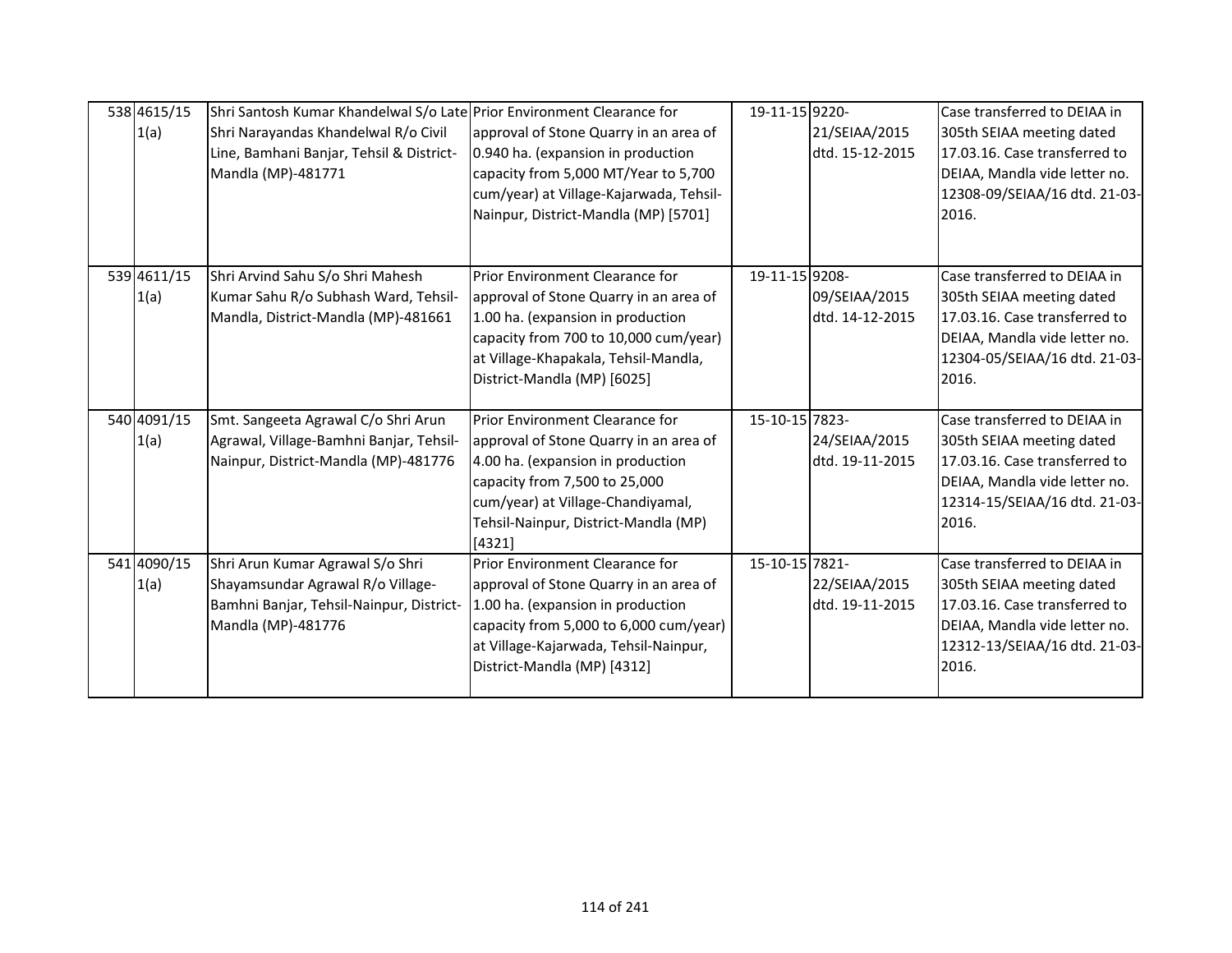| 542 4055/15<br>1(a) | Shri Gandlal Patle S/o Late Shri Heeralal<br>Patle R/o Village-Chicholi, Tehsil-<br>Nainpur, District-Mandla (MP)-481776 | Prior Environment Clearance for<br>approval of Metal Stone Quarry in an<br>area of 3.00 ha. (16,500 cum/year) at<br>Village-Chicholi, Tehsil-Nainpur, District-<br>Mandla (MP) [4325]  | 09-10-15 8183- | 84/SEIAA/2015<br>dtd. 26-11-2015          | Case transferred to DEIAA in<br>316th SEIAA meeting dated<br>11.04.16. Case transferred to<br>DEIAA, Mandla vide letter no.<br>333-34/SEIAA/16 dtd. 02-04-<br>2016.   |
|---------------------|--------------------------------------------------------------------------------------------------------------------------|----------------------------------------------------------------------------------------------------------------------------------------------------------------------------------------|----------------|-------------------------------------------|-----------------------------------------------------------------------------------------------------------------------------------------------------------------------|
| 543 3968/15<br>1(a) | Smt. Dipti Sahu, Village-Jantipur, Tehsil-<br>Bichhiya, District-Mandla (MP)-481885                                      | Prior Environment Clearance for<br>approval of Stone Quarry in an area of<br>1.71 ha. (4,000 cum/year) at Village-<br>Bahera, Tehsil-Bichhiya, District-Mandla<br>(MP) [4751]          | 21-09-15 7093- | 7094/SEIAA/2015<br>dtd. 31-10-2015        | Case transferred to DEIAA in<br>305th SEIAA meeting dated<br>17.03.16. Case transferred to<br>DEIAA, Mandla vide letter no.<br>12318-19/SEIAA/16 dtd. 21-03-<br>2016. |
| 544 3726/15<br>1(a) | Shri Vishal Tiwari S/o Shri Santosh<br>Tiwari, Village-Pipariya, Tehsil-Niwas,<br>District-Mandla (MP)-481885            | Prior Environment Clearance for<br>approval of Stone Boulder Quarry in an<br>area of 2.00 ha. (13,581 cum/year) at<br>Village-Pipariya, Tehsil-Niwas, District-<br>Mandla (MP) [4489]  | 24-08-15 5591- | 92/SEIAA/2015<br>dtd. 15-09-2015          | Case transferred to DEIAA in<br>305th SEIAA meeting dated<br>17.03.16. Case transferred to<br>DEIAA, Mandla vide letter no.<br>12320-21/SEIAA/16 dtd. 21-03-<br>2016. |
| 545 3948/15<br>1(a) | Shri Ritendra Kumar Chorasiya R/o<br>Ward No. 9, Bamhani Banjar, Tehsil &<br>District-Mandla (MP)-481885                 | Prior Environment Clearance for<br>approval of Crusher Stone Quarry in an<br>area of 0.64 ha. (9,500 cum/year) at<br>Village-Kajarwada, Tehsil-Nainpur,<br>District-Mandla (MP) [4733] | 16-09-15 7053- | 54/SEIAA/2015<br>dtd. 31-10-2015          | Case transferred to DEIAA in<br>305th SEIAA meeting dated<br>17.03.16. Case transferred to<br>DEIAA, Mandla vide letter no.<br>12322-23/SEIAA/16 dtd. 21-03-<br>2016. |
| 546 5080/16<br>1(a) | Shri D.P. Agrawal, Prop. M/s Agrawal<br>Granites, 1392, Gorakhpur, Jabalpur<br>(MP)-481885                               | Prior Environment Clearance for Metal<br>Stone Quarry in an area of 2.210 ha.<br>(2,211 cum/year) at Village-Samaiya<br>Rampuri, Tehsil-Niwas, District-Mandla<br>(MP) [49776]         |                | 11-03-16 /SEIAA/2016 dtd.<br>$-03 - 2016$ | Case transferred to DEIAA in<br>307th SEIAA meeting dated<br>22.03.16. Case transferred to<br>DEIAA, Mandla vide letter no.<br>12587-88/SEIAA/16 dtd. 26-03-<br>2016. |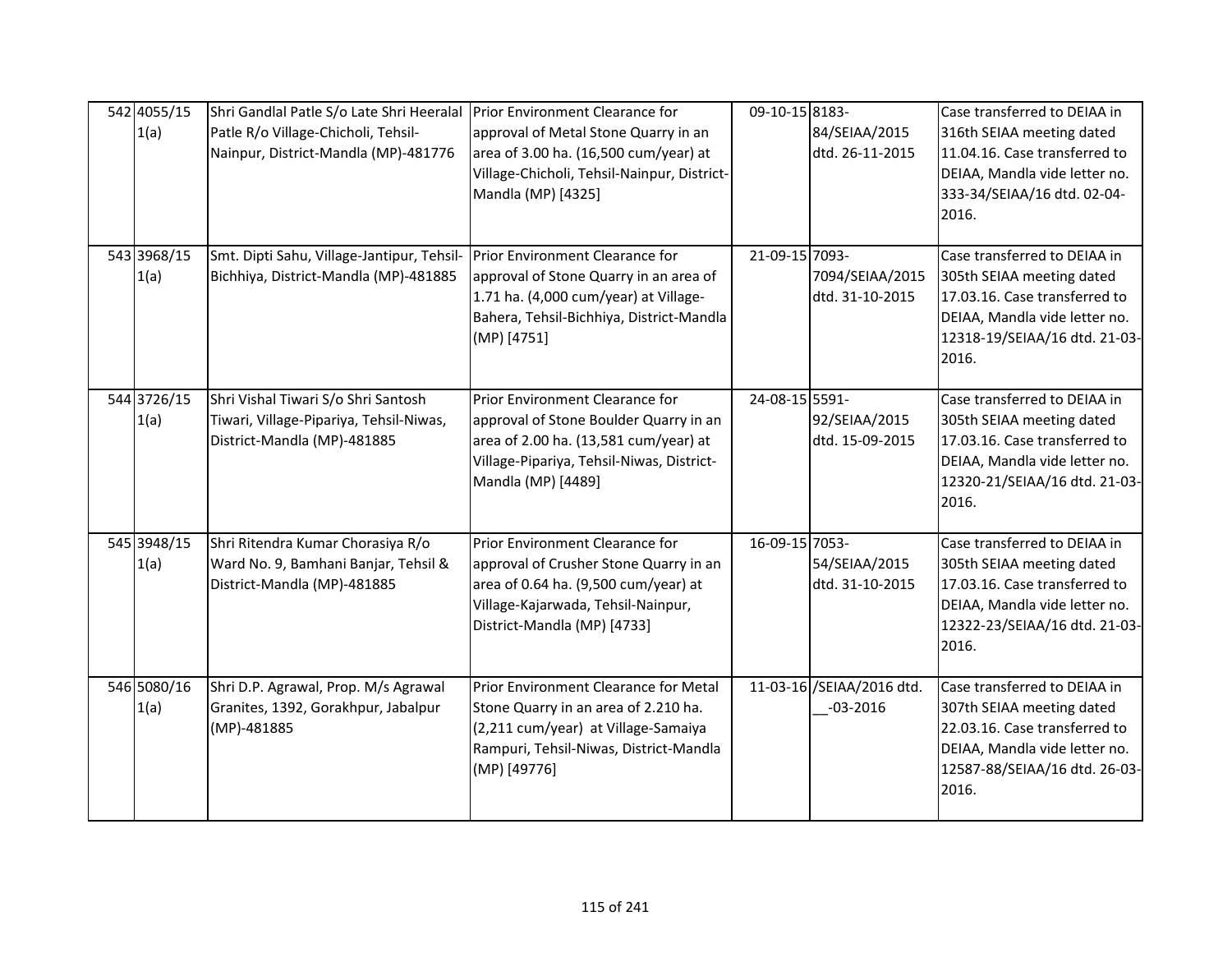| 547 4245/15<br>1(a) | Shri Nirmal Chand Jain, M/s Mahavir Prior Environment Clearance<br>District-Durg (CG)-491001 | for<br>Minerals, 1, Sanjay Market, Ganjpara, approval of Dolomite Mine in an area of<br>2.83 ha. (43,772 TPA) at Village-<br>Bhatiyatola, Tehsil-Nainpur,<br>District-<br>Mandla (MP) [4190]                                                                                  | 03-11-15       | 8311-<br>12/SEIAA/2015<br>dtd. 28-11-2015    | Case transferred to DEIAA in<br>316th SEIAA meeting dated<br>11.04.16. Case transferred to<br>DEIAA, Mandla vide letter no.<br>633-34/SEIAA/16 dtd. 13-04-1<br>2016.  |
|---------------------|----------------------------------------------------------------------------------------------|-------------------------------------------------------------------------------------------------------------------------------------------------------------------------------------------------------------------------------------------------------------------------------|----------------|----------------------------------------------|-----------------------------------------------------------------------------------------------------------------------------------------------------------------------|
| 548 4248/15<br>1(a) | Ku. Sipten Bano, Dharamshala Ward, Prior<br>District-Mandla (MP)-481776                      | Environment Clearance<br>for<br>approval of Dolomite Mine in an area of<br>3.40 ha. (20,700 TPA) at Village-<br>Bhatiyatola, Tehsil-Nainpur, District-<br>Mandla (MP) [4192]                                                                                                  | $31 - 10 - 15$ | 8317-<br>18/SEIAA/2015<br>dtd. 28-11-2015    | Case transferred to DEIAA,<br>Mandla vide letter no. 329-<br>30/SEIAA/16 dtd. 02-04-2016.                                                                             |
| 549 4287/15<br>1(a) | Shri Narendra Sihare,<br>M/s<br>Mandla (MP)-481661                                           | Pooja Prior Environment Clearance<br>for<br>Minerals R/o Tilak Ward, Civil Line, approval of Dolomite Mine in an area of<br>2.22 ha. (expansion in production<br>capacity from 20,500 to 48,701 TPA) at<br>Village-Mugdara,<br>Tehsil-Nainpur,<br>District-Mandla (MP) [5445] | $07 - 11 - 15$ | 8518-<br>19/SEIAA/2015<br>dtd. 01-12-2015    | Case transferred to DEIAA in<br>316th SEIAA meeting dated<br>11.04.16.                                                                                                |
| 550 4288/15<br>1(a) | Shri Narendra Sihare, M/s<br>Mandla (MP)-481661                                              | Pooja Prior Environment Clearance for<br>Minerals R/o Tilak Ward, Civil Line, approval of Dolomite Mine in an area of<br>1.21 ha. (16,027 TPA) at Village-<br>Mugdara, Tehsil-Nainpur,<br>District-<br>Mandla (MP) [5469]                                                     | $07-11-15$     | 8520-<br>21/SEIAA/2015<br>dtd. 01-12-2015    | Case transferred to DEIAA in<br>316th SEIAA meeting dated<br>11.04.16. Case transferred to<br>DEIAA, Mandla vide letter no.<br>633-34/SEIAA/16 dtd. 13-04-<br>2016.   |
| 551 4602/15<br>1(a) | Shri Shobhakant Jha R/o Bamhani Prior<br>Banjar, District-Mandla (MP)-481885                 | Environment Clearance<br>for<br>approval of Fireclay Mine in an area of<br>1.56 ha. (20,000 TPA) at Village-<br>Mugdhara, Tehsil-Nainpur,<br>District-<br>Mandla (MP) [4184]                                                                                                  | $18 - 11 - 15$ | $9174 -$<br>75/SEIAA/2015<br>dtd. 14-12-2015 | Case transferred to DEIAA in<br>305th SEIAA meeting dated<br>17.03.16. Case transferred to<br>DEIAA, Mandla vide letter no.<br>12302-03/SEIAA/16 dtd. 21-03-<br>2016. |
| 552 4681/15<br>1(a) | Shri Arun Kumar<br>Dongsare<br>District-Mandla (MP)-481661                                   | Environment Clearance<br>for<br>$R/O$ Prior<br>Budhwari Bazar, Narmadajee Ward, Dolomite Mine in an area of 1.40 ha.<br>(92,361 TPA) at Village-Kakaiya, Tehsil-<br>Bichhiya, District-Mandla (MP) [5033]<br>(Incomplete CD)                                                  | 28-11-15       | 9383-<br>84/SEIAA/2015<br>dtd. 17-12-2015    | Case transferred to DEIAA in<br>305th SEIAA meeting dated<br>17.03.16. Case transferred to<br>DEIAA, Mandla vide letter no.<br>12324-25/SEIAA/16 dtd. 21-03<br>2016.  |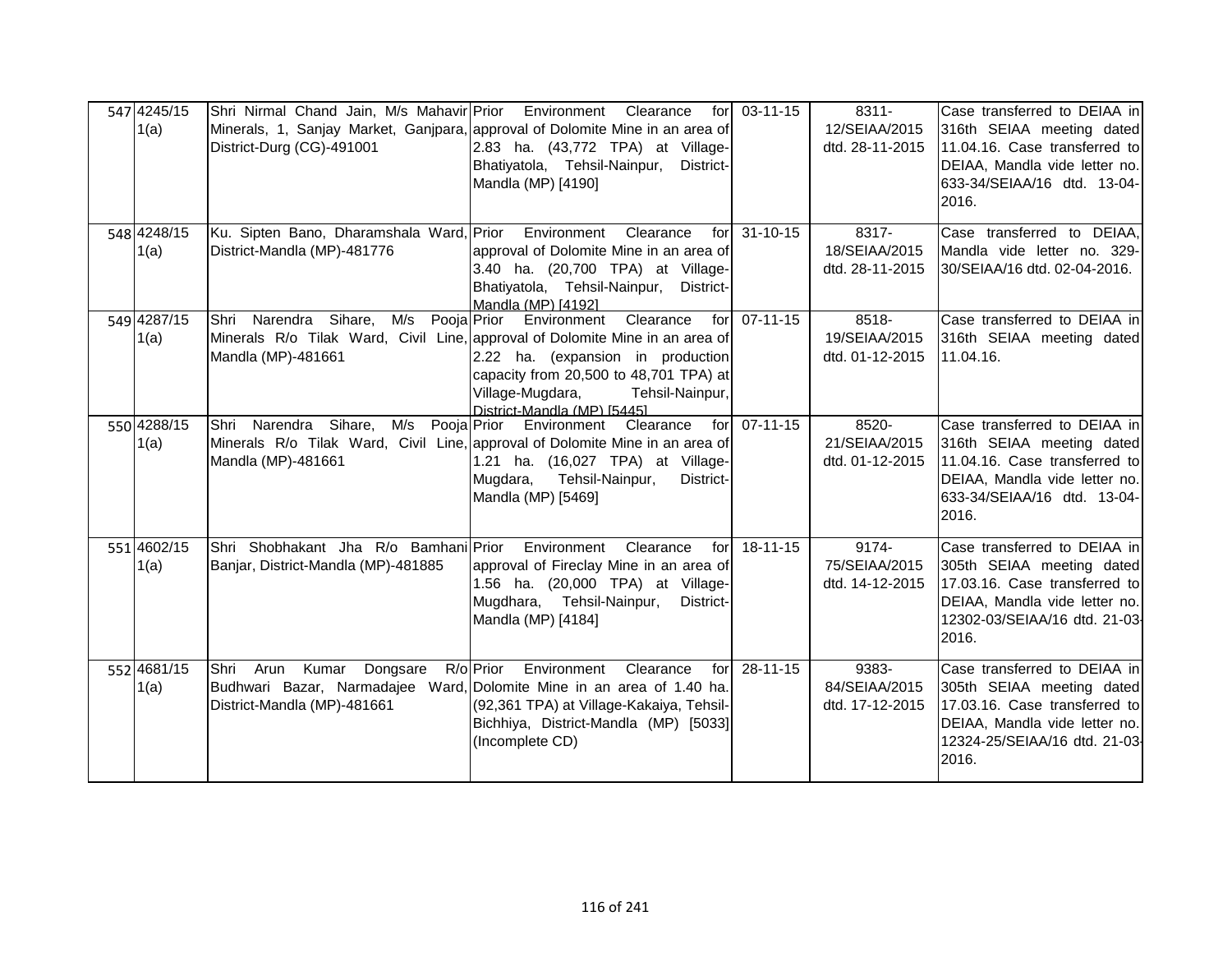| 553 5112/16<br>1(a)    | Shri Vinod Kumar Agrawal, Owner, Prior<br>7/26, Civil Lines, Mandla (MP)-481661                                                                            | Environment<br>Clearance<br>for<br>Dolomite Mine in an area of 3.23 ha.<br>(55,070 TPA) at Village-Kakaiya, Tehsil<br>Bichhiya, District-Mandla (MP) [35084]                          | 22-03-16        | /SEIAA/2016 dtd.<br>$-04 - 2016$ | Case transferred to DEIAA,<br>Mandla vide letter no. 13177-<br>78/SEIAA/16 dtd. 31-03-2016.                                                                                                                                                |
|------------------------|------------------------------------------------------------------------------------------------------------------------------------------------------------|---------------------------------------------------------------------------------------------------------------------------------------------------------------------------------------|-----------------|----------------------------------|--------------------------------------------------------------------------------------------------------------------------------------------------------------------------------------------------------------------------------------------|
| 554 1401/201<br>3 1(a) | Shri Sandeep Chaudhary, 201,<br>Abhinandan Main, Mandsaur-01                                                                                               | <b>Environmental Clearance for Stone</b><br>quarry (2.00 ha) at village Palwai, Tehsil<br>Mandsaur, Dist. Mandsaur (M. P.)                                                            | 15-01-13 3304-  | 05/SEIAA/2013<br>dtd. 28-03-2013 | Case delisted vide letter no.<br>2495-96/SEIAA/15 date 26-06-<br>15 Case transferred to DEIAA<br>in 316th SEIAA meeting dated<br>11.04.16. Case transferred to<br>DEIAA, Mandsaur vide letter<br>no. 102-103/SEIAA/16 dtd. 01-<br>04-2016. |
| 555 1497/201<br>3 1(a) | Shri Ram Prasad Patidar, S/o Ram Banch Environmental Clearance for approval<br>Patidar, Village Ganga Khedi, Tehsil-<br>Daluda, Dist-Mandsaur (MP). Bad CD | of 2.00 ha Stone quarry at village<br>Daluda Rail, Tehsil-Daluda, Dist-<br>Mandsaur (MP).                                                                                             | 28-03-13 3239-  | 40/SEIAA/2013<br>dtd. 26-03-2013 | Case delisted vide letter no.<br>2034-35/SEIAA/15 date 12-06-<br>15 Case transferred to DEIAA<br>in 316th SEIAA meeting dated<br>11.04.16. Case transferred to<br>DEIAA, Mandsaur vide letter<br>no. 75-76/SEIAA/16 dtd. 01-04-<br>2016.   |
| 556 4850/15<br>1(a)    | Shri Naresh Kumar Yadav S/o Shri<br>Virendra Kumar Yadav, Suvasara Road,<br>Shyamgarh, District-Mandsaur (MP)-<br>458880                                   | Prior Environment Clearance for<br>approval of Stone Quarry in an area of<br>0.750 ha. (4,560 cum/year) at Village-<br>Bardiya Amra, Tehsil-Garoth, District-<br>Mandsaur (MP) [4228] | 11-08-15 10225- | 26/SEIAA/2015<br>dtd. 04-01-2016 | Case transferred to DEIAA in<br>316th SEIAA meeting dated<br>11.04.16. Case transferred to<br>DEIAA, Mandsaur vide letter<br>no. 91-92/SEIAA/16 dtd. 01-04-<br>2016.                                                                       |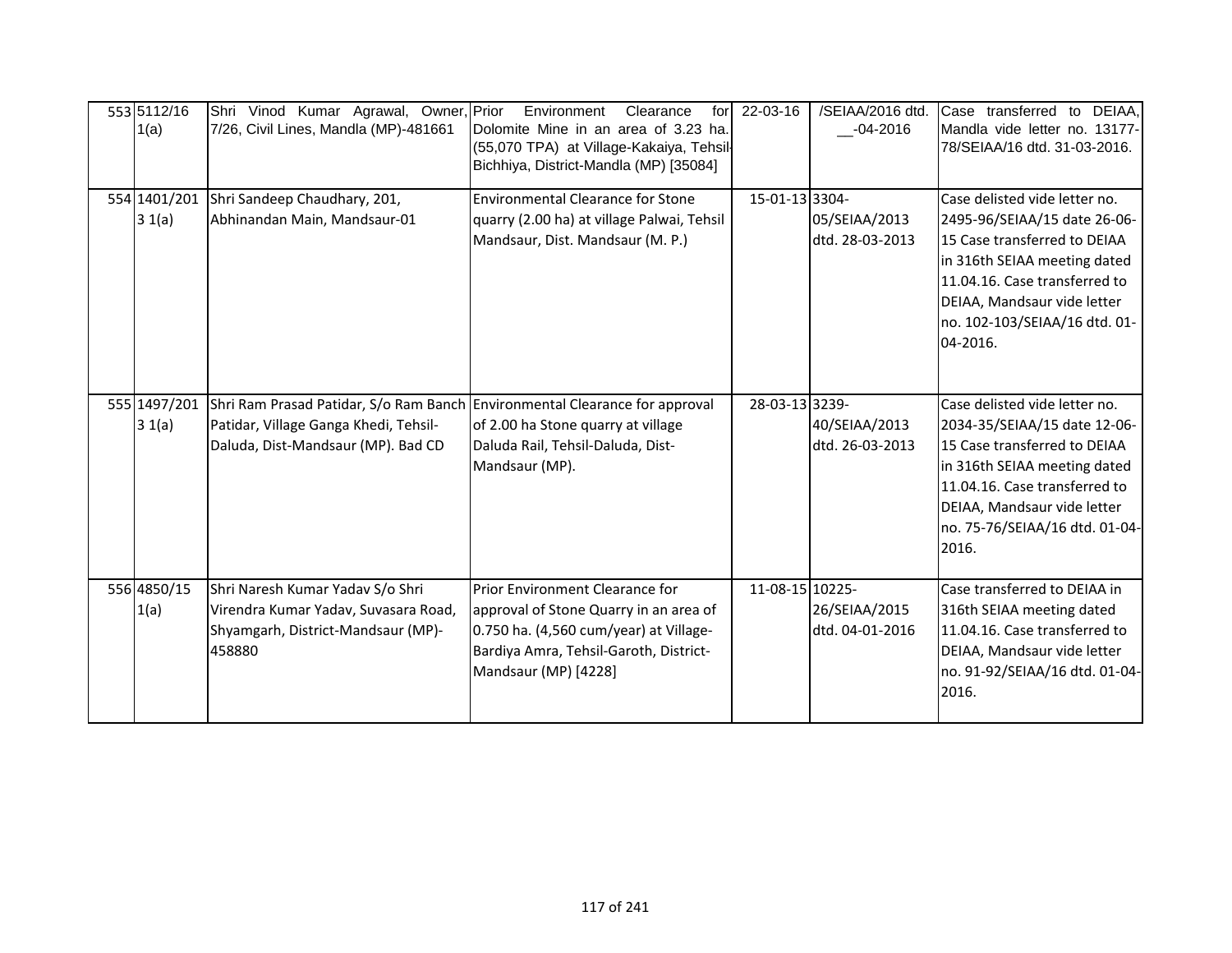| 557 4810/15<br>1(a) | Shri Nitin Kumar S/o Shri Kiranmal<br>Agarwal R/o Ramtekari, District-<br>Mandsaur (MP)-458556                                                             | Prior Environment Clearance for Stone<br>Quarry in an area of 4.00 ha. (14,250<br>cum/year) at Village-Narayangarh,<br>Tehsil-Malhargarh, District-Mandsaur<br>(MP) [5343]              | 02-12-15 9764- | 65/SEIAA/2015<br>dtd. 23-12-2015 | Case transferred to DEIAA in<br>316th SEIAA meeting dated<br>11.04.16. Case transferred to<br>DEIAA, Mandsaur vide letter<br>no. 53-54/SEIAA/16 dtd. 01-04-<br>2016. |
|---------------------|------------------------------------------------------------------------------------------------------------------------------------------------------------|-----------------------------------------------------------------------------------------------------------------------------------------------------------------------------------------|----------------|----------------------------------|----------------------------------------------------------------------------------------------------------------------------------------------------------------------|
| 558 4732/15<br>1(a) | Shri Neeraj Kumar Lasode S/o Shri<br>Abhay Kumar Lasode, Jawahar Nagar,<br>District-Neemuch (MP)-458441                                                    | Prior Environment Clearance for<br>approval of Stone Quarry in an area of<br>4.00 ha. (10,260 cum/year) at Village-<br>Paheda, Tehsil-Malhargarh, District-<br>Mandsaur (MP) [3955]     | 01-12-15 9494- | 95/SEIAA/2015<br>dtd. 18-12-2015 | Case transferred to DEIAA in<br>316th SEIAA meeting dated<br>11.04.16. Case transferred to<br>DEIAA, Mandsaur vide letter<br>no. 79-80/SEIAA/16 dtd. 01-04-<br>2016. |
| 559 4702/15<br>1(a) | Shri Umesh Chawla S/o Shri Kailash<br>Chawla, D.K. Industries, H.No. 16,<br>Kiriyani, District-Mandsaur (MP)-458001 cum/year) at Village-Mundardi, Tehsil- | Prior Environment Clearance for Stone<br>Quarry in an area of 1.00 ha. (5,700<br>Malhargarh, District-Mandsaur (MP)<br>[6119]                                                           | 02-12-15 9426- | 27/SEIAA/2015<br>dtd. 17-12-2015 | Case transferred to DEIAA in<br>316th SEIAA meeting dated<br>11.04.16. Case transferred to<br>DEIAA, Mandsaur vide letter<br>no. 81-82/SEIAA/16 dtd. 01-04-<br>2016. |
| 560 4606/15<br>1(a) | Shri Laxminarayan Modi S/o Shri<br>Ramchandra Modi R/o Jamidar Colony,<br>Gali No. 4, Ramtekri, District-Mandsaur<br>(MP)                                  | Prior Environment Clearance for<br>approval of Stone Quarry in an area of<br>4.00 ha. (14,250 cum/year) at Village-<br>Narayangarh, Tehsil-Malhargarh,<br>District-Mandsaur (MP) [5374] | 16-11-15 9198- | 99/SEIAA/2015<br>dtd. 14-12-2015 | Case transferred to DEIAA,<br>Mandsaur vide letter no. 77-<br>78/SEIAA/16 dtd. 01-04-2016.                                                                           |
| 561 4511/15<br>1(a) | Shri Chen Singh S/o Shri Chander Singh,<br>Village-Pawti, Tehsil-Garoth, District-<br>Mandsaur (MP)-458883                                                 | Prior Environment Clearance for<br>approval of Stone Quarry in an area of<br>1.00 ha. (5,700 cum/year) at Village-<br>Pawati, Tehsil-Garoth, District-<br>Mandsaur (MP) [4848]          | 03-10-15 8952- | 53/SEIAA/2015<br>dtd. 09-12-2015 | Case transferred to DEIAA in<br>316th SEIAA meeting dated<br>11.04.16. Case transferred to<br>DEIAA, Mandsaur vide letter<br>no. 83-84/SEIAA/16 dtd. 01-04-<br>2016. |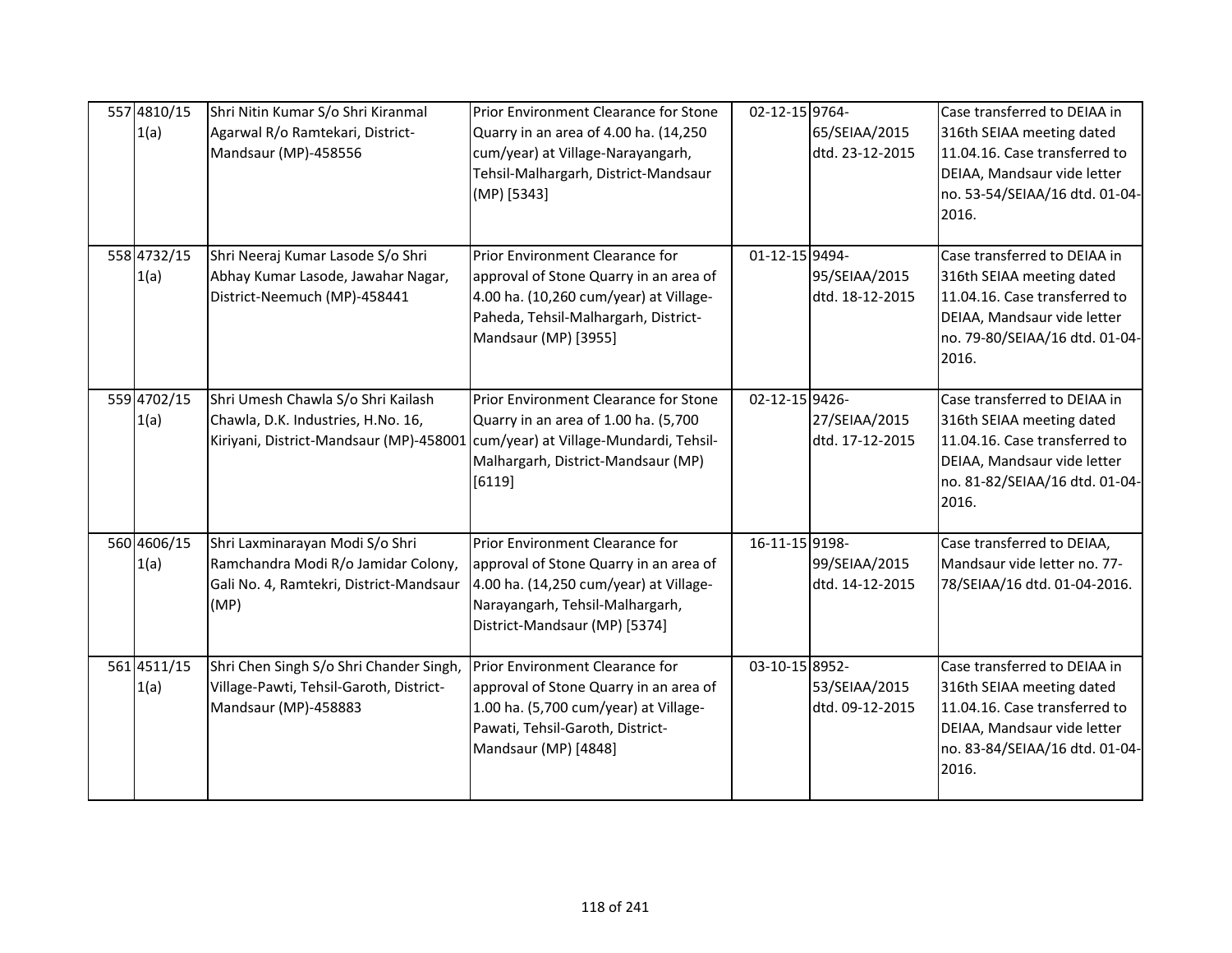| 562 4503/15<br>1(a) | Shri Ganpatlal Patidar S/o Shri Ramlal<br>Patidar R/o Village-Munderdi, Tehsil-<br>Malhargarh, District-Mandsaur (MP)-<br>458664             | Prior Environment Clearance for<br>approval of Stone Quarry in an area of<br>2.00 ha. (14,250 cum/year) at Village-<br>Khokra, Tehsil-Malhargarh, District-<br>Mandsaur (MP) [4951] | 20-10-15 8940-<br>41/SEIAA/2015<br>dtd. 09-12-2015 | Case transferred to DEIAA in<br>316th SEIAA meeting dated<br>11.04.16. Case transferred to<br>DEIAA, Mandsaur vide letter<br>no. 55-56/SEIAA/16 dtd. 01-04-<br>2016.   |
|---------------------|----------------------------------------------------------------------------------------------------------------------------------------------|-------------------------------------------------------------------------------------------------------------------------------------------------------------------------------------|----------------------------------------------------|------------------------------------------------------------------------------------------------------------------------------------------------------------------------|
| 563 4499/15<br>1(a) | Shri Radheshyam Joshi S/o Shri Baluram Prior Environment Clearance for<br>Joshi R/o Badamath Gali, Sitamau,<br>District-Mandsaur (MP)-458990 | approval of Stone Quarry in an area of<br>1.00 ha. (7,125 cum/year) at Village-<br>Sedramata, Tehsil-Sitamau, District-<br>Mandsaur (MP) [5574]                                     | 31-10-15 8910-<br>11/SEIAA/2015<br>dtd. 08-12-2015 | Case transferred to DEIAA in<br>316th SEIAA meeting dated<br>11.04.16. Case transferred to<br>DEIAA, Mandsaur vide letter<br>no. 57-58/SEIAA/16 dtd. 01-04-<br>2016.   |
| 564 4498/15<br>1(a) | Shri Ganpat Singh Rajput S/o Shri Uday<br>Singh Rajput C/o Radheshyam Joshi,<br>Badamath Gali, Sitamau, District-<br>Mandsaur (MP)-458990    | Prior Environment Clearance for<br>approval of Stone Quarry in an area of<br>2.00 ha. (16,245 cum/year) at Village-<br>Risthal, Tehsil-Sitamau, District-<br>Mandsaur (MP) [5620]   | 31-10-15 8908-<br>09/SEIAA/2015<br>dtd. 08-12-2015 | Case transferred to DEIAA in<br>316th SEIAA meeting dated<br>11.04.16. Case transferred to<br>DEIAA, Mandsaur vide letter<br>no. 107-108/SEIAA/16 dtd. 01-<br>04-2016. |
| 565 4413/15<br>1(a) | Shri Moinuddin S/o Shri Mashruddin<br>R/o Main Market, Tehsil-Mandsaur,<br>District-Mandsaur (MP)-484001                                     | Prior Environment Clearance for<br>approval of Stone Quarry in an area of<br>2.00 ha. (11,260 cum/year) at Village-<br>Thadod, Tehsil-Malhargarh, District-<br>Mandsaur (MP) [4655] | 26-10-15 8716-<br>14/SEIAA/2015<br>dtd. 05-12-2015 | Case transferred to DEIAA in<br>316th SEIAA meeting dated<br>11.04.16. Case transferred to<br>DEIAA, Mandsaur vide letter<br>no. 109-110/SEIAA/16 dtd. 01-<br>04-2016. |
| 566 4159/15<br>1(a) | Shri Prithviraj Singh S/o Shri Ranjeet<br>Singh Chouhan, Gudiyamata, Tehsil-<br>Garoth, District-Mandsaur (MP)-458001                        | Prior Environment Clearance for<br>approval of Stone Quarry in an area of<br>2.00 ha. (18,810 cum/year) at Village-<br>Manpura, Tehsil-Shamgarh, District-<br>Mandsaur (MP) [4377]  | 21-10-15 8171-<br>72/SEIAA/2015<br>dtd. 26-11-2015 | Case transferred to DEIAA in<br>316th SEIAA meeting dated<br>11.04.16. Case transferred to<br>DEIAA, Mandsaur vide letter<br>no. 87-88/SEIAA/16 dtd. 01-04-<br>2016.   |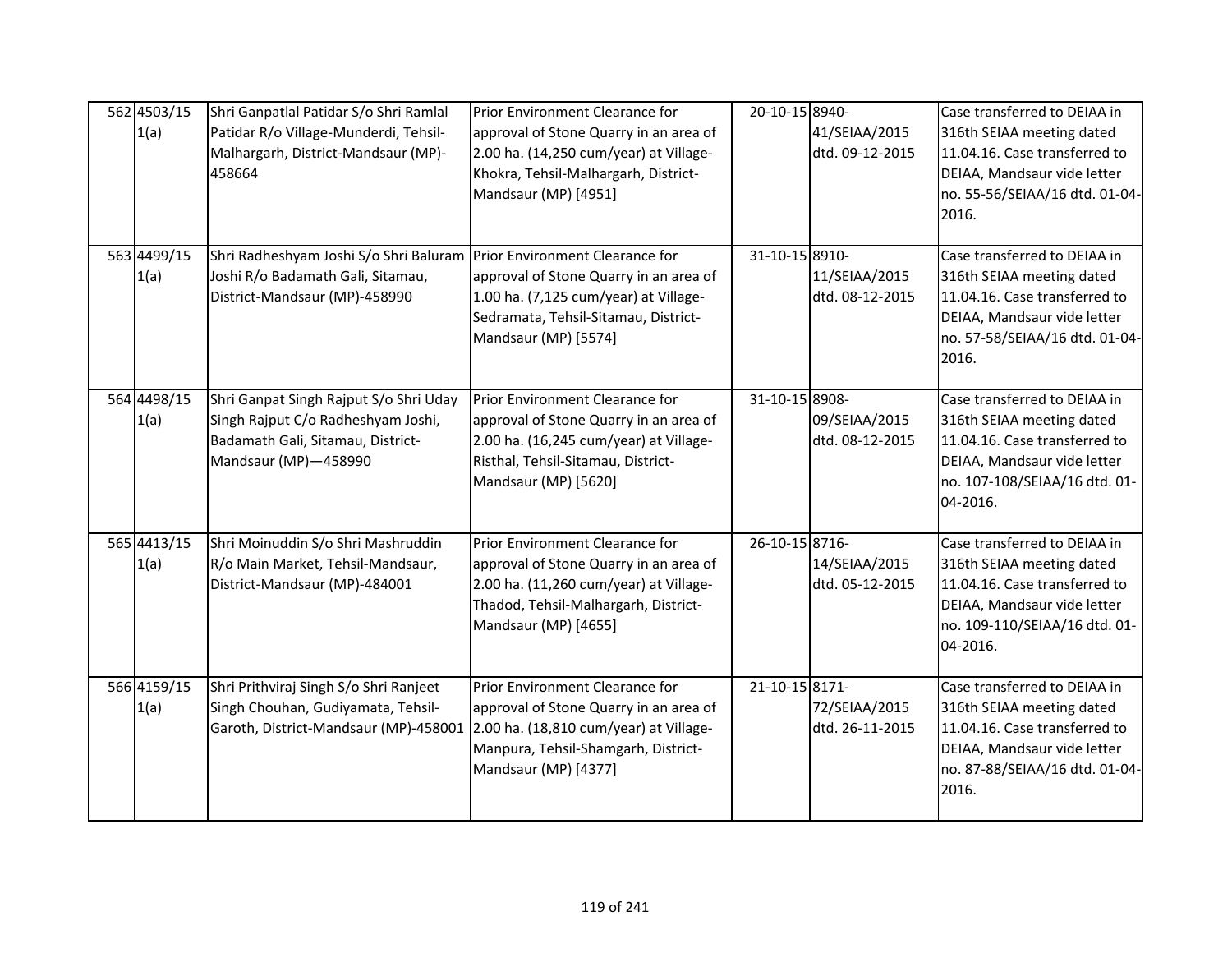| 567 2616/15<br>1(a) | Shri Arvind Gupta S/o Shri Govind Ram<br>Gupta, Hira ki Bageeche ke Peeche,<br>Motiyakhai, Mandsaur (MP)-458001                                      | Prior Environment Clearance for<br>approval of Basalt Stone Quarry in an<br>area of 2.000 ha. (11,400 cum/year) at<br>Village-Dhabla, Tehsil-Malhargarh,<br>District-Mandsaur (MP) [2857] (Bad CD) | 20-02-15 3331- | 32/SEIAA/2015<br>dtd. 23-03-2015             | Case transferred to DEIAA in<br>316th SEIAA meeting dated<br>11.04.16. Case transferred to<br>DEIAA, Mandsaur vide letter<br>no. 69-70/SEIAA/16 dtd. 01-04-<br>2016.   |
|---------------------|------------------------------------------------------------------------------------------------------------------------------------------------------|----------------------------------------------------------------------------------------------------------------------------------------------------------------------------------------------------|----------------|----------------------------------------------|------------------------------------------------------------------------------------------------------------------------------------------------------------------------|
| 568 2678/15<br>1(a) | Shri Dwarka Prasad S/o Shri<br>Ramchandra Mahajan, Village-Bardiya<br>Amra, Tehsil-Garod, District-Mandsaur<br>(MP)-458001                           | Prior Environment Clearance for<br>approval of Bardiya Amra Stone Quarry<br>in an area of 1.00 ha. (5,700 cum/year)<br>at Village-Bardiya Amra, Tehsil-Garod,<br>District-Mandsaur (MP) [2621]     |                | 11-03-15 78-79/SEIAA/2015<br>dtd. 06-04-2015 | Case transferred to DEIAA in<br>316th SEIAA meeting dated<br>11.04.16. Case transferred to<br>DEIAA, Mandsaur vide letter<br>no. 111-112/SEIAA/16 dtd. 01-<br>04-2016. |
| 569 4025/15<br>1(a) | Shri Bhawarlal Kumawat, Resi-Paniya<br>Sadan, Arnod Road, District-Pratapgarh<br>(Raj)-458339                                                        | Prior Environment Clearance for<br>approval of Stone Quarry in an area of<br>1.00 ha. (7,980 cum/year) at Village-<br>Dodiyamina, Tehsil-Malhargarh, District-<br>Mandsaur (MP) [4046]             | 21-09-15 7327- | 28/SEIAA/2015<br>dtd. 06-11-2015             | Case transferred to DEIAA in<br>316th SEIAA meeting dated<br>11.04.16. Case transferred to<br>DEIAA, Mandsaur vide letter<br>no. 95-96/SEIAA/16 dtd. 01-04-<br>2016.   |
| 570 3405/15<br>1(a) | Shri Rajendra Patidar, Village-<br>Chirmoliya, Tehsil & District-Mandsaur<br>(MP)-458001                                                             | Prior Environment Clearance for<br>approval of Stone (Gitty) Quarry in an<br>area of 1.00 ha. (5,700 cum/year) at<br>Village-Lalakheda, Tehsil-Mandsaur,<br>District-Mandsaur (MP) [3924]          | 16-07-15 4002- | 03/SEIAA/2015<br>dtd. 24-07-2015             | Case transferred to DEIAA in<br>316th SEIAA meeting dated<br>11.04.16. Case transferred to<br>DEIAA, Mandsaur vide letter<br>no. 85-86/SEIAA/16 dtd. 01-04-<br>2016.   |
| 571 3406/15<br>1(a) | Shri Ishwar Lal Patidar S/o Shri Amba Lal Prior Environment Clearance for<br>Patidar, Village-Elchi, Tehsil-Daloda,<br>District-Mandsaur (MP)-458667 | approval of Stone Quarry in an area of<br>2.00 ha. (14,700 cum/year) at Village-<br>Banikhedi, Tehsil-Daloda, District-<br>Mandsaur (MP) [4015]                                                    | 14-07-15 4004- | 05/SEIAA/2015<br>dtd. 24-07-2015             | Case transferred to DEIAA in<br>316th SEIAA meeting dated<br>11.04.16. Case transferred to<br>DEIAA, Mandsaur vide letter<br>no. 67-68/SEIAA/16 dtd. 01-04-<br>2016.   |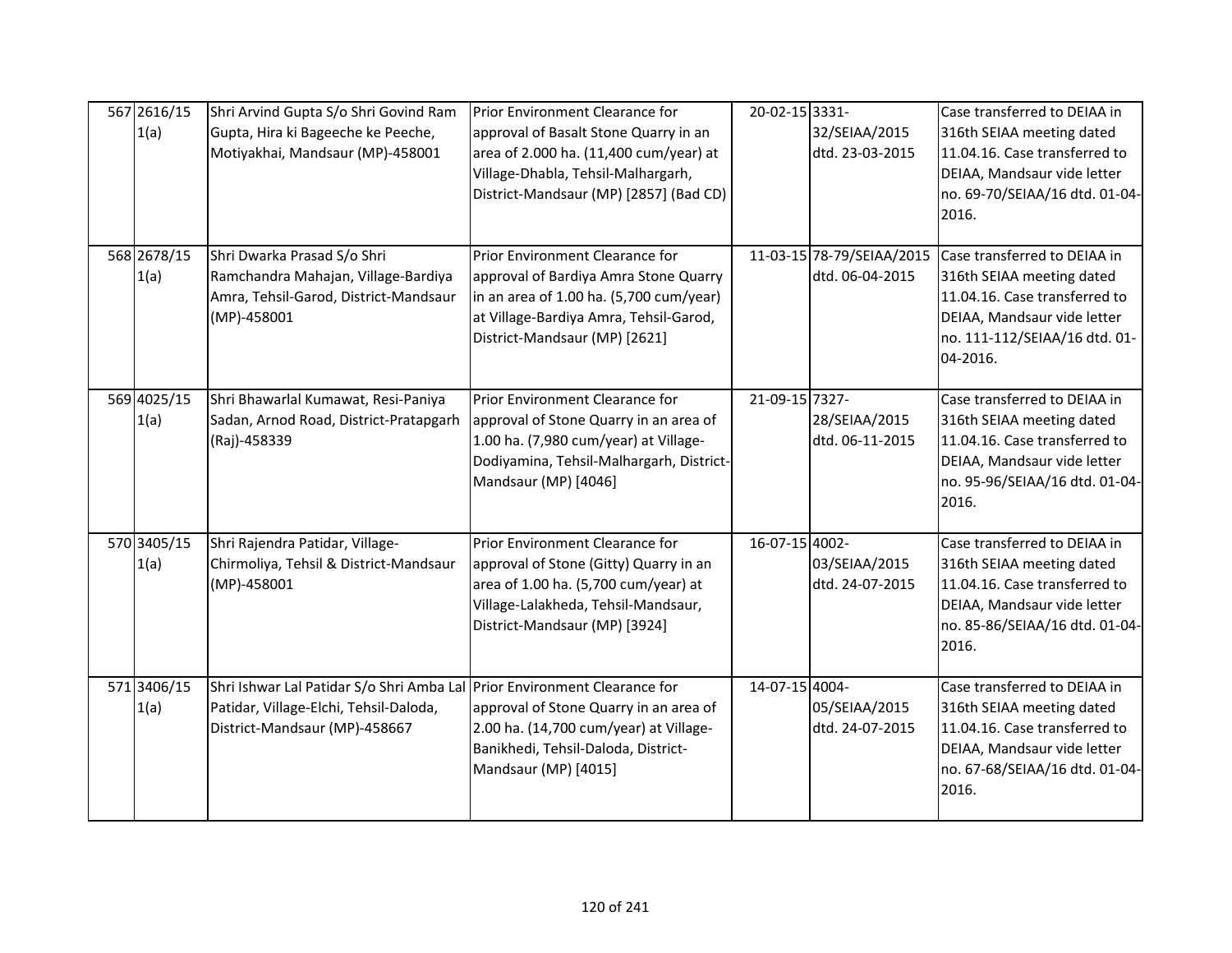| 572 3510/15<br>1(a) | Shri Peerchand Mali S/o Shri Kishanlal<br>Mali R/o Shyamgarh, District-Mandsaur approval of Stone Quarry in an area of<br>(MP)-458888 | Prior Environment Clearance for<br>2.00 ha. (11,400 cum/year) at Village-<br>Dhalput, Tehsil-Suvasara, District-<br>Mandsaur (MP) [3928]                                                | 17-07-15 4511- | 12/SEIAA/2015<br>dtd. 07-08-2015 | Case transferred to DEIAA in<br>316th SEIAA meeting dated<br>11.04.16. Case transferred to<br>DEIAA, Mandsaur vide letter<br>no. 61-62/SEIAA/16 dtd. 01-04-<br>2016.   |
|---------------------|---------------------------------------------------------------------------------------------------------------------------------------|-----------------------------------------------------------------------------------------------------------------------------------------------------------------------------------------|----------------|----------------------------------|------------------------------------------------------------------------------------------------------------------------------------------------------------------------|
| 573 3614/15<br>1(a) | Shri Gopal Taank S/o Shri Shankar Lal<br>Tank, Resi-Gandher, Tehsil-Pratapgarh,<br>District-Pratapgarh (Raj)-458667                   | Prior Environment Clearance for<br>approval of Stone Quarry in an area of<br>2.00 ha. (8,550 cum/year) at Village-<br>Katlaar, Tehsil-Doloda, District-<br>Mandsaur (MP) [4037]         | 11-08-15 5088- | 89/SEIAA/2015<br>dtd. 21-08-2015 | Case transferred to DEIAA in<br>316th SEIAA meeting dated<br>11.04.16. Case transferred to<br>DEIAA, Mandsaur vide letter<br>no. 101-102/SEIAA/16 dtd. 01-<br>04-2016. |
| 574 3633/15<br>1(a) | Shri Dinesh Patidar, Chatri Chowk, Town Prior Environment Clearance for<br>& Tehsil-Garod, District-Mandsaur (MP)                     | approval of Stone Quarry in an area of<br>2.00 ha. (8,550 cum/year) at Village-<br>Nariya Bujurg, Tehsil-Shyamgarh,<br>District-Mandsaur (MP) [1814]                                    | 19-08-15 5126- | 27/SEIAA/2015<br>dtd. 22-08-2015 | Case transferred to DEIAA in<br>316th SEIAA meeting dated<br>11.04.16. Case transferred to<br>DEIAA, Mandsaur vide letter<br>no. 65-66/SEIAA/16 dtd. 01-04-<br>2016.   |
| 575 3641/15<br>1(a) | Smt. Jyoti Kala, Janal Colony, District-<br>Mandsaur (MP)                                                                             | Prior Environment Clearance for<br>approval of Stone Quarry in an area of<br>2.00 ha. (8,550 cum/year) at Village-<br>Dodiyameena, Tehsil-Malhargarh,<br>District-Mandsaur (MP) [4203]  | 17-08-15 5231- | 32/SEIAA/2015<br>dtd. 31-08-2015 | Case transferred to DEIAA in<br>316th SEIAA meeting dated<br>11.04.16. Case transferred to<br>DEIAA, Mandsaur vide letter<br>no. 59-60/SEIAA/16 dtd. 01-04-<br>2016.   |
| 576 3643/15<br>1(a) | Shri Ashish Gupta S/o Akhilesh Gupta,<br>Resi-51, Shastri Colony, Javra, Ratlam<br>(MP)-458339                                        | Prior Environment Clearance for<br>approval of Stone Quarry in an area of<br>2.00 ha. (11,400 cum/year) at Village-<br>Dodiyamina, Tehsil-Malhargarh, District-<br>Mandsaur (MP) [3950] | 14-08-15 5235- | 36/SEIAA/2015<br>dtd. 31-08-2015 | Case transferred to DEIAA in<br>316th SEIAA meeting dated<br>11.04.16. Case transferred to<br>DEIAA, Mandsaur vide letter<br>no. 480-81/SEIAA/16 dtd. 06-<br>04-2016.  |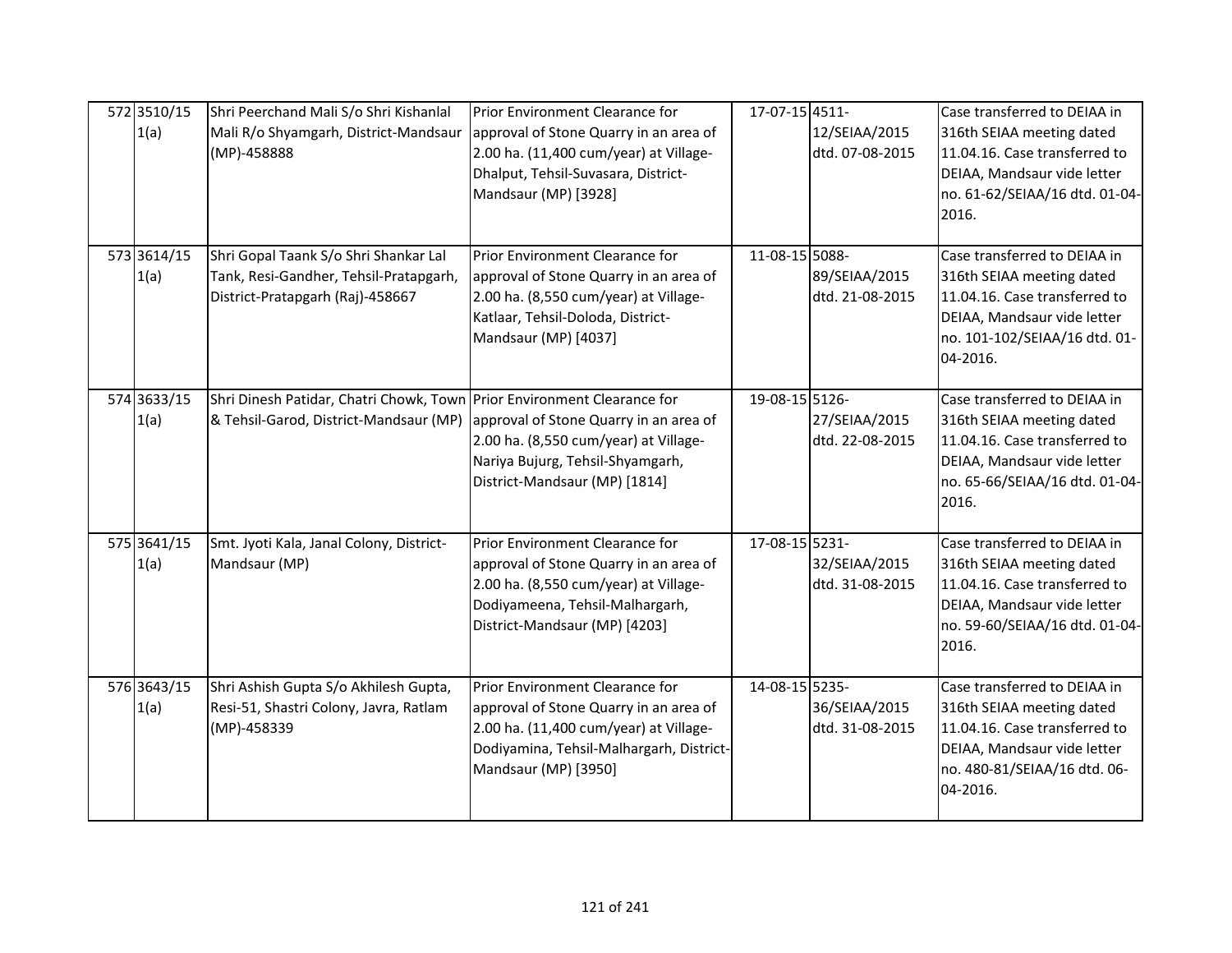| 577 3644/15<br>1(a) | Smt. Suman Gupta W/o Shri Anil Gupta,<br>Resi-Infront of DRP Line, Mandsaur<br>(MP)-458339                                            | Prior Environment Clearance for<br>approval of Stone Quarry in an area of<br>2.00 ha. (11,400 cum/year) at Village-<br>Katlar, Tehsil-Daloda, District-Mandsaur<br>(MP) [3721]              | 14-08-15 5237- | 38/SEIAA/2015<br>dtd. 31-08-2015 | Case transferred to DEIAA in<br>316th SEIAA meeting dated<br>11.04.16. Case transferred to<br>DEIAA, Mandsaur vide letter<br>no. 97-98/SEIAA/16 dtd. 01-04-<br>2016.   |
|---------------------|---------------------------------------------------------------------------------------------------------------------------------------|---------------------------------------------------------------------------------------------------------------------------------------------------------------------------------------------|----------------|----------------------------------|------------------------------------------------------------------------------------------------------------------------------------------------------------------------|
| 578 3645/15<br>1(a) | Shri Anil Kumar Gupta S/o Shri Lala Dale Prior Environment Clearance for<br>Singh Gupta, Infront of DRP Line,<br>Mandsaur (MP)-458339 | approval of Stone Quarry in an area of<br>2.00 ha. (11,400 cum/year) at Village-<br>Katlar, Tehsil-Daloda, District-Mandsaur<br>(MP) [3718]                                                 | 17-08-15 5243- | 44/SEIAA/2015<br>dtd. 31-08-2015 | Case transferred to DEIAA in<br>316th SEIAA meeting dated<br>11.04.16. Case transferred to<br>DEIAA, Mandsaur vide letter<br>no. 105-106/SEIAA/16 dtd. 01-<br>04-2016. |
| 579 3647/15<br>1(a) | Shri Ashish Gupta S/o Shri Anil Kumar<br>Gupta, Infront of DRP Line, Mandsaur<br>(MP)-458339                                          | Prior Environment Clearance for<br>approval of Stone Quarry in an area of<br>2.00 ha. (11,400 cum/year) at Village-<br>Dodiyamina, Tehsil-Malhargarh, District-<br>Mandsaur (MP) [3948]     | 17-08-15 5247- | 48/SEIAA/2015<br>dtd. 31-08-2015 | Case transferred to DEIAA in<br>316th SEIAA meeting dated<br>11.04.16. Case transferred to<br>DEIAA, Mandsaur vide letter<br>no. 73-74/SEIAA/16 dtd. 01-04-<br>2016.   |
| 580 3672/15<br>1(a) | Shri Vinay Kumar S/o Shri Devi Chand<br>Muji R/o C-60, Janta Colony, Mandsaur,<br>District-Mandsaur (MP)-458002                       | Prior Environment Clearance for<br>approval of Stone Quarry in an area of<br>2.00 ha. (8,550 cum/year) at Village-<br>Pipliyapanth, Tehsil-Malhargarh, District-<br>Mandsaur (MP) [4290]    | 14-08-15 5312- | 13/SEIAA/2015<br>dtd. 31-08-2015 | Case transferred to DEIAA in<br>316th SEIAA meeting dated<br>11.04.16. Case transferred to<br>DEIAA, Mandsaur vide letter<br>no. 71-72/SEIAA/16 dtd. 01-04-<br>2016.   |
| 581 3674/15<br>1(a) | Shri Premdev Patidar S/o Shri Tridev<br>Patidar R/o 9, Goushala Bhawan,<br>Mandsaur (MP)                                              | Prior Environment Clearance for<br>approval of Metal Stone Quarry in an<br>area of 2.00 ha. (8,550 cum/year) at<br>Village-Narayangarh, Tehsil-Malhargarh,<br>District-Mandsaur (MP) [4394] | 14-08-15 5316- | 17/SEIAA/2015<br>dtd. 31-08-2015 | Case transferred to DEIAA in<br>316th SEIAA meeting dated<br>11.04.16. Case transferred to<br>DEIAA, Mandsaur vide letter<br>no. 63-64/SEIAA/16 dtd. 01-04-<br>2016.   |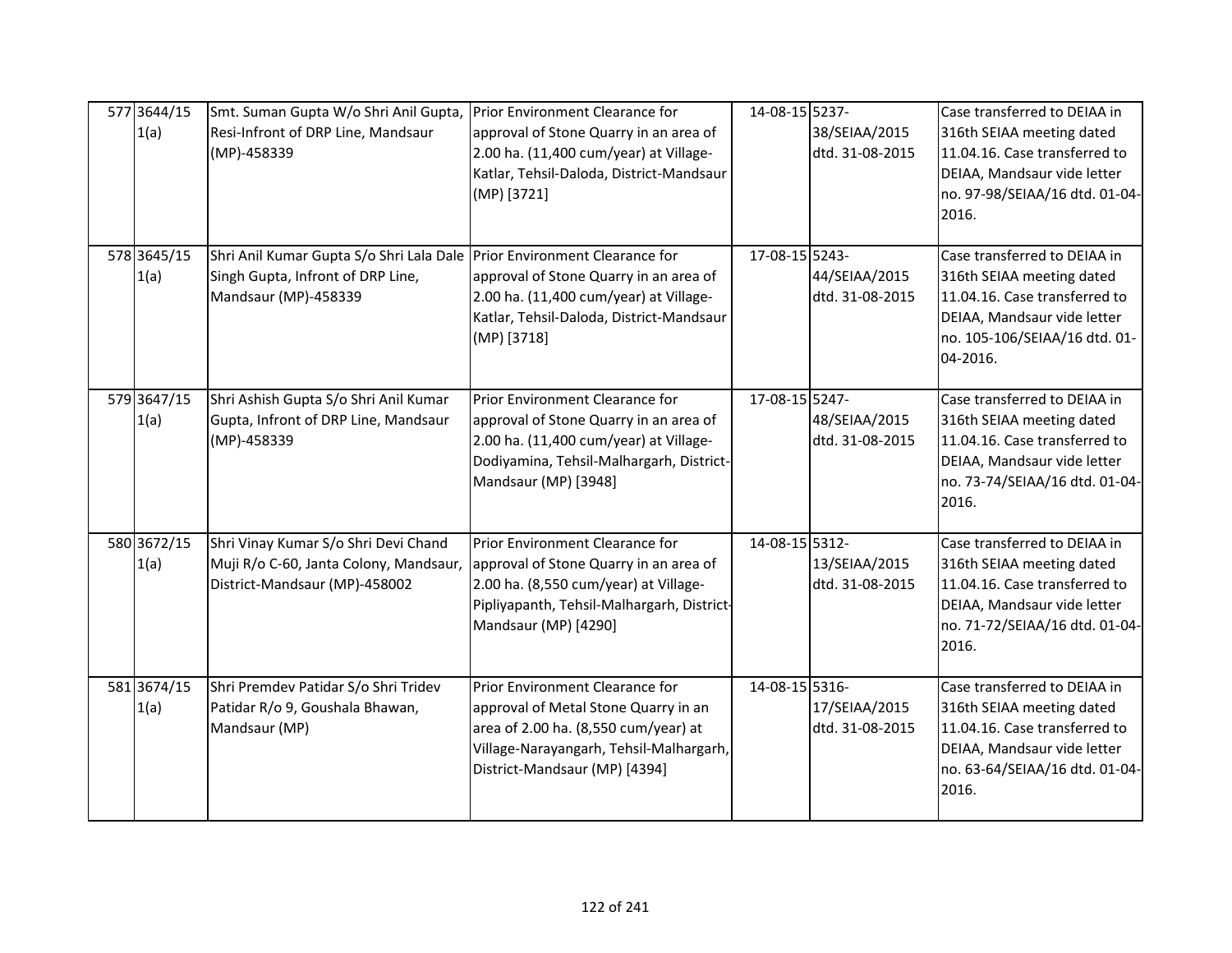| 582 3783/15<br>1(a) | Shri Karulal Patidar S/o Shri Devilal<br>Patidar, Akyabika, Tehsil-Malhargarh,<br>District-Mandsaur (MP)-458556              | Prior Environment Clearance for<br>approval of Stone Quarry in an area of<br>2.00 ha. (17,100 cum/year) at Village-<br>Dodiyamina, Tehsil-Malhargarh, District-<br>Mandsaur (MP) [4264] | 08-09-15 5870- | 71/SEIAA/2015<br>dtd. 29-09-2015          | Case transferred to DEIAA in<br>316th SEIAA meeting dated<br>11.04.16. Case transferred to<br>DEIAA, Mandsaur vide letter<br>no. 93-94/SEIAA/16 dtd. 01-04-<br>2016.   |
|---------------------|------------------------------------------------------------------------------------------------------------------------------|-----------------------------------------------------------------------------------------------------------------------------------------------------------------------------------------|----------------|-------------------------------------------|------------------------------------------------------------------------------------------------------------------------------------------------------------------------|
| 583 3811/15<br>1(a) | Shri Madhusudan Patidar, R/o<br>Mandsaur, Tehsil & District-Mandsaur<br>(MP)-458001                                          | Prior Environment Clearance for<br>approval of Stone Quarry in an area of<br>1.30 ha. (11,400 cum/year) at Village-<br>Lalakheda, Tehsil-Daloda, District-<br>Mandsaur (MP) [4014]      | 18-08-15 5954- | 55/SEIAA/2015<br>dtd. 30-09-2015          | Case transferred to DEIAA in<br>316th SEIAA meeting dated<br>11.04.16. Case transferred to<br>DEIAA, Mandsaur vide letter<br>no. 99-100/SEIAA/16 dtd. 01-<br>04-2016.  |
| 584 5058/16<br>1(a) | Shri Rakesh Kumar S/o Shri Balmukand,<br>Owner, Village-Takrawad, District-<br>Mandsaur (MP)-458556                          | Prior Environment Clearance for<br>Crusher Stone Quarry in an area of<br>1.880 ha. (12,180 cum/year) at Village-<br>Khadpaliya, Tehsil-Malhargarh, District-<br>Mandsaur (MP) [37317]   |                | 05-03-16 /SEIAA/2016 dtd.<br>$-03 - 2016$ | Case transferred to DEIAA in<br>307th SEIAA meeting dated<br>22.03.16. Case transferred to<br>DEIAA, Mandsaur vide letter<br>no. 113-114/SEIAA/16 dtd. 01-<br>04-2016. |
| 585 5057/16<br>1(a) | Shri Shakeel Afghani, Proprietor, M/s<br>Sisodiya Brothers, Village-Boliya, Tehsil-<br>Garoth, District-Mandsaur (MP)-458880 | Prior Environment Clearance for<br>Crusher Stone Quarry in an area of 1.00<br>ha. (6,000 cum/year) at Village-<br>Junapani Pawti, Tehsil-Garoth, District-<br>Mandsaur (MP) [40803]     |                | 05-03-16 /SEIAA/2016 dtd.<br>$-03 - 2016$ | Case transferred to DEIAA in<br>307th SEIAA meeting dated<br>22.03.16. Case transferred to<br>DEIAA, Mandsaur vide letter<br>no. 117-118/SEIAA/16 dtd. 01-<br>04-2016. |
| 586 5049/16<br>1(a) | Shri Govind Singh, Proprietor, M/s<br>Sisodiya Enterprises, Village-Siligarh,<br>District-Jhalawar (RJ)-326001               | Prior Environment Clearance for<br>Crusher Stone Quarry in an area of 2.00<br>ha. (17,100 cum/year) at Village-<br>Junapani Pawti, Tehsil-Garoth, District-<br>Mandsaur (MP) [40751]    |                | 05-03-16 /SEIAA/2016 dtd.<br>$-03 - 2016$ | Case transferred to DEIAA in<br>316th SEIAA meeting dated<br>11.04.16. Case transferred to<br>DEIAA, Mandsaur vide letter<br>no. 480-81/SEIAA/16 dtd. 06-<br>04-2016.  |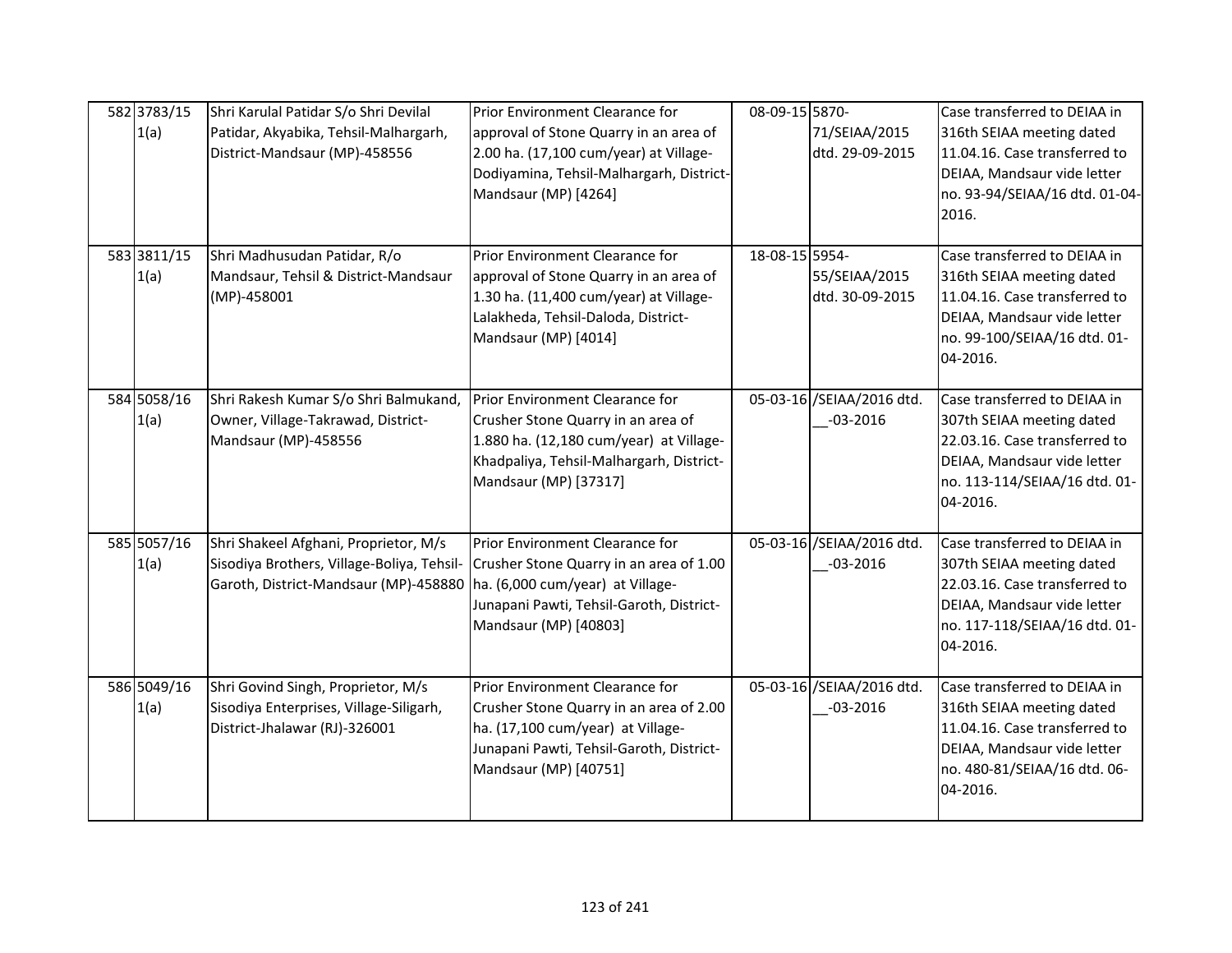| 587 5043/16<br>1(a) | Shri Devilal Patidar S/o Shri Bherulal<br>Patidar, Owner, R/o Village-Bhatuni,<br>Tehsil-Shamgarh, District-Mandsaur<br>(MP)-458883                                          | Prior Environment Clearance for<br>Crusher Stone Quarry in an area of 2.00<br>ha. (17,400 cum/year) at Village-Hatai,<br>Tehsil-Garoth, District-Mandsaur (MP)<br>[40964]           |                | 03-03-16 /SEIAA/2016 dtd.<br>$-03 - 2016$ | Case transferred to DEIAA in<br>307th SEIAA meeting dated<br>22.03.16. Case transferred to<br>DEIAA, Mandsaur vide letter<br>no. 115-116/SEIAA/16 dtd. 01-<br>04-2016.                                                                                                                    |
|---------------------|------------------------------------------------------------------------------------------------------------------------------------------------------------------------------|-------------------------------------------------------------------------------------------------------------------------------------------------------------------------------------|----------------|-------------------------------------------|-------------------------------------------------------------------------------------------------------------------------------------------------------------------------------------------------------------------------------------------------------------------------------------------|
| 588 4744/15<br>1(a) | Shri Girraj Singh Yadav R/o Village-<br>Chhiara, Tehsil-Joura, District-Morena<br>(MP)-476001                                                                                | Prior Environment Clearance for<br>approval of Soil Quarry in an area of<br>0.260 ha. (1,428 cum/year) at Village-<br>Chhaira, Tehsil-Joura, District-Morena<br>$(MP)$ [5705]       | 05-12-15 9546- | 47/SEIAA/2015<br>dtd. 18-12-2015          | Case transferred to DEIAA in<br>305th SEIAA meeting dated<br>17.03.16.                                                                                                                                                                                                                    |
| 589 4716/15<br>1(a) | Shri N.S. Barua, Proprietor, M/s Prakash Prior Environment Clearance for Stone<br>Asphaltings & Toll Highway (India) Ltd.<br>R/o 76, Mall Road, Mhow, Indore (MP)-<br>456001 | Quarry in an area of 2.70 ha. (29,774<br>cum/year) at Village-Malkhanpur,<br>Tehsil-Morena, District-Morena (MP)<br>[6031]                                                          | 24-11-15 9464- | 65/SEIAA/2015<br>dtd. 18-12-2015          | Case transferred to DEIAA in<br>305th SEIAA meeting dated<br>17.03.16. Case transferred to<br>DEIAA, Morena vide letter no.<br>12170-71/SEIAA/16 dtd. 18-03-<br>2016.                                                                                                                     |
| 590 4589/15<br>1(a) | Shri Amit Bamour, President, Shri Jai<br>Sheetla Kamgaar and Karigar Sehkari<br>Samiti (Maryadit), Bamour, District-<br>Morena (MP)-476001                                   | Prior Environment Clearance for<br>approval of Sandstone Quarry in an<br>area of 4.50 ha. (14,950 cum/year) at<br>Village-Jaitpura, Tehsil-Noorbad, District-<br>Morena (MP) [4892] | 24-11-15 9101- | 02/SEIAA/2015<br>dtd. 11-12-2015          | Case transferred to DEIAA in<br>305th SEIAA meeting dated<br>17.03.16. Case transferred to<br>DEIAA, Morena vide letter no.<br>12166-67/SEIAA/16 dtd. 18-03-<br>2016. PP has submitted<br>replenishment plan and send<br>to SEAC2 for appraisal in 317th<br>SEIAA meeting dated 12.04.16. |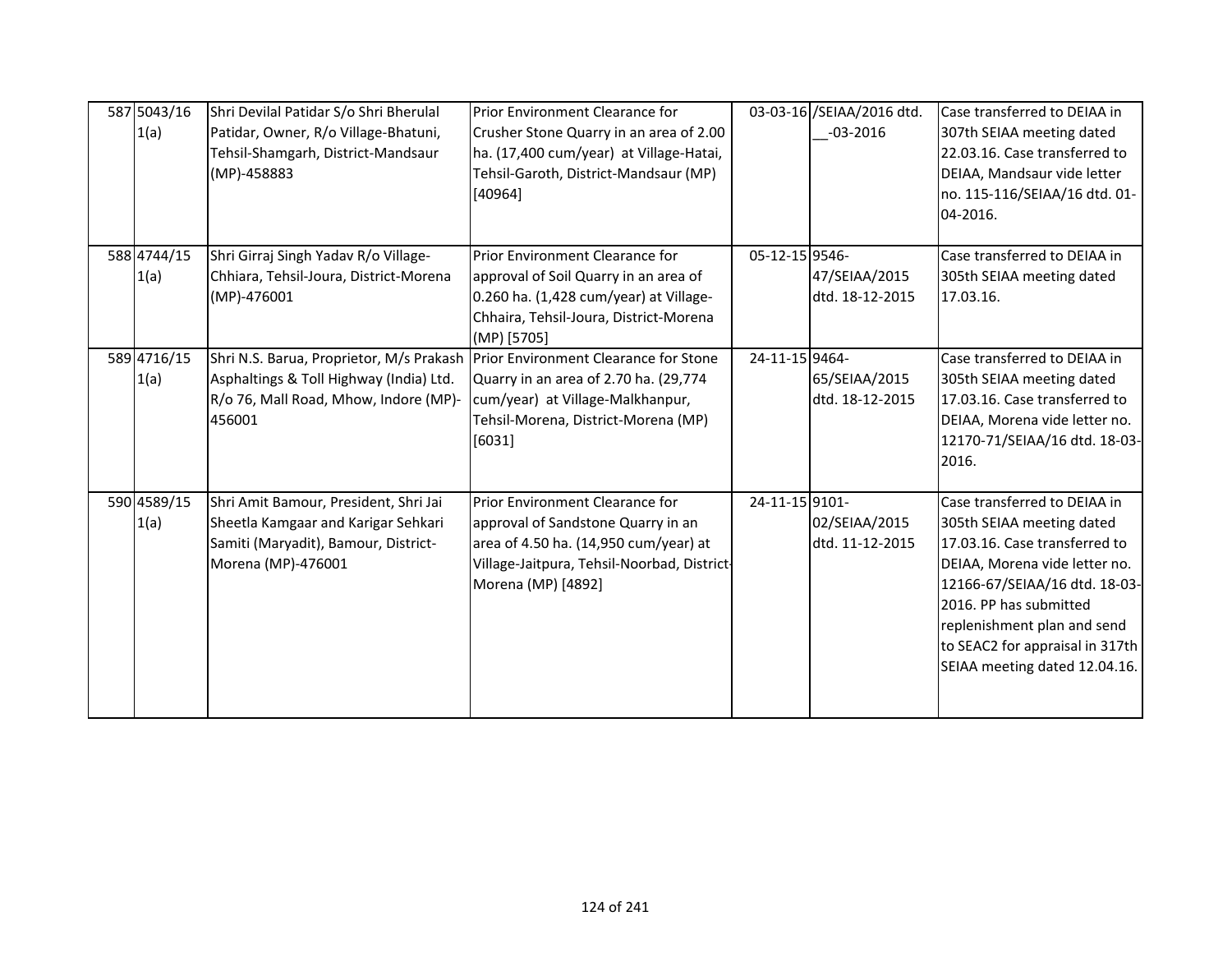| 591 4253/15<br>1(a) | Shri Ram Das Sharma R/o Village-<br>Mangroul, Tehsil-Sabalgarh, District-<br>Morena (MP)-476001                                     | Prior Environment Clearance for<br>approval of Stone Quarry in an area of<br>2.00 ha. (20,000 cum/year) at Village-<br>Mangroul, Tehsil-Sabalgarh, District-<br>Morena (MP) [4547]       | 12-10-15 8341- | 42/SEIAA/2015<br>dtd. 28-11-2015 | Case transferred to DEIAA in<br>305th SEIAA meeting dated<br>17.03.16. Case transferred to<br>DEIAA, Morena vide letter no.<br>12162-63/SEIAA/16 dtd. 18-03-<br>2016. |
|---------------------|-------------------------------------------------------------------------------------------------------------------------------------|------------------------------------------------------------------------------------------------------------------------------------------------------------------------------------------|----------------|----------------------------------|-----------------------------------------------------------------------------------------------------------------------------------------------------------------------|
| 592 3173/15<br>1(a) | Smt. Badami W/o Shri Tilak Singh,<br>Pahlwan Singh Ka Pura, Moujha Pilua,<br>Tehsil & District-Morena (MP)-476001                   | Prior Environment Clearance for<br>approval of Stone Boulder Quarry in an<br>area of 4.00 ha. (70,000 cum/year) at<br>Village-Badwari, Tehsil-Morena, District-<br>Morena (MP) [3606]    | 23-05-15 2109- | 10/SEIAA/2015<br>dtd. 22-06-2015 | Case transferred to DEIAA in<br>305th SEIAA meeting dated<br>17.03.16. Case transferred to<br>DEIAA, Morena vide letter no.<br>12172-73/SEIAA/16 dtd. 18-03-<br>2016. |
| 593 3858/15<br>1(a) | Shri Piyush Sharma, R/o Village-<br>Malanpur, Tehsil-Golad, District-Bhind<br>(MP)-476001                                           | Prior Environment Clearance for<br>approval of Stone Quarry in an area of<br>1.926 ha. (25,000 cum/year) at Village-<br>Badwari, Tehsil-Morena, District-<br>Morena (MP) [3888]          | 23-09-15 6293- | 94/SEIAA/2015<br>dtd. 14-10-2015 | Case transferred to DEIAA in<br>305th SEIAA meeting dated<br>17.03.16. Case transferred to<br>DEIAA, Morena vide letter no.<br>12164-65/SEIAA/16 dtd. 18-03-<br>2016. |
| 594 3916/15<br>1(a) | Shri Keshav Singh Kushwaha R/o Khalifa<br>Colony, Near PNT Colony, Thatipur,<br>District-Gwalior (MP)-474001                        | Prior Environment Clearance for<br>approval of Sandstone Quarry in an<br>area of 4.00 ha. (55,000 cum/year) at<br>Village-Kheria Chunheti, Tehsil-Morena,<br>District-Morena (MP) [5439] | 01-10-15 6769- | 70/SEIAA/2015<br>dtd. 23-10-2015 | Case transferred to DEIAA in<br>305th SEIAA meeting dated<br>17.03.16. Case transferred to<br>DEIAA, Morena vide letter no.<br>12168-69/SEIAA/16 dtd. 18-03-<br>2016. |
| 595 2714/15<br>1(a) | Shri Atul Goldal, Prop., M/s S.R. Traders, Prior Environment Clearance for<br>12, Metro Plaza, Bittan Market, Bhopal<br>(MP)-462016 | approval of Sand Quarry in an area of<br>5.00 ha. (1,47,000 cum/year) at Village-<br>Chirharkalan Shakkar, Tehsil-<br>Gadarwara, District-Narsinghpur (MP)<br>[3173]                     | 07-04-15 2018- | 19/SEIAA/2015<br>dtd. 13-04-2015 | Case transferred to DEIAA,<br>Narsinghpur vide letter no. 765-<br>66/SEIAA/16 dtd. 18-04-2016.                                                                        |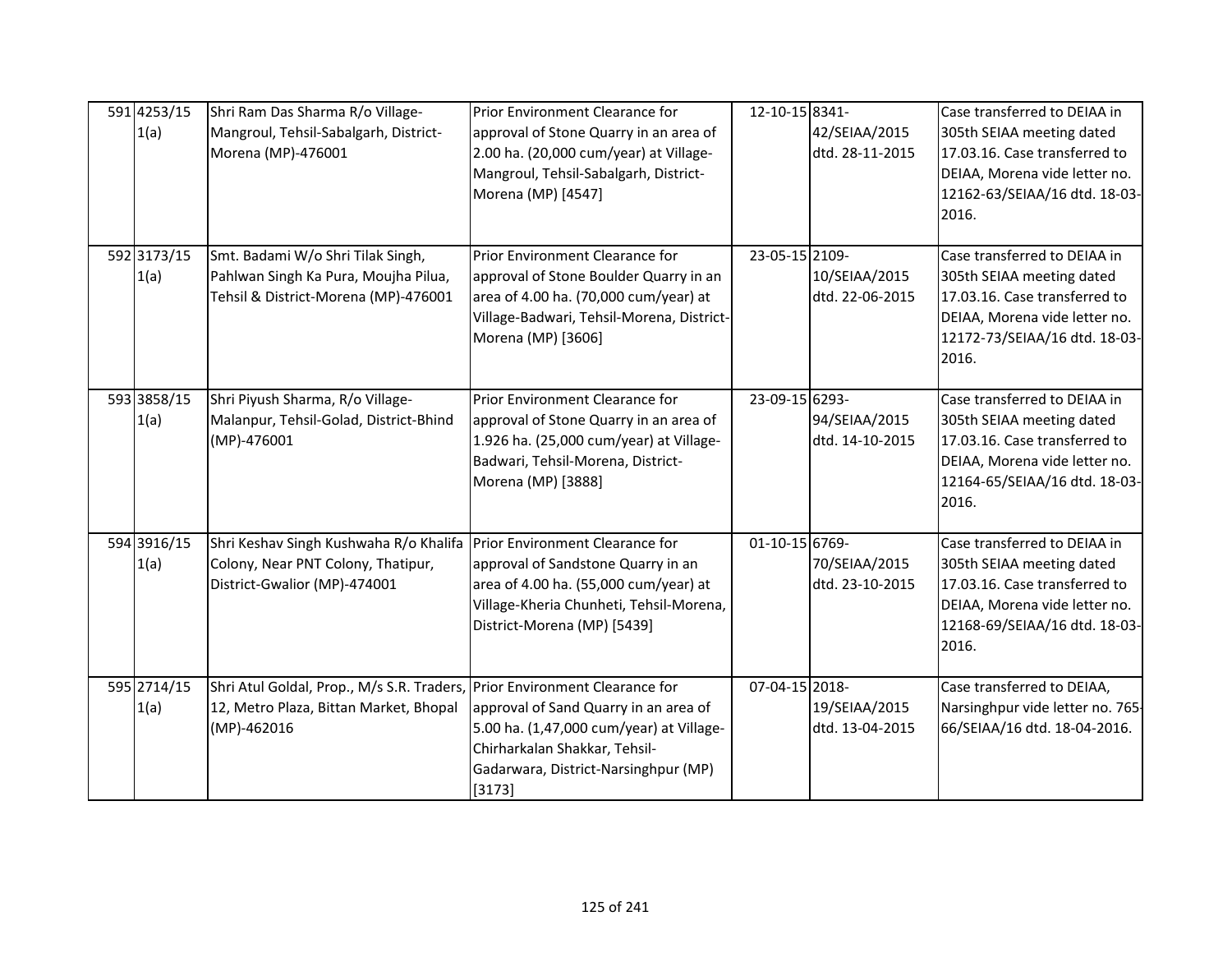| 596 2858/15<br>1(a) | Shri Satyendra Singh, OIC, M.P. State<br>Mining Corporation Ltd., 1222/2, Napier approval of Sankal River Sand Mining in<br>Town, Near Fourth Bridge, Jabalpur<br>(MP)-482001 | Prior Environment Clearance for<br>an area of 2.337 ha. (60,000 cum/year)<br>at Village-Sankal, Tehsil-Gotegaon,<br>District-Narsinghpur (MP) [3279]                                                            | 17-04-15 849-  | 50/SEIAA/2015<br>dtd. 02-05-2015 | Case transferred to DEIAA in<br>313th SEIAA meeting dated<br>04.04.16. Case transferred to<br>DEIAA, Narsinghpur vide letter<br>no. 480-81/SEIAA/16 dtd. 06-<br>04-2016. |
|---------------------|-------------------------------------------------------------------------------------------------------------------------------------------------------------------------------|-----------------------------------------------------------------------------------------------------------------------------------------------------------------------------------------------------------------|----------------|----------------------------------|--------------------------------------------------------------------------------------------------------------------------------------------------------------------------|
| 597 2898/15<br>1(a) | Shri Satyendra Singh, OIC, M.P. State<br>Mining Corporation Ltd., 1222/2, Napier<br>Town, Near Fourth Bridge, Jabalpur<br>(MP)-482001                                         | Prior Environment Clearance for<br>approval of Jamuniya River Sand Mining<br>Quarry in an area of 1.50 ha. (42,750<br>cum/year) at Village-Jamuniya, Tehsil-<br>Gotegaon, District- Narsinghpur (MP)<br>[3299]  | 20-04-15 1028- | 29/SEIAA/2015<br>dtd. 19-05-2015 | Case transferred to DEIAA in<br>321st SEIAA meeting dated<br>22.04.15. Case transferred to<br>DEIAA, vide letter no. 763-<br>64/SEIAA/16 dtd. 18-04-2016.                |
| 598 2903/15<br>1(a) | Shri Satyendra Singh, OIC, M.P. State<br>Mining Corporation Ltd., 1222/2, Napier<br>Town, Near Fourth Bridge, Jabalpur<br>(MP)-482001                                         | Prior Environment Clearance for<br>approval of Gangai Khurd River Sand<br>Quarry in an area of 1.00 ha. (1,14,000<br>cum/year) at Village-Gangai Khurd,<br>Tehsil-Gotegaon, District-Narsinghpur<br>(MP) [3280] | 20-04-15 1046- | 47/SEIAA/2015<br>dtd. 20-05-2015 | Case transferred to DEIAA in<br>313th SEIAA meeting dated<br>04.04.16. Case transferred to<br>DEIAA, Narsinghpur vide letter<br>no. 480-81/SEIAA/16 dtd. 06-<br>04-2016. |
| 599 2906/15<br>1(a) | Shri Satyendra Singh, OIC, M.P. State<br>Mining Corporation Ltd., 1222/2, Napier approval of Jhansighat River Sand<br>Town, Near Fourth Bridge, Jabalpur<br>(MP)-482001       | Prior Environment Clearance for<br>Mining in an area of 1.614 ha. (30,000<br>cum/year) at Village- Jhansighat, Tehsil-<br>Gotegaon, District-Narsinghpur (MP)<br>[3286]                                         | 20-04-15 1052- | 53/SEIAA/2015<br>dtd. 20-05-2015 | Case transferred to DEIAA in<br>321st SEIAA meeting dated<br>22.04.15. Case transferred to<br>DEIAA, vide letter no. 763-<br>64/SEIAA/16 dtd. 18-04-2016.                |
| 600 2907/15<br>1(a) | Shri Satyendra Singh, OIC, M.P. State<br>Mining Corporation Ltd., 1222/2, Napier approval of Belkhedi River Sand Mining<br>Town, Near Fourth Bridge, Jabalpur<br>(MP)-482001  | Prior Environment Clearance for<br>in an area of 2.00 ha. (57,000 cum/year)<br>at Village-Belkhedi, Tehsil-Gotegaon,<br>District-Narsinghpur (MP) [3282]                                                        | 20-04-15 1054- | 55/SEIAA/2015<br>dtd. 20-05-2015 | Case transferred to DEIAA in<br>321st SEIAA meeting dated<br>22.04.15. Case transferred to<br>DEIAA, vide letter no. 763-<br>64/SEIAA/16 dtd. 18-04-2016.                |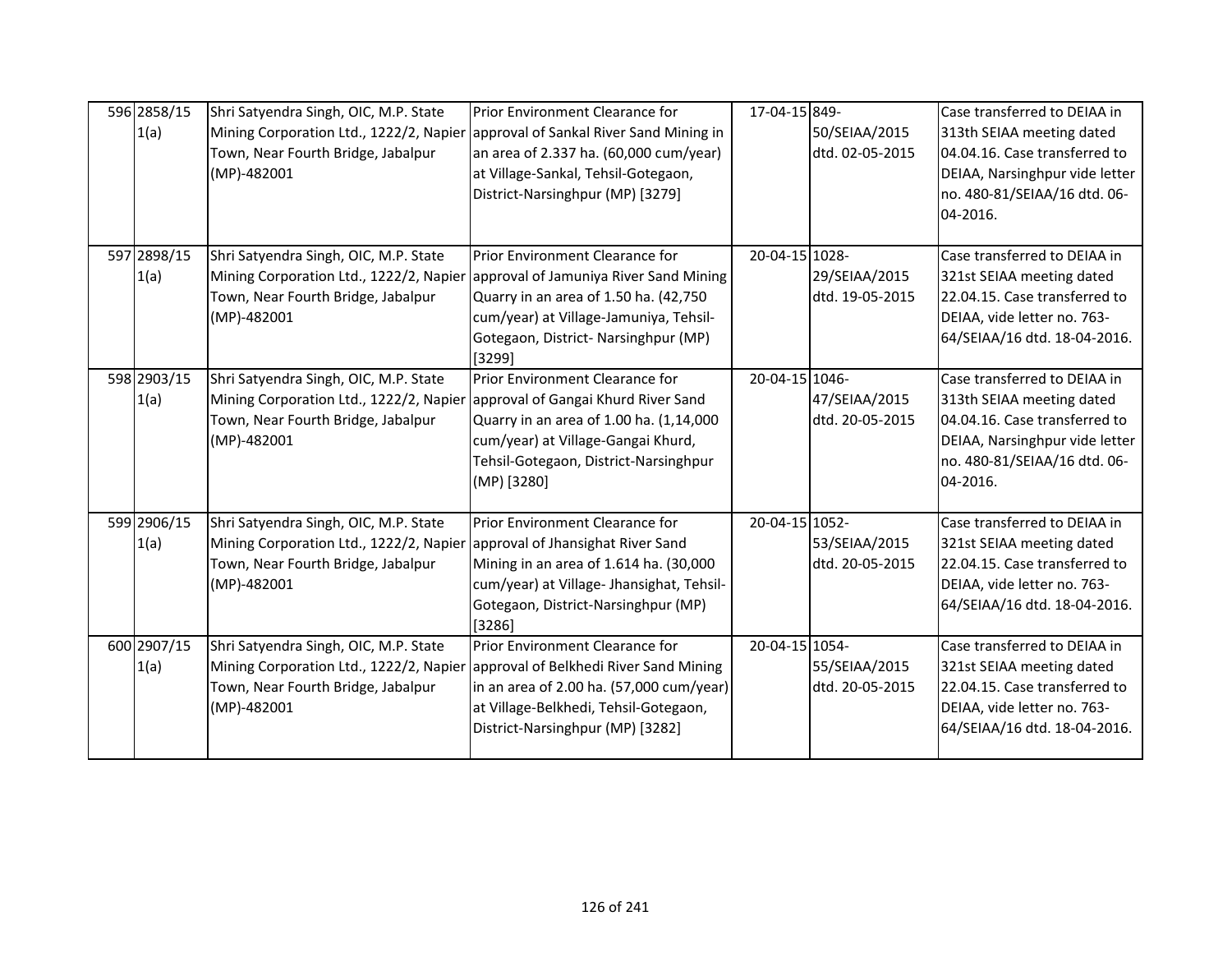| 601 3125/15<br>1(a)    | Shri Foulad Singh Patel S/o Shri Shyam<br>Singh Patel, Village-Samnapur, Tehsil-<br>Kareli, Narsinghpur (MP)-487001                                                                             | Prior Environment Clearance for<br>approval of Stone/Murrum Quarry in an<br>area of 5.00 ha. (11,760 cum/year) at<br>Village-Jotkheda, Tehsil- Narsinghpur,<br>District-Narsinghpur (MP) [3598] | 30-05-15 1906- | 07/SEIAA/2015<br>dtd. 11-06-2015 | Case transferred to DEIAA in<br>316th SEIAA meeting dated<br>11.04.16. Case transferred to<br>DEIAA, Narsinghpur vide letter<br>no. 13179-80/SEIAA/16 dtd. 31-<br>03-2016.                                                                                                                                                                      |
|------------------------|-------------------------------------------------------------------------------------------------------------------------------------------------------------------------------------------------|-------------------------------------------------------------------------------------------------------------------------------------------------------------------------------------------------|----------------|----------------------------------|-------------------------------------------------------------------------------------------------------------------------------------------------------------------------------------------------------------------------------------------------------------------------------------------------------------------------------------------------|
| 602 1386/201<br>3 1(a) | M/S. Shri Ashish Enterprises, 4-5,<br>Industries Area, Neemuch (M.P.)                                                                                                                           | Environment Clearance for approval of<br>04.00 Hectares Stone/Boulder Quarry at<br>Vill.-Suvakheda, Teh.-Jawad, Dist.-<br>Neemuch (M.P.)                                                        | 07-12-12 3140- | 41/SEIAA/2013<br>dtd. 25-03-2013 | Case delisted vide letter no.<br>2509-10/SEIAA/15 date 26-06-<br>15 Case relisted and sent to<br>SEAC for appraisal decided in<br>254th SEIAA meeting dated<br>30.10.15. Case transferred to<br>DEIAA in 305th SEIAA meeting<br>dated 17.03.16. Case<br>transferred to DEIAA,<br>Neemuch vide letter no. 12630-<br>31/SEIAA/16 dtd. 29-03-2016. |
| 603 4836/15<br>1(a)    | Shri Mahendra Kumar Mehta, Partner,<br>JM/s Anjani Minerals Logistic Industries, Flagstone Quarry in an area of 3.385 ha.<br>R/o Yash Ratna-5, Basant Vihar, New<br>Bhupalpura, Udaipura-313001 | Prior Environment Clearance for<br>(2,00,000 cum/year) at Village-<br>Bamambardi, Tehsil-Neemuch, District-<br>Neemuch (MP) [5077]                                                              | 10-12-15 9931- | 32/SEIAA/2015<br>dtd. 29-12-2015 | Case transferred to DEIAA in<br>305th SEIAA meeting dated<br>17.03.16. Case transferred to<br>DEIAA, Neemuch vide letter<br>no. 12634-35/SEIAA/16 dtd. 29-<br>03-2016.                                                                                                                                                                          |
| 604 4831/15<br>1(a)    | Ms. Shweta Mehta, Partner, M/s<br>Chundawat Mining R/o 42, Gandhi<br>Nagar, District-Neemuch (MP)-458441                                                                                        | Prior Environment Clearance for<br>Flagstone Quarry in an area of 4.00 ha.<br>(20,400 cum/year) at Village-<br>Bamanbardi, Tehsil-Neemuch, District-<br>Neemuch (MP) [5021]                     | 10-12-15 9806- | 07/SEIAA/2015<br>dtd. 23-12-2015 | Case transferred to DEIAA in<br>305th SEIAA meeting dated<br>17.03.16. Case transferred to<br>DEIAA, Neemuch vide letter<br>no. 12642-43/SEIAA/16 dtd. 29-<br>03-2016.                                                                                                                                                                          |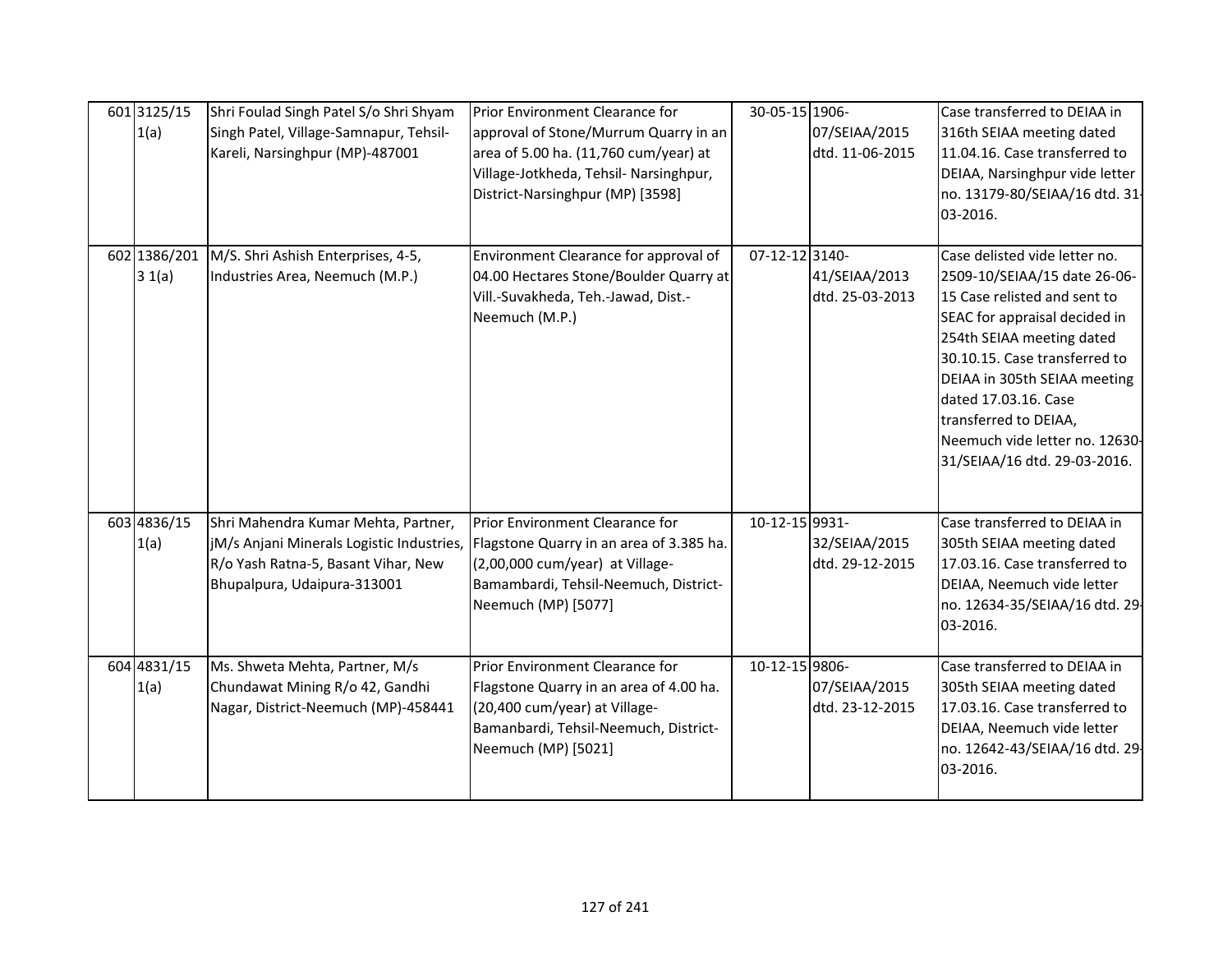| 605 4807/15<br>1(a)<br>606 4579/15<br>1(a) | Shri Dinesh Agarwal R/o Ahinsa Path,<br>Tehsil-Singoli, District-Neemuch (MP)<br>Smt. Seetabai W/o Late Shri Prathviraj<br>Gour, Proprietor, M/s Shivam Stone<br>Crusher, R/o Village-Manshakhedi,<br>Tehsil-Malhargarh, District-Neemuch | Prior Environment Clearance for<br>Flagstone Quarry in an area of 3.00 ha.<br>(2,000 cum/year) at Village-Fusriya,<br>Tehsil-Singoli, District-Neemuch (MP)<br>[6203]<br>Prior Environment Clearance for<br>approval of Stone Quarry in an area of<br>1.530 ha. (5,000 cum/year) at Village-<br>Chapalana, Tehsil-Manasa, District- | 05-12-15 9758-<br>05-11-15 9137- | 59/SEIAA/2015<br>dtd. 23-12-2015<br>38/SEIAA/2015<br>dtd. 11-12-2015 | Case transferred to DEIAA in<br>305th SEIAA meeting dated<br>17.03.16.<br>Case transferred to DEIAA in<br>305th SEIAA meeting dated<br>17.03.16. Case transferred to<br>DEIAA, Neemuch vide letter |
|--------------------------------------------|-------------------------------------------------------------------------------------------------------------------------------------------------------------------------------------------------------------------------------------------|-------------------------------------------------------------------------------------------------------------------------------------------------------------------------------------------------------------------------------------------------------------------------------------------------------------------------------------|----------------------------------|----------------------------------------------------------------------|----------------------------------------------------------------------------------------------------------------------------------------------------------------------------------------------------|
|                                            | (MP)-458110                                                                                                                                                                                                                               | Neemuch (MP) [5749]                                                                                                                                                                                                                                                                                                                 |                                  |                                                                      | no. 12622-23/SEIAA/16 dtd. 29-<br>03-2016.                                                                                                                                                         |
| 607 4551/15<br>1(a)                        | Shri Harshit Dua R/o Village-Ushaganj,<br>Tehsil-Manasa, District-Neemuch (MP)-<br>458441                                                                                                                                                 | Prior Environment Clearance for<br>approval of Stone Quarry in an area of<br>1.50 ha. (15,000 cum/year) at Village-<br>Arniyamangir, Tehsil-Neemuch, District-<br>Neemuch (MP) [4525]                                                                                                                                               | 04-11-15 9059-                   | 60/SEIAA/2015<br>dtd. 11-12-2015                                     | Case transferred to DEIAA in<br>305th SEIAA meeting dated<br>17.03.16. Case transferred to<br>DEIAA, Neemuch vide letter<br>no. 12638-39/SEIAA/16 dtd. 29-<br>03-2016.                             |
| 608 4432/15<br>1(a)                        | Shri Prabhakar Singh, House No. 29,<br>Suncity Colony, Mhow, Road, Neemuch<br>(MP)                                                                                                                                                        | Prior Environment Clearance for<br>approval of Flagstone Quarry in an area<br>of 4.00 ha. (2,000 cum/year) at Village-<br>Bisalwaskhurd, Tehsil-Neemuch, District-<br>Neemuch (MP) [3913]                                                                                                                                           | 28-10-15 8754-                   | 55/SEIAA/2015<br>dtd. 05-12-2015                                     | Case transferred to DEIAA in<br>305th SEIAA meeting dated<br>17.03.16. Case transferred to<br>DEIAA, Neemuch vide letter<br>no. 12636-37/SEIAA/16 dtd. 29-<br>03-2016.                             |
| 609 4387/15<br>1(a)                        | Shri Kanhaiyalal Patidar R/o Village-<br>Bhadbhadiya, Tehsil & District-Neemuch approval of Stone Quarry in an area of<br>(MP)-458441                                                                                                     | Prior Environment Clearance for<br>1.28 ha. (20,000 cum/year) at Village-<br>Bhadbhadiya, Tehsil-Neemuch, District-<br>Neemuch (MP) [4438]                                                                                                                                                                                          | 04-11-15 8677-                   | 78/SEIAA/2015<br>dtd. 05-12-2015                                     | Case transferred to DEIAA in<br>305th SEIAA meeting dated<br>17.03.16. Case transferred to<br>DEIAA, Neemuch vide letter<br>no. 12628-29/SEIAA/16 dtd. 29-<br>03-2016.                             |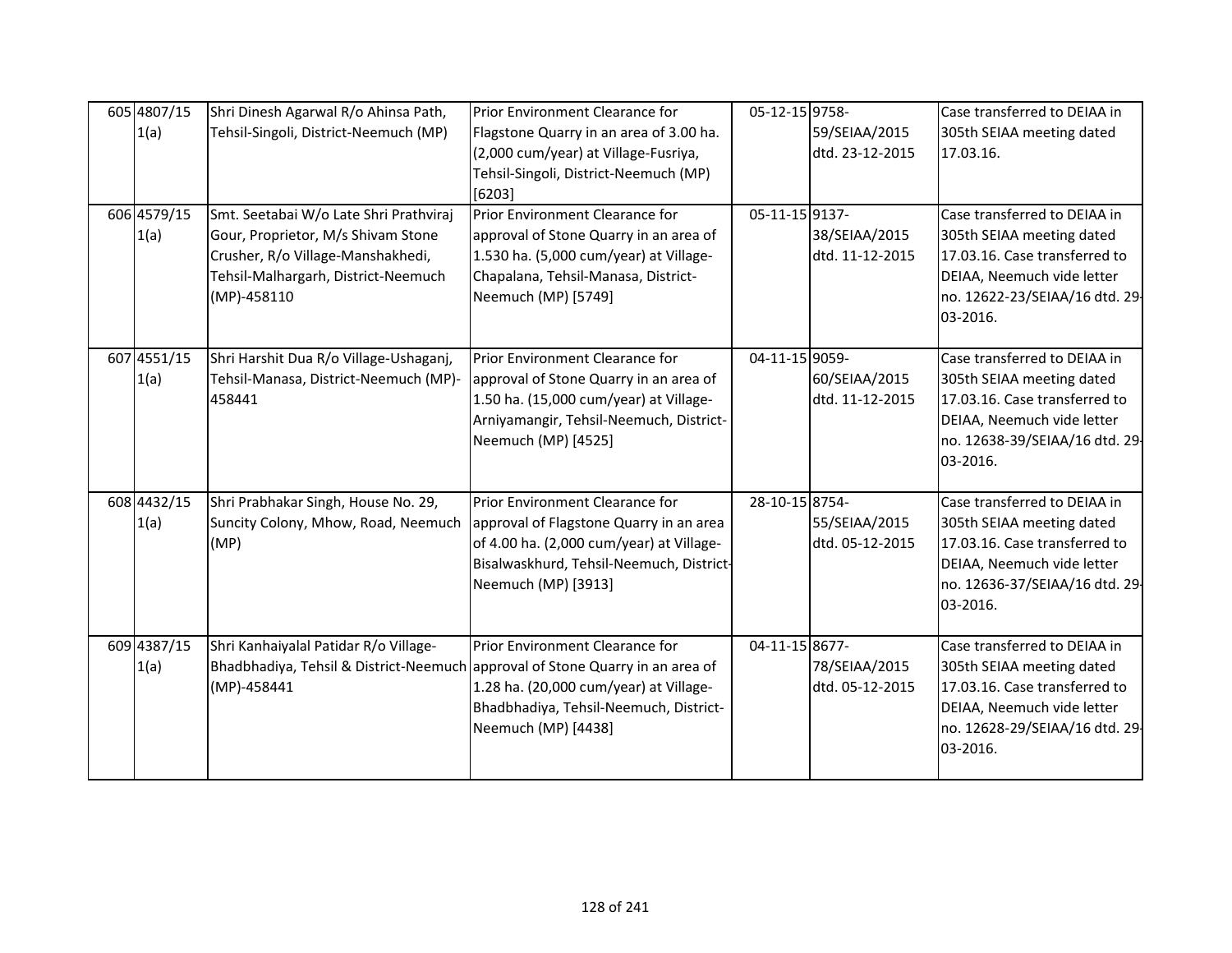| 610 4251/15<br>1(a) | Smt. Ritu Gopawat R/o Bungalow No.<br>35, Tehsil & District-Neemuch (MP)-<br>458441                                             | Prior Environment Clearance for<br>approval of Stone Quarry in an area of<br>0.750 ha. (10,000 cum/year) at Village-<br>Guasundi Bamani, Tehsil-Neemuch,<br>District-Neemuch (MP) [4285]       | 29-10-15 8355- | 56/SEIAA/2015<br>dtd. 28-11-2015 | Case transferred to DEIAA in<br>305th SEIAA meeting dated<br>17.03.16. Case transferred to<br>DEIAA, Neemuch vide letter<br>no. 12618-19/SEIAA/16 dtd. 29-<br>03-2016. |
|---------------------|---------------------------------------------------------------------------------------------------------------------------------|------------------------------------------------------------------------------------------------------------------------------------------------------------------------------------------------|----------------|----------------------------------|------------------------------------------------------------------------------------------------------------------------------------------------------------------------|
| 611 4250/15<br>1(a) | Smt. Ritu Gopawat R/o Bunglow No. 35,<br>Tehsil & District-Neemuch (MP)-458441                                                  | <b>Prior Environment Clearance for</b><br>approval of Stone Quarry in an area of<br>3.00 ha. (30,000 cum/year) at Village-<br>Guasundi Bamani, Tehsil-Neemuch,<br>District-Neemuch (MP) [4284] | 30-10-15 8353- | 54/SEIAA/2015<br>dtd. 28-11-2015 | Case transferred to DEIAA in<br>305th SEIAA meeting dated<br>17.03.16. Case transferred to<br>DEIAA, Neemuch vide letter<br>no. 12620-21/SEIAA/16 dtd. 29-<br>03-2016. |
| 612 2501/15<br>1(a) | Smt. Sangeeta Jain W/o Shri Pradeep<br>Jain, Mundada ki Pol, Manasa, Neemuch Stone Quarry in an area of 3.00 ha.<br>(MP)-458441 | Prior Environment Clearance for Alhed<br>(50,000 cum/year) at Village-Alhed,<br>Tehsil-Manasa, Dist-Neemuch (MP)<br>[2786]                                                                     | 04-02-15 2731- | 32/SEIAA/2015<br>dtd. 02-03-2015 | Case transferred to DEIAA in<br>305th SEIAA meeting dated<br>17.03.16. Case transferred to<br>DEIAA, Neemuch vide letter<br>no. 12626-27/SEIAA/16 dtd. 29-<br>03-2016. |
| 613 3630/15<br>1(a) | Smt. Rachna Singhai W/o Shri Mangesh<br>Singhai, Near Vijay Stambh, Manasa,<br>District-Neemuch (MP)-458441                     | Prior Environment Clearance for<br>approval of Stone Quarry in an area of<br>1.80 ha. (11,400 cum/year) at Village-<br>Sandiya, Tehsil-Manasa, District-<br>Neemuch (MP) [3726]                | 10-08-15 5120- | 21/SEIAA/2015<br>dtd. 22-08-2015 | Case transferred to DEIAA in<br>305th SEIAA meeting dated<br>17.03.16. Case transferred to<br>DEIAA, Neemuch vide letter<br>no. 12640-41/SEIAA/16 dtd. 29-<br>03-2016. |
| 614 3920/15<br>1(a) | Shri Kanhaiya Lal Gandhi R/o Jamunia<br>Rawaji, Tehsil-Manasa, District-<br>Neemuch (MP)-458441                                 | Prior Environment Clearance for<br>approval of Stone Quarry in an area of<br>1.193 ha. (18,518 cum/year) at Village-<br>Alhed, Tehsil-Manasa, District-Neemuch<br>(MP) [3949]                  | 24-09-15 6777- | 78/SEIAA/2015<br>dtd. 23-10-2015 | Case transferred to DEIAA in<br>305th SEIAA meeting dated<br>17.03.16. Case transferred to<br>DEIAA, Neemuch vide letter<br>no. 12624-25/SEIAA/16 dtd. 29-<br>03-2016. |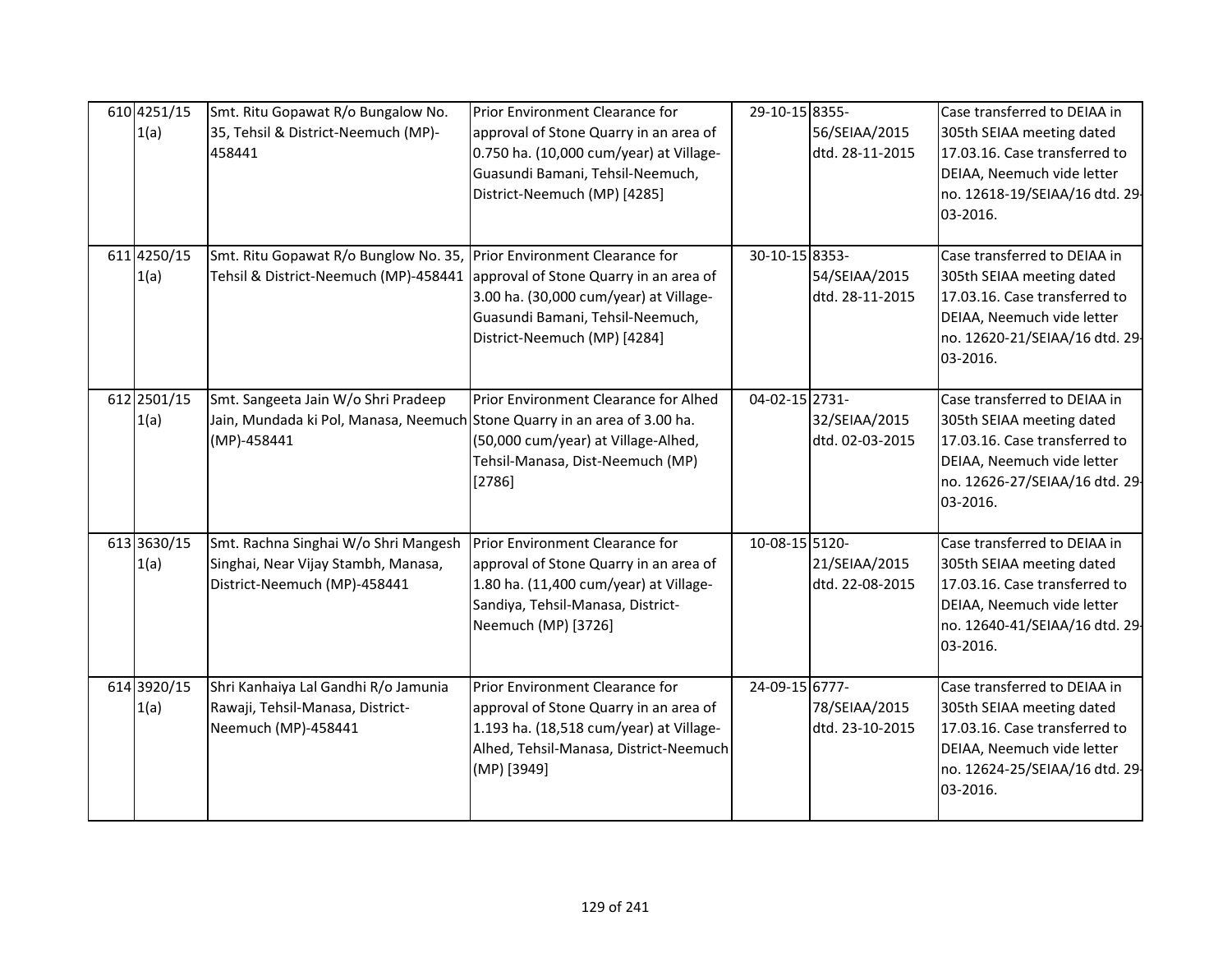| 615 4795/15<br>1(a)<br>616 4664/15<br>1(a) | Shri Ravindra Singh S/o Shri Indrabhan<br>Singh R/o Paharua, Tehsil-Katni, District-Sandstone Quarry in an area of 1.30 ha.<br>Katni (MP)-488333<br>Shri Rajesh Dwivedi S/o Shri Jag Prasad<br>Dwivedi R/o Dwivedi Construction, Near<br>SBI, Village-Benisagar, District-Panna<br>(MP)-488442 | Prior Environment Clearance for<br>(2,250 cum/year) at Village-Lilwar,<br>Tehsil-Pawai, District-Panna (MP)<br>[5452]<br>Prior Environment Clearance for Stone<br>Quarry in an area of 2.840 ha. (14,250<br>cum/year) at Village-Kaikardiya, Tehsil-<br>Pawai, District-Panna (MP) [5462] | 11-12-15 9629-<br>07-12-15 9286- | 30/SEIAA/2015<br>dtd. 21-12-2015<br>87/SEIAA/2015<br>dtd. 15-12-2015 | Case transferred to DEIAA in<br>316th SEIAA meeting dated<br>11.04.16.<br>Case transferred to DEIAA in<br>316th SEIAA meeting dated<br>11.04.16. |
|--------------------------------------------|------------------------------------------------------------------------------------------------------------------------------------------------------------------------------------------------------------------------------------------------------------------------------------------------|-------------------------------------------------------------------------------------------------------------------------------------------------------------------------------------------------------------------------------------------------------------------------------------------|----------------------------------|----------------------------------------------------------------------|--------------------------------------------------------------------------------------------------------------------------------------------------|
| 617 4656/15<br>1(a)                        | Shri Brijmohan Tiwari S/o Shri Ram<br>Sudrishti Tiwari R/o Tikuriya Mohalla,<br>Panna, District-Panna (MP)-488001                                                                                                                                                                              | Prior Environment Clearance for<br>approval of Stone Quarry in an area of<br>1.00 ha. (6,000 cum/year) at Village-<br>Hardhuai, Tehsil-Panna, District-Panna<br>(MP) [3810]                                                                                                               | 05-12-15 9268-                   | 69/SEIAA/2015<br>dtd. 15-12-2015                                     | Case transferred to DEIAA in<br>316th SEIAA meeting dated<br>11.04.16.                                                                           |
| 618 4654/15<br>1(a)                        | Shri Brijmohan Tiwari S/o Shri<br>Ramsudrishti Tiwari R/o Tikuriya<br>Mohalla, District-Panna (MP)-488001                                                                                                                                                                                      | Prior Environment Clearance for<br>approval of Flagstone Quarry in an area<br>of 2.00 ha. (11,200 cum/year) at Village-<br>Bharwara, Tehsil-Shahnagar, District-<br>Panna (MP) [3778]                                                                                                     | 05-12-15 9264-                   | 65/SEIAA/2015<br>dtd. 15-12-2015                                     | Case transferred to DEIAA in<br>316th SEIAA meeting dated<br>11.04.16.                                                                           |
| 619 4649/15<br>1(a)                        | Shri Brijmohan Tiwari S/o Shri Ram<br>Sudrishti Tiwari R/o Tikuriya Mohalla,<br>District-Panna (MP)-488001                                                                                                                                                                                     | Prior Environment Clearance for<br>approval of Stone Quarry in an area of<br>2.00 ha. (12,000 cum/year) at Village-<br>Barhakala, Tehsil-Gunour, District-<br>Panna (MP) [4470]                                                                                                           | 05-12-15 9254-                   | 55/SEIAA/2015<br>dtd. 15-12-2015                                     | Case transferred to DEIAA in<br>316th SEIAA meeting dated<br>11.04.16.                                                                           |
| 620 4648/15<br>1(a)                        | Shri Brijmohan Tiwari S/o Shri Ram<br>Sudrishtri Tiwari R/o Tikuriya Mohalla,<br>District-Panna (MP)-488001                                                                                                                                                                                    | Prior Environment Clearance for Metal<br>Stone Quarry in an area of 1.00 ha.<br>(6,000 cum/year) at Village-Rajapur,<br>Tehsil-Devendranagar, District-Panna<br>(MP) [4836]                                                                                                               | 05-12-15 9252-                   | 53/SEIAA/2015<br>dtd. 15-12-2015                                     | Case transferred to DEIAA in<br>316th SEIAA meeting dated<br>11.04.16.                                                                           |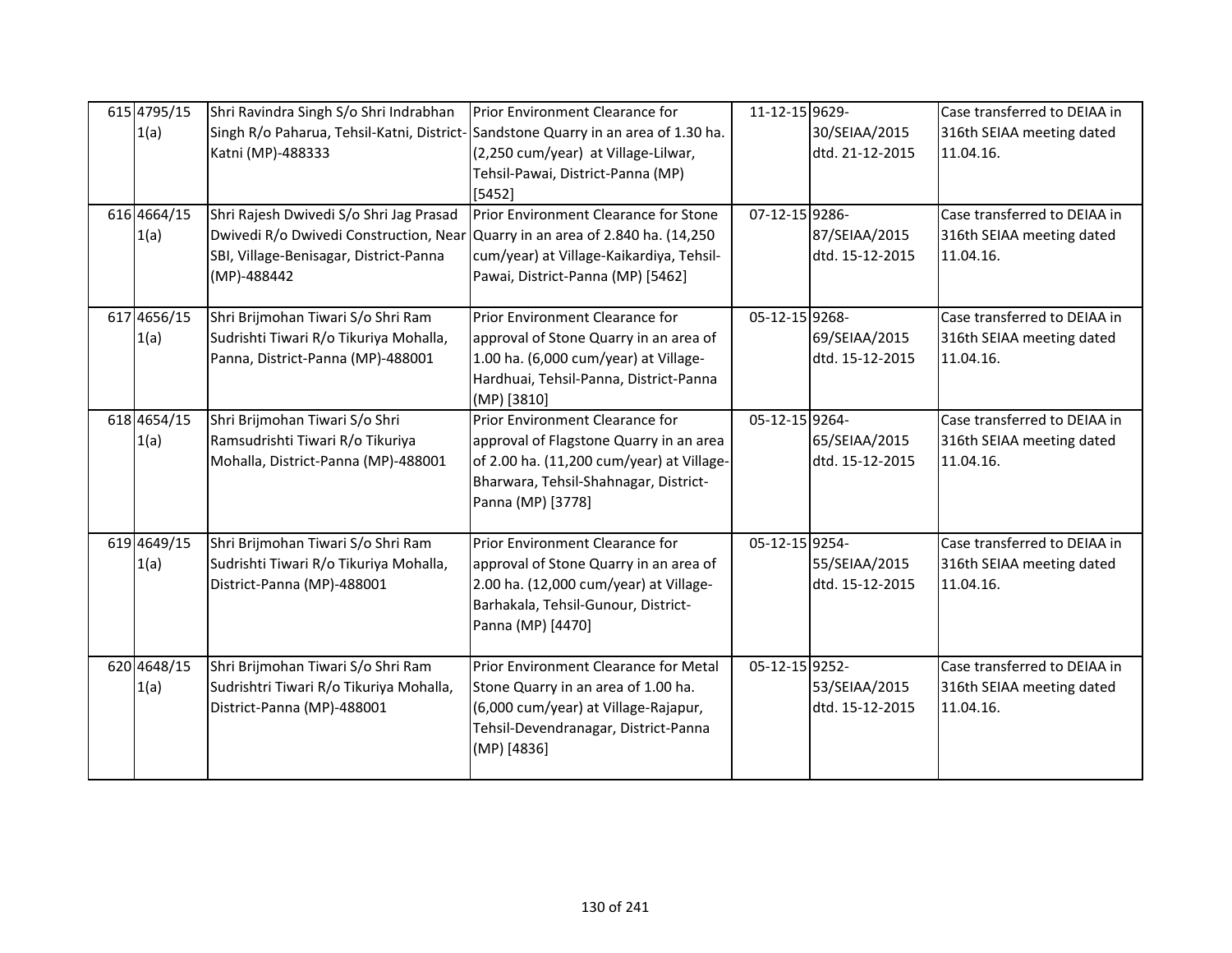| 621 4572/15<br>1(a)<br>622 4569/15<br>1(a) | Shri Ravindra Shukla, M/s Avin Minerals Prior Environment Clearance for<br>& Metals, Rani Bag, Tehsil & District-<br>Panna (MP)-488001<br>Shri Nepal Singh S/o Shri Kishore Singh<br>R/o Village-Mahod Khurd, Tehsil-Pawai,<br>District-Panna (MP)-488446 | approval of Flag Stone in an area of<br>0.506 ha. (3,000 cum/year) at Village-<br>Panna, Tehsil-Panna, District-Panna<br>(MP) [5866]<br>Prior Environment Clearance for<br>approval of Stone Quarry in an area of<br>1.40 ha. (1,350 cum/year) at Village-<br>Kutarhia, Tehsil-Pawai, District-Panna<br>(MP) [5464] | 20-11-15 9087-<br>24-11-15 9081- | 88/SEIAA/2015<br>dtd. 11-12-2015<br>82/SEIAA/2015<br>dtd. 11-12-2015 | Case transferred to DEIAA in<br>316th SEIAA meeting dated<br>11.04.16.<br>Case transferred to DEIAA in<br>316th SEIAA meeting dated<br>11.04.16. |
|--------------------------------------------|-----------------------------------------------------------------------------------------------------------------------------------------------------------------------------------------------------------------------------------------------------------|---------------------------------------------------------------------------------------------------------------------------------------------------------------------------------------------------------------------------------------------------------------------------------------------------------------------|----------------------------------|----------------------------------------------------------------------|--------------------------------------------------------------------------------------------------------------------------------------------------|
| 623 4568/15<br>1(a)                        | Shri Rajendra Patel S/o Shri Guljari Lal<br>Patel R/o Nanhi Pawai, Tehsil-Pawai,<br>District-Panna (MP)-488446                                                                                                                                            | Prior Environment Clearance for<br>approval of Flooring Stone Quarry in an<br>area of 2.00 ha. (18,000 cum/year) at<br>Village-Jhanjhar, Tehsil-Pawai, District-<br>Panna (MP) [4529]                                                                                                                               | 19-11-15 9131-                   | 32/SEIAA/2015<br>dtd. 11-12-2015                                     | Case transferred to DEIAA in<br>316th SEIAA meeting dated<br>11.04.16.                                                                           |
| 624 4560/15<br>1(a)                        | Smt. Nandita Singh W/o Shri Brijendra<br>Singh R/o Village-Itori, Tehsil-Amanganj,<br>District-Panna (MP)-488441                                                                                                                                          | Prior Environment Clearance for<br>approval of Stone Quarry in an area of<br>1.850 ha. (3,600 cum/year) at Village-<br>Tai, Tehsil-Pawai, District-Panna (MP)<br>[5447]                                                                                                                                             | 24-11-15 9065-                   | 66/SEIAA/2015<br>dtd. 11-12-2015                                     | Case transferred to DEIAA in<br>316th SEIAA meeting dated<br>11.04.16.                                                                           |
| 625 4414/15<br>1(a)                        | Smt. Rupinder Kaur W/o Shri Devendar<br>Kaur R/o Village-Mutmuru, Tehsil-<br>Pawai, District-Panna (MP)                                                                                                                                                   | Prior Environment Clearance for<br>approval of Sandstone Quarry in an<br>area of 1.25 ha. (8,000 cum/year) at<br>Village-Jaitpura, Tehsil-Pawai, District-<br>Panna (MP) [5111]                                                                                                                                     | 29-10-15 8718-                   | 19/SEIAA/2015<br>dtd. 05-12-2015                                     | Case transferred to DEIAA in<br>316th SEIAA meeting dated<br>11.04.16.                                                                           |
| 626 4409/15<br>1(a)                        | Shri Devender Singh S/o Shri Khilawan<br>Singh R/o Ludhni, Post-Hirapur, District- approval of Stone Quarry in an area of<br>Panna (MP)-488333                                                                                                            | Prior Environment Clearance for<br>2.00 ha. (24,300 cum/year) at Village-<br>Ganiyari, Tehsil-Pawai, District-Panna<br>(MP) [4791]                                                                                                                                                                                  | 03-11-15 8710-                   | 11/SEIAA/2015<br>dtd. 05-12-2015                                     | Case transferred to DEIAA in<br>316th SEIAA meeting dated<br>11.04.16.                                                                           |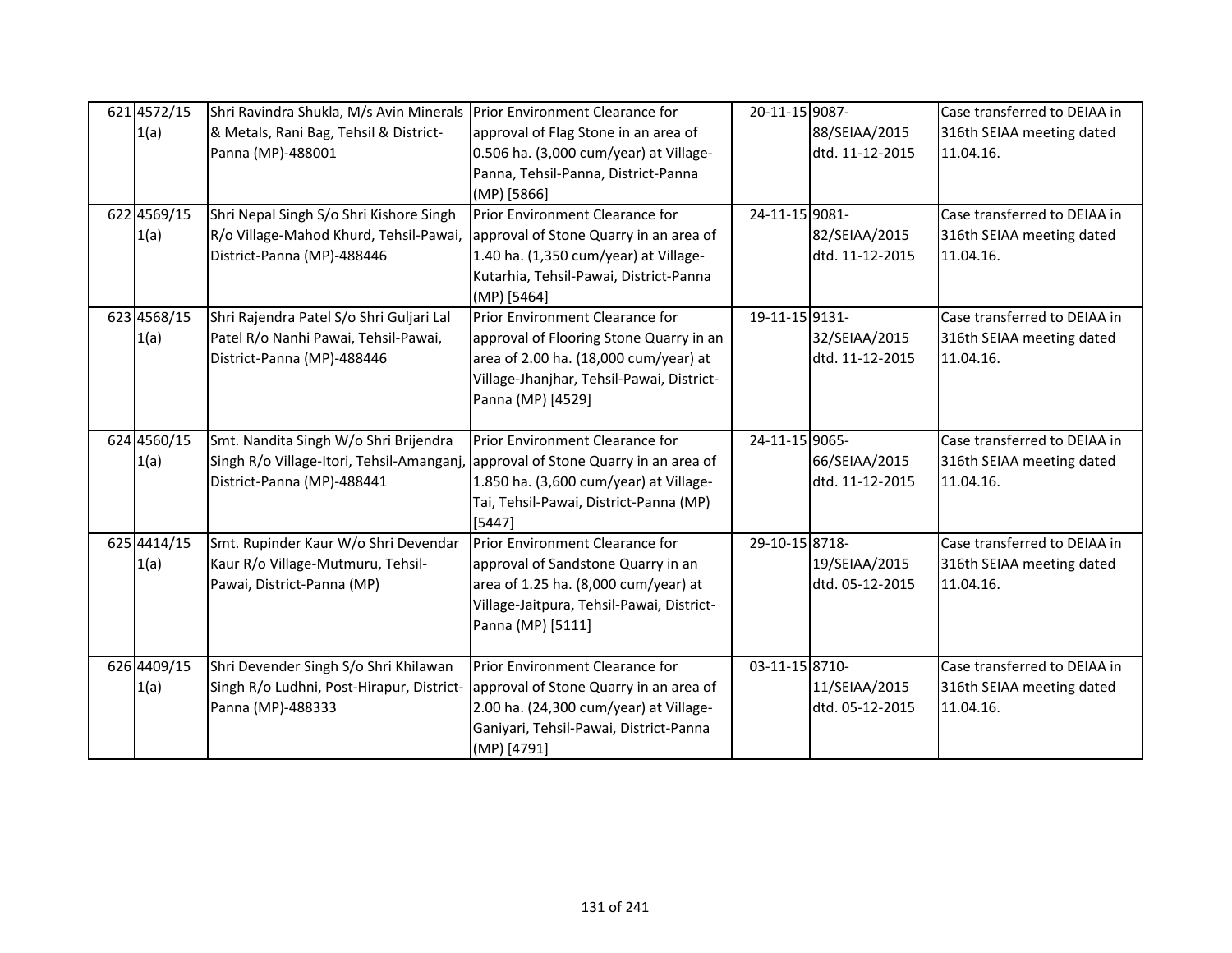| 627 4349/15<br>1(a)<br>628 4331/15<br>1(a) | Shri Mohan Adiwasi S/o Shri Sakura<br>Adiwasi R/o C/o Shri Ashok Jaiswal,<br>Millionganj, Near Water Tank, Pawai,<br>District-Panna (MP)-488336<br>Shri Shrikant Dixit, Prop., M/s S.S.<br>Minerals R/o Tikuriya Mohalla, District-<br>Panna (MP)-470001 | Prior Environment Clearance for<br>approval of Flagstone Quarry in an area<br>of 1.00 ha. (2,000 cum/year) at Village-<br>Talgaon, Tehsil-Pawai, District-Panna<br>(MP) [4920]<br>Prior Environment Clearance for<br>approval of Flagstone Quarry in an area<br>of 2.10 ha. (10,118 cum/year) at Village-<br>Bijadauh Khilsari, Tehsil-Panna, District-<br>Panna (MP) [] | 28-10-15 8514-<br>26-10-15 8447- | 15/SEIAA/2015<br>dtd. 01-12-2015<br>48/SEIAA/2015<br>dtd. 30-11-2015 | Case transferred to DEIAA in<br>316th SEIAA meeting dated<br>11.04.16.<br>Case transferred to DEIAA in<br>316th SEIAA meeting dated<br>11.04.16. |
|--------------------------------------------|----------------------------------------------------------------------------------------------------------------------------------------------------------------------------------------------------------------------------------------------------------|--------------------------------------------------------------------------------------------------------------------------------------------------------------------------------------------------------------------------------------------------------------------------------------------------------------------------------------------------------------------------|----------------------------------|----------------------------------------------------------------------|--------------------------------------------------------------------------------------------------------------------------------------------------|
| 629 4325/15<br>1(a)                        | Shri Karunendra Pratap Singh R/o Galla<br>488220                                                                                                                                                                                                         | Prior Environment Clearance for<br>Kothi, Katara Bazar, District-Panna (MP)- approval of Murum Quarry in an area of<br>1.250 ha. (10,097 cum/year) at Village-<br>Bhanpur, Tehsil-Ajaygarh, District-<br>Panna (MP) [5805]                                                                                                                                               | 30-10-15 8439-                   | 40/SEIAA/2015<br>dtd. 30-11-2015                                     | Case transferred to DEIAA in<br>316th SEIAA meeting dated<br>11.04.16.                                                                           |
| 630 4311/15<br>1(a)                        | Shri Rajendra Tiwari S/o Shri<br>Jageshwardin Tiwari R/o Village-Ghatari, approval of Stone Quarry in an area of<br>Tehsil-Gunor, District-Panna (MP)-<br>488446                                                                                         | Prior Environment Clearance for<br>1.00 ha. (8,000 cum/year) at Village-<br>Bachhaun, Tehsil-Pawai, District-Panna<br>(MP) [5708]                                                                                                                                                                                                                                        | 26-10-15 8557-                   | 58/SEIAA/2015<br>dtd. 02-12-2015                                     | Case transferred to DEIAA in<br>316th SEIAA meeting dated<br>11.04.16.                                                                           |
| 631 4133/15<br>1(a)                        | Smt. Pinky Bagri W/o Shri Yaadvendra<br>Bagri R/o Nayakhera, Tehsil-Pawai,<br>District-Panna (MP)-488446                                                                                                                                                 | Prior Environment Clearance for<br>approval of Flagstone Quarry in an area<br>of 2.00 ha. (15,000 cum/year) at Village-<br>Jhanjhar, Tehsil-Pawai, District-Panna<br>(MP) [5331]                                                                                                                                                                                         | 07-10-15 8002-                   | 03/SEIAA/2015<br>dtd. 24-11-2015                                     | Case transferred to DEIAA in<br>316th SEIAA meeting dated<br>11.04.16.                                                                           |
| 632 4132/15<br>1(a)                        | Shri Pushpendra Pathak S/o Shri<br>Rajendra Prasad Pathak R/o Village-<br>Goura, Post-Maheba, Tehsil-Amanganj,<br>District-Panna (MP)                                                                                                                    | Prior Environment Clearance for<br>approval of Stone Quarry in an area of<br>2.00 ha. (12,000 cum/year) at Village-<br>Maheba, Tehsil-Amanganj, District-<br>Panna (MP) [4426]                                                                                                                                                                                           | 07-10-15 8000-                   | 01/SEIAA/2015<br>dtd. 24-11-2015                                     | Case transferred to DEIAA in<br>316th SEIAA meeting dated<br>11.04.16.                                                                           |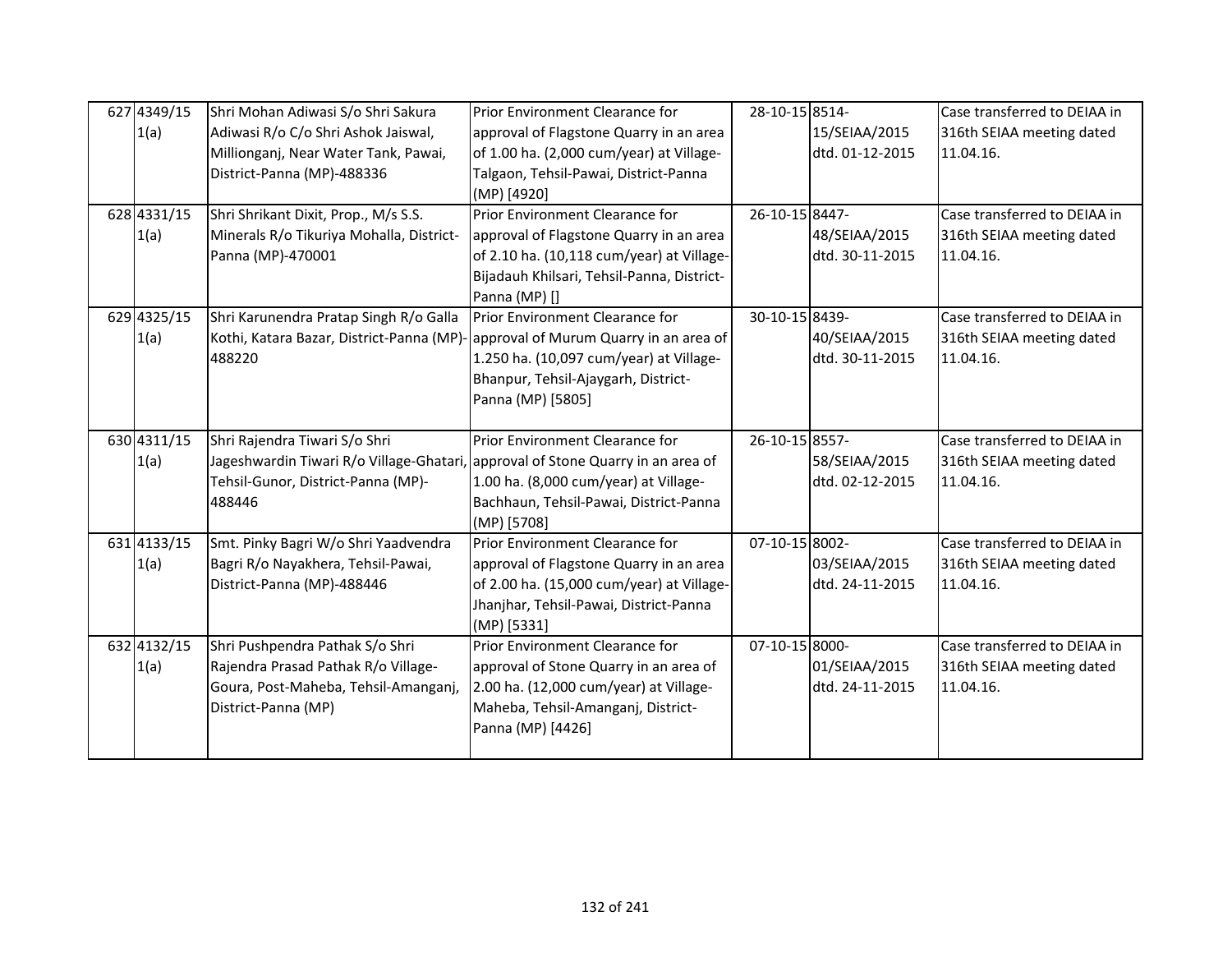| 633 4130/15<br>1(a)<br>634 4034/15<br>1(a) | Shri Sunil Kumar Pandey S/o Krishna<br>Mohan Pandey R/o Kathvaria, Tehsil-<br>Gunour, District-Panna (MP)-488001<br>Smt. Seema Parocha C/o Shri Raj Kumar<br>Parocha, Post-Lamtara, Tehsil-<br>Shahnagar, District-Panna (MP)-488001 | Prior Environment Clearance for<br>approval of Flagstone Quarry in an area<br>of 1.00 ha. (8,000 cum/year) at Village-<br>Janpura, Tehsil-Pawai, District-Panna<br>(MP) [4520]<br>Prior Environment Clearance for<br>approval of Sandstone Quarry in an<br>area of 2.00 ha. (750 cum/year) at<br>Village-Dhona, Tehsil-Shahnagar,<br>District-Panna (MP) [4514] | 07-10-15 7990-<br>05-10-15 7345- | 91/SEIAA/2015<br>dtd. 23-11-2015<br>46/SEIAA/2015<br>dtd. 06-11-2015 | Case transferred to DEIAA in<br>316th SEIAA meeting dated<br>11.04.16.<br>Case transferred to DEIAA in<br>316th SEIAA meeting dated<br>11.04.16. |
|--------------------------------------------|--------------------------------------------------------------------------------------------------------------------------------------------------------------------------------------------------------------------------------------|-----------------------------------------------------------------------------------------------------------------------------------------------------------------------------------------------------------------------------------------------------------------------------------------------------------------------------------------------------------------|----------------------------------|----------------------------------------------------------------------|--------------------------------------------------------------------------------------------------------------------------------------------------|
| 635 4015/15<br>1(a)                        | Shri Chand Mohammad S/o Shri Fasal<br>Mohammad R/o Village-Saleha, Tehsil-<br>Pawai, District-Panna (MP)-488333                                                                                                                      | Prior Environment Clearance for<br>approval of Sandstone Quarry in an<br>area of 0.85 ha. (8,000 cum/year) at<br>Village-Bachhon, Tehsil-Pawai, District-<br>Panna (MP) [5227]                                                                                                                                                                                  | 28-09-15 7224-                   | 25/SEIAA/2015<br>dtd. 04-11-2015                                     | Case transferred to DEIAA in<br>316th SEIAA meeting dated<br>11.04.16.                                                                           |
| 636 3993/15<br>1(a)                        | Ku. Sanyogita Pandey D/o Shri Madan<br>Gunour, District-Panna (MP)-488001                                                                                                                                                            | Prior Environment Clearance for<br>Mohan Pandey R/o Katara Saleha, Tehsil approval of Flagstone Quarry in an area<br>of 1.16 ha. (903 cum/year) at Village-<br>Ghutehi, Tehsil-Pawai, District-Panna<br>(MP) [4446]                                                                                                                                             | 01-10-15 7150-                   | 51/SEIAA/2015<br>dtd. 03-11-2015                                     | Case transferred to DEIAA in<br>316th SEIAA meeting dated<br>11.04.16.                                                                           |
| 637 3450/15<br>1(a)                        | Shri Brijmohan Tiwari S/o Shri Ram<br>Sudrishti Tiwari R/o Tikuriya Mohalla<br>Panna, District-Panna (MP)-488001                                                                                                                     | Prior Environment Clearance for<br>approval of Flag Stone Quarry in an area<br>of 3.980 ha. (30,000 cum/year) at<br>Village-Kutmi, Tehsil-Pawai, District-<br>Panna (MP) [3780]                                                                                                                                                                                 | 02-07-15 4217-                   | 18/SEIAA/2015<br>dtd. 30-07-2015                                     | Case transferred to DEIAA in<br>316th SEIAA meeting dated<br>11.04.16.                                                                           |
| 638 3458/15<br>1(a)                        | Shri Brijmohan Tiwari S/o Shri Ram<br>Sudrishti Tiwari R/o Tikuriya Mohalla,<br>Panna (MP)-488001                                                                                                                                    | Prior Environment Clearance for<br>approval of Stone Quarry in an area of<br>1.00 ha. (6,000 cum/year) at Village-<br>Tara, Tehsil-Amanganj, District-Panna<br>(MP) [3811]                                                                                                                                                                                      | 02-07-15 4327-                   | 28/SEIAA/2015<br>dtd. 03-08-2015                                     | Case transferred to DEIAA in<br>316th SEIAA meeting dated<br>11.04.16.                                                                           |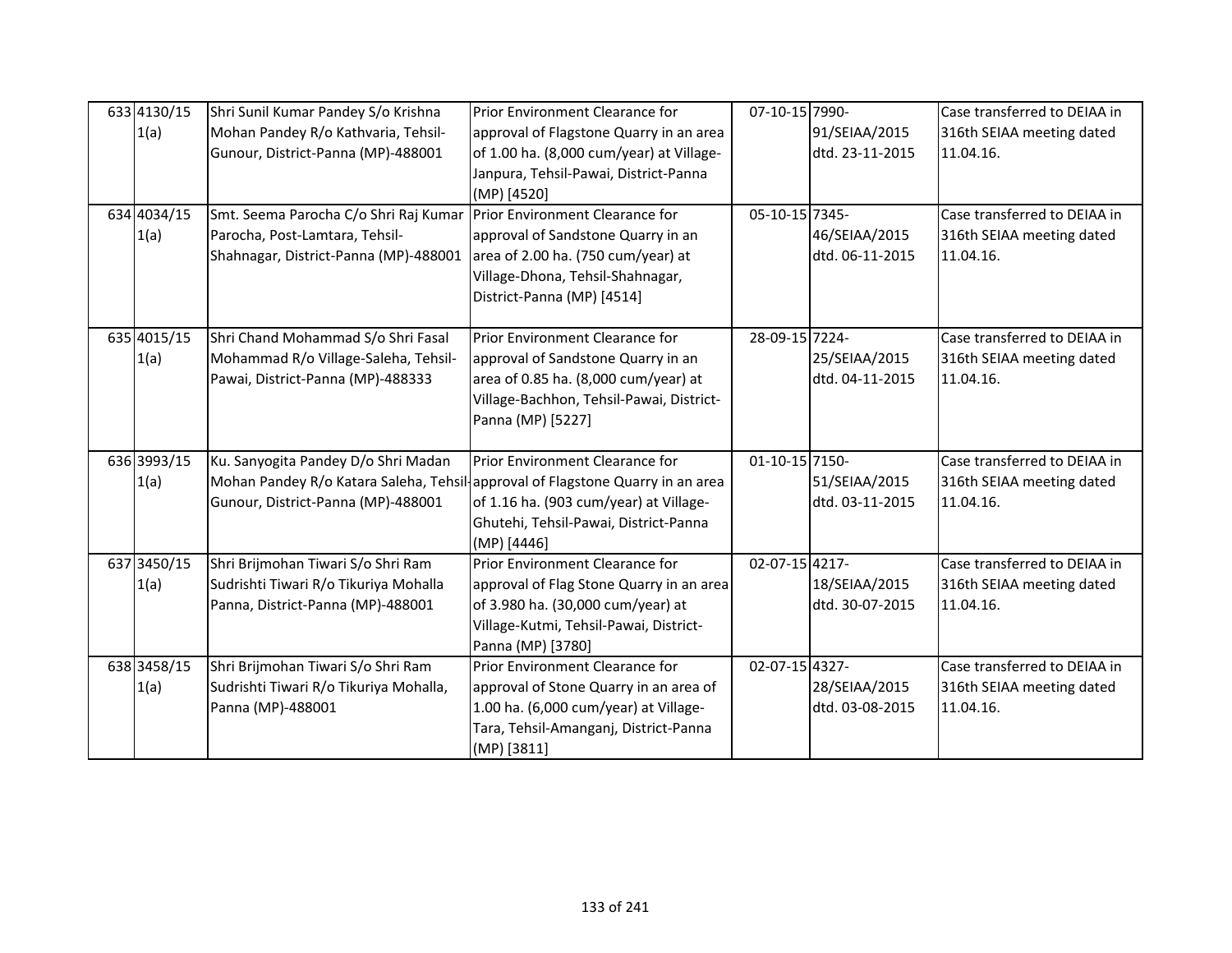| 639 3847/15 | Shri Rajendra Kumar Jain, Village-                                              | Prior Environment Clearance for                      | 14-09-15 6271- |                            | Case transferred to DEIAA in |
|-------------|---------------------------------------------------------------------------------|------------------------------------------------------|----------------|----------------------------|------------------------------|
| 1(a)        | Saleha, Tehsil-Gunaur, District-Panna                                           | approval of Sand Stone Quarry in an                  |                | 72/SEIAA/2015              | 316th SEIAA meeting dated    |
|             | (MP)-488050                                                                     | area of 0.75 ha. (4,000 cum/year) at                 |                | dtd. 14-10-2015            | 11.04.16.                    |
|             |                                                                                 | Village-Sonal, Tehsil-Gunaur, District-              |                |                            |                              |
|             |                                                                                 | Panna (MP) [4642]                                    |                |                            |                              |
| 640 3894/15 | Shri Tirath Prasad Lodhi S/o Shri Manga                                         | Prior Environment Clearance for                      | 23-09-15 6725- |                            | Case transferred to DEIAA in |
| 1(a)        | Lodhi R/o Village-Harira, Tehsil-Gunour,                                        | approval of Flagstone Quarry in an area              |                | 26/SEIAA/2015              | 316th SEIAA meeting dated    |
|             | District-Panna (MP)-488446                                                      | of 1.00 ha. (8,000 cum/year) at Village-             |                | dtd. 23-10-2015            | 11.04.16.                    |
|             |                                                                                 | Jaitpura, Tehsil-Pawai, District-Panna               |                |                            |                              |
|             |                                                                                 | (MP) [4667]                                          |                |                            |                              |
| 641 3899/15 | Shri Ramkumar Dwivedi S/o Shri Devi                                             | Prior Environment Clearance for                      | 23-09-15 6735- |                            | Case transferred to DEIAA in |
| 1(a)        | Prasad Dwivedi R/o Village-Khabara,                                             | approval of Sandstone Quarry in an                   |                | 36/SEIAA/2015              | 316th SEIAA meeting dated    |
|             | Tehsil-Gunaur, District-Panna (MP)-                                             | area of 1.65 ha. (10,000 cum/year) at                |                | dtd. 23-10-2015            | 11.04.16.                    |
|             | 488446                                                                          | Village-Jaitpura, Tehsil-Pawai, District-            |                |                            |                              |
|             |                                                                                 | Panna (MP) [4663]                                    |                |                            |                              |
| 642 3901/15 | Shri Sukhlal Adiwasi C/o Shri Uttam                                             | Prior Environment Clearance for                      | 22-09-15 6739- |                            | Case transferred to DEIAA in |
|             |                                                                                 |                                                      |                |                            |                              |
|             |                                                                                 |                                                      |                |                            |                              |
| 1(a)        | Singh, Near Bus Stand, Tehsil-Amanganj, approval of Flagstone Quarry in an area |                                                      |                | 40/SEIAA/2015              | 316th SEIAA meeting dated    |
|             | District-Panna (MP)                                                             | of 2.020 ha. (1,000 cum/year) at Village-            |                | dtd. 23-10-2015            | 11.04.16.                    |
|             |                                                                                 | Kamuriya, Tehsil-Pawai, District-Panna               |                |                            |                              |
| 643 5078/16 | Smt. Suman Gupta W/o Shri Kamlesh                                               | (MP) [4421]<br>Prior Environment Clearance for Metal |                | 11-03-16 / SEIAA/2016 dtd. | Case transferred to DEIAA in |
| 1(a)        | Kumar Gupta, Owner, Bada Bazar,                                                 | Stone Quarry in an area of 4.00 ha.                  |                | $-03 - 2016$               | 307th SEIAA meeting dated    |
|             | Panna (MP)-488333                                                               | (21,118 cum/year) at Village-                        |                |                            | 22.03.16.                    |
|             |                                                                                 | Syamardanda, Tehsil-Gunour, District-                |                |                            |                              |
|             |                                                                                 | Panna (MP) [39109]                                   |                |                            |                              |
|             |                                                                                 |                                                      |                |                            |                              |
| 644 5000/16 | Shri Awadh Bihari Sharma S/o Shri                                               | Prior Environment Clearance for                      |                | 19-02-16 /SEIAA/2016 dtd.  | Case transferred to DEIAA in |
| 1(a)        | Bhure Ram Sharma, Owner, Village-                                               | Sandstone (Flagstone) Quarry in an area              |                | $-02 - 2016$               | 316th SEIAA meeting dated    |
|             | Saleha, Tehsil-Gunaur, District-Panna                                           | of 0.60 ha. (4,000 cum/year) at Village-             |                |                            | 11.04.16.                    |
|             | (MP)-488333                                                                     | Juda, Tehsil-Pawai, District-Panna (MP)              |                |                            |                              |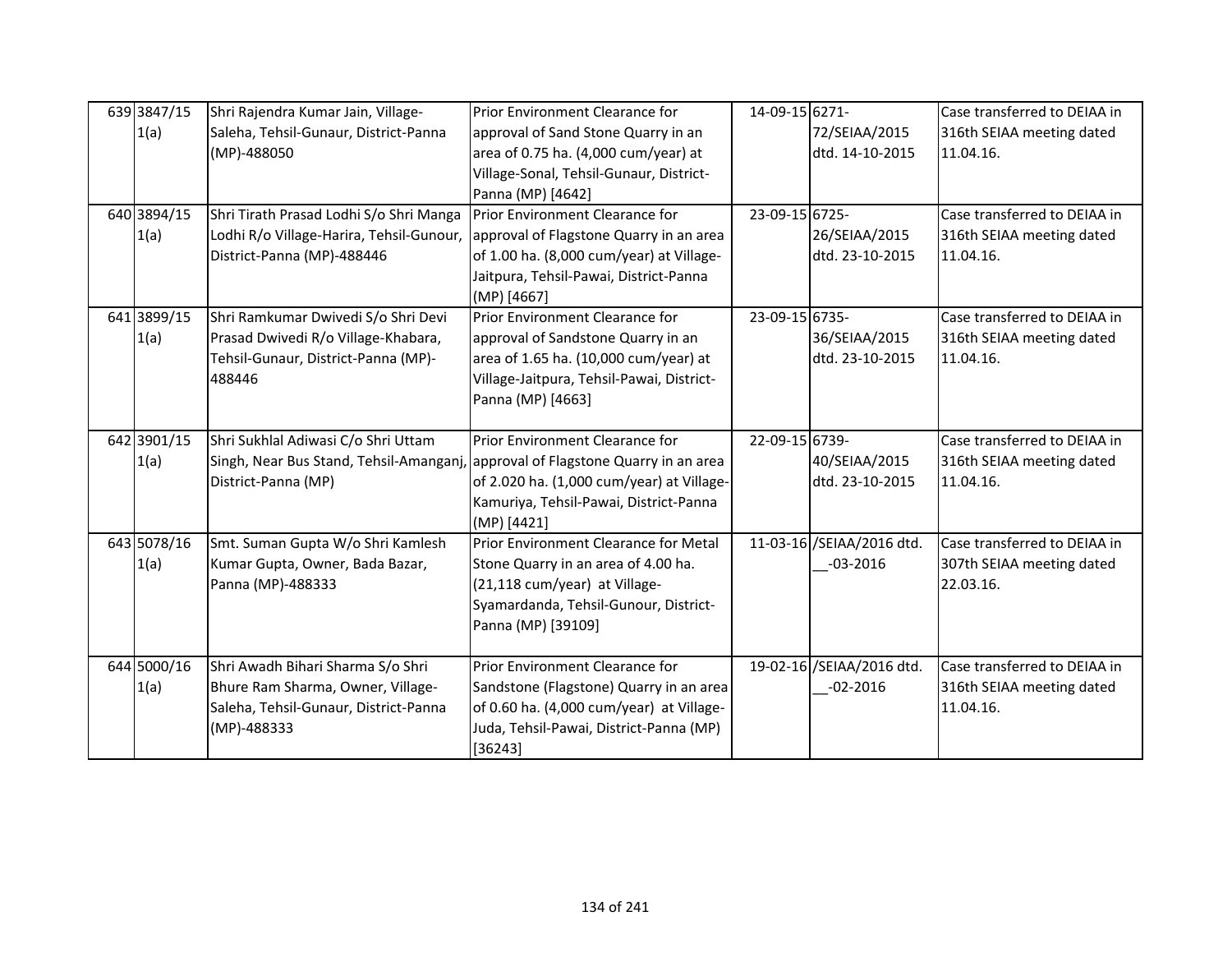| 645 4973/16<br>1(a) | Shri Shrikant Dixit, Proprietor, M/s<br>Padmavati Stone Firm, Tikuriya Mohalla, Flagstone Quarry in an area of 1.08 ha.<br>Panna (MP)-488001 | Prior Environment Clearance for<br>(5,314 cum/year) at Village-Naradpur,<br>Tehsil-Pawai, District-Panna (MP)<br>[36031]                                                                    |                 | 42706 /SEIAA/2016 dtd.<br>$-02 - 2016$     | Case transferred to DEIAA in<br>316th SEIAA meeting dated<br>11.04.16. Case transferred to<br>DEIAA, Panna vide letter no.<br>480-81/SEIAA/16 dtd. 06-04-<br>2016. |
|---------------------|----------------------------------------------------------------------------------------------------------------------------------------------|---------------------------------------------------------------------------------------------------------------------------------------------------------------------------------------------|-----------------|--------------------------------------------|--------------------------------------------------------------------------------------------------------------------------------------------------------------------|
| 646 4952/16<br>1(a) | Shri Vivek Singh S/o Shri Keshri Singh,<br>Owner, R/o Village-Amkui, Tehsil-<br>Nagoud, District-Satna (MP)-485551                           | Prior Environment Clearance for<br>Flagstone Quarry Deposit in an area of<br>1.78 ha. (8,000 cum/year) at Village-<br>Bachhon, Tehsil-Pawai, District-Panna<br>(MP) [34332]                 |                 | 21-01-16 /SEIAA/2016 dtd.<br>$-01 - 2016$  | Case transferred to DEIAA in<br>316th SEIAA meeting dated<br>11.04.16.                                                                                             |
| 647 4939/16<br>1(a) | Smt. Rani Pathak W/o Shri Akhilesh<br>Kumar Pathak, Village-Sili, Tehsil-<br>Gunour, District-Panna (MP)-488220                              | Prior Environment Clearance for Metal<br>Stone Quarry in an area of 3.900 ha.<br>(27,930 cum/year) at Village-Farswaha,<br>Tehsil-Ajaygarh, District-Panna (MP)<br>[35137]                  |                 | 15-01-16 / SEIAA/2016 dtd.<br>$-01 - 2016$ | Case transferred to DEIAA in<br>316th SEIAA meeting dated<br>11.04.16.                                                                                             |
| 648 4935/16<br>1(a) | Shri Upendra Pratap Singh S/o Shri<br>Bhanu Pratap Singh, Krishna Kunj,<br>Gandhi Chowk, Panna (MP)-488448                                   | Prior Environment Clearance for<br>Flagstone/Sandstone Quarry in an area<br>of 1.560 ha. (5,130 cum/year) at Village-<br>Deori, Tehsil-Pawai, District-Panna (MP)<br>[34432]                |                 | 15-01-16 / SEIAA/2016 dtd.<br>$-01 - 2016$ | Case transferred to DEIAA in<br>316th SEIAA meeting dated<br>11.04.16.                                                                                             |
| 649 4888/16<br>1(a) | Smt. Suman Pathak W/o Shri Amod<br>Kumar Pathak, Village-Sili, Tehsil-<br>Gunour, District-Panna (MP)-488059                                 | Prior Environment Clearance for Stone<br>& Murram Quarry in an area of 2.00 ha.<br>(Stone-14,772 & Murrum-1,472<br>cum/year) at Village-Sili, Tehsil-Gunaur,<br>District-Panna (MP) [33101] | 30-12-15 10521- | 22/SEIAA/2016<br>dtd. 14-01-2016           | Case transferred to DEIAA in<br>316th SEIAA meeting dated<br>11.04.16.                                                                                             |
| 650 5011/16<br>1(a) | Shri Shrikant Dixit,<br>Proponent,<br>Stone<br>Crusher,<br>Diamond<br>Mohalla, Panna (MP)-488050                                             | M/s Prior Environment Clearance for Low<br>Tikuriya Grade Limestone Quarry in an area of<br>1.202 ha. (9,690 cum/year) at Village-<br>Sili, Tehsil-Gunour, District-Panna (MP)<br>[35906]   | 24-02-16        | /SEIAA/2016 dtd.<br>$-02 - 2016$           | Case transferred to DEIAA in<br>316th SEIAA meeting dated<br>11.04.16.                                                                                             |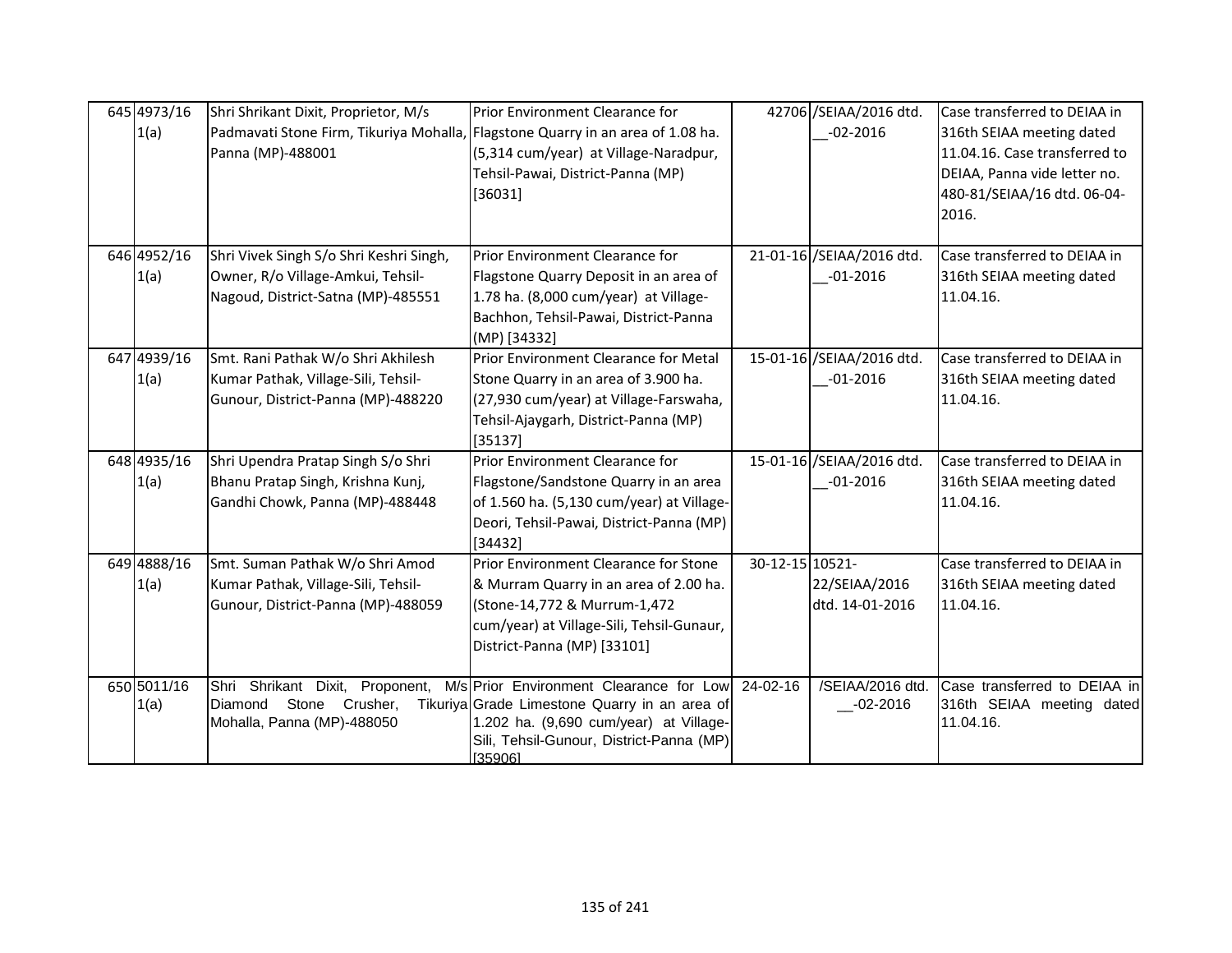| 651 5082/16<br>1(a)<br>652 4842/15 | Panna (MP)-488050<br>Shri Prakash Munian S/o Shri S. Munian,                                                                                                         | Smt. Saroj Tiwari W/o Shri Rajendra Prior Environment Clearance for Low 11-03-16<br>Tiwari, Ghatari, Tehsil-Gunour, District- Grade Lime Stone Quarry in an area of<br>2.270 ha. (10,830 cum/year) at Village-<br>Paderi, Tehsil-Panna, District-Panna<br>(MP) [39246]<br>Prior Environment Clearance for | 18-12-15 10209- | /SEIAA/2016 dtd.<br>$-03 - 2016$ | Case transferred to DEIAA in<br>307th SEIAA meeting dated<br>22.03.16.<br>Case transferred to DEIAA in                                                              |
|------------------------------------|----------------------------------------------------------------------------------------------------------------------------------------------------------------------|-----------------------------------------------------------------------------------------------------------------------------------------------------------------------------------------------------------------------------------------------------------------------------------------------------------|-----------------|----------------------------------|---------------------------------------------------------------------------------------------------------------------------------------------------------------------|
| 1(a)                               | Owner R/o Ward No. 10, Ramleela<br>Maidan, Town & District-Raisen (MP)-<br>464551                                                                                    | approval of Stone Quarry in an area of<br>0.647 ha. (1,470 cum/year) at Village-<br>Godra, Tehsil-Raisen, District-Raisen<br>(MP) [6234]                                                                                                                                                                  |                 | 10/SEIAA/2015<br>dtd. 04-01-2016 | 316th SEIAA meeting dated<br>11.04.16. Case transferred to<br>DEIAA, Raisen vide letter no.<br>400-01/SEIAA/16 dtd. 02-04-<br>2016.                                 |
| 653 4727/15<br>1(a)                | Mr. Bala Prasad S/o Shri Hargovind Gaur Prior Environment Clearance for<br>R/o Parsora, Tehsil-Raisen, District-<br>Raisen (MP)-464551                               | approval of Flagstone Quarry in an area<br>of 2.428 ha. (8,800 cum/year) at Village-<br>Parsora, Tehsil-Raisen, District-Raisen<br>(MP) [6274]                                                                                                                                                            | 26-11-15 9484-  | 85/SEIAA/2015<br>dtd. 18-12-2015 | Case transferred to DEIAA in<br>316th SEIAA meeting dated<br>11.04.16. Case transferred to<br>DEIAA, Raisen vide letter no.<br>400-01/SEIAA/16 dtd. 02-04-<br>2016. |
| 654 4724/15<br>1(a)                | Shri Laxman Singh Patel S/o Shri<br>Harprasad Patel R/o Yashwant Nagar<br>Colony, Sagar Road, District-Raisen (MP)-cum/year) at Village-Bhusimeta, Tehsil-<br>464551 | Prior Environment Clearance for Stone<br>Quarry in an area of 0.607 ha. (5,130<br>Raisen, District-Raisen (MP) [5441]                                                                                                                                                                                     | 28-11-15 9480-  | 81/SEIAA/2015<br>dtd. 18-12-2015 | Case transferred to DEIAA in<br>316th SEIAA meeting dated<br>11.04.16. Case transferred to<br>DEIAA, Raisen vide letter no.<br>400-01/SEIAA/16 dtd. 02-04-<br>2016. |
| 655 4581/15<br>1(a)                | Shri Kishanlal, Prop., M/s Ashirwad<br>Associates, 44, Zone-II, M.P. Nagar,<br>Bhopal (MP)-462011                                                                    | Prior Environment Clearance for<br>approval of Soil Quarry in an area of<br>2.630 ha. (3,000 cum/year) at Village-<br>Agriya, Tehsil-Choupda, District-Raisen<br>(MP) [5173]                                                                                                                              | 28-11-15 9097-  | 98/SEIAA/2015<br>dtd. 11-12-2015 | Case transferred to DEIAA in<br>316th SEIAA meeting dated<br>11.04.16. Case transferred to<br>DEIAA, Raisen vide letter no.<br>400-01/SEIAA/16 dtd. 02-04-<br>2016. |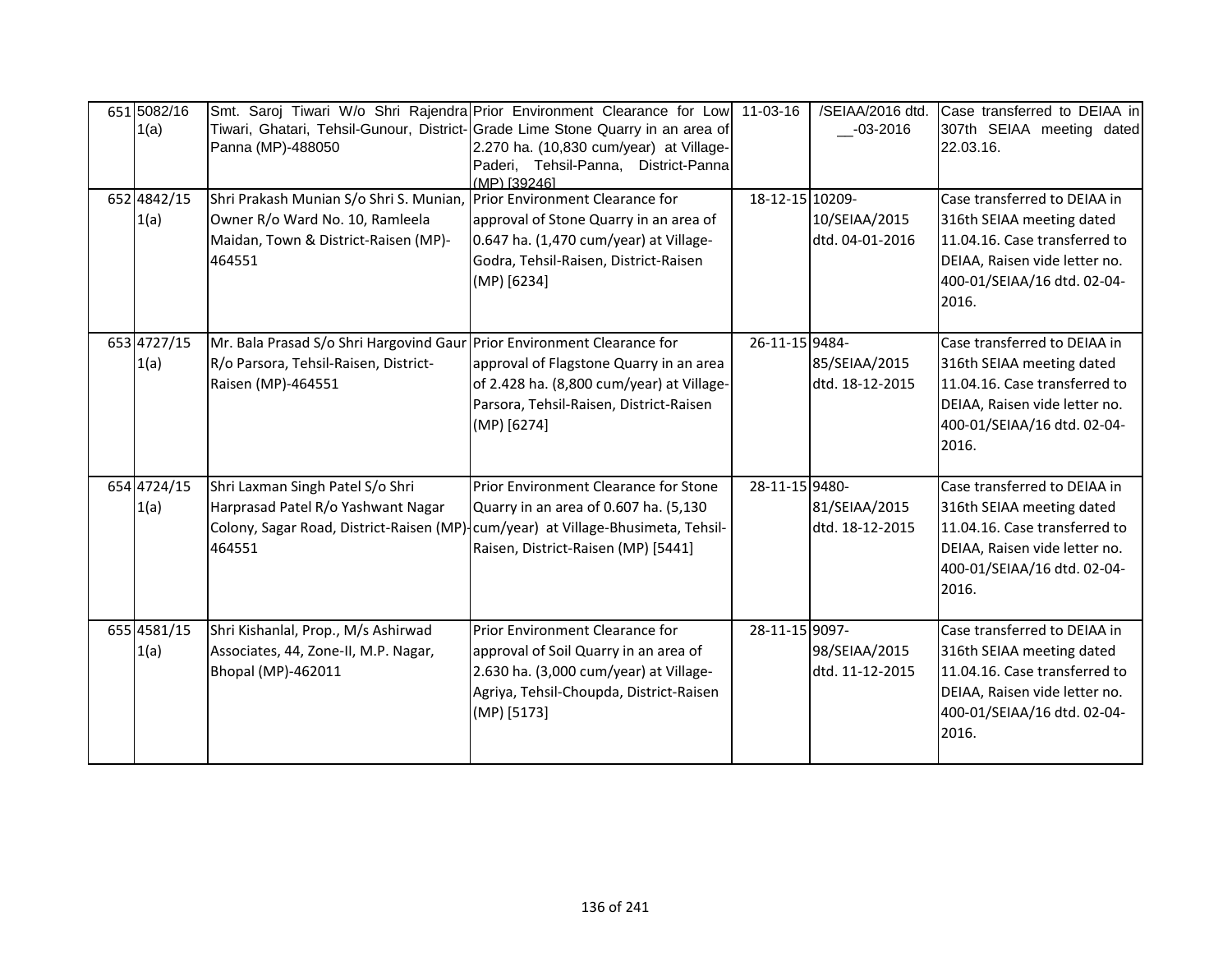| 656 4529/15<br>1(a) | Shri Bhanwarlal Patel S/o Shri Har<br>Prasad Patel R/o Ward No. 12,<br>Yashwant Nagar Colony, Sagar Road,<br>District-Raisen (MP)-464551                   | Prior Environment Clearance for<br>approval of Flagstone Quarry in an area<br>of 3.44 ha. (5,250 cum/year) at Village-<br>Murel Kalan, Tehsil-Raisen, District-<br>Raisen (MP) [5461]                      | 28-11-15 9022- | 23/SEIAA/2015<br>dtd. 11-12-2015 | Case transferred to DEIAA in<br>316th SEIAA meeting dated<br>11.04.16. Case transferred to<br>DEIAA, Raisen vide letter no.<br>400-01/SEIAA/16 dtd. 02-04-<br>2016. |
|---------------------|------------------------------------------------------------------------------------------------------------------------------------------------------------|------------------------------------------------------------------------------------------------------------------------------------------------------------------------------------------------------------|----------------|----------------------------------|---------------------------------------------------------------------------------------------------------------------------------------------------------------------|
| 657 4527/15<br>1(a) | Shri Pradeep Patel S/o Shri Badamilal<br>Patel, R/o Ward No. 17, Shayam Nagar,<br>Bhopal Road, District-Raisen (MP)-<br>462021                             | Prior Environment Clearance for<br>approval of Stone Quarry in an area of<br>2.10 ha. (11,685 cum/year) at Village-<br>Gondra, Tehsil-Raisen, District-Raisen<br>(MP) [5449]                               | 28-11-15 9018- | 19/SEIAA/2015<br>dtd. 11-12-2015 | Case transferred to DEIAA in<br>316th SEIAA meeting dated<br>11.04.16. Case transferred to<br>DEIAA, Raisen vide letter no.<br>400-01/SEIAA/16 dtd. 02-04-<br>2016. |
| 658 4481/15<br>1(a) | Mr. Naveen Jain S/o Shri Kundan Lal Jain Prior Environment Clearance for<br>R/o New Colony, Gairatganj, District-<br>Raisen (MP)-464884                    | approval of Stone Quarry in an area of<br>1.906 ha. (13,500 cum/year) at Village-<br>Peepalganj, Tehsil-Gairatganj, District-<br>Raisen (MP) [5761]                                                        | 19-11-15 8873- | 74/SEIAA/2015<br>dtd. 08-12-2015 | Case transferred to DEIAA in<br>316th SEIAA meeting dated<br>11.04.16. Case transferred to<br>DEIAA, Raisen vide letter no.<br>400-01/SEIAA/16 dtd. 02-04-<br>2016. |
| 659 2816/15<br>1(a) | Shri Raj Kumar Nema, OIC, Sub Off.,<br>M.P. State Mining Corporation Ltd.,<br>H.No. 12, Ward No. 17, Sainath Colony,<br>Meenakshi, Hoshangabad (MP)-461001 | Prior Environment Clearance for<br>approval of Kelkacch (B) River Sand<br>Quarry in an area of 3.642 ha. (75,000<br>cum/year) at Village-Kelkacch (B), Tehsil-<br>Udaipura, District-Raisen (MP) [3043]    | 13-04-15 761-  | 62/SEIAA/2015<br>dtd. 01-05-2015 | Case transferred to DEIAA in<br>321st SEIAA meeting dated<br>22.04.15. Case transferred to<br>DEIAA, vide letter no. 763-<br>64/SEIAA/16 dtd. 18-04-2016.           |
| 660 2820/15<br>1(a) | Shri Raj Kumar Nema, OIC, Sub Off.,<br>M.P. State Mining Corporation Ltd.,<br>H.No. 12, Ward No. 17, Sainath Colony,<br>Meenakshi, Hoshangabad (MP)-461001 | Prior Environment Clearance for<br>approval of Kelkacch (C) River Sand<br>Quarry in an area of 3.642 ha. (60,000<br>cum/year) at Village- Kelkacch (C),<br>Tehsil-Udaipura, District-Raisen (MP)<br>[3044] | 13-04-15 769-  | 70/SEIAA/2015<br>dtd. 01-05-2015 | Case transferred to DEIAA in<br>321st SEIAA meeting dated<br>22.04.15. Case transferred to<br>DEIAA, vide letter no. 763-<br>64/SEIAA/16 dtd. 18-04-2016.           |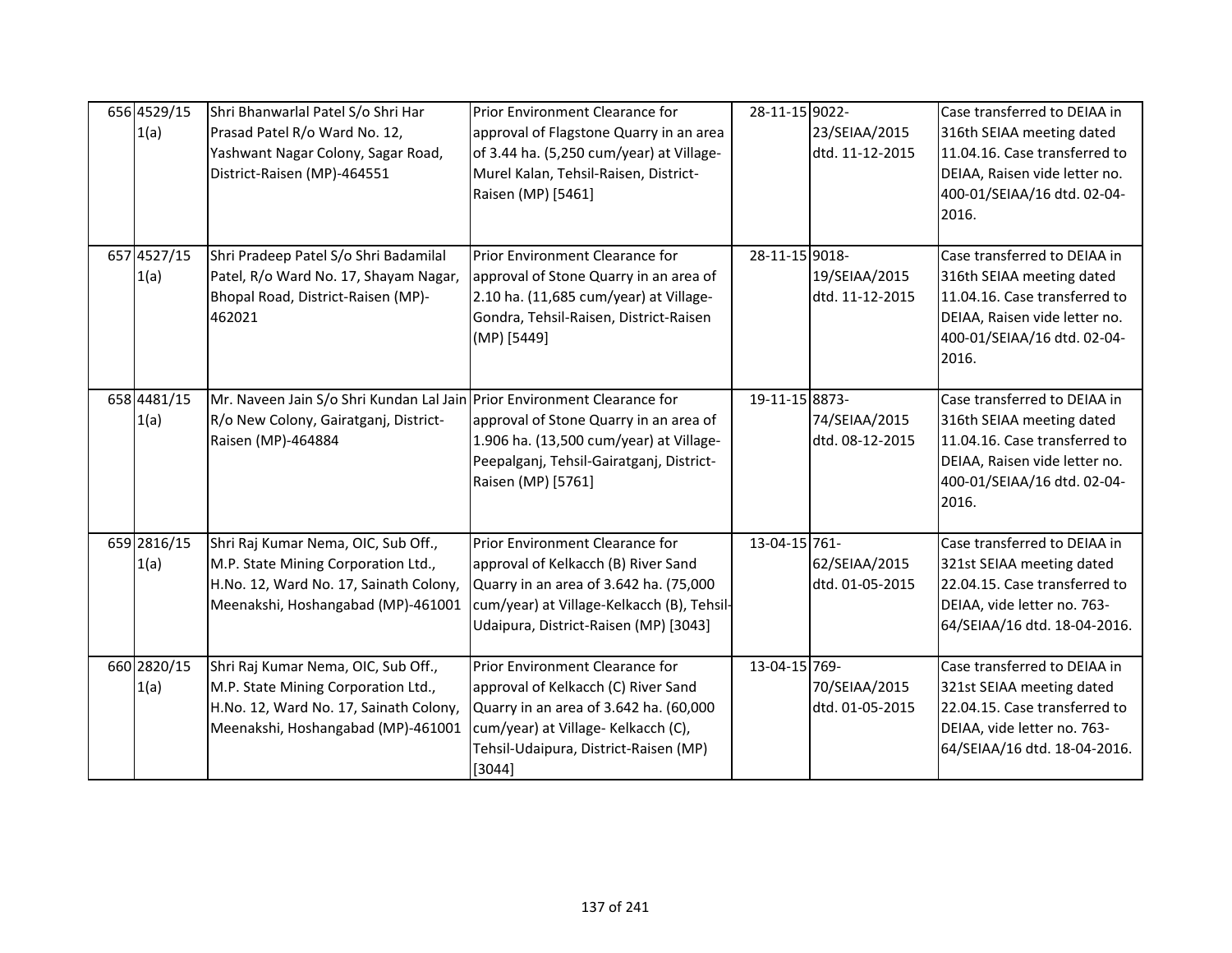| 661 2954/15<br>1(a) | Shri Raj Kumar Nema, OIC, Sub Off.,<br>M.P. State Mining Corporation Ltd.,<br>H.No. 12, Ward No. 17, Sainath Colony,<br>Meenakshi, Hoshangabad (MP)-461001 | Prior Environment Clearance for<br>approval of Kelkacch (D) River Sand<br>Quarry in an area of 2.428 ha. (50,000<br>cum/year) at Village-Kelkacch, Tehsil-<br>Udaipura, District-Raisen (MP) [3048] | 22-04-15 1168- | 69/SEIAA/2015<br>dtd. 23-05-2015          | Case transferred to DEIAA in<br>321st SEIAA meeting dated<br>22.04.15. Case transferred to<br>DEIAA, vide letter no. 763-<br>64/SEIAA/16 dtd. 18-04-2016.           |
|---------------------|------------------------------------------------------------------------------------------------------------------------------------------------------------|-----------------------------------------------------------------------------------------------------------------------------------------------------------------------------------------------------|----------------|-------------------------------------------|---------------------------------------------------------------------------------------------------------------------------------------------------------------------|
| 662 2958/15<br>1(a) | Shri Raj Kumar Nema, OIC, Sub Off.,<br>M.P. State Mining Corporation Ltd.,<br>H.No. 12, Ward No. 17, Sainath Colony,<br>Meenakshi, Hoshangabad (MP)-461001 | Prior Environment Clearance for<br>approval of Kotparmahant River Quarry<br>in an area of 1.210 ha. (35,000<br>cum/year) at Village- Kotparmahant,<br>Tehsil-Bareli, District-Raisen (MP)<br>[3071] | 20-04-15 1176- | 77/SEIAA/2015<br>dtd. 23-05-2015          | Case transferred to DEIAA in<br>321st SEIAA meeting dated<br>22.04.15. Case transferred to<br>DEIAA, vide letter no. 763-<br>64/SEIAA/16 dtd. 18-04-2016.           |
| 663 5032/16<br>1(a) | Shri Naveen Khubchandani S/o Shri<br>Kanhiyalal Khubchandani, Owner, R/o<br>Mukherjee Nagar, Raisen (MP)-464551                                            | Prior Environment Clearance for Soil<br>Quarry in an area of 1.360 ha. (2,250<br>cum/year) at Village-Bamhori, Tehsil-<br>Raisen, District-Raisen (MP) [34705]                                      |                | 27-02-16 /SEIAA/2016 dtd.<br>$-03 - 2016$ | Case transferred to DEIAA in<br>307th SEIAA meeting dated<br>22.03.16. Case transferred to<br>DEIAA, Raisen vide letter no.<br>400-01/SEIAA/16 dtd. 02-04-<br>2016. |
| 664 5031/16<br>1(a) | Shri Sana-Ul-Haq S/o Shri Saeed-Ul-Haq,<br>Ward No. 9, Talab Road, Raisen (MP)-<br>464551                                                                  | Prior Environment Clearance for<br>Flagstone Auction Quarry in an area of<br>3.642 ha. (6,700 cum/year) at Village-<br>Andole Bahed, Tehsil-Raisen, District-<br>Raisen (MP) [36716]                |                | 27-02-16 /SEIAA/2016 dtd.<br>$-03 - 2016$ | Case transferred to DEIAA in<br>307th SEIAA meeting dated<br>22.03.16. Case transferred to<br>DEIAA, Raisen vide letter no.<br>400-01/SEIAA/16 dtd. 02-04-<br>2016. |
| 665 4995/16<br>1(a) | Shri Devendra Kumar Sharma, Owner,<br>Village-Saikheda, Tehsil-Udaipura,<br>District-Raisen (MP)-474003                                                    | Prior Environment Clearance for Stone<br>Quarry in an area of 2.00 ha. (11,780<br>cum/year) at Village-Purena, Tehsil-<br>Udaipura, District-Raisen (MP) [37055]                                    |                | 18-02-16 /SEIAA/2016 dtd.<br>$-02 - 2016$ | Case transferred to DEIAA in<br>316th SEIAA meeting dated<br>11.04.16. Case transferred to<br>DEIAA, Raisen vide letter no.<br>400-01/SEIAA/16 dtd. 02-04-<br>2016. |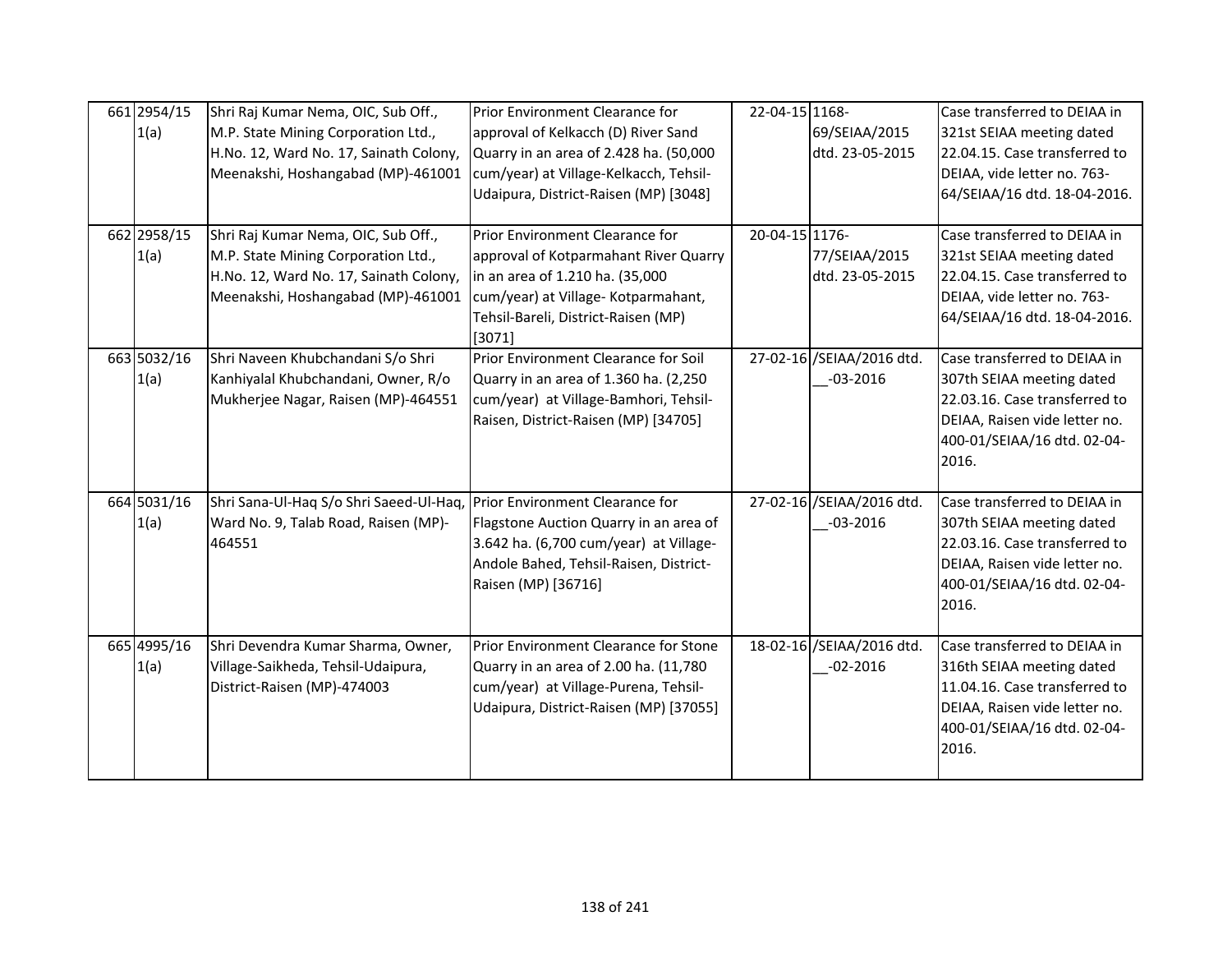| 666 4985/16<br>1(a) | Ms. Reena Thakur, Owner, R/o Azad<br>Nagar, Near Ayodhya Bypass Road,<br>Bhopal (MP)-462041                           | Prior Environment Clearance for Soil<br>Quarry in an area of 1.00 ha. (1,842<br>cum/year) at Village-Sihora Imliya,<br>Tehsil-Raisen, District-Raisen (MP)<br>[38432]     | 17-02-16 /SEIAA/2016 dtd.<br>$-02 - 2016$  | Case transferred to DEIAA in<br>316th SEIAA meeting dated<br>11.04.16. Case transferred to<br>DEIAA, Raisen vide letter no.<br>400-01/SEIAA/16 dtd. 02-04-<br>2016. |
|---------------------|-----------------------------------------------------------------------------------------------------------------------|---------------------------------------------------------------------------------------------------------------------------------------------------------------------------|--------------------------------------------|---------------------------------------------------------------------------------------------------------------------------------------------------------------------|
| 667 4984/16<br>1(a) | Ms. Lata Thakur, Owner, R/o Azad<br>Nagar, Near Ayodhya Bypass Road,<br>Bhopal (MP)-462041                            | Prior Environment Clearance for Soil<br>Quarry in an area of 1.50 ha. (2,156<br>cum/year) at Village-Silpuri, Tehsil-<br>Raisen, District-Raisen (MP) [38437]             | 17-02-16 /SEIAA/2016 dtd.<br>$-02 - 2016$  | Case transferred to DEIAA in<br>316th SEIAA meeting dated<br>11.04.16. Case transferred to<br>DEIAA, Raisen vide letter no.<br>400-01/SEIAA/16 dtd. 02-04-<br>2016. |
| 668 4983/16<br>1(a) | Shri Ramkrishan Shrotriya, Owner, R/o<br>Shastri Nagar, Ward No. 11, Udaipura,<br>District-Raisen (MP)-474003         | Prior Environment Clearance for Stone<br>Quarry in an area of 1.456 ha. (4,750<br>cum/year) at Village-Sunehara, Tehsil-<br>Udaipura, District-Raisen (MP) [37036]        | 17-02-16 /SEIAA/2016 dtd.<br>$-02 - 2016$  | Case transferred to DEIAA in<br>316th SEIAA meeting dated<br>11.04.16. Case transferred to<br>DEIAA, Raisen vide letter no.<br>400-01/SEIAA/16 dtd. 02-04-<br>2016. |
| 669 4980/16<br>1(a) | Shri Umashankar Sharma, Owner, R/o<br>Brahma Nagar Colony, Udaipura, Tehsil-<br>Udaipura, District-Raisen (MP)-474003 | Prior Environment Clearance for Stone<br>Quarry in an area of 2.00 ha. (10,450<br>cum/year) at Village-Purena, Tehsil-<br>Udaipura, District-Raisen (MP) [36366]          | 16-02-16 / SEIAA/2016 dtd.<br>$-02 - 2016$ | Case transferred to DEIAA in<br>316th SEIAA meeting dated<br>11.04.16. Case transferred to<br>DEIAA, Raisen vide letter no.<br>400-01/SEIAA/16 dtd. 02-04-<br>2016. |
| 670 4949/16<br>1(a) | Shri Rajesh Patel R/o Brahma Nagar,<br>Udaipura, District-Raisen (MP)-464551                                          | Prior Environment Clearance for Stone<br>Boulder Quarry in an area of 0.96 ha.<br>(3,701 cum/year) at Village-Purena,<br>Tehsil-Udaipura, District-Raisen (MP)<br>[33965] | 22-01-16 /SEIAA/2016 dtd.<br>$-01 - 2016$  | Case transferred to DEIAA in<br>316th SEIAA meeting dated<br>11.04.16. Case transferred to<br>DEIAA, Raisen vide letter no.<br>400-01/SEIAA/16 dtd. 02-04-<br>2016. |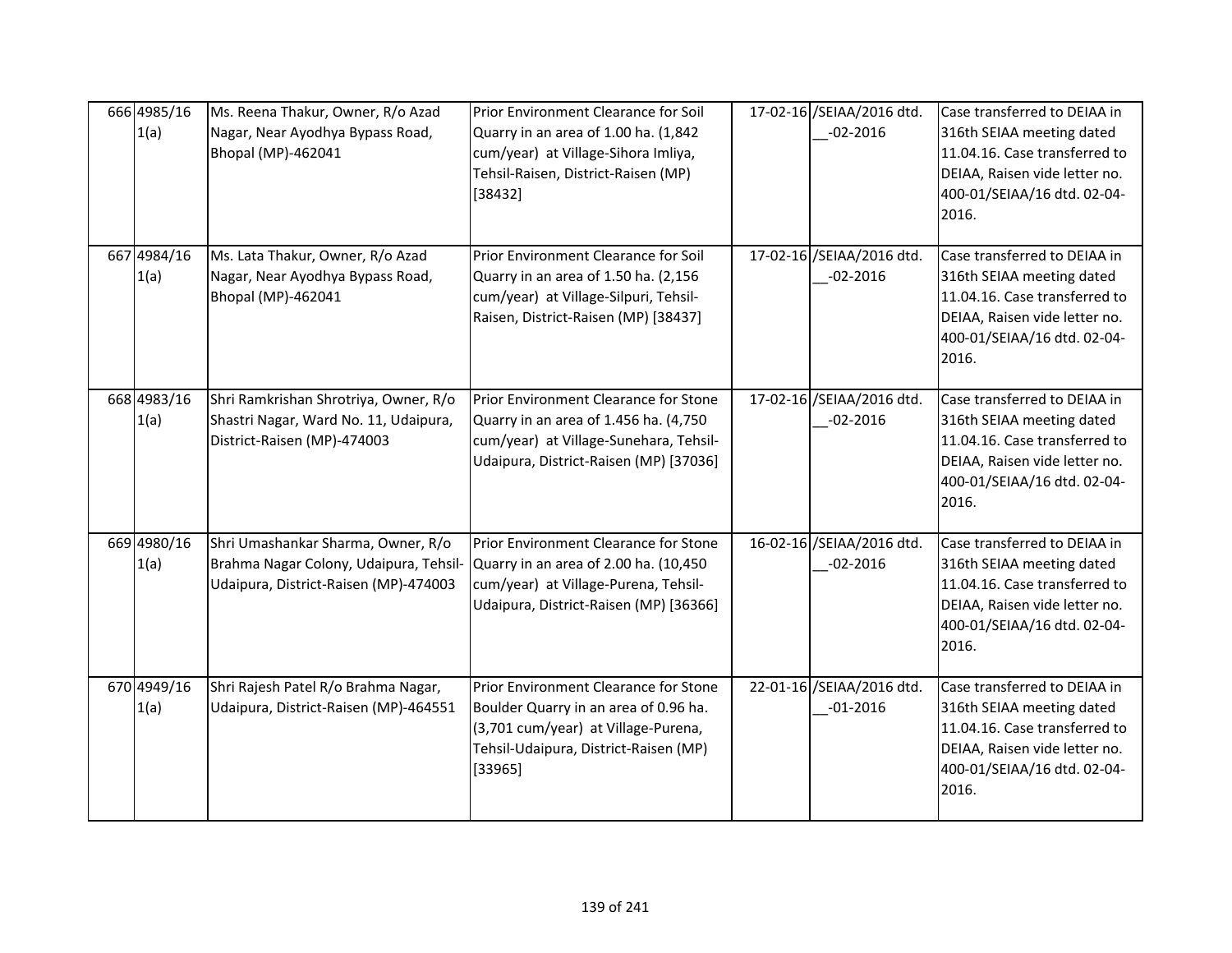| 671 4922/16<br>1(a)   | Smt. Sudha Raghuwanshi, Panchama,<br>Tehsil-Udaipura, District-Raisen (MP)                                                  | Prior Environment Clearance for Basalt<br>Stone Quarry in an area of 1.092 ha.<br>(5,880 cum/year) at Village-Purena,<br>Tehsil-Udaipura, District-Raisen (MP)<br>[34640]   |                 | 13-01-16 /SEIAA/2016 dtd.<br>$-01 - 2016$ | Case transferred to DEIAA in<br>316th SEIAA meeting dated<br>11.04.16. Case transferred to<br>DEIAA, Raisen vide letter no.<br>400-01/SEIAA/16 dtd. 02-04-<br>2016.                                                                                        |
|-----------------------|-----------------------------------------------------------------------------------------------------------------------------|-----------------------------------------------------------------------------------------------------------------------------------------------------------------------------|-----------------|-------------------------------------------|------------------------------------------------------------------------------------------------------------------------------------------------------------------------------------------------------------------------------------------------------------|
| 672 4901/16<br>1(a)   | Shri Rajkumar Rathore S/o Shri<br>Chironjilal Rathore, Ward No. 17, Anaj<br>Mandi ke Samne, District-Raisen (MP)-<br>464551 | Prior Environment Clearance for<br>Crusher Stone Quarry in an area of 1.00<br>ha. (5,100 cum/year) at Village-Gondra,<br>Tehsil-Raisen, District-Raisen (MP)<br>[33264]     | 07-01-16 10582- | 83/SEIAA/2016<br>dtd. 15-01-2016          | Case transferred to DEIAA in<br>316th SEIAA meeting dated<br>11.04.16. Case transferred to<br>DEIAA, Raisen vide letter no.<br>400-01/SEIAA/16 dtd. 02-04-<br>2016.                                                                                        |
| 673 4896/16<br>1(a)   | Shri Sana Ul Haq S/o Shri Saeed Ul Haq,<br>R/o Ward No. 09, Talab Road, Raisen<br>(MP)-464551                               | Prior Environment Clearance for<br>Flagstone Auction Quarry in an area of<br>1.214 ha. (2,400 cum/year) at Village-<br>Sund, Tehsil-Raisen, District-Raisen<br>(MP) [33608] | 04-01-16 10578- | 79/SEIAA/2016<br>dtd. 15-01-2016          | Case transferred to DEIAA in<br>316th SEIAA meeting dated<br>11.04.16. Case transferred to<br>DEIAA, Raisen vide letter no.<br>400-01/SEIAA/16 dtd. 02-04-<br>2016.                                                                                        |
| 674 1171/201<br>31(a) | Smt. Gayatri Rani W/o Gajraj SinghSisod Environmental Clearance for approval<br>Rajgarh                                     | iya, Champi Mohalla, Narsinghgarh, Dist- of Stone Boulder mine (1.00 Hectare) at<br>Village - Bhojpuriya, Tehsil -<br>Narsinghgarh, Distt. - Rajgarh (M.P.)                 | 11-01-13 2155-  | 6-02-2013                                 | Case delisted vide letter no.<br>56/SEIAA/2012 dtd 4149-50/SEIAA/15 date 29-07-<br>15 Case transferred to DEIAA<br>in 316th SEIAA meeting dated<br>11.04.16. Case transferred to<br>DEIAA, Rajgarh vide letter no.<br>451-52/SEIAA/16 dtd. 05-04-<br>2016. |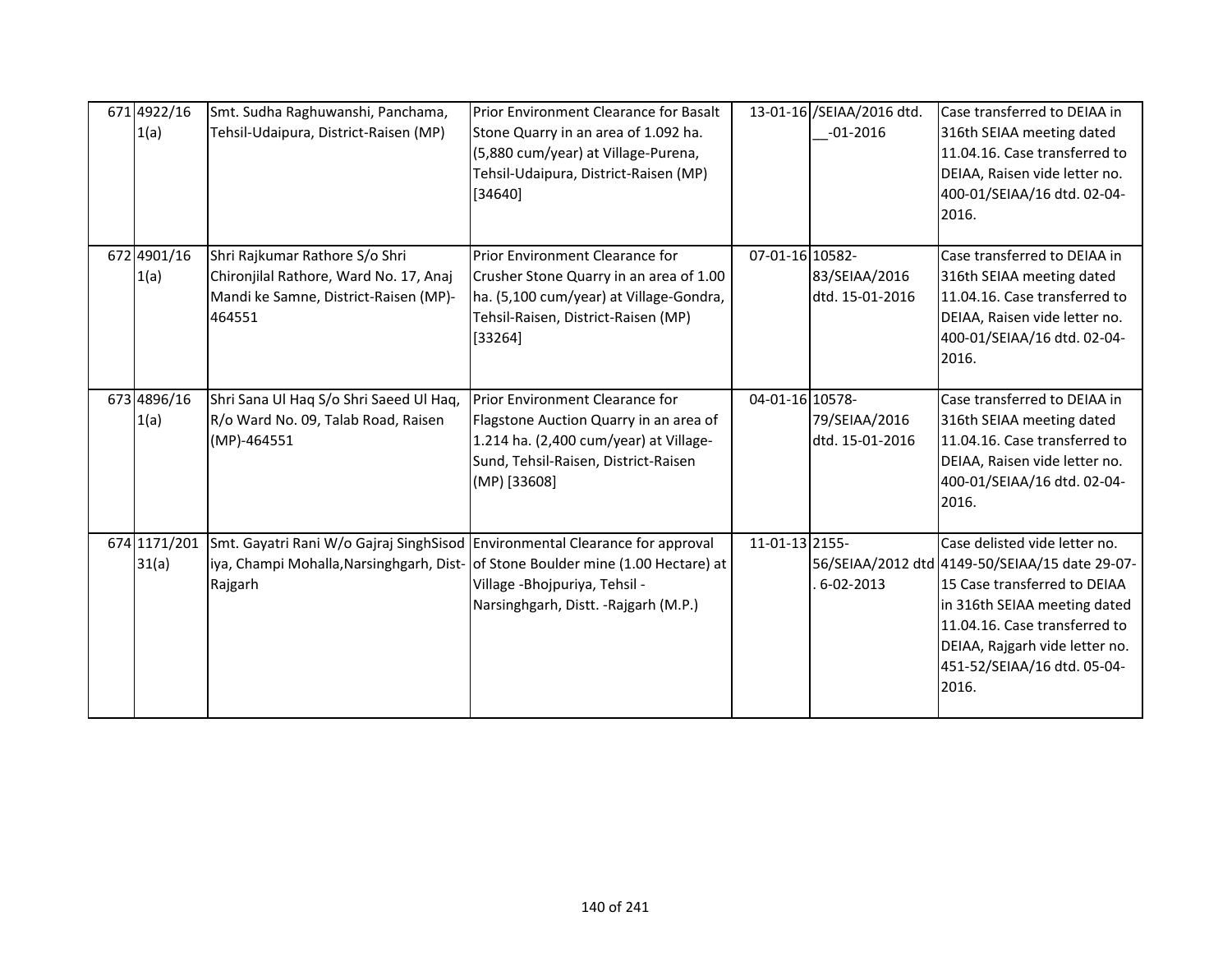| 675 4846/15<br>1(a) | Shri Vineet Kumar Saluja S/o Shri<br>Indarlal Saluja R/o Biaora, District-<br>Rajgarh (MP)-465674                                                                                            | Prior Environment Clearance for<br>approval of Metal Stone Quarry in an<br>area of 4.00 ha. (20,520 cum/year) at<br>Village-Dobda, Tehsil-Biaora, District-<br>Rajgarh (MP) [4390]    | 07-12-15 10217- | 18/SEIAA/2015<br>dtd. 04-01-2016 | Case transferred to DEIAA in<br>316th SEIAA meeting dated<br>11.04.16. Case transferred to<br>DEIAA, Rajgarh vide letter no.<br>451-52/SEIAA/16 dtd. 05-04-<br>2016. |
|---------------------|----------------------------------------------------------------------------------------------------------------------------------------------------------------------------------------------|---------------------------------------------------------------------------------------------------------------------------------------------------------------------------------------|-----------------|----------------------------------|----------------------------------------------------------------------------------------------------------------------------------------------------------------------|
| 676 4837/15<br>1(a) | Shri Himanshu Dubey S/o Shri<br>Brijmohan Dubey R/o Town & Tehsil-<br>Pachore, District-Rajgarh (MP)-465693                                                                                  | Prior Environment Clearance for Stone<br>Quarry in an area of 1.00 ha. (2,940<br>cum/year) at Village-Pachore, Tehsil-<br>Pachore, District-Rajgarh (MP) [4348]                       | 05-12-15 9933-  | 34/SEIAA/2015<br>dtd. 29-12-2015 | Case transferred to DEIAA in<br>316th SEIAA meeting dated<br>11.04.16. Case transferred to<br>DEIAA, Rajgarh vide letter no.<br>451-52/SEIAA/16 dtd. 05-04-<br>2016. |
| 677 4817/15<br>1(a) | Shri Kushal Singh Dangi S/o Shri Kaluram Prior Environment Clearance for Metal<br>Dangi R/o Village-Sedra, Tehsil-<br>Khilchipur, District-Rajgarh (MP)-465679 (10,000 cum/year) at Village- | Stone Quarry in an area of 2.00 ha.<br>Khilchipur, Tehsil-Khilchipur, District-<br>Rajgarh (MP) [3880]                                                                                | 07-12-15 9778-  | 79/SEIAA/2015<br>dtd. 23-12-2015 | Case transferred to DEIAA in<br>316th SEIAA meeting dated<br>11.04.16. Case transferred to<br>DEIAA, Rajgarh vide letter no.<br>451-52/SEIAA/16 dtd. 05-04-<br>2016. |
| 678 4598/15<br>1(a) | Smt. Badam Bai Dangi W/o Shri Kaushal<br>Singh Dangi, Ranara, Tehsil-Khilchipur,<br>District-Rajgarh (MP)-465691                                                                             | Prior Environment Clearance for<br>approval of Stone Quarry in an area of<br>1.00 ha. (3,000 cum/year) at Village-<br>Peepakhedi, Tehsil-Khilchipur, District-<br>Rajgarh (MP) [5310] | 26-10-15 9115-  | 16/SEIAA/2015<br>dtd. 11-12-2015 | Case transferred to DEIAA in<br>316th SEIAA meeting dated<br>11.04.16. Case transferred to<br>DEIAA, Rajgarh vide letter no.<br>451-52/SEIAA/16 dtd. 05-04-<br>2016. |
| 679 4504/15<br>1(a) | Shri Gopal Krishna Sikrodiya S/o Shri<br>Nannulal Sikrodiya R/o Old AB Road, Old approval of Stone & Murram Quarry in<br>Bus Stand, Pachore, District-Rajgarh<br>(MP)-465683                 | Prior Environment Clearance for<br>an area of 2.50 ha. (Stone-7,790 &<br>Murrum-760 cum/year) at Village-<br>Pachore, Tehsil-Pachore, District-<br>Rajgarh (MP) [5176]                | 31-10-15 8942-  | 43/SEIAA/2015<br>dtd. 09-12-2015 | Case transferred to DEIAA in<br>316th SEIAA meeting dated<br>11.04.16. Case transferred to<br>DEIAA, Rajgarh vide letter no.<br>451-52/SEIAA/16 dtd. 05-04-<br>2016. |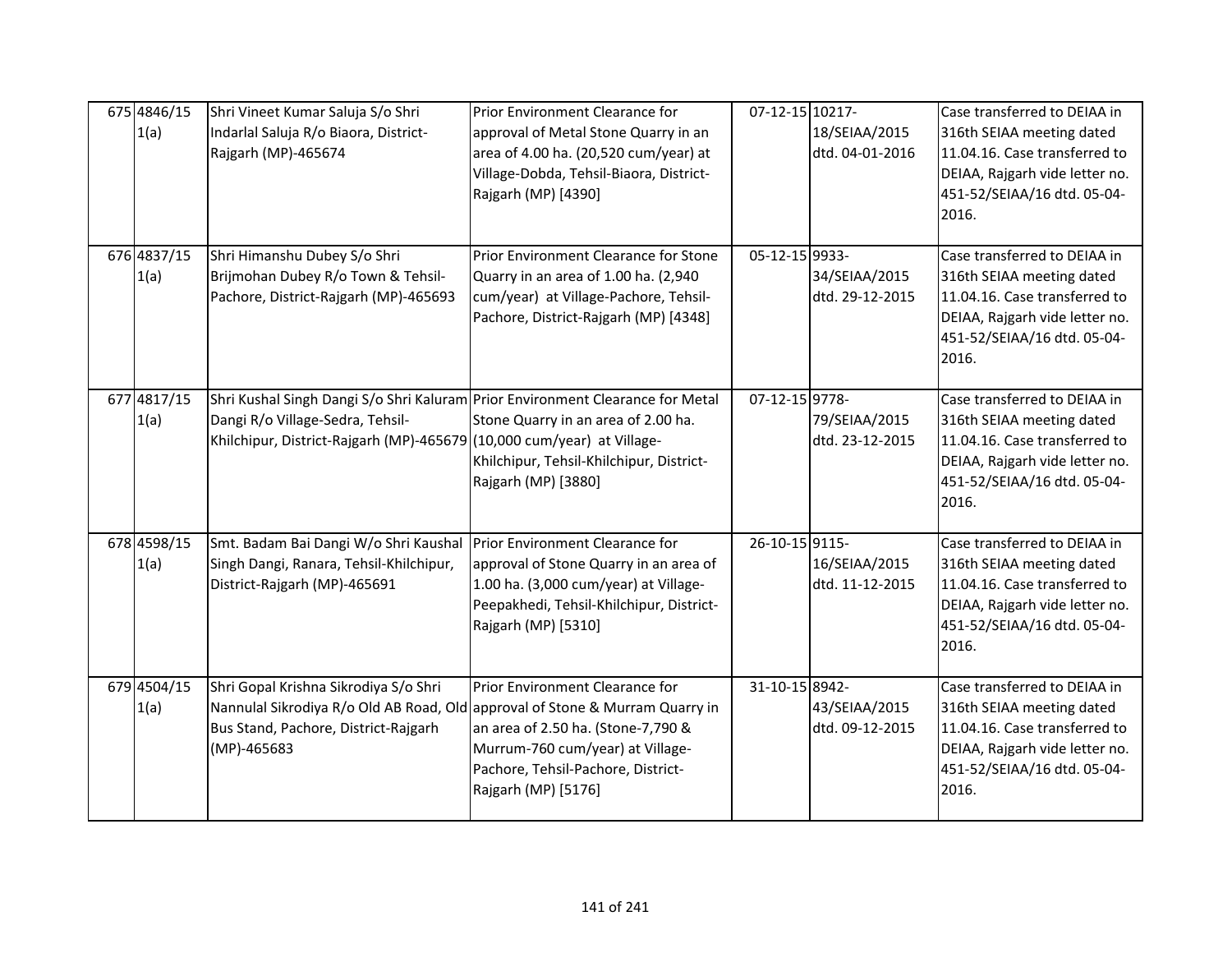| 680 4500/15<br>1(a) | Shri Bapulal Dangi S/o Shri Hajarilal<br>Dangi, Village-Kashikhedi, Tehsil-Jirapur, approval of Stone Quarry in an area of<br>District-Rajgarh (MP)-465691                                | Prior Environment Clearance for<br>2.00 ha. (4,275 cum/year) at Village-<br>Kashikhedi, Tehsil-Jirapur, District-<br>Rajgarh (MP) [4594]                                            | 04-11-15 8938- | 39/SEIAA/2015<br>dtd. 09-12-2015 | Case transferred to DEIAA in<br>316th SEIAA meeting dated<br>11.04.16. Case transferred to<br>DEIAA, Rajgarh vide letter no.<br>451-52/SEIAA/16 dtd. 05-04-<br>2016. |
|---------------------|-------------------------------------------------------------------------------------------------------------------------------------------------------------------------------------------|-------------------------------------------------------------------------------------------------------------------------------------------------------------------------------------|----------------|----------------------------------|----------------------------------------------------------------------------------------------------------------------------------------------------------------------|
| 681 4492/15<br>1(a) | Shri Sujan Singh S/o Shri Mangilal<br>Gurjar, Village-Bhagori, Tehsil-Jeerapur,<br>District-Rajgarh (MP)-465691                                                                           | Prior Environment Clearance for<br>approval of Stone Quarry in an area of<br>1.00 ha. (3,000 cum/year) at Village-<br>Gautampura, Tehsil-Jeerapur, District-<br>Rajgarh (MP) [5330] | 04-11-15 8896- | 97/SEIAA/2015<br>dtd. 08-12-2015 | Case transferred to DEIAA in<br>316th SEIAA meeting dated<br>11.04.16. Case transferred to<br>DEIAA, Rajgarh vide letter no.<br>451-52/SEIAA/16 dtd. 05-04-<br>2016. |
| 682 4482/15<br>1(a) | Shri Sujan Singh S/o Shri Mangilal Gurjar Prior Environment Clearance for<br>R/o Village-Bhagori, Tehsil-Jeerapur,<br>District-Rajgarh (MP)-465691                                        | approval of Stone & Murram Quarry in<br>an area of 1.00 ha. (Stone-3,001 &<br>Murrum-500 cum/year) at Village-<br>Bhagori, Tehsil-Jeerapur, District-<br>Rajgarh (MP) [5329]        | 04-11-15 8875- | 76/SEIAA/2015<br>dtd. 08-12-2015 | Case transferred to DEIAA in<br>316th SEIAA meeting dated<br>11.04.16. Case transferred to<br>DEIAA, Rajgarh vide letter no.<br>451-52/SEIAA/16 dtd. 05-04-<br>2016. |
| 683 4316/15<br>1(a) | Shri Nandram S/o Shri Ganeshram,<br>Village-Jirapur, Tehsil-Jirapur, District-<br>Rajgarh (MP)-465693                                                                                     | Prior Environment Clearance for<br>approval of Stone Quarry in an area of<br>2.00 ha. (3,500 cum/year) at Village-<br>Manyakhedi, Tehsil-Jirapur, District-<br>Rajgarh (MP) [4361]  | 28-10-15 8565- | 66/SEIAA/2015<br>dtd. 02-12-2015 | Case transferred to DEIAA in<br>316th SEIAA meeting dated<br>11.04.16. Case transferred to<br>DEIAA, Rajgarh vide letter no.<br>451-52/SEIAA/16 dtd. 05-04-<br>2016. |
| 684 3147/15<br>1(a) | Shri Devkaran Nagar S/o Shri Gangadhar Prior Environment Clearance for<br>Nagar, Village-Raipuriya, Tehsil-Pachore, approval of Basalt Stone Quarry in an<br>District-Rajgarh (MP)-465661 | area of 2.00 ha. (8,820 cum/year) at<br>Village-Chotra, Tehsil-Rajgarh, Dist-<br>Rajgarh (MP) [3705]                                                                                | 03-06-15 2053- | 54/SEIAA/2015<br>dtd. 16-06-2015 | Case transferred to DEIAA in<br>316th SEIAA meeting dated<br>11.04.16. Case transferred to<br>DEIAA, Rajgarh vide letter no.<br>451-52/SEIAA/16 dtd. 05-04-<br>2016. |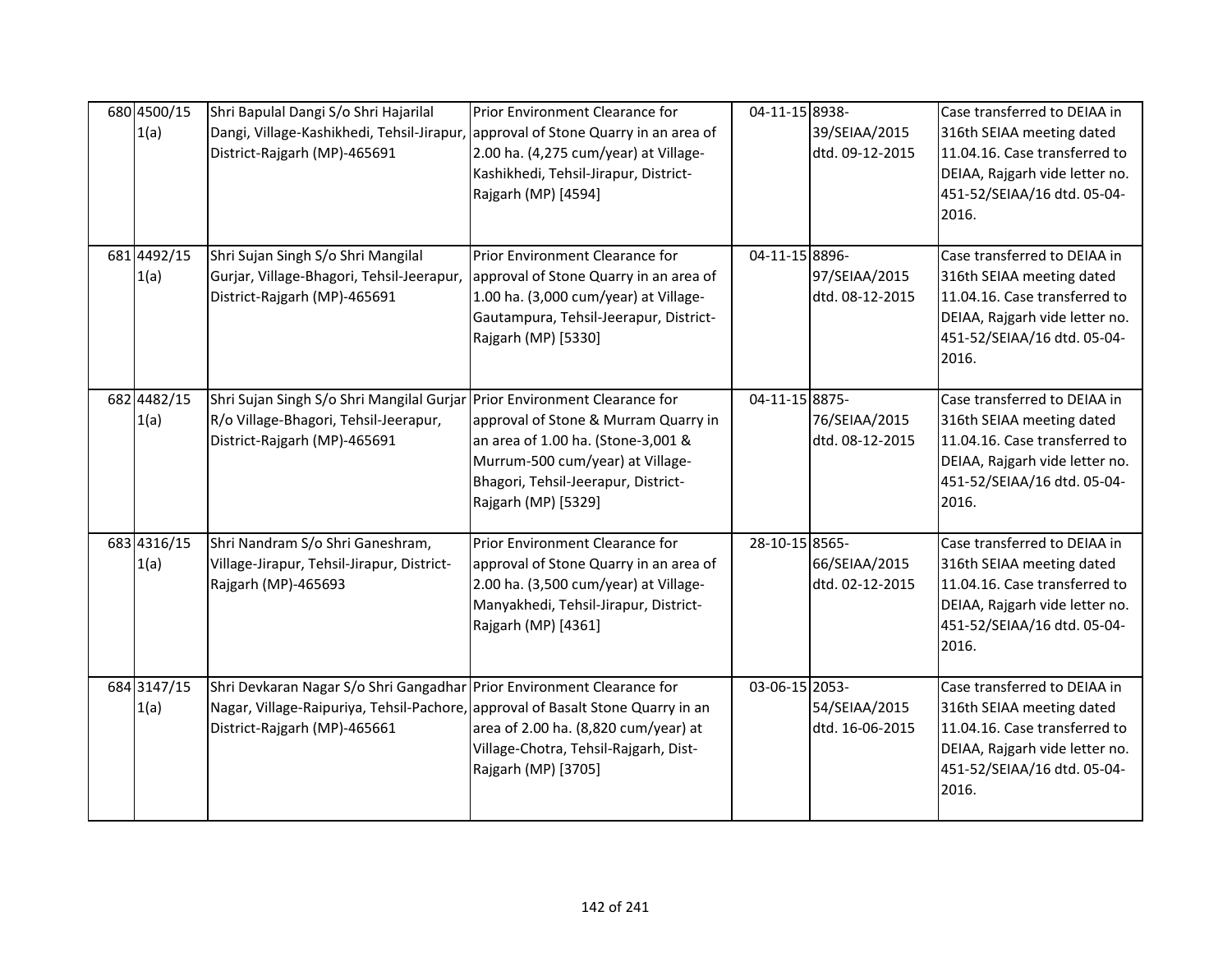| 685 3203/15<br>1(a) | Shri Devraj Singh Sondya S/o Shri Hari<br>Singh Sondhya, Gram-Chandanpura,<br>Tehsil-Bioara, District-Rajgarh (MP)-<br>465674                                              | Prior Environment Clearance for<br>approval of Stone Quarry in an area of<br>1.00 ha. (2,000 cum/year) at Village-<br>Binyakhedi, Tehsil-Bioara, District-<br>Rajgarh (MP) [3652]  | 29-05-15 2169-<br>70/SEIAA/2015           | Case transferred to DEIAA in<br>316th SEIAA meeting dated<br>dtd. 23-06-2015<br>11.04.16. Case transferred to<br>DEIAA, Rajgarh vide letter no.<br>451-52/SEIAA/16 dtd. 05-04-<br>2016. |
|---------------------|----------------------------------------------------------------------------------------------------------------------------------------------------------------------------|------------------------------------------------------------------------------------------------------------------------------------------------------------------------------------|-------------------------------------------|-----------------------------------------------------------------------------------------------------------------------------------------------------------------------------------------|
| 686 3529/15<br>1(a) | Shri Lad Singh S/o Shri Omkar Singh,<br>Nidakheri, Tehsil-Pachore, District-<br>Rajgarh (MP)-465661                                                                        | Prior Environment Clearance for<br>approval of Stone Quarry in an area of<br>1.00 ha. (2,200 cum/year) at Village-<br>Talen, Tehsil-Pachore, District-Rajgarh<br>(MP) [4227]       | 25-07-15 4775-<br>76/SEIAA/2015           | Case transferred to DEIAA in<br>316th SEIAA meeting dated<br>11.04.16. Case transferred to<br>dtd. 13-08-2015<br>DEIAA, Rajgarh vide letter no.<br>451-52/SEIAA/16 dtd. 05-04-<br>2016. |
| 687 3572/15<br>1(a) | Shri Lad Singh S/o Shri Omkar Singh,<br>Nidakheri, Tehsil-Pachore, District-<br>Rajgarh (MP)-465661                                                                        | Prior Environment Clearance for<br>approval of Stone Quarry in an area of<br>1.012 ha. (2,000 cum/year) at Village-<br>Nidakheri, Tehsil-Pachore, District-<br>Rajgarh (MP) [4226] | 04-08-15 4949-<br>50/SEIAA/2015           | Case transferred to DEIAA in<br>316th SEIAA meeting dated<br>dtd. 20-08-2015<br>11.04.16. Case transferred to<br>DEIAA, Rajgarh vide letter no.<br>451-52/SEIAA/16 dtd. 05-04-<br>2016. |
| 688 5042/16<br>1(a) | Shri Nath Gupta S/o Shri Hajarilal Gupta, Prior Environment Clearance for Stone<br>Owner, Near Medatwal Dharmshala,<br>A.B. Road, Pachore, District-Rajgarh<br>(MP)-465683 | Quarry in an area of 2.00 ha. (11,115<br>cum/year) at Village-Pachore, Tehsil-<br>Pachore, District-Rajgarh (MP) [33713]                                                           | 03-03-16 /SEIAA/2016 dtd.<br>$-03 - 2016$ | Case transferred to DEIAA in<br>307th SEIAA meeting dated<br>22.03.16. Case transferred to<br>DEIAA, Rajgarh vide letter no.<br>451-52/SEIAA/16 dtd. 05-04-<br>2016.                    |
| 689 4857/15<br>1(a) | Shri Jay Luniya S/o Shri Jindas Luniya,<br>69, Jain Colony, District-Ratlam (MP)-<br>457001                                                                                | Prior Environment Clearance for<br>approval of Stone Quarry in an area of<br>4.00 ha. (1,25,000 cum/year) at Village-<br>Bibdod, Tehsil-Ratlam, District-Ratlam<br>(MP) [4736]     | 26-10-15 10473-<br>74/SEIAA/2015          | Case transferred to DEIAA in<br>316th SEIAA meeting dated<br>11.04.16. Case transferred to<br>dtd. 13-01-2016<br>DEIAA, Ratlam vide letter no.<br>443-44/SEIAA/16 dtd. 04-04-<br>2016.  |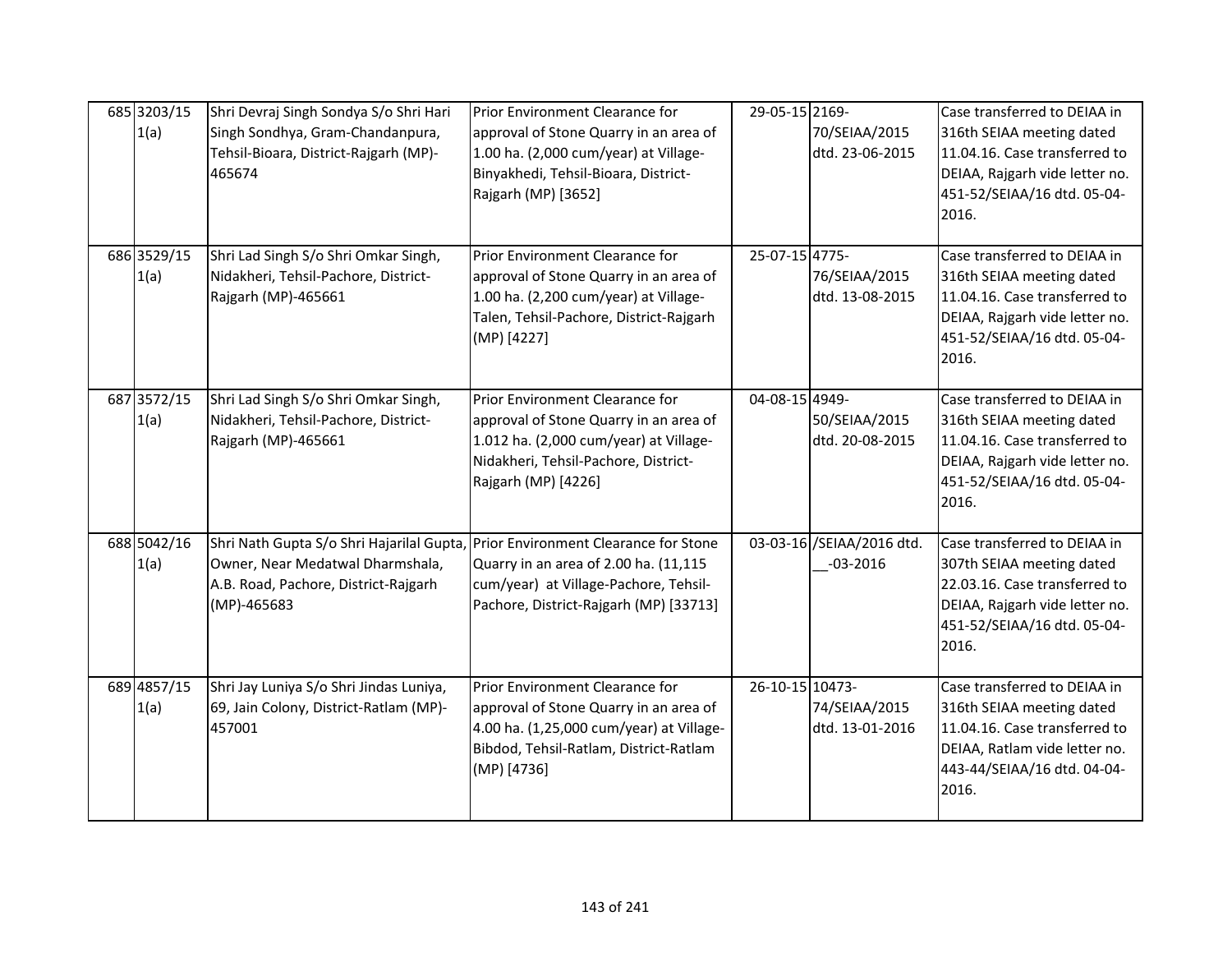| 690 4840/15<br>1(a) | Shri Ajay Baser S/o Shri Ramal Baser R/o<br>24, Baser Chowk, Tehsil-Mandsaur,<br>District-Mandsaur (MP)-458001                   | Prior Environment Clearance for Stone<br>Mine in an area of 1.00 ha. (11,640<br>cum/year) at Village-Arniya Pitha,<br>Tehsil-Jaora, District-Ratlam (MP)<br>[6178]  | 09-12-15 9939- | 40/SEIAA/2015<br>dtd. 29-12-2015 | Case transferred to DEIAA in<br>316th SEIAA meeting dated<br>11.04.16. Case transferred to<br>DEIAA, Ratlam vide letter no.<br>443-44/SEIAA/16 dtd. 04-04-<br>2016. |
|---------------------|----------------------------------------------------------------------------------------------------------------------------------|---------------------------------------------------------------------------------------------------------------------------------------------------------------------|----------------|----------------------------------|---------------------------------------------------------------------------------------------------------------------------------------------------------------------|
| 691 4835/15<br>1(a) | Shri Sahid Hussain S/o Shri Jahur<br>Hussain, Owner R/o Village-Aabupura,<br>Tehsil-Alot (Taal), District-Ratlam (MP)-<br>457001 | Prior Environment Clearance for Stone<br>Quarry in an area of 2.00 ha. (8,550<br>cum/year) at Village-Aabupura, Tehsil-<br>Alot (Taal), District-Ratlam (MP) [4913] | 14-12-15 9814- | 15/SEIAA/2015<br>dtd. 23-12-2015 | Case transferred to DEIAA in<br>316th SEIAA meeting dated<br>11.04.16. Case transferred to<br>DEIAA, Ratlam vide letter no.<br>443-44/SEIAA/16 dtd. 04-04-<br>2016. |
| 692 4830/15<br>1(a) | Shri Mahendra Pavecha S/o Manaklal<br>Pavecha, Owner, R/o 30, Hariram<br>Darwaza, District-Ratlam (MP)-457001                    | Prior Environment Clearance for Stone<br>Quarry in an area of 1.00 ha. (5,700<br>cum/year) at Village-Banjali, Tehsil-<br>Ratlam, District-Ratlam (MP) [5022]       | 11-12-15 9804- | 05/SEIAA/2015<br>dtd. 23-12-2015 | Case transferred to DEIAA in<br>316th SEIAA meeting dated<br>11.04.16. Case transferred to<br>DEIAA, Ratlam vide letter no.<br>443-44/SEIAA/16 dtd. 04-04-<br>2016. |
| 693 4820/15<br>1(a) | Smt. Rani Soni W/o Shri Pawan Kumar<br>Soni R/o 45, Bajajkhana Jaora, Tehsil-<br>Jaora, District-Ratlam (MP)-457226              | Prior Environment Clearance for Stone<br>Quarry in an area of 1.00 ha. (8,730<br>cum/year) at Village-Sindurkiya, Tehsil-<br>Jaora, District-Ratlam (MP) [5954]     | 20-11-15 9784- | 85/SEIAA/2015<br>dtd. 23-12-2015 | Case transferred to DEIAA in<br>316th SEIAA meeting dated<br>11.04.16. Case transferred to<br>DEIAA, Ratlam vide letter no.<br>443-44/SEIAA/16 dtd. 04-04-<br>2016. |
| 694 4819/15<br>1(a) | Shri Jitendra Hingad R/o Village-<br>Badawda, Tehsil-Jaora, District-Ratlam<br>(MP)-457226                                       | Prior Environment Clearance for Stone<br>Quarry in an area of 1.00 ha. (8,730<br>cum/year) at Village-Fachriya, Tehsil-<br>Jaora, District-Ratlam (MP) [5951]       | 20-11-15 9782- | 83/SEIAA/2015<br>dtd. 23-12-2015 | Case transferred to DEIAA in<br>316th SEIAA meeting dated<br>11.04.16. Case transferred to<br>DEIAA, Ratlam vide letter no.<br>443-44/SEIAA/16 dtd. 04-04-<br>2016. |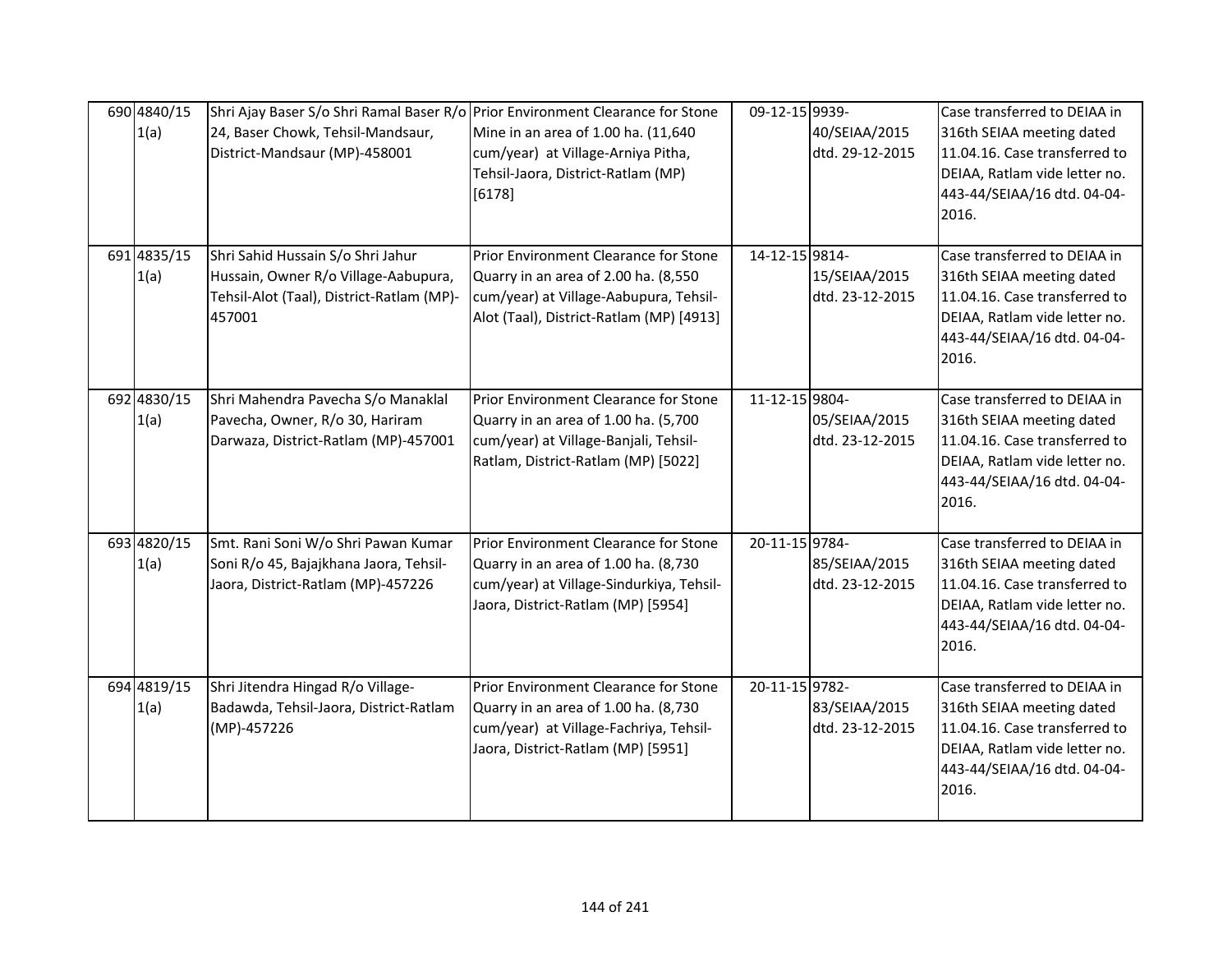| 695 4812/15<br>1(a) | Shri Nitesh Parmar S/o Shri Mangilal<br>Parmar R/o 38, Mukharji Marg, Sadar<br>Bajar, Tehsil-Tal, District-Ratlam (MP)-<br>457001                           | Prior Environment Clearance for Stone<br>Quarry in an area of 2.00 ha. (8,550<br>cum/year) at Village-Mundlakala, Tehsil-<br>Tal, District-Ratlam (MP) [5927]    | 28-11-15 9768- | 69/SEIAA/2015<br>dtd. 23-12-2015 | Case transferred to DEIAA in<br>316th SEIAA meeting dated<br>11.04.16. Case transferred to<br>DEIAA, Ratlam vide letter no.<br>443-44/SEIAA/16 dtd. 04-04-<br>2016. |
|---------------------|-------------------------------------------------------------------------------------------------------------------------------------------------------------|------------------------------------------------------------------------------------------------------------------------------------------------------------------|----------------|----------------------------------|---------------------------------------------------------------------------------------------------------------------------------------------------------------------|
| 696 4808/15<br>1(a) | Shri Jitendra Singh Dodiya S/o Shri Chain Prior Environment Clearance for Stone<br>Singh Dodiya R/o Patrakaar Colony,<br>Jaora, District-Ratlam (MP)-457001 | Quarry in an area of 1.00 ha. (3,135<br>cum/year) at Village-Naamli, Tehsil-<br>Ratlam, District-Ratlam (MP) [5210]                                              | 20-11-15 9760- | 61/SEIAA/2015<br>dtd. 23-12-2015 | Case transferred to DEIAA in<br>316th SEIAA meeting dated<br>11.04.16. Case transferred to<br>DEIAA, Ratlam vide letter no.<br>443-44/SEIAA/16 dtd. 04-04-<br>2016. |
| 697 4754/15<br>1(a) | Shri Afsar Ali S/o Shri Waheed Ali,<br>Owner, Ratlam, District-Ratlam (MP)-<br>457001                                                                       | Prior Environment Clearance for Stone<br>Quarry in an area of 4.00 ha. (50,000<br>cum/year) at Village-Sanwaliya, Tehsil-<br>Ratlam, District-Ratlam (MP) [4903] | 26-11-15 9482- | 83/SEIAA/2015<br>dtd. 18-12-2015 | Case transferred to DEIAA in<br>316th SEIAA meeting dated<br>11.04.16. Case transferred to<br>DEIAA, Ratlam vide letter no.<br>443-44/SEIAA/16 dtd. 04-04-<br>2016. |
| 698 4738/15<br>1(a) | Shri Sudheer Vijayvargiya R/o Power<br>House Road, District-Ratlam (MP)-<br>457001                                                                          | Prior Environment Clearance for Stone<br>Quarry in an area of 0.500 ha. (2,850<br>cum/year) at Village-Naamli, Tehsil-<br>Ratlam, District-Ratlam (MP) [5209]    | 19-11-15 9506- | 07/SEIAA/2015<br>dtd. 18-12-2015 | Case transferred to DEIAA in<br>316th SEIAA meeting dated<br>11.04.16. Case transferred to<br>DEIAA, Ratlam vide letter no.<br>443-44/SEIAA/16 dtd. 04-04-<br>2016. |
| 699 4725/15<br>1(a) | Shri Afsar Ali S/o Shri Waheed Ali,<br>Owner, Ratlam, District-Ratlam (MP)-<br>457001                                                                       | Prior Environment Clearance for Stone<br>Quarry in an area of 4.00 ha. (50,000<br>cum/year) at Village-Sanwaliya, Tehsil-<br>Ratlam, District-Ratlam (MP) [4903] | 26-11-15 9482- | 83/SEIAA/2015<br>dtd. 18-12-2015 | Case transferred to DEIAA in<br>316th SEIAA meeting dated<br>11.04.16. Case transferred to<br>DEIAA, Ratlam vide letter no.<br>443-44/SEIAA/16 dtd. 04-04-<br>2016. |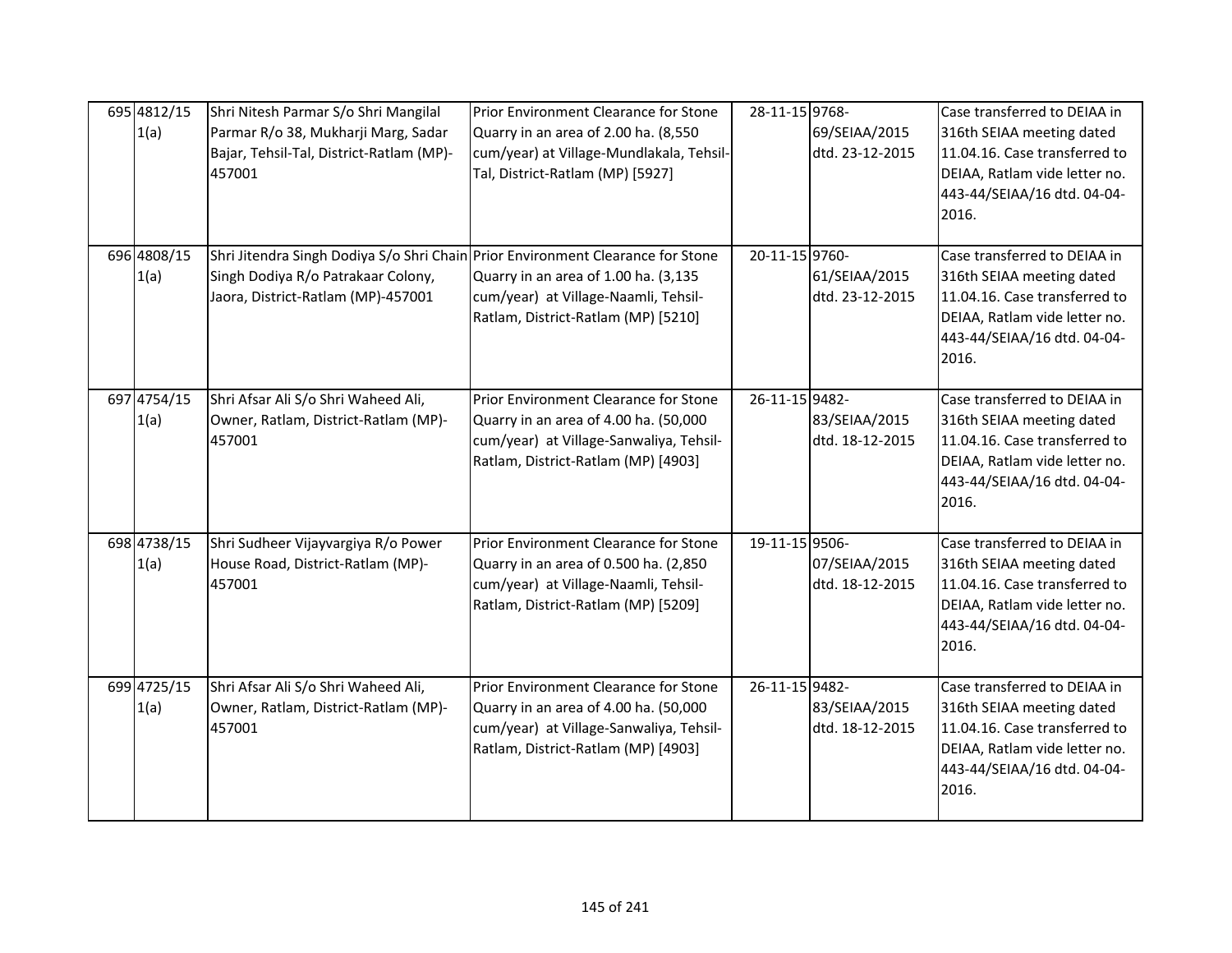| 700 4723/15<br>1(a) | Shri Sourabh Parmar S/o Shri Rajesh<br>Parmar R/o 21, Mukharji Marg, Sadar<br>Bazar, District-Ratlam (MP)-457001 | Prior Environment Clearance for Stone<br>Quarry in an area of 2.00 ha. (8,550<br>cum/year) at Village-Karwakhedi, Tehsil-<br>Alot, District-Ratlam (MP) [5597]                    | 28-11-15 9478- | 79/SEIAA/2015<br>dtd. 18-12-2015 | Case transferred to DEIAA in<br>316th SEIAA meeting dated<br>11.04.16. Case transferred to<br>DEIAA, Ratlam vide letter no.<br>443-44/SEIAA/16 dtd. 04-04-<br>2016. |
|---------------------|------------------------------------------------------------------------------------------------------------------|-----------------------------------------------------------------------------------------------------------------------------------------------------------------------------------|----------------|----------------------------------|---------------------------------------------------------------------------------------------------------------------------------------------------------------------|
| 701 4712/15<br>1(a) | Shri Vyankatesh Timanna, 81, Rajendra<br>Nagar, District-Ratlam (MP)-457001                                      | Prior Environment Clearance for Stone<br>Quarry in an area of 1.00 ha. (11,400<br>cum/year) at Village-Banjali, Tehsil-<br>Ratlam, District-Ratlam (MP) [4911]                    | 26-11-15 9456- | 57/SEIAA/2015<br>dtd. 18-12-2015 | Case transferred to DEIAA in<br>316th SEIAA meeting dated<br>11.04.16. Case transferred to<br>DEIAA, Ratlam vide letter no.<br>443-44/SEIAA/16 dtd. 04-04-<br>2016. |
| 702 4708/15<br>1(a) | Smt. Manju Rajoriya W/o Shri Kamal<br>Rajoriya, Resi.-Ratlam, Post-Ratlam,<br>District-Ratlam (MP)-457001        | Prior Environment Clearance for Stone<br>Quarry in an area of 0.80 ha. (3,705<br>cum/year) at Village-Banjali, Tehsil-<br>Ratlam, District-Ratlam (MP) [5611]<br>(Bad CD)         | 26-11-15 9438- | 39/SEIAA/2015<br>dtd. 17-12-2015 | Case transferred to DEIAA in<br>316th SEIAA meeting dated<br>11.04.16. Case transferred to<br>DEIAA, Ratlam vide letter no.<br>443-44/SEIAA/16 dtd. 04-04-<br>2016. |
| 703 4707/15<br>1(a) | Shri Bharat Rathod, Resi.-Shahar Sarai,<br>Tehsil-Ratlam, District-Ratlam (MP)-<br>457001                        | Prior Environment Clearance for Stone<br>Quarry in an area of 2.00 ha. (19,400<br>cum/year) at Village-Sarwani Khurd,<br>Tehsil-Ratlam, District-Ratlam (MP)<br>$[6196]$ (Bad CD) | 24-11-15 9436- | 37/SEIAA/2015<br>dtd. 17-12-2015 | Case transferred to DEIAA in<br>316th SEIAA meeting dated<br>11.04.16. Case transferred to<br>DEIAA, Ratlam vide letter no.<br>443-44/SEIAA/16 dtd. 04-04-<br>2016. |
| 704 4703/15<br>1(a) | Shri Nijamuddin Kaji S/o Shri Gulam<br>Jilani, Owner R/o Bohra Bakhal, Alot,<br>District-Ratlam (MP)             | Prior Environment Clearance for Stone<br>Quarry in an area of 1.620 ha. (10,476<br>cum/year) at Village-Maukhedi, Tehsil-<br>Alot, District-Ratlam (MP) [4986]                    | 31-10-15 9428- | 29/SEIAA/2015<br>dtd. 17-12-2015 | Case transferred to DEIAA in<br>316th SEIAA meeting dated<br>11.04.16. Case transferred to<br>DEIAA, Ratlam vide letter no.<br>443-44/SEIAA/16 dtd. 04-04-<br>2016. |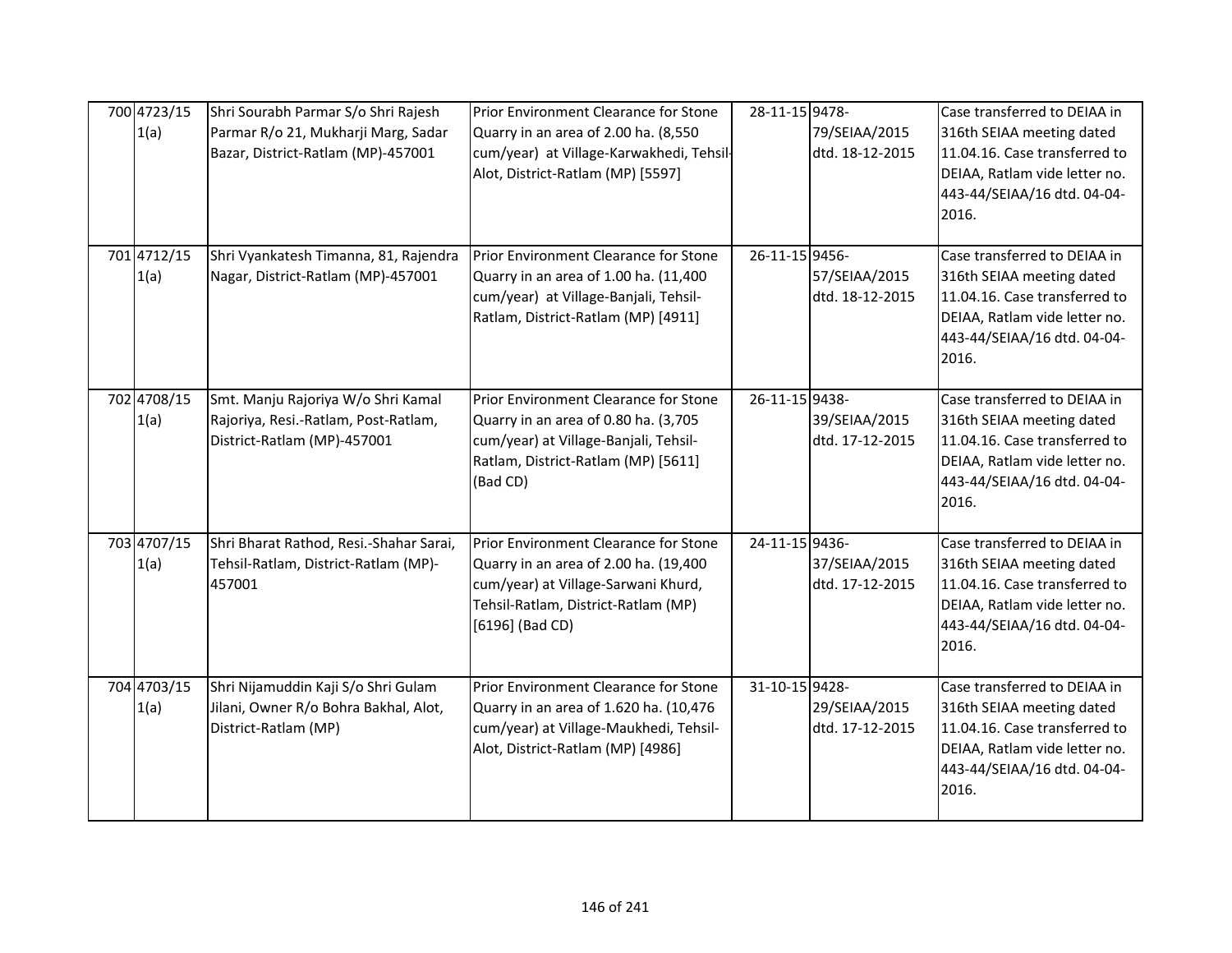| 705 4670/15<br>1(a) | Shri Naveen Vijayvargiya S/o Shri<br>Laxmikant Vijayvargiya, Lessee, Ratlam<br>(MP)-457001                     | Prior Environment Clearance for<br>approval of Stone Quarry in an area of<br>1.00 ha. (11,970 cum/year) at Village-<br>Banjali, Tehsil-Ratlam, District-Ratlam<br>(MP) [5211]         | 30-09-15 9338- | 39/SEIAA/2015<br>dtd. 15-12-2015 | Case transferred to DEIAA in<br>316th SEIAA meeting dated<br>11.04.16. Case transferred to<br>DEIAA, Ratlam vide letter no.<br>443-44/SEIAA/16 dtd. 04-04-<br>2016. |
|---------------------|----------------------------------------------------------------------------------------------------------------|---------------------------------------------------------------------------------------------------------------------------------------------------------------------------------------|----------------|----------------------------------|---------------------------------------------------------------------------------------------------------------------------------------------------------------------|
| 706 4592/15<br>1(a) | Smt. Durga Rathore R/o 14, Sehar Sarai,<br>Tehsil & District-Ratlam (MP)-457001                                | Prior Environment Clearance for<br>approval of Stone Quarry in an area of<br>1.50 ha. (9,500 cum/year) at Village-<br>Banjali, Tehsil-Ratlam, District-Ratlam<br>$(MP)$ [4860]        | 12-10-15 9105- | 06/SEIAA/2015<br>dtd. 11-12-2015 | Case transferred to DEIAA in<br>316th SEIAA meeting dated<br>11.04.16. Case transferred to<br>DEIAA, Ratlam vide letter no.<br>443-44/SEIAA/16 dtd. 04-04-<br>2016. |
| 707 4588/15<br>1(a) | Shri Shankar Lal Yadav, Resi-Ekbalganj,<br>Jaora, District-Ratlam (MP)-457226                                  | Prior Environment Clearance for<br>approval of Stone Quarry in an area of<br>1.998 ha. (7,980 cum/year) at Village-<br>Rajona, Tehsil-Jaora, District-Ratlam<br>(MP) [5596]           | 24-11-15 9149- | 50/SEIAA/2015<br>dtd. 11-12-2015 | Case transferred to DEIAA in<br>316th SEIAA meeting dated<br>11.04.16. Case transferred to<br>DEIAA, Ratlam vide letter no.<br>443-44/SEIAA/16 dtd. 04-04-<br>2016. |
| 708 4555/15<br>1(a) | Shri Laxmikant Rathore R/o 44,<br>Rangagarh, District-Ratlam (MP)-<br>457001                                   | Prior Environment Clearance for<br>approval of Stone Quarry in an area of<br>2.00 ha. (5,130 cum/year) at Village-<br>Sanwaliya Rundi, Tehsil-Ratlam, District-<br>Ratlam (MP) [5208] | 19-11-15 9077- | 78/SEIAA/2015<br>dtd. 11-12-2015 | Case transferred to DEIAA in<br>316th SEIAA meeting dated<br>11.04.16. Case transferred to<br>DEIAA, Ratlam vide letter no.<br>443-44/SEIAA/16 dtd. 04-04-<br>2016. |
| 709 4544/15<br>1(a) | Shri Shyam Sunder Rathore, R/o Ratlam, Prior Environment Clearance for<br>Tehsil & District-Ratlam (MP)-457001 | approval of Stone Quarry in an area of<br>1.00 ha. (6,840 cum/year) at Village-<br>Banjali, Tehsil-Ratlam, District-Ratlam<br>(MP) [4858]                                             | 12-11-15 9044- | 45/SEIAA/2015<br>dtd. 11-12-2015 | Case transferred to DEIAA in<br>316th SEIAA meeting dated<br>11.04.16. Case transferred to<br>DEIAA, Ratlam vide letter no.<br>443-44/SEIAA/16 dtd. 04-04-<br>2016. |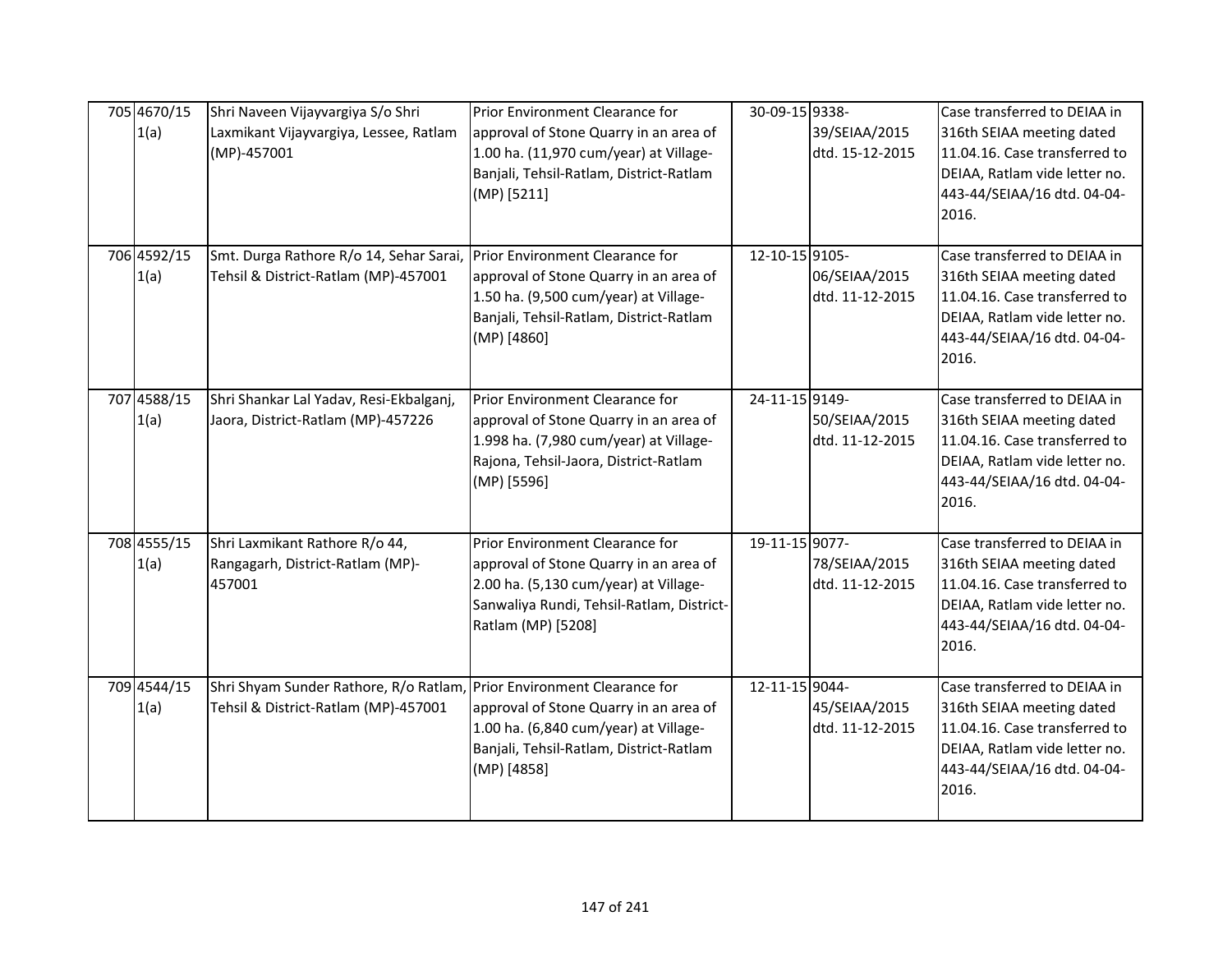| 710 4543/15<br>1(a) | Shri Bharat Rathore, Tehsil & District-<br>Ratlam (MP)-457001                                | Prior Environment Clearance for<br>approval of Stone Quarry in an area of<br>0.500 ha. (3,135 cum/year) at Village-<br>Banjali, Tehsil-Ratlam, District-Ratlam<br>(MP) [4897]       | 14-10-15 9038- | 39/SEIAA/2015<br>dtd. 11-12-2015 | Case transferred to DEIAA in<br>316th SEIAA meeting dated<br>11.04.16. Case transferred to<br>DEIAA, Ratlam vide letter no.<br>443-44/SEIAA/16 dtd. 04-04-<br>2016. |
|---------------------|----------------------------------------------------------------------------------------------|-------------------------------------------------------------------------------------------------------------------------------------------------------------------------------------|----------------|----------------------------------|---------------------------------------------------------------------------------------------------------------------------------------------------------------------|
| 711 4542/15<br>1(a) | Shri Prithviraj Singh R/o Namli Kothi,<br>Tehsil & District-Ratlam (MP)-457001               | Prior Environment Clearance for<br>approval of Stone Quarry in an area of<br>1.00 ha. (5,820 cum/year) at Village-<br>Namli, Tehsil-Ratlam, District-Ratlam<br>(MP) [6195] (Bad CD) | 24-11-15 9040- | 41/SEIAA/2015<br>dtd. 11-12-2015 | Case transferred to DEIAA in<br>316th SEIAA meeting dated<br>11.04.16. Case transferred to<br>DEIAA, Ratlam vide letter no.<br>443-44/SEIAA/16 dtd. 04-04-<br>2016. |
| 712 4541/15<br>1(a) | Shri Nand Kishore Sharma, Sajjan Mill<br>Road, Tehsil-Ratlam, District-Ratlam<br>(MP)-457001 | Prior Environment Clearance for<br>approval of Stone Quarry in an area of<br>1.00 ha. (8,550 cum/year) at Village-<br>Banjali, Tehsil-Ratlam, District-Ratlam<br>(MP) [4855]        | 14-10-15 9038- | 39/SEIAA/2015<br>dtd. 11-12-2015 | Case transferred to DEIAA in<br>316th SEIAA meeting dated<br>11.04.16. Case transferred to<br>DEIAA, Ratlam vide letter no.<br>443-44/SEIAA/16 dtd. 04-04-<br>2016. |
| 713 4540/15<br>1(a) | Shri Deendayal Choudhary, Tehsil-<br>Ratlam, District-Ratlam (MP)-457001                     | Prior Environment Clearance for<br>approval of Stone Quarry in an area of<br>1.00 ha. (3,800 cum/year) at Village-<br>Banjali, Tehsil-Ratlam, District-Ratlam<br>(MP) [4834]        | 12-10-15 9036- | 37/SEIAA/2015<br>dtd. 11-12-2015 | Case transferred to DEIAA in<br>316th SEIAA meeting dated<br>11.04.16. Case transferred to<br>DEIAA, Ratlam vide letter no.<br>443-44/SEIAA/16 dtd. 04-04-<br>2016. |
| 714 4539/15<br>1(a) | Smt. Chena Kumari, Tehsil-Ratlam,<br>District-Ratlam (MP)-457001                             | Prior Environment Clearance for<br>approval of Stone Quarry in an area of<br>1.00 ha. (2,850 cum/year) at Village-<br>Banjali, Tehsil-Ratlam, District-Ratlam<br>(MP) [4833]        | 15-10-15 9034- | 35/SEIAA/2015<br>dtd. 11-12-2015 | Case transferred to DEIAA in<br>316th SEIAA meeting dated<br>11.04.16. Case transferred to<br>DEIAA, Ratlam vide letter no.<br>443-44/SEIAA/16 dtd. 04-04-<br>2016. |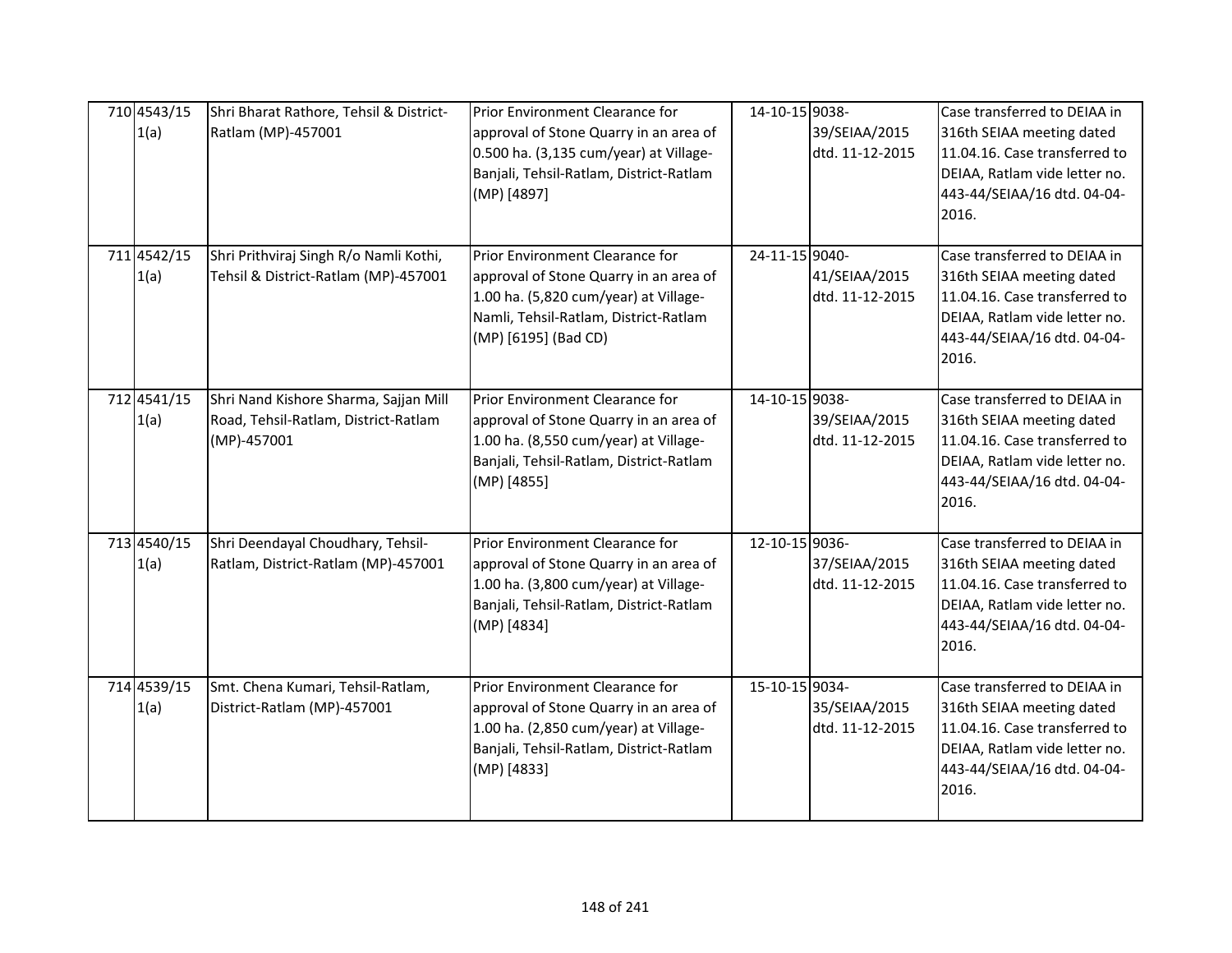| 715 4538/15<br>1(a) | Shri Vinod Bhai Patel, Resi-Shakti Ara<br>Machine, Jaora Fatak, District-Ratlam<br>(MP)-457001                                            | Prior Environment Clearance for<br>approval of Stone Quarry in an area of<br>2.00 ha. (14,250 cum/year) at Village-<br>Sarwad, Tehsil-Ratlam, District-Ratlam<br>(MP) [5934]        | 06-11-15 9032- | 33/SEIAA/2015<br>dtd. 11-12-2015 | Case transferred to DEIAA in<br>316th SEIAA meeting dated<br>11.04.16. Case transferred to<br>DEIAA, Ratlam vide letter no.<br>443-44/SEIAA/16 dtd. 04-04-<br>2016. |
|---------------------|-------------------------------------------------------------------------------------------------------------------------------------------|-------------------------------------------------------------------------------------------------------------------------------------------------------------------------------------|----------------|----------------------------------|---------------------------------------------------------------------------------------------------------------------------------------------------------------------|
| 716 4526/15<br>1(a) | Shri Jakir Husain, Sahar Sarai, Tehsil-<br>Ratlam, District-Ratlam (MP)-457001                                                            | Prior Environment Clearance for<br>approval of Stone Quarry in an area of<br>1.00 ha. (11,400 cum/year) at Village-<br>Banjali, Tehsil-Ratlam, District-Ratlam<br>(MP) [4832]       | 12-10-15 9016- | 17/SEIAA/2015<br>dtd. 11-12-2015 | Case transferred to DEIAA in<br>316th SEIAA meeting dated<br>11.04.16. Case transferred to<br>DEIAA, Ratlam vide letter no.<br>443-44/SEIAA/16 dtd. 04-04-<br>2016. |
| 717 4522/15<br>1(a) | Smt. Renuka R/o 18, Pathan Toli, Tehsil-<br>Jaora, District-Ratlam (MP)-457001                                                            | Prior Environment Clearance for<br>approval of Stone Quarry in an area of<br>1.253 ha. (13,110 cum/year) at Village-<br>Mamatkheda, Tehsil-Piploda, District-<br>Ratlam (MP) [4926] | 12-10-15 8972- | 73/SEIAA/2015<br>dtd. 11-12-2015 | Case transferred to DEIAA in<br>316th SEIAA meeting dated<br>11.04.16. Case transferred to<br>DEIAA, Ratlam vide letter no.<br>443-44/SEIAA/16 dtd. 04-04-<br>2016. |
| 718 4493/15<br>1(a) | Shri Bhupatrai Patidar S/o Shri Ratan<br>Singh Patidar, M/s Gujrat Stone<br>Crusher, 15, M, Housing Colony, Alot,<br>District-Ratlam (MP) | Prior Environment Clearance for<br>approval of Stone Quarry in an area of<br>2.00 ha. (2,850 cum/year) at Village-<br>Jiwangarh, Tehsil-Alot, District-Ratlam<br>(MP) [5024]        | 29-10-15 8898- | 99/SEIAA/2015<br>dtd. 08-12-2015 | Case transferred to DEIAA in<br>316th SEIAA meeting dated<br>11.04.16. Case transferred to<br>DEIAA, Ratlam vide letter no.<br>443-44/SEIAA/16 dtd. 04-04-<br>2016. |
| 719 4484/15<br>1(a) | Shri Rakesh Kothari S/o Shri Nihal<br>Chandra Kothari R/o 490, Katju Nagar,<br>District-Ratlam (MP)-457001                                | Prior Environment Clearance for<br>approval of Stone Quarry in an area of<br>2.00 ha. (17,100 cum/year) at Village-<br>Bibrod, Tehsil-Ratlam, District-Ratlam<br>(MP) [4746]        | 05-11-15 8879- | 80/SEIAA/2015<br>dtd. 08-12-2015 | Case transferred to DEIAA in<br>316th SEIAA meeting dated<br>11.04.16. Case transferred to<br>DEIAA, Ratlam vide letter no.<br>443-44/SEIAA/16 dtd. 04-04-<br>2016. |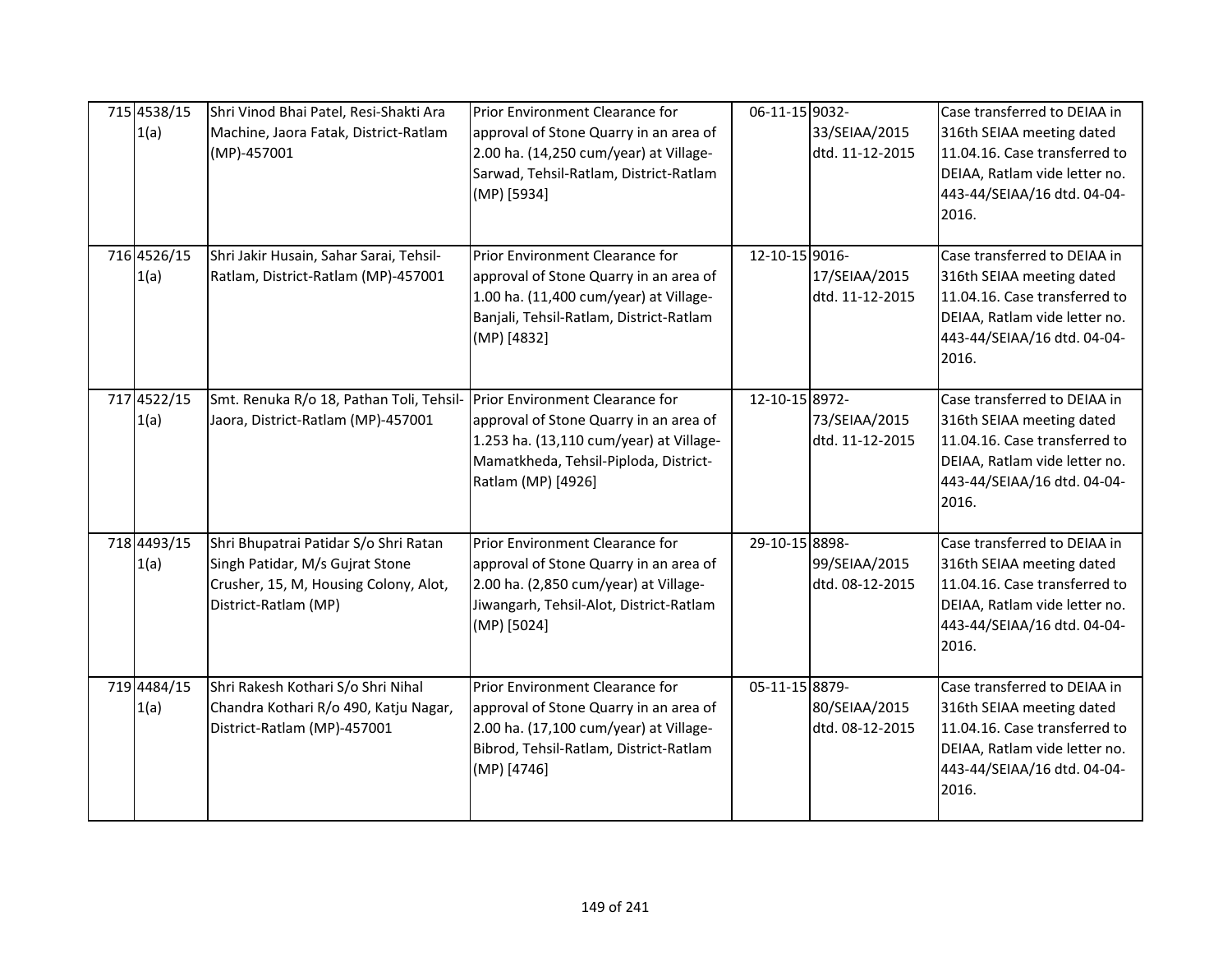| 720 4474/15<br>1(a) | Smt. Sunita Kumawat W/o Shri Jaswant<br>Kumawat, Properitor, M/s Raj<br>Rajeshwari Stone Crusher, R/o A-23,<br>Dongar Nagar, District-Ratlam (MP)-<br>457001 | Prior Environment Clearance for<br>approval of Stone Quarry in an area of<br>1.200 ha. (13,050 cum/year) at Village-<br>Rajpura, Tehsil-Ratlam, District-Ratlam<br>(MP) [4760]  | 03-11-15 8866- | 67/SEIAA/2015<br>dtd. 08-12-2015 | Case transferred to DEIAA in<br>316th SEIAA meeting dated<br>11.04.16. Case transferred to<br>DEIAA, Ratlam vide letter no.<br>443-44/SEIAA/16 dtd. 04-04-<br>2016. |
|---------------------|--------------------------------------------------------------------------------------------------------------------------------------------------------------|---------------------------------------------------------------------------------------------------------------------------------------------------------------------------------|----------------|----------------------------------|---------------------------------------------------------------------------------------------------------------------------------------------------------------------|
| 721 4471/15<br>1(a) | Smt. Veenu Kumar W/o Shri Hitendra<br>Singh Solanki R/o Village-Alot, Tehsil-<br>Alot, District-Ratlam (MP)-457001                                           | Prior Environment Clearance for<br>approval of Stone Quarry in an area of<br>2.00 ha. (4,845 cum/year) at Village-<br>Jiwangarh, Tehsil-Alot, District-Ratlam<br>(MP) [4759]    | 21-10-15 8860- | 61/SEIAA/2015<br>dtd. 08-12-2015 | Case transferred to DEIAA in<br>316th SEIAA meeting dated<br>11.04.16. Case transferred to<br>DEIAA, Ratlam vide letter no.<br>443-44/SEIAA/16 dtd. 04-04-<br>2016. |
| 722 4467/15<br>1(a) | Shri Saiyyed Mohabbat Ali S/o Shri<br>Waheed Ali, Lessee, 16/10, Mahaveer<br>Nagar, District-Ratlam (MP)-457001                                              | Prior Environment Clearance for<br>approval of Stone Quarry in an area of<br>1.00 ha. (20,480 cum/year) at Village-<br>Namli, Tehsil-Ratlam, District-Ratlam<br>(MP) [5322]     | 21-10-15 8855- | 56/SEIAA/2015<br>dtd. 07-12-2015 | Case transferred to DEIAA in<br>316th SEIAA meeting dated<br>11.04.16. Case transferred to<br>DEIAA, Ratlam vide letter no.<br>443-44/SEIAA/16 dtd. 04-04-<br>2016. |
| 723 4463/15<br>1(a) | Shri Vijay Luniya S/o Shri Jindas Luniya,<br>Owner, R/o 69, Jain Colony, District-<br>Ratlam (MP)-457001                                                     | Prior Environment Clearance for<br>approval of Stone Quarry in an area of<br>4.00 ha. (1,25,000 cum/year) at Village-<br>Bibdoud, Tehsil-Ratlam, District-Ratlam<br>(MP) [4741] | 03-11-15 8849- | 50/SEIAA/2015<br>dtd. 07-12-2015 | Case transferred to DEIAA in<br>316th SEIAA meeting dated<br>11.04.16. Case transferred to<br>DEIAA, Ratlam vide letter no.<br>443-44/SEIAA/16 dtd. 04-04-<br>2016. |
| 724 4254/15<br>1(a) | Shri Sanjay Singh S/o Shri Ishwar Singh,<br>Village-Alot, District-Ratlam (MP)-<br>457001                                                                    | Prior Environment Clearance for<br>approval of Stone Quarry in an area of<br>2.00 ha. (4,845 cum/year) at Village-<br>Jiwangarh, Tehsil-Alot, District-Ratlam<br>(MP) [4747]    | 16-09-15 8343- | 44/SEIAA/2015<br>dtd. 28-11-2015 | Case transferred to DEIAA in<br>316th SEIAA meeting dated<br>11.04.16. Case transferred to<br>DEIAA, Ratlam vide letter no.<br>443-44/SEIAA/16 dtd. 04-04-<br>2016. |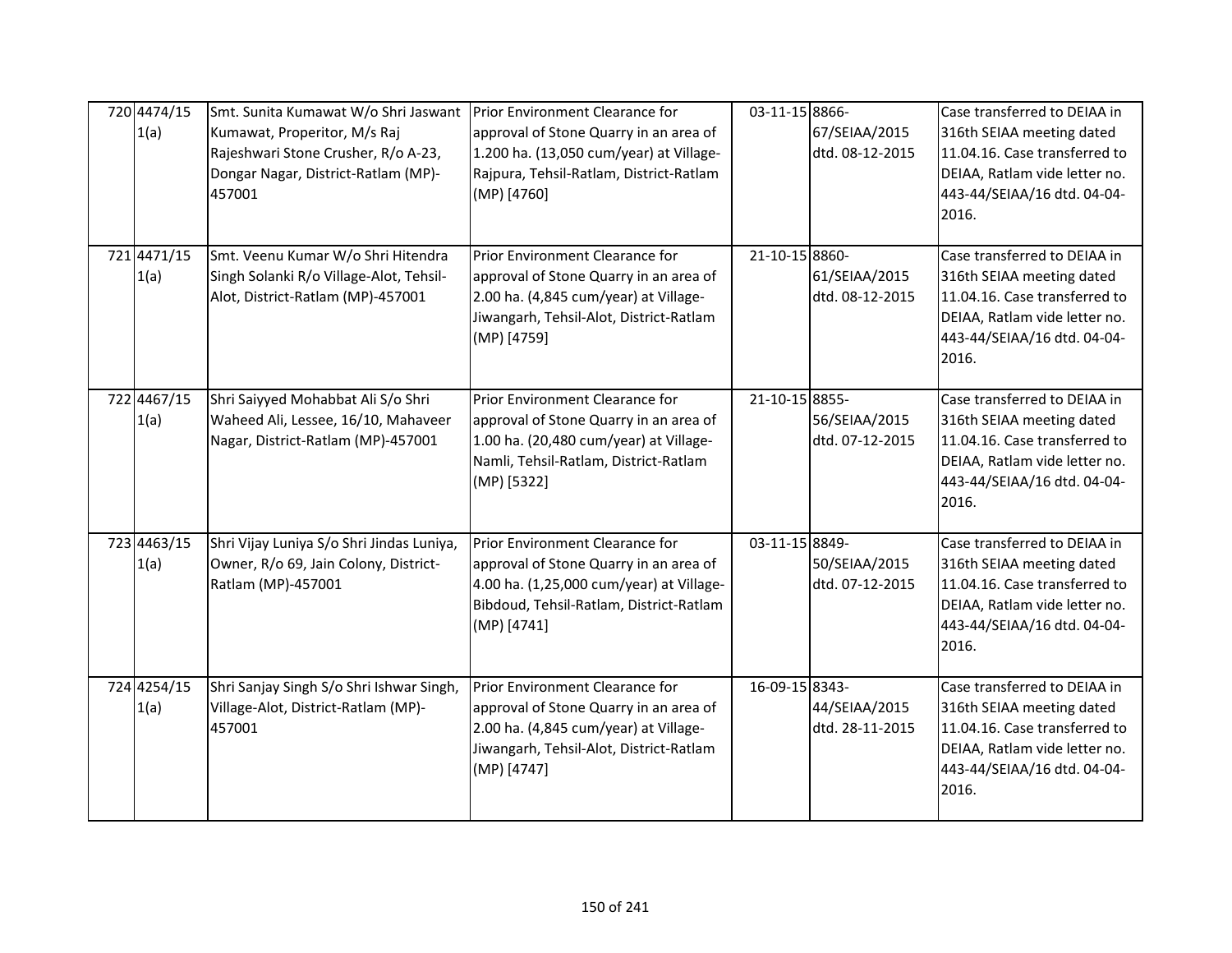| 725 4166/15<br>1(a) | Shri Vaibhav Luniya S/o Shri Abhay<br>Luniya, 63, Jain Colony, District-Ratlam<br>(MP)-457001                                                                            | Prior Environment Clearance for<br>approval of Stone Quarry in an area of<br>4.00 ha. (62,500 cum/year) at Village-<br>Bibdoud, Tehsil-Ratlam, District-Ratlam<br>(MP) [4740] | 30-09-15 8070- | 71/SEIAA/2015<br>dtd. 24-11-2015 | Case transferred to DEIAA in<br>316th SEIAA meeting dated<br>11.04.16. Case transferred to<br>DEIAA, Ratlam vide letter no.<br>443-44/SEIAA/16 dtd. 04-04-<br>2016. |
|---------------------|--------------------------------------------------------------------------------------------------------------------------------------------------------------------------|-------------------------------------------------------------------------------------------------------------------------------------------------------------------------------|----------------|----------------------------------|---------------------------------------------------------------------------------------------------------------------------------------------------------------------|
| 726 4160/15<br>1(a) | Shri Mohanlal Kumawat S/o Shri Ghasi Ji Prior Environment Clearance for<br>Kumawat, Shastri Nagar, District-Ratlam approval of Stone Quarry in an area of<br>(MP)-457001 | 1.00 ha. (2,850 cum/year) at Village-<br>Naamli, Tehsil-Ratlam, District-Ratlam<br>(MP) [5213]                                                                                | 03-10-15 8161- | 62/SEIAA/2015<br>dtd. 26-11-2015 | Case transferred to DEIAA in<br>316th SEIAA meeting dated<br>11.04.16. Case transferred to<br>DEIAA, Ratlam vide letter no.<br>443-44/SEIAA/16 dtd. 04-04-<br>2016. |
| 727 4158/15<br>1(a) | Shri Ramjas Vijayvargiya S/o Shri<br>Madanlal Vijayvargiya, 63, Lakkad Pitha,<br>Tehsil & District-Ratlam (MP)-457001                                                    | Prior Environment Clearance for<br>approval of Stone Quarry in an area of<br>2.00 ha. (10,780 cum/year) at Village-<br>Bibdod, Tehsil-Ratlam, District-Ratlam<br>(MP) [5317]  | 20-10-15 8169- | 70/SEIAA/2015<br>dtd. 26-11-2015 | Case transferred to DEIAA in<br>316th SEIAA meeting dated<br>11.04.16. Case transferred to<br>DEIAA, Ratlam vide letter no.<br>443-44/SEIAA/16 dtd. 04-04-<br>2016. |
| 728 4157/15<br>1(a) | Shri Sabir Hussain S/o Shri Fajruddin<br>Hussain, Village-Pawar, Tehsil-Hatin,<br>District-Palwal (Hariyana)-457001                                                      | Prior Environment Clearance for<br>approval of Stone Quarry in an area of<br>2.00 ha. (11,400 cum/year) at Village-<br>Abupura, Tehsil-Tall, District-Ratlam<br>(MP) [5402]   | 12-10-15 8167- | 68/SEIAA/2015<br>dtd. 26-11-2015 | Case transferred to DEIAA in<br>316th SEIAA meeting dated<br>11.04.16. Case transferred to<br>DEIAA, Ratlam vide letter no.<br>443-44/SEIAA/16 dtd. 04-04-<br>2016. |
| 729 4099/15<br>1(a) | Shri Akhtar Ali S/o Shri Waheed Ali,<br>16/10, Mahaveer Nagar, Ratlam (MP)-<br>457222                                                                                    | Prior Environment Clearance for<br>approval of Stone Quarry in an area of<br>3.50 ha. (50,000 cum/year) at Village-<br>Naamli, Tehsil-Ratlam, District-Ratlam<br>(MP) [5251]  | 16-10-15 7978- | 79/SEIAA/2015<br>dtd. 23-11-2015 | Case transferred to DEIAA in<br>316th SEIAA meeting dated<br>11.04.16. Case transferred to<br>DEIAA, Ratlam vide letter no.<br>443-44/SEIAA/16 dtd. 04-04-<br>2016. |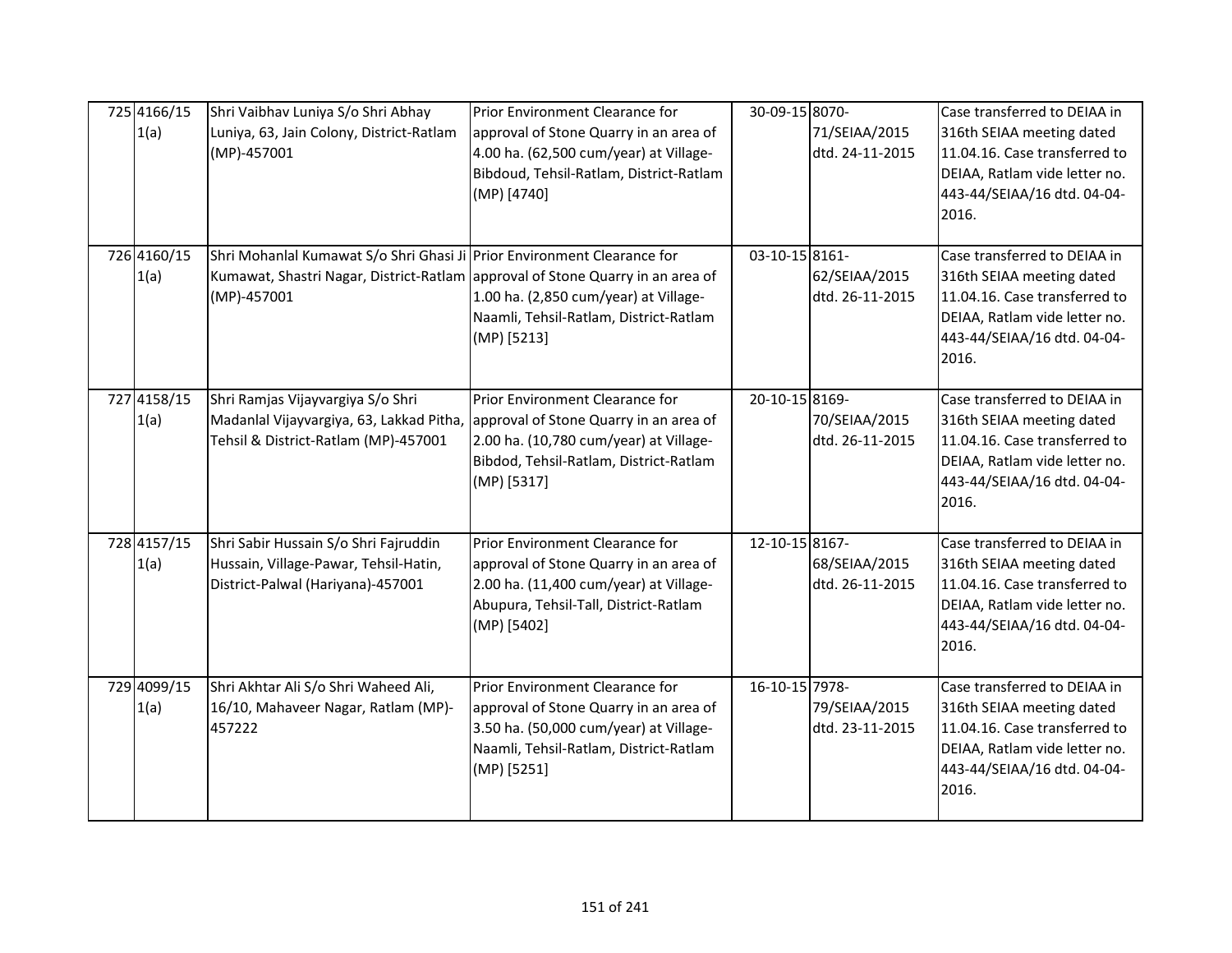| 730 3155/15<br>1(a) | Shri Subhas Chandra Jain, 100, Subhash<br>Nagar, Ratlam (MP)-457001                                                                                                            | Prior Environment Clearance for<br>approval of Stone Quarry in an area of<br>1.50 ha. (6,840 cum/year) at Village-<br>Banjal, Tehsil-Ratlam, Dist-Ratlam (MP)<br>[3467]        | 06-05-15 2069- | 70/SEIAA/2015<br>dtd. 16-06-2015           | Case transferred to DEIAA in<br>316th SEIAA meeting dated<br>11.04.16. Case transferred to<br>DEIAA, Ratlam vide letter no.<br>443-44/SEIAA/16 dtd. 04-04-<br>2016. |
|---------------------|--------------------------------------------------------------------------------------------------------------------------------------------------------------------------------|--------------------------------------------------------------------------------------------------------------------------------------------------------------------------------|----------------|--------------------------------------------|---------------------------------------------------------------------------------------------------------------------------------------------------------------------|
| 731 3532/15<br>1(a) | Shri Nardev Sharma S/o Shri Shobharam Prior Environment Clearance for<br>Sharma, Village-Badawda, Tehsil-Jawra, approval of Stone Quarry in an area of<br>District-Ratlam (MP) | 4.00 ha. (14,250 cum/year) at Village-<br>Badawda, Tehsil-Jawra, District- Ratlam<br>(MP) [4080]                                                                               | 30-07-15 4781- | 82/SEIAA/2015<br>dtd. 13-08-2015           | Case transferred to DEIAA in<br>316th SEIAA meeting dated<br>11.04.16. Case transferred to<br>DEIAA, Ratlam vide letter no.<br>443-44/SEIAA/16 dtd. 04-04-<br>2016. |
| 732 3729/15<br>1(a) | Shri Santilal Rudani, 10, Poonam Vihar<br>Colony, Tehsil-Jawra, District-Ratlam<br>(MP)                                                                                        | Prior Environment Clearance for<br>approval of Stone Quarry in an area of<br>2.00 ha. (14,250 cum/year) at Village-<br>Akyadeh, Tehsil-Piploda, District-Ratlam<br>(MP) [4373] | 21-08-15 5597- | 98/SEIAA/2015<br>dtd. 15-09-2015           | Case transferred to DEIAA in<br>316th SEIAA meeting dated<br>11.04.16. Case transferred to<br>DEIAA, Ratlam vide letter no.<br>443-44/SEIAA/16 dtd. 04-04-<br>2016. |
| 733 4994/16<br>1(a) | Shri Dinesh Brahamkhetriya S/o Shri<br>Leelaram Brahamkhetriya, 35, Shubhash Stone Quarry in an area of 3.00 ha.<br>Gruh Nirman Samiti, Kasturba Nagar,<br>Ratlam (MP)-476001  | Prior Environment Clearance for Basalt<br>(17,140 cum/year) at Village-Sarwani<br>Khurd, Tehsil-Ratlam, District-Ratlam<br>(MP) [36362]                                        |                | 18-02-16 / SEIAA/2016 dtd.<br>$-02 - 2016$ | Case transferred to DEIAA in<br>316th SEIAA meeting dated<br>11.04.16. Case transferred to<br>DEIAA, Ratlam vide letter no.<br>443-44/SEIAA/16 dtd. 04-04-<br>2016. |
| 734 4796/15<br>1(a) | Smt. Shyamwati Tiwari W/o Shri<br>Ramayan Prasad Tiwari R/o Tekhha,<br>Ward No. 5, District-Rewa (MP)-486450                                                                   | Prior Environment Clearance for Metal<br>Stone Quarry in an area of 1.969 ha.<br>(16,815 cum/year) at Village-Marha,<br>Tehsil-Huzur, District-Rewa (MP) [4802]                | 11-12-15 9631- | 32/SEIAA/2015<br>dtd. 21-12-2015           | Case transferred to DEIAA in<br>305th SEIAA meeting dated<br>17.03.16. Case transferred to<br>DEIAA, Rewa vide letter no.<br>12190-91/SEIAA/16 dtd. 18-03-<br>2016. |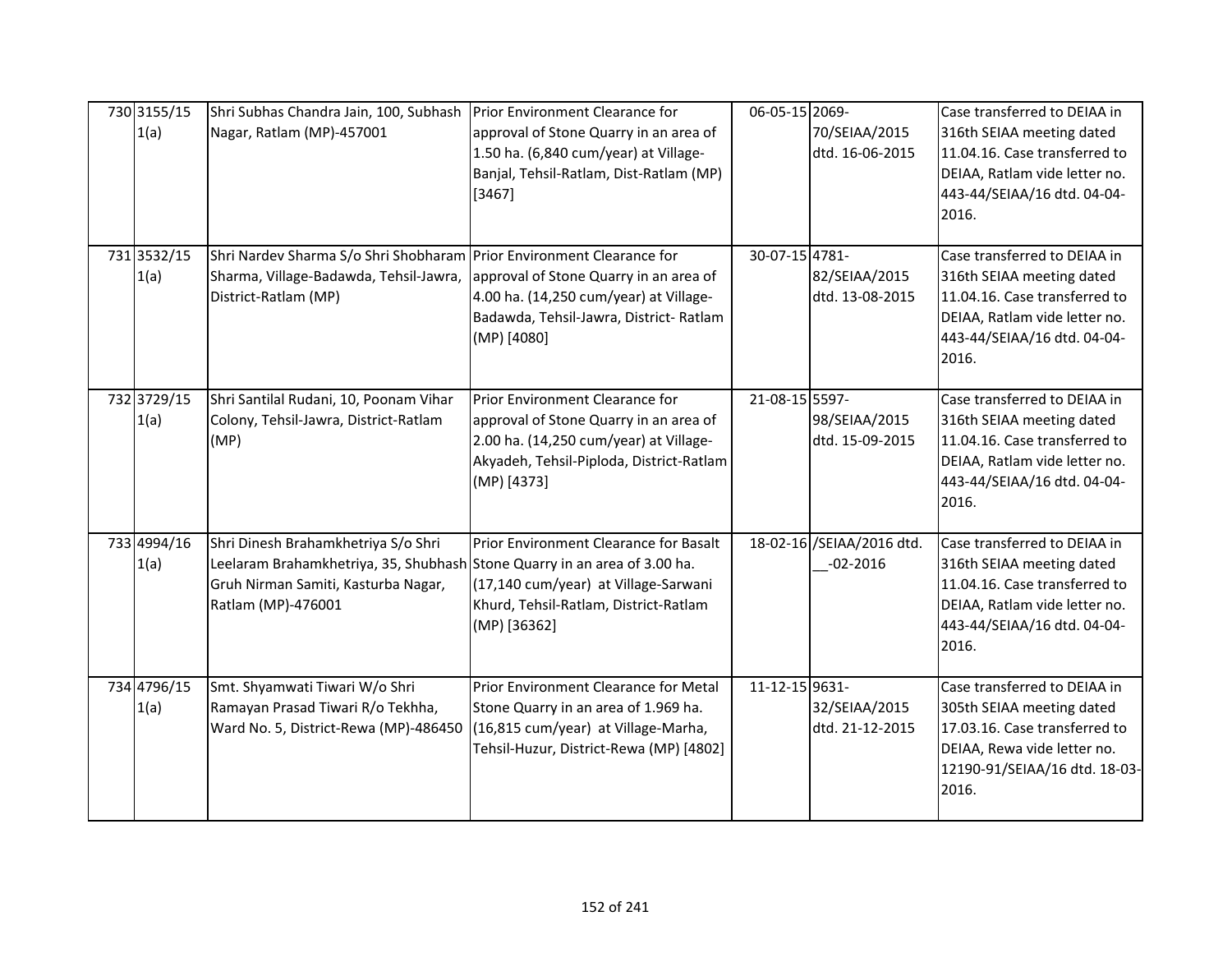| 735 4574/15<br>1(a) | Shri Gajraj Singh R/o Village-Rojhri, Post-Prior Environment Clearance for<br>Sarai, Taluka-Sirmour, District-Rewa<br>(MP)-486117                                                  | approval of Flagstone Quarry in an area<br>of 1.012 ha. (510 cum/year) at Village-<br>Rajhori, Tehsil-Sirmaur, District-Rewa<br>(MP) [5812]                                        | 19-11-15 9091- | 92/SEIAA/2015<br>dtd. 11-12-2015 | Case transferred to DEIAA in<br>305th SEIAA meeting dated<br>17.03.16. Case transferred to<br>DEIAA, Rewa vide letter no.<br>12192-93/SEIAA/16 dtd. 18-03-<br>2016. |
|---------------------|------------------------------------------------------------------------------------------------------------------------------------------------------------------------------------|------------------------------------------------------------------------------------------------------------------------------------------------------------------------------------|----------------|----------------------------------|---------------------------------------------------------------------------------------------------------------------------------------------------------------------|
| 736 4573/15<br>1(a) | Shri Vinay Singh Baghel R/o Village-<br>Rojhohi, Post-Sarai, Taluka-Simaur,<br>District-Rewa (MP)-486117                                                                           | Prior Environment Clearance for<br>approval of Stone Deposit in an area of<br>1.214 ha. (768 cum/year) at Village-<br>Sarai Unmulan, Tehsil-Sirmaur, District-<br>Rewa (MP) [5809] | 19-11-15 9089- | 90/SEIAA/2015<br>dtd. 11-12-2015 | Case transferred to DEIAA in<br>305th SEIAA meeting dated<br>17.03.16. Case transferred to<br>DEIAA, Rewa vide letter no.<br>12178-79/SEIAA/16 dtd. 18-03-<br>2016. |
| 737 4422/15<br>1(a) | Shri Rajbhan Patel R/o 12/63, Bajrang<br>Nagar, District-Rewa (MP)-486001                                                                                                          | Prior Environment Clearance for<br>approval of Metal Stone Quarry in an<br>area of 0.809 ha. (2,957 cum/year) at<br>Village-Darhi, Tehsil-Huzur, District-<br>Rewa (MP) [5600]     | 26-10-15 8742- | 43/SEIAA/2015<br>dtd. 05-12-2015 | Case transferred to DEIAA in<br>305th SEIAA meeting dated<br>17.03.16. Case transferred to<br>DEIAA, Rewa vide letter no.<br>12196-97/SEIAA/16 dtd. 18-03-<br>2016. |
| 738 4362/15<br>1(a) | Shri D.L. Mishra S/o Shri Moti Lal Mishra Prior Environment Clearance for<br>R/o Village-Sagra, Tehsil-Huzur, District- approval of Stone Quarry in an area of<br>Rewa (MP)-486001 | 0.926 ha. (1,125 cum/year) at Village-<br>Paharia, Tehsil-Rajpurkarchulian,<br>District-Rewa (MP) [5838]                                                                           | 06-11-15 8610- | 11/SEIAA/2015<br>dtd. 02-12-2015 | Case transferred to DEIAA in<br>305th SEIAA meeting dated<br>17.03.16. Case transferred to<br>DEIAA, Rewa vide letter no.<br>12180-81/SEIAA/16 dtd. 18-03-<br>2016. |
| 739 4357/15<br>1(a) | Smt. Lalita Mishra W/o Shri D.L. Mishra<br>R/o Village-Sagra, Tehsil-Huzur, District-<br>Rewa (MP)-486001                                                                          | Prior Environment Clearance for<br>approval of Stone Quarry in an area of<br>1.215 ha. (7,481 cum/year) at Village-<br>Bakchhera, Tehsil-Huzur, District-Rewa<br>(MP) [5845]       | 06-11-15 8591- | 92/SEIAA/2015<br>dtd. 02-12-2015 | Case transferred to DEIAA in<br>305th SEIAA meeting dated<br>17.03.16. Case transferred to<br>DEIAA, Rewa vide letter no.<br>12176-77/SEIAA/16 dtd. 18-03-<br>2016. |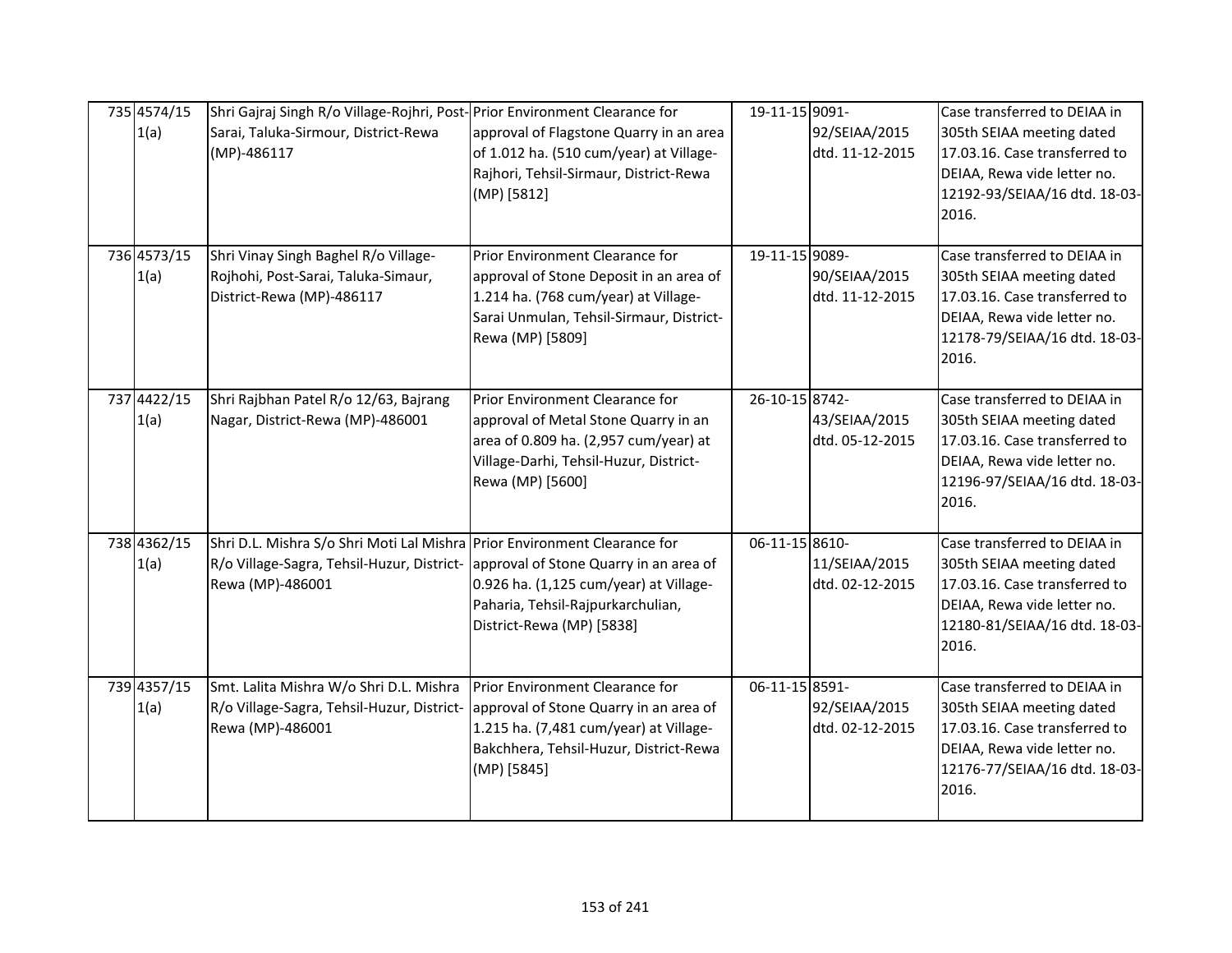| 740 4342/15<br>1(a) | Shri Arvind Singh S/o Shri Kalwan Singh<br>R/o Udaypura, Tehsil-Churhat, District-<br>Betul (MP)-486331                                 | Prior Environment Clearance for<br>approval of Metal Stone Quarry in an<br>area of 1.00 ha. (8,265 cum/year) at<br>Village-Harraha, Tehsil-Mauganj,<br>District-Rewa (MP) [4804]      | 05-11-15 8581- | 82/SEIAA/2015<br>dtd. 02-12-2015 | Case transferred to DEIAA in<br>305th SEIAA meeting dated<br>17.03.16. Case transferred to<br>DEIAA, Rewa vide letter no.<br>12194-95/SEIAA/16 dtd. 18-03-<br>2016. |
|---------------------|-----------------------------------------------------------------------------------------------------------------------------------------|---------------------------------------------------------------------------------------------------------------------------------------------------------------------------------------|----------------|----------------------------------|---------------------------------------------------------------------------------------------------------------------------------------------------------------------|
| 741 4126/15<br>1(a) | Smt. Vijay Laxmi Sharma W/o Shri<br>Aajesh Sharma R/o Village-Mahatman,<br>Tehsil-Hanumana, District-Rewa (MP)-<br>486001               | Prior Environment Clearance for<br>approval of Flagstone Quarry in an area<br>of 1.071 ha. (5,557 cum/year) at Village-<br>Mahatman, Tehsil-Hanumana, District-<br>Rewa (MP) [5277]   | 05-10-15 7984- | 85/SEIAA/2015<br>dtd. 23-11-2015 | Case transferred to DEIAA in<br>305th SEIAA meeting dated<br>17.03.16. Case transferred to<br>DEIAA, Rewa vide letter no.<br>12200-01/SEIAA/16 dtd. 18-03-<br>2016. |
| 742 4014/15<br>1(a) | Shri Karuna Pathak R/o Village-Sakarvat, Prior Environment Clearance for<br>Post-Bihar, Taluka-Huzur, District-Rewa<br>(MP)-486446      | approval of Stone Quarry in an area of<br>2.00 ha. (3,975 cum/year) at Village-<br>Marha, Tehsil-Huzur, District-Rewa (MP)<br>[5364]                                                  | 01-10-15 7222- | 23/SEIAA/2015<br>dtd. 04-11-2015 | Case transferred to DEIAA in<br>305th SEIAA meeting dated<br>17.03.16. Case transferred to<br>DEIAA, Rewa vide letter no.<br>12198-99/SEIAA/16 dtd. 18-03-<br>2016. |
| 743 3550/15<br>1(a) | Shri Prakash Singh Chouhan S/o Shri<br>Sarvendra Singh Chouhan R/o Post-<br>Bahera Dawar, Tehsil-Mauganj, District-<br>Rewa (MP)-486001 | Prior Environment Clearance for<br>approval of Sandstone Quarry in an<br>area of 1.00 ha. (4,410 cum/year) at<br>Village-Harraha, Tehsil-Mauganj,<br>District-Rewa (MP) [3994]        | 30-07-15 4817- | 18/SEIAA/2015<br>dtd. 13-08-2015 | Case transferred to DEIAA in<br>305th SEIAA meeting dated<br>17.03.16. Case transferred to<br>DEIAA, Rewa vide letter no.<br>12184-85/SEIAA/16 dtd. 18-03-<br>2016. |
| 744 3824/15<br>1(a) | Shri Jagdeesh Kol R/o Village-Badi<br>Harrai, District-Rewa (MP)-486445                                                                 | Prior Environment Clearance for<br>approval of Flagstone Quarry in an area<br>of 0.809 ha. (5,235 cum/year) at Village-<br>Badi Harrai, Tehsil-Semaria, District-<br>Rewa (MP) [4515] | 09-09-15 6200- | 01/SEIAA/2015<br>dtd. 12-10-2015 | Case transferred to DEIAA in<br>305th SEIAA meeting dated<br>17.03.16. Case transferred to<br>DEIAA, Rewa vide letter no.<br>12186-87/SEIAA/16 dtd. 18-03-<br>2016. |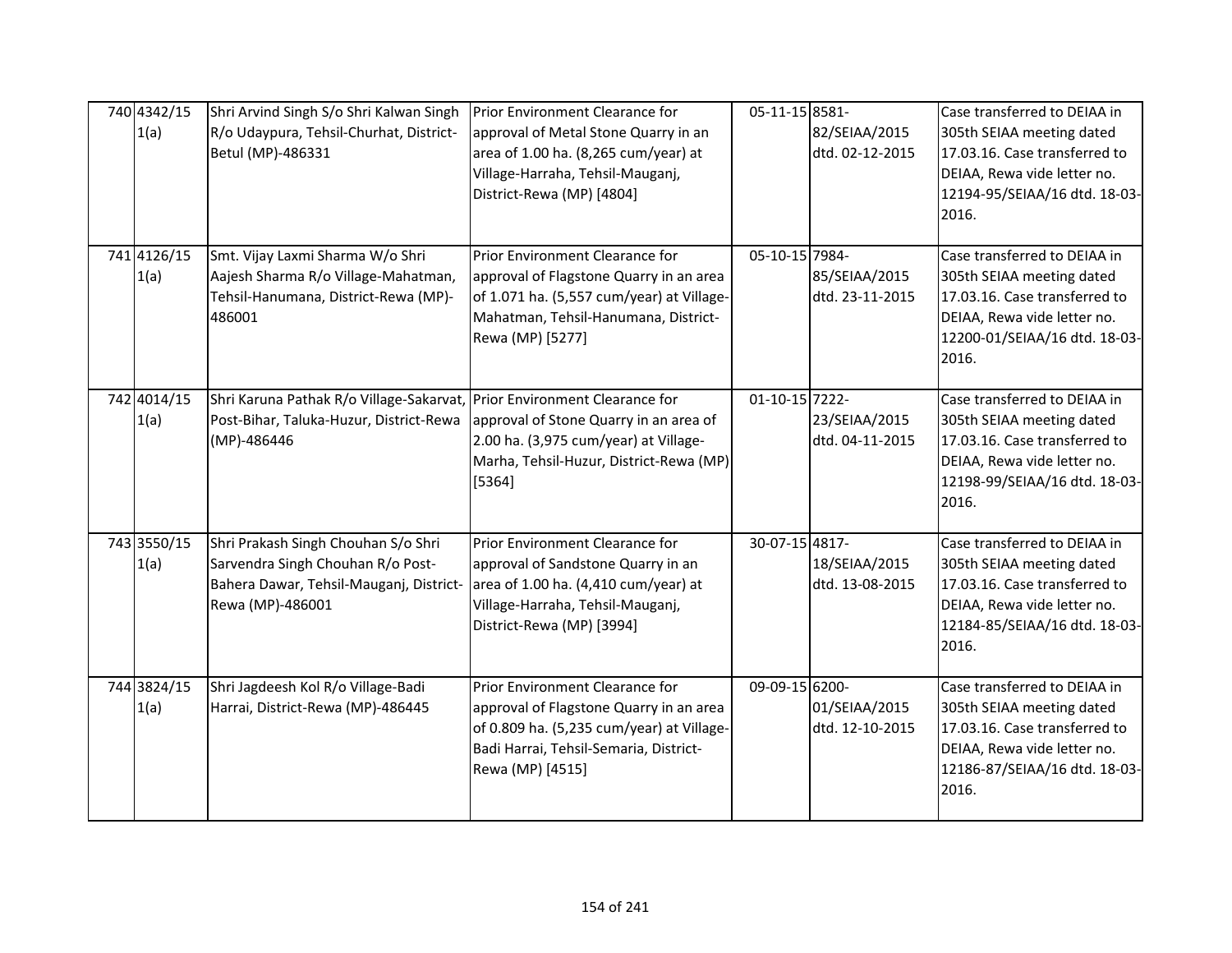| 745 5111/16<br>1(a) | Shri Prabhat Kumar Pathak, Sr.<br>Manager, M/s Dilip Buildcon Limited,<br>Inside Govind Narayan Singh Gate,<br>Chuna Bhatti, Kolar Road, Bhopal (MP)-<br>462016 | Prior Environment Clearance for Stone<br>Boulder Quarry in an area of 1.618 ha.<br>(78,000 cum/year) at Village-Pangari,<br>Tehsil-Sirmour, District-Rewa (MP)<br>[42730]               | 22-03-16 /SEIAA/2016 dtd.<br>$-04 - 2016$  | Case transferred to DEIAA in<br>316th SEIAA meeting dated<br>11.04.16. Case transferred to<br>DEIAA, Rewa vide letter no.<br>480-81/SEIAA/16 dtd. 06-04-<br>2016.   |
|---------------------|-----------------------------------------------------------------------------------------------------------------------------------------------------------------|-----------------------------------------------------------------------------------------------------------------------------------------------------------------------------------------|--------------------------------------------|---------------------------------------------------------------------------------------------------------------------------------------------------------------------|
| 746 5107/16<br>1(a) | Shri Prabhat Kumar Pathak, Sr.<br>Manager, M/s Dilip Buildcon Limited,<br>Inside Govind Narayan Singh Gate,<br>Chuna Bhatti, Kolar Road, Bhopal (MP)-<br>462016 | Prior Environment Clearance for Stone<br>Boulder Quarry Deposit in an area of<br>4.352 ha. (2,10,000 cum/year) at<br>Village-Shivrajpur, Tehsil-Naigarhi,<br>District-Rewa (MP) [42731] | 18-03-16 / SEIAA/2016 dtd.<br>$-03 - 2016$ | Case transferred to DEIAA in<br>316th SEIAA meeting dated<br>11.04.16. Case transferred to<br>DEIAA, Rewa vide letter no.<br>480-81/SEIAA/16 dtd. 06-04-<br>2016.   |
| 747 5083/16<br>1(a) | Shri Santosh Kumar Shukla S/o Shri<br>Triyugi Narayan Shukla, Village-Belwa,<br>Sursari Singh, Tehsil-Sirmour, District-<br>Rewa (MP)-486446                    | Prior Environment Clearance for<br>Crusher Stone Quarry in an area of<br>1.220 ha. (9,500 cum/year) at Village-<br>Dadhi, Tehsil-Huzur, District-Rewa (MP)<br>[40929]                   | 11-03-16 / SEIAA/2016 dtd.<br>$-03 - 2016$ | Case transferred to DEIAA in<br>316th SEIAA meeting dated<br>11.04.16. Case transferred to<br>DEIAA, Rewa vide letter no.<br>480-81/SEIAA/16 dtd. 06-04-<br>2016.   |
| 748 5028/16<br>1(a) | Shri Ramdarsh Tiwari S/o Shri<br>Sudarshan Tiwari, Owner, Village-<br>Ghurehta, Tehsil-Mauganj, District-<br>Rewa (MP)-486331                                   | Prior Environment Clearance for<br>Flagstone Quarry in an area of 1.328 ha.<br>(3,760 cum/year) at Village-Koidar,<br>Tehsil-Hanumana, District-Rewa (MP)<br>[36617]                    | 26-02-16 /SEIAA/2016 dtd.<br>$-03 - 2016$  | Case transferred to DEIAA in<br>305th SEIAA meeting dated<br>17.03.16. Case transferred to<br>DEIAA, Rewa vide letter no.<br>12182-83/SEIAA/16 dtd. 18-03-<br>2016. |
| 749 4972/16<br>1(a) | Smt. Mamta Tiwari, Lease Owner,<br>Village-Lohi, Tehsil-Huzur, District-Rewa<br>(MP)-486670                                                                     | Prior Environment Clearance for Flag<br>Stone Quarry in an area of 1.00 ha.<br>(3,267 cum/year) at Village-Panti<br>Mishran, Tehsil-Hanumana, District-<br>Rewa (MP) [33215]            | 42706 / SEIAA/2016 dtd.<br>$-02 - 2016$    | Case transferred to DEIAA in<br>305th SEIAA meeting dated<br>17.03.16. Case transferred to<br>DEIAA, Rewa vide letter no.<br>12188-89/SEIAA/16 dtd. 18-03-<br>2016. |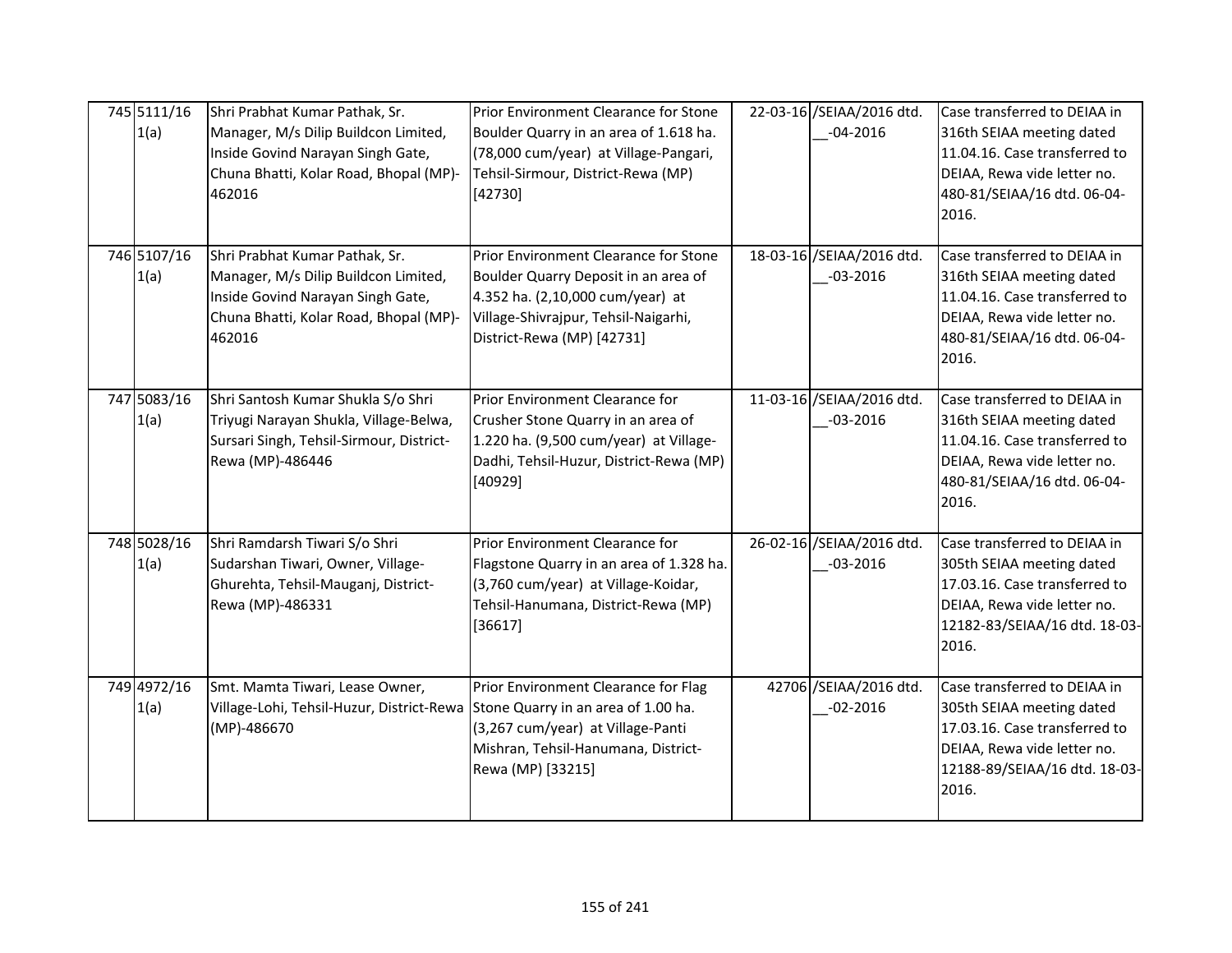| 750 4800/15<br>1(a) | Smt. Archana Asatee W/o Shri<br>Raghuveer Asatee R/o Shahgarh, Tehsil-<br>Shahgarh, District-Sagar (MP)470339                               | Prior Environment Clearance for<br>approval of Metal Stone Quarry in an<br>area of 2.00 ha. (5,700 cum/year) at<br>Village-Hirapur, Tehsil-Shahgarh,<br>District-Sagar (MP) [4407] | 08-12-15 10653- | 54/SEIAA/2016<br>dtd. 20-01-2016 | Case transferred to DEIAA in<br>316th SEIAA meeting dated<br>11.04.16. Case transferred to<br>DEIAA, Sagar vide letter no.<br>199-200/SEIAA/16 dtd. 01-04-<br>2016. |
|---------------------|---------------------------------------------------------------------------------------------------------------------------------------------|------------------------------------------------------------------------------------------------------------------------------------------------------------------------------------|-----------------|----------------------------------|---------------------------------------------------------------------------------------------------------------------------------------------------------------------|
| 751 4655/15<br>1(a) | Shri Ramesh Kumar Jain S/o Shri Kasture Prior Environment Clearance for<br>Chand Jain R/o Rampura Ward Sagar,<br>District-Sagar (MP)-470002 | approval of Metal Stone Quarry in an<br>area of 1.00 ha. (6,000 cum/year) at<br>Village-Guda, Tehsil-Sagar, District-<br>Sagar (MP) [5090]                                         | 19-11-15 9266-  | 67/SEIAA/2015<br>dtd. 15-12-2015 | Case transferred to DEIAA in<br>316th SEIAA meeting dated<br>11.04.16. Case transferred to<br>DEIAA, Sagar vide letter no.<br>185-86/SEIAA/16 dtd. 01-04-<br>2016.  |
| 752 4645/15<br>1(a) | Shri Bholeram Ahirwar R/o Village-<br>Raipura, Tehsil & District-Sagar (MP)-<br>470228                                                      | Prior Environment Clearance for<br>approval of Stone Quarry in an area of<br>3.00 ha. (7,452 cum/year) at Village-<br>Jasraaj, Tehsil-Sagar, District-Sagar (MP)<br>[4806]         | 28-11-15 9330-  | 31/SEIAA/2015<br>dtd. 15-12-2015 | Case transferred to DEIAA in<br>316th SEIAA meeting dated<br>11.04.16. Case transferred to<br>DEIAA, Sagar vide letter no.<br>175-76/SEIAA/16 dtd. 01-04-<br>2016.  |
| 753 4643/15<br>1(a) | Shri Satish Ghoshi R/o Kanera Dev.,<br>District-Sagar (MP)-470001                                                                           | Prior Environment Clearance for Murum<br>Quarry in an area of 1.00 ha. (2,900<br>cum/year) at Village-Kanera Dev., Tehsil-<br>Sagar, District-Sagar (MP) [6096]                    | 28-11-15 9326-  | 27/SEIAA/2015<br>dtd. 15-12-2015 | Case transferred to DEIAA in<br>316th SEIAA meeting dated<br>11.04.16. Case transferred to<br>DEIAA, Sagar vide letter no.<br>183-84/SEIAA/16 dtd. 01-04-<br>2016.  |
| 754 4632/15<br>1(a) | Shri Mahindra Kumar Jain S/o Shri<br>Kasure Chand Jain R/o Rampura Ward,<br>Sagar, District-Sagar (MP)-470002                               | Prior Environment Clearance for<br>approval of Metal Stone Quarry in an<br>area of 2.00 ha. (12,000 cum/year) at<br>Village-Guda, Tehsil-Sagar, District-<br>Sagar (MP) [5140]     | 19-11-15 9304-  | 05/SEIAA/2015<br>dtd. 15-12-2015 | Case transferred to DEIAA in<br>316th SEIAA meeting dated<br>11.04.16. Case transferred to<br>DEIAA, Sagar vide letter no.<br>209-10/SEIAA/16 dtd. 01-04-<br>2016.  |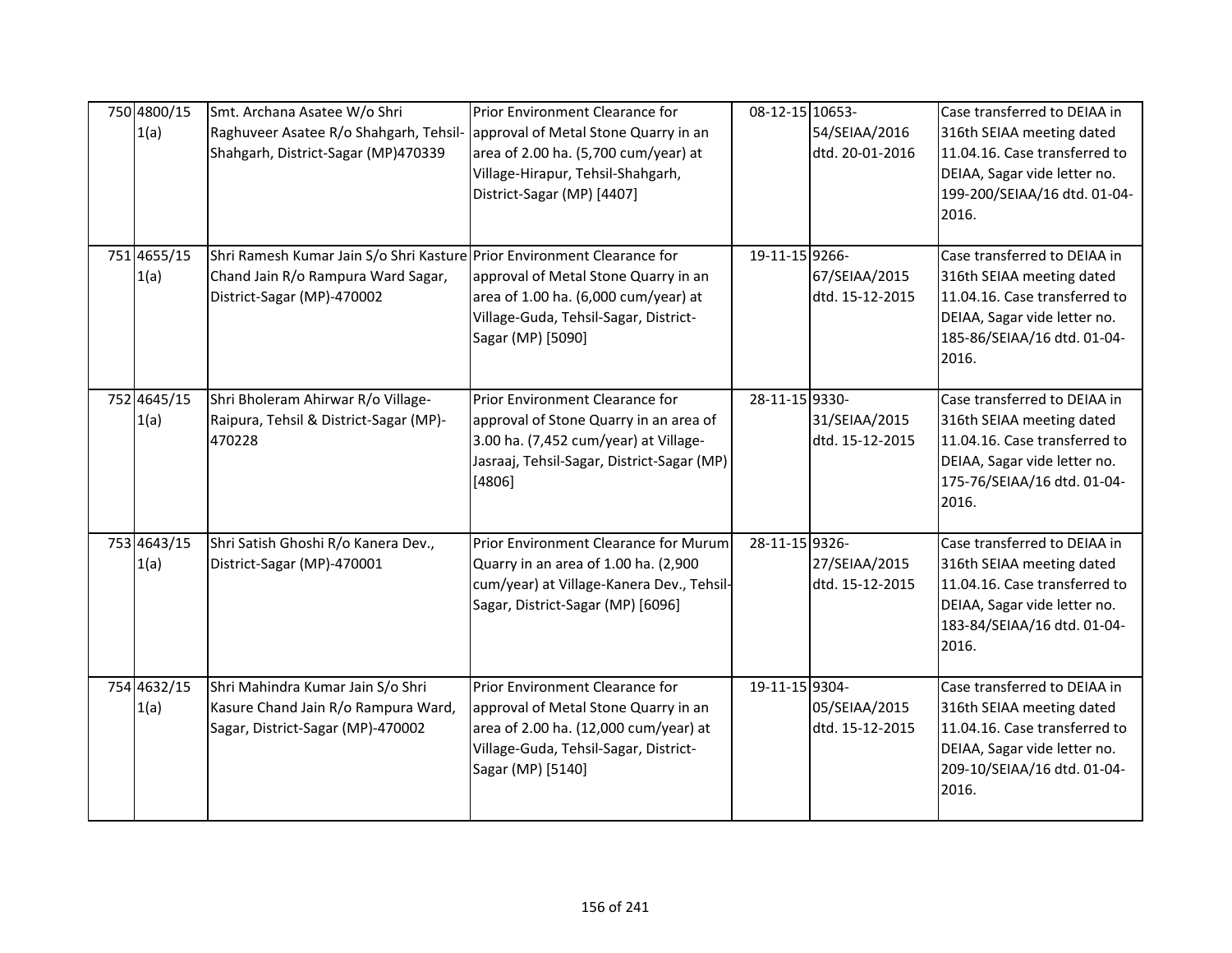| 755 4558/15<br>1(a) | Smt. Sandhya Singhai W/o Shri Rajesh<br>Singhai R/o Ankur Colony, District-Sagar<br>(MP)-470001           | Prior Environment Clearance for<br>approval of Stone Quarry in an area of<br>1.70 ha. (4,560 cum/year) at Village-<br>Guda, Tehsil-Sagar, District-Sagar (MP)<br>[3485]              | 29-10-15 9123- | 24/SEIAA/2015<br>dtd. 11-12-2015 | Case transferred to DEIAA in<br>316th SEIAA meeting dated<br>11.04.16. Case transferred to<br>DEIAA, Sagar vide letter no.<br>237-38/SEIAA/16 dtd. 01-04-<br>2016. |
|---------------------|-----------------------------------------------------------------------------------------------------------|--------------------------------------------------------------------------------------------------------------------------------------------------------------------------------------|----------------|----------------------------------|--------------------------------------------------------------------------------------------------------------------------------------------------------------------|
| 756 4545/15<br>1(a) | Shri Ramesh Kumar Jain S/o Kasture<br>Chand Jain, Rampura Ward, Saugor<br>(MP)-470001                     | Prior Environment Clearance for<br>approval of Stone Quarry in an area of<br>2.800 ha. (15,120 cum/year) at Village-<br>Lidhora Haat, Tehsil-Saugor, District-<br>Saugor (MP) [5020] | 19-11-15 9054- | 55/SEIAA/2015<br>dtd. 11-12-2015 | Case transferred to DEIAA in<br>316th SEIAA meeting dated<br>11.04.16. Case transferred to<br>DEIAA, Sagar vide letter no.<br>225-26/SEIAA/16 dtd. 01-04-<br>2016. |
| 757 4455/15<br>1(a) | Shri Paramjeet Singh Chabra R/o Village-<br>Basahari, Tehsil-Khurai, District-Sagar<br>(MP)-470117        | Prior Environment Clearance for<br>approval of Stone Quarry in an area of<br>1.20 ha. (6,000 cum/year) at Village-<br>Basahari, Tehsil-Khurai, District-Sagar<br>(MP) [6138]         | 18-11-15 8796- | 97/SEIAA/2015<br>dtd. 05-12-2015 | Case transferred to DEIAA in<br>316th SEIAA meeting dated<br>11.04.16. Case transferred to<br>DEIAA, Sagar vide letter no.<br>235-36/SEIAA/16 dtd. 01-04-<br>2016. |
| 758 4454/15<br>1(a) | Smt. Sunita Mishra R/o Village-<br>Barnawad, Tehsil-Sagar, District-Sagar<br>(MP)-470002                  | Prior Environment Clearance for<br>approval of Stone Quarry in an area of<br>2.00 ha. (5,000 cum/year) at Village-<br>Barnawad, Tehsil-Sagar, District-Sagar<br>(MP) [5177]          | 18-11-15 8794- | 95/SEIAA/2015<br>dtd. 05-12-2015 | Case transferred to DEIAA in<br>316th SEIAA meeting dated<br>11.04.16. Case transferred to<br>DEIAA, Sagar vide letter no.<br>227-28/SEIAA/16 dtd. 01-04-<br>2016. |
| 759 4449/15<br>1(a) | Smt. Sapna Mishra W/o Shri Dhirendra<br>Mishra R/o Gandhi Ward, Town-Deori,<br>District-Sagar (MP)-470226 | Prior Environment Clearance for<br>approval of Stone Quarry in an area of<br>3.990 ha. (16,890 cum/year) at Village-<br>Chevla, Tehsil-Devri, District-Sagar (MP)<br>[6120]          | 19-11-15 8784- | 85/SEIAA/2015<br>dtd. 05-12-2015 | Case transferred to DEIAA in<br>316th SEIAA meeting dated<br>11.04.16. Case transferred to<br>DEIAA, Sagar vide letter no.<br>245-46/SEIAA/16 dtd. 01-04-<br>2016. |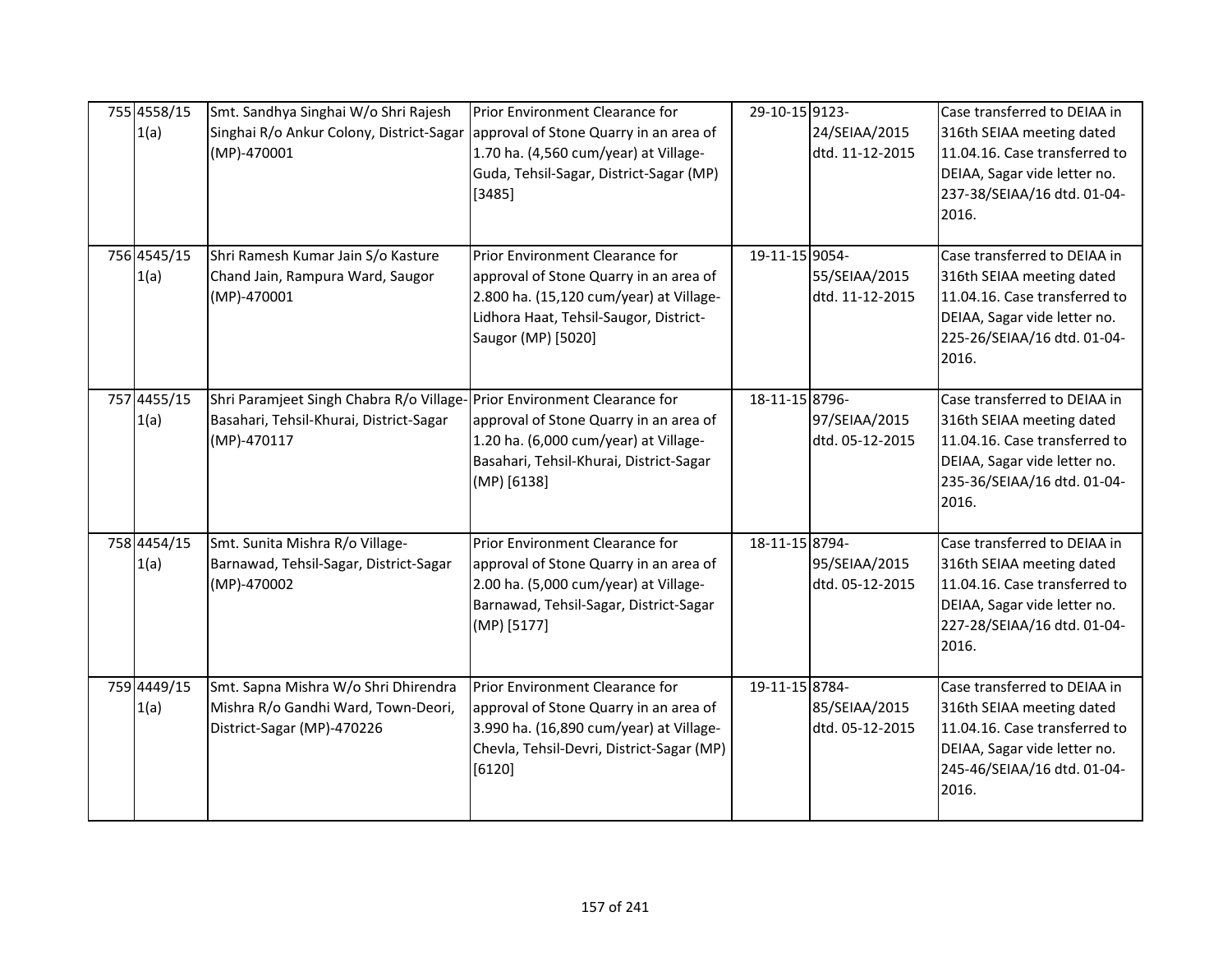| 760 4437/15<br>1(a) | Shri Dheerendra Mishra S/o Shri<br>Mahendra Kumar Mishra R/o Gandhi<br>Ward, Town-Devri, District-Sagar (MP)-<br>470226 | Prior Environment Clearance for<br>approval of Basalt Stone Quarry in an<br>area of 3.990 ha. (16,890 cum/year) at<br>Village-Chevla, Tehsil-Devri, District-<br>Sagar (MP) [6121]                       | 18-11-15 8806-     | 07/SEIAA/2015<br>dtd. 05-12-2015 | Case transferred to DEIAA in<br>316th SEIAA meeting dated<br>11.04.16. Case transferred to<br>DEIAA, Sagar vide letter no.<br>191-92/SEIAA/16 dtd. 01-04-<br>2016. |
|---------------------|-------------------------------------------------------------------------------------------------------------------------|----------------------------------------------------------------------------------------------------------------------------------------------------------------------------------------------------------|--------------------|----------------------------------|--------------------------------------------------------------------------------------------------------------------------------------------------------------------|
| 761 4421/15<br>1(a) | Shri Sheikh Bashir R/o Village-Barethi,<br>Tehsil-Shahgarh, District-Sagar (MP)-<br>470001                              | Prior Environment Clearance for<br>approval of Flagstone Quarry in an area<br>of 1.00 ha. (2,088 cum/year) at Village-<br>Chakk Gora Katya, Tehsil-Shahgarh,<br>District-Sagar (MP) [5996]               | 04-11-15 8730-     | 31/SEIAA/2015<br>dtd. 05-12-2015 | Case transferred to DEIAA in<br>316th SEIAA meeting dated<br>11.04.16. Case transferred to<br>DEIAA, Sagar vide letter no.<br>223-24/SEIAA/16 dtd. 01-04-<br>2016. |
| 762 4417/15<br>1(a) | Shri Jheer Khan R/o Purana Bus Stand<br>Ke Pas, Banda, District-Sagar (MP)-<br>470001                                   | Prior Environment Clearance for<br>approval of Flagstone Quarry in an area<br>of 1.00 ha. (2,246 cum/year) at Village-<br>Chakk Gora Katya, Tehsil-Shahgarh,<br>District-Sagar (MP) [5998]               | 04-11-15 8724-     | 25/SEIAA/2015<br>dtd. 05-12-2015 | Case transferred to DEIAA in<br>316th SEIAA meeting dated<br>11.04.16. Case transferred to<br>DEIAA, Sagar vide letter no.<br>195-96/SEIAA/16 dtd. 01-04-<br>2016. |
| 763 4412/15<br>1(a) | Shri Rijwan Sheikh S/o Shri Sheikh<br>Mubin R/o Purane Bus Stand ke Pass,<br>Banda, District-Sagar (MP)-470001          | Prior Environment Clearance for<br>approval of Flagstone Quarry in an area<br>of 1.00 ha. (2,483 cum/year) at Village-<br>Gora Katya & Chakk Gora Katya, Tehsil-<br>Shahgarh, District-Sagar (MP) [5999] | $04 - 11 - 158714$ | 15/SEIAA/2015<br>dtd. 05-12-2015 | Case transferred to DEIAA in<br>316th SEIAA meeting dated<br>11.04.16. Case transferred to<br>DEIAA, Sagar vide letter no.<br>233-34/SEIAA/16 dtd. 01-04-<br>2016. |
| 764 4393/15<br>1(a) | Shri Purna Brambha Singh S/o Shri Par<br>Brambha Singh R/o Vrindavan Baag,<br>District-Sagar (MP)-470001!               | Prior Environment Clearance for<br>approval of Stone Quarry in an area of<br>2.00 ha. (1,400 cum/year) at Village-<br>Talchiri, Tehsil-Sagar, District-Sagar<br>(MP) [3996]                              | 18-08-15 6026-     | 27/SEIAA/2015<br>dtd. 06-10-2015 | Case transferred to DEIAA in<br>316th SEIAA meeting dated<br>11.04.16. Case transferred to<br>DEIAA, Sagar vide letter no.<br>247-48/SEIAA/16 dtd. 01-04-<br>2016. |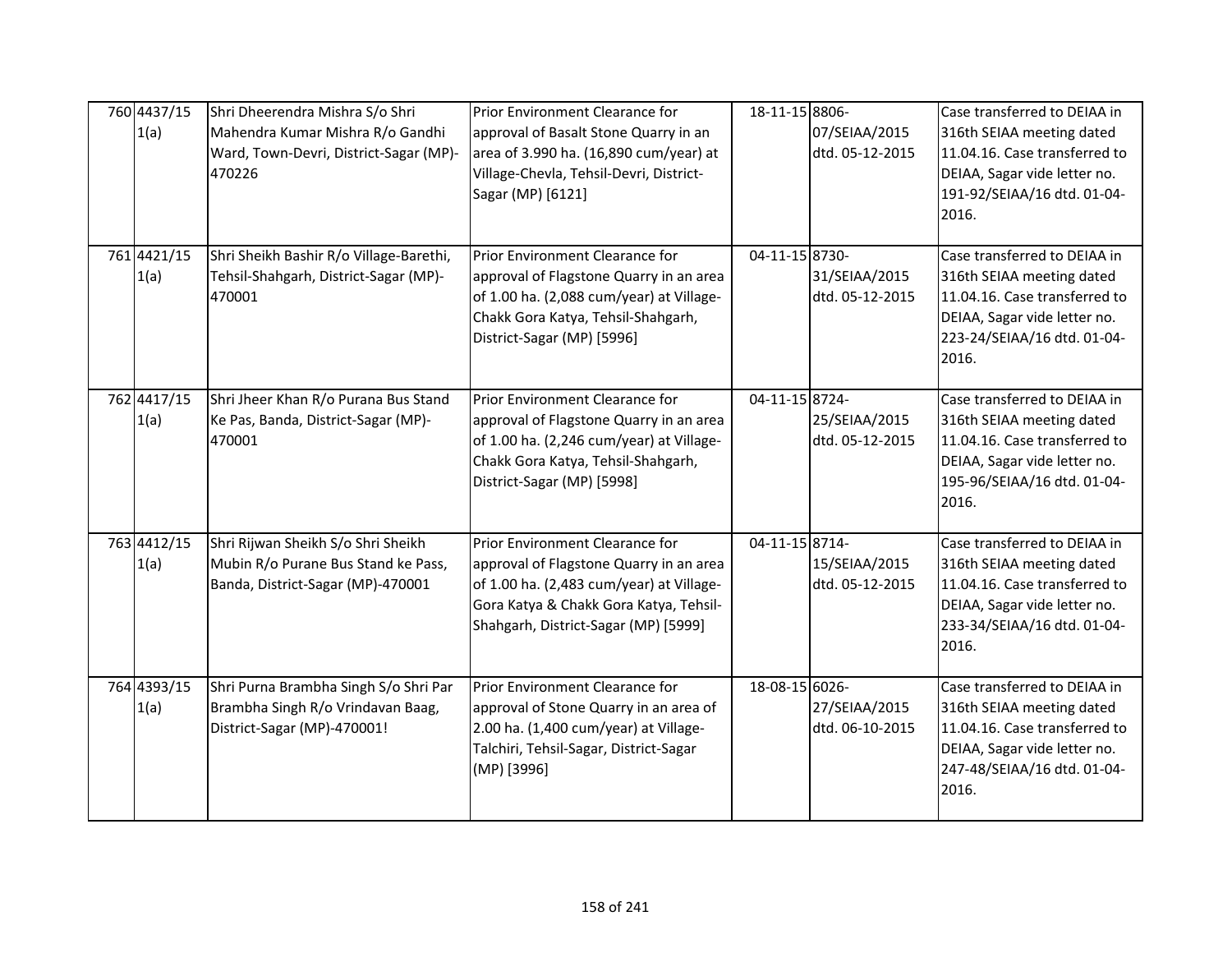| 765 4383/15<br>1(a) | Shri Dharmendra Singh Rajpoot R/o<br>Makroniya, District-Sagar (MP)-470001                                  | Prior Environment Clearance for<br>approval of Stone Quarry in an area of<br>3.90 ha. (22,500 cum/year) at Village-<br>Pamakhedi, Tehsil-Sagar, District-Sagar<br>(MP) [5910]        | 29-10-15 8652- | 53/SEIAA/2015<br>dtd. 04-12-2015 | Case transferred to DEIAA in<br>316th SEIAA meeting dated<br>11.04.16. Case transferred to<br>DEIAA, Sagar vide letter no.<br>215-16/SEIAA/16 dtd. 01-04-<br>2016. |
|---------------------|-------------------------------------------------------------------------------------------------------------|--------------------------------------------------------------------------------------------------------------------------------------------------------------------------------------|----------------|----------------------------------|--------------------------------------------------------------------------------------------------------------------------------------------------------------------|
| 766 4360/15<br>1(a) | Shri Triloki Nath Katare S/o Shri<br>Purshottam Katare R/o Gandhi Chowk<br>Ward, District-Sagar (MP)-470001 | Prior Environment Clearance for<br>approval of Flagstone Quarry in an area<br>of 1.00 ha. (2,179 cum/year) at Village-<br>Bharatpur, Tehsil-Shahgarh, District-<br>Sagar (MP) [5988] | 04-11-15 8607- | 08/SEIAA/2015<br>dtd. 02-12-2015 | Case transferred to DEIAA in<br>316th SEIAA meeting dated<br>11.04.16. Case transferred to<br>DEIAA, Sagar vide letter no.<br>215-16/SEIAA/16 dtd. 01-04-<br>2016. |
| 767 4347/15<br>1(a) | Shri Paramjeet Singh Chabra R/o Village-<br>Basahari, Tehsil-Khurai, District-Sagar<br>(MP)-470117          | Prior Environment Clearance for<br>approval of Stone Quarry in an area of<br>0.980 ha. (6,840 cum/year) at Village-<br>Basahari, Tehsil-Khurai, District-Sagar<br>(MP) [5424]        | 26-10-15 8583- | 84/SEIAA/2015<br>dtd. 02-12-2015 | Case transferred to DEIAA in<br>316th SEIAA meeting dated<br>11.04.16. Case transferred to<br>DEIAA, Sagar vide letter no.<br>229-30/SEIAA/16 dtd. 01-04-<br>2016. |
| 768 4346/15<br>1(a) | Shri Md. Asfak R/o Village-Belai, Tehsil-<br>Bina, District-Sagar (MP)-470113                               | Prior Environment Clearance for<br>approval of Stone Quarry in an area of<br>2.00 ha. (20,000 cum/year) at Village-<br>Belai, Tehsil-Bina, District-Sagar (MP)<br>[4777]             | 26-10-15 8512- | 13/SEIAA/2015<br>dtd. 01-12-2015 | Case transferred to DEIAA in<br>316th SEIAA meeting dated<br>11.04.16. Case transferred to<br>DEIAA, Sagar vide letter no.<br>219-20/SEIAA/16 dtd. 01-04-<br>2016. |
| 769 4345/15<br>1(a) | Shri Pradeep Midla R/o Village-Girol,<br>Tehsil-Bina, District-Sagar (MP)-470113                            | Prior Environment Clearance for<br>approval of Stone Quarry in an area of<br>3.00 ha. (65,000 cum/year) at Village-<br>Girol, Tehsil-Bina, District-Sagar (MP)<br>[5428]             | 26-10-15 8510- | 11/SEIAA/2015<br>dtd. 01-12-2015 | Case transferred to DEIAA in<br>316th SEIAA meeting dated<br>11.04.16. Case transferred to<br>DEIAA, Sagar vide letter no.<br>243-44/SEIAA/16 dtd. 01-04-<br>2016. |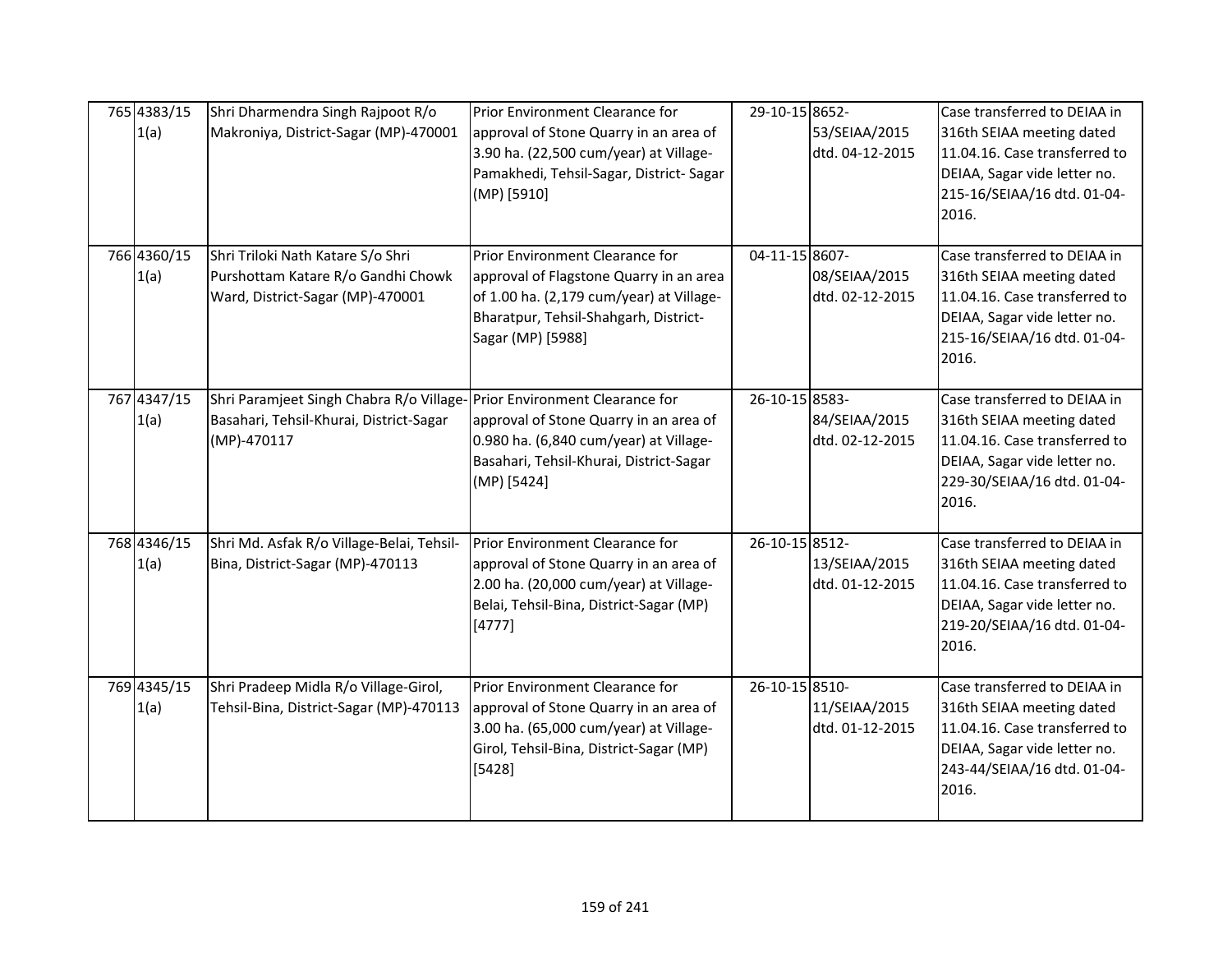| 770 4340/15<br>1(a) | Shri Rajesh Sahani, R/o Village-Basahari,<br>Tehsil-Khurai, District-Sagar (MP)-<br>470117                      | Prior Environment Clearance for<br>approval of Stone Quarry in an area of<br>0.80 ha. (5,500 cum/year) at Village-<br>Basahari, Tehsil-Khurai, District-Sagar<br>(MP) [5438]                 | 26-10-15 8579- | 80/SEIAA/2015<br>dtd. 02-12-2015 | Case transferred to DEIAA in<br>316th SEIAA meeting dated<br>11.04.16. Case transferred to<br>DEIAA, Sagar vide letter no.<br>241-42/SEIAA/16 dtd. 01-04-<br>2016. |
|---------------------|-----------------------------------------------------------------------------------------------------------------|----------------------------------------------------------------------------------------------------------------------------------------------------------------------------------------------|----------------|----------------------------------|--------------------------------------------------------------------------------------------------------------------------------------------------------------------|
| 771 4336/15<br>1(a) | Shri Prabhat Bhojne R/o G-1, Dropati<br>Apartment, Sarvdharam Nagar, Kolar<br>Road, District-Bhopal (MP)-462042 | Prior Environment Clearance for<br>approval of Stone Boulder Quarry in an<br>area of 1.00 ha. (6,774 cum/year) at<br>Village-Pamakhedi, Tehsil-Sagar, District-<br>Sagar (MP) [5568] (No CD) | 19-10-15 8455- | 56/SEIAA/2015<br>dtd. 30-11-2015 | Case transferred to DEIAA in<br>316th SEIAA meeting dated<br>11.04.16. Case transferred to<br>DEIAA, Sagar vide letter no.<br>193-94/SEIAA/16 dtd. 01-04-<br>2016. |
| 772 4326/15<br>1(a) | Shri Md. Abdul Latif R/o Village-Belai,<br>Tehsil-Bina, District-Sagar (MP)-459669                              | Prior Environment Clearance for<br>approval of Stone Quarry in an area of<br>2.00 ha. (25,000 cum/year) at Village-<br>Belai, Tehsil-Bina, District-Sagar (MP)<br>[4768]                     | 26-10-15 8441- | 42/SEIAA/2015<br>dtd. 30-11-2015 | Case transferred to DEIAA in<br>316th SEIAA meeting dated<br>11.04.16. Case transferred to<br>DEIAA, Sagar vide letter no.<br>239-40/SEIAA/16 dtd. 01-04-<br>2016. |
| 773 4182/15<br>1(a) | Shri Vikash Sandheliya R/o Guda, Tehsil- Prior Environment Clearance for<br>Sagar, District-Sagar (MP)-473990   | approval of Stone Quarry in an area of<br>1.00 ha. (2,700 cum/year) at Village-<br>Guda, Tehsil-Sagar, District-Sagar (MP)<br>[5434]                                                         | 16-10-15 8078- | 79/SEIAA/2015<br>dtd. 24-11-2015 | Case transferred to DEIAA in<br>316th SEIAA meeting dated<br>11.04.16. Case transferred to<br>DEIAA, Sagar vide letter no.<br>480-81/SEIAA/16 dtd. 06-04-<br>2016. |
| 774 4139/15<br>1(a) | Shri K.R. Rawat R/o Khaijraha Chand,<br>Khurai, District-Sagar (MP)-470117                                      | Prior Environment Clearance for<br>approval of Stone Quarry in an area of<br>1.20 ha. (5,658 cum/year) at Village-<br>Khaijrachand, Tehsil-Khurai, District-<br>Sagar (MP) [4647]            | 15-10-15 8022- | 23/SEIAA/2015<br>dtd. 24-11-2015 | Case transferred to DEIAA in<br>316th SEIAA meeting dated<br>11.04.16. Case transferred to<br>DEIAA, Sagar vide letter no.<br>480-81/SEIAA/16 dtd. 06-04-<br>2016. |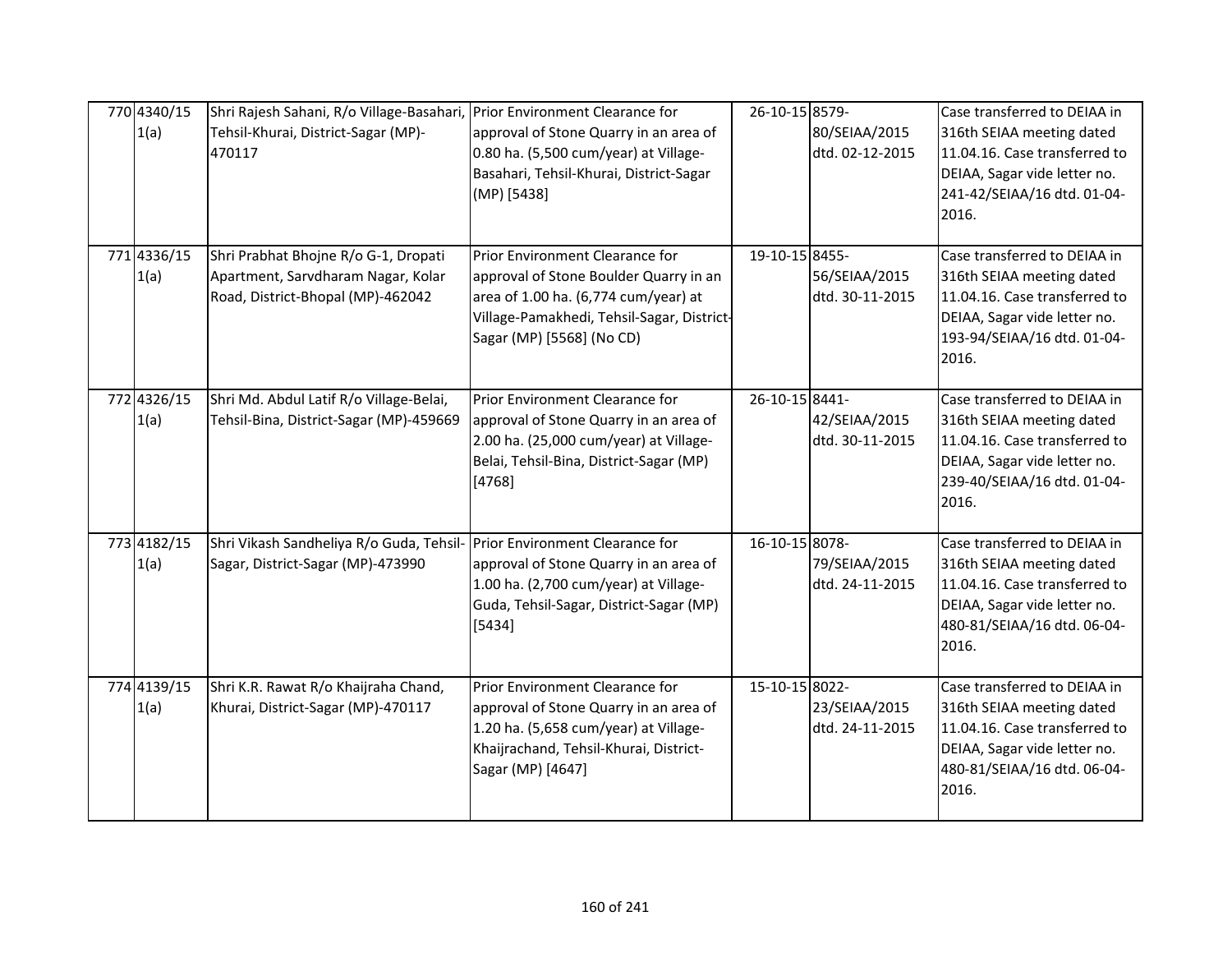| 775 2343/15<br>1(a) | Shri Jai Kumar Yadav S/o Shri Makhan<br>Lal Yadav, Sadar Bajar, Sagar (MP)-<br>577401                                                                            | Prior Environment Clearance for<br>approval of Basalt Stone Quarry in an<br>area of 2.00 ha. (3250 cum/year) at<br>Village-Masosa, Tehsil-Sagar, District-<br>Sagar (MP) [2586] | 01-01-15 2972- | 73/SEIAA/2015<br>dtd. 08-01-2015 | Case delisted vide letter no.<br>7943-44/SEIAA/15 date 23-11-<br>15. Case transferred to DEIAA,<br>Sagar vide letter no. 765-<br>66/SEIAA/16 dtd. 18-04-2016.      |
|---------------------|------------------------------------------------------------------------------------------------------------------------------------------------------------------|---------------------------------------------------------------------------------------------------------------------------------------------------------------------------------|----------------|----------------------------------|--------------------------------------------------------------------------------------------------------------------------------------------------------------------|
| 776 4065/15<br>1(a) | Shri Surendra Chourasia S/o Shri<br>Bhagwandas Chourasia R/o Pratap<br>Ward, Tehsil-Khurai, District-Sagar (MP)-1.50 ha. (11,900 cum/year) at Village-<br>470117 | Prior Environment Clearance for<br>approval of Murum Quarry in an area of<br>Jagdeeshpura, Tehsil-Khurai, District-<br>Sagar (MP) [4899]                                        | 03-10-15 8058- | 59/SEIAA/2015<br>dtd. 24-11-2015 | Case transferred to DEIAA in<br>316th SEIAA meeting dated<br>11.04.16. Case transferred to<br>DEIAA, Sagar vide letter no.<br>231-32/SEIAA/16 dtd. 01-04-<br>2016. |
| 777 2519/15<br>1(a) | Shri Rameshwar Yadav, Village-<br>Ramanna, Tehsil-Deori, Dist-Sagar (MP)-<br>470226                                                                              | Prior Environment Clearance for Stone<br>Quarry in an area of 2.00 ha. (18,000<br>cum/year) at Village-Ramanna, Tehsil-<br>Deori, Dist-Sagar (MP) [2794]                        | 04-02-15 2890- | 91/SEIAA/2015<br>dtd. 07-03-2015 | Case transferred to DEIAA in<br>316th SEIAA meeting dated<br>11.04.16. Case transferred to<br>DEIAA, Sagar vide letter no.<br>249-50/SEIAA/16 dtd. 01-04-<br>2016. |
| 778 4036/15<br>1(a) | Shri Mangal Singh S/o Shri Narayan<br>Singh R/o Village-Sagoni Guru, District-<br>Sagar (MP)-470228                                                              | Prior Environment Clearance for<br>approval of Stone Quarry in an area of<br>2.00 ha. (17,580 cum/year) at Village-<br>Berkhedi, Tehsil-Sagar, District-Sagar<br>(MP) [4871]    | 05-10-15 7349- | 50/SEIAA/2015<br>dtd. 06-11-2015 | Case transferred to DEIAA in<br>316th SEIAA meeting dated<br>11.04.16. Case transferred to<br>DEIAA, Sagar vide letter no.<br>255-56/SEIAA/16 dtd. 01-04-<br>2016. |
| 779 2654/15<br>1(a) | Shri Ghanshyam Soni S/o Shri<br>Ramkrishan Soni, Sarafa Bazar, Town &<br>Dist-Guna (MP)                                                                          | Prior Environment Clearance for<br>approval of Basalt Stone Quarry in an<br>area of 1.750 ha. (14,700 cum/year) at<br>Village-Girol, Tehsil-Bina, District-Sagar<br>(MP) [2882] | 18-02-15 3498- | 99/SEIAA/2015<br>dtd. 31-03-2015 | Case transferred to DEIAA in<br>316th SEIAA meeting dated<br>11.04.16. Case transferred to<br>DEIAA, Sagar vide letter no.<br>213-14/SEIAA/16 dtd. 01-04-<br>2016. |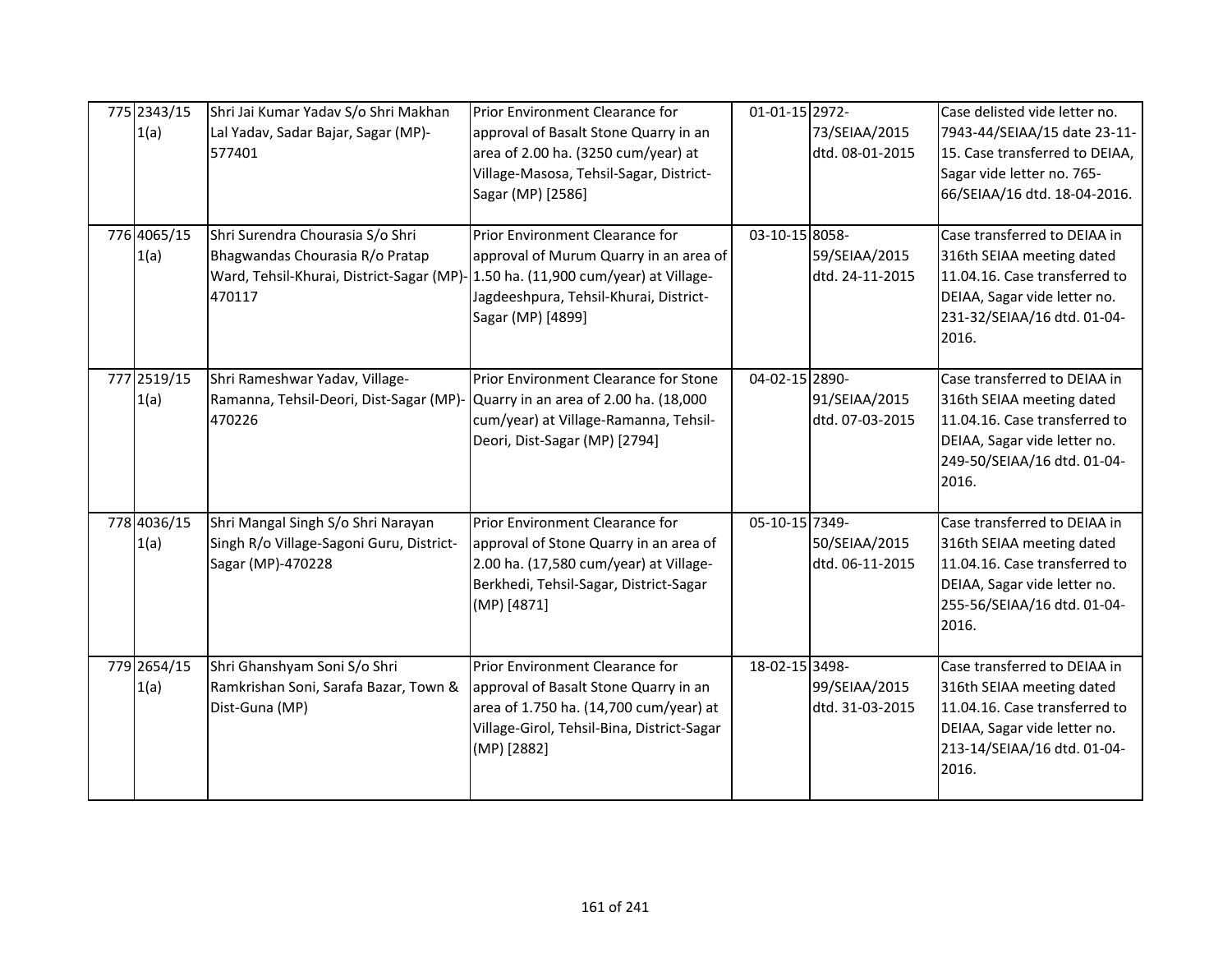| 780 4000/15<br>1(a) | Shri Dharmendra Singh Rathore R/o<br>Anand Nagar, Rajakhedi, District-Sagar<br>(MP)-470001                     | Prior Environment Clearance for<br>approval of Stone Quarry in an area of<br>3.90 ha. (26,027 cum/year) at Village-<br>Ramanna, Tehsil-Devri, District-Sagar<br>(MP) [4660]    | 23-09-15 7164- | 65/SEIAA/2015<br>dtd. 03-11-2015 | Case transferred to DEIAA in<br>316th SEIAA meeting dated<br>11.04.16. Case transferred to<br>DEIAA, Sagar vide letter no.<br>207-08/SEIAA/16 dtd. 01-04-<br>2016. |
|---------------------|----------------------------------------------------------------------------------------------------------------|--------------------------------------------------------------------------------------------------------------------------------------------------------------------------------|----------------|----------------------------------|--------------------------------------------------------------------------------------------------------------------------------------------------------------------|
| 781 3416/15<br>1(a) | Shri Praveen Jain S/o Shri Pooran Chand<br>Jain, Ujnati, Tehsil-Banda, District-Sagar<br>(MP)-470002           | Prior Environment Clearance for<br>approval of Stone Quarry in an area of<br>0.300 ha. (630 cum/year) at Village-<br>Ujnati, Tehsil-Banda, District-Sagar (MP)<br>[3835]       | 16-07-15 4062- | 63/SEIAA/2015<br>dtd. 27-07-2015 | Case transferred to DEIAA in<br>316th SEIAA meeting dated<br>11.04.16. Case transferred to<br>DEIAA, Sagar vide letter no.<br>480-81/SEIAA/16 dtd. 06-04-<br>2016. |
| 782 3587/15<br>1(a) | Shri Virendra Kumar Ashathi S/o Shri<br>Nathuram Ashathe R/o Hirapur,<br>Shahgarh, District-Sagar (MP)-470002  | Prior Environment Clearance for<br>approval of Stone Quarry in an area of<br>3.00 ha. (51,300 cum/year) at Village-<br>Hirapur, Tehsil-Shahgarh, District-Sagar<br>(MP) [3834] | 04-08-15 5029- | 30/SEIAA/2015<br>dtd. 20-08-2015 | Case transferred to DEIAA in<br>316th SEIAA meeting dated<br>11.04.16. Case transferred to<br>DEIAA, Sagar vide letter no.<br>480-81/SEIAA/16 dtd. 06-04-<br>2016. |
| 783 3591/15<br>1(a) | Shri Pawan Jain S/o Shri Nandan Jain<br>R/o Village-Laxmipur, Tehsil-Sagar,<br>District-Sagar (MP)-470002      | Prior Environment Clearance for<br>approval of Stone Quarry in an area of<br>2.00 ha. (8,820 cum/year) at Village-<br>Khejarabaag, Tehsil-Sagar, District-Sagar<br>(MP) [3833] | 04-08-15 5039- | 40/SEIAA/2015<br>dtd. 20-08-2015 | Case transferred to DEIAA in<br>316th SEIAA meeting dated<br>11.04.16. Case transferred to<br>DEIAA, Sagar vide letter no.<br>253-54/SEIAA/16 dtd. 01-04-<br>2016. |
| 784 3682/15<br>1(a) | Shri Pushpendra Singh S/o Shri Vijay<br>Singh R/o Naya Kheda, Village-<br>Aapchand, District-Sagar (MP)-470001 | Prior Environment Clearance for<br>approval of Stone Quarry in an area of<br>1.00 ha. (2,300 cum/year) at Village-<br>Aapchand, Tehsil-Sagar, District-Sagar<br>(MP) [4313]    | 17-08-15 5337- | 38/SEIAA/2015<br>dtd. 02-09-2015 | Case transferred to DEIAA in<br>316th SEIAA meeting dated<br>11.04.16. Case transferred to<br>DEIAA, Sagar vide letter no.<br>221-22/SEIAA/16 dtd. 01-04-<br>2016. |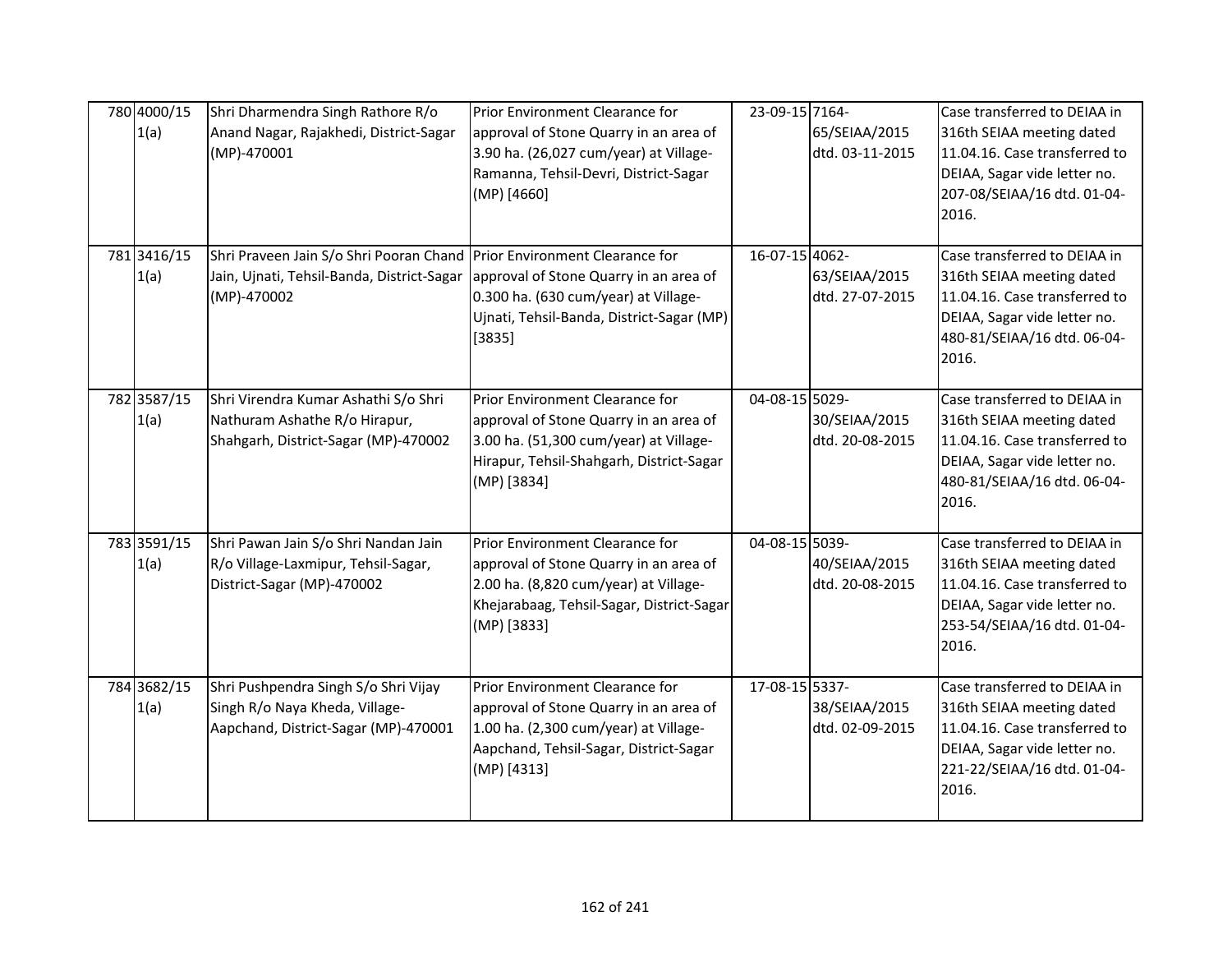| 785 3813/15<br>1(a) | Smt. Sarla Pandey W/o Shri Pradeep<br>Pandey R/o Khaijrabhagh, District-Sagar<br>(MP)-470001                                                                                       | Prior Environment Clearance for<br>approval of Stone Quarry in an area of<br>1.75 ha. (15,189 cum/year) at Village-<br>Samnapur, Tehsil-Sagar, District-Sagar<br>(MP) [4575]             | 04-09-15 5958- | 59/SEIAA/2015<br>dtd. 30-09-2015          | Case transferred to DEIAA in<br>316th SEIAA meeting dated<br>11.04.16. Case transferred to<br>DEIAA, Sagar vide letter no.<br>201-202/SEIAA/16 dtd. 01-04-<br>2016. |
|---------------------|------------------------------------------------------------------------------------------------------------------------------------------------------------------------------------|------------------------------------------------------------------------------------------------------------------------------------------------------------------------------------------|----------------|-------------------------------------------|---------------------------------------------------------------------------------------------------------------------------------------------------------------------|
| 786 3820/15<br>1(a) | Shri Satyawan Singh S/o Shri Raja Bhaiya Prior Environment Clearance for<br>R/o Village-Berkhedi Raja, Deori, District-approval of Stone Boulder Quarry in an<br>Sagar (MP)-470221 | area of 1.70 ha. (7,600 cum/year) at<br>Village-Rammanna, Tehsil-Deori,<br>District-Sagar (MP) [4738]                                                                                    | 04-09-15 5982- | 83/SEIAA/2015<br>dtd. 03-10-2015          | Case transferred to DEIAA in<br>316th SEIAA meeting dated<br>11.04.16. Case transferred to<br>DEIAA, Sagar vide letter no.<br>205-06/SEIAA/16 dtd. 01-04-<br>2016.  |
| 787 3823/15<br>1(a) | Smt. Rajkumari Singh W/o Shri Shivraj<br>Singh R/o Berkhedi Raja (Deori), District- approval of Stone Boulder Quarry in an<br>Sagar (MP)-470221                                    | Prior Environment Clearance for<br>area of 3.65 ha. (18,579 cum/year) at<br>Village-Rammanna, Tehsil-Deori,<br>District-Sagar (MP) [4756]                                                | 04-09-15 6194- | 95/SEIAA/2015<br>dtd. 12-10-2015          | Case transferred to DEIAA in<br>316th SEIAA meeting dated<br>11.04.16. Case transferred to<br>DEIAA, Sagar vide letter no.<br>251-52/SEIAA/16 dtd. 01-04-<br>2016.  |
| 788 3890/15<br>1(a) | Shri Rajandera Singh S/o Shri Gajraaj<br>Singh R/o Village-Hanota Sagar, District-<br>Sagar (MP)-470002                                                                            | Prior Environment Clearance for<br>approval of Boulder Stone Quarry in an<br>area of 1.50 ha. (10,800 cum/year) at<br>Village-Barkhedi Guru, Tehsil-Sagar,<br>District-Sagar (MP) [4875] | 24-09-15 6717- | 18/SEIAA/2015<br>dtd. 23-10-2015          | Case transferred to DEIAA in<br>316th SEIAA meeting dated<br>11.04.16. Case transferred to<br>DEIAA, Sagar vide letter no.<br>203-04/SEIAA/16 dtd. 01-04-<br>2016.  |
| 789 5038/16<br>1(a) | Shri Puneet Kumar Samiya S/o Shri<br>Pramod Kumar Samiya, Itwara Bazaar,<br>Katra Ward, District-Sagar (MP)-470001                                                                 | Prior Environment Clearance for<br>Crusher Stone Quarry Deposit in an<br>area of 2.900 ha. (10,231 cum/year) at<br>Village-Basahari, Tehsil-Khurai, District-<br>Sagar (MP) [36096]      |                | 03-03-16 /SEIAA/2016 dtd.<br>$-03 - 2016$ | Case transferred to DEIAA in<br>307th SEIAA meeting dated<br>22.03.16. Case transferred to<br>DEIAA, Sagar vide letter no.<br>261-62/SEIAA/16 dtd. 01-04-<br>2016.  |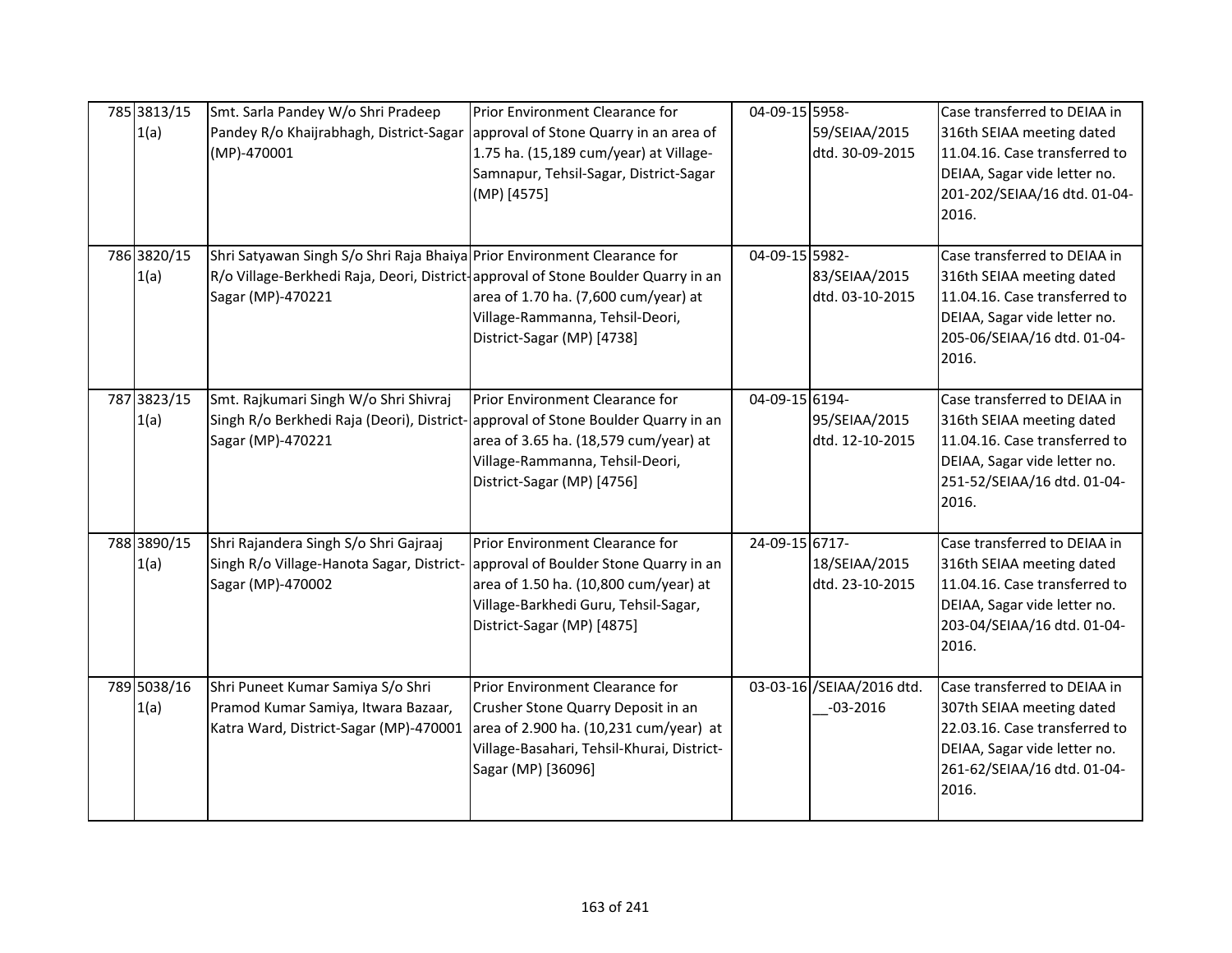| 790 4971/16<br>1(a) | Shri Devender Pal Singh Chawla, Owner, Prior Environment Clearance for Stone<br>M/s Guru Arjun Minerals, Village-Girrol, (Crusher based) Mining in an area of<br>Tehsil-Bina, District-Sagar (MP)-470002 | 3.00 ha. (36,000 cum/year) at Village-<br>Girrol, Tehsil-Bina, District-Sagar (MP)<br>[36632]                                                                                              | 42676 /SEIAA/2016 dtd.<br>$-02 - 2016$ | Case transferred to DEIAA in<br>316th SEIAA meeting dated<br>11.04.16. Case transferred to<br>DEIAA, Sagar vide letter no.<br>257-58/SEIAA/16 dtd. 01-04-<br>2016. |
|---------------------|----------------------------------------------------------------------------------------------------------------------------------------------------------------------------------------------------------|--------------------------------------------------------------------------------------------------------------------------------------------------------------------------------------------|----------------------------------------|--------------------------------------------------------------------------------------------------------------------------------------------------------------------|
| 791 4970/16<br>1(a) | Shri Kamlesh Rai, Owner, Village-Khajra<br>Harchand, Tehsil-Khurai, District-Sagar<br>(MP)-470001                                                                                                        | Prior Environment Clearance for Stone<br>(Crusher based) Mining in an area of<br>1.560 ha. (6,840 cum/year) at Village-<br>Khajra Harchand, Tehsil-Khurai, District-<br>Sagar (MP) [35365] | 42676 /SEIAA/2016 dtd.<br>$-02 - 2016$ | Case transferred to DEIAA in<br>316th SEIAA meeting dated<br>11.04.16. Case transferred to<br>DEIAA, Sagar vide letter no.<br>211-12/SEIAA/16 dtd. 01-04-<br>2016. |
| 792 4969/16<br>1(a) | Shri Devender Pal Singh Chawla, Owner, Prior Environment Clearance for Stone<br>M/s Guru Arjun Minerals, Village-<br>Basahari, Tehsil-Khurai, District-Sagar<br>(MP)-470002                              | (Crusher based) Mining in an area of<br>1.610 ha. (32,000 cum/year) at Village-<br>Basahari, Tehsil-Khurai, District-Sagar<br>(MP) [37103]                                                 | 42676 /SEIAA/2016 dtd.<br>$-02 - 2016$ | Case transferred to DEIAA in<br>316th SEIAA meeting dated<br>11.04.16. Case transferred to<br>DEIAA, Sagar vide letter no.<br>259-60/SEIAA/16 dtd. 01-04-<br>2016. |
| 793 4968/16<br>1(a) | Shri Govind Parashar, Owner, Village-<br>Basahari, Tehsil-Khurai, District-Sagar<br>(MP)-470113                                                                                                          | Prior Environment Clearance for Stone<br>(Crusher based) Mining in an area of<br>1.50 ha. (30,000 cum/year) at Village-<br>Basahari, Tehsil-Khurai, District-Sagar<br>(MP) [37314]         | 42676 /SEIAA/2016 dtd.<br>$-02 - 2016$ | Case transferred to DEIAA in<br>316th SEIAA meeting dated<br>11.04.16. Case transferred to<br>DEIAA, Sagar vide letter no.<br>187-88/SEIAA/16 dtd. 01-04-<br>2016. |
| 794 4966/16<br>1(a) | Shri Balwant Singh Khanduja, Owner,<br>Village-Apchand, Tehsil-Sagar, District-<br>Sagar (MP)-470002                                                                                                     | Prior Environment Clearance for Stone<br>(Crusher based) Mining in an area of<br>1.50 ha. (5,400 cum/year) at Village-<br>Apchand, Tehsil-Sagar, District-Sagar<br>(MP) [34984]            | 42676 /SEIAA/2016 dtd.<br>$-02 - 2016$ | Case transferred to DEIAA in<br>316th SEIAA meeting dated<br>11.04.16. Case transferred to<br>DEIAA, Sagar vide letter no.<br>173-74/SEIAA/16 dtd. 01-04-<br>2016. |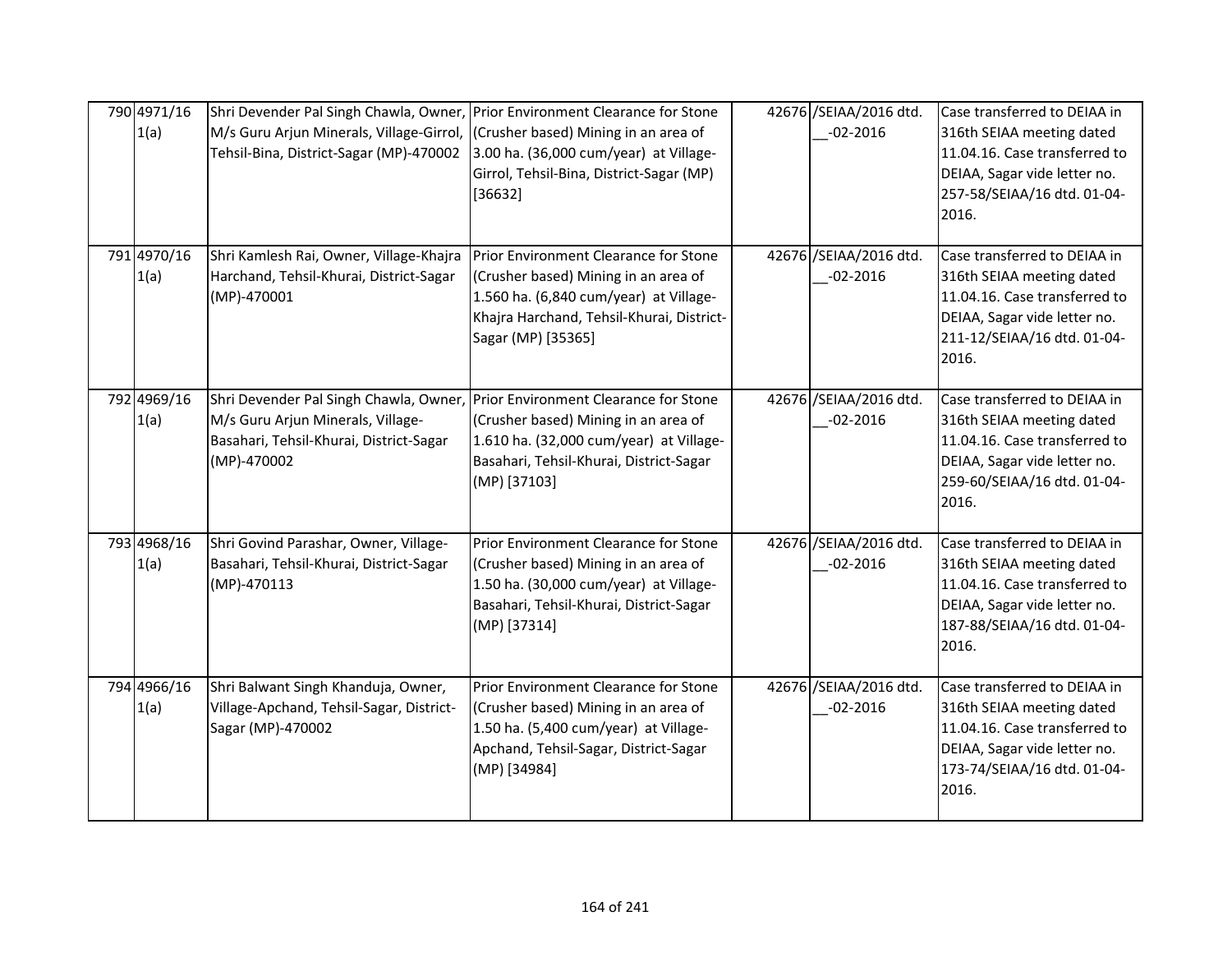| 795 4947/16<br>1(a) | Shri Sanjay Kumar Jain S/o Shri Azad<br>Kumar Jain, Resi.-Pathar Mohalla,<br>District-Sagar (MP)-470001                                    | Prior Environment Clearance for Stone<br>Crusher Deposit in an area of 0.800 ha.<br>(2,000 cum/year) at Village-Chouka<br>Bheda, Tehsil-Banda, District-Sagar<br>(MP) [35483]       |                 | 20-01-16 /SEIAA/2016 dtd.<br>$-01 - 2016$  | Case transferred to DEIAA in<br>316th SEIAA meeting dated<br>11.04.16. Case transferred to<br>DEIAA, Sagar vide letter no.<br>177-78/SEIAA/16 dtd. 01-04-<br>2016.   |
|---------------------|--------------------------------------------------------------------------------------------------------------------------------------------|-------------------------------------------------------------------------------------------------------------------------------------------------------------------------------------|-----------------|--------------------------------------------|----------------------------------------------------------------------------------------------------------------------------------------------------------------------|
| 796 4946/16<br>1(a) | Shri Ravi Pratap Singh S/o Shri Jang<br>Bahadur, Res.-Village-Hirapur, Tehsil-<br>Shahgarh, District-Sagar (MP)                            | Prior Environment Clearance for Stone<br>Quarry in an area of 2.00 ha. (18,000<br>cum/year) at Village-Hirapur, Tehsil-<br>Shahgarh, District-Sagar (MP) [35259]                    |                 | 19-01-16 / SEIAA/2016 dtd.<br>$-01 - 2016$ | Case transferred to DEIAA in<br>316th SEIAA meeting dated<br>11.04.16. Case transferred to<br>DEIAA, Sagar vide letter no.<br>179-80/SEIAA/16 dtd. 01-04-<br>2016.   |
| 797 4909/16<br>1(a) | Shri Neelesh Jain, Lessee, Near of Jain<br>Temple, Tehsil-Banda, District-Sagar<br>(MP)-492001                                             | Prior Environment Clearance for Basalt<br>Stone Quarry in an area of 4.00 ha.<br>(4,410 cum/year) at Village-<br>Cheelpahadi, Tehsil-Banda, District-<br>Sagar (MP) [34642]         |                 | 07-01-16 /SEIAA/2016 dtd.<br>$-01 - 2016$  | Case transferred to DEIAA in<br>316th SEIAA meeting dated<br>11.04.16. Case transferred to<br>DEIAA, Sagar vide letter no.<br>181-82/SEIAA/16 dtd. 01-04-<br>2016.   |
| 798 4886/16<br>1(a) | Shri Jandel Singh, Ward No. 6, Basahari,<br>Tehsil-Khurai, District-Sagar (MP)-<br>470113                                                  | <b>Prior Environment Clearance for</b><br>Murram Mine in an area of 2.00 ha.<br>(9,568 cum/year) at Village-Basahari,<br>Tehsil-Khurai, District-Sagar (MP)<br>[34212]              | 28-12-15 10663- | 64/SEIAA/2016<br>dtd. 20-01-2016           | Case transferred to DEIAA in<br>316th SEIAA meeting dated<br>11.04.16. Case transferred to<br>DEIAA, Sagar vide letter no.<br>197-98/SEIAA/16 dtd. 01-04-<br>2016.   |
| 799 4663/15<br>1(a) | Shri Avinash Chandra Dwivedi, M/s<br>Avinash Chandra Dwivedi R/o Village-<br>Mahila, Tehsil-Bhanjanpur, District-<br>Kaushambi (UP)-212216 | Prior Environment Clearance for<br>approval of Stone Quarry in an area of<br>1.74 ha. (1,34,,592 cum/year) at Village-<br>Mahudar, Tehsil-Amarpatan, District-<br>Satna (MP) [6161] | 05-12-15 9284-  | 85/SEIAA/2015<br>dtd. 15-12-2015           | Case transferred to DEIAA in<br>305th SEIAA meeting dated<br>17.03.16. Case transferred to<br>DEIAA, Satna vide letter no.<br>12376-77/SEIAA/16 dtd. 21-03-<br>2016. |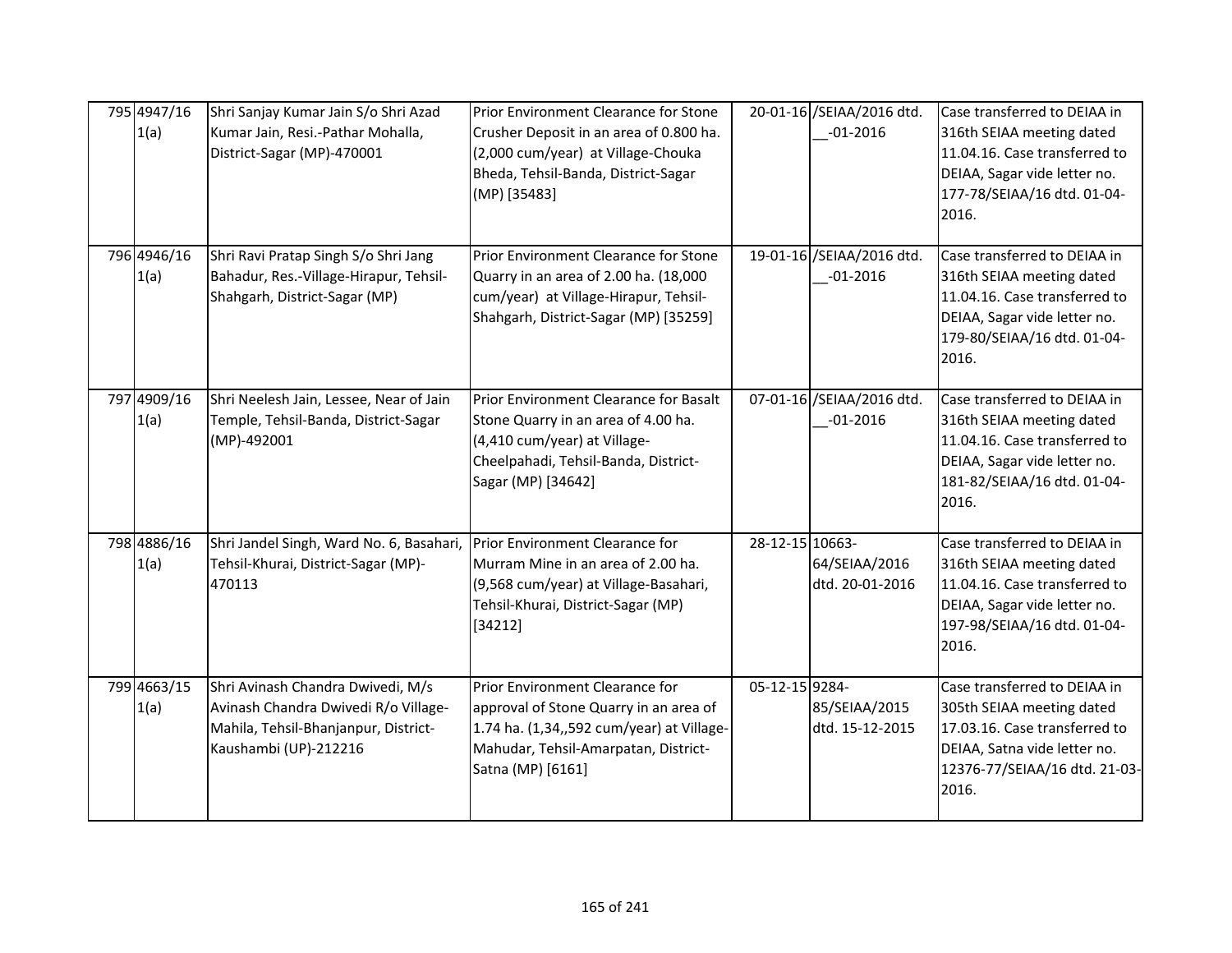| 800 4635/15<br>1(a) | Shri Puran Singh R/o Devmau Daldal,<br>Tehsil-Rampur Baghelan, District-Satna<br>(MP)-485115                                                              | Prior Environment Clearance for<br>approval of Stone Quarry in an area of<br>4.00 ha. (20,000 cum/year) at Village-<br>Bela Devmau Daldal, Tehsil-Rampur<br>Baghelan, District-Satna (MP) [5802]<br>(No CD) | 20-11-15 9310-<br>11/SEIAA/2015<br>dtd. 15-12-2015 | Case transferred to DEIAA in<br>305th SEIAA meeting dated<br>17.03.16. Case transferred to<br>DEIAA, Satna vide letter no.<br>12374-75/SEIAA/16 dtd. 21-03-<br>2016. |
|---------------------|-----------------------------------------------------------------------------------------------------------------------------------------------------------|-------------------------------------------------------------------------------------------------------------------------------------------------------------------------------------------------------------|----------------------------------------------------|----------------------------------------------------------------------------------------------------------------------------------------------------------------------|
| 801 4453/15<br>1(a) | Smt. Rachna Singh R/o Pataura House,<br>Dhawari, District-Satna (MP)-485001                                                                               | Prior Environment Clearance for<br>approval of Shale Quarry in an area of<br>3.99 ha. (40,000 cum/year) at Village-<br>Bamhore, Tehsil-Nagod, District-Satna<br>(MP) [5820]                                 | 19-11-15 8790-<br>91/SEIAA/2015<br>dtd. 05-12-2015 | Case transferred to DEIAA in<br>305th SEIAA meeting dated<br>17.03.16. Case transferred to<br>DEIAA, Satna vide letter no.<br>12360-61/SEIAA/16 dtd. 21-03-<br>2016. |
| 802 4439/15<br>1(a) | Shri Ganga Prasad Pandey, Prop., M/s<br>Ashutosh Stone Crusher R/o Village-<br>Nadan, Tehsil-Maihar, District-Satna<br>(MP)-485774                        | Prior Environment Clearance for<br>approval of Stone Quarry in an area of<br>1.470 ha. (12,000 cum/year) at Village-<br>Nadan Shiva Prasad, Tehsil-Maihar,<br>District-Satna (MP) [5899]                    | 18-11-15 8810-<br>11/SEIAA/2015<br>dtd. 05-12-2015 | Case transferred to DEIAA in<br>305th SEIAA meeting dated<br>17.03.16. Case transferred to<br>DEIAA, Satna vide letter no.<br>12358-59/SEIAA/16 dtd. 21-03-<br>2016. |
| 803 4199/15<br>1(a) | Shri Rakesh Pandey, Proprietor, M/s.<br>Pandey Stone Crusher, Katni Road, P.O.- Sand Mine in an area of 1.98 ha.<br>Maihar, District-Satna (M.P.)- 485771 | Prior Environment Clearance for River<br>(1,15,000 TPA) at Village-Silauti, Tehsil-<br>Maihar, District-Satna (MP) [5336]                                                                                   | 8147-<br>48/SEIAA/2015<br>dtd. 26-11-2015          | Case transferred to DEIAA in<br>305th SEIAA meeting dated<br>17.03.16. Case transferred to<br>DEIAA, Satna vide letter no.<br>12362-63/SEIAA/16 dtd. 21-03-<br>2016. |
| 804 4173/15<br>1(a) | Shri Anjana Chaturvedi, Prop., M/s<br>Swami Neelkanth Stone Crusher R/o<br>Bhathiya, Tehsil-Maihar, District-Satna<br>(MP)-485771                         | Prior Environment Clearance for<br>approval of Stone Quarry in an area of<br>1.902 ha. (12,257 cum/year) at Village-<br>Bhathiya, Tehsil-Maihar, District-Satna<br>(MP) [5571]                              | 12-10-15 8094-<br>95/SEIAA/2015<br>dtd. 24-11-2015 | Case transferred to DEIAA in<br>316th SEIAA meeting dated<br>11.04.16. Case transferred to<br>DEIAA, Satna vide letter no.<br>480-81/SEIAA/16 dtd. 06-04-<br>2016.   |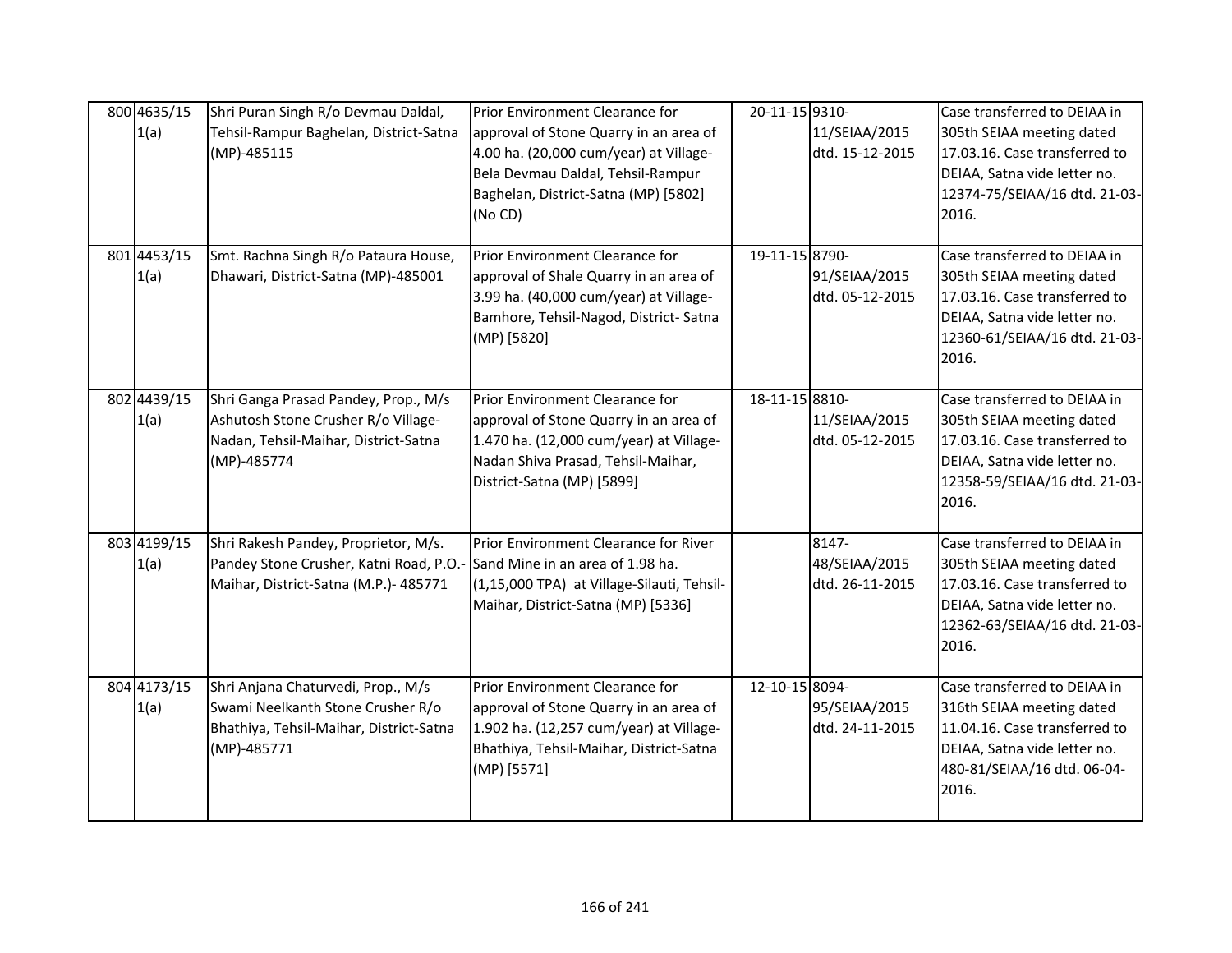| 805 4143/15<br>1(a) | Shri Amit Rai, M/s Rai Stone Crusher,<br>R/o Katni Road, P.O. Maihar, District-<br>Satna (MP)-485771                               | Prior Environment Clearance for<br>approval of Stone Quarry in an area of<br>1.240 ha. (30,000 cum/year) at Village-<br>Naraura, Tehsil-Maihar, District-Satna<br>(MP) [5153]                       | 09-10-15 9329- | 30/SEIAA/2015<br>dtd. 28-12-2015 | Case transferred to DEIAA in<br>316th SEIAA meeting dated<br>11.04.16. Case transferred to<br>DEIAA, Satna vide letter no.<br>480-81/SEIAA/16 dtd. 06-04-<br>2016.   |
|---------------------|------------------------------------------------------------------------------------------------------------------------------------|-----------------------------------------------------------------------------------------------------------------------------------------------------------------------------------------------------|----------------|----------------------------------|----------------------------------------------------------------------------------------------------------------------------------------------------------------------|
| 806 4006/15<br>1(a) | Shri Dilip Jain R/o Paras Colony, P.O. &<br>District-Satna (MP)-485001                                                             | Prior Environment Clearance for<br>approval of Parasrampur White Earth<br>Mine in an area of 4.995 ha. (10,000<br>cum/year) at Village-Parasrampur,<br>Tehsil-Maihar, District-Satna (MP)<br>[5414] | 12-10-15 7188- | 89/SEIAA/2015<br>dtd. 03-11-2015 | Case transferred to DEIAA in<br>316th SEIAA meeting dated<br>11.04.16. Case transferred to<br>DEIAA, Satna vide letter no.<br>480-81/SEIAA/16 dtd. 06-04-<br>2016.   |
| 807 3329/15<br>1(a) | Smt. Saroj Singh W/o Shri Santosh<br>Singh, Village-Banjari, Post-New Banjari,<br>District-Satna (MP)-486661                       | Prior Environment Clearance for<br>approval of Stone Quarry in an area of<br>0.50 ha. (4,693 cum/year) at Village-<br>Barigawan, Tehsil-Gopad Banas, District-<br>Satna (MP) [3793]                 | 23-06-15 3488- | 89/SEIAA/2015<br>dtd. 13-07-2015 | Case transferred to DEIAA in<br>316th SEIAA meeting dated<br>11.04.16. Case transferred to<br>DEIAA, Sidhi vide letter no. 365-<br>66/SEIAA/16 dtd. 02-04-2016.      |
| 808 3545/15<br>1(a) | Shri Dharmesh Ghai, M/s Ghai Stone<br>Crusher, Lal Khothi, Deviji Mandir Road,<br>Maihar, District-Satna (MP)-485771               | Prior Environment Clearance for<br>approval of Stone Quarry in an area of<br>1.833 ha. (11,400 cum/year) at Village-<br>Barhiya, Tehsil-Maihar, District-Satna<br>(MP) [3887]                       | 28-07-15 4807- | 08/SEIAA/2015<br>dtd. 13-08-2015 | Case transferred to DEIAA in<br>305th SEIAA meeting dated<br>17.03.16. Case transferred to<br>DEIAA, Satna vide letter no.<br>12366-67/SEIAA/16 dtd. 21-03-<br>2016. |
| 809 3664/15<br>1(a) | Smt. Usha Singh Chauhan, Prop., M/s<br>Maa Sharda Stone Crusher, Village-<br>Bathiya, Tehsil-Maihar, District-Satna<br>(MP)-485774 | Prior Environment Clearance for<br>approval of Metal Stone (Shale) Quarry<br>in an area of 1.463 ha. (12,385<br>cum/year) at Village-Bathiya, Tehsil-<br>Maihar, District-Satna (MP) [4501]         | 14-08-15 5296- | 97/SEIAA/2015<br>dtd. 31-08-2015 | Case transferred to DEIAA in<br>305th SEIAA meeting dated<br>17.03.16. Case transferred to<br>DEIAA, Satna vide letter no.<br>12364-65/SEIAA/16 dtd. 21-03-<br>2016. |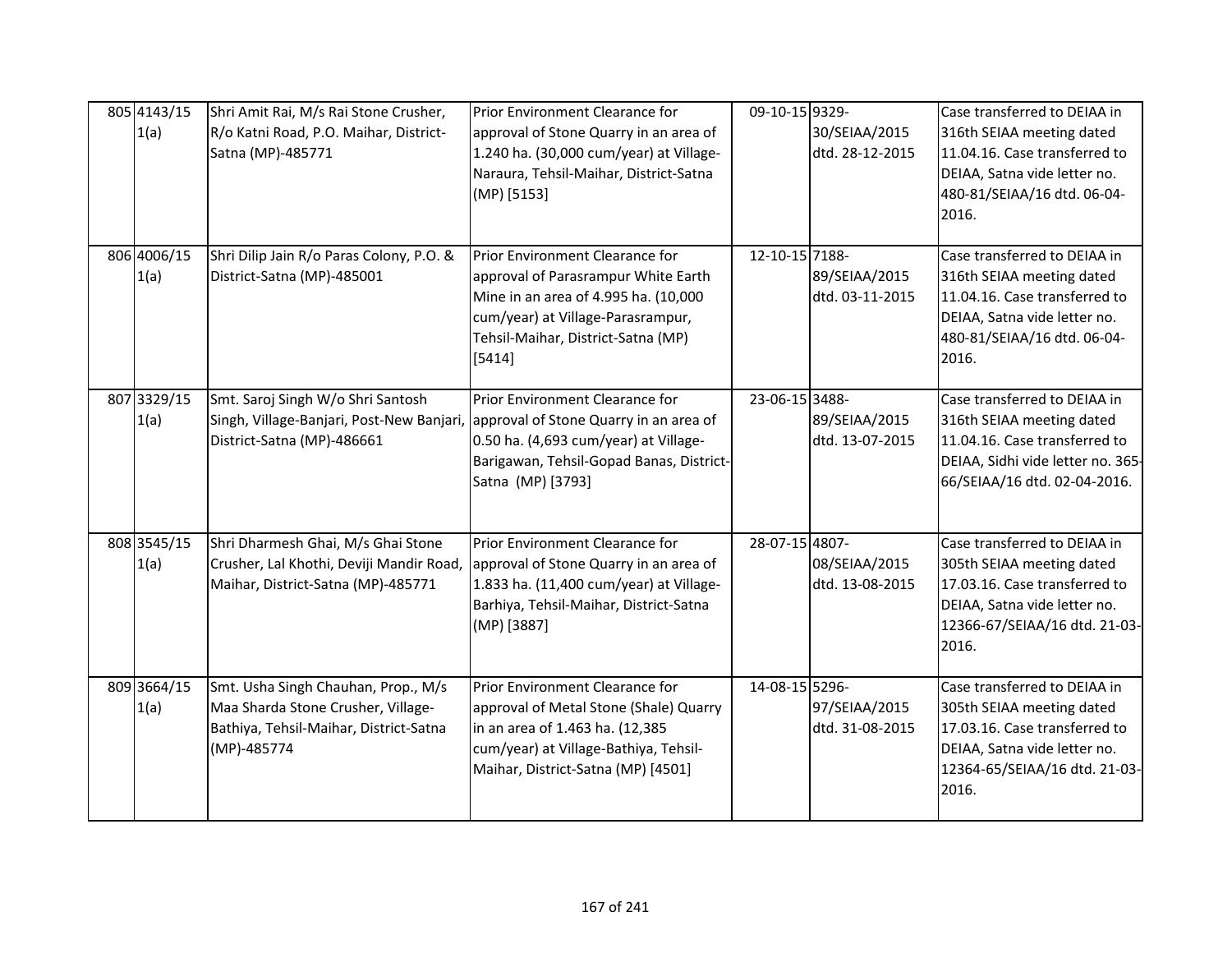| 810 4906/16<br>1(a) | Shri Santosh Gautam, Owner, Near Galla Prior Environment Clearance for Reject<br>Mandi, Harnampur, Maihar, District-<br>Satna (MP)-485771 | Stone Mine in an area of 1.990 ha.<br>(10,000 cum/year) at Village-Kakra,<br>Tehsil-Maihar, District-Satna (MP)<br>[33765]                                                                                          |                 | 08-01-16 /SEIAA/2016 dtd.<br>$-01 - 2016$ | Case transferred to DEIAA in<br>305th SEIAA meeting dated<br>17.03.16. Case transferred to<br>DEIAA, Satna vide letter no.<br>12356-57/SEIAA/16 dtd. 21-03-<br>2016. |
|---------------------|-------------------------------------------------------------------------------------------------------------------------------------------|---------------------------------------------------------------------------------------------------------------------------------------------------------------------------------------------------------------------|-----------------|-------------------------------------------|----------------------------------------------------------------------------------------------------------------------------------------------------------------------|
| 811 4884/16<br>1(a) | Shri Piyush Tiwari, Proprietor, M/s<br>Piyush & Company, Katiya Kala, P.O.-<br>Maihar, District-Satna (MP)-485771                         | Prior Environment Clearance for Stone<br>Quarry in an area of 2.00 ha. (50,000<br>TPA) at Village-Reusa, Tehsil-Maihar,<br>District-Satna (MP) [33527]                                                              | 21-12-15 10517- | 18/SEIAA/2016<br>dtd. 14-01-2016          | Case transferred to DEIAA in<br>305th SEIAA meeting dated<br>17.03.16.                                                                                               |
| 812 3554/15<br>1(a) | Shri Ranjeet Singh, Partner, M/s SSD Prior<br>Maihar, District-Satna (MP)-485771                                                          | Environment<br>Clearance<br>forl<br>Stone Crusher R/o Town & Tehsil- approval of Limestone Quarry in an<br>area of 1.990 ha. (17,100 cum/year) at<br>Village-Sirmili, Tehsil-Maihar, District-<br>Satna (MP) [3895] | 28-07-15        | 4825-<br>26/SEIAA/2015<br>dtd. 14-08-2015 | Case transferred to DEIAA in<br>305th SEIAA meeting dated<br>17.03.16. Case transferred to<br>DEIAA, Satna vide letter no.<br>12368-69/SEIAA/16 dtd. 21-03<br>2016.  |
| 813 4945/16<br>1(a) | Singh,<br>Shri<br>Vikram<br>Owner,<br>Rampur Baghelan, District-Satna (MP)- Laterite Deposit in an area of 4.897 ha.<br>485115            | P.O.- Prior<br>Environment<br>Clearance<br>for<br>(32,256 TPA) at Village-Amjhar, Tehsil-<br>Amarpatan, District-Satna (MP) [33517]                                                                                 | 19-01-16        | /SEIAA/2016 dtd.<br>$-01 - 2016$          | Case transferred to DEIAA in<br>305th SEIAA meeting dated<br>17.03.16. Case transferred to<br>DEIAA, Satna vide letter no.<br>12370-71/SEIAA/16 dtd. 21-03<br>2016.  |
| 814 5010/16<br>1(a) | Ms. Lata Singh, Owner, M-195, Bharhut Prior<br>Nagar, Satna (MP)-485001                                                                   | Environment<br>Clearance<br>for<br>Laterite Deposit Quarry in an area of<br>4.253 ha. (10,441 TPA) at Village-Aber,<br>Tehsil-Rampur Baghelan, District-Satna<br>(MP) [4281]                                        | 23-02-16        | /SEIAA/2016 dtd.<br>$-02 - 2016$          | Case transferred to DEIAA in<br>305th SEIAA meeting dated<br>17.03.16. Case transferred to<br>DEIAA, Satna vide letter no.<br>12372-73/SEIAA/16 dtd. 21-03-<br>2016. |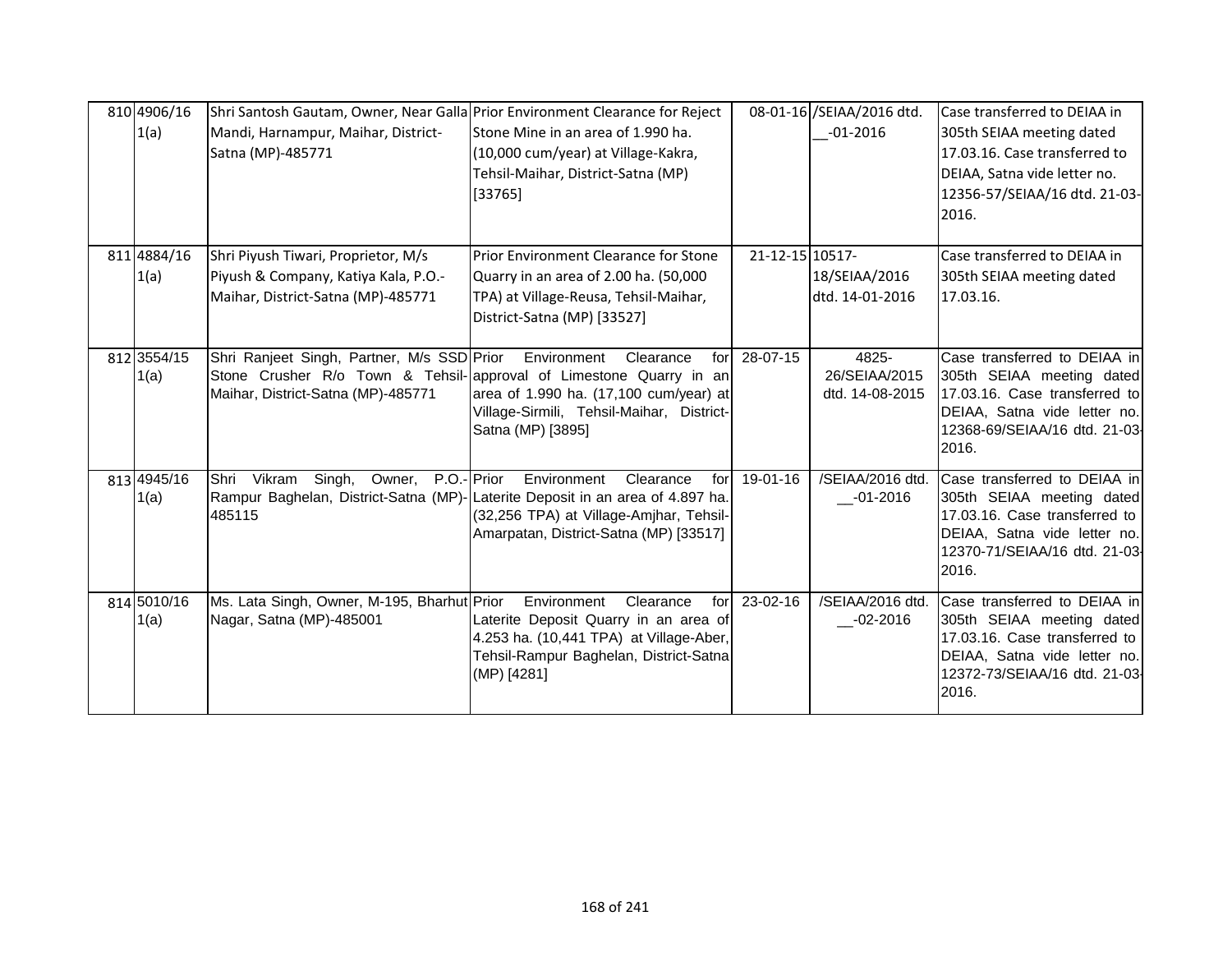| 815 2205/14<br>1(a) | Shri Dwarka Patel S/o Shri Chunnilal<br>Patel, Village-Magarpunch, Tehsil-<br>Goharganj, Raisen (MP)-466446                                            | Prior Environment Clearance for<br>approval of proposed Stone Quarry in<br>an area of 2.429 ha. at Village-Baardha,<br>Tehsil-Rehti, Sehore (MP) [2490]                               | 04-12-14 2565-  | 66/SEIAA/2014<br>dtd. 09-12-2014 | Case transferred to DEIAA in<br>316th SEIAA meeting dated<br>11.04.16. Case transferred to<br>DEIAA, Sehore vide letter no.<br>398-99/SEIAA/16 dtd. 02-04-<br>2016. |
|---------------------|--------------------------------------------------------------------------------------------------------------------------------------------------------|---------------------------------------------------------------------------------------------------------------------------------------------------------------------------------------|-----------------|----------------------------------|---------------------------------------------------------------------------------------------------------------------------------------------------------------------|
| 816 4862/15<br>1(a) | Shri Vijendra Singh Thakur S/o Shri Devi<br>Singh Thakur R/o Gram-Tipakhedi,<br>Tehsil-Ashta, District-Sehore (MP)-<br>466116                          | Prior Environment Clearance for<br>approval of Stone Quarry in an area of<br>2.00 ha. (8,550 cum/year) at Village-<br>Tipakhedi, Tehsil-Ashta, District-Sehore<br>(MP) [4872]         | 01-12-15 10403- | 04/SEIAA/2015<br>dtd. 11-01-2016 | Case transferred to DEIAA in<br>316th SEIAA meeting dated<br>11.04.16. Case transferred to<br>DEIAA, Sehore vide letter no.<br>398-99/SEIAA/16 dtd. 02-04-<br>2016. |
| 817 4861/15<br>1(a) | Smt. Divya Shukla W/o Shri Arun Kumar<br>Shukla, Owner, R/o E-8, Gulmohar,<br>District-Bhopal (MP)-462039                                              | Prior Environment Clearance for<br>approval of Basalt Stone Quarry in an<br>area of 4.00 ha. (17,100 cum/year) at<br>Village-Katpone, Tehsil-Shyampur,<br>District-Sehore (MP) [5632] | 11-12-15 10401- | 02/SEIAA/2015<br>dtd. 11-01-2016 | Case transferred to DEIAA in<br>316th SEIAA meeting dated<br>11.04.16. Case transferred to<br>DEIAA, Sehore vide letter no.<br>398-99/SEIAA/16 dtd. 02-04-<br>2016. |
| 818 4838/15<br>1(a) | Shri Sakat Tiwari, Director, M/s Bheema<br>Stone Industries Pvt. Ltd., R/o HIG-131,<br>C-Sector, Vidhya Nagar, Hoshangabad<br>Road, Bhopal (MP)-466115 | Prior Environment Clearance for Metal<br>Stone Quarry in an area of 4.00 ha.<br>(24,795 cum/year) at Village-Abidabad,<br>Tehsil-Ichawar, District-Sehore (MP)<br>[4808]              | 11-12-15 9935-  | 36/SEIAA/2015<br>dtd. 29-12-2015 | Case transferred to DEIAA in<br>316th SEIAA meeting dated<br>11.04.16. Case transferred to<br>DEIAA, Sehore vide letter no.<br>398-99/SEIAA/16 dtd. 02-04-<br>2016. |
| 819 4824/15<br>1(a) | Smt. Avantika Pharela W/o Shri Sunil<br>Kumar, Dr. Ambedkar Nagar, Ganj,<br>District-Sehore (MP)                                                       | Prior Environment Clearance for Stone<br>Quarry in an area of 0.676 ha. (5,700<br>cum/year) at Village-Bhadakhedi, Tehsil-<br>Ichawar, District-Sehore (MP) [5354]                    | 02-12-15 9792-  | 93/SEIAA/2015<br>dtd. 23-12-2015 | Case transferred to DEIAA in<br>316th SEIAA meeting dated<br>11.04.16. Case transferred to<br>DEIAA, Sehore vide letter no.<br>398-99/SEIAA/16 dtd. 02-04-<br>2016. |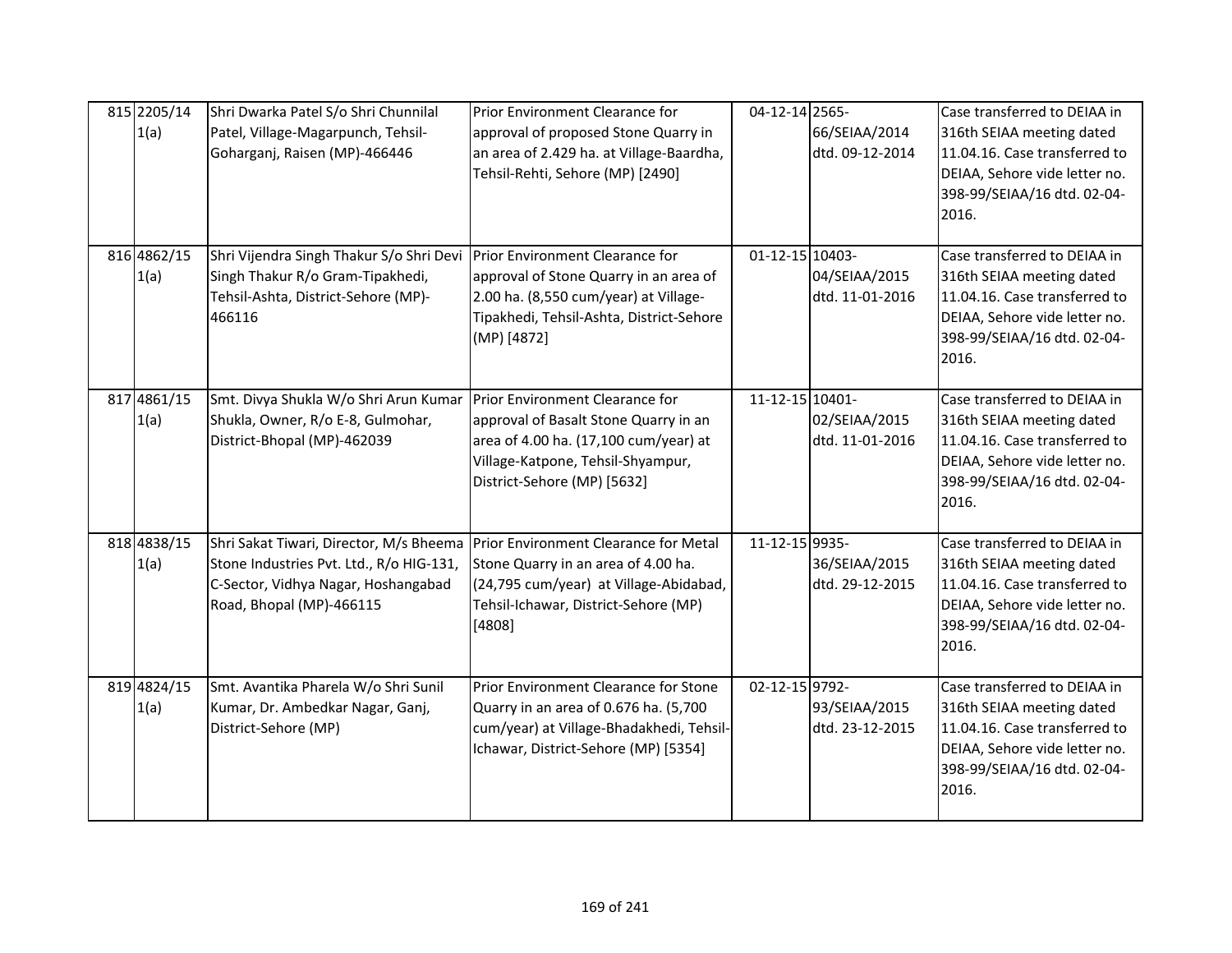| 820 4805/15<br>1(a) | Shri Arvind Singh Rajput S/o Shri Bhure<br>Singh Rajput R/o Village-Semari, Tehsil-<br>Rehati, District-Sehore (MP)-466446                                                                               | Prior Environment Clearance for Basalt<br>Stone Quarry in an area of 1.00 ha.<br>(5,400 cum/year) at Village-Semari,<br>Tehsil-Rehati, District-Sehore (MP)<br>[4620]            | 07-12-15 9754- | 55/SEIAA/2015<br>dtd. 23-12-2015 | Case transferred to DEIAA in<br>316th SEIAA meeting dated<br>11.04.16. Case transferred to<br>DEIAA, Sehore vide letter no.<br>398-99/SEIAA/16 dtd. 02-04-<br>2016. |
|---------------------|----------------------------------------------------------------------------------------------------------------------------------------------------------------------------------------------------------|----------------------------------------------------------------------------------------------------------------------------------------------------------------------------------|----------------|----------------------------------|---------------------------------------------------------------------------------------------------------------------------------------------------------------------|
| 821 4601/15<br>1(a) | Shri Madhur Vijayvargiya S/o Shri Gopal<br>Krishna Vijayvargiya, Dassera Wala Bag,<br>Indore Naka, Sehore, Tehsil & District-<br>Sehore (MP)-466001                                                      | Prior Environment Clearance for Stone<br>Quarry in an area of 4.00 ha. (20,235<br>cum/year) at Village-Gudbhela, Tehsil-<br>Sehore, District-Sehore (MP) [5684]                  | 26-11-15 9420- | 21/SEIAA/2015<br>dtd. 17-12-2015 | Case transferred to DEIAA in<br>316th SEIAA meeting dated<br>11.04.16. Case transferred to<br>DEIAA, Sehore vide letter no.<br>398-99/SEIAA/16 dtd. 02-04-<br>2016. |
| 822 4547/15<br>1(a) | Shri Gyan Singh S/o Shri Dhanpal Singh,<br>Village-Seoda, Tehsil-Ashta, District-<br>Sehore (MP)-482955                                                                                                  | Prior Environment Clearance for<br>approval of Stone Quarry in an area of<br>4.00 ha. (21,945 cum/year) at Village-<br>Seoda, Tehsil-Ashta, District-Sehore<br>(MP) [5042]       | 26-11-15 9048- | 49/SEIAA/2015<br>dtd. 11-12-2015 | Case transferred to DEIAA in<br>316th SEIAA meeting dated<br>11.04.16. Case transferred to<br>DEIAA, Sehore vide letter no.<br>398-99/SEIAA/16 dtd. 02-04-<br>2016. |
| 823 4496/15<br>1(a) | Shri Rajendra Singh Thakur S/o Shri<br>Daulat Singh Thakur C/o Ashutosh<br>General Store, Udainiya Colony, Kannod 4.00 ha. (19,295 cum/year) at Village-<br>Road, Ashta, District-Sehore (MP)-<br>466221 | Prior Environment Clearance for<br>approval of Stone Quarry in an area of<br>Kakariya Khedi, Tehsil-Jawar, District-<br>Sehore (MP) [4787]                                       | 04-11-15 8904- | 05/SEIAA/2015<br>dtd. 08-12-2015 | Case transferred to DEIAA in<br>316th SEIAA meeting dated<br>11.04.16. Case transferred to<br>DEIAA, Sehore vide letter no.<br>398-99/SEIAA/16 dtd. 02-04-<br>2016. |
| 824 4473/15<br>1(a) | Shri Kishan Rai S/o Shri Harinarayan,<br>Owner, R/o Back of S.P. Office, District-<br>Sehore (MP)-502223                                                                                                 | Prior Environment Clearance for<br>approval of Stone Quarry in an area of<br>1.00 ha. (6,300 cum/year) at Village-<br>Avantipura, Tehsil-Sehore, District-<br>Sehore (MP) [5052] | 20-10-15 8864- | 65/SEIAA/2015<br>dtd. 08-12-2015 | Case transferred to DEIAA in<br>316th SEIAA meeting dated<br>11.04.16. Case transferred to<br>DEIAA, Sehore vide letter no.<br>398-99/SEIAA/16 dtd. 02-04-<br>2016. |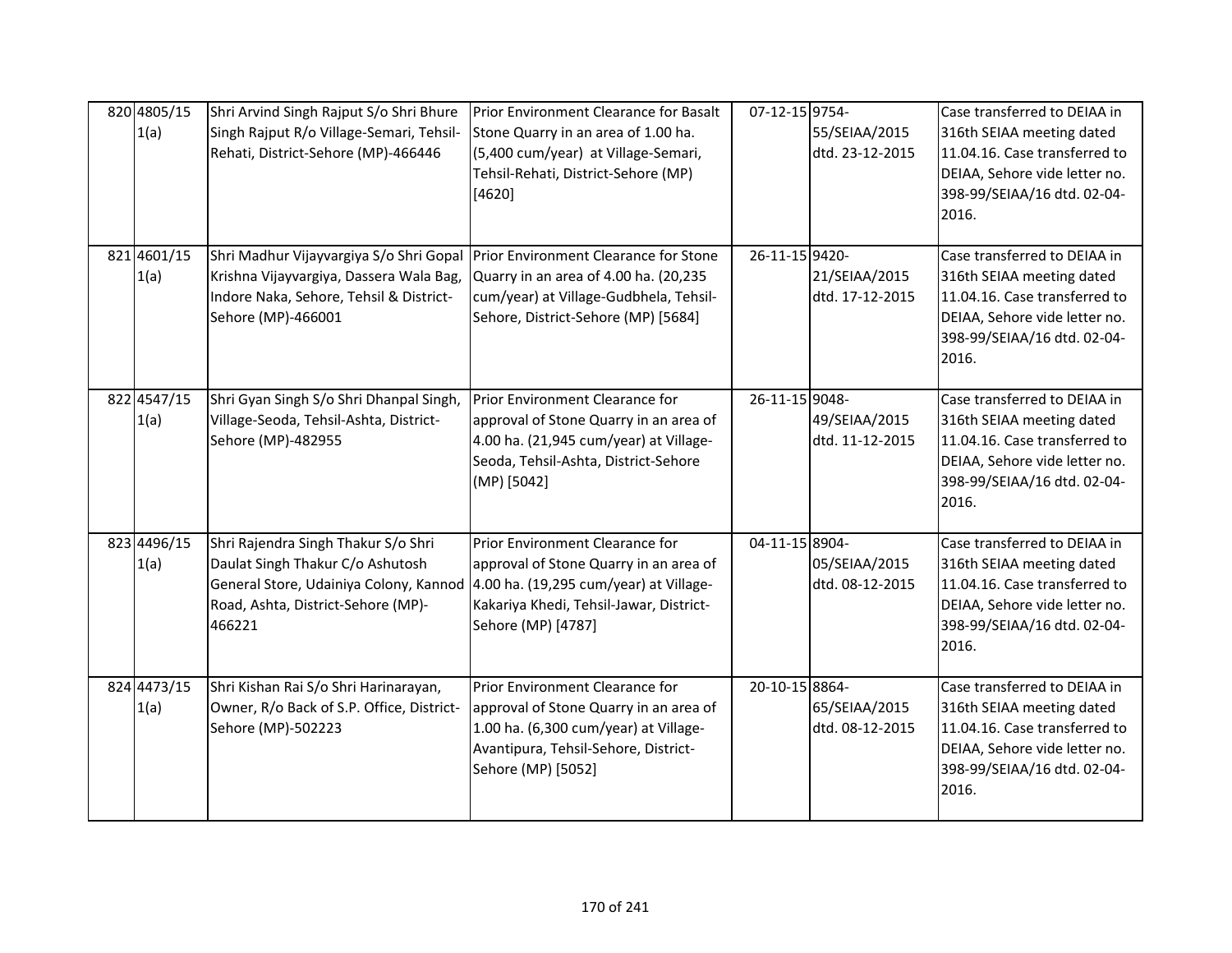| 825 4318/15<br>1(a) | Smt. Mamta Rai W/o Shri Damodar Rai,<br>Behind S.P. Office, Kasba Sehore,<br>District-Sehore (MP)-466001                                                                                    | Prior Environment Clearance for<br>approval of Stone Quarry in an area of<br>1.00 ha. (5,415 cum/year) at Village-<br>Shahpur Kodiya, Tehsil-Sehore, District-<br>Sehore (MP) [4628]                                        | 30-10-15 8567- | 68/SEIAA/2015<br>dtd. 02-12-2015 | Case transferred to DEIAA in<br>316th SEIAA meeting dated<br>11.04.16. Case transferred to<br>DEIAA, Sehore vide letter no.<br>398-99/SEIAA/16 dtd. 02-04-<br>2016. |
|---------------------|---------------------------------------------------------------------------------------------------------------------------------------------------------------------------------------------|-----------------------------------------------------------------------------------------------------------------------------------------------------------------------------------------------------------------------------|----------------|----------------------------------|---------------------------------------------------------------------------------------------------------------------------------------------------------------------|
| 826 4314/15<br>1(a) | Shri Rajendra Singh Thakur S/o Shri<br>Daulat Singh Thakur C/o Ashutosh<br>General Store, Udainiya Colony, Kannod 2.00 ha. (13,500 cum/year) at Village-<br>Road, Ashta, Sehore (MP)-466221 | Prior Environment Clearance for<br>approval of Stone Quarry in an area of<br>Samarda, Tehsil-Ashta, District-Sehore<br>(MP) [4779]                                                                                          | 29-10-15 8561- | 62/SEIAA/2015<br>dtd. 02-12-2015 | Case transferred to DEIAA in<br>316th SEIAA meeting dated<br>11.04.16. Case transferred to<br>DEIAA, Sehore vide letter no.<br>398-99/SEIAA/16 dtd. 02-04-<br>2016. |
| 827 4257/15<br>1(a) | Smt. Sangeeta Patidar W/o Shri<br>Narendra Patidar, Village & Post-<br>Jharkheda, Tehsil-Shyampur, District-<br>Sehore (MP)-466651                                                          | Prior Environment Clearance for<br>approval of Stone Quarry in an area of<br>3.480 ha. (19,950 cum/year) at Village-<br>Takiya, Tehsil-Shyampur, District-<br>Sehore (MP) [4260]                                            | 09-10-15 8347- | 48/SEIAA/2015<br>dtd. 28-11-2015 | Case transferred to DEIAA in<br>316th SEIAA meeting dated<br>11.04.16. Case transferred to<br>DEIAA, Sehore vide letter no.<br>398-99/SEIAA/16 dtd. 02-04-<br>2016. |
| 828 4149/15<br>1(a) | Smt. Sunita Thakur W/o Shri Rajendra<br>Singh Thakur C/o Ashutosh General<br>Stone, Udainiya Colony, Kannod Road,<br>Ashta, Sehore (MP)-466221                                              | Prior Environment Clearance for<br>approval of Stone Quarry in an area of<br>2.00 ha. (9,000 cum/year) at Village-<br>Bager, Tehsil-Ashta, District-Sehore<br>(MP) [4781]                                                   | 21-10-15 8052- | 53/SEIAA/2015<br>dtd. 24-11-2015 | Case transferred to DEIAA in<br>316th SEIAA meeting dated<br>11.04.16. Case transferred to<br>DEIAA, Sehore vide letter no.<br>398-99/SEIAA/16 dtd. 02-04-<br>2016. |
| 829 4148/15<br>1(a) | Shri Bhagirath Nagar S/o Shri Trilok<br>Chandra Nagar, Village & Post-<br>Bordikalan, Tehsil-Ichhawar, District-<br>Sehore (MP)-466115                                                      | Prior Environment Clearance for<br>approval of Basalt Stone & Murram<br>Quarry in an area of 2.023 ha. (Stone-<br>13,063 & Murram-1,188 cum/year) at<br>Village-Bordikalan, Tehsil-Ichhawar,<br>District-Sehore (MP) [5180] | 16-10-15 8050- | 51/SEIAA/2015<br>dtd. 24-11-2015 | Case transferred to DEIAA in<br>316th SEIAA meeting dated<br>11.04.16. Case transferred to<br>DEIAA, Sehore vide letter no.<br>398-99/SEIAA/16 dtd. 02-04-<br>2016. |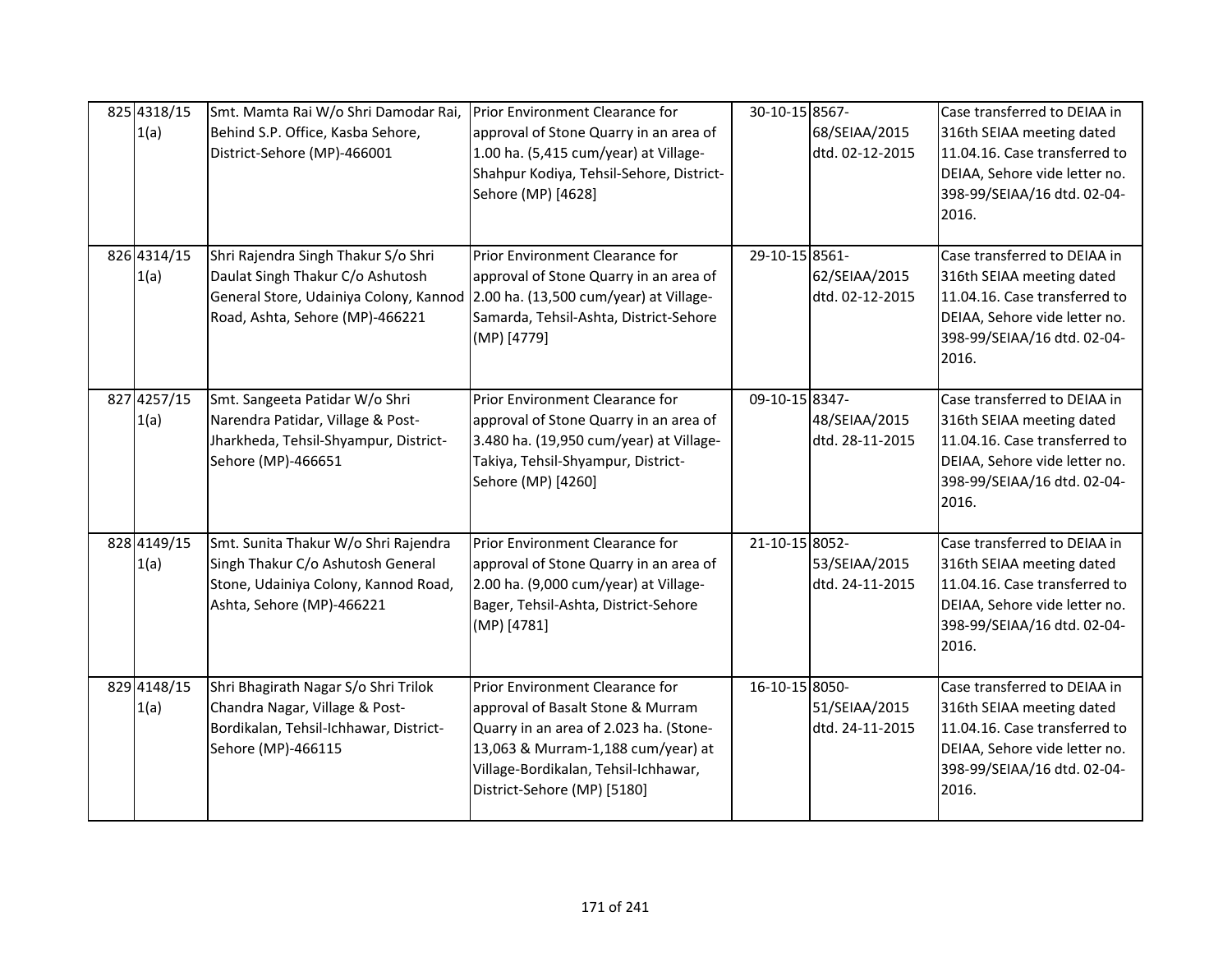| 830 4146/15<br>1(a) | Shri Tej Singh Thakur S/o Shri Chain<br>Singh Thakur, Village-Tipakhedi, Post-<br>Gawakheda, Tehsil-Ashta, District-<br>Sehore (MP)-466114                                                    | Prior Environment Clearance for<br>approval of Stone Quarry in an area of<br>3.80 ha. (Stone-25,270 & Murram-2,375<br>cum/year) at Village-Bhadakhedi, Tehsil-<br>Ichhawar, District-Sehore (MP) [4790] | 16-10-15 8040- | 41/SEIAA/2015<br>dtd. 24-11-2015             | Case transferred to DEIAA in<br>316th SEIAA meeting dated<br>11.04.16. Case transferred to<br>DEIAA, Sehore vide letter no.<br>398-99/SEIAA/16 dtd. 02-04-<br>2016. |
|---------------------|-----------------------------------------------------------------------------------------------------------------------------------------------------------------------------------------------|---------------------------------------------------------------------------------------------------------------------------------------------------------------------------------------------------------|----------------|----------------------------------------------|---------------------------------------------------------------------------------------------------------------------------------------------------------------------|
| 831 2674/15<br>1(a) | Shri Prabhat Kumar Pathak, Sr.<br>Manager, M/s Dilip Buildcon Ltd., Chuna approval of Khadaband Boulder Stone<br>Bhatti, Kolar Road, Bhopal (MP)-462016 Quarry in an area of 1.00 ha. (58,800 | Prior Environment Clearance for<br>cum/year) at Village-Khadabad, Tehsil-<br>Budhni, District-Sehore (MP) [2825]                                                                                        |                | 26-02-15 13-14/SEIAA/2015<br>dtd. 01-04-2015 | Case transferred to DEIAA in<br>316th SEIAA meeting dated<br>11.04.16. Case transferred to<br>DEIAA, Sehore vide letter no.<br>398-99/SEIAA/16 dtd. 02-04-<br>2016. |
| 832 2749/15<br>1(a) | Shri Prabhat Kumar Pathak, Sr.<br>Manager, M/s Dilip Buildcon Ltd., Chuna approval of Dungariya Boulder Quarry                                                                                | Prior Environment Clearance for<br>Bhatti, Kolar Road, Bhopal (MP)-462016 in an area of 1.00 ha. (50,000 cum/year)<br>at Village-Dungariya, Tehsil-Budhni,<br>District-Sehore (MP) [2828]               | 26-02-15 343-  | 44/SEIAA/2015<br>dtd. 20-04-2015             | Case transferred to DEIAA in<br>316th SEIAA meeting dated<br>11.04.16. Case transferred to<br>DEIAA, Sehore vide letter no.<br>398-99/SEIAA/16 dtd. 02-04-<br>2016. |
| 833 3499/15<br>1(a) | Shri Shaishav Verma, A-235, Shahpura,<br>District-Bhopal (MP)-462016                                                                                                                          | Prior Environment Clearance for<br>approval of Stone Quarry in an area of<br>4.00 ha. (11,400 cum/year) at Village-<br>Chowki, Tehsil-Shyampur, District-<br>Sehore (MP) [4182]                         | 22-07-15 4489- | 90/SEIAA/2015<br>dtd. 07-08-2015             | Case transferred to DEIAA in<br>316th SEIAA meeting dated<br>11.04.16. Case transferred to<br>DEIAA, Sehore vide letter no.<br>398-99/SEIAA/16 dtd. 02-04-<br>2016. |
| 834 3875/15<br>1(a) | Shri Kailash Chandra Gupta, M/s Sainik<br>Foods Pvt. Ltd., HIGGD-5, Dindayal<br>Nagar, Phase-1, Kanth Road,<br>Muradabad (UP)-461661                                                          | Prior Environment Clearance for<br>approval of Stone Quarry in an area of<br>5.00 ha. (50,000 cum/year) at Village-<br>Awalighat, Tehsil-Rehti, District-Sehore<br>(MP) [4272]                          | 26-09-15 6687- | 88/SEIAA/2015<br>dtd. 23-10-2015             | Case transferred to DEIAA,<br>Sehore vide letter no. 765-<br>66/SEIAA/16 dtd. 18-04-2016.                                                                           |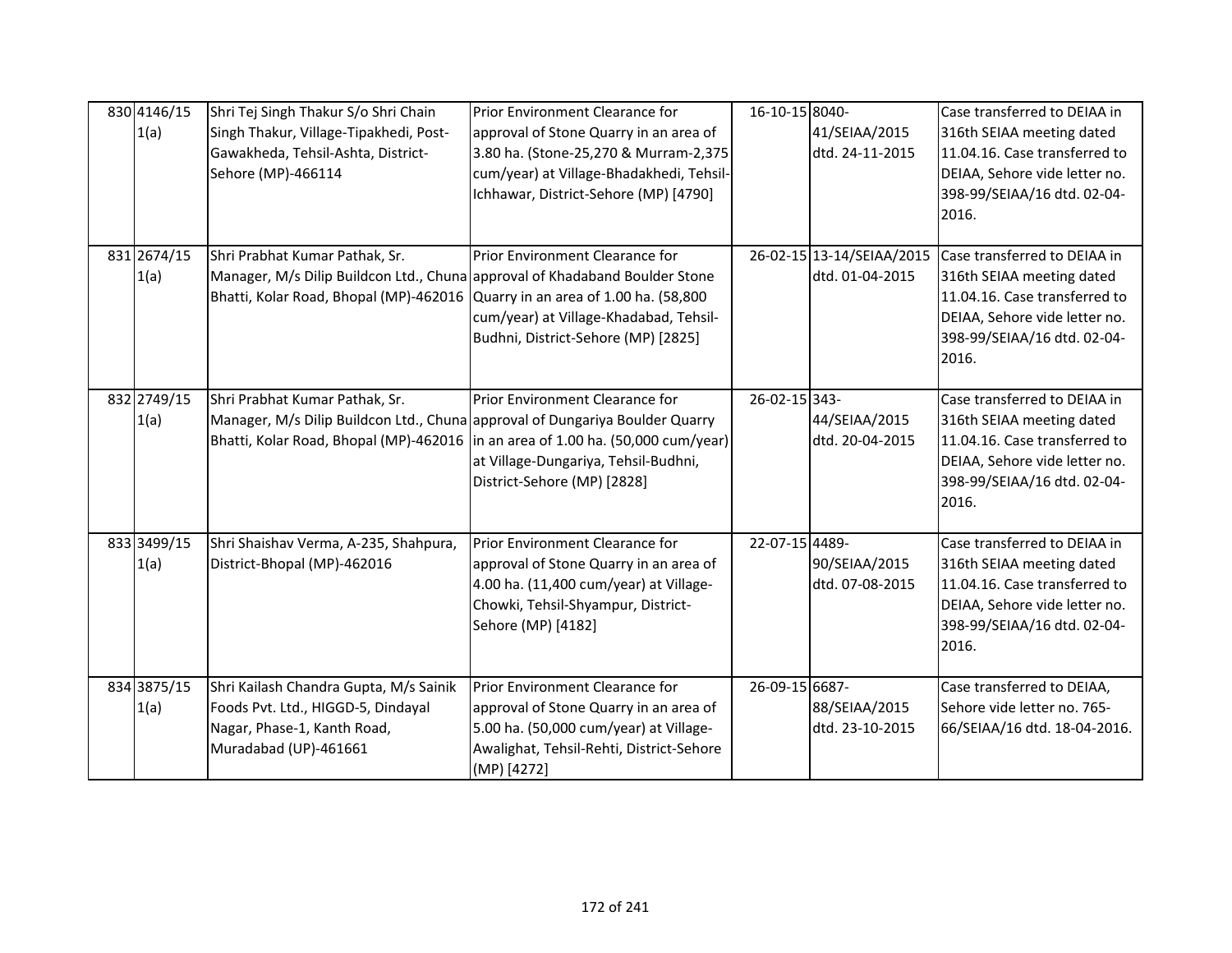| 835 3917/15<br>1(a) | Shri Bharat Gupta, Ganga Ashram,<br>District-Sehore (MP)-466111                                                                         | Prior Environment Clearance for<br>approval of Stone Boulder Quarry in an<br>area of 2.00 ha. (expansion in<br>production capacity from 5,000 to<br>22,500 cum/year) at Village-Leelakhedi,<br>Tehsil-Sehore, District-Sehore (MP) | 26-09-15 6771-<br>72/SEIAA/2015<br>dtd. 23-10-2015 | Case transferred to DEIAA in<br>316th SEIAA meeting dated<br>11.04.16. Case transferred to<br>DEIAA, Sehore vide letter no.<br>398-99/SEIAA/16 dtd. 02-04-<br>2016. |
|---------------------|-----------------------------------------------------------------------------------------------------------------------------------------|------------------------------------------------------------------------------------------------------------------------------------------------------------------------------------------------------------------------------------|----------------------------------------------------|---------------------------------------------------------------------------------------------------------------------------------------------------------------------|
| 836 5096/16<br>1(a) | Shri Shailendra Singh Thakur S/o Shri<br>Virendra Singh Thakur, Owner, Village-<br>Dangi Colony, Sehore, District-Sehore<br>(MP)-462001 | [4720]<br>Prior Environment Clearance for<br>Crusher Stone Quarry in an area of 2.00<br>ha. (15,105 cum/year) at Village-<br>Gudbhela, Tehsil-Sehore, District-<br>Sehore (MP) [35966]                                             | 16-03-16 / SEIAA/2016 dtd.<br>$-03 - 2016$         | Case transferred to DEIAA in<br>307th SEIAA meeting dated<br>22.03.16. Case transferred to<br>DEIAA, Sehore vide letter no.<br>398-99/SEIAA/16 dtd. 02-04-<br>2016. |
| 837 5084/16<br>1(a) | Smt. Annpurna Thakur W/o Shri Dinesh<br>Thakur, Ganga Asharam, Tehsil-Sehore,<br>Sehore (MP)-466001                                     | Prior Environment Clearance for Metal<br>Stone Quarry in an area of 4.00 ha.<br>(27,930 cum/year) at Village-Hasnabad,<br>Tehsil-Sehore, District-Sehore (MP)<br>[40171]                                                           | 11-03-16 /SEIAA/2016 dtd.<br>$-03 - 2016$          | Case transferred to DEIAA in<br>307th SEIAA meeting dated<br>22.03.16. Case transferred to<br>DEIAA, Sehore vide letter no.<br>398-99/SEIAA/16 dtd. 02-04-<br>2016. |
| 838 5079/16<br>1(a) | Shri Dinesh Kumar Thakur S/o Shri<br>Vishnu Singh Thakur, Near Church<br>Ganga Asharam, Tehsil-Sehore, Sehore<br>(MP)-466001            | Prior Environment Clearance for Metal<br>Stone Quarry in an area of 2.00 ha.<br>(11,400 cum/year) at Village-Gudbhela,<br>Tehsil-Sehore, District-Sehore (MP)<br>[40646]                                                           | 11-03-16 /SEIAA/2016 dtd.<br>$-03 - 2016$          | Case transferred to DEIAA in<br>307th SEIAA meeting dated<br>22.03.16. Case transferred to<br>DEIAA, Sehore vide letter no.<br>398-99/SEIAA/16 dtd. 02-04-<br>2016. |
| 839 5047/16<br>1(a) | Shri Veer Singh, Owner, House No. 23,<br>Ahinsa Vihar Colony, Ayodhya Bypass<br>Road, Bhopal (MP)-462041                                | Prior Environment Clearance for<br>Crusher Stone Quarry in an area of 4.00<br>ha. (30,000 cum/year) at Village-<br>Jawaharkheda, Tehsil-Budhni, District-<br>Sehore (MP) [33354]                                                   | 05-03-16 /SEIAA/2016 dtd.<br>$-03 - 2016$          | Case transferred to DEIAA in<br>307th SEIAA meeting dated<br>22.03.16. Case transferred to<br>DEIAA, Sehore vide letter no.<br>398-99/SEIAA/16 dtd. 02-04-<br>2016. |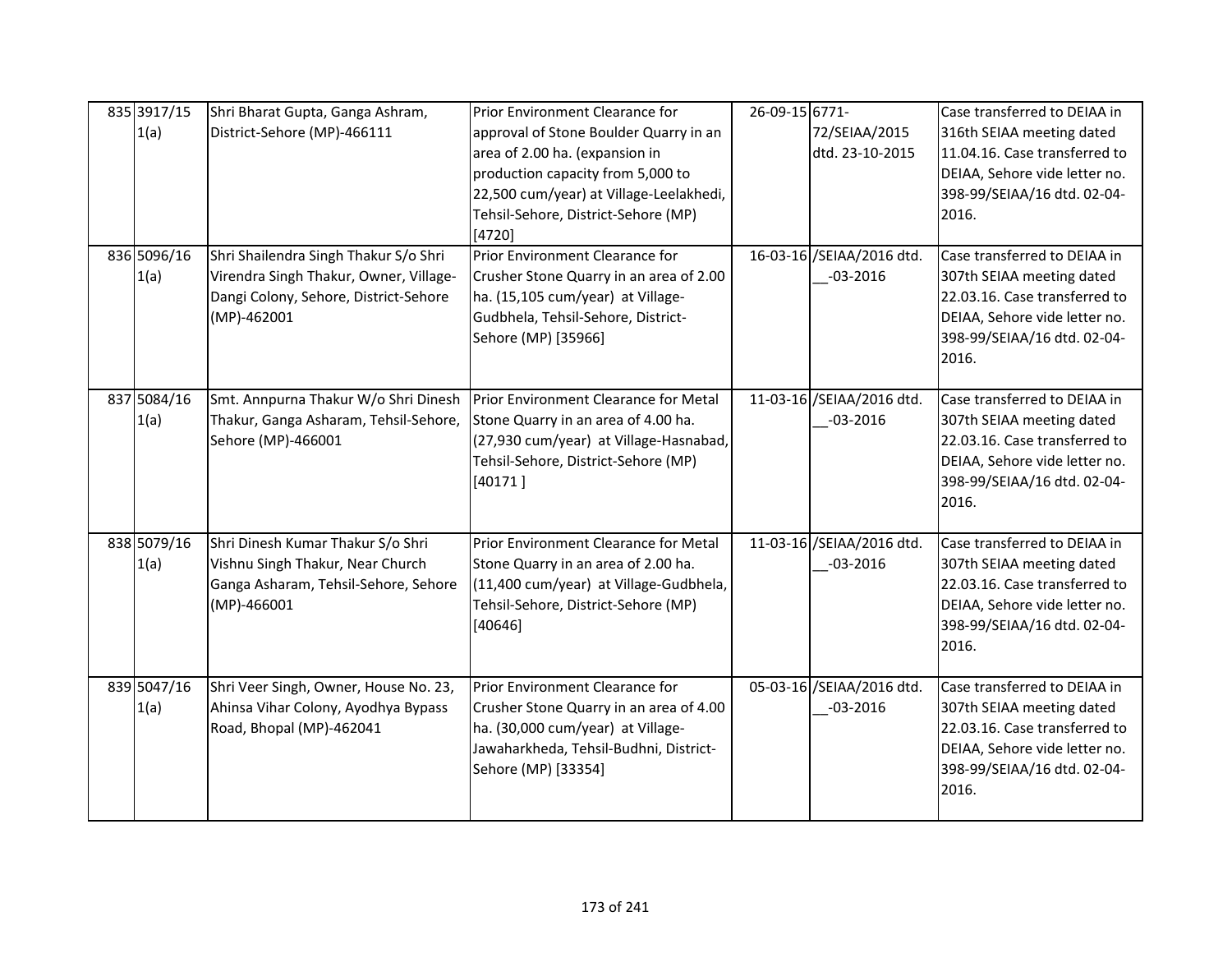| 840 5020/16<br>1(a) | Shri Madanlal Patidar S/o Shri Bondarlal, Prior Environment Clearance for Stone<br>Owner, Ashta, District-Sehore (MP)-<br>466116                                                   | Quarry in an area of 0.809 ha. (3,714<br>cum/year) at Village-Ahmadpur, Tehsil-<br>Ashta, District-Sehore (MP) [37583]                                                        | 25-02-16 /SEIAA/2016 dtd.<br>$-02 - 2016$  | Case transferred to DEIAA in<br>307th SEIAA meeting dated<br>22.03.16. Case transferred to<br>DEIAA, Sehore vide letter no.<br>398-99/SEIAA/16 dtd. 02-04-<br>2016. |
|---------------------|------------------------------------------------------------------------------------------------------------------------------------------------------------------------------------|-------------------------------------------------------------------------------------------------------------------------------------------------------------------------------|--------------------------------------------|---------------------------------------------------------------------------------------------------------------------------------------------------------------------|
| 841 4986/16<br>1(a) | Shri Vishwanath Khandelwal S/o Shri<br>Gulab Chandra Khandelwal, Owner,<br>Village-Maalibayan, Tehsil-Rehti, District 1.620 ha. (8,550 cum/year) at Village-<br>Sehore (MP)-452011 | Prior Environment Clearance for<br>Crusher Stone Quarry in an area of<br>Narela, Tehsil-Rehti, District-Sehore<br>(MP) [34683]                                                | 17-02-16 /SEIAA/2016 dtd.<br>$-02 - 2016$  | Case transferred to DEIAA in<br>316th SEIAA meeting dated<br>11.04.16. Case transferred to<br>DEIAA, Sehore vide letter no.<br>398-99/SEIAA/16 dtd. 02-04-<br>2016. |
| 842 4948/16<br>1(a) | Shri Chetan Chauhan R/o Holi Chowk<br>Road, Shyampur, District-Sehore (MP)-<br>466651                                                                                              | Prior Environment Clearance for Stone<br>Boulder Quarry in an area of 1.00 ha.<br>(7,102 cum/year) at Village-Mittukhedi,<br>Tehsil-Shyampur, District-Sehore (MP)<br>[33716] | 22-01-16 /SEIAA/2016 dtd.<br>$-01 - 2016$  | Case transferred to DEIAA in<br>316th SEIAA meeting dated<br>11.04.16. Case transferred to<br>DEIAA, Sehore vide letter no.<br>398-99/SEIAA/16 dtd. 02-04-<br>2016. |
| 843 4936/16<br>1(a) | Shri Darshan Singh S/o Shri Yogendra<br>Singh, R/o Gram-Mehatwara, Tehsil-<br>Jawar, District-Sehore (MP)-466118                                                                   | Prior Environment Clearance for Stone<br>Quarry in an area of 4.00 ha. (8,550<br>cum/year) at Village-Kabirkhedi, Tehsil-<br>Jawar, District-Sehore (MP) [33140]              | 15-01-16 / SEIAA/2016 dtd.<br>$-01 - 2016$ | Case transferred to DEIAA in<br>316th SEIAA meeting dated<br>11.04.16. Case transferred to<br>DEIAA, Sehore vide letter no.<br>398-99/SEIAA/16 dtd. 02-04-<br>2016. |
| 844 4926/16<br>1(a) | Shri Rakesh Paliwal S/o Shri Champalal<br>Paliwal, Udeniya Colony, Kumhar<br>Mohalla, Aashta, District-Sehore (MP)-<br>466665                                                      | Prior Environment Clearance for Basalt<br>Stone Quarry in an area of 0.765 ha.<br>(5,700 cum/year) at Village-Ahmedpur,<br>Tehsil-Aashta, District-Sehore (MP)<br>[34152]     | 13-01-16 / SEIAA/2016 dtd.<br>$-01 - 2016$ | Case transferred to DEIAA in<br>316th SEIAA meeting dated<br>11.04.16. Case transferred to<br>DEIAA, Sehore vide letter no.<br>398-99/SEIAA/16 dtd. 02-04-<br>2016. |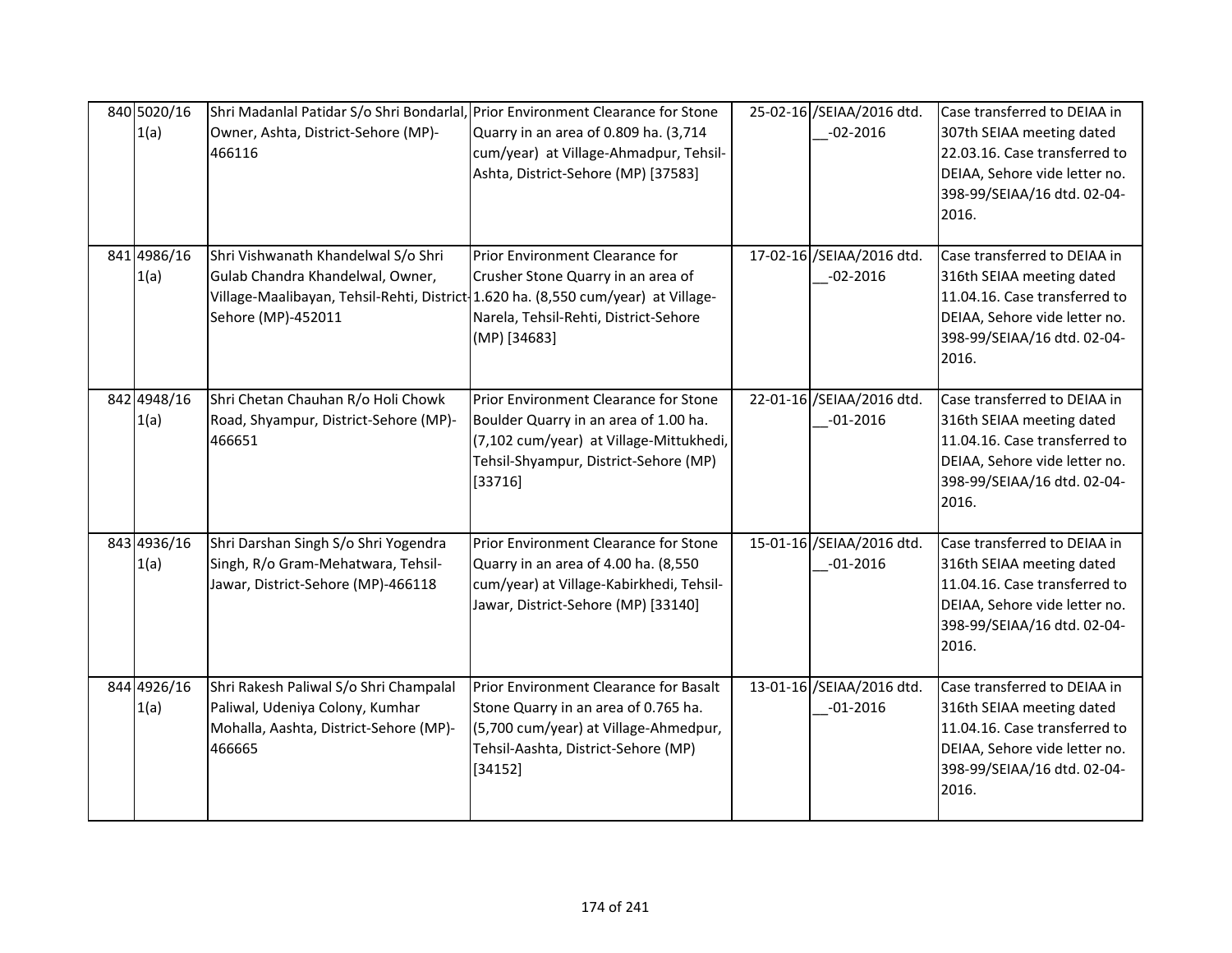| 845 2316/14<br>1(a)<br>846 4833/15 | Shri Pradeep Singh Bais S/o Shri R.S.<br>Bais, Village-Gorakhpur Kalan, Tehsil &<br>District-Seoni (MP)-480661<br>Mr. Pawan Bisen S/o Shri Kamal Singh | Prior Environment Clearance for<br>approval of proposed Basalt Stone<br>Quarry in an area of 1.00 ha. at Village-<br>Gorakhpur Kalan, Tehsil-Seoni, District-<br>Seoni (MP) [2221]<br>Prior Environment Clearance for Stone | 12-12-14 2843-<br>44/SEIAA/2014<br>dtd. 30-12-2014<br>01-12-15 9810- | Case transferred to DEIAA in<br>305th SEIAA meeting dated<br>17.03.16. Case transferred to<br>DEIAA, Seoni vide letter no.<br>12090-91/SEIAA/16 dtd. 18-03-<br>2016.<br>Case transferred to DEIAA in |
|------------------------------------|--------------------------------------------------------------------------------------------------------------------------------------------------------|-----------------------------------------------------------------------------------------------------------------------------------------------------------------------------------------------------------------------------|----------------------------------------------------------------------|------------------------------------------------------------------------------------------------------------------------------------------------------------------------------------------------------|
| 1(a)                               | Bisen R/o Aloniya, Tehsil-Barghat,<br>District-Seoni (MP)                                                                                              | Quarry in an area of 1.47 ha. (10,260<br>cum/year) at Village-Aloniya, Tehsil-<br>Seoni, District-Seoni (MP) [5688]                                                                                                         | 11/SEIAA/2015<br>dtd. 23-12-2015                                     | 305th SEIAA meeting dated<br>17.03.16.                                                                                                                                                               |
| 847 4788/15<br>1(a)                | Shri Rajkumar Jaiswal S/o Shri Dwarka<br>Prasad Jaiswal R/o Nainpur, District-<br>Mandla (MP)-481776                                                   | Prior Environment Clearance for Stone<br>Quarry in an area of 1.740 ha. (5,700<br>cum/year) at Village-Bichuamal, Tehsil-<br>Keolari, District-Seoni (MP) [6278]                                                            | 11-12-15 9690-<br>91/SEIAA/2015<br>dtd. 21-12-2015                   | Case transferred to DEIAA in<br>305th SEIAA meeting dated<br>17.03.16. Case transferred to<br>DEIAA, Seoni vide letter no.<br>12100-01/SEIAA/16 dtd. 18-03-<br>2016.                                 |
| 848 4787/15<br>1(a)                | Shri Alok Tiwari S/o Shri Parmeshwar<br>Nath Tiwari R/o Rajput Colony, Near<br>Reliance Tower, Seoni (MP)-480882                                       | Prior Environment Clearance for Stone<br>Quarry in an area of 2.600 ha. (11,400<br>cum/year) at Village-Kothiya, Tehsil-<br>Seoni, District-Seoni (MP) [5667]                                                               | 11-12-15 9688-<br>89/SEIAA/2015<br>dtd. 21-12-2015                   | Case transferred to DEIAA in<br>305th SEIAA meeting dated<br>17.03.16. Case transferred to<br>DEIAA, Seoni vide letter no.<br>12102-03/SEIAA/16 dtd. 18-03-<br>2016.                                 |
| 849 4786/15<br>1(a)                | Shri Mohammed Majid Khan R/o<br>Waraseoni, District-Balaghat (MP)                                                                                      | Prior Environment Clearance for Stone<br>Quarry in an area of 1.210 ha. (5,700<br>cum/year) at Village-Sunjhiri, Tehsil-<br>Keolari, District-Seoni (MP) [5240]                                                             | 11-12-15 9686-<br>87/SEIAA/2015<br>dtd. 21-12-2015                   | Case transferred to DEIAA in<br>305th SEIAA meeting dated<br>17.03.16. Case transferred to<br>DEIAA, Seoni vide letter no.<br>12104-05/SEIAA/16 dtd. 18-03-<br>2016.                                 |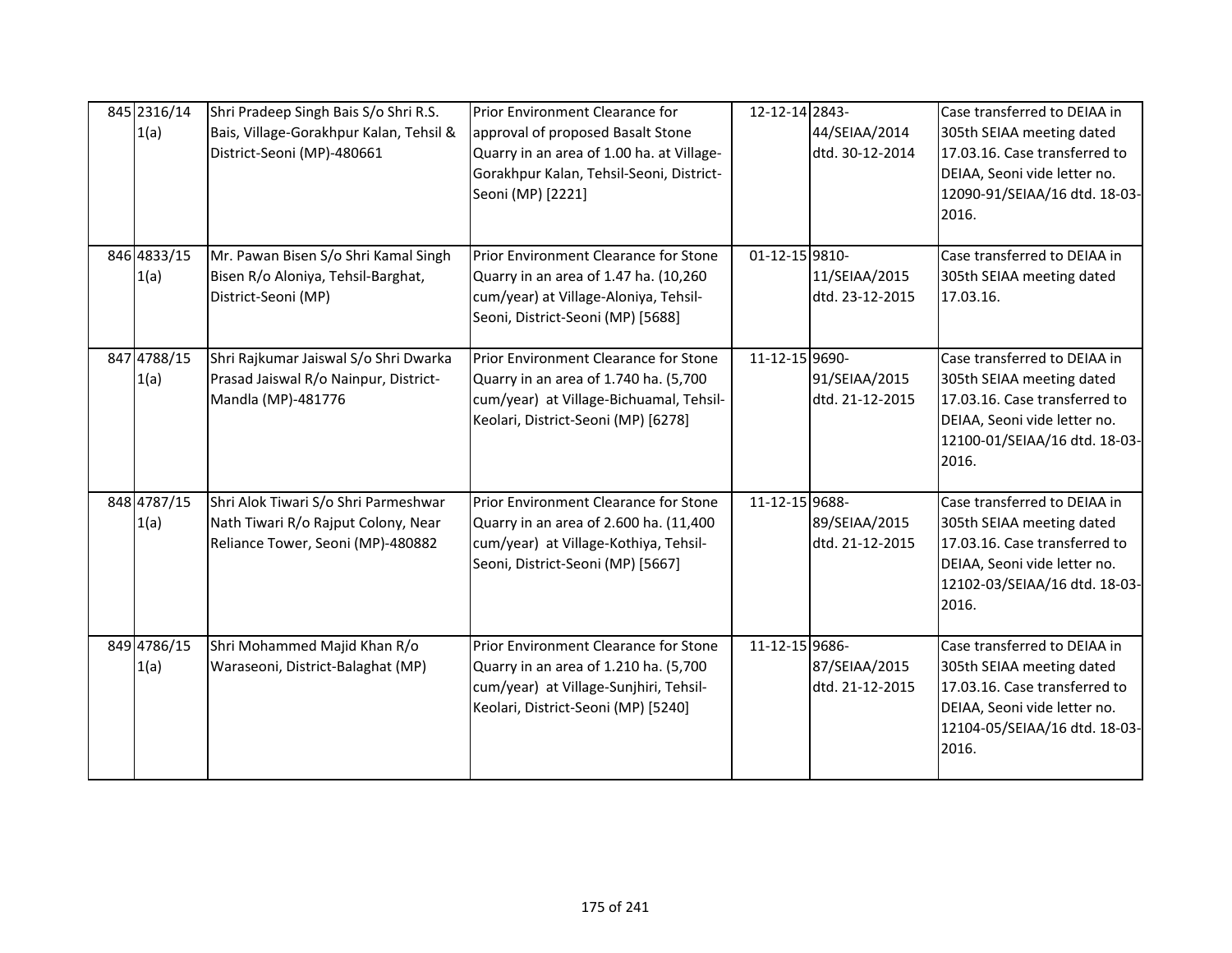| 850 4785/15<br>1(a) | Shri Guldish Narang S/o Shri<br>Ramprakash Narang R/o Nainpur,<br>District-Mandla (MP)-481776               | Prior Environment Clearance for Stone<br>Quarry in an area of 2.60 ha. (5,700<br>cum/year) at Village-Bichua Mall, Tehsil-<br>Kevlari, District-Seoni (MP) [6260]   | 11-12-15 9684- | 85/SEIAA/2015<br>dtd. 21-12-2015 | Case transferred to DEIAA in<br>305th SEIAA meeting dated<br>17.03.16. Case transferred to<br>DEIAA, Seoni vide letter no.<br>12106-07/SEIAA/16 dtd. 18-03-<br>2016. |
|---------------------|-------------------------------------------------------------------------------------------------------------|---------------------------------------------------------------------------------------------------------------------------------------------------------------------|----------------|----------------------------------|----------------------------------------------------------------------------------------------------------------------------------------------------------------------|
| 851 4784/15<br>1(a) | Shri Rupesh Bisen S/o Shri Kamal Singh<br>Bisen R/o Gangerua, Tehsil-Barghat,<br>District-Seoni (MP)-480115 | Prior Environment Clearance for Stone<br>Quarry in an area of 2.400 ha. (5,985<br>cum/year) at Village-Thavary, Tehsil-<br>Seoni, District-Seoni (MP) [6226]        | 11-12-15 9682- | 83/SEIAA/2015<br>dtd. 21-12-2015 | Case transferred to DEIAA in<br>305th SEIAA meeting dated<br>17.03.16. Case transferred to<br>DEIAA, Seoni vide letter no.<br>12110-11/SEIAA/16 dtd. 18-03-<br>2016. |
| 852 4783/15<br>1(a) | Shri Ajay Sahu S/o Shri Tulsi Ram Sahu<br>R/o Bandol, Seoni (MP)-480882                                     | Prior Environment Clearance for Stone<br>Quarry in an area of 1.800 ha. (8,550<br>cum/year) at Village-Bandol, Tehsil-<br>Seoni, District-Seoni (MP) [5528]         | 11-12-15 9680- | 81/SEIAA/2015<br>dtd. 21-12-2015 | Case transferred to DEIAA in<br>305th SEIAA meeting dated<br>17.03.16. Case transferred to<br>DEIAA, Seoni vide letter no.<br>12113-14/SEIAA/16 dtd. 18-03-<br>2016. |
| 853 4782/15<br>1(a) | Smt. Jyoti Rana W/o Shri Kanti Lal Rana<br>R/o Katangi, Tehsil-Katangi, Balaghat<br>(MP)-480882             | Prior Environment Clearance for Stone<br>Quarry in an area of 1.300 ha. (5,700<br>cum/year) at Village-Gorakhpur Kalan,<br>Tehsil-Seoni, District-Seoni (MP) [6285] | 11-12-15 9678- | 79/SEIAA/2015<br>dtd. 21-12-2015 | Case transferred to DEIAA in<br>305th SEIAA meeting dated<br>17.03.16. Case transferred to<br>DEIAA, Seoni vide letter no.<br>12064-65/SEIAA/16 dtd. 18-03-<br>2016. |
| 854 4781/15<br>1(a) | Shri Sandeep Oswal S/o Shri Rajendra<br>Prasad Oswal R/o Kali Chowk, Tehsil-<br>Seoni, Seoni (MP)-480882    | Prior Environment Clearance for Stone<br>Quarry in an area of 3.00 ha. (15,000<br>cum/year) at Village-Narayanganj,<br>Tehsil-Seoni, District-Seoni (MP) [5570]     | 10-12-15 9676- | 77/SEIAA/2015<br>dtd. 21-12-2015 | Case transferred to DEIAA in<br>305th SEIAA meeting dated<br>17.03.16. Case transferred to<br>DEIAA, Seoni vide letter no.<br>12069-70/SEIAA/16 dtd. 18-03-<br>2016. |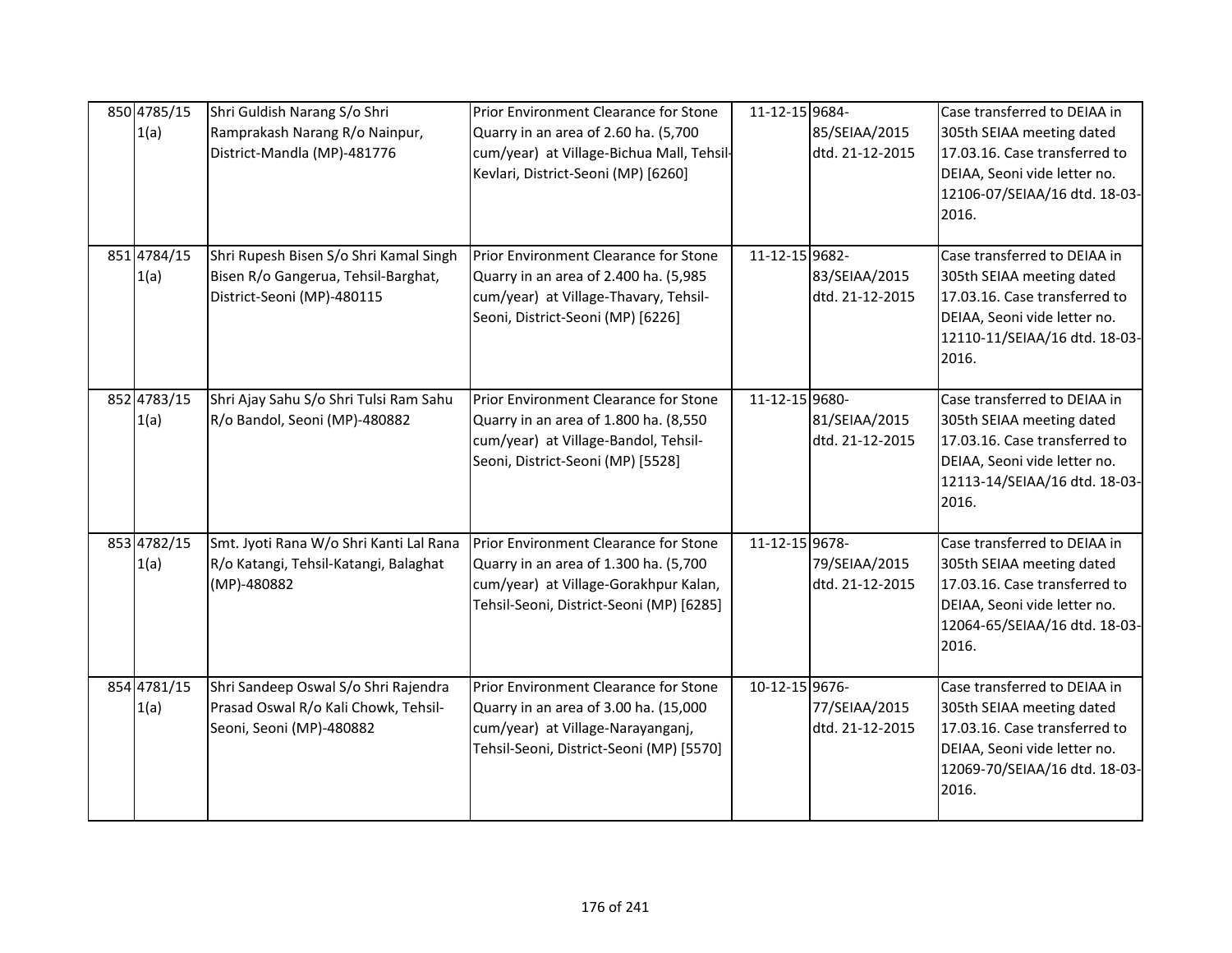| 855 4780/15<br>1(a) | Smt. Varsa Sanodiya W/o Shri Padam<br>Sanodiya R/o Seoni, District-Seoni (MP)-<br>480882                                                                                 | Prior Environment Clearance for Metal<br>Stone Quarry in an area of 1.40 ha.<br>(9,080 cum/year) at Village-Aloniya,<br>Tehsil-Seoni, District-Seoni (MP) [5489]   | 10-12-15 9674- | 75/SEIAA/2015<br>dtd. 21-12-2015 | Case transferred to DEIAA in<br>305th SEIAA meeting dated<br>17.03.16. Case transferred to<br>DEIAA, Seoni vide letter no.<br>12070-71/SEIAA/16 dtd. 18-03-<br>2016. |
|---------------------|--------------------------------------------------------------------------------------------------------------------------------------------------------------------------|--------------------------------------------------------------------------------------------------------------------------------------------------------------------|----------------|----------------------------------|----------------------------------------------------------------------------------------------------------------------------------------------------------------------|
| 856 4779/15<br>1(a) | Shri Rakesh Baghel S/o Ramranjan Singh Prior Environment Clearance for Metal<br>Baghel, Tehsil-Seoni, District-Seoni (MP)-Stone Quarry in an area of 0.900 ha.<br>480661 | (1,000 cum/year) at Village-<br>Gangeruwa, Tehsil-Seoni, District-Seoni<br>(MP) [5810]                                                                             | 10-12-15 9672- | 73/SEIAA/2015<br>dtd. 21-12-2015 | Case transferred to DEIAA in<br>305th SEIAA meeting dated<br>17.03.16. Case transferred to<br>DEIAA, Seoni vide letter no.<br>12072-73/SEIAA/16 dtd. 18-03-<br>2016. |
| 857 4771/15<br>1(a) | Shri Sanjay Kumar Malu, Partner, M/s<br>Uttam Stone Industries R/o 27, Ishwar<br>Complex, Barapatthar, District-Seoni<br>(MP)-480882                                     | Prior Environment Clearance for Metal<br>Stone Quarry in an area of 2.620 ha.<br>(20,000 cum/year) at Village-Aloniya,<br>Tehsil-Seoni, District-Seoni (MP) [5453] | 08-12-15 9666- | 67/SEIAA/2015<br>dtd. 21-12-2015 | Case transferred to DEIAA in<br>305th SEIAA meeting dated<br>17.03.16. Case transferred to<br>DEIAA, Seoni vide letter no.<br>12116-17/SEIAA/16 dtd. 18-03-<br>2016. |
| 858 4769/15<br>1(a) | Shri Vejndra Pal Singh S/o Shri Suraj Pal<br>Singh, Village, R/o Barapatthar, District- Stone Quarry in an area of 2.00 ha.<br>Seoni (MP)-480661                         | Prior Environment Clearance for Metal<br>(4,275 cum/year) at Village-<br>Gangeruwa, Tehsil-Seoni, District-Seoni<br>(MP) [5403]                                    | 08-12-15 9662- | 63/SEIAA/2015<br>dtd. 21-12-2015 | Case transferred to DEIAA in<br>305th SEIAA meeting dated<br>17.03.16. Case transferred to<br>DEIAA, Seoni vide letter no.<br>12062-63/SEIAA/16 dtd. 18-03-<br>2016. |
| 859 4767/15<br>1(a) | Shri Vinod Kumar Shivhare S/o Late Shri Prior Environment Clearance for Metal<br>Devlal Shivhare R/o Bhimgarh Road,<br>Chapara, District-Seoni (MP)-480884               | Stone Quarry in an area of 1.50 ha.<br>(6,840 cum/year) at Village-<br>Suwakheda, Tehsil-Chapara, District-<br>Seoni (MP) [5530]                                   | 08-12-15 9658- | 59/SEIAA/2015<br>dtd. 21-12-2015 | Case transferred to DEIAA in<br>305th SEIAA meeting dated<br>17.03.16. Case transferred to<br>DEIAA, Seoni vide letter no.<br>12114-15/SEIAA/16 dtd. 18-03-<br>2016. |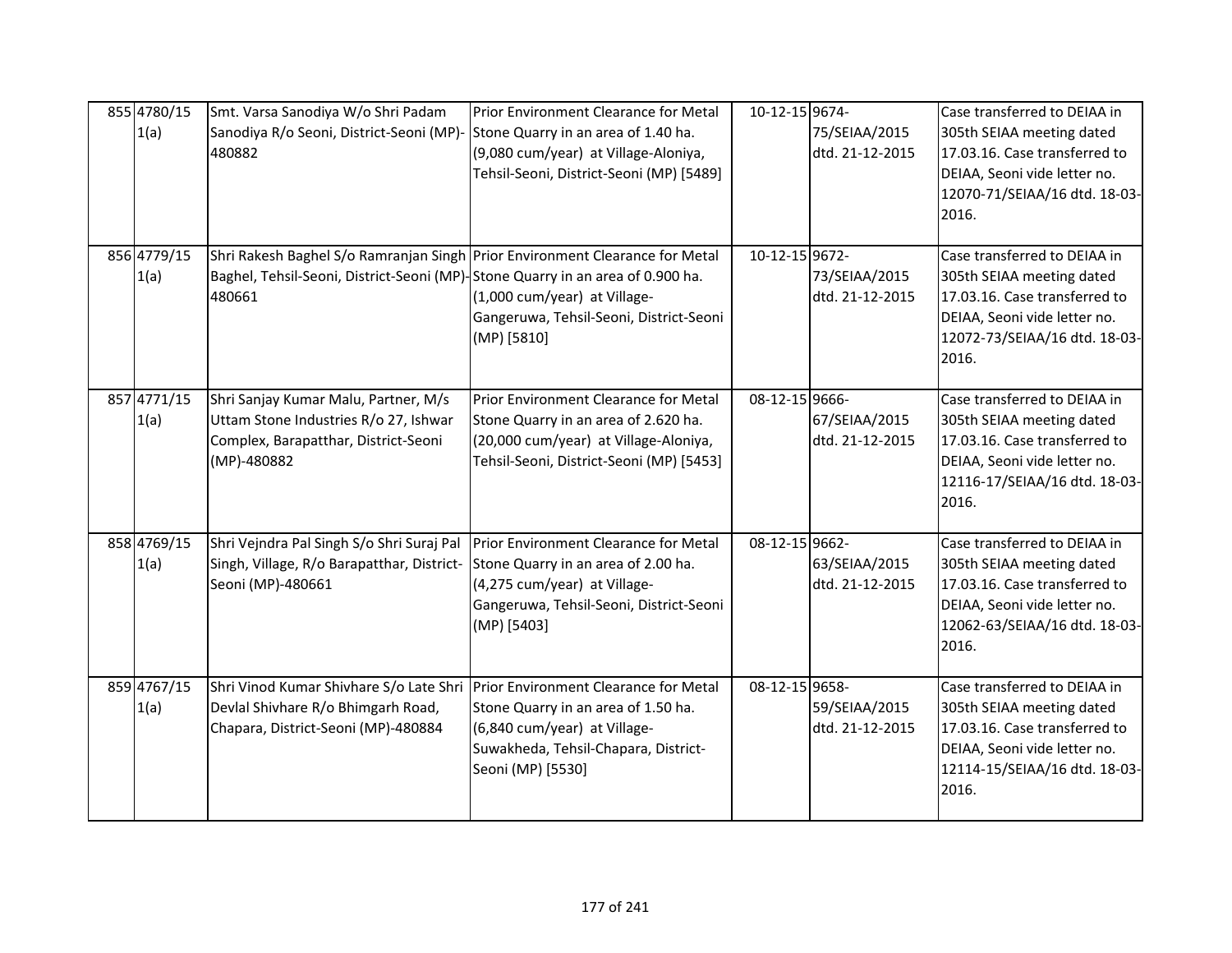| 860 4758/15<br>1(a) | Shri Sanjay Jain S/o Shri Dayachand Jain, Prior Environment Clearance for Metal<br>Ghansor, District-Seoni (MP)-480997 | Stone Quarry in an area of 2.340 ha.<br>(5,700 cum/year) at Village-Ishwaepur,<br>Tehsil-Ghansor, District-Seoni (MP)<br>[6232]                                              | 08-12-15 9611- | 12/SEIAA/2015<br>dtd. 21-12-2015 | Case transferred to DEIAA in<br>305th SEIAA meeting dated<br>17.03.16. Case transferred to<br>DEIAA, Seoni vide letter no.<br>12084-85/SEIAA/16 dtd. 18-03-<br>2016. |
|---------------------|------------------------------------------------------------------------------------------------------------------------|------------------------------------------------------------------------------------------------------------------------------------------------------------------------------|----------------|----------------------------------|----------------------------------------------------------------------------------------------------------------------------------------------------------------------|
| 861 4696/15<br>1(a) | Shri Manoj Khare S/o Shri B.D. Khare<br>R/o Seoni, District-Seoni (MP)-480661                                          | Prior Environment Clearance for Stone<br>Quarry in an area of 1.640 ha. (5,700<br>cum/year) at Village-Thambari, Tehsil-<br>Seoni, District-Seoni (MP) [6248]                | 05-12-15 9410- | 11/SEIAA/2015<br>dtd. 17-12-2015 | Case transferred to DEIAA in<br>305th SEIAA meeting dated<br>17.03.16. Case transferred to<br>DEIAA, Seoni vide letter no.<br>12078-79/SEIAA/16 dtd. 18-03-<br>2016. |
| 862 4695/15<br>1(a) | Shri Sanjay Sanodiya S/o Shri Omkar<br>Singh Sanodiya R/o Manori Marbadi,<br>Tehsil & District-Seoni (MP)-480882       | Prior Environment Clearance for Stone<br>Quarry in an area of 2.00 ha. (5,700<br>cum/year) at Village-Badhi, Tehsil-<br>Seoni, District-Seoni (MP) [5463]                    | 05-12-15 9408- | 09/SEIAA/2015<br>dtd. 17-12-2015 | Case transferred to DEIAA in<br>305th SEIAA meeting dated<br>17.03.16. Case transferred to<br>DEIAA, Seoni vide letter no.<br>12066-67/SEIAA/16 dtd. 18-03-<br>2016. |
| 863 4627/15<br>1(a) | Shri Santosh Agarwal R/o Naga Madye<br>Ke Samne, Ganesh Chowk, Seoni (MP)-<br>480661                                   | Prior Environment Clearance for<br>approval of Stone Quarry in an area of<br>2.00 ha. (41,440 cum/year) at Village-<br>Rahiwada, Tehsil-Seoni, District-Seoni<br>(MP) [5888] | 20-11-15 9244- | 45/SEIAA/2015<br>dtd. 15-12-2015 | Case transferred to DEIAA in<br>305th SEIAA meeting dated<br>17.03.16. Case transferred to<br>DEIAA, Seoni vide letter no.<br>12074-75/SEIAA/16 dtd. 18-03-<br>2016. |
| 864 4622/15<br>1(a) | Shri Roop Chand Mohanani S/o Shri<br>Harumal Mohanani R/o Bheroganj,<br>Maharani Laxmi Bai Ward, Seoni (MP)-<br>480882 | Prior Environment Clearance for<br>approval of Stone Quarry in an area of<br>2.00 ha. (12,128 cum/year) at Village-<br>Kothiya, Tehsil-Seoni, District-Seoni<br>(MP) [5475]  | 20-11-15 9234- | 35/SEIAA/2015<br>dtd. 15-12-2015 | Case transferred to DEIAA in<br>305th SEIAA meeting dated<br>17.03.16. Case transferred to<br>DEIAA, Seoni vide letter no.<br>12076-77/SEIAA/16 dtd. 18-03-<br>2016. |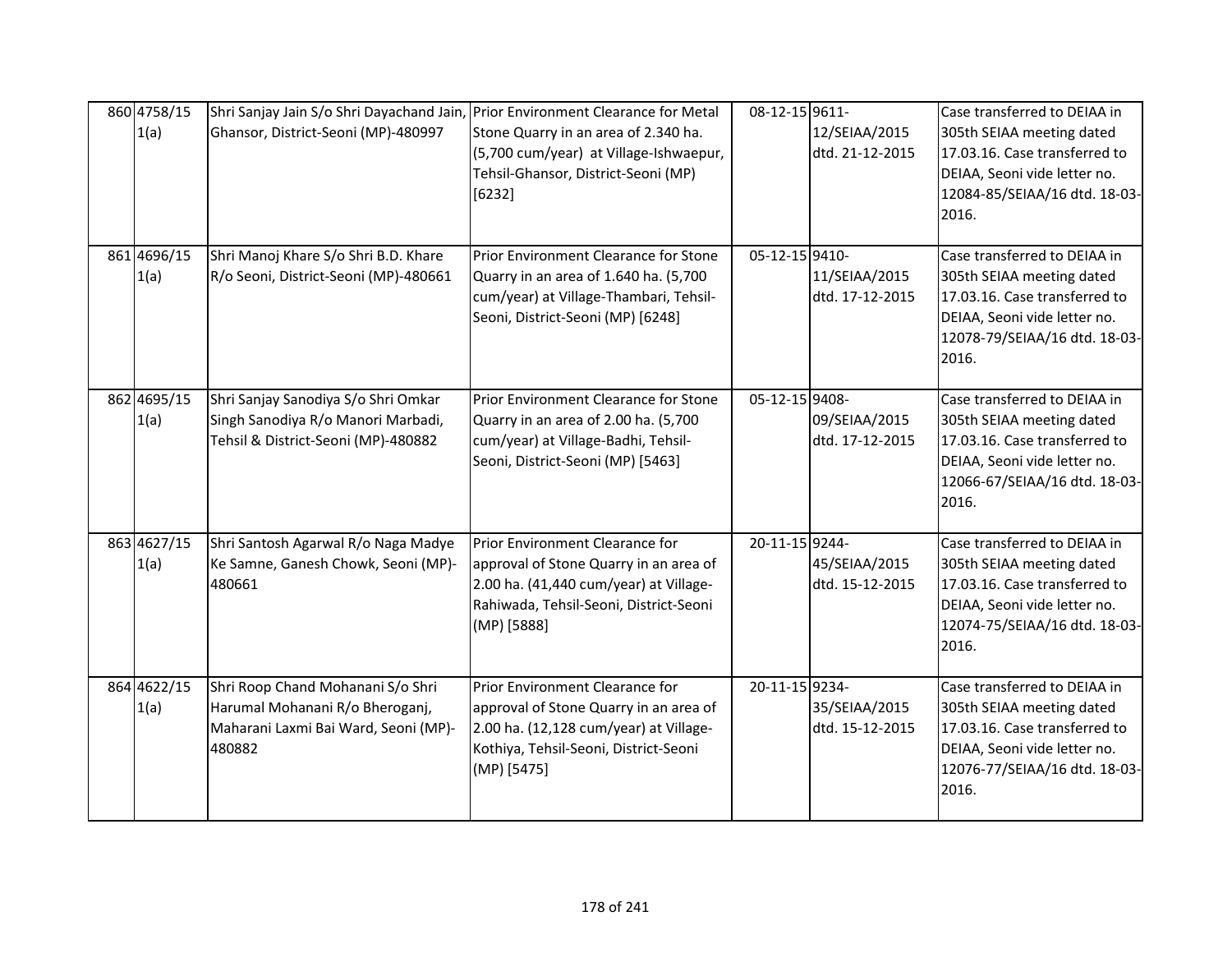| 865 4298/15<br>1(a) | Smt. Nilu Chaudhary W/o Shri Shiv<br>Kumar Chaudhary, Near Bus Stand<br>Keolari, Tehsil-Keolari, District-Seoni<br>$(MP) - 480661$                                                                       | Prior Environment Clearance for<br>approval of Stone Quarry in an area of<br>4.00 ha. (7,000 cum/year) at Village-<br>Sukhatra, Tehsil-Keolari, District-Seoni<br>(MP) [6028]       | 06-11-15 8547- | 48/SEIAA/2015<br>dtd. 02-12-2015 | Case transferred to DEIAA in<br>305th SEIAA meeting dated<br>17.03.16. Case transferred to<br>DEIAA, Seoni vide letter no.<br>12080-81/SEIAA/16 dtd. 18-03-<br>2016. |
|---------------------|----------------------------------------------------------------------------------------------------------------------------------------------------------------------------------------------------------|-------------------------------------------------------------------------------------------------------------------------------------------------------------------------------------|----------------|----------------------------------|----------------------------------------------------------------------------------------------------------------------------------------------------------------------|
| 866 4273/15<br>1(a) | Shri Sudesh Kumar Jain, Proprietor, M/s<br>Subhi Stone Crusher R/o Jain Ward,<br>Near Bust Stand, Chhapar, Seoni (MP)-<br>480882                                                                         | Prior Environment Clearance for<br>approval of Stone Quarry in an area of<br>2.00 ha. (15,000 cum/year) at Village-<br>Gorakhpurkalan, Tehsil-Seoni, District-<br>Seoni (MP) [5560] | 05-11-15 8371- | 72/SEIAA/2015<br>dtd. 28-11-2015 | Case transferred to DEIAA in<br>305th SEIAA meeting dated<br>17.03.16. Case transferred to<br>DEIAA, Seoni vide letter no.<br>12082-83/SEIAA/16 dtd. 18-03-<br>2016. |
| 867 4227/15<br>1(a) | Shri Manoj Parashar S/o Shri Ramkishan Prior Environment Clearance for<br>Parashar R/o Babariya Road,<br>Barapatthar, Tehsil-Seoni, District-Seoni 2.40 ha. (17,100 cum/year) at Village-<br>(MP)-450445 | approval of Stone Quarry in an area of<br>Banki, Tehsil-Seoni, District-Seoni (MP)<br>[5658]                                                                                        | 29-10-15 8269- | 70/SEIAA/2015<br>dtd. 27-11-2015 | Case transferred to DEIAA in<br>305th SEIAA meeting dated<br>17.03.16. Case transferred to<br>DEIAA, Seoni vide letter no.<br>12086-87/SEIAA/16 dtd. 18-03-<br>2016. |
| 868 4224/15<br>1(a) | Smt. Manju Baghel W/o Shri Santosh<br>Baghel R/o Ludharwada, Seoni (MP)-<br>480661                                                                                                                       | Prior Environment Clearance for<br>approval of Stone Quarry in an area of<br>3.00 ha. (11,400 cum/year) at Village-<br>Gangerua, Tehsil-Seoni, District-Seoni<br>(MP) [5460]        | 28-10-15 8207- | 08/SEIAA/2015<br>dtd. 26-11-2015 | Case transferred to DEIAA in<br>316th SEIAA meeting dated<br>11.04.16. Case transferred to<br>DEIAA, Seoni vide letter no.<br>337-38/SEIAA/16 dtd. 02-04-<br>2016.   |
| 869 4215/15<br>1(a) | Shri Rakesh Pal Singh S/o Shri Netra Pal<br>Singh R/o Barapatthar, Seoni (MP)-<br>480661                                                                                                                 | <b>Prior Environment Clearance for</b><br>approval of Stone Quarry in an area of<br>2.00 ha. (4,275 cum/year) at Village-<br>Gangeruwa, Tehsil-Seoni, District-Seoni<br>(MP) [5404] | 28-10-15 8203- | 04/SEIAA/2015<br>dtd. 26-11-2015 | Case transferred to DEIAA,<br>Seoni vide letter no. 336-<br>37/SEIAA/16 dtd. 02-04-2016.                                                                             |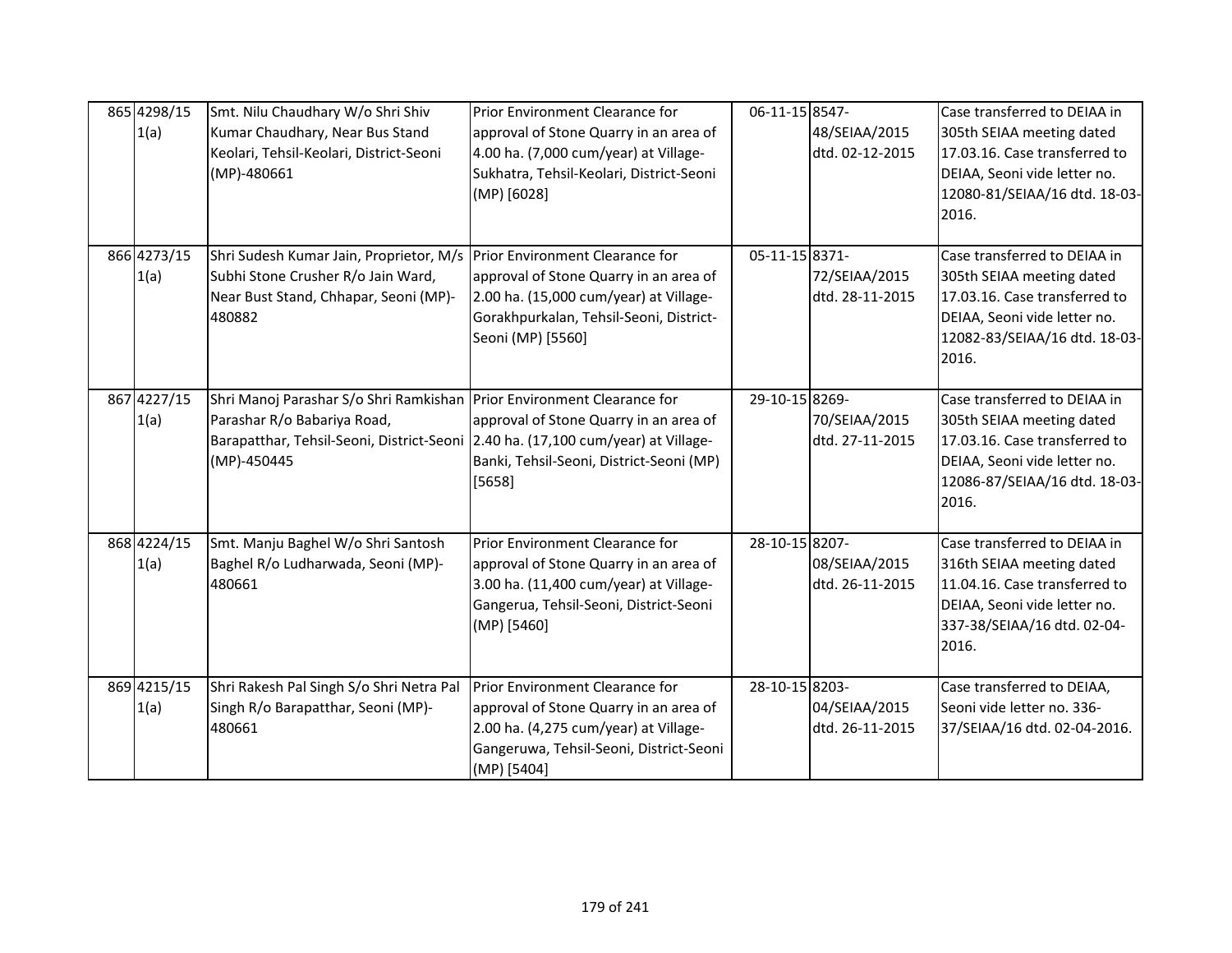| 870 2406/15<br>1(a) | Shri Ankit Kumar Soni S/o Shri Parasram Prior Environment Clearance for<br>Soni, Chitragupt Mandir Ke Pass, Gandhi approval of proposed Basalt Stone<br>Ward, Seoni (MP)-480661 | Quarry in an area of 1.00 ha. (10,260<br>cum/year) at Village-Bandhi, Tehsil-<br>Seoni, District-Seoni (MP) [2691]                                                                                                                   | 05-01-15 3192- | 93/SEIAA/2015<br>dtd. 21-01-2015 | Case transferred to DEIAA in<br>305th SEIAA meeting dated<br>17.03.16. Case transferred to<br>DEIAA, Seoni vide letter no.<br>12092-93/SEIAA/16 dtd. 18-03-<br>2016. |
|---------------------|---------------------------------------------------------------------------------------------------------------------------------------------------------------------------------|--------------------------------------------------------------------------------------------------------------------------------------------------------------------------------------------------------------------------------------|----------------|----------------------------------|----------------------------------------------------------------------------------------------------------------------------------------------------------------------|
| 871 2570/15<br>1(a) | Smt. Radha Shukla W/o Shri Vinod<br>Shukla, Near Shubhash School, Seoni<br>(MP)-480661                                                                                          | Prior Environment Clearance for Basalt<br>Stone Quarry in an area of 1.50 ha.<br>(8,550 cum/year) at Village-Gangerua,<br>Tehsil-Seoni, Dist-Seoni (MP) [2620]                                                                       | 05-01-15 3174- | 75/SEIAA/2015<br>dtd. 18-03-2015 | Case transferred to DEIAA in<br>305th SEIAA meeting dated<br>17.03.16. Case transferred to<br>DEIAA, Seoni vide letter no.<br>12156-57/SEIAA/16 dtd. 18-03-<br>2016. |
| 872 3105/15<br>1(a) | Smt. Sangeeta Tiwari W/o Shri<br>Chandrashekhar Tiwari, Near Seoni<br>Railway Station, Seoni (MP)-480661                                                                        | Prior Environment Clearance for<br>approval of Metal Stone Quarry in an<br>area of 2.00 ha. (11,400 cum/year) at<br>Village-Gangerua, Tehsil-Seoni, District-<br>Seoni (MP) [3686]                                                   | 29-05-15 1854- | 55/SEIAA/2015<br>dtd. 10-06-2015 | Case transferred to DEIAA in<br>305th SEIAA meeting dated<br>17.03.16. Case transferred to<br>DEIAA, Seoni vide letter no.<br>12154-55/SEIAA/16 dtd. 18-03-<br>2016. |
| 873 3988/15<br>1(a) | Shri Sandeep Jain S/o Vimal Kumar Jain<br>R/o Near Bada Jain Mandir, District-<br>Seoni (MP)-480661                                                                             | <b>Prior Environment Clearance for</b><br>approval of Metal Stone Quarry in an<br>area of 2.00 ha. (expansion in<br>production capacity 5,000 to 15,000<br>cum/year) at Village-Alonia, Tehsil-<br>Seoni, District-Seoni (MP) [2619] | 09-10-15 7140- | 41/SEIAA/2015<br>dtd. 03-11-2015 | Case transferred to DEIAA in<br>305th SEIAA meeting dated<br>17.03.16. Case transferred to<br>DEIAA, Seoni vide letter no.<br>12158-59/SEIAA/16 dtd. 18-03-<br>2016. |
| 874 3793/15<br>1(a) | Smt. Rakhi Jain W/o Shri Sudhir Jain,<br>Near Bada Jain Mandir, District-Seoni<br>(MP)-480661                                                                                   | Prior Environment Clearance for<br>approval of Stone Quarry in an area of<br>3.00 ha. (Expansion in Production<br>Capacity 15,000 cum/year) at Village-<br>Banki, Tehsil-Seoni, District-Seoni (MP)<br>[2617]                        | 04-09-15 5918- | 19/SEIAA/2015<br>dtd. 30-09-2015 | Case transferred to DEIAA in<br>305th SEIAA meeting dated<br>17.03.16. Case transferred to<br>DEIAA, Seoni vide letter no.<br>12160-61/SEIAA/16 dtd. 18-03-<br>2016. |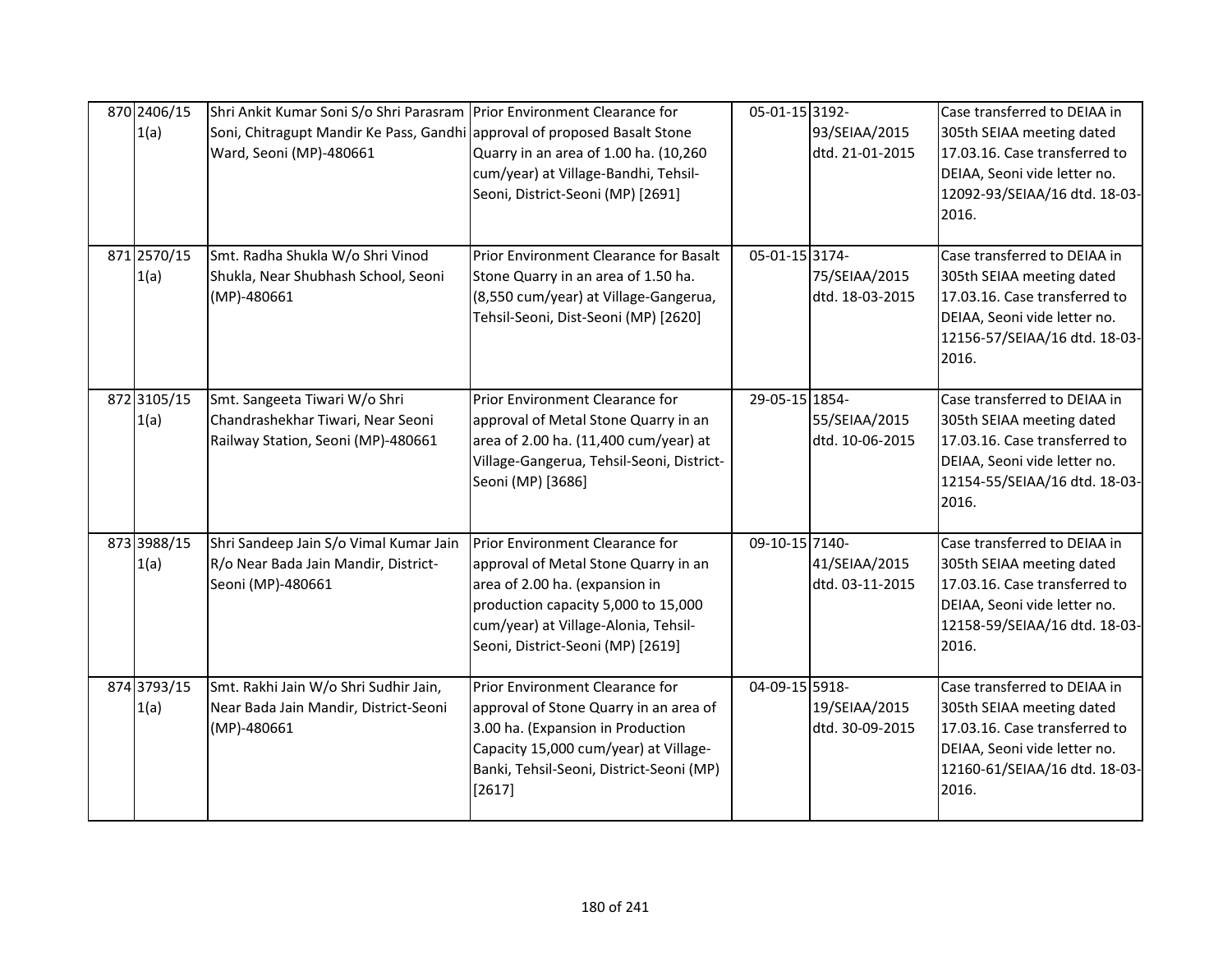| 875 5025/16<br>1(a) | Shri Moh. Rehan Khan S/o Shri Moh.<br>Rahat Khan, Owner, Kanhiwada, Tehsil<br>& District-Seoni (MP)-480990                                                             | Prior Environment Clearance for Metal<br>Stone Quarry in an area of 2.00 ha.<br>(3,040 cum/year) at Village-Kohka,<br>Tehsil-Keolari, District-Seoni (MP)<br>[36708]                    |                    | 25-02-16 /SEIAA/2016 dtd.<br>$-03 - 2016$ | Case transferred to DEIAA in<br>305th SEIAA meeting dated<br>17.03.16. Case transferred to<br>DEIAA, Seoni vide letter no.<br>12088-89/SEIAA/16 dtd. 18-03-<br>2016.   |
|---------------------|------------------------------------------------------------------------------------------------------------------------------------------------------------------------|-----------------------------------------------------------------------------------------------------------------------------------------------------------------------------------------|--------------------|-------------------------------------------|------------------------------------------------------------------------------------------------------------------------------------------------------------------------|
| 876 4912/16<br>1(a) | Shri Ranjeet Singh Sisodiya S/o Shri<br>Ramayan Singh Sisodiya R/o Village-<br>Kohka, Tehsil-Seoni, District-Seoni (MP)- (13,100 cum/year) at Village-Kohka,<br>480881 | Prior Environment Clearance for Metal<br>Stone Quarry in an area of 2.00 ha.<br>Tehsil-Seoni, District-Seoni (MP)<br>[35454]                                                            | 11-01-16 10588-    | 89/SEIAA/2016<br>dtd. 15-01-2016          | Case transferred to DEIAA in<br>305th SEIAA meeting dated<br>17.03.16. Case transferred to<br>DEIAA, Seoni vide letter no.<br>12094-95/SEIAA/16 dtd. 18-03-<br>2016.   |
| 877 4911/16<br>1(a) | Shri Sanjay Kumar Turkar S/o Chandan<br>Lal Turkar R/o Katangi, Balaghat (MP)                                                                                          | Prior Environment Clearance for Metal<br>Stone Quarry in an area of 1.00 ha.<br>(5,973 cum/year) at Village-Banki,<br>Tehsil-Seoni, District-Seoni (MP)<br>[35500]                      | 11-01-16 10586-    | 87/SEIAA/2016<br>dtd. 15-01-2016          | Case transferred to DEIAA in<br>305th SEIAA meeting dated<br>17.03.16. Case transferred to<br>DEIAA, Seoni vide letter no.<br>12096-97/SEIAA/16 dtd. 18-03-<br>2016.   |
| 878 4652/15<br>1(a) | Smt. Shalini, Prop., M/s Rewanchal<br>Stone Crusher R/o Gram-Butar, Tehsil-<br>Sohagpur, District-Shahdol (MP)-484001                                                  | Prior Environment Clearance for Stone<br>Quarry in an area of 2.023 ha. (19,950<br>cum/year) at Village-Jarwahi, Tehsil-<br>Sohagpur, District-Shahdol (MP) [4175]                      | 02-12-15 9260-     | 61/SEIAA/2015<br>dtd. 15-12-2015          | Case transferred to DEIAA in<br>316th SEIAA meeting dated<br>11.04.16. Case transferred to<br>DEIAA, Shahdol vide letter no.<br>357-58/SEIAA/16 dtd. 02-04-<br>2016.   |
| 879 4637/15<br>1(a) | Shri Krishnkant Gupta R/o Village-<br>Giruibadi, Tehsil-Jaisinghnagar, District-<br>Shahdol (MP)-484771                                                                | Prior Environment Clearance for<br>approval of Stone Quarry in an area of<br>2.00 ha. (5,000 cum/year) at Village-<br>Lakhanpur, Tehsil-Jaisinghnagar, District-<br>Shahdol (MP) [6160] | $20 - 11 - 159314$ | 15/SEIAA/2015<br>dtd. 15-12-2015          | Case transferred to DEIAA in<br>305th SEIAA meeting dated<br>17.03.16. Case transferred to<br>DEIAA, Shahdol vide letter no.<br>12248-49/SEIAA/16 dtd. 21-03-<br>2016. |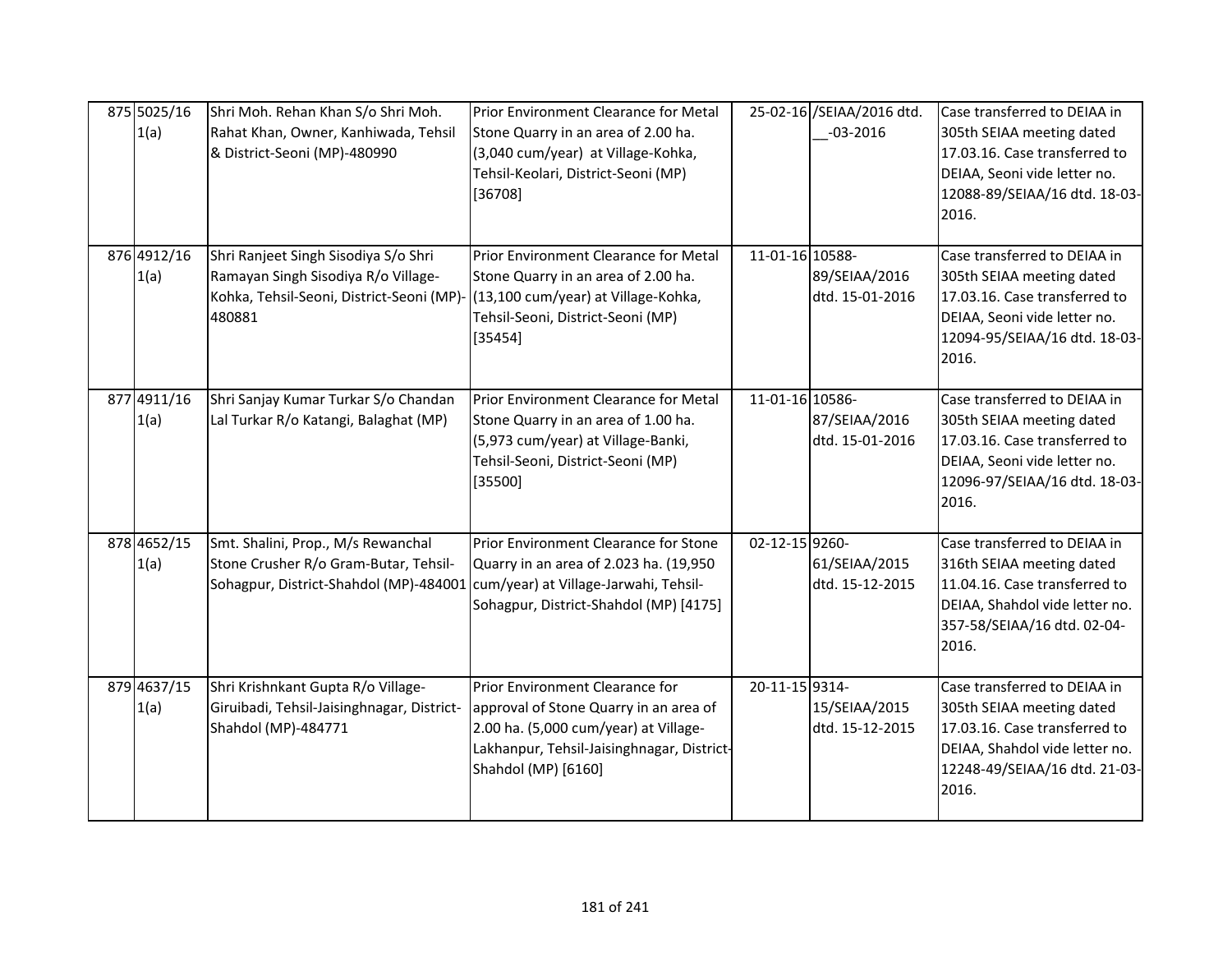| 880 4636/15<br>1(a) | Shri Kanha Prasad Dwivedi R/o Village-<br>Jamuniha, Tehsil-Jaisinghnagar, District-<br>Shahdol (MP)-484771                                                                           | Prior Environment Clearance for<br>approval of Stone Quarry in an area of<br>1.214 ha. (5,000 cum/year) at Village-<br>Jamuniha, Tehsil-Jaisinghnagar, District-<br>Shahdol (MP) [6158] | 20-11-15 9312- | 13/SEIAA/2015<br>dtd. 15-12-2015 | Case transferred to DEIAA in<br>305th SEIAA meeting dated<br>17.03.16. Case transferred to<br>DEIAA, Shahdol vide letter no.<br>12260-61/SEIAA/16 dtd. 21-03-<br>2016. |
|---------------------|--------------------------------------------------------------------------------------------------------------------------------------------------------------------------------------|-----------------------------------------------------------------------------------------------------------------------------------------------------------------------------------------|----------------|----------------------------------|------------------------------------------------------------------------------------------------------------------------------------------------------------------------|
| 881 4563/15<br>1(a) | Shri Chakresh Jain S/o Shri Kastruchand<br>Jain R/o Ward No. 8, Tehsil-Beohari,<br>District-Shahdol (MP)-484774                                                                      | Prior Environment Clearance for<br>approval of Stone Quarry in an area of<br>1.850 ha. (8,320 cum/year) at Village-<br>Mau, Tehsil-Biohari, District-Shahdol<br>(MP) [4070]             | 18-11-15 9071- | 72/SEIAA/2015<br>dtd. 11-12-2015 | Case transferred to DEIAA in<br>305th SEIAA meeting dated<br>17.03.16. Case transferred to<br>DEIAA, Shahdol vide letter no.<br>12271-72/SEIAA/16 dtd. 21-03-<br>2016. |
| 882 4448/15<br>1(a) | Shri Sharad Prasad Tiwari S/o Late Shri<br>Dinesh Prasad Tiwari R/o Ward No. 1,<br>Dhanpuri, District-Shahdol (MP)-484114 0.809 ha. (0,809 cum/year) at Village-                     | Prior Environment Clearance for<br>approval of Stone Quarry in an area of<br>Sarangpur, Tehsil-Sohagpur, District-<br>Shahdol (MP) [4435]                                               | 19-11-15 8782- | 83/SEIAA/2015<br>dtd. 05-12-2015 | Case transferred to DEIAA in<br>305th SEIAA meeting dated<br>17.03.16. Case transferred to<br>DEIAA, Shahdol vide letter no.<br>12268-69/SEIAA/16 dtd. 21-03-<br>2016. |
| 883 4415/15<br>1(a) | Shri Balirishna Tiwari R/o Ward No. 7,<br>Village & Post-Navalpur, Tehsil-<br>Sohagpur, District-Shahdol (MP)-484001 3.238 ha. (25,000 cum/year) at Village-                         | Prior Environment Clearance for<br>approval of Stone Quarry in an area of<br>Navalpur, Tehsil-Sohagpur, District-<br>Shahdol (MP) [5673]                                                | 30-10-15 8720- | 21/SEIAA/2015<br>dtd. 05-12-2015 | Case transferred to DEIAA in<br>305th SEIAA meeting dated<br>17.03.16. Case transferred to<br>DEIAA, Shahdol vide letter no.<br>12266-67/SEIAA/16 dtd. 21-03-<br>2016. |
| 884 4322/15<br>1(a) | Shri Rajendra Prasad Gupta S/o Shri<br>Ramdheen Gupta R/o Village-Charkhari, approval of Stone Quarry in an area of<br>Post-Kharpa, Tehsil-Biohari, District-<br>Shahdol (MP)-484771 | Prior Environment Clearance for<br>1.214 ha. (11,260 cum/year) at Village-<br>Papredi, Tehsil-Biohari, District-Shahdol<br>(MP) [4711]                                                  | 19-10-15 8569- | 70/SEIAA/2015<br>dtd. 02-12-2015 | Case transferred to DEIAA in<br>305th SEIAA meeting dated<br>17.03.16. Case transferred to<br>DEIAA, Shahdol vide letter no.<br>12264-65/SEIAA/16 dtd. 21-03-<br>2016. |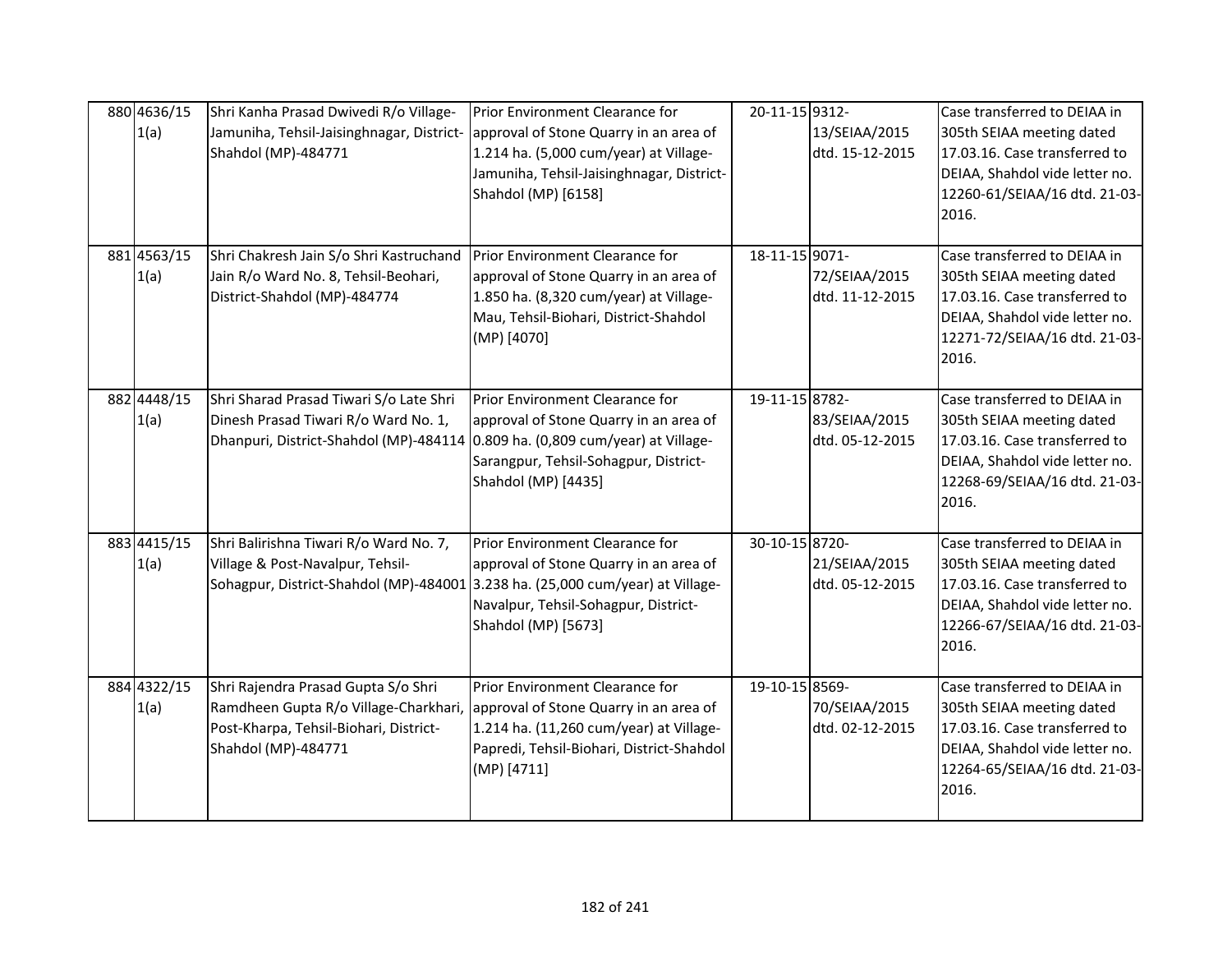| 885 4320/15<br>1(a) | Smt. Madhu Tiwari R/o Village-<br>Navalpur, Tehsil-Sohagpur, District-<br>Shahdol (MP)-484001                                       | Prior Environment Clearance for<br>approval of Stone Quarry in an area of<br>1.618 ha. (15,000 cum/year) at Village-<br>Navalpur, Tehsil-Sohagpur, District-<br>Shahdol (MP) [5679]     | 30-10-15 8435-<br>36/SEIAA/2015<br>dtd. 30-11-2015 | Case transferred to DEIAA in<br>305th SEIAA meeting dated<br>17.03.16. Case transferred to<br>DEIAA, Shahdol vide letter no.<br>12262-63/SEIAA/16 dtd. 21-03-<br>2016. |
|---------------------|-------------------------------------------------------------------------------------------------------------------------------------|-----------------------------------------------------------------------------------------------------------------------------------------------------------------------------------------|----------------------------------------------------|------------------------------------------------------------------------------------------------------------------------------------------------------------------------|
| 886 4193/15<br>1(a) | M/s K.G. Stone Crusher, Balpurwa,<br>District-Shahdol (MP)-484771                                                                   | Prior Environment Clearance for<br>approval of Stone Quarry in an area of<br>0.728 ha. (5,000 cum/year) at Village-<br>Kanchanpur, Tehsil-Sohagpur, District-<br>Shahdol (MP) [4826]    | 14-10-15 8333-<br>34/SEIAA/2015<br>dtd. 28-12-2015 | Case transferred to DEIAA in<br>305th SEIAA meeting dated<br>17.03.16. Case transferred to<br>DEIAA, Shahdol vide letter no.<br>359-60/SEIAA/16 dtd. 02-04-<br>2016.   |
| 887 4191/15<br>1(a) | Shri Sandeep Kumar Tiwari S/o Shri Lal<br>Mani Tiwari R/o Village-Kubra, Tehsil-<br>Jaisinghnagar, District-Shahdol (MP)-<br>484001 | Prior Environment Clearance for<br>approval of Stone Quarry in an area of<br>1.942 ha. (2,940 cum/year) at Village-<br>Lakhnoti, Tehsil-Jaisinghnagar, District-<br>Shahdol (MP) [4633] | 12-10-15 8189-<br>90/SEIAA/2015<br>dtd. 26-11-2015 | Case transferred to DEIAA in<br>305th SEIAA meeting dated<br>17.03.16.                                                                                                 |
| 888 3180/15<br>1(a) | Shri Abhishek Mishra, Ward No. 29,<br>Purani Basti, District-Shahdol (MP)-<br>484001                                                | Prior Environment Clearance for<br>approval of Stone Quarry in an area of<br>1.299 ha. (5,880 cum/year) at Village-<br>Chatwai, Tehsil-Sohagpur, District-<br>Shahdol (MP) [3132]       | 21-05-15 2123-<br>24/SEIAA/2015<br>dtd. 22-06-2015 | Case transferred to DEIAA in<br>305th SEIAA meeting dated<br>17.03.16. Case transferred to<br>DEIAA, Shahdol vide letter no.<br>12258-59/SEIAA/16 dtd. 21-03-<br>2016. |
| 889 3185/15<br>1(a) | Shri Upendra Singh S/o Shri Arvind<br>Singh, Katkona, Post-Lalpur, District-<br>Shahdol (MP)-484001                                 | Prior Environment Clearance for<br>approval of Stone Quarry in an area of<br>5.00 ha. (1,00,000 cum/year) at Village-<br>Jarwahi, Tehsil-Budhar, District-Shahdol<br>(MP) [3677]        | 05-06-15 2133-<br>34/SEIAA/2015<br>dtd. 22-06-2015 | Case transferred to DEIAA in<br>305th SEIAA meeting dated<br>17.03.16. Case transferred to<br>DEIAA, Shahdol vide letter no.<br>12250-51/SEIAA/16 dtd. 21-03-<br>2016. |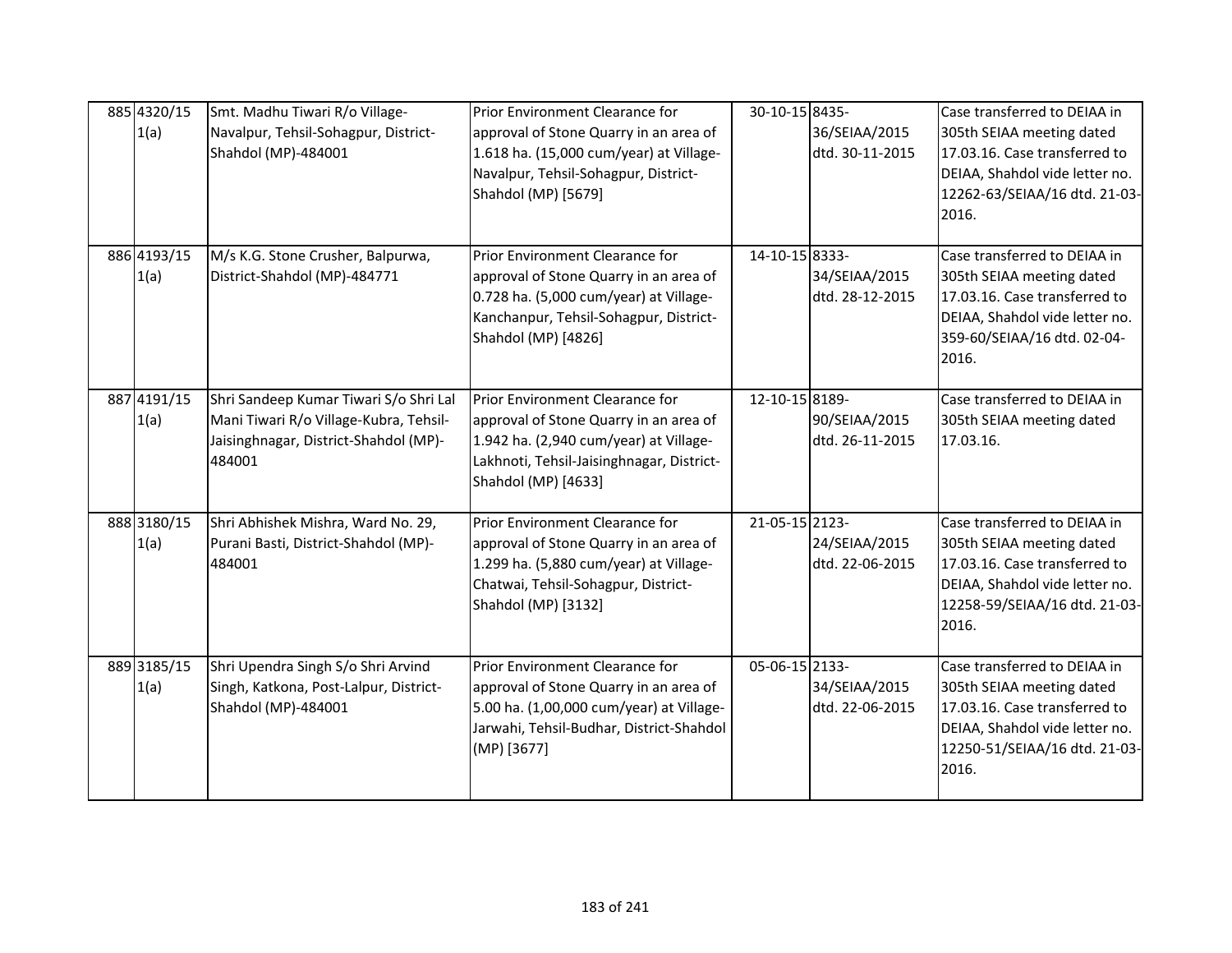| 890 3190/15<br>1(a) | Shri Shekhar Mishra, Village & Tehsil-<br>Budhar, District-Shahdol (MP)-484110                                                                        | Prior Environment Clearance for<br>approval of Sand Quarry in an area of<br>5.00 ha. (1,36,296 cum/year) at Village-<br>Hadaha, Tehsil-Sohagpur, District-<br>Shahdol (MP) [3668]       | 01-06-15 2143- | 44/SEIAA/2015<br>dtd. 22-06-2015 | Case transferred to DEIAA in<br>305th SEIAA meeting dated<br>17.03.16. Case transferred to<br>DEIAA, Shahdol vide letter no.<br>12254-55/SEIAA/16 dtd. 21-03-<br>2016. |
|---------------------|-------------------------------------------------------------------------------------------------------------------------------------------------------|-----------------------------------------------------------------------------------------------------------------------------------------------------------------------------------------|----------------|----------------------------------|------------------------------------------------------------------------------------------------------------------------------------------------------------------------|
| 891 3193/15<br>1(a) | Shri Abhishek Kumar Goyal, Beohari,<br>Tehsil-Beohari, District-Shahdol (MP)-<br>484774                                                               | Prior Environment Clearance for<br>approval of Stone Quarry in an area of<br>1.550 ha. (15,000 cum/year) at Village-<br>Bhamraha, Tehsil-Beohari, District-<br>Shahdol (MP) [3493]      | 06-05-15 2149- | 50/SEIAA/2015<br>dtd. 22-06-2015 | Case transferred to DEIAA in<br>305th SEIAA meeting dated<br>17.03.16. Case transferred to<br>DEIAA, Shahdol vide letter no.<br>12256-57/SEIAA/16 dtd. 21-03-<br>2016. |
| 892 3343/15<br>1(a) | Shri Rajesh Kumar Gupta, Mudariya<br>Beohari, District-Shahdol (MP)-484001                                                                            | Prior Environment Clearance for<br>approval of Stone Quarry in an area of<br>5.00 ha. (8,880 cum/year) at Village-<br>Banchachar, Tehsil-Jaisinghnagar,<br>District-Shahdol (MP) [3841] | 26-06-15 3524- | 25/SEIAA/2015<br>dtd. 14-07-2015 | Case transferred to DEIAA in<br>305th SEIAA meeting dated<br>17.03.16. Case transferred to<br>DEIAA, Shahdol vide letter no.<br>12274-75/SEIAA/16 dtd. 21-03-<br>2016. |
| 893 3650/15<br>1(a) | Shri Ganesh Singh, M/s Vinod Stone<br>Crusher, Gram-Gortara, Tehsil-<br>Sohagpur, District-Shahdol (MP)-484001 0.809 ha. (6,840 cum/year) at Village- | Prior Environment Clearance for<br>approval of Stone Quarry in an area of<br>Navalpur, Tehsil-Sohagpur, District-<br>Shahdol (MP) [4208]                                                | 11-08-15 5253- | 54/SEIAA/2015<br>dtd. 31-08-2015 | Case transferred to DEIAA in<br>316th SEIAA meeting dated<br>11.04.16. Case transferred to<br>DEIAA, Shahdol vide letter no.<br>355-56/SEIAA/16 dtd. 02-04-<br>2016.   |
| 894 3738/15<br>1(a) | Shri Yagya Pratap Singh R/o Rohaniya,<br>Tehsil-Sohagpur, District-Shahdol (MP)-<br>484001                                                            | Prior Environment Clearance for<br>approval of Stone Quarry in an area of<br>1.00 ha. (3,000 cum/year) at Village-<br>Diyapiper, Tehsil-Gohparu, District-<br>Shahdol (MP) [4464]       | 26-08-15 5651- | 52/SEIAA/2015<br>dtd. 16-09-2015 | Case transferred to DEIAA in<br>305th SEIAA meeting dated<br>17.03.16. Case transferred to<br>DEIAA, Shahdol vide letter no.<br>12272-73/SEIAA/16 dtd. 21-03-<br>2016. |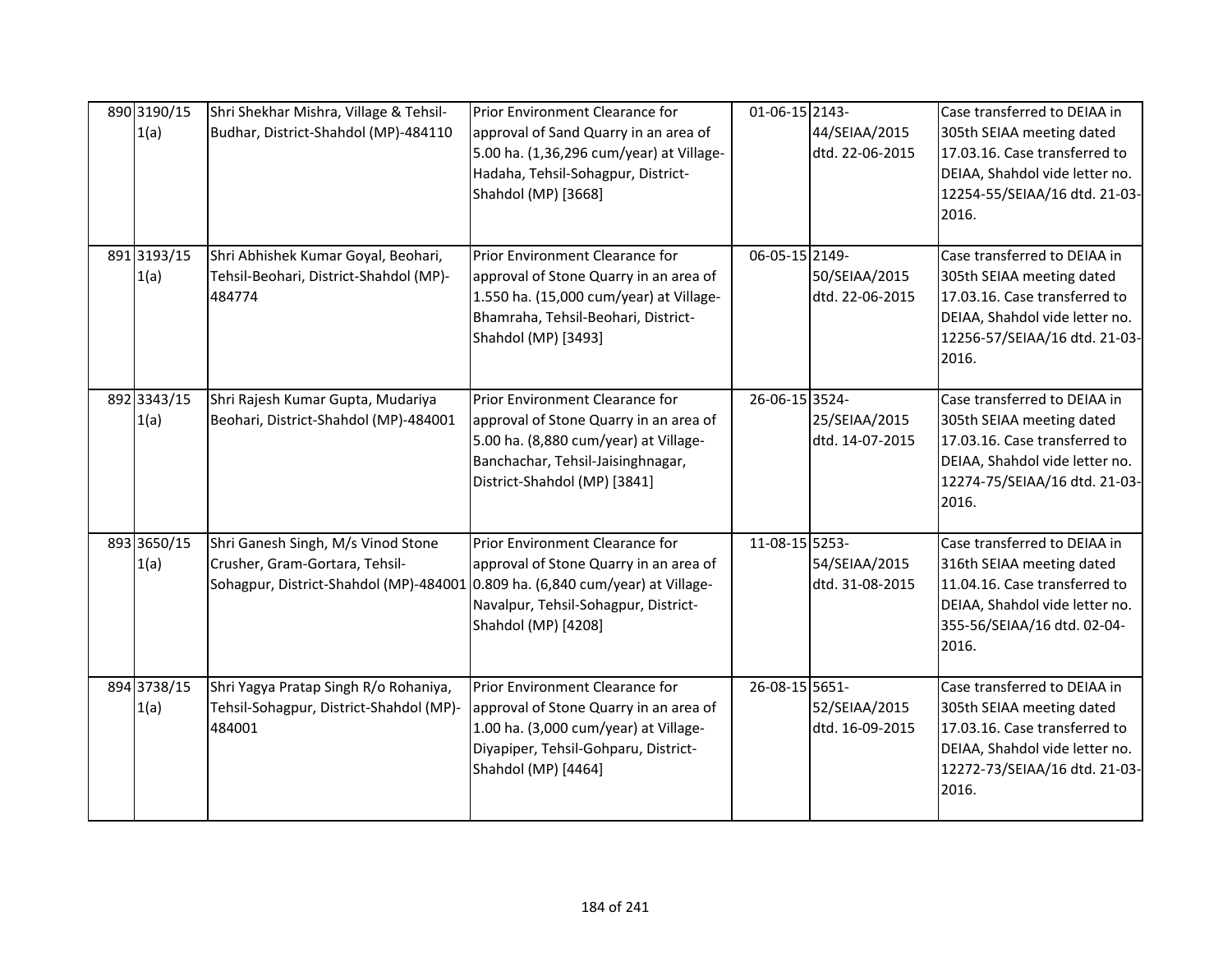| 895 5018/16<br>1(a) | Shri Padam Kumar Singhania, Owner,<br>M/s Tirupati Build Con Pvt. Ltd., R/o<br>Opposite Railway Station, Tehsil-Burhar, ha. (1,21,130 cum/year) at Village-<br>District-Shahdol (MP)-484110 | Prior Environment Clearance for<br>Boulder Stone Mining in an area of 4.00<br>Lalpur, Tehsil-Sohagpur, District-<br>Shahdol (MP) [37306]                                                         |                | 25-02-16 /SEIAA/2016 dtd.<br>$-02 - 2016$ | Case transferred to DEIAA in<br>305th SEIAA meeting dated<br>17.03.16. Case transferred to<br>DEIAA, Shahdol vide letter no.<br>12252-53/SEIAA/16 dtd. 21-03-<br>2016. |
|---------------------|---------------------------------------------------------------------------------------------------------------------------------------------------------------------------------------------|--------------------------------------------------------------------------------------------------------------------------------------------------------------------------------------------------|----------------|-------------------------------------------|------------------------------------------------------------------------------------------------------------------------------------------------------------------------|
| 896 4814/15<br>1(a) | Smt. Sangeeta Ojha W/o Shri Rajendra<br>Ojha, Owner R/o Shujalpur Mandi,<br>District-Shajapur (MP)-465116                                                                                   | Prior Environment Clearance for Metal<br>Stone Quarry in an area of 2.00 ha.<br>(11,520 cum/year) at Village-Morta,<br>Tehsil-Kewadi, District-Shujalpur (MP)<br>[4900]                          | 05-12-15 9772- | 73/SEIAA/2015<br>dtd. 23-12-2015          | Case transferred to DEIAA in<br>316th SEIAA meeting dated<br>11.04.16. Case transferred to<br>DEIAA, Shajapur vide letter no.<br>468-69/SEIAA/16 dtd. 06-04-<br>2016.  |
| 897 4756/15<br>1(a) | Shri Narendra Kumar Pawar R/o Bus<br>Stand, Kalapeepal Mandi, District-<br>Shajapur (MP)-465337                                                                                             | Prior Environment Clearance for Stone<br>Quarry in an area of 1.00 ha. (4,000<br>cum/year) at Village-Bhanyakhedi,<br>Tehsil-Kalapipal, District-Shajapur (MP)<br>[5303]                         | 19-11-15 9607- | 08/SEIAA/2015<br>dtd. 21-12-2015          | Case transferred to DEIAA in<br>316th SEIAA meeting dated<br>11.04.16. Case transferred to<br>DEIAA, Shajapur vide letter no.<br>468-69/SEIAA/16 dtd. 06-04-<br>2016.  |
| 898 4743/15<br>1(a) | Shri Subhash S/o Shri Shankar Lal R/o<br>Village-Dhatrawada, Tehsil-Moman<br>Badodia, District-Shajapur (MP)-465226                                                                         | Prior Environment Clearance for<br>approval of Stone Boulder Quarry in an<br>area of 2.00 ha. (26,714 cum/year) at<br>Village-Dhatrawada, Tehsil-Moman<br>Badodia, District-Shajapur (MP) [6293] | 26-11-15 9544- | 45/SEIAA/2015<br>dtd. 18-12-2015          | Case transferred to DEIAA in<br>316th SEIAA meeting dated<br>11.04.16. Case transferred to<br>DEIAA, Shajapur vide letter no.<br>468-69/SEIAA/16 dtd. 06-04-<br>2016.  |
| 899 4733/15<br>1(a) | Shri Shashimohan Paliwal, Bus Stand,<br>Barodia Road, Shujalpur, District-<br>Shajapur (MP)-465333                                                                                          | Prior Environment Clearance for<br>approval of Stone Quarry in an area of<br>1.00 ha. (4,000 cum/year) at Village-<br>Polaykala, Tehsil-Shujalpur, District-<br>Shajapur (MP) [5279]             | 01-12-15 9496- | 97/SEIAA/2015<br>dtd. 18-12-2015          | Case transferred to DEIAA in<br>316th SEIAA meeting dated<br>11.04.16. Case transferred to<br>DEIAA, Shajapur vide letter no.<br>468-69/SEIAA/16 dtd. 06-04-<br>2016.  |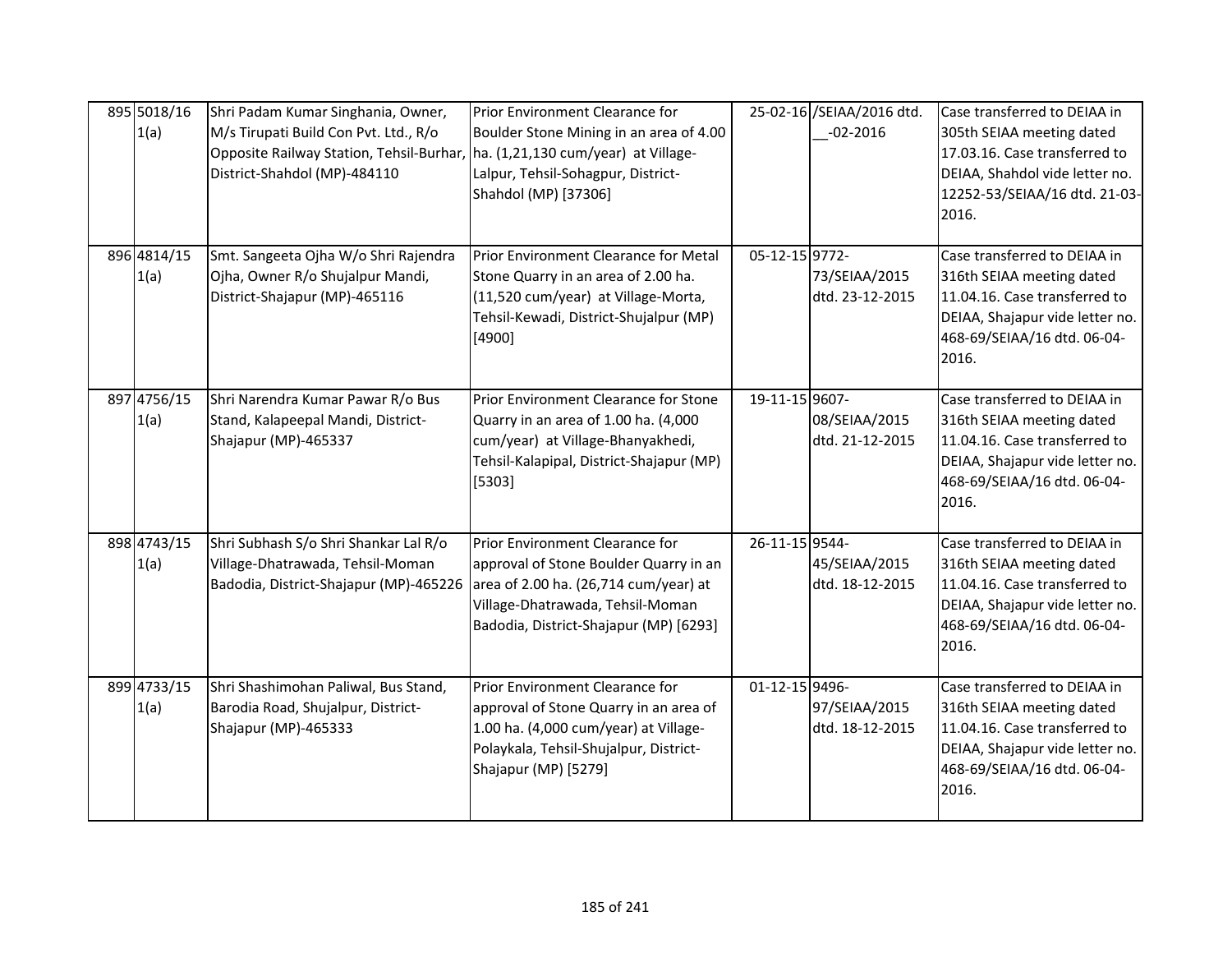| 900 4535/15<br>1(a) | Shri Mukesh Kumar Solia S/o Shri Onkar<br>Singh Solia R/o Hirpur Theka (Bharad),<br>Tehsil-Shajapur, District-Shajapur (MP)-<br>465001                                                                     | Prior Environment Clearance for<br>approval of Stone Quarry in an area of<br>2.00 ha. (20,000 cum/year) at Village-<br>Tukrana, Tehsil-Shajapur, District-<br>Shajapur (MP) [5706]     | 19-11-15 9026- | 27/SEIAA/2015<br>dtd. 11-12-2015 | Case transferred to DEIAA in<br>316th SEIAA meeting dated<br>11.04.16. Case transferred to<br>DEIAA, Shajapur vide letter no.<br>468-69/SEIAA/16 dtd. 06-04-<br>2016. |
|---------------------|------------------------------------------------------------------------------------------------------------------------------------------------------------------------------------------------------------|----------------------------------------------------------------------------------------------------------------------------------------------------------------------------------------|----------------|----------------------------------|-----------------------------------------------------------------------------------------------------------------------------------------------------------------------|
| 901 4490/15<br>1(a) | Smt. Rama Bai W/o Shri Ashok Kumar<br>Patidar, Village-Khokhra Kalan, Tehsil-<br>Kalapipal, District-Shajapur (MP)-<br>465001                                                                              | Prior Environment Clearance for<br>approval of Stone Quarry in an area of<br>1.00 ha. (4,320 cum/year) at Village-<br>Chakranabad, Tehsil-Kalapipal, District-<br>Shajapur (MP) [3814] | 24-11-15 8891- | 92/SEIAA/2015<br>dtd. 08-12-2015 | Case transferred to DEIAA in<br>316th SEIAA meeting dated<br>11.04.16. Case transferred to<br>DEIAA, Shajapur vide letter no.<br>468-69/SEIAA/16 dtd. 06-04-<br>2016. |
| 902 4420/15<br>1(a) | Shri Moti Singh S/o Shri Bheru Singh R/o Prior Environment Clearance for<br>Village-Shadipura, Post-Dudhana, Tehsil- approval of Stone Mine in an area of<br>Mo Barodia, District-Shajapur (MP)-<br>465226 | 1.00 ha. (6,000 cum/year) at Village-<br>Sadankhedi, Tehsil-Mohan Barodia,<br>District-Shajapur (MP) [4083]                                                                            | 20-10-15 8728- | 29/SEIAA/2015<br>dtd. 05-12-2015 | Case transferred to DEIAA in<br>316th SEIAA meeting dated<br>11.04.16. Case transferred to<br>DEIAA, Shajapur vide letter no.<br>468-69/SEIAA/16 dtd. 06-04-<br>2016. |
| 903 4120/15<br>1(a) | Shri Surendra Singh Umath R/o Village-<br>Bhilwadiya, Tehsil-Shajapur, District-<br>Shajapur (MP)-465001                                                                                                   | Prior Environment Clearance for<br>approval of Stone Quarry in an area of<br>2.3640 ha. (25,000 cum/year) at Village-<br>Bhilwaria, Tehsil-Shajapur, District-<br>Shajapur (MP) [4502] | 30-10-15 8028- | 29/SEIAA/2015<br>dtd. 24-11-2015 | Case transferred to DEIAA in<br>316th SEIAA meeting dated<br>11.04.16. Case transferred to<br>DEIAA, Shajapur vide letter no.<br>468-69/SEIAA/16 dtd. 06-04-<br>2016. |
| 904 4119/15<br>1(a) | Shri Rakhab Chand Jain R/o Village-Agar<br>Malwa, Tehsil & District-Agar Malwa<br>$(MP) - 465001$                                                                                                          | Prior Environment Clearance for<br>approval of Stone Quarry in an area of<br>4.00 ha. (20,000 cum/year) at Village-<br>Bhilwaria, Tehsil-Shajapur, District-<br>Shajapur (MP) [4466]   | 30-10-15 8026- | 27/SEIAA/2015<br>dtd. 24-11-2015 | Case transferred to DEIAA in<br>316th SEIAA meeting dated<br>11.04.16. Case transferred to<br>DEIAA, Shajapur vide letter no.<br>468-69/SEIAA/16 dtd. 06-04-<br>2016. |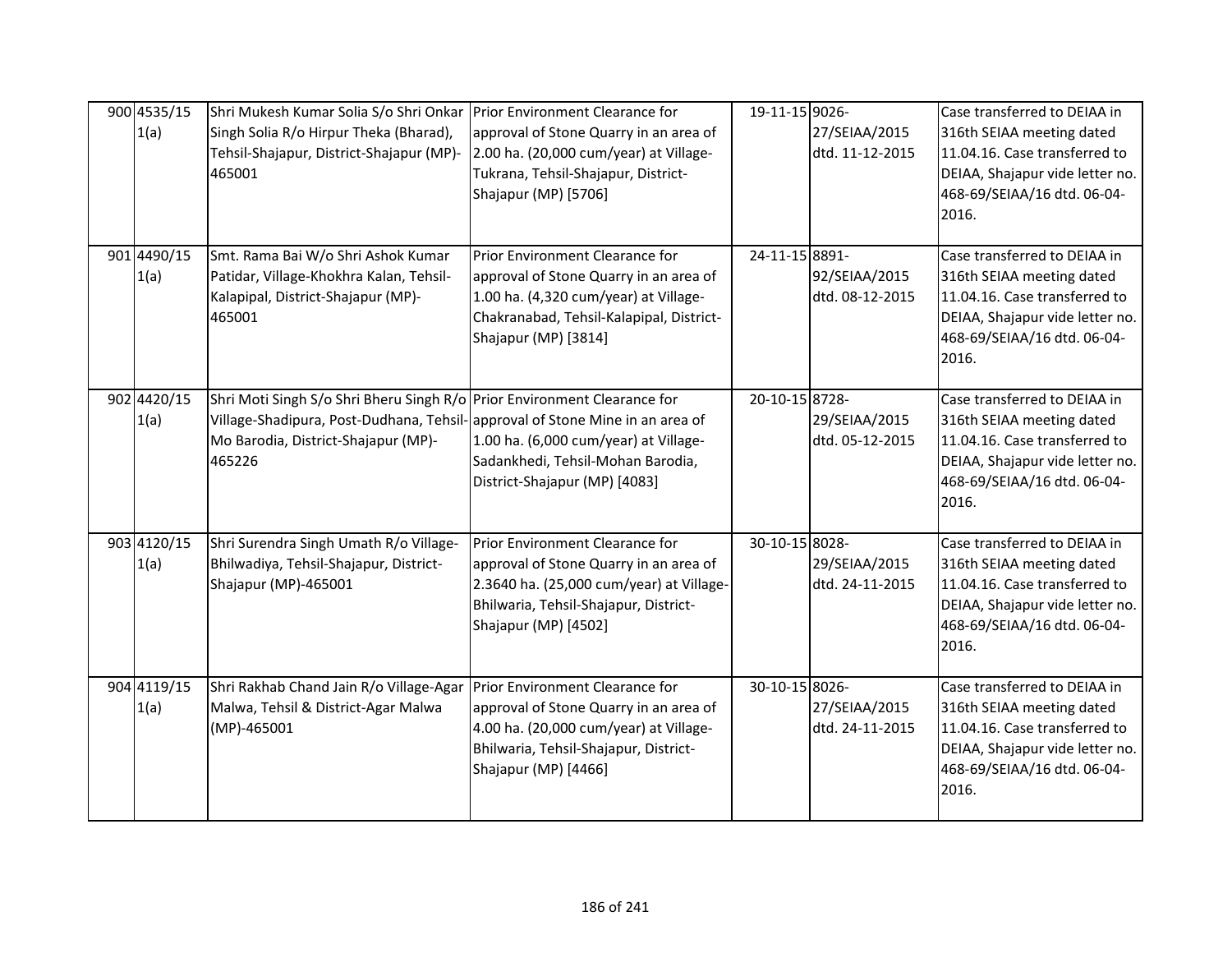| 905 2913/15<br>1(a) | Shri Satish Singh Mewara S/o Shri<br>Narayan Singh Mewara, Village-Kohjia,<br>Shujalpur, Shajapur (MP)                                                          | Prior Environment Clearance for<br>approval of Jangikhedi Stone Quarry in<br>an area of 2.00 ha. (20,000 cum/year)<br>at Village-Jangikhedi, Tehsil-Kalapipal,<br>District-Shajapur (MP) [3123] [Bad CD] | 13-04-15 1066- | 67/SEIAA/2015<br>dtd. 21-05-2015 | Case transferred to DEIAA in<br>316th SEIAA meeting dated<br>11.04.16. Case transferred to<br>DEIAA, Shajapur vide letter no.<br>468-69/SEIAA/16 dtd. 06-04-<br>2016. |
|---------------------|-----------------------------------------------------------------------------------------------------------------------------------------------------------------|----------------------------------------------------------------------------------------------------------------------------------------------------------------------------------------------------------|----------------|----------------------------------|-----------------------------------------------------------------------------------------------------------------------------------------------------------------------|
| 906 3166/15<br>1(a) | Shri Sharad Kumar Shivhare S/o Shri<br>Sudhir Kumar Shivhare, Village-Panwari, approval of Stone (Gitty) Quarry in an<br>Tehsil & District-Shajapur (MP)-465331 | Prior Environment Clearance for<br>area of 1.50 ha. (10,000 cum/year) at<br>Village-Bhilwadia, Tehsil-Shajapur,<br>District-Shajapur (MP) [3500]                                                         | 18-05-15 2095- | 96/SEIAA/2015<br>dtd. 22-06-2015 | Case transferred to DEIAA in<br>316th SEIAA meeting dated<br>11.04.16. Case transferred to<br>DEIAA, Shajapur vide letter no.<br>468-69/SEIAA/16 dtd. 06-04-<br>2016. |
| 907 3985/15<br>1(a) | Shri Prahlad Singh Mewada S/o Shri<br>Phul Singh Mewada, Village-Badigawan,<br>Tehsil-Gulana, District-Shajapur (MP)-<br>465220                                 | Prior Environment Clearance for<br>approval of Stone Quarry in an area of<br>1.00 ha. (8,550 cum/year) at Village-<br>Badigawan, Tehsil-Gulana, District-<br>Shajapur (MP) [4196]                        | 01-10-15 7134- | 35/SEIAA/2015<br>dtd. 03-11-2015 | Case transferred to DEIAA in<br>316th SEIAA meeting dated<br>11.04.16. Case transferred to<br>DEIAA, Shajapur vide letter no.<br>468-69/SEIAA/16 dtd. 06-04-<br>2016. |
| 908 3335/15<br>1(a) | Shri Rajesh Deshmukh S/o Shri Laxman<br>Rao, Susner, Tehsil-Susner, District-<br>Shajapur (MP)-465001                                                           | Prior Environment Clearance for<br>approval of Stone Quarry in an area of<br>2.00 ha. (2,784 cum/year) at Village-<br>Kasba Agar, Tehsil-Susner, District-<br>Shajapur (MP) [3891]                       | 27-06-15 3508- | 09/SEIAA/2015<br>dtd. 14-07-2015 | Case transferred to DEIAA in<br>316th SEIAA meeting dated<br>11.04.16. Case transferred to<br>DEIAA, Shajapur vide letter no.<br>468-69/SEIAA/16 dtd. 06-04-<br>2016. |
| 909 3358/15<br>1(a) | Shri Sanjay Singh S/o Shri Mahendra<br>Singh, Res-Tanodia, Tehsil-Agar, District- approval of Stone Quarry in an area of<br>Shajapur (MP)-465001                | Prior Environment Clearance for<br>2.00 ha. (4,185 cum/year) at Village-<br>Tonodia, Tehsil-Agar, District-Shajapur<br>(MP) [3892]                                                                       | 27-06-15 3627- | 28/SEIAA/2015<br>dtd. 16-07-2015 | Case transferred to DEIAA in<br>316th SEIAA meeting dated<br>11.04.16. Case transferred to<br>DEIAA, Shajapur vide letter no.<br>468-69/SEIAA/16 dtd. 06-04-<br>2016. |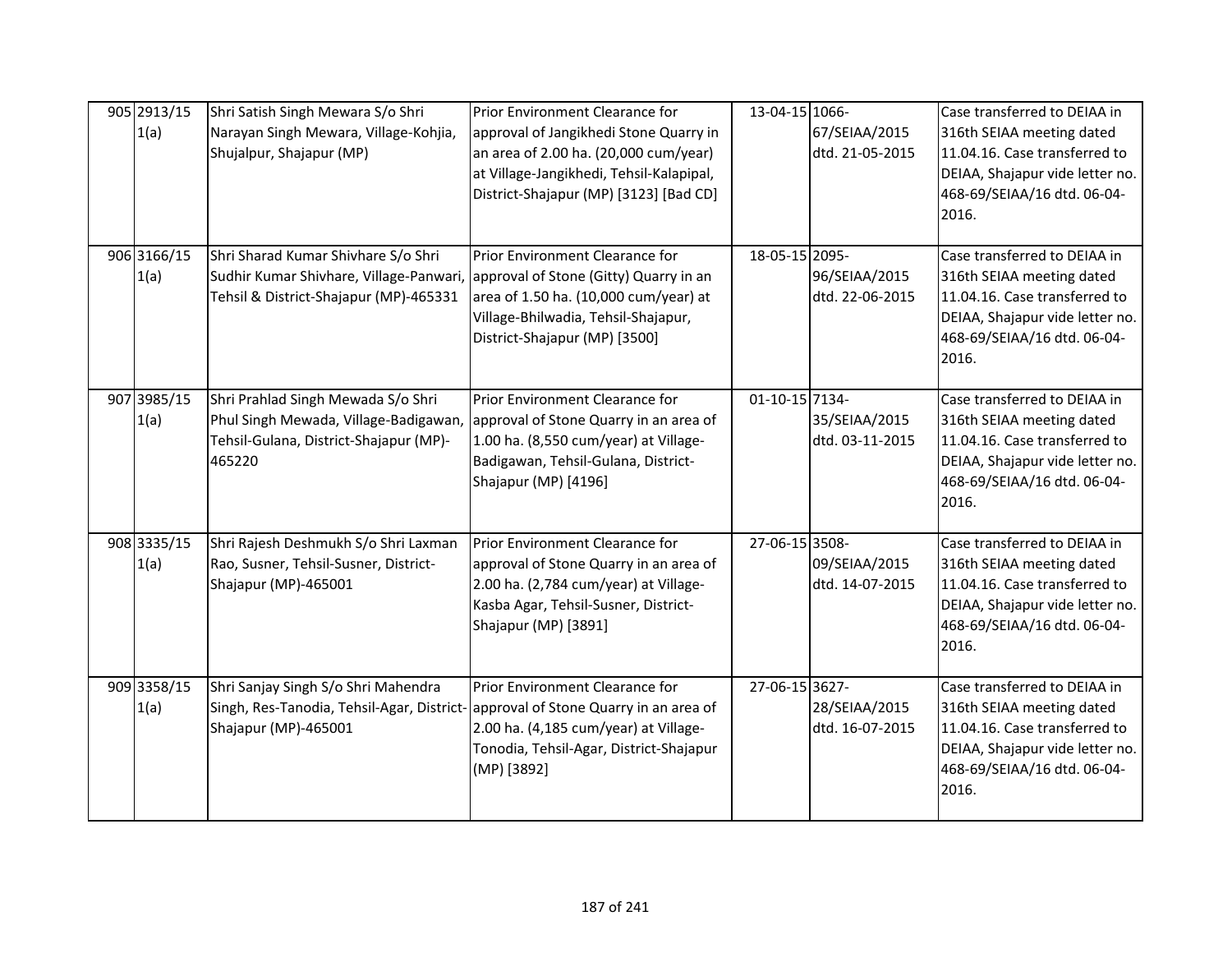| 910 3469/15<br>1(a) | Smt. Archna Parmar W/o Shri<br>Kanheyalal Parmar, Kanad, Tehsil-Agar,<br>District-Shajapur (MP)-465001                                               | Prior Environment Clearance for<br>approval of Stone Quarry in an area of<br>2.00 ha. (2,784 cum/year) at Village-<br>Arniya, Tehsil-Agar, District-Shajapur<br>(MP) [3889]        | 04-07-15 4350- | 51/SEIAA/2015<br>dtd. 04-08-2015           | Case transferred to DEIAA in<br>316th SEIAA meeting dated<br>11.04.16. Case transferred to<br>DEIAA, Shajapur vide letter no.<br>468-69/SEIAA/16 dtd. 06-04-<br>2016. |
|---------------------|------------------------------------------------------------------------------------------------------------------------------------------------------|------------------------------------------------------------------------------------------------------------------------------------------------------------------------------------|----------------|--------------------------------------------|-----------------------------------------------------------------------------------------------------------------------------------------------------------------------|
| 911 3509/15<br>1(a) | Shri Niteen Parmar S/o Shri Narendra<br>Singh Parmar, Res-Agar, Tehsil-Agar,<br>District-Shajapur (MP)-465001                                        | Prior Environment Clearance for<br>approval of Stone Quarry in an area of<br>1.20 ha. (2,784 cum/year) at Village-<br>Badgone, Tehsil-Agar, District-Shajapur<br>(MP) [3893]       | 27-06-15 4509- | 10/SEIAA/2015<br>dtd. 07-08-2015           | Case transferred to DEIAA in<br>316th SEIAA meeting dated<br>11.04.16. Case transferred to<br>DEIAA, Shajapur vide letter no.<br>468-69/SEIAA/16 dtd. 06-04-<br>2016. |
| 912 3535/15<br>1(a) | Shri Arvind Sharma S/o Shri Ram<br>Narayan Sharma, Village-Dongargaon,<br>Tehsil-Susner, District-Shajapur (MP)-<br>465445                           | Prior Environment Clearance for<br>approval of Stone Quarry in an area of<br>2.00 ha. (2,784 cum/year) at Village-<br>Dongargaon, Tehsil-Susner, District-<br>Shajapur (MP) [4252] | 30-07-15 4787- | 88/SEIAA/2015<br>dtd. 13-08-2015           | Case transferred to DEIAA in<br>316th SEIAA meeting dated<br>11.04.16. Case transferred to<br>DEIAA, Shajapur vide letter no.<br>468-69/SEIAA/16 dtd. 06-04-<br>2016. |
| 913 3562/15<br>1(a) | Shri Mahendra Singh, Bercha Datar,<br>Tehsil-Kalapipal, District-Shajapur (MP)-<br>465337                                                            | Prior Environment Clearance for<br>approval of Stone Quarry in an area of<br>1.00 ha. (5,700 cum/year) at Village-<br>Kothdi, Tehsil-Kalapipal, District-<br>Shajapur (MP) [3379]  | 02-07-15 4841- | 42/SEIAA/2015<br>dtd. 14-08-2015           | Case transferred to DEIAA in<br>316th SEIAA meeting dated<br>11.04.16. Case transferred to<br>DEIAA, Shajapur vide letter no.<br>468-69/SEIAA/16 dtd. 06-04-<br>2016. |
| 914 4920/16<br>1(a) | Shri Jainarayan Yadav, Lease Owner, R/o Prior Environment Clearance for Stone<br>Village-Badagaon, Tehsil-Nalkhera,<br>District-Shajapur (MP)-465001 | Quarry (Existing) in an area of 2.00 ha.<br>(20,000 cum/year) at Village-Kadula,<br>Tehsil-Moman Badolia, District-Shajapur<br>(MP) [33737]                                        |                | 13-01-16 / SEIAA/2016 dtd.<br>$-01 - 2016$ | Case transferred to DEIAA in<br>316th SEIAA meeting dated<br>11.04.16. Case transferred to<br>DEIAA, Shajapur vide letter no.<br>468-69/SEIAA/16 dtd. 06-04-<br>2016. |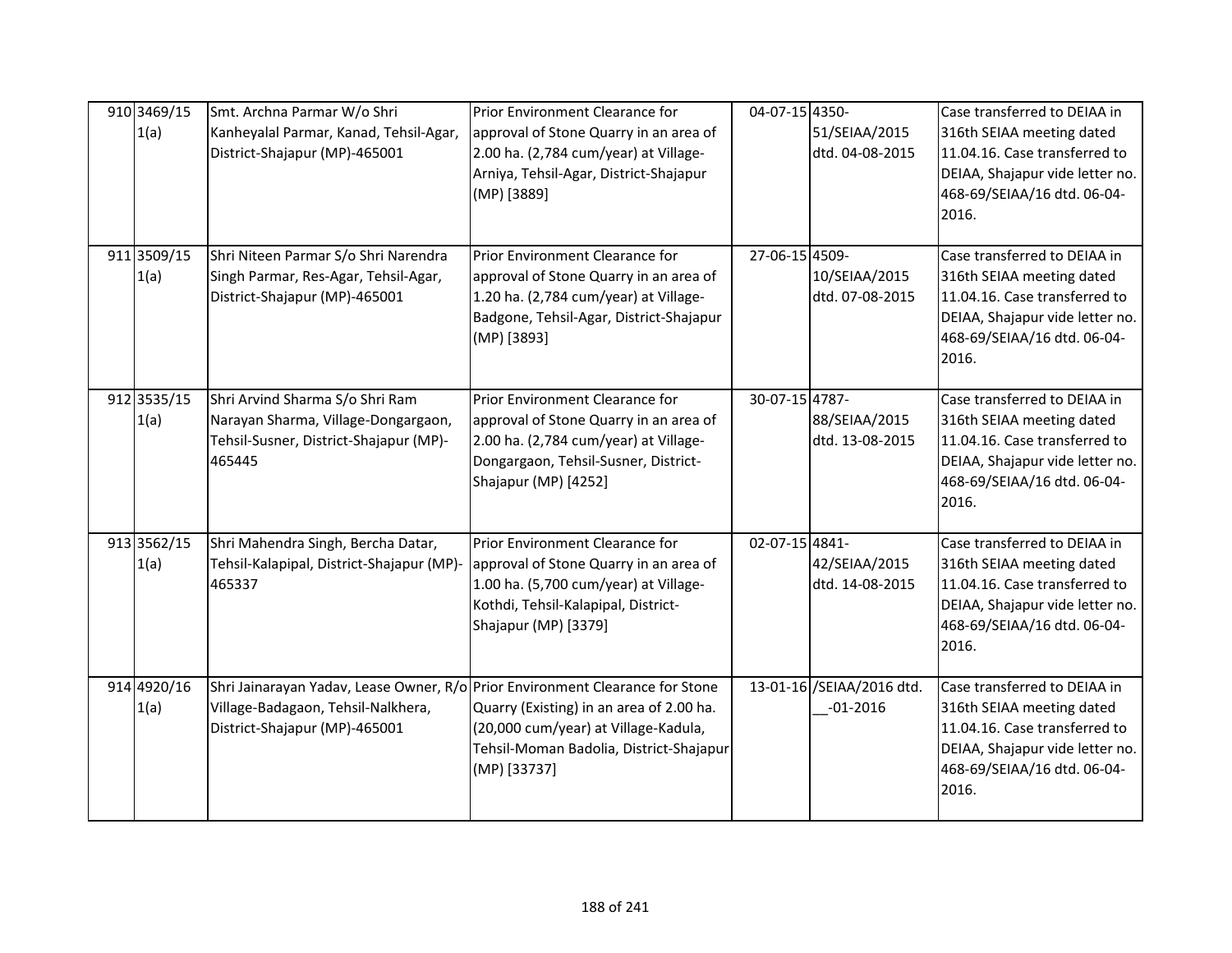| 915 2287/14<br>1(a) | Shri Brahm Prakash Modi, 74,<br>Sudarshan Industrial Area, Jaipur (RJ)-<br>02001                                                                 | Prior Environment Clearance for<br>approval of proposed Stone Quarry in<br>an area of 2.00 ha. at Village-<br>Abhaypura, Tehsil-Sheopur, District-<br>Sheopur (MP) [1820]         | 22-12-14 2779-  | 80/SEIAA/2014<br>dtd. 24-12-2014  | Case transferred to DEIAA in<br>305th SEIAA meeting dated<br>17.03.16. Case transferred to<br>DEIAA, Sheopur vide letter no.<br>12222-23/SEIAA/16 dtd. 18-03-<br>2016. |
|---------------------|--------------------------------------------------------------------------------------------------------------------------------------------------|-----------------------------------------------------------------------------------------------------------------------------------------------------------------------------------|-----------------|-----------------------------------|------------------------------------------------------------------------------------------------------------------------------------------------------------------------|
| 916 4860/15<br>1(a) | Shri Lal Ji Shivhare, M/s Janki Brick<br>Industries R/o Sheopur, Tehsil & District- approval of Soil Quarry in an area of<br>Sheopur (MP)-476337 | Prior Environment Clearance for<br>1.409 ha. (1,000 cum/year) at Village-<br>Raipura, Tehsil-Sheopur, District-<br>Sheopur (MP) [5298]                                            | 02-12-15 10399- | 400/SEIAA/2015<br>dtd. 11-01-2016 | Case transferred to DEIAA in<br>305th SEIAA meeting dated<br>17.03.16. Case transferred to<br>DEIAA, Sheopur vide letter no.<br>12226-27/SEIAA/16 dtd. 18-03-<br>2016. |
| 917 4843/15<br>1(a) | Shri Imran Khan S/o Shri Dilawar Khan,<br>Karbala Road, Village-Icchapur, Tehsil-<br>Sheopur, District-Sheopur (MP)-476337                       | Prior Environment Clearance for<br>approval of Soil Quarry in an area of<br>1.692 ha. (10,140 cum/year) at Village-<br>Icchapur, Tehsil-Sheopur, District-<br>Sheopur (MP) [3505] | 10-12-15 10211- | 12/SEIAA/2015<br>dtd. 04-01-2016  | Case transferred to DEIAA in<br>305th SEIAA meeting dated<br>17.03.16. Case transferred to<br>DEIAA, Sheopur vide letter no.<br>12224-25/SEIAA/16 dtd. 18-03-<br>2016. |
| 918 4801/15<br>1(a) | Shri Gopal Sharan Goyal R/o Village-<br>Karera, District-Shivpuri (MP)-473660                                                                    | Prior Environment Clearance for Metal<br>Stone Quarry in an area of 1.00 ha.<br>(20,000 cum/year) at Village-Bamor,<br>Tehsil-Badarbash, District-Shivpuri (MP)<br>[4817]         | 08-12-15 9911-  | 12/SEIAA/2015<br>dtd. 26-12-2015  | Case transferred to DEIAA in<br>316th SEIAA meeting dated<br>11.04.16. Case transferred to<br>DEIAA, Shivpuri vide letter no.<br>394-95/SEIAA/16 dtd. 02-04-<br>2016.  |
| 919 4661/15<br>1(a) | Shri Pratap Singh Tomar, MD, M/s<br>K.N.R. Construction Ltd., A-1/8, Vinay<br>Nagar, Sector-4, Gwalior (MP)-474012                               | Prior Environment Clearance for Stone<br>Quarry in an area of 3.90 ha. (62,500<br>cum/year) at Village-Nainagarh, Tehsil-<br>Bairad, District-Shivpuri (MP) [5963]                | 05-12-15 9280-  | 81/SEIAA/2015<br>dtd. 15-12-2015  | Case transferred to DEIAA in<br>316th SEIAA meeting dated<br>11.04.16. Case transferred to<br>DEIAA, Shivpuri vide letter no.<br>394-95/SEIAA/16 dtd. 02-04-<br>2016.  |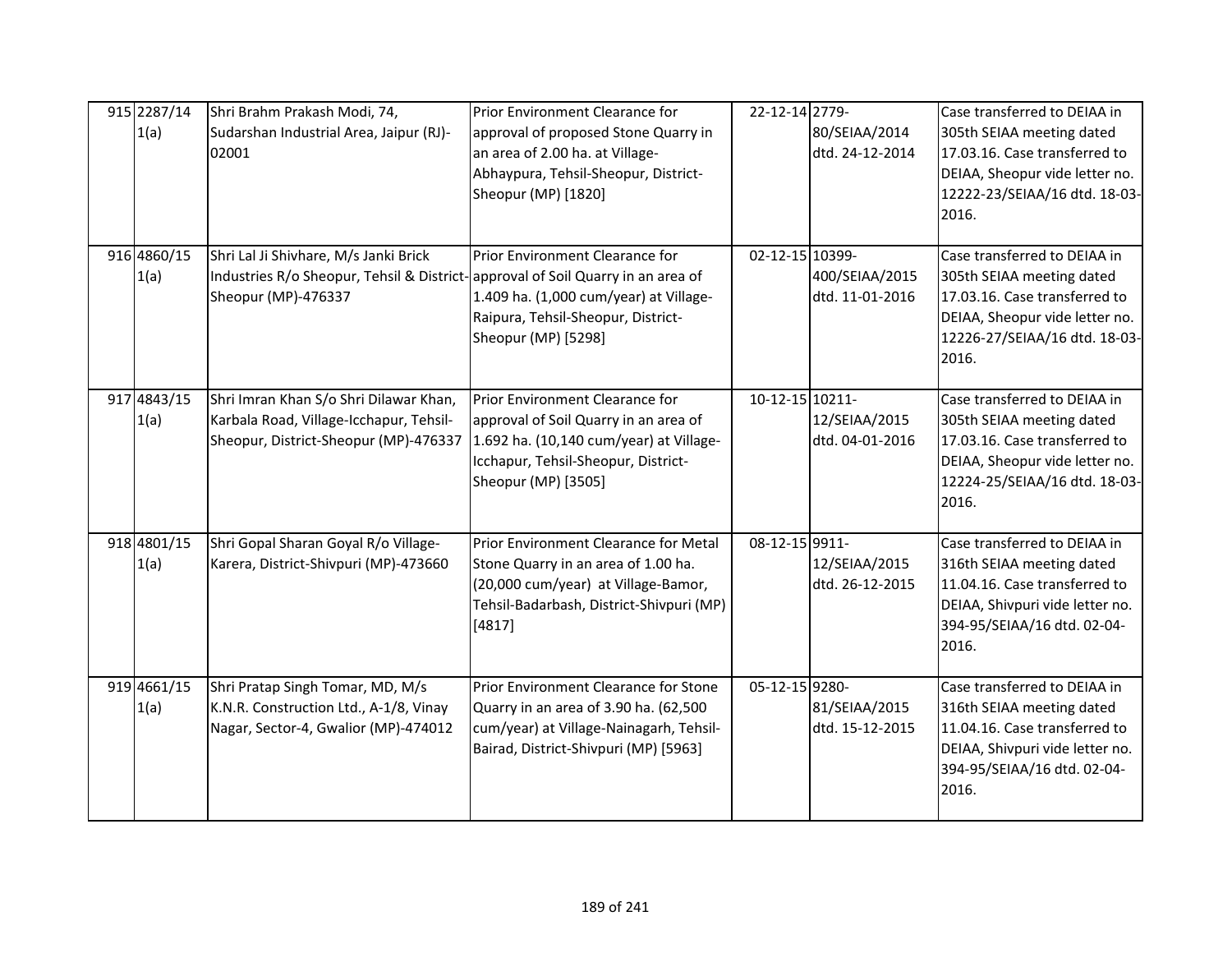| 920 4567/15<br>1(a) | Shri Vishnu Singhal, M/s Balaji Stone<br>Crusher, R/o Shivpuri, Tehsil & District-<br>Shivpuri (MP)-473551                                                             | Prior Environment Clearance for<br>approval of Stone Quarry in an area of<br>4.00 ha. (50,000 cum/year) at Village-<br>Dinara, Tehsil-Karera, District-Shivpuri<br>(MP) [5644]                                   | 19-11-15 9129- | 30/SEIAA/2015<br>dtd. 11-12-2015 | Case transferred to DEIAA in<br>316th SEIAA meeting dated<br>11.04.16. Case transferred to<br>DEIAA, Shivpuri vide letter no.<br>394-95/SEIAA/16 dtd. 02-04-<br>2016. |
|---------------------|------------------------------------------------------------------------------------------------------------------------------------------------------------------------|------------------------------------------------------------------------------------------------------------------------------------------------------------------------------------------------------------------|----------------|----------------------------------|-----------------------------------------------------------------------------------------------------------------------------------------------------------------------|
| 921 4363/15<br>1(a) | Shri Vinod Kumar Gupta S/o Shri<br>Harbhajan Gupta R/o Village-Karakheda, approval of Stone Quarry in an area of<br>Tehsil-Pichhore, District-Shivpuri (MP)-<br>473995 | Prior Environment Clearance for<br>4.00 ha. (75,000 cum/year) at Village-<br>Kalothara, Tehsil-Karera, District-<br>Shivpuri (MP) [4835]                                                                         | 15-10-15 8612- | 13/SEIAA/2015<br>dtd. 02-12-2015 | Case transferred to DEIAA in<br>316th SEIAA meeting dated<br>11.04.16. Case transferred to<br>DEIAA, Shivpuri vide letter no.<br>394-95/SEIAA/16 dtd. 02-04-<br>2016. |
| 922 4351/15<br>1(a) | Smt. Ramshri Dhakad, Prop., M/s Shri<br>Balaji Crusher, City Center Colony, Near<br>Maniar Toll Tax, Behind Giriraj Petrol<br>Pump, District-Shivpuri (MP)-473551      | Prior Environment Clearance for<br>approval of Stone & Murram Quarry in<br>an area of 1.80 ha. (Stone-18,506 &<br>Murum-3,701 cum/year) at Village-<br>Bamor, Tehsil-Badarwas, District-<br>Shivpuri (MP) [5917] | 30-10-15 8622- | 23/SEIAA/2015<br>dtd. 04-12-2015 | Case transferred to DEIAA in<br>316th SEIAA meeting dated<br>11.04.16. Case transferred to<br>DEIAA, Shivpuri vide letter no.<br>394-95/SEIAA/16 dtd. 02-04-<br>2016. |
| 923 4339/15<br>1(a) | Shri Niraj Khatik S/o Shri Omprakash<br>Khatik R/o Sahishpura, Kamalganj,<br>District-Shivpuri (MP)-473995                                                             | Prior Environment Clearance for<br>approval of Stone & Murram Quarry in<br>an area of 3.17 ha. (Stone-49,596 &<br>Murum-4,509 cum/year) at Village-<br>Bamor, Tehsil-Badarwas, District-<br>Shivpuri (MP) [4965] | 06-11-15 8614- | 15/SEIAA/2015<br>dtd. 02-12-2015 | Case transferred to DEIAA in<br>316th SEIAA meeting dated<br>11.04.16. Case transferred to<br>DEIAA, Shivpuri vide letter no.<br>394-95/SEIAA/16 dtd. 02-04-<br>2016. |
| 924 4332/15<br>1(a) | Shri Sunil Kumar Jain, Partner, M/s<br>Devraj Associate R/o Kamla Ganj,<br>Ghosipura, Near Ramjeevan School,<br>District-Shivpuri (MP)-473551                          | Prior Environment Clearance for<br>approval of Stone & Murum Quarry in<br>an area of 1.011 ha. (Stone-51,893 &<br>Murum-6,487 cum/year) at Village-<br>Bamor, Tehsil-Badarwas, District-<br>Shivpuri (MP) [4523] | 26-10-15 8449- | 50/SEIAA/2015<br>dtd. 30-11-2015 | Case transferred to DEIAA in<br>316th SEIAA meeting dated<br>11.04.16. Case transferred to<br>DEIAA, Shivpuri vide letter no.<br>394-95/SEIAA/16 dtd. 02-04-<br>2016. |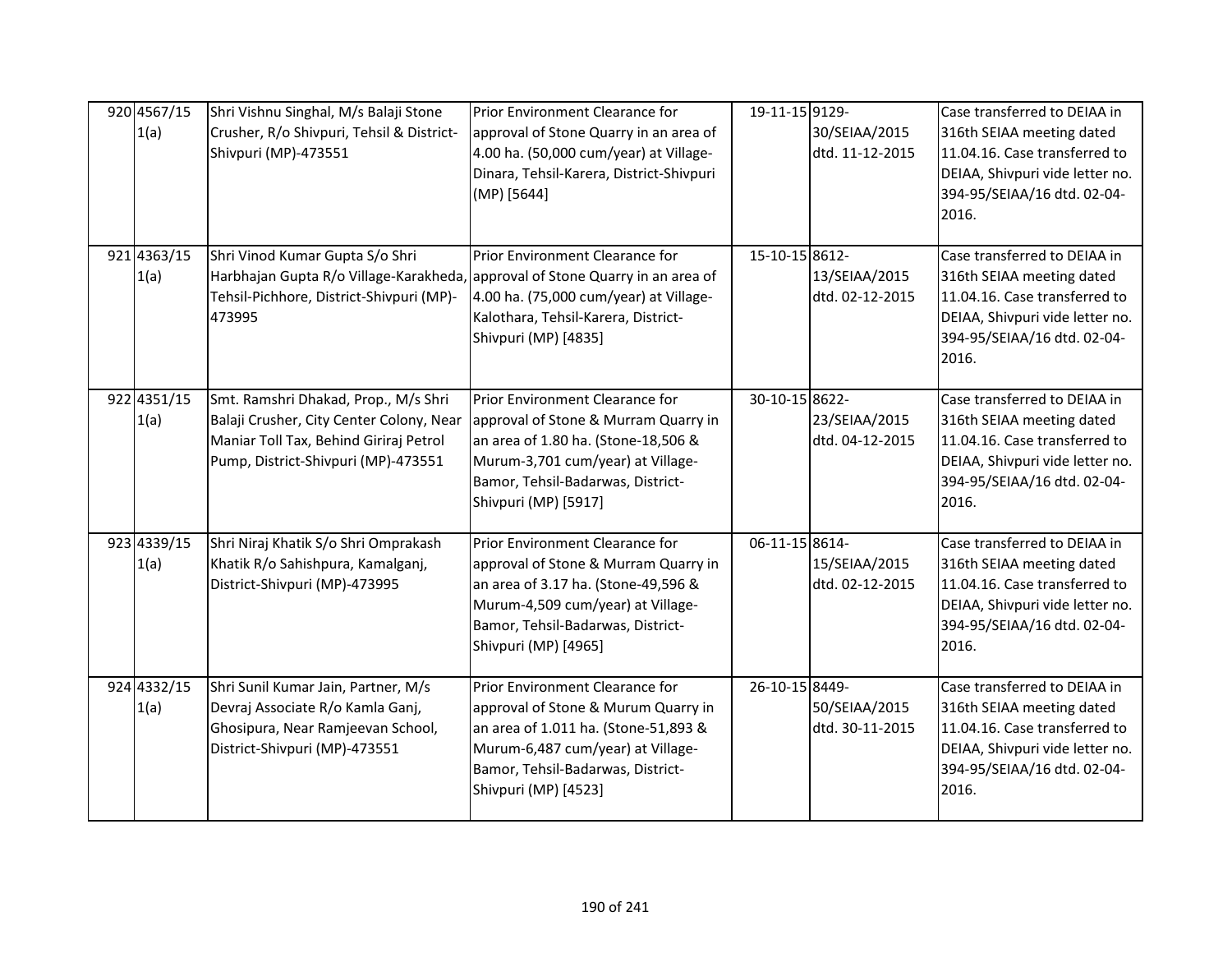| 925 4184/15<br>1(a) | Shri Ranveer Singh R/o Village-Pichhor,<br>District-Shivpuri (MP)-473990                                           | Prior Environment Clearance for<br>approval of Flagstone Quarry in an area<br>of 1.48 ha. (8,000 cum/year) at Village-<br>Gatajhalkui, Tehsil-Khaniyadhana,<br>District-Shivpuri (MP) [4371] | 12-10-15 8084-  | 85/SEIAA/2015<br>dtd. 24-11-2015 | Case transferred to DEIAA in<br>316th SEIAA meeting dated<br>11.04.16. Case transferred to<br>DEIAA, Shivpuri vide letter no.<br>394-95/SEIAA/16 dtd. 02-04-<br>2016. |
|---------------------|--------------------------------------------------------------------------------------------------------------------|----------------------------------------------------------------------------------------------------------------------------------------------------------------------------------------------|-----------------|----------------------------------|-----------------------------------------------------------------------------------------------------------------------------------------------------------------------|
| 926 4142/15<br>1(a) | Shri Sanjay Sharma R/o Village-<br>Pichhore, District-Shivpuri (MP)-473781                                         | Prior Environment Clearance for<br>approval of Flagstone Quarry in an area<br>of 2.00 ha. (7,000 cum/year) at Village-<br>Bedmau, Tehsil-Kolaras, District-<br>Shivpuri (MP) [4387]          | 12-10-15 8010-  | 11/SEIAA/2015<br>dtd. 24-11-2015 | Case transferred to DEIAA in<br>316th SEIAA meeting dated<br>11.04.16. Case transferred to<br>DEIAA, Shivpuri vide letter no.<br>394-95/SEIAA/16 dtd. 02-04-<br>2016. |
| 927 4956/16<br>1(a) | Shri Ved Prakash Sharma, Partner, M/s<br>Om Crusher Stone, Goutam Bihar<br>Colony, Shivpuri (MP)-473551            | Prior Environment Clearance for Stone<br>Quarry in an area of 2.00 ha. (30,500<br>cum/year) at Village-Bamor, Tehsil-<br>Badarwas, District-Shivpuri (MP)<br>[33544]                         | 28-01-16        | /SEIAA/2016 dtd.<br>$-01 - 2016$ | Case transferred to DEIAA in<br>316th SEIAA meeting dated<br>11.04.16. Case transferred to<br>DEIAA, Shivpuri vide letter no.<br>394-95/SEIAA/16 dtd. 02-04-<br>2016. |
| 928 4889/16<br>1(a) | Shri Pratap Singh Tomar, MD, M/s<br>K.N.R. Construction Ltd., A-1/8, Vinay<br>Nagar, Sector-4, Gwalior (MP)-474012 | Prior Environment Clearance for Stone<br>(Gitti) Quarry in an area of 3.90 ha.<br>(62,500 cum/year) at Village-Magroni,<br>Tehsil-Bairad, District-Shivpuri (MP)<br>[33640]                  | 30-12-15 10523- | 24/SEIAA/2016<br>dtd. 14-01-2016 | Case transferred to DEIAA in<br>316th SEIAA meeting dated<br>11.04.16. Case transferred to<br>DEIAA, Shivpuri vide letter no.<br>394-95/SEIAA/16 dtd. 02-04-<br>2016. |
| 929 3252/15<br>1(a) | Shri Santosh Singh S/o Shri Abhayraj<br>Singh Chouhan, Badhona, Tehsil-<br>Churhat, District-Sidhi (MP)-486771     | Prior Environment Clearance for<br>approval of Basalt Stone Quarry in an<br>area of 2.00 ha. (20,800 cum/year) at<br>Village-Hatwakhas, Tehsil-Sihawal,<br>District-Sidhi (MP) [3644]        | 15-06-15 2584-  | 85/SEIAA/2015<br>dtd. 27-06-2015 | Case transferred to DEIAA in<br>316th SEIAA meeting dated<br>11.04.16. Case transferred to<br>DEIAA, Sidhi vide letter no. 381-<br>82/SEIAA/16 dtd. 02-04-2016.       |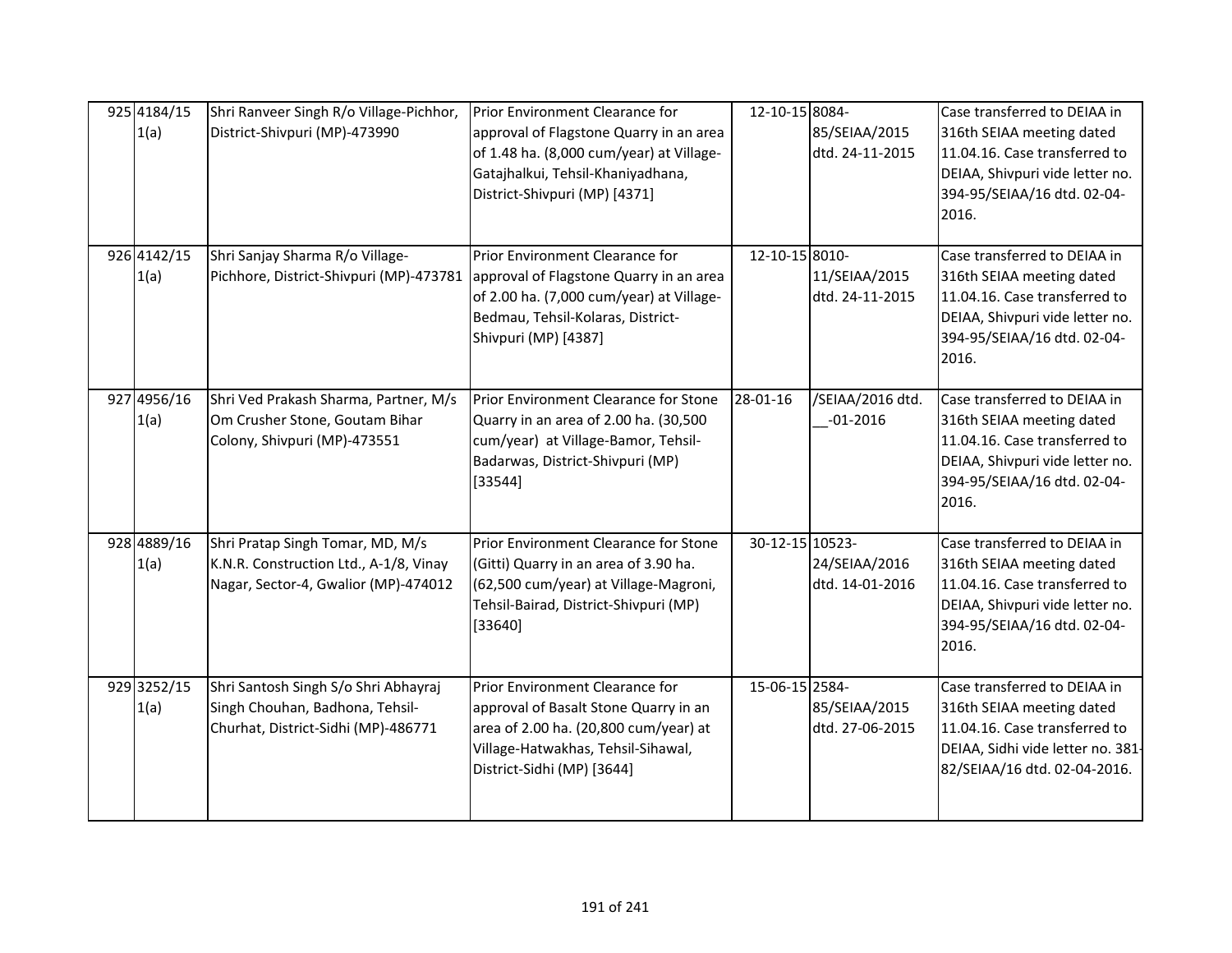| 930 3342/15<br>1(a) | Shri Ajay Kumar Singh S/o Shri Dinesh<br>Kumar Singh, Village-Sukhwahi, Post-<br>Baghwari, Tehsil-Gopad, District-Sidhi<br>(MP)-486771 | Prior Environment Clearance for<br>approval of Stone Quarry in an area of<br>1.660 ha. (12,825 cum/year) at Village-<br>Kargil, Tehsil-Gopad, District-Sidhi (MP)<br>[3851]          | 27-06-15 3522- | 23/SEIAA/2015<br>dtd. 14-07-2015 | Case transferred to DEIAA in<br>305th SEIAA meeting dated<br>17.03.16. Case transferred to<br>DEIAA, Sidhi vide letter no.<br>12412-13/SEIAA/16 dtd. 21-03-<br>2016. |
|---------------------|----------------------------------------------------------------------------------------------------------------------------------------|--------------------------------------------------------------------------------------------------------------------------------------------------------------------------------------|----------------|----------------------------------|----------------------------------------------------------------------------------------------------------------------------------------------------------------------|
| 931 3407/15<br>1(a) | Shri Amit Singh R/o Gram-Adaypur,<br>Tehsil-Churhat, District-Sidhi (MP)-<br>486771                                                    | Prior Environment Clearance for<br>approval of Stone Quarry in an area of<br>2.370 ha. (39,900 cum/year) at Village-<br>Hardi, Tehsil-Sihawal, District-Sidhi (MP)<br>[3796]         | 04-07-15 4044- | 45/SEIAA/2015<br>dtd. 27-07-2015 | Case transferred to DEIAA in<br>305th SEIAA meeting dated<br>17.03.16. Case transferred to<br>DEIAA, Sidhi vide letter no.<br>12415-16/SEIAA/16 dtd. 21-03-<br>2016. |
| 932 3408/15<br>1(a) | Shri Vikash Sharma R/o Village-Jethula,<br>Tehsil-Sihawal, District-Sidhi (MP)-<br>486670                                              | Prior Environment Clearance for<br>approval of Stone Quarry in an area of<br>2.00 ha. (15,270 cum/year) at Village-<br>Jethula, Tehsil-Sihawal, District-Sidhi<br>(MP) [3809]        | 04-07-15 4046- | 47/SEIAA/2015<br>dtd. 27-07-2015 | Case transferred to DEIAA in<br>316th SEIAA meeting dated<br>11.04.16. Case transferred to<br>DEIAA, Sidhi vide letter no. 373-<br>74/SEIAA/16 dtd. 02-04-2016.      |
| 933 3417/15<br>1(a) | Shri Pushpraj Singh Parihar S/o Shri<br>Shyamraj Singh, Shastri Nagar, Tehsil-<br>Gopad Banas, District-Sidhi (MP)-<br>486771          | Prior Environment Clearance for<br>approval of Stone Quarry in an area of<br>1.170 ha. (29,400 cum/year) at Village-<br>Madhpani, Tehsil-Gopad Banas, District-<br>Sidhi (MP) [3850] | 17-07-15 4064- | 65/SEIAA/2015<br>dtd. 27-07-2015 | Case transferred to DEIAA in<br>316th SEIAA meeting dated<br>11.04.16. Case transferred to<br>DEIAA, Sidhi vide letter no. 379-<br>80/SEIAA/16 dtd. 02-04-2016.      |
| 934 3422/15<br>1(a) | Smt. Anju Singh W/o Shri Manoj Singh<br>R/o Village-Banjari, Post-New Banjari,<br>Tehsil-Gopad Banas, District-Sidhi (MP)-<br>486771   | Prior Environment Clearance for<br>approval of Stone Quarry in an area of<br>3.00 ha. (24,819 cum/year) at Village-<br>Barigawan, Tehsil-Gopad Banas, District-<br>Sidhi (MP) [3852] | 04-07-15 4074- | 75/SEIAA/2015<br>dtd. 27-07-2015 | Case transferred to DEIAA in<br>305th SEIAA meeting dated<br>17.03.16. Case transferred to<br>DEIAA, Sidhi vide letter no.<br>12418-19/SEIAA/16 dtd. 21-03-<br>2016. |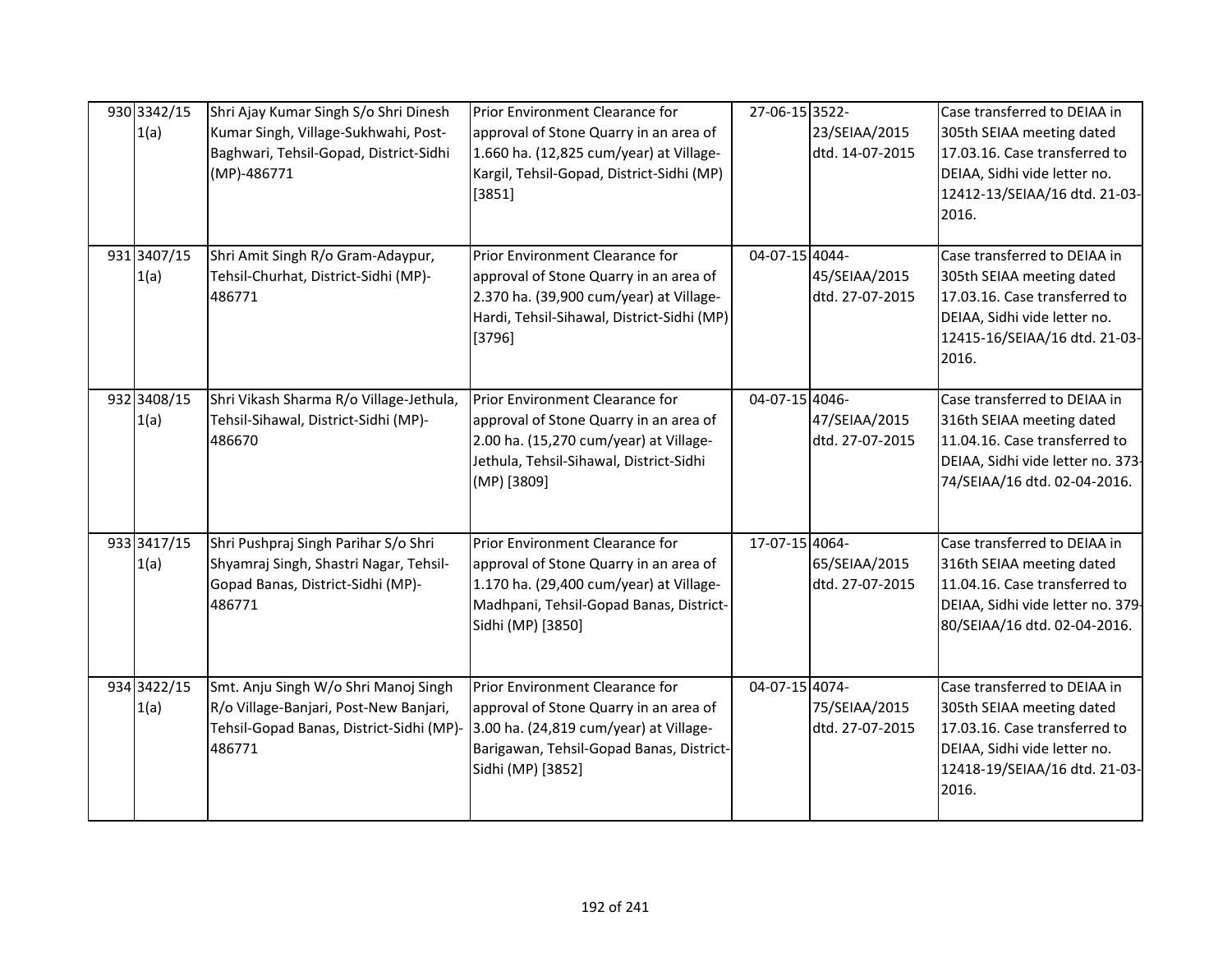| 935 3459/15<br>1(a) | Smt. Karuna Singh W/o Shri Vinod<br>Kumar Singh R/o Shastri Nagar, Sidhi,<br>District-Sidhi (MP)-486661                             | Prior Environment Clearance for<br>approval of Stone Quarry in an area of<br>1.060 ha. (5,700 cum/year) at Village-<br>Shivpurva, Tehsil-Sihawal, District-Sidhi<br>(MP) [4057]         | 24-07-15 4329- | 30/SEIAA/2015<br>dtd. 03-08-2015 | Case transferred to DEIAA in<br>316th SEIAA meeting dated<br>11.04.16. Case transferred to<br>DEIAA, Sidhi vide letter no. 369-<br>70/SEIAA/16 dtd. 02-04-2016.      |
|---------------------|-------------------------------------------------------------------------------------------------------------------------------------|-----------------------------------------------------------------------------------------------------------------------------------------------------------------------------------------|----------------|----------------------------------|----------------------------------------------------------------------------------------------------------------------------------------------------------------------|
| 936 3491/15<br>1(a) | Smt. Kumkum Singh W/o Shri Collector<br>Singh R/o Village & Post-Kubari, Tehsil-<br>Sihawal, District-Sidhi (MP)-486670             | Prior Environment Clearance for<br>approval of Stone Quarry in an area of<br>1.060 ha. (7,065 cum/year) at Village-<br>Khori, Tehsil-Sihawal, District-Sidhi (MP)<br>[4058]             | 24-07-15 4473- | 74/SEIAA/2015<br>dtd. 07-08-2015 | Case transferred to DEIAA in<br>305th SEIAA meeting dated<br>17.03.16. Case transferred to<br>DEIAA, Sidhi vide letter no.<br>12420-21/SEIAA/16 dtd. 21-03-<br>2016. |
| 937 3552/15<br>1(a) | Smt. Durga Shukla R/o Village & Post-<br>Kurwah, Tehsil-Gopad Banas, District-<br>Sidhi (MP)-486661                                 | Prior Environment Clearance for<br>approval of Stone Quarry in an area of<br>0.750 ha. (2,340 cum/year) at Village-<br>Kurwah, Tehsil-Gopad Banas, District-<br>Sidhi (MP) [4280]       | 30-07-15 4821- | 22/SEIAA/2015<br>dtd. 14-08-2015 | Case transferred to DEIAA in<br>316th SEIAA meeting dated<br>11.04.16. Case transferred to<br>DEIAA, Sidhi vide letter no. 375-<br>76/SEIAA/16 dtd. 02-04-2016.      |
| 938 3584/15<br>1(a) | Shri Pushpraj Singh S/o Shyam Raj Singh Prior Environment Clearance for<br>Parihar R/o Shastri Nagar, District-Sidhi<br>(MP)-486771 | approval of Stone Quarry in an area of<br>0.590 ha. (8,550 cum/year) at Village-<br>Bagheda, Tehsil-Churhat, District- Sidhi<br>(MP) [3807]                                             | 04-08-15 5023- | 24/SEIAA/2015<br>dtd. 20-08-2015 | Case transferred to DEIAA in<br>316th SEIAA meeting dated<br>11.04.16. Case transferred to<br>DEIAA, Sidhi vide letter no. 377-<br>78/SEIAA/16 dtd. 02-04-2016.      |
| 939 3593/15<br>1(a) | Smt. Durga Shukla R/o Village-Bhelki<br>Khurd, Tehsil-Gopad Banas, District-<br>Sidhi (MP)-486661                                   | Prior Environment Clearance for<br>approval of Stone Quarry in an area of<br>1.760 ha. (10,500 cum/year) at Village-<br>Bhelki Khurd, Tehsil-Gopad Banas,<br>District-Sidhi (MP) [4254] | 04-08-15 5043- | 44/SEIAA/2015<br>dtd. 20-08-2015 | Case transferred to DEIAA in<br>316th SEIAA meeting dated<br>11.04.16. Case transferred to<br>DEIAA, Sidhi vide letter no. 371-<br>72/SEIAA/16 dtd. 02-04-2016.      |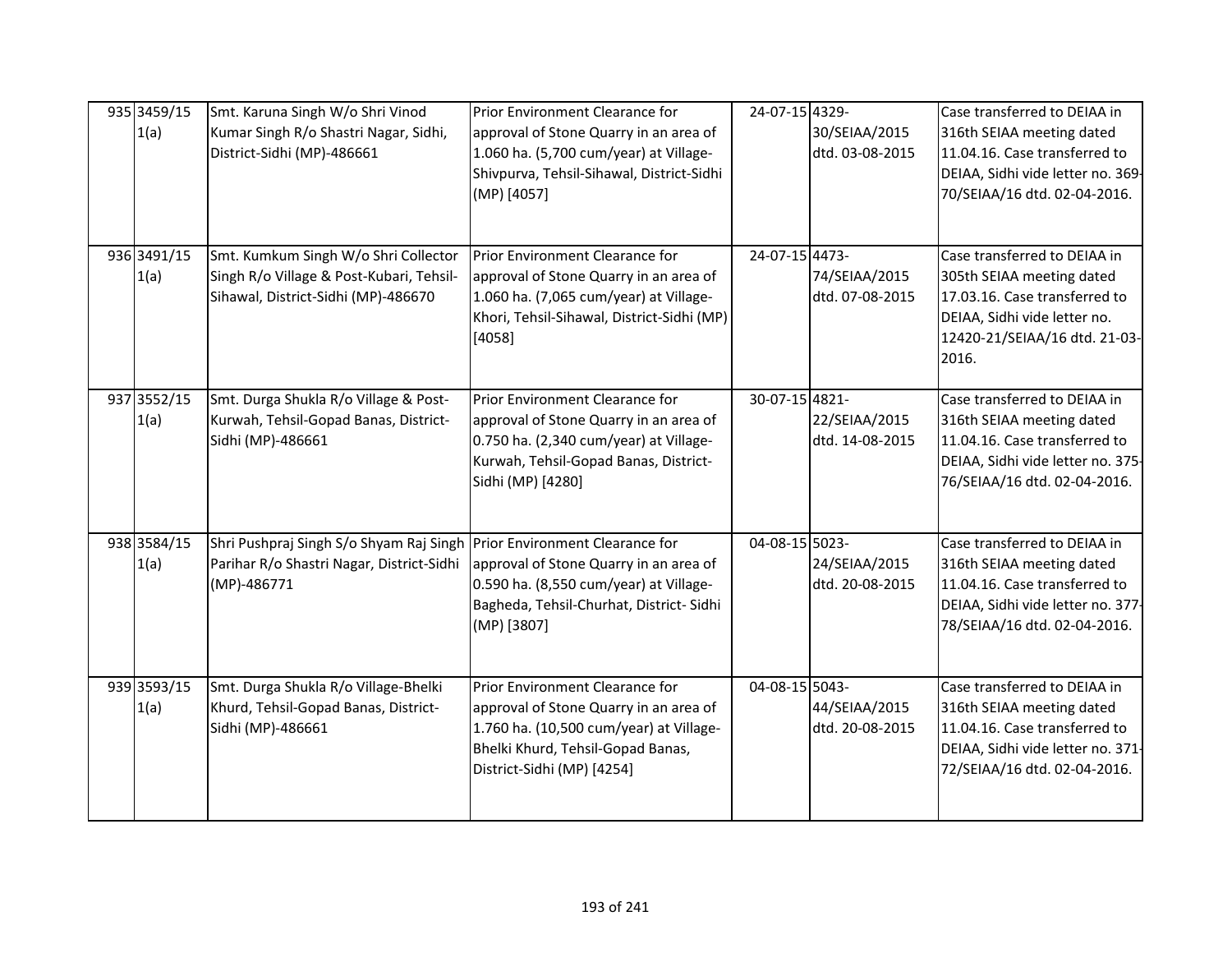| 940 5108/16<br>1(a) | Shri Surendra Pratap Singh, Owner, C/o<br>M/s Dilip Buildcon Limited, Inside<br>Govind Narayan Singh Gate, Chuna<br>Bhatti, Kolar Road, Bhopal (MP)-462016                                                            | Prior Environment Clearance for<br>Crusher Stone Quarry Deposit in an<br>area of 2.00 ha. (14,000 cum/year) at<br>Village-Akauri, Tehsil-Rampur Kalan,<br>District-Sidhi (MP) [37046] |                 | 18-03-16 /SEIAA/2016 dtd.<br>$-03 - 2016$ | Case transferred to DEIAA in<br>316th SEIAA meeting dated<br>11.04.16. Case transferred to<br>DEIAA, Sidhi vide letter no.<br>13226-27/SEIAA/16 dtd. 31-03-<br>2016.   |
|---------------------|-----------------------------------------------------------------------------------------------------------------------------------------------------------------------------------------------------------------------|---------------------------------------------------------------------------------------------------------------------------------------------------------------------------------------|-----------------|-------------------------------------------|------------------------------------------------------------------------------------------------------------------------------------------------------------------------|
| 941 4904/16<br>1(a) | Shri Ajay Singh Chouhan S/o Shri<br>Gajendra Singh Chouhan, Owner, Village Crusher Stone Quarry in an area of 1.00<br>Sonvarsha, Tehsil-Gopad Banas, District- ha. (11,400 cum/year) at Village-<br>Sidhi (MP)-486661 | Prior Environment Clearance for<br>Badhora, Tehsil-Gopad Banas, District-<br>Sidhi (MP) [34473]                                                                                       |                 | 07-01-16 /SEIAA/2016 dtd.<br>$-01 - 2016$ | Case transferred to DEIAA in<br>305th SEIAA meeting dated<br>17.03.16. Case transferred to<br>DEIAA, Sidhi vide letter no.<br>12414-15/SEIAA/16 dtd. 21-03-<br>2016.   |
| 942 4792/15<br>1(a) | Ms. Neetu Tiwari R/o Beside Old Saman<br>Police Chouki, District-Rewa (MP)-<br>486001                                                                                                                                 | Prior Environment Clearance for<br>approval of Stone Quarry in an area of<br>2.00 ha. (9,614 cum/year) at Village-<br>Parasi, Tehsil-Sarai, District-Singrauli<br>(MP) [4982]         | 04-11-15 10645- | 46/SEIAA/2016<br>dtd. 20-01-2016          | Case transferred to DEIAA in<br>316th SEIAA meeting dated<br>11.04.16. Case transferred to<br>DEIAA, Singrauli vide letter no.<br>263-64/SEIAA/16 dtd. 01-04-<br>2016. |
| 943 4651/15<br>1(a) | Shri Om Prakash Didwania S/o Shri<br>Loknath Didwaniya R/o Village-Khadiya<br>Bazar, Tehsil-Duddhi, District-Sonbhadra 2.250 ha. (25,388 cum/year) at Village-<br>(UP)-486889                                         | Prior Environment Clearance for<br>approval of Stone Quarry in an area of<br>Kumhiya, Tehsil-Singrauli, District-<br>Singrauli (MP) [6273]                                            | 01-12-15 9258-  | 59/SEIAA/2015<br>dtd. 15-12-2015          | Case transferred to DEIAA in<br>316th SEIAA meeting dated<br>11.04.16. Case transferred to<br>DEIAA, Singrauli vide letter no.<br>265-66/SEIAA/16 dtd. 01-04-<br>2016. |
| 944 4650/15<br>1(a) | Smt. Seeta Singh W/o Shri Santbahadur   Prior Environment Clearance for Metal<br>Singh R/o Village-Chitrangi, Tehsil-                                                                                                 | Stone Quarry in an area of 1.850 ha.<br>Chitrangi, District-Singrauli (MP)-486882 (4,085 cum/year) at Village-Rehi, Tehsil-<br>Chitrangi, District-Singrauli (MP) [5484]              | 01-12-15 9256-  | 57/SEIAA/2015<br>dtd. 15-12-2015          | Case transferred to DEIAA in<br>316th SEIAA meeting dated<br>11.04.16. Case transferred to<br>DEIAA, Singrauli vide letter no.<br>321-22/SEIAA/16 dtd. 02-04-<br>2016. |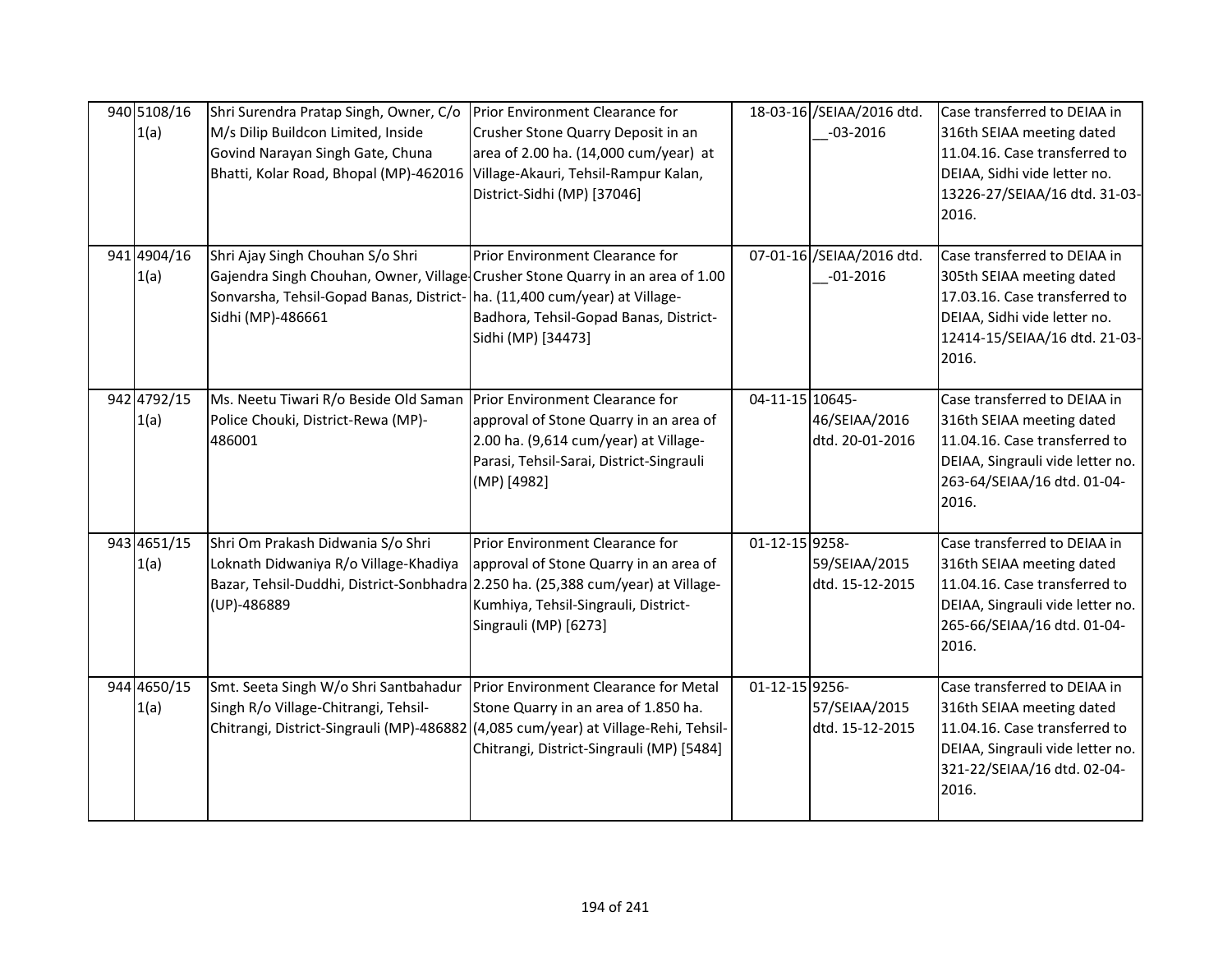| 945 4638/15<br>1(a) | Shri Bhigurasan Gupta S/o Shri Nathai<br>Gupta R/o Village-Khadiya Bazar, Shakti<br>Nagar, District-Sonbhadra (UP)-231225                   | Prior Environment Clearance for<br>approval of Metal Stone Quarry in an<br>area of 0.60 ha. (10,287 cum/year) at<br>Village-Karami, Tehsil-Singrauli, District-<br>Singrauli (MP) [6273] | 24-11-15 9316- | 17/SEIAA/2015<br>dtd. 15-12-2015 | Case transferred to DEIAA in<br>316th SEIAA meeting dated<br>11.04.16. Case transferred to<br>DEIAA, Singrauli vide letter no.<br>268-69/SEIAA/16 dtd. 01-04-<br>2016. |
|---------------------|---------------------------------------------------------------------------------------------------------------------------------------------|------------------------------------------------------------------------------------------------------------------------------------------------------------------------------------------|----------------|----------------------------------|------------------------------------------------------------------------------------------------------------------------------------------------------------------------|
| 946 4571/15<br>1(a) | Shri Vinay Kumar Singh, Village & Post-<br>Chitrangi, District-Singrauli (MP)-486882 approval of Feldpathic Quartzite in an                 | Prior Environment Clearance for<br>area of 2.00 ha. (3,658 cum/year) at<br>Village-Tenduha, Tehsil-Chitrangi,<br>District-Singrauli (MP) [6016]                                          | 20-11-15 9085- | 86/SEIAA/2015<br>dtd. 11-12-2015 | Case transferred to DEIAA in<br>316th SEIAA meeting dated<br>11.04.16. Case transferred to<br>DEIAA, Singrauli vide letter no.<br>269-70/SEIAA/16 dtd. 01-04-<br>2016. |
| 947 4456/15<br>1(a) | Shri Meghnath Vaishya S/o Shri<br>Triloknath Vaishya R/o Village-Karauti,<br>Post-Pipra Kurund, Tehsil & District-<br>Singrauli (MP)-486886 | Prior Environment Clearance for<br>approval of Stone Quarry in an area of<br>2.86 ha. (36,264 cum/year) at Village-<br>Barahpan, Tehsil-Singrauli, District-<br>Singrauli (MP) [5456]    | 18-11-15 8798- | 99/SEIAA/2015<br>dtd. 05-12-2015 | Case transferred to DEIAA in<br>316th SEIAA meeting dated<br>11.04.16. Case transferred to<br>DEIAA, Singrauli vide letter no.<br>273-74/SEIAA/16 dtd. 01-04-<br>2016. |
| 948 4444/15<br>1(a) | Shri Raj Kumar Singh S/o Shri Harish<br>Chand Singh R/o Behind SP Office,<br>District-Sidhi (MP)-486661                                     | Prior Environment Clearance for<br>approval of Boulder Quarry in an area<br>of 4.00 ha. (49,998 cum/year) at Village-<br>Bharsedi, Tehsil-Sarai, District-Singrauli<br>(MP) [5692]       | 19-11-15 8774- | 75/SEIAA/2015<br>dtd. 05-12-2015 | Case transferred to DEIAA in<br>316th SEIAA meeting dated<br>11.04.16. Case transferred to<br>DEIAA, Singrauli vide letter no.<br>275-76/SEIAA/16 dtd. 01-04-<br>2016. |
| 949 4443/15<br>1(a) | Shri Ramashankar Pathak R/o Village &<br>Post-Chitrangi, District-Singrauli (MP)-<br>486882                                                 | Prior Environment Clearance for<br>approval of Stone Quarry in an area of<br>2.00 ha. (3,990 cum/year) at Village-<br>Tenduha, Tehsil-Chitrangi, District-<br>Singrauli (MP) [6015]      | 20-11-15 8772- | 73/SEIAA/2015<br>dtd. 05-12-2015 | Case transferred to DEIAA in<br>316th SEIAA meeting dated<br>11.04.16. Case transferred to<br>DEIAA, Singrauli vide letter no.<br>277-78/SEIAA/16 dtd. 01-04-<br>2016. |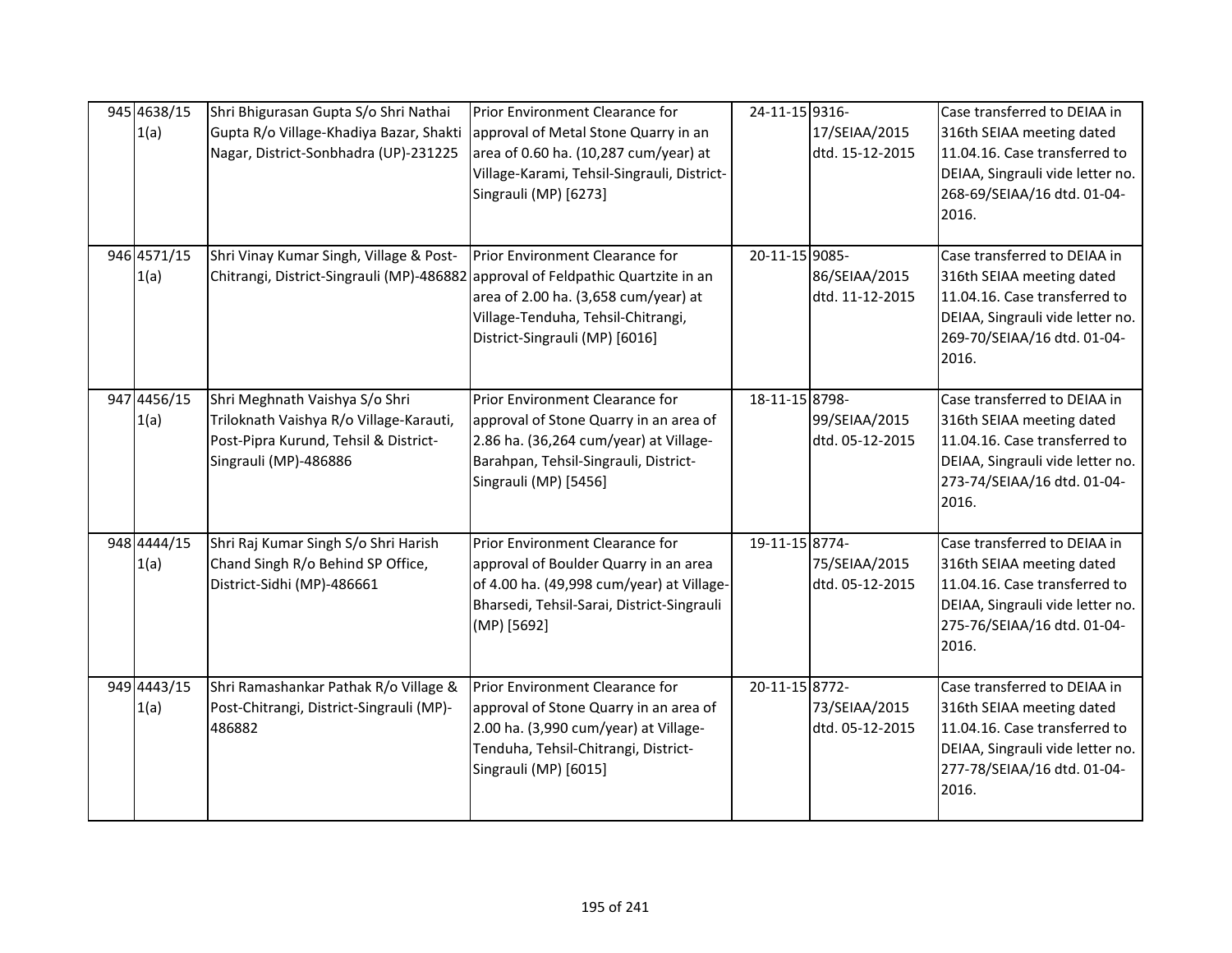| 950 4406/15<br>1(a) | Shri Ashok Singh R/o Vindhya Nagar<br>Road, Dhoti, District-Singrauli (MP)-<br>486886                                                             | Prior Environment Clearance for<br>approval of Stone Quarry in an area of<br>3.340 ha. (50,350 cum/year) at Village-<br>Gadriya, Tehsil-Singrauli, District-<br>Singrauli (MP) [5922]  | 28-10-15 8701- | 02/SEIAA/2015<br>dtd. 05-12-2015 | Case transferred to DEIAA in<br>316th SEIAA meeting dated<br>11.04.16. Case transferred to<br>DEIAA, Singrauli vide letter no.<br>279-80/SEIAA/16 dtd. 01-04-<br>2016.   |
|---------------------|---------------------------------------------------------------------------------------------------------------------------------------------------|----------------------------------------------------------------------------------------------------------------------------------------------------------------------------------------|----------------|----------------------------------|--------------------------------------------------------------------------------------------------------------------------------------------------------------------------|
| 951 4402/15<br>1(a) | Shri Rakesh Kumar, M/s Maa<br>Jagdambey Minerals Pvt. Ltd., R/o<br>Gurumukh Adawani, Nutan Colony,<br>District-Sidhi (MP)-486661                  | Prior Environment Clearance for<br>approval of Stone Quarry in an area of<br>4.00 ha. (72,882 cum/year) at Village-<br>Bharsedi, Tehsil-Deosar, District-<br>Singrauli (MP) [5787]     | 06-11-15 8693- | 94/SEIAA/2015<br>dtd. 05-12-2015 | Case transferred to DEIAA in<br>316th SEIAA meeting dated<br>11.04.16. Case transferred to<br>DEIAA, Singrauli vide letter no.<br>12914-15/SEIAA/16 dtd. 30-03-<br>2016. |
| 952 4394/15<br>1(a) | Shri Ashok Kumar, Partner, M/s Giriraj<br>Stone Crusher R/o Navjeevan Vihar,<br>P.O.-Vindhya Nagar, District-Singrauli<br>(MP)-486886             | Prior Environment Clearance for<br>approval of Stone Quarry in an area of<br>3.00 ha. (48,188 cum/year) at Village-<br>Pondi, Tehsil-Deosar, District-Singrauli<br>(MP) [5786]         | 30-10-15 8665- | 66/SEIAA/2015<br>dtd. 05-12-2015 | Case transferred to DEIAA in<br>316th SEIAA meeting dated<br>11.04.16. Case transferred to<br>DEIAA, Singrauli vide letter no.<br>281-82/SEIAA/16 dtd. 01-04-<br>2016.   |
| 953 4367/15<br>1(a) | Shri Santosh Kumar Vaishya R/o Village-<br>Tiyara, Tehsil & District-Singrauli (MP)-<br>486886                                                    | Prior Environment Clearance for<br>approval of Stone Quarry in an area of<br>4.00 ha. (5,852 cum/year) at Village-<br>Khamhariya, Tehsil-Singrauli, District-<br>Singrauli (MP) [5881] | 06-11-15 8619- | 20/SEIAA/2015<br>dtd. 02-12-2015 | Case transferred to DEIAA in<br>316th SEIAA meeting dated<br>11.04.16. Case transferred to<br>DEIAA, Singrauli vide letter no.<br>283-84/SEIAA/16 dtd. 01-04-<br>2016.   |
| 954 4353/15<br>1(a) | Shri Gaurav Singh Baghel S/o Shri<br>Rajendra Singh Baghel R/o MIG-164,<br>Navjeevan Vihar, Post-Vindhya Nagar,<br>District-Singrauli (MP)-486886 | Prior Environment Clearance for<br>approval of Metal Stone Quarry in an<br>area of 1.10 ha. (12,075 cum/year) at<br>Village-Basauda, Tehsil-Mada, District-<br>Singrauli (MP) [5913]   | 30-10-15 8589- | 90/SEIAA/2015<br>dtd. 02-12-2015 | Case transferred to DEIAA in<br>316th SEIAA meeting dated<br>11.04.16. Case transferred to<br>DEIAA, Singrauli vide letter no.<br>285-86/SEIAA/16 dtd. 01-04-<br>2016.   |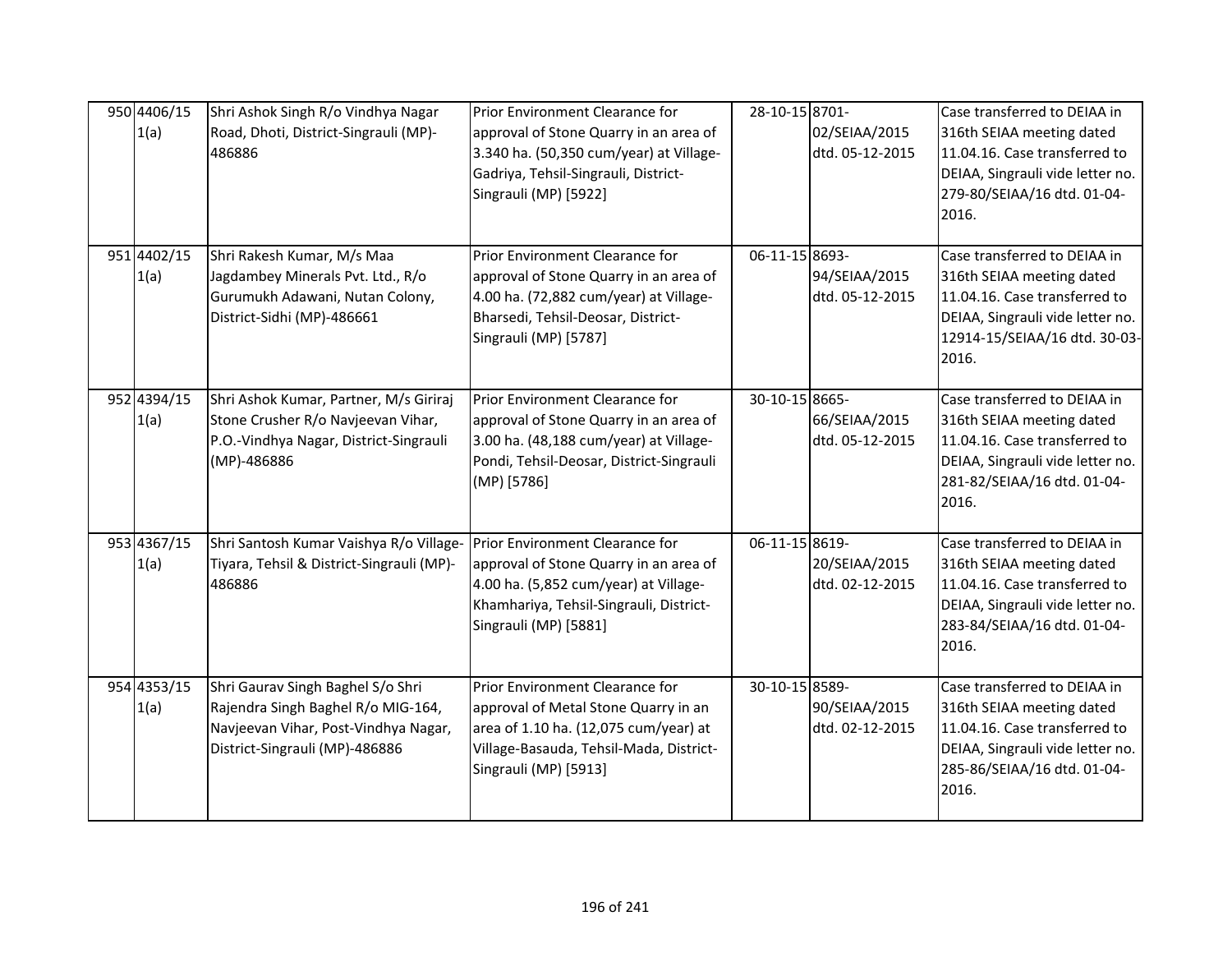| 955 4352/15<br>1(a) | Shri Satendra Singh Baghel S/o Shri<br>Rajendra Singh Baghel R/o MIG-164,<br>Navjeevan Vihar, Post-Vindhya Nagar,<br>District-Singrauli (MP)-486886 | Prior Environment Clearance for<br>approval of Metal Stone Quarry in an<br>area of 2.00 ha. (22,147 cum/year) at<br>Village-Makrohar, Tehsil-Mada, District-<br>Singrauli (MP) [5887]      | 30-10-15 8587- | 88/SEIAA/2015<br>dtd. 02-12-2015 | Case transferred to DEIAA in<br>316th SEIAA meeting dated<br>11.04.16. Case transferred to<br>DEIAA, Singrauli vide letter no.<br>287-88/SEIAA/16 dtd. 01-04-<br>2016.   |
|---------------------|-----------------------------------------------------------------------------------------------------------------------------------------------------|--------------------------------------------------------------------------------------------------------------------------------------------------------------------------------------------|----------------|----------------------------------|--------------------------------------------------------------------------------------------------------------------------------------------------------------------------|
| 956 4267/15<br>1(a) | Shri Punit Kumar Bind S/o Shri<br>Sangamlal Bind R/o Village-Piparwan,<br>P.O. Badkud, Tehsil-Chitrangi, District-<br>Singrauli (MP)-486885         | Prior Environment Clearance for<br>approval of Metal Stone Quarry in an<br>area of 2.750 ha. (18,080 cum/year) at<br>Village-Piparwan, Tehsil-Chitrangi,<br>District-Singrauli (MP) [5771] | 20-10-15 8367- | 68/SEIAA/2015<br>dtd. 28-11-2015 | Case transferred to DEIAA in<br>316th SEIAA meeting dated<br>11.04.16. Case transferred to<br>DEIAA, Singrauli vide letter no.<br>289-90/SEIAA/16 dtd. 01-04-<br>2016.   |
| 957 4265/15<br>1(a) | Shri Amit Kumar Singh R/o Village &<br>Post-Fatehgarh, District-Bhiwani (HR)-<br>127021                                                             | Prior Environment Clearance for<br>approval of Stone Quarry in an area of<br>2.58 ha. (29,450 cum/year) at Village-<br>Katheri, Tehsil-Deosar, District-Singrauli<br>(MP) [5685]           | 26-10-15 8363- | 64/SEIAA/2015<br>dtd. 28-11-2015 | Case transferred to DEIAA in<br>316th SEIAA meeting dated<br>11.04.16. Case transferred to<br>DEIAA, Singrauli vide letter no.<br>291-92/SEIAA/16 dtd. 01-04-<br>2016.   |
| 958 4264/15<br>1(a) | Shri Amit Kumar Singh R/o Village &<br>Post-Fatehgarh, District-Bhiwani (MP)-<br>127021                                                             | Prior Environment Clearance for<br>approval of Stone Quarry in an area of<br>4.00 ha. (69,160 cum/year) at Village-<br>Katheri, Tehsil-Deosar, District-Singrauli<br>(MP) [5681]           | 26-10-15 8357- | 58/SEIAA/2015<br>dtd. 28-11-2015 | Case transferred to DEIAA in<br>316th SEIAA meeting dated<br>11.04.16. Case transferred to<br>DEIAA, Singrauli vide letter no.<br>12916-17/SEIAA/16 dtd. 30-03-<br>2016. |
| 959 4137/15<br>1(a) | Shri Shyamlal Jaiswal S/o Shri Lalai<br>Jaiswal R/o Village-Jhara, Tehsil-Sarai,<br>District-Singrauli (MP)-486886                                  | Prior Environment Clearance for<br>approval of Stone Quarry in an area of<br>4.00 ha. (41,496 cum/year) at Village-<br>Jhara, Tehsil-Sarai, District-Singrauli<br>(MP) [5311]              | 16-10-15 8018- | 19/SEIAA/2015<br>dtd. 24-11-2015 | Case transferred to DEIAA in<br>316th SEIAA meeting dated<br>11.04.16. Case transferred to<br>DEIAA, Singrauli vide letter no.<br>12918-19/SEIAA/16 dtd. 30-03-<br>2016. |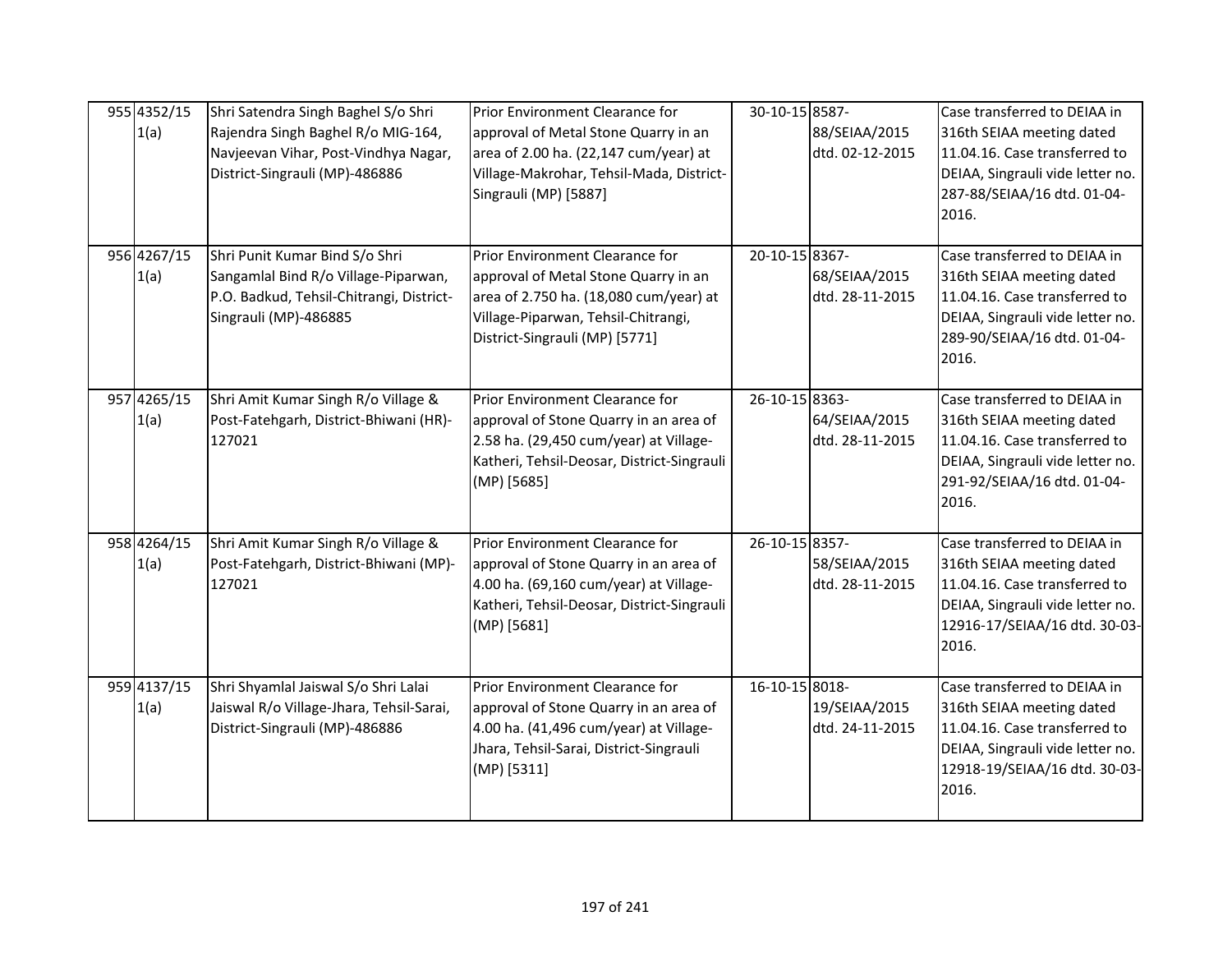| 960 4136/15<br>1(a) | Shri Rakesh Kumar Goyal S/o Shri<br>Ramesh Changdra Goyal R/o Village-<br>Singrauli, Post-Morba, District-Singrauli<br>(MP)-486886                                          | Prior Environment Clearance for<br>approval of Stone Quarry in an area of<br>2.60 ha. (52,203 cum/year) at Village-<br>Jogiyani, Tehsil-Mada, District-Singrauli<br>(MP) [5727]       | 16-10-15 8016- | 17/SEIAA/2015<br>dtd. 24-11-2015 | Case transferred to DEIAA in<br>316th SEIAA meeting dated<br>11.04.16. Case transferred to<br>DEIAA, Singrauli vide letter no.<br>12921-22/SEIAA/16 dtd. 30-03-<br>2016. |
|---------------------|-----------------------------------------------------------------------------------------------------------------------------------------------------------------------------|---------------------------------------------------------------------------------------------------------------------------------------------------------------------------------------|----------------|----------------------------------|--------------------------------------------------------------------------------------------------------------------------------------------------------------------------|
| 961 4135/15<br>1(a) | Shri Dashrath Prasad Gupta, M/s Jai<br>Dhanuja Stone Crusher, Village-Amaha<br>Sarai, Post-Sarai, District-Singrauli (MP)- 2.00 ha. (10,816 cum/year) at Village-<br>486886 | Prior Environment Clearance for<br>approval of Stone Quarry in an area of<br>Jhara, Tehsil-Sarai, District-Singrauli<br>(MP) [5704]                                                   | 16-10-15 8014- | 15/SEIAA/2015<br>dtd. 24-11-2015 | Case transferred to DEIAA in<br>316th SEIAA meeting dated<br>11.04.16. Case transferred to<br>DEIAA, Singrauli vide letter no.<br>12922-23/SEIAA/16 dtd. 30-03-<br>2016. |
| 962 4128/15<br>1(a) | Shri Narendra Singh Yadav, Director,<br>M/s K.N. International Ltd., Village-<br>Ganiyari, Post-Waidhan, District-<br>Singrauli (MP)-486886                                 | Prior Environment Clearance for<br>approval of Stone Quarry in an area of<br>1.02 ha. (18,800 cum/year) at Village-<br>Phulwari, Tehsil-Singrauli, District-<br>Singrauli (MP) [5084] | 15-10-15 7988- | 89/SEIAA/2015<br>dtd. 23-11-2015 | Case transferred to DEIAA in<br>316th SEIAA meeting dated<br>11.04.16. Case transferred to<br>DEIAA, Singrauli vide letter no.<br>12924-25/SEIAA/16 dtd. 30-03-<br>2016. |
| 963 4127/15<br>1(a) | Shri Rakesh Kumar Goyal S/o Shri<br>Ramesh Chandra Goyal R/o Village-<br>Singrauli, Post-Morba, District-Singrauli<br>(MP)-486886                                           | Prior Environment Clearance for<br>approval of Stone Quarry in an area of<br>1.97 ha. (51,994 cum/year) at Village-<br>Makrohar, Tehsil-Mada, District-<br>Singrauli (MP) [5736]      | 16-10-15 7986- | 87/SEIAA/2015<br>dtd. 23-11-2015 | Case transferred to DEIAA in<br>316th SEIAA meeting dated<br>11.04.16. Case transferred to<br>DEIAA, Singrauli vide letter no.<br>12926-27/SEIAA/16 dtd. 30-03-<br>2016. |
| 964 4124/15<br>1(a) | Shri Sanjeev Kumar Singh S/o Shri<br>Kailash Singh R/o MIG-44, Nav Jeevan<br>Bihar, P.O. Vindhya Nagar, District-<br>Singrauli (MP)-486885                                  | Prior Environment Clearance for<br>approval of Stone Quarry in an area of<br>4.00 ha. (48,000 cum/year) at Village-<br>Singrawal, Tehsil-Mada, District-<br>Singrauli (MP) [5373]     | 15-10-15 8004- | 05/SEIAA/2015<br>dtd. 24-11-2015 | Case transferred to DEIAA in<br>316th SEIAA meeting dated<br>11.04.16. Case transferred to<br>DEIAA, Singrauli vide letter no.<br>12928-29/SEIAA/16 dtd. 30-03-<br>2016. |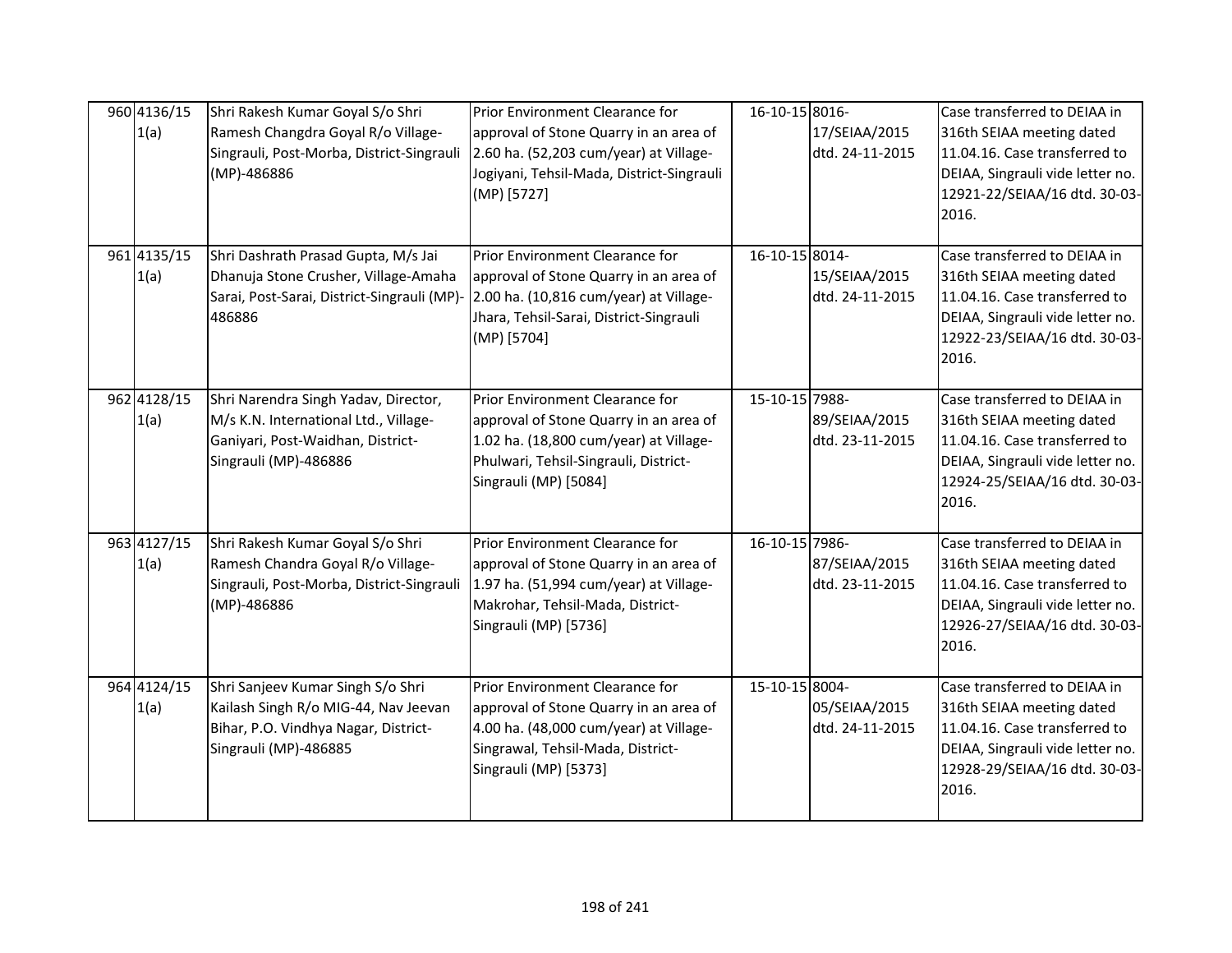| 965 4053/15<br>1(a) | Smt. Archana Singh W/o Shri Nagendra<br>Pratap Singh R/o NH-2, B-447, NTPC<br>Colony, Vindhya Nagar, District-Singrauli 2.60 ha. (21,535 cum/year) at Village-<br>(MP)-486885   | Prior Environment Clearance for<br>approval of Stone Quarry in an area of<br>Badkud, Tehsil-Chitrangi, District-<br>Singrauli (MP) [5235]                                                | 05-10-15 7504- | 05/SEIAA/2015<br>dtd. 09-11-2015 | Case transferred to DEIAA in<br>316th SEIAA meeting dated<br>11.04.16. Case transferred to<br>DEIAA, Singrauli vide letter no.<br>12931-32/SEIAA/16 dtd. 30-03-<br>2016. |
|---------------------|---------------------------------------------------------------------------------------------------------------------------------------------------------------------------------|------------------------------------------------------------------------------------------------------------------------------------------------------------------------------------------|----------------|----------------------------------|--------------------------------------------------------------------------------------------------------------------------------------------------------------------------|
| 966 4047/15<br>1(a) | Shri Nagendra Pratap Singh S/o Shri<br>Prem Kumar Singh R/o NH-2, B-447,<br>NTPC Colony, Vindhya Nagar, District-<br>Singrauli (MP)-486885                                      | Prior Environment Clearance for<br>approval of Metal Stone Quarry in an<br>area of 4.00 ha. (50,251 cum/year) at<br>Village-Badkud, Tehsil-Chitrangi, District-<br>Singrauli (MP) [5232] | 05-10-15 7492- | 93/SEIAA/2015<br>dtd. 09-11-2015 | Case transferred to DEIAA in<br>316th SEIAA meeting dated<br>11.04.16. Case transferred to<br>DEIAA, Singrauli vide letter no.<br>12932-33/SEIAA/16 dtd. 30-03-<br>2016. |
| 967 4016/15<br>1(a) | Shri Nagendra Pratap Singh S/o Late Shri Prior Environment Clearance for<br>Prem Kumar Singh R/o NH-2, B-447,<br>NTPC Colony, Vindhya Nagar, District-<br>Singrauli (MP)-486885 | approval of Stone Quarry in an area of<br>4.00 ha. (45,206 cum/year) at Village-<br>Gangi, Tehsil-Chitrangi, District-Singrauli<br>(MP) [5239]                                           | 05-10-15 7226- | 27/SEIAA/2015<br>dtd. 04-11-2015 | Case transferred to DEIAA in<br>316th SEIAA meeting dated<br>11.04.16. Case transferred to<br>DEIAA, Singrauli vide letter no.<br>12934-35/SEIAA/16 dtd. 30-03-<br>2016. |
| 968 4009/15<br>1(a) | Shri Shyamlal Jaiswal S/o Shri Lalai<br>Jaiswal R/o Jhara, Tehsil-Sarai, District-<br>Singrauli (MP)-486886                                                                     | Prior Environment Clearance for<br>approval of Stone Quarry in an area of<br>2.00 ha. (30,419 cum/year) at Village-<br>Jhara, Tehsil-Sarai, District-Singrauli<br>(MP) [5314]            | 05-10-15 7212- | 13/SEIAA/2015<br>dtd. 04-11-2015 | Case transferred to DEIAA in<br>316th SEIAA meeting dated<br>11.04.16. Case transferred to<br>DEIAA, Singrauli vide letter no.<br>12937-38/SEIAA/16 dtd. 30-03-<br>2016. |
| 969 4008/15<br>1(a) | Smt. Chandrawati Singh W/o Late Shri<br>Dinesh Singh R/o Jai Nagar, Post-<br>Vindhya Nagar, District-Singrauli (MP)-<br>486886                                                  | Prior Environment Clearance for<br>approval of Metal Stone Quarry in an<br>area of 3.00 ha. (20,485 cum/year) at<br>Village-Jhara, Tehsil-Sarai, District-<br>Singrauli (MP) [5258]      | 30-09-15 7210- | 11/SEIAA/2015<br>dtd. 04-11-2015 | Case transferred to DEIAA in<br>316th SEIAA meeting dated<br>11.04.16. Case transferred to<br>DEIAA, Singrauli vide letter no.<br>12938-39/SEIAA/16 dtd. 30-03-<br>2016. |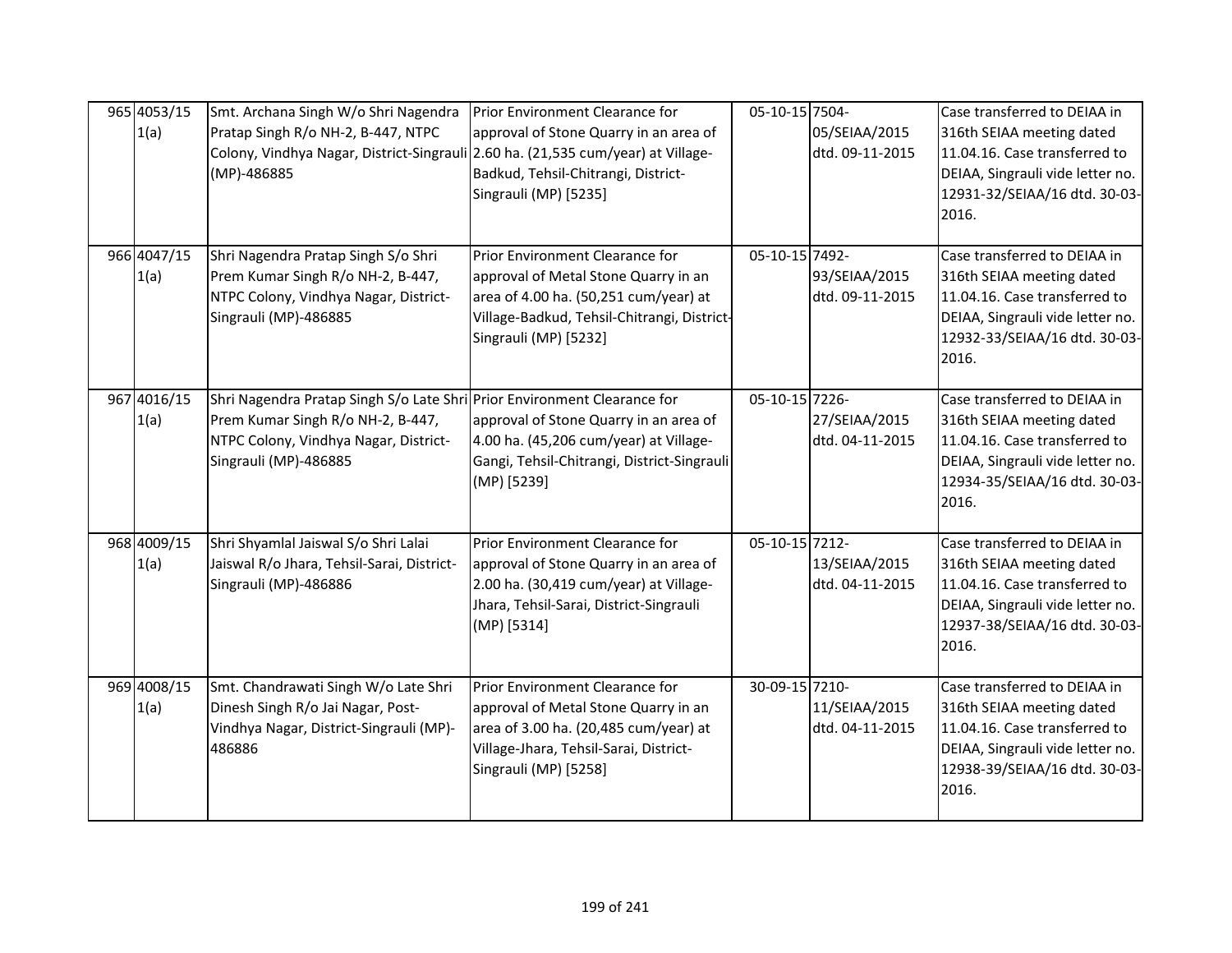| 970 4007/15<br>1(a) | Smt. Archana Singh W/o Shri Nagendra<br>Pratap Singh R/o NH-2, B-477, NTPC<br>Colony, Vindhya Nagar, District-Singrauli 3.38 ha. (26,498 cum/year) at Village-<br>(MP)-480885                                 | Prior Environment Clearance for<br>approval of Stone Quarry in an area of<br>Duari, Tehsil-Chitrangi, District-Singrauli<br>(MP) [5230]                                           | 05-10-15 7208- | 09/SEIAA/2015<br>dtd. 04-11-2015           | Case transferred to DEIAA in<br>316th SEIAA meeting dated<br>11.04.16. Case transferred to<br>DEIAA, Singrauli vide letter no.<br>12940-41/SEIAA/16 dtd. 30-03-<br>2016. |
|---------------------|---------------------------------------------------------------------------------------------------------------------------------------------------------------------------------------------------------------|-----------------------------------------------------------------------------------------------------------------------------------------------------------------------------------|----------------|--------------------------------------------|--------------------------------------------------------------------------------------------------------------------------------------------------------------------------|
| 971 3903/15<br>1(a) | Shri Sanjeev Kumar R/o Shastri Nagar,<br>Pandit Colony, District-Bhind (MP)-<br>477001                                                                                                                        | Prior Environment Clearance for<br>approval of Stone Quarry in an area of<br>4.00 ha. (38,167 cum/year) at Village-<br>Kathari, Tehsil-Sarai, District-Singrauli<br>(MP) [5054]   | 21-09-15 6743- | 44/SEIAA/2015<br>dtd. 23-10-2015           | Case transferred to DEIAA in<br>316th SEIAA meeting dated<br>11.04.16. Case transferred to<br>DEIAA, Singrauli vide letter no.<br>12942-43/SEIAA/16 dtd. 30-03-<br>2016. |
| 972 5097/16<br>1(a) | Shri Suresh Chandra Agrawal,<br>Proprietor, M/s Raj Stone Crusher, R/o<br>Baragawan, Tehsil-Deosar, District-<br>Singrauli (MP)-486669                                                                        | Prior Environment Clearance for<br>Crusher Stone Quarry in an area of 4.00<br>ha. (40,000 cum/year) at Village-<br>Banjari, Tehsil-Deosar, District-Singrauli<br>(MP) [33383]     |                | 16-03-16 /SEIAA/2016 dtd.<br>$-03 - 2016$  | Case transferred to DEIAA in<br>307th SEIAA meeting dated<br>22.03.16. Case transferred to<br>DEIAA, Singrauli vide letter no.<br>12594-95/SEIAA/16 dtd. 26-03-<br>2016. |
| 973 5093/16<br>1(a) | Smt. Subrata Tiwari W/o Shri Sunil Dutt   Prior Environment Clearance for Metal<br>Tiwari, Owner, Village-Biloungi, Tehsil-<br>Singrauli, District-Singrauli (MP)-486886 (5,586 cum/year) at Village-Banjari, | Stone Quarry in an area of 2.00 ha.<br>Tehsil-Sarai, District-Singrauli (MP)<br>[50012]                                                                                           |                | 15-03-16 / SEIAA/2016 dtd.<br>$-03 - 2016$ | Case transferred to DEIAA in<br>307th SEIAA meeting dated<br>22.03.16. Case transferred to<br>DEIAA, Singrauli vide letter no.<br>12596-97/SEIAA/16 dtd. 26-03-<br>2016. |
| 974 5060/16<br>1(a) | Shri Makkhan Singh, Partner, M/s Maa<br>Sharda Stone, Village-Majhigawan,<br>Tehsil-Deosar, District-Singrauli (MP)-<br>486881                                                                                | Prior Environment Clearance for Stone<br>(Gitti) Quarry in an area of 1.34 ha.<br>(14,060 cum/year) at Village-<br>Majhigawan, Tehsil-Deosar, District-<br>Singrauli (MP) [37270] |                | 09-03-16 /SEIAA/2016 dtd.<br>$-03 - 2016$  | Case transferred to DEIAA in<br>307th SEIAA meeting dated<br>22.03.16. Case transferred to<br>DEIAA, Singrauli vide letter no.<br>12600-01/SEIAA/16 dtd. 26-03-<br>2016. |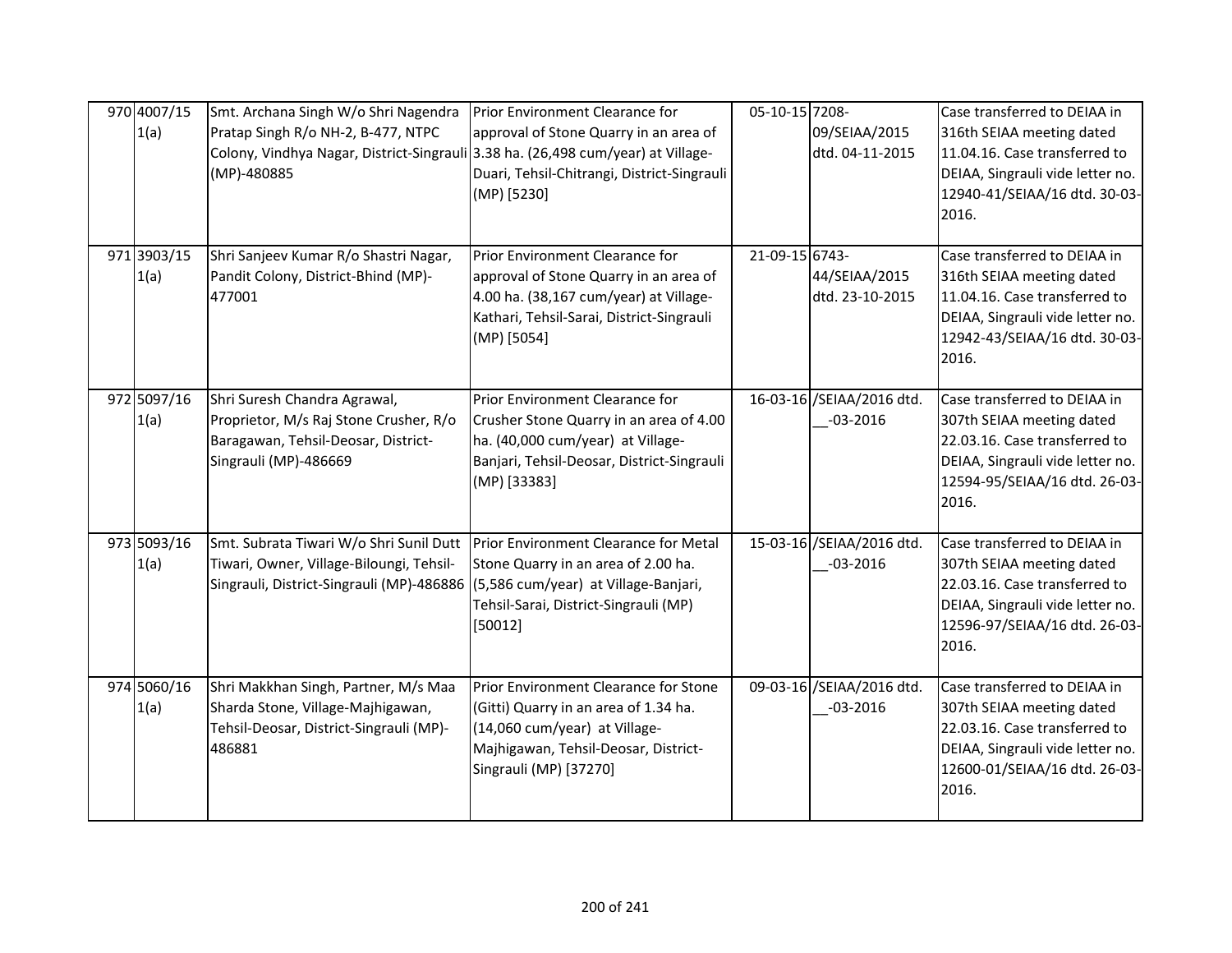| 975 5045/16<br>1(a) | Shri Suresh Chandra Agrawal, M/s Raj<br>Stone Crusher, Baragawan, Tehsil-<br>Devsir, District-Singrauli (MP)-486882               | Prior Environment Clearance for<br>Crusher Stone Quarry in an area of<br>3.240 ha. (34,000 cum/year) at Village-<br>Majhigawa, Tehsil-Deosar, District-<br>Singrauli (MP) [33384] | 04-03-16 /SEIAA/2016 dtd.<br>$-03 - 2016$ | Case transferred to DEIAA in<br>307th SEIAA meeting dated<br>22.03.16. Case transferred to<br>DEIAA, Singrauli vide letter no.<br>12602-03/SEIAA/16 dtd. 26-03-<br>2016. |
|---------------------|-----------------------------------------------------------------------------------------------------------------------------------|-----------------------------------------------------------------------------------------------------------------------------------------------------------------------------------|-------------------------------------------|--------------------------------------------------------------------------------------------------------------------------------------------------------------------------|
| 976 5044/16<br>1(a) | Shri Suresh Chandra Agrawal, M/s Raj<br>Stone Crusher, Baragawan, Tehsil-<br>Devsir, District-Singrauli (MP)-486882               | Prior Environment Clearance for<br>Crusher Stone Quarry in an area of<br>1.400 ha. (8,408 cum/year) at Village-<br>Rehi, Tehsil-Chitrangi, District-Singrauli<br>(MP) [33382]     | 04-03-16 /SEIAA/2016 dtd.<br>$-03 - 2016$ | Case transferred to DEIAA in<br>307th SEIAA meeting dated<br>22.03.16. Case transferred to<br>DEIAA, Singrauli vide letter no.<br>12598-99/SEIAA/16 dtd. 26-03-<br>2016. |
| 977 5016/16<br>1(a) | Shri Anand Kumar Agrawal, Partner,<br>Navjeewan Bihar, Post-Vindhya Nagar,<br>District-Singrauli (MP)-486889                      | Prior Environment Clearance for Metal<br>Stone Quarry in an area of 1.50 ha.<br>(29,344 cum/year) at Village-Semariya,<br>Tehsil-Mada, District-Singrauli (MP)<br>[48789]         | 25-02-16 /SEIAA/2016 dtd.<br>$-02 - 2016$ | Case transferred to DEIAA in<br>316th SEIAA meeting dated<br>11.04.16. Case transferred to<br>DEIAA, Singrauli vide letter no.<br>12944-45/SEIAA/16 dtd. 30-03-<br>2016. |
| 978 4991/16<br>1(a) | Shri Yogesh Kumar Singh S/o Shri Arun<br>Kumar Singh, Owner, Village-Makrohar,<br>Tehsil-Mada, District-Singrauli (MP)-<br>486886 | Prior Environment Clearance for Metal<br>Stone Quarry in an area of 1.00 ha.<br>(15,375 cum/year) at Village-Makrohar,<br>Tehsil-Mada, District-Singrauli (MP)<br>[35032]         | 17-02-16 /SEIAA/2016 dtd.<br>$-02 - 2016$ | Case transferred to DEIAA in<br>316th SEIAA meeting dated<br>11.04.16. Case transferred to<br>DEIAA, Singrauli vide letter no.<br>12948-49/SEIAA/16 dtd. 30-03-<br>2016. |
| 979 4907/16<br>1(a) | Shri Praveen Kumar Singh S/o Shri<br>Anjani Kumar Singh, Owner, Village-<br>Data, Bargawa, Singrauli (MP)-486892                  | Prior Environment Clearance for<br>Murrum Quarry in an area of 2.00 ha.<br>(15,000 cum/year) at Village-Daga,<br>Tehsil-Deosar, District-Singrauli (MP)<br>[33288]                | 08-01-16 /SEIAA/2016 dtd.<br>$-01 - 2016$ | Case transferred to DEIAA in<br>316th SEIAA meeting dated<br>11.04.16. Case transferred to<br>DEIAA, Singrauli vide letter no.<br>12950-51/SEIAA/16 dtd. 30-03-<br>2016. |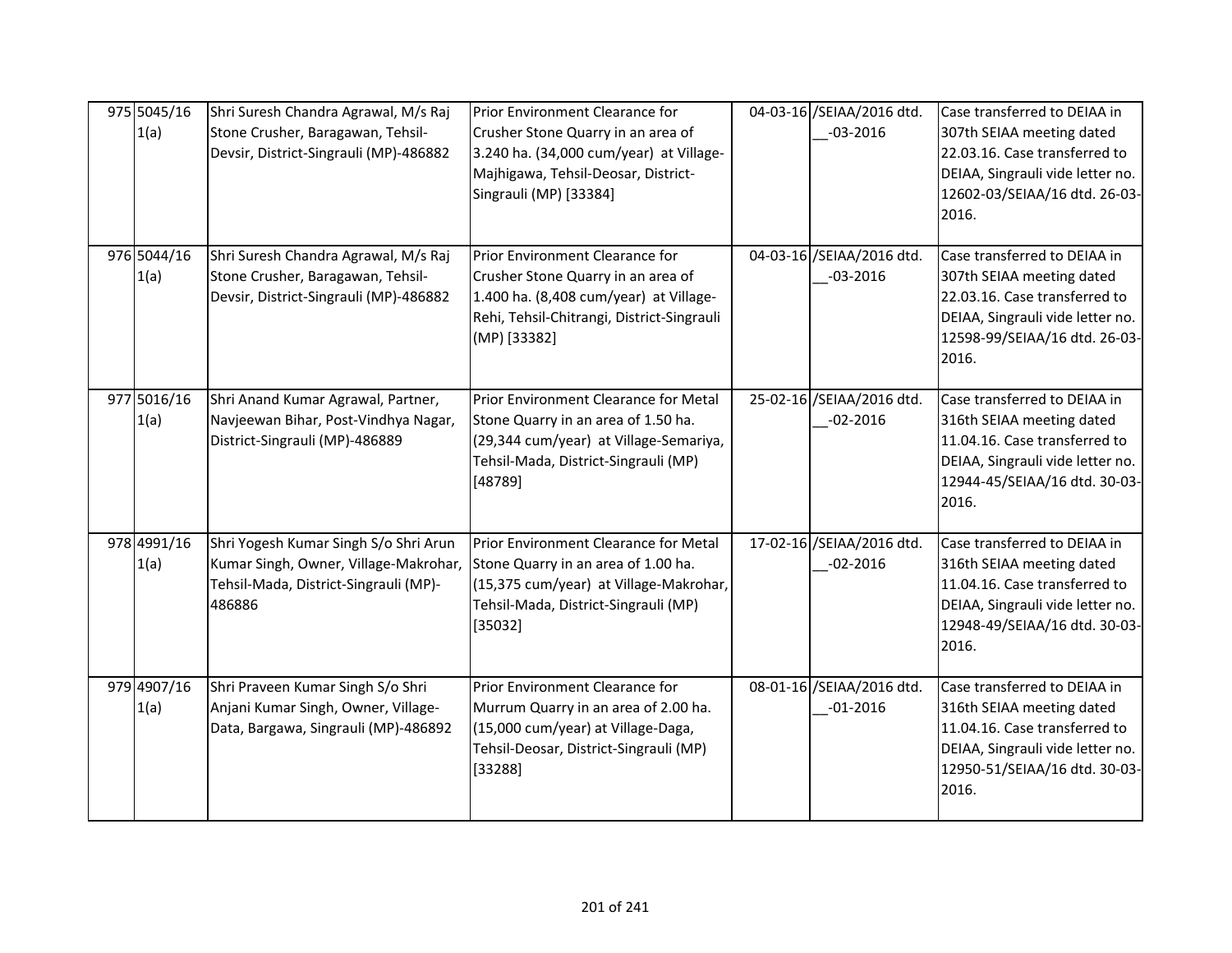| 980 4893/16<br>1(a) | Shri Gupteshwar Jaiswal, R/o Chopan<br>Road, Obra, District-Sonbhadra (UP)-<br>231205                                                                        | Prior Environment Clearance for Metal<br>Stone Deposit in an area of 3.50 ha.<br>(33,516 cum/year) at Village-Makrohar,<br>Tehsil-Mada, District-Singrauli (MP)<br>[33539]              |                 | 30-12-15 /SEIAA/2016 dtd.<br>$-01 - 2016$ | Case transferred to DEIAA in<br>316th SEIAA meeting dated<br>11.04.16. Case transferred to<br>DEIAA, Singrauli vide letter no.<br>12946-47/SEIAA/16 dtd. 30-03-<br>2016. |
|---------------------|--------------------------------------------------------------------------------------------------------------------------------------------------------------|-----------------------------------------------------------------------------------------------------------------------------------------------------------------------------------------|-----------------|-------------------------------------------|--------------------------------------------------------------------------------------------------------------------------------------------------------------------------|
| 981 4890/16<br>1(a) | Shri Surendra Jain, Prop., M/s Shri Sai<br>Stone Products, Panjreh Bazar,<br>Singrauli, District-Singrauli (MP)-486886 0.58 ha. (7,267 cum/year) at Village- | Prior Environment Clearance for Metal<br>Stone Deposit (Existing) in an area of<br>Ghoghara, Tehsil-Chitrangi, District-<br>Singrauli (MP) [33546]                                      | 30-12-15 10665- | 66/SEIAA/2016<br>dtd. 20-01-2016          | Case transferred to DEIAA in<br>316th SEIAA meeting dated<br>11.04.16. Case transferred to<br>DEIAA, Singrauli vide letter no.<br>480-81/SEIAA/16 dtd. 06-04-<br>2016.   |
| 982 4883/16<br>1(a) | Shri Pramod Singh R/o Village, Tehsil &<br>District-Singrauli (MP)-486886                                                                                    | Prior Environment Clearance for Metal<br>Stone Quarry in an area of 1.70 ha.<br>(22,264 cum/year) at Village-Deora,<br>Tehsil-Chitrangi, District-Singrauli (MP)<br>[33230]             | 21-12-15 10515- | 16/SEIAA/2016<br>dtd. 14-01-2016          | Case transferred to DEIAA in<br>316th SEIAA meeting dated<br>11.04.16. Case transferred to<br>DEIAA, Singrauli vide letter no.<br>12952-53/SEIAA/16 dtd. 30-03-<br>2016. |
| 983 4882/16<br>1(a) | Shri Vikas Agrawal S/o Shri Ram Niwas<br>Agrawal, Village-Bargawan, Tehsil-<br>Deosar, District-Singrauli (MP)-486886                                        | Prior Environment Clearance for Metal<br>Stone Quarry (Existing) in an area of<br>2.85 ha. (30,364 cum/year) at Village-<br>Kasar, Tehsil-Chitrangi, District-Singrauli<br>(MP) [33361] | 02-12-15 10661- | 62/SEIAA/2016<br>dtd. 20-01-2016          | Case transferred to DEIAA in<br>316th SEIAA meeting dated<br>11.04.16. Case transferred to<br>DEIAA, Singrauli vide letter no.<br>271-72/SEIAA/16 dtd. 01-04-<br>2016.   |
| 984 2322/14<br>1(a) | Shri K.N. Gupta S/o Late Shri Mohan Lal<br>Agrawal, 69, Kariappa Marg, Lalitpur<br>Road, Jhansi (UP)-472246                                                  | Prior Environment Clearance for<br>approval of proposed Stone Quarry in<br>an area of 2.00 ha. at Village- Bavedi<br>Jungle, Tehsil-Orchha, District-<br>Tikamgarh (MP) [2665]          | 27-12-14 2865-  | 66/SEIAA/2015<br>dtd. 01-01-2015          | Case transferred to DEIAA in<br>316th SEIAA meeting dated<br>11.04.16. Case transferred to<br>DEIAA, Tikamgarh vide letter<br>no. 413-14/SEIAA/16 dtd. 04-<br>04-2016.   |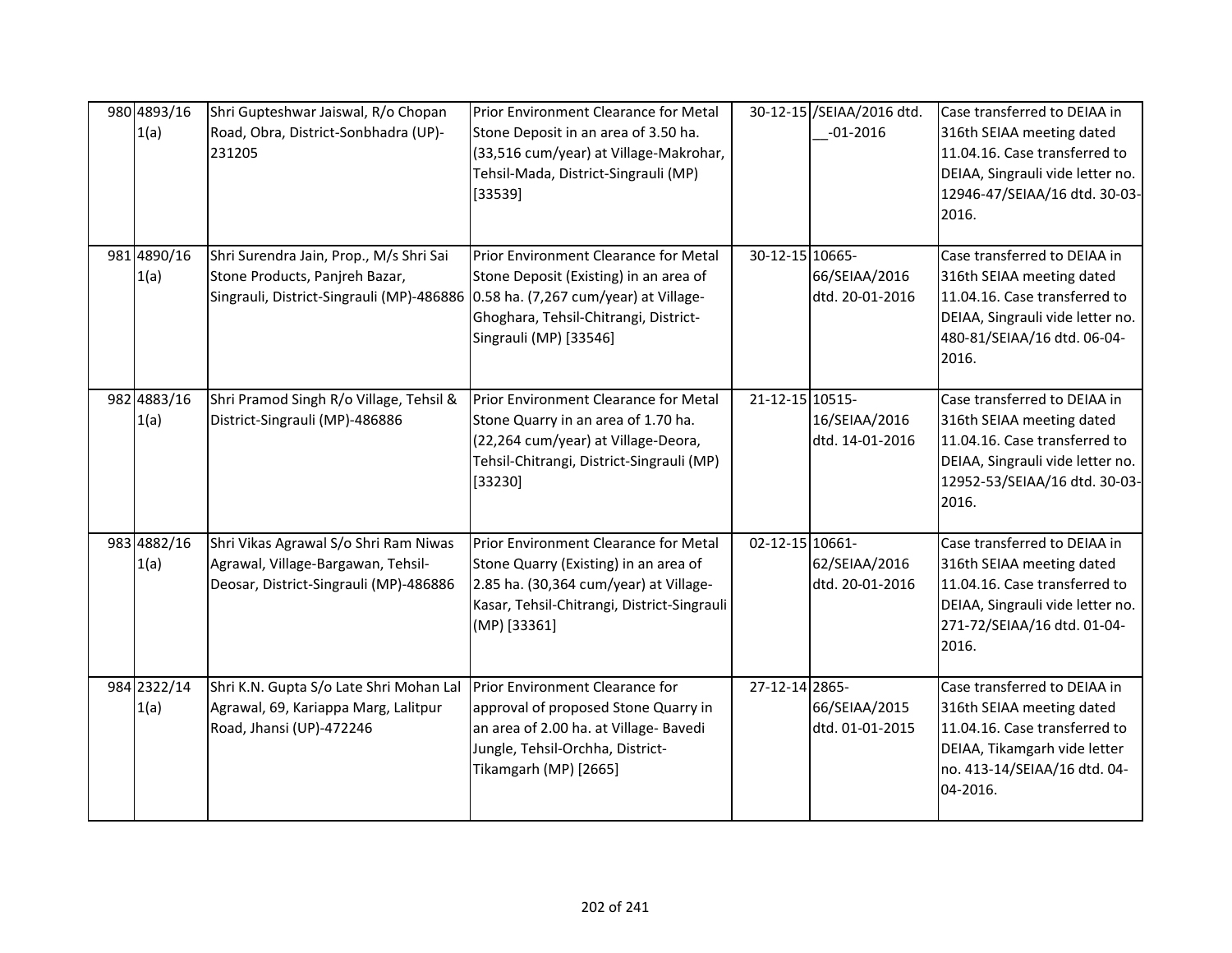| 985 4803/15<br>1(a) | Shri Vijay Kumar Khatree R/o Village-<br>Bangayhar, Tehsil-Orcha, District-<br>Tikamgarh (MP)-494661                                                                                                                                          | Prior Environment Clearance for Stone<br>Quarry in an area of 2.00 ha. (20,000<br>cum/year) at Village-Bangayhar, Tehsil-<br>Orcha, District-Tikamgarh (MP) [5652]                | 18-11-15 10190- | 91/SEIAA/2015<br>dtd. 02-01-2016 | Case transferred to DEIAA in<br>316th SEIAA meeting dated<br>11.04.16. Case transferred to<br>DEIAA, Tikamgarh vide letter<br>no. 413-14/SEIAA/16 dtd. 04-<br>04-2016. |
|---------------------|-----------------------------------------------------------------------------------------------------------------------------------------------------------------------------------------------------------------------------------------------|-----------------------------------------------------------------------------------------------------------------------------------------------------------------------------------|-----------------|----------------------------------|------------------------------------------------------------------------------------------------------------------------------------------------------------------------|
| 986 4662/15<br>1(a) | Shri Rajesh Yadav S/o Shri Babu Lal<br>Yadav R/o Village-Damrau Mohalla,<br>Ward No. 24, District-Tikamgarh (MP)-<br>472001                                                                                                                   | Prior Environment Clearance for<br>Murrum Quarry in an area of 1.00 ha.<br>(7,500 cum/year) at Village-Mamaun,<br>Tehsil-Tikamgarh, District-Tikamgarh<br>(MP) [6141]             | 07-12-15 9282-  | 83/SEIAA/2015<br>dtd. 15-12-2015 | Case transferred to DEIAA in<br>316th SEIAA meeting dated<br>11.04.16. Case transferred to<br>DEIAA, Tikamgarh vide letter<br>no. 413-14/SEIAA/16 dtd. 04-<br>04-2016. |
| 987 4561/15<br>1(a) | Ku. Jyoti Dewaliya D/o Shri Kamleshwar   Prior Environment Clearance for<br>Dewaliya R/o Village-Taricharkala, Tehsil-approval of Stone Quarry in an area of<br>Niwari, District-Tikamgarh (MP)-472442 2.00 ha. (12,000 cum/year) at Village- | Taricharkala, Tehsil-Niwari, District-<br>Tikamgarh (MP) [5406]                                                                                                                   | 19-11-15 9067-  | 68/SEIAA/2015<br>dtd. 11-12-2015 | Case transferred to DEIAA in<br>316th SEIAA meeting dated<br>11.04.16. Case transferred to<br>DEIAA, Tikamgarh vide letter<br>no. 413-14/SEIAA/16 dtd. 04-<br>04-2016. |
| 988 4440/15<br>1(a) | Shri Yogendra Kumar S/o Shri Devi<br>Prasad R/o Village-Simra Khurd, Tehsil-<br>Palera, District-Tikamgarh (MP)-472221                                                                                                                        | Prior Environment Clearance for<br>approval of Stone Quarry in an area of<br>2.50 ha. (11,800 cum/year) at Village-<br>Kudyala, Tehsil-Palera, District-<br>Tikamgarh (MP) [4378] | 19-11-15 8812-  | 13/SEIAA/2015<br>dtd. 05-12-2015 | Case transferred to DEIAA in<br>316th SEIAA meeting dated<br>11.04.16. Case transferred to<br>DEIAA, Tikamgarh vide letter<br>no. 413-14/SEIAA/16 dtd. 04-<br>04-2016. |
| 989 4438/15<br>1(a) | Shri Mahesh Upadhayay S/o Shri Pram<br>Narayan Upadhayay R/o Village-<br>Narguda Bhata, District-Tikamgarh (MP)-2.00 ha. (14,700 cum/year) at Village-<br>472001                                                                              | Prior Environment Clearance for<br>approval of Stone Quarry in an area of<br>Narguda, Tehsil-Tikamgarh, District-<br>Tikamgarh (MP) [5817]                                        | 19-11-15 8808-  | 09/SEIAA/2015<br>dtd. 05-12-2015 | Case transferred to DEIAA in<br>316th SEIAA meeting dated<br>11.04.16. Case transferred to<br>DEIAA, Tikamgarh vide letter<br>no. 413-14/SEIAA/16 dtd. 04-<br>04-2016. |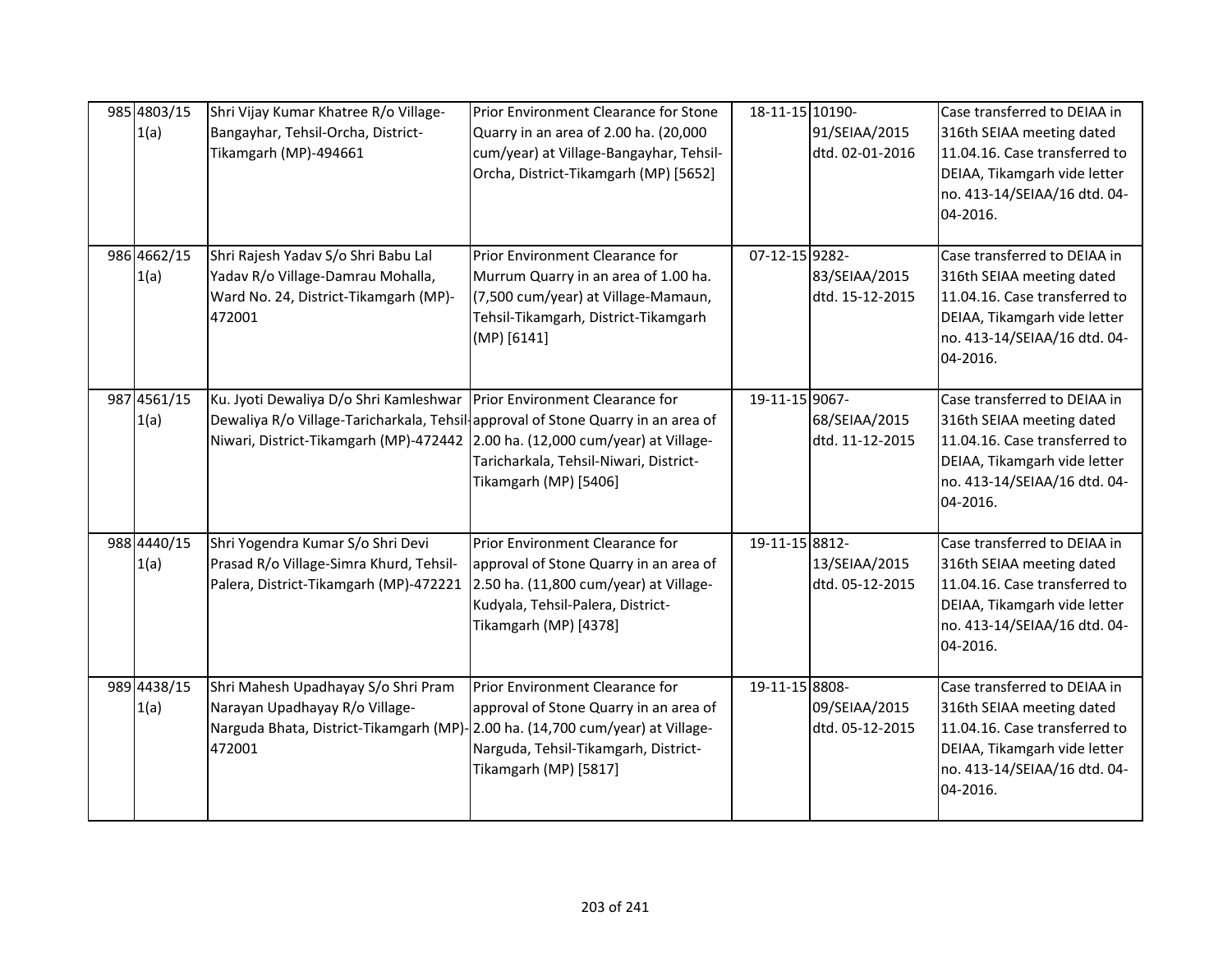| 990 4429/15<br>1(a) | Smt. Swati Jain W/o Shri Sanjeev Kumar<br>Jain R/o Digora, Tehsil-Jatara, District-<br>Tikamgarh (MP)-472001                                                  | Prior Environment Clearance for<br>approval of Stone Quarry in an area of<br>4.00 ha. (20,000 cum/year) at Village-<br>Astaunkhas, Tehsil-Tikamgarh, District-<br>Tikamgarh (MP) [4571]      | 06-11-15 8748- | 49/SEIAA/2015<br>dtd. 05-12-2015             | Case transferred to DEIAA in<br>316th SEIAA meeting dated<br>11.04.16. Case transferred to<br>DEIAA, Tikamgarh vide letter<br>no. 413-14/SEIAA/16 dtd. 04-<br>04-2016. |
|---------------------|---------------------------------------------------------------------------------------------------------------------------------------------------------------|----------------------------------------------------------------------------------------------------------------------------------------------------------------------------------------------|----------------|----------------------------------------------|------------------------------------------------------------------------------------------------------------------------------------------------------------------------|
| 991 4428/15<br>1(a) | Smt. Anjali Kumar W/o Shri Yogendra<br>Kumar R/o Village-Simra Khurd, Tehsil-<br>Palera, District-Tikamgarh (MP)-472221                                       | Prior Environment Clearance for<br>approval of Stone Quarry in an area of<br>2.00 ha. (11,460 cum/year) at Village-<br>Kudyala, Tehsil-Palera, District-<br>Tikamgarh (MP) [4439] (Bad CD)   | 10-11-15 8738- | 39/SEIAA/2015<br>dtd. 05-12-2015             | Case transferred to DEIAA in<br>316th SEIAA meeting dated<br>11.04.16. Case transferred to<br>DEIAA, Tikamgarh vide letter<br>no. 413-14/SEIAA/16 dtd. 04-<br>04-2016. |
| 992 4175/15<br>1(a) | Shri Vijay Kumar Khatree R/o Village-<br>Bangomhar, Tehsil-Niwari, District-<br>Tikamgarh (MP)-472442                                                         | Prior Environment Clearance for<br>approval of Stone Quarry in an area of<br>2.00 ha. (33,600 cum/year) at Village-<br>Bangomhar, Tehsil-Niwari, District-<br>Tikamgarh (MP) [4677] (Bad CD) | 16-10-15 8429- | 30/SEIAA/2015<br>dtd. 30-11-2015             | Case transferred to DEIAA in<br>316th SEIAA meeting dated<br>11.04.16. Case transferred to<br>DEIAA, Tikamgarh vide letter<br>no. 413-14/SEIAA/16 dtd. 04-<br>04-2016. |
| 993 2684/15<br>1(a) | Shri Dheeraj Sharma S/o Shri Ramakant<br>Sharma, Jayendra Ganj Infront of Dainik approval of Stone Quarry in an area of<br>Bhaskar Press, Gwalior (MP)-474001 | Prior Environment Clearance for<br>1.00 ha. (7,800 cum/year) at Village-<br>Bawedi Jangal, Tehsil-Orcha, District-<br>Tikamgarh (MP) [2915]                                                  |                | 27-03-15 92-93/SEIAA/2015<br>dtd. 07-04-2015 | Case transferred to DEIAA in<br>316th SEIAA meeting dated<br>11.04.16. Case transferred to<br>DEIAA, Tikamgarh vide letter<br>no. 413-14/SEIAA/16 dtd. 04-<br>04-2016. |
| 994 2836/15<br>1(a) | Shri Nagendra Singh, OIC, M.P. State<br>Mining Corporation Ltd., Civil Line,<br>Tikamgarh (MP)-472001                                                         | Prior Environment Clearance for<br>approval of Sand Quarry in an area of<br>2.00 ha. (60,000 cum/year) at Village-<br>Mothi Tila, Tehsil-Palera, District-<br>Tikamgarh (MP) [3185]          | 15-04-15 802-  | 03/SEIAA/2015<br>dtd. 02-05-2015             | Case transferred to DEIAA in<br>321st SEIAA meeting dated<br>22.04.15. Case transferred to<br>DEIAA, Tikamgarh vide letter<br>no. 625-26/SEIAA/16 dtd. 13-<br>04-2016. |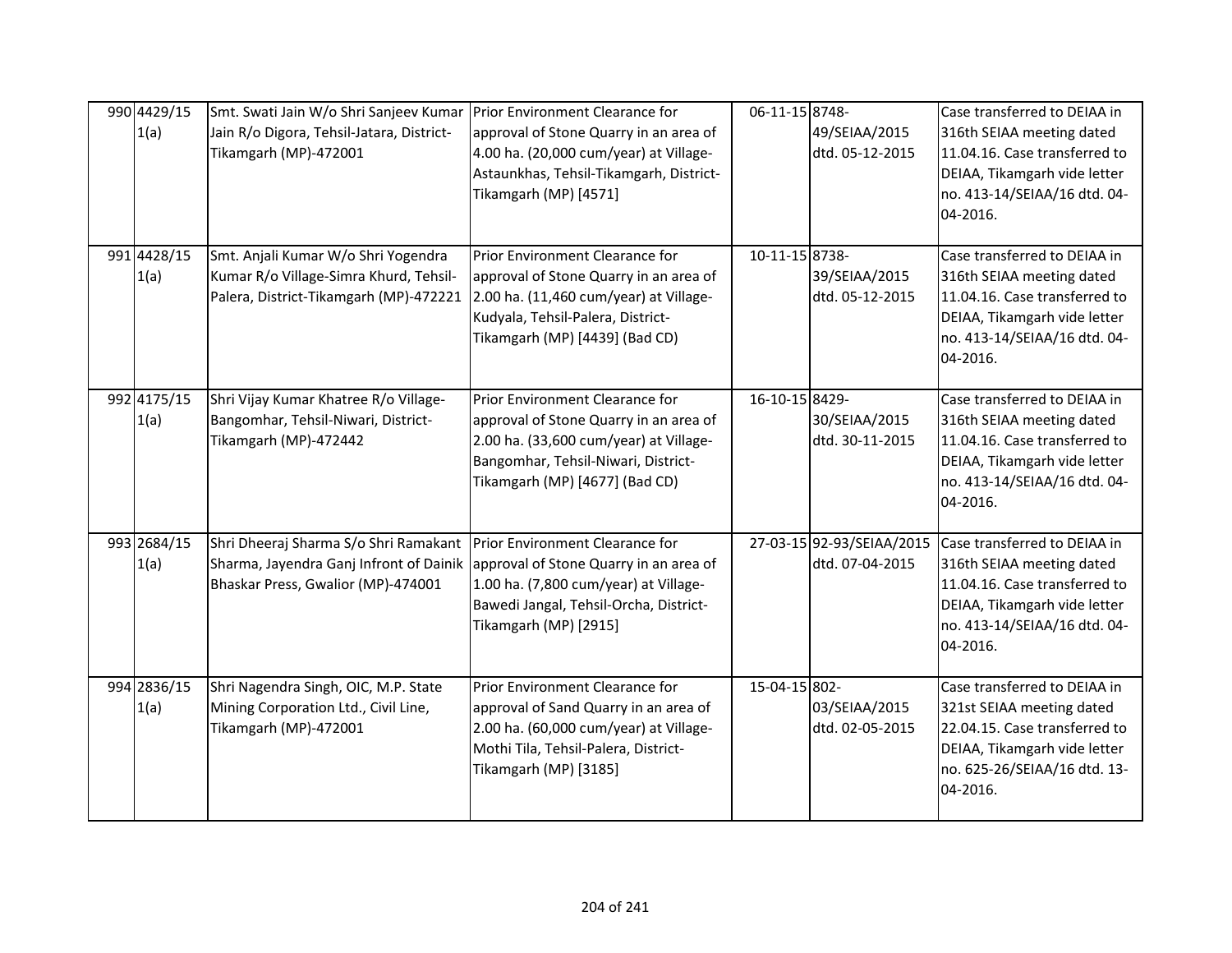| 995 2837/15<br>1(a) | Shri Nagendra Singh, OIC, M.P. State<br>Mining Corporation Ltd., Civil Line,<br>Tikamgarh (MP)-472001 | Prior Environment Clearance for<br>approval of Sand Quarry in an area of<br>3.00 ha. (90,000 cum/year) at Village-<br>Dantgora, Tehsil-Palera, District-<br>Tikamgarh (MP) [3177]        | 15-04-15 804- | 05/SEIAA/2015<br>dtd. 02-05-2015 | Case transferred to DEIAA in<br>313th SEIAA meeting dated<br>04.04.16. Case transferred to<br>DEIAA, Tikamgarh vide letter<br>no. 480-81/SEIAA/16 dtd. 06-<br>04-2016. |
|---------------------|-------------------------------------------------------------------------------------------------------|------------------------------------------------------------------------------------------------------------------------------------------------------------------------------------------|---------------|----------------------------------|------------------------------------------------------------------------------------------------------------------------------------------------------------------------|
| 996 2838/15<br>1(a) | Shri Nagendra Singh, OIC, M.P. State<br>Mining Corporation Ltd., Civil Line,<br>Tikamgarh (MP)-472001 | Prior Environment Clearance for<br>approval of Sand Quarry in an area of<br>2.00 ha. (60,000 cum/year) at Village-<br>Taprian Chouhan, Tehsil-Palera, District-<br>Tikamgarh (MP) [3174] | 16-04-15 806- | 07/SEIAA/2015<br>dtd. 02-05-2015 | Case transferred to DEIAA in<br>321st SEIAA meeting dated<br>22.04.15. Case transferred to<br>DEIAA, Tikamgarh vide letter<br>no. 625-26/SEIAA/16 dtd. 13-<br>04-2016. |
| 997 2840/15<br>1(a) | Shri Nagendra Singh, OIC, M.P. State<br>Mining Corporation Ltd., Civil Line,<br>Tikamgarh (MP)-472001 | Prior Environment Clearance for<br>approval of Sand Quarry in an area of<br>3.00 ha. (90,000 cum/year) at Village-<br>Khera, Tehsil-Palera, District-Tikamgarh<br>(MP) [3180]            | 16-04-15 810- | 11/SEIAA/2015<br>dtd. 02-05-2015 | Case transferred to DEIAA in<br>321st SEIAA meeting dated<br>22.04.15. Case transferred to<br>DEIAA, Tikamgarh vide letter<br>no. 625-26/SEIAA/16 dtd. 13-<br>04-2016. |
| 998 2841/15<br>1(a) | Shri Nagendra Singh, OIC, M.P. State<br>Mining Corporation Ltd., Civil Line,<br>Tikamgarh (MP)-472001 | Prior Environment Clearance for<br>approval of Sand Quarry in an area of<br>2.00 ha. (60,000 cum/year) at Village-<br>Vijaypur Khera, Tehsil-Palera, District-<br>Tikamgarh (MP) [3190]  | 15-04-15 812- | 13/SEIAA/2015<br>dtd. 02-05-2015 | Case transferred to DEIAA in<br>321st SEIAA meeting dated<br>22.04.15. Case transferred to<br>DEIAA, Tikamgarh vide letter<br>no. 625-26/SEIAA/16 dtd. 13-<br>04-2016. |
| 999 2843/15<br>1(a) | Shri Nagendra Singh, OIC, M.P. State<br>Mining Corporation Ltd., Civil Line,<br>Tikamgarh (MP)-472001 | Prior Environment Clearance for<br>approval of Sand Quarry in an area of<br>2.00 ha. (60,000 cum/year) at Village-<br>Kachora Ugad, Tehsil-Palera, District-<br>Tikamgarh (MP) [3170]    | 15-04-15 816- | 17/SEIAA/2015<br>dtd. 02-05-2015 | Case transferred to DEIAA in<br>321st SEIAA meeting dated<br>22.04.15. Case transferred to<br>DEIAA, Tikamgarh vide letter<br>no. 625-26/SEIAA/16 dtd. 13-<br>04-2016. |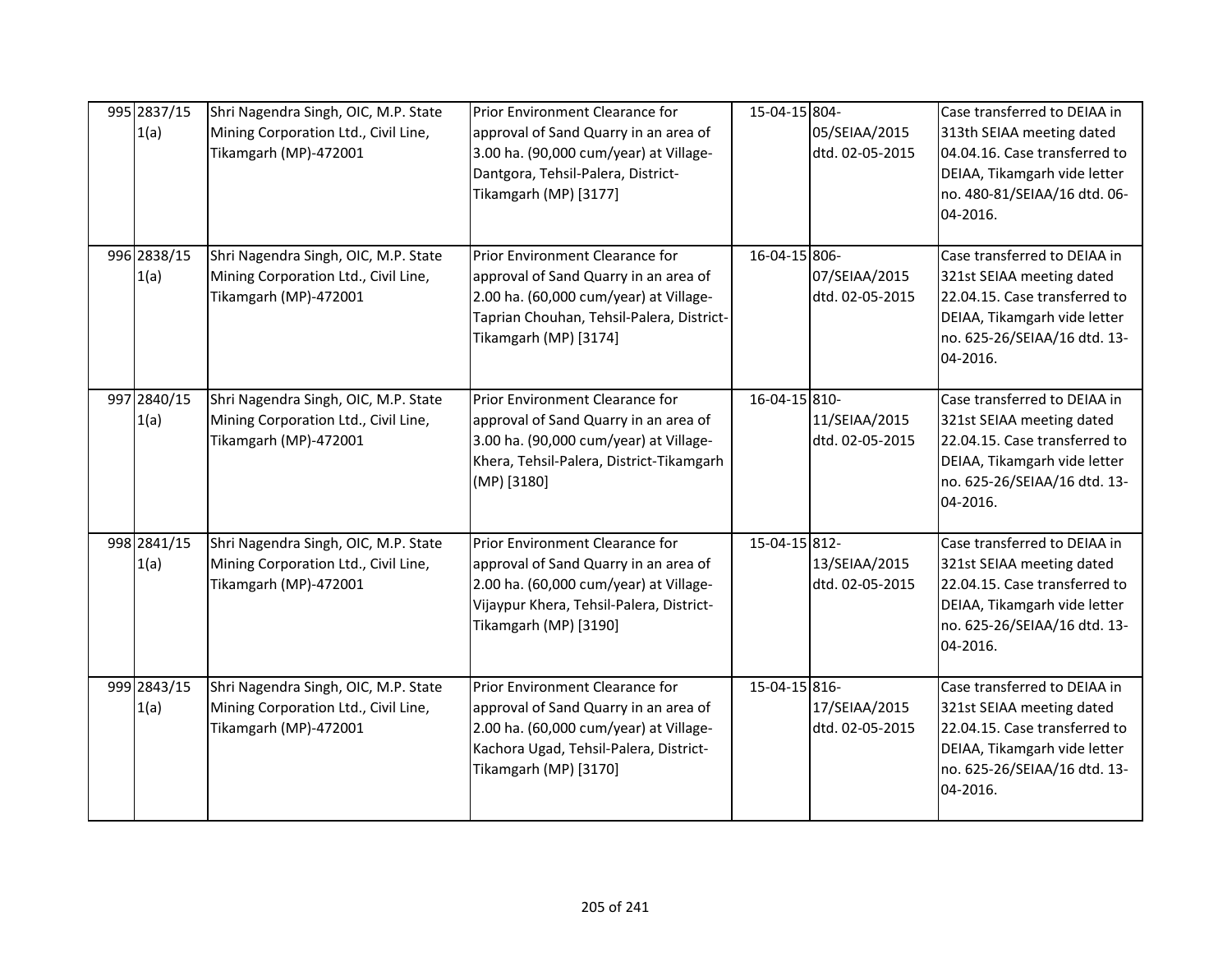| 1000 2845/15<br>1(a) | Shri Nagendra Singh, OIC, M.P. State<br>Mining Corporation Ltd., Civil Line,<br>Tikamgarh (MP)-472001 | Prior Environment Clearance for<br>approval of Sand Quarry in an area of<br>2.00 ha. (56,000 cum/year) at Village-<br>Tannga, Tehsil-Jatara, District-<br>Tikamgarh (MP) [3268]              | 15-04-15 820-  | 21/SEIAA/2015<br>dtd. 02-05-2015 | Case transferred to DEIAA in<br>321st SEIAA meeting dated<br>22.04.15. Case transferred to<br>DEIAA, Tikamgarh vide letter<br>no. 625-26/SEIAA/16 dtd. 13-<br>04-2016. |
|----------------------|-------------------------------------------------------------------------------------------------------|----------------------------------------------------------------------------------------------------------------------------------------------------------------------------------------------|----------------|----------------------------------|------------------------------------------------------------------------------------------------------------------------------------------------------------------------|
| 1001 2846/15<br>1(a) | Shri Nagendra Singh, OIC, M.P. State<br>Mining Corporation Ltd., Civil Line,<br>Tikamgarh (MP)-472001 | Prior Environment Clearance for<br>approval of Sand Quarry in an area of<br>2.00 ha. (60,000 cum/year) at Village-<br>Sanjay Nagar Gutkada, Tehsil-Palera,<br>District-Tikamgarh (MP) [3171] | 16-04-15 822-  | 23/SEIAA/2015<br>dtd. 02-05-2015 | Case transferred to DEIAA in<br>321st SEIAA meeting dated<br>22.04.15. Case transferred to<br>DEIAA, Tikamgarh vide letter<br>no. 625-26/SEIAA/16 dtd. 13-<br>04-2016. |
| 1002 2847/15<br>1(a) | Shri Nagendra Singh, OIC, M.P. State<br>Mining Corporation Ltd., Civil Line,<br>Tikamgarh (MP)-472001 | Prior Environment Clearance for<br>approval of Sand Quarry in an area of<br>2.00 ha. (60,000 cum/year) at Village-<br>Khera Vijaypur, Tehsil-Palera, District-<br>Tikamgarh (MP) [3175]      | 15-04-15 824-  | 25/SEIAA/2015<br>dtd. 02-05-2015 | Case transferred to DEIAA in<br>321st SEIAA meeting dated<br>22.04.15. Case transferred to<br>DEIAA, Tikamgarh vide letter<br>no. 625-26/SEIAA/16 dtd. 13-<br>04-2016. |
| 1003 2849/15<br>1(a) | Shri Nagendra Singh, OIC, M.P. State<br>Mining Corporation Ltd., Civil Line,<br>Tikamgarh (MP)-472001 | Prior Environment Clearance for<br>approval of Sand Quarry in an area of<br>2.833 ha. (80,000 cum/year) at Village-<br>Tharghat, Tehsil-Palera, District-<br>Tikamgarh (MP) [3191]           | 15-04-15 831-  | 32/SEIAA/2015<br>dtd. 02-05-2015 | Case transferred to DEIAA in<br>321st SEIAA meeting dated<br>22.04.15. Case transferred to<br>DEIAA, Tikamgarh vide letter<br>no. 625-26/SEIAA/16 dtd. 13-<br>04-2016. |
| 1004 2942/15<br>1(a) | Shri Nagendra Singh, OIC, M.P. State<br>Mining Corporation Ltd., Civil Line,<br>Tikamgarh (MP)-472001 | Prior Environment Clearance for<br>approval of Sand Quarry in an area of<br>0.328 ha. (9,500 cum/year) at Village-<br>Vaaswani, Tehsil-Niwari, District-<br>Tikamgarh (MP) [3323]            | 22-04-15 1132- | 33/SEIAA/2015<br>dtd. 23-05-2015 | Case transferred to DEIAA in<br>321st SEIAA meeting dated<br>22.04.15. Case transferred to<br>DEIAA, Tikamgarh vide letter<br>no. 625-26/SEIAA/16 dtd. 13-<br>04-2016. |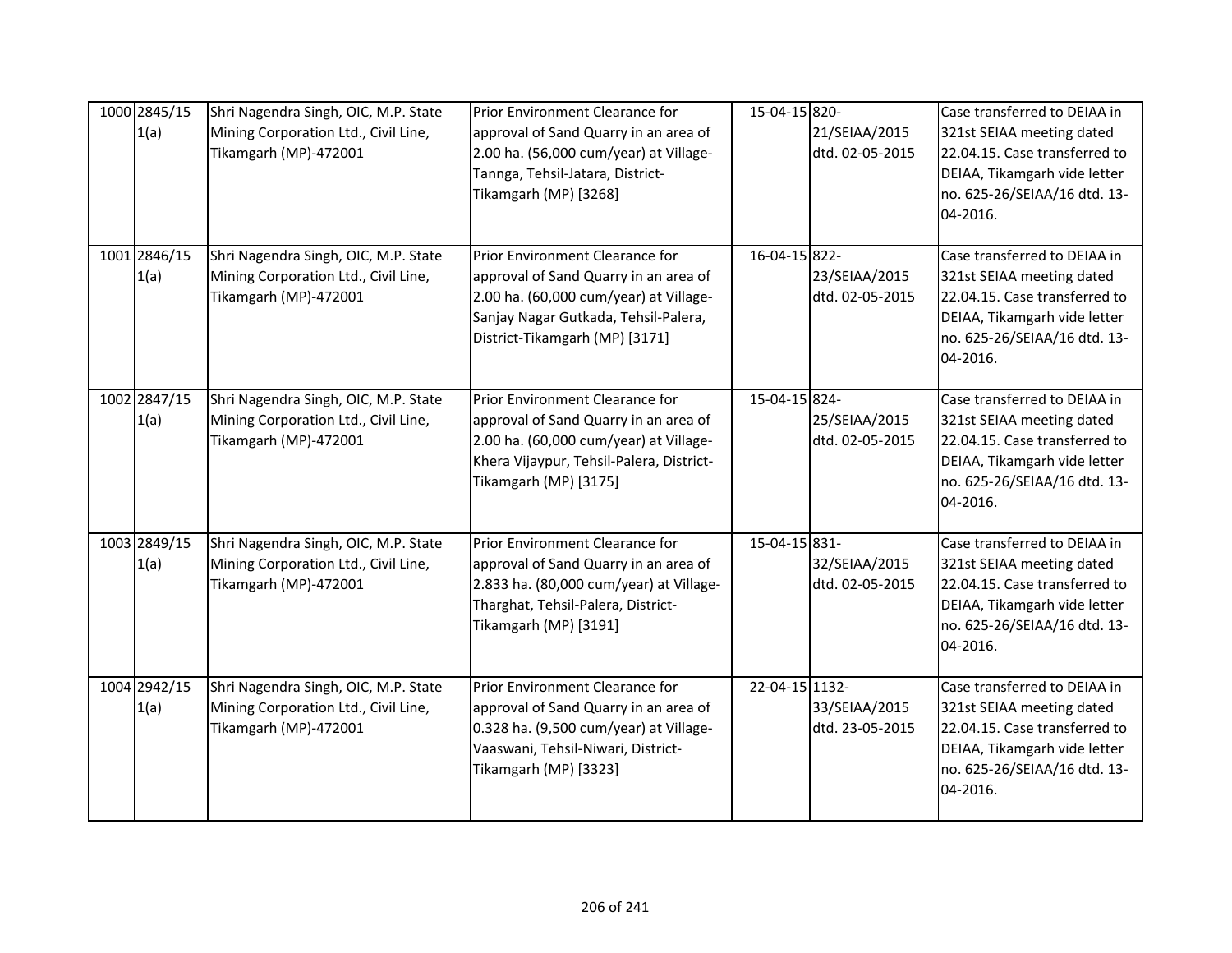| 1005 2943/15<br>1(a) | Shri Nagendra Singh, OIC, M.P. State<br>Mining Corporation Ltd., Civil Line,<br>Tikamgarh (MP)-472001 | Prior Environment Clearance for<br>approval of Sand Quarry in an area of<br>2.975 ha. (85,000 cum/year) at Village-<br>Bardmadai, Tehsil-Tikamgarh, District-<br>Tikamgarh (MP) [3333]     | 22-04-15 1134- | 35/SEIAA/2015<br>dtd. 23-05-2015 | Case transferred to DEIAA in<br>313th SEIAA meeting dated<br>04.04.16. Case transferred to<br>DEIAA, Tikamgarh vide letter<br>no. 480-81/SEIAA/16 dtd. 06-<br>04-2016. |
|----------------------|-------------------------------------------------------------------------------------------------------|--------------------------------------------------------------------------------------------------------------------------------------------------------------------------------------------|----------------|----------------------------------|------------------------------------------------------------------------------------------------------------------------------------------------------------------------|
| 1006 2946/15<br>1(a) | Shri Nagendra Singh, OIC, M.P. State<br>Mining Corporation Ltd., Civil Line,<br>Tikamgarh (MP)-472001 | Prior Environment Clearance for<br>approval of Sand Quarry in an area of<br>0.971 ha. (25,000 cum/year) at Village-<br>Shrinagar Khas, Tehsil-Tikamgarh,<br>District-Tikamgarh (MP) [3334] | 22-04-15 1140- | 41/SEIAA/2015<br>dtd. 23-05-2015 | Case transferred to DEIAA in<br>313th SEIAA meeting dated<br>04.04.16. Case transferred to<br>DEIAA, Tikamgarh vide letter<br>no. 480-81/SEIAA/16 dtd. 06-<br>04-2016. |
| 1007 2947/15<br>1(a) | Shri Nagendra Singh, OIC, M.P. State<br>Mining Corporation Ltd., Civil Line,<br>Tikamgarh (MP)-472001 | Prior Environment Clearance for<br>approval of Sand Quarry in an area of<br>2.00 ha. (56,000 cum/year) at Village-<br>Sakera Nala, Tehsil-Prathavipur, District-<br>Tikamgarh (MP) [3362]  | 24-04-15 1142- | 43/SEIAA/2015<br>dtd. 23-05-2015 | Case transferred to DEIAA in<br>321st SEIAA meeting dated<br>22.04.15. Case transferred to<br>DEIAA, Tikamgarh vide letter<br>no. 625-26/SEIAA/16 dtd. 13-<br>04-2016. |
| 1008 2949/15<br>1(a) | Shri Nagendra Singh, OIC, M.P. State<br>Mining Corporation Ltd., Civil Line,<br>Tikamgarh (MP)-472001 | Prior Environment Clearance for<br>approval of Sand Quarry in an area of<br>2.784 ha. (28,000 cum/year) at Village-<br>Prathvipur, Tehsil- Prathvipur, District-<br>Tikamgarh (MP) [3355]  | 24-04-15 1158- | 59/SEIAA/2015<br>dtd. 23-05-2015 | Case transferred to DEIAA in<br>321st SEIAA meeting dated<br>22.04.15. Case transferred to<br>DEIAA, Tikamgarh vide letter<br>no. 625-26/SEIAA/16 dtd. 13-<br>04-2016. |
| 1009 2956/15<br>1(a) | Shri Nagendra Singh, OIC, M.P. State<br>Mining Corporation Ltd., Civil Line,<br>Tikamgarh (MP)-472001 | Prior Environment Clearance for<br>approval of Sand Quarry in an area of<br>2.00 ha. (56,000 cum/year) at Village-<br>Bilt, Tehsil-Niwari, District-Tikamgarh<br>(MP) [3312]               | 22-04-15 1172- | 73/SEIAA/2015<br>dtd. 23-05-2015 | Case transferred to DEIAA in<br>321st SEIAA meeting dated<br>22.04.15. Case transferred to<br>DEIAA, Tikamgarh vide letter<br>no. 625-26/SEIAA/16 dtd. 13-<br>04-2016. |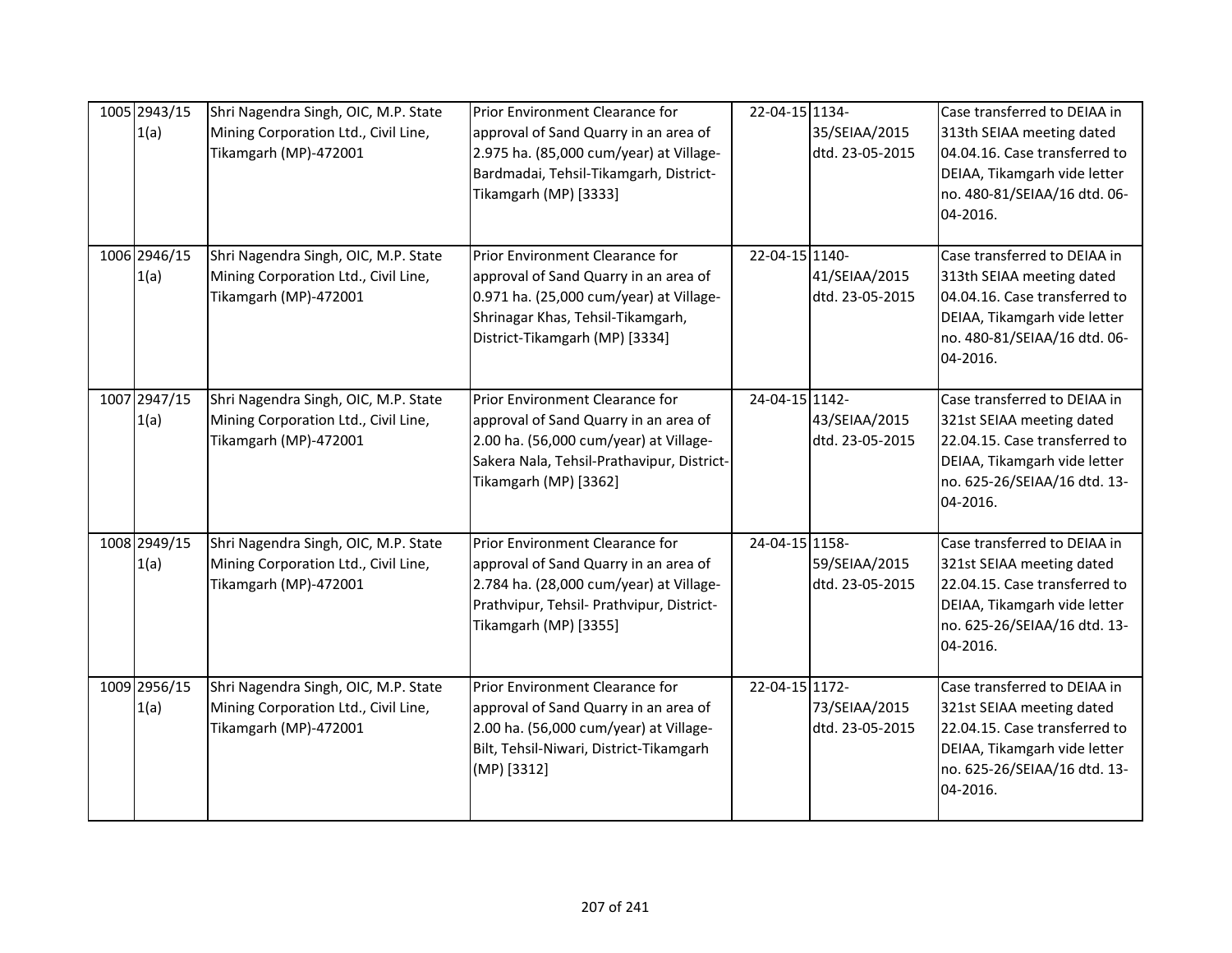| 1010 2957/15<br>1(a) | Shri Nagendra Singh, OIC, M.P. State<br>Mining Corporation Ltd., Civil Line,<br>Tikamgarh (MP)-472001 | Prior Environment Clearance for<br>approval of Sand Quarry in an area of<br>2.00 ha. (56,000 cum/year) at Village-<br>Rampura Bhelsi, Tehsil-Prathavipur,<br>District-Tikamgarh (MP) [3356] | 24-04-15 1174- | 75/SEIAA/2015<br>dtd. 23-05-2015 | Case transferred to DEIAA in<br>321st SEIAA meeting dated<br>22.04.15. Case transferred to<br>DEIAA, Tikamgarh vide letter<br>no. 625-26/SEIAA/16 dtd. 13-<br>04-2016. |
|----------------------|-------------------------------------------------------------------------------------------------------|---------------------------------------------------------------------------------------------------------------------------------------------------------------------------------------------|----------------|----------------------------------|------------------------------------------------------------------------------------------------------------------------------------------------------------------------|
| 1011 2959/15<br>1(a) | Shri Nagendra Singh, OIC, M.P. State<br>Mining Corporation Ltd., Civil Line,<br>Tikamgarh (MP)-472001 | Prior Environment Clearance for<br>approval of Sand Quarry in an area of<br>2.00 ha. (56,000 cum/year) at Village-<br>Bilt, Tehsil-Niwari, District-Tikamgarh<br>(MP) [3313]                | 24-04-15 1178- | 79/SEIAA/2015<br>dtd. 23-05-2015 | Case transferred to DEIAA in<br>321st SEIAA meeting dated<br>22.04.15. Case transferred to<br>DEIAA, Tikamgarh vide letter<br>no. 625-26/SEIAA/16 dtd. 13-<br>04-2016. |
| 1012 2960/15<br>1(a) | Shri Nagendra Singh, OIC, M.P. State<br>Mining Corporation Ltd., Civil Line,<br>Tikamgarh (MP)-472001 | Prior Environment Clearance for<br>approval of Sand Quarry in an area of<br>1.00 ha. (28,000 cum/year) at Village-<br>Bhadoura, Tehsil-Tikamgarh, District-<br>Tikamgarh (MP) [3353]        | 24-04-15 1180- | 81/SEIAA/2015<br>dtd. 23-05-2015 | Case transferred to DEIAA in<br>321st SEIAA meeting dated<br>22.04.15. Case transferred to<br>DEIAA, Tikamgarh vide letter<br>no. 625-26/SEIAA/16 dtd. 13-<br>04-2016. |
| 1013 2961/15<br>1(a) | Shri Nagendra Singh, OIC, M.P. State<br>Mining Corporation Ltd., Civil Line,<br>Tikamgarh (MP)-472001 | Prior Environment Clearance for<br>approval of Sand Quarry in an area of<br>4.00 ha. (1,06,000 cum/year) at Village-<br>Madari, Tehsil-Niwari, District-<br>Tikamgarh (MP) [3321]           | 22-04-15 1188- | 89/SEIAA/2015<br>dtd. 23-05-2015 | Case transferred to DEIAA in<br>321st SEIAA meeting dated<br>22.04.15. Case transferred to<br>DEIAA, Tikamgarh vide letter<br>no. 625-26/SEIAA/16 dtd. 13-<br>04-2016. |
| 1014 2965/15<br>1(a) | Shri Nagendra Singh, OIC, M.P. State<br>Mining Corporation Ltd., Civil Line,<br>Tikamgarh (MP)-472001 | Prior Environment Clearance for<br>approval of Sand Quarry in an area of<br>3.741 ha. (50,000 cum/year) at Village-<br>Baproli, Tehsil-Niwari, District-<br>Tikamgarh (MP) [3311]           | 22-04-15 1194- | 95/SEIAA/2015<br>dtd. 23-05-2015 | Case transferred to DEIAA in<br>321st SEIAA meeting dated<br>22.04.15. Case transferred to<br>DEIAA, Tikamgarh vide letter<br>no. 625-26/SEIAA/16 dtd. 13-<br>04-2016. |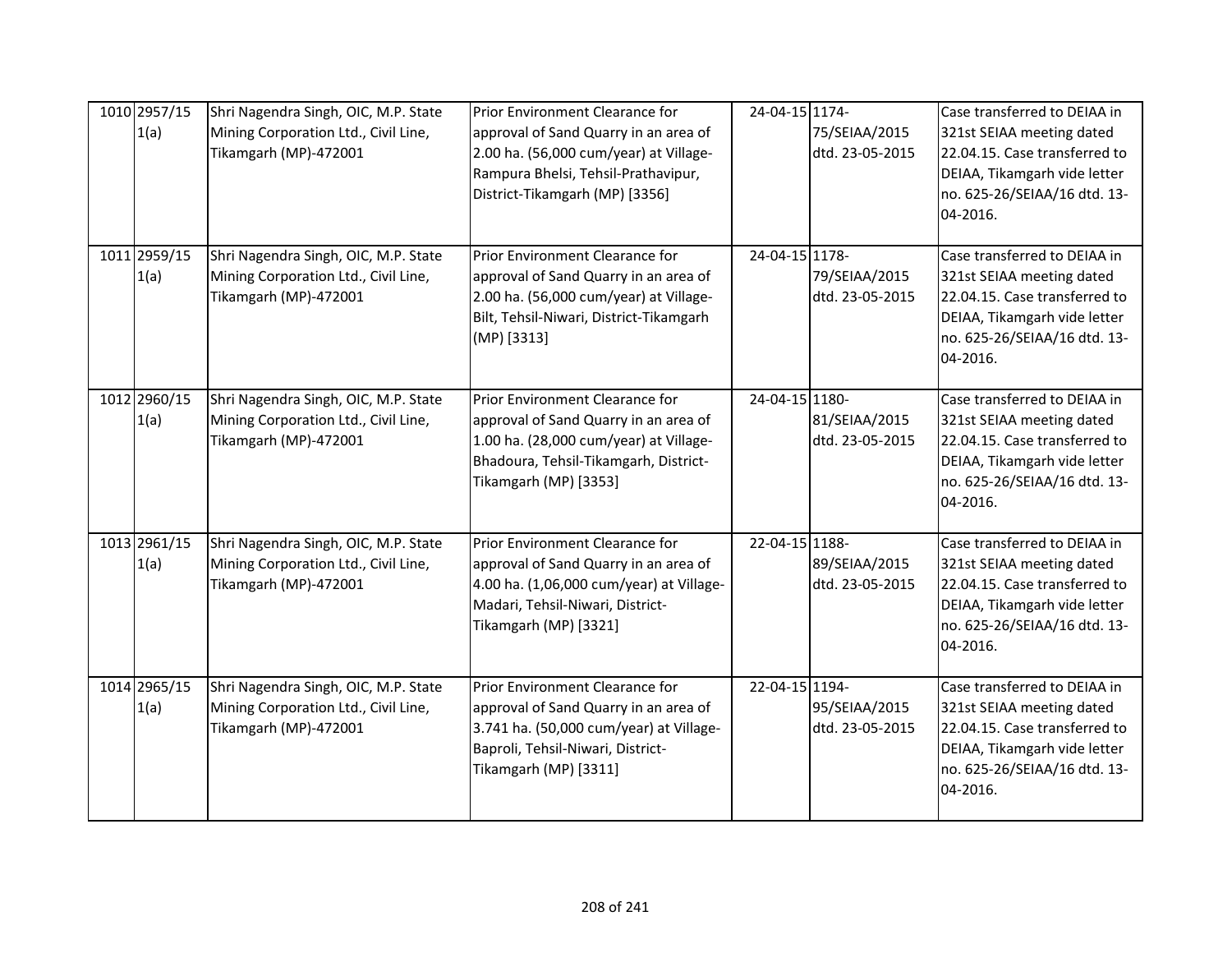| 1015 2966/15<br>1(a) | Shri Nagendra Singh, OIC, M.P. State<br>Mining Corporation Ltd., Civil Line,<br>Tikamgarh (MP)-472001 | Prior Environment Clearance for<br>approval of Sand Quarry in an area of<br>0.470 ha. (13,500 cum/year) at Village-<br>Vaaswani, Tehsil-Niwari, District-<br>Tikamgarh (MP) [3322]      | 22-04-15 1198- | 99/SEIAA/2015<br>dtd. 23-05-2015 | Case transferred to DEIAA in<br>321st SEIAA meeting dated<br>22.04.15. Case transferred to<br>DEIAA, Tikamgarh vide letter<br>no. 625-26/SEIAA/16 dtd. 13-<br>04-2016. |
|----------------------|-------------------------------------------------------------------------------------------------------|-----------------------------------------------------------------------------------------------------------------------------------------------------------------------------------------|----------------|----------------------------------|------------------------------------------------------------------------------------------------------------------------------------------------------------------------|
| 1016 2967/15<br>1(a) | Shri Nagendra Singh, OIC, M.P. State<br>Mining Corporation Ltd., Civil Line,<br>Tikamgarh (MP)-472001 | Prior Environment Clearance for<br>approval of Sand Quarry in an area of<br>1.00 ha. (28,000 cum/year) at Village-<br>Duda, Tehsil-Tikamgarh, District-<br>Tikamgarh (MP) [3343]        | 22-04-15 1200- | 01/SEIAA/2015<br>dtd. 23-05-2015 | Case transferred to DEIAA in<br>321st SEIAA meeting dated<br>22.04.15. Case transferred to<br>DEIAA, Tikamgarh vide letter<br>no. 625-26/SEIAA/16 dtd. 13-<br>04-2016. |
| 1017 2969/15<br>1(a) | Shri Nagendra Singh, OIC, M.P. State<br>Mining Corporation Ltd., Civil Line,<br>Tikamgarh (MP)-472001 | Prior Environment Clearance for<br>approval of Sand Quarry in an area of<br>0.700 ha. (20,000 cum/year) at Village-<br>Khakroun-2, Tehsil-Mohangarh, District-<br>Tikamgarh (MP) [3372] | 25-04-15 1204- | 05/SEIAA/2015<br>dtd. 23-05-2015 | Case transferred to DEIAA in<br>321st SEIAA meeting dated<br>22.04.15. Case transferred to<br>DEIAA, Tikamgarh vide letter<br>no. 625-26/SEIAA/16 dtd. 13-<br>04-2016. |
| 1018 2970/15<br>1(a) | Shri Nagendra Singh, OIC, M.P. State<br>Mining Corporation Ltd., Civil Line,<br>Tikamgarh (MP)-472001 | Prior Environment Clearance for<br>approval of Sand Quarry in an area of<br>2.00 ha. (56,000 cum/year) at Village-<br>Pohakhas, Tehsil-Niwari, District-<br>Tikamgarh (MP) [3320]       | 22-04-15 1206- | 07/SEIAA/2015<br>dtd. 23-05-2015 | Case transferred to DEIAA in<br>321st SEIAA meeting dated<br>22.04.15. Case transferred to<br>DEIAA, Tikamgarh vide letter<br>no. 625-26/SEIAA/16 dtd. 13-<br>04-2016. |
| 1019 2971/15<br>1(a) | Shri Nagendra Singh, OIC, M.P. State<br>Mining Corporation Ltd., Civil Line,<br>Tikamgarh (MP)-472001 | Prior Environment Clearance for<br>approval of Sand Quarry in an area of<br>0.142 ha. (4,000 cum/year) at Village-<br>Amarpur, Tehsil-Tikamgarh, District-<br>Tikamgarh (MP) [3344]     | 22-04-15 1208- | 09/SEIAA/2015<br>dtd. 23-05-2015 | Case transferred to DEIAA in<br>321st SEIAA meeting dated<br>22.04.15. Case transferred to<br>DEIAA, Tikamgarh vide letter<br>no. 625-26/SEIAA/16 dtd. 13-<br>04-2016. |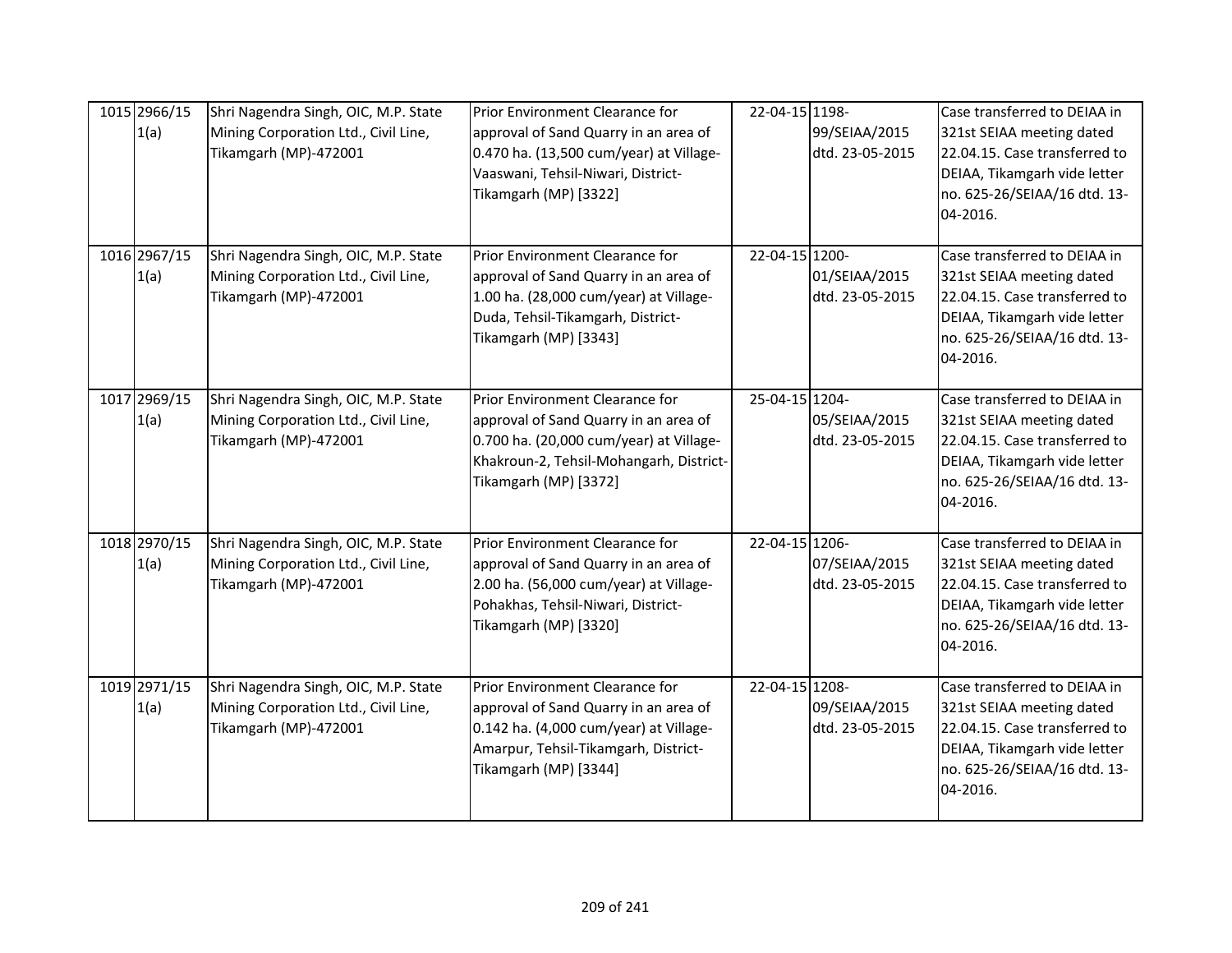| 1020 2973/15<br>1(a) | Shri Nagendra Singh, OIC, M.P. State<br>Mining Corporation Ltd., Civil Line,<br>Tikamgarh (MP)-472001 | Prior Environment Clearance for<br>approval of Sand Quarry in an area of<br>0.231 ha. (6,930 cum/year) at Village-<br>Bahadurpur, Tehsil-Tikamgarh, District-<br>Tikamgarh (MP) [3332]  | 22-04-15 1212- | 13/SEIAA/2015<br>dtd. 23-05-2015 | Case transferred to DEIAA in<br>313th SEIAA meeting dated<br>04.04.16.Case transferred to<br>DEIAA, Tikamgarh vide letter<br>no. 480-81/SEIAA/16 dtd. 06-<br>04-2016.  |
|----------------------|-------------------------------------------------------------------------------------------------------|-----------------------------------------------------------------------------------------------------------------------------------------------------------------------------------------|----------------|----------------------------------|------------------------------------------------------------------------------------------------------------------------------------------------------------------------|
| 1021 2977/15<br>1(a) | Shri Nagendra Singh, OIC, M.P. State<br>Mining Corporation Ltd., Civil Line,<br>Tikamgarh (MP)-472001 | Prior Environment Clearance for<br>approval of Sand Quarry in an area of<br>2.00 ha. (56,000 cum/year) at Village-<br>Gudanadi, Tehsil-Jatara, District-<br>Tikamgarh (MP) [3263]       | 24-04-15 1220- | 21/SEIAA/2015<br>dtd. 23-05-2015 | Case transferred to DEIAA in<br>321st SEIAA meeting dated<br>22.04.15. Case transferred to<br>DEIAA, Tikamgarh vide letter<br>no. 625-26/SEIAA/16 dtd. 13-<br>04-2016. |
| 1022 2979/15<br>1(a) | Shri Nagendra Singh, OIC, M.P. State<br>Mining Corporation Ltd., Civil Line,<br>Tikamgarh (MP)-472001 | Prior Environment Clearance for<br>approval of Sand Quarry in an area of<br>1.00 ha. (28,000 cum/year) at Village-<br>Kharila, Tehsil-Baldevgarh, District-<br>Tikamgarh (MP) [3390]    | 25-04-15 1222- | 23/SEIAA/2015<br>dtd. 23-05-2015 | Case transferred to DEIAA in<br>321st SEIAA meeting dated<br>22.04.15. Case transferred to<br>DEIAA, Tikamgarh vide letter<br>no. 625-26/SEIAA/16 dtd. 13-<br>04-2016. |
| 1023 2980/15<br>1(a) | Shri Nagendra Singh, OIC, M.P. State<br>Mining Corporation Ltd., Civil Line,<br>Tikamgarh (MP)-472001 | Prior Environment Clearance for<br>approval of Sand Quarry in an area of<br>3.820 ha. (1,00,000 cum/year) at Village-<br>Darguwan, Tehsil-Tikamgarh, District-<br>Tikamgarh (MP) [3352] | 25-04-15 1226- | 27/SEIAA/2015<br>dtd. 23-05-2015 | Case transferred to DEIAA in<br>321st SEIAA meeting dated<br>22.04.15. Case transferred to<br>DEIAA, Tikamgarh vide letter<br>no. 625-26/SEIAA/16 dtd. 13-<br>04-2016. |
| 1024 2981/15<br>1(a) | Shri Nagendra Singh, OIC, M.P. State<br>Mining Corporation Ltd., Civil Line,<br>Tikamgarh (MP)-472001 | Prior Environment Clearance for<br>approval of Sand Quarry in an area of<br>2.00 ha. (56,000 cum/year) at Village-<br>Keshavgarh, Tehsil-Mohangarh, District-<br>Tikamgarh (MP) [3368]  | 25-04-15 1249- | 50/SEIAA/2015<br>dtd. 25-05-2015 | Case transferred to DEIAA in<br>321st SEIAA meeting dated<br>22.04.15. Case transferred to<br>DEIAA, Tikamgarh vide letter<br>no. 625-26/SEIAA/16 dtd. 13-<br>04-2016. |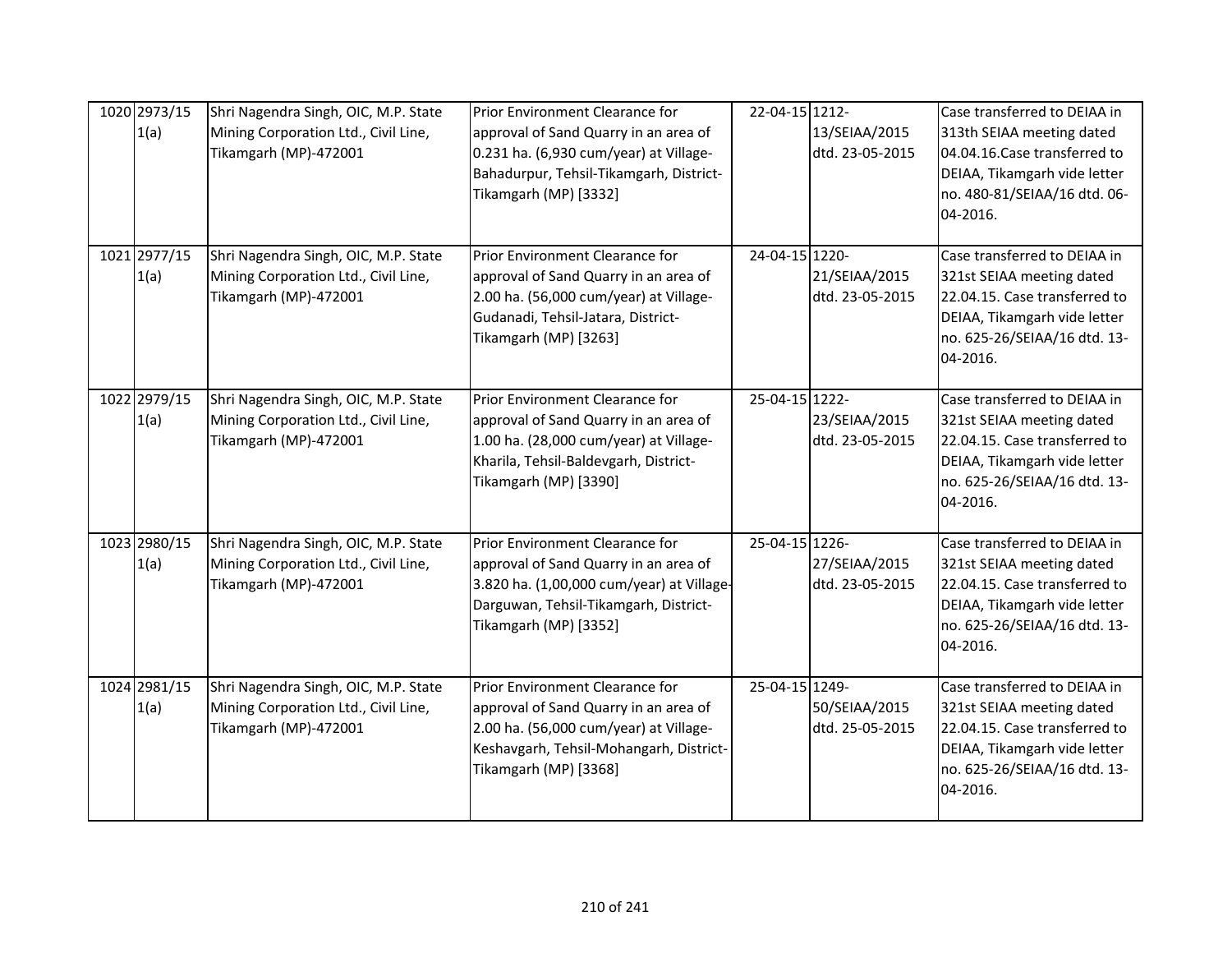| 1025 2983/15<br>1(a) | Shri Nagendra Singh, OIC, M.P. State<br>Mining Corporation Ltd., Civil Line,<br>Tikamgarh (MP)-472001 | Prior Environment Clearance for<br>approval of Sand Quarry in an area of<br>0.437 ha. (13,110 cum/year) at Village-<br>Prempura, Tehsil-Tikamgarh, District-<br>Tikamgarh (MP) [3350] | 25-04-15 1255- | 56/SEIAA/2015<br>dtd. 25-05-2015 | Case transferred to DEIAA in<br>313th SEIAA meeting dated<br>04.04.16. Case transferred to<br>DEIAA, Tikamgarh vide letter<br>no. 480-81/SEIAA/16 dtd. 06-<br>04-2016. |
|----------------------|-------------------------------------------------------------------------------------------------------|---------------------------------------------------------------------------------------------------------------------------------------------------------------------------------------|----------------|----------------------------------|------------------------------------------------------------------------------------------------------------------------------------------------------------------------|
| 1026 2984/15<br>1(a) | Shri Nagendra Singh, OIC, M.P. State<br>Mining Corporation Ltd., Civil Line,<br>Tikamgarh (MP)-472001 | Prior Environment Clearance for<br>approval of Sand Quarry in an area of<br>0.437 ha. (13,110 cum/year) at Village-<br>Prempura, Tehsil-Tikamgarh, District-<br>Tikamgarh (MP) [3350] | 25-04-15 1255- | 56/SEIAA/2015<br>dtd. 25-05-2015 | Case transferred to DEIAA in<br>321st SEIAA meeting dated<br>22.04.15. Case transferred to<br>DEIAA, Tikamgarh vide letter<br>no. 625-26/SEIAA/16 dtd. 13-<br>04-2016. |
| 1027 2986/15<br>1(a) | Shri Nagendra Singh, OIC, M.P. State<br>Mining Corporation Ltd., Civil Line,<br>Tikamgarh (MP)-472001 | Prior Environment Clearance for<br>approval of Sand Quarry in an area of<br>2.00 ha. (56,000 cum/year) at Village-<br>Ramgarh, Tehsil-Jatara, District-<br>Tikamgarh (MP) [3266]      | 24-04-15 1259- | 60/SEIAA/2015<br>dtd. 25-05-2015 | Case transferred to DEIAA in<br>321st SEIAA meeting dated<br>22.04.15. Case transferred to<br>DEIAA, Tikamgarh vide letter<br>no. 625-26/SEIAA/16 dtd. 13-<br>04-2016. |
| 1028 2988/15<br>1(a) | Shri Nagendra Singh, OIC, M.P. State<br>Mining Corporation Ltd., Civil Line,<br>Tikamgarh (MP)-472001 | Prior Environment Clearance for<br>approval of Sand Quarry in an area of<br>1.50 ha. (40,000 cum/year) at Village-<br>Hatari, Tehsil-Mohangarh, District-<br>Tikamgarh (MP) [3371]    | 25-04-15 1263- | 64/SEIAA/2015<br>dtd. 25-05-2015 | Case transferred to DEIAA in<br>321st SEIAA meeting dated<br>22.04.15. Case transferred to<br>DEIAA, Tikamgarh vide letter<br>no. 625-26/SEIAA/16 dtd. 13-<br>04-2016. |
| 1029 2989/15<br>1(a) | Shri Nagendra Singh, OIC, M.P. State<br>Mining Corporation Ltd., Civil Line,<br>Tikamgarh (MP)-472001 | Prior Environment Clearance for<br>approval of Sand Quarry in an area of<br>0.231 ha. (6,000 cum/year) at Village-<br>Ramnagar, Tehsil-Mohangarh, District-<br>Tikamgarh (MP) [3370]  | 25-04-15 1265- | 66/SEIAA/2015<br>dtd. 25-05-2015 | Case transferred to DEIAA in<br>321st SEIAA meeting dated<br>22.04.15. Case transferred to<br>DEIAA, Tikamgarh vide letter<br>no. 625-26/SEIAA/16 dtd. 13-<br>04-2016. |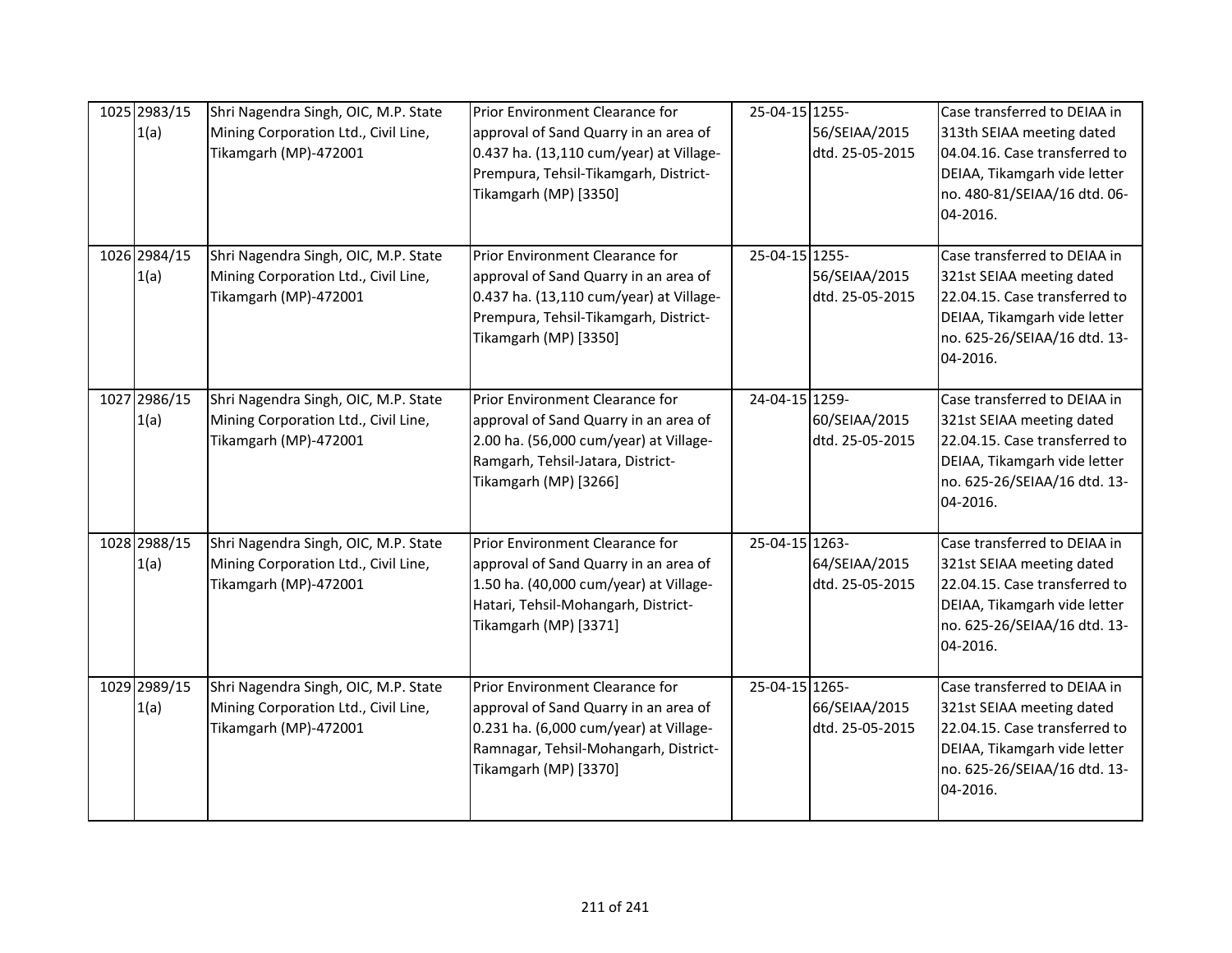| 1030 2991/15<br>1(a) | Shri Nagendra Singh, OIC, M.P. State<br>Mining Corporation Ltd., Civil Line,<br>Tikamgarh (MP)-472001 | Prior Environment Clearance for<br>approval of Sand Quarry in an area of<br>0.560 ha. (15,000 cum/year) at Village-<br>Bamhori Nakiban, Tehsil-Tikamgarh,<br>District-Tikamgarh (MP) [3351]              | 25-04-15 1269- | 70/SEIAA/2015<br>dtd. 25-05-2015 | Case transferred to DEIAA in<br>313th SEIAA meeting dated<br>04.04.16. Case transferred to<br>DEIAA, Tikamgarh vide letter<br>no. 480-81/SEIAA/16 dtd. 06-<br>04-2016. |
|----------------------|-------------------------------------------------------------------------------------------------------|----------------------------------------------------------------------------------------------------------------------------------------------------------------------------------------------------------|----------------|----------------------------------|------------------------------------------------------------------------------------------------------------------------------------------------------------------------|
| 1031 2992/15<br>1(a) | Shri Nagendra Singh, OIC, M.P. State<br>Mining Corporation Ltd., Civil Line,<br>Tikamgarh (MP)-472001 | Prior Environment Clearance for<br>approval of Sand Quarry in an area of<br>3.00 ha. (85,000 cum/year) at Village-<br>Lakhurd Parai Nadi, Tehsil-Jatara,<br>District-Tikamgarh (MP) [3264]               | 24-04-15 1271- | 72/SEIAA/2015<br>dtd. 25-05-2015 | Case transferred to DEIAA in<br>321st SEIAA meeting dated<br>22.04.15. Case transferred to<br>DEIAA, Tikamgarh vide letter<br>no. 625-26/SEIAA/16 dtd. 13-<br>04-2016. |
| 1032 2993/15<br>1(a) | Shri Nagendra Singh, OIC, M.P. State<br>Mining Corporation Ltd., Civil Line,<br>Tikamgarh (MP)-472001 | Prior Environment Clearance for<br>approval of Sand Quarry in an area of<br>3.655 ha. (1,05,000 cum/year) at Village-<br>Sarsoura Vardai Nala, Tehsil-<br>Prathavipur, District-Tikamgarh (MP)<br>[3363] | 24-04-15 1273- | 74/SEIAA/2015<br>dtd. 25-05-2015 | Case transferred to DEIAA in<br>321st SEIAA meeting dated<br>22.04.15. Case transferred to<br>DEIAA, Tikamgarh vide letter<br>no. 625-26/SEIAA/16 dtd. 13-<br>04-2016. |
| 1033 2995/15<br>1(a) | Shri Nagendra Singh, OIC, M.P. State<br>Mining Corporation Ltd., Civil Line,<br>Tikamgarh (MP)-472001 | Prior Environment Clearance for<br>approval of Sand Quarry in an area of<br>2.00 ha. (56,000 cum/year) at Village-<br>Keshavgarh Bhata, Tehsil-Mohangarh,<br>District-Tikamgarh (MP) [3365]              | 24-04-15 1277- | 78/SEIAA/2015<br>dtd. 25-05-2015 | Case transferred to DEIAA in<br>321st SEIAA meeting dated<br>22.04.15. Case transferred to<br>DEIAA, Tikamgarh vide letter<br>no. 625-26/SEIAA/16 dtd. 13-<br>04-2016. |
| 1034 2996/15<br>1(a) | Shri Nagendra Singh, OIC, M.P. State<br>Mining Corporation Ltd., Civil Line,<br>Tikamgarh (MP)-472001 | Prior Environment Clearance for<br>approval of Sand Quarry in an area of<br>2.00 ha. (56,000 cum/year) at Village-<br>Machi, Tehsil-Jatara, District-Tikamgarh<br>(MP) [3269]                            | 24-04-15 1279- | 80/SEIAA/2015<br>dtd. 25-05-2015 | Case transferred to DEIAA in<br>321st SEIAA meeting dated<br>22.04.15. Case transferred to<br>DEIAA, Tikamgarh vide letter<br>no. 625-26/SEIAA/16 dtd. 13-<br>04-2016. |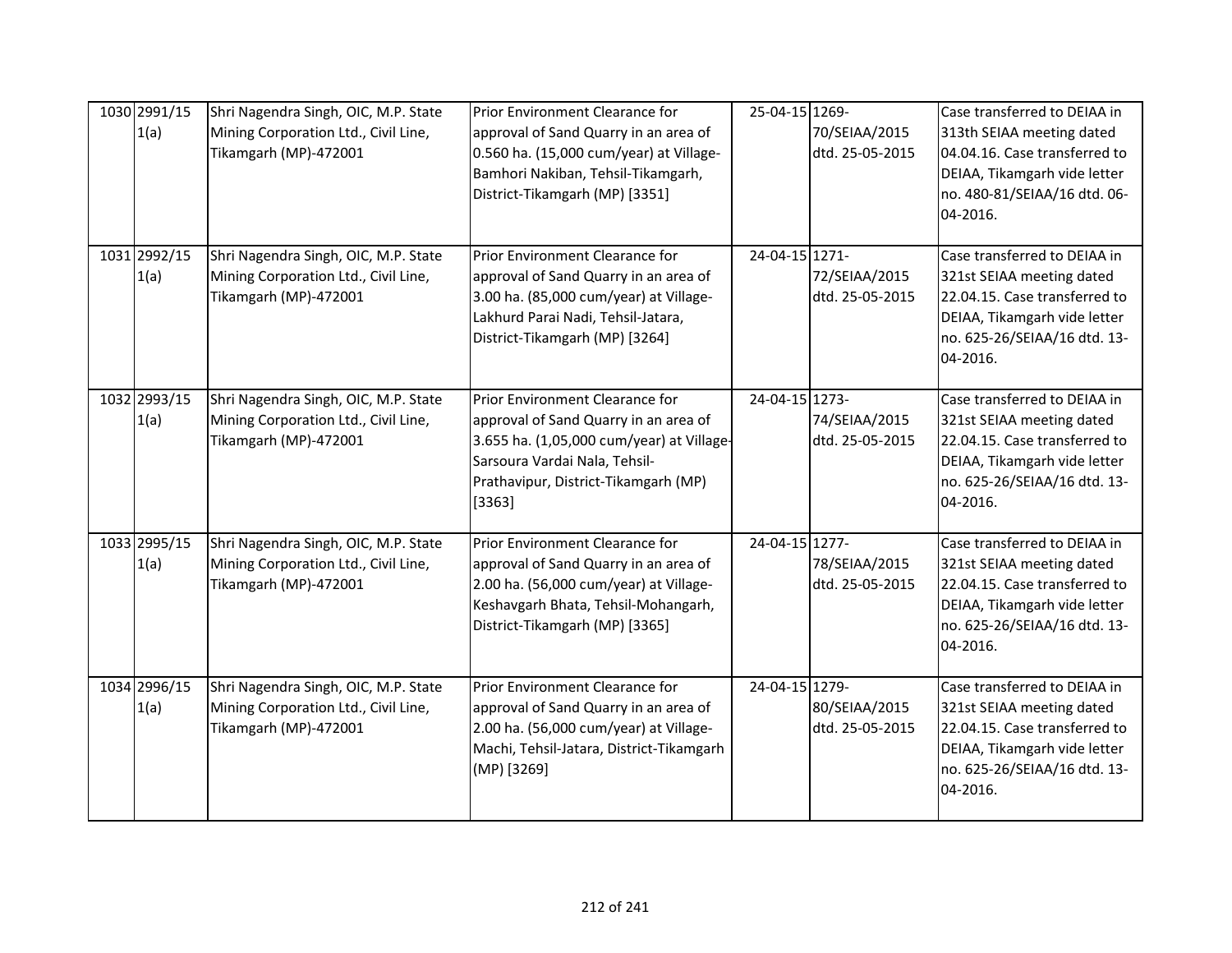| 1035 2998/15<br>1(a) | Shri Nagendra Singh, OIC, M.P. State<br>Mining Corporation Ltd., Civil Line,<br>Tikamgarh (MP)-472001 | Prior Environment Clearance for<br>approval of Sand Quarry in an area of<br>1.015 ha. (28,000 cum/year) at Village-<br>Dumduma, Tehsil-Prathavipur, District-<br>Tikamgarh (MP) [3361] | 24-04-15 1283- | 84/SEIAA/2015<br>dtd. 25-05-2015 | Case transferred to DEIAA in<br>321st SEIAA meeting dated<br>22.04.15. Case transferred to<br>DEIAA, vide letter no. 763-<br>64/SEIAA/16 dtd. 18-04-2016.              |
|----------------------|-------------------------------------------------------------------------------------------------------|----------------------------------------------------------------------------------------------------------------------------------------------------------------------------------------|----------------|----------------------------------|------------------------------------------------------------------------------------------------------------------------------------------------------------------------|
| 1036 3000/15<br>1(a) | Shri Nagendra Singh, OIC, M.P. State<br>Mining Corporation Ltd., Civil Line,<br>Tikamgarh (MP)-472001 | Prior Environment Clearance for<br>approval of Sand Quarry in an area of<br>2.00 ha. (56,000 cum/year) at Village-<br>Nandanwara, Tehsil-Mohangarh,<br>District-Tikamgarh (MP) [3367]  | 25-04-15 1287- | 88/SEIAA/2015<br>dtd. 25-05-2015 | Case transferred to DEIAA in<br>321st SEIAA meeting dated<br>22.04.15. Case transferred to<br>DEIAA, Tikamgarh vide letter<br>no. 625-26/SEIAA/16 dtd. 13-<br>04-2016. |
| 1037 3001/15<br>1(a) | Shri Nagendra Singh, OIC, M.P. State<br>Mining Corporation Ltd., Civil Line,<br>Tikamgarh (MP)-472001 | Prior Environment Clearance for<br>approval of Sand Quarry in an area of<br>0.827 ha. (20,000 cum/year) at Village-<br>Khaira, Tehsil-Mohangarh, District-<br>Tikamgarh (MP) [3375]    | 22-04-15 1289- | 90/SEIAA/2015<br>dtd. 25-05-2015 | Case transferred to DEIAA in<br>321st SEIAA meeting dated<br>22.04.15. Case transferred to<br>DEIAA, Tikamgarh vide letter<br>no. 625-26/SEIAA/16 dtd. 13-<br>04-2016. |
| 1038 3004/15<br>1(a) | Shri Nagendra Singh, OIC, M.P. State<br>Mining Corporation Ltd., Civil Line,<br>Tikamgarh (MP)-472001 | Prior Environment Clearance for<br>approval of Sand Quarry in an area of<br>1.00 ha. (28,000 cum/year) at Village-<br>Khakroun-1, Tehsil-Mohangarh, District-<br>Tikamgarh (MP) [3366] | 24-04-15 1313- | 14/SEIAA/2015<br>dtd. 25-05-2015 | Case transferred to DEIAA in<br>321st SEIAA meeting dated<br>22.04.15. Case transferred to<br>DEIAA, Tikamgarh vide letter<br>no. 625-26/SEIAA/16 dtd. 13-<br>04-2016. |
| 1039 3006/15<br>1(a) | Shri Nagendra Singh, OIC, M.P. State<br>Mining Corporation Ltd., Civil Line,<br>Tikamgarh (MP)-472001 | Prior Environment Clearance for<br>approval of Sand Quarry in an area of<br>3.315 ha. (56,000 cum/year) at Village-<br>Janoli, Tehsil-Orcha, District-Tikamgarh<br>(MP) [3395]         | 24-04-15 1317- | 18/SEIAA/2015<br>dtd. 25-05-2015 | Case transferred to DEIAA in<br>313th SEIAA meeting dated<br>04.04.16. Case transferred to<br>DEIAA, Tikamgarh vide letter<br>no. 480-81/SEIAA/16 dtd. 06-<br>04-2016. |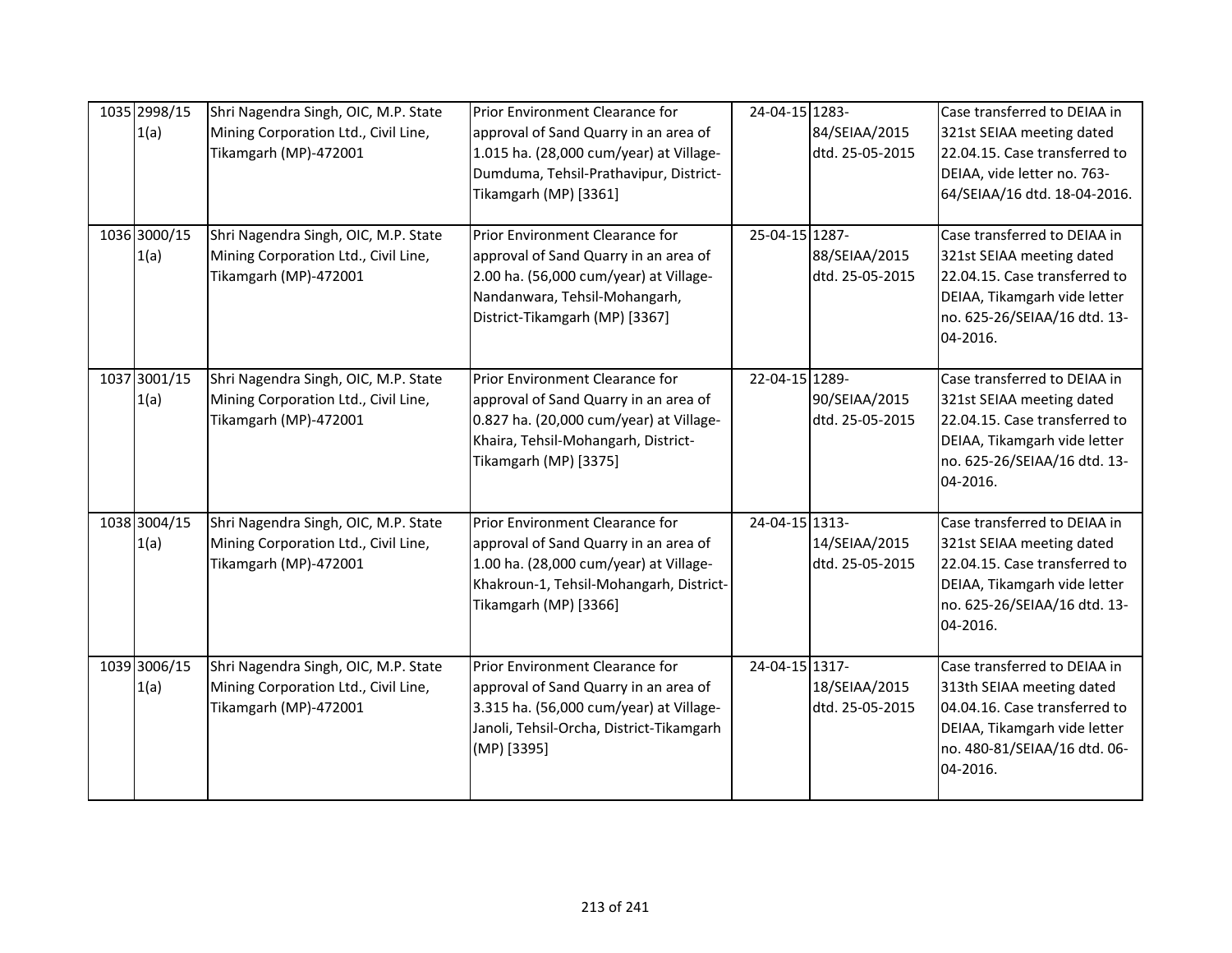| 1040 3007/15<br>1(a) | Shri Nagendra Singh, OIC, M.P. State<br>Mining Corporation Ltd., Civil Line,<br>Tikamgarh (MP)-472001 | Prior Environment Clearance for<br>approval of Sand Quarry in an area of<br>2.00 ha. (56,000 cum/year) at Village-<br>Karkigarh, Tehsil-Prathvipur, District-<br>Tikamgarh (MP) [3357]      | 24-04-15 1319- | 20/SEIAA/2015<br>dtd. 25-05-2015 | Case transferred to DEIAA in<br>321st SEIAA meeting dated<br>22.04.15. Case transferred to<br>DEIAA, Tikamgarh vide letter<br>no. 625-26/SEIAA/16 dtd. 13-<br>04-2016. |
|----------------------|-------------------------------------------------------------------------------------------------------|---------------------------------------------------------------------------------------------------------------------------------------------------------------------------------------------|----------------|----------------------------------|------------------------------------------------------------------------------------------------------------------------------------------------------------------------|
| 1041 3024/15<br>1(a) | Shri Nagendra Singh, OIC, M.P. State<br>Mining Corporation Ltd., Civil Line,<br>Tikamgarh (MP)-472001 | Prior Environment Clearance for<br>approval of Sand Quarry in an area of<br>4.432 ha. (1,10,000 cum/year) at Village-<br>Rajpura, Tehsil-Orcha, District-<br>Tikamgarh (MP) [3377]          | 22-04-15 1353- | 54/SEIAA/2015<br>dtd. 26-05-2015 | Case transferred to DEIAA in<br>321st SEIAA meeting dated<br>22.04.15. Case transferred to<br>DEIAA, Tikamgarh vide letter<br>no. 625-26/SEIAA/16 dtd. 13-<br>04-2016. |
| 1042 3062/15<br>1(a) | Shri Nagendra Singh, OIC, M.P. State<br>Mining Corporation Ltd., Civil Line,<br>Tikamgarh (MP)-472001 | Prior Environment Clearance for<br>approval of Sand Quarry in an area of<br>2.00 ha. (56,000 cum/year) at Village-<br>Purushottamgarh, Tehsil-Baldevgarh,<br>District-Tikamgarh (MP) [3386] | 05-05-15 1584- | 85/SEIAA/2015<br>dtd. 02-06-2015 | Case transferred to DEIAA in<br>321st SEIAA meeting dated<br>22.04.15. Case transferred to<br>DEIAA, Tikamgarh vide letter<br>no. 625-26/SEIAA/16 dtd. 13-<br>04-2016. |
| 1043 3063/15<br>1(a) | Shri Nagendra Singh, OIC, M.P. State<br>Mining Corporation Ltd., Civil Line,<br>Tikamgarh (MP)-472001 | Prior Environment Clearance for<br>approval of Sand Quarry in an area of<br>0.541 ha. (14,000 cum/year) at Village-<br>Rajpura, Tehsil-Orcha, District-<br>Tikamgarh (MP) [3393]            | 05-05-15 1586- | 87/SEIAA/2015<br>dtd. 02-06-2015 | Case transferred to DEIAA in<br>321st SEIAA meeting dated<br>22.04.15. Case transferred to<br>DEIAA, Tikamgarh vide letter<br>no. 625-26/SEIAA/16 dtd. 13-<br>04-2016. |
| 1044 3064/15<br>1(a) | Shri Nagendra Singh, OIC, M.P. State<br>Mining Corporation Ltd., Civil Line,<br>Tikamgarh (MP)-472001 | Prior Environment Clearance for<br>approval of Sand Quarry in an area of<br>3.034 ha. (70,000 cum/year) at Village-<br>Khaira, Tehsil-Mohangarh, District-<br>Tikamgarh (MP) [3374]         | 05-05-15 1588- | 89/SEIAA/2015<br>dtd. 02-06-2015 | Case transferred to DEIAA in<br>321st SEIAA meeting dated<br>22.04.15. Case transferred to<br>DEIAA, Tikamgarh vide letter<br>no. 625-26/SEIAA/16 dtd. 13-<br>04-2016. |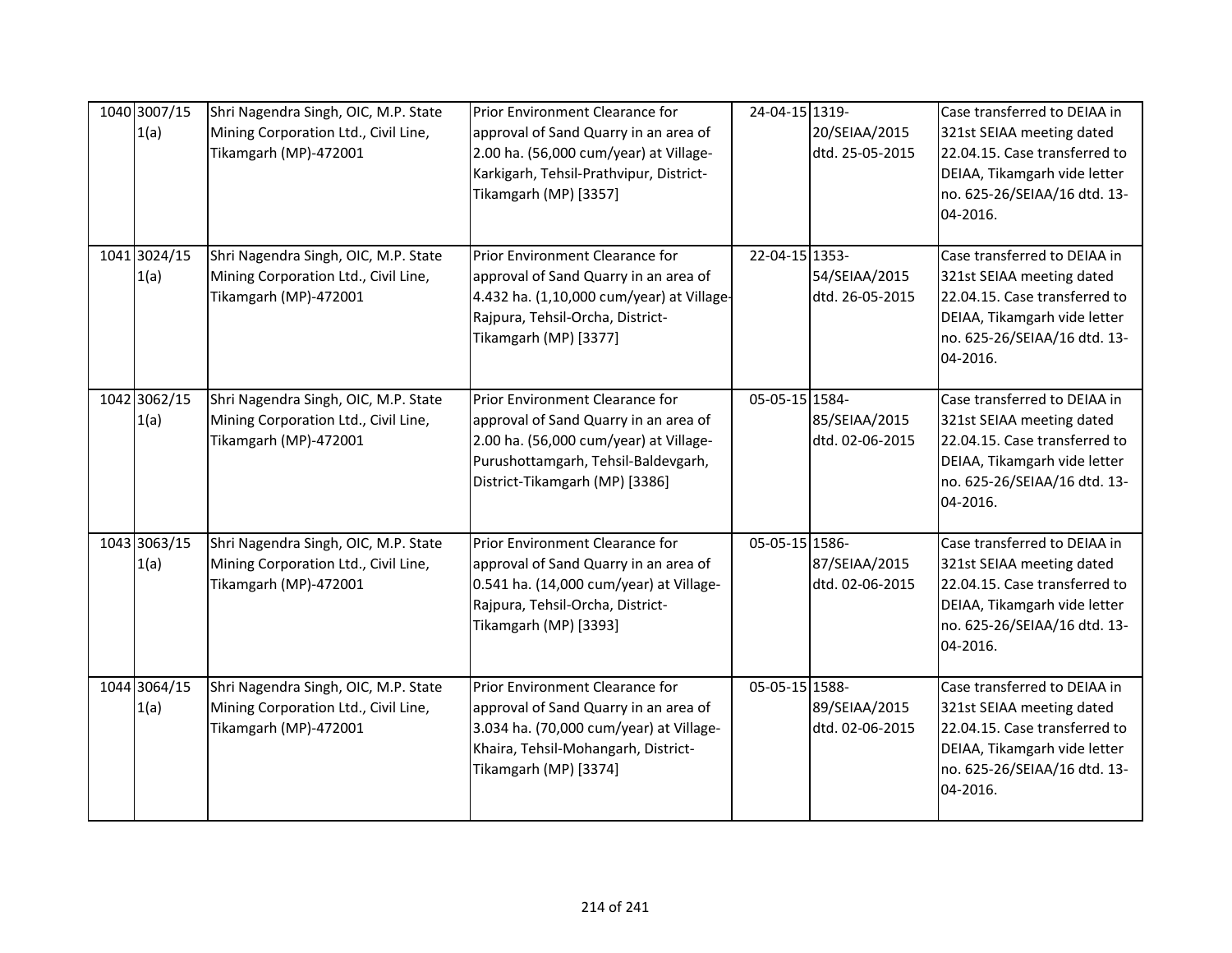| 1045 3065/15<br>1(a) | Shri Nagendra Singh, OIC, M.P. State<br>Mining Corporation Ltd., Civil Line,<br>Tikamgarh (MP)-472001 | Prior Environment Clearance for<br>approval of Sand Quarry in an area of<br>2.220 ha. (63,000 cum/year) at Village-<br>Narayanpur, Tehsil-Baldevgarh, District-<br>Tikamgarh (MP) [3392]    | 05-05-15 1590- | 91/SEIAA/2015<br>dtd. 02-06-2015 | Case transferred to DEIAA in<br>321st SEIAA meeting dated<br>22.04.15. Case transferred to<br>DEIAA, Tikamgarh vide letter<br>no. 625-26/SEIAA/16 dtd. 13-<br>04-2016. |
|----------------------|-------------------------------------------------------------------------------------------------------|---------------------------------------------------------------------------------------------------------------------------------------------------------------------------------------------|----------------|----------------------------------|------------------------------------------------------------------------------------------------------------------------------------------------------------------------|
| 1046 3066/15<br>1(a) | Shri Nagendra Singh, OIC, M.P. State<br>Mining Corporation Ltd., Civil Line,<br>Tikamgarh (MP)-472001 | Prior Environment Clearance for<br>approval of Sand Quarry in an area of<br>1.00 ha. (28,000 cum/year) at Village-<br>Purushottamgarh, Tehsil-Baldevgarh,<br>District-Tikamgarh (MP) [3388] | 07-05-15 1592- | 93/SEIAA/2015<br>dtd. 02-06-2015 | Case transferred to DEIAA in<br>321st SEIAA meeting dated<br>22.04.15. Case transferred to<br>DEIAA, Tikamgarh vide letter<br>no. 625-26/SEIAA/16 dtd. 13-<br>04-2016. |
| 1047 3067/15<br>1(a) | Shri Nagendra Singh, OIC, M.P. State<br>Mining Corporation Ltd., Civil Line,<br>Tikamgarh (MP)-472001 | Prior Environment Clearance for<br>approval of Sand Quarry in an area of<br>1.00 ha. (28,000 cum/year) at Village-<br>Mudaini, Tehsil-Prathavipur, District-<br>Tikamgarh (MP) [3360]       | 07-05-15 1594- | 95/SEIAA/2015<br>dtd. 02-06-2015 | Case transferred to DEIAA in<br>321st SEIAA meeting dated<br>22.04.15. Case transferred to<br>DEIAA, Tikamgarh vide letter<br>no. 625-26/SEIAA/16 dtd. 13-<br>04-2016. |
| 1048 3068/15<br>1(a) | Shri Nagendra Singh, OIC, M.P. State<br>Mining Corporation Ltd., Civil Line,<br>Tikamgarh (MP)-472001 | Prior Environment Clearance for<br>approval of Sand Quarry in an area of<br>2.00 ha. (50,000 cum/year) at Village-<br>Sitapur Babedi Nala, Tehsil-Orcha,<br>District-Tikamgarh (MP) [3457]  | 08-05-15 1596- | 97/SEIAA/2015<br>dtd. 02-06-2015 | Case transferred to DEIAA in<br>321st SEIAA meeting dated<br>22.04.15. Case transferred to<br>DEIAA, Tikamgarh vide letter<br>no. 625-26/SEIAA/16 dtd. 13-<br>04-2016. |
| 1049 3069/15<br>1(a) | Shri Nagendra Singh, OIC, M.P. State<br>Mining Corporation Ltd., Civil Line,<br>Tikamgarh (MP)-472001 | Prior Environment Clearance for<br>approval of Sand Quarry in an area of<br>1.910 ha. (50,000 cum/year) at Village-<br>Emliya, Tehsil-Baldevgarh, District-<br>Tikamgarh (MP) [3383]        | 05-05-15 1598- | 99/SEIAA/2015<br>dtd. 02-06-2015 | Case transferred to DEIAA in<br>321st SEIAA meeting dated<br>22.04.15. Case transferred to<br>DEIAA, Tikamgarh vide letter<br>no. 625-26/SEIAA/16 dtd. 13-<br>04-2016. |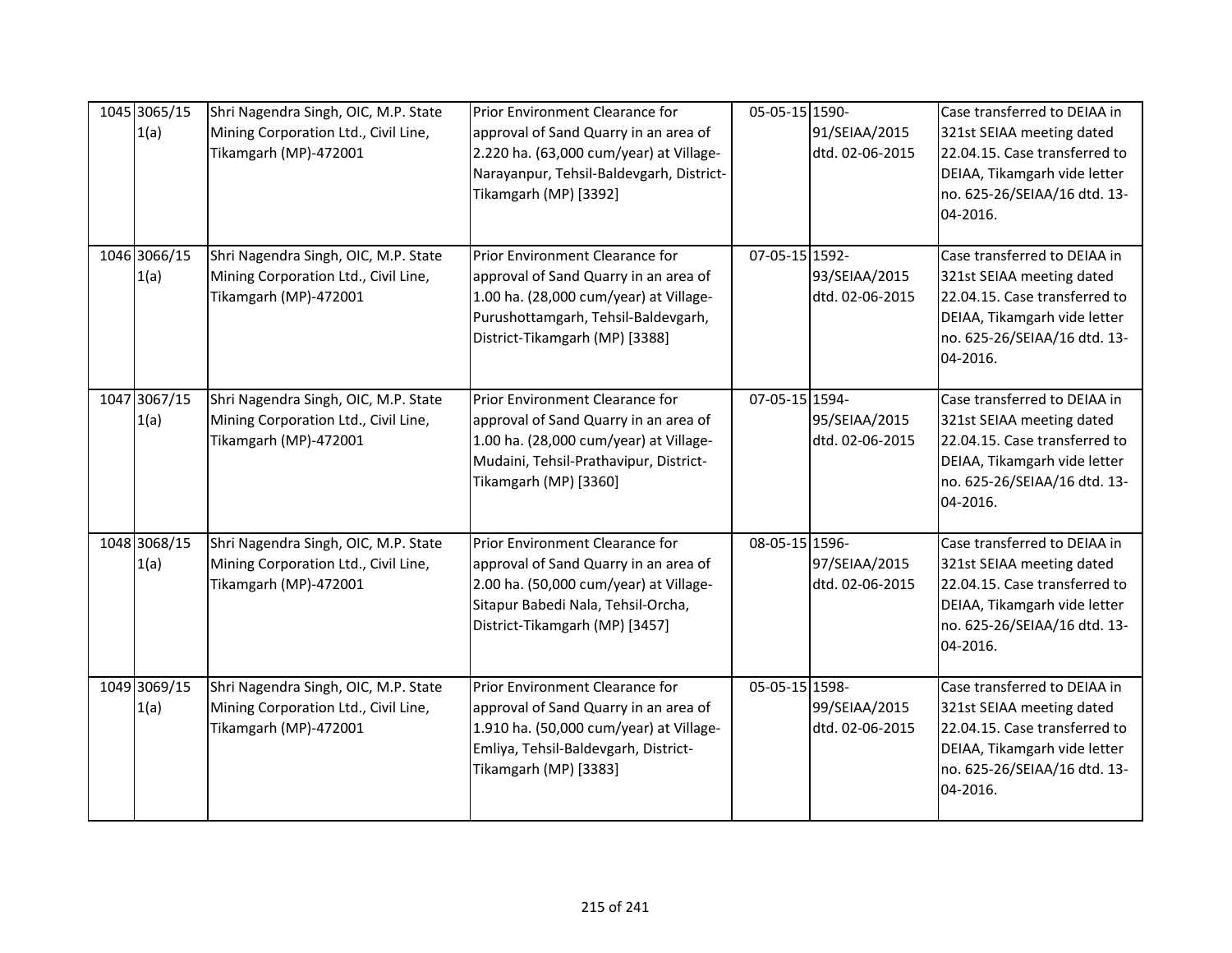| 1050 3070/15<br>1(a) | Shri Nagendra Singh, OIC, M.P. State<br>Mining Corporation Ltd., Civil Line,<br>Tikamgarh (MP)-472001          | Prior Environment Clearance for<br>approval of Sand Quarry in an area of<br>2.100 ha. (40,000 cum/year) at Village-<br>Majra Vangaay, Tehsil-Orcha, District-<br>Tikamgarh (MP) [3458]     | 07-05-15 1600- | 01/SEIAA/2015<br>dtd. 02-06-2015 | Case transferred to DEIAA in<br>321st SEIAA meeting dated<br>22.04.15. Case transferred to<br>DEIAA, Tikamgarh vide letter<br>no. 625-26/SEIAA/16 dtd. 13-<br>04-2016. |
|----------------------|----------------------------------------------------------------------------------------------------------------|--------------------------------------------------------------------------------------------------------------------------------------------------------------------------------------------|----------------|----------------------------------|------------------------------------------------------------------------------------------------------------------------------------------------------------------------|
| 1051 3076/15<br>1(a) | Shri Nagendra Singh, OIC, M.P. State<br>Mining Corporation Ltd., Civil Line,<br>Tikamgarh (MP)-472001          | Prior Environment Clearance for<br>approval of Sand Quarry in an area of<br>2.023 ha. (56,000 cum/year) at Village-<br>Kadwaha, Tehsil-Baldevgarh, District-<br>Tikamgarh (MP) [3385]      | 05-05-15 1612- | 13/SEIAA/2015<br>dtd. 02-06-2015 | Case transferred to DEIAA in<br>321st SEIAA meeting dated<br>22.04.15. Case transferred to<br>DEIAA, Tikamgarh vide letter<br>no. 625-26/SEIAA/16 dtd. 13-<br>04-2016. |
| 1052 3191/15<br>1(a) | Shri Nagendra Singh, OIC, M.P. State<br>Mining Corporation Ltd., Civil Line,<br>District-Tikamgarh (MP)-472001 | Prior Environment Clearance for<br>approval of Sand Quarry in an area of<br>2.00 ha. (50,000 cum/year) at Village-<br>Sitapur Babedi Nala, Tehsil-Orcha,<br>District-Tikamgarh (MP) [3456] | 21-05-15 2145- | 46/SEIAA/2015<br>dtd. 22-06-2015 | Case transferred to DEIAA in<br>321st SEIAA meeting dated<br>22.04.15. Case transferred to<br>DEIAA, Tikamgarh vide letter<br>no. 625-26/SEIAA/16 dtd. 13-<br>04-2016. |
| 1053 3196/15<br>1(a) | Shri Nagendra Singh, OIC, M.P. State<br>Mining Corporation Ltd., Civil Line,<br>District-Tikamgarh (MP)-472001 | Prior Environment Clearance for<br>approval of Sand Quarry in an area of<br>3.00 ha. (50,000 cum/year) at Village-<br>Chandavani, Tehsil-Orcha, District-<br>Tikamgarh (MP) [3459]         | 30-05-15 2155- | 56/SEIAA/2015<br>dtd. 22-06-2015 | Case transferred to DEIAA in<br>313th SEIAA meeting dated<br>04.04.16. Case transferred to<br>DEIAA, Tikamgarh vide letter<br>no. 480-81/SEIAA/16 dtd. 06-<br>04-2016. |
| 1054 3540/15<br>1(a) | Shri Kayam Singh S/o Shri Bhagwandas<br>Kushwaha R/o Gyara, Tehsil-Sewada,<br>District-Datia (MP)-475661       | Prior Environment Clearance for<br>approval of Metal Stone Quarry in an<br>area of 2.00 ha. (21,014 cum/year) at<br>Village-Vjrawan, Tehsil-Lidhaura,<br>District-Tikamgarh (MP) [3975]    | 30-07-15 4797- | 98/SEIAA/2015<br>dtd. 13-08-2015 | Case transferred to DEIAA in<br>316th SEIAA meeting dated<br>11.04.16. Case transferred to<br>DEIAA, Tikamgarh vide letter<br>no. 413-14/SEIAA/16 dtd. 04-<br>04-2016. |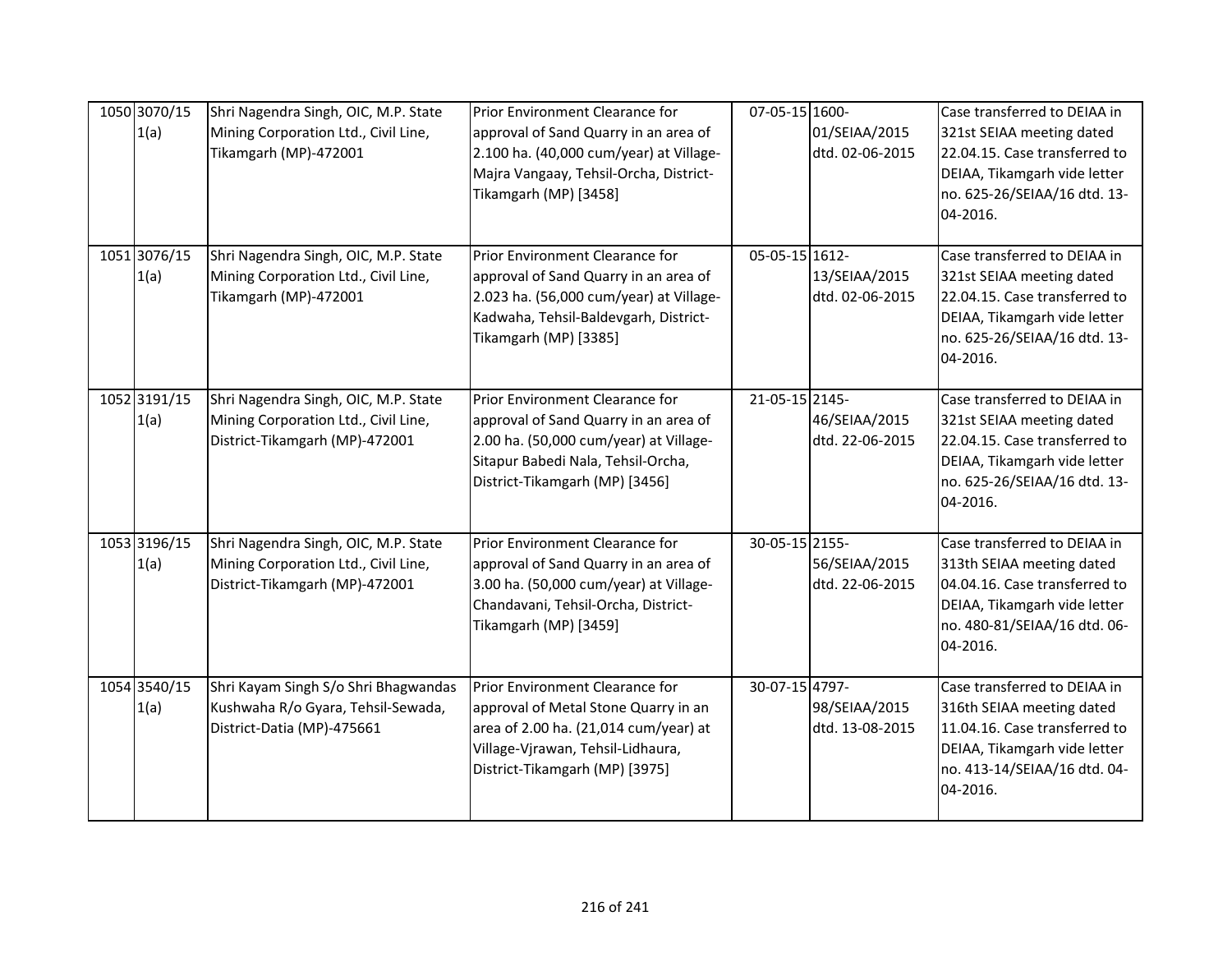| 1055 3815/15<br>1(a)  | Smt. Varsha Singh R/o 101, Sankalp<br>Apartment, Gandhi Nagar, District-<br><b>Gwalior (MP)-474001</b>                                                                          | Prior Environment Clearance for<br>approval of Stone Quarry in an area of<br>2.30 ha. (55,500 cum/year) at Village-<br>Bijravan, Tehsil-Lidhorakhas, District-<br>Tikamgarh (MP) [3059] | 04-09-15 5972- | 73/SEIAA/2015<br>dtd. 03-10-2015           | Case transferred to DEIAA in<br>316th SEIAA meeting dated<br>11.04.16. Case transferred to<br>DEIAA, Tikamgarh vide letter<br>no. 413-14/SEIAA/16 dtd. 04-<br>04-2016. |
|-----------------------|---------------------------------------------------------------------------------------------------------------------------------------------------------------------------------|-----------------------------------------------------------------------------------------------------------------------------------------------------------------------------------------|----------------|--------------------------------------------|------------------------------------------------------------------------------------------------------------------------------------------------------------------------|
| 1056 3817/15<br>1(a)  | Shri Priyank Singh S/o Shri N.K. Parihar<br>R/o 53 B, Block-C, Rajpat Vihar, Sector-<br>2, Noida (UP)-201309                                                                    | Prior Environment Clearance for<br>approval of Stone Quarry in an area of<br>2.60 ha. (62,700 cum/year) at Village-<br>Bijravan, Tehsil-Lidhora, District-<br>Tikamgarh (MP) [3058]     | 04-09-15 5976- | 77/SEIAA/2015<br>dtd. 03-10-2015           | Case transferred to DEIAA in<br>316th SEIAA meeting dated<br>11.04.16. Case transferred to<br>DEIAA, Tikamgarh vide letter<br>no. 413-14/SEIAA/16 dtd. 04-<br>04-2016. |
| 1057 3821/15<br>1(a)  | Shri Manoj Kumar Sharma S/o Shri<br>Ramnath Sharma R/o Parkashpura,<br>Jatara, District-Tikamgarh (MP)-472221                                                                   | Prior Environment Clearance for<br>approval of Metal Stone Quarry in an<br>area of 2.00 ha. (18,120 cum/year) at<br>Village-Barana, Tehsil-Palera, District-<br>Tikamgarh (MP) [4827]   | 08-09-15 5984- | 85/SEIAA/2015<br>dtd. 03-10-2015           | Case transferred to DEIAA in<br>316th SEIAA meeting dated<br>11.04.16. Case transferred to<br>DEIAA, Tikamgarh vide letter<br>no. 413-14/SEIAA/16 dtd. 04-<br>04-2016. |
| 1058 4998/16<br>1(a)  | Smt. Kamla Sahu W/o Shri Naveen Sahu, Prior Environment Clearance for<br>Owner, Jatara, Tehsil-Jatara, District-<br>Tikamgarh (MP)-472001                                       | Crusher Stone Quarry in an area of 2.00<br>ha. (16,000 cum/year) at Village-<br>Kudyala, Tehsil-Palera, District-<br>Tikamgarh (MP) [42921]                                             |                | 18-02-16 / SEIAA/2016 dtd.<br>$-02 - 2016$ | Case transferred to DEIAA in<br>316th SEIAA meeting dated<br>11.04.16. Case transferred to<br>DEIAA, Tikamgarh vide letter<br>no. 413-14/SEIAA/16 dtd. 04-<br>04-2016. |
| 1059 4997/16<br>1(a); | Shri Amit Parashar, Manager, M/s Sarthi Prior Environment Clearance for<br>Construction, 102, Dream Apartment,<br>369, Jiwaji Nagar, Thatipur, District-<br>Gwalior (MP)-460001 | Crusher Stone Quarry in an area of 4.00<br>ha. (50,000 cum/year) at Village-Patti<br>Balwant Singh, Tehsil-Khargapur,<br>District-Tikamgarh (MP) [42933]                                |                | 18-02-16 / SEIAA/2016 dtd.<br>$-02 - 2016$ | Case transferred to DEIAA in<br>316th SEIAA meeting dated<br>11.04.16. Case transferred to<br>DEIAA, Tikamgarh vide letter<br>no. 413-14/SEIAA/16 dtd. 04-<br>04-2016. |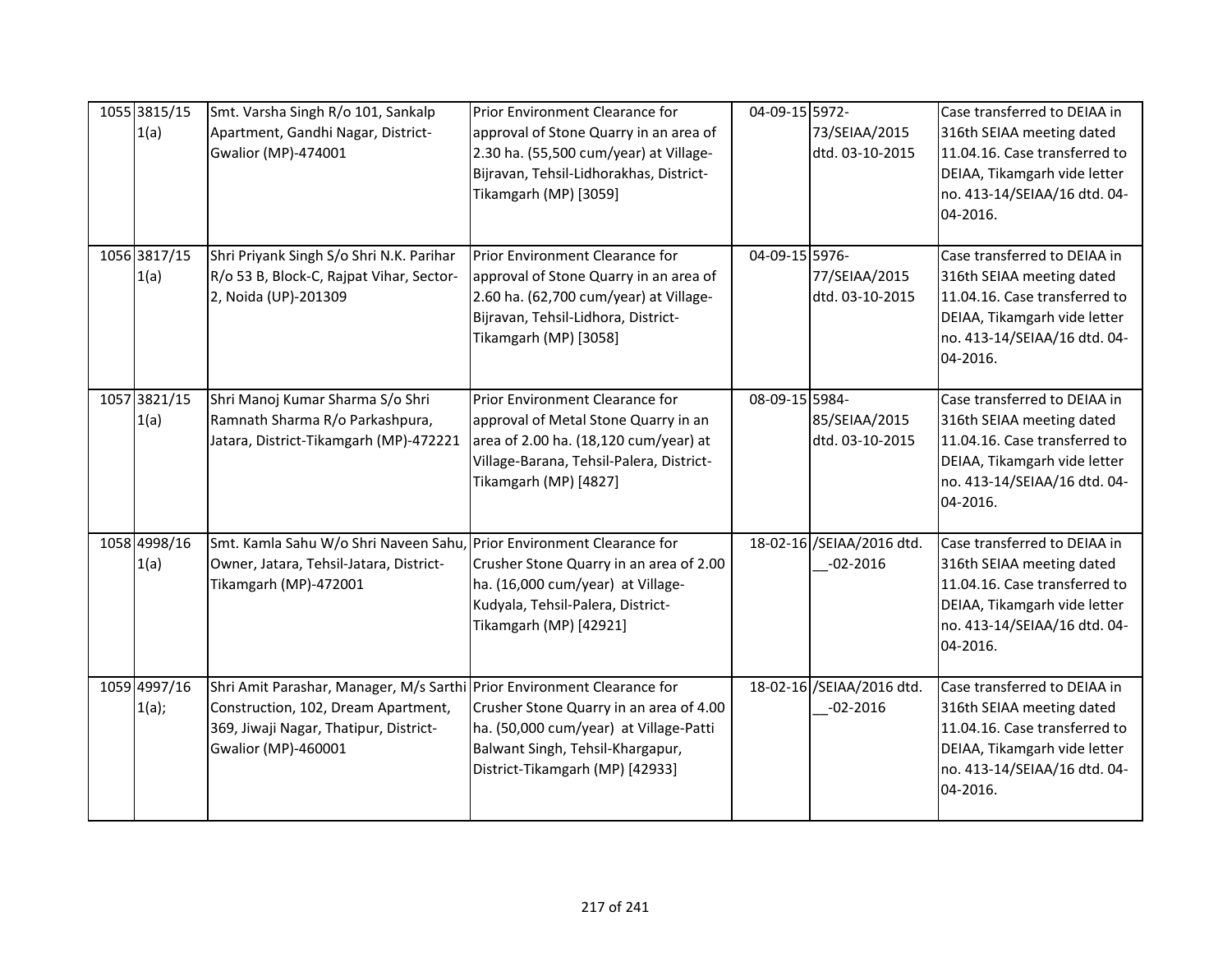| 1060 4967/16<br>1(a)    | Shri Sanjay Singh, Owner, Village-<br>Manikpura, Tehsil-Prathvipur, District-<br>Tikamgarh (MP)-456655        | Prior Environment Clearance for Stone<br>(Crusher based) Mining in an area of<br>2.00 ha. (17,675 cum/year) at Village-<br>Manikpura, Tehsil-Prathvipur, District-<br>Tikamgarh (MP) [34794] |                | 42676 /SEIAA/2016 dtd.<br>$-02 - 2016$ | Case transferred to DEIAA in<br>316th SEIAA meeting dated<br>11.04.16. Case transferred to<br>DEIAA, Tikamgarh vide letter<br>no. 413-14/SEIAA/16 dtd. 04-<br>04-2016. |
|-------------------------|---------------------------------------------------------------------------------------------------------------|----------------------------------------------------------------------------------------------------------------------------------------------------------------------------------------------|----------------|----------------------------------------|------------------------------------------------------------------------------------------------------------------------------------------------------------------------|
| 1061 1477/201<br>3 1(a) | Shri Gangaram S/o Shri Sidhuji, Village-<br>Khilchpur, Tehsil Ghatiya, Distt. Ujjain<br>(M.P.) Pin-456006     | Environmental Clearance for Mining of<br>Stone. Lease area 3.0 ha, in village<br>Jalalkhedi, Tehsil Ujjain, Dist. Ujjain (M.<br>P.                                                           | 05-01-13 3120- | 21/SEIAA/2013<br>dtd. 18-03-2013       | Case transferred to DEIAA in<br>316th SEIAA meeting dated<br>11.04.16. Case transferred to<br>DEIAA, Ujjain vide letter no.<br>404-05/SEIAA/16 dtd. 02-04-<br>2016.    |
| 1062 1891/14<br>1(a)    | Shri Makkan Parihar, Harizan Mohalla,<br>Village-Chandukhedi, Tehsil & District-<br>Ujjain (MP)-456001        | Prior Environment Clearance for<br>approval of proposed Murum Quarry in<br>an area of 4.00 ha. at Village-Jalalkhedi,<br>Tehsil & District-Ujjain (MP) [1797]                                | 09-10-14 1521- | 22/SEIAA/2014<br>dtd. 28-10-2014       | Case transferred to DEIAA in<br>316th SEIAA meeting dated<br>11.04.16. Case transferred to<br>DEIAA, Ujjain vide letter no.<br>404-05/SEIAA/16 dtd. 02-04-<br>2016.    |
| 1063 2016/14<br>1(a)    | Shri Sachin Patni S/o Shri Prakash<br>Chandra Patni, 105, Chota Baajar,<br>Unhel, District-Ujjain (MP)-456221 | Prior Environment Clearance for<br>approval of proposed Stone Quarry in<br>an area of 4.00 ha. at Village-Akia Najik,<br>Tehsil-Nagda, District- Ujjain (MP)<br>[1952]                       | 20-10-14 1975- | 76/SEIAA/2014<br>dtd. 14-11-2014       | Case transferred to DEIAA in<br>316th SEIAA meeting dated<br>11.04.16. Case transferred to<br>DEIAA, Ujjain vide letter no.<br>404-05/SEIAA/16 dtd. 02-04-<br>2016.    |
| 1064 2021/14<br>1(a)    | Shri Lakhan Singh S/o Shri Arjun Singh,<br>Jhangirpur, Tehsil-Barnagar, District-<br>Ujjain (MP)-456776       | Prior Environment Clearance for<br>approval of proposed River Bed Sand<br>Quarry in an area of 5.960 ha. at Village-<br>Malpura, Tehsil-Barnagar, District-<br>Ujjain (MP) [1940]            | 25-10-14 1985- | 86/SEIAA/2014<br>dtd. 14-11-2014       | Case transferred to DEIAA in<br>316th SEIAA meeting dated<br>11.04.16.                                                                                                 |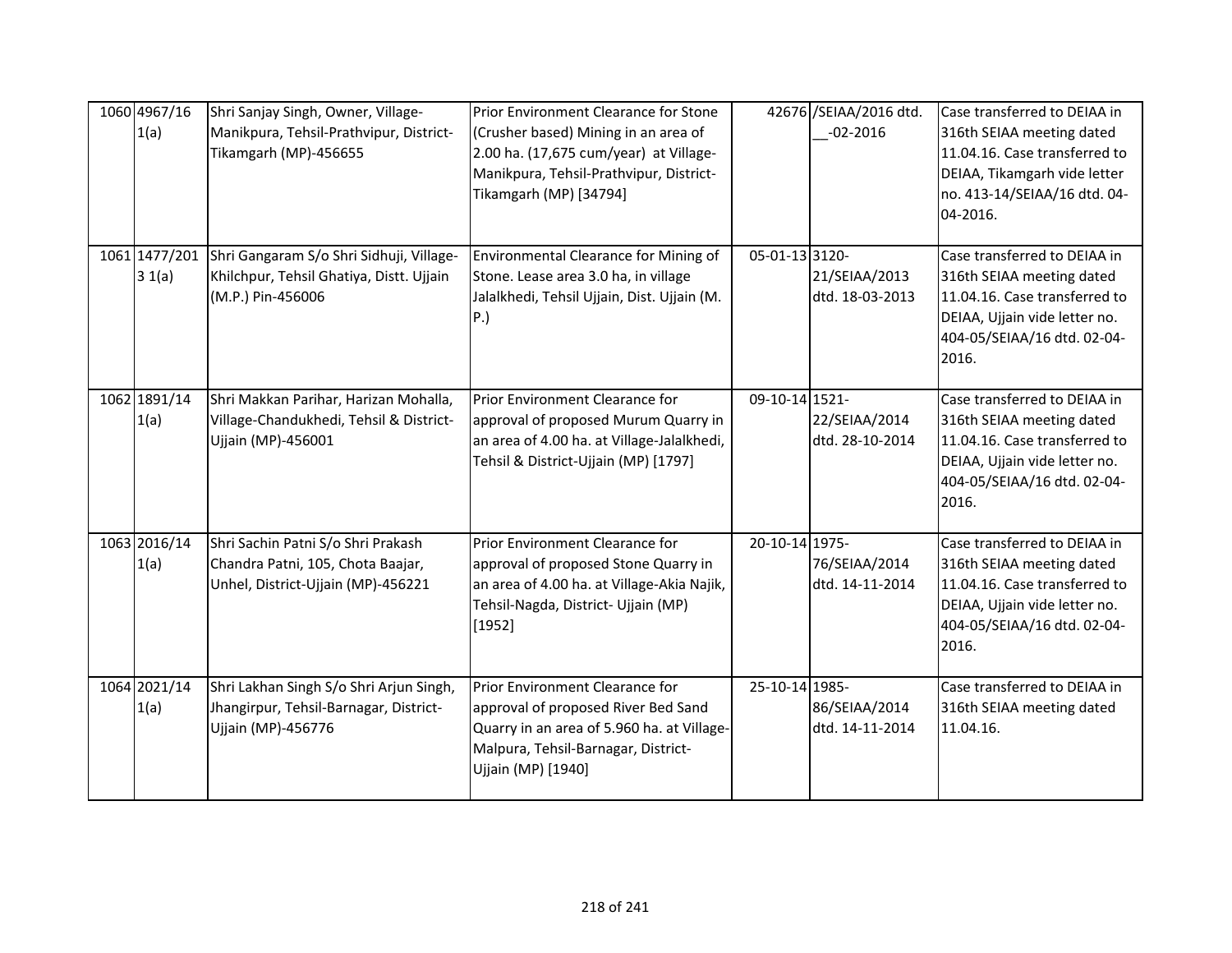| 1065 4880/15<br>1(a) | Shri Govind Singh R/o 28, Kesav Nagar,<br>District-Ujjain (MP)-456001                                                                      | Prior Environment Clearance for<br>approval of Stone Quarry in an area of<br>2.00 ha. (18,000 cum/year) at Village-<br>Nanded, Tehsil-Tarana, District-Ujjain<br>(MP) [5661] | 05-11-15 10317- | 18/SEIAA/2015<br>dtd. 05-01-2016 | Case transferred to DEIAA in<br>316th SEIAA meeting dated<br>11.04.16. Case transferred to<br>DEIAA, Ujjain vide letter no.<br>404-05/SEIAA/16 dtd. 02-04-<br>2016. |
|----------------------|--------------------------------------------------------------------------------------------------------------------------------------------|------------------------------------------------------------------------------------------------------------------------------------------------------------------------------|-----------------|----------------------------------|---------------------------------------------------------------------------------------------------------------------------------------------------------------------|
| 1066 4879/15<br>1(a) | Shri Rajesh Patidar, Village-Itawa, Tehsil- Prior Environment Clearance for Stone<br>Tarana, District-Ujjain (MP)-456665                   | Quarry in an area of 1.00 ha. (5,000<br>cum/year) at Village-Nanded, Tehsil-<br>Tarana, District-Ujjain (MP) [6175]                                                          | 05-11-15 10315- | 16/SEIAA/2015<br>dtd. 05-01-2016 | Case transferred to DEIAA in<br>316th SEIAA meeting dated<br>11.04.16. Case transferred to<br>DEIAA, Ujjain vide letter no.<br>404-05/SEIAA/16 dtd. 02-04-<br>2016. |
| 1067 4878/15<br>1(a) | Shri Devendra Patni, 105, Gautam Marg, Prior Environment Clearance for<br>Nayapura, District-Ujjain (MP)-456010                            | approval of Stone Quarry in an area of<br>1.00 ha. (6,000 cum/year) at Village-<br>Jalalkhedi, Tehsil-Ujjain, District-Ujjain<br>(MP) [3816]                                 | 24-11-15 10313- | 14/SEIAA/2015<br>dtd. 05-01-2016 | Case transferred to DEIAA in<br>316th SEIAA meeting dated<br>11.04.16. Case transferred to<br>DEIAA, Ujjain vide letter no.<br>404-05/SEIAA/16 dtd. 02-04-<br>2016. |
| 1068 4877/15<br>1(a) | Shri Surendra Singh Dodiya, Village-<br>Nimbodiya Khurd, Tehsil-Nagda, District-Quarry in an area of 2.00 ha. (5,820<br>Ujjain (MP)-456335 | Prior Environment Clearance for Stone<br>cum/year) at Village-Piploda<br>Sagotimata, Tehsil-Nagda, District-<br>Ujjain (MP) [4337]                                           | 05-11-15 10311- | 12/SEIAA/2015<br>dtd. 05-01-2016 | Case transferred to DEIAA in<br>316th SEIAA meeting dated<br>11.04.16. Case transferred to<br>DEIAA, Ujjain vide letter no.<br>404-05/SEIAA/16 dtd. 02-04-<br>2016. |
| 1069 4876/15<br>1(a) | Shri Naveen Kumar S/o Shri Ashok<br>Kumar Jain, 27, Shubhash Marg, Tarana,<br>Tehsil-Tarana, District-Ujjain (MP)-<br>456665               | Prior Environment Clearance for<br>approval of Stone Quarry in an area of<br>4.00 ha. (6,000 cum/year) at Village-<br>Nanded, Tehsil-Tarana, District-Ujjain<br>(MP) [3641]  | 24-11-15 10309- | 10/SEIAA/2015<br>dtd. 05-01-2016 | Case transferred to DEIAA in<br>316th SEIAA meeting dated<br>11.04.16. Case transferred to<br>DEIAA, Ujjain vide letter no.<br>404-05/SEIAA/16 dtd. 02-04-<br>2016. |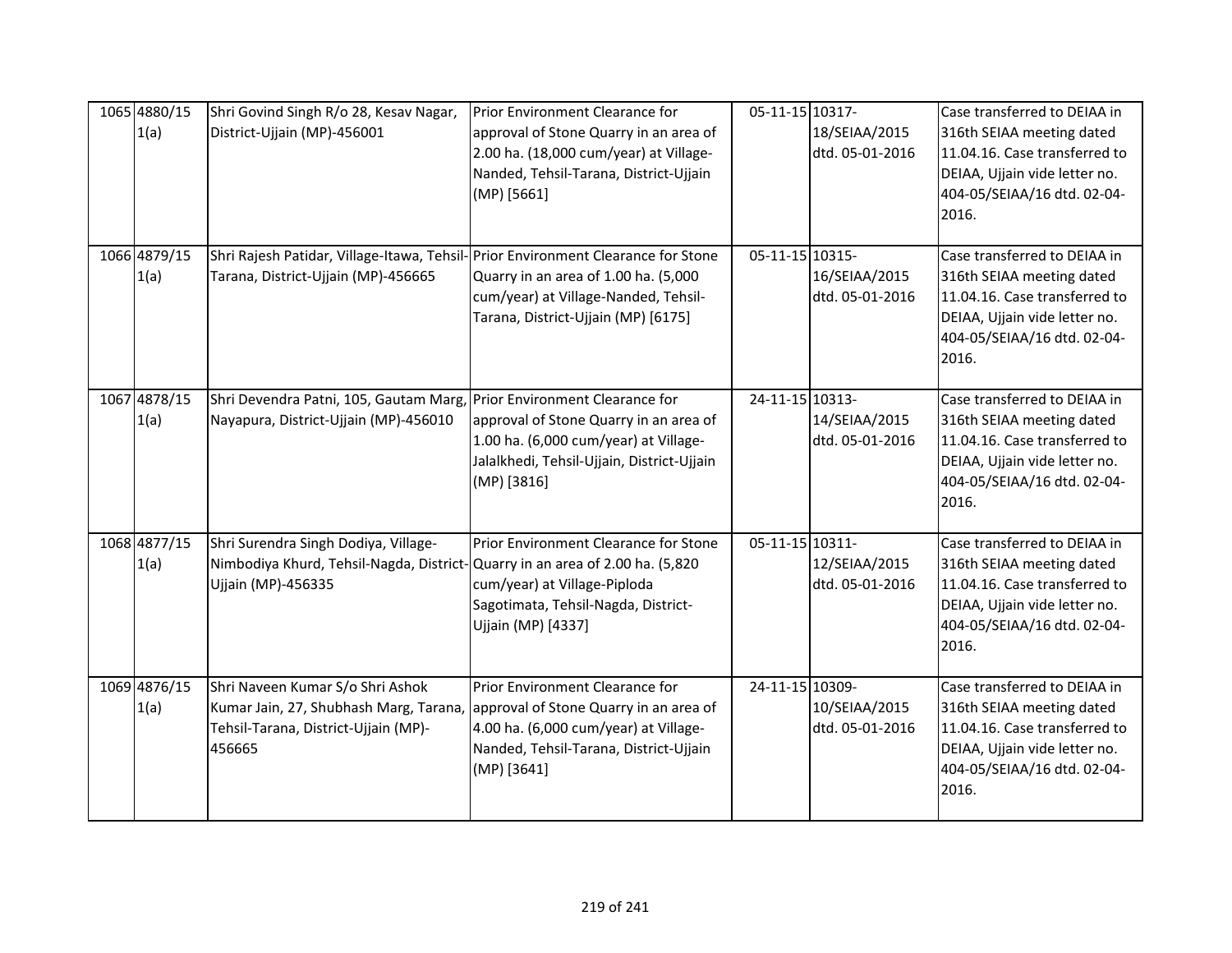| 1070 4875/15<br>1(a) | Shri Praveen Arya, 2/3 Nikash<br>Chowraha, District-Ujjain (MP)-456010                                                           | Prior Environment Clearance for Stone<br>Quarry in an area of 2.00 ha. (24,000<br>cum/year) at Village-Gunaikhalsa, Tehsil-<br>Ujjain, District-Ujjain (MP) [5148] | 05-11-15 10307- | 08/SEIAA/2015<br>dtd. 05-01-2016  | Case transferred to DEIAA in<br>316th SEIAA meeting dated<br>11.04.16. Case transferred to<br>DEIAA, Ujjain vide letter no.<br>404-05/SEIAA/16 dtd. 02-04-<br>2016. |
|----------------------|----------------------------------------------------------------------------------------------------------------------------------|--------------------------------------------------------------------------------------------------------------------------------------------------------------------|-----------------|-----------------------------------|---------------------------------------------------------------------------------------------------------------------------------------------------------------------|
| 1071 4873/15<br>1(a) | Smt. Anjali Patni R/o 106, Gautam<br>Marg, Nayapura, District-Ujjain (MP)-<br>456001                                             | Prior Environment Clearance for Stone<br>Quarry in an area of 3.00 ha. (24,390<br>cum/year) at Village-Vinayaga, Tehsil-<br>Ghattiya, District-Ujjain (MP) [4239]  | 24-11-15 10303- | 04/SEIAA/2015<br>dtd. 05-01-2016  | Case transferred to DEIAA in<br>316th SEIAA meeting dated<br>11.04.16. Case transferred to<br>DEIAA, Ujjain vide letter no.<br>404-05/SEIAA/16 dtd. 02-04-<br>2016. |
| 1072 4872/15<br>1(a) | Shri Ramesh Goyal R/o 24/1, Amba<br>Prasad Tiwari Marg, District-Ujjain (MP)-<br>456010                                          | Prior Environment Clearance for Stone<br>Quarry in an area of 1.50 ha. (12,000<br>cum/year) at Village-Shankarpur, Tehsil-<br>Ujjain, District-Ujjain (MP) [4332]  | 05-11-15 10301- | 02/SEIAA/2015<br>dtd. 05-01-2016  | Case transferred to DEIAA in<br>316th SEIAA meeting dated<br>11.04.16. Case transferred to<br>DEIAA, Ujjain vide letter no.<br>404-05/SEIAA/16 dtd. 02-04-<br>2016. |
| 1073 4871/15<br>1(a) | Shri Rajaram S/o Shri Bhera Ji R/o<br>Village-Kaliyadeh Palace, District-Ujjain<br>(MP)-456010                                   | Prior Environment Clearance for Stone<br>Quarry in an area of 1.50 ha. (2,000<br>cum/year) at Village-Najarpur, Tehsil-<br>Ghatia, District-Ujjain (MP) [3801]     | 05-11-15 10299- | 300/SEIAA/2015<br>dtd. 05-01-2016 | Case transferred to DEIAA in<br>316th SEIAA meeting dated<br>11.04.16. Case transferred to<br>DEIAA, Ujjain vide letter no.<br>404-05/SEIAA/16 dtd. 02-04-<br>2016. |
| 1074 4870/15<br>1(a) | Shri Anil Kumar Chouhan R/o Subhash<br>Marg, Tehsil-Tarana, District-Ujjain (MP)-Quarry in an area of 2.00 ha. (10,260<br>456770 | Prior Environment Clearance for Stone<br>cum/year) at Village-Gandhi Nagar,<br>Tehsil-Tarana, District-Ujjain (MP)<br>[4199]                                       | 05-11-15 10297- | 98/SEIAA/2015<br>dtd. 05-01-2016  | Case transferred to DEIAA in<br>316th SEIAA meeting dated<br>11.04.16. Case transferred to<br>DEIAA, Ujjain vide letter no.<br>404-05/SEIAA/16 dtd. 02-04-<br>2016. |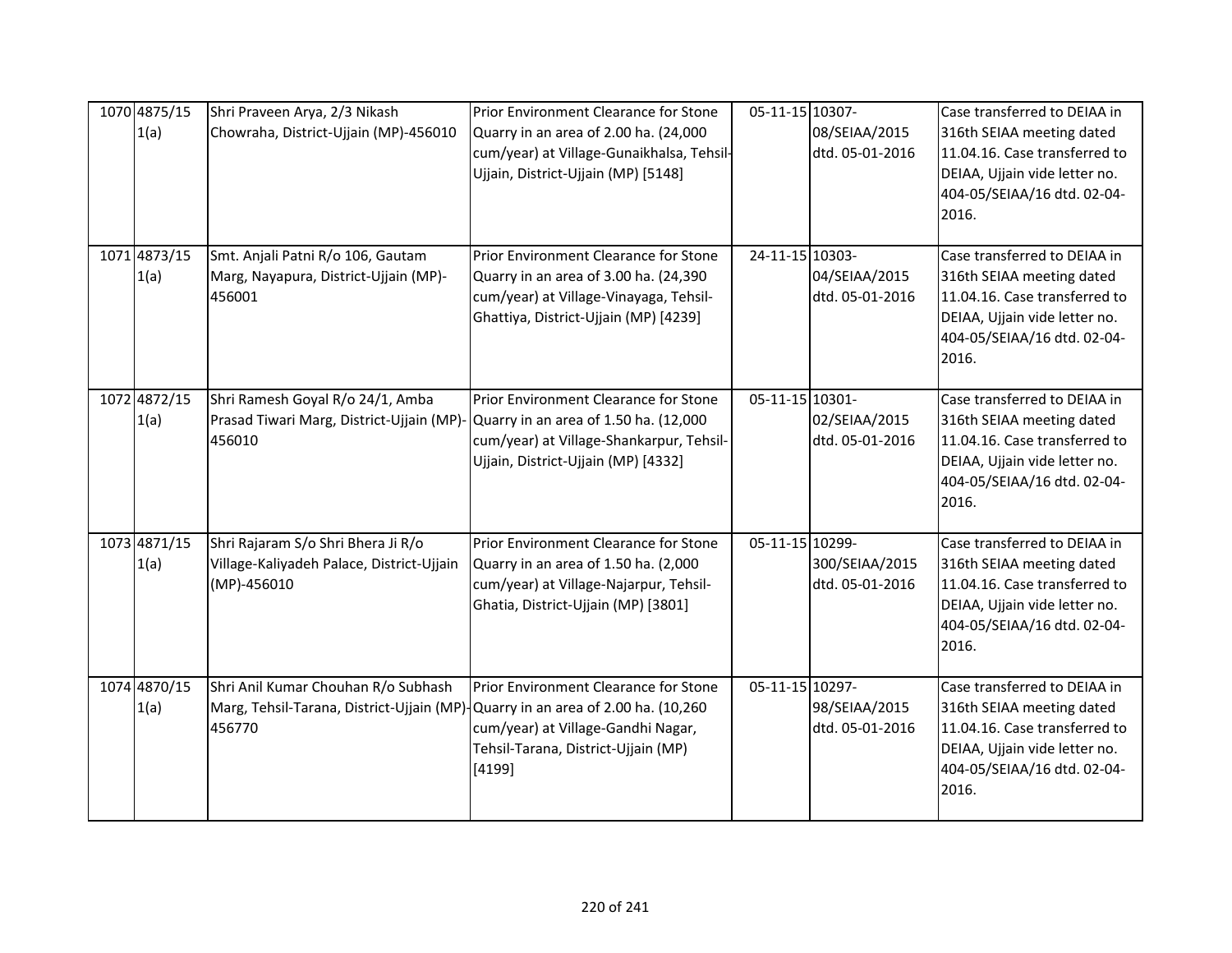| 1075 4868/15<br>1(a) | Shri Shailendra Jain R/o 27, Subhash<br>Marg, Tehsil-Tarana, District-Ujjain (MP)-Quarry in an area of 3.00 ha. (18,000<br>456665 | Prior Environment Clearance for Stone<br>cum/year) at Village-Nanded, Tehsil-<br>Tarana, District-Ujjain (MP) [5883]                                                           | 05-11-15 10293- | 94/SEIAA/2015<br>dtd. 05-01-2016 | Case transferred to DEIAA in<br>316th SEIAA meeting dated<br>11.04.16. Case transferred to<br>DEIAA, Ujjain vide letter no.<br>404-05/SEIAA/16 dtd. 02-04-<br>2016. |
|----------------------|-----------------------------------------------------------------------------------------------------------------------------------|--------------------------------------------------------------------------------------------------------------------------------------------------------------------------------|-----------------|----------------------------------|---------------------------------------------------------------------------------------------------------------------------------------------------------------------|
| 1076 4867/15<br>1(a) | Shri Mahendra Singh, Owner, R/o<br>Village-Ramdi, Tehsil-Tarana, District-<br>Ujjain (MP)-465106                                  | Prior Environment Clearance for Stone<br>Quarry in an area of 2.00 ha. (12,000<br>cum/year) at Village-Yashwant Nagar,<br>Tehsil-Tarana, District-Ujjain (MP)<br>[4124]        | 05-12-15 10413- | 14/SEIAA/2015<br>dtd. 11-01-2016 | Case transferred to DEIAA in<br>316th SEIAA meeting dated<br>11.04.16. Case transferred to<br>DEIAA, Ujjain vide letter no.<br>404-05/SEIAA/16 dtd. 02-04-<br>2016. |
| 1077 4866/15<br>1(a) | Smt. Chandra Kunwar R/o 490, Gulab<br>Bai Colony, Tehsil-Nagda, District-Ujjain<br>(MP)-456331                                    | Prior Environment Clearance for Stone<br>Quarry in an area of 2.00 ha. (5,000<br>cum/year) at Village-Makla, Tehsil-<br>Nagda, District-Ujjain (MP) [4136]                     | 24-11-15 10411- | 12/SEIAA/2015<br>dtd. 11-01-2016 | Case transferred to DEIAA in<br>316th SEIAA meeting dated<br>11.04.16. Case transferred to<br>DEIAA, Ujjain vide letter no.<br>404-05/SEIAA/16 dtd. 02-04-<br>2016. |
| 1078 4847/15<br>1(a) | Shri Mohd. Iqbal Khan S/o Shri Sardar<br>Khan, Village-Dhabla Khurd, Tehsil-<br>Tarana, District-Ujjain (MP)-456006               | Prior Environment Clearance for<br>approval of Stone Quarry in an area of<br>1.00 ha. (5,700 cum/year) at Village-<br>Nazarpur, Tehsil-Ghatiya, District-Ujjain<br>(MP) [4292] | 11-08-15 10219- | 20/SEIAA/2015<br>dtd. 04-01-2016 | Case transferred to DEIAA in<br>316th SEIAA meeting dated<br>11.04.16. Case transferred to<br>DEIAA, Ujjain vide letter no.<br>404-05/SEIAA/16 dtd. 02-04-<br>2016. |
| 1079 4809/15<br>1(a) | Shri Kamal Yadav S/o Shri Tarachand<br>Yadav, 85, LIG Rishi Nagar, District-<br>Ujjain (MP)-456335                                | Prior Environment Clearance for Stone<br>Quarry in an area of 2.00 ha. (5,700<br>cum/year) at Village-Akya Najik, Tehsil-<br>Nagda, District-Ujjain (MP) [5415]                | 02-12-15 9762-  | 63/SEIAA/2015<br>dtd. 23-12-2015 | Case transferred to DEIAA in<br>316th SEIAA meeting dated<br>11.04.16. Case transferred to<br>DEIAA, Ujjain vide letter no.<br>404-05/SEIAA/16 dtd. 02-04-<br>2016. |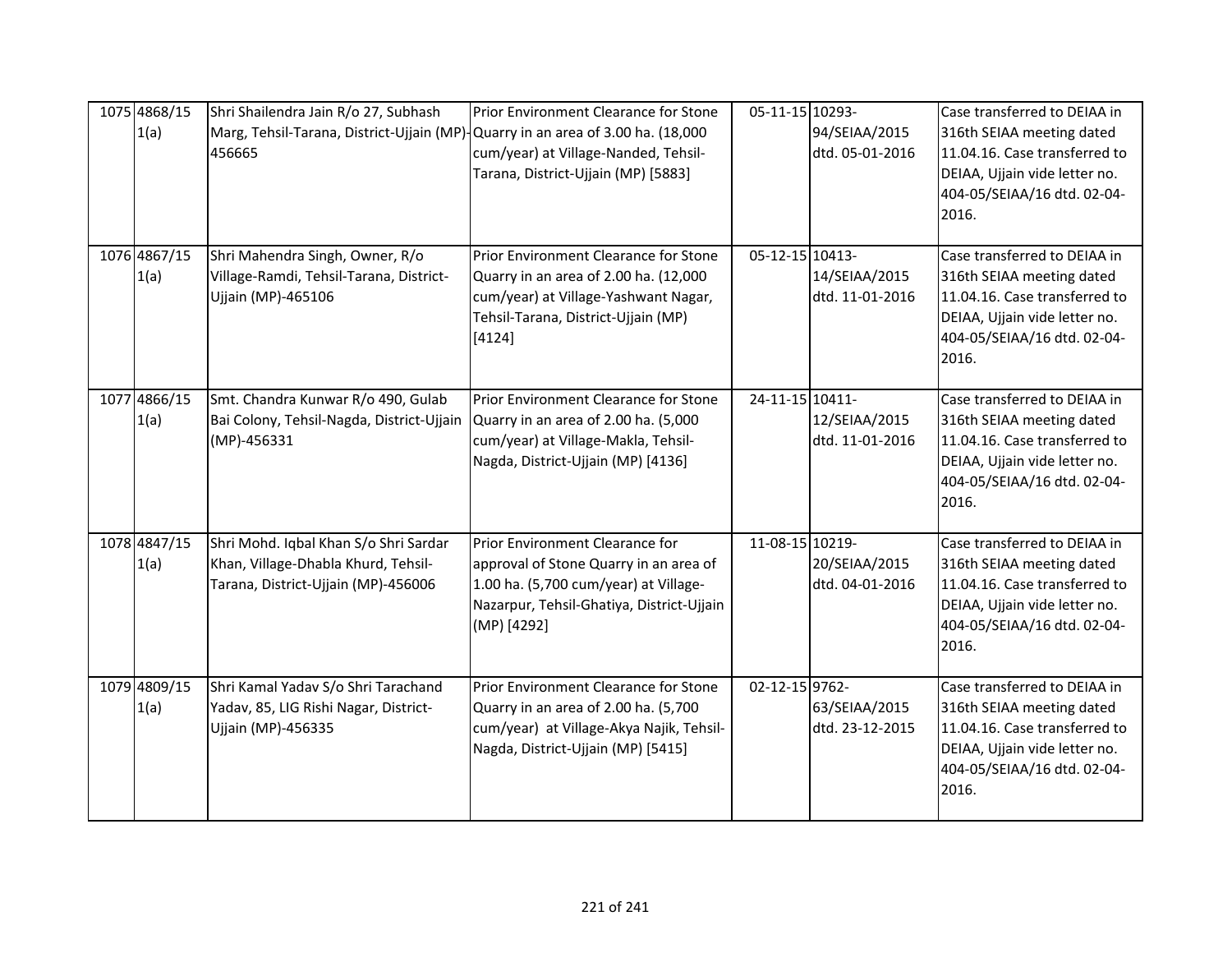| 1080 4746/15<br>1(a) | Shri Navya Jindal and Shri Manas Jindal,<br>Partner, M/s Jindal Earth Mines R/o 55,<br>Dashahara Maidan, Tehsil-Ujjain,<br>District-Ujjain (MP)-456001                   | Prior Environment Clearance for<br>approval of Stone Quarry in an area of<br>3.20 ha. (81,000 cum/year) at Village-<br>Pingleshwar, Tehsil-Ujjain, District-<br>Ujjain (MP) [3722] | 05-12-15 9550- | 51/SEIAA/2015<br>dtd. 18-12-2015 | Case transferred to DEIAA in<br>316th SEIAA meeting dated<br>11.04.16. Case transferred to<br>DEIAA, Ujjain vide letter no.<br>404-05/SEIAA/16 dtd. 02-04-<br>2016. |
|----------------------|--------------------------------------------------------------------------------------------------------------------------------------------------------------------------|------------------------------------------------------------------------------------------------------------------------------------------------------------------------------------|----------------|----------------------------------|---------------------------------------------------------------------------------------------------------------------------------------------------------------------|
| 1081 4740/15<br>1(a) | Shri Akbar Kapadiya S/o Shri Mustan<br>Kapadiya, R/o Village-Kulmipura, Tehsil-<br>Ujjain, District-Ujjain (MP)                                                          | Prior Environment Clearance for Stone<br>Quarry in an area of 1.00 ha. (6,270<br>cum/year) at Village-Karondiya, Tehsil-<br>Ujjain, District-Ujjain (MP) [5025]                    | 24-11-15 9510- | 11/SEIAA/2015<br>dtd. 18-12-2015 | Case transferred to DEIAA in<br>316th SEIAA meeting dated<br>11.04.16.                                                                                              |
| 1082 4739/15<br>1(a) | Shri Devendra Singh S/o Shri Jaswant<br>Singh R/o Village-Piplauda Dwarkadhish, Quarry in an area of 1.910 ha. (10,088<br>Tehsil-Ujjain, District-Ujjain (MP)-<br>456001 | Prior Environment Clearance for Stone<br>cum/year) at Village-Madhopur, Tehsil-<br>Ujjain, District-Ujjain (MP) [6289]                                                             | 24-11-15 9508- | 09/SEIAA/2015<br>dtd. 18-12-2015 | Case transferred to DEIAA in<br>316th SEIAA meeting dated<br>11.04.16. Case transferred to<br>DEIAA, Ujjain vide letter no.<br>404-05/SEIAA/16 dtd. 02-04-<br>2016. |
| 1083 4737/15<br>1(a) | Shri Dinesh Gupta S/o Shri Ramchandra<br>Gupta R/o Village-Kulmipura, Tehsil-<br>Ujjain, District-Ujjain (MP)                                                            | Prior Environment Clearance for Stone<br>Quarry in an area of 1.00 ha. (6,270<br>cum/year) at Village-Karondiya, Tehsil-<br>Ujjain, District-Ujjain (MP) [5025]                    | 24-11-15 9504- | 05/SEIAA/2015<br>dtd. 18-12-2015 | Case transferred to DEIAA in<br>316th SEIAA meeting dated<br>11.04.16. Case transferred to<br>DEIAA, Ujjain vide letter no.<br>404-05/SEIAA/16 dtd. 02-04-<br>2016. |
| 1084 4735/15<br>1(a) | Shri Gajendra Singh Tomar S/o Shri<br>Karan Singh Tomar R/o 88, Post-<br>Shajapur, District-Shajapur (MP)-465106 cum/year) at Village-Nenavad, Tehsil-                   | Prior Environment Clearance for Stone<br>Quarry in an area of 3.00 ha. (34,200<br>Tarana, District-Ujjain (MP) [5699]                                                              | 26-11-15 9500- | 01/SEIAA/2015<br>dtd. 18-12-2015 | Case transferred to DEIAA in<br>316th SEIAA meeting dated<br>11.04.16. Case transferred to<br>DEIAA, Ujjain vide letter no.<br>404-05/SEIAA/16 dtd. 02-04-<br>2016. |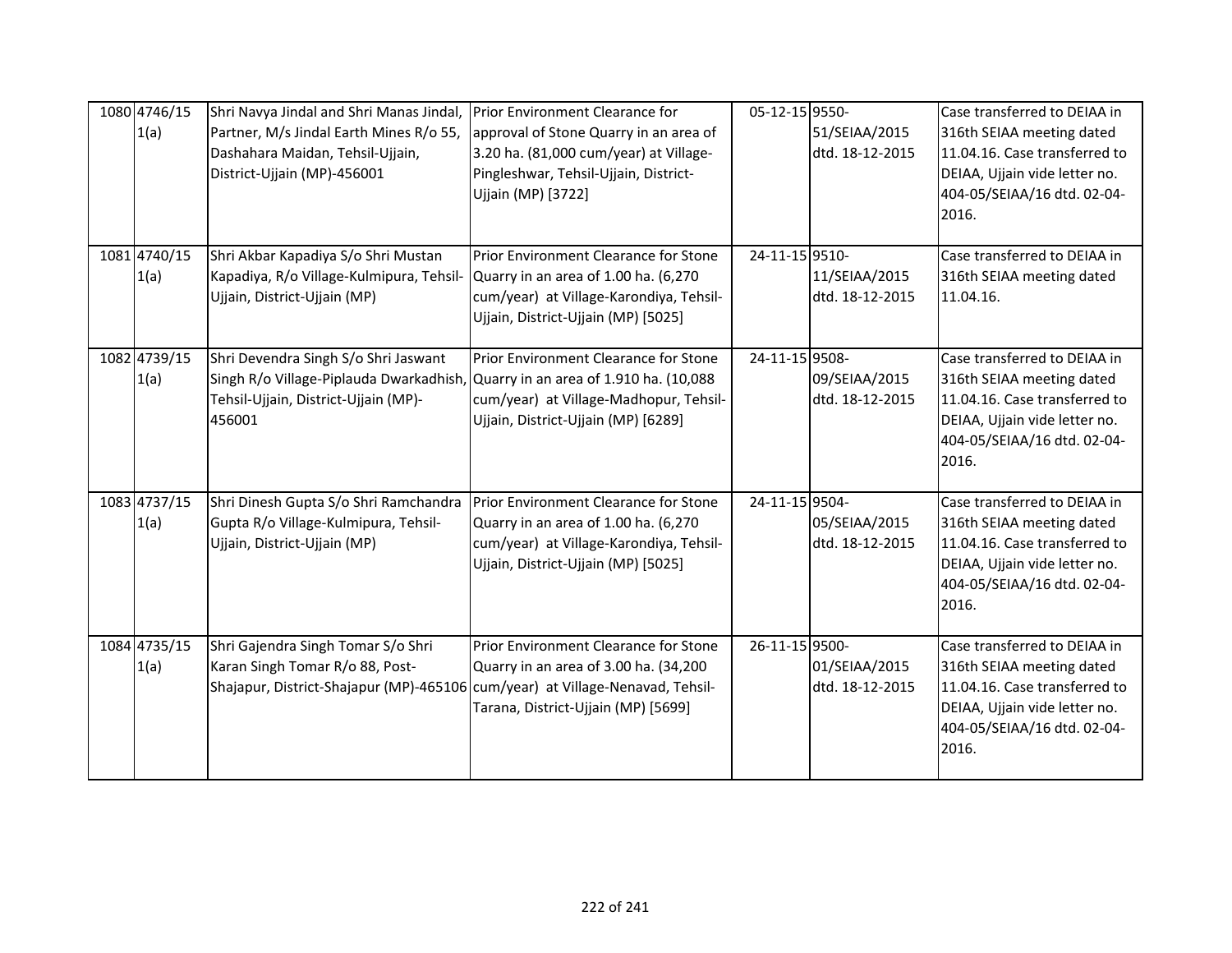| 1085 4722/15<br>1(a) | Shri Raghvendra Singh S/o Shripat<br>Narayan Singh R/o Nai Aabadi, Post-<br>Maksi, District-Shajapur (MP)-465106                  | Prior Environment Clearance for Stone<br>Quarry in an area of 3.00 ha. (20,520<br>cum/year) at Village-Barandwa, Tehsil-<br>Tarana, District-Ujjain (MP) [5566]                     | 30-10-15 9476- | 77/SEIAA/2015<br>dtd. 18-12-2015 | Case transferred to DEIAA in<br>316th SEIAA meeting dated<br>11.04.16. Case transferred to<br>DEIAA, Ujjain vide letter no.<br>404-05/SEIAA/16 dtd. 02-04-<br>2016. |
|----------------------|-----------------------------------------------------------------------------------------------------------------------------------|-------------------------------------------------------------------------------------------------------------------------------------------------------------------------------------|----------------|----------------------------------|---------------------------------------------------------------------------------------------------------------------------------------------------------------------|
| 1086 4700/15<br>1(a) | Shri Rafiq R/o Ward No. 8, Indore Road,<br>Sanwer, District-Indore (MP)-452001                                                    | Prior Environment Clearance for<br>Murrum Quarry in an area of 3.00 ha.<br>(10,000 cum/year) at Village-Beawara,<br>Tehsil-Ujjain, District-Ujjain (MP) [5184]                      | 05-12-15 9422- | 23/SEIAA/2015<br>dtd. 17-12-2015 | Case transferred to DEIAA in<br>316th SEIAA meeting dated<br>11.04.16. Case transferred to<br>DEIAA, Ujjain vide letter no.<br>404-05/SEIAA/16 dtd. 02-04-<br>2016. |
| 1087 4600/15<br>1(a) | Smt. Koushalya Soni W/o Shri Kailash<br>Chandra Soni, Resi.-Village-Mahidpur,<br>Tehsil-Mahidpur, District-Ujjain (MP)-<br>456443 | Prior Environment Clearance for<br>approval of Stone Quarry in an area of<br>2.00 ha. (8,550 cum/year) at Village-<br>Kanchriya, Tehsil-Mahidpur, District-<br>Ujjain (MP) [5682]   | 30-10-15 9172- | 73/SEIAA/2015<br>dtd. 14-12-2015 | Case transferred to DEIAA in<br>316th SEIAA meeting dated<br>11.04.16. Case transferred to<br>DEIAA, Ujjain vide letter no.<br>404-05/SEIAA/16 dtd. 02-04-<br>2016. |
| 1088 4599/15<br>1(a) | Shri Ramchandra Rami S/o Shri Dewaji<br>Rami, Resi-A-9/3, Basant Vihar, District-<br>Ujjain (MP)-456001                           | Prior Environment Clearance for<br>approval of Stone Quarry in an area of<br>1.50 ha. (5,820 cum/year) at Village-<br>Chakjairampur, Tehsil-Ujjain, District-<br>Ujjain (MP) [5595] | 24-11-15 9117- | 18/SEIAA/2015<br>dtd. 11-12-2015 | Case transferred to DEIAA in<br>316th SEIAA meeting dated<br>11.04.16. Case transferred to<br>DEIAA, Ujjain vide letter no.<br>404-05/SEIAA/16 dtd. 02-04-<br>2016. |
| 1089 4590/15<br>1(a) | Shri Govardhan Singh, Vill-10, Nai<br>Wada, Post-Shajapur, District-Shajapur<br>(MP)-465106                                       | Prior Environment Clearance for<br>approval of Stone Quarry in an area of<br>2.00 ha. (10,000 cum/year) at Village-<br>Nenavad, Tehsil-Tarana, District-Ujjain<br>(MP) [5695]       | 06-11-15 9119- | 20/SEIAA/2015<br>dtd. 11-12-2015 | Case transferred to DEIAA in<br>316th SEIAA meeting dated<br>11.04.16. Case transferred to<br>DEIAA, Ujjain vide letter no.<br>404-05/SEIAA/16 dtd. 02-04-<br>2016. |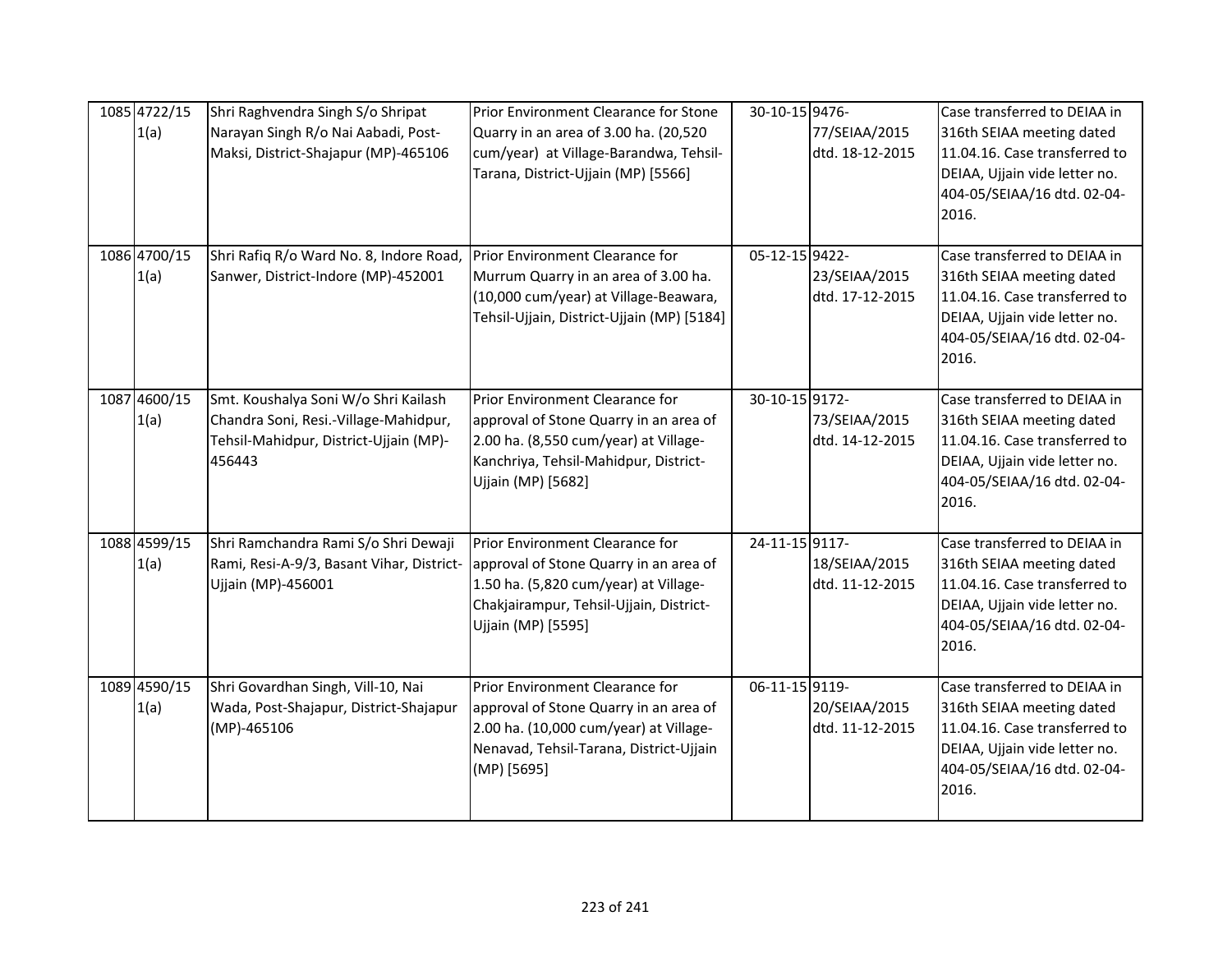| 1090 4585/15<br>1(a) | Mr. Chandresh Sharma S/o Shri Laxmi<br>Narayan Sharma R/o Mahesh Vihar<br>Colony, District-Ujjain (MP)-456001                                           | Prior Environment Clearance for<br>approval of Stone Quarry in an area of<br>4.00 ha. (4,500 cum/year) at Village-<br>Gunaikhalsa, Tehsil-Ujjain, District-<br>Ujjain (MP) [4664] | 19-11-15 9143- | 44/SEIAA/2015<br>dtd. 11-12-2015 | Case transferred to DEIAA in<br>316th SEIAA meeting dated<br>11.04.16. Case transferred to<br>DEIAA, Ujjain vide letter no.<br>404-05/SEIAA/16 dtd. 02-04-<br>2016. |
|----------------------|---------------------------------------------------------------------------------------------------------------------------------------------------------|-----------------------------------------------------------------------------------------------------------------------------------------------------------------------------------|----------------|----------------------------------|---------------------------------------------------------------------------------------------------------------------------------------------------------------------|
| 1091 4575/15<br>1(a) | Shri Sachin Patni S/o Shri Prakash Chand Prior Environment Clearance for<br>Patni R/o Chota Bazar, Unhel, Tehsil-<br>Nagda, District-Ujjain (MP)-456221 | approval of Stone Quarry in an area of<br>2.00 ha. (3,000 cum/year) at Village-<br>Akya Najik, Tehsil-Nagda, District-Ujjain<br>(MP) [2576]                                       | 20-11-15 9093- | 94/SEIAA/2015<br>dtd. 11-12-2015 | Case transferred to DEIAA in<br>316th SEIAA meeting dated<br>11.04.16. Case transferred to<br>DEIAA, Ujjain vide letter no.<br>404-05/SEIAA/16 dtd. 02-04-<br>2016. |
| 1092 4554/15<br>1(a) | Smt. Laxmidevi Raghuvanshi W/o<br>Basant Raghuvanshi R/o Subhash Marg,<br>Gali No. 1, Nagda, District-Ujjain (MP)-<br>456331                            | Prior Environment Clearance for<br>approval of Stone Quarry in an area of<br>2.00 ha. (12,000 cum/year) at Village-<br>Rupeta, Tehsil-Nagda, District-Ujjain<br>(MP) [4093]       | 05-11-15 9075- | 76/SEIAA/2015<br>dtd. 11-12-2015 | Case transferred to DEIAA in<br>316th SEIAA meeting dated<br>11.04.16. Case transferred to<br>DEIAA, Ujjain vide letter no.<br>404-05/SEIAA/16 dtd. 02-04-<br>2016. |
| 1093 4536/15<br>1(a) | Shri Sonpal Singh Chouhan R/o Babla<br>Rajput, Tehsil-Tarana, District-Ujjain<br>(MP)                                                                   | Prior Environment Clearance for<br>approval of Stone Quarry in an area of<br>0.700 ha. (3,990 cum/year) at Village-<br>Lalakhedi, Tehsil-Tarana, District-Ujjain<br>(MP) [5242]   | 28-11-15 9028- | 29/SEIAA/2015<br>dtd. 11-12-2015 | Case transferred to DEIAA in<br>316th SEIAA meeting dated<br>11.04.16. Case transferred to<br>DEIAA, Ujjain vide letter no.<br>404-05/SEIAA/16 dtd. 02-04-<br>2016. |
| 1094 4525/15<br>1(a) | Shri Raghvendra Singh, Resi-Nai Aabadi, Prior Environment Clearance for<br>Post-Maksi, District-Shajapur (MP)-<br>465106                                | approval of Stone Quarry in an area of<br>2.00 ha. (19,950 cum/year) at Village-<br>Barandwa, Tehsil-Tarana, District-Ujjain<br>(MP) [5562]                                       | 06-11-15 9014- | 15/SEIAA/2015<br>dtd. 11-12-2015 | Case transferred to DEIAA,<br>Ujjain vide letter no. 404-<br>05/SEIAA/16 dtd. 02-04-2016.                                                                           |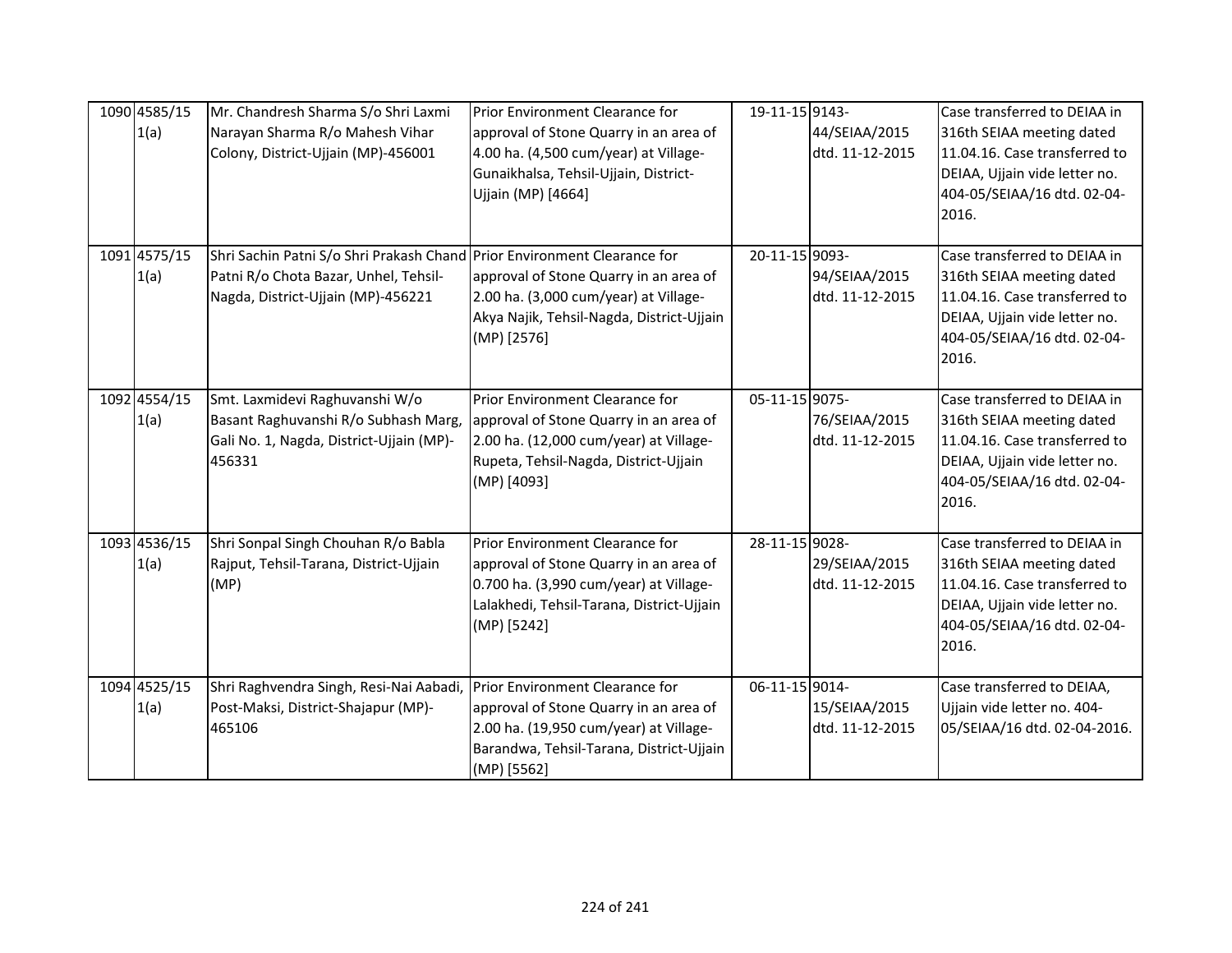| 1095 4524/15<br>1(a) | Shri Dharmendra Singh Sengar, Resi-In<br>Front of Indra Nagar College, District-<br>Shajapur (MP)-465106                                                           | Prior Environment Clearance for<br>approval of Stone Quarry in an area of<br>2.00 ha. (17,100 cum/year) at Village-<br>Nenavad, Tehsil-Tarana, District-Ujjain<br>(MP) [5929]       | 06-11-15 8976- | 77/SEIAA/2015<br>dtd. 11-12-2015 | Case transferred to DEIAA in<br>316th SEIAA meeting dated<br>11.04.16. Case transferred to<br>DEIAA, Ujjain vide letter no.<br>404-05/SEIAA/16 dtd. 02-04-<br>2016. |
|----------------------|--------------------------------------------------------------------------------------------------------------------------------------------------------------------|-------------------------------------------------------------------------------------------------------------------------------------------------------------------------------------|----------------|----------------------------------|---------------------------------------------------------------------------------------------------------------------------------------------------------------------|
| 1096 4523/15<br>1(a) | Smt. Neelashree Garg W/o Shri Mukesh<br>Garg, Resi.-Naya Bazar, Post-Maksi,<br>District-Shajapur (MP)-465106                                                       | Prior Environment Clearance for<br>approval of Stone Quarry in an area of<br>0.800 ha. (10,260 cum/year) at Village-<br>Kanasiya, Tehsil-Tarana, District-Ujjain<br>(MP) [5557]     | 30-10-15 8974- | 75/SEIAA/2015<br>dtd. 11-12-2015 | Case transferred to DEIAA in<br>316th SEIAA meeting dated<br>11.04.16. Case transferred to<br>DEIAA, Ujjain vide letter no.<br>404-05/SEIAA/16 dtd. 02-04-<br>2016. |
| 1097 4521/15<br>1(a) | Ku. Shruti Garg D/o Shri Mukesh Garg,<br>Proponent, Naya Bazar, Post-Maksi,<br>District-Shajapur (MP)-465106                                                       | Prior Environment Clearance for<br>approval of Stone Quarry in an area of<br>2.10 ha. (10,260 cum/year) at Village-<br>Barandwa, Tehsil-Tarana, District-Ujjain<br>(MP) [5386]      | 30-10-15 8970- | 71/SEIAA/2015<br>dtd. 11-12-2015 | Case transferred to DEIAA in<br>316th SEIAA meeting dated<br>11.04.16. Case transferred to<br>DEIAA, Ujjain vide letter no.<br>404-05/SEIAA/16 dtd. 02-04-<br>2016. |
| 1098 4520/15<br>1(a) | Shri Amit Gupta S/o Shri Ghanshayam<br>Das Gupta, 61/10, Azad Nagar, District-<br>Ujjain (MP)-456001                                                               | Prior Environment Clearance for<br>approval of Stone Quarry in an area of<br>1.00 ha. (2,000 cum/year) at Village-<br>Chakjayrampur, Tehsil-Ujjain, District-<br>Ujjain (MP) [4641] | 18-11-15 8968- | 69/SEIAA/2015<br>dtd. 09-12-2015 | Case transferred to DEIAA in<br>316th SEIAA meeting dated<br>11.04.16. Case transferred to<br>DEIAA, Ujjain vide letter no.<br>404-05/SEIAA/16 dtd. 02-04-<br>2016. |
| 1099 4512/15<br>1(a) | Shri Hanuman Singh Shekhawat, Prop.,<br>M/s Shekhawat Stone Crusher, R/o<br>250/03, Government Colony,<br>Bhagatpuri, Tehsil-Nagda, District-Ujjain<br>(MP)-456001 | Prior Environment Clearance for<br>approval of Stone Quarry in an area of<br>1.71 ha. (15,000 cum/year) at Village-<br>Bhagatpuri, Tehsil-Nagda, District-Ujjain<br>(MP) [5143]     | 18-11-15 8954- | 55/SEIAA/2015<br>dtd. 09-12-2015 | Case transferred to DEIAA in<br>316th SEIAA meeting dated<br>11.04.16. Case transferred to<br>DEIAA, Ujjain vide letter no.<br>404-05/SEIAA/16 dtd. 02-04-<br>2016. |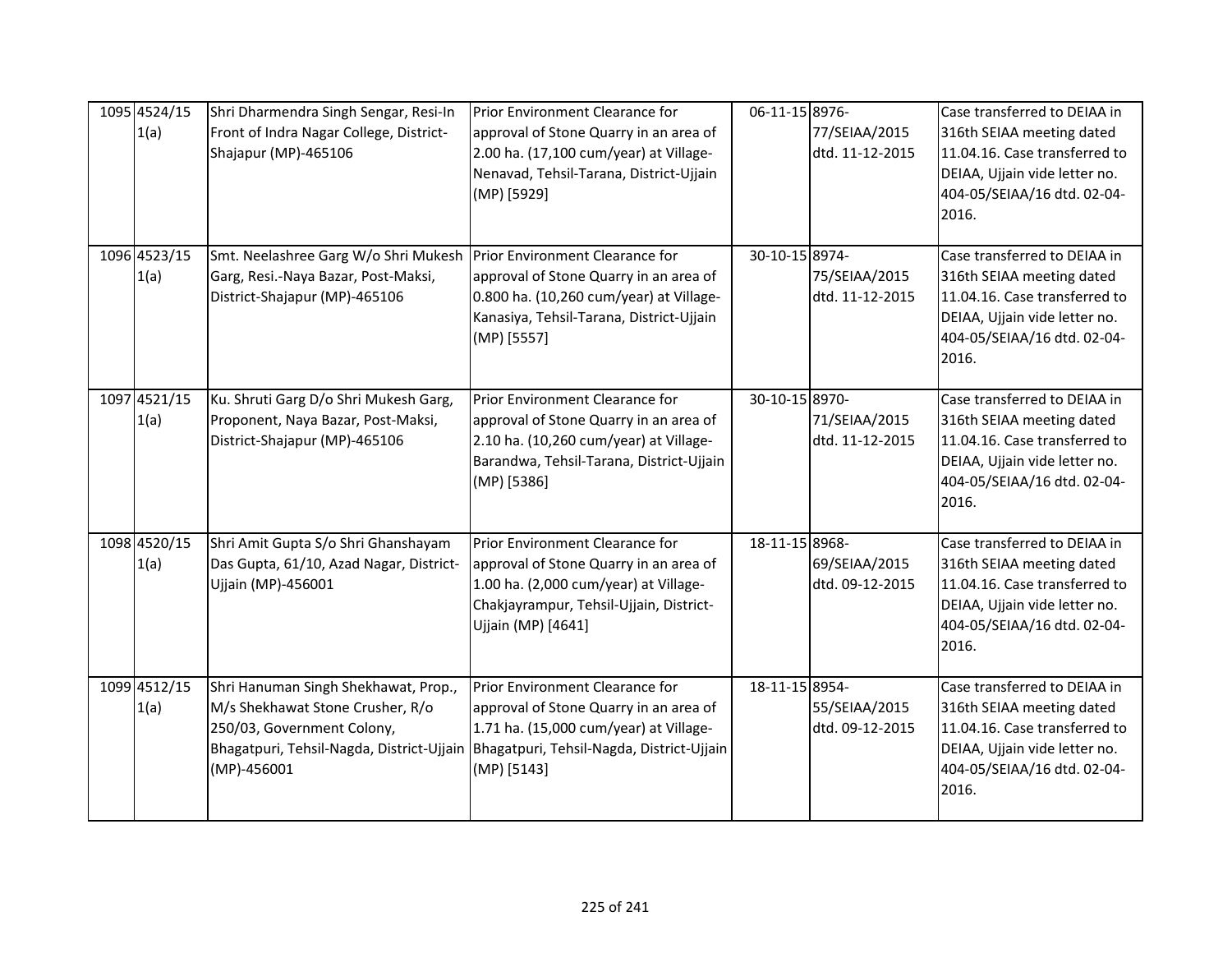| 1100 4489/15<br>1(a) | Smt. Varsha Sood W/o Shri Atul Sood,<br>Resi-Azad Nagar, Ujjain (MP)-456001                                                        | Prior Environment Clearance for<br>approval of Stone Quarry in an area of<br>1.50 ha. (3,000 cum/year) at Village-<br>Surjanbasa, Tehsil-Ujjain, District-Ujjain<br>(MP) [3823]                      | 09-10-15 8889- | 90/SEIAA/2015<br>dtd. 08-12-2015 | Case transferred to DEIAA in<br>316th SEIAA meeting dated<br>11.04.16. Case transferred to<br>DEIAA, Ujjain vide letter no.<br>404-05/SEIAA/16 dtd. 02-04-<br>2016. |
|----------------------|------------------------------------------------------------------------------------------------------------------------------------|------------------------------------------------------------------------------------------------------------------------------------------------------------------------------------------------------|----------------|----------------------------------|---------------------------------------------------------------------------------------------------------------------------------------------------------------------|
| 1101 4389/15<br>1(a) | Shri Vivek Mehta S/o Shri Sudhir Mishra, Prior Environment Clearance for<br>12/5, C Indra Nagar, Tehsil & District-<br>Ujjain (MP) | approval of Stone Quarry in an area of<br>4.00 ha. (1,140 cum/year) at Village-<br>Dablagoori, Tehsil-Ghattiya, District-<br>Ujjain (MP) [4516]                                                      | 28-09-15 8681- | 82/SEIAA/2015<br>dtd. 05-12-2015 | Case transferred to DEIAA in<br>316th SEIAA meeting dated<br>11.04.16. Case transferred to<br>DEIAA, Ujjain vide letter no.<br>404-05/SEIAA/16 dtd. 02-04-<br>2016. |
| 1102 4382/15<br>1(a) | Shri Akshay Kumar Jain S/o Shri Dilip<br>Kumar Jain, 30/3, Chapanak Marg,<br>Bafna Residency, District-Ujjain (MP)                 | Prior Environment Clearance for<br>approval of Stone Quarry in an area of<br>1.60 ha. (5,700 cum/year) at Village-<br>Surjanwasa, Tehsil-Ujjain, District-<br>Ujjain (MP) [4165]                     | 28-09-15 8650- | 51/SEIAA/2015<br>dtd. 04-12-2015 | Case transferred to DEIAA in<br>316th SEIAA meeting dated<br>11.04.16. Case transferred to<br>DEIAA, Ujjain vide letter no.<br>404-05/SEIAA/16 dtd. 02-04-<br>2016. |
| 1103 4283/15<br>1(a) | Smt. Asha Mehta W/o Shri Sanjay<br>Mehta, 40 Mahashweta Nagar, Ujjain<br>(MP)-456006                                               | Prior Environment Clearance for<br>approval of Metal Stone Quarry in an<br>area of 3.311 ha. (14,193 cum/year) at<br>Village-Undasa, Tehsil-Ujjain, District-<br>Ujjain (MP) [5825]                  | 28-10-15 8421- | 22/SEIAA/2015<br>dtd. 30-11-2015 | Case transferred to DEIAA in<br>316th SEIAA meeting dated<br>11.04.16. Case transferred to<br>DEIAA, Ujjain vide letter no.<br>404-05/SEIAA/16 dtd. 02-04-<br>2016. |
| 1104 4171/15<br>1(a) | Shri Bhagwan Singh S/o Shri Mangu<br>Singh, Village-Jhutwad, Tehsil-<br>Mahidpur, District-Ujjain (MP)                             | Prior Environment Clearance for<br>approval of Stone Quarry in an area of<br>2.30 ha. (17,100 cum/year) at Village-<br>Kanakkhedi Elkaspur, Tehsil-Mahidpur,<br>District-Ujjain (MP) [4167] (Bad CD) | 14-08-15 7819- | 20/SEIAA/2015<br>dtd. 19-11-2015 | Case transferred to DEIAA in<br>316th SEIAA meeting dated<br>11.04.16. Case transferred to<br>DEIAA, Ujjain vide letter no.<br>480-81/SEIAA/16 dtd. 06-04-<br>2016. |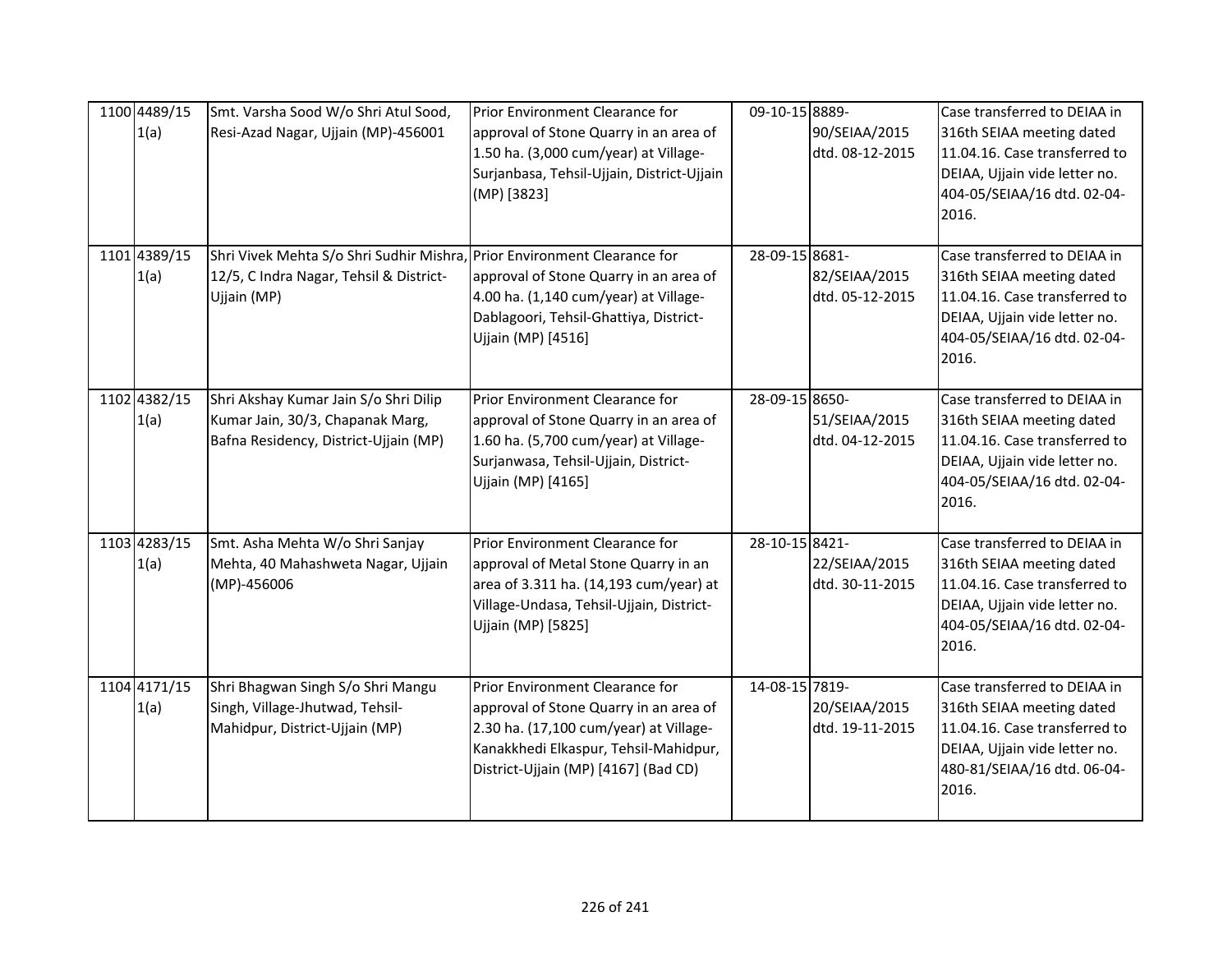| 1105 4024/15<br>1(a) | Smt. Sangeeta Bhadoriya W/o Shri<br>Ravindra Singh Bhadoriya, Resi-B-7/8,<br>Mahakal Vanijya Kendra, Nanakheda,<br>Tehsil & District-Ujjain (MP) | Prior Environment Clearance for<br>approval of Stone Quarry in an area of<br>3.70 ha. (25,175 cum/year) at Village-<br>Najarpur, Tehsil-Ghatia, District-Ujjain<br>(MP) [4160]       | 09-10-15 7325- | 26/SEIAA/2015<br>dtd. 06-11-2015 | Case transferred to DEIAA in<br>316th SEIAA meeting dated<br>11.04.16. Case transferred to<br>DEIAA, Ujjain vide letter no.<br>404-05/SEIAA/16 dtd. 02-04-<br>2016. |
|----------------------|--------------------------------------------------------------------------------------------------------------------------------------------------|--------------------------------------------------------------------------------------------------------------------------------------------------------------------------------------|----------------|----------------------------------|---------------------------------------------------------------------------------------------------------------------------------------------------------------------|
| 1106 3205/15<br>1(a) | Smt. Sagar Sisodiya W/o Shri Bahadur<br>Singh Sisodiya, Village-Kesuni, Tehsil &<br>District-Ujjain (MP)-456661                                  | Prior Environment Clearance for<br>approval of Stone Quarry in an area of<br>1.920 ha. (6,960 cum/year) at Village-<br>Chakjairampur, Tehsil-Ujjain, District-<br>Ujjain (MP) [3103] | 11-05-15 2173- | 74/SEIAA/2015<br>dtd. 23-06-2015 | Case transferred to DEIAA in<br>316th SEIAA meeting dated<br>11.04.16. Case transferred to<br>DEIAA, Ujjain vide letter no.<br>404-05/SEIAA/16 dtd. 02-04-<br>2016. |
| 1107 3383/15<br>1(a) | Smt. Varsha Sood W/o Shri Atul Sood,<br>Azad Nagar, Ujjain (MP)-456001                                                                           | Prior Environment Clearance for<br>approval of Stone Quarry in an area of<br>1.00 ha. (2,000 cum/year) at Village-<br>Chakjairampur, Tehsil-Ujjain, District-<br>Ujjain (MP) [3822]  | 02-07-15 3931- | 32/SEIAA/2015<br>dtd. 22-07-2015 | Case transferred to DEIAA in<br>316th SEIAA meeting dated<br>11.04.16. Case transferred to<br>DEIAA, Ujjain vide letter no.<br>404-05/SEIAA/16 dtd. 02-04-<br>2016. |
| 1108 3428/15<br>1(a) | Shri Rahul Patwala, Director, Shri<br>Patwala Minerals and Mines Pvt. Ltd.,<br>72, Sukhniwas, Post-Rau Rangwasa,<br>District-Indore (MP)         | Prior Environment Clearance for<br>approval of Stone Quarry in an area of<br>3.73 ha. (90,000 cum/year) at Village-<br>Morukhedi, Tehsil-Ujjain, District-Ujjain<br>(MP) [2868]      | 06-07-15 4103- | 04/SEIAA/2015<br>dtd. 28-07-2015 | Case transferred to DEIAA in<br>316th SEIAA meeting dated<br>11.04.16. Case transferred to<br>DEIAA, Ujjain vide letter no.<br>404-05/SEIAA/16 dtd. 02-04-<br>2016. |
| 1109 3483/15<br>1(a) | Smt. Varsha Sood, 25, Azad Nagar,<br>Ujjain (MP)-456001                                                                                          | Prior Environment Clearance for<br>approval of Stone Quarry in an area of<br>1.00 ha. (2,000 cum/year) at Village-<br>Jaswantpur, Tehsil-Ujjain, District-Ujjain<br>(MP) [3106]      | 16-07-15 4378- | 79/SEIAA/2015<br>dtd. 04-08-2015 | Case transferred to DEIAA in<br>316th SEIAA meeting dated<br>11.04.16. Case transferred to<br>DEIAA, Ujjain vide letter no.<br>404-05/SEIAA/16 dtd. 02-04-<br>2016. |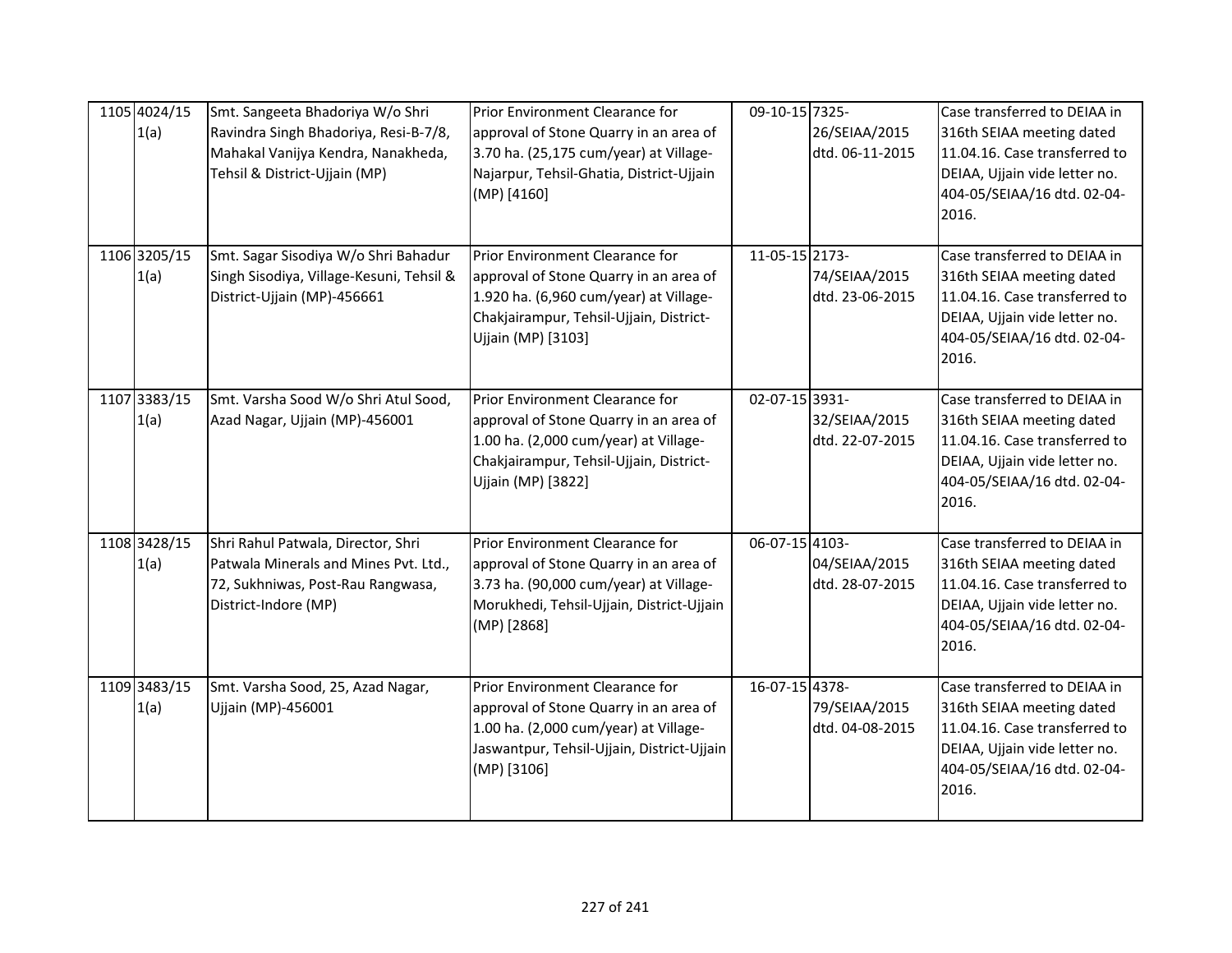| 1110 3484/15<br>1(a) | Shri Komal Khatri S/o Shri Manoharlal<br>Khatri, Resi-16, Bhoj Marg, Freeganj,<br>Ujjain (MP)-456001                   | Prior Environment Clearance for<br>approval of Stone Quarry in an area of<br>1.40 ha. (5,700 cum/year) at Village-<br>Jaivantpur, Tehsil-Ujjain, District-Ujjain<br>(MP) [3825]   | 14-07-15 4380- | 81/SEIAA/2015<br>dtd. 04-08-2015 | Case transferred to DEIAA in<br>316th SEIAA meeting dated<br>11.04.16. Case transferred to<br>DEIAA, Ujjain vide letter no.<br>404-05/SEIAA/16 dtd. 02-04-<br>2016. |
|----------------------|------------------------------------------------------------------------------------------------------------------------|-----------------------------------------------------------------------------------------------------------------------------------------------------------------------------------|----------------|----------------------------------|---------------------------------------------------------------------------------------------------------------------------------------------------------------------|
| 1111 3485/15<br>1(a) | Shri Komal Khatri S/o Shri Manoharlal<br>Khatri, Resi-16, Bhoj Marg, Freeganj,<br>Ujjain (MP)-456001                   | Prior Environment Clearance for<br>approval of Stone Quarry in an area of<br>1.00 ha. (4,000 cum/year) at Village-<br>Jaivantpur, Tehsil-Ujjain, District-Ujjain<br>(MP) [3826]   | 14-07-15 4382- | 83/SEIAA/2015<br>dtd. 04-08-2015 | Case transferred to DEIAA in<br>316th SEIAA meeting dated<br>11.04.16. Case transferred to<br>DEIAA, Ujjain vide letter no.<br>404-05/SEIAA/16 dtd. 02-04-<br>2016. |
| 1112 3622/15<br>1(a) | Shri Ratan Singh, Vill-Sodang, Tehsil-<br>Ghattiya, District-Ujjain (MP)                                               | Prior Environment Clearance for<br>approval of Stone Quarry in an area of<br>1.50 ha. (665 cum/year) at Village-<br>Najarpur, Tehsil-Ghattiya, District-Ujjain<br>(MP) [4133]     | 10-08-15 5104- | 05/SEIAA/2015<br>dtd. 21-08-2015 | Case transferred to DEIAA in<br>316th SEIAA meeting dated<br>11.04.16. Case transferred to<br>DEIAA, Ujjain vide letter no.<br>404-05/SEIAA/16 dtd. 02-04-<br>2016. |
| 1113 3629/15<br>1(a) | Shri Ritesh Jaiswal, Resi-20, Ranapratap<br>Marg, Khachrod, District-Ujjain (MP)                                       | Prior Environment Clearance for<br>approval of Stone Quarry in an area of<br>2.00 ha. (4,560 cum/year) at Village-<br>Buranabad, Tehsil-Khachrod, District-<br>Ujjain (MP) [4132] | 10-08-15 5118- | 19/SEIAA/2015<br>dtd. 22-08-2015 | Case transferred to DEIAA in<br>316th SEIAA meeting dated<br>11.04.16. Case transferred to<br>DEIAA, Ujjain vide letter no.<br>404-05/SEIAA/16 dtd. 02-04-<br>2016. |
| 1114 3671/15<br>1(a) | Shri Pushpa Sharma W/o Shri<br>Ghanshyam Sharma, 47/1, Mangal<br>Udhyan, Avantipura, Tehsil & District-<br>Ujjain (MP) | Prior Environment Clearance for<br>approval of Stone Quarry in an area of<br>2.00 ha. (5,700 cum/year) at Village-<br>Najarpur, Tehsil-Ghatiya, District-Ujjain<br>(MP) [4164]    | 14-08-15 5310- | 11/SEIAA/2015<br>dtd. 31-08-2015 | Case transferred to DEIAA in<br>316th SEIAA meeting dated<br>11.04.16. Case transferred to<br>DEIAA, Ujjain vide letter no.<br>404-05/SEIAA/16 dtd. 02-04-<br>2016. |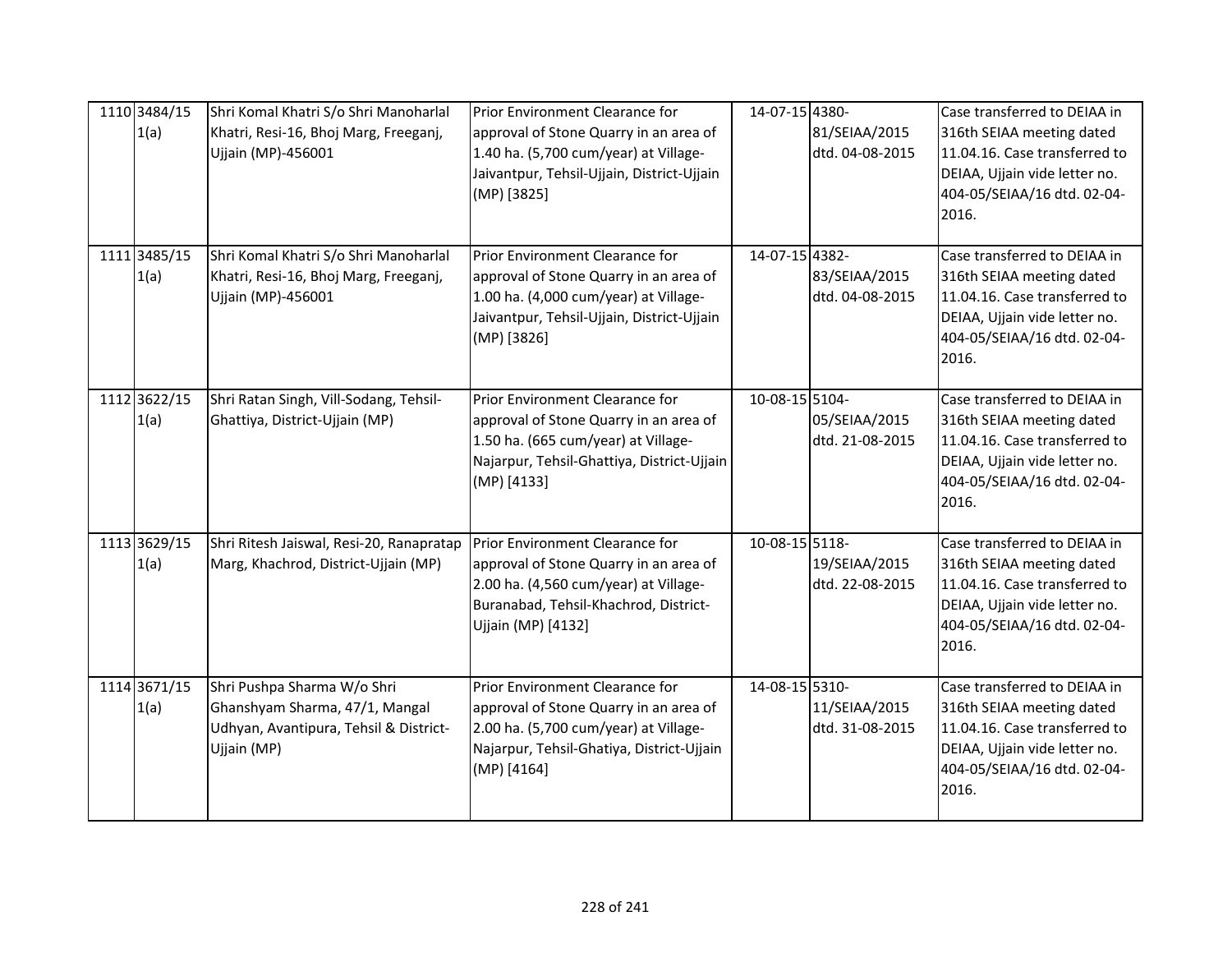| 1115 3832/15<br>1(a) | Smt. Simlika W/o Shri Hardeep Singh,<br>306, Alakhdham Nagar, Ujjain, District-<br>Ujjain (MP)                                                       | Prior Environment Clearance for<br>approval of Stone Quarry in an area of<br>0.80 ha. (9,975 cum/year) at Village-<br>Jaiwantpur, Tehsil-Ujjain, District-Ujjain<br>(MP) [4820] | 09-09-15 6230- | 31/SEIAA/2015<br>dtd. 13-10-2015          | Case transferred to DEIAA in<br>316th SEIAA meeting dated<br>11.04.16. Case transferred to<br>DEIAA, Ujjain vide letter no.<br>404-05/SEIAA/16 dtd. 02-04-<br>2016. |
|----------------------|------------------------------------------------------------------------------------------------------------------------------------------------------|---------------------------------------------------------------------------------------------------------------------------------------------------------------------------------|----------------|-------------------------------------------|---------------------------------------------------------------------------------------------------------------------------------------------------------------------|
| 1116 3859/15<br>1(a) | Ms. Aditi Sharma D/o Shri Ghanshyam<br>Sharma, Resi-47/1, Ankpat Marg,<br>Avantipura, Tehsil & District-Ujjain (MP)                                  | Prior Environment Clearance for<br>approval of Stone Quarry in an area of<br>1.00 ha. (4,750 cum/year) at Village-<br>Jaiwantpur, Tehsil-Ujjain, District-Ujjain<br>(MP) [4163] | 16-09-15 6295- | 96/SEIAA/2015<br>dtd. 14-10-2015          | Case transferred to DEIAA in<br>316th SEIAA meeting dated<br>11.04.16. Case transferred to<br>DEIAA, Ujjain vide letter no.<br>404-05/SEIAA/16 dtd. 02-04-<br>2016. |
| 1117 3925/15<br>1(a) | Smt. Sunita Sharma W/o Shri<br>Suryaprakash Sharma, Resi.-90, Subhash approval of Stone Quarry in an area of<br>Marg, Khachrod, District-Ujjain (MP) | Prior Environment Clearance for<br>2.00 ha. (9,690 cum/year) at Village-<br>Kumharwadi, Tehsil-Khachrod, District-<br>Ujjain (MP) [4159]                                        | 21-09-15 6869- | 70/SEIAA/2015<br>dtd. 28-10-2015          | Case transferred to DEIAA in<br>316th SEIAA meeting dated<br>11.04.16. Case transferred to<br>DEIAA, Ujjain vide letter no.<br>404-05/SEIAA/16 dtd. 02-04-<br>2016. |
| 1118 5061/16<br>1(a) | Shri Rajesh Patidar S/o Shri<br>Kailashchandra Patidar, Owner, Village-<br>Etawa, Tehsil-Tarana, District-Ujjain<br>(MP)-455001                      | Prior Environment Clearance for Stone<br>Deposit Quarry in an area of 2.00 ha.<br>(5,820 cum/year) at Village-Nanded,<br>Tehsil-Tarana, District-Ujjain (MP)<br>[36563]         |                | 09-03-16 /SEIAA/2016 dtd.<br>$-03 - 2016$ | Case transferred to DEIAA in<br>316th SEIAA meeting dated<br>11.04.16. Case transferred to<br>DEIAA, Ujjain vide letter no.<br>480-81/SEIAA/16 dtd. 06-04-<br>2016. |
| 1119 5056/16<br>1(a) | Smt. Sarsa Sharma W/o Shri Dinesh<br>Kumar Sharma, Owner, 63, Sudama<br>Nagar, Ujjain (MP)-456001                                                    | Prior Environment Clearance for Basalt<br>Stone Quarry in an area of 3.45 ha.<br>(16,511 cum/year) at Village-<br>Shankarpur, Tehsil-Ujjain, District-Ujjain<br>(MP) [40403]    |                | 05-03-16 /SEIAA/2016 dtd.<br>$-03 - 2016$ | Case transferred to DEIAA in<br>316th SEIAA meeting dated<br>11.04.16. Case transferred to<br>DEIAA, Ujjain vide letter no.<br>480-81/SEIAA/16 dtd. 06-04-<br>2016. |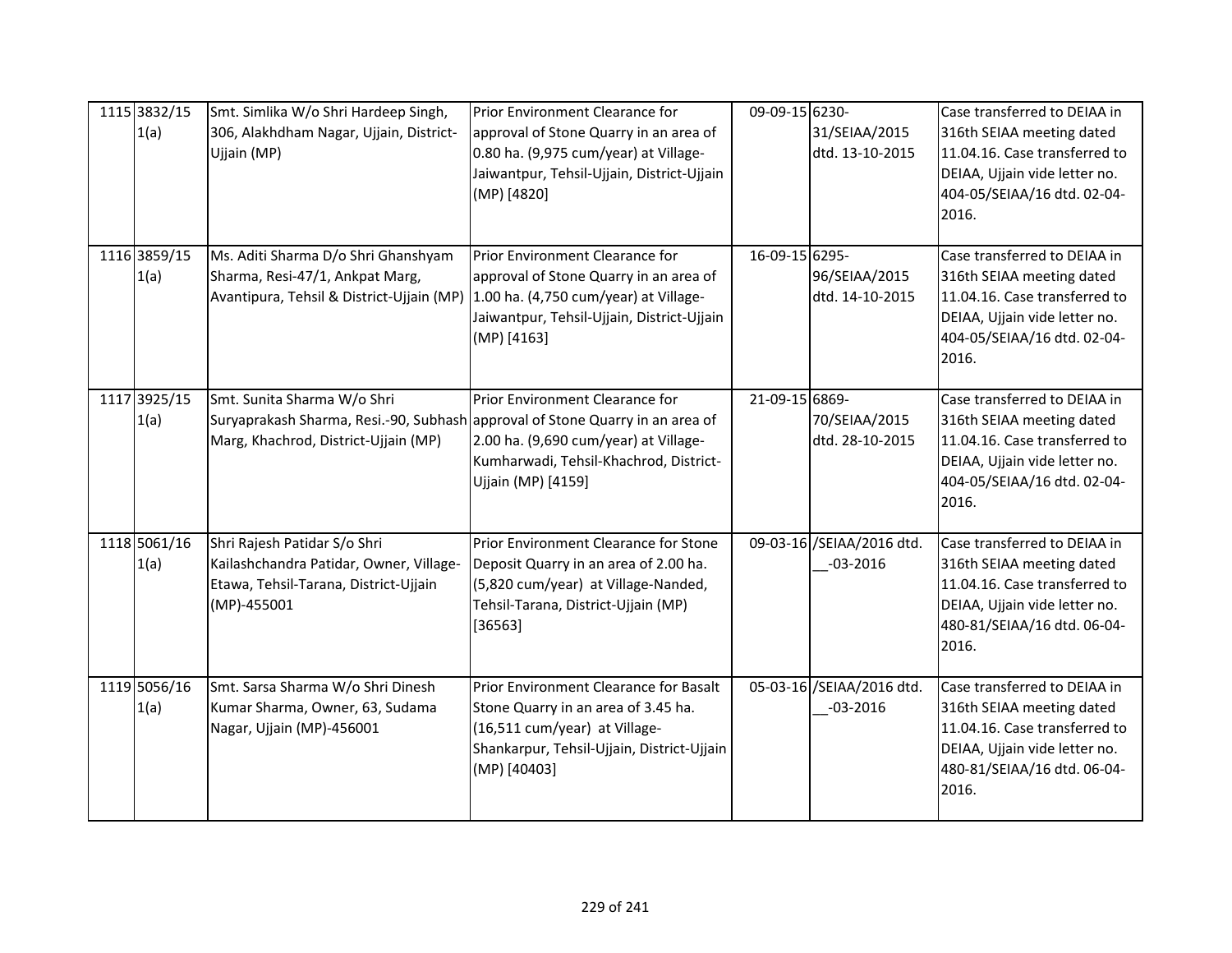| 1120 5052/16<br>1(a) | Shri Narayan Nayak, Owner, Village-<br>Yeswantpur, Tehsil-Tarana, District-<br>Ujjain (MP)-456770                                                   | Prior Environment Clearance for Stone<br>Quarry in an area of 2.00 ha. (3,800<br>cum/year) at Village-Yeswantnagar,<br>Tehsil-Tarana, District-Ujjain (MP)<br>[36397]          | 05-03-16 /SEIAA/2016 dtd.<br>$-03 - 2016$  | Case transferred to DEIAA in<br>316th SEIAA meeting dated<br>11.04.16. Case transferred to<br>DEIAA, Ujjain vide letter no.<br>480-81/SEIAA/16 dtd. 06-04-<br>2016.                                                                        |
|----------------------|-----------------------------------------------------------------------------------------------------------------------------------------------------|--------------------------------------------------------------------------------------------------------------------------------------------------------------------------------|--------------------------------------------|--------------------------------------------------------------------------------------------------------------------------------------------------------------------------------------------------------------------------------------------|
| 1121 5039/16<br>1(a) | Shri Dinesh Jain S/o Shri Mangilal Jain,<br>Owner, Bothra Bhawan, Mahidpur<br>Road, District-Ujjain (MP)                                            | Prior Environment Clearance for Metal<br>Stone Quarry in an area of 1.00 ha.<br>(5,220 cum/year) at Village-Bapaiya,<br>Tehsil-Mahidpur, District-Ujjain (MP)<br>[36534]       | 03-03-16 /SEIAA/2016 dtd.<br>$-03 - 2016$  | Case transferred to DEIAA in<br>316th SEIAA meeting dated<br>11.04.16. Case transferred to<br>DEIAA in 307th SEIAA meeting<br>dated 22.03.16. Case<br>transferred to DEIAA, Ujjain<br>vide letter no. 480-<br>81/SEIAA/16 dtd. 06-04-2016. |
| 1122 4990/16<br>1(a) | Shri Shivsharan Bharadwaj, Partner, M/s Prior Environment Clearance for<br>Singh Brothers, Gayatri Vihar Colony,<br>Pinto Park, Gwalior (MP)-474005 | Crusher Stone Quarry in an area of<br>1.750 ha. (11,400 cum/year) at Village-<br>Banjari, Tehsil-Tarana, District-Ujjain<br>(MP) [33251]                                       | 17-02-16 / SEIAA/2016 dtd.<br>$-02 - 2016$ | Case transferred to DEIAA in<br>316th SEIAA meeting dated<br>11.04.16. Case transferred to<br>DEIAA, Ujjain vide letter no.<br>404-05/SEIAA/16 dtd. 02-04-<br>2016.                                                                        |
| 1123 4987/16<br>1(a) | Smt. Asha Mehta, Owner, Dussehra<br>Maidan, District-Ujjain (MP)-456006                                                                             | Prior Environment Clearance for Basalt<br>Stone Quarry in an area of 1.890 ha.<br>(8,345 cum/year) at Village-<br>Pingleshwar, Tehsil-Ujjain, District-<br>Ujjain (MP) [35750] | 17-02-16 /SEIAA/2016 dtd.<br>$-02 - 2016$  | Case transferred to DEIAA in<br>316th SEIAA meeting dated<br>11.04.16. Case transferred to<br>DEIAA, Ujjain vide letter no.<br>404-05/SEIAA/16 dtd. 02-04-<br>2016.                                                                        |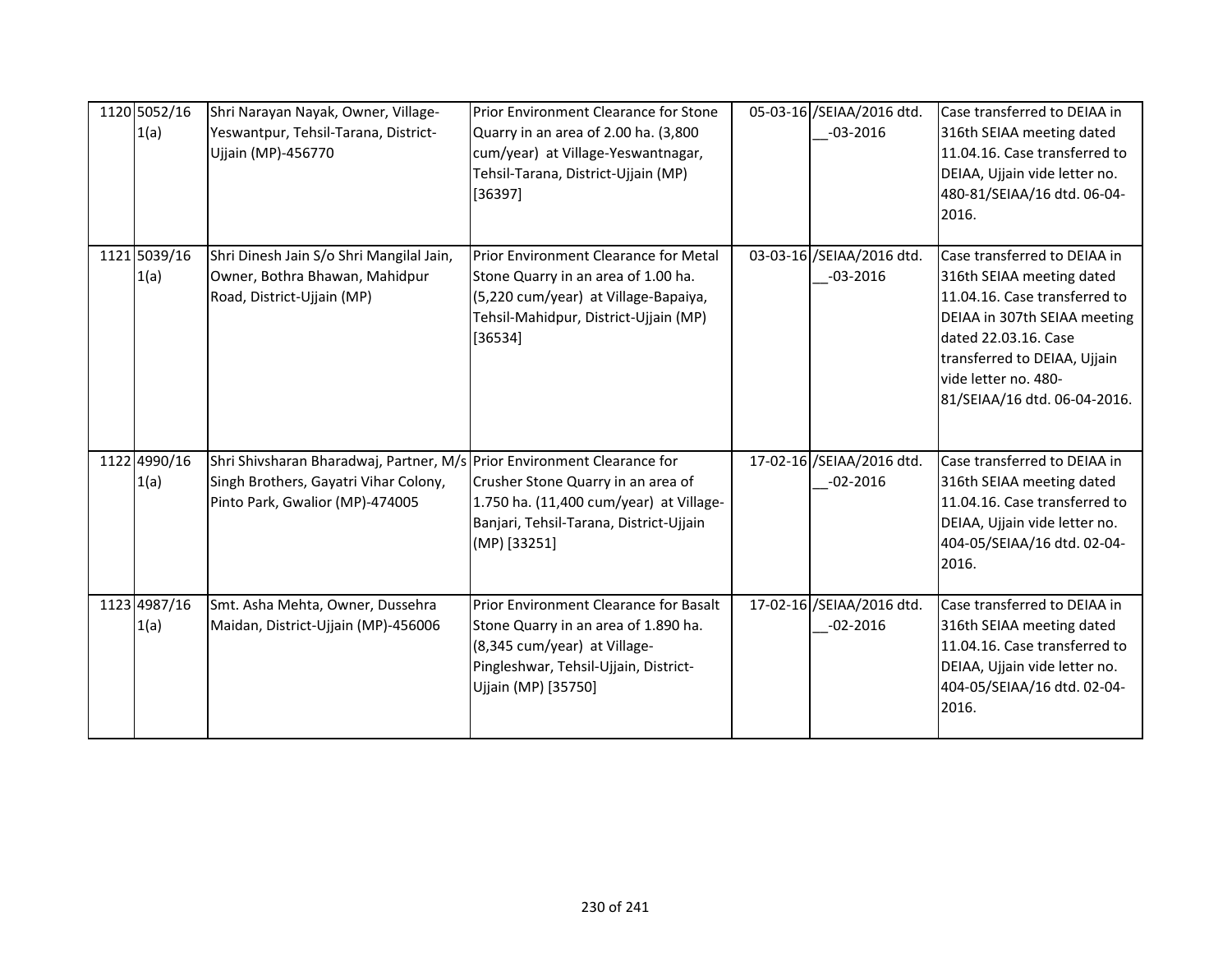| 1124 4938/16<br>1(a) | Shri Rishi Shrivastav, Partner, M/s R.J.<br>Enterprises, L.G. 39, BCM Heights, Vijay<br>Nagar, Indore (MP)-473551                    | Prior Environment Clearance for Stone<br>& Murram Quarry in an area of 1.600<br>ha. (Stone-6,209 & Murram-3,105<br>cum/year) at Village-Gunaikhalsa, Tehsil-<br>Ujjain, District-Ujjain (MP) [33736] |                 | 15-01-16 /SEIAA/2016 dtd.<br>$-01 - 2016$ | Case transferred to DEIAA in<br>316th SEIAA meeting dated<br>11.04.16. Case transferred to<br>DEIAA, Ujjain vide letter no.<br>404-05/SEIAA/16 dtd. 02-04-<br>2016.    |
|----------------------|--------------------------------------------------------------------------------------------------------------------------------------|------------------------------------------------------------------------------------------------------------------------------------------------------------------------------------------------------|-----------------|-------------------------------------------|------------------------------------------------------------------------------------------------------------------------------------------------------------------------|
| 1125 4799/15<br>1(a) | Smt. Aarti Singh W/o Shri Pushpraj<br>Singh R/o Village-Gilothar, Post-Nighari,<br>Tehsil-Ghandiya, District-Umariya (MP)-<br>484665 | Prior Environment Clearance for Stone<br>Quarry in an area of 1.789 ha. (16,890<br>cum/year) at Village-Karounda, Tehsil-<br>Chandiya, District-Umariya (MP) [6300]                                  | 08-12-15 10651- | 52/SEIAA/2016<br>dtd. 20-01-2016          | Case transferred to DEIAA in<br>316th SEIAA meeting dated<br>11.04.16. Case transferred to<br>DEIAA, Umariya vide letter no.<br>12727-28/SEIAA/16 dtd. 29-03-<br>2016. |
| 1126 4131/15<br>1(a) | Smt. Jeena Bai W/o Shri Virendra Singh<br>R/o Quarter No. 35/ka Bhautara, Tehsil-<br>Pali, District-Umariya (MP)-484551              | Prior Environment Clearance for<br>approval of Stone Quarry in an area of<br>1.335 ha. (8,588 cum/year) at Village-<br>Dhaurai, Tehsil-Pali, District-Umariya<br>(MP) [5561]                         | 09-10-15 7998-  | 99/SEIAA/2015<br>dtd. 24-11-2015          | Case transferred to DEIAA in<br>316th SEIAA meeting dated<br>11.04.16. Case transferred to<br>DEIAA, Umariya vide letter no.<br>12729-30/SEIAA/16 dtd. 29-03-<br>2016. |
| 1127 2494/15<br>1(a) | Shri Anupam Kumar Chaturvedi, Ward<br>No. 5, Kali Dai Mohalla, Chandiya,<br>Umariya (MP)-484660                                      | Prior Environment Clearance for Metal<br>Stone Quarry in an area of 2.00 ha.<br>(15,000 cum/year) at Village-Raghopur,<br>Tehsil-Chandiya, Dist-Umaria (MP)<br>[1944]                                | 02-02-15 2701-  | 02/SEIAA/2015<br>dtd. 28-02-2015          | Case transferred to DEIAA in<br>316th SEIAA meeting dated<br>11.04.16. Case transferred to<br>DEIAA, Umariya vide letter no.<br>12717-18/SEIAA/16 dtd. 29-03-<br>2016. |
| 1128 2738/15<br>1(a) | Smt. Kailash Devi W/o Shri Samarjeet<br>Singh, Jawalamukhi Colony, Tehsil-<br>Bandhavgarh, District-Umariya (MP)-<br>484660          | Prior Environment Clearance for<br>approval of Stone Quarry in an area of<br>1.00 ha. (6,800 cum/year) at Village-<br>Silpari, Tehsil-Chandiya, District-<br>Umariya (MP) [2995]                     | 09-04-15 289-   | 290/SEIAA/2015<br>dtd. 16-04-2015         | Case transferred to DEIAA in<br>316th SEIAA meeting dated<br>11.04.16. Case transferred to<br>DEIAA, Umariya vide letter no.<br>12715-16/SEIAA/16 dtd. 29-03-<br>2016. |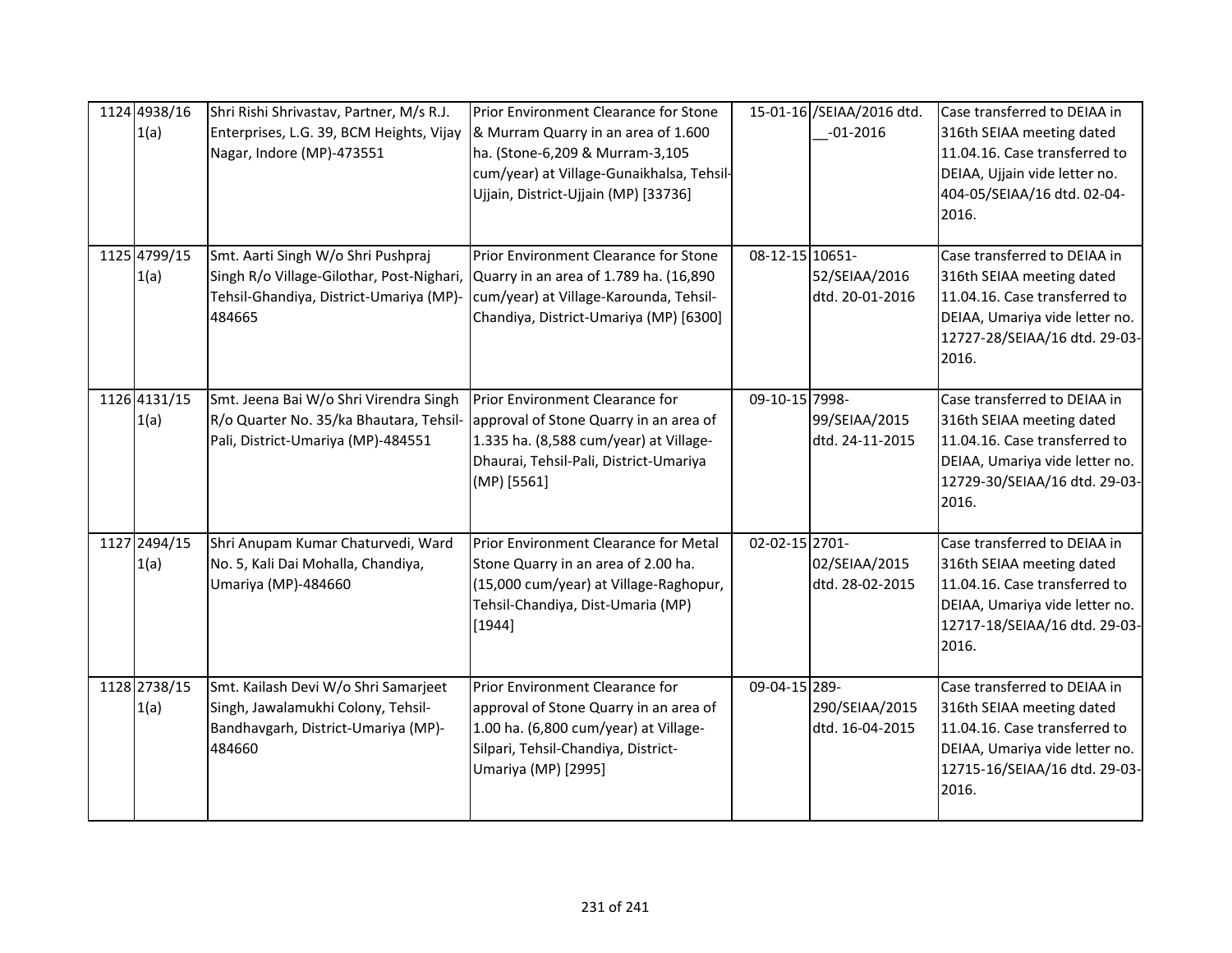| 1129 2765/15<br>1(a) | Shri Sanjay Agrawal S/o Shri Motilal<br>Agrawal, Pipal Chowk, Tehsil-<br>Nowrozabad, District-Umariya (MP)-<br>484555                    | Prior Environment Clearance for<br>approval of Basalt Stone Quarry in an<br>area of 2.00 ha. (8,820 cum/year) at<br>Village-Bhanpura, Tehsil-Nowrozabad,<br>District-Umariya (MP) [2969] | 04-04-15 376-  | 77/SEIAA/2015<br>dtd. 20-04-2015 | Case transferred to DEIAA in<br>316th SEIAA meeting dated<br>11.04.16. Case transferred to<br>DEIAA, Umariya vide letter no.<br>12713-14/SEIAA/16 dtd. 29-03-<br>2016. |
|----------------------|------------------------------------------------------------------------------------------------------------------------------------------|------------------------------------------------------------------------------------------------------------------------------------------------------------------------------------------|----------------|----------------------------------|------------------------------------------------------------------------------------------------------------------------------------------------------------------------|
| 1130 2768/15<br>1(a) | Shri Sharda Prasad Bansal S/o Shri<br>Bansal, Village-Jaitwara, District-Satna<br>(MP)-485221                                            | Prior Environment Clearance for<br>approval of Soil Quarry in an area of<br>2.00 ha. (4,275 cum/year) at Village-<br>Lodha, Tehsil-Chandiya, District-<br>Umariya (MP) [2992]            | 09-04-15 382-  | 83/SEIAA/2015<br>dtd. 20-04-2015 | Case transferred to DEIAA in<br>316th SEIAA meeting dated<br>11.04.16. Case transferred to<br>DEIAA, Umariya vide letter no.<br>12731-32/SEIAA/16 dtd. 29-03-<br>2016. |
| 1131 2848/15<br>1(a) | Shri Suresh Kumar Dubey, DGM<br>(Geology), M.P. State Mining<br>Corporation Ltd., Vanshroop Ward,<br>Bhatatha Mohalla, Katni (MP)-483501 | Prior Environment Clearance for<br>approval of Sand Quarry in an area of<br>4.049 ha. (1,15,000 cum/year) at Village-<br>Karahiya, Tehsil-Chandiya, District-<br>Umariya (MP) [3240]     | 13-04-15 827-  | 28/SEIAA/2015<br>dtd. 02-05-2015 | Case transferred to DEIAA in<br>315th SEIAA meeting dated<br>07.04.16. Case transferred to<br>DEIAA, Umariya vide letter no.<br>637-38/SEIAA/16 dtd. 13-04-<br>2016.   |
| 1132 2850/15<br>1(a) | Shri Suresh Kumar Dubey, DGM<br>(Geology), M.P. State Mining<br>Corporation Ltd., Vanshroop Ward,<br>Bhatatha Mohalla, Katni (MP)-483501 | Prior Environment Clearance for<br>approval of Sand Quarry in an area of<br>2.024 ha. (59,600 cum/year) at Village-<br>Khairbhar, Tehsil-Chandiya, District-<br>Umariya (MP) [3243]      | 13-04-15 833-  | 34/SEIAA/2015<br>dtd. 02-05-2015 | Case transferred to DEIAA in<br>315th SEIAA meeting dated<br>07.04.16. Case transferred to<br>DEIAA, Umariya vide letter no.<br>637-38/SEIAA/16 dtd. 13-04-<br>2016.   |
| 1133 3187/15<br>1(a) | Smt. Shrinkhala Agrawal, Town & Tehsil- Prior Environment Clearance for<br>Nowrozabad, District-Umariya (MP)-<br>484661                  | approval of Stone Quarry in an area of<br>1.00 ha. (4,410 cum/year) at Village-<br>Amadongari, Tehsil-Nowrozabad,<br>District-Umariya (MP) [3701]                                        | 05-06-15 2137- | 38/SEIAA/2015<br>dtd. 22-06-2015 | Case transferred to DEIAA in<br>316th SEIAA meeting dated<br>11.04.16. Case transferred to<br>DEIAA, Umariya vide letter no.<br>12709-10/SEIAA/16 dtd. 29-03-<br>2016. |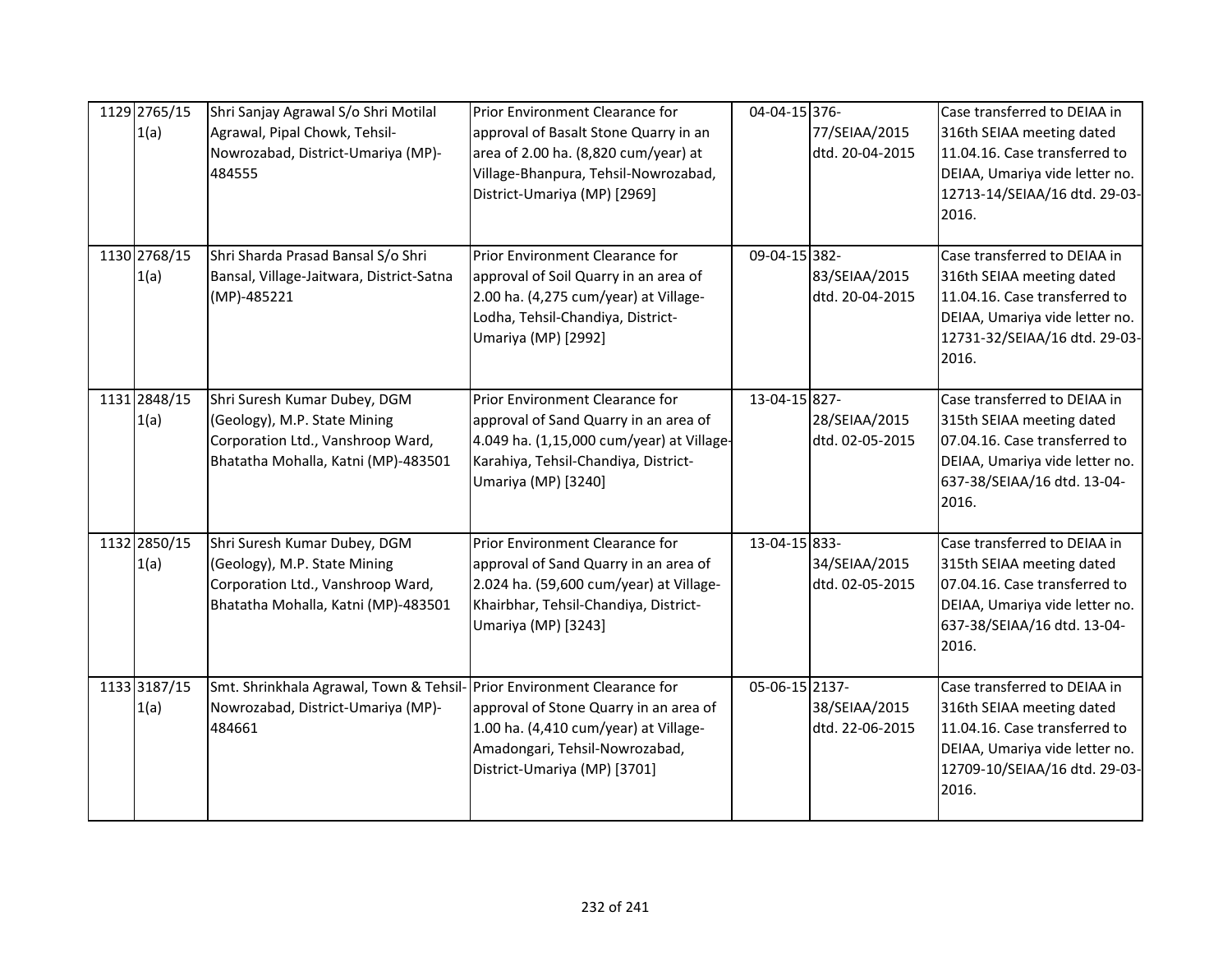| 1134 3188/15<br>1(a) | Smt. Shrinkhala Agrawal, Town & Tehsil- Prior Environment Clearance for<br>Nowrozabad, District-Umariya (MP)-<br>484661 | approval of Stone Quarry in an area of<br>2.00 ha. (4,410 cum/year) at Village-<br>Mardari, Tehsil-Nowrozabad, District-<br>Umariya (MP) [3702]                                                   | 05-06-15 2139- | 40/SEIAA/2015<br>dtd. 22-06-2015          | Case transferred to DEIAA in<br>316th SEIAA meeting dated<br>11.04.16. Case transferred to<br>DEIAA, Umariya vide letter no.<br>12707-08/SEIAA/16 dtd. 29-03-<br>2016. |
|----------------------|-------------------------------------------------------------------------------------------------------------------------|---------------------------------------------------------------------------------------------------------------------------------------------------------------------------------------------------|----------------|-------------------------------------------|------------------------------------------------------------------------------------------------------------------------------------------------------------------------|
| 1135 3315/15<br>1(a) | Shri Rajbhor Baiga S/o Shri Ramdeen<br>Baiga, Village-Kohka, Tehsil-<br>Bandhavgarh, District-Umariya (MP)-<br>484661   | Prior Environment Clearance for<br>approval of Stone Quarry in an area of<br>0.202 ha. (2,840 cum/year) at Village-<br>Dhanhari, Tehsil-Bandhavgarh, District-<br>Umariya (MP) [3759]             | 15-06-15 3311- | 12/SEIAA/2015<br>dtd. 08-07-2015          | Case transferred to DEIAA in<br>316th SEIAA meeting dated<br>11.04.16. Case transferred to<br>DEIAA, Umariya vide letter no.<br>12705-06/SEIAA/16 dtd. 29-03-<br>2016. |
| 1136 3327/15<br>1(a) | Shri Badri Prasad Urmarliya S/o Shri<br>Babu Prasad Urmarliya, Itma, Tehsil-<br>Manpur, District-Umaria (MP)-484665     | Prior Environment Clearance for<br>approval of Metal Stone Quarry in an<br>area of 1.214 ha. (2,850 cum/year) at<br>Village-Mudgudi, Tehsil-Manpur,<br>District-Umariya (MP) [2704]               | 19-06-15 3484- | 85/SEIAA/2015<br>dtd. 13-07-2015          | Case transferred to DEIAA in<br>316th SEIAA meeting dated<br>11.04.16. Case transferred to<br>DEIAA, Umariya vide letter no.<br>12703-04/SEIAA/16 dtd. 29-03-<br>2016. |
| 1137 3372/15<br>1(a) | Shri Anuj Singh S/o Shri Phuldev Singh<br>R/o Sukhdas, Tehsil-Manpur, District-<br>Umaria (MP)-484665                   | Prior Environment Clearance for<br>approval of Stone Quarry in an area of<br>1.00 ha. (2,850 cum/year) at Village-<br>Mudgudi, Tehsil-Manpur, District-<br>Umaria (MP) [3831]                     | 02-07-15 3811- | 12/SEIAA/2015<br>dtd. 16-07-2015          | Case transferred to DEIAA in<br>316th SEIAA meeting dated<br>11.04.16. Case transferred to<br>DEIAA, Umariya vide letter no.<br>12701-02/SEIAA/16 dtd. 29-03-<br>2016. |
| 1138 5029/16<br>1(a) | Smt. Shweta Agrawal, Proprietor, M/s<br>Bansal Minerals, Shanti Marg, District-<br>Umariya (MP)-484661                  | Prior Environment Clearance for Stone<br>& Murram Quarry in an area of 4.00 ha.<br>(Stone-8,000 & Murram-2,000<br>cum/year) at Village-Uchehara, Tehsil-<br>Chandia, District-Umaria (MP) [37234] |                | 26-02-16 /SEIAA/2016 dtd.<br>$-03 - 2016$ | Case transferred to DEIAA in<br>307th SEIAA meeting dated<br>22.03.16. Case transferred to<br>DEIAA, Umariya vide letter no.<br>12590-91/SEIAA/16 dtd. 26-03-<br>2016. |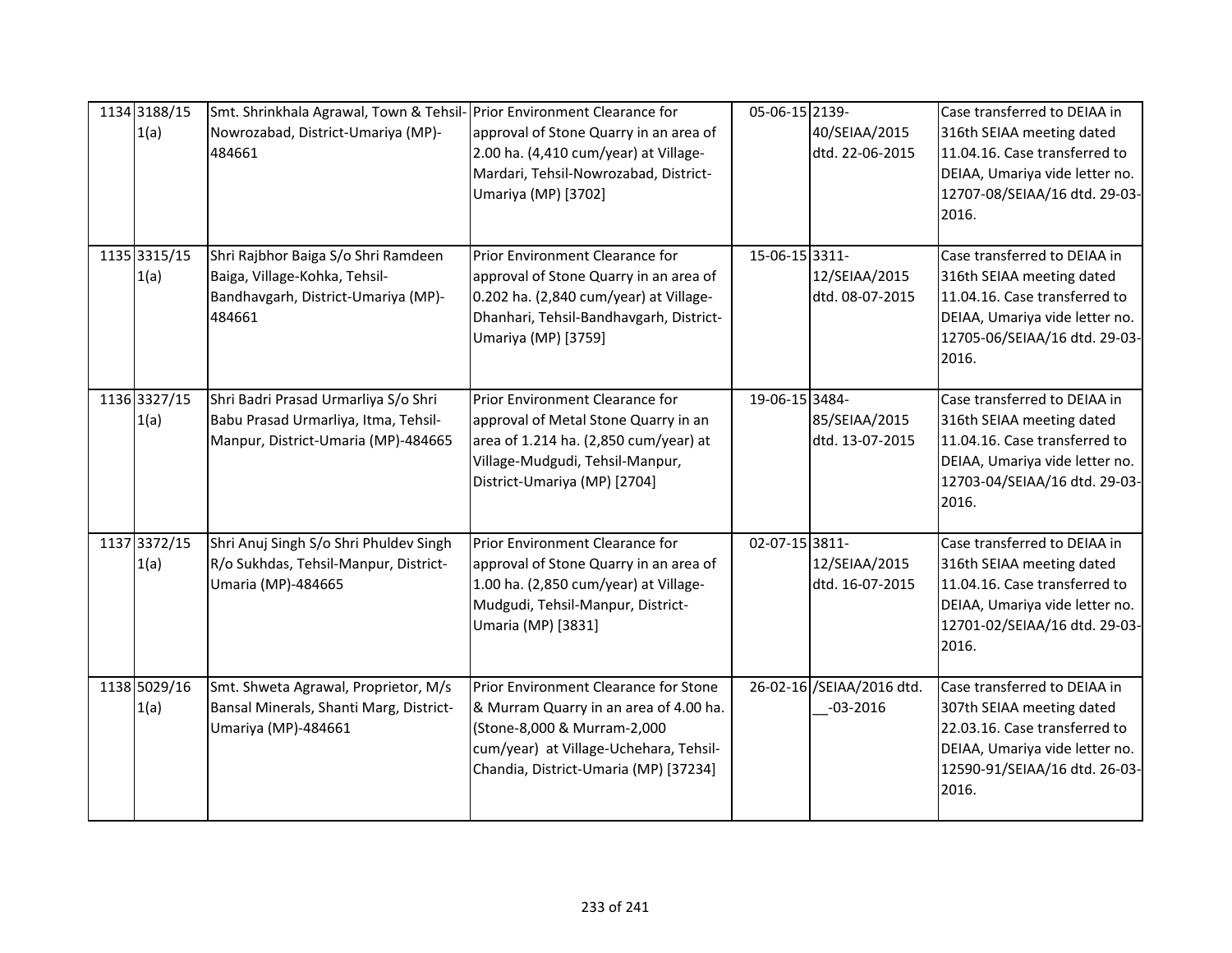| 1139 5002/16<br>1(a) | Shri Puneet Kumar Gupta, Partner,<br>Purana Padhav, District-Umariya (MP)-<br>484001                                                                                                       | Prior Environment Clearance for Stone<br>Quarry in an area of 1.821 ha. (11,400<br>cum/year) at Village-Karounda, Tehsil-<br>Chandiya, District-Umariya (MP)<br>[33602]             |                 | 19-02-16 /SEIAA/2016 dtd.<br>$-02 - 2016$ | Case transferred to DEIAA in<br>316th SEIAA meeting dated<br>11.04.16. Case transferred to<br>DEIAA, Umariya vide letter no.<br>12719-20/SEIAA/16 dtd. 29-03-<br>2016. |
|----------------------|--------------------------------------------------------------------------------------------------------------------------------------------------------------------------------------------|-------------------------------------------------------------------------------------------------------------------------------------------------------------------------------------|-----------------|-------------------------------------------|------------------------------------------------------------------------------------------------------------------------------------------------------------------------|
| 1140 4988/16<br>1(a) | Shri Rajesh Kumar Jain, Proprietor, M/s<br>Saraswati Stone Crusher, Village-Pondi<br>(Changera), Tehsil-Naurozabad, Jain<br>Petrol Pump, Birsinghpur Pali, District-<br>Umaria (MP)-484551 | Prior Environment Clearance for Basalt<br>Stone Quarry in an area of 1.380 ha.<br>(15,620 cum/year) at Village-Changera,<br>Tehsil-Naurozabad, District-Umaria<br>(MP) [35117]      | 17-02-16 11461- | 62/SEIAA/2016<br>dtd. 24-02-2016          | Case transferred to DEIAA in<br>316th SEIAA meeting dated<br>11.04.16. Case transferred to<br>DEIAA, Umariya vide letter no.<br>12721-22/SEIAA/16 dtd. 29-03-<br>2016. |
| 1141 4915/16<br>1(a) | Smt. Shail Kumar Agarwal, Lessee, R/o<br>Town-Nowrozabad, District-Umaria<br>(MP)-484655                                                                                                   | <b>Prior Environment Clearance for Basalt</b><br>Stone Quarry in an area of 2.00 ha.<br>(11,260 cum/year) at Village-Kurriha,<br>Tehsil-Nowrozabad, District-Umaria<br>(MP) [35515] |                 | 12-01-16 /SEIAA/2016 dtd.<br>$-01 - 2016$ | Case transferred to DEIAA in<br>316th SEIAA meeting dated<br>11.04.16. Case transferred to<br>DEIAA, Umariya vide letter no.<br>12723-24/SEIAA/16 dtd. 29-03-<br>2016. |
| 1142 4892/16<br>1(a) | Shri Ajay Tripathi, Partner, M/s Pragati<br>India Stone Crusher, Prabhat Bihar<br>Colony, District-Satna (MP)-485773                                                                       | Prior Environment Clearance for Metal<br>Stone Quarry in an area of 2.00 ha.<br>(12,636 cum/year) at Village-Mudgudi,<br>Tehsil-Manpur, District-Umaria (MP)<br>[33111]             | 30-12-15 10535- | 36/SEIAA/2016<br>dtd. 14-01-2016          | Case transferred to DEIAA in<br>316th SEIAA meeting dated<br>11.04.16. Case transferred to<br>DEIAA, Umariya vide letter no.<br>12726-27/SEIAA/16 dtd. 29-03-<br>2016. |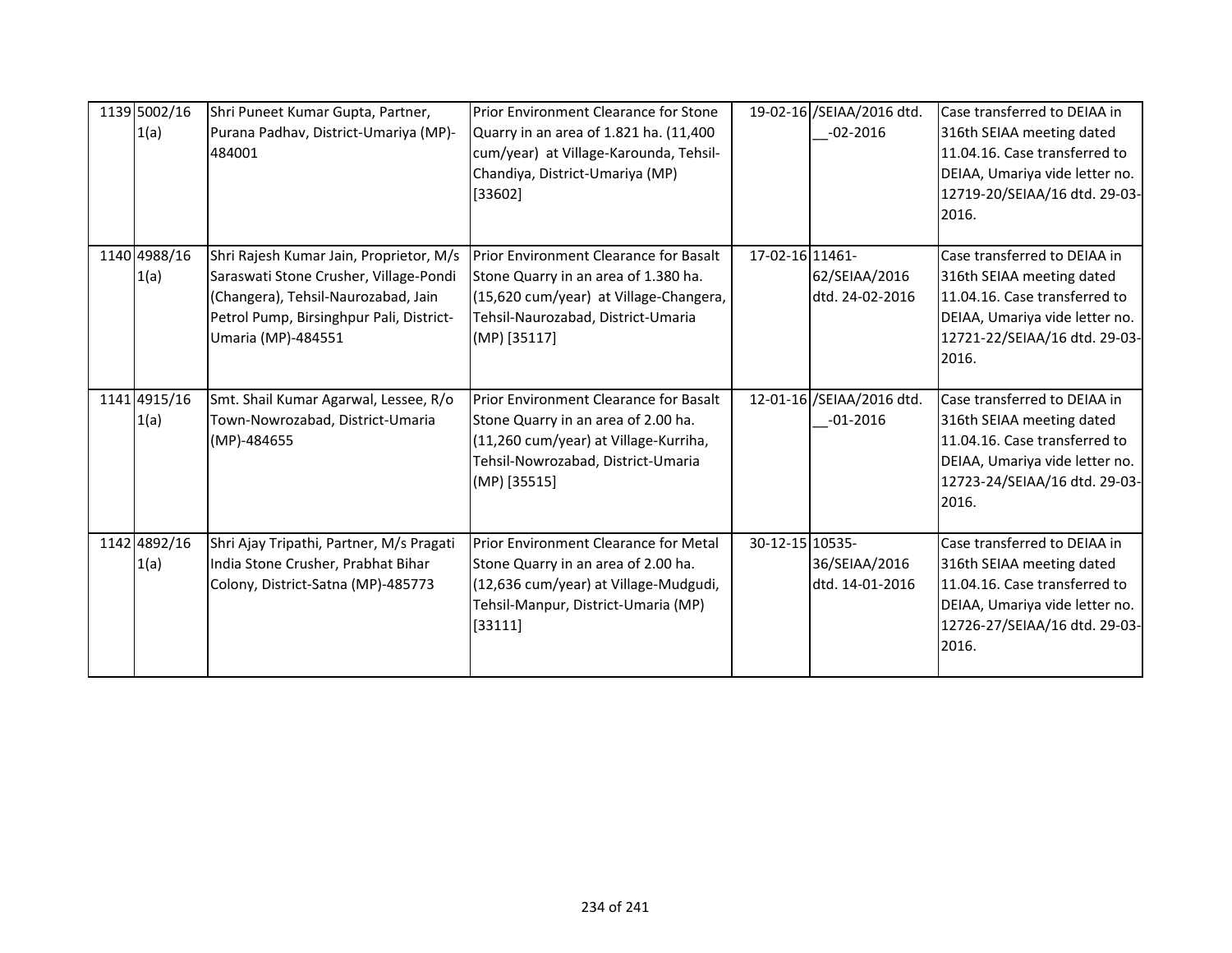| 1143 2197/14<br>1(a) | Smt. Sona Sandhu W/o Shri Manindar<br>Singh Sandhu, Mukerjee Nagar, Vidisha<br>(MP)-464001                                    | Prior Environment Clearance for<br>approval of proposed Stone Quarry in<br>an area of 4.00 ha. at Village-Chouravar,<br>Tehsil-Basoda, District-Vidisha (MP)<br>[2036]         | 01-12-14 2538-  | 39/SEIAA/2014<br>dtd. 05-12-2014 | EC issued vide letter no. 2895-<br>96/SEIAA/15 date 02-07-<br>15 Case transferred to DEIAA<br>in 316th SEIAA meeting dated<br>11.04.16. Case transferred to<br>DEIAA, Vidisha vide letter no.<br>396-97/SEIAA/16 dtd. 02-04-<br>2016. |
|----------------------|-------------------------------------------------------------------------------------------------------------------------------|--------------------------------------------------------------------------------------------------------------------------------------------------------------------------------|-----------------|----------------------------------|---------------------------------------------------------------------------------------------------------------------------------------------------------------------------------------------------------------------------------------|
| 1144 4856/15<br>1(a) | Shri Pradyuman Kumar Jain S/o Shri<br>Sagarmal Jain R/o Kila Ander, District-<br>Vidisha (MP)-464337                          | Prior Environment Clearance for<br>approval of Flagstone Quarry in an area<br>of 2.00 ha. (375 cum/year) at Village-<br>Badoh, Tehsil-Pathari, District-Vidisha<br>(MP) [5023] | 05-12-15 10471- | 72/SEIAA/2015<br>dtd. 13-01-2016 | Case transferred to DEIAA in<br>316th SEIAA meeting dated<br>11.04.16. Case transferred to<br>DEIAA, Vidisha vide letter no.<br>396-97/SEIAA/16 dtd. 02-04-<br>2016.                                                                  |
| 1145 4844/15<br>1(a) | Shri Bhupendra Singh Sikarwar S/o Shri<br>Hari Singh Sikarwar R/o Brath Road,<br>Ganjbasoda, District-Vidisha (MP)-<br>464337 | Prior Environment Clearance for<br>approval of Flagstone Quarry in an area<br>of 4.00 ha. (510 cum/year) at Village-<br>Bagoda, Tehsil-Kurwai, District-Vidisha<br>(MP) [6112] | 19-11-15 10213- | 14/SEIAA/2015<br>dtd. 04-01-2016 | Case transferred to DEIAA in<br>316th SEIAA meeting dated<br>11.04.16. Case transferred to<br>DEIAA, Vidisha vide letter no.<br>396-97/SEIAA/16 dtd. 02-04-<br>2016.                                                                  |
| 1146 4841/15<br>1(a) | Shri Sandeep Raghuwanshi S/o Shri<br>Laxman Singh Raghuwanshi R/o Tilak<br>Chowk, District-Vidisha (MP)-464001                | Prior Environment Clearance for<br>Sandstone Quarry in an area of 0.800<br>ha. (1,000 cum/year) at Village-<br>Jafarkhedi, Tehsil-Vidisha, District-<br>Vidisha (MP) [6311]    | 11-12-15 10415- | 16/SEIAA/2015<br>dtd. 11-01-2016 | Case transferred to DEIAA in<br>316th SEIAA meeting dated<br>11.04.16. Case transferred to<br>DEIAA, Vidisha vide letter no.<br>396-97/SEIAA/16 dtd. 02-04-<br>2016.                                                                  |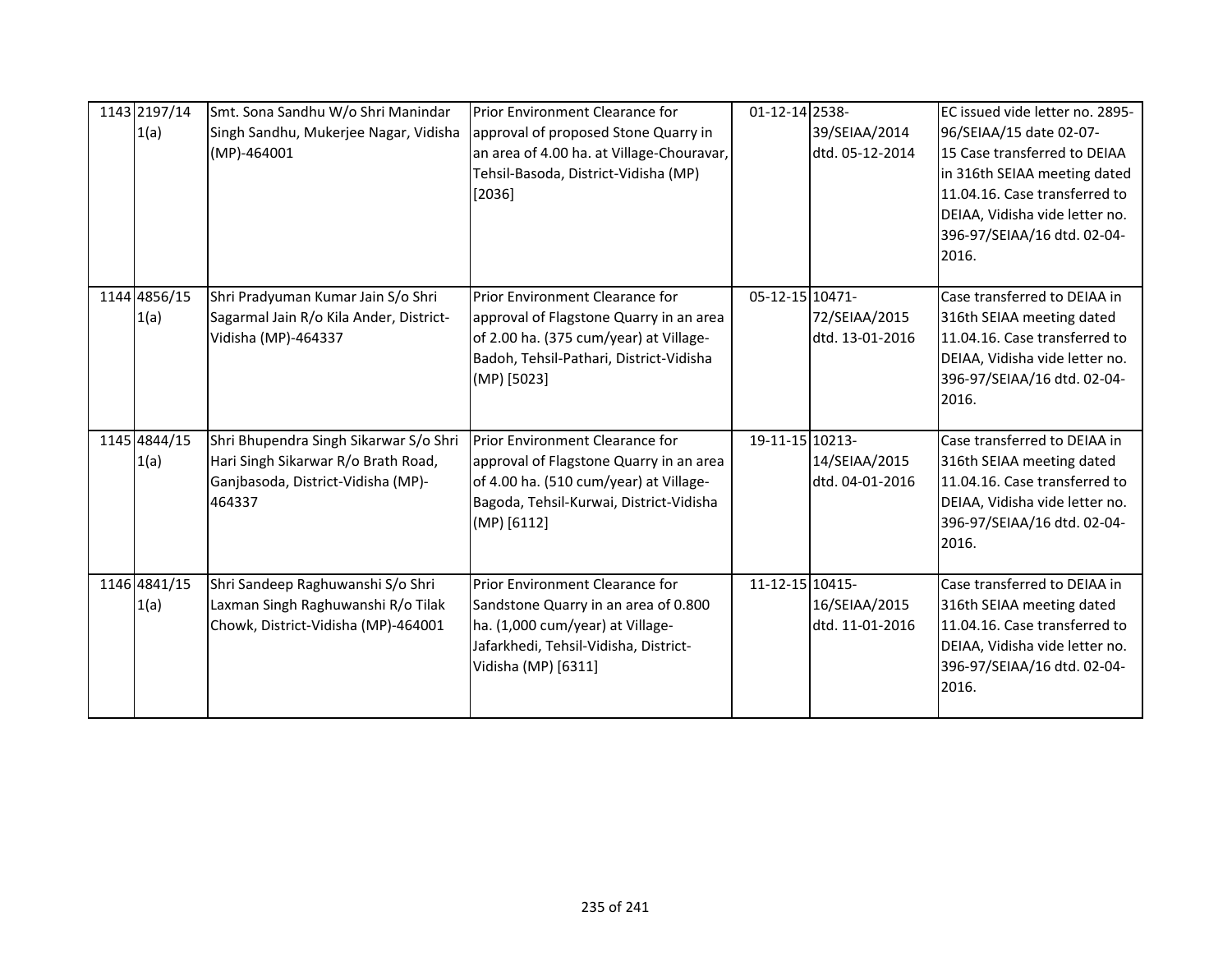| 1147 4839/15<br>1(a) | Smt. Ranjana Tah W/o Shri Suresh Tah<br>R/o Tehsil-Ganjbasoda, District-Vidisha<br>(MP)                                                                        | Prior Environment Clearance for<br>Flagstone Quarry in an area of 4.00 ha.<br>(525 cum/year) at Village-Ramgarh,<br>Tehsil-Pathari, District-Vidisha (MP)<br>[5356]     | 09-12-15 9937- | 38/SEIAA/2015<br>dtd. 29-12-2015 | Case transferred to DEIAA in<br>316th SEIAA meeting dated<br>11.04.16. Case transferred to<br>DEIAA, Vidisha vide letter no.<br>396-97/SEIAA/16 dtd. 02-04-<br>2016. |
|----------------------|----------------------------------------------------------------------------------------------------------------------------------------------------------------|-------------------------------------------------------------------------------------------------------------------------------------------------------------------------|----------------|----------------------------------|----------------------------------------------------------------------------------------------------------------------------------------------------------------------|
| 1148 4829/15<br>1(a) | Shri Vijay Singh Solanki S/o Shri Bahadur<br>Singh Solanki R/o Village-Chorawar,<br>Tehsil-Basoda, District-Vidisha (MP)-<br>464221                            | Prior Environment Clearance for Metal<br>Stone Quarry in an area of 1.00 ha.<br>(4,560 cum/year) at Village-Chorawar,<br>Tehsil-Basoda, District-Vidisha (MP)<br>[5735] | 10-12-15 9802- | 03/SEIAA/2015<br>dtd. 23-12-2015 | Case transferred to DEIAA in<br>316th SEIAA meeting dated<br>11.04.16. Case transferred to<br>DEIAA, Vidisha vide letter no.<br>396-97/SEIAA/16 dtd. 02-04-<br>2016. |
| 1149 4827/15<br>1(a) | Shri Laxman Singh Raghuwanshi S/o Shri Prior Environment Clearance for<br>Madho Singh Rahguwanshi, Owner, R/o<br>Rajiv Nagar, District-Vidisha (MP)-<br>464001 | Sandstone (Flagstone) Quarry in an area<br>of 1.00 ha. (1,000 cum/year) at Village-<br>Jafarkhedi, Tehsil-Vidisha, District-<br>Vidisha (MP) [4956]                     | 11-12-15 9798- | 99/SEIAA/2015<br>dtd. 23-12-2015 | Case transferred to DEIAA in<br>316th SEIAA meeting dated<br>11.04.16. Case transferred to<br>DEIAA, Vidisha vide letter no.<br>396-97/SEIAA/16 dtd. 02-04-<br>2016. |
| 1150 4826/15<br>1(a) | Shri Anirwar Datta S/o Shri A.K. Datta<br>R/o Yuvraj Club Road, District-Vidisha<br>(MP)-464221                                                                | Prior Environment Clearance for Stone<br>Quarry in an area of 2.00 ha. (11,400<br>cum/year) at Village-Chorawar, Tehsil-<br>Basoda, District-Vidisha (MP) [5751]        | 10-12-15 9796- | 97/SEIAA/2015<br>dtd. 23-12-2015 | Case transferred to DEIAA in<br>316th SEIAA meeting dated<br>11.04.16. Case transferred to<br>DEIAA, Vidisha vide letter no.<br>396-97/SEIAA/16 dtd. 02-04-<br>2016. |
| 1151 4815/15<br>1(a) | Shri Sanat Kumar Jain S/o Shri<br>Nathuram Jain R/o at Village-Pathari,<br>Tehsil-Pathari, District-Vidisha (MP)-<br>464337                                    | Prior Environment Clearance for<br>Flagstone Quarry in an area of 4.00 ha.<br>(300 cum/year) at Village-Badoh, Tehsil-<br>Pathari, District-Vidisha (MP) [5047]         | 05-12-15 9774- | 75/SEIAA/2015<br>dtd. 23-12-2015 | Case transferred to DEIAA in<br>316th SEIAA meeting dated<br>11.04.16. Case transferred to<br>DEIAA, Vidisha vide letter no.<br>396-97/SEIAA/16 dtd. 02-04-<br>2016. |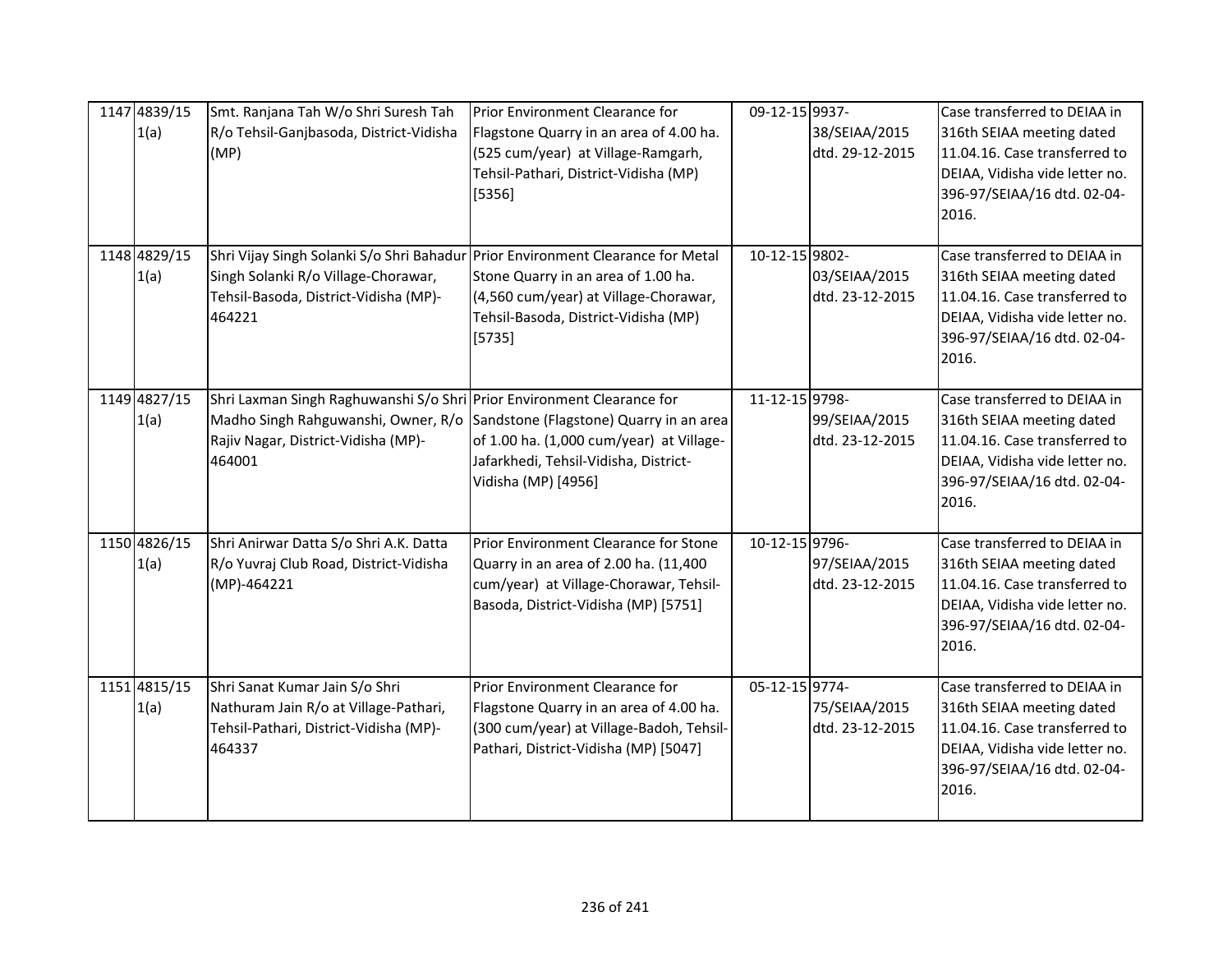| 1152 4742/15<br>1(a) | Shri Pushpendra Jain S/o Shri Sunderlal<br>Jain R/o Village-Pathari, District-Vidisha<br>(MP)-464337                                                                                                      | Prior Environment Clearance for<br>Flagstone Quarry in an area of 4.00 ha.<br>(600 cum/year) at Village-Badoh, Tehsil-<br>Pathari, District-Vidisha (MP) [5032]                                                 | 19-11-15 9542- | 43/SEIAA/2015<br>dtd. 18-12-2015          | Case transferred to DEIAA in<br>316th SEIAA meeting dated<br>11.04.16. Case transferred to<br>DEIAA, Vidisha vide letter no.<br>396-97/SEIAA/16 dtd. 02-04-<br>2016. |
|----------------------|-----------------------------------------------------------------------------------------------------------------------------------------------------------------------------------------------------------|-----------------------------------------------------------------------------------------------------------------------------------------------------------------------------------------------------------------|----------------|-------------------------------------------|----------------------------------------------------------------------------------------------------------------------------------------------------------------------|
| 1153 4721/15<br>1(a) | Shri Pooram Singh Jatav S/o Shri Vishnu<br>District-Vidisha (MP)-464001                                                                                                                                   | Prior Environment Clearance for<br>Jatav R/o Village-Kagpur, Tehsil-Vidisha, Flagstone Quarry in an area of 1.600 ha.<br>(4,620 cum/year) at Village-Kagpur,<br>Tehsil-Vidisha, District-Vidisha (MP)<br>[5270] | 26-11-15 9474- | 75/SEIAA/2015<br>dtd. 18-12-2015          | Case transferred to DEIAA in<br>316th SEIAA meeting dated<br>11.04.16. Case transferred to<br>DEIAA, Vidisha vide letter no.<br>396-97/SEIAA/16 dtd. 02-04-<br>2016. |
| 1154 4717/15<br>1(a) | Smt. A. Malti W/o Shri A. Amarkumar,<br>Shri Neelesh Raghuvanshi, Manager R/o Stone Mine in an area of 3.00 ha.<br>Tehsil-Ganjbasoda, District-Vidisha (MP)-(10,000 cum/year) at Village-Bhura,<br>464221 | Prior Environment Clearance for Flag<br>Tehsil-Ganjbasoda, District-Vidisha (MP)<br>[5521]                                                                                                                      |                | 9466-<br>67/SEIAA/2015<br>dtd. 18-12-2015 | Case transferred to DEIAA in<br>316th SEIAA meeting dated<br>11.04.16. Case transferred to<br>DEIAA, Vidisha vide letter no.<br>396-97/SEIAA/16 dtd. 02-04-<br>2016. |
| 1155 4704/15<br>1(a) | Shri Maan Singh S/o Shri Mathuralal<br>Singh, Village-Okhli Kheda, Tehsil-Lateri, Stone Quarry in an area of 1.60 ha.<br>District-Vidisha (MP)-464114                                                     | Prior Environment Clearance for Metal<br>(6,840 cum/year) at Village-Okhli<br>Kheda, Tehsil-Lateri, District-Vidisha<br>(MP) [5282]                                                                             | 07-12-15 9430- | 31/SEIAA/2015<br>dtd. 17-12-2015          | Case transferred to DEIAA in<br>316th SEIAA meeting dated<br>11.04.16. Case transferred to<br>DEIAA, Vidisha vide letter no.<br>396-97/SEIAA/16 dtd. 02-04-<br>2016. |
| 1156 4701/15<br>1(a) | Shri Satish Kumar Jain S/o Shri Satish<br>Kumar Jain S/o Shri Madan Kumar Jain<br>R/o Pathari, Village-Kurwai, Tehsil &<br>District-Vidisha (MP)-464337                                                   | Prior Environment Clearance for<br>Flagstone Quarry in an area of 0.695 ha.<br>(100 cum/year) at Village-Badoh, Tehsil-<br>Kurwai, District-Vidisha (MP) [5034]<br>(Incomplete CD)                              | 19-11-15 9424- | 25/SEIAA/2015<br>dtd. 17-12-2015          | Case transferred to DEIAA in<br>316th SEIAA meeting dated<br>11.04.16. Case transferred to<br>DEIAA, Vidisha vide letter no.<br>396-97/SEIAA/16 dtd. 02-04-<br>2016. |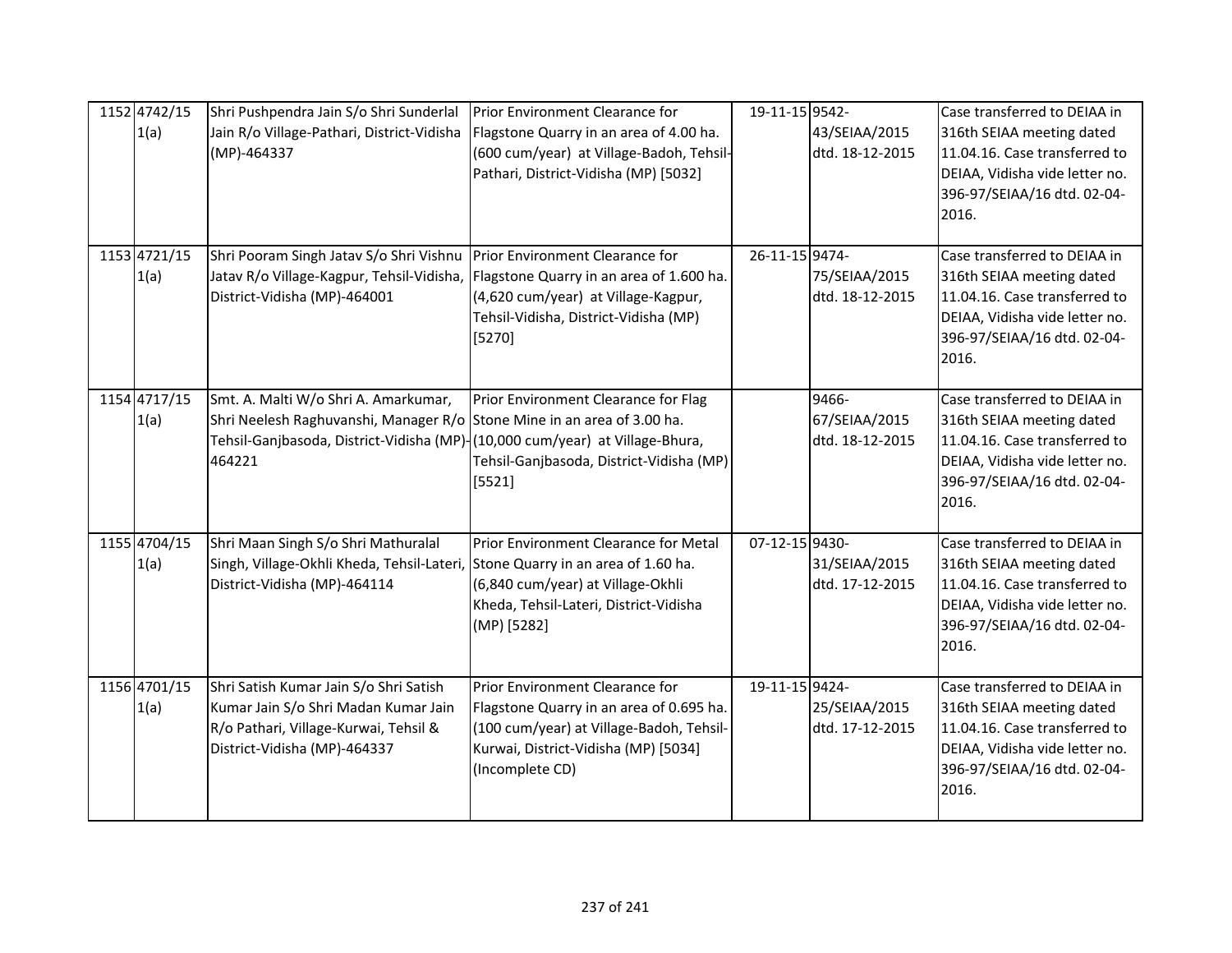| 1157 4699/15<br>1(a) | Shri Mahendra Kumar Jain S/o Shri<br>Sohanlal Jain R/o Village-Pathari, Tehsil-<br>Kurwai, District-Vidisha (MP)-464337                     | Prior Environment Clearance for<br>Flagstone Quarry in an area of 1.00 ha.<br>(300 cum/year) at Village-Ramgarh,<br>Tehsil-Kurwai, District-Vidisha (MP)<br>[5033]                                                       | 19-11-15 9416- | 17/SEIAA/2015<br>dtd. 17-12-2015 | Case transferred to DEIAA in<br>316th SEIAA meeting dated<br>11.04.16. Case transferred to<br>DEIAA, Vidisha vide letter no.<br>396-97/SEIAA/16 dtd. 02-04-<br>2016. |
|----------------------|---------------------------------------------------------------------------------------------------------------------------------------------|--------------------------------------------------------------------------------------------------------------------------------------------------------------------------------------------------------------------------|----------------|----------------------------------|----------------------------------------------------------------------------------------------------------------------------------------------------------------------|
| 1158 4603/15<br>1(a) | Shri Vinay Kumar Jain S/o Shri Gulab<br>Chand Jain R/o Village-Pathari, Tehsil-<br>Kurwai, District-Vidisha (MP)-464337                     | Prior Environment Clearance for<br>approval of Flagstone Quarry in an area<br>of 3.50 ha. (expansion in production<br>capacity 300 to 572 cum/year) at Village-<br>Badoh, Tehsil-Kurwai, District-Vidisha<br>(MP) [5037] | 19-11-15 9274- | 75/SEIAA/2015<br>dtd. 15-12-2015 | Case transferred to DEIAA in<br>316th SEIAA meeting dated<br>11.04.16. Case transferred to<br>DEIAA, Vidisha vide letter no.<br>396-97/SEIAA/16 dtd. 02-04-<br>2016. |
| 1159 4580/15<br>1(a) | Shri Bal Mukund Sharma, Parnter, M/s<br>Infra Developers, R/o House No. 32,<br>Sector-2, Anupam Mega City, District-<br>Vidisha (MP)-464001 | Prior Environment Clearance for<br>approval of Stone Quarry in an area of<br>3.00 ha. (10,000 cum/year) at Village-<br>Uhar, Tehsil-Basoda, District-Vidisha<br>(MP) [4943]                                              | 20-11-15 9095- | 96/SEIAA/2015<br>dtd. 11-12-2015 | Case transferred to DEIAA in<br>316th SEIAA meeting dated<br>11.04.16. Case transferred to<br>DEIAA, Vidisha vide letter no.<br>396-97/SEIAA/16 dtd. 02-04-<br>2016. |
| 1160 4514/15<br>1(a) | Shri Devendra Singh Raghuwanshi S/o<br>Shri Sardar Singh Raghuwanshi, Resi-<br>Basoda, District-Vidisha (MP)-464221                         | Prior Environment Clearance for<br>approval of Stone Quarry in an area of<br>2.00 ha. (11,400 cum/year) at Village-<br>Chorawar, Tehsil-Basoda, District-<br>Vidisha (MP) [3944]                                         | 20-11-15 8958- | 59/SEIAA/2015<br>dtd. 09-12-2015 | Case transferred to DEIAA in<br>316th SEIAA meeting dated<br>11.04.16. Case transferred to<br>DEIAA, Vidisha vide letter no.<br>396-97/SEIAA/16 dtd. 02-04-<br>2016. |
| 1161 4397/15<br>1(a) | Shri Anirudh Alia S/o Shri Mukesh Alia,<br>Nehru Chowk, Basoda, District-Vidisha<br>(MP)-464221                                             | Prior Environment Clearance for<br>approval of Stone Quarry in an area of<br>1.00 ha. (8,550 cum/year) at Village-<br>Pathari Basoda, Tehsil-Basoda, District-<br>Vidisha (MP) [5614]                                    | 26-10-15 8671- | 72/SEIAA/2015<br>dtd. 05-12-2015 | Case transferred to DEIAA in<br>316th SEIAA meeting dated<br>11.04.16. Case transferred to<br>DEIAA, Vidisha vide letter no.<br>396-97/SEIAA/16 dtd. 02-04-<br>2016. |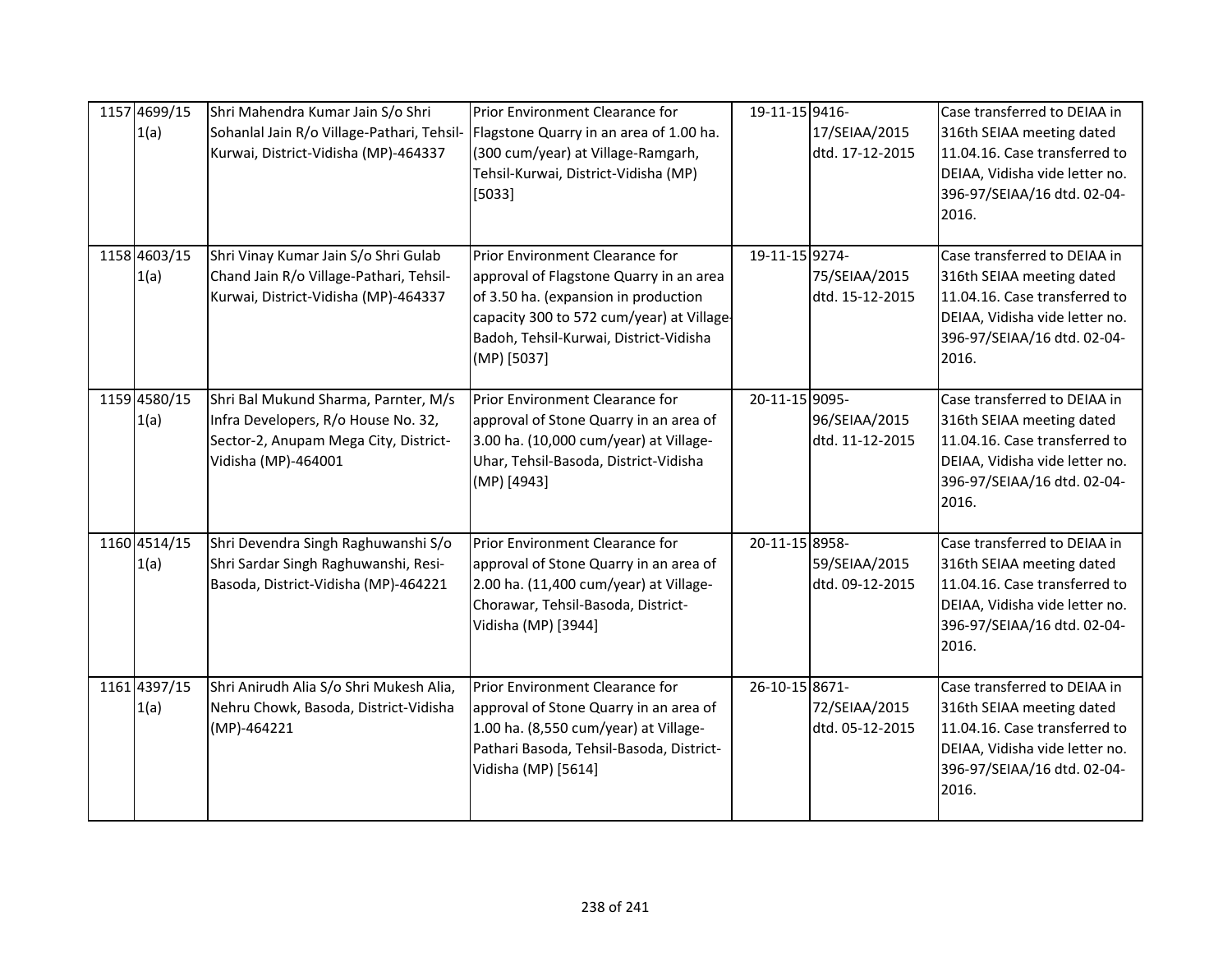| 1162 4312/15<br>1(a) | Smt. Shivraj Kumari W/o Late Shri<br>Chandrabhan Singh Tomar R/o Dal<br>Bazar, Tagendranath Ki Gali, Lashkar,<br>Gwalior (MP)-470009         | Prior Environment Clearance for<br>approval of Flagstone Quarry in an area<br>of 1.50 ha. (expansion in production<br>capacity from 200 to 480 cum/year) at<br>Village-Badoh, Tehsil-Pathari, District-<br>Vidisha (MP) [5590] | 04-11-15 8559- | 60/SEIAA/2015<br>dtd. 02-12-2015             | Case transferred to DEIAA in<br>316th SEIAA meeting dated<br>11.04.16. Case transferred to<br>DEIAA, Vidisha vide letter no.<br>396-97/SEIAA/16 dtd. 02-04-<br>2016. |
|----------------------|----------------------------------------------------------------------------------------------------------------------------------------------|--------------------------------------------------------------------------------------------------------------------------------------------------------------------------------------------------------------------------------|----------------|----------------------------------------------|----------------------------------------------------------------------------------------------------------------------------------------------------------------------|
| 1163 2644/15<br>1(a) | Shri Jitendra Kumar Yadav S/o Shri<br>Kamal Singh Yadav, Village-Rampur<br>Chakpatni, Tehsil-Gyaraspur, District-<br>Vidisha (MP)-464331     | Prior Environment Clearance for<br>approval of Basalt Stone Quarry in an<br>area of 0.730 ha. (5,700 cum/year) at<br>Village-Rampur Chakpatni, Tehsil-<br>Gyaraspur, District-Vidisha (MP) [2927]                              | 09-03-15 3452- | 53/SEIAA/2015<br>dtd. 30-03-2015             | Case transferred to DEIAA in<br>316th SEIAA meeting dated<br>11.04.16. Case transferred to<br>DEIAA, Vidisha vide letter no.<br>396-97/SEIAA/16 dtd. 02-04-<br>2016. |
| 1164 2669/15<br>1(a) | Shri Bhagwan Singh Raghuvanshi S/o<br>Shri Kishore Singh Raghuvanshi, Village-<br>Manora, Tehsil-Gyaraspur, District-<br>Vidisha (MP)-464331 | Prior Environment Clearance for<br>approval of Shekhpur Stone Quarry in<br>an area of 0.880 ha. (5,700 cum/year)<br>at Village-Shekhpur, Tehsil-Teonda,<br>District-Vidisha (MP) [3063]                                        |                | 25-03-15 03-04/SEIAA/2015<br>dtd. 01-04-2015 | Case transferred to DEIAA in<br>316th SEIAA meeting dated<br>11.04.16. Case transferred to<br>DEIAA, Vidisha vide letter no.<br>396-97/SEIAA/16 dtd. 02-04-<br>2016. |
| 1165 3158/15<br>1(a) | Ms. Deepa Maheshwari, Soni Mohalla,<br>Shamshabad, Vidisha (MP)-464111                                                                       | Prior Environment Clearance for<br>approval of Stone Quarry in an area of<br>1.70 ha. (5,700 cum/year) at Village-<br>Bichiya, Tehsil-Shamshabad, Dist-<br>Vidisha (MP) [3061]                                                 | 14-05-15 2075- | 76/SEIAA/2015<br>dtd. 16-06-2015             | Case transferred to DEIAA in<br>316th SEIAA meeting dated<br>11.04.16. Case transferred to<br>DEIAA, Vidisha vide letter no.<br>396-97/SEIAA/16 dtd. 02-04-<br>2016. |
| 1166 3384/15<br>1(a) | Shri Virendra Meena S/o Late Shri<br>Bhagwan Singh Meena, Shastri Nagar,<br>Town & District-Vidisha (MP)-464001                              | Prior Environment Clearance for<br>approval of Stone Quarry in an area of<br>1.840 ha. (11,010 cum/year) at Village-<br>Atari Khejda, Tehsil-Gulabganj, District-<br>Vidisha (MP) [3829]                                       | 02-07-15 3933- | 34/SEIAA/2015<br>dtd. 22-07-2015             | Case transferred to DEIAA in<br>316th SEIAA meeting dated<br>11.04.16. Case transferred to<br>DEIAA, Vidisha vide letter no.<br>396-97/SEIAA/16 dtd. 02-04-<br>2016. |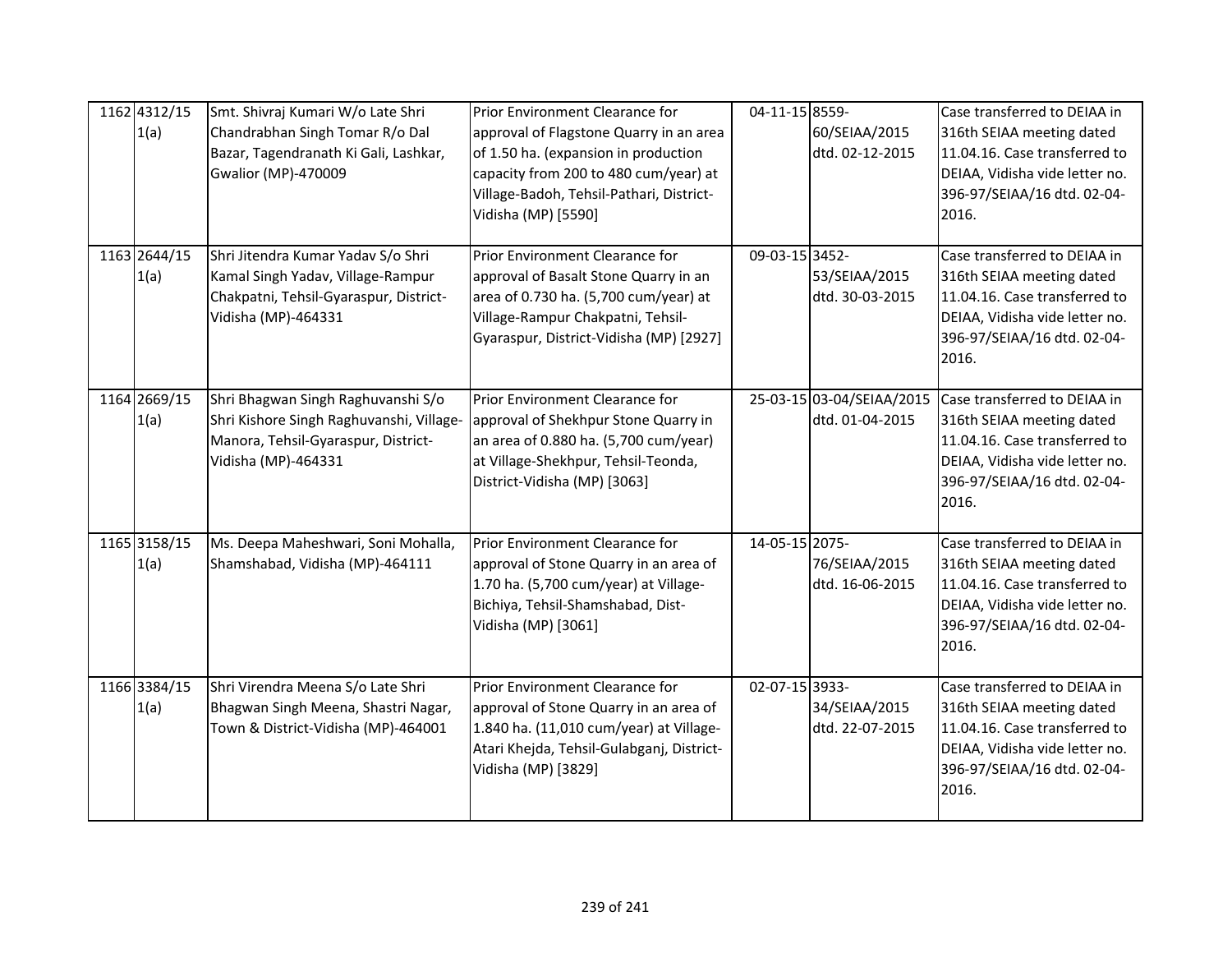| 1167 3601/15<br>1(a) | Shri Ramswaroop Sharma S/o Shri<br>Bhaiyyalal Sharma, Ward No. 14,<br>Basoda, District-Vidisha (MP)-464221                  | Prior Environment Clearance for<br>approval of Sandstone Quarry in an<br>area of 3.00 ha. (5,000 cum/year) at<br>Village-Bisloni, Tehsil-Kurwai, District-<br>Vidisha (MP) [3105]                   | 16-07-15 5060-<br>61/SEIAA/2015<br>dtd. 21-08-2015 | Case transferred to DEIAA in<br>316th SEIAA meeting dated<br>11.04.16. Case transferred to<br>DEIAA, Vidisha vide letter no.<br>396-97/SEIAA/16 dtd. 02-04-<br>2016. |
|----------------------|-----------------------------------------------------------------------------------------------------------------------------|-----------------------------------------------------------------------------------------------------------------------------------------------------------------------------------------------------|----------------------------------------------------|----------------------------------------------------------------------------------------------------------------------------------------------------------------------|
| 1168 5091/16<br>1(a) | Shri Babulal Teli, Proprietor, M/s<br>Sanwariya Construction, 148-A, Harsh<br>Nagar, Rampura Road, Udaipur (RJ)-<br>473551  | Prior Environment Clearance for Stone<br>& Murram Quarry in an area of 2.00 ha.<br>(Stone-38,000 & Murram-8,176<br>cum/year) at Village-Jalhari, Tehsil-<br>Vidisha, District-Vidisha (MP) [35821]  | 15-03-16 /SEIAA/2016 dtd.<br>$-03 - 2016$          | Case transferred to DEIAA in<br>307th SEIAA meeting dated<br>22.03.16. Case transferred to<br>DEIAA, Vidisha vide letter no.<br>396-97/SEIAA/16 dtd. 02-04-<br>2016. |
| 1169 5090/16<br>1(a) | Shri Babulal Teli, Partner, M/s<br>Sanwariya Balaji (JV), 148-A, Harsh<br>Nagar, Rampura Road, Udaipur (RJ)-<br>473551      | Prior Environment Clearance for Stone<br>& Murram Quarry in an area of 1.881<br>ha. (Stone-61,908 & Murram-8,932<br>cum/year) at Village-Hamidpur, Tehsil-<br>Tyonda, District-Vidisha (MP) [42945] | 15-03-16 /SEIAA/2016 dtd.<br>$-03 - 2016$          | Case transferred to DEIAA in<br>307th SEIAA meeting dated<br>22.03.16. Case transferred to<br>DEIAA, Vidisha vide letter no.<br>396-97/SEIAA/16 dtd. 02-04-<br>2016. |
| 1170 5077/16<br>1(a) | Shri Rashid Khan S/o Shri Munshi Khan,<br>Owner, Patankar Ka Bada, Lashkar,<br>Gwalior (MP)-474001                          | Prior Environment Clearance for Stone<br>Quarry in an area of 2.00 ha. (10,000<br>cum/year) at Village-Pathari Basouda,<br>Tehsil-Basouda, District-Vidisha (MP)<br>[33243]                         | 11-03-16 / SEIAA/2016 dtd.<br>$-03 - 2016$         | Case transferred to DEIAA in<br>307th SEIAA meeting dated<br>22.03.16. Case transferred to<br>DEIAA, Vidisha vide letter no.<br>396-97/SEIAA/16 dtd. 02-04-<br>2016. |
| 1171 5034/16<br>1(a) | Shri Yogendra Singh Yadav S/o Shri<br>Niranjan Singh Yadav, Village-Tinsiyai,<br>Tehsil-Shamshabad, Vidisha (MP)-<br>480882 | Prior Environment Clearance for Metal<br>Stone Quarry in an area of 1.00 ha.<br>(7,695 cum/year) at Village-Bichhiya,<br>Tehsil-Shamshabad, District-Vidisha<br>(MP) [50067]                        | 29-02-16 /SEIAA/2016 dtd.<br>$-03 - 2016$          | Case transferred to DEIAA in<br>307th SEIAA meeting dated<br>22.03.16. Case transferred to<br>DEIAA, Vidisha vide letter no.<br>396-97/SEIAA/16 dtd. 02-04-<br>2016. |